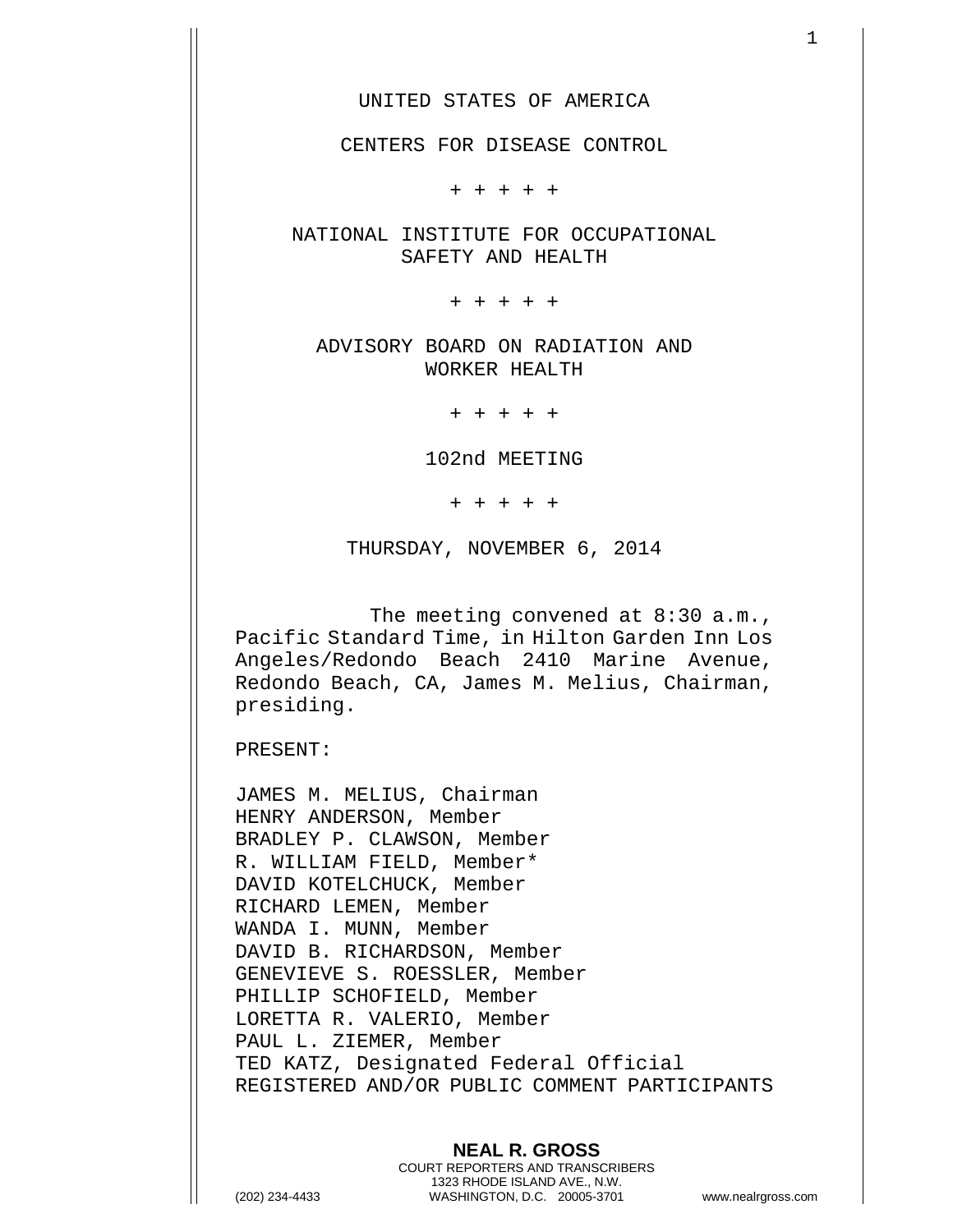AL-NABULSI, ISAF, DOE ADAMS, NANCY, NIOSH Contractor BARRIE, TERRIE\* BLAZE, D=LANIE BURGOS, ZAIDA, NIOSH CRAWFORD, CHRIS A FRANK, DOL FITZGERALD, JOE, SC&A HARTSFIELD, DEKEELY, HHS HINNEFELD, STU, DCAS HUGHES, LARA, DCAS KINMAN, JOSH, DCAS KLEA, BONNIE KUROWSKY, LORRAINE LEWIS, GREG, DOE LIN, JENNY, HHS MCKEEL, DAN\* MCFEE, MATT, ORAU Team NETON, JIM, DCAS PACE, JOHN\* ROESCH, CHARLEEN ROESCH, DANIEL RUTHERFORD, LAVON, DCAS SCHULTZ, JEFF\* STIVER, JOHN, SC&A WORTHINGTON, PATRICIA, DOE ZEITOUN, ABE, SC&A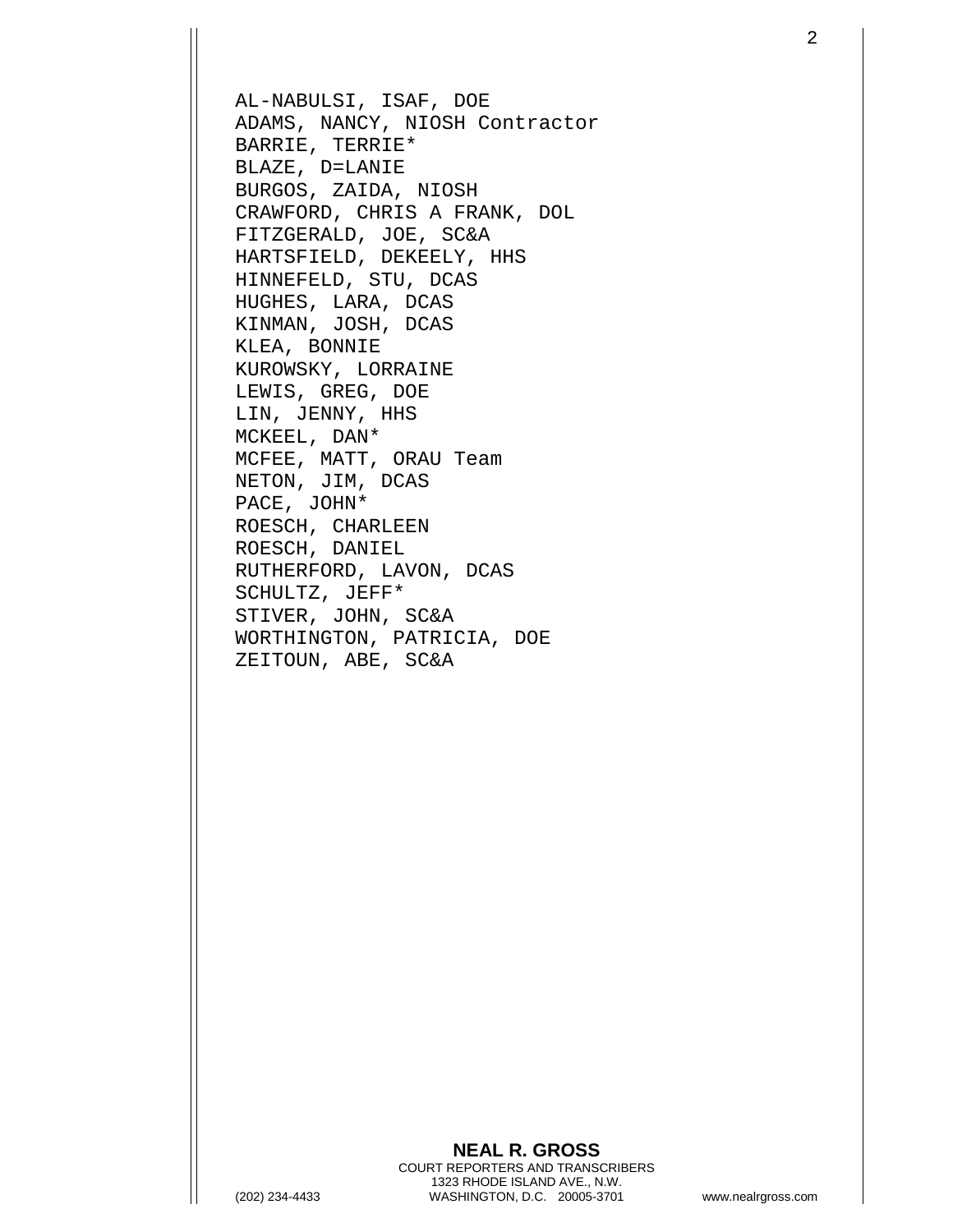## T-A-B-L-E O-F C-O-N-T-E-N-T-S

| Welcome and Introduction<br>Dr. James Melius 4                                                                                        |
|---------------------------------------------------------------------------------------------------------------------------------------|
| NIOSH Program Update<br>Stuart Hinnefeld 6                                                                                            |
| DOL Program Update<br>Frank Crawford 23                                                                                               |
| DOE Program Update<br>Greg Lewis 35                                                                                                   |
| Procedures Subcommittee report on<br>Completed Review of Program Evaluation<br>Report 14: Construction Trade Workers<br>Wanda Munn 50 |
| Sufficient Accuracy/Coworker Dose Modeling<br>Dr. James Melius 83<br>Dr. James Neton 87                                               |
| SEC Petitions Status Update<br>by LaVon Rutherford 179                                                                                |
| Board Work Session<br>by James Melius 201                                                                                             |
| Subcommittee and Work Group Reports<br>by James Melius 206                                                                            |
| Santa Susana Special Exposure Cohort Site<br>Profile Update<br>by Lara Hughes 258                                                     |
| SC&A Site Profile and SEC Updates<br>by John Stiver 277                                                                               |
| Public Comment  313                                                                                                                   |

**NEAL R. GROSS** COURT REPORTERS AND TRANSCRIBERS 1323 RHODE ISLAND AVE., N.W. (202) 234-4433 WASHINGTON, D.C. 20005-3701 www.nealrgross.com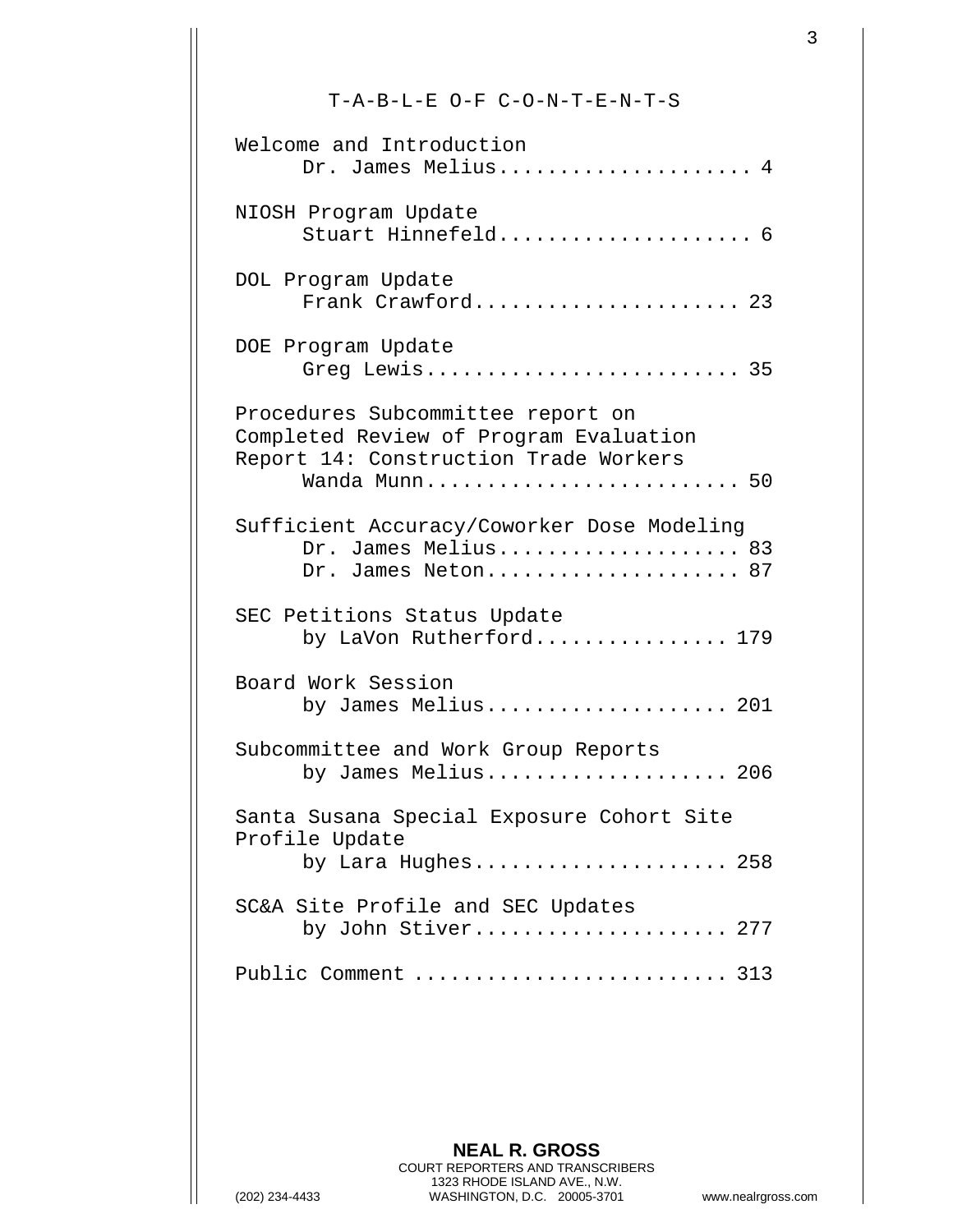|    |                                                                                                                                                                        | $\overline{4}$ |
|----|------------------------------------------------------------------------------------------------------------------------------------------------------------------------|----------------|
| 1  | $P-R-O-C-E-E-D-I-N-G-S$                                                                                                                                                |                |
| 2  | (8:29 a.m.)                                                                                                                                                            |                |
|    |                                                                                                                                                                        |                |
| 3  | CHAIRMAN MELIUS: -- Radiation and                                                                                                                                      |                |
| 4  | Worker Health, call to order. And I'll turn it                                                                                                                         |                |
| 5  | over to Ted.                                                                                                                                                           |                |
| 6  | MR. KATZ: So welcome everyone to the                                                                                                                                   |                |
| 7  | meeting. For everyone listening on the phone                                                                                                                           |                |
| 8  | too, the materials for the meeting today, for                                                                                                                          |                |
| 9  | people in the room -- I don't see any public                                                                                                                           |                |
| 10 | members yet, the materials are outside on the                                                                                                                          |                |
| 11 | table.                                                                                                                                                                 |                |
| 12 | For people on the line, the materials                                                                                                                                  |                |
| 13 | are on the Internet, on the NIOSH website, under                                                                                                                       |                |
| 14 | the Board section for Meetings, today's date.                                                                                                                          |                |
| 15 | And you'll find -- you should find all of the                                                                                                                          |                |
| 16 | presentations that are being given today there                                                                                                                         |                |
| 17 | for your perusal.                                                                                                                                                      |                |
| 18 | And there is also Live Meeting. You                                                                                                                                    |                |
| 19 | can -- so you can follow along while people are                                                                                                                        |                |
| 20 | giving presentations on Live Meeting. And                                                                                                                              |                |
| 21 | that link for Live Meeting is on the agenda,                                                                                                                           |                |
| 22 | which is on the NIOSH website.                                                                                                                                         |                |
| 23 | Roll call. We have no topics for                                                                                                                                       |                |
|    | <b>NEAL R. GROSS</b><br><b>COURT REPORTERS AND TRANSCRIBERS</b><br>1323 RHODE ISLAND AVE., N.W.<br>(202) 234-4433<br>WASHINGTON, D.C. 20005-3701<br>www.nealrgross.com |                |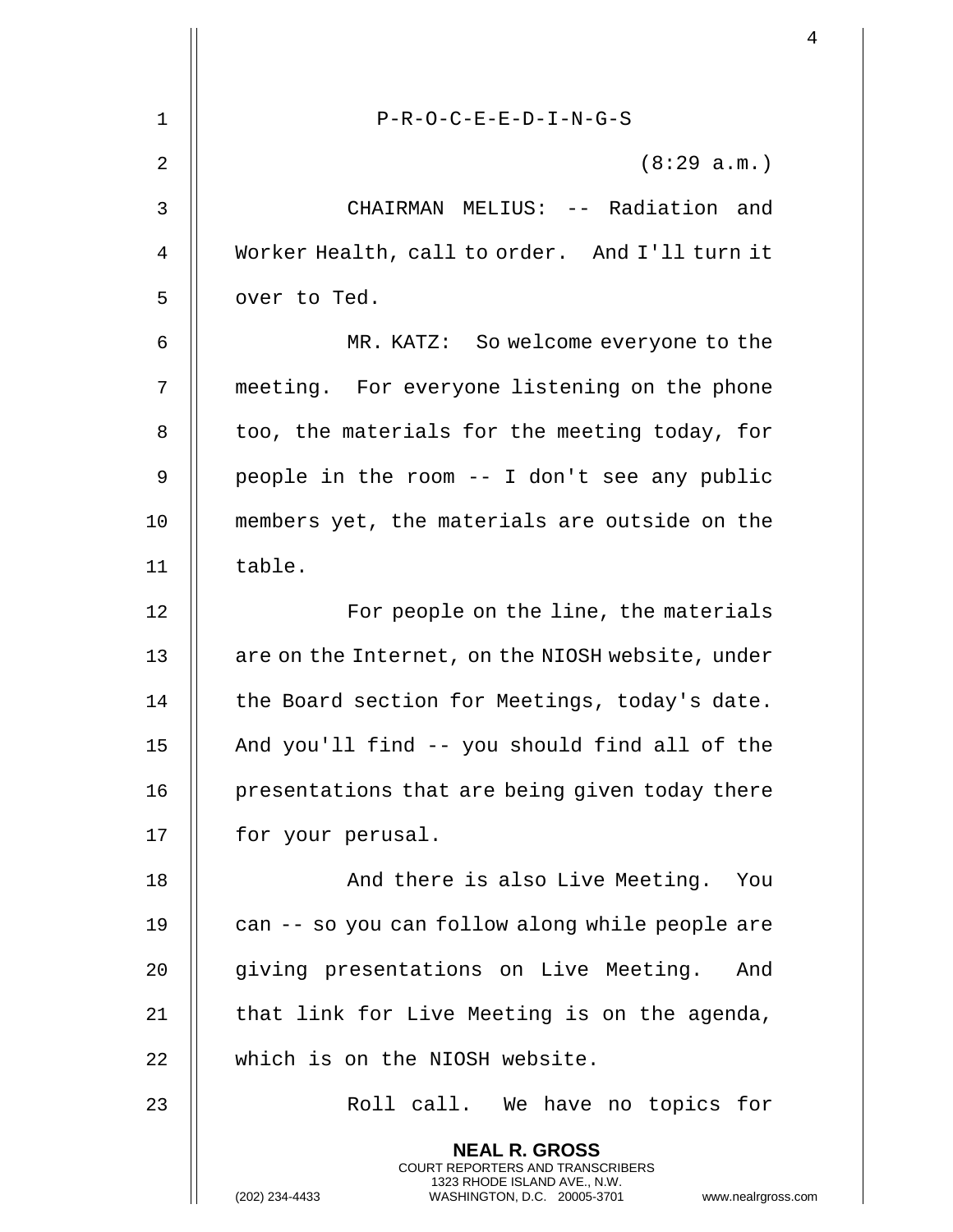| $\mathbf 1$ | which there are conflicts, so I'm not going to                                                                                                                      |
|-------------|---------------------------------------------------------------------------------------------------------------------------------------------------------------------|
| 2           | address conflicts for Board Members. So we're                                                                                                                       |
| 3           | just going to run through roll call. And let's                                                                                                                      |
| 4           | just go alphabetically from the top. There are                                                                                                                      |
| 5           | a few Members that -- we're having feedback                                                                                                                         |
| 6           | here, I think -- who I know are going to be                                                                                                                         |
| 7           | absent.                                                                                                                                                             |
| 8           | (Roll call.)                                                                                                                                                        |
| 9           | MR. KATZ: Very good. Okay. And a                                                                                                                                    |
| 10          | few other things just to note, there's a public                                                                                                                     |
| 11          | comment session that begins at 4:30 today, 4:30                                                                                                                     |
| 12          | to 5:30.                                                                                                                                                            |
| 13          | So people on the line, we don't have                                                                                                                                |
| 14          | members of the public in the room right now, but                                                                                                                    |
| 15          | people on the line, we will be taking people in                                                                                                                     |
| 16          | the room first, addressing Santa Susana, but                                                                                                                        |
| 17          | then we'll get to you folks on the line.                                                                                                                            |
| 18          | And we have a number of people in the                                                                                                                               |
| 19          | public who have already signed up, by send --                                                                                                                       |
| 20          | sent me emails, but you don't -- the rest of you                                                                                                                    |
| 21          | don't need to send emails or what have you.                                                                                                                         |
| 22          | We'll get to you after we finish with people in                                                                                                                     |
| 23          | the room.                                                                                                                                                           |
|             | <b>NEAL R. GROSS</b><br><b>COURT REPORTERS AND TRANSCRIBERS</b><br>1323 RHODE ISLAND AVE., N.W.<br>(202) 234-4433<br>WASHINGTON, D.C. 20005-3701<br>www.nealrgross. |

 $\overline{\mathsf{I}}$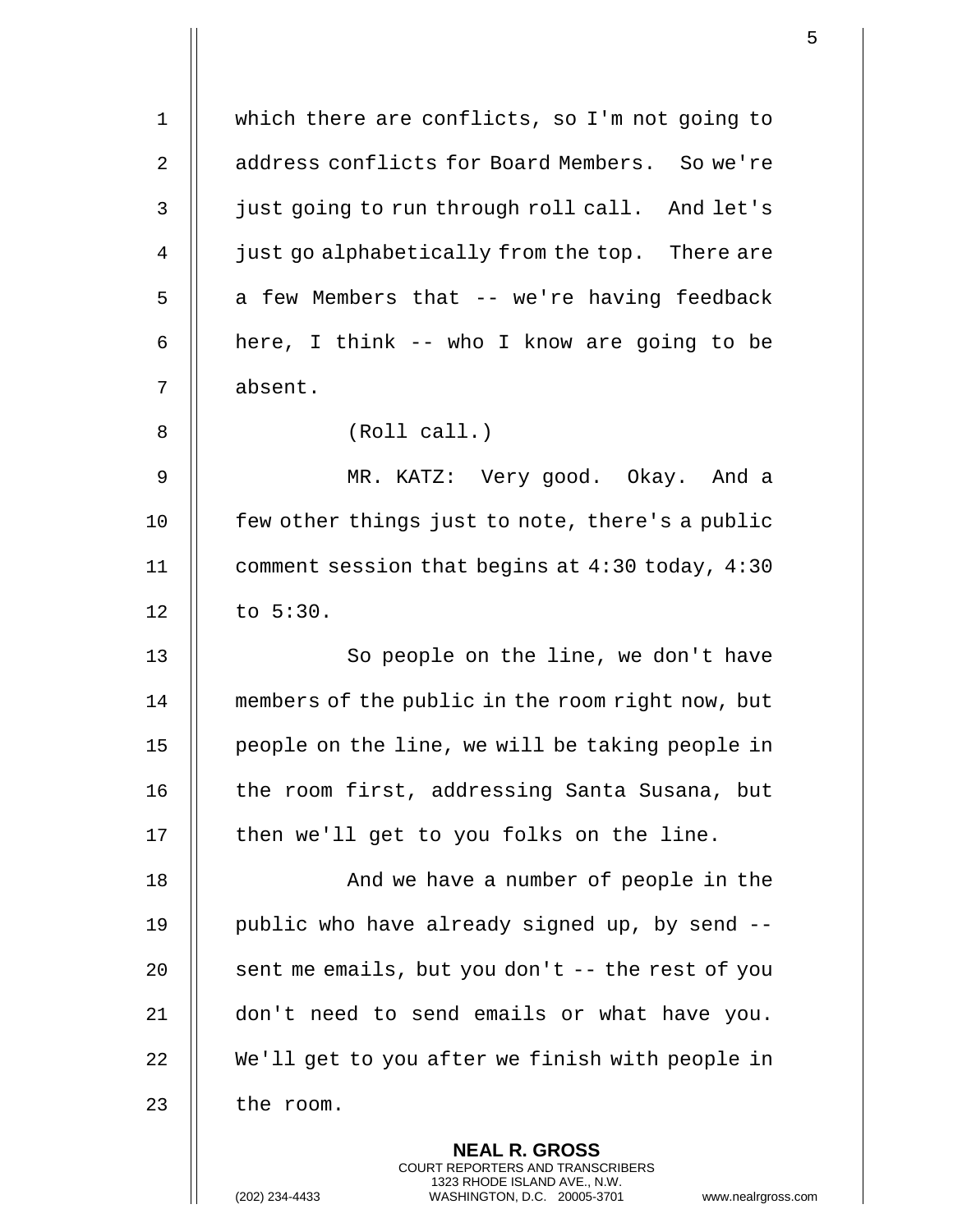| 1  | And then just let me note, for                    |
|----|---------------------------------------------------|
| 2  | everyone on the line, please mute your phone,     |
| 3  | except when you're addressing the group. And      |
| 4  | if you don't have a mute button, press *6 to mute |
| 5  | your phone. Press *6 again to take your phone     |
| 6  | off of mute. But please keep your phones muted    |
| 7  | while you're just listening. Thank you. Dr.       |
| 8  | Melius, this is your meeting.                     |
| 9  | CHAIRMAN MELIUS: Okay. Thank you,                 |
| 10 | Ted. And we'll start, as usual, with a NIOSH      |
| 11 | update. Stu Hinnefeld.                            |
| 12 | MR. HINNEFELD: Okay. Now we'll try                |
| 13 | it. Okay. Thank you, Dr. Melius. And I'm          |
| 14 | here for my normal program update. Okay, good.    |
| 15 | I always -- I try to start with program           |
| 16 | news on these updates, and sometimes I don't      |
| 17 | think of very much news, probably because it's    |
| 18 | not news to me, because it happens to me every    |
| 19 | day. But since our last meeting, we have          |
| 20 | mainly outreach activities to talk about.         |
| 21 | We've done a number of them, either -- well,      |
| 22 | really in conjunction, mostly in conjunction      |
| 23 | with the other agencies.                          |
|    |                                                   |

**NEAL R. GROSS** COURT REPORTERS AND TRANSCRIBERS 1323 RHODE ISLAND AVE., N.W.

(202) 234-4433 WASHINGTON, D.C. 20005-3701 www.nealrgross.com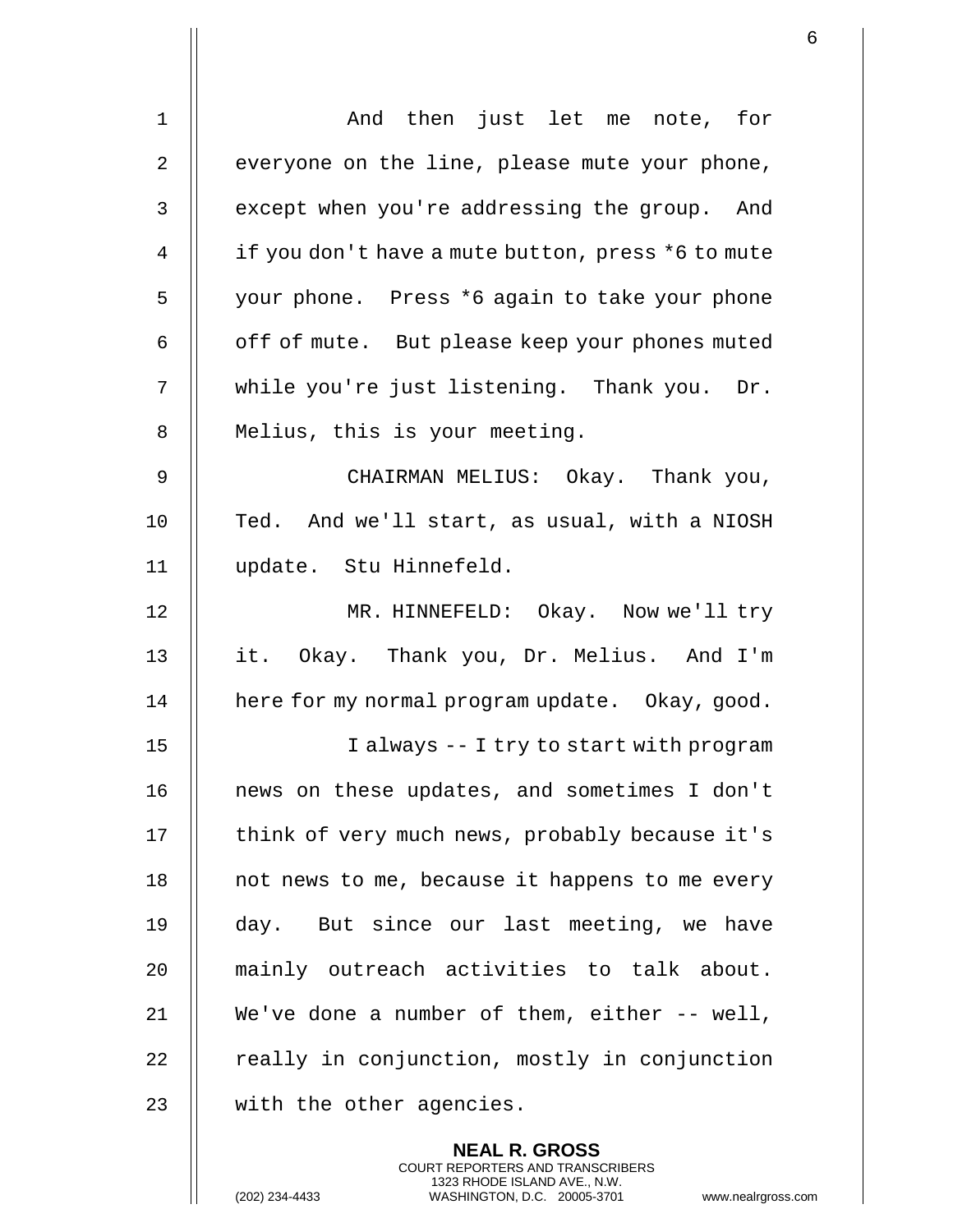| $\mathbf 1$ | The first one, though, was one that we                                                                                                                             |
|-------------|--------------------------------------------------------------------------------------------------------------------------------------------------------------------|
| 2           | did with our outreach contractor, ATL, and that                                                                                                                    |
| 3           | is the Dose Reconstruction and Special Exposure                                                                                                                    |
| 4           | Cohort workshop that we offer once a year --                                                                                                                       |
| 5           | it's been in September the last couple of years,                                                                                                                   |
| 6           | where we invite interested parties, a few                                                                                                                          |
| 7           | advocates, mainly a lot of labor                                                                                                                                   |
| 8           | representatives, some retiree organizations,                                                                                                                       |
| 9           | to -- representatives of those folks<br>to                                                                                                                         |
| 10          | Cincinnati, and we conduct a two-day workshop                                                                                                                      |
| 11          | about the program, dose reconstruction,                                                                                                                            |
| 12          | various aspects of it.                                                                                                                                             |
| 13          | So certain members of our staff                                                                                                                                    |
| 14          | present certain sections or certain topics.                                                                                                                        |
| 15          | Staff from ATL present other topics, and then                                                                                                                      |
| 16          | there's some working sessions for people to                                                                                                                        |
| 17          | become more familiar with our website and where                                                                                                                    |
| 18          | to find information.                                                                                                                                               |
| 19          | The idea behind this is that these                                                                                                                                 |
| 20          | their<br>people then<br>can be resources for                                                                                                                       |
| 21          | constituencies back at home, and can be sources                                                                                                                    |
| 22          | of information for those folks back at the                                                                                                                         |
| 23          | facilities.                                                                                                                                                        |
|             | <b>NEAL R. GROSS</b><br><b>COURT REPORTERS AND TRANSCRIBERS</b><br>1323 RHODE ISLAND AVE., N.W.<br>(202) 234-4433<br>WASHINGTON, D.C. 20005-3701<br>www.nealrgross |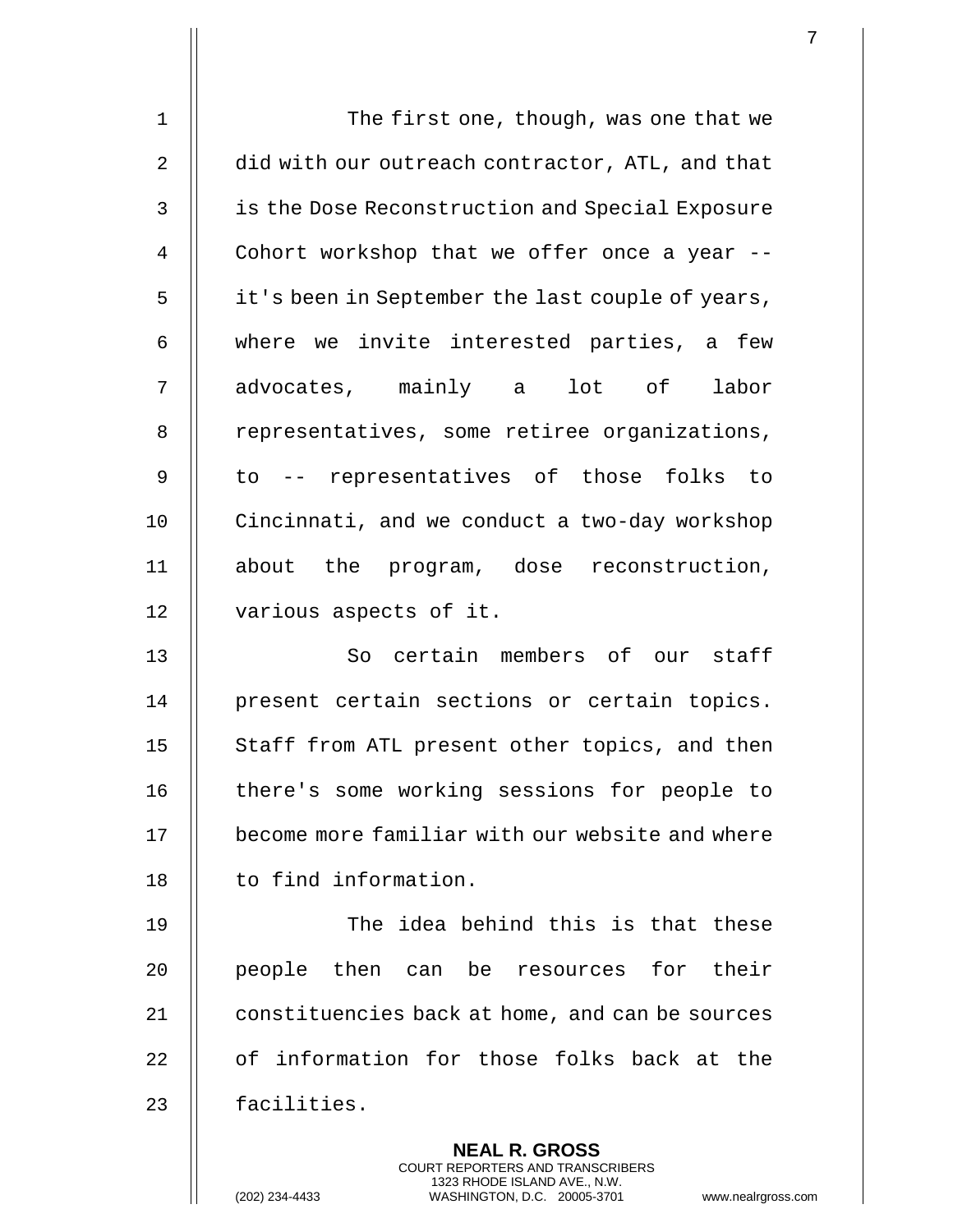1 || So it went pretty well. ATL does a 2  $\parallel$  nice job of setting that up, and we've --3 | typically get very positive comments. They do 4 an attendee assessment, essentially a course  $5$  || assessment thing at the end. 6 || Pretty consistently, we get pretty 7 || high marks about the usefulness, people, you 8 | know, really happy to be there and they thought 9 || the information was presented well and they 10 || enjoyed it. 11 So we did go through that in 12 || September. And then there were several Joint 13 || Outreach Task Group meetings in the months 14 || since the last Board meeting, in Richland and 15 || Spokane -- that was one trip for the two 16 | locations, Rochester and in Paducah, just a --17 || I guess it's about three weeks ago now. 18 || So those are most -- that's most of the 19  $\parallel$  news that I thought of to put on the slide. 20 || Getting into the claim, or the statistics, I 21 won't get into -- spend a whole lot of time on 22  $\parallel$  these. They're on the handouts, and I think 23  $\parallel$  they were probably in information you received. **NEAL R. GROSS**

> COURT REPORTERS AND TRANSCRIBERS 1323 RHODE ISLAND AVE., N.W.

(202) 234-4433 WASHINGTON, D.C. 20005-3701 www.nealrgross.com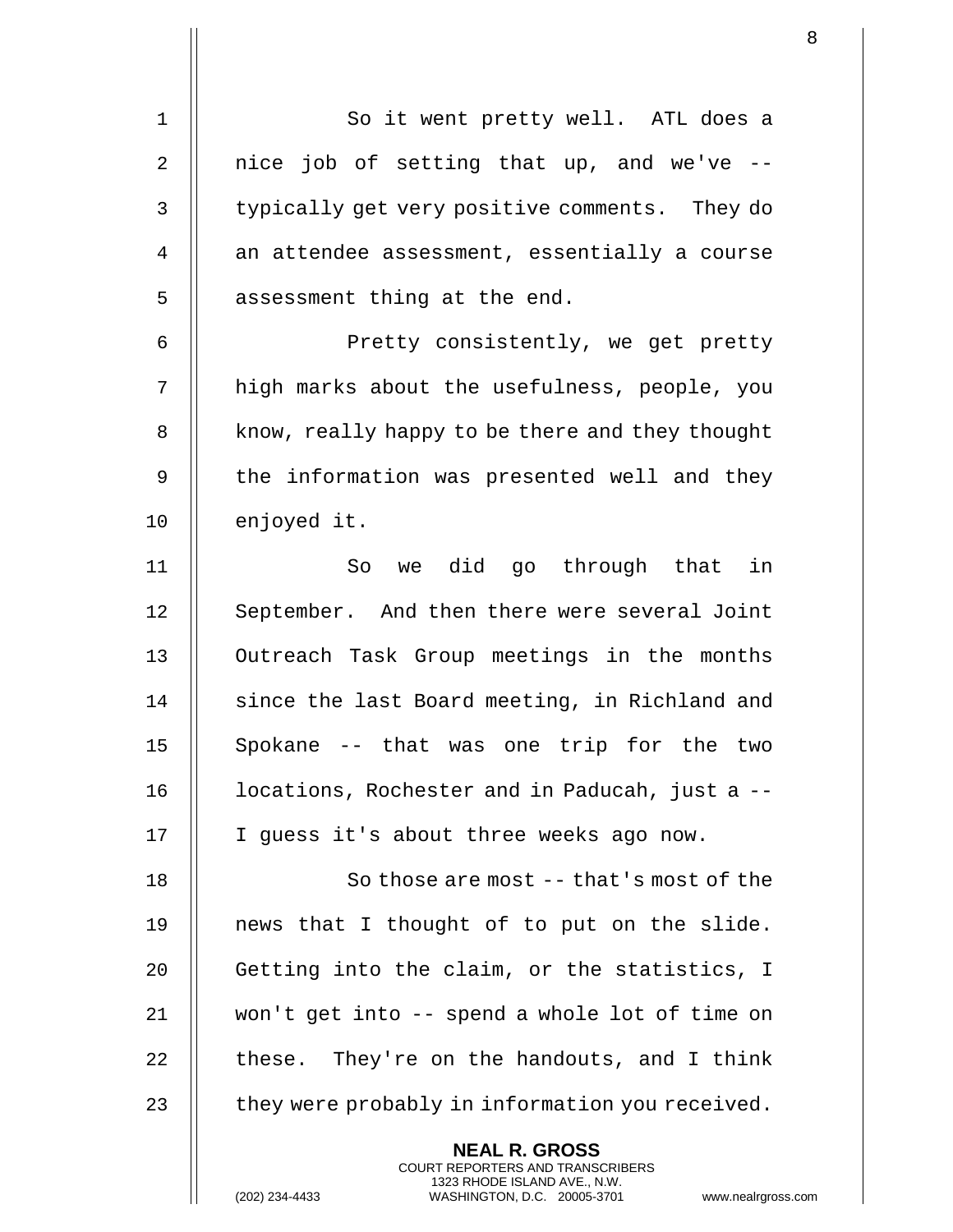| 1  | The claims are, continue to go up at                                                                                                                             |
|----|------------------------------------------------------------------------------------------------------------------------------------------------------------------|
| 2  | about -- we continue to get about 200 a month,                                                                                                                   |
| 3  | new -- maybe slightly less than 200 a month of                                                                                                                   |
| 4  | new claims. We have a kind of a constant flow                                                                                                                    |
| 5  | of reworked claims.                                                                                                                                              |
| 6  | Typically when people get an                                                                                                                                     |
| 7  | additional cancer, they're sent back for                                                                                                                         |
| 8  | rework. So in combination of the new and                                                                                                                         |
| 9  | reworks, we're probably around 250 a month that                                                                                                                  |
| 10 | we get.                                                                                                                                                          |
| 11 | And we continue to send cases back.                                                                                                                              |
| 12 | These are the various categories. The 1,200                                                                                                                      |
| 13 | cases still with us, I believe, a number of                                                                                                                      |
| 14 | those are cases where the initial draft is in                                                                                                                    |
| 15 | the hands of the claimants, and we're waiting                                                                                                                    |
| 16 | for the close, either doing a close-out                                                                                                                          |
| 17 | interview or going to get the OCAS-1 form back.                                                                                                                  |
| 18 | So it's really, the number we have is                                                                                                                            |
|    | somewhere around, well 9 -- it looks like about                                                                                                                  |
| 19 |                                                                                                                                                                  |
| 20 | 970 based on this accounting here.                                                                                                                               |
| 21 | So those are $-$ - that's how the game's                                                                                                                         |
| 22 | -- you know, we've -- that's kind of been our                                                                                                                    |
| 23 | sort of inbox for a while now. We're not -- we                                                                                                                   |
|    | <b>NEAL R. GROSS</b><br><b>COURT REPORTERS AND TRANSCRIBERS</b><br>1323 RHODE ISLAND AVE., N.W.<br>WASHINGTON, D.C. 20005-3701 www.nealrgross.<br>(202) 234-4433 |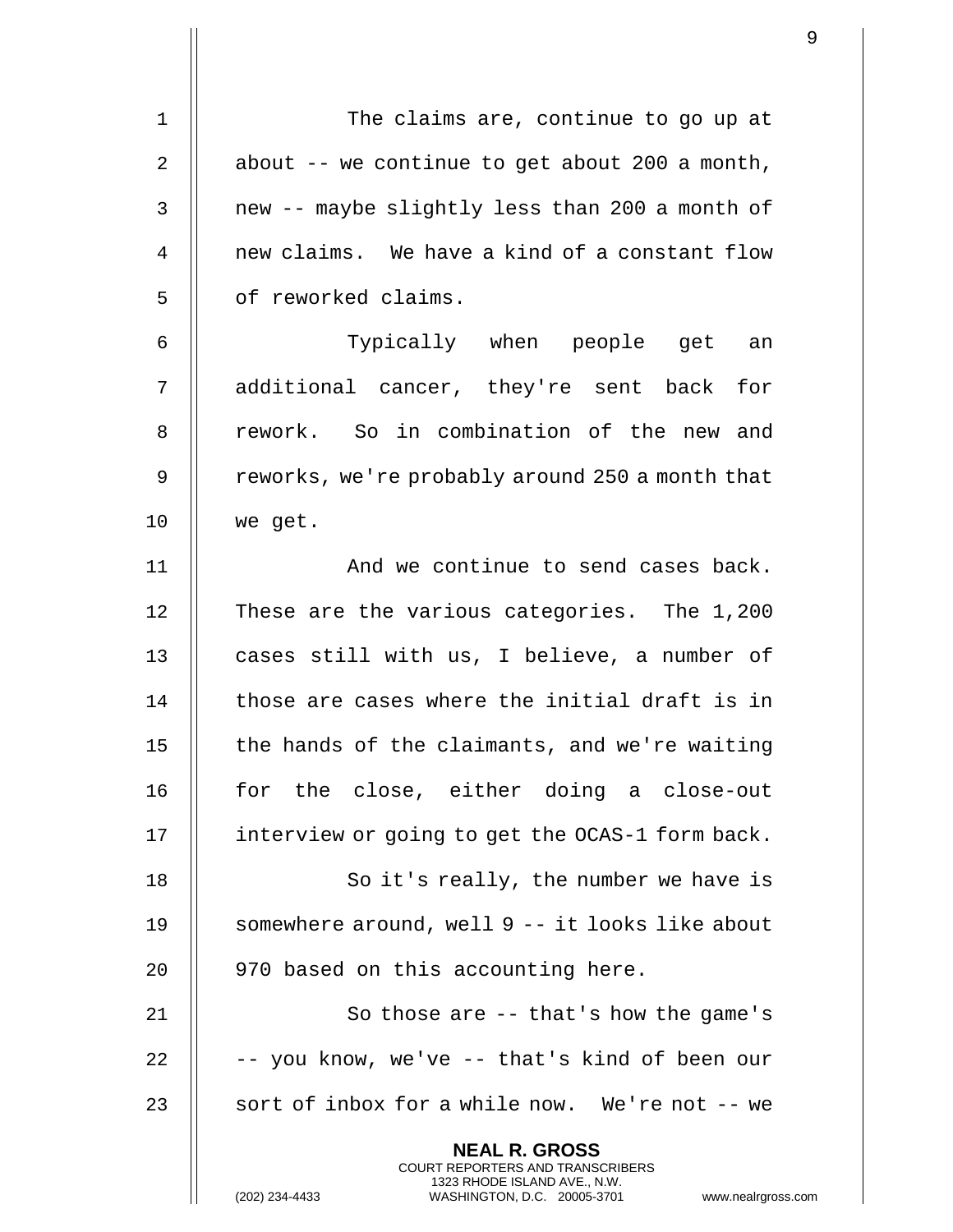| $\mathbf 1$    | have certainly timeliness objectives, in terms                                                                                                                     |
|----------------|--------------------------------------------------------------------------------------------------------------------------------------------------------------------|
| $\overline{2}$ | of getting cases done, I think 90 percent of the                                                                                                                   |
| 3              | cases within five months of getting all the                                                                                                                        |
| 4              | information we need to do it.                                                                                                                                      |
| 5              | And so we're not making -- we don't                                                                                                                                |
| 6              | really have an objective to reduce the number                                                                                                                      |
| 7              | in the inbox. We just want to make sure we're                                                                                                                      |
| 8              | timely in the response to the claims, as timely                                                                                                                    |
| $\mathsf 9$    | as we can be.                                                                                                                                                      |
| 10             | Here is the breakdown of Probability                                                                                                                               |
| 11             | of Causation, how the -- these are ones done                                                                                                                       |
| 12             | from DRs. This is just the DR statistic. It                                                                                                                        |
| 13             | doesn't take into account cases that were                                                                                                                          |
| 14             | compensated through the SEC process.                                                                                                                               |
| 15             | As I recall, that's either 28 or 29                                                                                                                                |
| 16             | percent. I did the arithmetic and -- but I                                                                                                                         |
| 17             | didn't write it down. Or I don't -- I wrote it                                                                                                                     |
| 18             | down, but not with something I have with me. I                                                                                                                     |
| 19             | think it's like 28 or 29 percent have been                                                                                                                         |
| 20             | successful through dose reconstruction.                                                                                                                            |
| 21             | Again, a lot of the $-$ a number of the                                                                                                                            |
| 22             | cancers that tend to be successful with,                                                                                                                           |
| 23             | through dose reconstruction, like lung cancer                                                                                                                      |
|                | <b>NEAL R. GROSS</b><br><b>COURT REPORTERS AND TRANSCRIBERS</b><br>1323 RHODE ISLAND AVE., N.W.<br>(202) 234-4433<br>WASHINGTON, D.C. 20005-3701<br>www.nealrgross |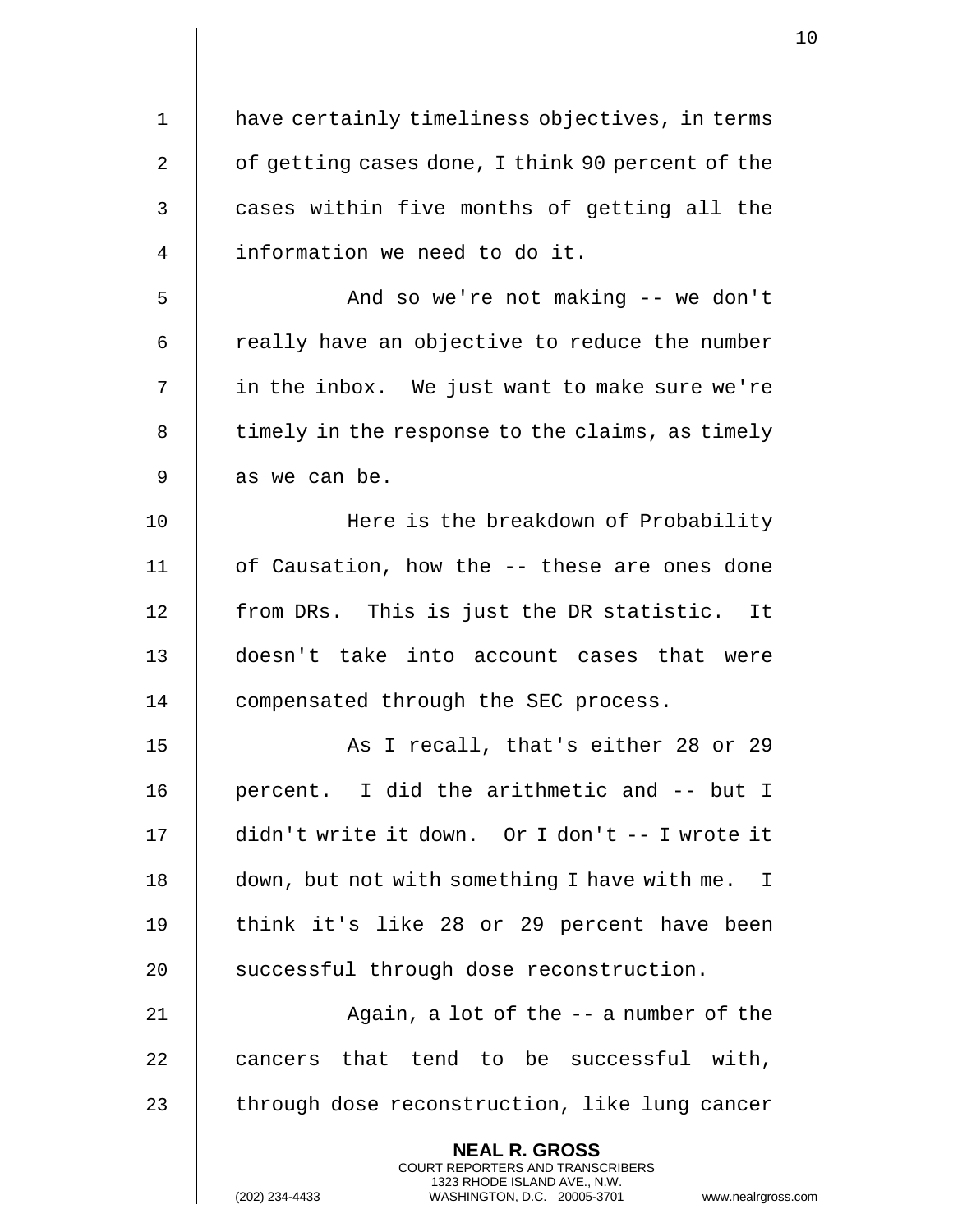1 || in particular is an SEC cancer, and so as you 2 add additional SEC Classes, you don't have 3 || those, you know, those don't come to dose 4 || reconstruction so you don't get those 5 | successful dose reconstructions when they're  $6$  || paid through the SEC.

7 This is our chart, our long-term chart 8 || of submittals versus production. It doesn't 9 || change much. The last data point really 10 || shouldn't be on there. That's a partial 11 || quarter.

12 || These are quarterly data, and there is 13 || -- there was no precipitous drop in claims 14 || recently. That's just a partial quarter, and 15 we were close enough to the meeting and getting  $16$   $\parallel$  the meeting materials ready that it was a little 17 | hard to re-run.

18 || So we said, well what the heck, I'll 19 just explain it. That's a, that's only a 20 || partial quarter. There's no, there was no 21 || precipitous drop in claims recently.

22 Here's status of the first 5,000 23  $\parallel$  claims and how they break out. Nothing's much

> **NEAL R. GROSS** COURT REPORTERS AND TRANSCRIBERS 1323 RHODE ISLAND AVE., N.W.

(202) 234-4433 WASHINGTON, D.C. 20005-3701 www.nealrgross.com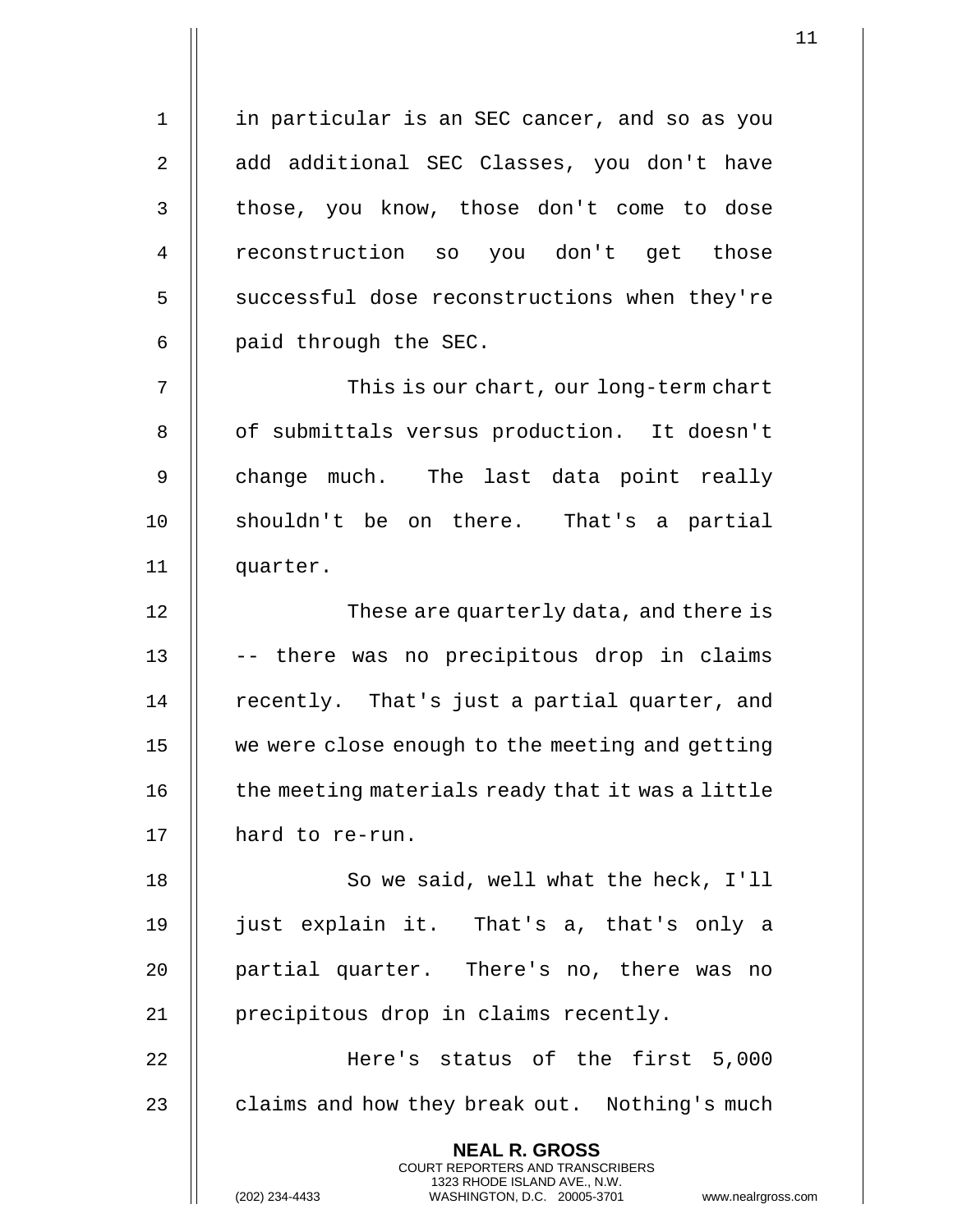1 different there. This slide caught my  $2 \parallel$  attention because -- and if you look at the  $3 \parallel$  claims at NIOSH, in the first 10,000, there are 4 | 20 DRs in process, and three are initials. 5 And that bothered me a little bit, 6  $\parallel$  because I knew that we had, a while ago, we had

 $7$   $\parallel$  a number of claims that were initial even though 8 || they had low numbers because they were CLL 9 || claims, that CLL originally referred to us. 10 | And so we gave them a claim number, even though 11 DOL shouldn't have referred them to us, because 12 CLL wasn't -- you know, chronic lymphocytic 13 leukemia wasn't covered.

14 || So, and then when the regulation 15  $\parallel$  changed, we -- the DOL returned those to us. 16 || And so they came back to us, and they still had 17 | their low numbers. So I was pretty confident, 18  $\parallel$  for a while, that we, when we'd have these low 19 numbered initial cases, it was because they 20 were a CLL case.

21 || And I saw this slide and I said, you 22  $\parallel$  know, that was quite a while ago. That seems 23 like we shouldn't have those. So I looked

> **NEAL R. GROSS** COURT REPORTERS AND TRANSCRIBERS 1323 RHODE ISLAND AVE., N.W.

(202) 234-4433 WASHINGTON, D.C. 20005-3701 www.nealrgross.com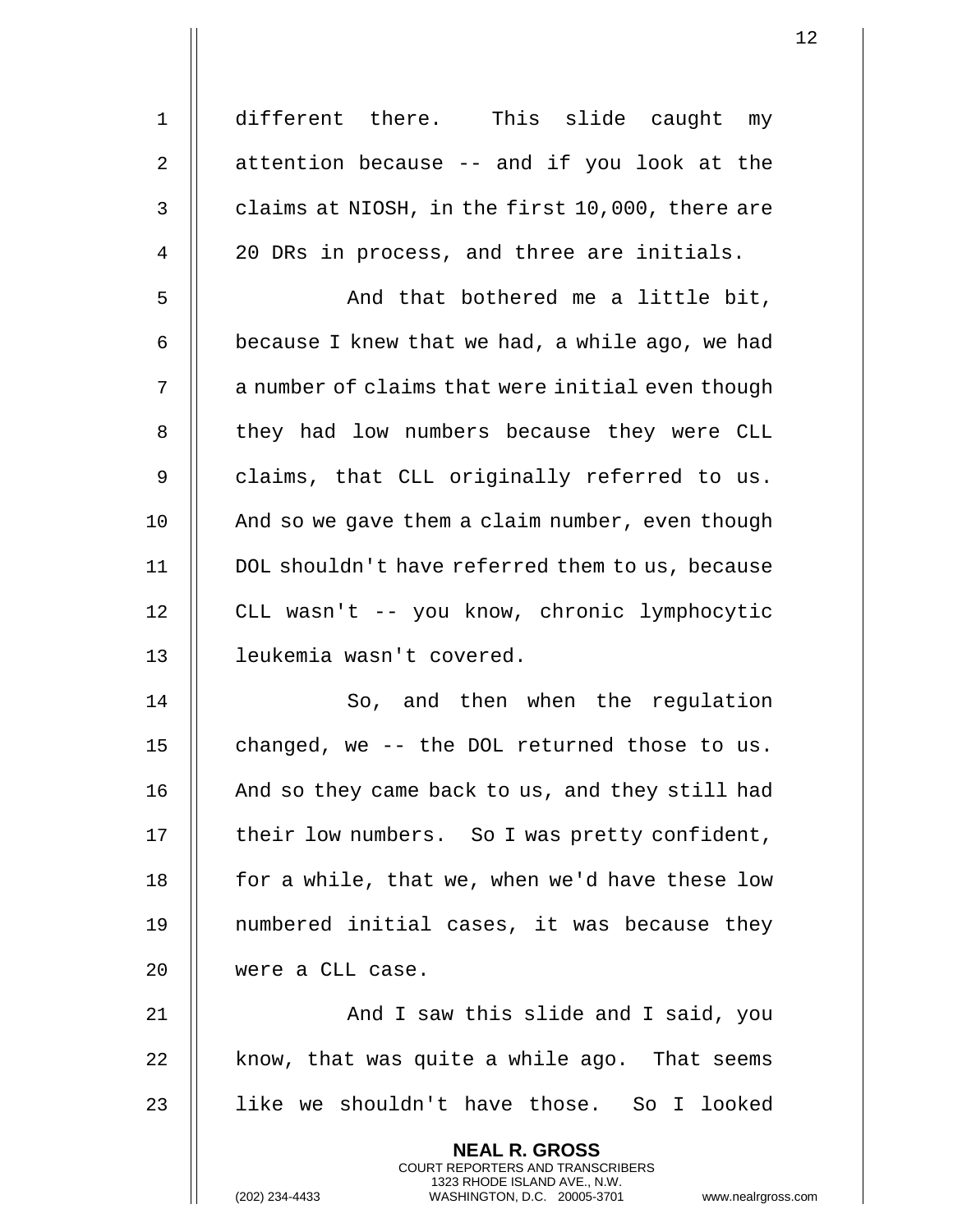1 || those up. Excuse me a minute. 2 || Two of the cases were pulled before 3 || being completed. Either the claimant opted 4 || out of the process or died, unfortunately, 5 | before the claim was submitted. And it was 6  $\parallel$  closed for years, seven, eight, nine years, 7 until a survivor either was identified or 8 | decided to pursue the claim. 9 And so it was reinitiated then, with 10 || the survivor's action, and that happened just 11 very recently. And so those claims are now 12 || active. They never had a final dose 13 || reconstruction done. And so it's still in the 14 | initial category, but they were just recently 15 || renewed and reinstated because the survivor 16 | picked up the claim. 17 || The other -- the third one was a CLL  $18$   $\parallel$  case that was activated with the rest of the CLL 19 || cases, and then it, because it was at a site 20 where -- well it was the Fernald site. It was 21 | a claim from the Fernald site. 22 || The Fernald site, we had SEC decision 23  $\parallel$  debate. We -- typically we don't pend claims **NEAL R. GROSS** COURT REPORTERS AND TRANSCRIBERS

1323 RHODE ISLAND AVE., N.W.

(202) 234-4433 WASHINGTON, D.C. 20005-3701 www.nealrgross.com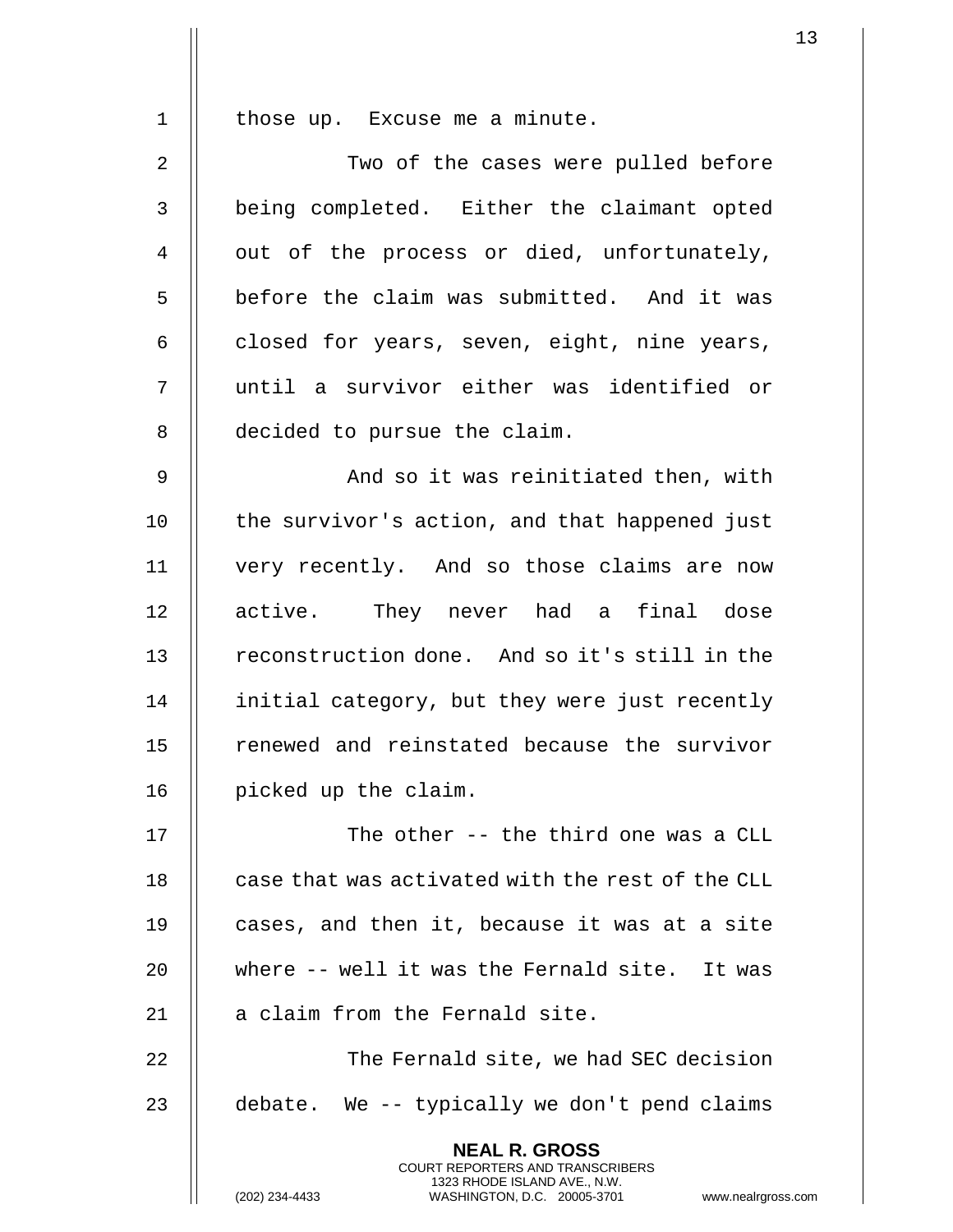1 | when we have an SEC claim, you know, petition 2 || in front of us. But when we get close to the  $3$   $\parallel$  -- when we think we're close to the end, we'll 4 | pend the cases, and so that we're just going to 5 | finish up this SEC, we're going to finish up all 6  $\parallel$  the DR, or the TBD issues, and so we'll pend the 7 | claim so we just do them once. 8 Well, with Fernald, there's still 9 || some Site Profile issues still hanging on, and 10 | it was getting longer and longer, and we said, 11 || the heck with it. Let's do them the way we 12 would do them now. When we finish the DR 13 || issues, if we have to, we'll do a Program 14 || Evaluation Report and we'll do them, rather 15  $\parallel$  than just have them sitting there waiting then. 16 || So that's what the third one is, an

17  $\parallel$  initial one. So, I am  $-$ - I did  $-$ - at least for 18  $\parallel$  this meeting, I did pay attention to that slide.

 Okay. These are our DOE response 20 || numbers. I do not have the comparison to last month but I could probably find them if I need  $\parallel$  to. These really look pretty good to me. We  $\parallel$  don't have any sites, I don't think, that are

> **NEAL R. GROSS** COURT REPORTERS AND TRANSCRIBERS 1323 RHODE ISLAND AVE., N.W.

(202) 234-4433 WASHINGTON, D.C. 20005-3701 www.nealrgross.com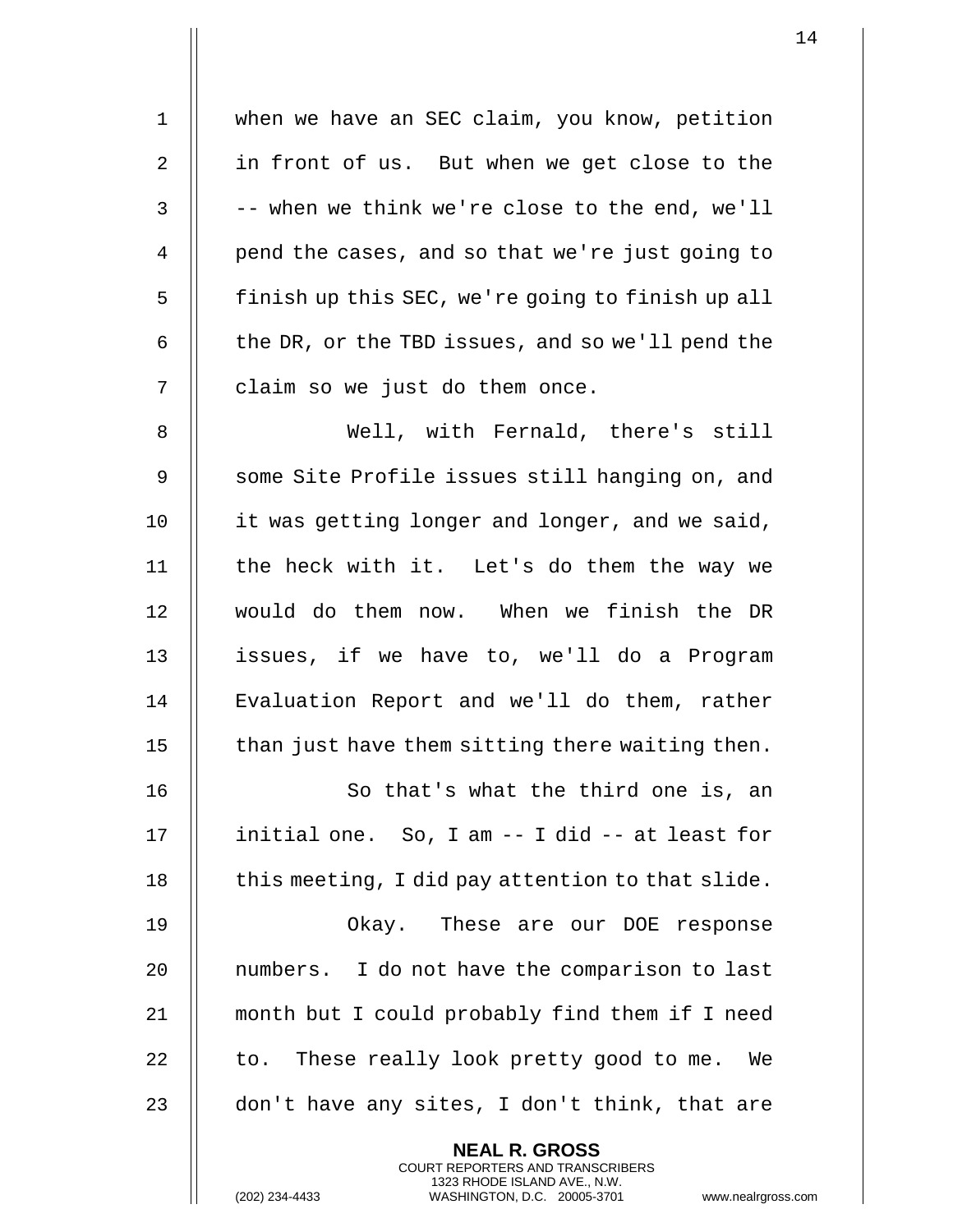| $\mathbf 1$    | particularly problematic. And the 256 is, I                                                                                                                     |
|----------------|-----------------------------------------------------------------------------------------------------------------------------------------------------------------|
| $\sqrt{2}$     | think, a really pretty low number, considering                                                                                                                  |
| 3              | how many claims we get all the time.                                                                                                                            |
| $\overline{4}$ | And our SEC summary table, I won't                                                                                                                              |
| 5              | move too far into this, because LaVon has a                                                                                                                     |
| 6              | presentation all about SECs at some point today                                                                                                                 |
| 7              | or tonight. So we'll -- I'll let him go through                                                                                                                 |
| $\, 8$         | that, but as -- while at one time, let's see,                                                                                                                   |
| $\mathsf 9$    | yes, while at one time the breakdown between 83s                                                                                                                |
| 10             | and -- 13s and 83.14s was pretty even.                                                                                                                          |
| 11             | That was the time when we were                                                                                                                                  |
| 12             | finishing our research on the various AWE                                                                                                                       |
| 13             | facilities where we didn't have very many                                                                                                                       |
| 14             | claims. We went through that and we ended up                                                                                                                    |
| 15             | getting, adding a lot of SECs for that. And so                                                                                                                  |
| 16             | we kind of caught up with .13s.                                                                                                                                 |
| 17             | Well, we're pretty much through that                                                                                                                            |
| 18             | process now. So the petitions from now on will                                                                                                                  |
| 19             | probably be, for the most part, 83.13                                                                                                                           |
| 20             | petitions. So, I think that was it. Yes, I                                                                                                                      |
| 21             | guess it's not going to take me out of it, but                                                                                                                  |
| 22             | I can get out of it over there.                                                                                                                                 |
| 23             | So, are there any questions?                                                                                                                                    |
|                | <b>NEAL R. GROSS</b><br>COURT REPORTERS AND TRANSCRIBERS<br>1323 RHODE ISLAND AVE., N.W.<br>(202) 234-4433<br>WASHINGTON, D.C. 20005-3701<br>www.nealrgross.com |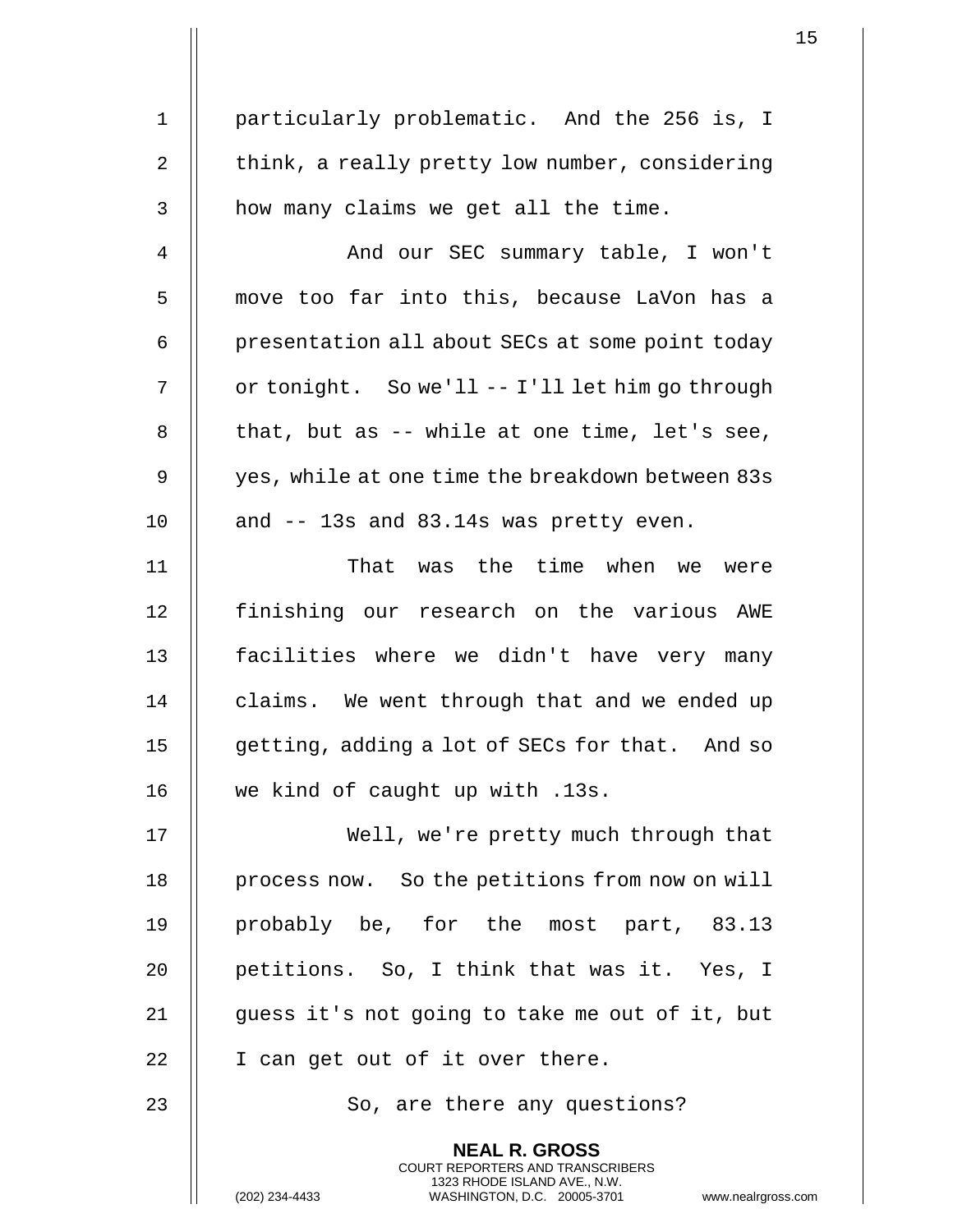| 1  | CHAIRMAN MELIUS: Any questions for                                                                                                                                 |
|----|--------------------------------------------------------------------------------------------------------------------------------------------------------------------|
| 2  | Stu? We'll let LaVon explain some of the --                                                                                                                        |
| 3  | MR. HINNEFELD: Yes, the --                                                                                                                                         |
| 4  | CHAIRMAN MELIUS: -- SEC issues.                                                                                                                                    |
| 5  | Dave?                                                                                                                                                              |
| 6  | MEMBER KOTELCHUCK: I was just                                                                                                                                      |
| 7  | curious. I mean, you -- for administrative                                                                                                                         |
| 8  | reasons you separate out the DR and SEC cases.                                                                                                                     |
| 9  | MR. KATZ: David, would you speak                                                                                                                                   |
| 10 | right into your mic, so that --                                                                                                                                    |
| 11 | MEMBER KOTELCHUCK: Right. Is the                                                                                                                                   |
| 12 | mic on? Okay. For administrative reasons,                                                                                                                          |
| 13 | you separate SEC and DR cases, but I've tried                                                                                                                      |
| 14 | to look at the numbers and see, of all the cases                                                                                                                   |
| 15 | that are submitted, of all the individuals                                                                                                                         |
| 16 | submitting claims, whether they end up in DR or                                                                                                                    |
| 17 | SEC, if they are accepted by DOL as having been                                                                                                                    |
| 18 | employed over 250 days, that is that they are                                                                                                                      |
| 19 | potential, what fraction of them are, in fact,                                                                                                                     |
| 20 | compensated?                                                                                                                                                       |
| 21 | MR. HINNEFELD: Well, there might be                                                                                                                                |
| 22 | some statistics on the DOL website that might                                                                                                                      |
| 23 | answer that. I'm not familiar with them. The                                                                                                                       |
|    | <b>NEAL R. GROSS</b><br><b>COURT REPORTERS AND TRANSCRIBERS</b><br>1323 RHODE ISLAND AVE., N.W.<br>(202) 234-4433<br>WASHINGTON, D.C. 20005-3701<br>www.nealrgross |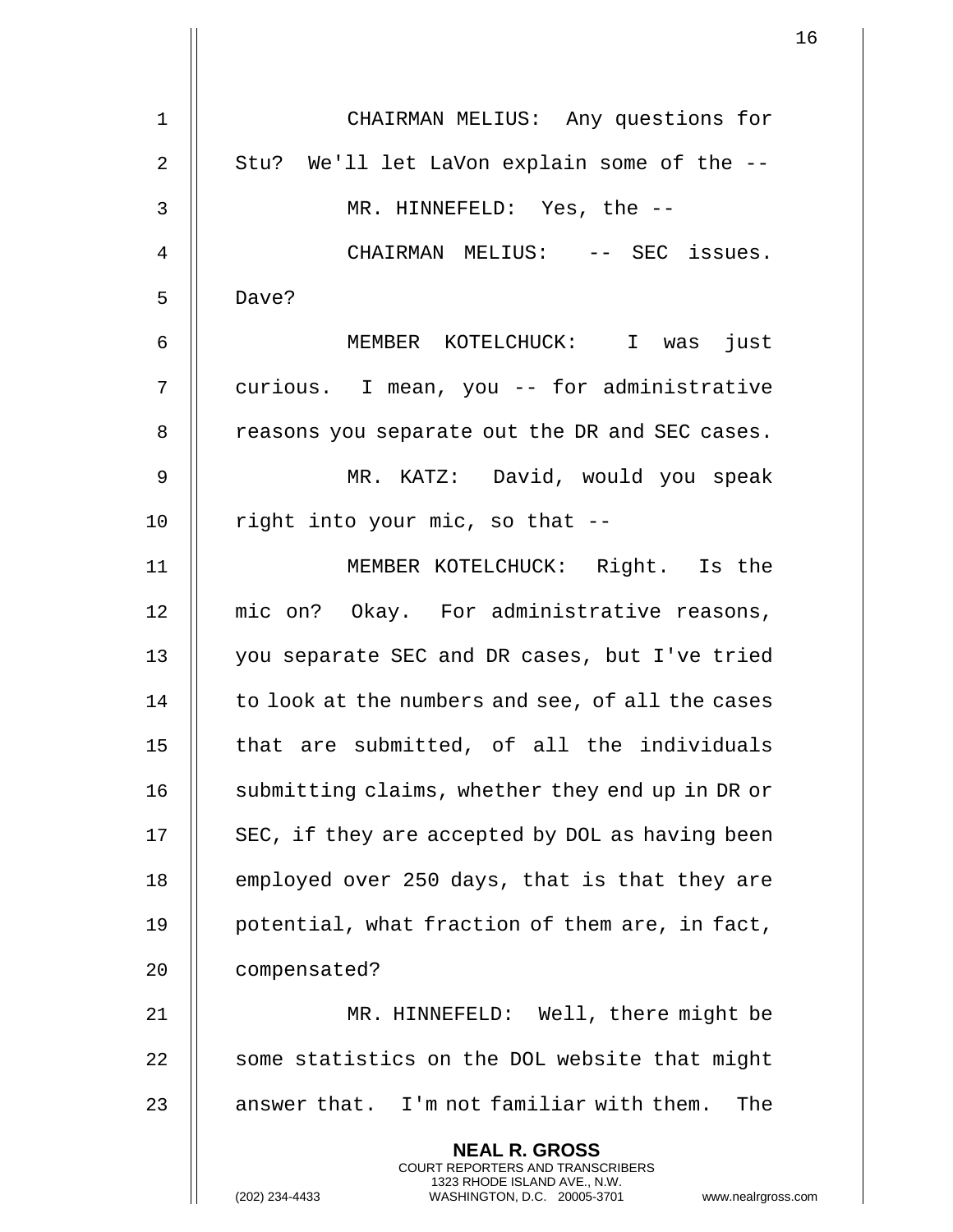1 | information that we have, I think I have a slide 2  $\parallel$  back here, you can see in the second major side 3 where you have all the sub-bullets, there are 4 || some 3,351 cases for SEC Cohort, Special 5 | Exposure Cohort.

6 || Those are claims that were referred to  $7 \parallel$  us by DOL. And while the claims were with us, 8 | an SEC was added that included, probably, those 9 || cases. I say probably because when DOL first  $10$  | refers the case to us we'll have a particular 11 cancer diagnosis on it. And we will pull it 12 | based on the cancer diagnosis that they had when  $13$  | they sent it to us.

14 || It has happened that when they go to final adjudication they take another look at  $\parallel$  the case and they have a different diagnosis.  $\parallel$  And so it may, essentially, fall off the SEC.  $\parallel$  So that is a pretty good approximation. So if  $\parallel$  you would add that number, the 3,351 to  $-$ - oh, I'm sorry, to the 10,073 --

21 || **MEMBER KOTELCHUCK:** Oh, okay. 22 || MR. HINNEFELD: -- you would have an 23  $\parallel$  approximation of  $-$ - but then you've got to add

> **NEAL R. GROSS** COURT REPORTERS AND TRANSCRIBERS 1323 RHODE ISLAND AVE., N.W.

(202) 234-4433 WASHINGTON, D.C. 20005-3701 www.nealrgross.com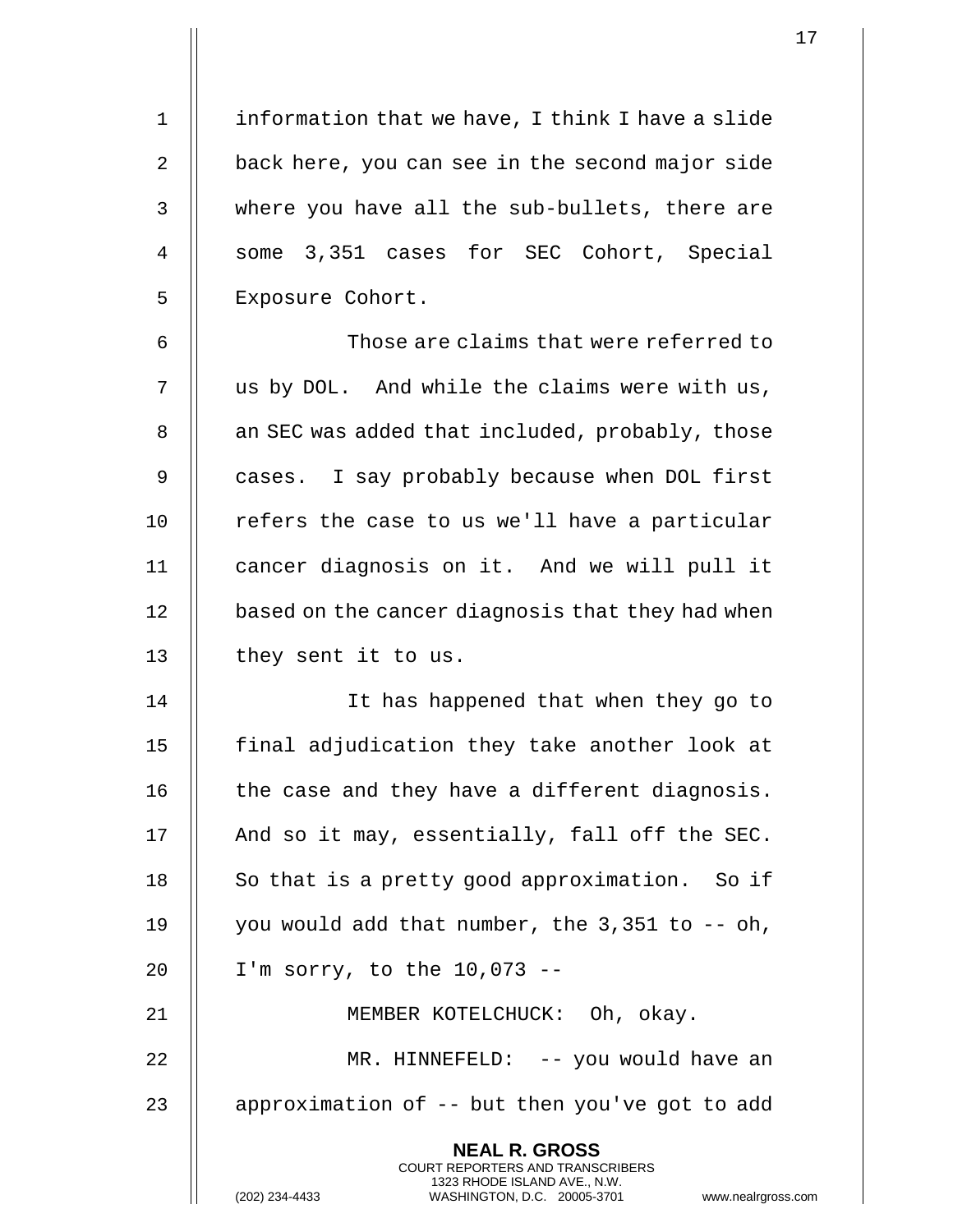| $\mathbf 1$ | the same $-$ got to add it to the 35,667 also.    |
|-------------|---------------------------------------------------|
| 2           | MEMBER KOTELCHUCK: Right.                         |
| 3           | MR. HINNEFELD: So you'd have an                   |
| 4           | approximation of the fraction, the ones that      |
| 5           | got to us. Now, once an SEC Class is added, we    |
| 6           | never see any more claims from that site because  |
| 7           | the Department -- and it's an SEC cancer, the     |
| 8           | Department of Labor just pays them.               |
| 9           | MEMBER KOTELCHUCK: I see.                         |
| 10          | MR. HINNEFELD: So the best                        |
| 11          | information about how they're $-$ - I think would |
| 12          | be on the DOL website. I think they have some     |
| 13          | statistics about site-specific outcomes there.    |
| 14          | MEMBER KOTELCHUCK: Oh, very good.                 |
| 15          | I will do that. I will check that.                |
| 16          | MR. HINNEFELD:<br>Okay, my handy                  |
| 17          | assistant Kato has just sent -- that was          |
| 18          | probably inappropriate, wasn't it? In Part B,     |
| 19          | according to the DOL -- let me see what I'm       |
| 20          | looking at, there have been 92,609 cases filed.   |
| 21          | And it looks like there are 42,000 cases that     |
| 22          | were paid. So that's a little less than 50        |
| 23          | percent.                                          |
|             | <b>NEAL R. GROSS</b>                              |

COURT REPORTERS AND TRANSCRIBERS 1323 RHODE ISLAND AVE., N.W.

 $\prod$ 

 $\mathop{||}$ 

(202) 234-4433 WASHINGTON, D.C. 20005-3701 www.nealrgross.com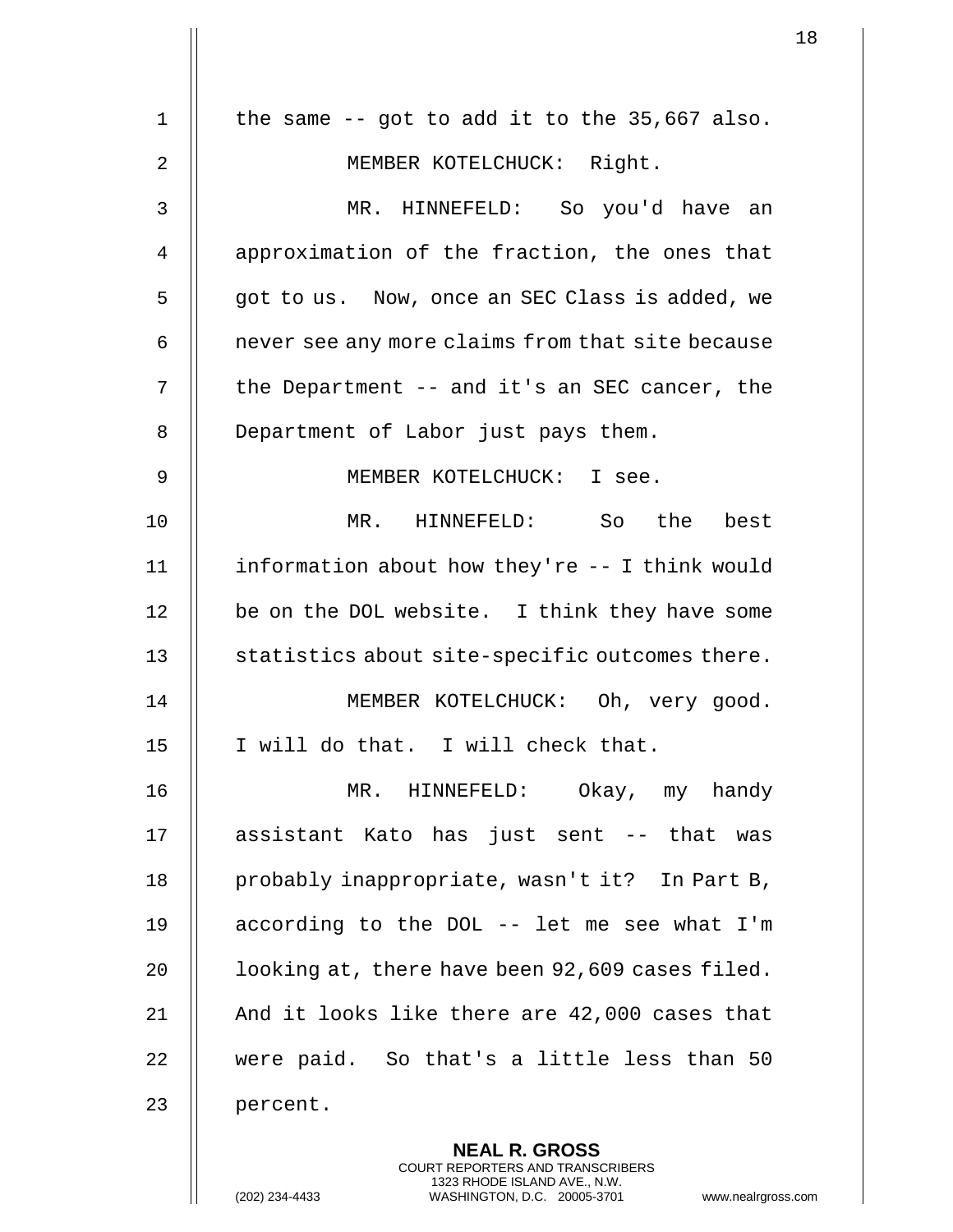|    |                                                                                                                                                                       | 1 |
|----|-----------------------------------------------------------------------------------------------------------------------------------------------------------------------|---|
| 1  | MEMBER KOTELCHUCK: Well, it's close                                                                                                                                   |   |
| 2  | to 50 percent, just --                                                                                                                                                |   |
| 3  | MR. HINNEFELD: Yes. And, now that                                                                                                                                     |   |
| 4  | -- well Part B, though includes silicosis and                                                                                                                         |   |
| 5  |                                                                                                                                                                       |   |
| 6  | MEMBER KOTELCHUCK: Beryllium.                                                                                                                                         |   |
| 7  | MR. HINNEFELD: -- berylliosis.                                                                                                                                        |   |
| 8  | MEMBER KOTELCHUCK: Right.                                                                                                                                             |   |
| 9  | MR. HINNEFELD: Beryllium disease.                                                                                                                                     |   |
| 10 | $So$ --                                                                                                                                                               |   |
| 11 | MEMBER KOTELCHUCK: Nevertheless,                                                                                                                                      |   |
| 12 |                                                                                                                                                                       |   |
|    | it's much larger than the number you had, than                                                                                                                        |   |
| 13 | the DR number.                                                                                                                                                        |   |
| 14 | MR. HINNEFELD: It's much larger than                                                                                                                                  |   |
| 15 | the 28 percent that is done through dose                                                                                                                              |   |
| 16 | reconstruction, yes.                                                                                                                                                  |   |
| 17 | MEMBER KOTELCHUCK: Okay, thank you.                                                                                                                                   |   |
| 18 | CHAIRMAN MELIUS: Yes, Paul?                                                                                                                                           |   |
| 19 | MEMBER ZIEMER: Stu, my question is                                                                                                                                    |   |
| 20 | on the workshop that you held, and you described                                                                                                                      |   |
| 21 | the types of individuals who participated.                                                                                                                            |   |
| 22 | Can you give us an idea of the actual numbers                                                                                                                         |   |
| 23 | of people who participated in the --                                                                                                                                  |   |
|    | <b>NEAL R. GROSS</b><br><b>COURT REPORTERS AND TRANSCRIBERS</b><br>1323 RHODE ISLAND AVE., N.W.<br>(202) 234-4433<br>WASHINGTON, D.C. 20005-3701<br>www.nealrgross.co |   |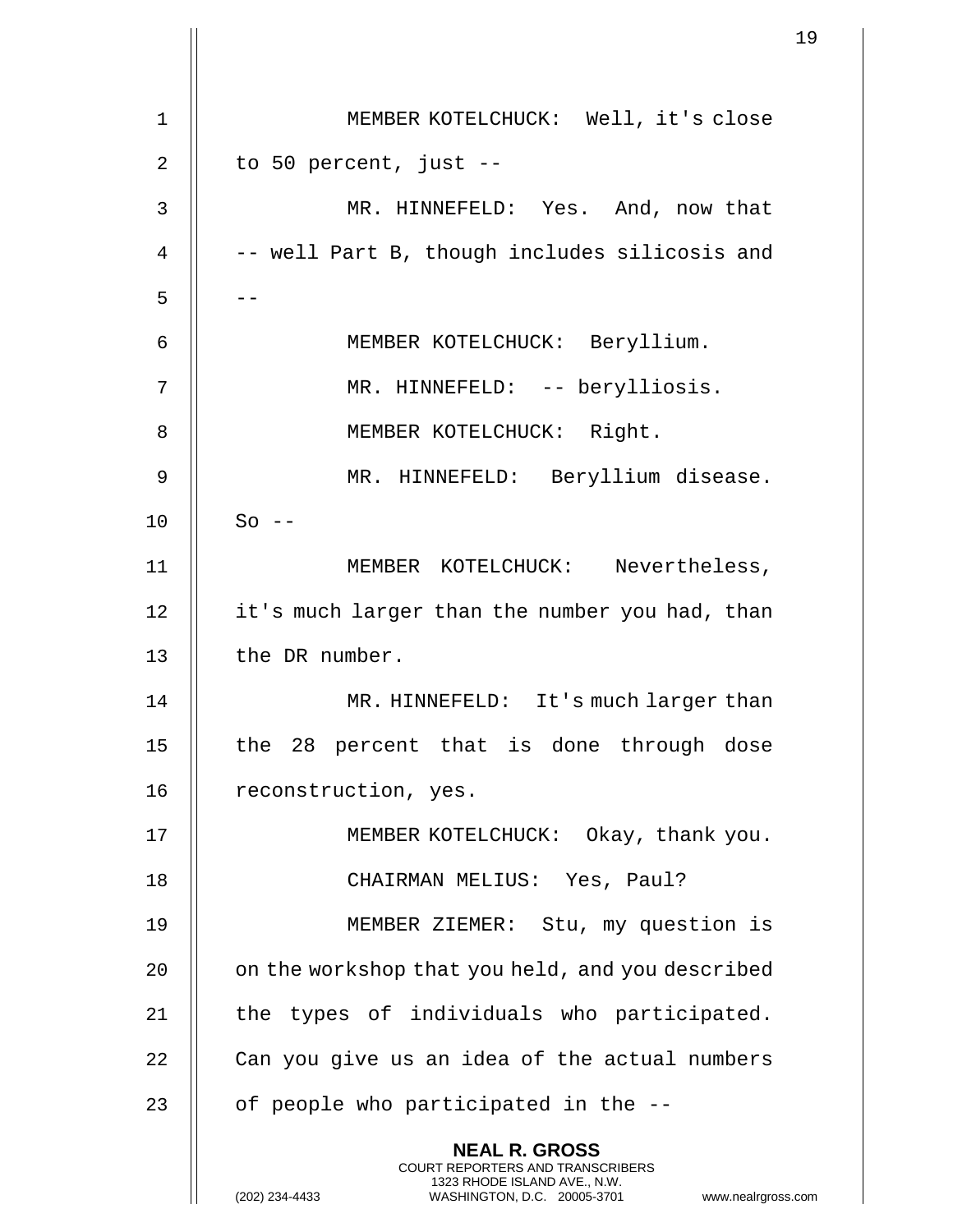|                |                                                                                                                                                                        | 20 |
|----------------|------------------------------------------------------------------------------------------------------------------------------------------------------------------------|----|
| $\mathbf 1$    | MR. HINNEFELD: It was about 30.                                                                                                                                        |    |
|                |                                                                                                                                                                        |    |
| 2              | MEMBER ZIEMER: About 30?                                                                                                                                               |    |
| 3              | MR. HINNEFELD: Yes. Slightly less,                                                                                                                                     |    |
| $\overline{4}$ | I think.                                                                                                                                                               |    |
| 5              | MEMBER ZIEMER: And is that covered                                                                                                                                     |    |
| 6              | by your budget, in terms of their travel and so                                                                                                                        |    |
| 7              | on, or do --                                                                                                                                                           |    |
| 8              | MR. HINNEFELD: Yes, yes.                                                                                                                                               |    |
| 9              | MEMBER ZIEMER: Okay.                                                                                                                                                   |    |
| 10             | MR. HINNEFELD: Yes. We pay their                                                                                                                                       |    |
| 11             | travel, and for certain attendees, we provide                                                                                                                          |    |
| 12             | wage replacement.                                                                                                                                                      |    |
| 13             | CHAIRMAN MELIUS: Any other                                                                                                                                             |    |
| 14             | questions for Stu? Any of the Board Members on                                                                                                                         |    |
| 15             | the phone wish to ask questions?                                                                                                                                       |    |
| 16             | MEMBER FIELD: No, not at this time.                                                                                                                                    |    |
| 17             | Bill.                                                                                                                                                                  |    |
| 18             | CHAIRMAN MELIUS: Okay. Yes, Henry                                                                                                                                      |    |
| 19             | has a question though, here.                                                                                                                                           |    |
| 20             | MEMBER ANDERSON: Yes. Stu, you                                                                                                                                         |    |
| 21             | have here that you've completed 131 of the SEC,                                                                                                                        |    |
| 22             | and ten of them are with the Board. Are there                                                                                                                          |    |
| 23             | any that you've completed that aren't with the                                                                                                                         |    |
|                |                                                                                                                                                                        |    |
|                | <b>NEAL R. GROSS</b><br><b>COURT REPORTERS AND TRANSCRIBERS</b><br>1323 RHODE ISLAND AVE., N.W.<br>(202) 234-4433<br>WASHINGTON, D.C. 20005-3701<br>www.nealrgross.com |    |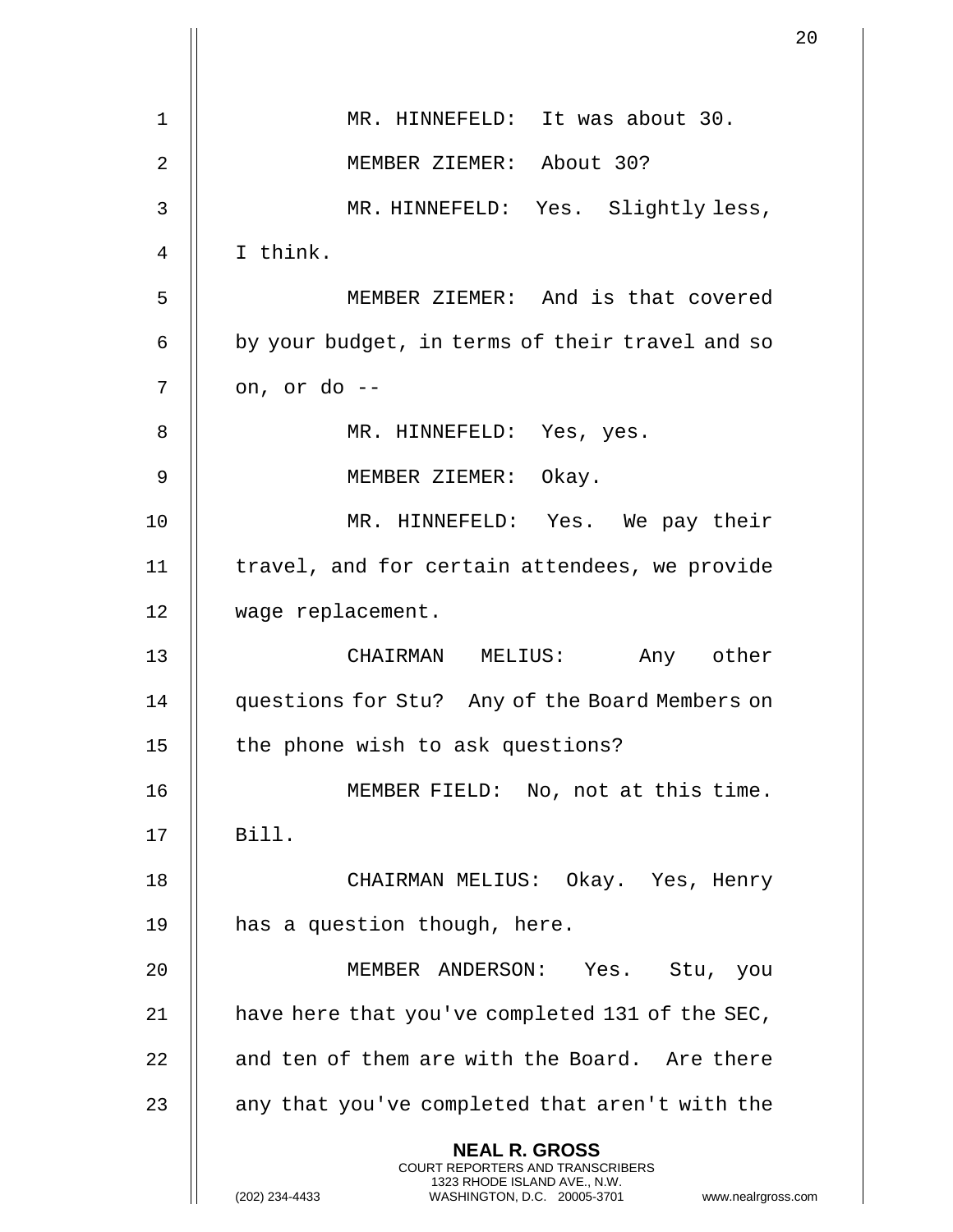1 Board? 2 || MR. HINNEFELD: No. Anything that 3 || we've completed has either had action taken --4 MEMBER ANDERSON: Yes, okay. 5 MR. HINNEFELD: -- or is with the 6  $\parallel$  Board. There are two that we are working on  $-$ -7 || MEMBER ANDERSON: Yes, right. Okay. 8 || MR. HINNEFELD: -- that we have not 9 || presented to the Board yet, I think. Bomber 10 || will give the numbers later on --11 || MEMBER ANDERSON: Okay, yes. 12 MR. HINNEFELD: -- but there are some 13 || we are working on now that we've not presented 14  $\parallel$  to the Board, but --15 MEMBER ANDERSON: Right. 16 || MR. HINNEFELD: -- everything where 17 we've finished an Evaluation Report, it's 18 || either in the Board or it's been -- it's with 19 || the Board or it's been dispositioned by the 20 | Board. 21 MEMBER ANDERSON: Okay. Thank you. 22 CHAIRMAN MELIUS: We'll reveal that 23 || in greater detail some time between now and **NEAL R. GROSS** COURT REPORTERS AND TRANSCRIBERS 1323 RHODE ISLAND AVE., N.W.

(202) 234-4433 WASHINGTON, D.C. 20005-3701 www.nealrgross.com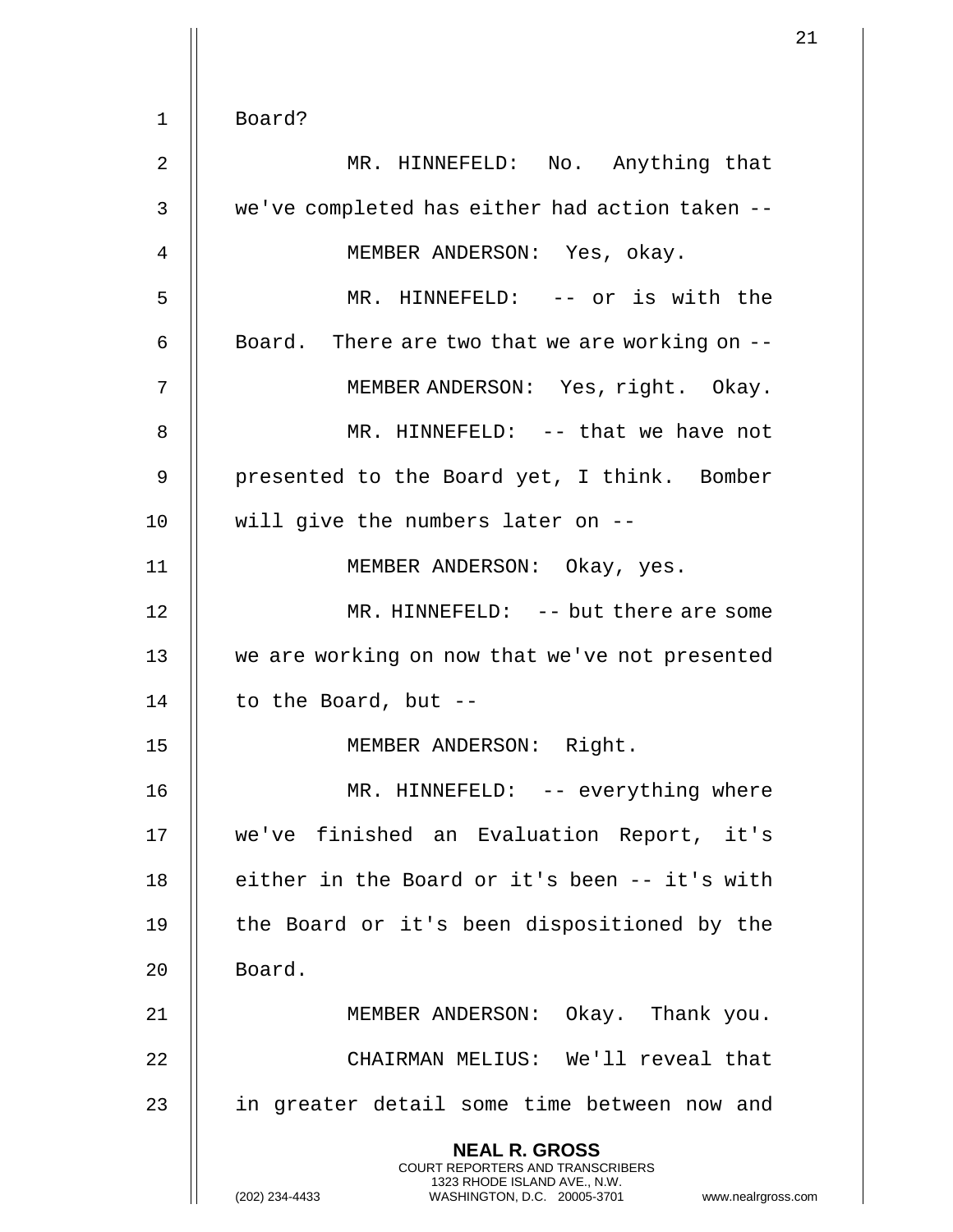| 1            | midnight tonight. Okay. No further                                                                                                                            |
|--------------|---------------------------------------------------------------------------------------------------------------------------------------------------------------|
| 2            | questions? Okay, thank you, Stu. We'll work                                                                                                                   |
| $\mathbf{3}$ | on coming up with some more to that.                                                                                                                          |
| 4            | Okay. We'll now get an update from                                                                                                                            |
| 5            | the Department of Labor. Frank Crawford.                                                                                                                      |
| 6            | MR. CRAWFORD: Good morning. I'm                                                                                                                               |
| 7            | Frank Crawford, a health physicist with the                                                                                                                   |
| 8            | Department of Labor. And let's see if we can                                                                                                                  |
| 9            | get -- yes. Sorry.                                                                                                                                            |
| 10           | Just parenthetically, it's hard to                                                                                                                            |
| 11           | tease out the exact effect of SECs, in answer                                                                                                                 |
| 12           | to your question. I have some slides here that                                                                                                                |
| 13           | give you a slightly different view of the thing,                                                                                                              |
| 14           | but between the CBD cases and the silicosis                                                                                                                   |
| 15           | cases, there are so many factors floating                                                                                                                     |
| 16           | around -- I'm sorry, that it's difficult to say                                                                                                               |
| 17           | exactly how many cases have been paid because                                                                                                                 |
| 18           | of the existence of an SEC alone.                                                                                                                             |
| 19           | MEMBER KOTELCHUCK: Yes, I know. I                                                                                                                             |
| 20           | know. And often people ask, well what fraction                                                                                                                |
| 21           | of the cases submitted are compensated? And I                                                                                                                 |
| 22           | never have been able to say, other than the DR,                                                                                                               |
| 23           | which is about 30 percent, right? I think it's                                                                                                                |
|              | <b>NEAL R. GROSS</b><br>COURT REPORTERS AND TRANSCRIBERS<br>1323 RHODE ISLAND AVE., N.W.<br>(202) 234-4433<br>WASHINGTON, D.C. 20005-3701<br>www.nealrgross.o |

 $\mathbf{1}$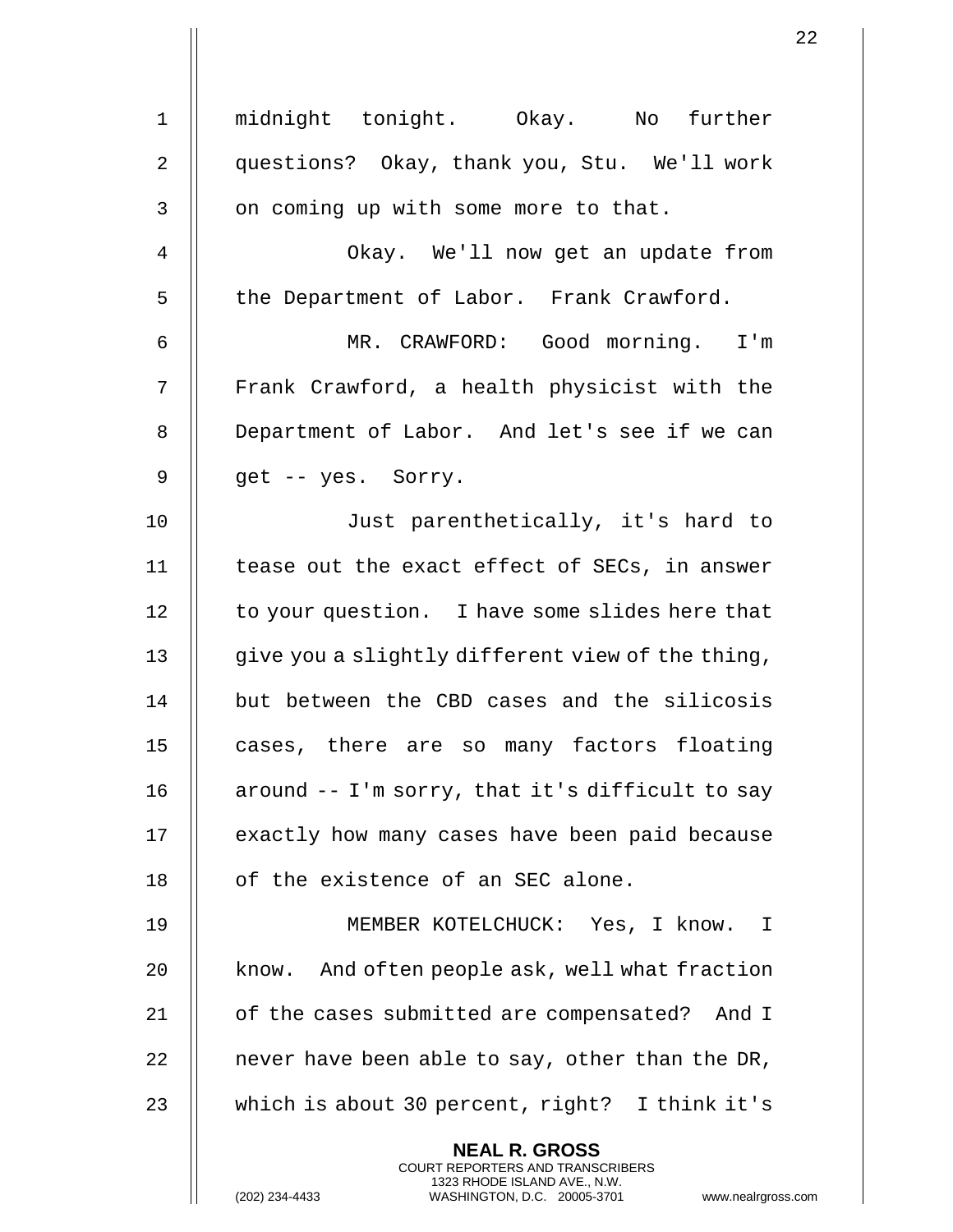| $\mathbf 1$ | about 30 percent.                                                                                                                                                  |
|-------------|--------------------------------------------------------------------------------------------------------------------------------------------------------------------|
| 2           | MR. CRAWFORD: Yes.                                                                                                                                                 |
| 3           | MEMBER KOTELCHUCK: Yes.                                                                                                                                            |
| 4           | MR. CRAWFORD: Yes. Also, before we                                                                                                                                 |
| 5           | get started, you'll notice there's a                                                                                                                               |
| 6           | discrepancy between the numbers that I<br>am                                                                                                                       |
| 7           | presenting and the numbers that Stu presents.                                                                                                                      |
| 8           | There are various reasons for that. Part, it                                                                                                                       |
| 9           | is different reporting periods, and part is                                                                                                                        |
| 10          | definitional, in that we have a different view                                                                                                                     |
| 11          | because Stu never sees SEC claims that are                                                                                                                         |
| 12          | simply disposed of by DOL alone. All right.                                                                                                                        |
| 13          | Okay, we'll go to the first slide. As                                                                                                                              |
| 14          | Ted mentioned, this is all on the website, so                                                                                                                      |
| 15          | I'm going to hurry through some of the slides,                                                                                                                     |
| 16          | and there are also slides that we will not see                                                                                                                     |
| 17          | the presentation but are generally<br>in                                                                                                                           |
| 18          | informational, about what kinds of claims are                                                                                                                      |
| 19          | permitted under Parts B and E and so forth, who                                                                                                                    |
| 20          | are the survivors under both cases.<br>But                                                                                                                         |
| 21          | there's no point in presenting that here.                                                                                                                          |
| 22          | By our count, then, that is DOL, we                                                                                                                                |
| 23          | have about 175,000 cases filed, and almost 11                                                                                                                      |
|             | <b>NEAL R. GROSS</b><br><b>COURT REPORTERS AND TRANSCRIBERS</b><br>1323 RHODE ISLAND AVE., N.W.<br>(202) 234-4433<br>WASHINGTON, D.C. 20005-3701<br>www.nealrgross |

 $\mathbf{I}$ 

(202) 234-4433 WASHINGTON, D.C. 20005-3701 www.nealrgross.com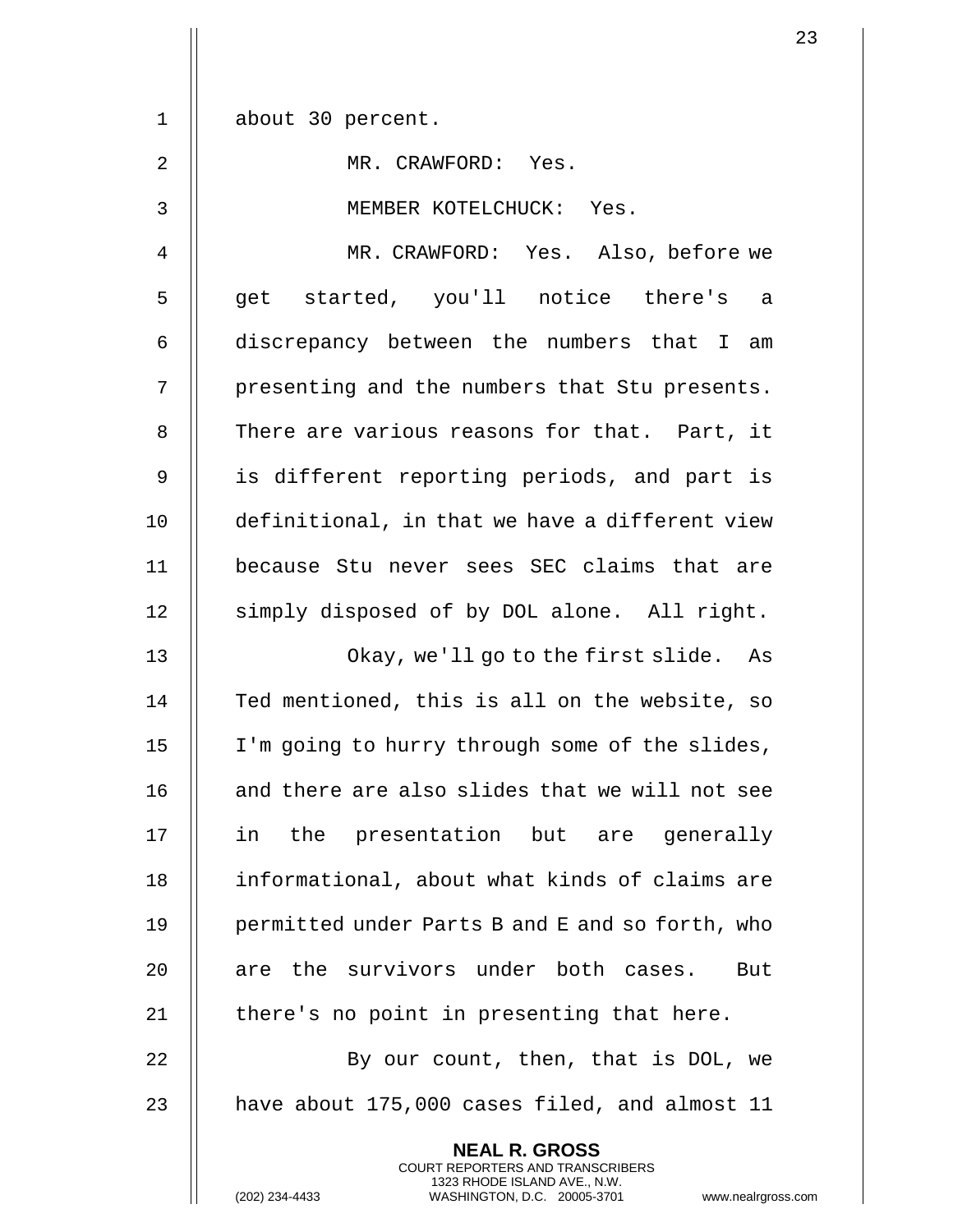1 || billion in total compensation paid to date. 2  $\parallel$  This is where the numbers start differing a

3 little.

4 We show that 43,000 cases, 5 | approximately, have been referred to NIOSH for 6 dose reconstruction, and approximately 41,000 7 | have come back, leaving NIOSH with about 2,000 8 || cases. As Stu has told you, really, it's 9 | probably 1200 cases, but we'll have to live with 10 | those discrepancies.

11 We show a slightly higher fraction 12 || approved with DRs, just a little bit over a 13  $\parallel$  third, and I don't know how to account for that 14 | except perhaps, again, reporting periods. And 15 || also, we're only talking about final decisions, 16 which is a distinction, perhaps, that may not 17 || be in Stu's statistics. I don't know.

18 || So we have 35,000 cases returned with  $\parallel$  a DR, and 28,000 now have a final decision as | well, and that's where we get, under that, our 35 percent approval rate. This pie chart is  $\parallel$  maybe a little hard to read, but I'm sure on the 23 || website it'll be much clearer.

> **NEAL R. GROSS** COURT REPORTERS AND TRANSCRIBERS 1323 RHODE ISLAND AVE., N.W.

(202) 234-4433 WASHINGTON, D.C. 20005-3701 www.nealrgross.com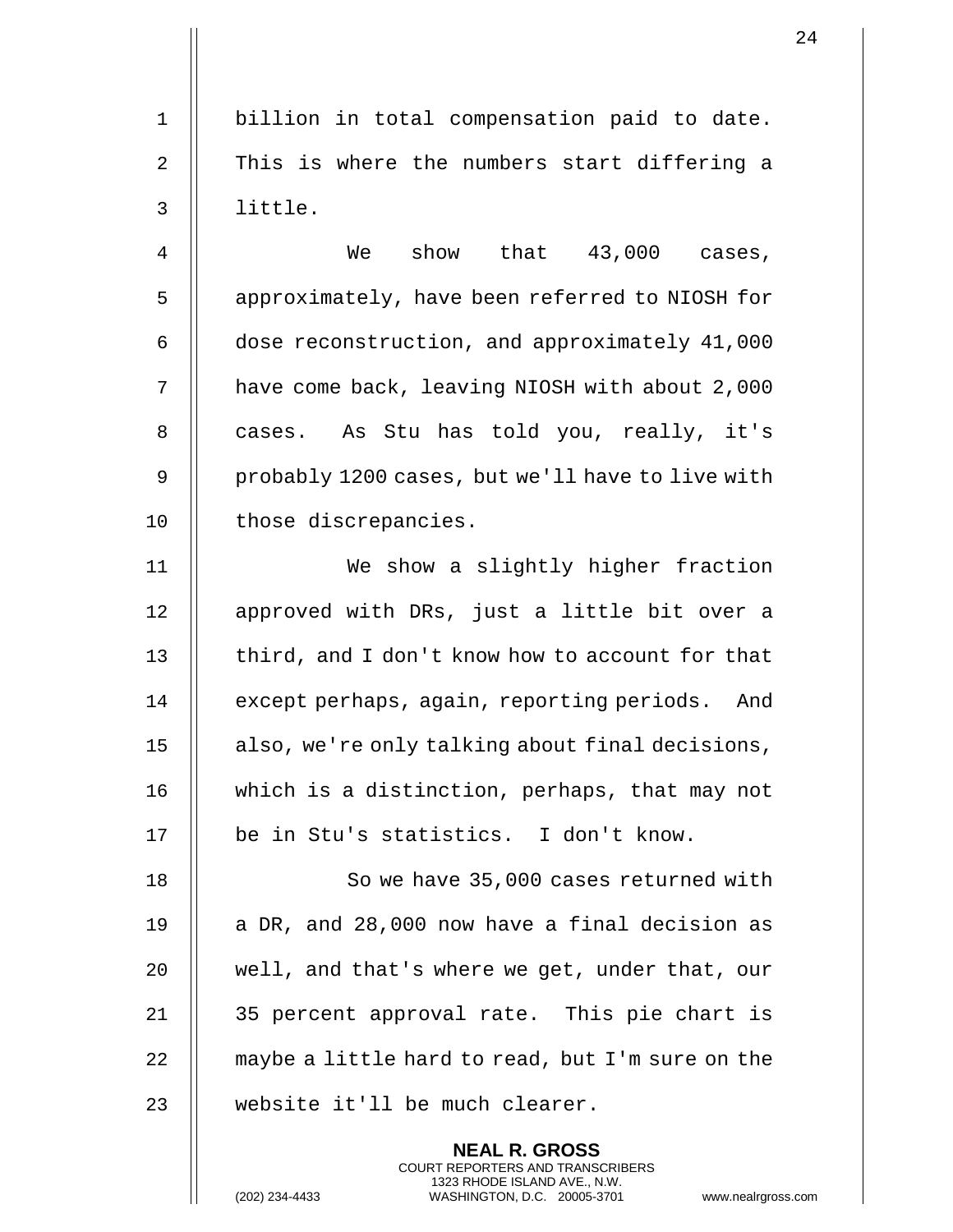| $\mathbf 1$    | The only thing I'd like to point out                                                                                                                               |
|----------------|--------------------------------------------------------------------------------------------------------------------------------------------------------------------|
| $\overline{2}$ | here is that the other category probably does                                                                                                                      |
| 3              | include silicosis and CBD, and it's -- there may                                                                                                                   |
| 4              | be other kinds of failed claims, where they                                                                                                                        |
| 5              | weren't federal workers as it turned out, or                                                                                                                       |
| 6              | didn't qualify for some other reason, I'm not                                                                                                                      |
| 7              | sure. And that's a little bit opaque for us.                                                                                                                       |
| 8              | In terms of SEC cases, we see that it's                                                                                                                            |
| $\mathsf 9$    | almost 50/50 between cases not referred to                                                                                                                         |
| 10             | NIOSH and cases referred to NIOSH. It's 12                                                                                                                         |
| 11             | percent versus 14. So with that, we have some                                                                                                                      |
| 12             | evidence of what's going on, but again, it's                                                                                                                       |
| 13             | very hard to tease out exact numbers. Here we                                                                                                                      |
| 14             | go.                                                                                                                                                                |
| 15             | In this slide, we show slightly over                                                                                                                               |
| 16             | 50 percent, what you might call a total approval                                                                                                                   |
| 17             | rate, that is, with SEC cases taken into account                                                                                                                   |
| 18             | with simply dose reconstruction cases.                                                                                                                             |
| 19             | Now, in this next slide, we see that                                                                                                                               |
| 20             | the accepted SEC cases far outnumber the                                                                                                                           |
| 21             | accepted DR cases by more than 2 to 1. That's                                                                                                                      |
| 22             | 21,700 versus about 9,200 DR cases.                                                                                                                                |
| 23             | There's also one other interesting                                                                                                                                 |
|                | <b>NEAL R. GROSS</b><br><b>COURT REPORTERS AND TRANSCRIBERS</b><br>1323 RHODE ISLAND AVE., N.W.<br>WASHINGTON, D.C. 20005-3701<br>(202) 234-4433<br>www.nealrgross |

(202) 234-4433 WASHINGTON, D.C. 20005-3701 www.nealrgross.com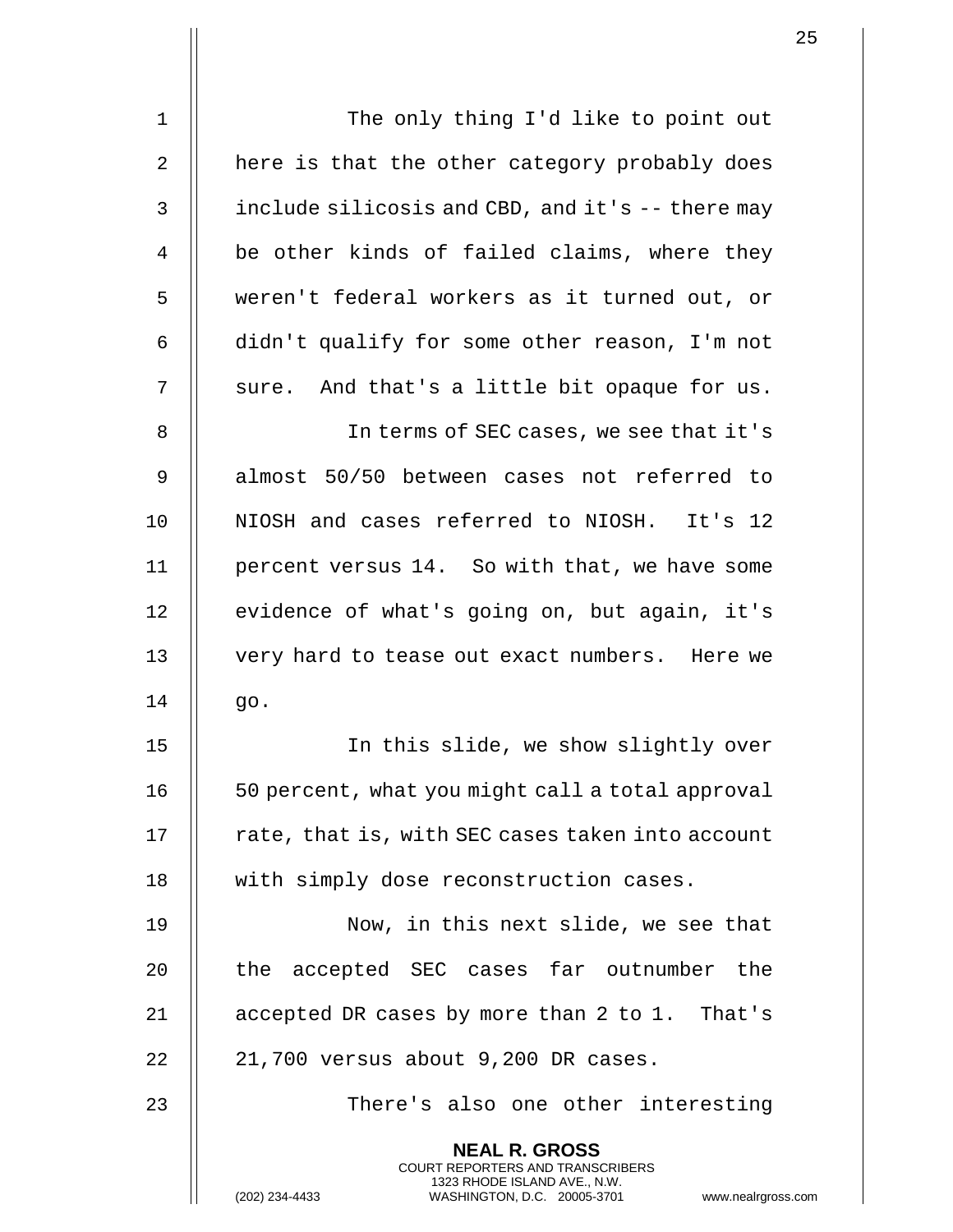| $\mathbf 1$    | stat here, which is the third bullet point,                                                                                                                  |
|----------------|--------------------------------------------------------------------------------------------------------------------------------------------------------------|
| $\overline{2}$ | cases accepted based on SEC status, and with a                                                                                                               |
| 3              | PoC greater than 50 percent. That's a                                                                                                                        |
| 4              | relatively small number, 700 cases.                                                                                                                          |
| 5              | And remember, on a previous slide, we                                                                                                                        |
| 6              | saw that 12 percent of cases were referred to                                                                                                                |
| 7              | NIOSH and had an SEC. So of those cases, which                                                                                                               |
| 8              | must be a substantial number, only 700 returned                                                                                                              |
| 9              | with a positive result, you might say.                                                                                                                       |
| 10             | Hard to interpret, but my best guess                                                                                                                         |
| 11             | is that SECs sweep up everybody at a site, of                                                                                                                |
| 12             | course, I mean typically -- not all sites, but                                                                                                               |
| 13             | typically, and many of those people would not                                                                                                                |
| 14             | have had significant exposure.                                                                                                                               |
| 15             | So if they're accepted first by an SEC                                                                                                                       |
| 16             | and then ask for medical benefits, and                                                                                                                       |
| 17             | therefore a dose reconstruction, they're less                                                                                                                |
| 18             | likely to be approved than somebody who has gone                                                                                                             |
| 19             | the other way, through the dose reconstruction                                                                                                               |
| 20             | process and has had significant exposure. So                                                                                                                 |
| 21             | I think that's what's going on there, but --                                                                                                                 |
| 22             | MEMBER RICHARDSON: I'm sorry. I'm                                                                                                                            |
| 23             | a little confused.                                                                                                                                           |
|                | <b>NEAL R. GROSS</b><br>COURT REPORTERS AND TRANSCRIBERS<br>1323 RHODE ISLAND AVE., N.W.<br>(202) 234-4433<br>WASHINGTON, D.C. 20005-3701<br>www.nealrgross. |

 $\mathbf{1}$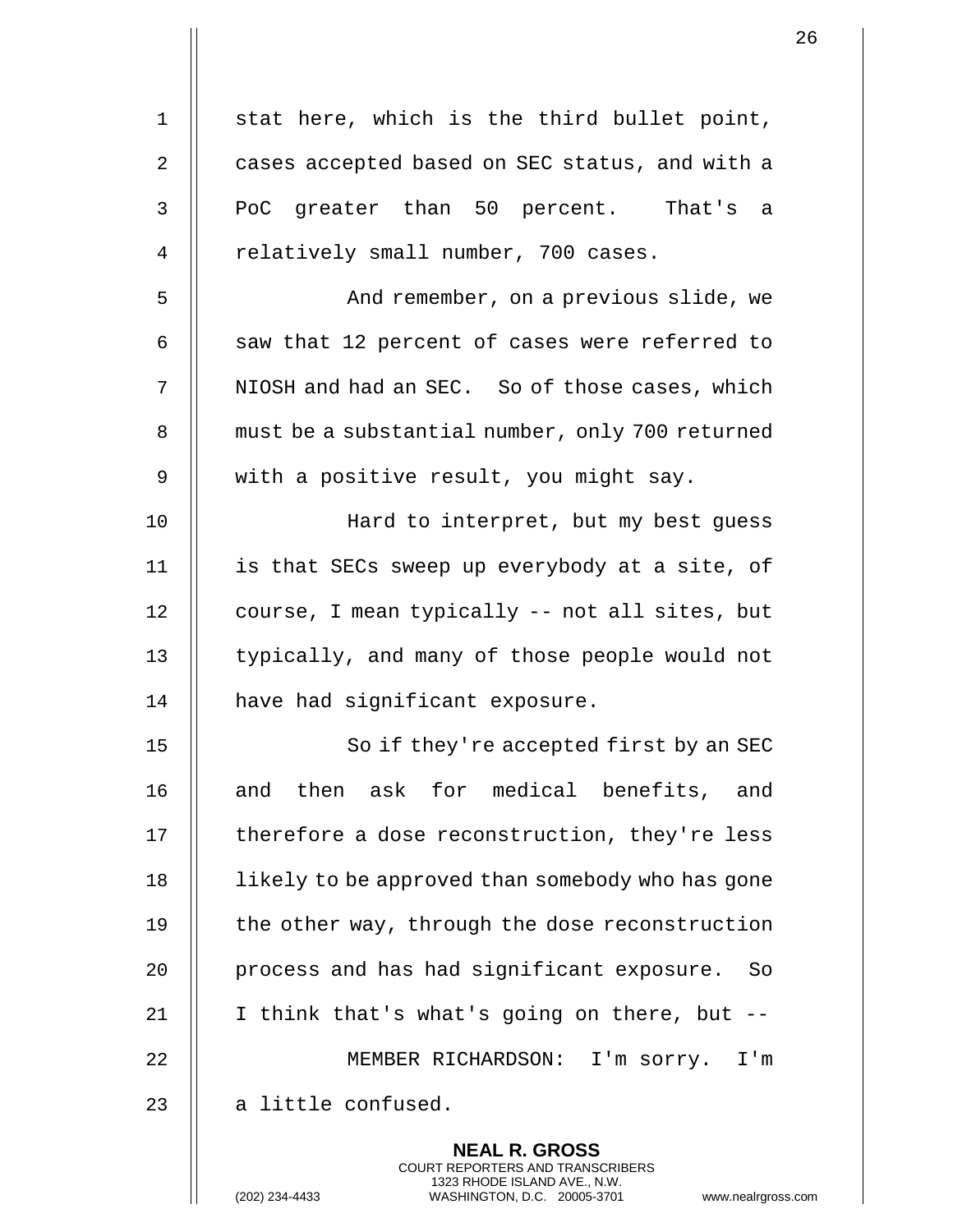| $\mathbf 1$    | MR. CRAWFORD: Right.                                                                                                                                               |
|----------------|--------------------------------------------------------------------------------------------------------------------------------------------------------------------|
| $\overline{2}$ | MEMBER RICHARDSON: You're saying                                                                                                                                   |
| 3              | that half the claimants who are covered under                                                                                                                      |
| 4              | an SEC are nonetheless having a dose                                                                                                                               |
| 5              | reconstruction by NIOSH?                                                                                                                                           |
| 6              | MR. CRAWFORD: Yes, but that could be                                                                                                                               |
| 7              | because they had the dose reconstruction first                                                                                                                     |
| 8              | and then the SEC was approved second, or it                                                                                                                        |
| 9              | could be because they're SEC Class members and                                                                                                                     |
| 10             | they requested a dose reconstruction in order                                                                                                                      |
| 11             | to get medical benefits. Stu, you can help me                                                                                                                      |
| 12             | out.                                                                                                                                                               |
| 13             | MR. HINNEFELD: Just one other point,                                                                                                                               |
| 14             | the medical benefits is for a cancer that's not                                                                                                                    |
| 15             | an SEC cancer. So in other words, the claimant                                                                                                                     |
| 16             | would have more than one cancer. One would be                                                                                                                      |
| 17             | an SEC cancer, and that would put them into the                                                                                                                    |
| 18             | SEC and they'd be compensated through SEC.                                                                                                                         |
| 19             | With another non-SEC cancer, their                                                                                                                                 |
| 20             | successful claim for the SEC cancer will not pay                                                                                                                   |
| 21             | for medical benefits for that other cancer. So                                                                                                                     |
| 22             | have a successful dose<br>they<br>have to                                                                                                                          |
| 23             | reconstruction to have medical benefits paid                                                                                                                       |
|                | <b>NEAL R. GROSS</b><br><b>COURT REPORTERS AND TRANSCRIBERS</b><br>1323 RHODE ISLAND AVE., N.W.<br>WASHINGTON, D.C. 20005-3701<br>(202) 234-4433<br>www.nealrgross |

(202) 234-4433 WASHINGTON, D.C. 20005-3701 www.nealrgross.com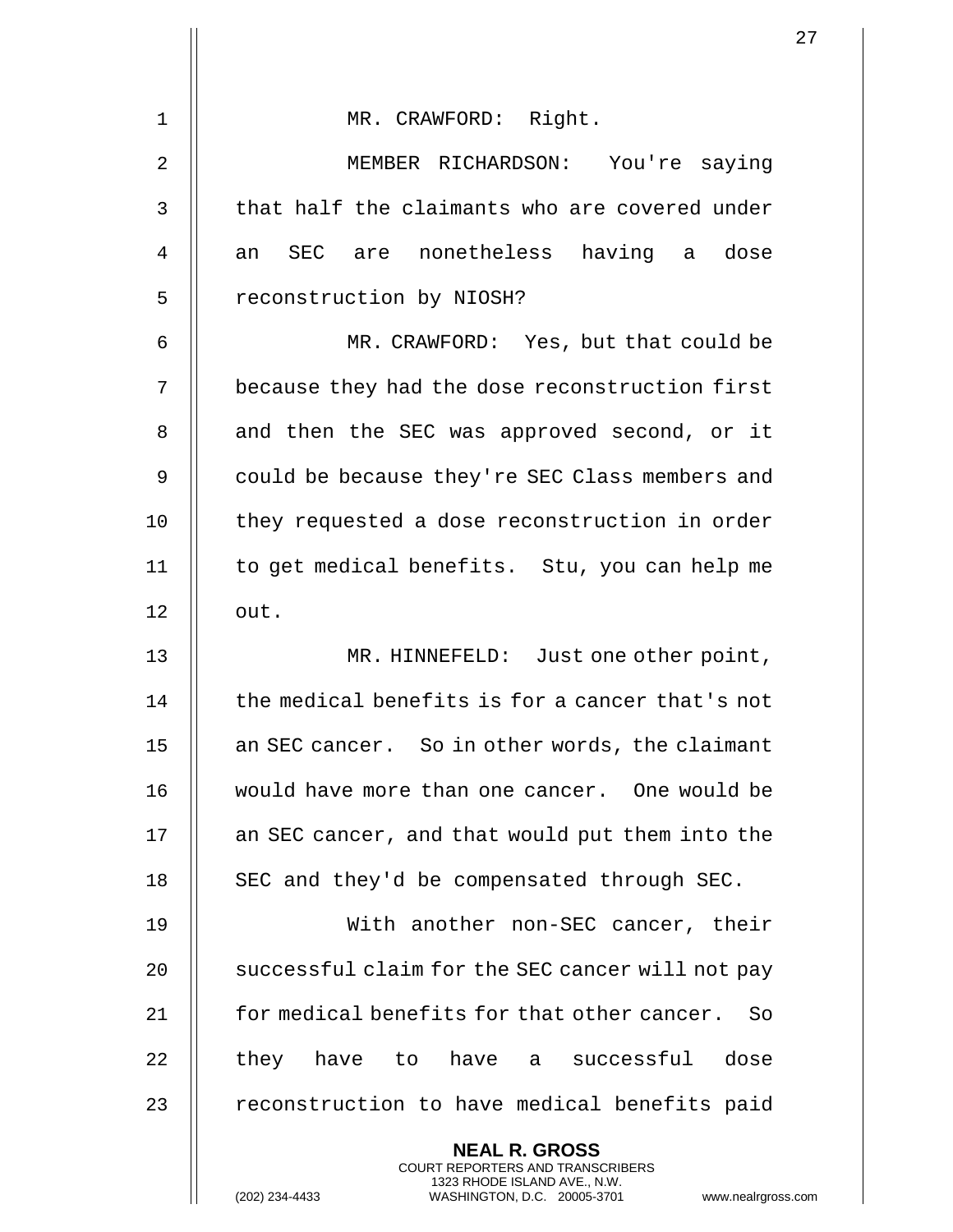1 | for the non-SEC cancer.

| $\overline{2}$ | MEMBER RICHARDSON: So in this case,                                                                                                                               |
|----------------|-------------------------------------------------------------------------------------------------------------------------------------------------------------------|
| 3              | number refers to the Probability of<br>that                                                                                                                       |
| $\overline{4}$ | Causation under a calculation where the target                                                                                                                    |
| 5              | organ may not have been the primary -- may not                                                                                                                    |
| 6              | have been an SEC cancer?                                                                                                                                          |
| 7              | MR. HINNEFELD: Correct. It would                                                                                                                                  |
| 8              | not have been an SEC cancer.                                                                                                                                      |
| 9              | MR. CRAWFORD: But both are evaluated                                                                                                                              |
| 10             | for the PoC. In other words, if a person had                                                                                                                      |
| 11             | a lung cancer and a prostate cancer, they                                                                                                                         |
| 12             | qualify for the SEC solely on the lung cancer,                                                                                                                    |
| 13             | of course. But if they ask for medical                                                                                                                            |
| 14             | benefits for the prostate cancer, then when the                                                                                                                   |
| 15             | case goes back to NIOSH for a DR, both cancers                                                                                                                    |
| 16             | are evaluated de novo, as if there had been no                                                                                                                    |
| 17             | SEC.                                                                                                                                                              |
| 18             | MEMBER RICHARDSON: I'm still                                                                                                                                      |
| 19             | confused why you would do that. Isn't that                                                                                                                        |
| 20             | just a lot of time spent by NIOSH to do a dose                                                                                                                    |
| 21             | reconstruction for something which is going to                                                                                                                    |
| 22             | be compensated regardless?                                                                                                                                        |
| 23             | Well compensated<br>MR. CRAWFORD:                                                                                                                                 |
|                | <b>NEAL R. GROSS</b><br><b>COURT REPORTERS AND TRANSCRIBERS</b><br>1323 RHODE ISLAND AVE., N.W.<br>(202) 234-4433<br>WASHINGTON, D.C. 20005-3701<br>www.nealrgros |

(202) 234-4433 WASHINGTON, D.C. 20005-3701 www.nealrgross.com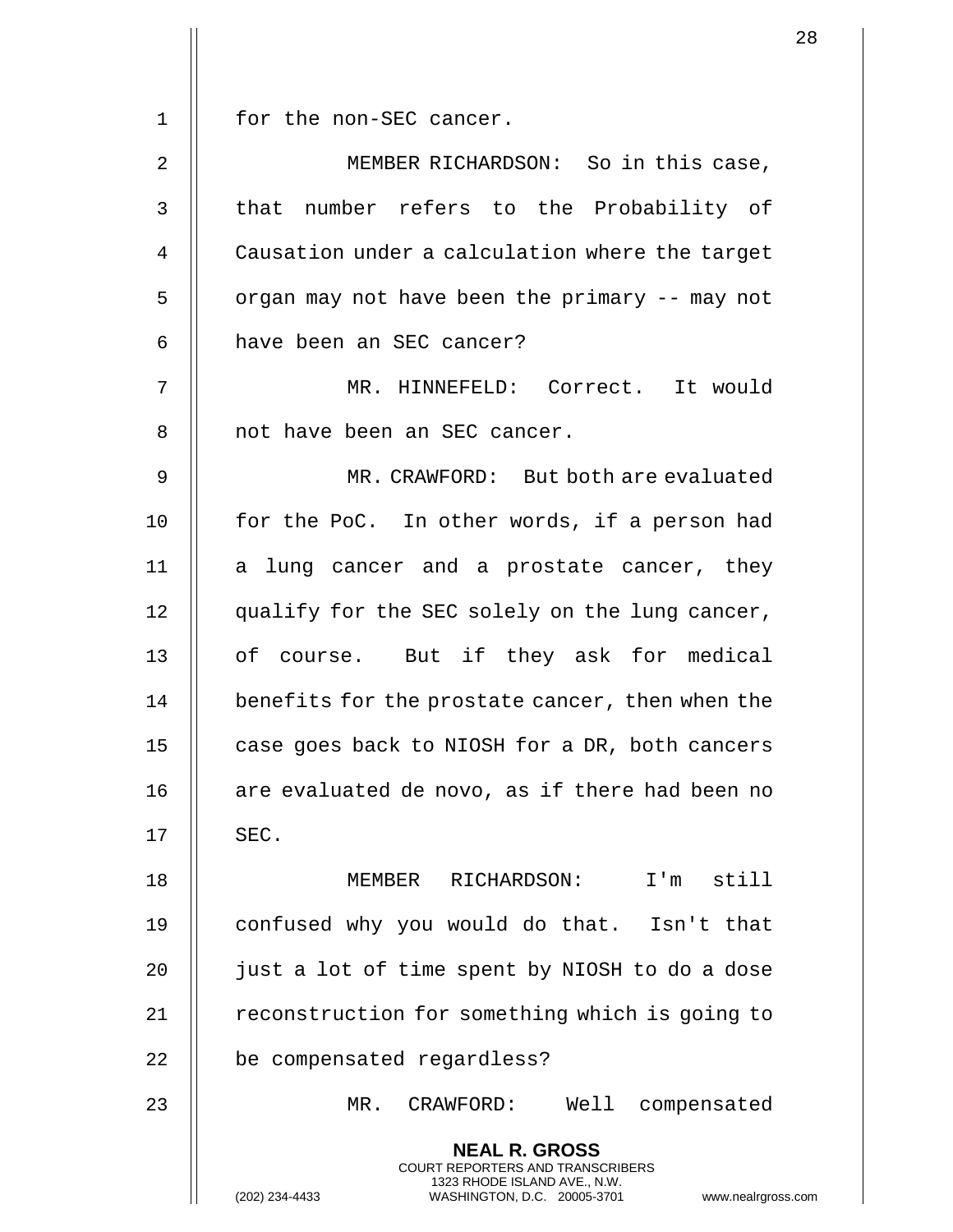1 || monetarily, but if the prostate cancer, for 2 || instance, was treated at great expense --3 MEMBER RICHARDSON: No, but the lung 4 cancer. 5 || MR. CRAWFORD: Oh, the lung cancer is 6  $\parallel$  covered by the SEC, and that's --7 MEMBER RICHARDSON: Yes. 8 || MR. CRAWFORD: Yes. 9 MEMBER RICHARDSON: But you're 10 || saying that the calculation is done, 11 nonetheless? 12 MR. CRAWFORD: Using both cancers to 13 || be -- I mean, it's only fair, essentially. If 14 || there were no SEC, that person would be 15 | evaluated on the basis of both cancers. 16 MR. KATZ: The reason for that is 17 because multiple cancers, there's a 18 || statistical treatment that's given -- it's 19 advantageous, if you have multiple cancers, to 20  $\parallel$  have all those considered when they do the PoC. 21 || So that's why they reconstruct the 22 | doses for all the cancers, including the one 23  $\parallel$  that's covered by the SEC. Because for each **NEAL R. GROSS** COURT REPORTERS AND TRANSCRIBERS 1323 RHODE ISLAND AVE., N.W.

(202) 234-4433 WASHINGTON, D.C. 20005-3701 www.nealrgross.com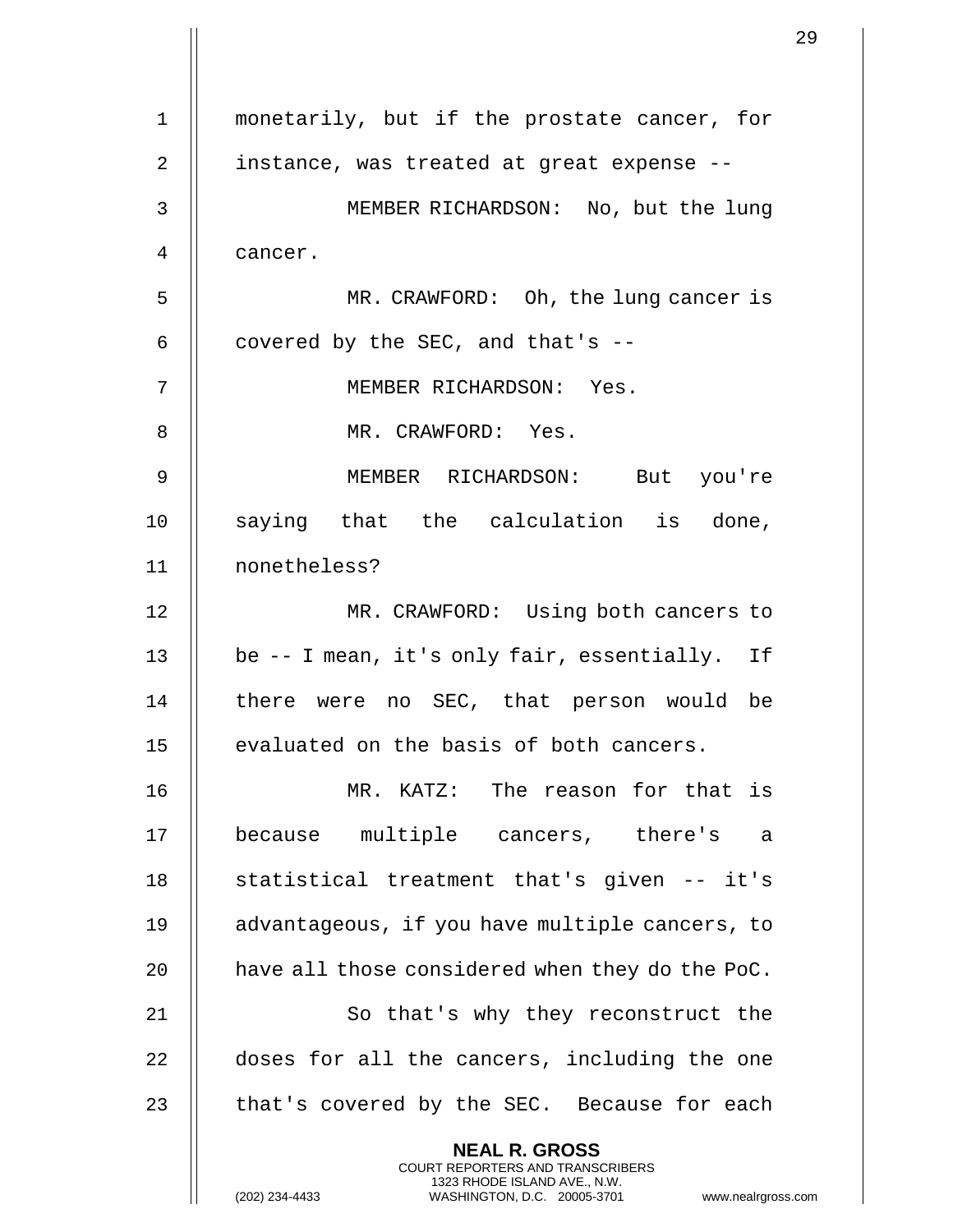1 primary cancer, there's a statistical  $2 \parallel$  treatment that combines those in giving you a 3 || total PoC. 4 || MEMBER RICHARDSON: And that's going 5 | to help them with medical compensation? 6 MR. KATZ: That'll help them with the 7 || cancer that's not covered. 8 || MEMBER RICHARDSON: For the medical 9 | compensation of the --10 || MR. KATZ: Exactly. Exactly. 11 MEMBER RICHARDSON: -- non-covered 12 | cancer. 13 MR. KATZ: Exactly. So that's just 14 | beneficial for them. 15 MR. CRAWFORD: Then I think we can 16 || leave this slide. No surprises here. Our top 17 || four work sites still generating new Part B 18 || cases are Savannah River, Hanford, Y-12 and  $19$  |  $K-25$ . 20 || This slide, which is perhaps a little 21 difficult to read, but shows basically two  $22$  | things of interest, I think. One is that DOE 23  $\parallel$  site cases are slowly declining, in general, **NEAL R. GROSS** COURT REPORTERS AND TRANSCRIBERS 1323 RHODE ISLAND AVE., N.W. (202) 234-4433 WASHINGTON, D.C. 20005-3701 www.nealrgross.com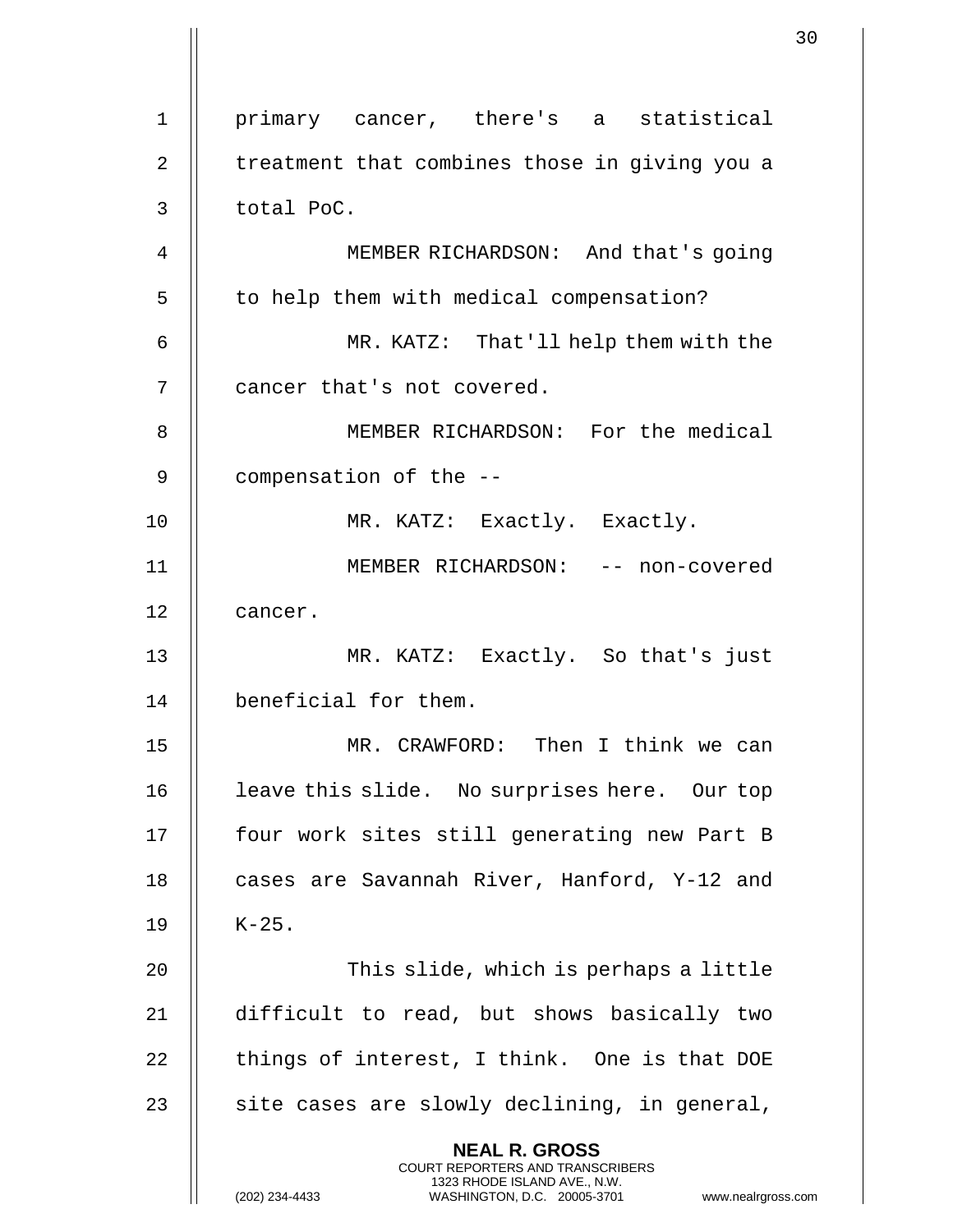|    |                                                                                                                                                                        | 31 |
|----|------------------------------------------------------------------------------------------------------------------------------------------------------------------------|----|
| 1  | and that AWE cases are slowly increasing.                                                                                                                              |    |
| 2  | Part of that is an artifact, I think,                                                                                                                                  |    |
| 3  | because we started with the DOE sites, and it                                                                                                                          |    |
| 4  | took a long time to gather in all the AWE site                                                                                                                         |    |
| 5  | information and act upon it.                                                                                                                                           |    |
| 6  | Stu has already mentioned outreach                                                                                                                                     |    |
| 7  | events, which DOL, of course, participates in                                                                                                                          |    |
|    |                                                                                                                                                                        |    |
| 8  | and sponsors, through the Joint Outreach Task                                                                                                                          |    |
| 9  | Group. This slide is rather small, but -- has                                                                                                                          |    |
| 10 | small text, but these are some of our recent                                                                                                                           |    |
| 11 | meetings. I don't think there's any point in                                                                                                                           |    |
| 12 | going through them unless a Board Member cares                                                                                                                         |    |
| 13 | to ask. They're all on the website. And as                                                                                                                             |    |
| 14 | you can see, there are quite a few meetings.                                                                                                                           |    |
| 15 | And we're now into FY15 of course, and                                                                                                                                 |    |
| 16 | here's the combined slide for both 14 and 15.                                                                                                                          |    |
| 17 | We had three meetings in October alone. And                                                                                                                            |    |
| 18 | our next outreach meetings, we see one in Los                                                                                                                          |    |
| 19 | Alamos. Well, one, but it's on three dates in                                                                                                                          |    |
| 20 | November. And the IBEW Union Hall meeting in                                                                                                                           |    |
| 21 | Albuquerque on November 13th and 20th.                                                                                                                                 |    |
| 22 | Now on the Santa Susana site, which is                                                                                                                                 |    |
| 23 | being discussed later today, just as some                                                                                                                              |    |
|    | <b>NEAL R. GROSS</b><br><b>COURT REPORTERS AND TRANSCRIBERS</b><br>1323 RHODE ISLAND AVE., N.W.<br>WASHINGTON, D.C. 20005-3701<br>(202) 234-4433<br>www.nealrgross.com |    |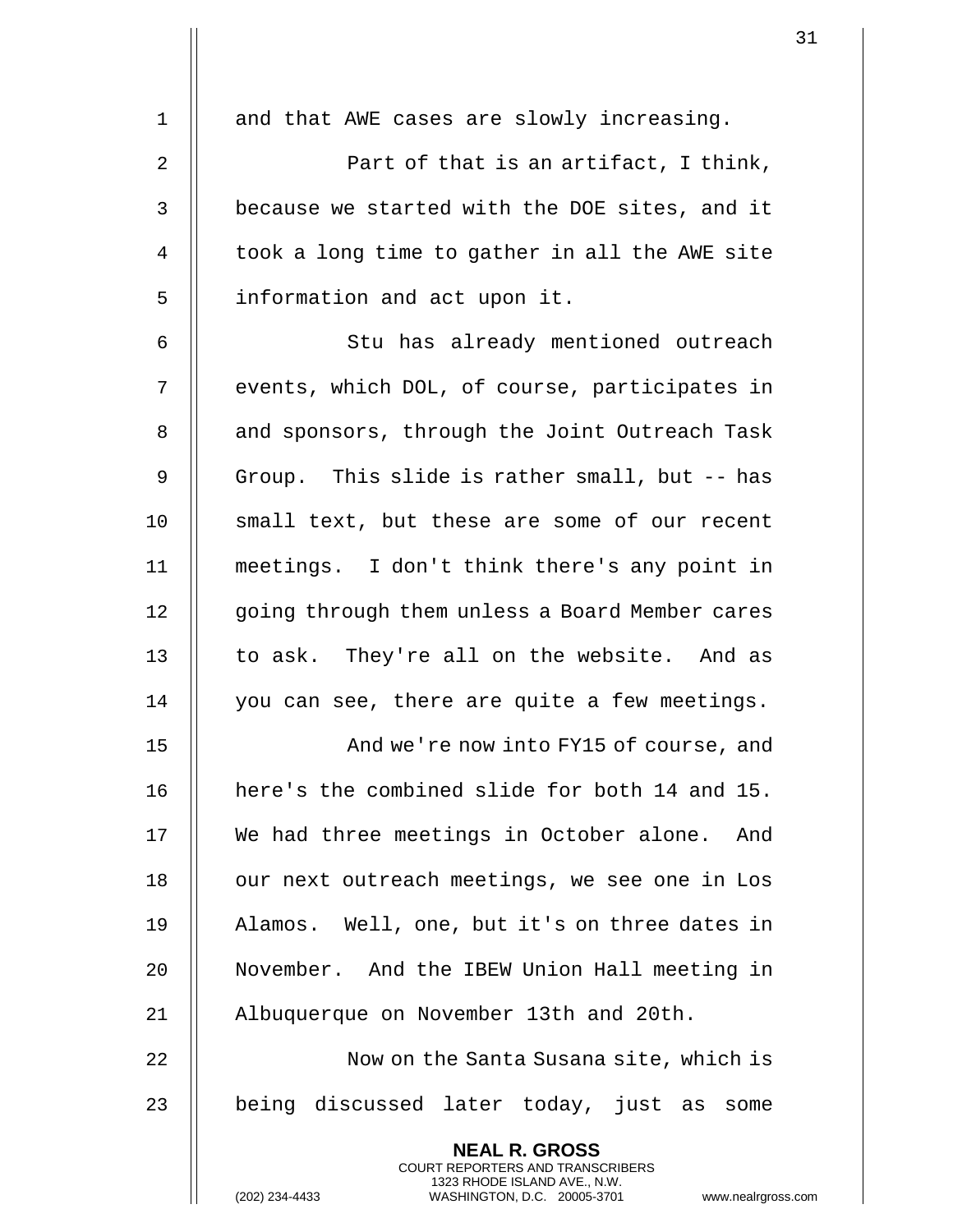| $\mathbf 1$ | background information, we already have                                                                                                                      |
|-------------|--------------------------------------------------------------------------------------------------------------------------------------------------------------|
| 2           | combined B and E claims -- or cases, rather,                                                                                                                 |
| 3           | 1,000, approximately, of which NIOSH has                                                                                                                     |
| 4           | already completed a DR of 240 of them.                                                                                                                       |
| 5           | We have final decisions on 500 such                                                                                                                          |
| 6           | cases, which is an interesting thing, but I'm                                                                                                                |
| 7           | not sure of the discrepancy between those two                                                                                                                |
| 8           | numbers. But as it -- okay, earlier SECs,                                                                                                                    |
| 9           | right. And then we have 200 Part B approvals,                                                                                                                |
| 10          | and 200 Part E approvals.                                                                                                                                    |
| 11          | And that's the last slide, I think,                                                                                                                          |
| 12          | that needs to presented. The rest is, as I                                                                                                                   |
| 13          | said, general information about claim-filing                                                                                                                 |
| 14          | and qualifications. Any questions?                                                                                                                           |
| 15          | CHAIRMAN MELIUS: Any questions for                                                                                                                           |
| 16          | Frank? Anybody on the phone have questions?                                                                                                                  |
| 17          | Okay. Thank you. We'll now get an update from                                                                                                                |
| 18          | Department of Energy. I'm not sure -- just                                                                                                                   |
| 19          | you, Greg, or how are we doing this?                                                                                                                         |
| 20          | MR. LEWIS: It's got to be me.                                                                                                                                |
| 21          | CHAIRMAN MELIUS: Oh, okay.                                                                                                                                   |
| 22          | MR. LEWIS: You're stuck with me.                                                                                                                             |
| 23          | CHAIRMAN MELIUS: Put him on the                                                                                                                              |
|             | <b>NEAL R. GROSS</b><br>COURT REPORTERS AND TRANSCRIBERS<br>1323 RHODE ISLAND AVE., N.W.<br>(202) 234-4433<br>WASHINGTON, D.C. 20005-3701<br>www.nealrgross. |

 $\begin{array}{c} \hline \end{array}$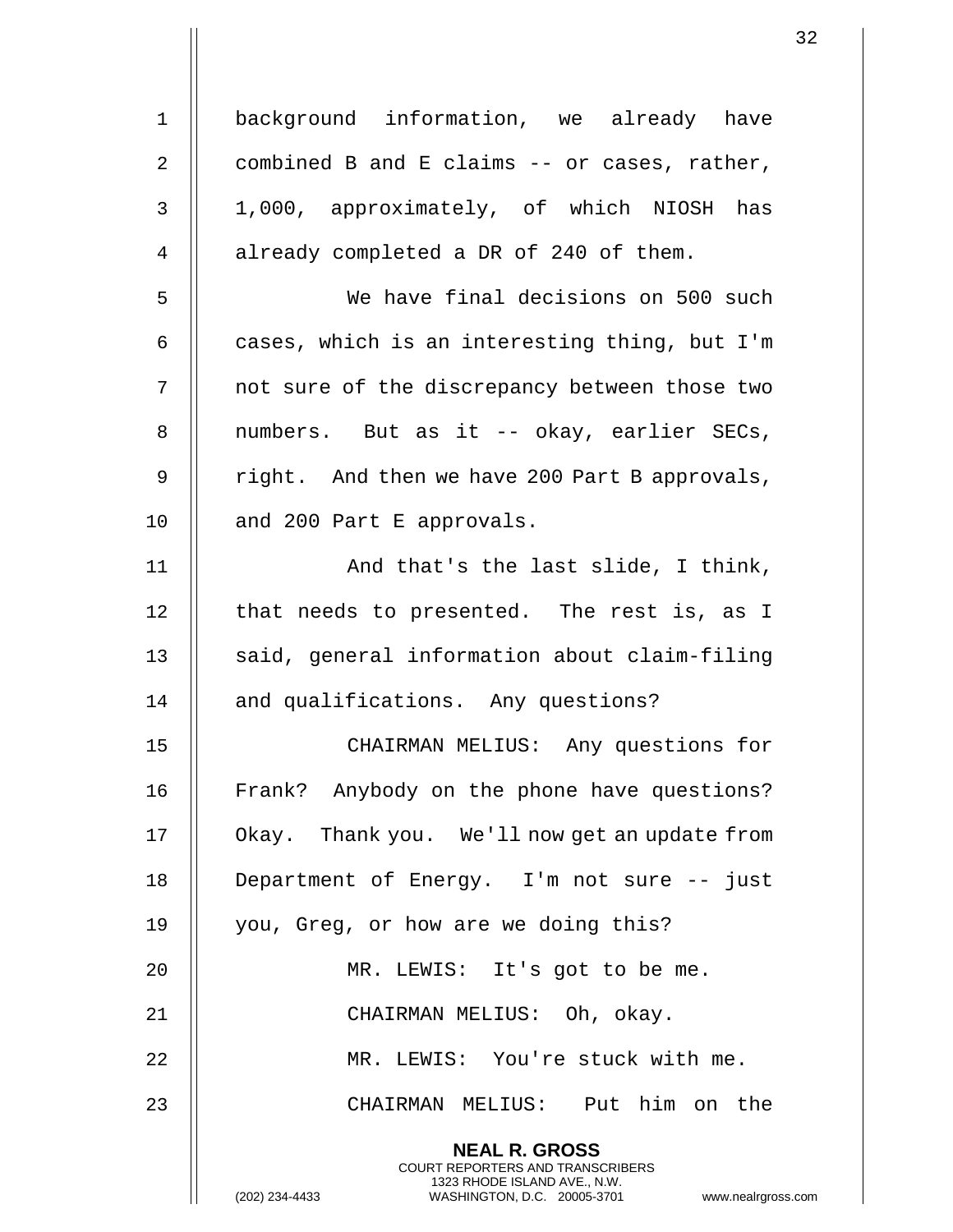| spot, huh?                                             |
|--------------------------------------------------------|
| MR. LEWIS: Yes. All right, good                        |
| morning, everyone. I'm Greg Lewis with the             |
| Department of Energy. And of course, Pat               |
| Worthington and Isaf Al-Nabulsi are also here          |
| with me. I guess while Stu is getting the              |
| slides up $-$ - I was going to $-$ - oh, I guess there |
| again. Thank you.                                      |
| All right. So the DOE mission is to                    |
| work on behalf of program claimants to ensure          |
| that all available worker and facility records         |
| and data are provided to DOL, NIOSH and the            |
| Board. So basically we provide records.                |
| That's our role in the program.                        |
| We do that in primarily three ways.                    |
| The first is with respect to individual records        |
| request. So we respond to employment                   |
| verification requests from the Department of           |
| Labor, we $-$ - and then I guess the second is to      |
| respond to large-scale records requests, like          |
| the Special Exposure Cohort projects.<br>And           |
| then the third is to research covered                  |
| facilities, particularly with respect to AWEs,         |
| <b>NEAL R. GROSS</b>                                   |
|                                                        |

COURT REPORTERS AND TRANSCRIBERS 1323 RHODE ISLAND AVE., N.W.

 $\mathsf{II}$ 

(202) 234-4433 WASHINGTON, D.C. 20005-3701 www.nealrgross.com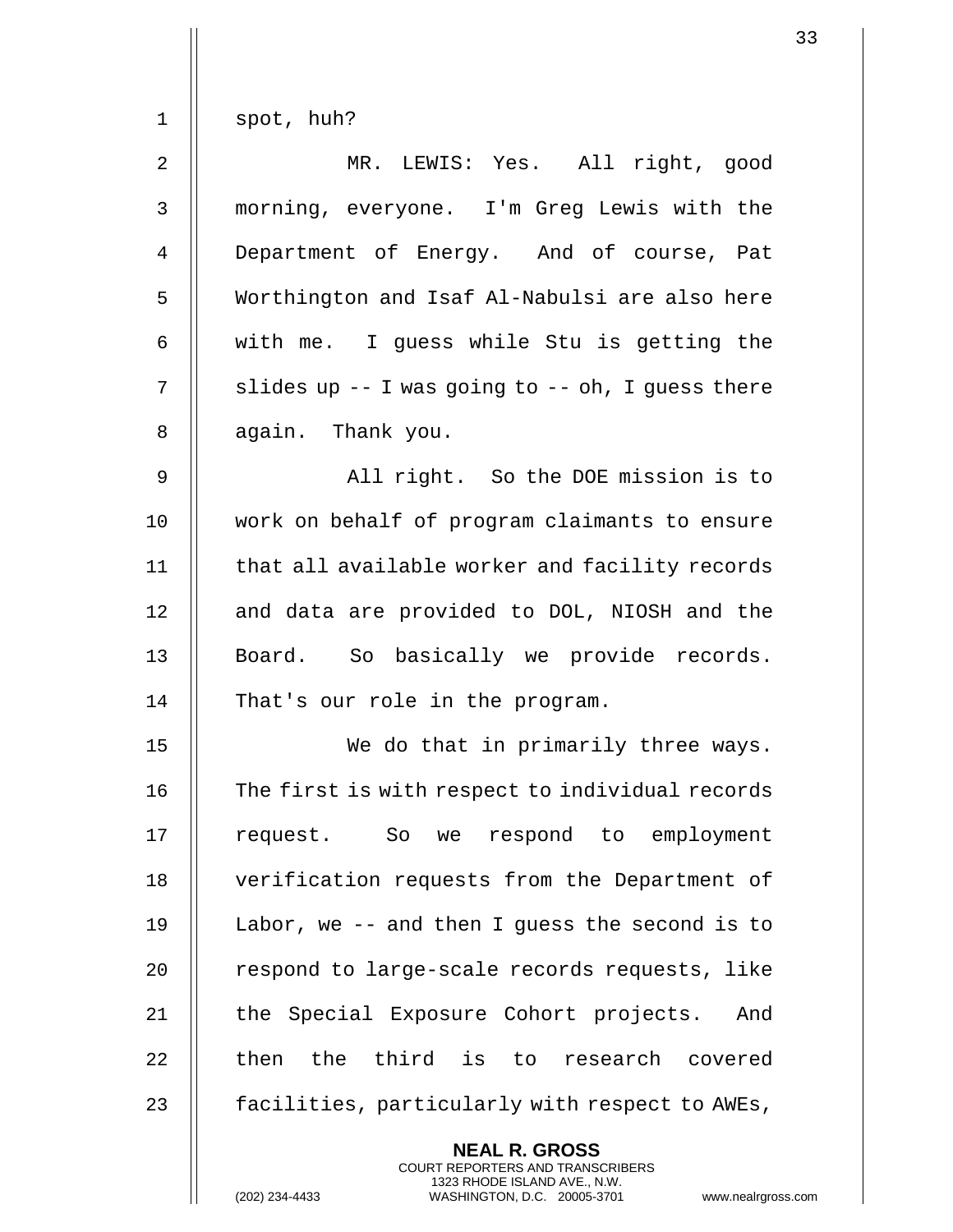|              | <b>NEAL R. GROSS</b>                            |
|--------------|-------------------------------------------------|
| 23           | you know, as well as anyone does.               |
| 22           | He understands the site. He knows the history,  |
| 21           | know, 25 years. He's been there quite a while.  |
| 20           | been there for, not the whole the time but, you |
| 19           | the site goes back to the 50s, you know, he's   |
| 18           | on-site for 25 years. So, you know, although    |
| 17           | So as you saw yesterday, Phil has been          |
| 16           | still be handling.                              |
| 15           | International, those folks, they're going to    |
| 14           | workers, so the Rocketdyne, the Atomics         |
| 13           | going to be handling, you know, the legacy      |
| 12           | responses, where Phil and his team are still    |
| 11           | stepping up and doing the new remediation       |
| 10           | North Wind, so those folks are going to be      |
| 9            | contract, of course, has transferred over to    |
| 8            | He's still involved, but the                    |
| 7            | Rutherford who was our primary POC.             |
| 6            | tour at the ETEC facility yesterday yet Phil    |
| 5            | POCs. You know, some of you all who took the    |
| 4            | these records requests are, you know, with the  |
| $\mathbf{3}$ | lines that we have in terms of responding to    |
| 2            | So the most important, you know, front          |
| $\mathbf 1$  | are primarily where we do the research.         |
|              |                                                 |

COURT REPORTERS AND TRANSCRIBERS 1323 RHODE ISLAND AVE., N.W.

 $\mathsf{I}$ 

 $\mathsf{l}\mathsf{l}$ 

(202) 234-4433 WASHINGTON, D.C. 20005-3701 www.nealrgross.com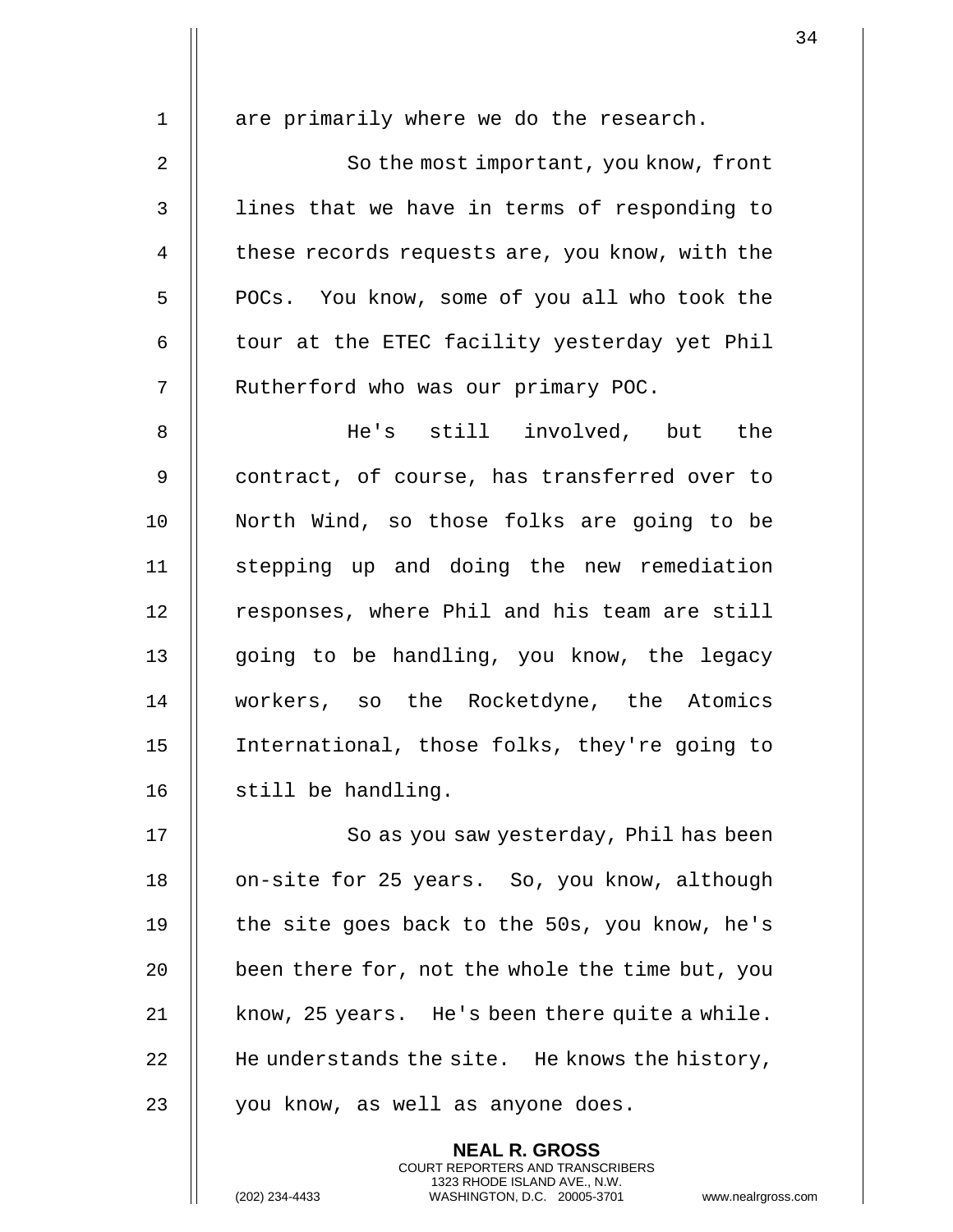| $\mathbf 1$    | He knows what was done, where it was                                                                                                                       |
|----------------|------------------------------------------------------------------------------------------------------------------------------------------------------------|
| $\overline{2}$ | done, what these folks might have been exposed                                                                                                             |
| 3              | to, and where the records are, most                                                                                                                        |
| 4              | importantly. So he's -- him and his team are                                                                                                               |
| 5              | the ones that pull those responses together.                                                                                                               |
| 6              | So with the individual records                                                                                                                             |
| 7              | requests, we do about 16,000 per year. As                                                                                                                  |
| 8              | Chris Crawford alluded to, it has gone down                                                                                                                |
| 9              | slightly over recent years, but it's still                                                                                                                 |
| 10             | roughly about 16,000. And it's split between                                                                                                               |
| 11             | the employment verifications, the NIOSH                                                                                                                    |
| 12             | requests and the Department of Labor document                                                                                                              |
| 13             | acquisition requests, or DARs.                                                                                                                             |
| 14             | And as you know, you know, claimants                                                                                                                       |
| 15             | often worked at multiple sites. They worked in                                                                                                             |
| 16             | multiple departments, divisions, held multiple                                                                                                             |
| 17             | job titles, particularly if they were career                                                                                                               |
| 18             | employees over 30 years. They might have been                                                                                                              |
| 19             | in a number of different locations around the                                                                                                              |
| 20             | site, job titles, things like that.                                                                                                                        |
| 21             | So often we have to go to a number of                                                                                                                      |
| 22             | different locations to pull together those                                                                                                                 |
| 23             | records, both -- you know, particularly for                                                                                                                |
|                | <b>NEAL R. GROSS</b><br>COURT REPORTERS AND TRANSCRIBERS<br>1323 RHODE ISLAND AVE., N.W.<br>(202) 234-4433<br>WASHINGTON, D.C. 20005-3701<br>www.nealrgros |

 $\mathbf{I}$ 

(202) 234-4433 WASHINGTON, D.C. 20005-3701 www.nealrgross.com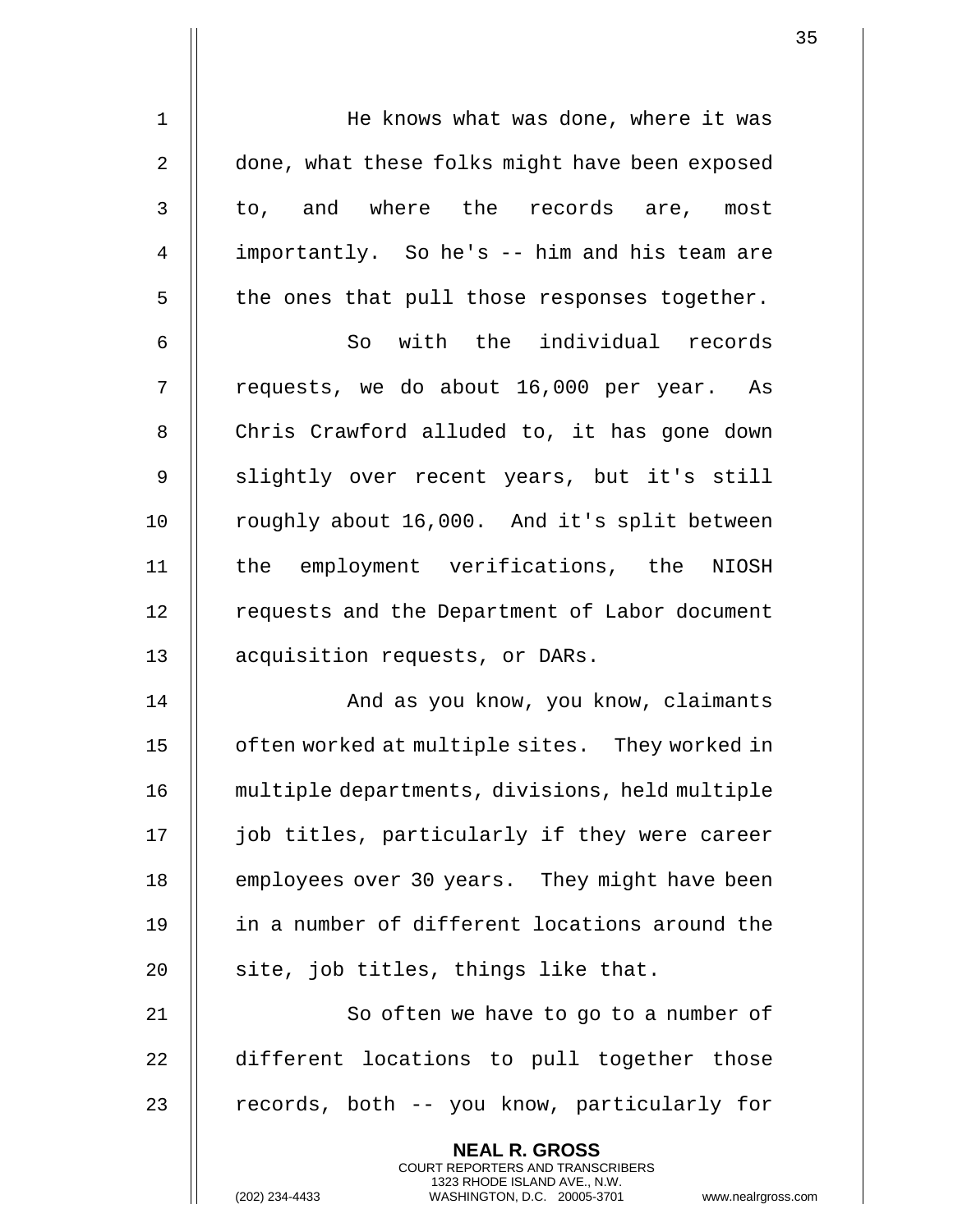1 | historical workers, we might have microfilm, 2 | microfiche. We might have to go to multiple 3 databases, you know, because on some of these  $4 \parallel$  sites as different contractors came in, they  $5$  | brought their own systems, their own databases,  $6$  | their own ways of doing things. 7 || So, you know, at any given site, we 8 | might have to go to 20 to 30 different locations 9 || to pull together an employee's records. You 10 || know, and of course, these would be for the 11 long-term career employees. 12 || You know, again, we might have to go 13  $\parallel$  to 20 to 30 places, of many different types of 14 | records. You know, and unfortunately, this is 15 || not always true for the subcontractors. For 16 | the subcontractors, we check everywhere that we 17 || can but, you know, for a short-term 18 | construction contractor, you know, we might not 19 || have anything. So we try to be as creative as 20 || possible finding those records. 21 || So we will look at gate logs when we  $22$  | have them, sign-in sheets, badging records. 23 If they were on-site and went to medical, or **NEAL R. GROSS**

> COURT REPORTERS AND TRANSCRIBERS 1323 RHODE ISLAND AVE., N.W.

(202) 234-4433 WASHINGTON, D.C. 20005-3701 www.nealrgross.com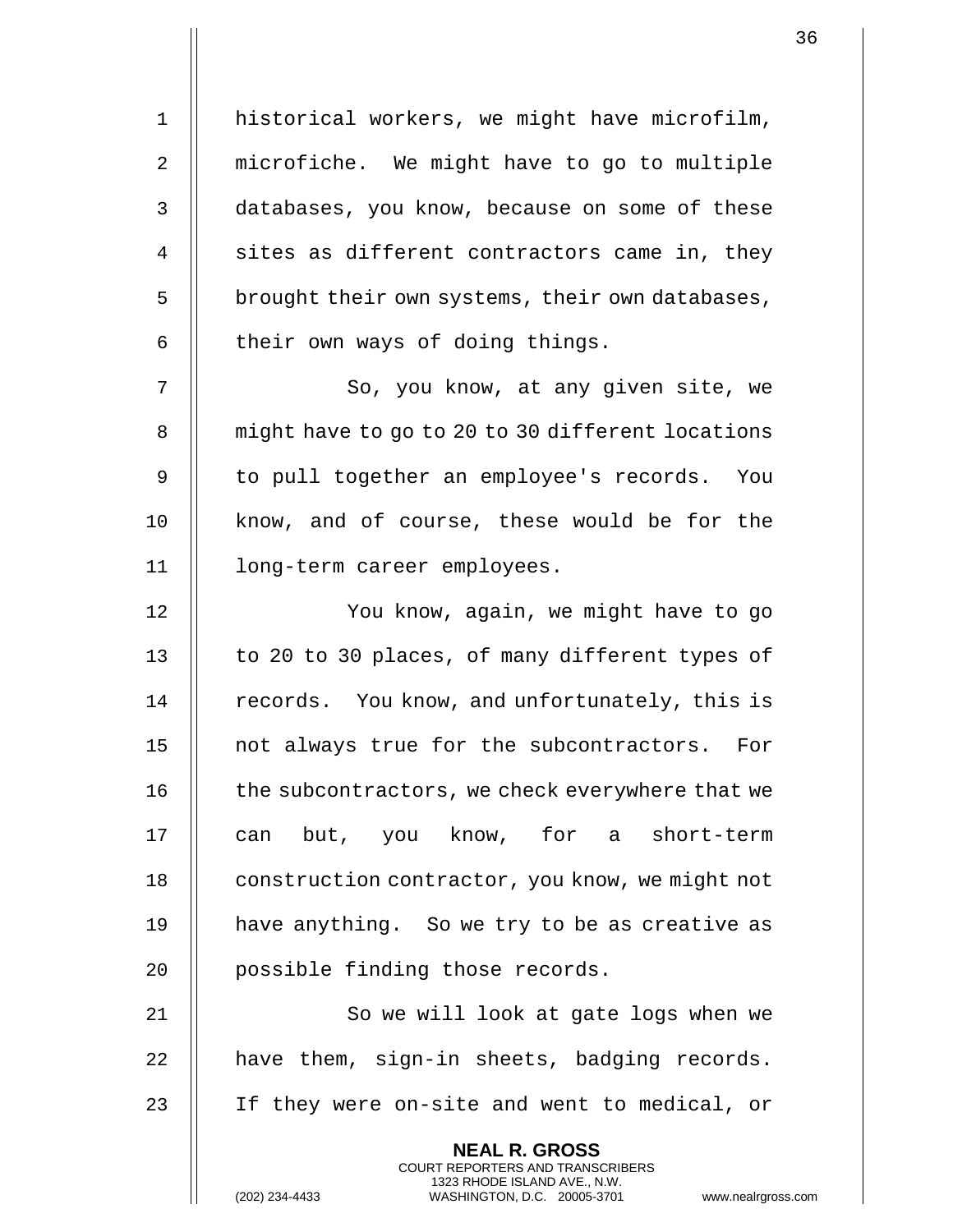1 happened to be badged for dosimetry, we'll 2 check those type of locations. But often times 3 | we won't have a formal employee, you know, human 4 | resources employment record for those folks, so  $5 \parallel$  we have to be as creative as we can. 6 || So for the large-scale records 7 || research projects, you know, those are 8 | incredibly time consuming, as you know, and can  $9 \parallel$  be very difficult. They can take years. They 10 **can cost us quite a bit of money.** You know, and 11 we work with you all and with NIOSH and SC&A to 12 | try to make sure that our resources are in place  $13$   $\parallel$  to be able to support these records research 14 | efforts. 15 || Currently, we're -- these are some of 16  $\parallel$  the sites that we're working on, although we're 17 | getting requests for many more, whether it be 18 | for an SEC project or for a Site Profile update, 19 you know. 20 || And those listed there, some are, you 21 || know, just starting. Most are kind of in the 22  $\parallel$  tail end, or we're kind of doing the final stage 23 | of the research but we are supporting NIOSH and **NEAL R. GROSS** COURT REPORTERS AND TRANSCRIBERS 1323 RHODE ISLAND AVE., N.W.

(202) 234-4433 WASHINGTON, D.C. 20005-3701 www.nealrgross.com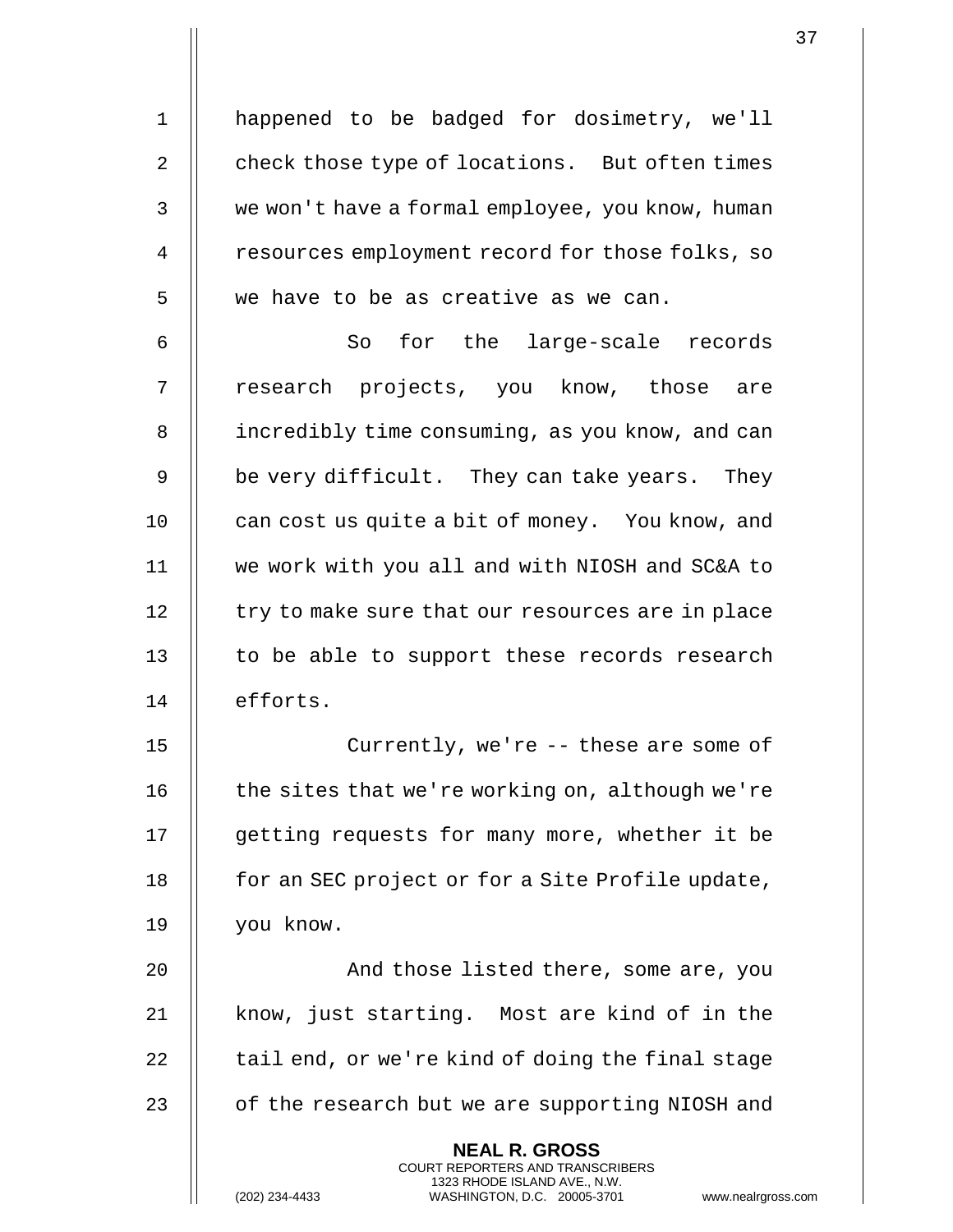1 || the contractors on those sites.

2 | Then of course, I already mentioned 3 || that we provide site tours when requested. So 4 | yesterday we took Members of the Board, NIOSH 5 | and the contractors over to the Santa Susana 6  $\parallel$  field lab up by the Simi Valley and drove them  $7$   $\parallel$  around the site, took them into quite a few 8 || buildings, and for more of the buildings, 9 | showed where they used to be and what used to 10 happen.

11 || I think the numbers, there used to be  $12$  | 200 and something buildings there, and I think 13 || they mentioned there's somewhere around 20 14 | buildings there that used to do DOE work.

15 || So there's very little left compared 16  $\parallel$  to what they used to do, but we were able to show 17  $\parallel$  the group the layout, how the site is 18 | configured, the difference between Area IV, 19 which is the facility that's covered by this 20 || program, and then Areas I, II and III, which 21 were NASA and Air Force sites, which are not 22 l covered.

23 || So we were kind of able to show the

**NEAL R. GROSS** COURT REPORTERS AND TRANSCRIBERS 1323 RHODE ISLAND AVE., N.W.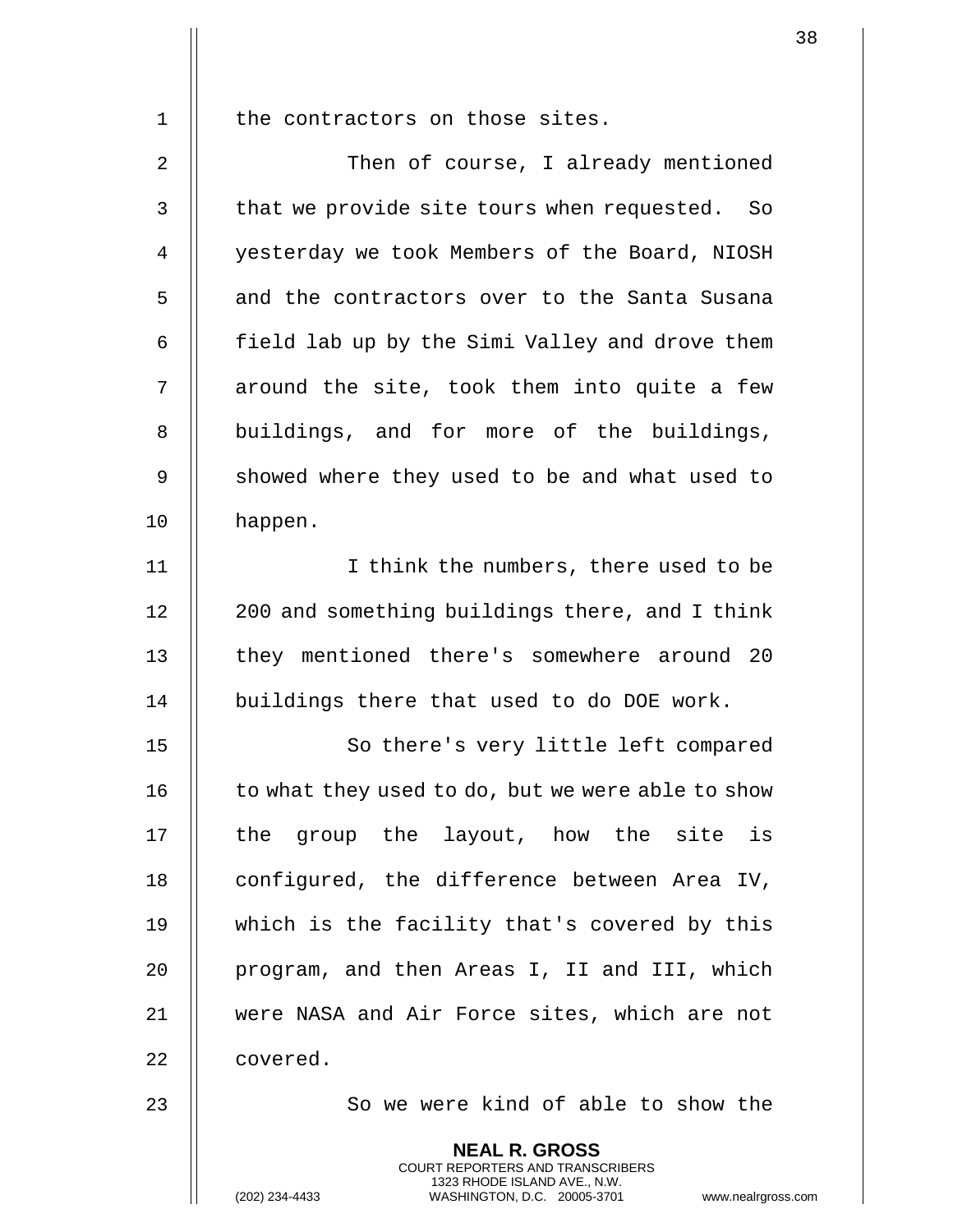|    |                                                                                                                                                                        | 39 |
|----|------------------------------------------------------------------------------------------------------------------------------------------------------------------------|----|
| 1  | layout, some of the buildings, what different                                                                                                                          |    |
| 2  | processes were done and what's there now. So                                                                                                                           |    |
| 3  | hopefully it was helpful to you all.                                                                                                                                   |    |
|    |                                                                                                                                                                        |    |
| 4  | And then of course, document reviews,                                                                                                                                  |    |
| 5  | due to, you know, security and classification                                                                                                                          |    |
| 6  | concerns, there are, you know, certain sets of                                                                                                                         |    |
| 7  | documents that we have to review.                                                                                                                                      |    |
| 8  | We've committed to do this. We have                                                                                                                                    |    |
| 9  | a security plan that kind of lays out what we                                                                                                                          |    |
| 10 | do and how we do it. The average turnaround                                                                                                                            |    |
| 11 | time for documents reviewed by headquarters is                                                                                                                         |    |
| 12 | about eight working days.                                                                                                                                              |    |
| 13 | It's not always that quick out at the                                                                                                                                  |    |
| 14 | sites because they're not always able to juggle                                                                                                                        |    |
| 15 | their resources and their staff to accommodate                                                                                                                         |    |
| 16 | the reviews, and also because the headquarters                                                                                                                         |    |
| 17 | reviews are typically NIOSH-drafted reports or                                                                                                                         |    |
| 18 | Board-drafted reports and they're shorter,                                                                                                                             |    |
| 19 | whereas out at the sites we could be talking                                                                                                                           |    |
| 20 | about hundreds of documents that are thousands                                                                                                                         |    |
| 21 | of pages so it can be quite a workload for the                                                                                                                         |    |
| 22 | sites.                                                                                                                                                                 |    |
| 23 | -- you know, when we get a<br>We                                                                                                                                       |    |
|    | <b>NEAL R. GROSS</b><br><b>COURT REPORTERS AND TRANSCRIBERS</b><br>1323 RHODE ISLAND AVE., N.W.<br>WASHINGTON, D.C. 20005-3701<br>(202) 234-4433<br>www.nealrgross.com |    |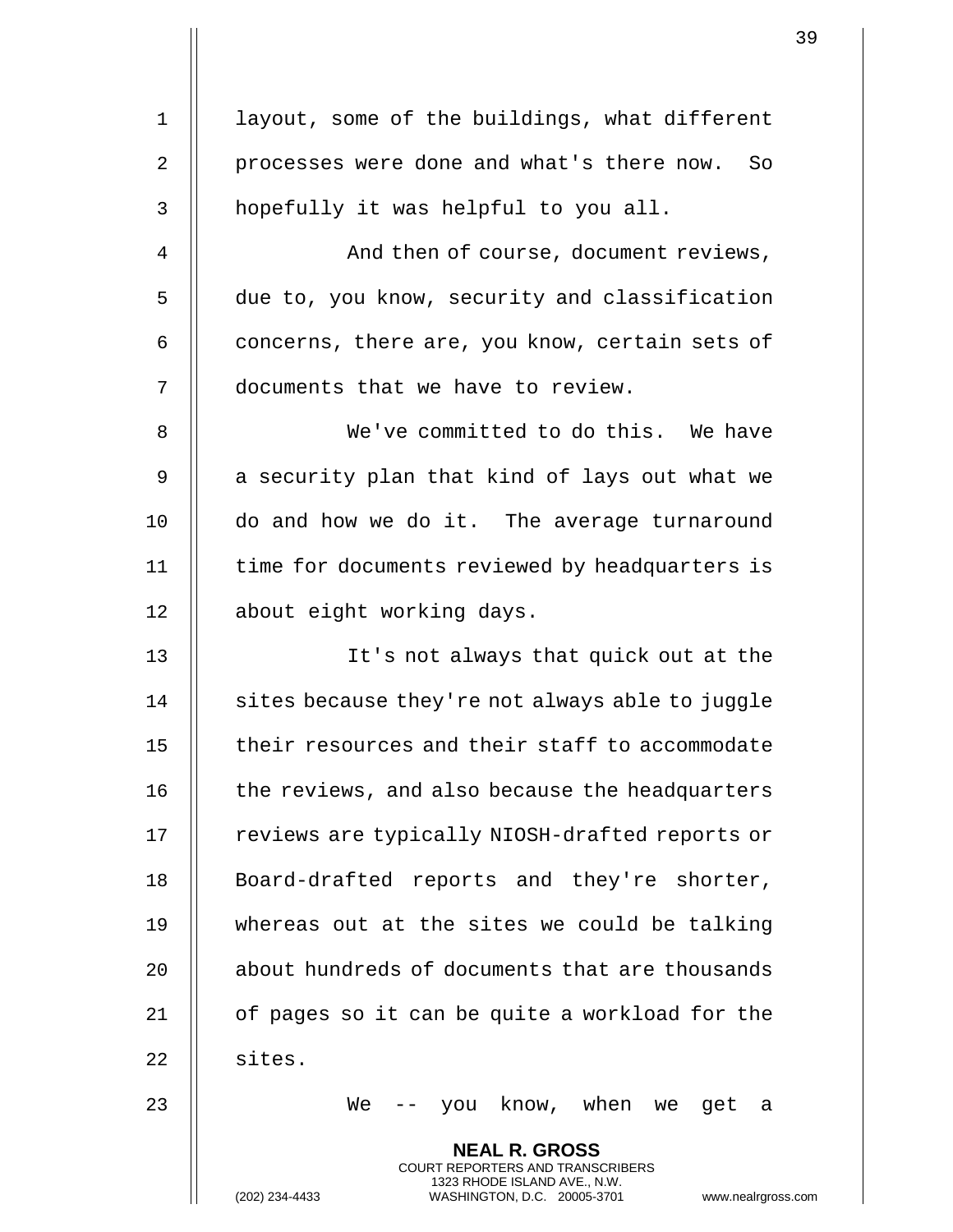1 | large-scale request, we will try to work with, 2 | you know, the requester or NIOSH, the Board, 3 | whoever it is, to determine at least a path 4 **forward to completion, what the priorities are,** 5 | what we should work on first.

6 || And we'll provide a time frame. And 7 if that time frame is not workable for the Board 8 || or NIOSH, we can bring in assistance from 9 || headquarters sometimes, or try to work out 10 | alternate pathways.

11 || And in fact, with -- recently with 12 || Savannah River, there was a very large request 13 | for declassification, and given the staff and 14 | resources at Savannah River, they were going to 15  $\parallel$  struggle to do that in the time frame that was 16 | needed on your end, so we've sent a large group 17 | of those documents up to DOE headquarters in 18 | Germantown.

19 || And so folks can come in and work on 20 | them there. So as they're being reviewed and 21 declassified, there will be a collection at  $22$  || headquarters that can be used to help draft the 23  $\parallel$  reports. So things like that, we do try to come

> **NEAL R. GROSS** COURT REPORTERS AND TRANSCRIBERS 1323 RHODE ISLAND AVE., N.W.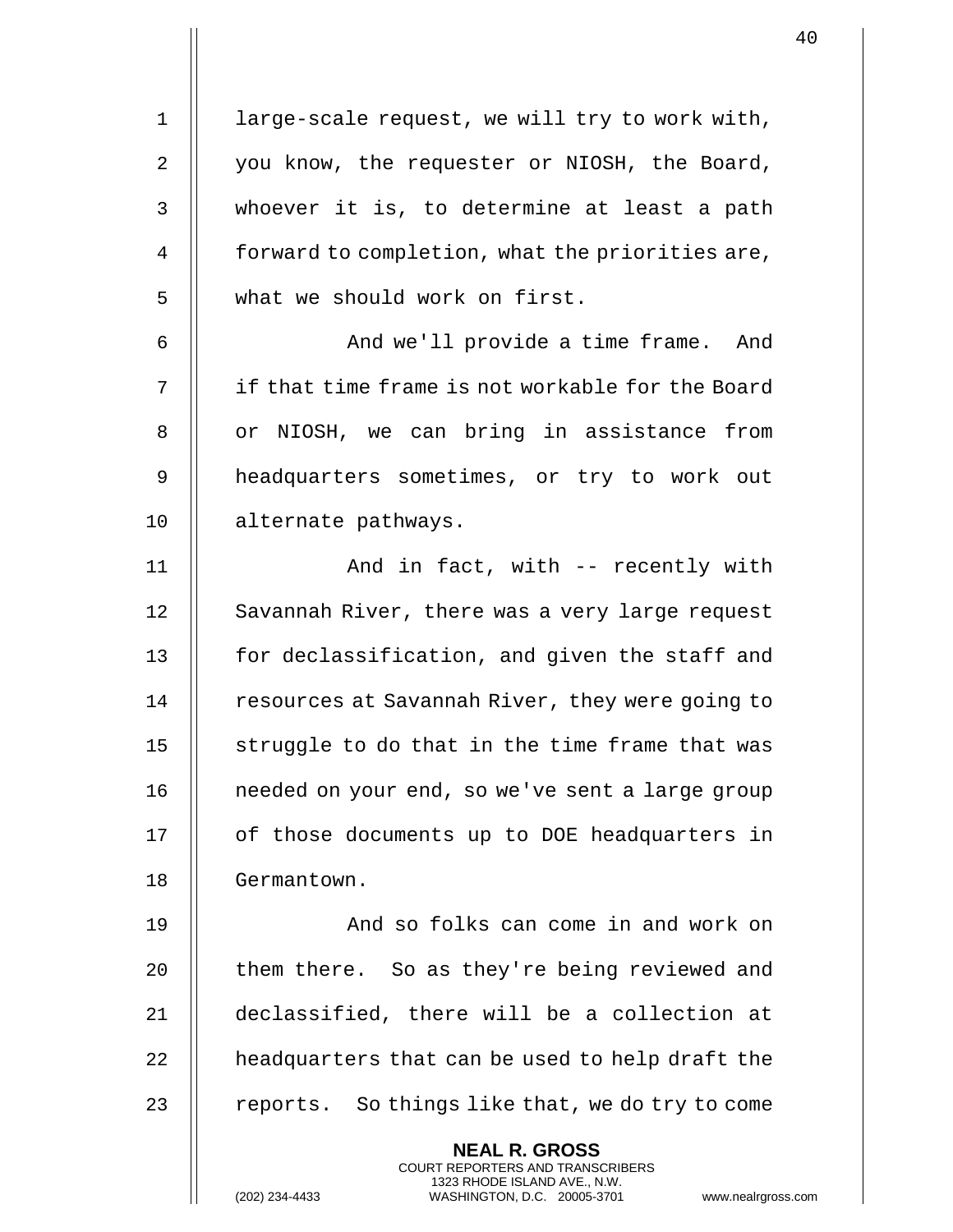| $\mathbf 1$ | up with solutions that meet your all's needs.                                                                                                              |
|-------------|------------------------------------------------------------------------------------------------------------------------------------------------------------|
| 2           | And then facility research, you know,                                                                                                                      |
| 3           | and that's kind of the smallest of our                                                                                                                     |
| 4           | responsibilities in terms of workload, but it                                                                                                              |
| 5           | is extremely important, particularly with                                                                                                                  |
| 6           | respect to the AWEs.                                                                                                                                       |
| 7           | When questions are raised, and often                                                                                                                       |
| 8           | those questions can come from NIOSH research                                                                                                               |
| 9           | into either a Site Profile or SEC, they might,                                                                                                             |
| 10          | you know, come across documents that suggest                                                                                                               |
| 11          | the facility should be covered for an                                                                                                                      |
| 12          | additional time period, or they can't find                                                                                                                 |
| 13          | evidence that work was done during some parts                                                                                                              |
| 14          | of the covered time period. We'll work                                                                                                                     |
| 15          | together with DOL to pull together documents                                                                                                               |
| 16          | and do some research into those facilities.                                                                                                                |
| 17          | And then I just want to mention the                                                                                                                        |
| 18          | SERT. I think I've mentioned it before, but                                                                                                                |
| 19          | again, this was our big accomplishment last                                                                                                                |
| 20          | year, bringing this on line. SERT is the                                                                                                                   |
| 21          | Secure Electronic Records Transfer System.                                                                                                                 |
| 22          | It's an electronic system that DOL,                                                                                                                        |
| 23          | NIOSH and DOE are all a part of. It allows us                                                                                                              |
|             | <b>NEAL R. GROSS</b><br>COURT REPORTERS AND TRANSCRIBERS<br>1323 RHODE ISLAND AVE., N.W.<br>(202) 234-4433<br>WASHINGTON, D.C. 20005-3701<br>www.nealrgros |

 $\mathbf{1}$ 

(202) 234-4433 WASHINGTON, D.C. 20005-3701 www.nealrgross.com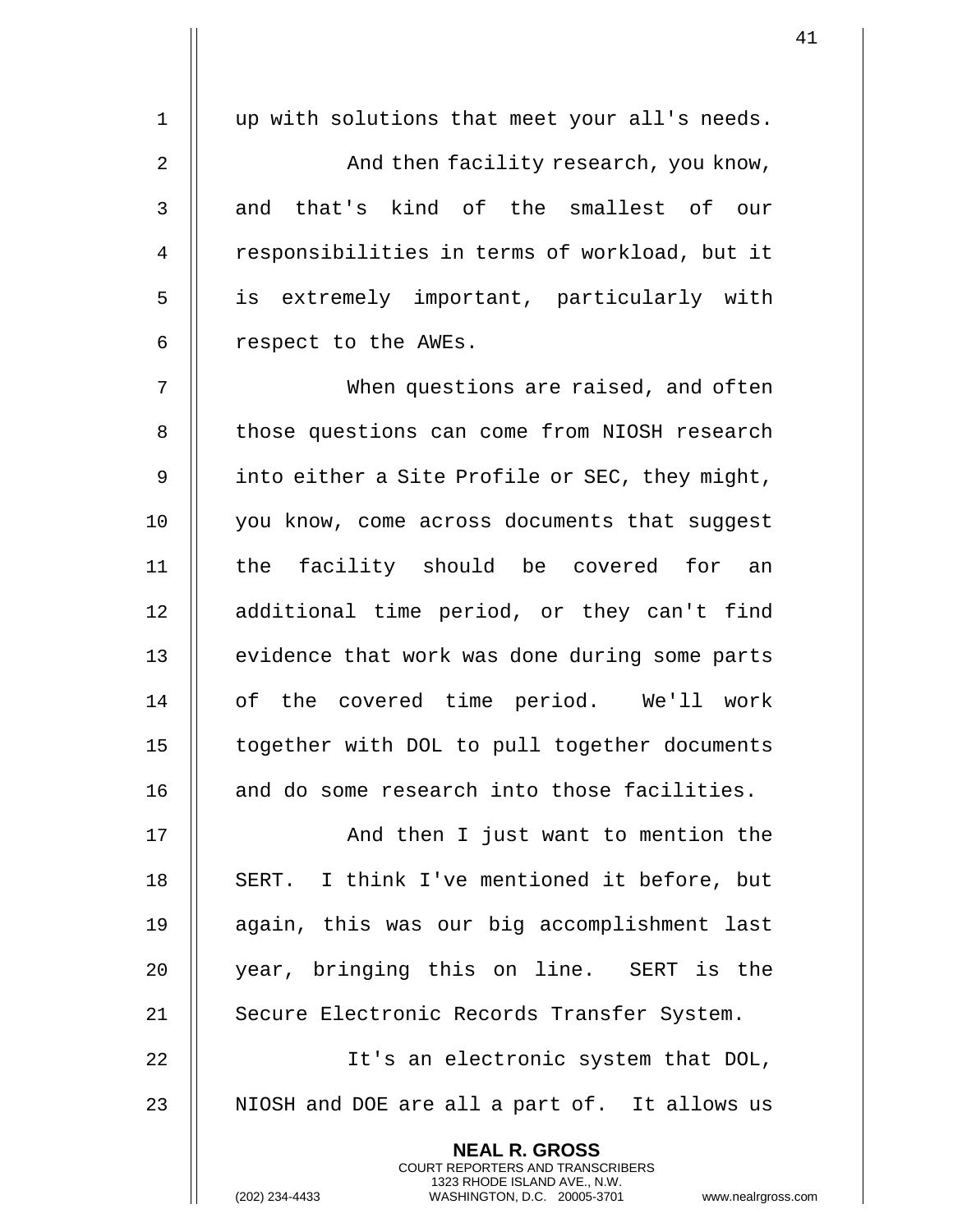1 | to send requests for documents, and then, you 2 || know, upload the responses and send them back 3 instantaneously.

4 | So it's two-factor authentication, 5 | which is basically a complicated way of saying  $6$  || it's the highest standard in terms of the 7 || protection of private information. I know 8 | that, you know, there's been many high-profile 9 || hacking incidents and data releases and things 10 | like that, so two-factor authentication is the, 11 you know, is sort of the gold standard for 12 | protecting information.

13 || So it allows us to quickly and 14 | efficiently send and receive information with 15 || these groups. It has cut down the time to 16 | respond by probably about ten days or so for 17 || each claim. And it also allows all of the 18 different agencies to track and manage their 19 | responses and requests, you know, cohesively,  $20$  || so everyone has the same numbers.

21 And then both Chris and Stu have 22 mentioned outreach. Again, we do participate 23 **i** in the Joint Outreach Task Group meetings. And

> **NEAL R. GROSS** COURT REPORTERS AND TRANSCRIBERS 1323 RHODE ISLAND AVE., N.W.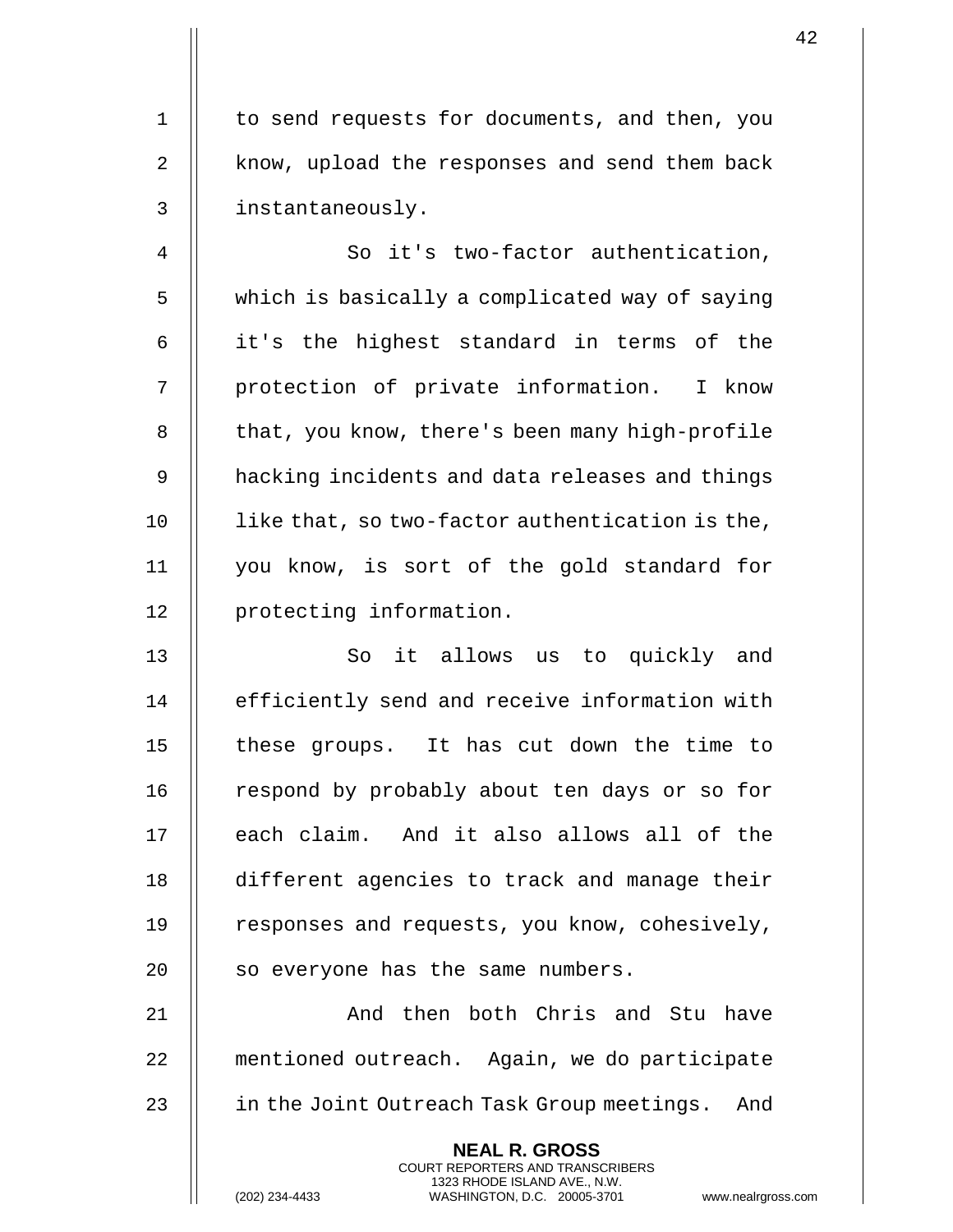| $\mathbf 1$ | we've had quite a few meetings this fall and    |
|-------------|-------------------------------------------------|
| 2           | we'll be having a few more in the winter and    |
| 3           | spring.                                         |
| 4           | And then I also want to mention the             |
| 5           | other program that we work on at DOE that isn't |
| 6           | directly tied to EEOICPA, but it, you know, I   |
| 7           | kind of consider it a sister program. It's our  |
| 8           | Former Worker Medical Screening Program.        |
| $\mathsf 9$ | We provide free screenings to all               |
| 10          | federal contractor and subcontractor workers    |
| 11          | at DOE sites. Again, that's not the AWEs, but   |
| 12          | at all DOE sites, you're eligible for a free    |
| 13          | screening. We work to provide you with that     |
| 14          | screening close to your house.                  |
| 15          | And we have specially trained                   |
| 16          | occupational medical physicians that are        |
| 17          | familiar with the DOE sites, that know the      |
| 18          | hazards that you might have been exposed to and |
| 19          | are able to custom tailor a screening to your   |
| 20          | particular situation. And I've got the          |
| 21          | website up on there for anyone who wants more   |
| 22          | information.                                    |
| 23          | And then, of course, for this area,             |
|             | <b>NEAL R. GROSS</b>                            |

COURT REPORTERS AND TRANSCRIBERS 1323 RHODE ISLAND AVE., N.W.

(202) 234-4433 WASHINGTON, D.C. 20005-3701 www.nealrgross.com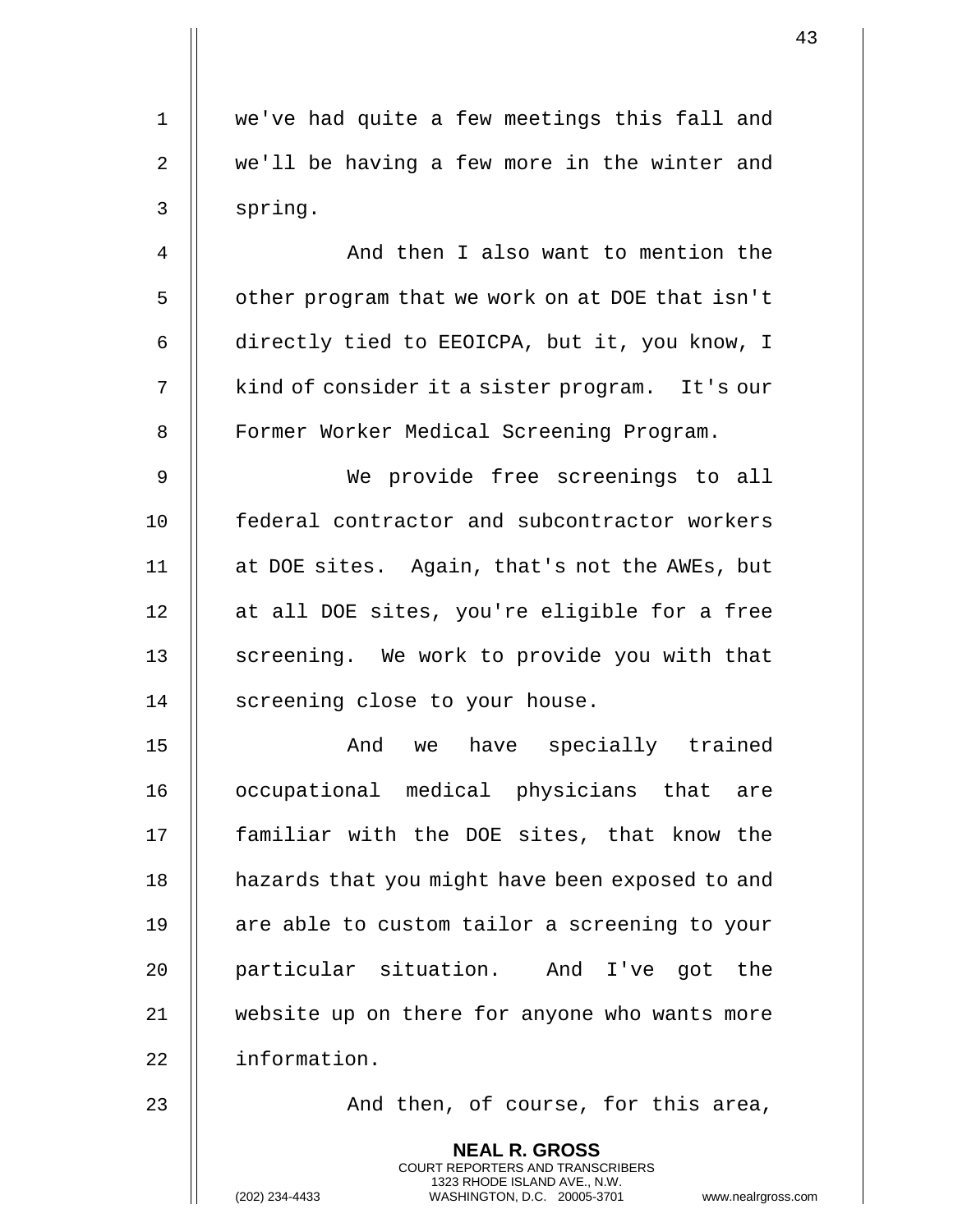| $\mathbf 1$    | the two programs that would cover the Los                                                                                                                          |
|----------------|--------------------------------------------------------------------------------------------------------------------------------------------------------------------|
| $\overline{2}$ | Angeles area are our Supplemental Screening                                                                                                                        |
| 3              | Program for all production workers and our                                                                                                                         |
| 4              | Building Trades National Medical Screening                                                                                                                         |
| 5              | Program for the construction workers.                                                                                                                              |
| 6              | And with that, questions?                                                                                                                                          |
| 7              | CHAIRMAN MELIUS: Paul, go ahead.                                                                                                                                   |
| 8              | MEMBER ZIEMER: This is not really a                                                                                                                                |
| 9              | question, but I just wanted to highlight the                                                                                                                       |
| 10             | tour that DOE hosted of the Santa Susana Field                                                                                                                     |
| 11             | Lab yesterday. Excellent tour, and I think we                                                                                                                      |
| 12             | owe Dr. Worthington and Greg and the staff a                                                                                                                       |
| 13             | word of thanks for really an excellent tour, one                                                                                                                   |
| 14             | of the best ones we've had.                                                                                                                                        |
| 15             | MR. LEWIS: Thank you. And we know                                                                                                                                  |
| 16             | these tours are important, so any time -- you                                                                                                                      |
| 17             | know, we're always happy to work with our sites                                                                                                                    |
| 18             | to facilitate these tours for you.                                                                                                                                 |
| 19             | MEMBER ZIEMER: And Isaf, too, is                                                                                                                                   |
| 20             | here. So include all of the DOE folks that are                                                                                                                     |
| 21             | here.                                                                                                                                                              |
| 22             | CHAIRMAN MELIUS: Any other -- Brad,                                                                                                                                |
| 23             | you don't have a -- usually you have something                                                                                                                     |
|                | <b>NEAL R. GROSS</b><br><b>COURT REPORTERS AND TRANSCRIBERS</b><br>1323 RHODE ISLAND AVE., N.W.<br>(202) 234-4433<br>WASHINGTON, D.C. 20005-3701<br>www.nealrgross |

 $\mathbf{1}$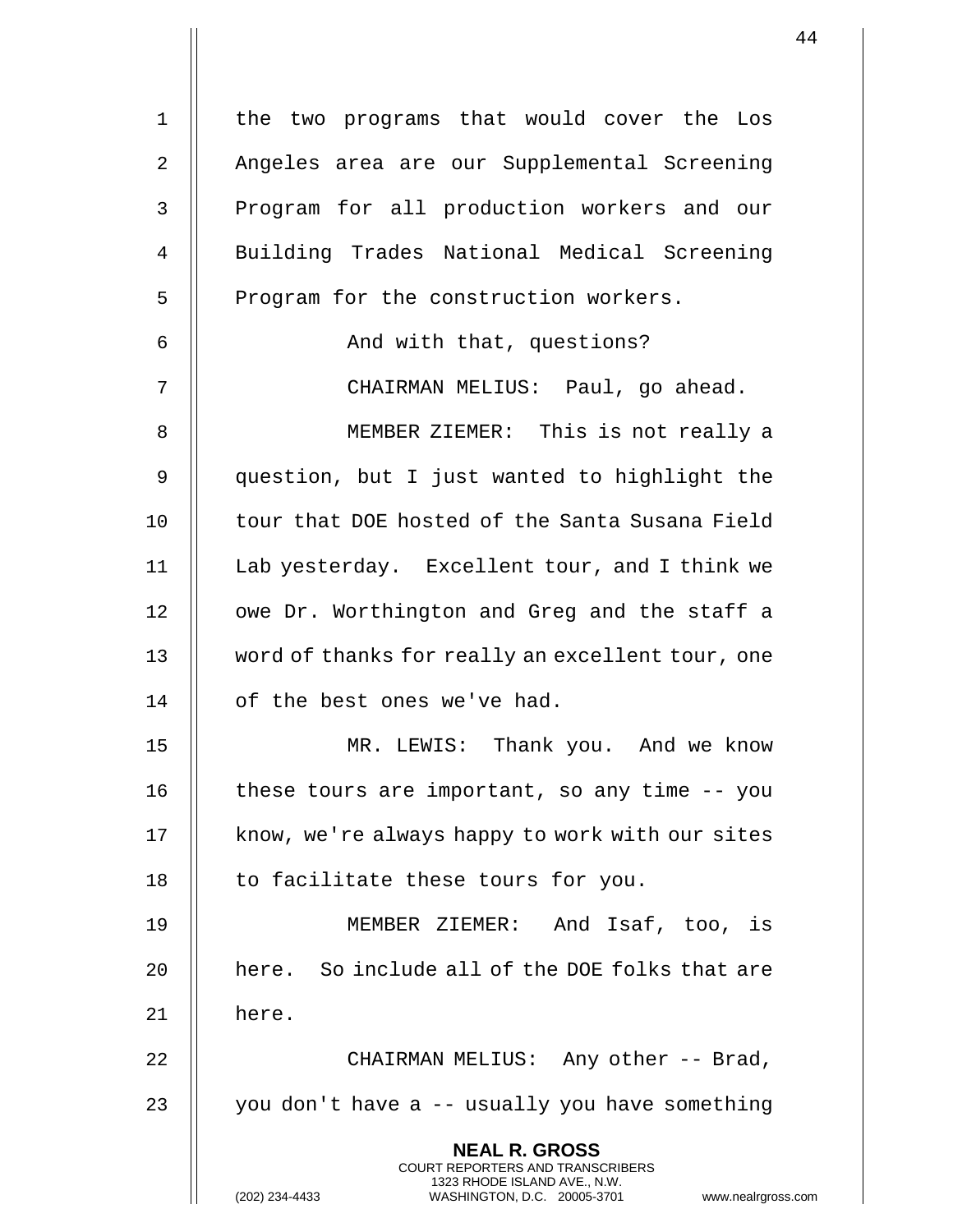| $\mathbf 1$ | you want to pin Greg down for.                                                                                                                                     |
|-------------|--------------------------------------------------------------------------------------------------------------------------------------------------------------------|
| 2           | MR. LEWIS: Taking it easy on us.                                                                                                                                   |
| 3           | CHAIRMAN MELIUS: We're doing fine                                                                                                                                  |
| 4           | now. We do appreciate, both the tour -- I                                                                                                                          |
| 5           | heard, as Paul said, rave reviews this morning                                                                                                                     |
| 6           | while eating breakfast, from people that were                                                                                                                      |
| 7           | on the tour, but also I think everything's been                                                                                                                    |
| 8           | going well with the sites.                                                                                                                                         |
| $\mathsf 9$ | I think the -- at least my impression                                                                                                                              |
| 10          | of it seems to be that we have a number of sort                                                                                                                    |
| 11          | of special focus now. That list you put up,                                                                                                                        |
| 12          | somehow I feel that I'm not sure we're really                                                                                                                      |
| 13          | fading away in terms of the records requests                                                                                                                       |
| 14          | from some of those sites, Savannah River and                                                                                                                       |
| 15          | Idaho and --                                                                                                                                                       |
| 16          | MR. LEWIS: No, well they seem to be                                                                                                                                |
| 17          | coming fast and furious.                                                                                                                                           |
| 18          | CHAIRMAN MELIUS: -- Hanford to do                                                                                                                                  |
| 19          | things, get turned over. But I think, again,                                                                                                                       |
| 20          | that's good. We need to get caught up on                                                                                                                           |
| 21          | everything, so good. But we appreciate the                                                                                                                         |
| 22          | assistance and cooperation and so forth with                                                                                                                       |
| 23          | the, just that. Anybody else -- any of the                                                                                                                         |
|             | <b>NEAL R. GROSS</b><br><b>COURT REPORTERS AND TRANSCRIBERS</b><br>1323 RHODE ISLAND AVE., N.W.<br>(202) 234-4433<br>WASHINGTON, D.C. 20005-3701<br>www.nealrgross |

 $\mathbf{I}$  $\mathsf{l}$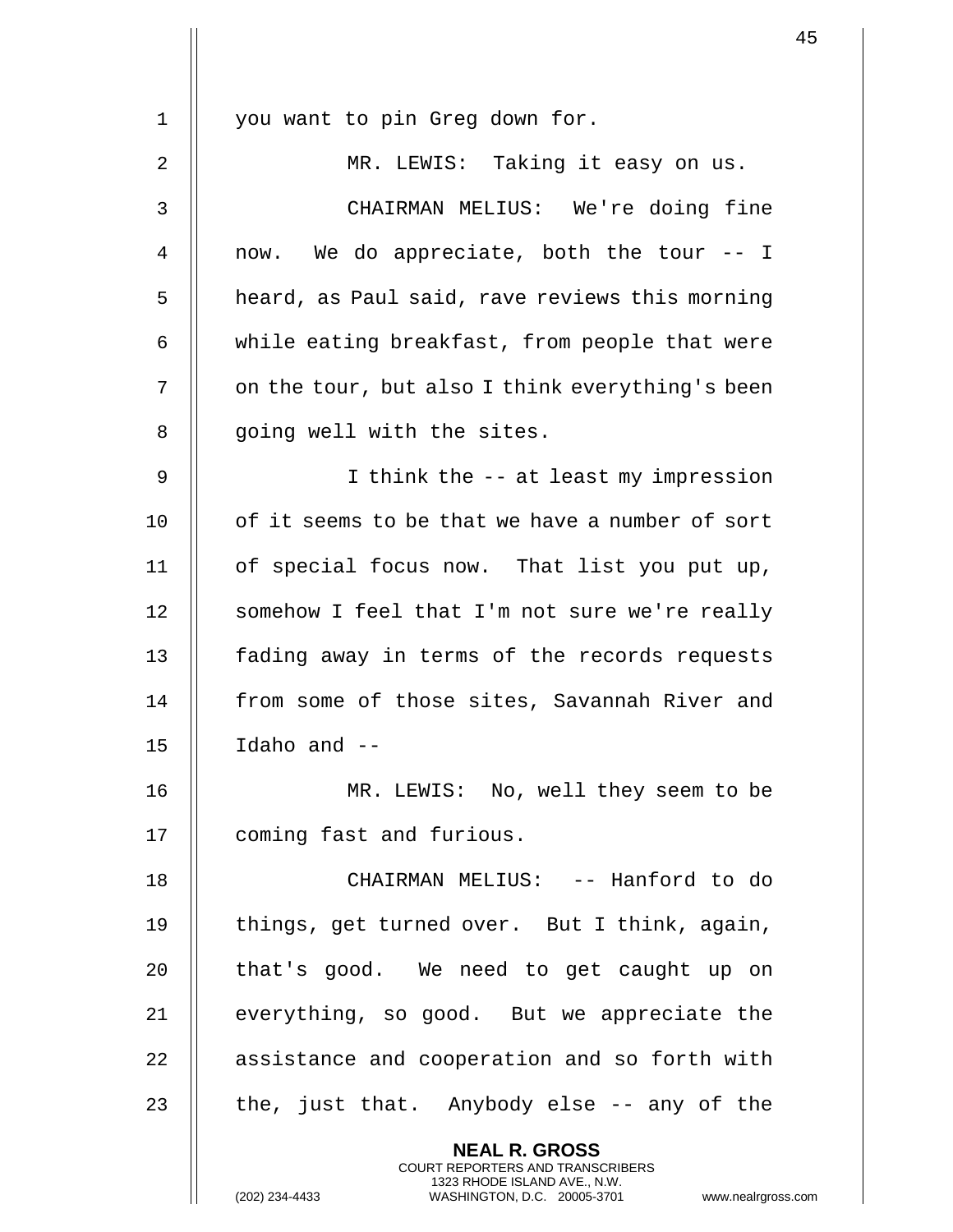|             |                                                                                                                                                                     | 46 |
|-------------|---------------------------------------------------------------------------------------------------------------------------------------------------------------------|----|
| $\mathbf 1$ | Board Members on the phone have questions?                                                                                                                          |    |
| 2           | Okay.                                                                                                                                                               |    |
| 3           | MR. LEWIS: Thank you.                                                                                                                                               |    |
| 4           | CHAIRMAN MELIUS: Yes. We have a                                                                                                                                     |    |
| 5           | mellow Board today. Yes. It's the barbed                                                                                                                            |    |
| 6           | wire surrounding us. Right. Oh I see, we're                                                                                                                         |    |
| 7           | saving it all up for the last presentation here.                                                                                                                    |    |
| 8           | Okay. We'll now get an update from                                                                                                                                  |    |
| 9           | our Procedures Subcommittee, and their review                                                                                                                       |    |
| 10          | activities, and particularly one Program                                                                                                                            |    |
| 11          | Evaluation Report, Construction Trades                                                                                                                              |    |
| 12          | Workers. So I'm not quite sure how this is                                                                                                                          |    |
| 13          | going to work, but --                                                                                                                                               |    |
| 14          | MEMBER MUNN: I'm not sure either.                                                                                                                                   |    |
| 15          | CHAIRMAN MELIUS: Okay.                                                                                                                                              |    |
| 16          | MEMBER MUNN: But all right. Thank                                                                                                                                   |    |
| 17          | you. You're all very familiar, I think, with                                                                                                                        |    |
| 18          | this material. We've certainly talked at                                                                                                                            |    |
| 19          | length, both here and<br>in Procedures                                                                                                                              |    |
| 20          | Subcommittee, with respect to the construction                                                                                                                      |    |
| 21          | trade workers and how we view their dose                                                                                                                            |    |
| 22          | reconstructions.                                                                                                                                                    |    |
| 23          | We start with the first slide, which                                                                                                                                |    |
|             | <b>NEAL R. GROSS</b><br><b>COURT REPORTERS AND TRANSCRIBERS</b><br>1323 RHODE ISLAND AVE., N.W.<br>WASHINGTON, D.C. 20005-3701 www.nealrgross.com<br>(202) 234-4433 |    |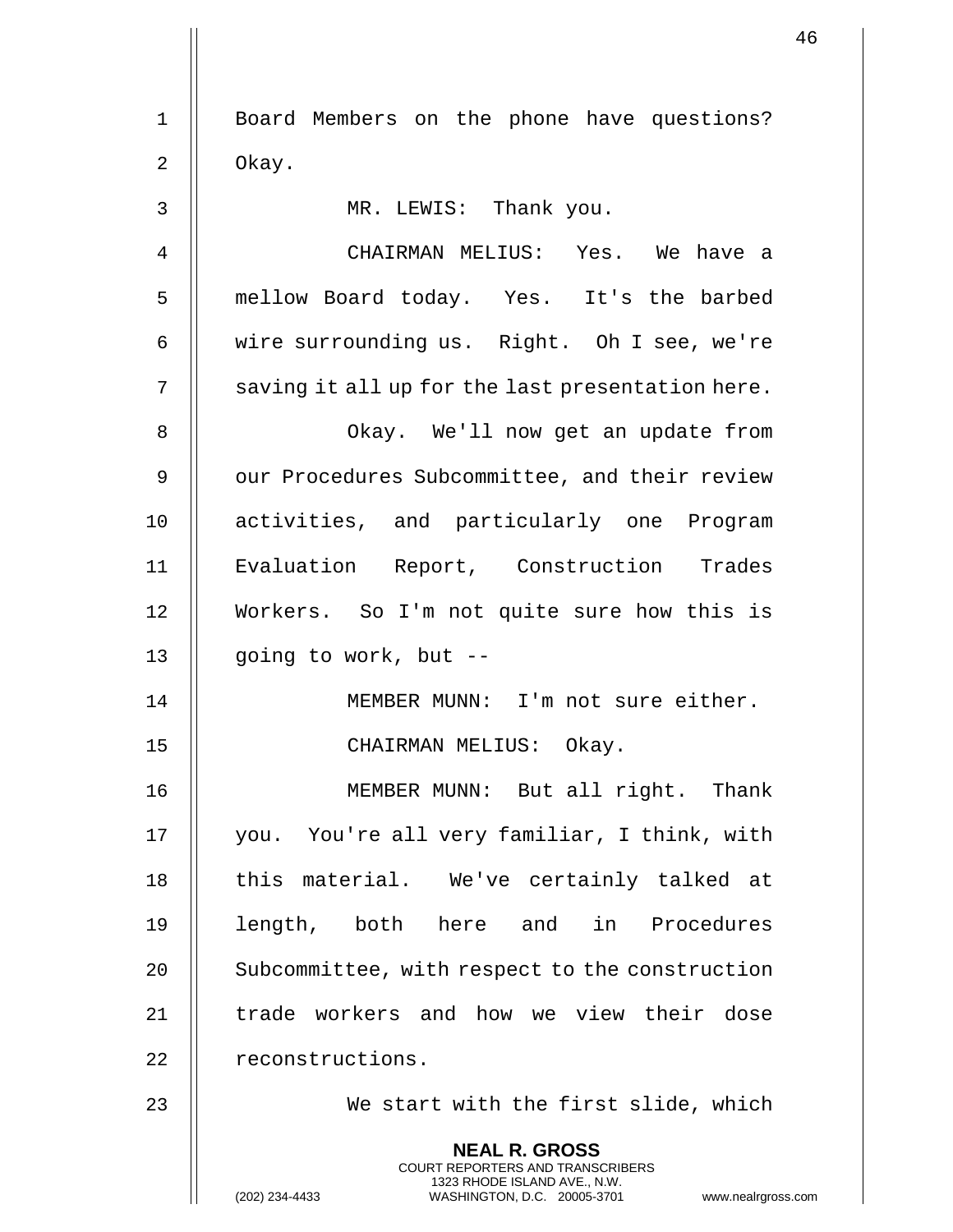1 || is one you're quite familiar with. I don't 2  $\parallel$  think we need to go over this in great detail. 3 || This is just your update with respect to what  $4$   $\parallel$  the audit process for the DERs actually is. 5 It consists of five different 6  $\parallel$  subtasks, and the first of which is having our 7 || contractor evaluate NIOSH's assessment of what  $8$  || the issues are. They take a look at specific 9 methods that NIOSH has used, and they take a 10 || look at the stated approach. 11 || Generally we see those three subtasks 12 | in the first initial report, and Subtasks 4 and 13 || 5, which are fairly time-consuming, not 14 | unexpectedly, sometimes come afterward. 15 We started this process for the 16 || construction trade workers back in 2004. At 17 || that time, NIOSH brought to the fore the fact 18 || that there might be some construction trade 19 workers at various DOE sites that hadn't been 20 || monitored but had been exposed. 21 || At that time there was a considerable 22 **discussion with respect to who would be covered** 23  $\parallel$  by the designation construction trade workers. **NEAL R. GROSS** COURT REPORTERS AND TRANSCRIBERS 1323 RHODE ISLAND AVE., N.W.

(202) 234-4433 WASHINGTON, D.C. 20005-3701 www.nealrgross.com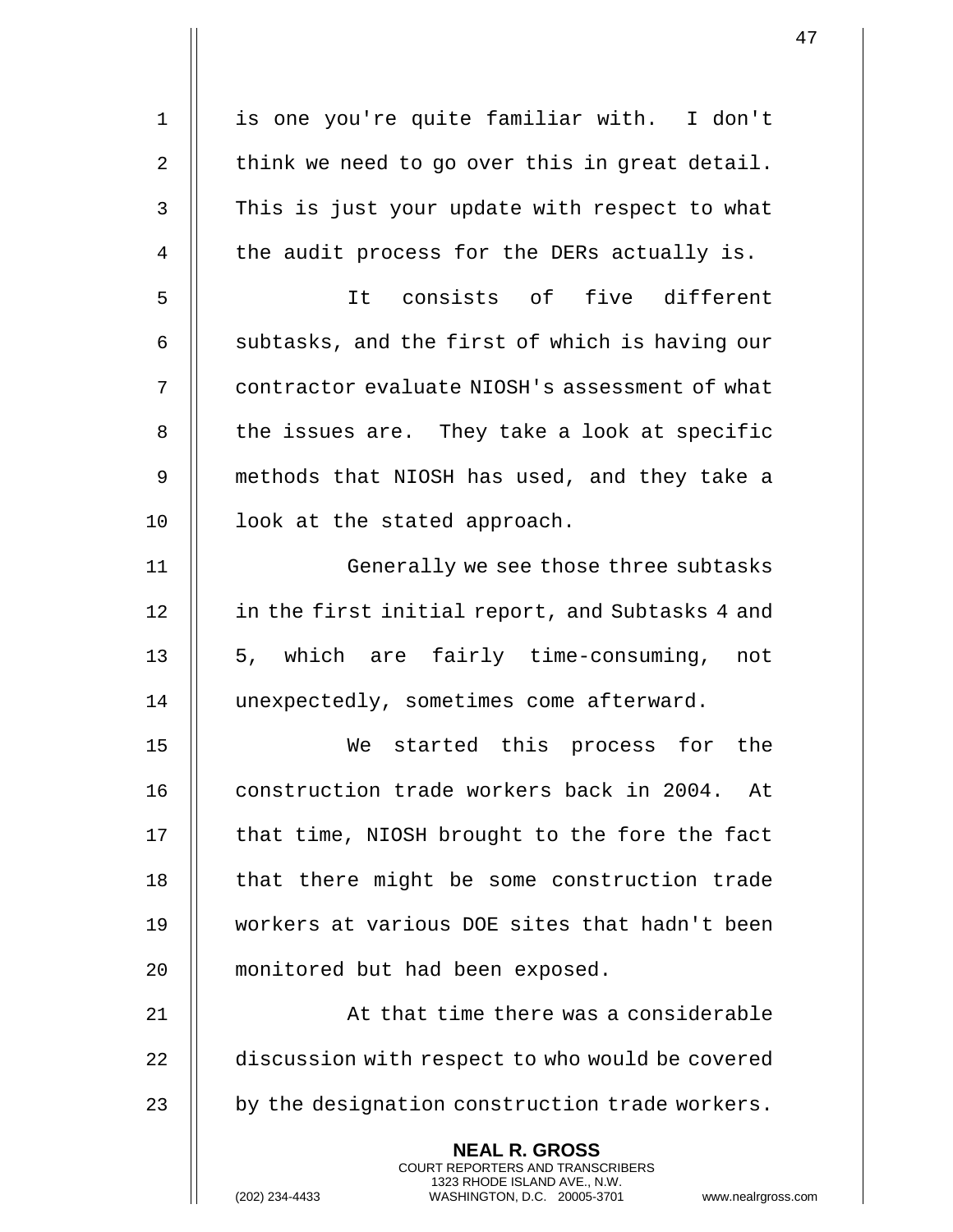| $\mathbf 1$    | We specifically included laborers and          |
|----------------|------------------------------------------------|
| 2              | mechanics, masons, carpenters, electricians,   |
| 3              | painters, pipefitters, boiler-makers,          |
| $\overline{4}$ | millwrights, sheetmetal workers, iron workers, |
| 5              | insulators. And that's just a partial list.    |
| 6              | That's not all-inclusive.                      |
| 7              | In order to make sure that we had the          |
| 8              | appropriate process in addressing these        |
| 9              | issues, we were very pleased to have NIOSH     |
| 10             | provide for us OTIB-52, their first OTIB with  |
| 11             | respect to the parameters that needed to be    |
| 12             | handled when we were going to look at          |
| 13             | construction trade worker issues.              |
| 14             | That was issued on 2006, and that was          |
| 15             | the founding document which we have used since |
| 16             | then in order to address these issues          |
| 17             | surrounding this particular group of workers.  |
| 18             | I think I went too far. No, I didn't.          |
| 19             | All right. At the time that this model was     |
| 20             | provided for us, PER-14 was issued to          |
| 21             | reevaluate the claims that had already been    |
| 22             | done at ten sites, where external coworker     |
| 23             | models had already been looked at.             |
|                |                                                |

**NEAL R. GROSS** COURT REPORTERS AND TRANSCRIBERS 1323 RHODE ISLAND AVE., N.W.

 $\mathsf{I}$ 

(202) 234-4433 WASHINGTON, D.C. 20005-3701 www.nealrgross.com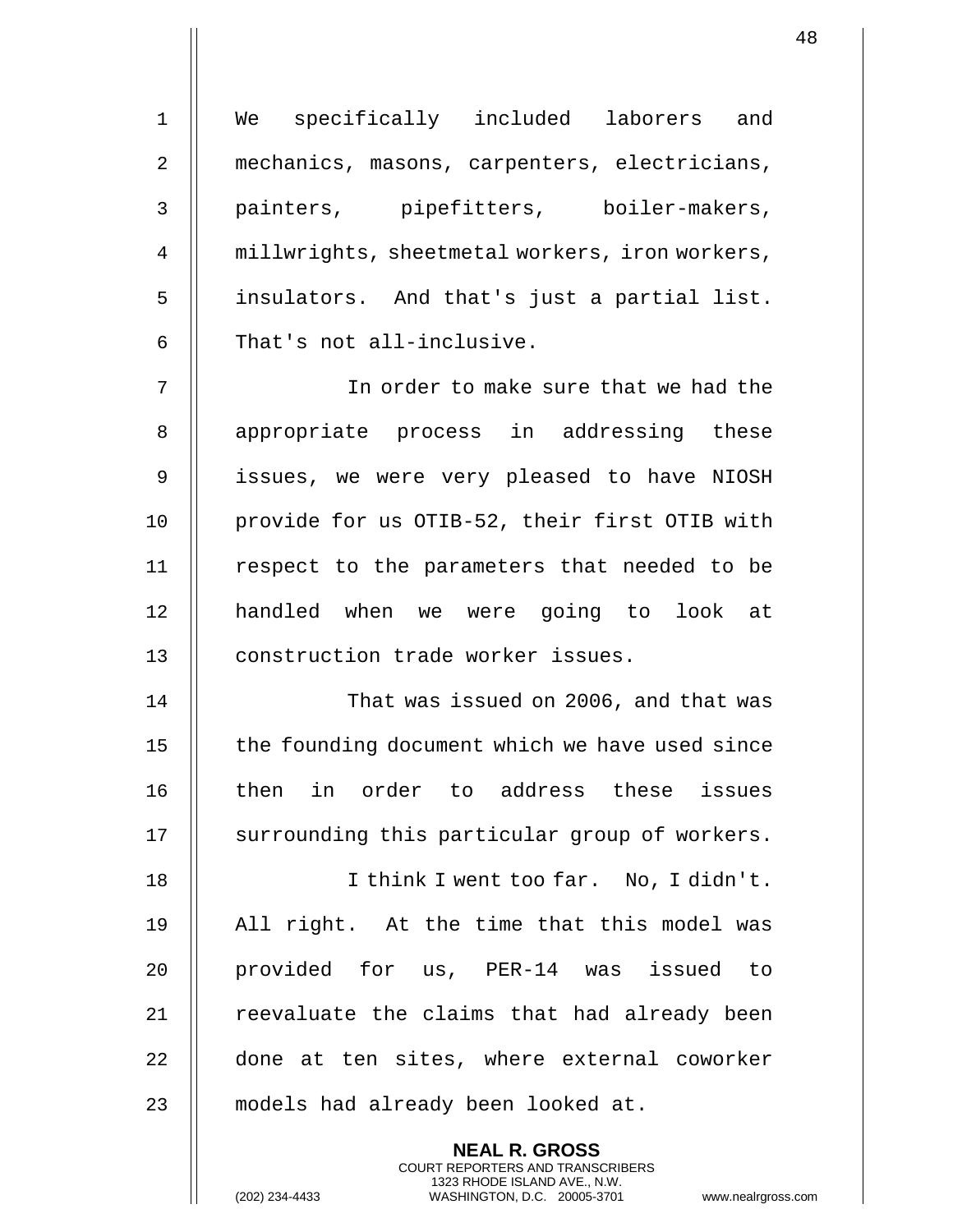| 1              | Those are the ten sites; they are               |
|----------------|-------------------------------------------------|
| $\overline{2}$ | Hanford, PNNL, Kansas City, LANL, Pantex,       |
| 3              | Portsmouth, Savannah River, Weldon Spring and   |
| 4              | Oak Ridge Labs, Y-12.                           |
| 5              | Those were not the only sites, of               |
| 6              | course. There were four other sites for whom    |
| 7              | coworker studies had been published prior to    |
| 8              | the issuance of OTIB-52 in 2006. Those claims   |
| 9              | had already been reevaluated, however, under    |
| 10             | other PERs.                                     |
| 11             | You see the sites: Paducah, PER-13,             |
| 12             | Rocky Flats, PER-21, Mallinckrodt, PER-15 and   |
| 13             | K-12, PER-11. So because those had already      |
| 14             | been evaluated by PERs, those were not included |
| 15             | in the ten that were covered by PER-14.         |
| 16             | The timeline is<br>fairly                       |
| 17             | straightforward. I think we covered that        |
| 18             | reasonably well. In 2007 was when PER-14 was    |
| 19             | issued first, and it's been under evaluation of |
| 20             | one sort or another since then. In 2012, SC&A   |
| 21             | had its draft review of the entire PER, and in  |
| 22             | July of that year their six findings were       |
| 23             | discussed at length, and eventually, just       |
|                | <b>NEAL R. GROSS</b>                            |

COURT REPORTERS AND TRANSCRIBERS 1323 RHODE ISLAND AVE., N.W.

 $\mathsf{II}$ 

(202) 234-4433 WASHINGTON, D.C. 20005-3701 www.nealrgross.com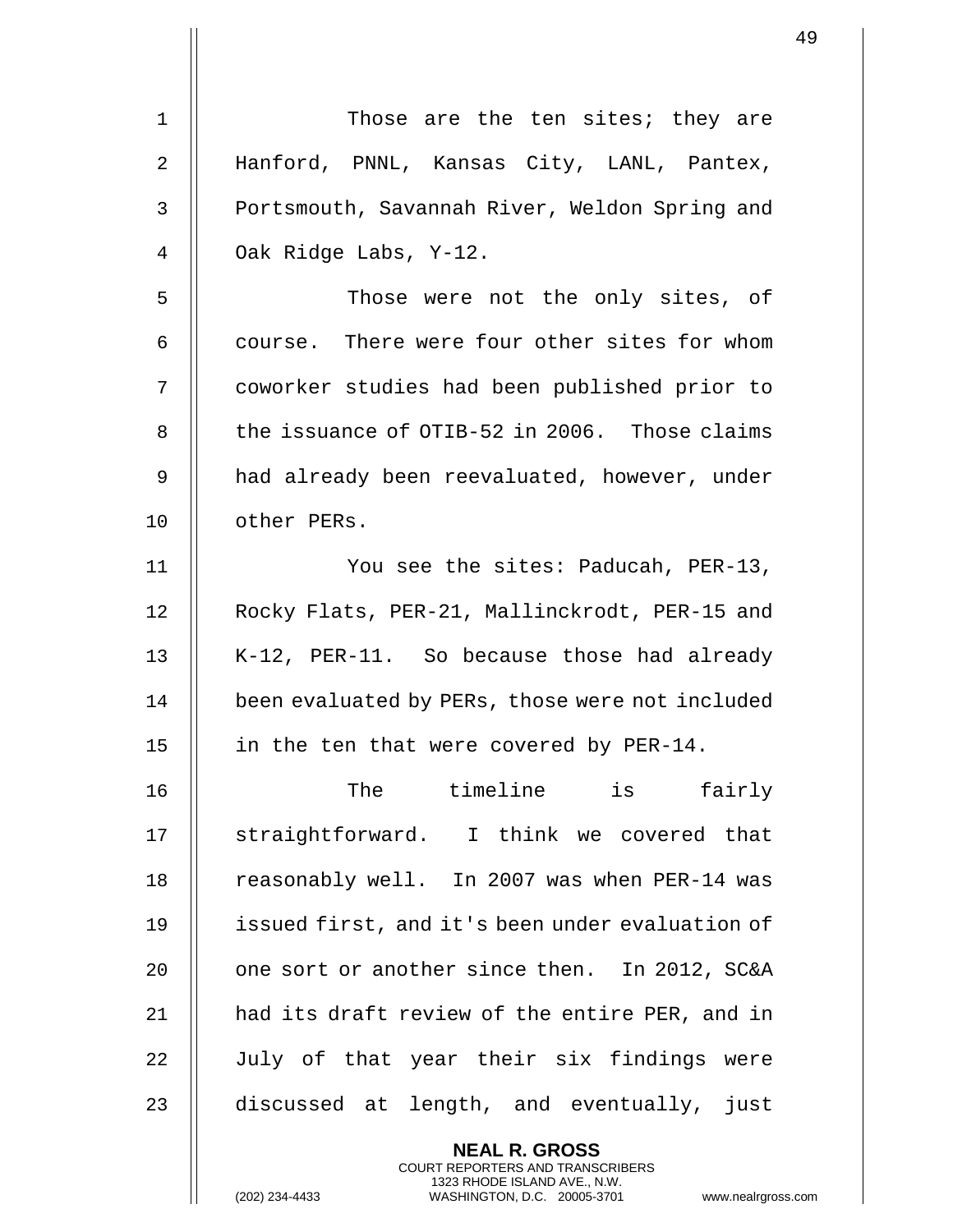| $\mathbf 1$    | recently this year, all were resolved.                                                          |
|----------------|-------------------------------------------------------------------------------------------------|
| $\overline{2}$ | Our Subtask 1 issues, assessing the                                                             |
| 3              | circumstances that necessitated the need for                                                    |
| 4              | the PER to begin with. You'll recall that's                                                     |
| 5              | the basis for Subtask 1 from our first slide.                                                   |
| 6              | During facility modifications, we                                                               |
| 7              | might have had exposed construction trade                                                       |
| 8              | workers who hadn't been monitored. The                                                          |
| 9              | exposures might be different from other                                                         |
| 10             | radiation workers, and the assignment of                                                        |
| 11             | coworkers to unmonitored construction trade                                                     |
| 12             | workers needed to be claimant-favorable.                                                        |
| 13             | The empirical data ratios were                                                                  |
| 14             | developed from both external and internal                                                       |
| 15             | doses, by monitored workers to all monitored                                                    |
| 16             | workers, using data from seven major DOE sites,                                                 |
| 17             | which are listed there. The results were the                                                    |
| 18             | basis for the OTIB-52 guidance.                                                                 |
| 19             | Subtask 1 focused on both external                                                              |
| 20             | dose, using -- deriving deep-dose coworker                                                      |
| 21             | adjustment factors of 1.4 from the empirical                                                    |
| 22             | data that was available. A shallow dose was                                                     |
| 23             | bounded by the workers' doses, by the AM                                                        |
|                | <b>NEAL R. GROSS</b><br><b>COURT REPORTERS AND TRANSCRIBERS</b><br>1323 RHODE ISLAND AVE., N.W. |
|                | (202) 234-4433<br>WASHINGTON, D.C. 20005-3701<br>www.nealrgros                                  |

 $\mathop{||}$ 

(202) 234-4433 WASHINGTON, D.C. 20005-3701 www.nealrgross.com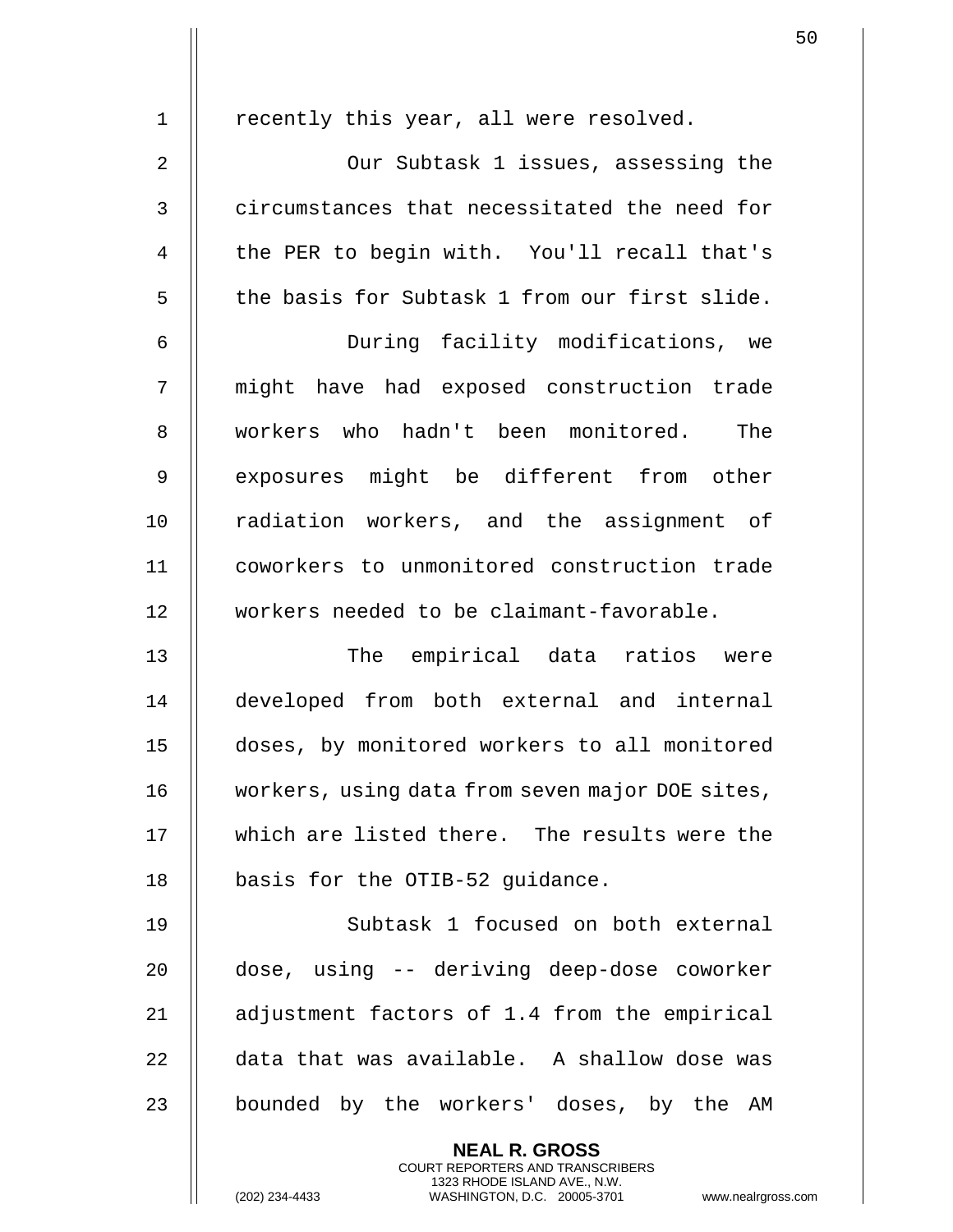| $\mathbf 1$    | workers' doses, and the 95th percentile of                                                                                                                        |
|----------------|-------------------------------------------------------------------------------------------------------------------------------------------------------------------|
| 2              | coworker data could be used without having to                                                                                                                     |
| 3              | apply an adjustment factor, for the shallow                                                                                                                       |
| $\overline{4}$ | dose only.                                                                                                                                                        |
| 5              | In the internal dose, only the Hanford                                                                                                                            |
| 6              | coworker intakes need be multiplied by a factor                                                                                                                   |
| 7              | of 2. For all the other sites, the internal                                                                                                                       |
| 8              | dose was going to be assessed using the same                                                                                                                      |
| 9              | method that's applied to all other workers.                                                                                                                       |
| 10             | I apologize for these slides where we                                                                                                                             |
| 11             | give you the finding information. You know, we                                                                                                                    |
| 12             | always have the same process when we are                                                                                                                          |
| 13             | presenting PER information to you.                                                                                                                                |
| 14             | We want you to be able to see the                                                                                                                                 |
| 15             | finding and the approximate solution -- and                                                                                                                       |
| 16             | resolution to that finding at the same time, but                                                                                                                  |
| 17             | if we put each one of these on a different slide,                                                                                                                 |
| 18             | then I end up having 75 slides here, and I don't                                                                                                                  |
| 19             | think you want that any more than I do.                                                                                                                           |
| 20             | So I'm going to have to ask you to bear                                                                                                                           |
| 21             | with us with respect to the way we present these                                                                                                                  |
| 22             | findings. It seems to have worked well in the                                                                                                                     |
| 23             | past. If you don't find that amenable to your                                                                                                                     |
|                | <b>NEAL R. GROSS</b><br><b>COURT REPORTERS AND TRANSCRIBERS</b><br>1323 RHODE ISLAND AVE., N.W.<br>WASHINGTON, D.C. 20005-3701<br>(202) 234-4433<br>www.nealrgros |

(202) 234-4433 WASHINGTON, D.C. 20005-3701 www.nealrgross.com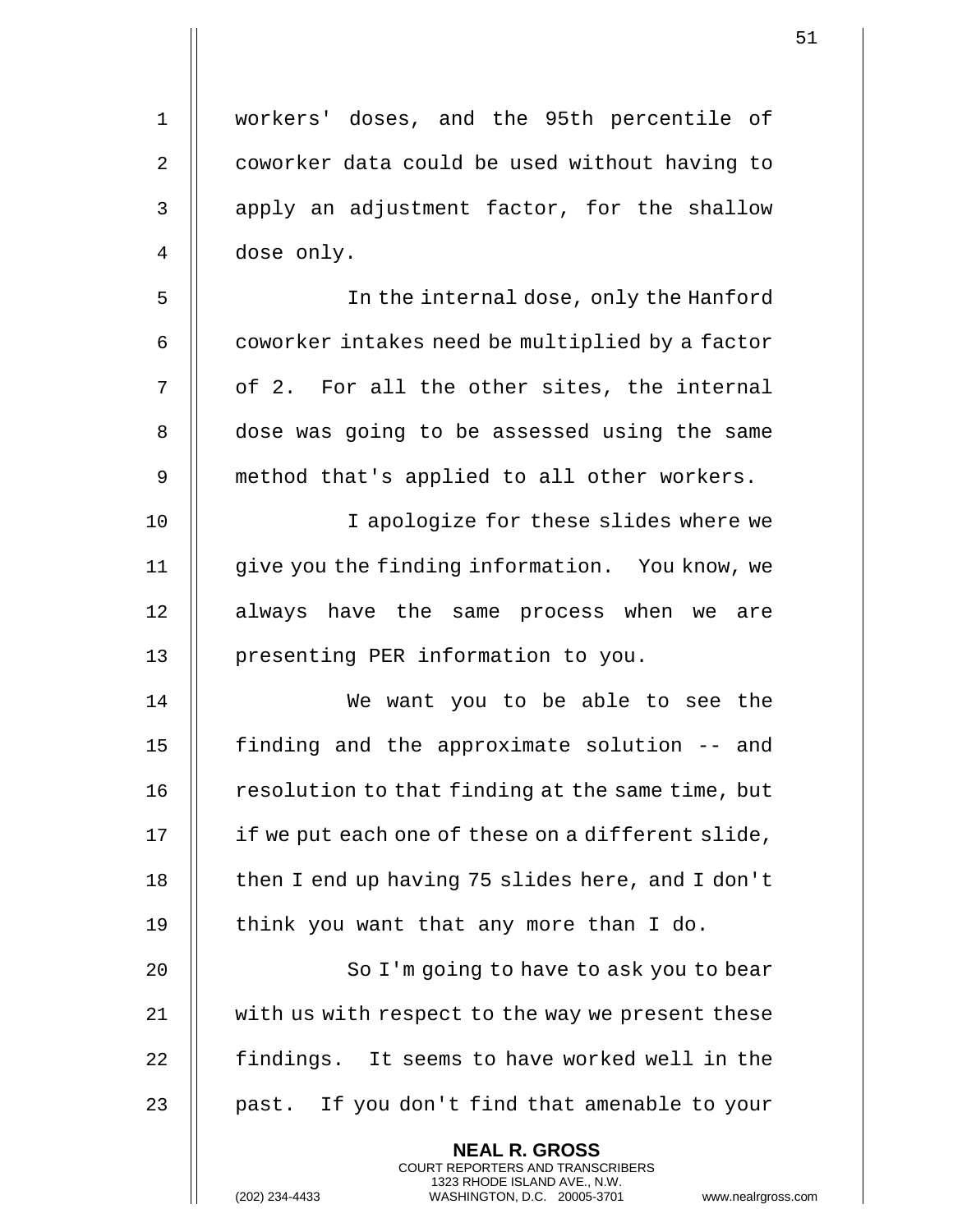1 || needs now, please let us know. 2 || We're hoping that providing these 3 || slides to you in advance gives you an 4 || opportunity to read through this at your 5 || leisure, and making them available to the  $6$  | public makes it possible, we hope, for them to  $7$  || be able to address that in the same way. 8 || But if you find this onerous for any 9 | reason, please let me know what your desires are 10 || with respect to presentation to you. 11 || That being said, Subtask 1 findings, 12 | of which we have four shown here. One, two and 13 H three were conditional. Number 4 is a true 14 | finding. These have to do with the deep-dose 15 adjustment factor of 1.4. 16 || The inclusion of the construction 17 | trade workers with all monitored workers might 18 | obscure the dose differences, and a shallow 19 dose adjustment factor may be required if NIOSH 20 || failed to adjust for the construction trade 21 workers' shallow doses. 22 And DR guidance in OTIB-52 for 23 || internal dose says the internal dose should be **NEAL R. GROSS** COURT REPORTERS AND TRANSCRIBERS

1323 RHODE ISLAND AVE., N.W.

(202) 234-4433 WASHINGTON, D.C. 20005-3701 www.nealrgross.com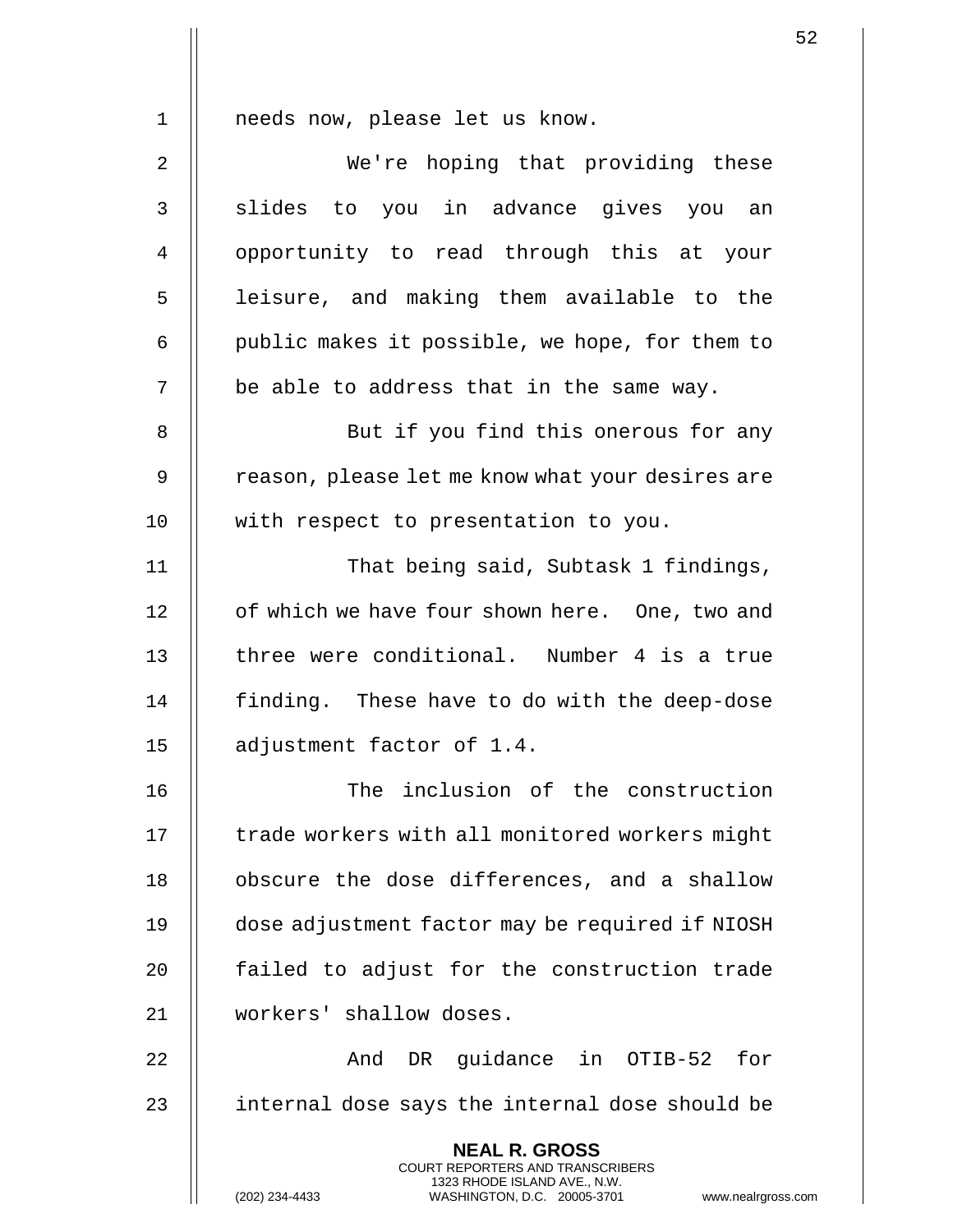determined using the same method as is used for  $\parallel$  all the other workers in the absence of internal monitoring data and coworker data. It's 4 | unclear what was meant by that recommendation.

5 || So these are the types of things that  $6$   $\parallel$  we debate at considerable length in the 7 || Subcommittee proceedings. If you have any 8 || question about these that we can't answer for 9 you, please do -- I refer you to the 10 | Subcommittee's transcripts, which give you the 11 detailed information about the discussions  $12$  | that were had with regard to them.

13 || The Conditional finding, as the 14 || footnote indicates, it's just indicating that 15 || SC&A didn't have access to the original dose 16 data, and would -- didn't know if the data that 17 | they had was all completely accurate. And it 18 || was established for efficiency purposes, so 19  $\parallel$  that we could have the issue in front of us, even 20 | though there was some question about whether it 21 was really an issue or not.

22 CHAIRMAN MELIUS: Excuse me, Wanda.

**NEAL R. GROSS** COURT REPORTERS AND TRANSCRIBERS 1323 RHODE ISLAND AVE., N.W.

23 MEMBER MUNN: Yes.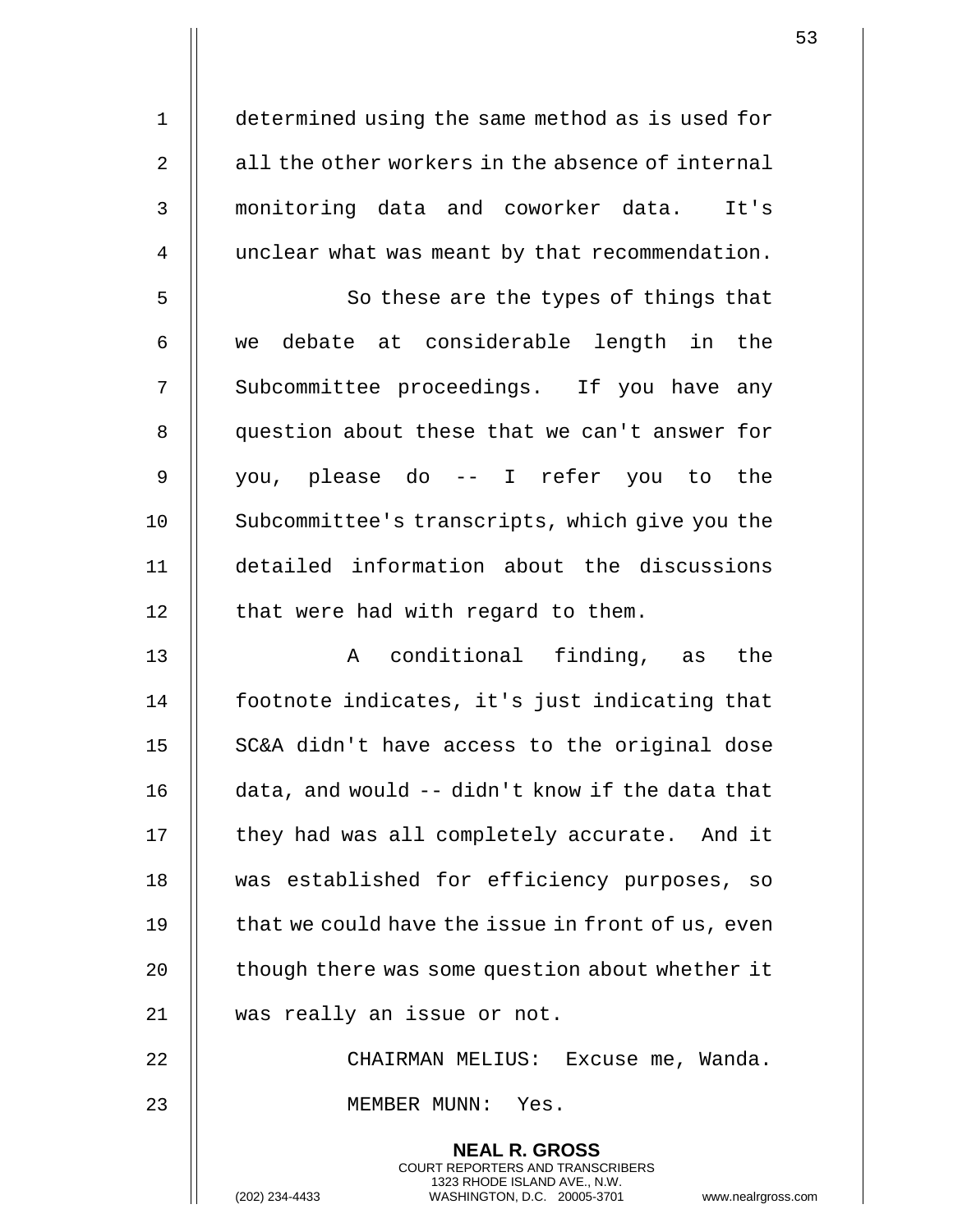|                   |                                                                                                                                                                        | 54 |
|-------------------|------------------------------------------------------------------------------------------------------------------------------------------------------------------------|----|
| 1                 | CHAIRMAN MELIUS: I think David                                                                                                                                         |    |
| $\overline{2}$    | Richardson had a question.                                                                                                                                             |    |
|                   |                                                                                                                                                                        |    |
| 3                 | MEMBER MUNN: Yes, David?                                                                                                                                               |    |
| 4                 | MEMBER RICHARDSON: Wanda, if -- just                                                                                                                                   |    |
| 5                 | help me understand the first Subtask 1, the                                                                                                                            |    |
| 6                 | problem was laid out that the construction                                                                                                                             |    |
| 7                 | trade workers might have been exposed but not                                                                                                                          |    |
| 8                 | monitored, and their exposures might have been                                                                                                                         |    |
| 9                 | different from monitored radiation workers.                                                                                                                            |    |
| 10                | MEMBER MUNN: Yes.                                                                                                                                                      |    |
| 11                | MEMBER RICHARDSON: And I thought it                                                                                                                                    |    |
| $12 \overline{ }$ | was useful, what -- you took one step towards                                                                                                                          |    |
| 13                | that which was to say that there was some                                                                                                                              |    |
| 14                | monitored construction trade workers, and you                                                                                                                          |    |
| 15                | compared them to the monitored radiation                                                                                                                               |    |
| 16                | workers.                                                                                                                                                               |    |
| 17                | MEMBER MUNN: Yes.                                                                                                                                                      |    |
| 18                | MEMBER RICHARDSON: But then it opens                                                                                                                                   |    |
| 19                | the question, are the unmonitored construction                                                                                                                         |    |
| 20                | trade workers like the monitored construction                                                                                                                          |    |
| 21                | trade workers? How did you answer<br>that                                                                                                                              |    |
| 22                | question?                                                                                                                                                              |    |
| 23                | MEMBER MUNN: Do we have one of our DR                                                                                                                                  |    |
|                   | <b>NEAL R. GROSS</b><br><b>COURT REPORTERS AND TRANSCRIBERS</b><br>1323 RHODE ISLAND AVE., N.W.<br>(202) 234-4433<br>WASHINGTON, D.C. 20005-3701<br>www.nealrgross.com |    |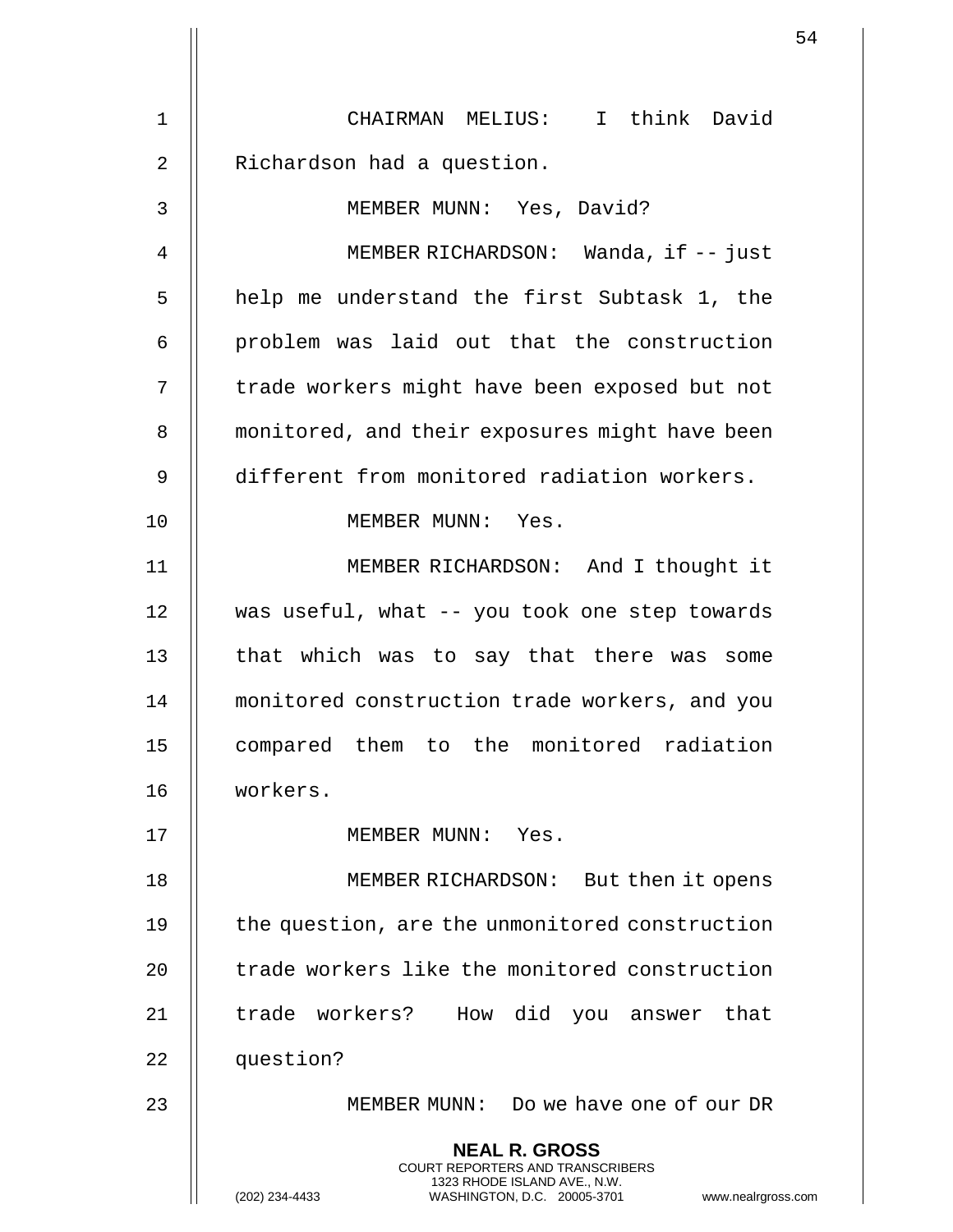| $\mathbf 1$ | experts who had addressed this issue for us?     |
|-------------|--------------------------------------------------|
| 2           | DR. NETON: We have the expert.                   |
| 3           | MEMBER MUNN: There he is.                        |
| 4           | DR. NETON: I'm sorry. That wasn't                |
| 5           | done. That comparison was taken at the face      |
| 6           | value. If construction trade workers had a       |
| 7           | higher, on average, dose than the regular        |
| 8           | workers, the adjustment was applied without any  |
| 9           | correction at all, or any evaluation of what the |
| 10          | status of the unmonitored workers actually was.  |
| 11          | MEMBER RICHARDSON: Because that --               |
| 12          | it's -- I mean, I -- to me, I mean, I've felt    |
| 13          | some kind of struggle with the same problem, and |
| 14          | I think what you've done is extremely valuable.  |
| 15          | It's -- the counter-argument that                |
| 16          | I've made in my head is that there are people    |
| 17          | who -- I guess part of this gets to the          |
| 18          | definition of a construction worker, there are   |
| 19          | people at many of these sites who hold jobs with |
| 20          | titles like painter or pipefitter, who were      |
| 21          | monitored. And yet they may have been            |
| 22          | employees of the prime contractor, and they      |
| 23          | were monitored for that reason.                  |
|             | <b>NEAL R. GROSS</b>                             |

COURT REPORTERS AND TRANSCRIBERS 1323 RHODE ISLAND AVE., N.W.

 $\mathbf{1}$  $\mathsf{l}$ 

(202) 234-4433 WASHINGTON, D.C. 20005-3701 www.nealrgross.com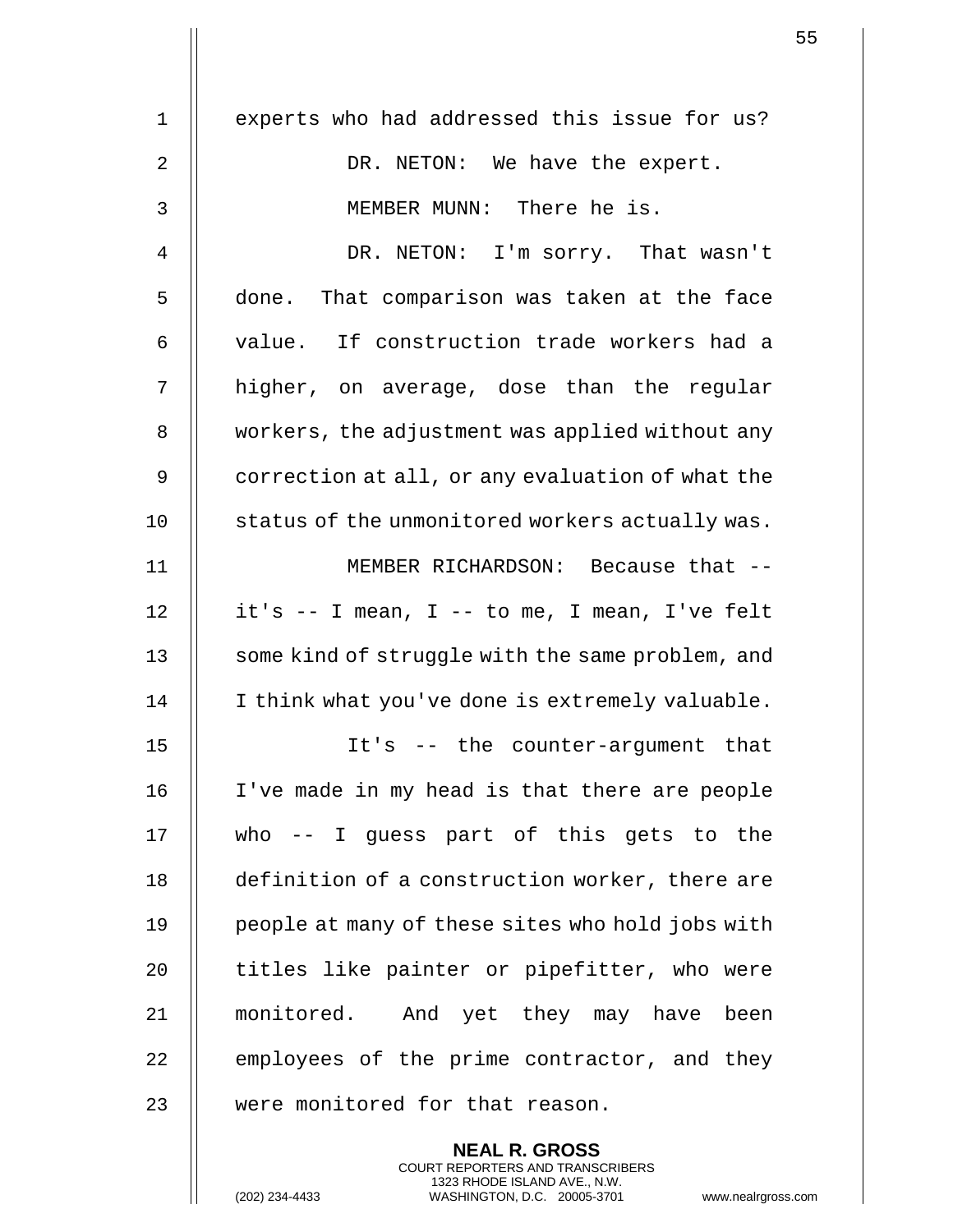1 And then there were a lot of people who 2 || we often conceptualize as construction 3 | workers, who were employed as subcontractors 4 || doing construction work, and they were not 5 monitored.

6 And whether somebody who has a job  $7$  || title of painter or pipefitter or so on, who 8 Worked for these subcontractors and falls into 9 || this large group of unmonitored workers who 10 were doing the same sort of tasks and facing the 11 || same sort of occupational hazards as the 12 monitored workers has been an open question in 13 || my mind.

14 DR. NETON: Yes. That's a really 15 tough question. I think we're maybe going to  $16$  || qet into that a little bit later when we deal 17 | with the coworker model and sufficient accuracy 18 || and how that all plays out. There's an 19 | implementation quide that we have in draft form 20  $\parallel$  that we're going to discuss at a later session 21 | this morning.

22 || This TIB-52 was our very, very early 23  $\parallel$  attempt -- I think this document was issued in

> **NEAL R. GROSS** COURT REPORTERS AND TRANSCRIBERS 1323 RHODE ISLAND AVE., N.W.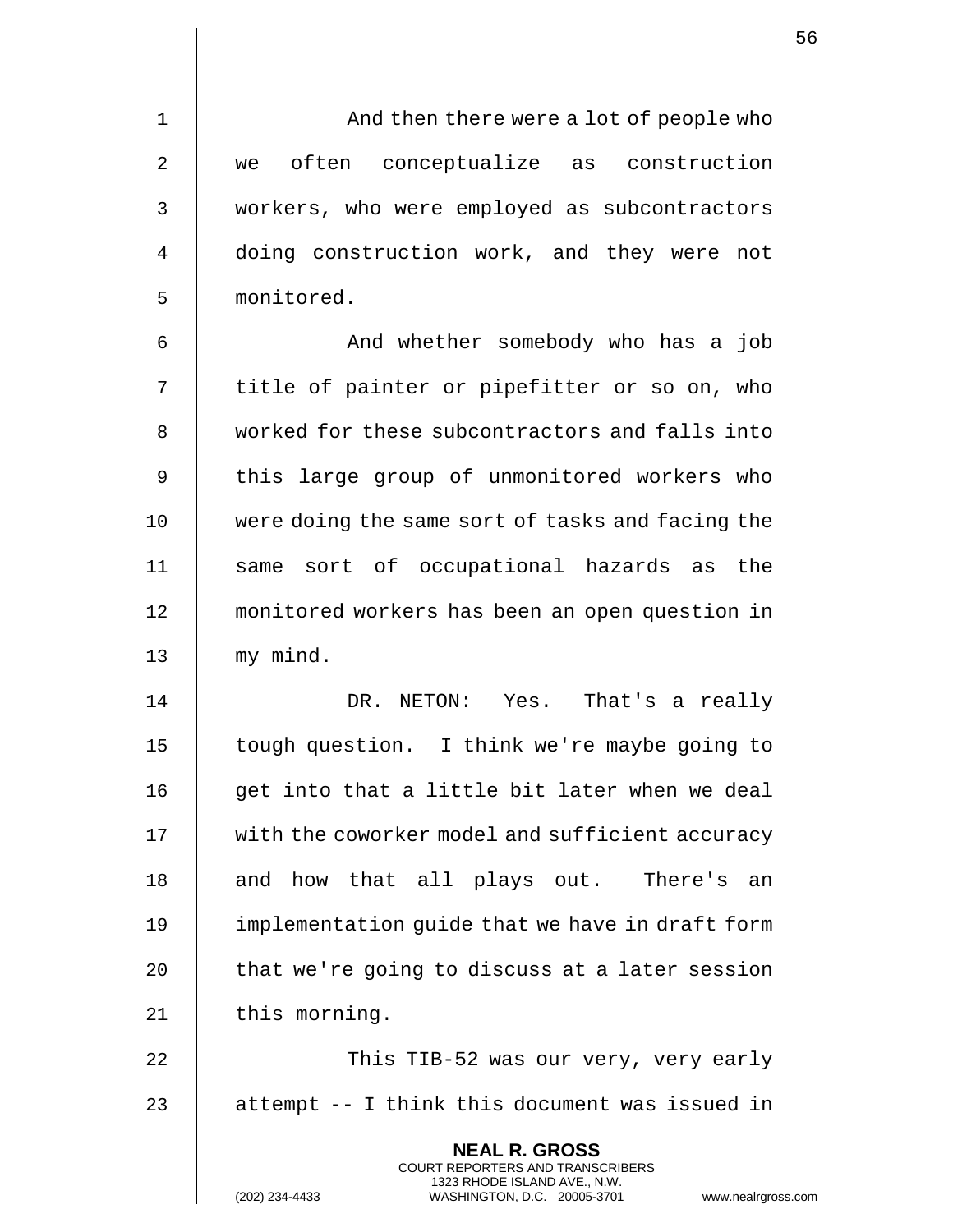|    |                                                                                                                                                                     | 57 |
|----|---------------------------------------------------------------------------------------------------------------------------------------------------------------------|----|
| 1  | 2006, of trying to address these types of issues                                                                                                                    |    |
|    |                                                                                                                                                                     |    |
| 2  | that you're bringing up. And I admit that it's                                                                                                                      |    |
| 3  | somewhat -- crude's probably not the right word                                                                                                                     |    |
| 4  | but, you know --                                                                                                                                                    |    |
| 5  | MEMBER RICHARDSON: But it's --                                                                                                                                      |    |
| 6  | DR. NETON: -- used the data that we                                                                                                                                 |    |
| 7  | had available.                                                                                                                                                      |    |
| 8  | MEMBER RICHARDSON: So it's                                                                                                                                          |    |
| 9  | leveraging the assumption that the                                                                                                                                  |    |
| 10 | construction workers who were monitored are a                                                                                                                       |    |
| 11 | simple random sample of all construction                                                                                                                            |    |
| 12 | workers --                                                                                                                                                          |    |
| 13 | DR. NETON: Right.                                                                                                                                                   |    |
| 14 | MEMBER RICHARDSON: -- and that you                                                                                                                                  |    |
| 15 | can make the extrapolation from these data to                                                                                                                       |    |
| 16 | the unmonitored --                                                                                                                                                  |    |
| 17 | DR. NETON: Yes.                                                                                                                                                     |    |
| 18 | MEMBER RICHARDSON: I guess that's                                                                                                                                   |    |
| 19 | the only thing. It's just to be explicit on                                                                                                                         |    |
| 20 | that.                                                                                                                                                               |    |
| 21 | DR. NETON: Yes, exactly. Yes.                                                                                                                                       |    |
| 22 | CHAIRMAN MELIUS: Can I just add -- I                                                                                                                                |    |
| 23 | think we're going to be coming back to this                                                                                                                         |    |
|    | <b>NEAL R. GROSS</b><br><b>COURT REPORTERS AND TRANSCRIBERS</b><br>1323 RHODE ISLAND AVE., N.W.<br>(202) 234-4433<br>WASHINGTON, D.C. 20005-3701 www.nealrgross.com |    |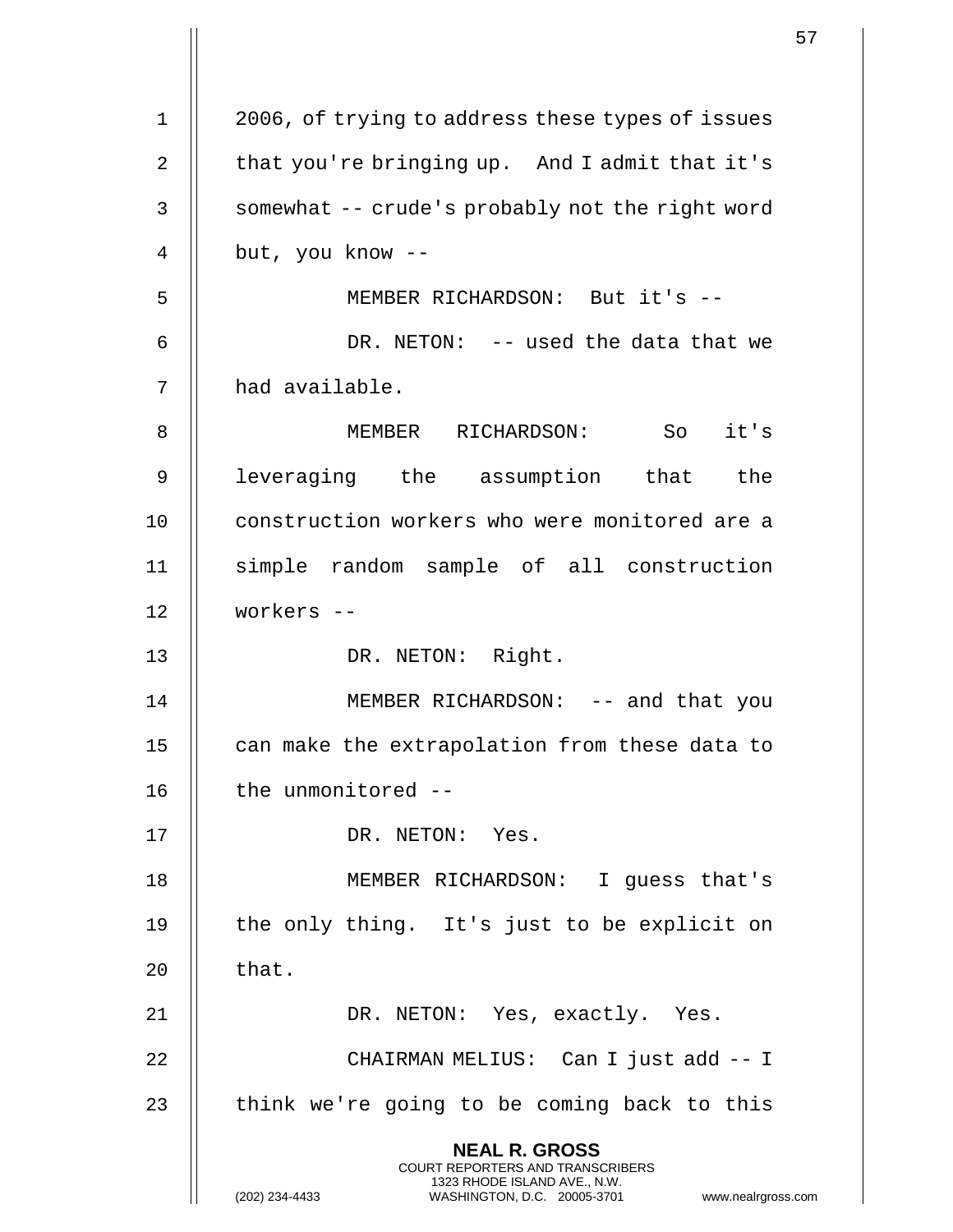| $\mathbf 1$    | issue, as Jim described in his presentation,                                                                                                                           |
|----------------|------------------------------------------------------------------------------------------------------------------------------------------------------------------------|
| $\overline{2}$ | later today, because I think we're sort of                                                                                                                             |
| 3              | re-looking at the whole coworker issue.                                                                                                                                |
| 4              | And plus, I think we better                                                                                                                                            |
| 5              | understand, maybe, the -- how the variability                                                                                                                          |
| 6              | between sites and these issues and also the lack                                                                                                                       |
| 7              | of good information on which construction                                                                                                                              |
| 8              | worker fell into which category, because they                                                                                                                          |
| 9              | all come out of the same union, they often could                                                                                                                       |
| 10             | have been an employee of the prime contractor                                                                                                                          |
| 11             | and then also, before or after that worked for                                                                                                                         |
| 12             | other subcontractors.                                                                                                                                                  |
| 13             | I mean, it's just a very complicated                                                                                                                                   |
| 14             | picture to do, and I think we're going to have                                                                                                                         |
| 15             | to look at what information's available and                                                                                                                            |
| 16             | what's the best way to do that.                                                                                                                                        |
| 17             | And I suspect it's going to be on a                                                                                                                                    |
| 18             | site by site basis, but I think we're going to                                                                                                                         |
| 19             | have to sort of -- I think if we can come to grips                                                                                                                     |
| 20             | with the, sort of the coworker model issue and                                                                                                                         |
| 21             | what the criteria ought to be for evaluating                                                                                                                           |
| 22             | that, I think we'll make progress on this.                                                                                                                             |
| 23             | Wanda and I went back and forth a                                                                                                                                      |
|                | <b>NEAL R. GROSS</b><br><b>COURT REPORTERS AND TRANSCRIBERS</b><br>1323 RHODE ISLAND AVE., N.W.<br>(202) 234-4433<br>WASHINGTON, D.C. 20005-3701<br>www.nealrgross.com |

 $\mathbf{1}$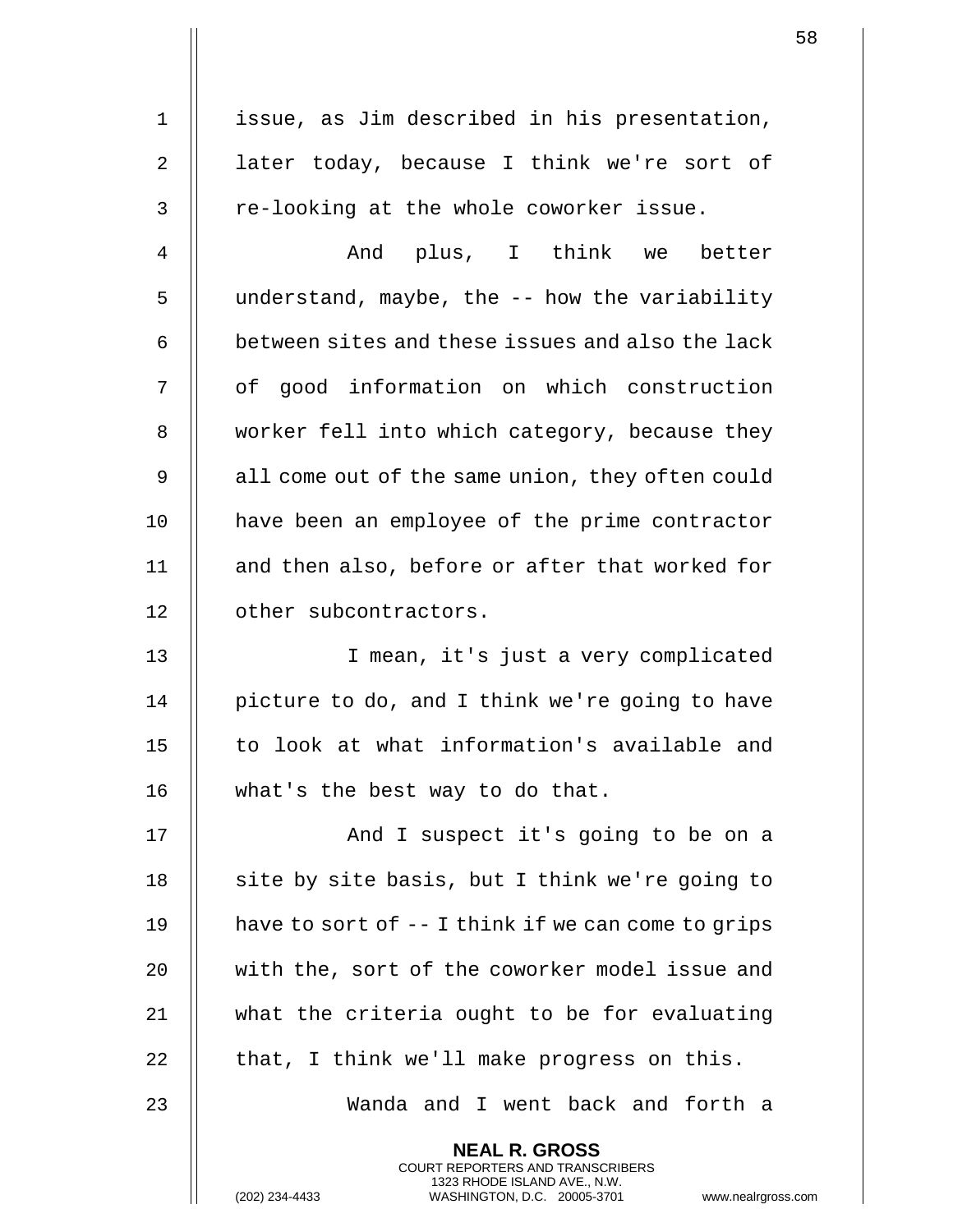| $\mathbf 1$  | little bit on what would -- what to present                                                                                                                       |
|--------------|-------------------------------------------------------------------------------------------------------------------------------------------------------------------|
| 2            | today, in terms of this, and I think the focus                                                                                                                    |
| $\mathsf{3}$ | is going to be, you know, what I'm presenting                                                                                                                     |
| 4            | is, there were a number of other specific                                                                                                                         |
| 5            | findings as part of this review, that I think                                                                                                                     |
| 6            | are relevant, aside from the coworker issue,                                                                                                                      |
| 7            | which we'll be coming back to.                                                                                                                                    |
| 8            | MEMBER MUNN: Subtask 2 was assessing                                                                                                                              |
| 9            | methods and corrective actions. The OTIB                                                                                                                          |
| 10           | requires multiplying external coworker dose by                                                                                                                    |
| 11           | 1.4 for the construction trade workers and at                                                                                                                     |
| 12           | Hanford, multiplying by 2. But the claims at                                                                                                                      |
| 13           | other sites where the coworker studies                                                                                                                            |
| 14           | externally were issued prior to 2006 had to be                                                                                                                    |
| $15$         | reevaluated.                                                                                                                                                      |
| 16           | Identifying all the workers that had                                                                                                                              |
| 17           | been exposed as a member of the construction                                                                                                                      |
| 18           | trades, NIOSH went through NOCTS and all the                                                                                                                      |
| 19           | original DR reports. They used a 31 word key                                                                                                                      |
| 20           | search, and they identified 977 claims that                                                                                                                       |
| 21           | might be potentially affected.                                                                                                                                    |
| 22           | They reviewed the list of sites when                                                                                                                              |
| 23           | they established the coworker models, and used                                                                                                                    |
|              | <b>NEAL R. GROSS</b><br><b>COURT REPORTERS AND TRANSCRIBERS</b><br>1323 RHODE ISLAND AVE., N.W.<br>(202) 234-4433<br>WASHINGTON, D.C. 20005-3701<br>www.nealrgros |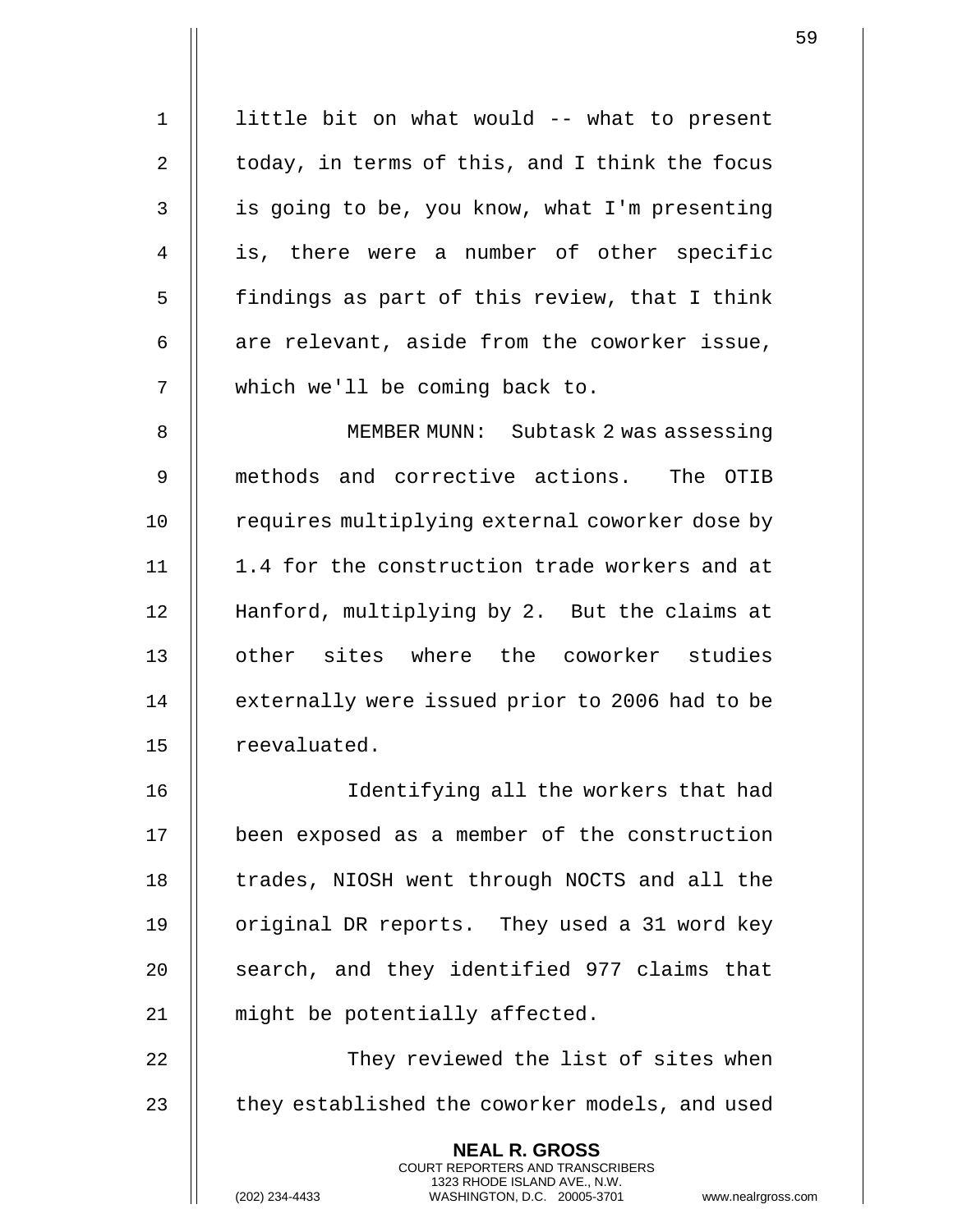1 || the key word list, determining that their 2  $\parallel$  screening methods were going to be adequately 3 | inclusive and complete.

4 || SC&A didn't have any findings under 5 || our Subtask 2 review, so we'll take a look at 6  $\parallel$  Subtask 3, evaluating the approach for 7 | identifying the number of DRs that were going 8 | to require reevaluation.

9 To check to see if the 977 potentially 10 || affected claimants were going to need a 11 || reworked DR, NIOSH had applied the screening 12 || criteria of confirming that a claim was a 13 **construction trade worker, because the key word** 14 | search doesn't always do that appropriately, to 15 verify that the external coworker dose, or in 16 || the Hanford case, the internal dose, was 17 || assigned in the original dose reconstruction. 18 || To screen the claims based on the ability to 19  $\parallel$  raise a PoC that was equal or greater than 45 20 || percent, to ensure that 30 IREPs were 21 || performed, and that would automatically be 22  $\parallel$  triggered by an original PoC of 36.8 or 29.0 23 **from Hanford, any claims with PoCs less than the** 

> **NEAL R. GROSS** COURT REPORTERS AND TRANSCRIBERS 1323 RHODE ISLAND AVE., N.W.

(202) 234-4433 WASHINGTON, D.C. 20005-3701 www.nealrgross.com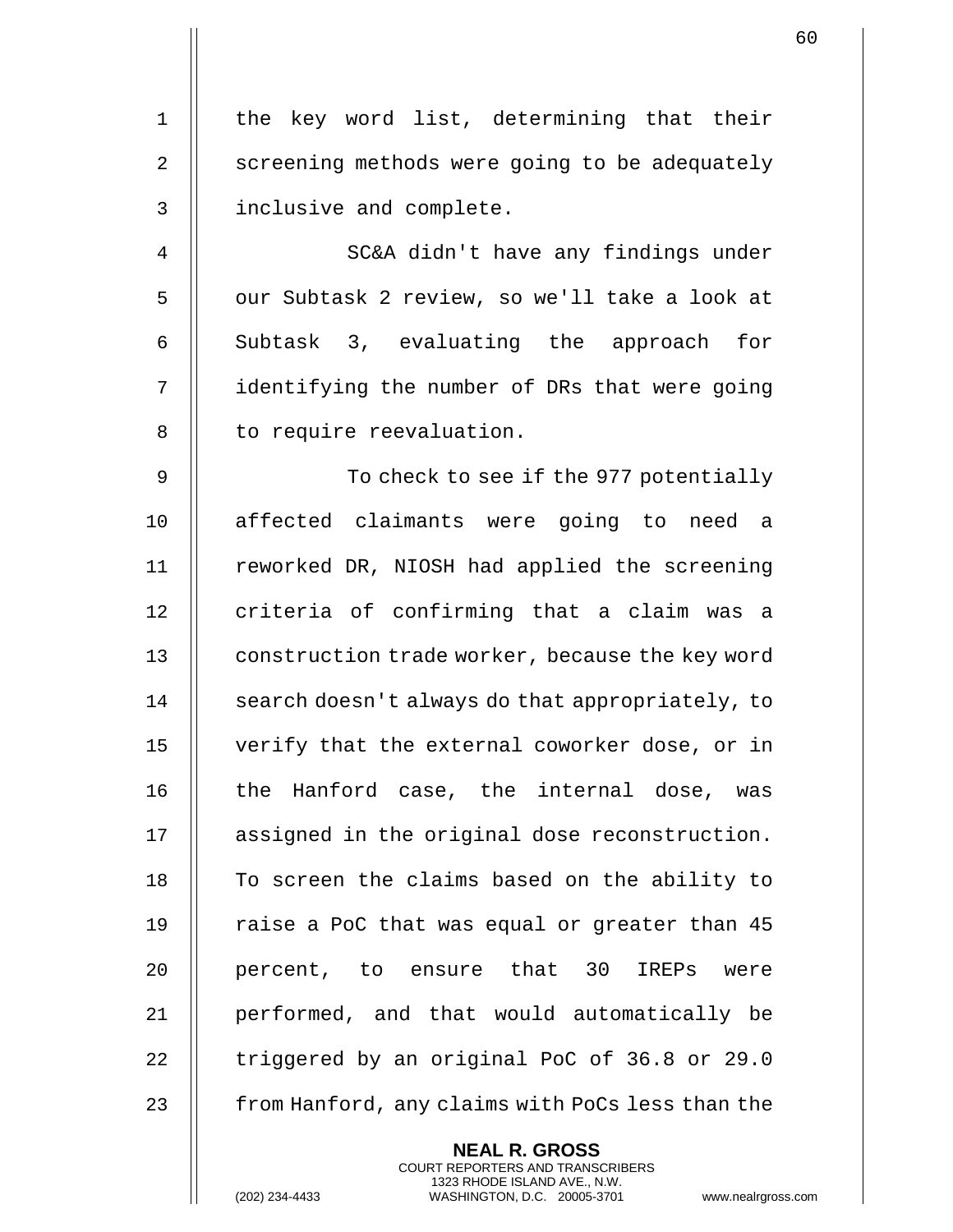1 | trigger value, to determine whether any other  $2$  | PERs might increase that dose.

3 || So under Subtask 3, we had two 4 | findings, one of which was conditional. The 5 | first of those findings, which was Number 5 for 6  $\parallel$  these purposes -- remember, we had four under 7  $\parallel$  Subtask 1, Number 5 was the assertion that the 8 | PER was incomplete and that the extent of the 9 || screening and evaluation of the universe of  $10$   $\parallel$  those 977 claims was not fully discussed in the 11 PER.

12 || So they asked -- indicated they didn't 13 feel NIOSH had identified the actual number 14 || that were eligible for PER dose adjustment 15 factors. We did resolve that. We looked at it 16 | closely, and the criteria that would -- they'd 17 used to request, that NIOSH would use to 18  $\parallel$  request, was shown there with the 977 totals, 19 || and how those were broken down.

20 It was acceptable with the 21 || explanation that was given. And the 22 | conditional, which we had indicated was Number 23  $\parallel$  6, would -- may be highly restrictive in

> **NEAL R. GROSS** COURT REPORTERS AND TRANSCRIBERS 1323 RHODE ISLAND AVE., N.W.

(202) 234-4433 WASHINGTON, D.C. 20005-3701 www.nealrgross.com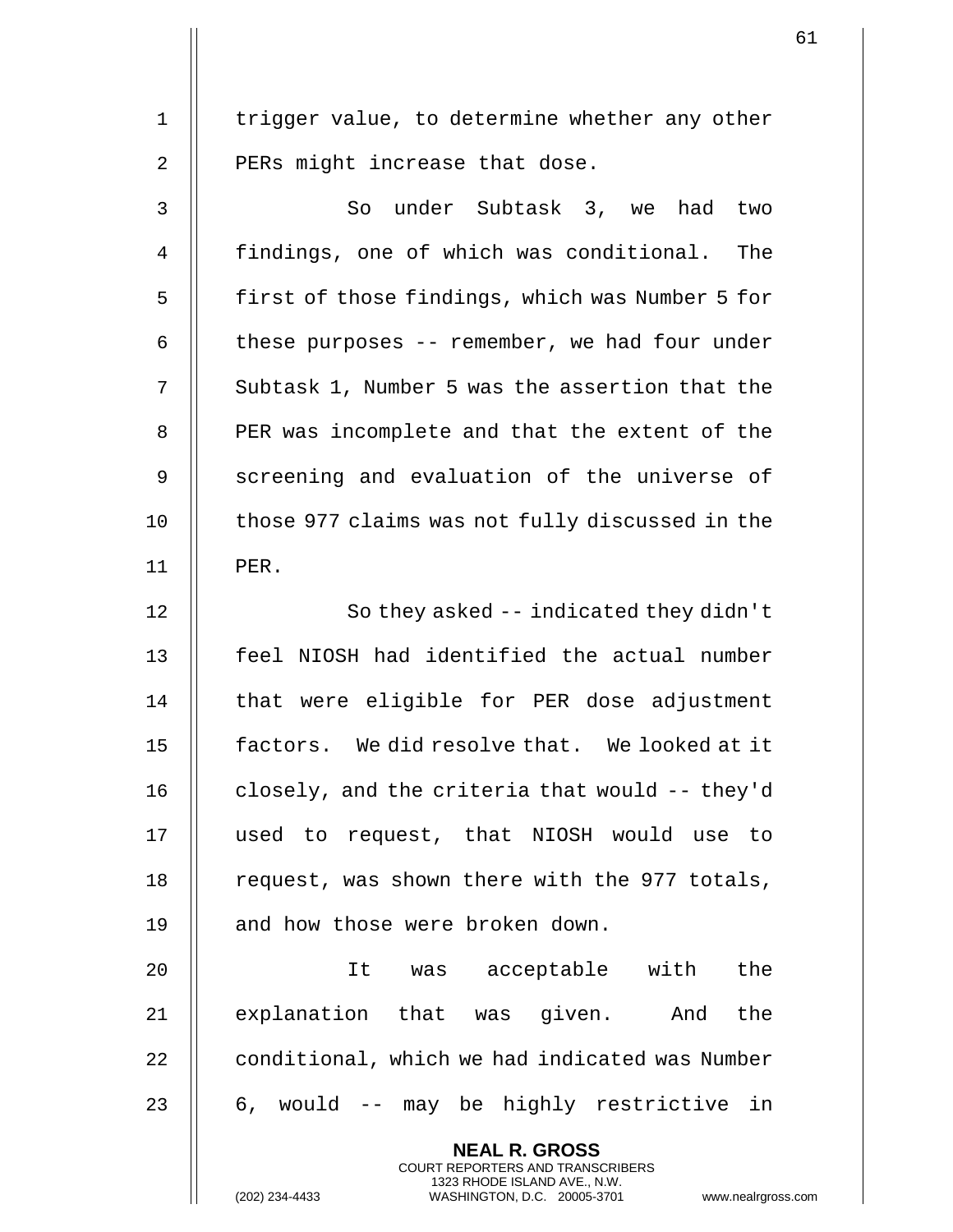1 | addressing the problems of these unmonitored 2 | workers and the uncertainty of the fate of the  $3$   $\parallel$  claims that had been adjudicated before the 4 || issuance of a coworker model. 5 || I read that badly, but you recognize, 6 I trust, what the conditional finding was 7 || concerned with. It's one of the issues that 8 | we, again, discussed at considerable length but 9 || were able to resolve satisfactorily. 10 || Subtask 4 gets to be the sticky wicket 11 where you get into real audits. Referencing a 12 **finding that we discussed earlier, Finding 5,** 13 || in respect to the possible, potential failure 14 | to identify that adequate number of claims out 15 || of the 977, it was determined that regardless 16 || of what the number was, SC&A felt that they 17 || should have one case from each one of the ten 18 | sites that had been impacted by the PER. 19 **And again, those sites are listed** 20  $\parallel$  there. They're the same, I believe, as the 21 || ones you saw listed in Subtask 1. 22 Timeline for this crucial Subtask 4 23  $\parallel$  began in 2012 when SC&A was asked to review one **NEAL R. GROSS** COURT REPORTERS AND TRANSCRIBERS

1323 RHODE ISLAND AVE., N.W.

(202) 234-4433 WASHINGTON, D.C. 20005-3701 www.nealrgross.com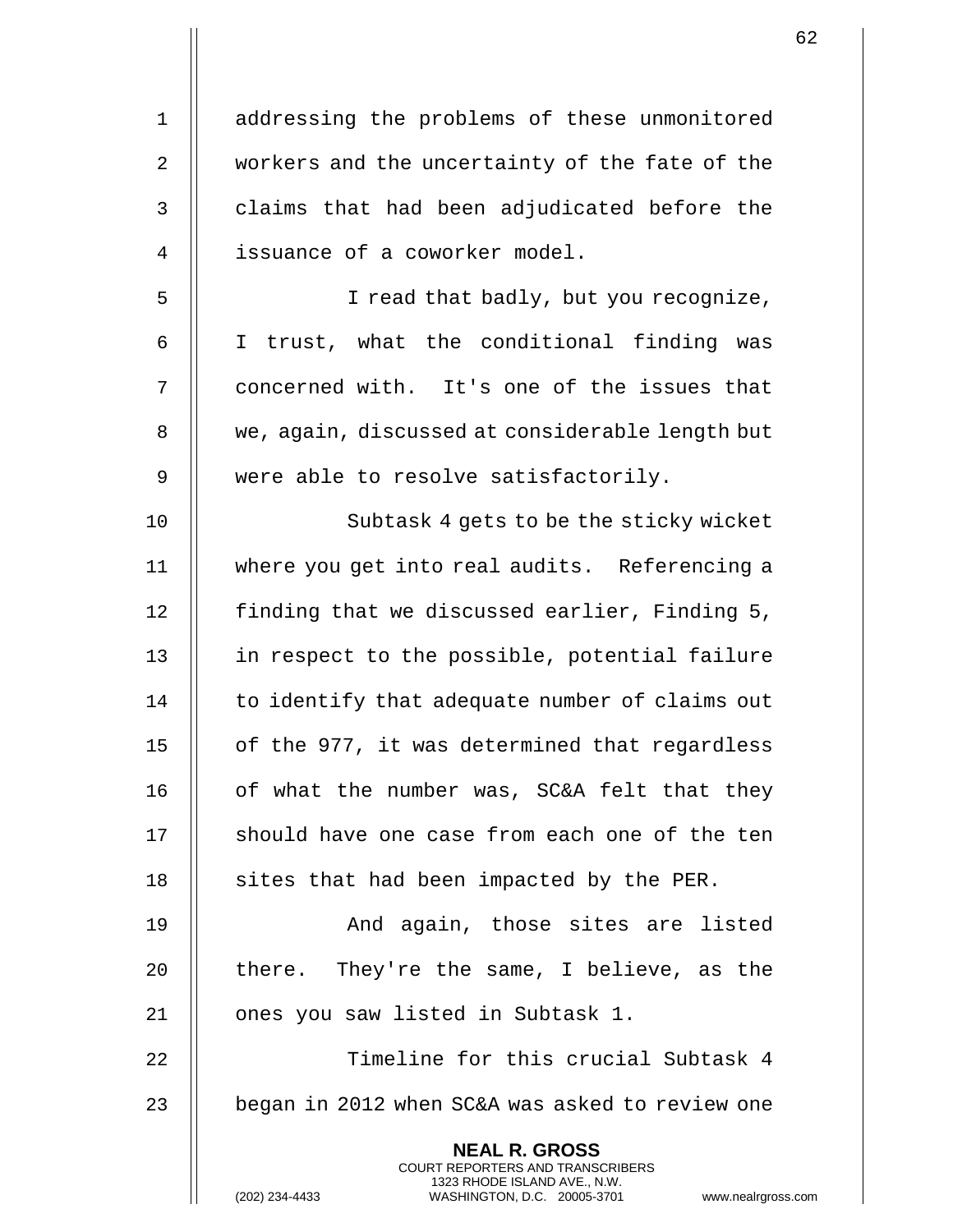1 case from each of those 10. In addition to 2  $\parallel$  that, we also asked them to evaluate the site 3 | TBDs and workbooks that were applicable to what 4 | we were doing here, to make sure that they had 5 | been properly updated and that they fit the 6 | recommendations for construction trade 7 workers. 8 So during their review, the 9 II contractor determined that there were no

10 | reworked cases at four of the ten sites, and so 11 || for those ten -- for those four sites, Kansas 12 | City, Pantex, PNNL and Weldon Spring, they were 13 || going to need to be limited to just verification 14 | that the TBDs and workbooks had been updated. 15 || They didn't actually have cases to look at.

 In 2013 we received SC&A's draft of  $\parallel$  their subtask for review, and later that year, 18 || we had, at Subcommittee meetings, discussed  $\parallel$  their findings and were able to resolve all of || the findings from them.

21 Here is Subtask 4's review of the 22  $\parallel$  sample sets, the DRs that were looked at by the 23  $\parallel$  PER. Out of the 977, as you can see in the first

> **NEAL R. GROSS** COURT REPORTERS AND TRANSCRIBERS 1323 RHODE ISLAND AVE., N.W.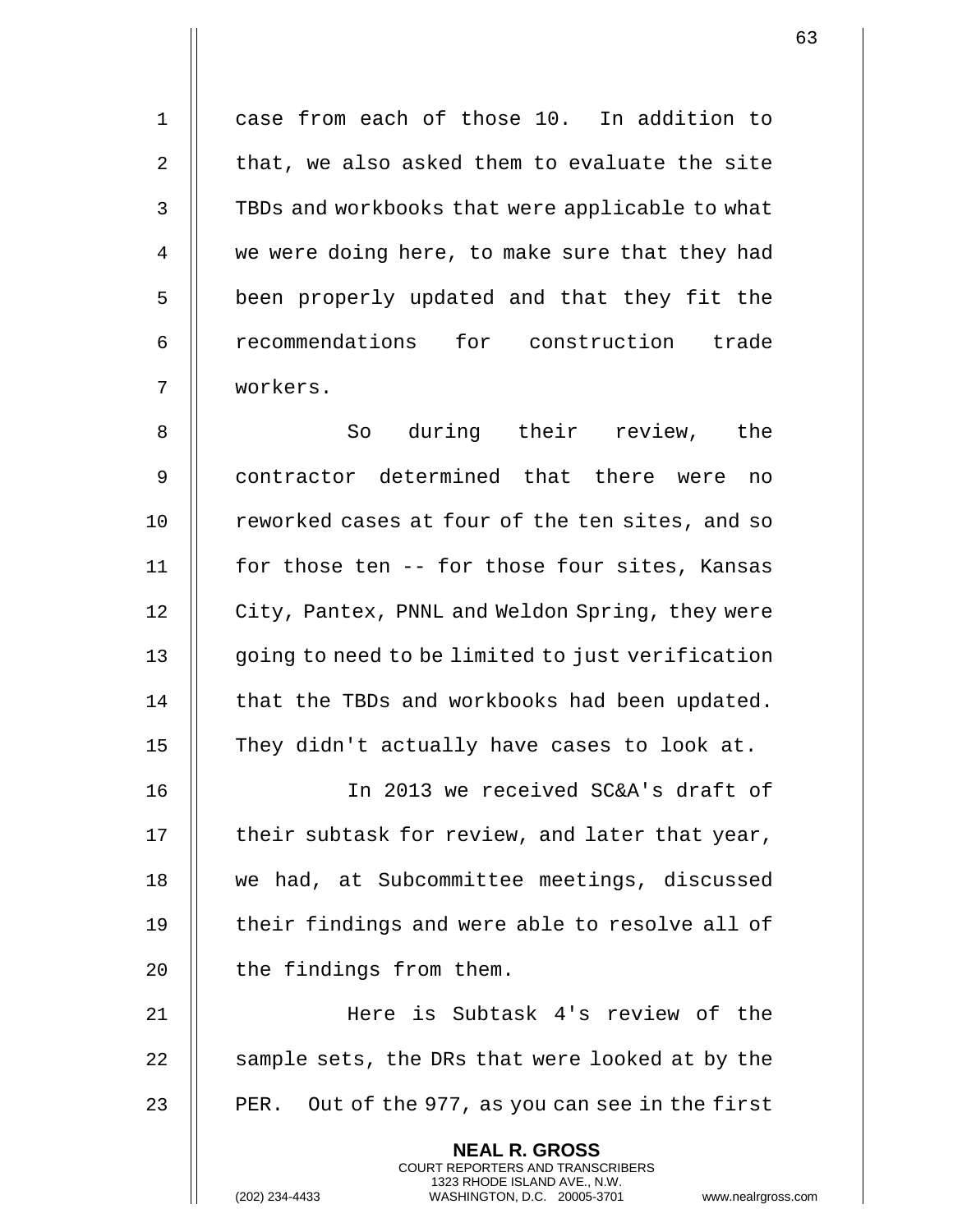1 || table there, the selection criteria that were 2 | applied, the first of those items was NIOSH 3 || requesting that the case not be returned for a 4 || new DR. There were 620 of those.

5 || The cases that were requested to be 6 | returned based on some other PER other than 14  $7$   $\parallel$  that we were working with, there were 221 such 8 || cases out of those 977. The cases that were 9 || requested to be returned for a new 10 || reconstruction were 52 in number, and there 11 were 84 cases that had been returned to NIOSH 12 | prior to completing the PER evaluations.

13 Underneath, the selection criteria 14 | for the site are listed for you for each of those  $15$  | ten sites, so that you get the breakdown two 16 different directions, if you read the criteria 17 || and the breakdown shown by site.

18 || The findings that we had, Findings 7, 19  $\parallel$  8, all the way to 21, but because of the number 20 || of sites that were involved, many of these 21 | findings were applicable to more than one site,  $22$  | and so some of them were grouped together. 23  $\parallel$  We've done that grouping as we go through here

> **NEAL R. GROSS** COURT REPORTERS AND TRANSCRIBERS 1323 RHODE ISLAND AVE., N.W.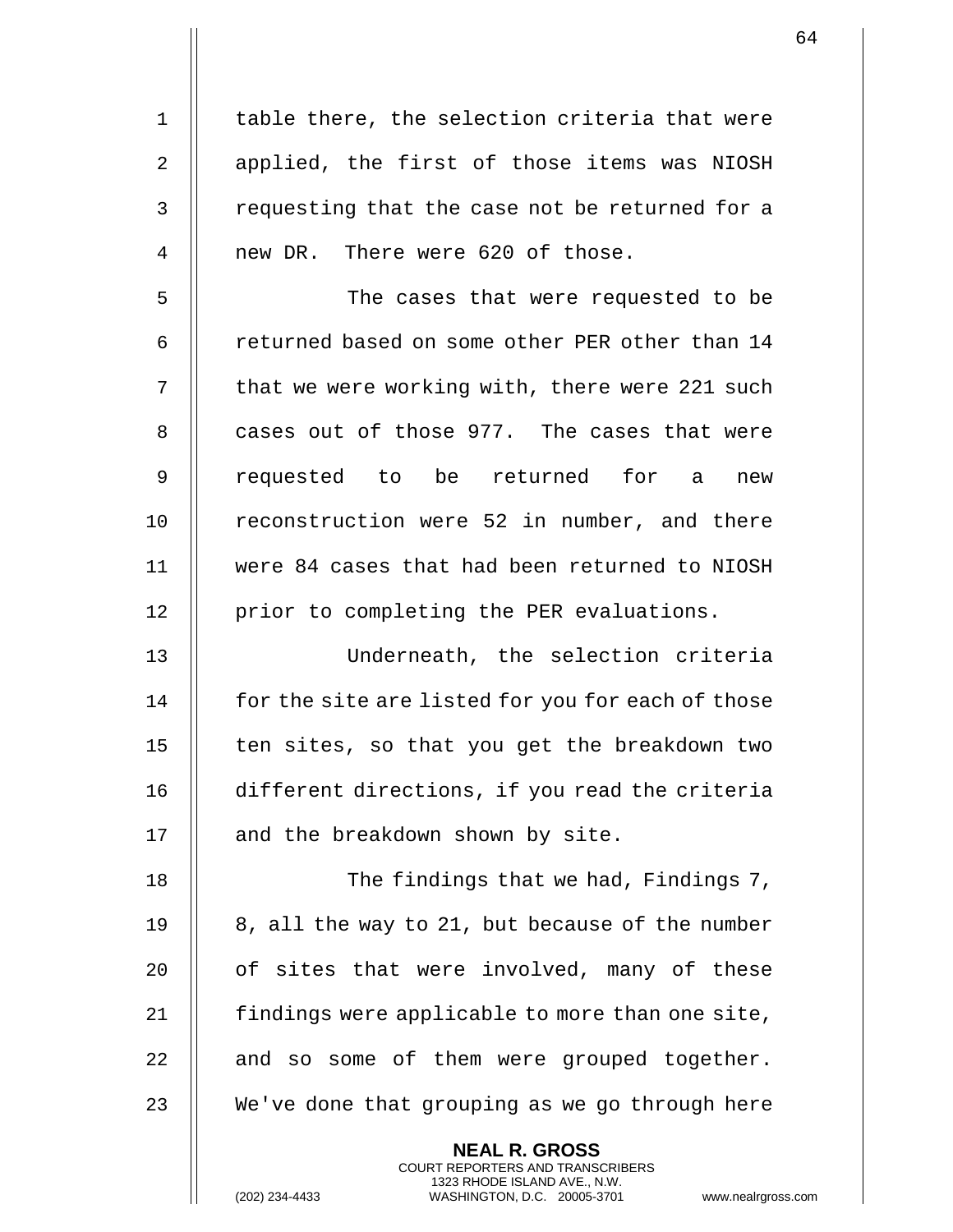| $\mathbf 1$    | in this presentation, and you'll see them.                                                                                                                      |
|----------------|-----------------------------------------------------------------------------------------------------------------------------------------------------------------|
| $\overline{2}$ | Finding Number $7$ -- and remember,                                                                                                                             |
| 3              | we're under Subtask 4 here, this is the actual                                                                                                                  |
| 4              | audit process that we're looking at, SC&A found                                                                                                                 |
| 5              | many of the cases identified as requiring                                                                                                                       |
| 6              | rework didn't meet all the requirements of the                                                                                                                  |
| 7              | selection criteria.                                                                                                                                             |
| 8              | NIOSH indicated they'd reviewed all                                                                                                                             |
| 9              | the potential cases of less than 50 percent to                                                                                                                  |
| 10             | determine if they were affected by another PER.                                                                                                                 |
| 11             | SC&A, in Finding 8, noted that some of the cases                                                                                                                |
| 12             | had been returned as a result of this PER, but                                                                                                                  |
| 13             | those cases were not revised.                                                                                                                                   |
| 14             | And NIOSH indicated that not all cases                                                                                                                          |
| 15             | had been returned by Labor, and since some of                                                                                                                   |
| 16             | those are contained in an SEC, or the claimant                                                                                                                  |
| 17             | has died and there's no survivor. But each                                                                                                                      |
| 18             | case had to be individually verified in order                                                                                                                   |
| 19             | to be included in the cases that were going to                                                                                                                  |
| 20             | be -- come forward for review for the PER.                                                                                                                      |
| 21             | Subtask 4, case reviews, involved an                                                                                                                            |
| 22             | audit of six reworked cases from -- one each                                                                                                                    |
| 23             | from Savannah River, X-10, Portsmouth, LANL,                                                                                                                    |
|                | <b>NEAL R. GROSS</b><br><b>COURT REPORTERS AND TRANSCRIBERS</b><br>1323 RHODE ISLAND AVE., N.W.<br>WASHINGTON, D.C. 20005-3701 www.nealrgross<br>(202) 234-4433 |

(202) 234-4433 WASHINGTON, D.C. 20005-3701 www.nealrgross.com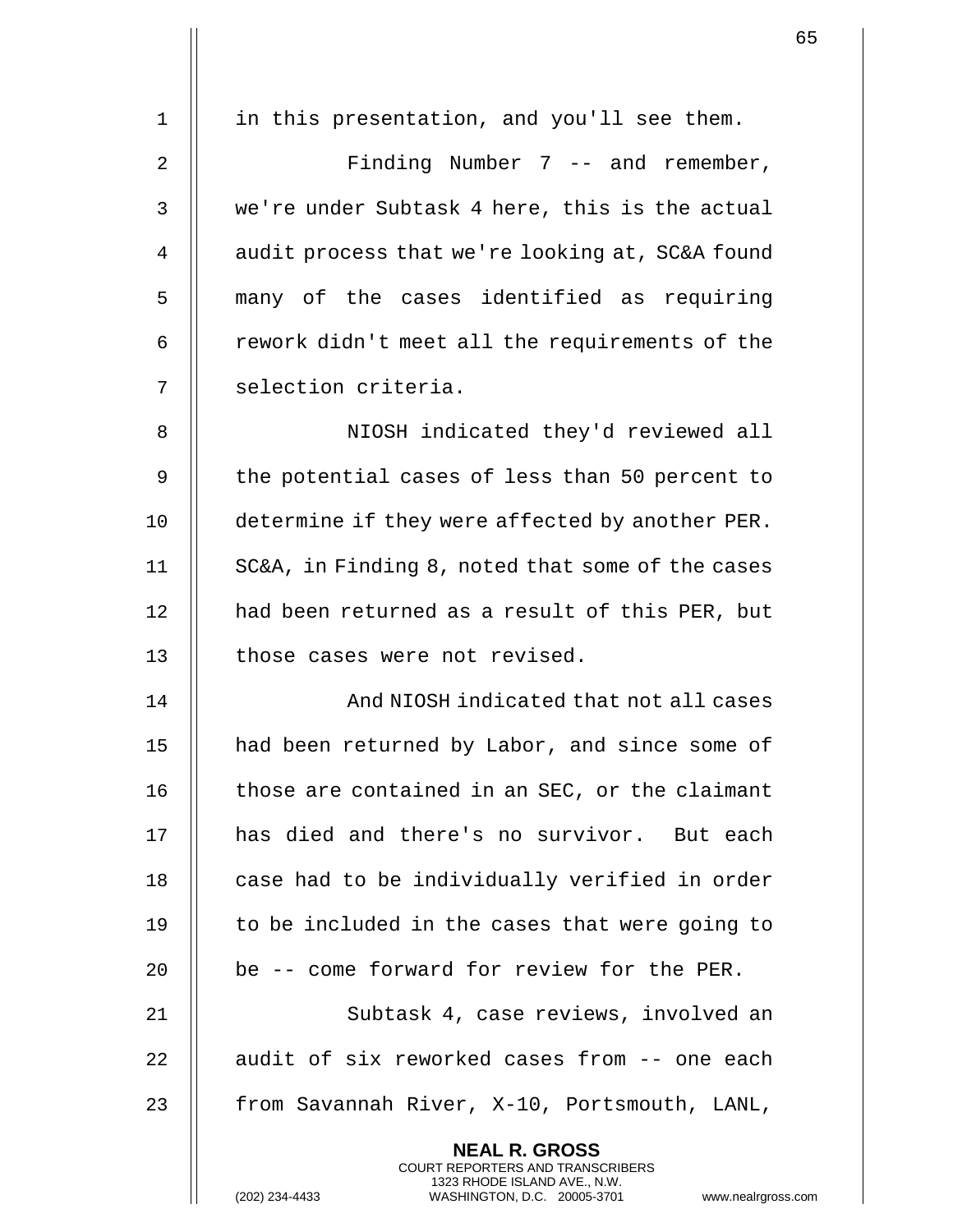1 Hanford and Y-12.

| 2              | That review focused just on the doses           |
|----------------|-------------------------------------------------|
| 3              | that were impacted by this PER, and they were   |
| $\overline{4}$ | concerned solely with assessing the accuracy    |
| 5              | and correction -- correctness of the coworker   |
| 6              | external doses. For Hanford, both coworker      |
| 7              | external and internal doses had been evaluated. |

8 || Continuing with the case review 9 || findings, this next finding, as you see, is a 10 || group of actually four findings lumped 11 | together. As I indicated to you earlier, many 12 || of these findings were repeated because the 13 || same finding was applicable to more than one 14 | case, but we lumped them all together when we 15 were looking at them.

16 || This one has to do with the 1.4 17 | adjustment factor being applied to the measured 18 || coworker data at each site. And after 19 discussing them and looking at them at 20 | considerable length, the contractor and NIOSH 21 | agreed that we had adequate empirical evidence 22  $\parallel$  to indicate that the 1.4 adjustment factor had 23 || been appropriately applied, so this finding

> **NEAL R. GROSS** COURT REPORTERS AND TRANSCRIBERS 1323 RHODE ISLAND AVE., N.W.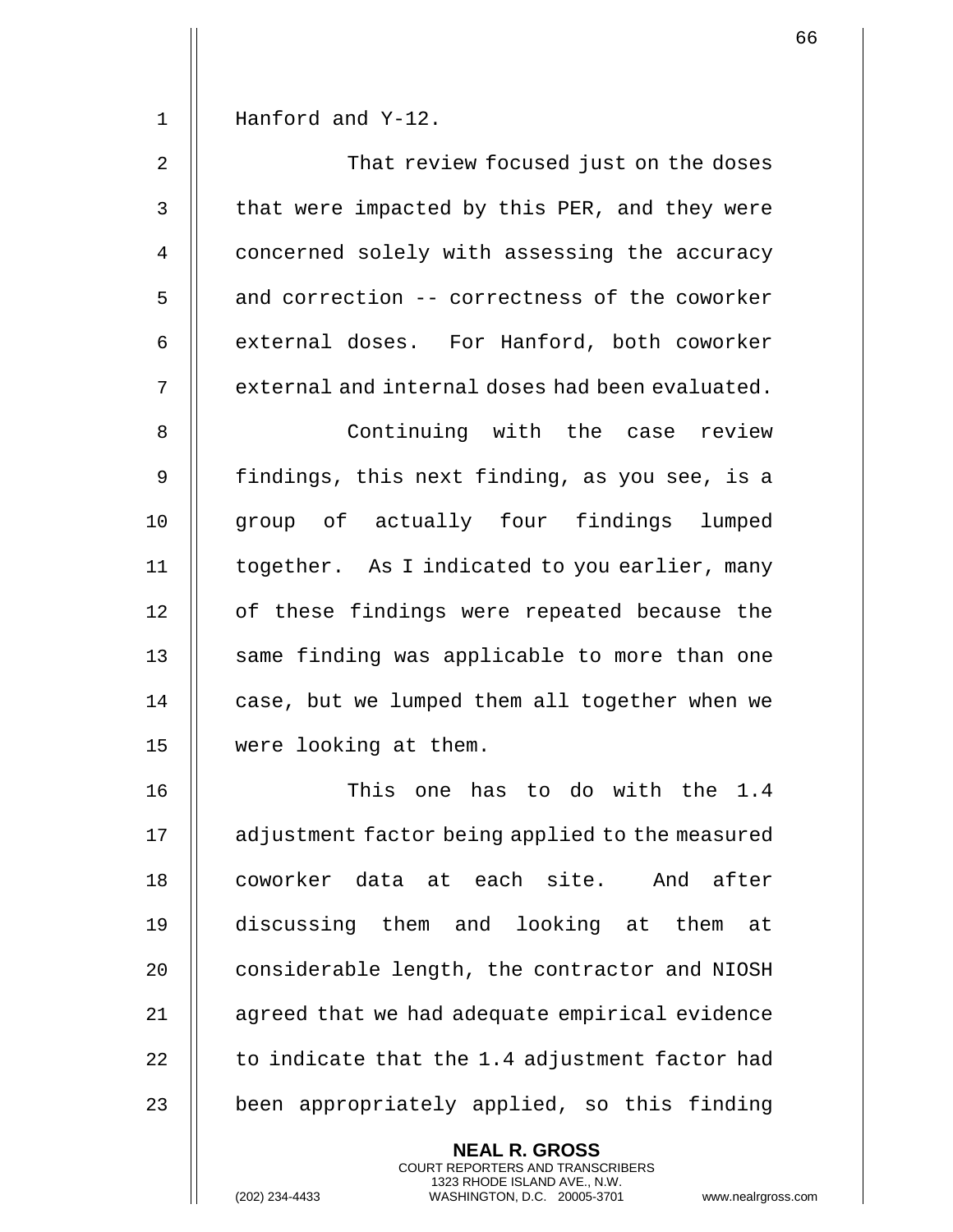1 resolved.

2 Finding Number 12 had to do with 3 whether NIOSH is planning to revisit the one 4 | returned case for a construction trade worker 5 | coworker dose at LANL. And as it turned out,  $6$  || DOL did not return that case to NIOSH, so --7 | because the worker had qualified under an SEC.

8 || Finding Number 13 had to do with the 9 | correction factor not being applied to a LANL 10 || coworker dose, and it turned out that in this 11  $\parallel$  case, the worker had a job title on the list, 12 | but, after looking at the CATI looking pretty 13 || closely, it was shown that the claimant 14 || actually was an in-house employee and not a 15 | construction trade worker.

16 Finding Number 14 had to do with 17 | application of the construction dose factor for 18 || -- dosimeter correction factor in coworker 19 dose, and there was agreement that the dose 20  $\parallel$  correction factor of 1.244 hadn't been applied 21 || to an unmonitored photon dose.

22 | | The correction factor was one during 23  $\parallel$  this period and wouldn't impact the dose. And

> **NEAL R. GROSS** COURT REPORTERS AND TRANSCRIBERS 1323 RHODE ISLAND AVE., N.W.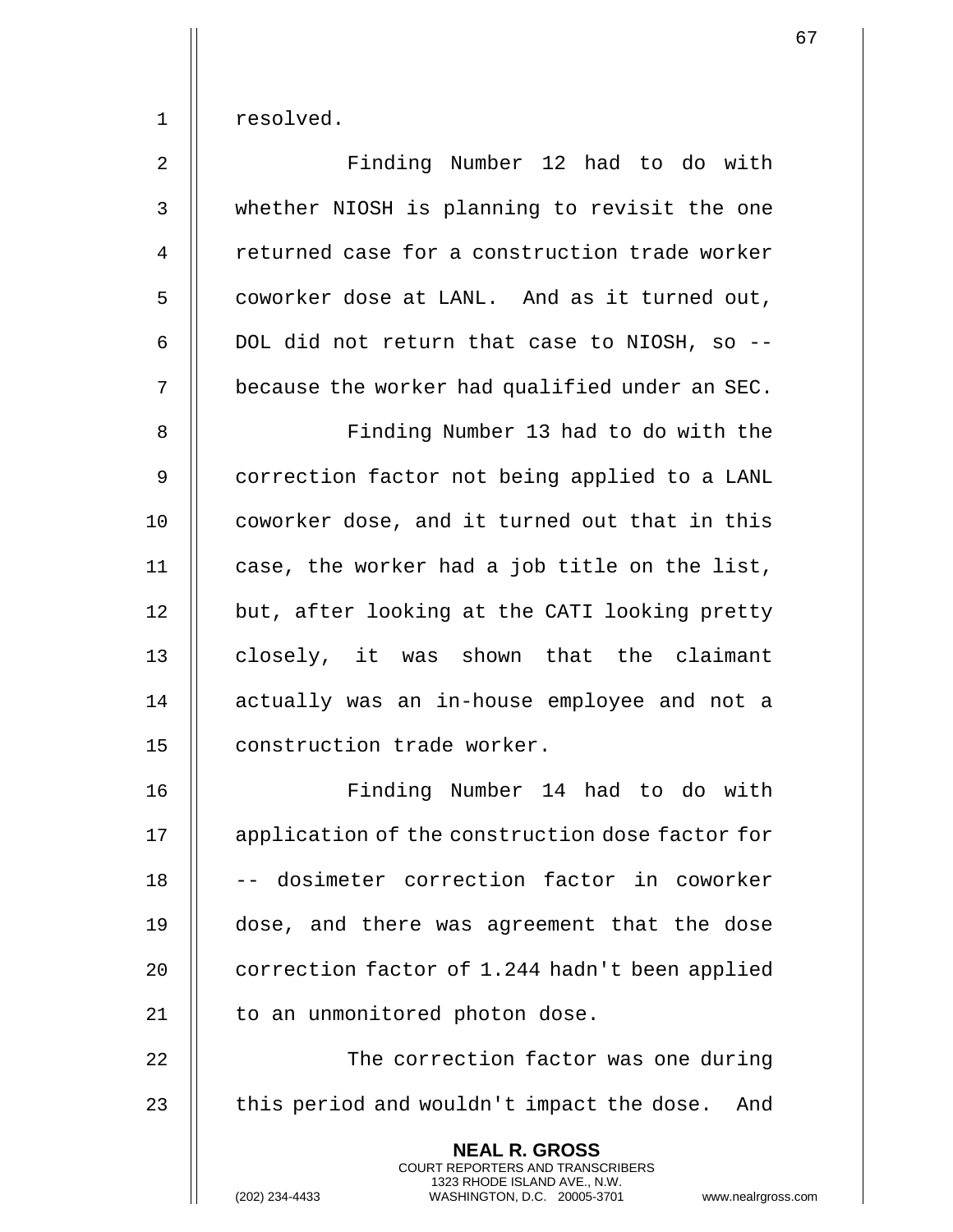1 || we had a file indicating that the impact of the 2 **finding on the case outcome didn't change the** 3 | level of compensation, so that was resolved.

4 | And Finding Number 15 was another 5 | dosimetry uncertainty, it hadn't been applied 6  $\parallel$  to a Y-12 coworker. And NIOSH didn't do that. 7 || Their explanation was, the value would be 8 || entered into IREP as a mean of the normal 9 distribution with a 30 percent uncertainty. 10  $\parallel$  So the TBD was re-evaluated by the contractor, 11 || and they recommended the finding be closed. 12 | The Subcommittee agreed.

13 || Finding Number 17, again, a 14 construction trade worker correction 15 adjustment factor, failure to do that to an 16 unmonitored internal dose at Hanford. And 17 || that was adequately explained with the 18 | employment in 1944, intakes being based on air 19 monitoring.

20 || And when the case was reassessed by || the contractor, the technical documentation,  $\parallel$  and recommended that  $-$  they recommended the  $\parallel$  case be closed. We agreed it was appropriately

> **NEAL R. GROSS** COURT REPORTERS AND TRANSCRIBERS 1323 RHODE ISLAND AVE., N.W.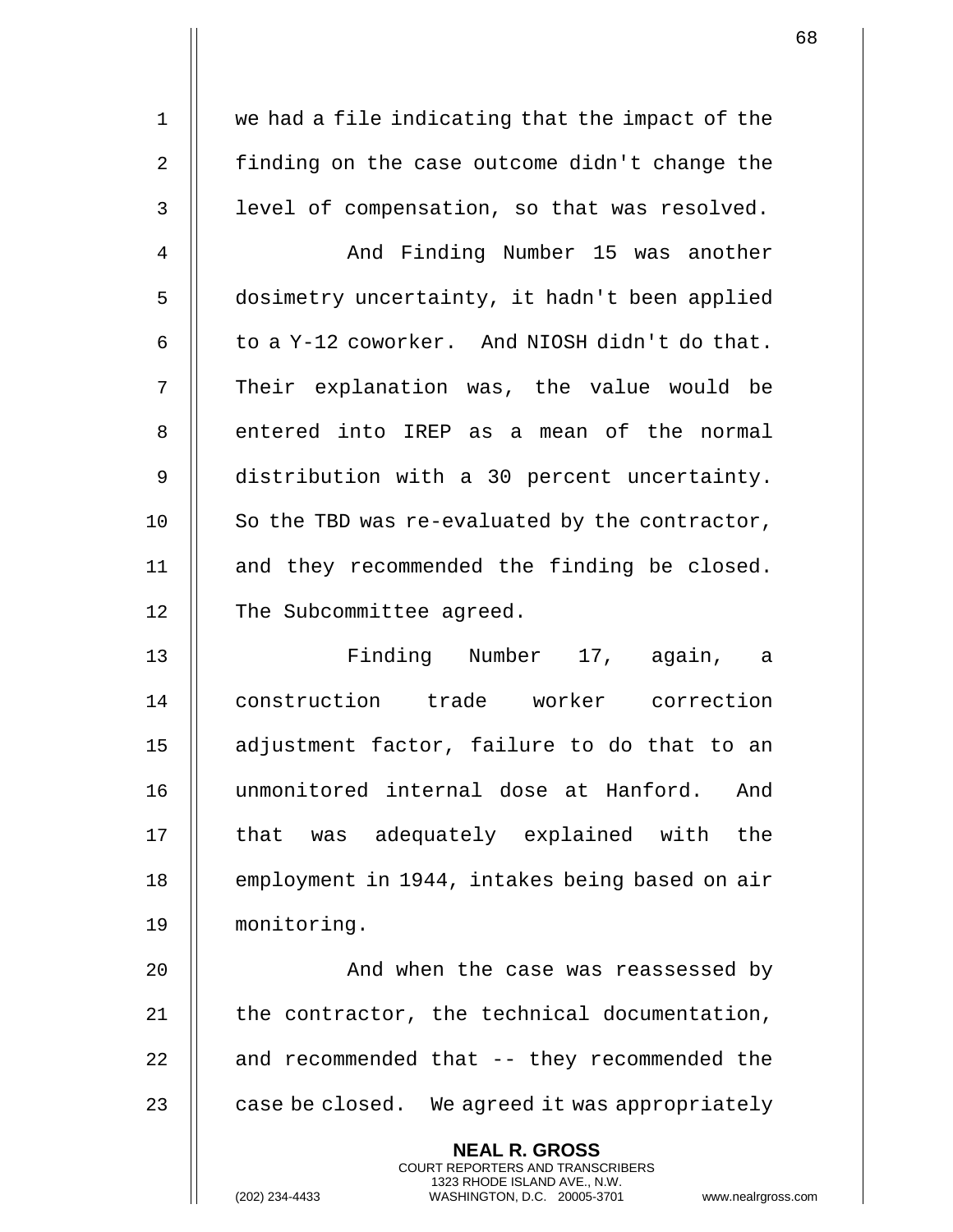1 resolved.

2 || Finding Number 18, the contractor 3 || felt that there didn't appear to be any 4 | Hanford-specific technical guidance documents 5 || that required implementing OTIB-52 for 6 | internal coworker doses. But NIOSH indicated 7 || that the OTIB-52 requirements were built into 8 | the reconstruction tool, which was used by all 9 || the dose reconstructors. And that was found to  $10$  | be the case, so we closed the finding. 11 || Again, one of those group findings 12 | from three different sites, Kansas City, Pantex 13 || and Weldon Spring, Findings 19, 20 and 21, was 14 || a concern about whether there were guidance

16 dose adjustments that had been listed in  $17$   $\parallel$  OTIB-52.

15 documents or workbooks for implementing the

18 || And the response indicated that the 19 | requirements had been built in through the tool 20 | which was used by the dose reconstructors, and 21  $\parallel$  that was found to be the case and it was closed. 22 || That's a full review of what we've 23  $\parallel$  done with PER-14 and where we are right now.

> **NEAL R. GROSS** COURT REPORTERS AND TRANSCRIBERS 1323 RHODE ISLAND AVE., N.W.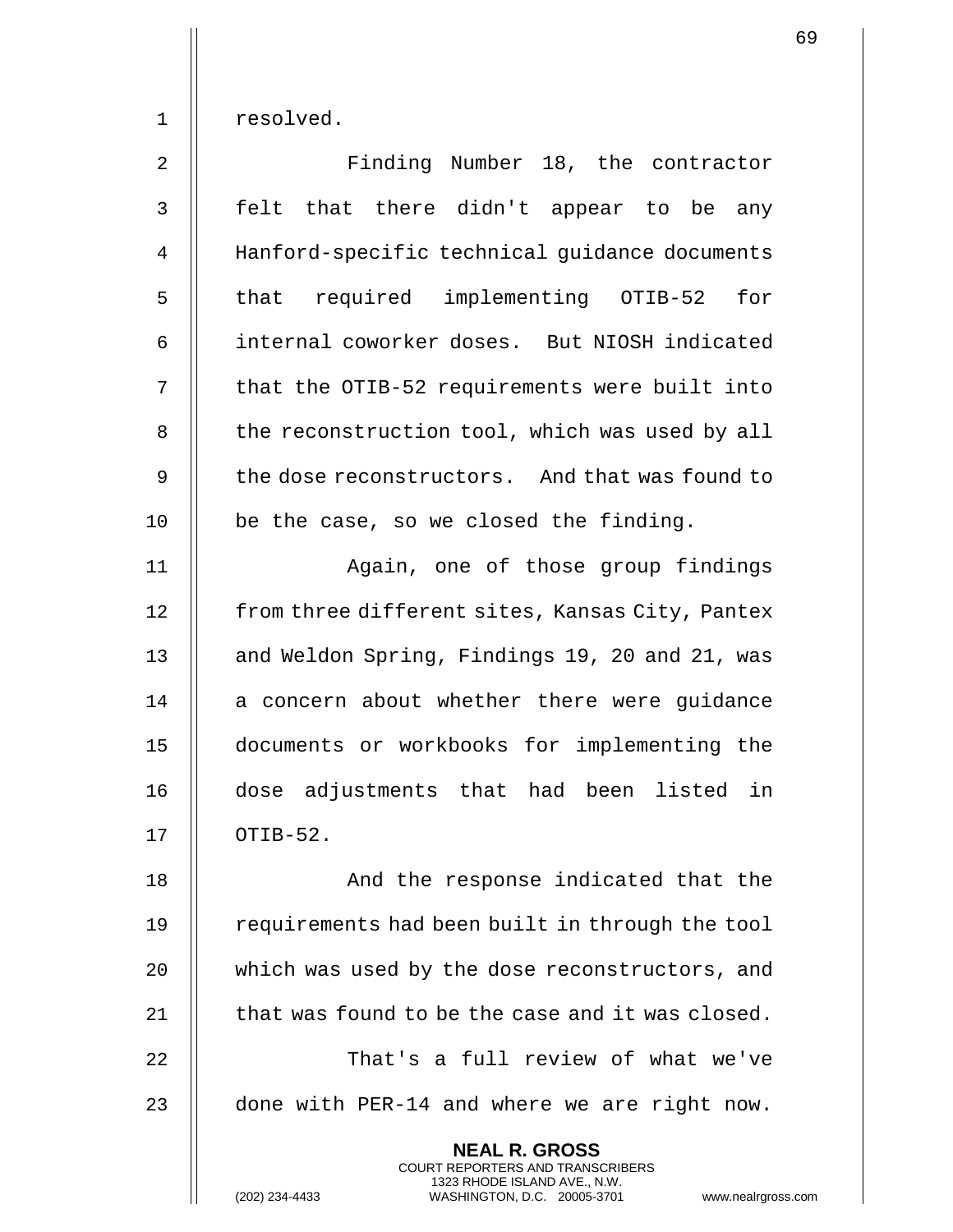1 | Questions?

## 2 || CHAIRMAN MELIUS: Gen?

3 MEMBER ROESSLER: This was a lot to 4 | absorb, but I do have one question on Slide 8, 5 || and it appears on other slides too. It seems 6  $\parallel$  that Hanford internal doses are different than 7 || some of the other sites.

8 || Con Slide 8, you talk about -- you say 9 || only Hanford coworker intake rates needed to be 10 multiplied by a factor of 2. What's the 11 difference at Hanford? What makes that site 12 different? Is it because they started 13 | employment earlier and --

 MEMBER MUNN: No, not entirely. It's the scope of the activities at Hanford more  $\parallel$  than anything else. The level of  $-$ - I should  $\parallel$  say the scope, also, of the type of materials  $\parallel$  that were handled. If anything was going to be handled at all, it was undoubtedly passed  $\parallel$  through the workforce at Hanford.

21 || Rand because of the types of materials, 22  $\parallel$  because of the level of activity, as well as the 23  $\parallel$  periods of activity, this decision was made

> **NEAL R. GROSS** COURT REPORTERS AND TRANSCRIBERS 1323 RHODE ISLAND AVE., N.W.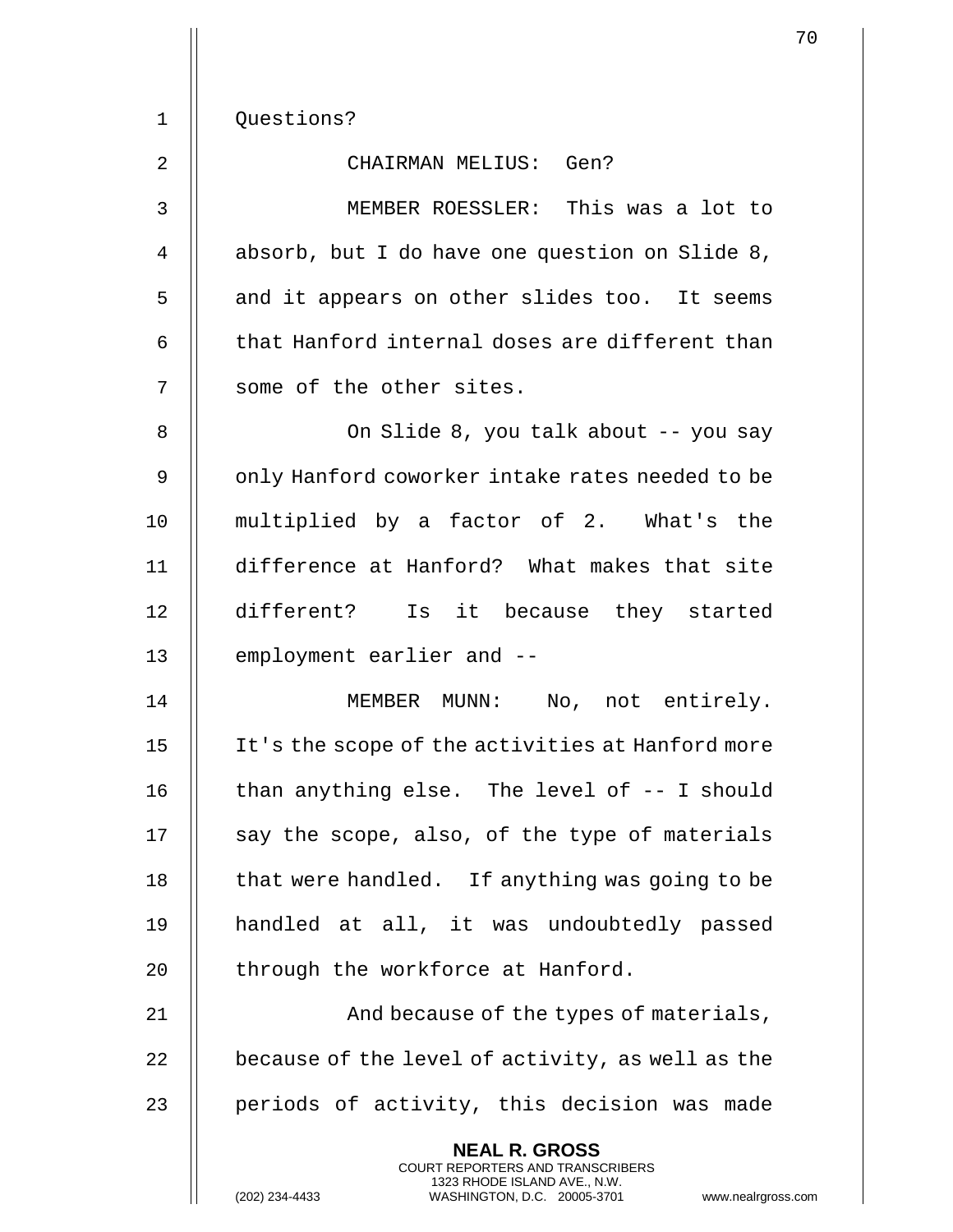| $\mathbf 1$ | relatively early that a dose correction factor                                                                                                                  |
|-------------|-----------------------------------------------------------------------------------------------------------------------------------------------------------------|
| 2           | of 2 was going to be implemented at the Hanford                                                                                                                 |
| 3           | site. I believe that has been done across the                                                                                                                   |
| 4           | board.                                                                                                                                                          |
| 5           | CHAIRMAN MELIUS: There's some                                                                                                                                   |
| 6           | others here. Yes, Jim, do you want to -- yes.                                                                                                                   |
| 7           | DR. NETON: I could just elaborate a                                                                                                                             |
| 8           | little bit on that. These were, you know, just                                                                                                                  |
| 9           | empirical data sets that we had, you know,                                                                                                                      |
| 10          | construction trades versus regular workers,                                                                                                                     |
| 11          | and using the available data, it just came out                                                                                                                  |
| 12          | that way. We really made no judgment as to why                                                                                                                  |
| 13          | that was particularly true.                                                                                                                                     |
| 14          | Hanford was the only one of the sites                                                                                                                           |
| 15          | we evaluated, though, that did have that                                                                                                                        |
| 16          | difference. I'm not sure I really understand                                                                                                                    |
| 17          | why it existed there, but that's the way we                                                                                                                     |
| 18          | treated it. It was just purely based on                                                                                                                         |
| 19          | empirical evaluation.                                                                                                                                           |
| 20          | CHAIRMAN MELIUS:<br>Any other                                                                                                                                   |
| 21          | questions? If not, I have a -- it's more of a                                                                                                                   |
| 22          | comment than a question. Findings 9, 10, 11                                                                                                                     |
| 23          | and 16, and then later on in -- towards the end                                                                                                                 |
|             | <b>NEAL R. GROSS</b><br><b>COURT REPORTERS AND TRANSCRIBERS</b><br>1323 RHODE ISLAND AVE., N.W.<br>WASHINGTON, D.C. 20005-3701 www.nealrgross<br>(202) 234-4433 |

(202) 234-4433 WASHINGTON, D.C. 20005-3701 www.nealrgross.com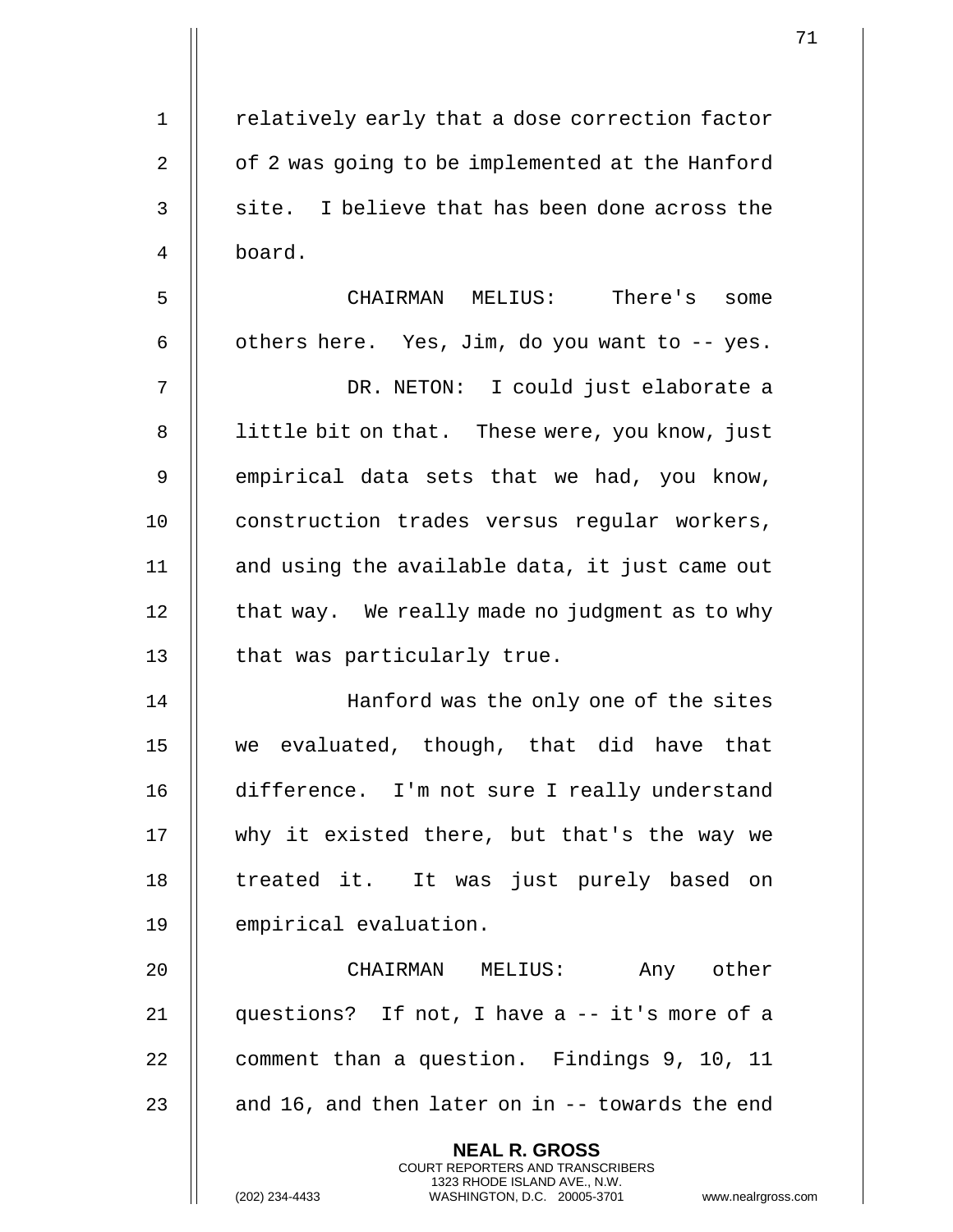1 | in Findings Number 19, 20 and 21, the -- it seems 2  $\parallel$  that we're referring findings back to the other 3 || site, individual site documents, or to 4 | individual Site Reviews to be addressed. 5 And I think -- again, it's not a fault 6 | of the Procedures Committee but, you know, we 7 | do these reviews on multiple levels, and we've 8 || always had problems with when things get 9 | referred, or assuming that, you know, another 10 Work Group or that NIOSH will address it, or 11 || someone will address the site-specific 12 finding. 13 || And I think we -- in this case, we have 14 || a number of these sites that are currently under 15 active review. We have some that are under 16 inactive review. I mean, Brad's doing, I 17 || think, still working on some stuff at Pantex. 18 || We have Hanford, which we're actually mostly 19 focusing on SEC issues still, and I won't go 20  $\parallel$  through the whole list, Kansas City, and so on. 21  $\parallel$  And I think we just need to make sure that this 22 || all gets communicated and that NIOSH also be  $23$  || aware of these issues and SC&A also.

> **NEAL R. GROSS** COURT REPORTERS AND TRANSCRIBERS 1323 RHODE ISLAND AVE., N.W.

(202) 234-4433 WASHINGTON, D.C. 20005-3701 www.nealrgross.com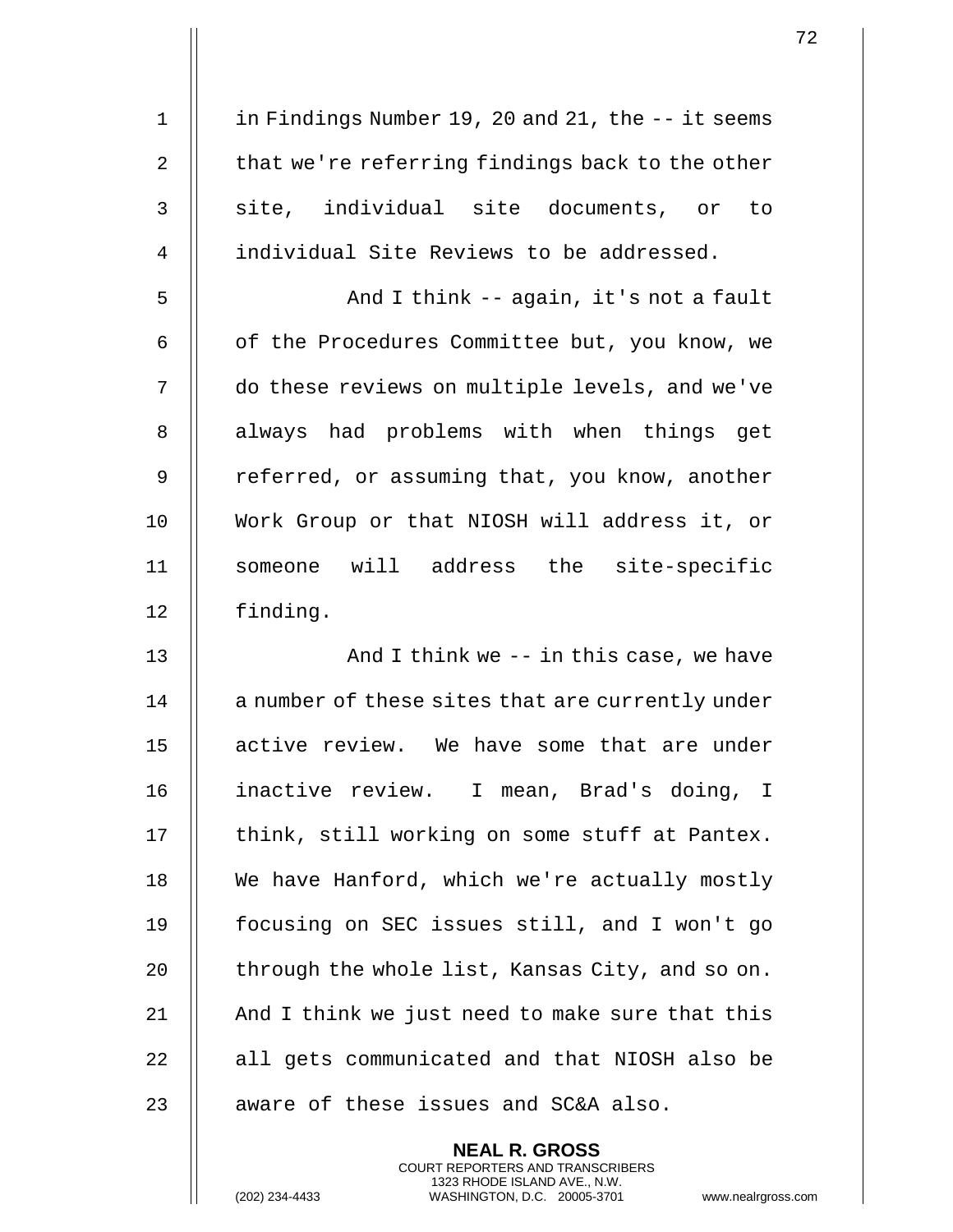| $\mathbf 1$    | It's not clear to me that these,                                                                                                                                   |
|----------------|--------------------------------------------------------------------------------------------------------------------------------------------------------------------|
| $\overline{2}$ | either in the case where there's been a problem                                                                                                                    |
| 3              | found or where it's been the construction                                                                                                                          |
| $\overline{4}$ | worker adjustment is subsumed under                                                                                                                                |
| 5              | instructions for doing individual dose                                                                                                                             |
| 6              | reconstruction, that these get, you know,                                                                                                                          |
| 7              | properly evaluated and reviewed.                                                                                                                                   |
| 8              | They may be, they may not, and I think                                                                                                                             |
| 9              | we just sort of need to formalize that process                                                                                                                     |
| 10             | and make sure there is some follow-up on these                                                                                                                     |
| 11             | issues. Dave?                                                                                                                                                      |
| 12             | MEMBER KOTELCHUCK: Okay. If I can                                                                                                                                  |
| 13             | get through, I can do this.                                                                                                                                        |
| 14             | So, I'm not quite sure where this                                                                                                                                  |
| 15             | leaves us. Have -- would you say that the PER                                                                                                                      |
| 16             | audit process has been completed for the                                                                                                                           |
| 17             | construction workers, or are there next steps,                                                                                                                     |
| 18             | and what are they?                                                                                                                                                 |
| 19             | MEMBER MUNN: You would not have me                                                                                                                                 |
| 20             | here giving this review for you if we had not                                                                                                                      |
| 21             | fully completed our review of the PER.<br>The                                                                                                                      |
| 22             | Subcommittee is done with PER-14. And what we                                                                                                                      |
| 23             | have is now history, and you have it.                                                                                                                              |
|                | <b>NEAL R. GROSS</b><br><b>COURT REPORTERS AND TRANSCRIBERS</b><br>1323 RHODE ISLAND AVE., N.W.<br>(202) 234-4433<br>WASHINGTON, D.C. 20005-3701<br>www.nealrgross |

 $\mathsf{l}$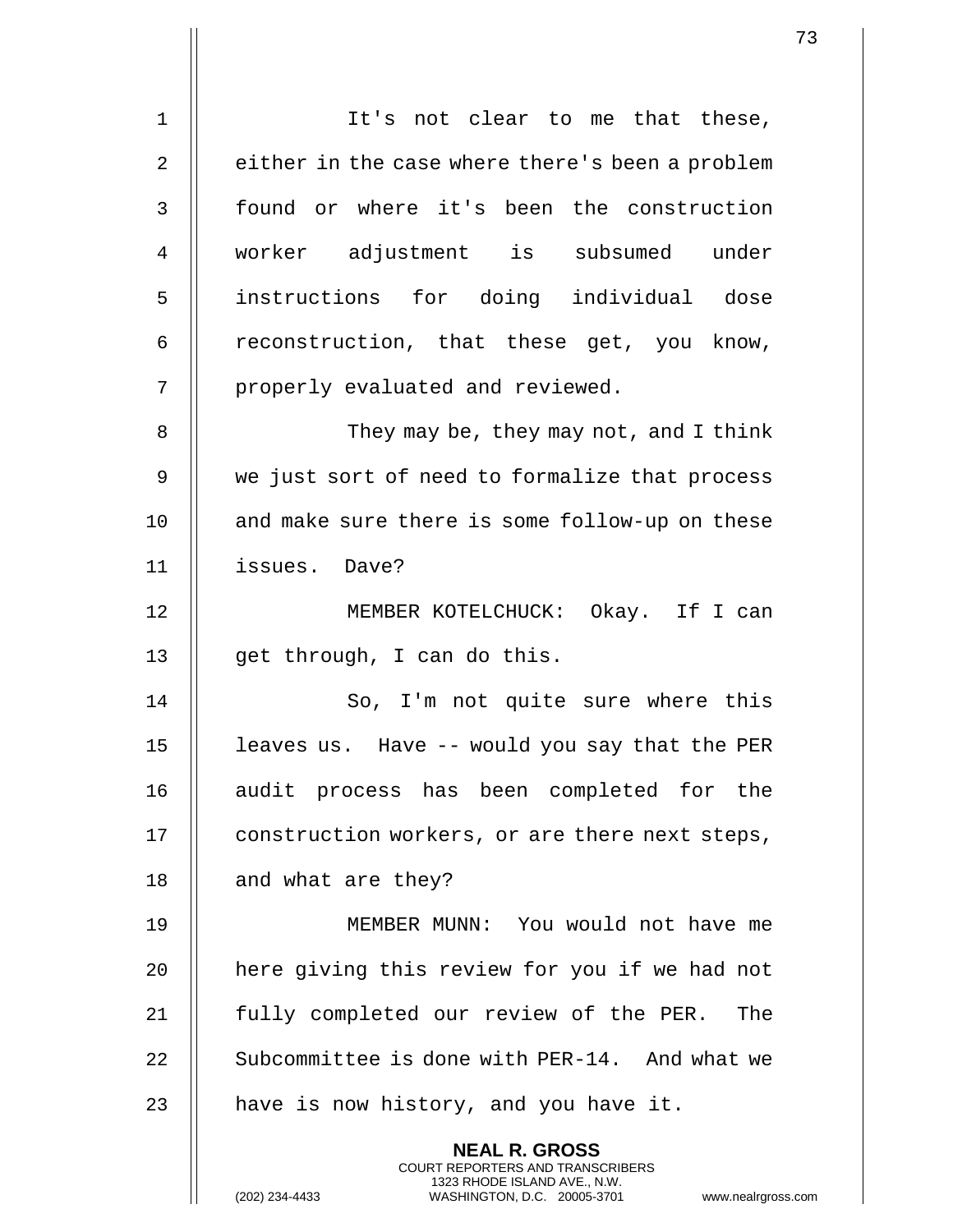|    |                                                                                                                                                                        | 74 |
|----|------------------------------------------------------------------------------------------------------------------------------------------------------------------------|----|
| 1  |                                                                                                                                                                        |    |
|    | MEMBER KOTELCHUCK: Thank you.                                                                                                                                          |    |
| 2  | MEMBER MUNN: You bet.                                                                                                                                                  |    |
| 3  | CHAIRMAN MELIUS: And I think my                                                                                                                                        |    |
| 4  | comment was saying that, you know, the PER has                                                                                                                         |    |
| 5  | been -- review has been completed but we --                                                                                                                            |    |
| 6  | there are findings that still need to be                                                                                                                               |    |
| 7  | addressed in other venues or other groups and                                                                                                                          |    |
| 8  | so forth. And so we should not lose track of                                                                                                                           |    |
| 9  | that.                                                                                                                                                                  |    |
| 10 | MEMBER MUNN: Yes, our Chair says yes                                                                                                                                   |    |
| 11 | but.                                                                                                                                                                   |    |
| 12 | CHAIRMAN MELIUS: I mean, we have a                                                                                                                                     |    |
| 13 | similar problem with individual, you know, dose                                                                                                                        |    |
| 14 | reconstruction reviews where we find a Site                                                                                                                            |    |
| 15 | Profile issue or something, and we just need to                                                                                                                        |    |
| 16 | make sure we connect back rather than coming,                                                                                                                          |    |
| 17 | you know, ten years later finding --                                                                                                                                   |    |
| 18 | MEMBER LEMEN: Right.                                                                                                                                                   |    |
| 19 | CHAIRMAN MELIUS: -- discovering the                                                                                                                                    |    |
| 20 | problem again.                                                                                                                                                         |    |
| 21 | MEMBER LEMEN: So in addressing your                                                                                                                                    |    |
| 22 | question, who has that responsibility?                                                                                                                                 |    |
| 23 | CHAIRMAN MELIUS: We do.                                                                                                                                                |    |
|    | <b>NEAL R. GROSS</b><br><b>COURT REPORTERS AND TRANSCRIBERS</b><br>1323 RHODE ISLAND AVE., N.W.<br>(202) 234-4433<br>WASHINGTON, D.C. 20005-3701<br>www.nealrgross.com |    |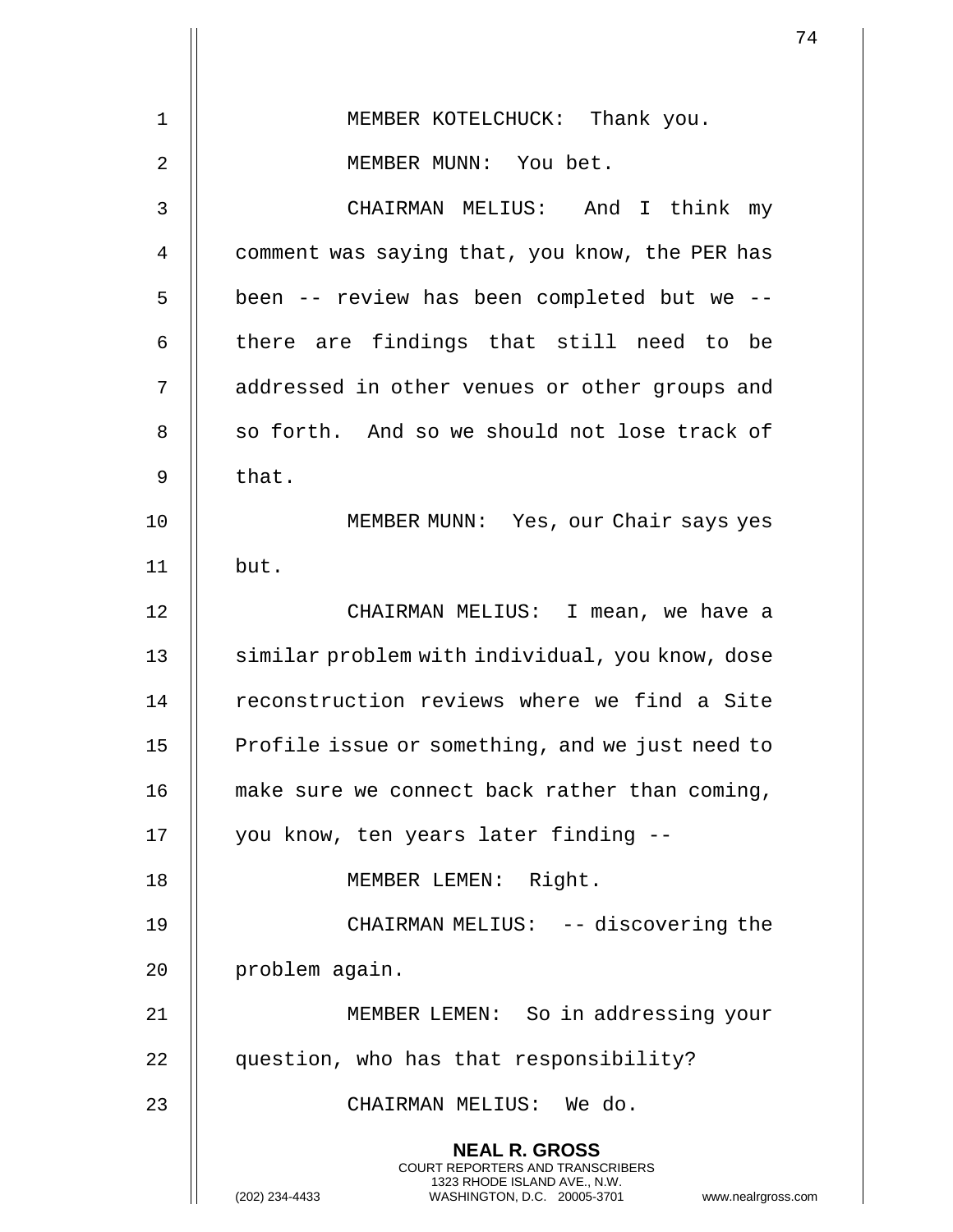| $\mathbf 1$    | MEMBER MUNN: Yes.                                                                                                                                                    |  |
|----------------|----------------------------------------------------------------------------------------------------------------------------------------------------------------------|--|
| $\overline{2}$ | MEMBER LEMEN: I mean, how are we                                                                                                                                     |  |
| 3              | going to keep track of it is what I'm asking.                                                                                                                        |  |
| 4              | I mean $--$                                                                                                                                                          |  |
| 5              | CHAIRMAN MELIUS: Well, we --                                                                                                                                         |  |
| 6              | MEMBER LEMEN: -- is somebody going                                                                                                                                   |  |
| 7              | to follow this?                                                                                                                                                      |  |
| 8              | CHAIRMAN MELIUS: I think all the                                                                                                                                     |  |
| 9              | Board Members have some responsibility for all                                                                                                                       |  |
| 10             | the sites here. And I certainly took note of                                                                                                                         |  |
| 11             | Hanford.                                                                                                                                                             |  |
| 12             | MEMBER LEMEN: Should it be a                                                                                                                                         |  |
| 13             | continuing agenda item or?                                                                                                                                           |  |
| 14             | CHAIRMAN MELIUS: And I would hope                                                                                                                                    |  |
| 15             | that SC&A and -- does that, and NIOSH also.                                                                                                                          |  |
| 16             | MEMBER LEMEN: Yes.                                                                                                                                                   |  |
| 17             | MR. KATZ: Let me just add to what Dr.                                                                                                                                |  |
| 18             | Melius is saying. So I generally, when one of                                                                                                                        |  |
| 19             | these findings comes up, that we're going to                                                                                                                         |  |
| 20             | refer, from whatever Subcommittee or Work Group                                                                                                                      |  |
| 21             | to somewhere else, generally either I or the                                                                                                                         |  |
| 22             | Chair will send an email to the Chair of the                                                                                                                         |  |
| 23             | group it's being referred to, saying this                                                                                                                            |  |
|                | <b>NEAL R. GROSS</b><br><b>COURT REPORTERS AND TRANSCRIBERS</b><br>1323 RHODE ISLAND AVE., N.W.<br>(202) 234-4433<br>WASHINGTON, D.C. 20005-3701<br>www.nealrgross.c |  |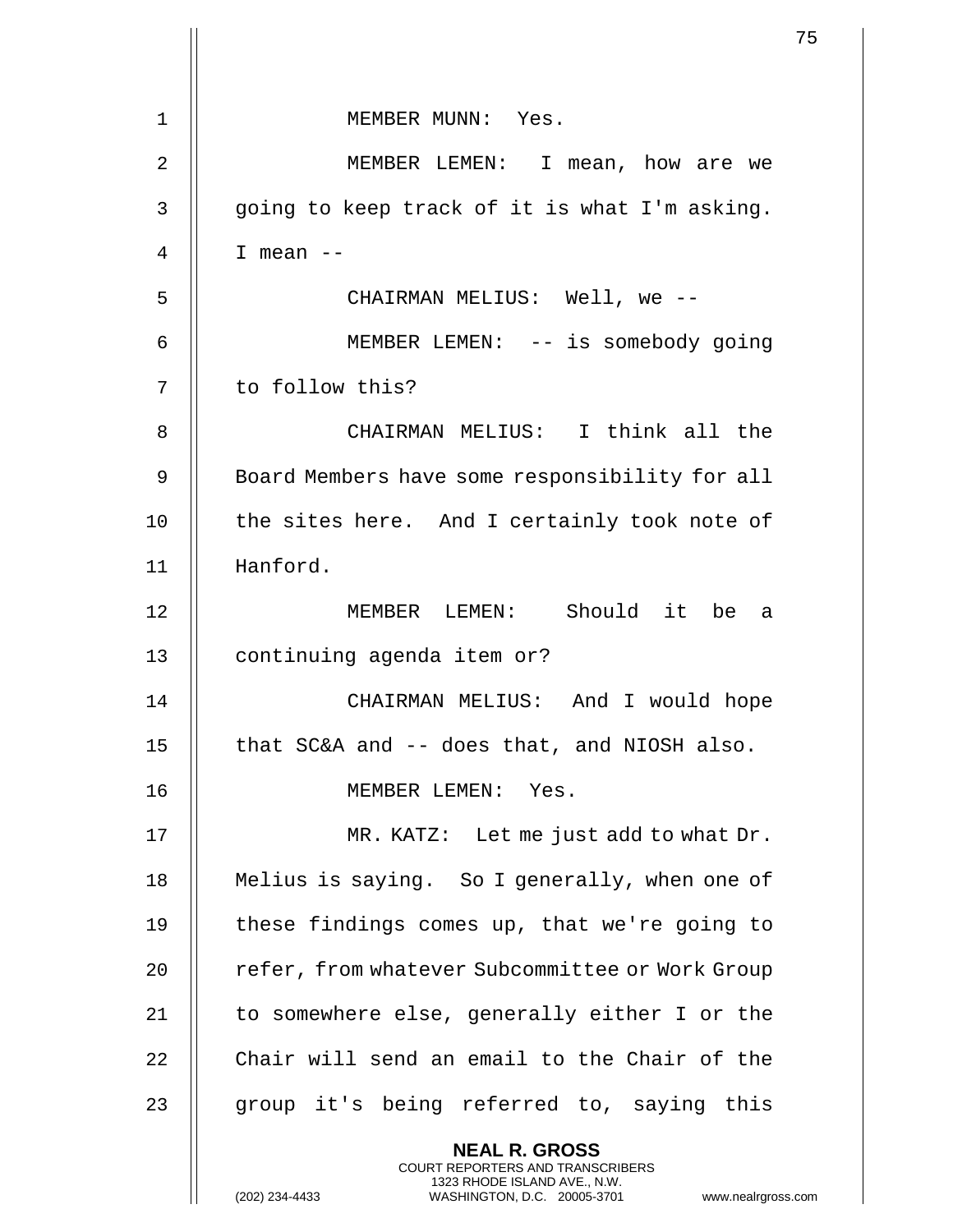| $\mathbf 1$    | finding, and provide -- I'll provide a                                                                                                                             |
|----------------|--------------------------------------------------------------------------------------------------------------------------------------------------------------------|
| $\overline{2}$ | transcript for the discussion as well.                                                                                                                             |
| 3              | This finding is being transferred to                                                                                                                               |
| 4              | your Work Group to resolve. So that's part of                                                                                                                      |
| 5              | the process that goes on here. I think one                                                                                                                         |
| 6              | thing that'll help, though, it doesn't -- that                                                                                                                     |
| 7              | doesn't necessarily make it easy to track. So,                                                                                                                     |
| 8              | because then that Chair has it, but that doesn't                                                                                                                   |
| 9              | mean it's easy to track.                                                                                                                                           |
| 10             | So what we have in -- we're trying to                                                                                                                              |
| 11             | put in place, but it's difficult because a                                                                                                                         |
| 12             | number of these Work Groups are longstanding,                                                                                                                      |
| 13             | and we're putting into place a system, you know,                                                                                                                   |
| 14             | midstream for those, but as Stu has discussed                                                                                                                      |
| 15             | at a number of these Board meetings, we have                                                                                                                       |
| 16             | this tracking system that we started off using                                                                                                                     |
| 17             | just for Procedures.                                                                                                                                               |
| 18             | Now we've expanded it and we're using                                                                                                                              |
| 19             | it for Dose Reconstruction Subcommittee, and we                                                                                                                    |
| 20             | want to use it -- and for new Work Groups, and                                                                                                                     |
| 21             | we want to use it, ultimately, for everyone.                                                                                                                       |
| 22             | That tracking system, actually, is                                                                                                                                 |
| 23             | great for just this problem, because that                                                                                                                          |
|                | <b>NEAL R. GROSS</b><br><b>COURT REPORTERS AND TRANSCRIBERS</b><br>1323 RHODE ISLAND AVE., N.W.<br>(202) 234-4433<br>WASHINGTON, D.C. 20005-3701<br>www.nealrgross |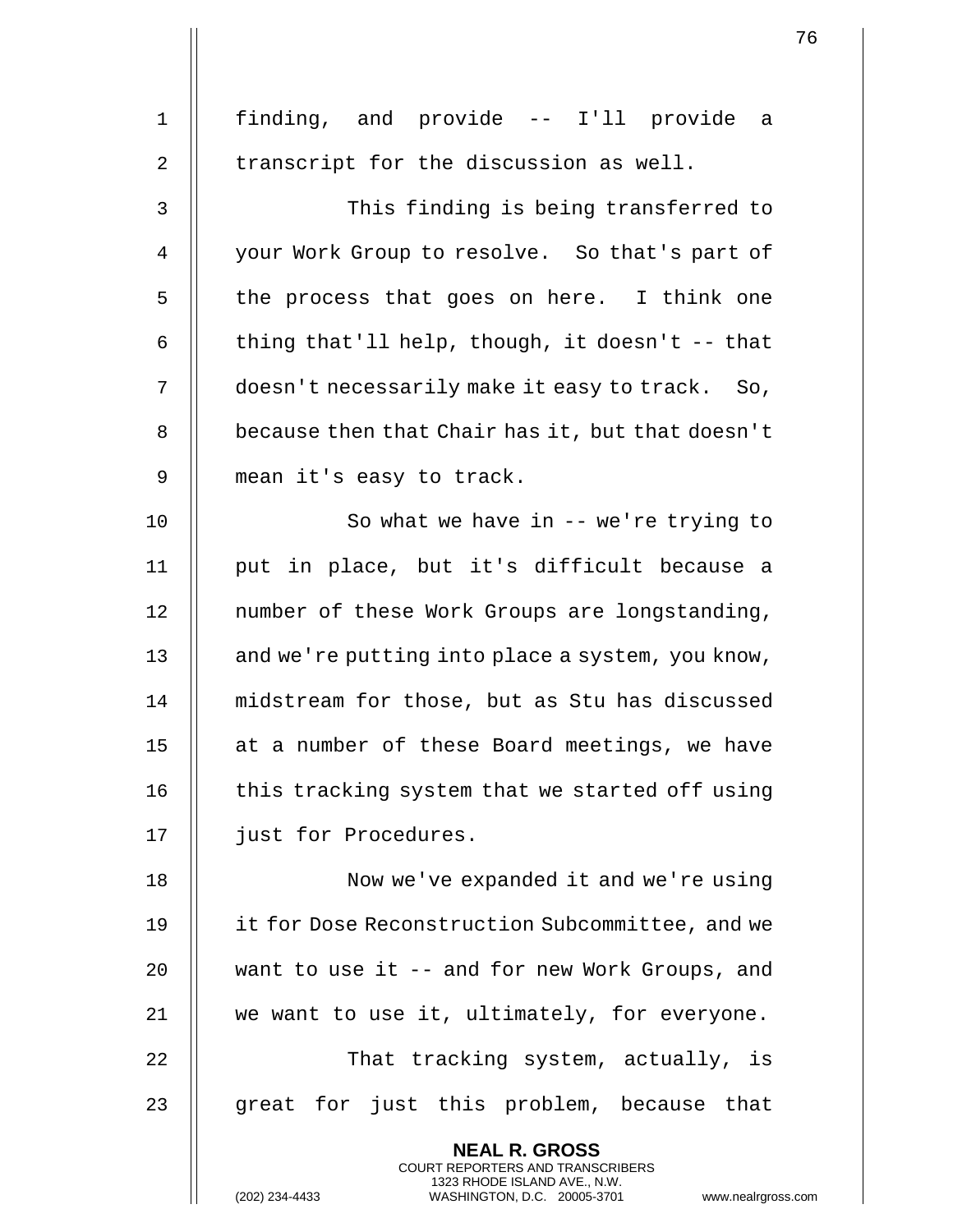1 finding sits there unresolved for all to see 2 || until it is resolved. And that way we won't  $3$  | lose anything.

4 | | So to the extent we can move towards 5 | using that system, I think we'll be better off 6  $\parallel$  for just this problem. Because it is tough. 7 | It is tough for everyone to keep track of these 8 || items. A number of these chairs are chairs of 9 | a number of Work Groups and Subcommittees, and 10 it's a lot to mind.

11 MEMBER MUNN: And it was an extremely 12 | painful process for us to get that database up 13 || and running. We spent a disproportionate 14 || amount of the Board's time giving you reports 15 | on our blow-by-blow, step-by-step process to do 16  $\parallel$  that. But we -- our IT folks have been very 17 diligent in helping with this.

18 || And in the cases that we have in front  $\parallel$  of us right now, in almost all cases  $-$  I do  $\parallel$  believe I can safely state in all cases, these dose reconstruction factors, the correction  $\parallel$  factors that we were talking about, have been  $\parallel$  very carefully applied in all of the tools that

> **NEAL R. GROSS** COURT REPORTERS AND TRANSCRIBERS 1323 RHODE ISLAND AVE., N.W.

(202) 234-4433 WASHINGTON, D.C. 20005-3701 www.nealrgross.com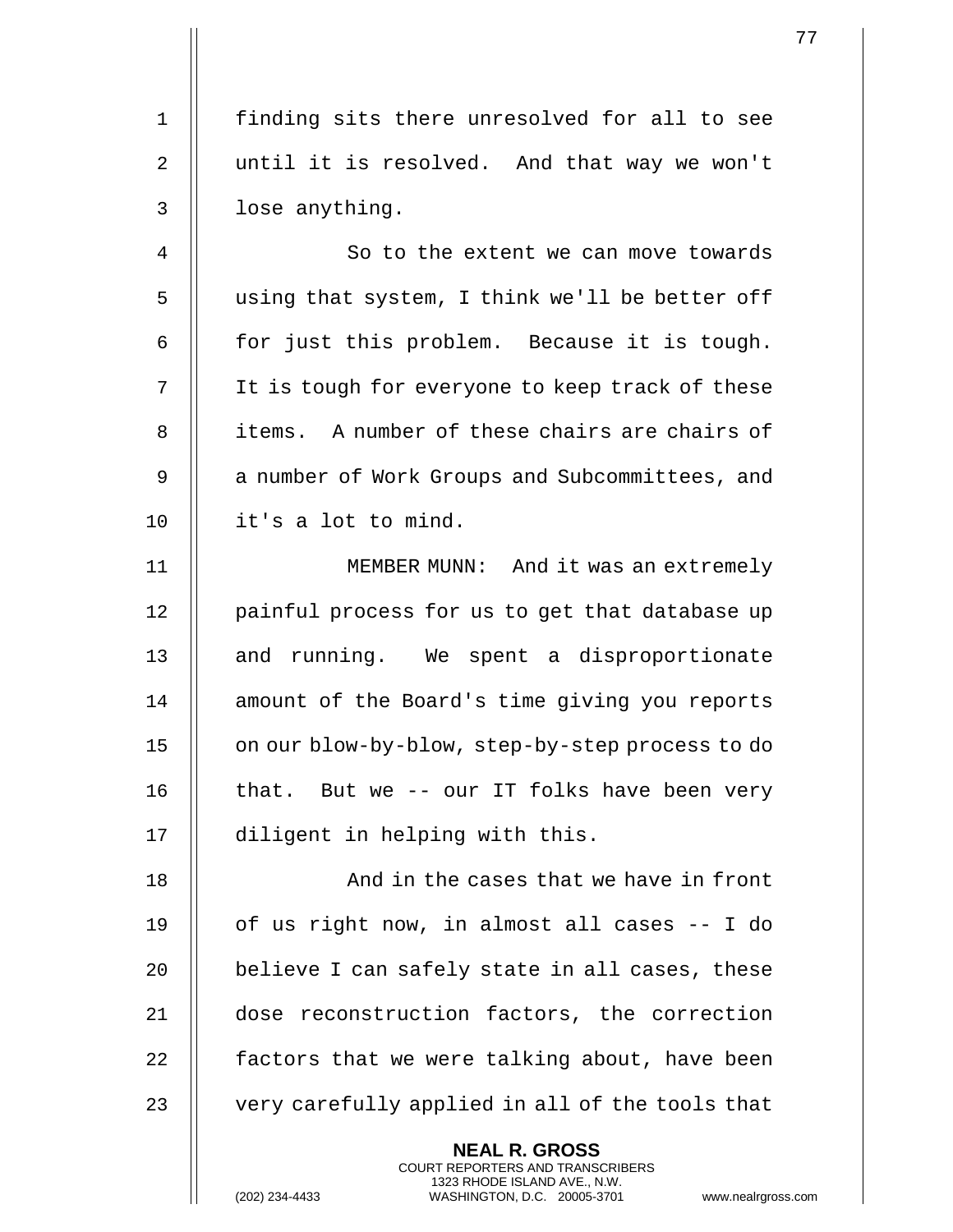| $\mathbf{1}$   | are used by the dose reconstructors.                                                                                                                               |
|----------------|--------------------------------------------------------------------------------------------------------------------------------------------------------------------|
| $\overline{2}$ | So as long as the claim is identified                                                                                                                              |
| 3              | as a CTW, it's -- I personally have, am well                                                                                                                       |
| 4              | reassured that the tools that are available to                                                                                                                     |
| 5              | the dose reconstructor will be adequate for                                                                                                                        |
| 6              | that purpose, will catch that. Any other                                                                                                                           |
|                |                                                                                                                                                                    |
| 7              | questions?                                                                                                                                                         |
| 8              | CHAIRMAN MELIUS: Any Board Members                                                                                                                                 |
| 9              | on the phone have questions? I don't want you                                                                                                                      |
| 10             | to be forgotten. Okay, if not, it's almost 10                                                                                                                      |
| 11             | o'clock. Why don't we take a break and we'll                                                                                                                       |
| 12             | reconvene at 10:30.                                                                                                                                                |
| 13             | (Whereupon, the above-entitled                                                                                                                                     |
| 14             | matter went off the record at 9:59 a.m. and                                                                                                                        |
| 15             | resumed at $10:36$ a.m.)                                                                                                                                           |
| 16             | CHAIRMAN MELIUS:<br>Okay.                                                                                                                                          |
| 17             | Before this deteriorates any more we'd better                                                                                                                      |
| 18             | reconvene. So between now and lunch we're                                                                                                                          |
| 19             | going to be talking about sufficient accuracy                                                                                                                      |
| 20             | and coworker modeling, and do that.                                                                                                                                |
| 21             | I think, as we've talked at the last                                                                                                                               |
| 22             | Board meeting and a little bit on the last Board                                                                                                                   |
| 23             | meeting call, we've been working -- the SEC                                                                                                                        |
|                | <b>NEAL R. GROSS</b><br><b>COURT REPORTERS AND TRANSCRIBERS</b><br>1323 RHODE ISLAND AVE., N.W.<br>(202) 234-4433<br>www.nealrgross<br>WASHINGTON, D.C. 20005-3701 |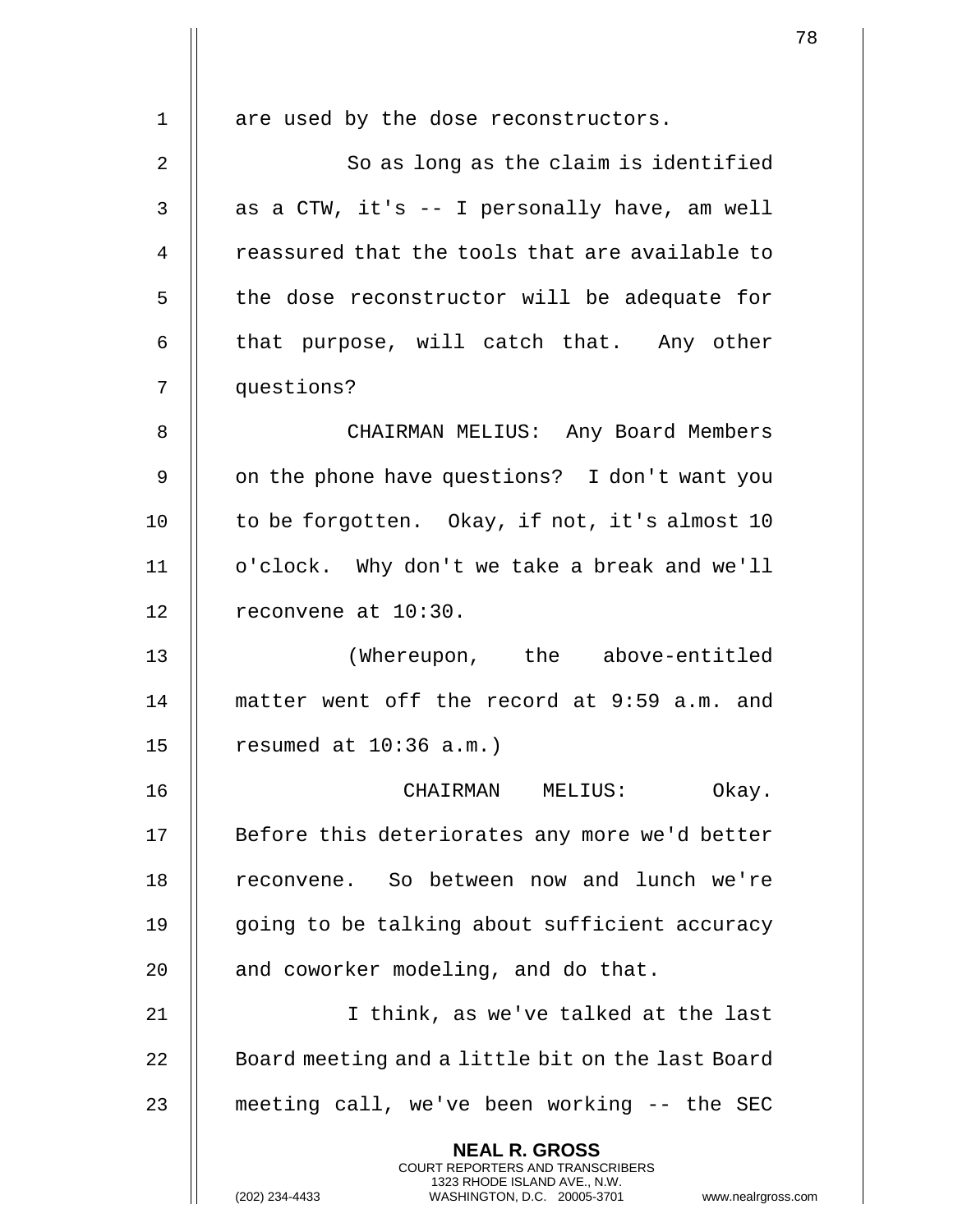| $\mathbf 1$ | Review Group's been working with Jim Neton,                                                                                                                |
|-------------|------------------------------------------------------------------------------------------------------------------------------------------------------------|
| $\sqrt{2}$  | NIOSH, and SC&A on addressing both sufficient                                                                                                              |
| 3           | accuracy issues but with more of a focus,                                                                                                                  |
| 4           | recently, on coworker modeling issues.                                                                                                                     |
| 5           | And we've gone through, well one                                                                                                                           |
| 6           | meeting just before the, our Idaho meeting, you                                                                                                            |
| 7           | know, the day before, and we had another                                                                                                                   |
| 8           | conference call a few weeks -- a couple of weeks                                                                                                           |
| 9           | ago on this, to do that.                                                                                                                                   |
| 10          | And Jim has -- Jim Neton's been                                                                                                                            |
| 11          | working through a document describing sort of                                                                                                              |
| 12          | an approach to developing coworker models, and                                                                                                             |
| 13          | a sort of set of guidelines, I guess we will call                                                                                                          |
| 14          | them, similar to sort of the guidelines we have                                                                                                            |
| 15          | for reviewing surrogate data, reviewing SEC                                                                                                                |
| 16          | Evaluation Reports.                                                                                                                                        |
| 17          | So that's all.<br>It's not totally                                                                                                                         |
| 18          | prescriptive, but the idea is to try to get what                                                                                                           |
| 19          | are the key factors that will be used in                                                                                                                   |
| 20          | developing and therefore the key factors that                                                                                                              |
| 21          | would be used in evaluating the coworker                                                                                                                   |
| 22          | models.                                                                                                                                                    |
| 23          | So as I said, we had a meeting, what                                                                                                                       |
|             | <b>NEAL R. GROSS</b><br>COURT REPORTERS AND TRANSCRIBERS<br>1323 RHODE ISLAND AVE., N.W.<br>(202) 234-4433<br>WASHINGTON, D.C. 20005-3701<br>www.nealrgros |

(202) 234-4433 WASHINGTON, D.C. 20005-3701 www.nealrgross.com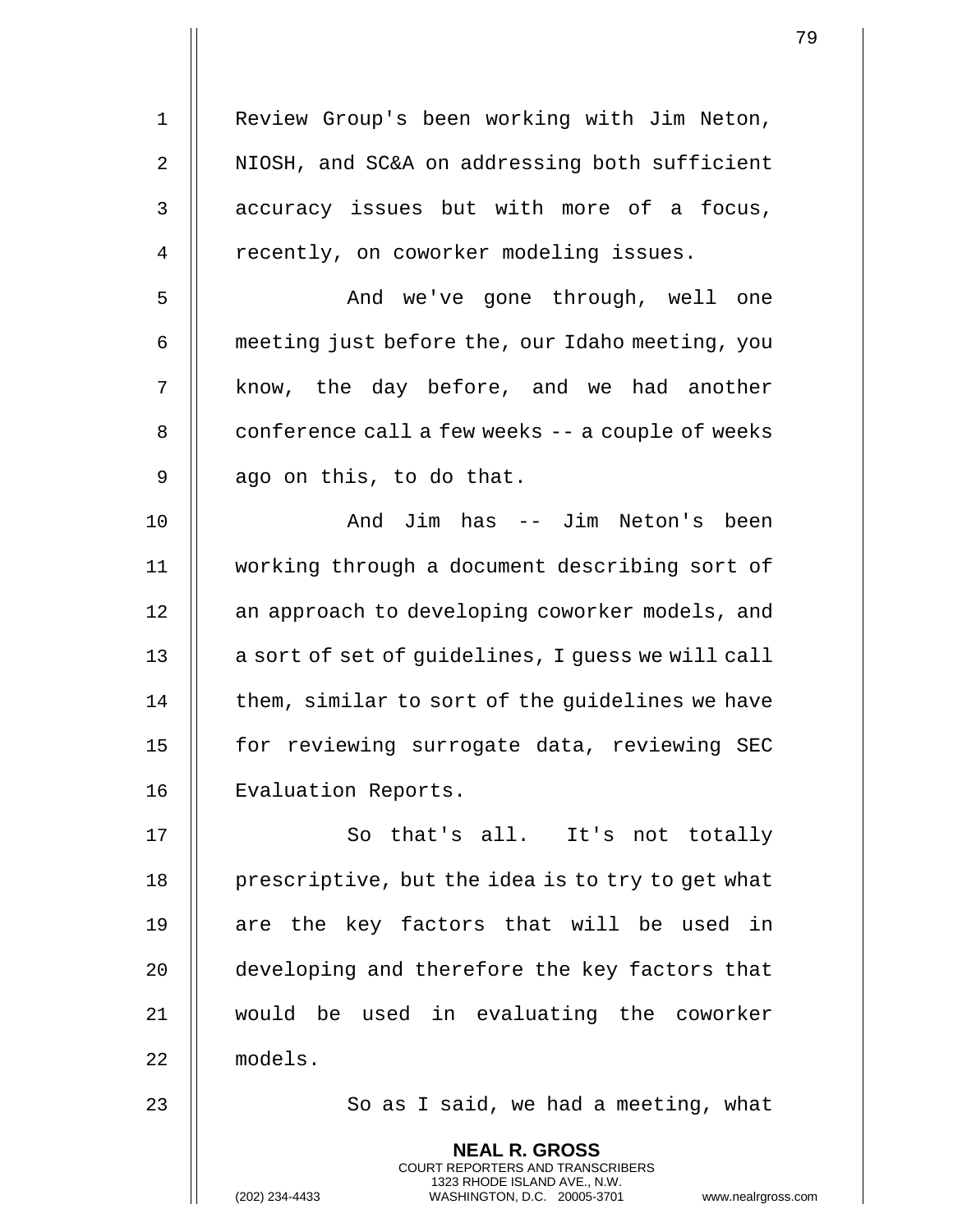| $\mathbf 1$    | two weeks ago, something like that, and Jim's    |
|----------------|--------------------------------------------------|
| $\overline{2}$ | done some updating then. The plan is that Jim    |
| 3              | will do a presentation, go through sort of the   |
| 4              | key points in the document. We'd like to get     |
| 5              | your, all the Board Members' comments here       |
| 6              | today. And then we'll ask everyone on the        |
| 7              | Board to also, you know, when you have time to   |
| 8              | review the document, some time in the next       |
| 9              | couple of weeks get comments in to Jim. And      |
| 10             | we'll do another revision, and hopefully some    |
| 11             | time in the near future we'll get this           |
| 12             | finalized.                                       |
| 13             | I'm hoping, certainly by the March               |
| 14             | meeting, I think we'll be able to do that. So    |
| 15             | that's sort of our target, but there'll be some  |
| 16             | other iterations as we go along. So let me turn  |
| 17             | it over to Jim Neton.                            |
| 18             | DR. NETON: Thank you Dr. Melius. As              |
| 19             | Dr. Melius said, this is something that's been   |
| 20             | going on for quite some time now. It started     |
| 21             | shortly after the release of ORAU Report 53,     |
| 22             | which was a report that described how to analyze |
| 23             | stratified data sets.                            |
|                | <b>NEAL R. GROSS</b>                             |

COURT REPORTERS AND TRANSCRIBERS 1323 RHODE ISLAND AVE., N.W.

(202) 234-4433 WASHINGTON, D.C. 20005-3701 www.nealrgross.com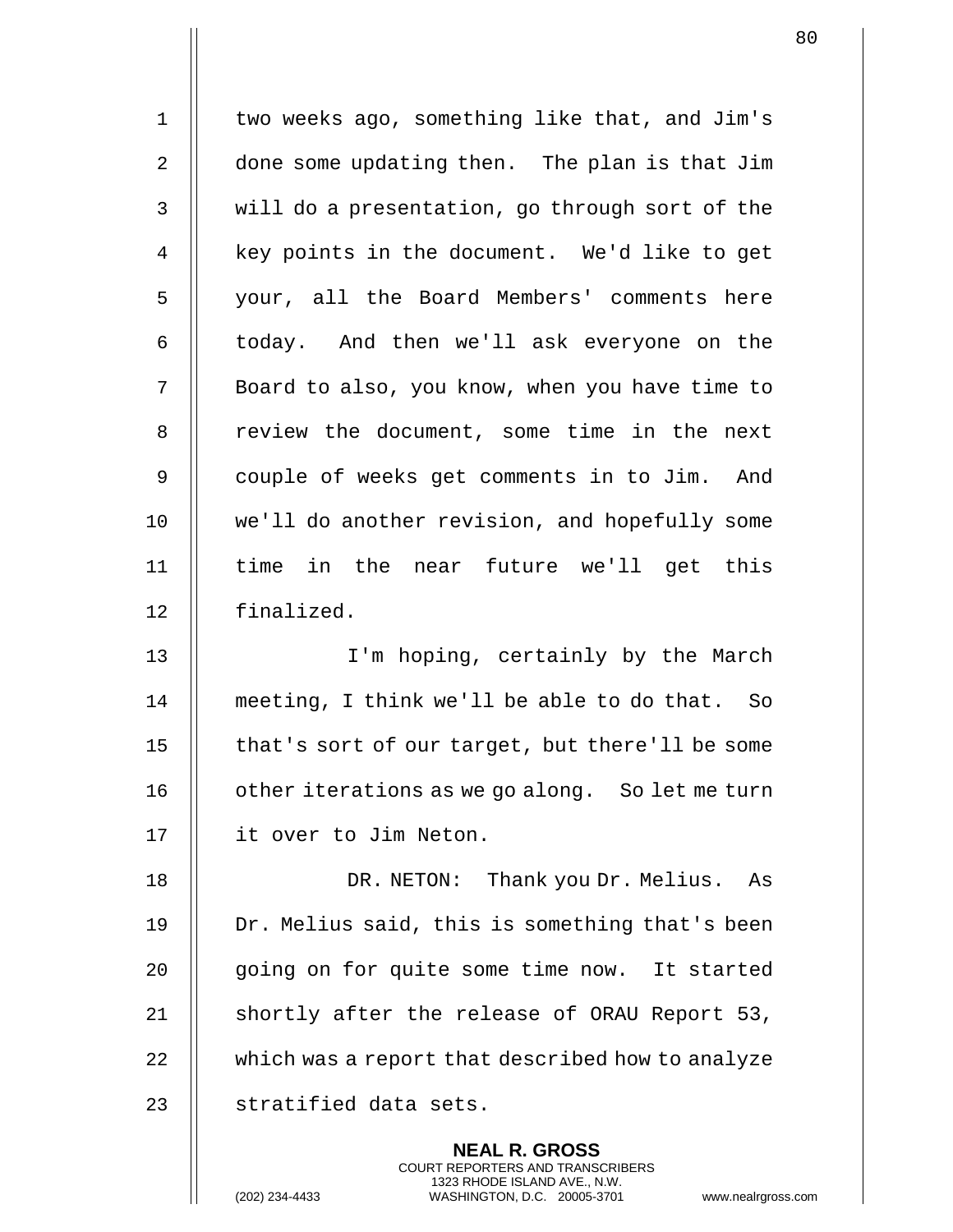| $\mathbf{1}$   | And SC&A had a number of findings on                                                           |
|----------------|------------------------------------------------------------------------------------------------|
| 2              | the statistics and such, and going through that                                                |
| 3              | it became apparent that, well let's first get                                                  |
| $\overline{4}$ | an idea of how we evaluate data to see if it's                                                 |
| 5              | stratified in the first place, and sort of, not                                                |
| 6              | bypass the statistics but talk about in                                                        |
| 7              | general, how you look at, how you approach                                                     |
| 8              | coworker data sets.                                                                            |
| 9              | And so we $-$ I volunteered, and we've                                                         |
| 10             | been working hard on putting together an                                                       |
| 11             | implementation guide, we're calling it -- right                                                |
| 12             | now it's a draft, on exactly that. What                                                        |
| 13             | criteria are used to evaluate these data sets                                                  |
| 14             | that go into coworker models. And we're up to                                                  |
| 15             | Rev 3 now, and I will go over that in a second.                                                |
| 16             | But before I get into that, I thought                                                          |
| 17             | it might be useful for me to go over sort of a                                                 |
| 18             | case study, if you will, of what -- how a                                                      |
| 19             | coworker model is developed. We use them a                                                     |
| 20             | lot.                                                                                           |
| 21             | We $-$ almost $-$ many, many sites have                                                        |
| 22             | them, and it became sort of obvious to me, or                                                  |
| 23             | apparent to me, at our Working Group meeting in                                                |
|                | <b>NEAL R. GROSS</b><br><b>COURT REPORTERS AND TRANSCRIBERS</b>                                |
|                | 1323 RHODE ISLAND AVE., N.W.<br>(202) 234-4433<br>WASHINGTON, D.C. 20005-3701<br>www.nealrgros |

 $\mathop{||}$ 

(202) 234-4433 WASHINGTON, D.C. 20005-3701 www.nealrgross.com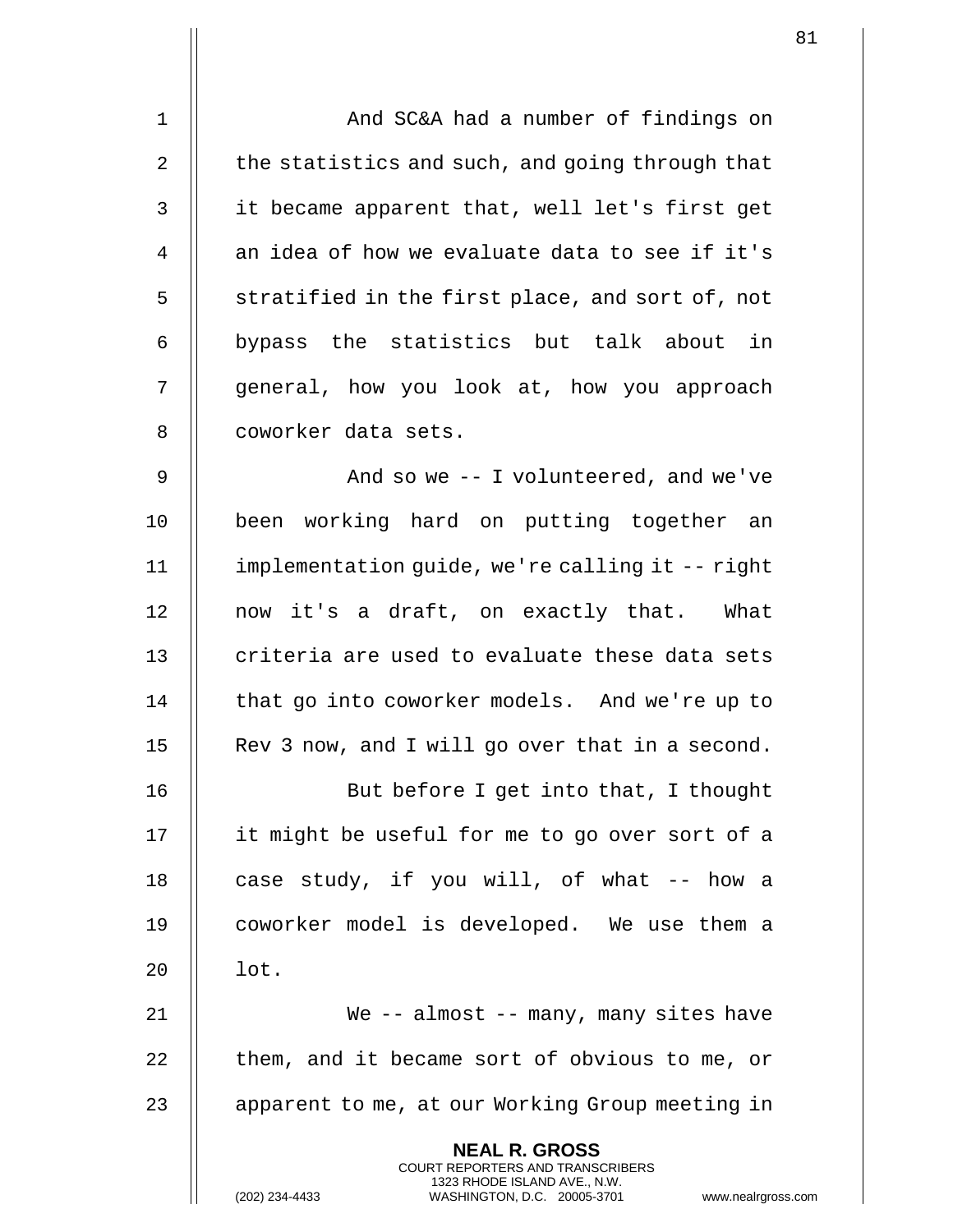1 || Idaho that there wasn't a general, you know, 2 | general understanding of what we mean, how we  $3 \parallel$  go about establishing a coworker. 4 || So I'm going to briefly go over -- I 5 | have like six or seven slides, and just sort of 6  $\parallel$  qo over, you know, what -- how is a coworker 7 | model developed. I'm going to use the internal 8 | dose example because they tend to be the most 9 complicated. External is a little less 10 | troublesome. 11 || So here goes. So you've seen this 12 || before, and this is right out of Report 53. 13  $\parallel$  This is the -- these are the, this summary of  $14$   $\parallel$  the steps that go into an internal coworker 15 model calculation. 16 || You start with Box 1 on the upper left, 17 | which is the urine data, just a database you get 18  $\parallel$  from the site that has all the urine data over, 19  $\parallel$  let's say, the history of the plant, from '57 20  $\parallel$  to 2007 in this case, is what we're going over  $21$  | today. 22  $\parallel$  But we need to do something with that, 23  $\parallel$  to apply to workers that didn't have any **NEAL R. GROSS** COURT REPORTERS AND TRANSCRIBERS 1323 RHODE ISLAND AVE., N.W. (202) 234-4433 WASHINGTON, D.C. 20005-3701 www.nealrgross.com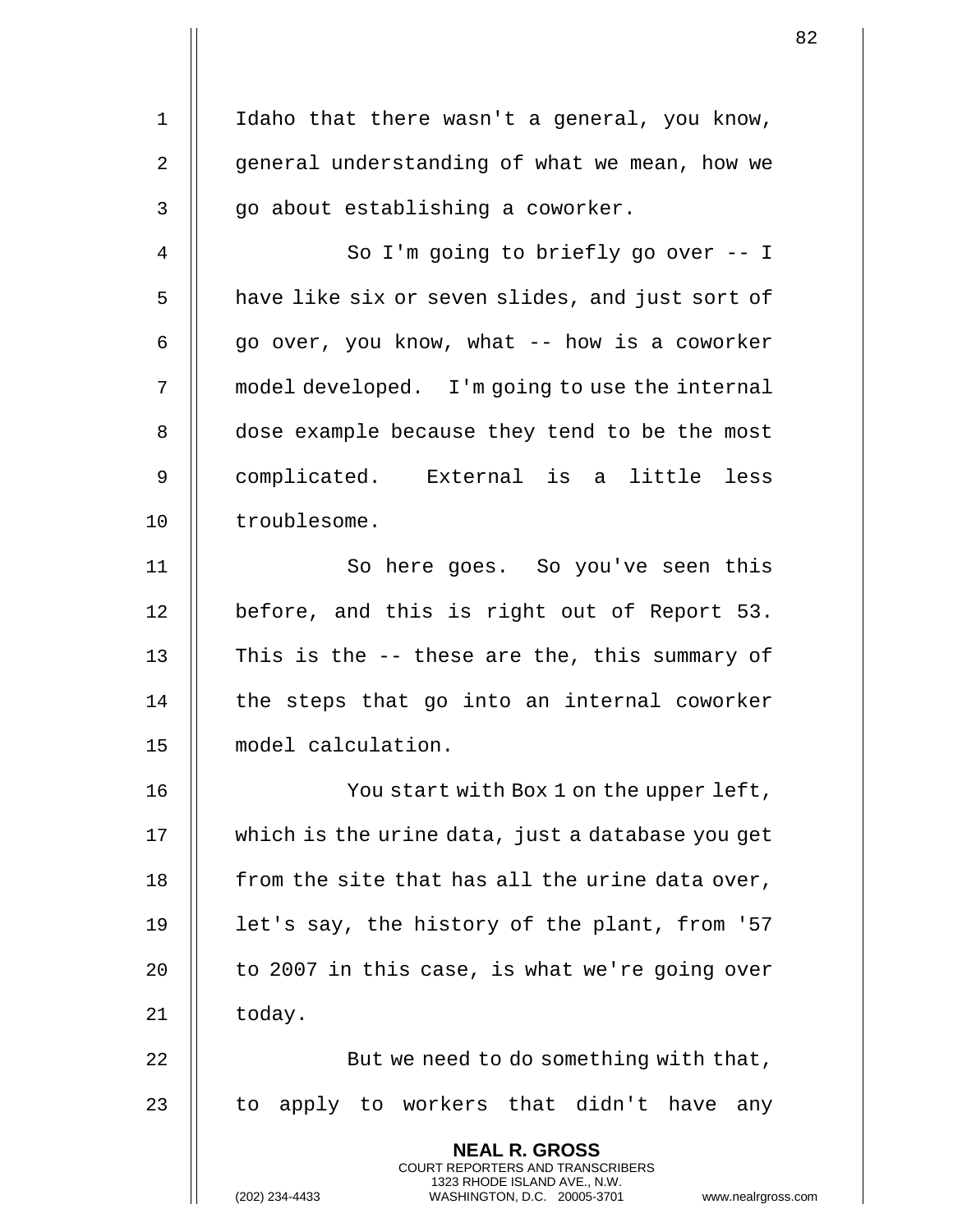1 | monitoring data. And we start that by doing 2 || this OPOS analysis, this one person, one 3 || statistic analysis.

4 We're going to talk about that a 5 | little later, but what that means is if you have 6 || multiple data points in one time interval, in  $7$  |  $\circ$  one year, you need to somehow account for that, 8 || group them together so you have one value in 9 || that one monitoring period. We'll talk about 10 it a little later.

11 There was some disagreement between 12 || SC&A and NIOSH and the Working Group on that. 13 || I think we've come to some agreement.

14 || The third step is to take those OPOS 15 data, the one person, one statistics data, and 16 || generate these distributions. You take the 17 || log of the data and you do a cumulative  $18$  | probability plot, and then you look at how they 19 || fall on a normal distribution.

20 || And from that you can generate the 21 || 50th and 84th percentile of the data. So that  $22$   $\parallel$  can characterize the data for that one  $23$  || particular time interval, one year, three

> **NEAL R. GROSS** COURT REPORTERS AND TRANSCRIBERS 1323 RHODE ISLAND AVE., N.W.

(202) 234-4433 WASHINGTON, D.C. 20005-3701 www.nealrgross.com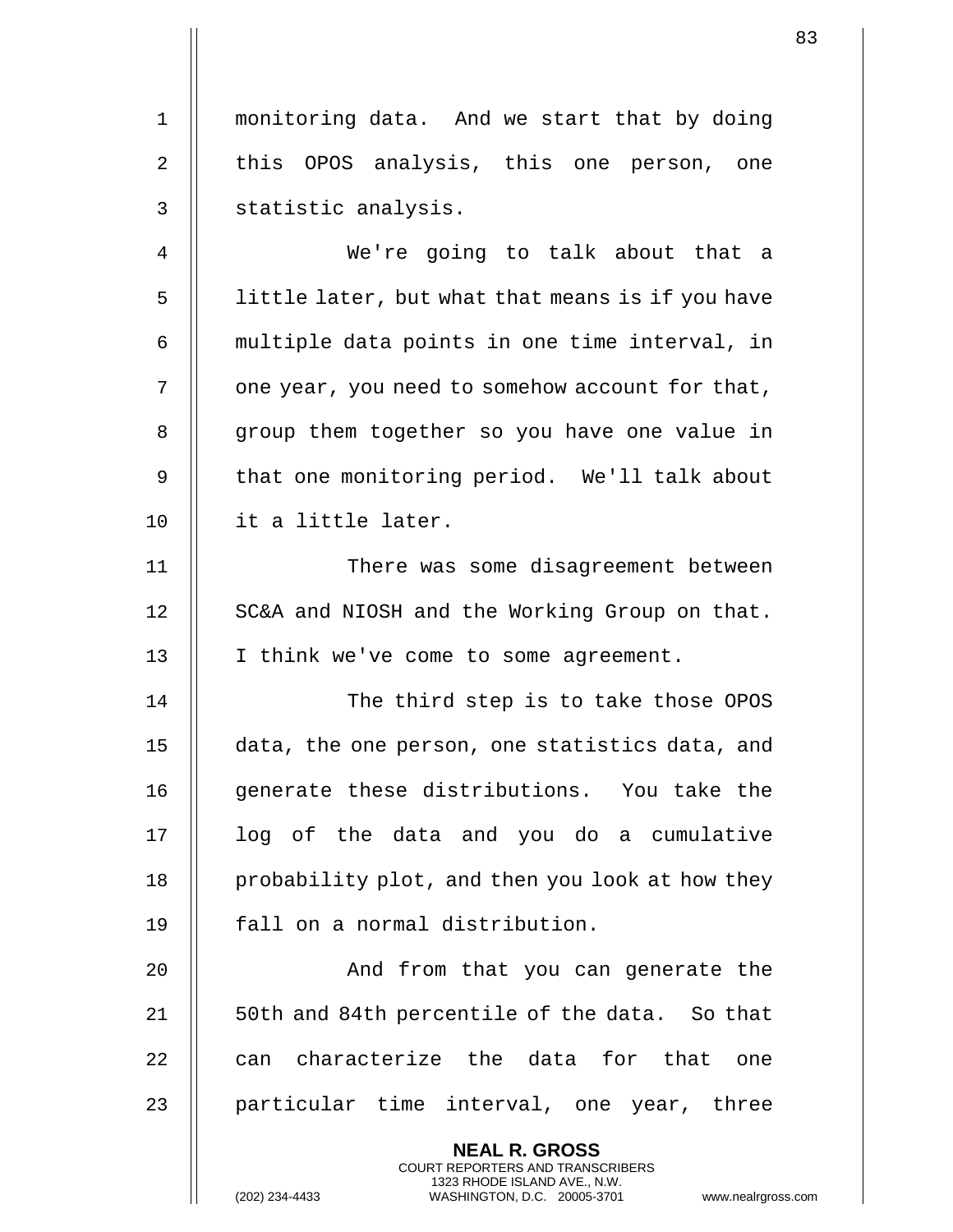| 1              | months, whatever data set you have.                                                                                                                               |
|----------------|-------------------------------------------------------------------------------------------------------------------------------------------------------------------|
| $\overline{2}$ | The fourth step is where you really                                                                                                                               |
| 3              | start getting more detailed. You take the 50th                                                                                                                    |
| 4              | and 84th percentile excretion rates, what the                                                                                                                     |
| 5              | person was excreting, and you convert that into                                                                                                                   |
| 6              | they were actually inhaling. That's<br>what                                                                                                                       |
| 7              | where the IMBA program comes in. That's Step                                                                                                                      |
| 8              | $4$ .                                                                                                                                                             |
| 9              | IMBA, Integrated Modules for Bioassay                                                                                                                             |
| 10             | is a very sophisticated computer program that                                                                                                                     |
| 11             | can take urinary excretion data and say, what                                                                                                                     |
| 12             | were these people actually breathing in over                                                                                                                      |
| 13             | this time period if the exposure was chronic.                                                                                                                     |
| 14             | A key to these coworker models for internal is                                                                                                                    |
| 15             | that, for all the models we've developed so far                                                                                                                   |
| 16             | have been chronic intake models.                                                                                                                                  |
| 17             | You use that to generate the 50th and                                                                                                                             |
| 18             | 84th percentile intakes, what these people were                                                                                                                   |
| 19             | breathing in, and then you can use that for                                                                                                                       |
| 20             | workers, an unmonitored worker, to calculate                                                                                                                      |
| 21             | what their internal dose was over a certain                                                                                                                       |
| 22             | period of time. I've got some examples.                                                                                                                           |
| 23             | And then, of course, the sixth step is                                                                                                                            |
|                | <b>NEAL R. GROSS</b><br><b>COURT REPORTERS AND TRANSCRIBERS</b><br>1323 RHODE ISLAND AVE., N.W.<br>WASHINGTON, D.C. 20005-3701<br>(202) 234-4433<br>www.nealrgros |

(202) 234-4433 WASHINGTON, D.C. 20005-3701 www.nealrgross.com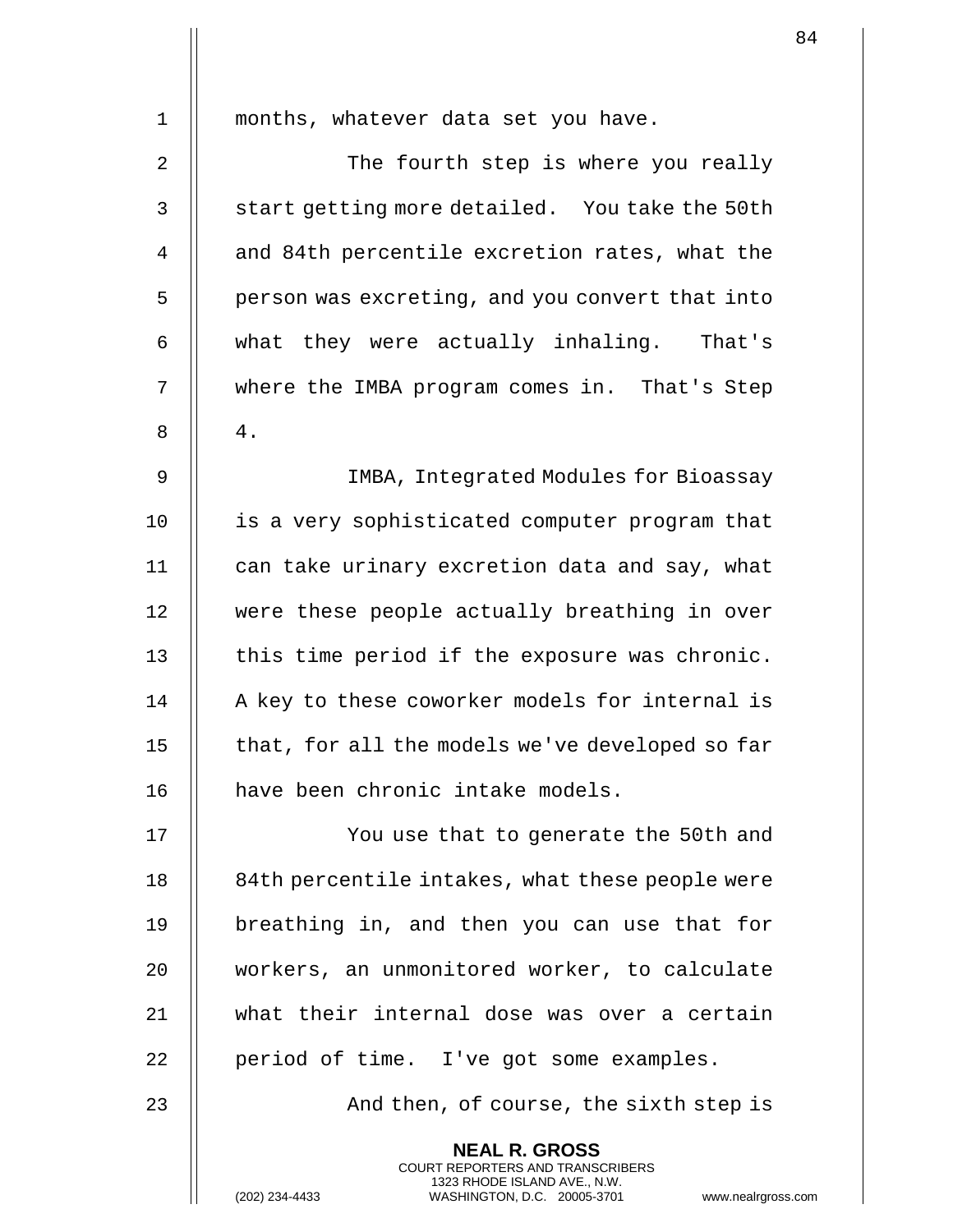1 || you'd use the dose calculated to the organ to 2 | qenerate some Probability of Causation result.  $3 \parallel$  So this would all be -- we take monitored worker  $4 \parallel$  data and try to apply it to unmonitored workers. 5 This is what I was talking about. 6  $\parallel$  Let's see, Step 3 here is generate the 50th and 7 || 84th percentile urine data. I just have an 8 | example here of what one of those distributions 9 might look like, where you see the geometric 10 mean and the 84th percentile. You've got 196 11 individual workers represented here that left  $12$  | 332 samples in a single year. 13 || So you'll have one of these for every 14 || single year in this particular case. It could 15 | be three months. If we had -- if urine samples 16 || were taken every three months, we would have, 17 || every three month, a graph like this. But 18 | typically, a year seems to be about the most 19 common monitoring period. 20 So you have a graph for each 21 monitoring period, and you generate graphs, in 22  $\parallel$  this case for Savannah River, from 1955 through  $23$   $\parallel$  2007. These are the distributions of urine  $-$ **NEAL R. GROSS** COURT REPORTERS AND TRANSCRIBERS 1323 RHODE ISLAND AVE., N.W.

(202) 234-4433 WASHINGTON, D.C. 20005-3701 www.nealrgross.com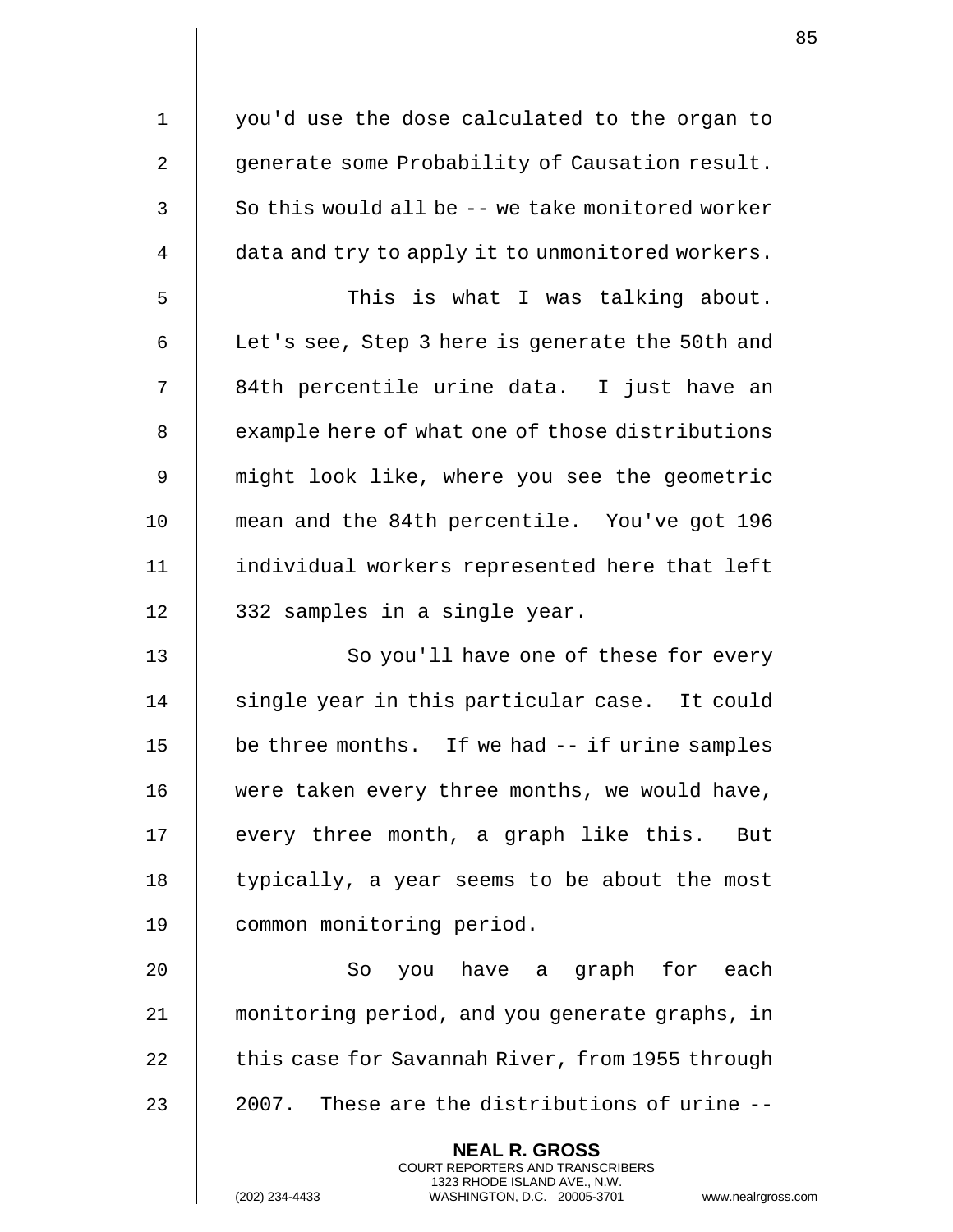1 || urinary excretion over the entire monitoring 2 || history that we have. 3 And this is Table A-3 right out of the 4 Savannah River Site. I think it's in the Site  $5$  || Profile. I don't think they have a separate  $6$  || I think it's a TIB. This is a TIB. 7 || Anyway, these are the data that were 8 || qenerated. This is the real data. So you can 9  $\parallel$  see, from the middle of the year, July 1st, '50  $10$   $\vert$  -- actually '55. I've only presented here 11 through 1965, or '84, but it continues on 12 || through 2007. I didn't give you the entire 13 || sheet. 14 || But you can see that you can generate 15 || the 50th percentile, the 84th percentile for 16 | every particular year. And now these are the 17 data that are going to go into IMBA, the 18 Integrated Modules for Bioassay Analysis, to  $19$   $\parallel$  estimate what the people actually breathed in 20 **during these periods with these data sets.** 21 || And this is where it gets a little 22  $\parallel$  tricky to explain, but the blue dots, in this 23  $\parallel$  particular case, are the 50th percentile data **NEAL R. GROSS** COURT REPORTERS AND TRANSCRIBERS 1323 RHODE ISLAND AVE., N.W.

(202) 234-4433 WASHINGTON, D.C. 20005-3701 www.nealrgross.com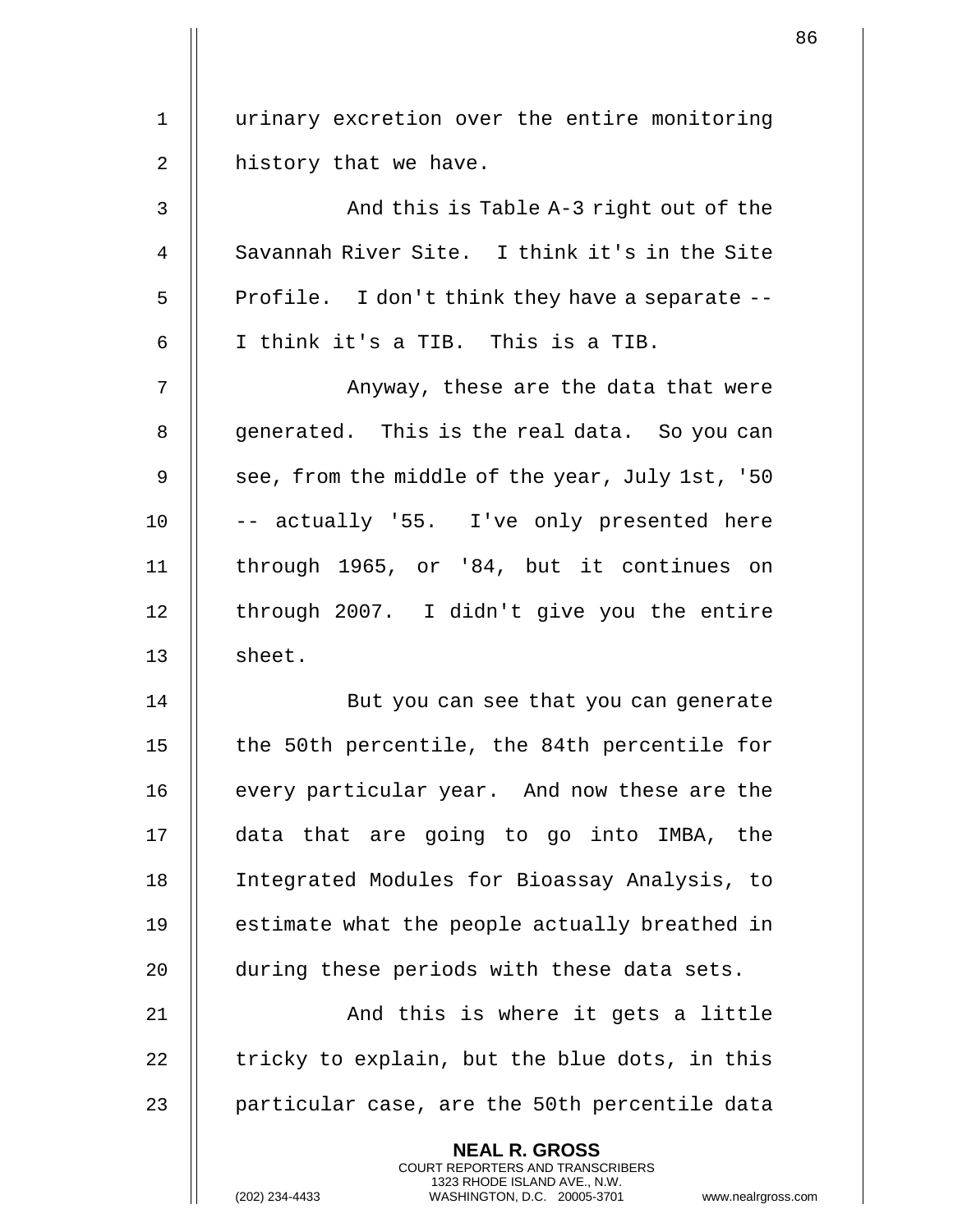1 | points from that graph. So that second column 2  $\parallel$  there from the left, these are the 50th 3 || percentile data points presented over the 4 monitoring period that we have, for which we

 Now you can see that there's two | separate type, two separate sort of collections 8 || of data, the blue dots and the red dots. The idea here is that as long as you have a monitoring period where the data appear to be similar, where the exposure -- the excretion 12 | patterns were similar, that represents what we 13 || call one intake regime.

14 And then, so you would have Intake 15 || Regime 1, the blue dots, and Intake Regime 2, 16 | the red dots. So we will fit a chronic exposure 17 model through the blue dots up through where the 18 || red dots start.

19 And so you can see that increasing 20 || black solid line. It starts down by zero 21  $\parallel$  because when you first start work, you start --22 | it starts going up because you start inhaling 23 || material. And then it stops at the

> **NEAL R. GROSS** COURT REPORTERS AND TRANSCRIBERS 1323 RHODE ISLAND AVE., N.W.

 $5$  | have data.

(202) 234-4433 WASHINGTON, D.C. 20005-3701 www.nealrgross.com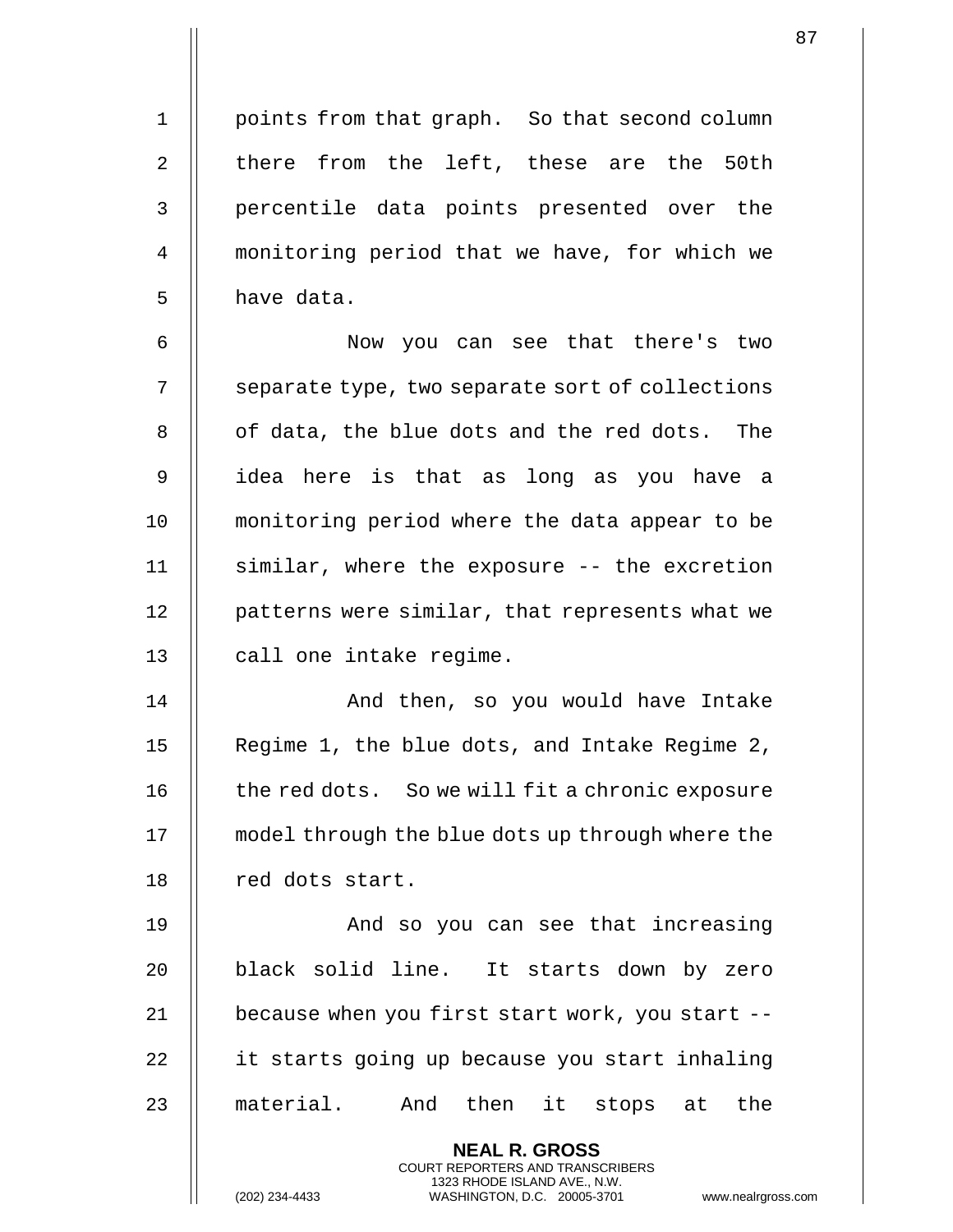|              |                                                                                                                                                                        | 88 |
|--------------|------------------------------------------------------------------------------------------------------------------------------------------------------------------------|----|
| $\mathbf{1}$ | intersection of the blue and red dots, and                                                                                                                             |    |
| 2            | starts to decrease.                                                                                                                                                    |    |
|              |                                                                                                                                                                        |    |
| 3            | That's because once the intake regime                                                                                                                                  |    |
| 4            | stops, we're saying there's no more exposure,                                                                                                                          |    |
| 5            | but the person will still continue to excrete                                                                                                                          |    |
| 6            | uranium that they had -- or plutonium, in this                                                                                                                         |    |
| 7            | case, that they had inhaled in the earlier                                                                                                                             |    |
| 8            | period.                                                                                                                                                                |    |
| 9            | So that's Intake Regime 1. Now you go                                                                                                                                  |    |
| 10           | to the bottom one where you say Intake Regime                                                                                                                          |    |
| 11           | 2, and there's another chronic model fit to                                                                                                                            |    |
| 12           | that. So here is an example of where we fit                                                                                                                            |    |
| 13           | data, those 50th percentile data points, to the                                                                                                                        |    |
| 14           | data. There is some subjectivity involved in                                                                                                                           |    |
| 15           | this, but I'm not sure there's any way around                                                                                                                          |    |
| 16           | that. Okay.                                                                                                                                                            |    |
| 17           | So this is the complete data set, so                                                                                                                                   |    |
| 18           | you can see all the data including the first and                                                                                                                       |    |
| 19           | second regimes. And what's interesting, you                                                                                                                            |    |
| 20           | really can't see it very well, but there's a                                                                                                                           |    |
| 21           | green line there, the solid line.                                                                                                                                      |    |
| 22           | That's what the excretion would be if                                                                                                                                  |    |
| 23           | the person inhaled plutonium from day one of the                                                                                                                       |    |
|              | <b>NEAL R. GROSS</b><br><b>COURT REPORTERS AND TRANSCRIBERS</b><br>1323 RHODE ISLAND AVE., N.W.<br>WASHINGTON, D.C. 20005-3701<br>(202) 234-4433<br>www.nealrgross.com |    |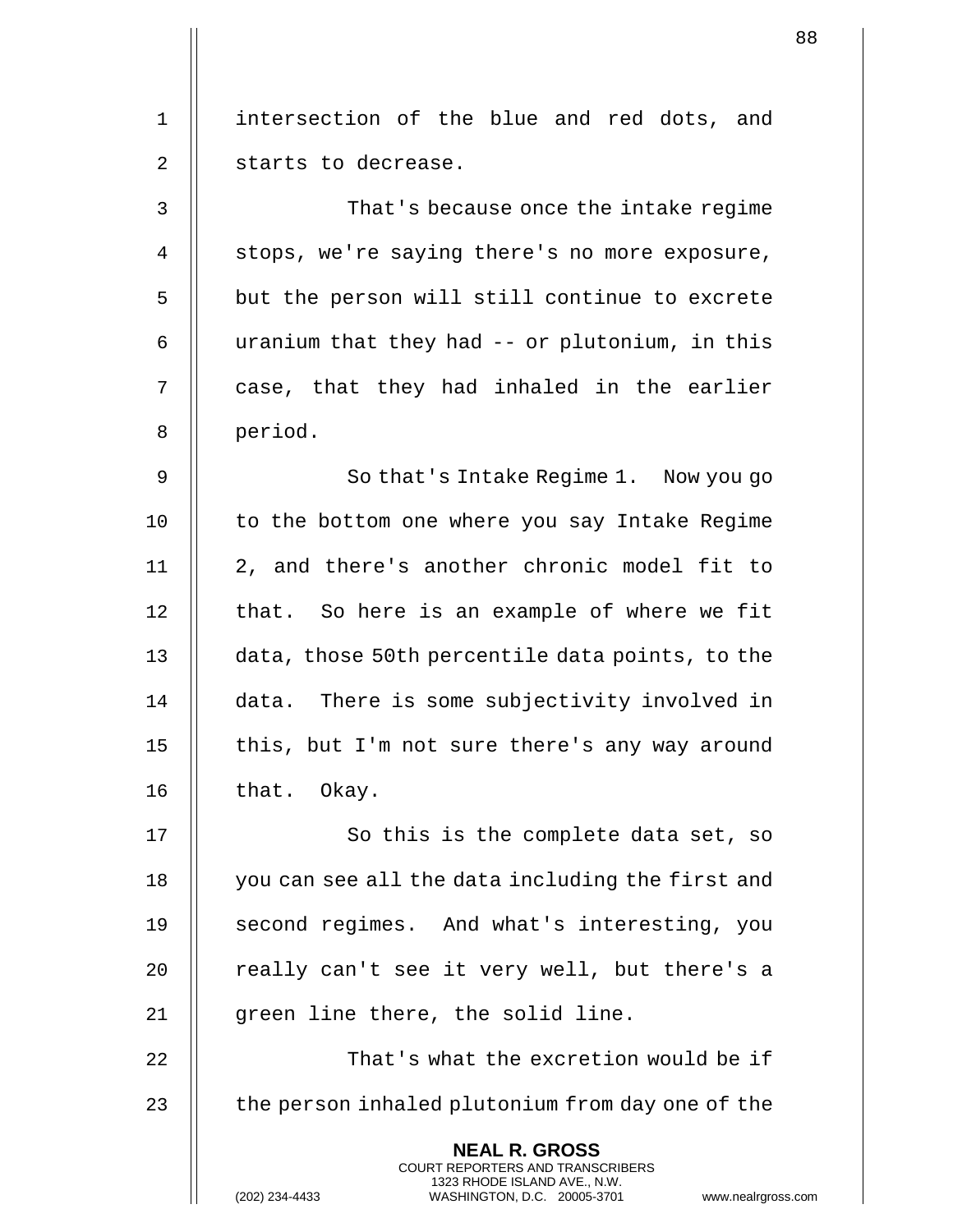1 || plant operations all the way through 2007. 2 | That's the combination of an intake from Period  $3 \parallel 1$  and Period 2. 4 And here is, taken right out of the 5 | TIB, the values for those intake amounts. So 6  $\parallel$  between '55 and '90, the person would receive  $7 \parallel$  -- would get about 1.8 picocuries per day 8 || intake. The 84th percentile is 5.1. You fit 9 || the same curve at the 84th percentile to get 10 | that value. And the GSD on this particular fit 11 is 2.88. 12 || You see the value that says adjusted 13 || GSD? That is the minimum geometric standard 14 deviation that we will allow for an internal 15 | exposure, because there is a lot of uncertainty 16 involved in internal dosimetry, and based on 17 || some references that we've obtained from the 18 literature, it seemed to be 3 is about as low 19  $\parallel$  as you can go. 20 || So we won't assign any GSD less than 21 || 3 for internal exposures. So everyone will  $22$  || have that uncertainty associated with it. 23 || And then you see the second period, **NEAL R. GROSS** COURT REPORTERS AND TRANSCRIBERS

1323 RHODE ISLAND AVE., N.W.

(202) 234-4433 WASHINGTON, D.C. 20005-3701 www.nealrgross.com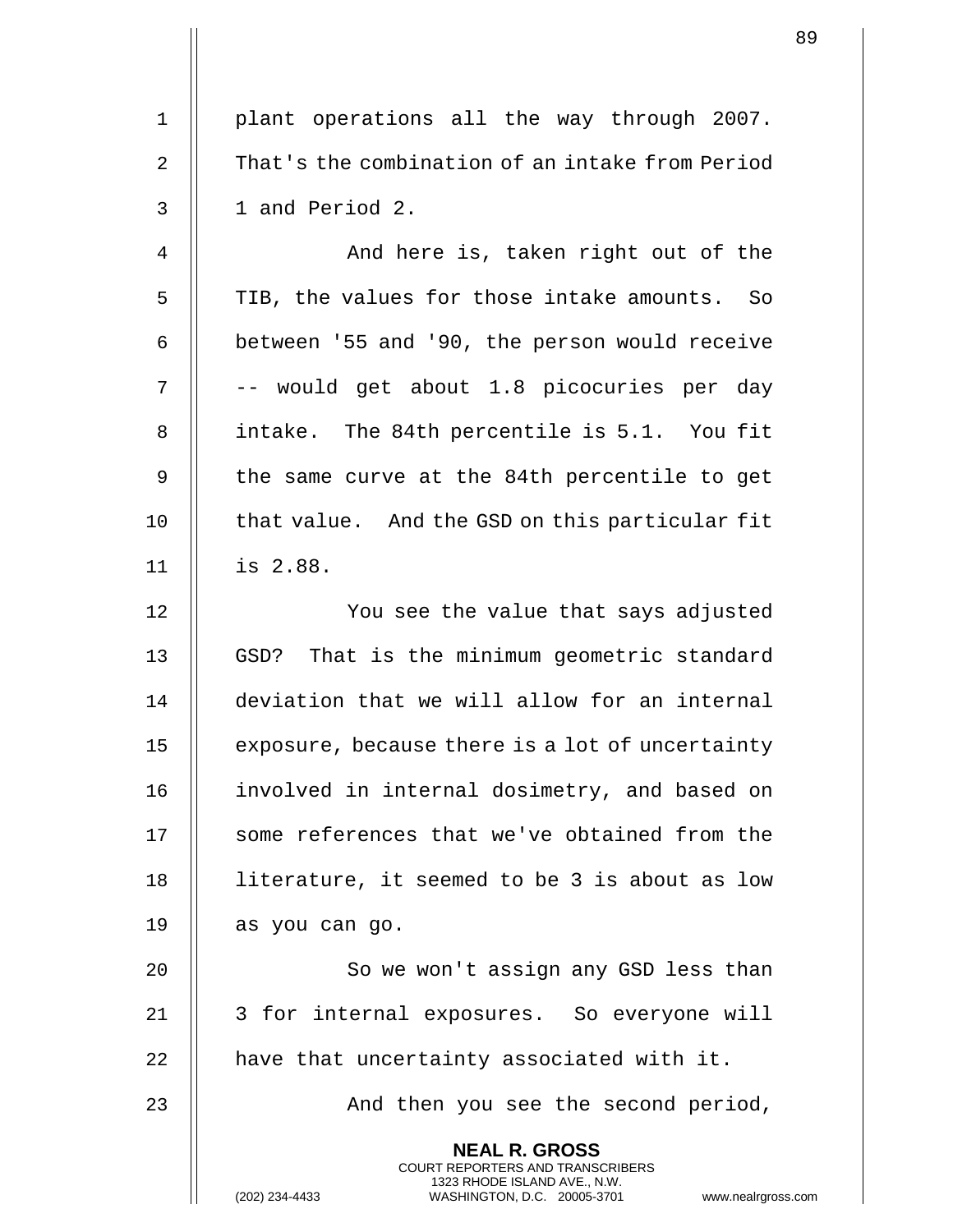1 1991 to 2007, it's a little lower, 0.9 2 || picocuries per day. Interesting, what you see  $3$  | here is the change in the out  $-$ - in the urinary 4 || output really is more of a function of the 5 detection limit of the measurement system 6  $\parallel$  rather than changes in work -- necessarily 7 | changes in working conditions. 8 || I think they probably went to alpha 9 Spectrometry back then, in 1991. Detection 10 limits went down, and so you have a much lower 11 median value, because many of the 50th 12 | percentile values that we calculate are usually 13 || right around the detection limit of the 14 measurement system. And that's pretty much  $15$  || true in this case. 16 || So, that's just a sort of a quick 17 || run-through of how a coworker model is 18 || established, just so everybody has a feel for 19 what we've been doing for a long time now, at 20 || least in the internal dosimetry world. Is 21  $\parallel$  there any questions on that before I move on to  $22$   $\parallel$  the implementation guide? 23 CHAIRMAN MELIUS: Yes, Brad? **NEAL R. GROSS** COURT REPORTERS AND TRANSCRIBERS 1323 RHODE ISLAND AVE., N.W.

(202) 234-4433 WASHINGTON, D.C. 20005-3701 www.nealrgross.com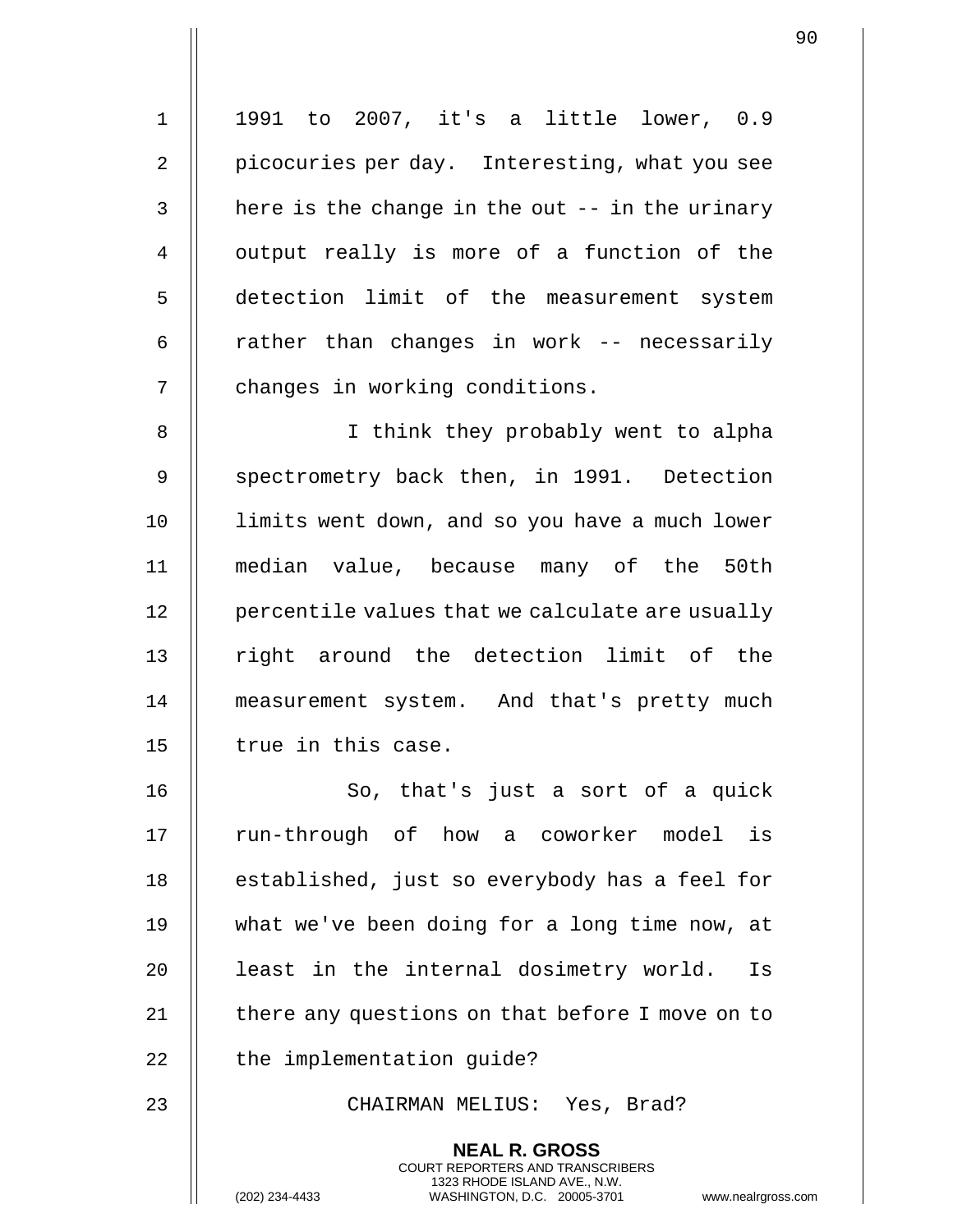|             |                                                                                                 | 91 |
|-------------|-------------------------------------------------------------------------------------------------|----|
| $\mathbf 1$ |                                                                                                 |    |
|             | MEMBER CLAWSON: I just -- all the                                                               |    |
| 2           | dots, they represent the whole spectrum of                                                      |    |
| 3           | workers, or --                                                                                  |    |
| 4           | DR. NETON: In this particular case,                                                             |    |
| 5           | this would be all the workers. Now it could be,                                                 |    |
| 6           | if you decide to have some sort of a strata, it                                                 |    |
| 7           | would represent the 50th percentile of all the                                                  |    |
| 8           | urine values for that particular strata.                                                        |    |
| 9           | This is a general model for all the                                                             |    |
| 10          | workers, you're right. And we're going to talk                                                  |    |
| 11          | about how we might make some decisions about how                                                |    |
| 12          | to partition or stratify these in the different                                                 |    |
| 13          | data sets. That's the, sort of the point.                                                       |    |
| 14          | MEMBER RICHARDSON: Can I ask you                                                                |    |
| 15          | just a follow-up question.                                                                      |    |
| 16          | DR. NETON: Yes.                                                                                 |    |
| 17          | MEMBER RICHARDSON: A dot is not a                                                               |    |
| 18          | worker but is --                                                                                |    |
| 19          | DR. NETON: It's the 50th percentile                                                             |    |
| 20          | of the urinary excretion of the workers in that                                                 |    |
| 21          | year.                                                                                           |    |
| 22          | MEMBER RICHARDSON: A dot represents                                                             |    |
| 23          | a year?                                                                                         |    |
|             | <b>NEAL R. GROSS</b><br><b>COURT REPORTERS AND TRANSCRIBERS</b><br>1323 RHODE ISLAND AVE., N.W. |    |
|             | (202) 234-4433<br>WASHINGTON, D.C. 20005-3701<br>www.nealrgross.com                             |    |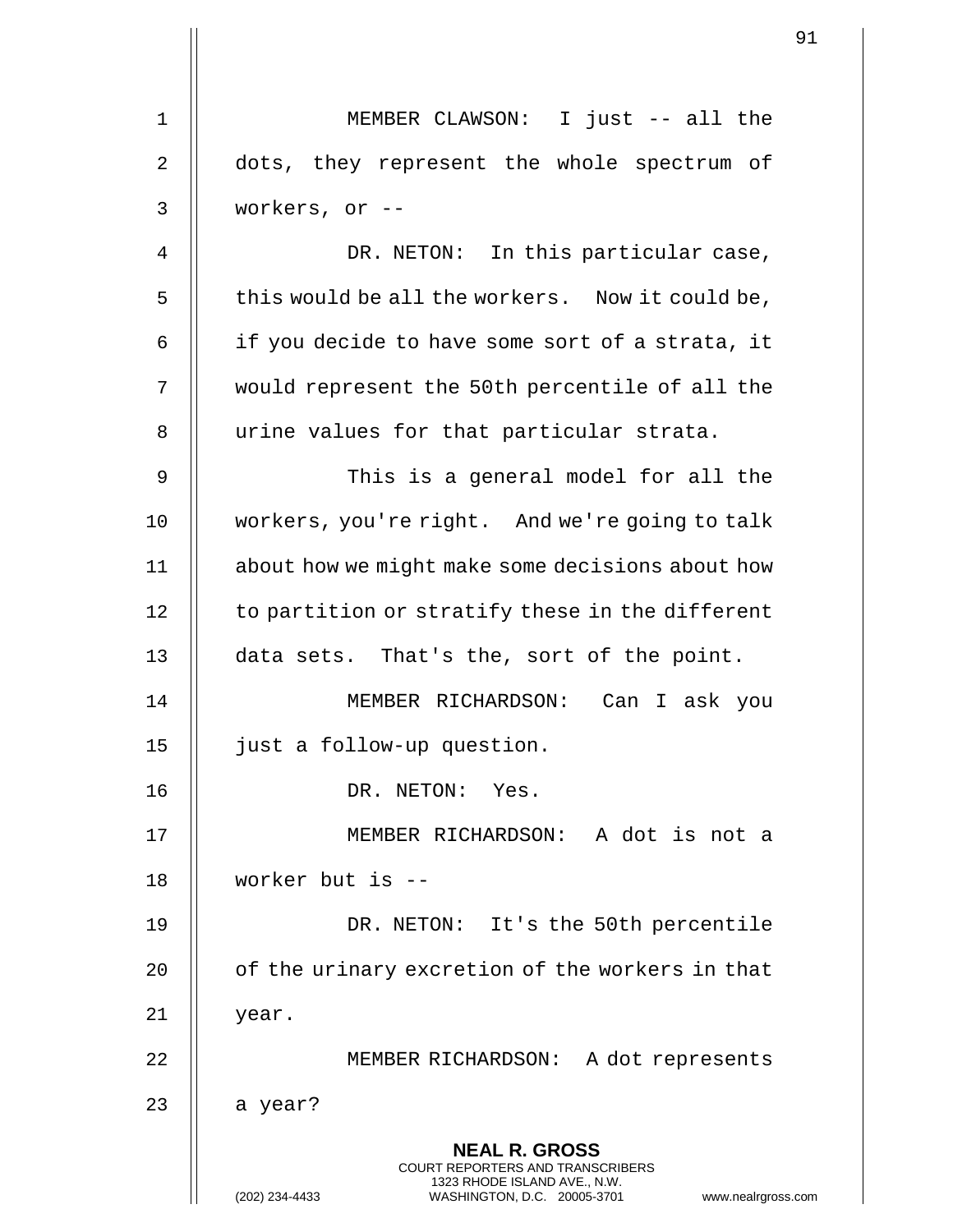| 1              | DR. NETON: Right.                                                                                                                                                    |
|----------------|----------------------------------------------------------------------------------------------------------------------------------------------------------------------|
| $\overline{2}$ | MEMBER RICHARDSON: And it's --                                                                                                                                       |
| 3              | DR. NETON: In this case --                                                                                                                                           |
| 4              | MEMBER RICHARDSON: -- median value                                                                                                                                   |
| 5              | of excretion in a year.                                                                                                                                              |
| 6              | DR. NETON: Right.                                                                                                                                                    |
| 7              | MEMBER RICHARDSON: And you had --                                                                                                                                    |
| 8              | one slide back you had two colored dots.                                                                                                                             |
| $\mathsf 9$    | DR. NETON: Right.                                                                                                                                                    |
| 10             | MEMBER RICHARDSON: And could you                                                                                                                                     |
| 11             | tell me once more the transition?                                                                                                                                    |
| 12             | DR. NETON: Well, when you fit                                                                                                                                        |
| 13             | chronic exposure models, you like to fit intake                                                                                                                      |
| 14             | regimes, as we call them, with -- that have                                                                                                                          |
| 15             | similar excretion patterns. So the blue dots                                                                                                                         |
| 16             | is Excretion Pattern 1, the red dots are                                                                                                                             |
| 17             | Excretion Pattern 2. Those were fit as                                                                                                                               |
| 18             | separate chronic intake exposure scenarios.                                                                                                                          |
| 19             | So the blue dots were fit all the way                                                                                                                                |
| 20             | through whatever that number is, 12,000 days                                                                                                                         |
| 21             | post start of the site, through 1990 -- I can't                                                                                                                      |
| 22             | read it from here, 1990 it looks like. So the                                                                                                                        |
| 23             | $blue -$                                                                                                                                                             |
|                | <b>NEAL R. GROSS</b><br><b>COURT REPORTERS AND TRANSCRIBERS</b><br>1323 RHODE ISLAND AVE., N.W.<br>(202) 234-4433<br>WASHINGTON, D.C. 20005-3701<br>www.nealrgross.o |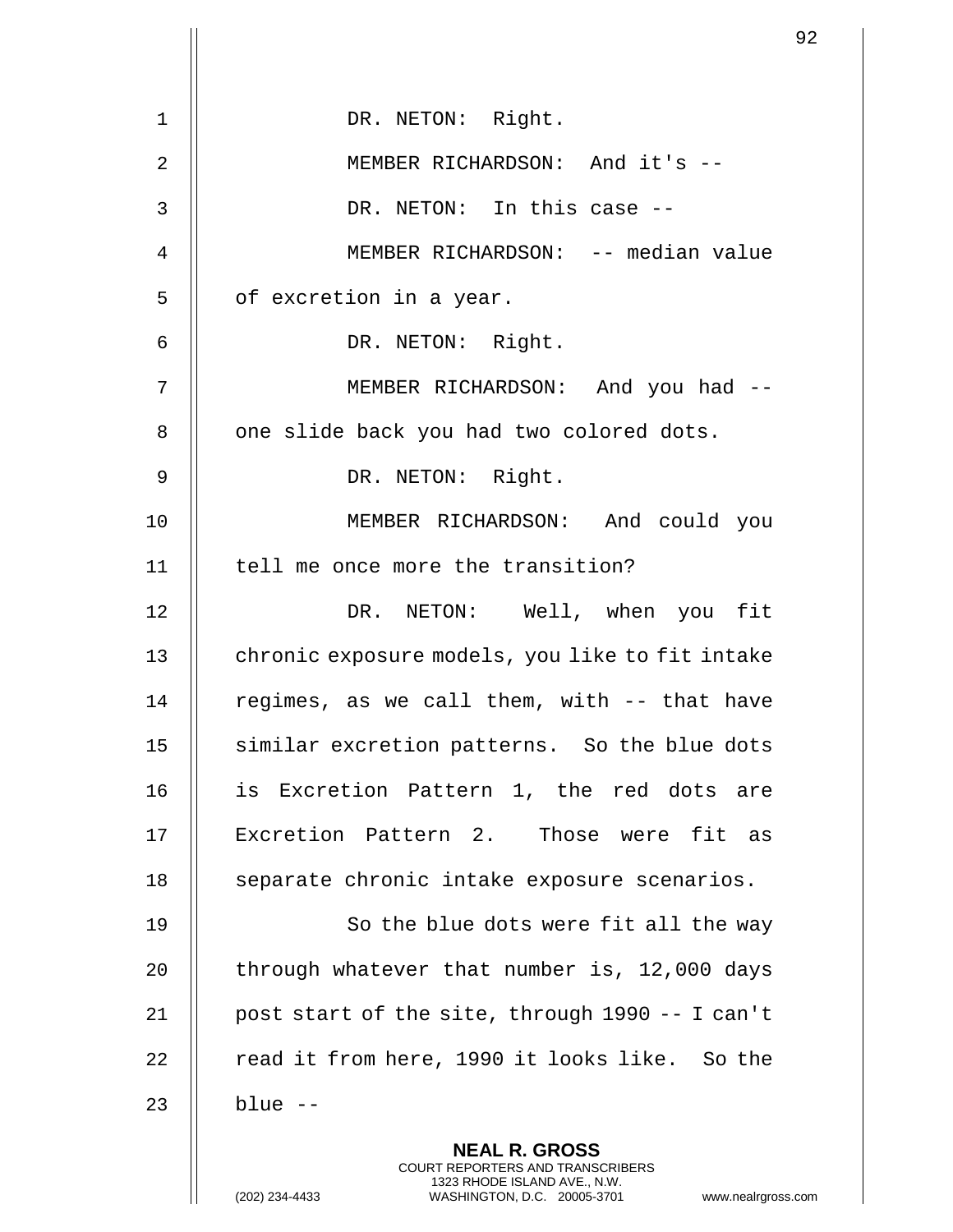| $\mathbf 1$    | MEMBER RICHARDSON: Yes. So the                                                                                                                                       |
|----------------|----------------------------------------------------------------------------------------------------------------------------------------------------------------------|
| $\overline{2}$ | origin was 1955?                                                                                                                                                     |
| 3              | DR. NETON: Right.                                                                                                                                                    |
| 4              | MEMBER RICHARDSON: And you've got, I                                                                                                                                 |
| 5              | think, 60 years of data, $20,000$ --                                                                                                                                 |
| 6              | DR. NETON: Right.                                                                                                                                                    |
| 7              | MEMBER RICHARDSON: -- days or                                                                                                                                        |
| 8              | something like that.                                                                                                                                                 |
| 9              | DR. NETON: Right.                                                                                                                                                    |
| 10             | MEMBER RICHARDSON: So you're going                                                                                                                                   |
| 11             | up. And so that the red, the transition from                                                                                                                         |
| 12             | blue to red is not related to the two rows of                                                                                                                        |
| 13             | your summary table, 1955 to 1990 and 1991 to                                                                                                                         |
| 14             | 2007? That's something different?                                                                                                                                    |
| 15             | DR. NETON: No. Well, the                                                                                                                                             |
| 16             | transition in 1990 was because you can see there                                                                                                                     |
| 17             | was a -- there's a distinct, an abrupt decrease                                                                                                                      |
| 18             | in the urinary output in 1990. So to fit a                                                                                                                           |
| 19             | continuous chronic exposure model through all                                                                                                                        |
| 20             | of those dots just doesn't seem reasonable.                                                                                                                          |
| 21             | MEMBER RICHARDSON: So, okay. So                                                                                                                                      |
| 22             | the -- again, the transition from blue dots to                                                                                                                       |
| 23             | red dots is because of a change in monitoring                                                                                                                        |
|                | <b>NEAL R. GROSS</b><br><b>COURT REPORTERS AND TRANSCRIBERS</b><br>1323 RHODE ISLAND AVE., N.W.<br>(202) 234-4433<br>WASHINGTON, D.C. 20005-3701<br>www.nealrgross.c |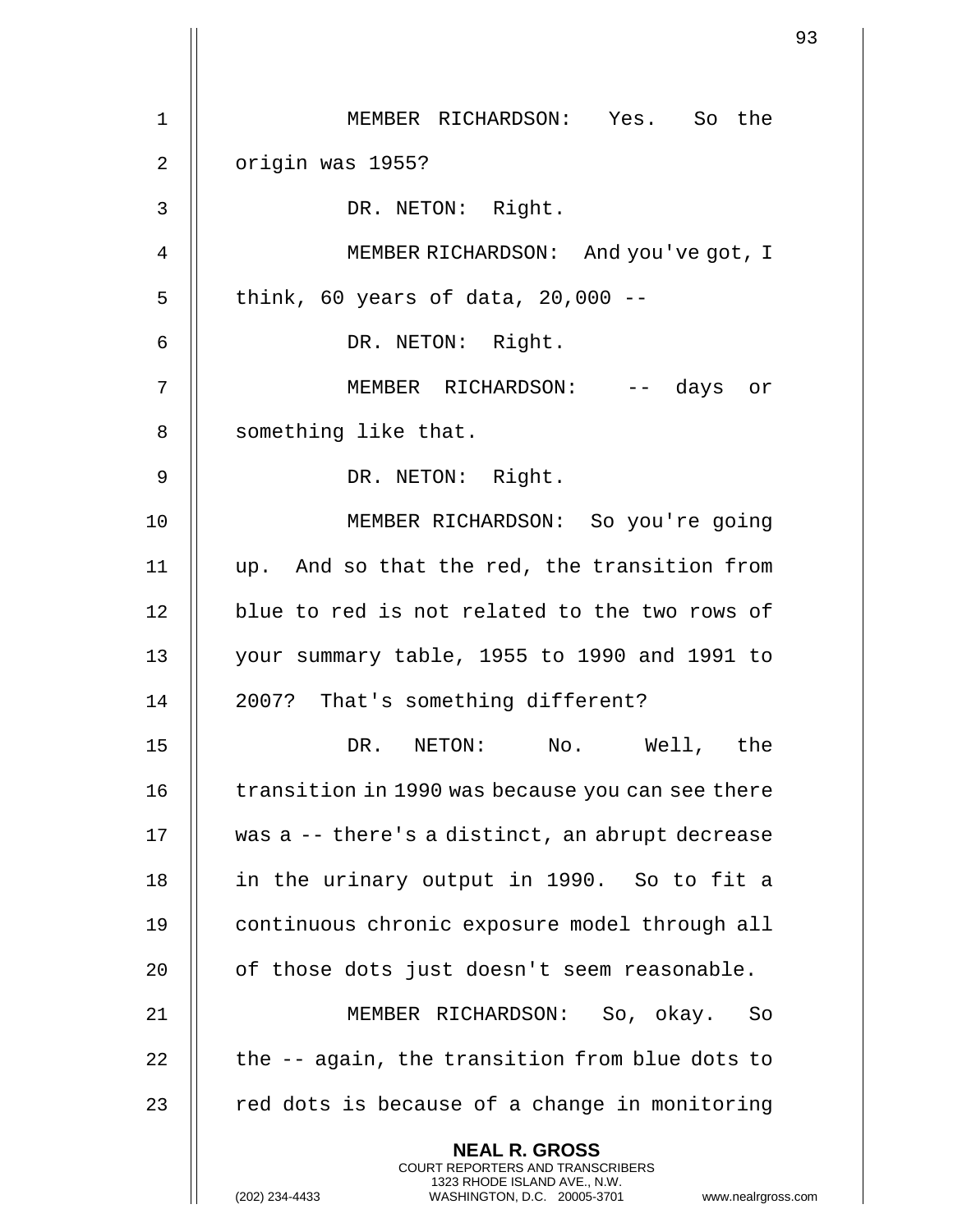practice. It's not -- because I thought you were describing it as an assumption about a particular exposure scenario. DR. NETON: Well, it's not a change in 5 | monitoring. It's a change in the qualitative | look of the plots. I mean, you can see there  $\parallel$  that there's a fairly abrupt change in the || output of the urine. And so  $-$  MEMBER RICHARDSON: Well, I mean, you might, or one might look at it and see that there's two dots, perhaps, that look like 12 || outliers and everything else looks like --13 || DR. NETON: Wait, wait. I'm -- now, I  $-$  MEMBER RICHARDSON: Or two or three, yes, but I mean, they're -- but, you know, you  $\parallel$  see that in a lot of --18 | DR. NETON: Yes. MEMBER RICHARDSON: -- quirky things in -- 21 || DR. NETON: But I'm saying, if you |  $\vert$  100k at the red dots themselves, they are about  $\parallel$  an order of magnitude lower or about a factor **NEAL R. GROSS** COURT REPORTERS AND TRANSCRIBERS 1323 RHODE ISLAND AVE., N.W.

(202) 234-4433 WASHINGTON, D.C. 20005-3701 www.nealrgross.com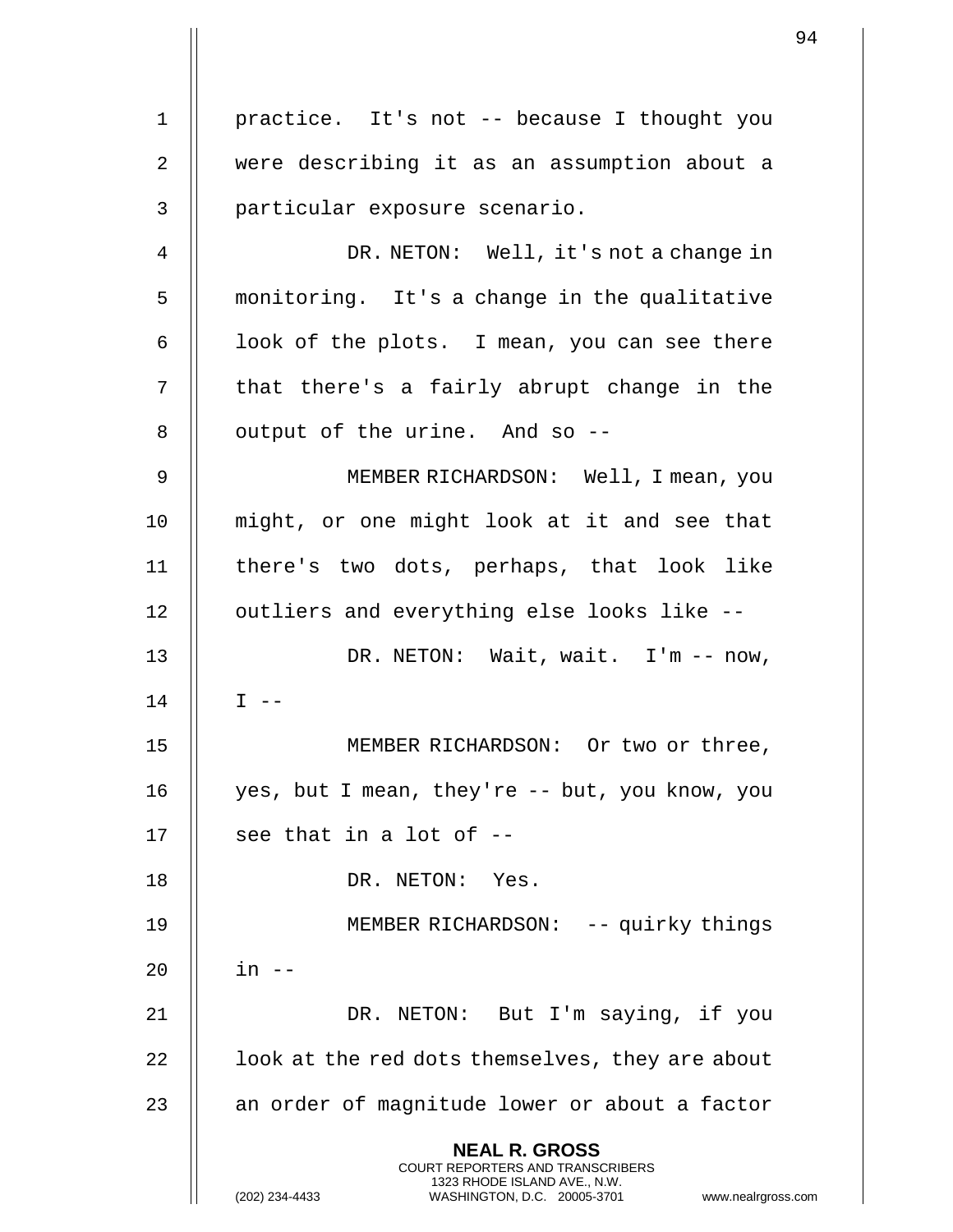|                |                                                                                                                                                                        | 95 |
|----------------|------------------------------------------------------------------------------------------------------------------------------------------------------------------------|----|
| $\mathbf 1$    | of five, I can't tell from here, than the dot,                                                                                                                         |    |
|                |                                                                                                                                                                        |    |
| $\overline{2}$ | the blue dots. So something happened there.                                                                                                                            |    |
| 3              | Something is inherently different about the                                                                                                                            |    |
| 4              | urinary excretion pattern in that second                                                                                                                               |    |
| 5              | period.                                                                                                                                                                |    |
| 6              | This was a qualitative judgment here.                                                                                                                                  |    |
| 7              | This is not quantitative.                                                                                                                                              |    |
| 8              | MEMBER RICHARDSON: No, I know. I'm                                                                                                                                     |    |
| 9              | just trying -- I was just trying to understand                                                                                                                         |    |
| 10             | the interpretation.                                                                                                                                                    |    |
| 11             | DR. NETON: Right.                                                                                                                                                      |    |
| 12             | MEMBER RICHARDSON: That was<br>a                                                                                                                                       |    |
| 13             | post-hoc color coding. And then you assume                                                                                                                             |    |
| 14             | that there's two different chronic intake                                                                                                                              |    |
| 15             | patterns --                                                                                                                                                            |    |
| 16             | DR. NETON: Correct.                                                                                                                                                    |    |
| 17             | MEMBER RICHARDSON: -- in, among, on                                                                                                                                    |    |
| 18             | average, among the workers at the site.                                                                                                                                |    |
| 19             | DR. NETON: Right.                                                                                                                                                      |    |
| 20             | MEMBER RICHARDSON: Commencing --                                                                                                                                       |    |
| 21             | one commencing in 1955 and the other commencing                                                                                                                        |    |
| 22             | $in 19 -$                                                                                                                                                              |    |
| 23             | DR. NETON: 91.                                                                                                                                                         |    |
|                | <b>NEAL R. GROSS</b><br><b>COURT REPORTERS AND TRANSCRIBERS</b><br>1323 RHODE ISLAND AVE., N.W.<br>(202) 234-4433<br>WASHINGTON, D.C. 20005-3701<br>www.nealrgross.com |    |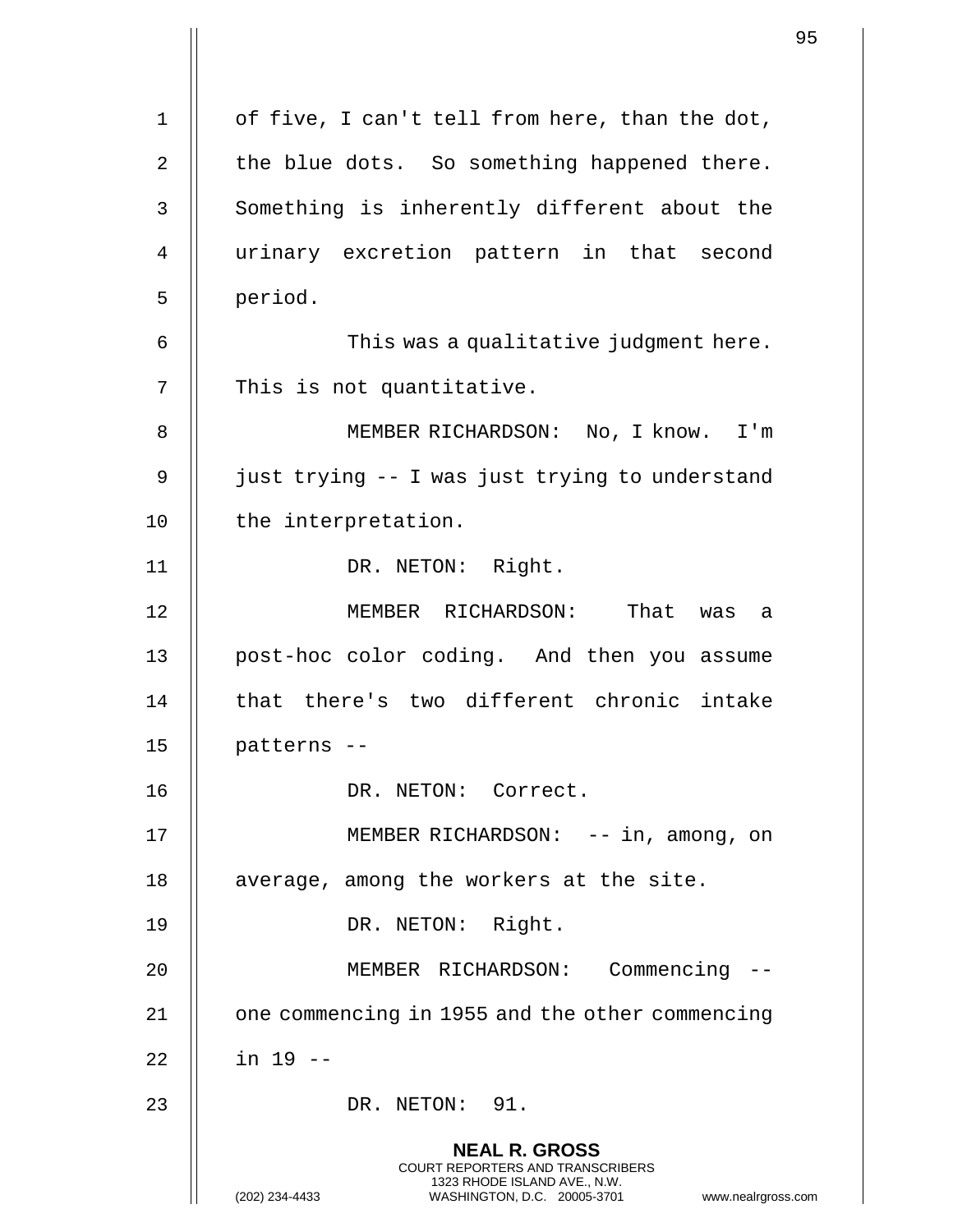| 1  | MEMBER RICHARDSON: -- 91.                                                                                                                                            |
|----|----------------------------------------------------------------------------------------------------------------------------------------------------------------------|
| 2  | DR. NETON: Correct.                                                                                                                                                  |
| 3  | MEMBER RICHARDSON: Okay. How does                                                                                                                                    |
| 4  | that happen? I guess, you know, I think about                                                                                                                        |
|    |                                                                                                                                                                      |
| 5  | an exposure pattern as happening for a worker                                                                                                                        |
| 6  | but not for the median population.                                                                                                                                   |
| 7  | DR. NETON: Yes, well this raises                                                                                                                                     |
| 8  | some issues with the model. Now remember, the                                                                                                                        |
| 9  | 50th percentile is not the same person in every                                                                                                                      |
| 10 | particular year.                                                                                                                                                     |
| 11 | MEMBER RICHARDSON: Right.                                                                                                                                            |
| 12 | DR. NETON: So in some ways, I think                                                                                                                                  |
| 13 | it's fairly -- it's somewhat favorable, in a                                                                                                                         |
| 14 | way, to pick the 50th percentile for every year.                                                                                                                     |
| 15 | It's probably not the same person. You're                                                                                                                            |
| 16 | picking the median value for every particular                                                                                                                        |
| 17 | year.                                                                                                                                                                |
| 18 | Yes, it's $-$ - this is the way we've been                                                                                                                           |
| 19 | doing it. I'm not saying it's perfect. But                                                                                                                           |
| 20 | again, you are applying this to unmonitored                                                                                                                          |
| 21 | workers, not -- this is the experience of the                                                                                                                        |
| 22 | monitored population. Now you're trying to                                                                                                                           |
| 23 | apply this to people who had no monitoring data                                                                                                                      |
|    | <b>NEAL R. GROSS</b><br><b>COURT REPORTERS AND TRANSCRIBERS</b><br>1323 RHODE ISLAND AVE., N.W.<br>(202) 234-4433<br>WASHINGTON, D.C. 20005-3701<br>www.nealrgross.c |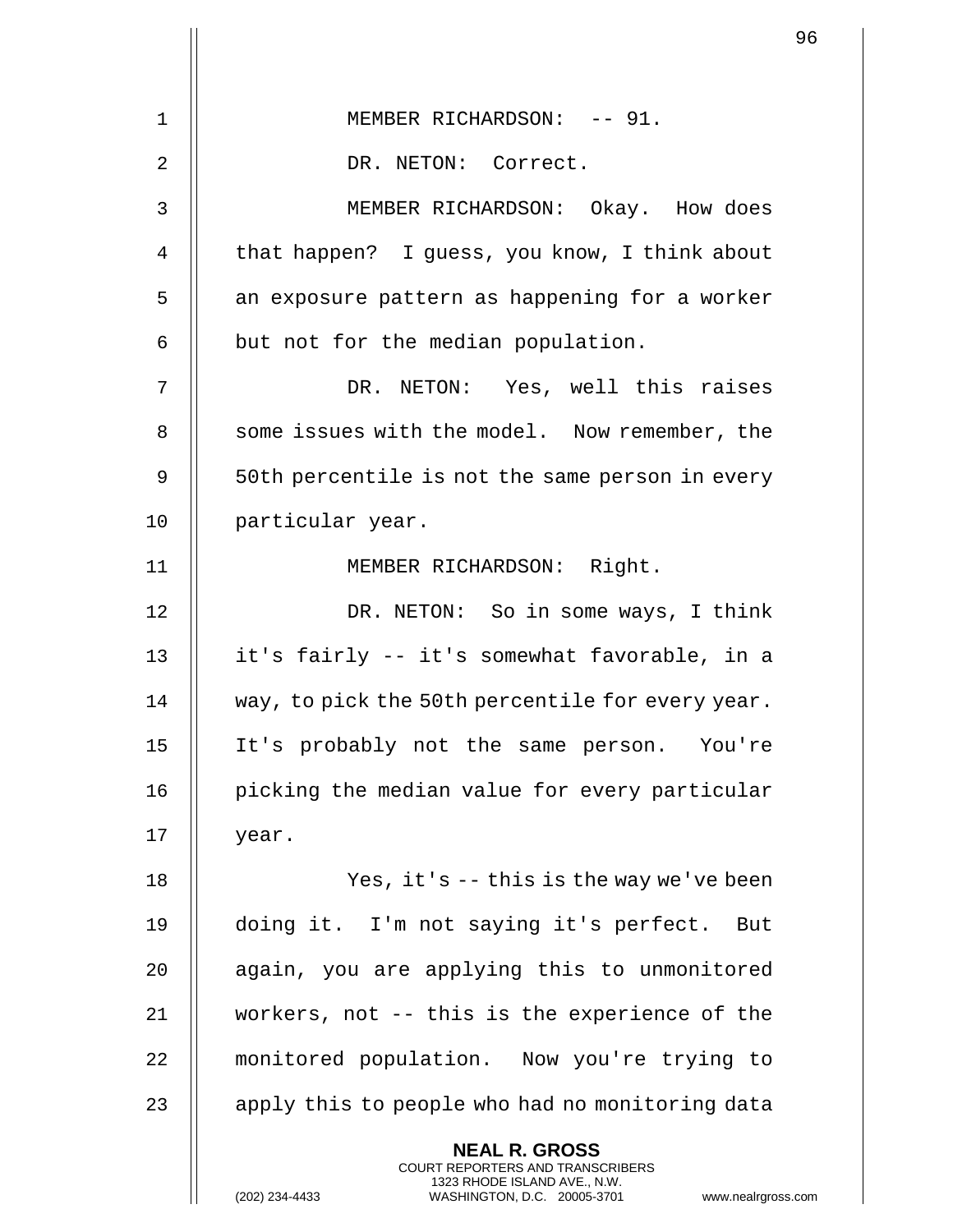| $\mathbf{1}$ | at all, and what is their exposure experience.                                                                                                                         |
|--------------|------------------------------------------------------------------------------------------------------------------------------------------------------------------------|
| 2            | And if you think of the excretion dots                                                                                                                                 |
| 3            | sort of representative of the air<br>as                                                                                                                                |
| 4            | concentrations in the plant, I think you can see                                                                                                                       |
| 5            | that -- in this case, it's a little different                                                                                                                          |
| 6            | because I do believe that the red dots are lower                                                                                                                       |
| 7            | because of a change in the technology.                                                                                                                                 |
| 8            | They had a lower -- ability to measure                                                                                                                                 |
| 9            | lower levels of plutonium, therefore you're                                                                                                                            |
| 10           | seeing lower values. It's very possible that                                                                                                                           |
| 11           | some of these chronic exposure models, the 50th                                                                                                                        |
| 12           | percentile is actually equal to the MDA or the                                                                                                                         |
| 13           | detection limit.                                                                                                                                                       |
| 14           | MEMBER RICHARDSON: So some things, I                                                                                                                                   |
| 15           | mean, sometimes it's easier to see changes in                                                                                                                          |
| 16           | monitoring by following an individual.<br>And                                                                                                                          |
| 17           | you would have workers who maybe were -- you                                                                                                                           |
| 18           | would see the transition easier on an                                                                                                                                  |
| 19           | individual basis.                                                                                                                                                      |
| 20           | DR. NETON: Yes. That's $-$ but then,                                                                                                                                   |
| 21           | over this long period of time I'm not sure we                                                                                                                          |
| 22           | can do that. You know, you're talking                                                                                                                                  |
| 23           | thousands and thousands of samples here. To                                                                                                                            |
|              | <b>NEAL R. GROSS</b><br><b>COURT REPORTERS AND TRANSCRIBERS</b><br>1323 RHODE ISLAND AVE., N.W.<br>(202) 234-4433<br>WASHINGTON, D.C. 20005-3701<br>www.nealrgross.com |

 $\mathbf{I}$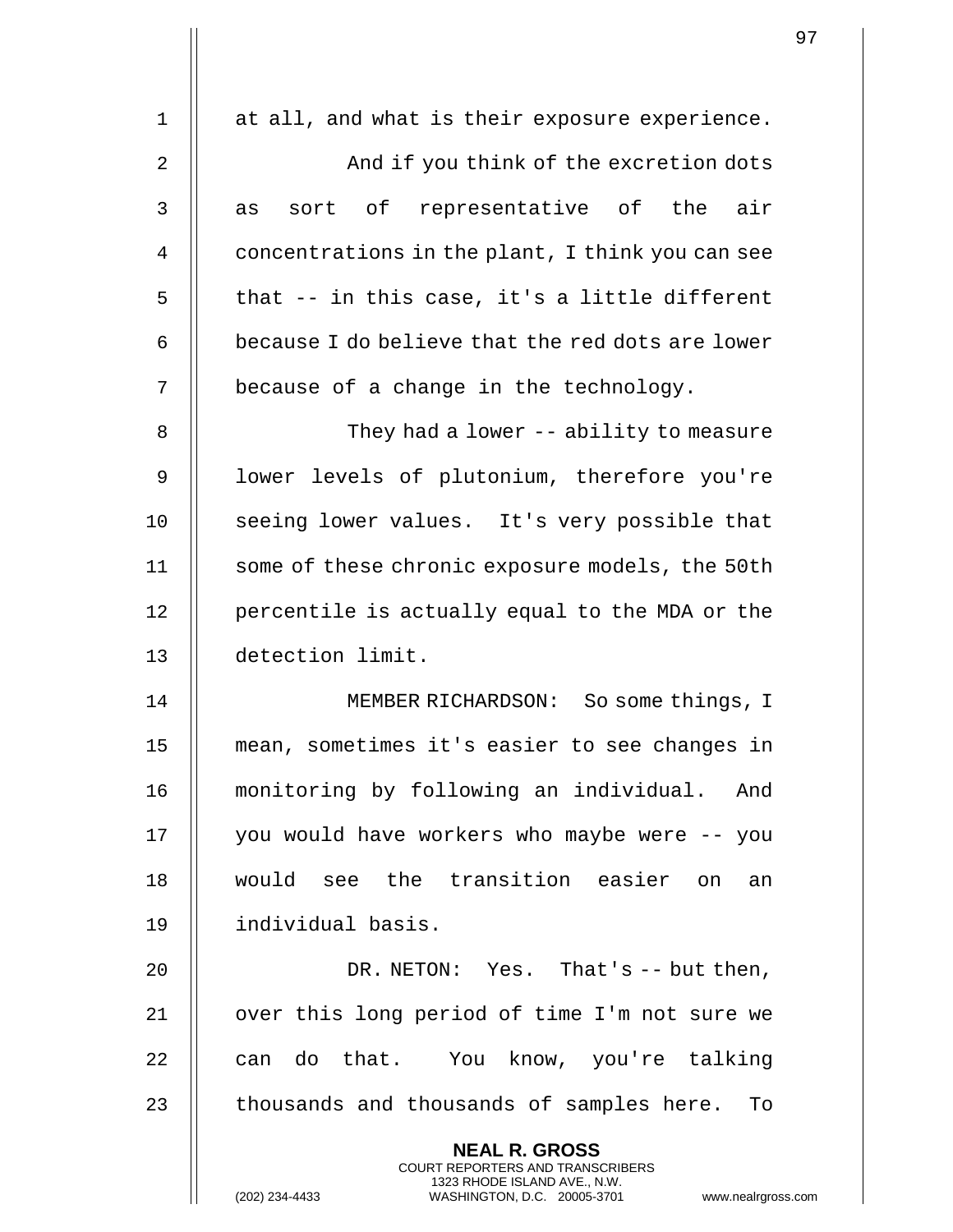|                |                                                                                                                                                                     | 98 |
|----------------|---------------------------------------------------------------------------------------------------------------------------------------------------------------------|----|
| $\mathbf 1$    | find that individual thread that you can -- and                                                                                                                     |    |
| $\overline{2}$ | then you have one individual for the whole site.                                                                                                                    |    |
|                |                                                                                                                                                                     |    |
| 3              | Yes, I'm not sure that's possible.                                                                                                                                  |    |
| 4              | MEMBER RICHARDSON: Okay.                                                                                                                                            |    |
| 5              | MEMBER ZIEMER: Well, just a couple                                                                                                                                  |    |
| 6              | of comments. One, there is some subjectivity                                                                                                                        |    |
| 7              | in looking at plots and saying these are two                                                                                                                        |    |
| 8              | different ones.                                                                                                                                                     |    |
| 9              | DR. NETON: Right.                                                                                                                                                   |    |
| 10             | MEMBER ZIEMER: That's one comment.                                                                                                                                  |    |
| 11             | Number two, I think this could reflect either                                                                                                                       |    |
| 12             | a change in work practices or change in                                                                                                                             |    |
| 13             | detection abilities. There's several                                                                                                                                |    |
| 14             | possibilities.                                                                                                                                                      |    |
| 15             | DR. NETON: Correct.                                                                                                                                                 |    |
| 16             | MEMBER ZIEMER: But --                                                                                                                                               |    |
| 17             | DR. NETON: Yes.                                                                                                                                                     |    |
| 18             | MEMBER RICHARDSON: I've seen, at                                                                                                                                    |    |
| 19             | Savannah River, changes in recording just                                                                                                                           |    |
| 20             | because recording practices of $-$ - or, you know,                                                                                                                  |    |
| 21             | data issues as well. I mean, so you could see                                                                                                                       |    |
| 22             | the median dropped to zero because --                                                                                                                               |    |
| 23             | DR. NETON: Right.                                                                                                                                                   |    |
|                | <b>NEAL R. GROSS</b><br><b>COURT REPORTERS AND TRANSCRIBERS</b><br>1323 RHODE ISLAND AVE., N.W.<br>WASHINGTON, D.C. 20005-3701 www.nealrgross.com<br>(202) 234-4433 |    |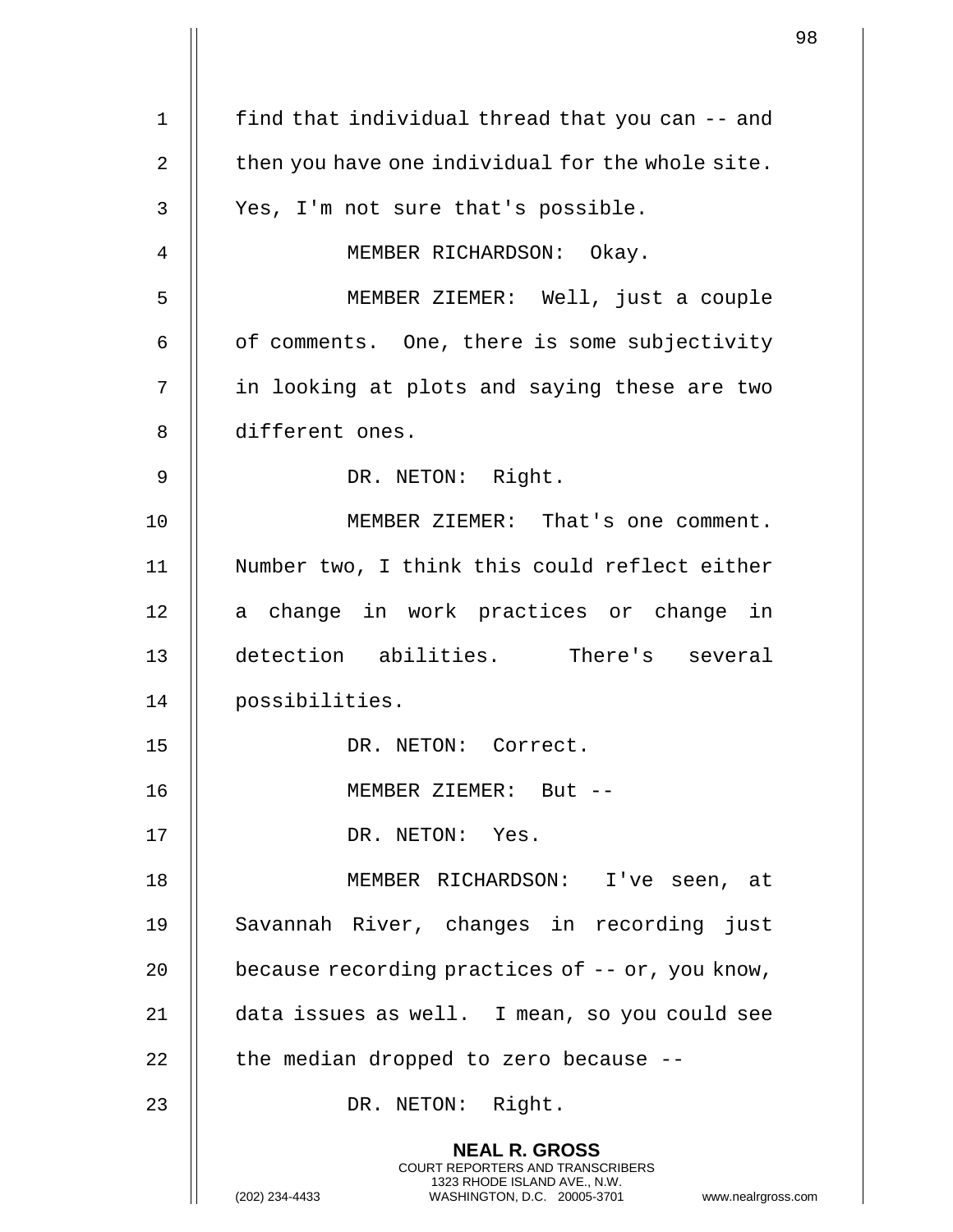|    |                                                                                                                                                | 99 |
|----|------------------------------------------------------------------------------------------------------------------------------------------------|----|
| 1  | MEMBER RICHARDSON: -- zeros are                                                                                                                |    |
| 2  | recorded for detection limits.                                                                                                                 |    |
|    |                                                                                                                                                |    |
| 3  | DR. NETON: Well, yes. And that's                                                                                                               |    |
| 4  | another issue.                                                                                                                                 |    |
| 5  | MEMBER ZIEMER: There=s some                                                                                                                    |    |
| 6  | statistical analysis issues that we'll be                                                                                                      |    |
| 7  | getting into.                                                                                                                                  |    |
| 8  | DR. NETON: Yes, and that's another                                                                                                             |    |
| 9  | issue.                                                                                                                                         |    |
| 10 | MEMBER ZIEMER: I think it's                                                                                                                    |    |
| 11 | important. You can't just take one individual                                                                                                  |    |
| 12 | and talk about the work practice change for --                                                                                                 |    |
| 13 | DR. NETON: Right.                                                                                                                              |    |
| 14 | MEMBER ZIEMER: I think you're taking                                                                                                           |    |
| 15 | a large amount of data in these things, and                                                                                                    |    |
| 16 | looking at an overall effect.                                                                                                                  |    |
| 17 | DR. NETON: Yes.                                                                                                                                |    |
| 18 | CHAIRMAN MELIUS: But doesn't that                                                                                                              |    |
| 19 | sort of -- that sort of begs the question of                                                                                                   |    |
| 20 | well, should there be stratification within                                                                                                    |    |
| 21 | that large population --                                                                                                                       |    |
| 22 | DR. NETON: Well, and that's --                                                                                                                 |    |
| 23 | CHAIRMAN MELIUS: -- which I think is                                                                                                           |    |
|    | <b>NEAL R. GROSS</b>                                                                                                                           |    |
|    | <b>COURT REPORTERS AND TRANSCRIBERS</b><br>1323 RHODE ISLAND AVE., N.W.<br>(202) 234-4433<br>WASHINGTON, D.C. 20005-3701<br>www.nealrgross.com |    |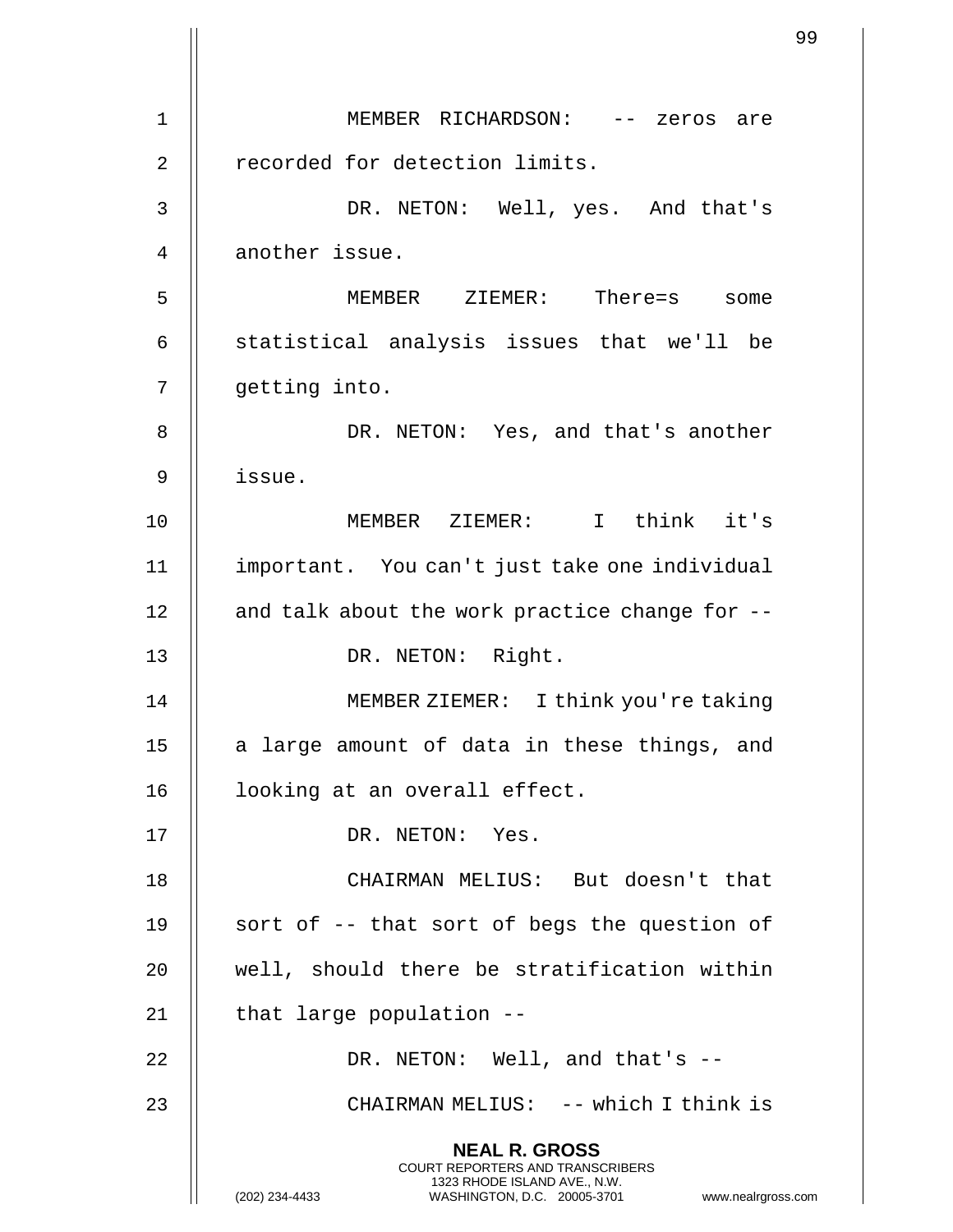|    |                                                  | $\mathbf 1$ |
|----|--------------------------------------------------|-------------|
| 1  | what, sort of what David was getting at, maybe   |             |
|    |                                                  |             |
| 2  | not on an individual --                          |             |
| 3  | DR. NETON: Yes.                                  |             |
| 4  | CHAIRMAN MELIUS: -- but that's one               |             |
| 5  | way you'd want to, you know, sort of examine     |             |
| 6  | that. But by group, there could be, and again,   |             |
| 7  | you got to sort of define what the plot is plus  |             |
| 8  | what you see in, you know, as the mix of workers |             |
| 9  | or what -- I mean, there's lots of possibility.  |             |
| 10 | And so I don't think you can look at             |             |
| 11 | any of this without sort of a pretty thorough    |             |
| 12 | knowledge of the site and --                     |             |
| 13 | DR. NETON: Right.                                |             |
| 14 | CHAIRMAN MELIUS: -- you know.                    |             |
| 15 | DR. NETON: I'm not trying to imply               |             |
| 16 | that this is the right way to go, or one size    |             |
| 17 | fits all here. I was just trying to say, if      |             |
| 18 | this were a stratified subset, and we knew, for  |             |
| 19 | instance, that these were maintenance workers,   |             |
| 20 | and they were stratified out, this is how we     |             |
| 21 | would go about trying to establish what their    |             |
| 22 | unmonitored colleagues' exposure experience      |             |
| 23 | was. I don't want to belabor this too much.      |             |
|    | <b>NEAL R. GROSS</b>                             |             |

COURT REPORTERS AND TRANSCRIBERS 1323 RHODE ISLAND AVE., N.W.

 $\parallel$ 

(202) 234-4433 WASHINGTON, D.C. 20005-3701 www.nealrgross.com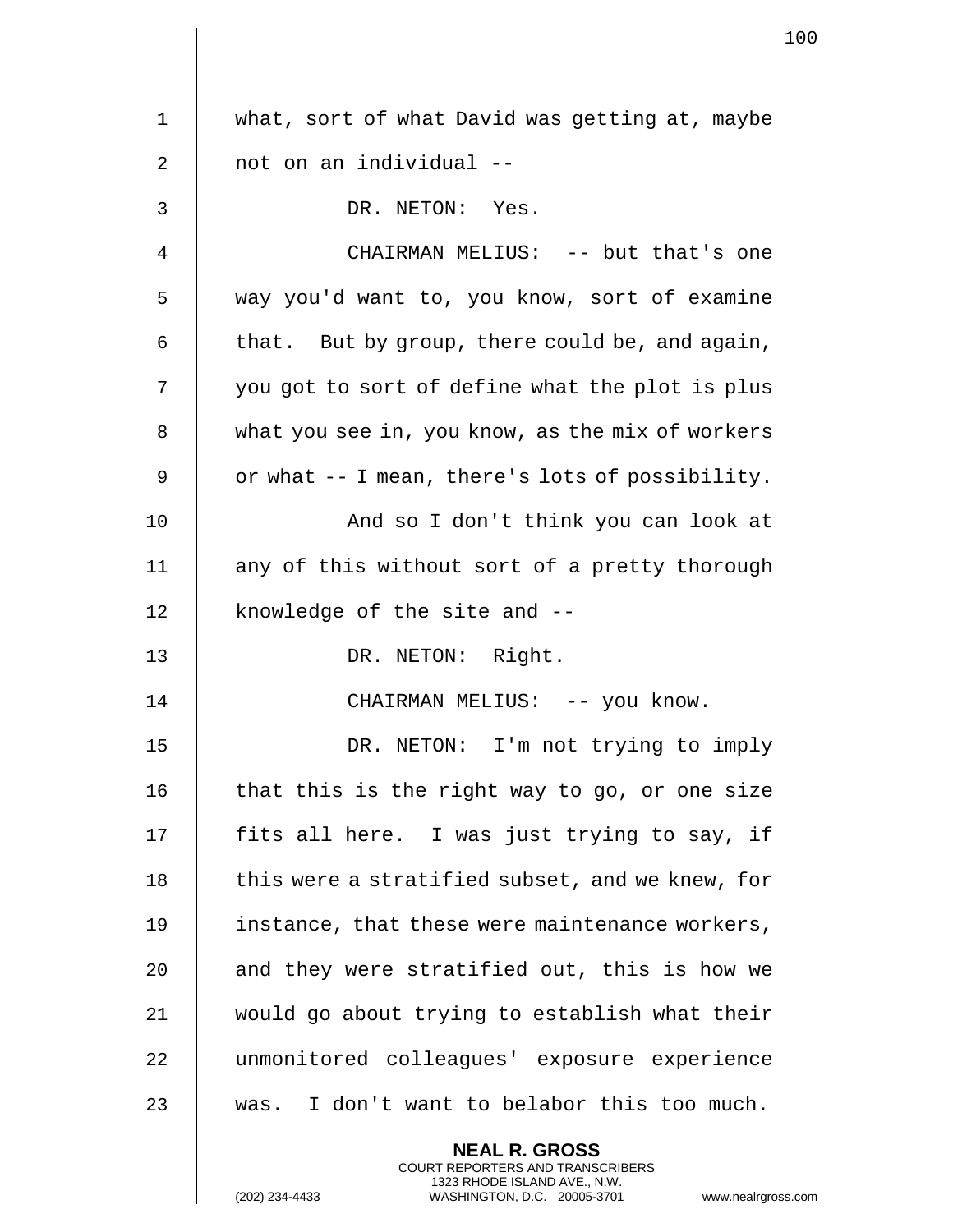|             |                                                                                                                                                                        | 101 |
|-------------|------------------------------------------------------------------------------------------------------------------------------------------------------------------------|-----|
| $\mathbf 1$ | MEMBER KOTELCHUCK: Dave Kotelchuck.                                                                                                                                    |     |
|             |                                                                                                                                                                        |     |
| 2           | Let me ask you, this -- these data points are,                                                                                                                         |     |
| 3           | of course, coming out from the IMBA program,                                                                                                                           |     |
| 4           | right? These are --                                                                                                                                                    |     |
| 5           | DR. NETON: No. These are actually                                                                                                                                      |     |
| 6           | excretion data points that we received from the                                                                                                                        |     |
| 7           | DOE, or AWE in some cases.                                                                                                                                             |     |
| 8           | MEMBER KOTELCHUCK: Oh okay. So                                                                                                                                         |     |
| 9           | these are the excretion points?                                                                                                                                        |     |
| 10          | DR. NETON: These are urinary                                                                                                                                           |     |
| 11          | excretion values we have in a database.                                                                                                                                |     |
| 12          | MEMBER KOTELCHUCK: Okay.                                                                                                                                               |     |
| 13          | DR. NETON: Of the actual exposed                                                                                                                                       |     |
| 14          | workers, sorry.                                                                                                                                                        |     |
| 15          | MEMBER KOTELCHUCK: Suppose -- but                                                                                                                                      |     |
| 16          | suppose you were to follow, not one worker as                                                                                                                          |     |
| 17          | a representative, but --                                                                                                                                               |     |
| 18          | DR. NETON: All worker?                                                                                                                                                 |     |
| 19          | MEMBER KOTELCHUCK: Well, it could be                                                                                                                                   |     |
| 20          | a -- but just a few dozen, you should be able                                                                                                                          |     |
| 21          | to, if you will, visually see that there is                                                                                                                            |     |
| 22          | really a transition going on. There should be                                                                                                                          |     |
|             |                                                                                                                                                                        |     |
| 23          | some kind of tailing off.                                                                                                                                              |     |
|             | <b>NEAL R. GROSS</b><br><b>COURT REPORTERS AND TRANSCRIBERS</b><br>1323 RHODE ISLAND AVE., N.W.<br>(202) 234-4433<br>WASHINGTON, D.C. 20005-3701<br>www.nealrgross.com |     |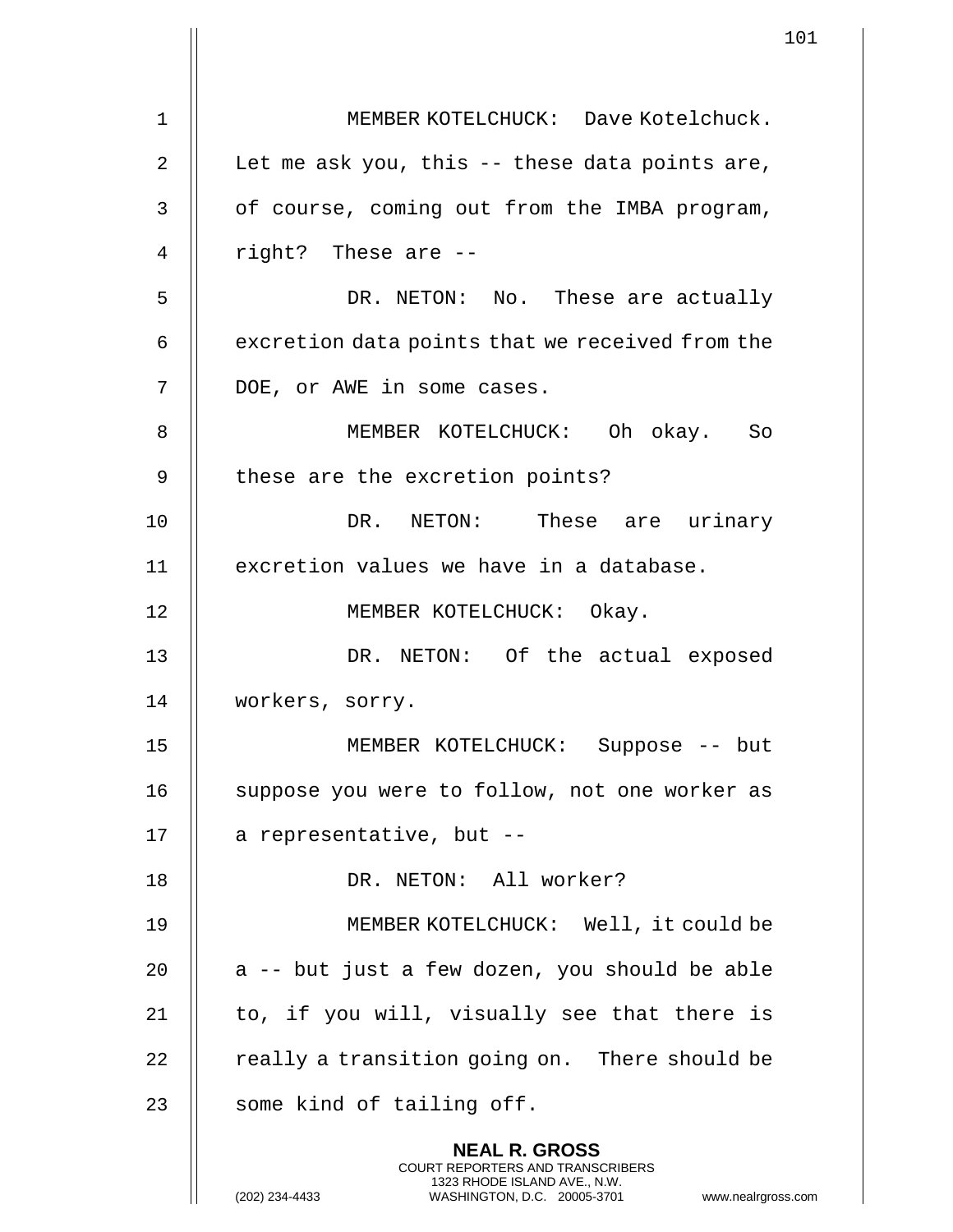|             |                                                                                                                                                                        | 102 |
|-------------|------------------------------------------------------------------------------------------------------------------------------------------------------------------------|-----|
| $\mathbf 1$ | DR. NETON: It may be, but those would                                                                                                                                  |     |
| 2           | be more demonstrable in the higher exposure                                                                                                                            |     |
| 3           | levels. And we're trying to get the 50th                                                                                                                               |     |
| 4           | percentile established here, and those tend to                                                                                                                         |     |
|             |                                                                                                                                                                        |     |
| 5           | be down into the weeds.                                                                                                                                                |     |
| 6           | They'll monitor 300, 400 workers in a                                                                                                                                  |     |
| 7           | year, and you'll see that the 50th percentile                                                                                                                          |     |
| 8           | worker, who was monitored, is already bouncing                                                                                                                         |     |
| 9           | around the detection limit.                                                                                                                                            |     |
| 10          | Yes, there's going to be workers up in                                                                                                                                 |     |
| 11          | the 95th percentile that were more heavily                                                                                                                             |     |
| 12          | exposed, and you could do individual dose                                                                                                                              |     |
| 13          | reconstructions, but in this particular case                                                                                                                           |     |
| 14          | are going to be dose reconstructions using                                                                                                                             |     |
| 15          | missed dose, for the most part.                                                                                                                                        |     |
| 16          | We've been down this path before about                                                                                                                                 |     |
| 17          |                                                                                                                                                                        |     |
| 18          | MEMBER KOTELCHUCK: Yes.                                                                                                                                                |     |
| 19          | DR. NETON: -- can we really use                                                                                                                                        |     |
| 20          | individual workers, and I'm pretty convinced,                                                                                                                          |     |
| 21          | at least, that it's -- it would be almost                                                                                                                              |     |
| 22          | impossible.                                                                                                                                                            |     |
| 23          | MEMBER KOTELCHUCK: Individual                                                                                                                                          |     |
|             | <b>NEAL R. GROSS</b><br><b>COURT REPORTERS AND TRANSCRIBERS</b><br>1323 RHODE ISLAND AVE., N.W.<br>(202) 234-4433<br>WASHINGTON, D.C. 20005-3701<br>www.nealrgross.com |     |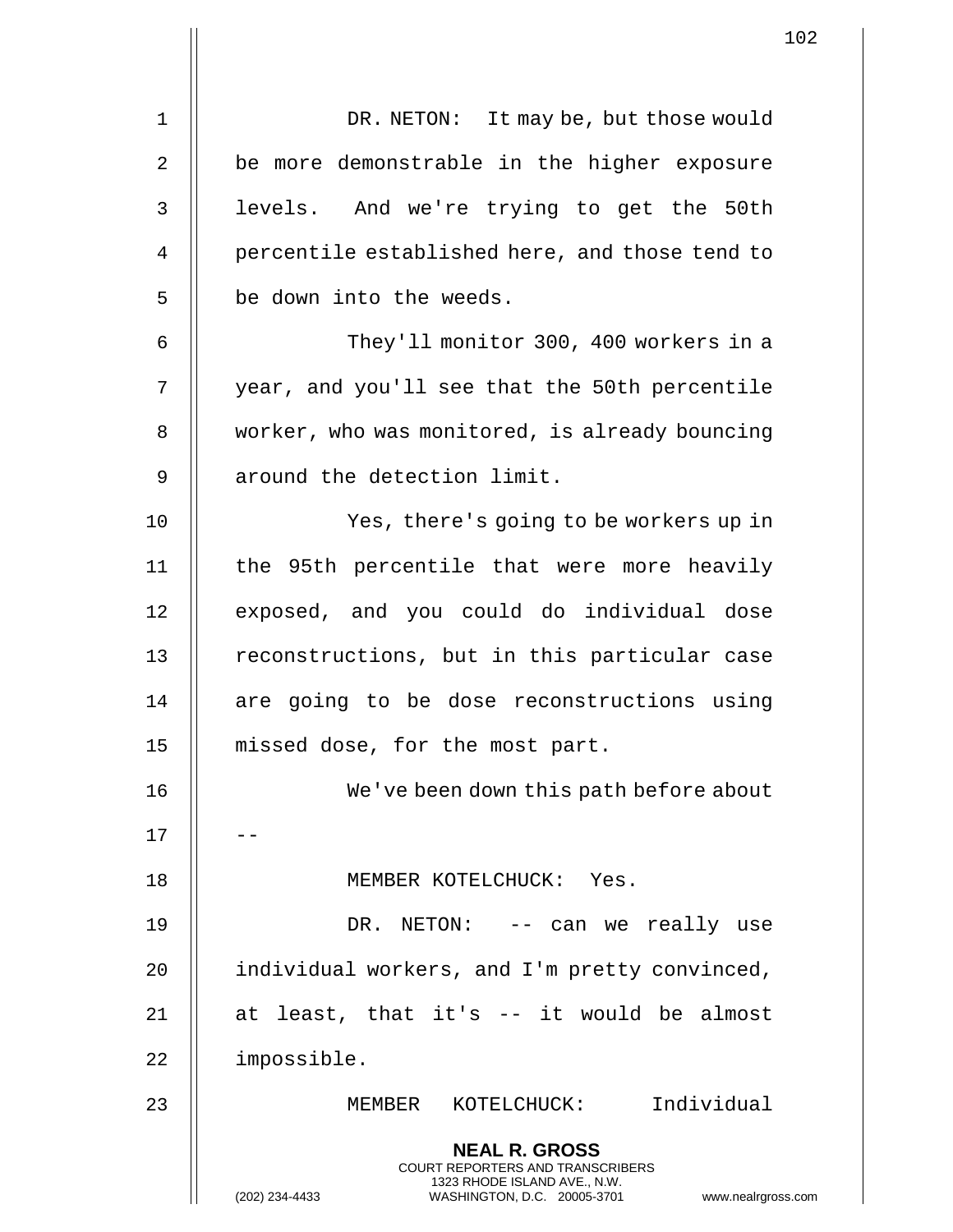1 workers OPOS.

2 DR. NETON: Well to take OPOS data as 3 || an individual worker and reconstruct 4 || everybody's dose, individually, would be 5 || really, really difficult.

6 MEMBER KOTELCHUCK: Okay.

7 || DR. NETON: Oftentimes you only have 8 || one sample a year on these people, and now 9 | you're saying well, I can do more with that than 10 | I really can.

11 You know, there's some substance 12 || here. Chronic exposure, the annual values 13 || that were taken can be used to bound those 14 | chronic exposure scenarios. I mean, you know,  $15$   $\parallel$  those are inherent assumptions but I think that 16 | we've sort of gotten through that in the past, 17  $\parallel$  and that part, I think, is okay.

18 What I'm going to talk about next is 19 || really, you know, how we determine which data 20 || points are used for which sets of workers. 21 || That's sort of the thrust of the talk. Maybe 22 | I complicated things a little more here than I 23  $\parallel$  expected to. But I just wanted people to be

> **NEAL R. GROSS** COURT REPORTERS AND TRANSCRIBERS 1323 RHODE ISLAND AVE., N.W.

(202) 234-4433 WASHINGTON, D.C. 20005-3701 www.nealrgross.com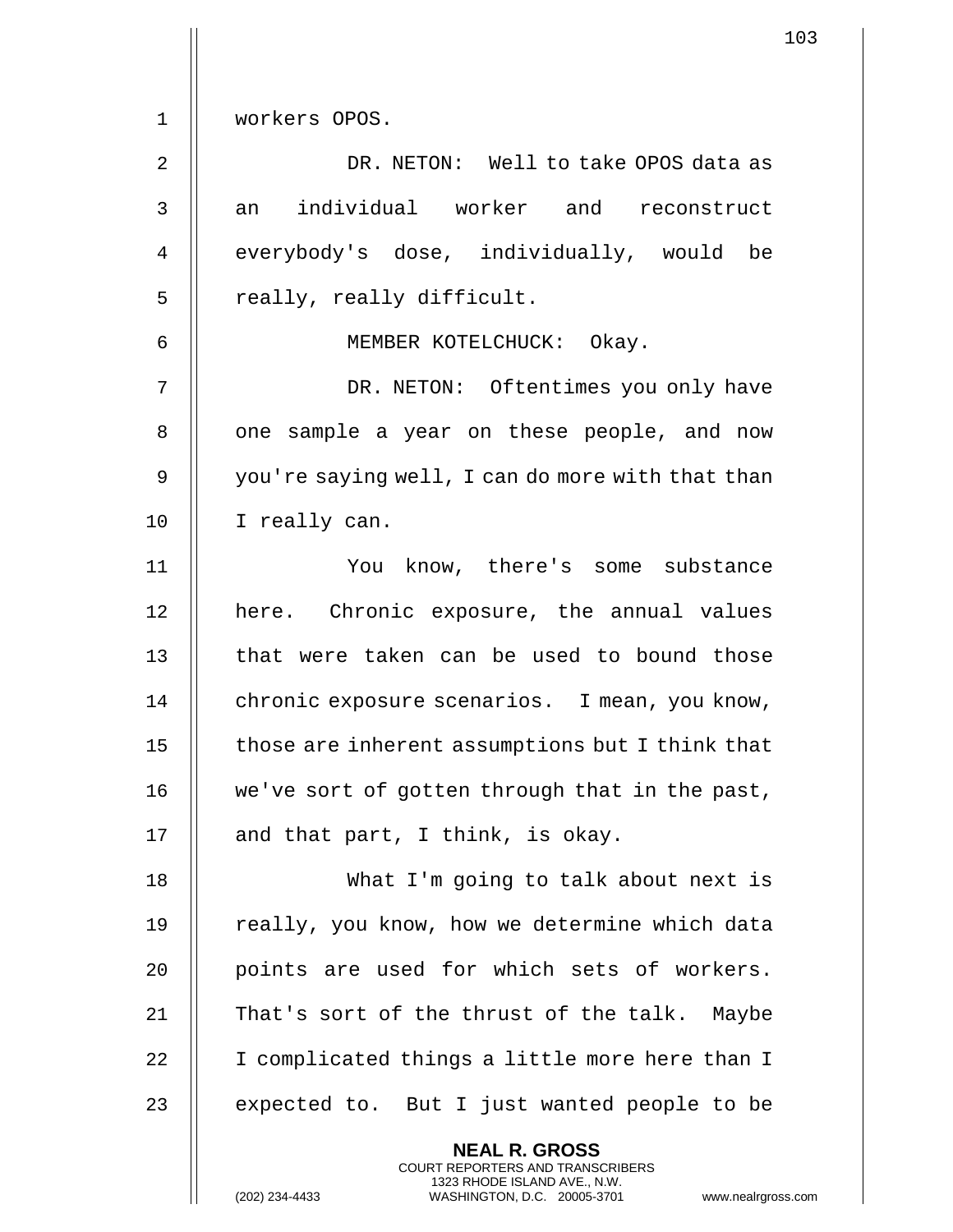|             |                                                                                                                                                                        | 104 |
|-------------|------------------------------------------------------------------------------------------------------------------------------------------------------------------------|-----|
| $\mathbf 1$ | aware of, this is what we're talking about, how                                                                                                                        |     |
|             |                                                                                                                                                                        |     |
| 2           | -- so. Okay. Any other questions? Henry?                                                                                                                               |     |
| 3           | MEMBER ANDERSON: Are you using the                                                                                                                                     |     |
| 4           | median value or are you using the mean value?                                                                                                                          |     |
| 5           | DR. NETON: Median.                                                                                                                                                     |     |
| 6           | MEMBER ANDERSON: Median?                                                                                                                                               |     |
| 7           | DR. NETON: Median value.                                                                                                                                               |     |
| 8           | MEMBER ANDERSON: Got it. Because                                                                                                                                       |     |
| 9           | that would help you adjust for the change of the                                                                                                                       |     |
| 10          | limit of detection. Because although -- I                                                                                                                              |     |
| 11          | mean, what I was going to say is if you have a                                                                                                                         |     |
| 12          | change in the limit of detection, you could                                                                                                                            |     |
| 13          | apply the same limit of detection from the                                                                                                                             |     |
| 14          | earlier years to the later years.                                                                                                                                      |     |
| 15          | You'd lose some data, but you'd see,                                                                                                                                   |     |
| 16          | does that change? Is this level that's going                                                                                                                           |     |
| 17          | down that, starting in 1991, is that an artifact                                                                                                                       |     |
| 18          | of detection? But if you're using medians --                                                                                                                           |     |
| 19          | DR. NETON: Yes. Well --                                                                                                                                                |     |
| 20          | MEMBER ANDERSON: It -- as long as                                                                                                                                      |     |
| 21          | that median is above the limit of detection, I                                                                                                                         |     |
| 22          | mean, if in a given --                                                                                                                                                 |     |
| 23          | DR. NETON: If it is, yes. Yes.                                                                                                                                         |     |
|             | <b>NEAL R. GROSS</b><br><b>COURT REPORTERS AND TRANSCRIBERS</b><br>1323 RHODE ISLAND AVE., N.W.<br>(202) 234-4433<br>WASHINGTON, D.C. 20005-3701<br>www.nealrgross.com |     |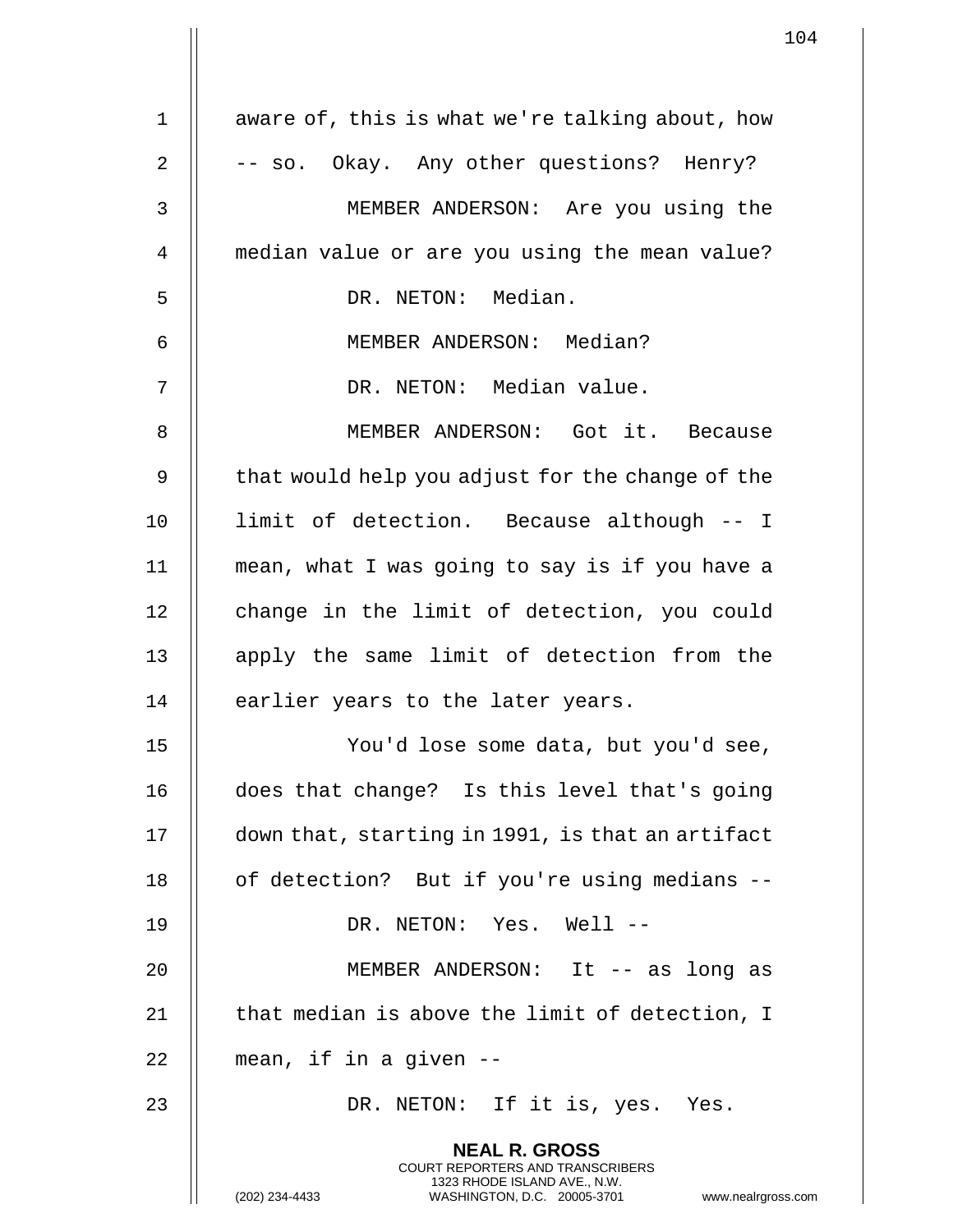|                | 105                                                                                                                                                                 |  |
|----------------|---------------------------------------------------------------------------------------------------------------------------------------------------------------------|--|
| 1              | MEMBER ANDERSON: Is it? Is it                                                                                                                                       |  |
|                |                                                                                                                                                                     |  |
| $\overline{2}$ | typically, in the earlier years, also --                                                                                                                            |  |
| 3              | DR. NETON: In the very, very early                                                                                                                                  |  |
| 4              | years, it's above the detection limit. As you                                                                                                                       |  |
| 5              | get more contemporary, maybe 1970s, 80s, it's                                                                                                                       |  |
| 6              | almost very often about the detection limit,                                                                                                                        |  |
| 7              | sometimes even below the detection limit.                                                                                                                           |  |
| 8              | MEMBER ANDERSON: So you artificially                                                                                                                                |  |
| 9              | assign the limit of detection to the value? Or                                                                                                                      |  |
| 10             | a square root of --                                                                                                                                                 |  |
| 11             | DR. NETON: Yes. We have techniques                                                                                                                                  |  |
| 12             | for accommodating for what we call a missed                                                                                                                         |  |
| 13             | dose, right.                                                                                                                                                        |  |
| 14             | MEMBER ANDERSON: Because that --                                                                                                                                    |  |
| 15             | DR. NETON: But remember, each of                                                                                                                                    |  |
| 16             | these values is going to have a geometric                                                                                                                           |  |
| 17             | standard deviation of 3 associated with it                                                                                                                          |  |
| 18             | anyways, so.                                                                                                                                                        |  |
| 19             | CHAIRMAN MELIUS: Okay. Any Board                                                                                                                                    |  |
| 20             | Members on the phone have questions, before we                                                                                                                      |  |
| 21             | move on?                                                                                                                                                            |  |
| 22             | MEMBER FIELD: No, this is Bill. I                                                                                                                                   |  |
| 23             | thought this was a very helpful presentation.                                                                                                                       |  |
|                | <b>NEAL R. GROSS</b><br><b>COURT REPORTERS AND TRANSCRIBERS</b><br>1323 RHODE ISLAND AVE., N.W.<br>(202) 234-4433<br>WASHINGTON, D.C. 20005-3701 www.nealrgross.com |  |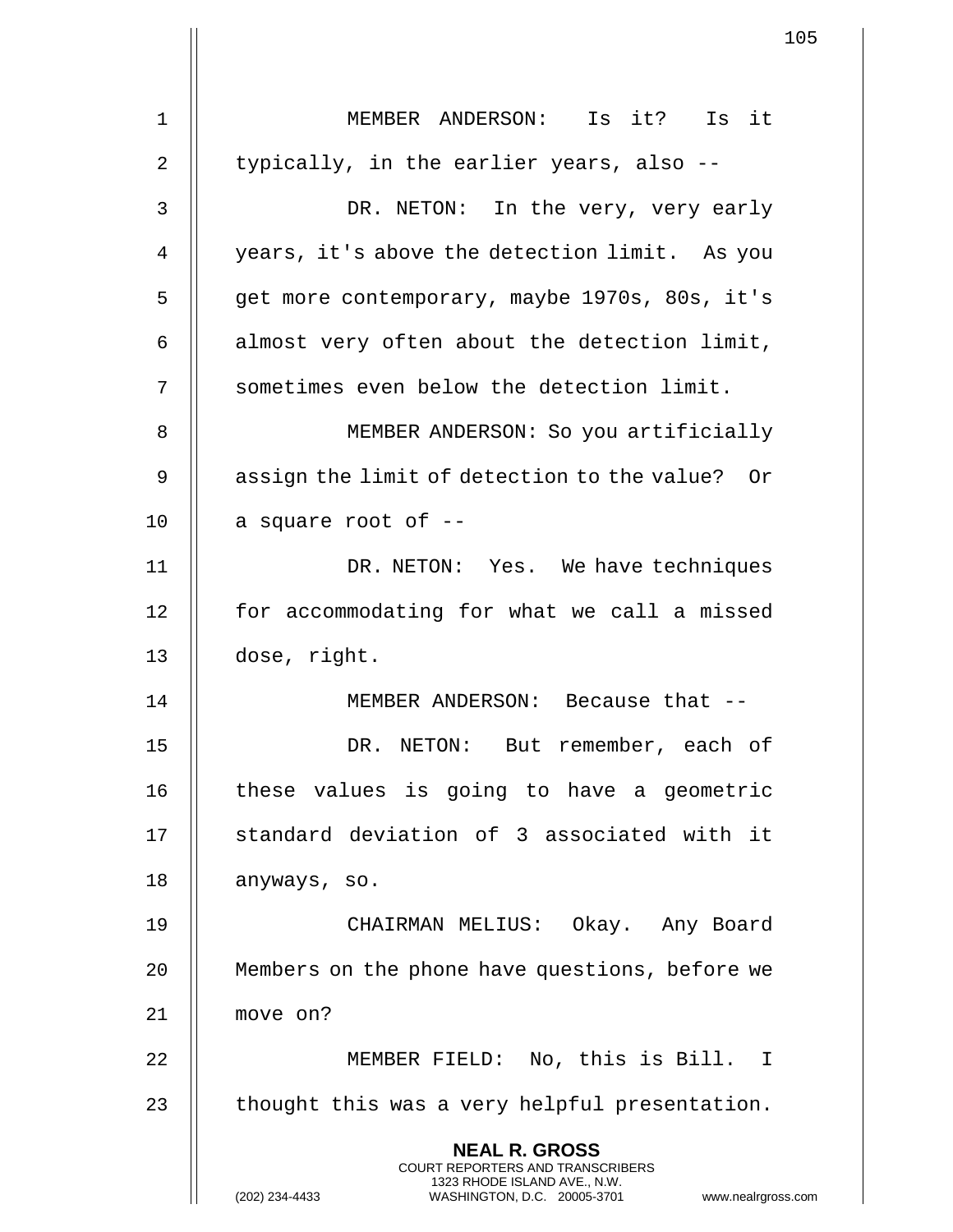1 Appreciate it. 2 | DR. NETON: Thanks. 3 CHAIRMAN MELIUS: Okay. 4 || DR. NETON: Okay. 5 || CHAIRMAN MELIUS: Next. 6 DR. NETON: All right. That being  $7$   $\parallel$  said, now we'll switch gears a little bit and 8 | talk about how we ended up with this coworker 9 model draft -- again, I emphasize draft 10 | implementation quide. 11 It doesn't say even implementation  $12$  | quide yet, but the idea is that this will end 13 up becoming NIOSH Implementation Guide, I 14 | think, 006. You know, we have one for covered 15 || exposure, we have one for surrogate data. So  $16$   $\parallel$  this will be the latest in our collection. 17 || So I thought the best way, maybe, to 18 || go over --19 MR. HINNEFELD: Excuse me just a 20 || minute, Jim. I just wanted to make sure people 21 who are on the phone, we have just left Live 22 | Meeting on the presentations. So if you're 23 || following on Live Meeting on the phone, you **NEAL R. GROSS**

> COURT REPORTERS AND TRANSCRIBERS 1323 RHODE ISLAND AVE., N.W.

(202) 234-4433 WASHINGTON, D.C. 20005-3701 www.nealrgross.com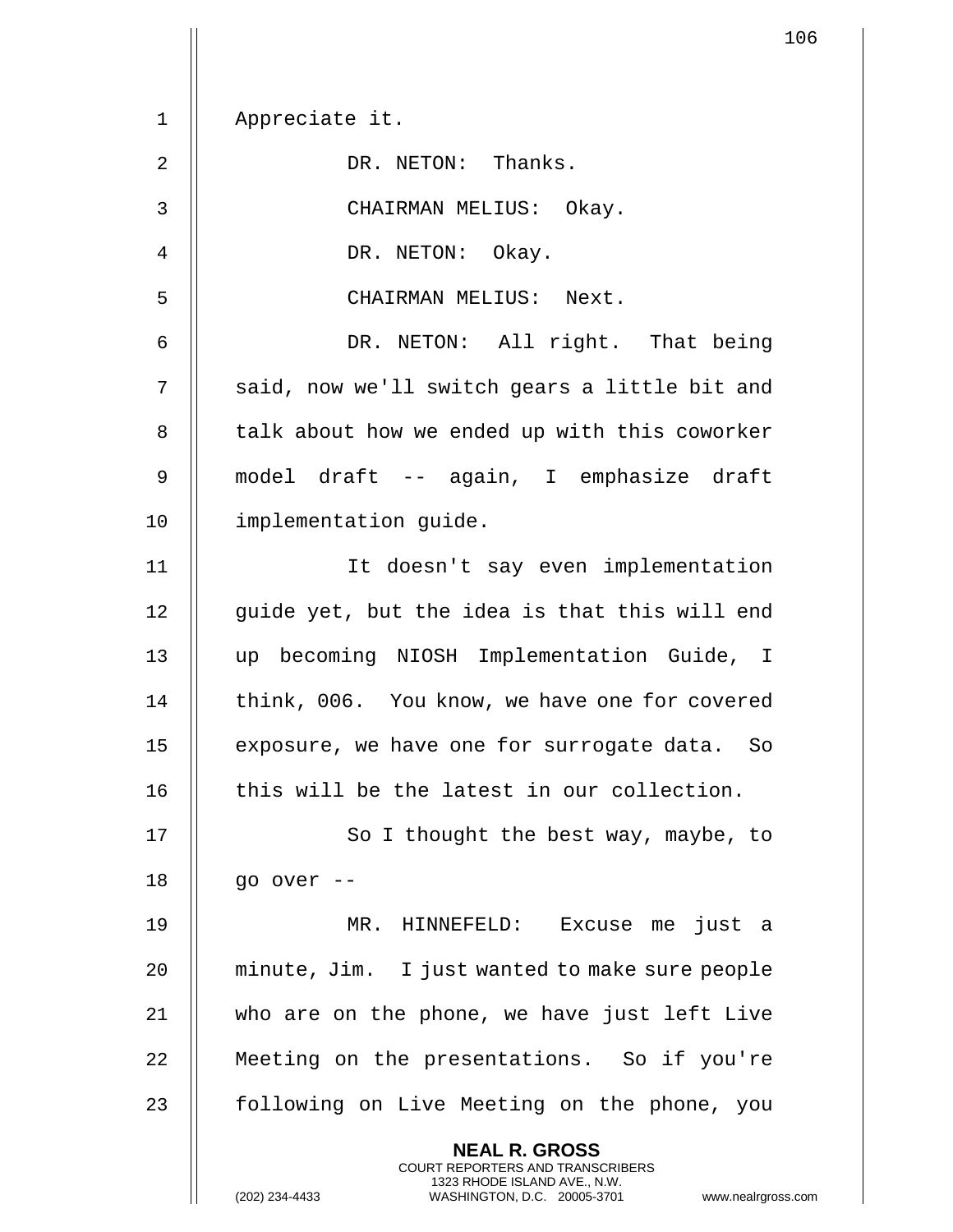|                | $\mathbf{1}$                                                                                                                                                        |
|----------------|---------------------------------------------------------------------------------------------------------------------------------------------------------------------|
| 1              | won't see what's on the screen here in the room,                                                                                                                    |
|                |                                                                                                                                                                     |
| $\overline{2}$ | but it is on the website.                                                                                                                                           |
| 3              | It's called Draft Criteria for                                                                                                                                      |
| 4              | Evaluation of Coworker Data. I think it's Rev                                                                                                                       |
| 5              | I think there's a rev -- it's coworker data<br>3.                                                                                                                   |
| 6              | and Rev 3 is in the title of the file. And                                                                                                                          |
| 7              | that's what's on the screen here.                                                                                                                                   |
| 8              | DR. NETON: I'm reasonably certain                                                                                                                                   |
| 9              | that it's on the website. At least I requested                                                                                                                      |
| 10             | that it be put there, so. So yes, and the idea                                                                                                                      |
| 11             | is, here, we're just going to scroll through,                                                                                                                       |
| 12             | because I find it more comfortable to talk from                                                                                                                     |
| 13             | something rather than speak in generalities.                                                                                                                        |
| 14             | So the idea was, we're up to Rev 3. We                                                                                                                              |
| 15             | started off saying okay, we didn't have any such                                                                                                                    |
| 16             | guidance in the past. I mean, we've built a lot                                                                                                                     |
| 17             | of coworker models, and our approach, from the                                                                                                                      |
| 18             | very beginning, has been, let's just take all                                                                                                                       |
| 19             | the data, rank it and apply it, and not spend                                                                                                                       |
| 20             | a lot of time thinking about where these little                                                                                                                     |
| 21             | subsets may have been.                                                                                                                                              |
| 22             | I mean, we've done some of that.<br>We                                                                                                                              |
| 23             | talked earlier about Report 52, or TIB-52.<br>So                                                                                                                    |
|                | <b>NEAL R. GROSS</b><br><b>COURT REPORTERS AND TRANSCRIBERS</b><br>1323 RHODE ISLAND AVE., N.W.<br>(202) 234-4433<br>WASHINGTON, D.C. 20005-3701<br>www.nealrgross. |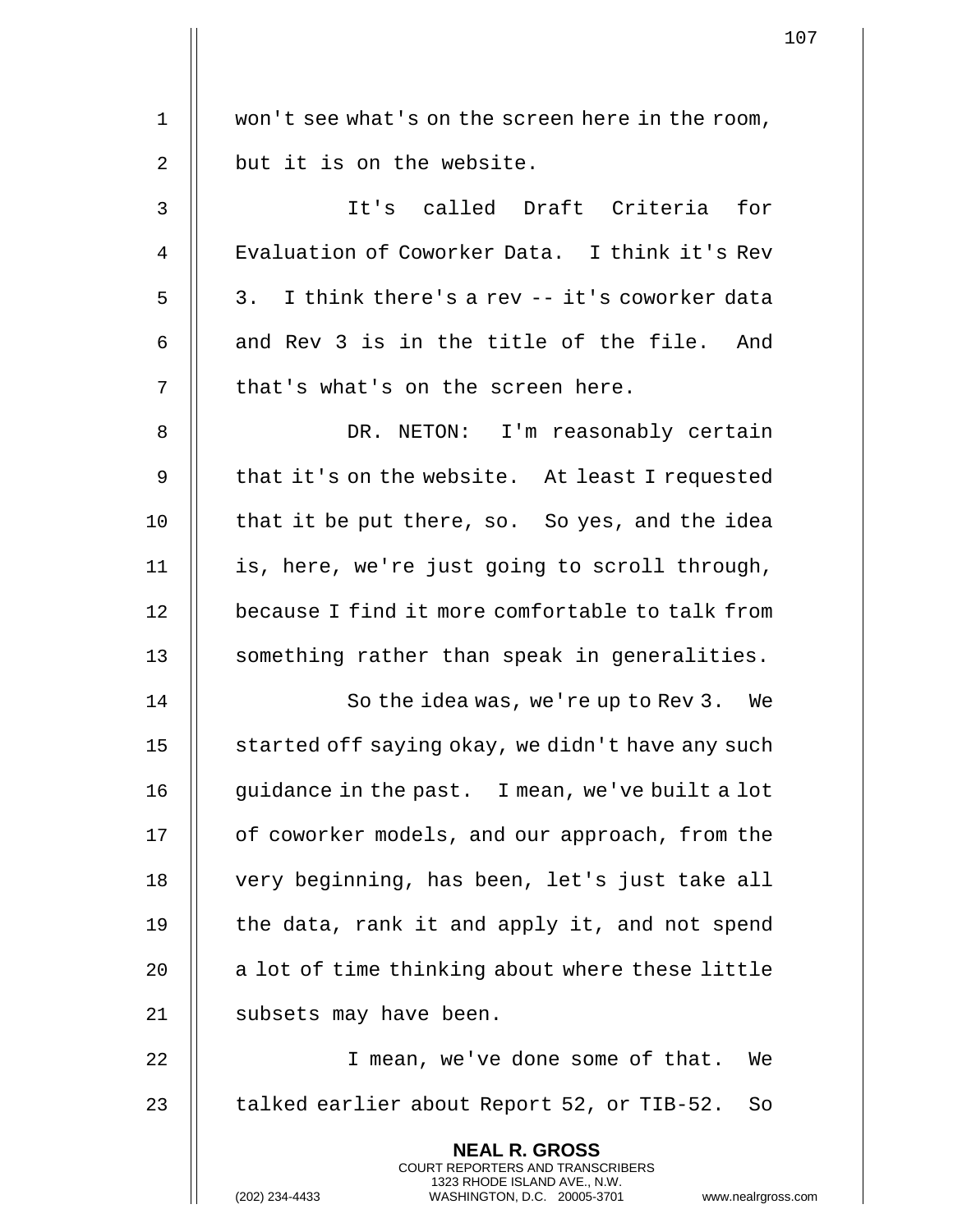1 || we went back to the drawing board, said what  $2 \parallel$  really do we need to think about when we're 3 | doing these coworker models? 4 || So there's four sections to this

5 documents. I think it's up to about eight 6 pages now. The first section is the 7 | introduction, which sort of gives us the basis 8 || of why we have coworker models in the first 9 || place.

10 || The second section talks about, if you 11 have a set of data, you need to look at it for 12 data adequacy and completeness, and also the 13 || type of program that they were trying to 14 implement with that data. So that's a data 15 || adequacy type thing.

16 || The third section talks about if you  $17$   $\parallel$  -- once you decide that you can really use the 18 data to establish coworkers, how do you 19  $\parallel$  analyze it. And that kind of gets into this 20 || 50th percentile, 84th percentile situation.

21 || Then the fourth set, which is still 22  $\parallel$  sort of a little bit soft in my mind, is how you 23 || actually do a statistical analysis for

> **NEAL R. GROSS** COURT REPORTERS AND TRANSCRIBERS 1323 RHODE ISLAND AVE., N.W.

(202) 234-4433 WASHINGTON, D.C. 20005-3701 www.nealrgross.com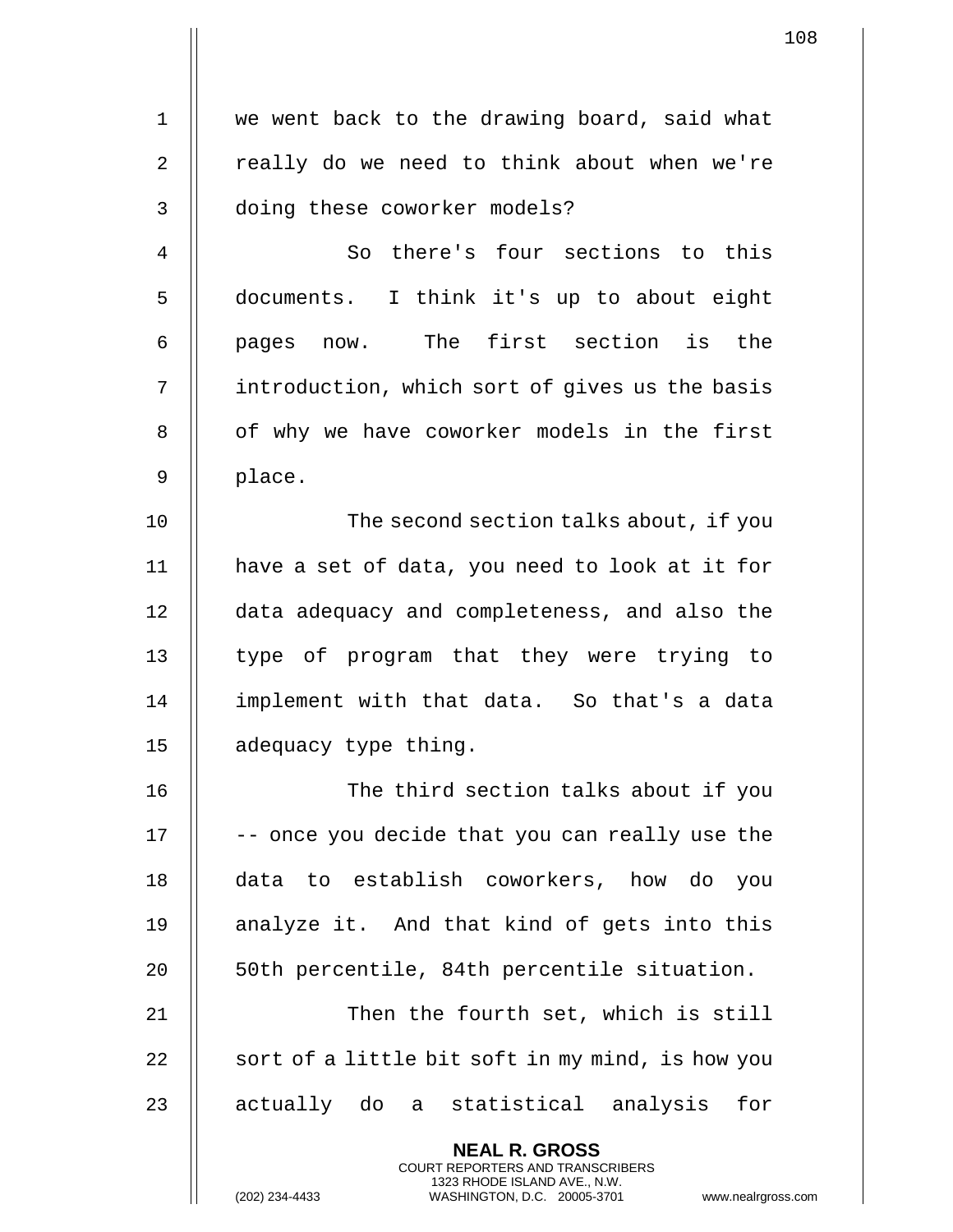| $\mathbf 1$    | stratification. And it'll become obvious as I                                                                                                                     |  |
|----------------|-------------------------------------------------------------------------------------------------------------------------------------------------------------------|--|
| $\overline{2}$ | talk why that's sort of still out there.                                                                                                                          |  |
| $\mathbf{3}$   | So if we could scroll through just the                                                                                                                            |  |
| $\overline{4}$ | first section, and maybe stop at that quote                                                                                                                       |  |
| 5              | there. It talks about individuals. The dose                                                                                                                       |  |
| 6              | reconstruction regulation is directly out of                                                                                                                      |  |
| 7              | that.                                                                                                                                                             |  |
| 8              | It says, "If individual monitoring                                                                                                                                |  |
| 9              | data are not available or adequate, dose                                                                                                                          |  |
| 10             | reconstructions may use monitoring results for                                                                                                                    |  |
| 11             | groups of workers with" -- and this is where it                                                                                                                   |  |
| 12             | gets tricky, for "comparable activities and                                                                                                                       |  |
| 13             | relationships to the radiation environment."                                                                                                                      |  |
| 14             | That's right out of the regulation, so                                                                                                                            |  |
| 15             | that's what we're obligated to do.<br>Now                                                                                                                         |  |
| 16             | oftentimes, you know, the level of granularity,                                                                                                                   |  |
| 17             | though, how much you can get in the weeds about                                                                                                                   |  |
| 18             | who that monitoring data was taken from and that                                                                                                                  |  |
| 19             | sort of thing is not always as good as you'd like                                                                                                                 |  |
| 20             | it to be.                                                                                                                                                         |  |
| 21             | And so we have, in the past, generated                                                                                                                            |  |
| 22             | coworker models that pretty much are one size                                                                                                                     |  |
| 23             | fits all, you know, a full distribution of data.                                                                                                                  |  |
|                | <b>NEAL R. GROSS</b><br><b>COURT REPORTERS AND TRANSCRIBERS</b><br>1323 RHODE ISLAND AVE., N.W.<br>(202) 234-4433<br>WASHINGTON, D.C. 20005-3701<br>www.nealrgros |  |

(202) 234-4433 WASHINGTON, D.C. 20005-3701 www.nealrgross.com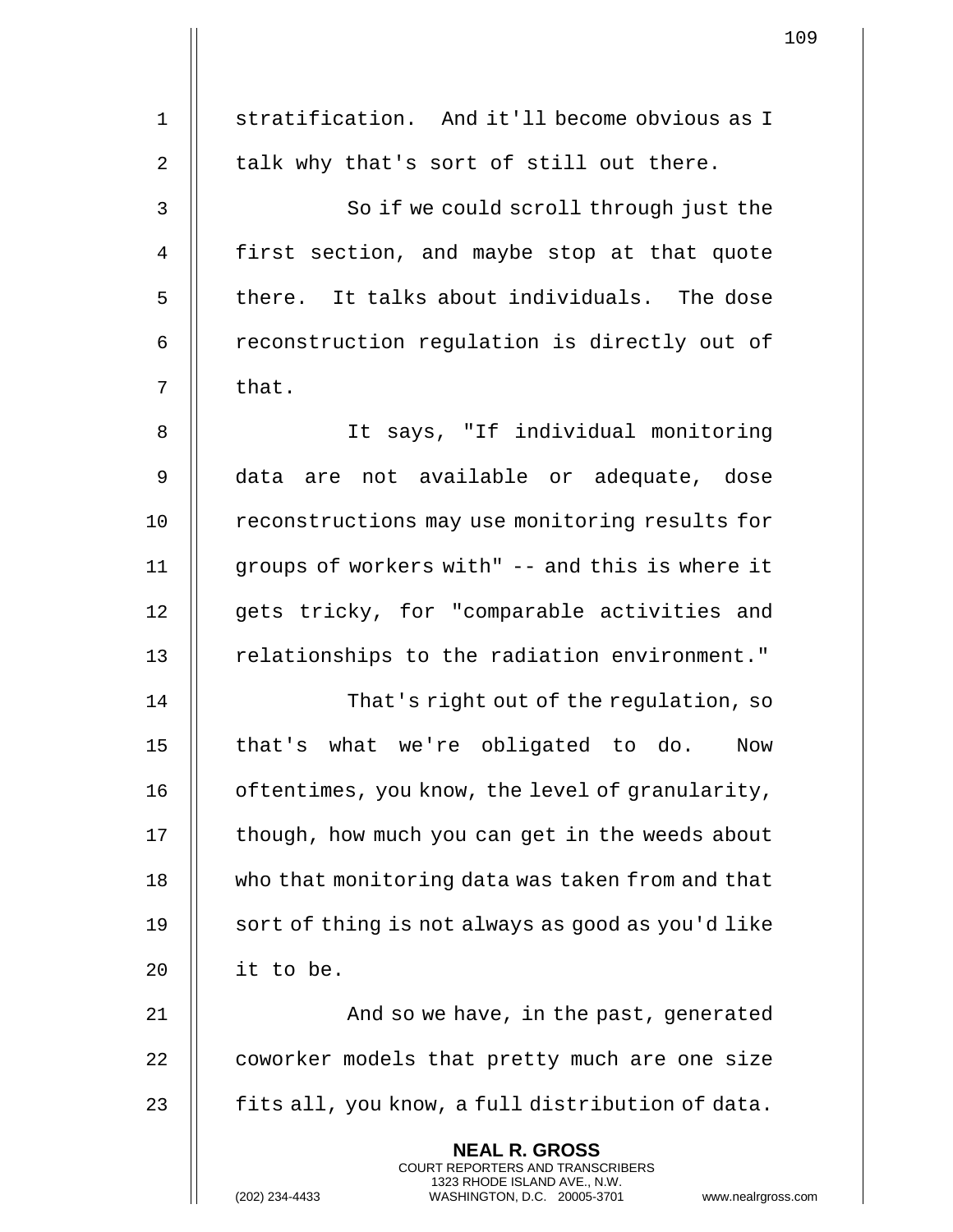|             | 1                                                                                                                                                                  |
|-------------|--------------------------------------------------------------------------------------------------------------------------------------------------------------------|
| $\mathbf 1$ | I'm going to go into some descriptions                                                                                                                             |
|             |                                                                                                                                                                    |
| 2           | here, though, about what we should<br>be                                                                                                                           |
| 3           | considering up front, before we go, before we                                                                                                                      |
| 4           | make that leap of faith. Okay.                                                                                                                                     |
| 5           | So this next section, criteria for the                                                                                                                             |
| 6           | evaluation adequacy and completeness -- go down                                                                                                                    |
| 7           | a little further, Stu -- yes, just this section                                                                                                                    |
| $\, 8$      | here. The data adequacy really speaks to the                                                                                                                       |
| 9           | technical ability of the monitoring methods                                                                                                                        |
| 10          | that were employed.                                                                                                                                                |
| 11          | I mean, we have a lot of data that are                                                                                                                             |
| 12          | taken all the way back from the 1940s to the                                                                                                                       |
| 13          | current time. Clearly the technology has                                                                                                                           |
| 14          | changed. And so you have to take the data set                                                                                                                      |
| 15          | that you have in hand and establish, is this --                                                                                                                    |
| 16          | can this data really, reliably -- can it be                                                                                                                        |
| 17          | reliably used to determine what the person's                                                                                                                       |
| 18          | value was, excretion-wise or on their                                                                                                                              |
| 19          | dosimeter? Is the technology there?                                                                                                                                |
| 20          | always use the example of<br>I.                                                                                                                                    |
| 21          | measurement of neutrons in the early days using                                                                                                                    |
| 22          | film. The film couldn't see neutrons,                                                                                                                              |
| 23          | energies probably below say 500 keV.                                                                                                                               |
|             | <b>NEAL R. GROSS</b><br><b>COURT REPORTERS AND TRANSCRIBERS</b><br>1323 RHODE ISLAND AVE., N.W.<br>WASHINGTON, D.C. 20005-3701<br>(202) 234-4433<br>www.nealrgross |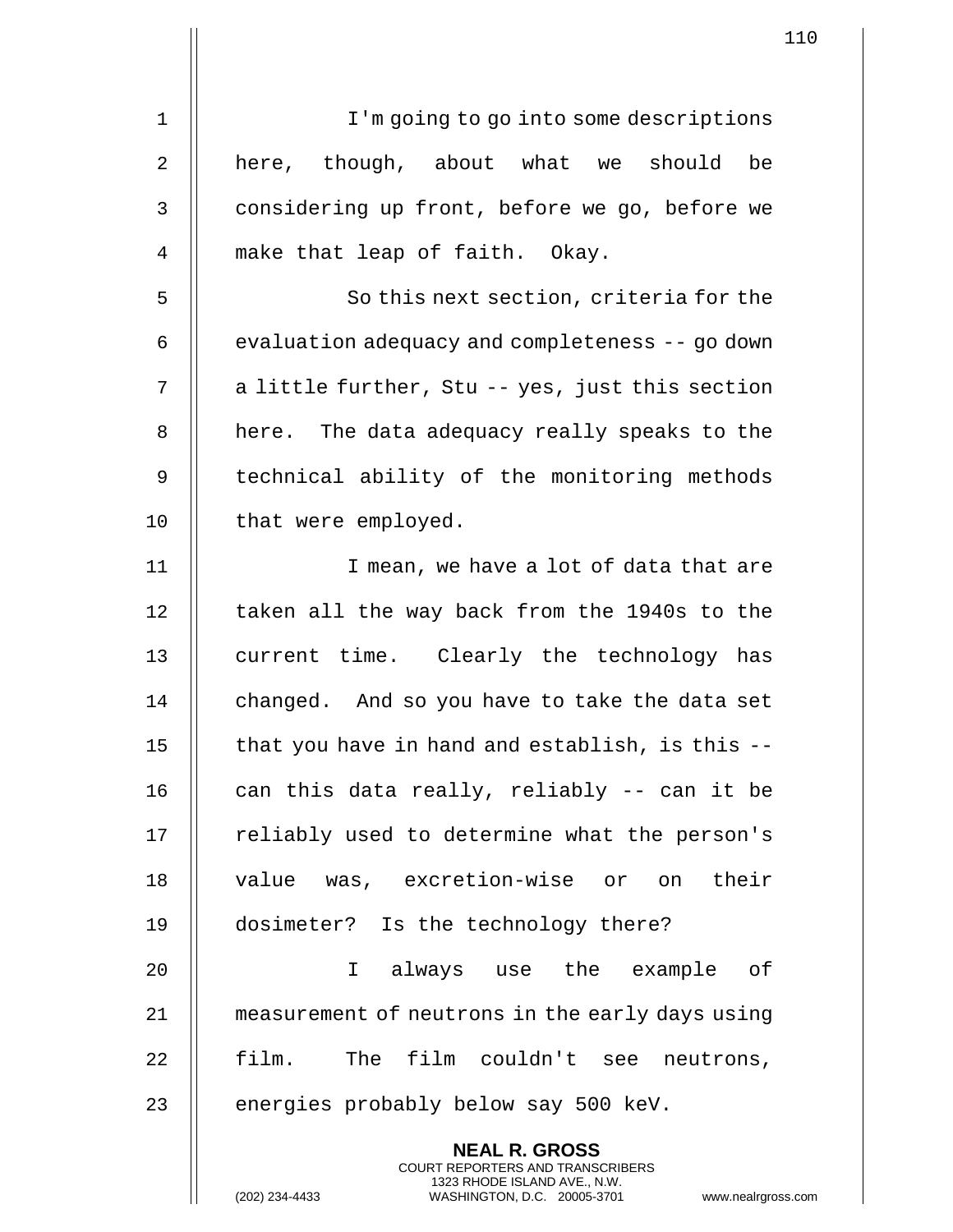| 1           | So you've got to be aware of that and                                                                                                                             |  |
|-------------|-------------------------------------------------------------------------------------------------------------------------------------------------------------------|--|
| 2           | say well, these data -- we have these data but                                                                                                                    |  |
| 3           | we need to consider what the heck was going on                                                                                                                    |  |
| 4           | with the technology, and either adjust it or say                                                                                                                  |  |
| 5           | it can't be used.                                                                                                                                                 |  |
| 6           | So this sets the stage for what type                                                                                                                              |  |
| 7           | of data could be used in coworker models. We                                                                                                                      |  |
| 8           | talk about using a bioassay, which we often,                                                                                                                      |  |
| $\mathsf 9$ | very often use. And bioassay, in our mind,                                                                                                                        |  |
| 10          | also includes in vivo analyses, although we                                                                                                                       |  |
| 11          | don't do that particularly often. But it can                                                                                                                      |  |
| 12          | be a valid technique for a coworker model.                                                                                                                        |  |
| 13          | We've done this.                                                                                                                                                  |  |
| 14          | And I also included as a footnote in                                                                                                                              |  |
| 15          | there, it talks about you can use breathing zone                                                                                                                  |  |
| 16          | air samples. We've never done that yet, I                                                                                                                         |  |
| 17          | don't think, but it certainly would be a viable                                                                                                                   |  |
| 18          | option if you could show the breathing zone data                                                                                                                  |  |
| 19          | were pretty good, I mean, they were really lapel                                                                                                                  |  |
| 20          | air sampling, that sort of thing.                                                                                                                                 |  |
| 21          | And then of course, you need to talk                                                                                                                              |  |
| 22          | about external dosimetry type measurements,                                                                                                                       |  |
| 23          | that measure beta, gamma, neutron, that sort of                                                                                                                   |  |
|             | <b>NEAL R. GROSS</b><br><b>COURT REPORTERS AND TRANSCRIBERS</b><br>1323 RHODE ISLAND AVE., N.W.<br>(202) 234-4433<br>www.nealrgros<br>WASHINGTON, D.C. 20005-3701 |  |

(202) 234-4433 WASHINGTON, D.C. 20005-3701 www.nealrgross.com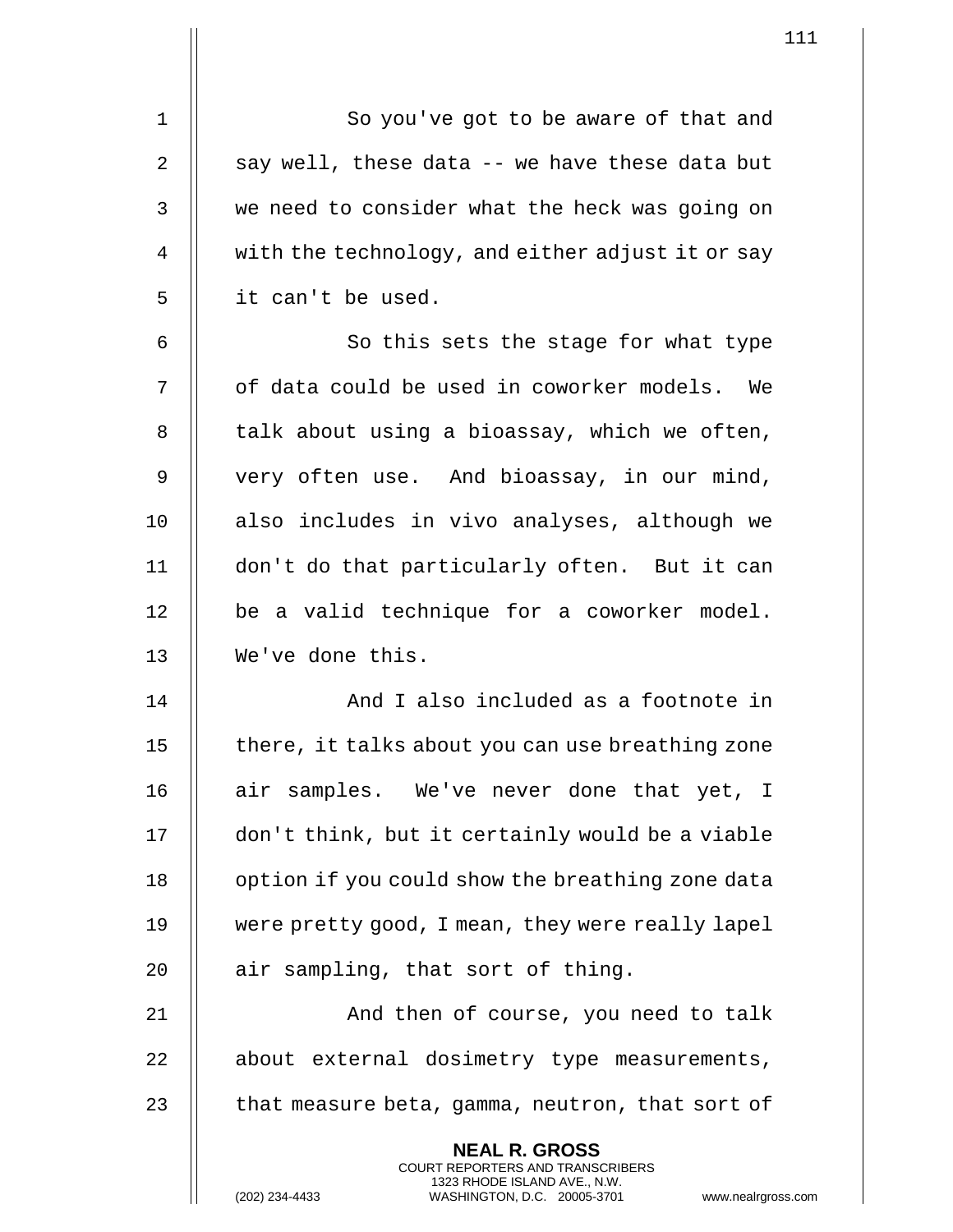2 || So it outlines here sort of the  $3$   $\parallel$  criteria to look at, not all inclusive of what 4 || should be evaluated when you have in vitro 5 | measurements, in vivo measurements, that sort 6  $\parallel$  of thing. I won't read all the criteria, but  $7$   $\parallel$  they're in there. And then the last section 8 || talks about external. 9 || So here we're just trying to vet the 10 quality of the data. Is the data useful? The 11 next step goes into the completeness of the 12 data. 13 MEMBER LEMEN: Can I ask -- 14 || CHAIRMAN MELIUS: Yes, sure. 15 DR. NETON: Yes, maybe I should stop 16 | after each section. 17 || MEMBER LEMEN: Is there --18 || MEMBER MUNN: Microphone. 19 MR. KATZ: Use the microphone please. 20 MEMBER LEMEN: Sorry. Is there good 21 compatibility between the time frames the 22 || samples are taken? In other words, does the 23 || methodology of sampling techniques change from **NEAL R. GROSS** COURT REPORTERS AND TRANSCRIBERS 1323 RHODE ISLAND AVE., N.W.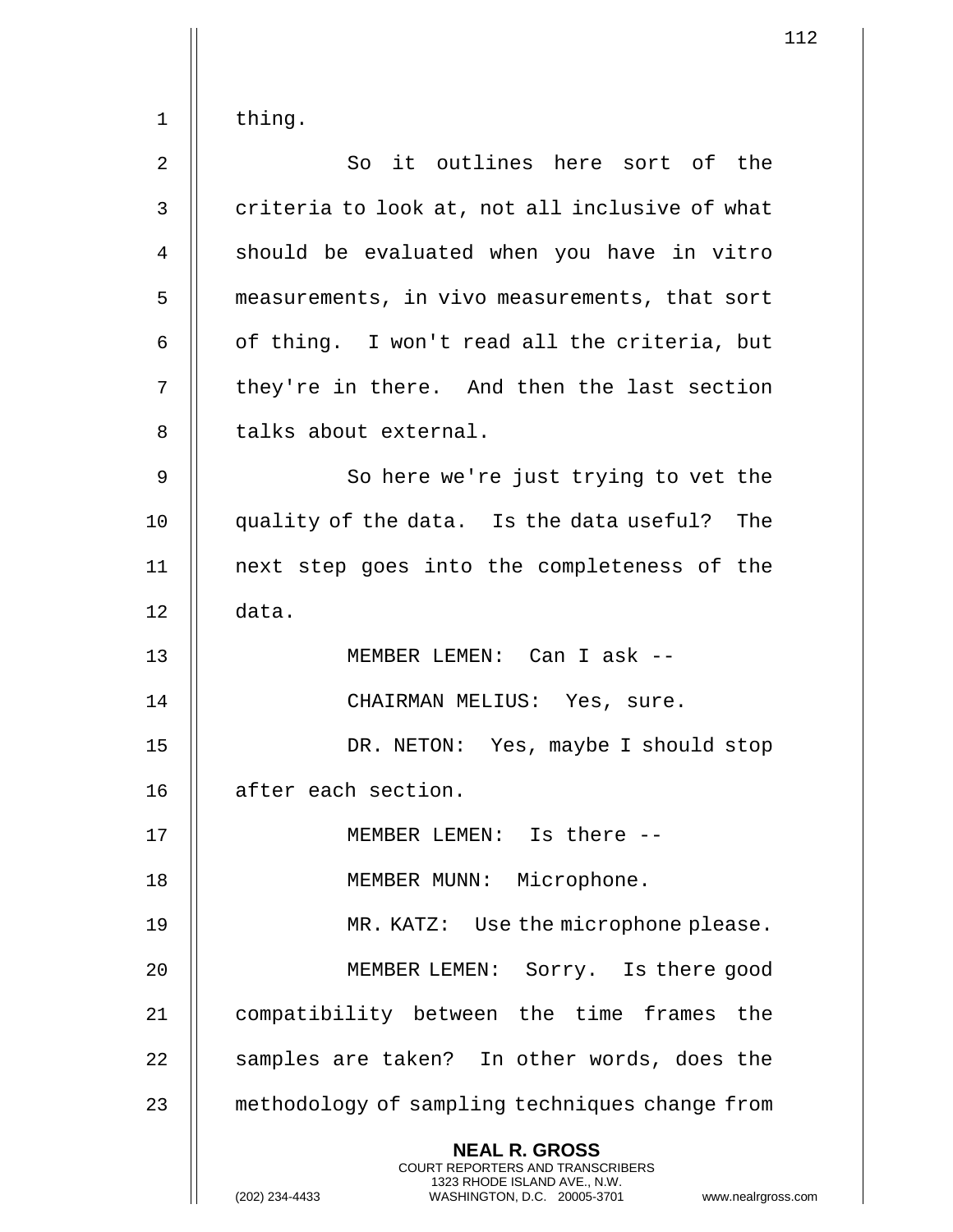|    | 113                                                                                                                                                                    |  |
|----|------------------------------------------------------------------------------------------------------------------------------------------------------------------------|--|
|    |                                                                                                                                                                        |  |
| 1  | one decade to the next decade?                                                                                                                                         |  |
| 2  | DR. NETON: It can, yes.                                                                                                                                                |  |
| 3  | Definitely.                                                                                                                                                            |  |
| 4  | MEMBER LEMEN: And how do you adjust                                                                                                                                    |  |
| 5  | for that?                                                                                                                                                              |  |
| 6  | DR. NETON: Yes, well that needs to be                                                                                                                                  |  |
| 7  | taken into consideration, the temporal nature                                                                                                                          |  |
| 8  | of the quality of the data. And I think it's                                                                                                                           |  |
| 9  | somewhere in here. Dr. Melius raised that same                                                                                                                         |  |
| 10 | issue the last time. And you're right, you                                                                                                                             |  |
| 11 | can't take a 1950s technology -- or,                                                                                                                                   |  |
| 12 | conversely, take a 1980s technology and say                                                                                                                            |  |
| 13 | that applies all the way back.                                                                                                                                         |  |
| 14 | MEMBER LEMEN: Well, what I wanted to                                                                                                                                   |  |
| 15 | see was how you adjusted to that, and what you                                                                                                                         |  |
| 16 | did, and if that's later on, why we --                                                                                                                                 |  |
| 17 | DR. NETON: Well, actually, this is a                                                                                                                                   |  |
| 18 |                                                                                                                                                                        |  |
| 19 | CHAIRMAN MELIUS: I was going to say,                                                                                                                                   |  |
| 20 | it's always going to be applied case by case or                                                                                                                        |  |
| 21 | site by site. So I think it -- we're just                                                                                                                              |  |
| 22 | trying to get the general areas of                                                                                                                                     |  |
| 23 | consideration that need to be taken into                                                                                                                               |  |
|    | <b>NEAL R. GROSS</b><br><b>COURT REPORTERS AND TRANSCRIBERS</b><br>1323 RHODE ISLAND AVE., N.W.<br>(202) 234-4433<br>WASHINGTON, D.C. 20005-3701<br>www.nealrgross.com |  |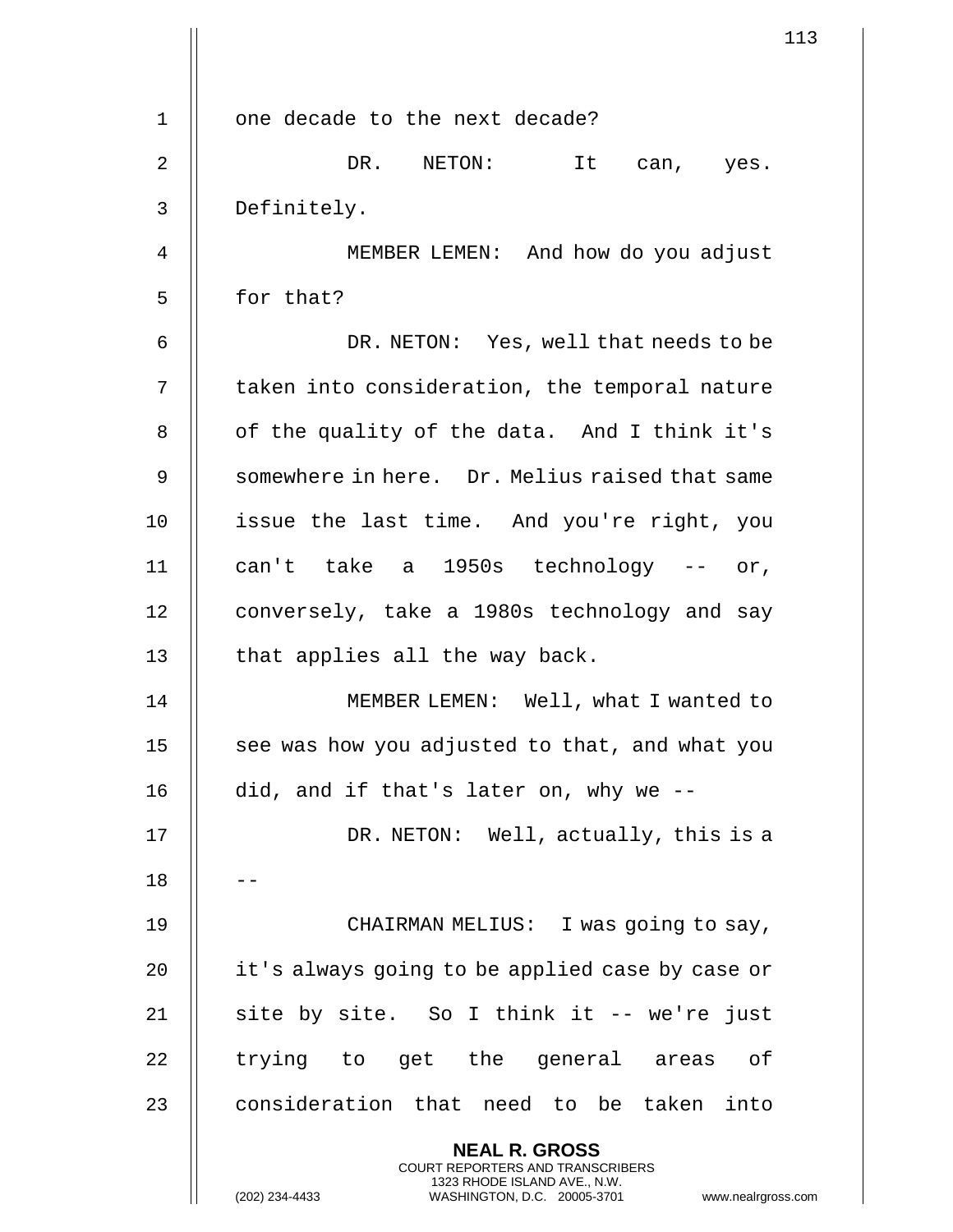1 | account when developing the model. 2 | But it's going to be a -- and certainly  $3$  | there's lots of examples that I can think of 4 Where we've taken -- we've either had an SEC 5 | because of a problem with an older monitoring  $6 \parallel$  method, from a lot of the early ones. There 7 weren't monitoring methods available or they 8 | were very crude relative to what would be needed 9 || for dose reconstruction. 10  $\parallel$  So I think we have a fairly -- a fair 11 || amount of experience with that. You know, if 12 | I remember, specifically with Fernald, but I 13  $\parallel$  think recently the partial -- the SEC was based 14  $\parallel$  on a problem with the  $-$ 15 DR. NETON: I think that was the in 16 | vivo data at Fernald. 17 CHAIRMAN MELIUS: Yes, right. In 18 | vivo data, right. 19 DR. NETON: So yes, this document, I  $20$  || think, it tends to talk about what you need to  $21$  |  $\vert$  look at, and why, not necessarily exactly how  $22$  || to evaluate. It's a sort of a general  $23$  || quidance. **NEAL R. GROSS** COURT REPORTERS AND TRANSCRIBERS 1323 RHODE ISLAND AVE., N.W.

(202) 234-4433 WASHINGTON, D.C. 20005-3701 www.nealrgross.com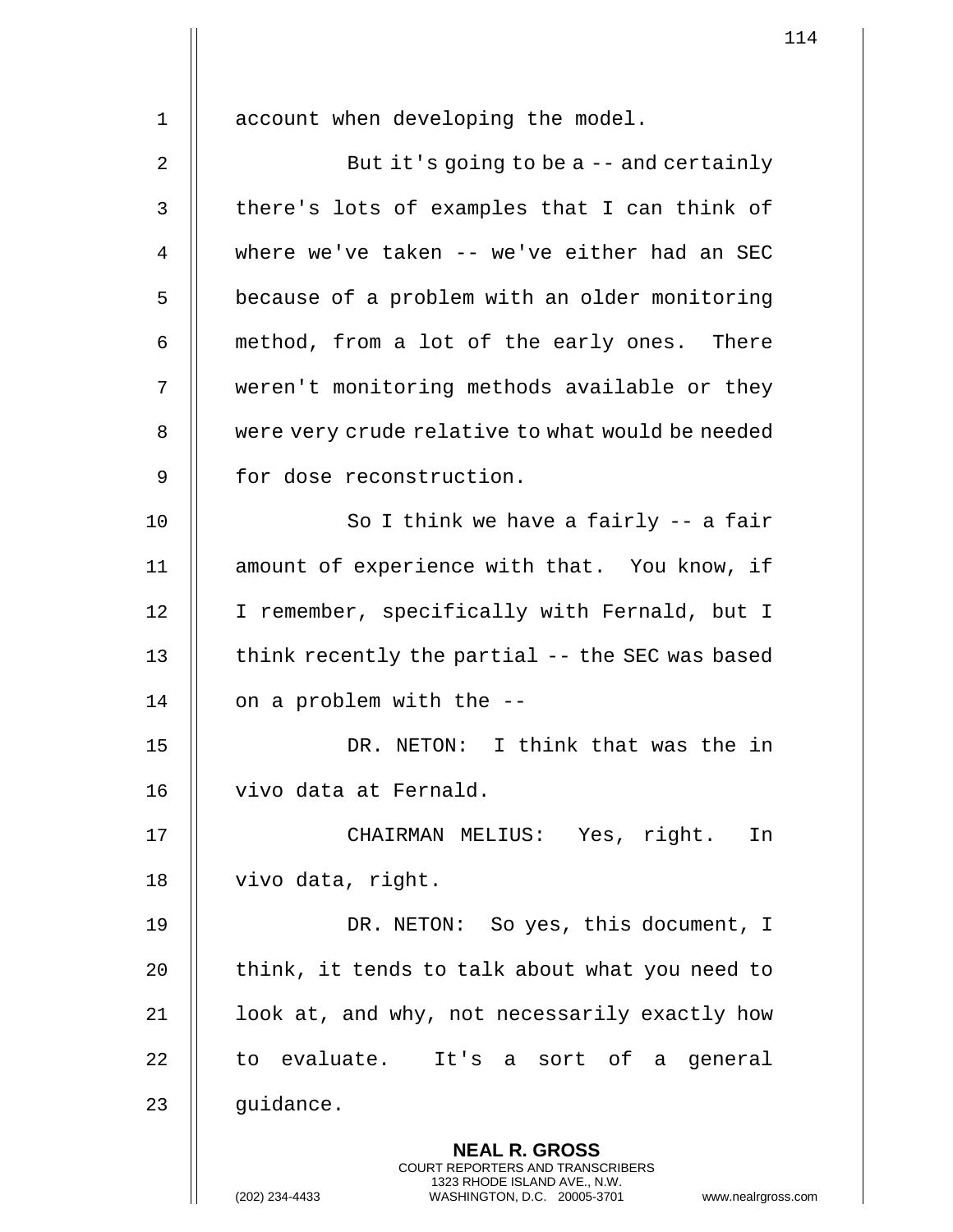| 1  | There is a section here at the end of                                                                                                                           |
|----|-----------------------------------------------------------------------------------------------------------------------------------------------------------------|
| 2  | that, that does talk about looking at the                                                                                                                       |
| 3  | detection limit of the system. For example,                                                                                                                     |
| 4  | oftentimes with thorium measurements you --                                                                                                                     |
| 5  | thorium urinalysis is a very poor measure of how                                                                                                                |
| 6  | much you expose. It has a very poor detection                                                                                                                   |
| 7  | limit. And so you could inhale a lot of thorium                                                                                                                 |
| 8  | and not be excreting much in your urine.                                                                                                                        |
| 9  | So in those cases, even if you have a                                                                                                                           |
| 10 | lot of data, you might say well, does my                                                                                                                        |
| 11 | coworker model provide me plausible values? I                                                                                                                   |
| 12 | mean, you could say well it's less than X, which                                                                                                                |
| 13 | is a very high number, but is that really a                                                                                                                     |
| 14 | reasonably accurate value?                                                                                                                                      |
| 15 | So<br>you need to take that<br>into                                                                                                                             |
| 16 | consideration as well. So that's the sort of                                                                                                                    |
| 17 | -- it's sort of scripted out here. The in vivo                                                                                                                  |
|    |                                                                                                                                                                 |
| 18 | section does talk about using the progeny, the                                                                                                                  |
| 19 | -- not measuring the radionuclide directly                                                                                                                      |
| 20 | because sometimes, like thorium doesn't have                                                                                                                    |
| 21 | any usable photons, so you start using some of                                                                                                                  |
| 22 | the daughter progenies.                                                                                                                                         |
| 23 | And you have to think about the                                                                                                                                 |
|    | <b>NEAL R. GROSS</b><br>COURT REPORTERS AND TRANSCRIBERS<br>1323 RHODE ISLAND AVE., N.W.<br>(202) 234-4433<br>www.nealrgross.com<br>WASHINGTON, D.C. 20005-3701 |

 $\mathbf{1}$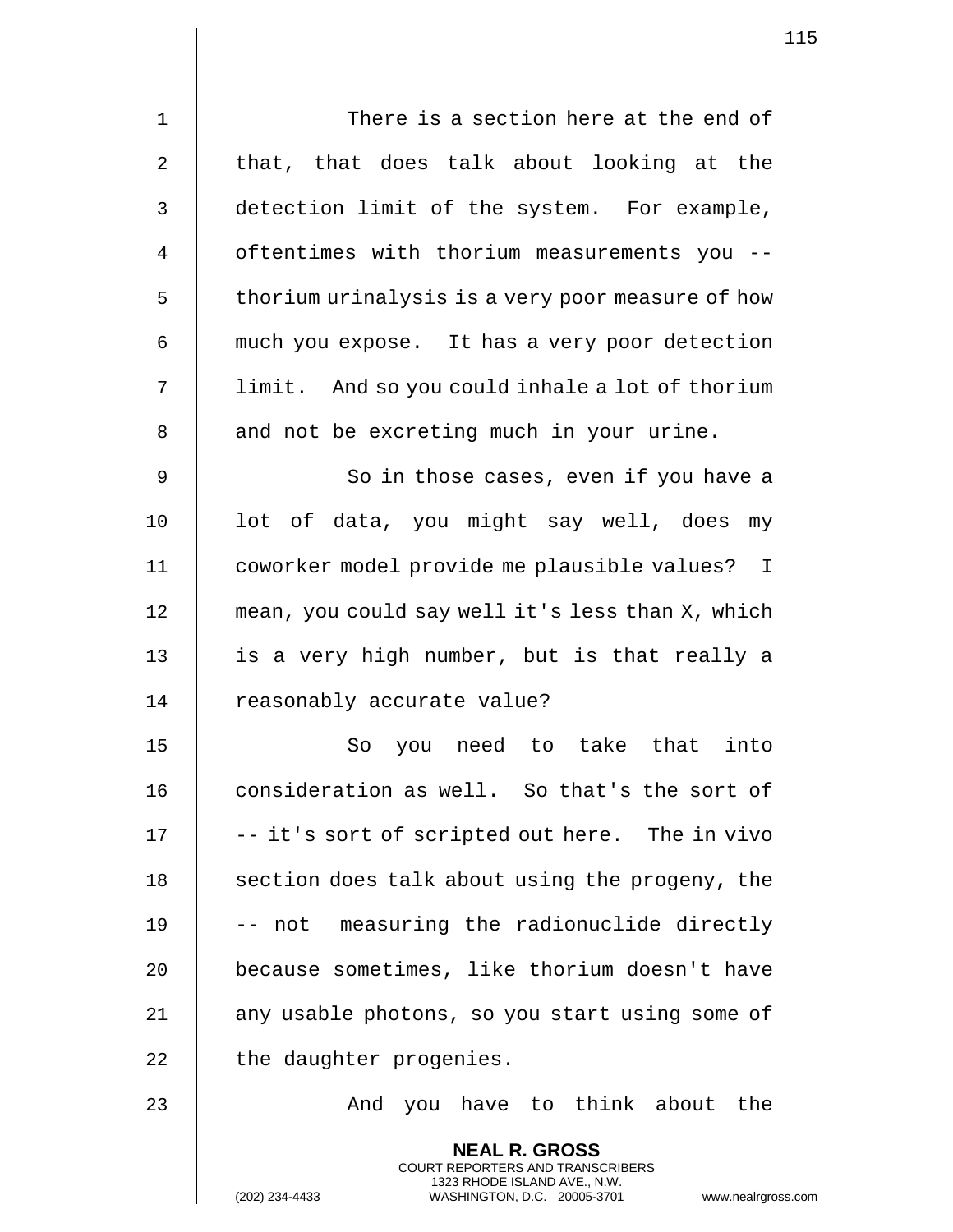1 || implications of that, and are they in 2  $\parallel$  equilibrium or are they not, and if they aren't,  $3$   $\parallel$  how do you adjust it, that sort of thing. So 4 || there's a lot of things that need to be 5 | considered.

6 | Robert And I wouldn't want to begin to cover  $7$   $\parallel$  each and every one of those in this document.  $8 \parallel$  So this is sort of a general road map. Okay. 9 | Any more questions on data adequacy?

10 Okay, data completeness, this is 11 where you need to look at to see if the data 12 | actually measured -- had a reasonable handle on 13 | the measure -- on the exposed population. Did 14 | they monitor enough people, and enough people 15 | by job category, for example, of the people that 16 were exposed?

17 || I think I called this a gap analysis, 18 || looking for, you know, first temporally by 19 years. Do you have data for every year? If  $20$  | not, there are years missing, you need to figure 21 | out why they're missing.

22 || Maybe there's good reason for it, the 23  $\parallel$  plant was shut down. If not, maybe rethink

> **NEAL R. GROSS** COURT REPORTERS AND TRANSCRIBERS 1323 RHODE ISLAND AVE., N.W.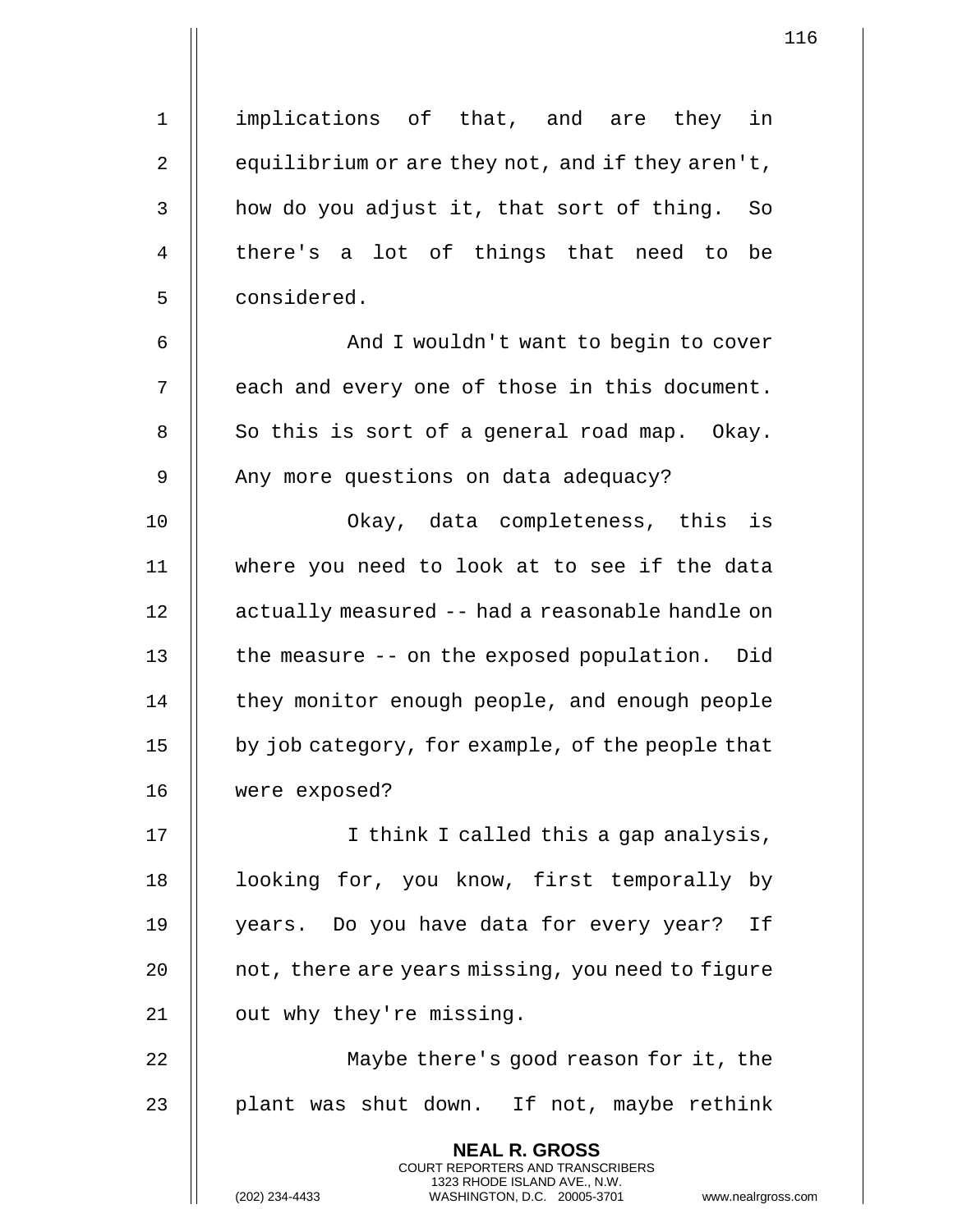| 1  | about what you can do in those years. But then                                                                                                                     |
|----|--------------------------------------------------------------------------------------------------------------------------------------------------------------------|
| 2  | you need to go back and look and see, are the                                                                                                                      |
| 3  | work categories that were represented in those                                                                                                                     |
| 4  | facilities adequately monitored.                                                                                                                                   |
| 5  | I have an example here that came out                                                                                                                               |
| 6  | at one of the -- you have that table, I think,                                                                                                                     |
| 7  | is down there. Yes. This is a good example I                                                                                                                       |
| 8  | just threw in. I thought it was pretty                                                                                                                             |
| 9  | appropriate. SC&A had mentioned this and I                                                                                                                         |
| 10 | thought, yes, it makes some sense.                                                                                                                                 |
| 11 | This is where an SEC was added at the                                                                                                                              |
| 12 | Nevada Test Site. And we, you know, originally                                                                                                                     |
| 13 | our contention was, well we have a lot of                                                                                                                          |
| 14 | monitoring data. We have 290 samples here, of                                                                                                                      |
| 15 | a lot of workers.                                                                                                                                                  |
| 16 | But when you really do an analysis of                                                                                                                              |
| 17 | the job categories that were monitored, in this                                                                                                                    |
| 18 | particular case more than 2/3 of the samples                                                                                                                       |
| 19 | were taken on the rad safety staff, while the                                                                                                                      |
| 20 | other workers were not very well represented.                                                                                                                      |
| 21 | Now, if one could argue, and make the                                                                                                                              |
| 22 | case that the rad safety staff are the highest                                                                                                                     |
| 23 | exposed, okay. But if that's not the case, now                                                                                                                     |
|    | <b>NEAL R. GROSS</b><br><b>COURT REPORTERS AND TRANSCRIBERS</b><br>1323 RHODE ISLAND AVE., N.W.<br>WASHINGTON, D.C. 20005-3701<br>(202) 234-4433<br>www.nealrgross |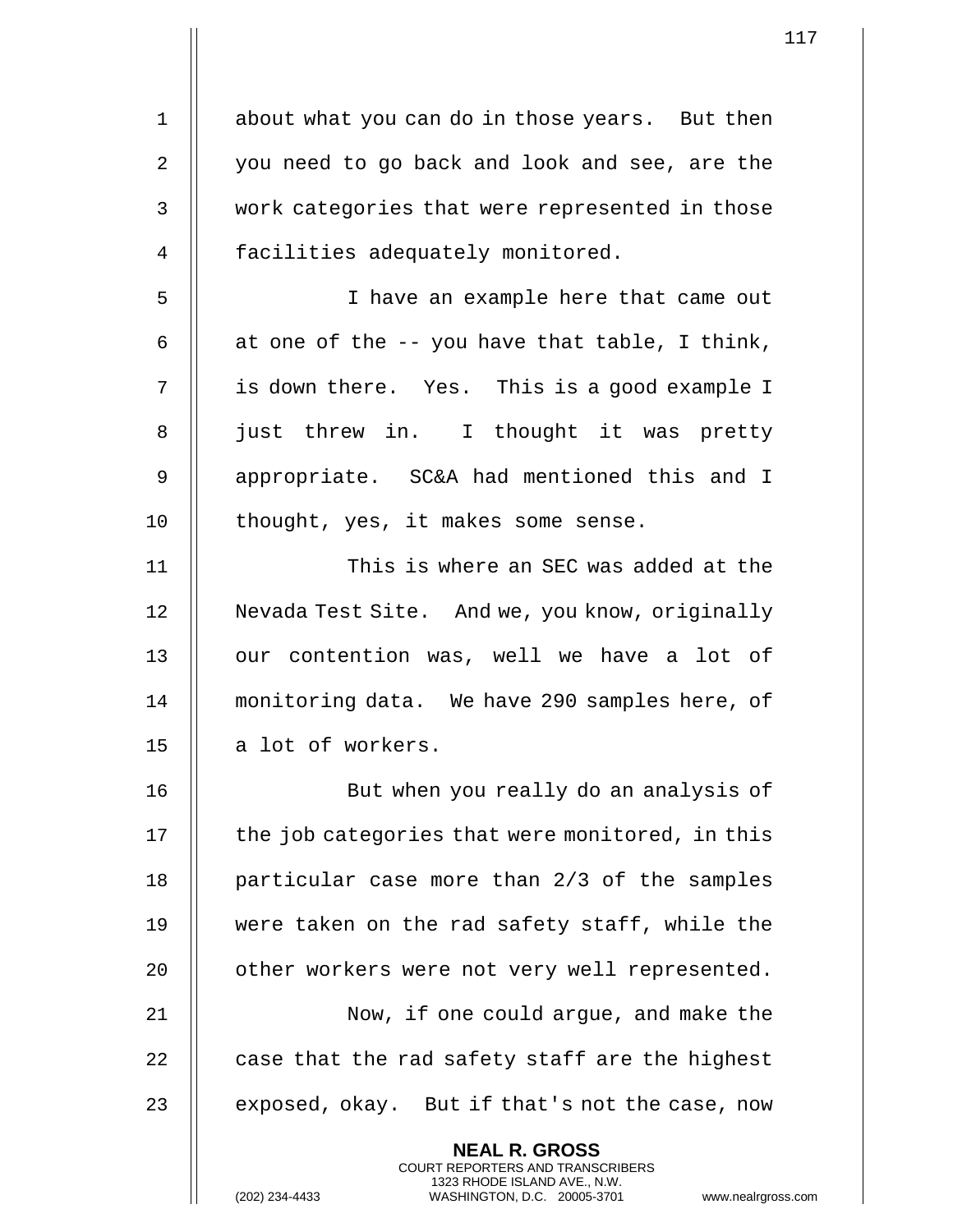1 you got a problem.

 $2 \parallel$  and so that's all this section is  $3 \parallel$  trying to say, is you need to look at the data, 4 | and do so qualitatively and quantitatively and 5 | establish that, you know, you really can bound  $6 \parallel$  these different categories of exposed workers.

7 || Okay. So that's pretty much that in  $8$  || a nutshell. I think the table does a good job, 9 || kind of driving that home. Of course, you 10 || know, there's language in there about looking 11 at the magnitudes of the exposures.

12 Very small exposures, you might not 13 || see a lot of monitored workers, or if there 14 | were, you know, special considerations you need 15  $\parallel$  to consider. But in general, I think this is 16 | the way it should go. Okay Stu, you can keep 17 moving down.

 Yes, I kind of went over this, so you  $\parallel$  can read this again, but I just want to -- okay,  $\parallel$  the next section talks about, now that  $-$  if we  $\parallel$  believe that we have enough monitored workers,  $\parallel$  and who were monitored in the different job  $\parallel$  categories, we also need to look and decide  $-$ -

> **NEAL R. GROSS** COURT REPORTERS AND TRANSCRIBERS 1323 RHODE ISLAND AVE., N.W.

118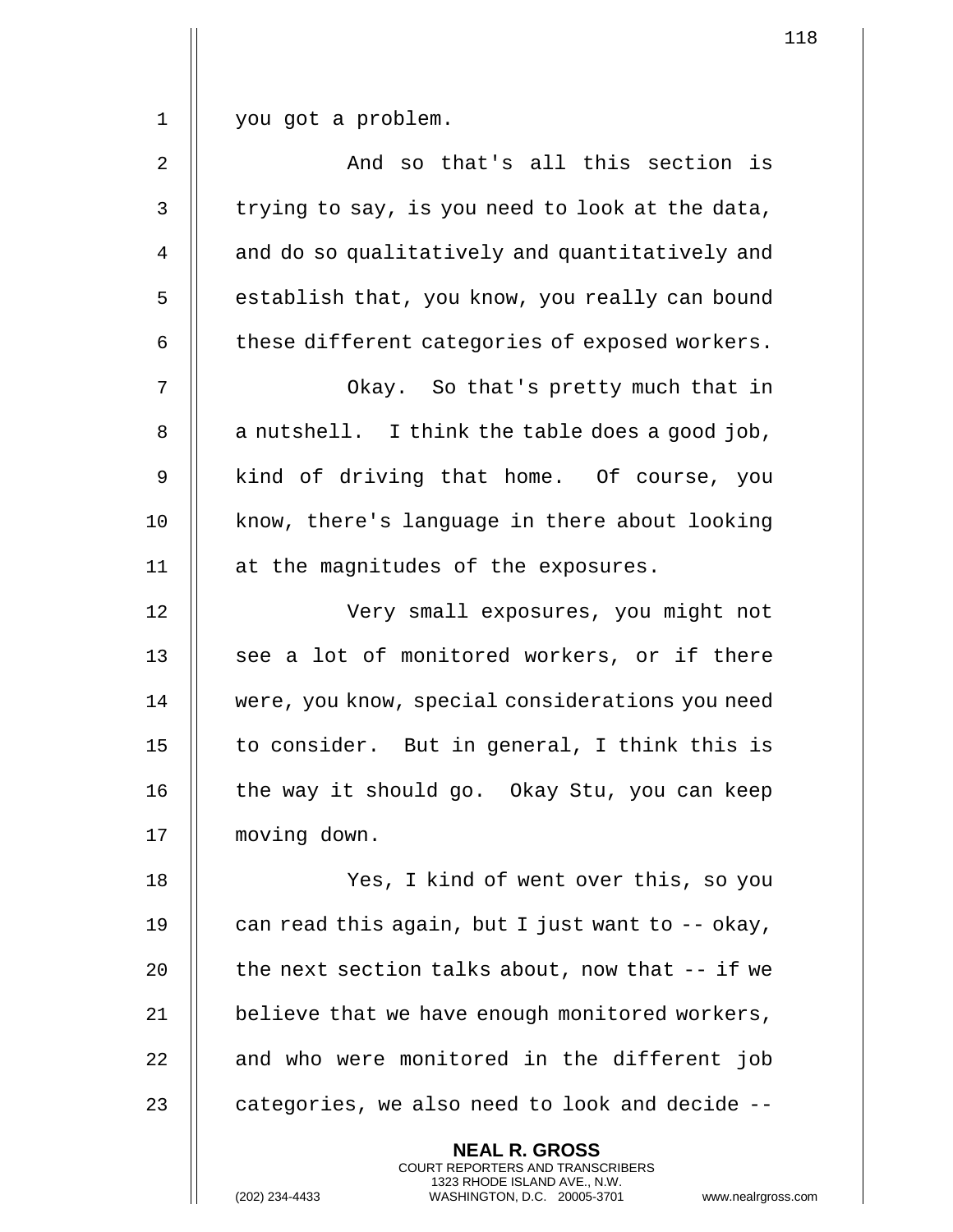| $\mathbf 1$  | oh, sorry.                                                                                                                                                         |
|--------------|--------------------------------------------------------------------------------------------------------------------------------------------------------------------|
|              |                                                                                                                                                                    |
| 2            | CHAIRMAN MELIUS: Can we just stop                                                                                                                                  |
| $\mathsf{3}$ | for $--$                                                                                                                                                           |
| 4            | DR. NETON: Oh I'm sorry, yes.                                                                                                                                      |
| 5            | CHAIRMAN MELIUS: -- comments or                                                                                                                                    |
| 6            | questions? Unfortunately some of us have been                                                                                                                      |
| 7            | so close to this, and sort of, so I could                                                                                                                          |
| 8            | recognize where you had updated it that --                                                                                                                         |
| 9            | DR. NETON: Yes.                                                                                                                                                    |
| 10           | CHAIRMAN MELIUS: -- so we could keep                                                                                                                               |
| 11           | review. At least in my mind, this is sort of                                                                                                                       |
| 12           | an important section that we need to be able to,                                                                                                                   |
| 13           | you know, as part of our evaluation, sort of                                                                                                                       |
| 14           | need to hear about when we're looking at a                                                                                                                         |
| 15           | coworker model.                                                                                                                                                    |
| 16           | Because it $-$ by the time a coworker                                                                                                                              |
| 17           | model comes out this is often hidden. I mean,                                                                                                                      |
| 18           | this is hidden behind the model. And in terms                                                                                                                      |
| 19           | of the judgment that goes into it, in $-$ I mean,                                                                                                                  |
| 20           | and I think many of these factors have been                                                                                                                        |
| 21           | evaluated and looked at.                                                                                                                                           |
| 22           | I don't think, again, we've always                                                                                                                                 |
| 23           | looked at them ourselves during the process,                                                                                                                       |
|              | <b>NEAL R. GROSS</b><br><b>COURT REPORTERS AND TRANSCRIBERS</b><br>1323 RHODE ISLAND AVE., N.W.<br>(202) 234-4433<br>WASHINGTON, D.C. 20005-3701<br>www.nealrgross |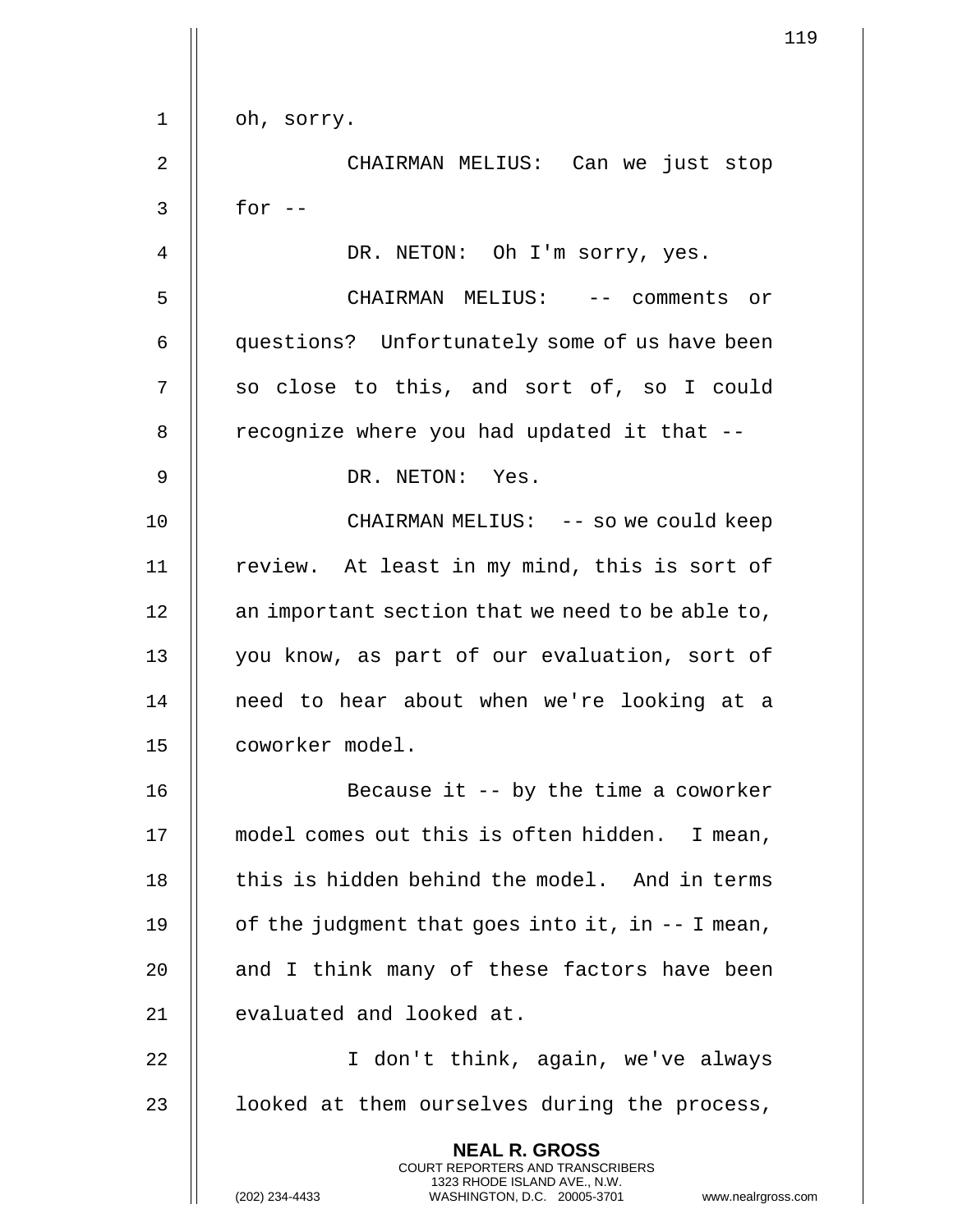|                | $\mathbf{1}$                                                                                                                                                         |  |
|----------------|----------------------------------------------------------------------------------------------------------------------------------------------------------------------|--|
| 1              | and there have been problems. We've seen a                                                                                                                           |  |
| $\overline{2}$ | number of SECs where, when we've sort of poked                                                                                                                       |  |
| 3              | behind the model we've raised questions.                                                                                                                             |  |
| 4              | But it's -- you know, I think we need                                                                                                                                |  |
| 5              | to urge the other Board Members to sort of look                                                                                                                      |  |
| 6              | at this and sort of think about what other                                                                                                                           |  |
| 7              | questions you might have if you were                                                                                                                                 |  |
| 8              | evaluating, you know, the presentation of a                                                                                                                          |  |
| 9              | coworker model about the data.                                                                                                                                       |  |
| 10             | I've got a few things I want to add                                                                                                                                  |  |
| 11             |                                                                                                                                                                      |  |
| 12             | here, and I think -- everybody to look at                                                                                                                            |  |
| 13             | because again, I think it is an important part<br>of this.                                                                                                           |  |
| 14             | MEMBER RICHARDSON: Can I ask one                                                                                                                                     |  |
| 15             |                                                                                                                                                                      |  |
|                | question? That -- just a -- in that, in the                                                                                                                          |  |
| 16             | table, the -- what's just an illustration of a                                                                                                                       |  |
| 17             | problem, if you could scroll back up to that                                                                                                                         |  |
| 18             | Table 1.                                                                                                                                                             |  |
| 19             | DR. NETON: Okay.                                                                                                                                                     |  |
| 20             | MEMBER RICHARDSON: Where just in the                                                                                                                                 |  |
| 21             | last period there are -- there's the bulk of the                                                                                                                     |  |
| 22             | bioassay monitoring for people other than rad                                                                                                                        |  |
| 23             | safety staff. It's the bottom right hand                                                                                                                             |  |
|                | <b>NEAL R. GROSS</b><br><b>COURT REPORTERS AND TRANSCRIBERS</b><br>1323 RHODE ISLAND AVE., N.W.<br>(202) 234-4433<br>WASHINGTON, D.C. 20005-3701<br>www.nealrgross.o |  |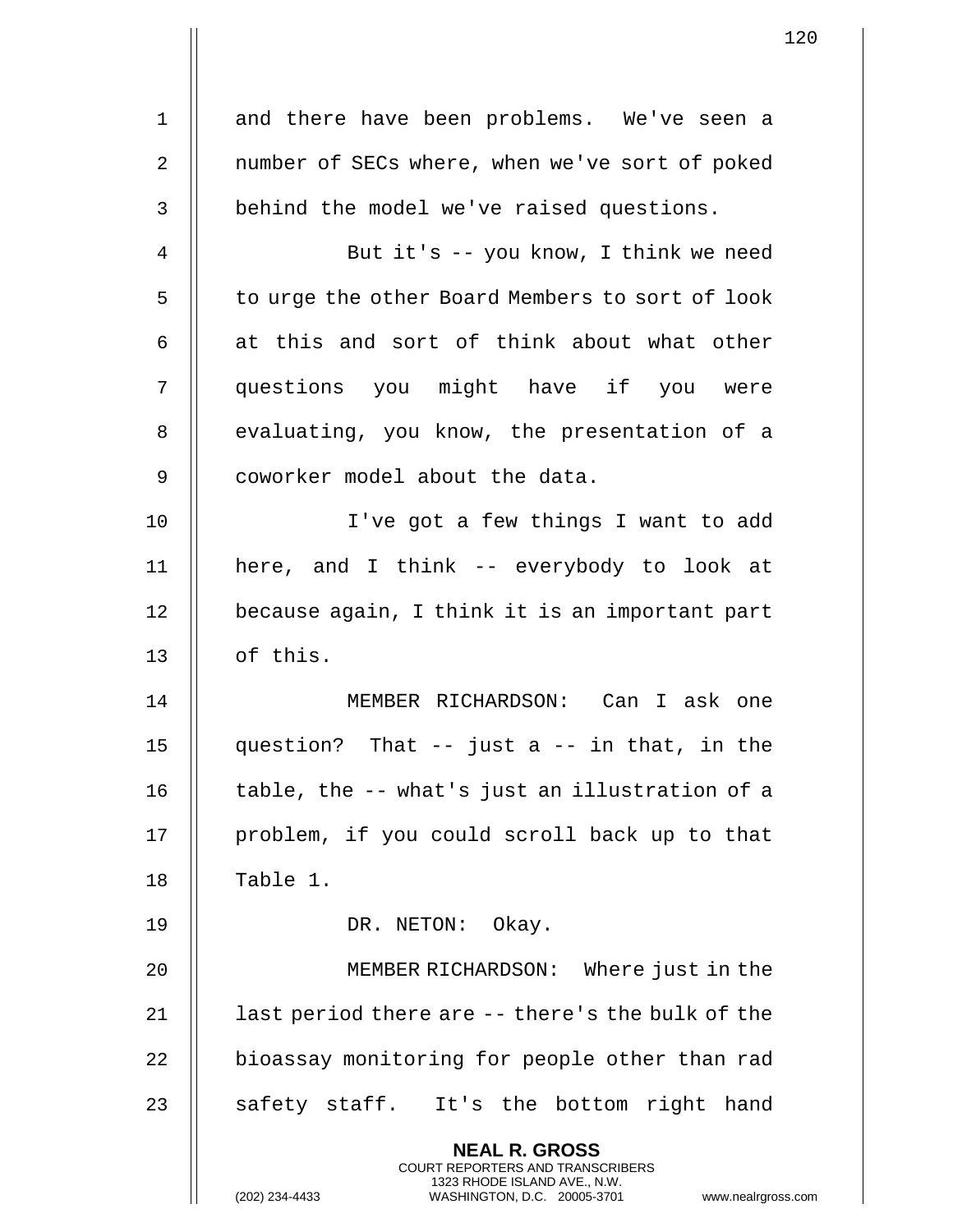|                | 1                                                                                                                                                                  |  |
|----------------|--------------------------------------------------------------------------------------------------------------------------------------------------------------------|--|
|                |                                                                                                                                                                    |  |
| $\mathbf{1}$   | corner where all of a sudden 73 --                                                                                                                                 |  |
| $\overline{2}$ | DR. NETON: Security?                                                                                                                                               |  |
| 3              | MEMBER RICHARDSON: -- out of 74, is                                                                                                                                |  |
| $\overline{4}$ | that all like exit bioassay? Is that -- or was                                                                                                                     |  |
| 5              | it -- what drove that to happen, do you know?                                                                                                                      |  |
| 6              | DR. NETON: I honestly don't                                                                                                                                        |  |
| 7              | remember. I don't think it was exit bioassay,                                                                                                                      |  |
| 8              | though. I think security just were added in                                                                                                                        |  |
| 9              | the '81 to '92 period. I don't recall why, to                                                                                                                      |  |
| 10             | be honest with you.                                                                                                                                                |  |
| 11             | MEMBER RICHARDSON: Okay.                                                                                                                                           |  |
| 12             | CHAIRMAN MELIUS: Yes. If you go                                                                                                                                    |  |
| 13             | back to the NTS report, there's a -- at least                                                                                                                      |  |
| 14             | the SC&A review is a fairly extensive analysis                                                                                                                     |  |
| 15             | of this. Because this took us a while to sort                                                                                                                      |  |
| 16             | of get on top of and sort of understand, and                                                                                                                       |  |
| 17             | there was a lot of back and forth as to, about                                                                                                                     |  |
| 18             | the data set and was it appropriate.                                                                                                                               |  |
| 19             | But as I recall, a fairly good                                                                                                                                     |  |
| 20             | analysis that those, that the rad safety                                                                                                                           |  |
| 21             | workers really didn't, really were not                                                                                                                             |  |
| 22             | representative of the other people doing the                                                                                                                       |  |
| 23             | site. And it was more than just sort of a                                                                                                                          |  |
|                | <b>NEAL R. GROSS</b><br><b>COURT REPORTERS AND TRANSCRIBERS</b><br>1323 RHODE ISLAND AVE., N.W.<br>(202) 234-4433<br>WASHINGTON, D.C. 20005-3701<br>www.nealrgross |  |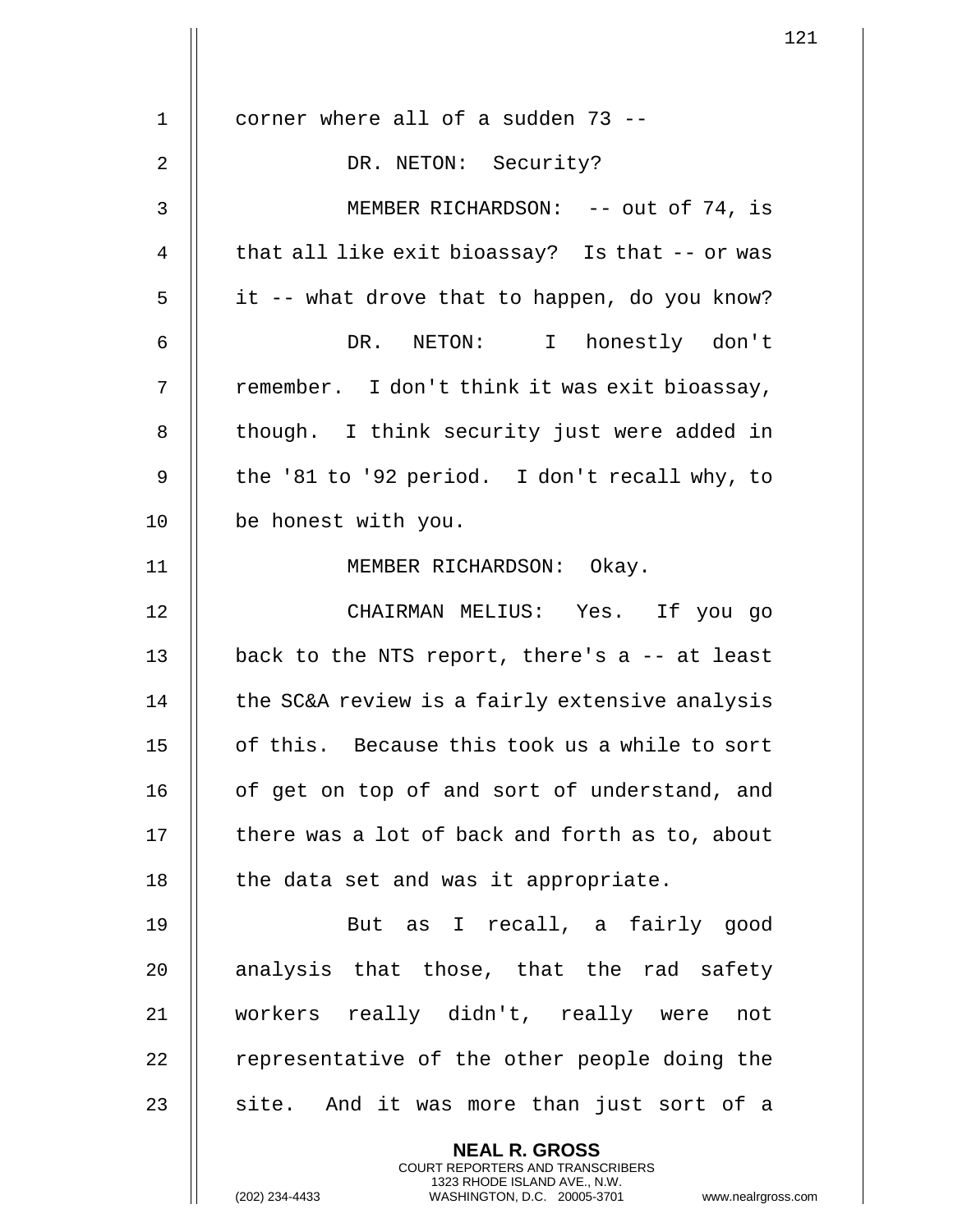| $\mathbf 1$    | qualitative assessment, it was also looking at                                                                                                                     |
|----------------|--------------------------------------------------------------------------------------------------------------------------------------------------------------------|
| $\overline{2}$ | the data from a --                                                                                                                                                 |
| 3              | NETON: Yes, there were other<br>DR.                                                                                                                                |
| 4              | issues with the Nevada Test Site. They tended                                                                                                                      |
| 5              | to be episodic samples versus routine, and we                                                                                                                      |
| 6              | had a -- you know, when you develop a chronic                                                                                                                      |
| 7              | exposure coworker model and these are episodic,                                                                                                                    |
| 8              | incident-driven samples, how does that chronic                                                                                                                     |
| 9              | model really fit the picture?                                                                                                                                      |
| 10             | And we're going to talk about that.                                                                                                                                |
| 11             | That's a good segue into this next section.                                                                                                                        |
| 12             | You know, so now that you have the technical                                                                                                                       |
| 13             | adequacy of the data, and you feel like you've                                                                                                                     |
| 14             | got a fairly complete picture of who was                                                                                                                           |
| 15             | monitored and why, and it seems okay, you still                                                                                                                    |
| 16             | need to consider the type of monitoring                                                                                                                            |
| 17             | programs that were applied to these workers.                                                                                                                       |
| 18             | We outline the three types that we can                                                                                                                             |
| 19             | think of, which are the routine representative                                                                                                                     |
| 20             | sampling of the workers, routine measurements                                                                                                                      |
| 21             | of the workers with the highest exposure, or                                                                                                                       |
| 22             | incident samples.                                                                                                                                                  |
| 23             | Those are the three major ways that                                                                                                                                |
|                | <b>NEAL R. GROSS</b><br><b>COURT REPORTERS AND TRANSCRIBERS</b><br>1323 RHODE ISLAND AVE., N.W.<br>(202) 234-4433<br>WASHINGTON, D.C. 20005-3701<br>www.nealrgross |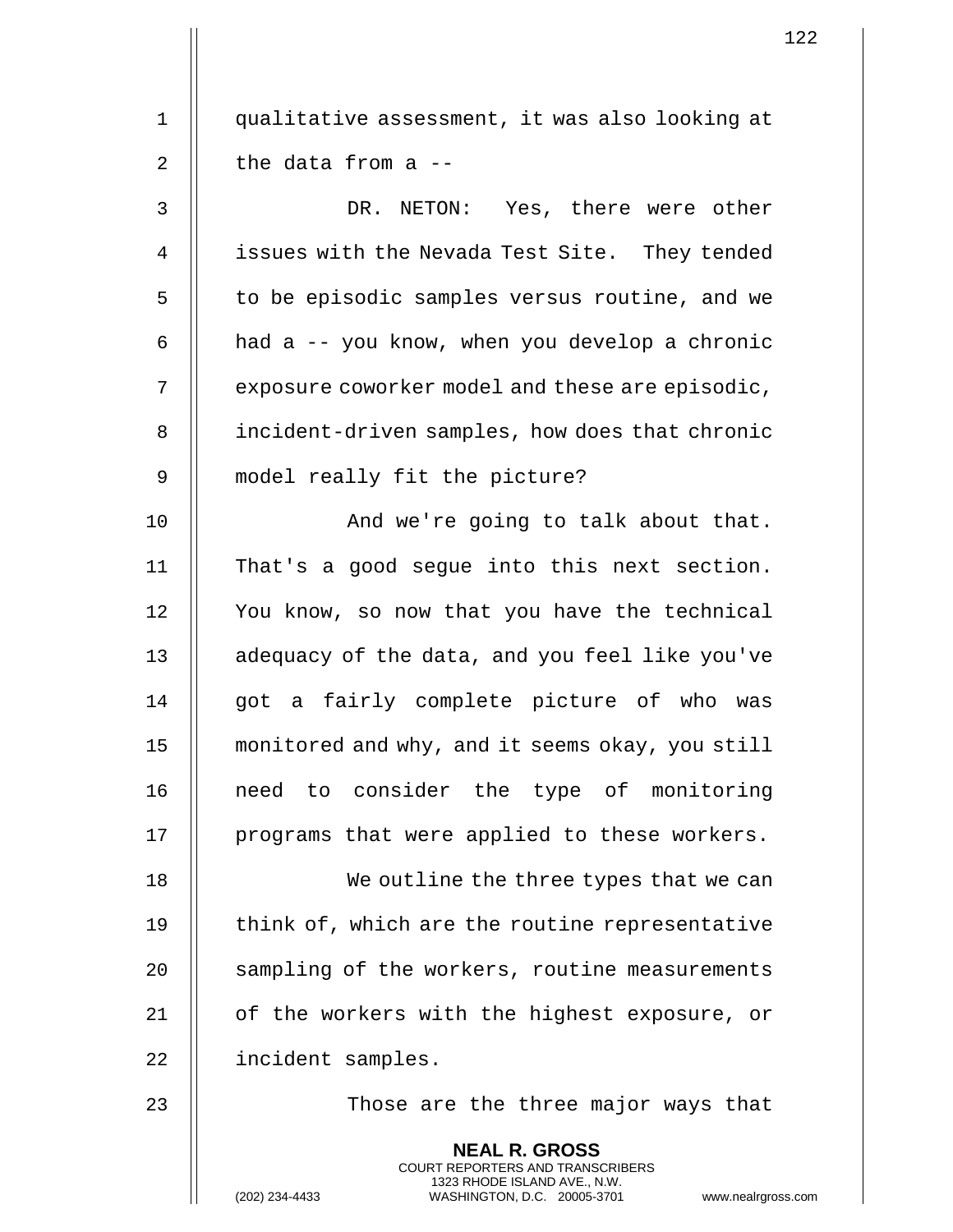1 | monitoring programs sort of come about, and you 2 | need to look at each of those populations and  $3 \parallel$  say, were they all -- if you want to combine it 4 | into one coworker model, first of all, were they 5 || all routine samples, yes or no?

6 If, for example -- and this comes up 7 | very frequently, and right now we're discussing 8 | this at the Savannah River Site, where building 9 || trades workers only monitored on an incident 10 || basis whereas everyone else in the plant who 11 were doing routine ops were monitored on a 12 || routine basis.

 Well, it's hard to convince myself | right now that you can actually combine those 15 || two into one general coworker model. That's what we're saying. So this section goes into  $\parallel$  that in some detail about how one needs to look  $\parallel$  at that.

19 || A good way to, of course, reevaluate 20 || if there's a routine program is to go look at 21 || the radiological control program 22 | documentation. It should spell out who was 23 || monitored under what frequency and that sort of

> **NEAL R. GROSS** COURT REPORTERS AND TRANSCRIBERS 1323 RHODE ISLAND AVE., N.W.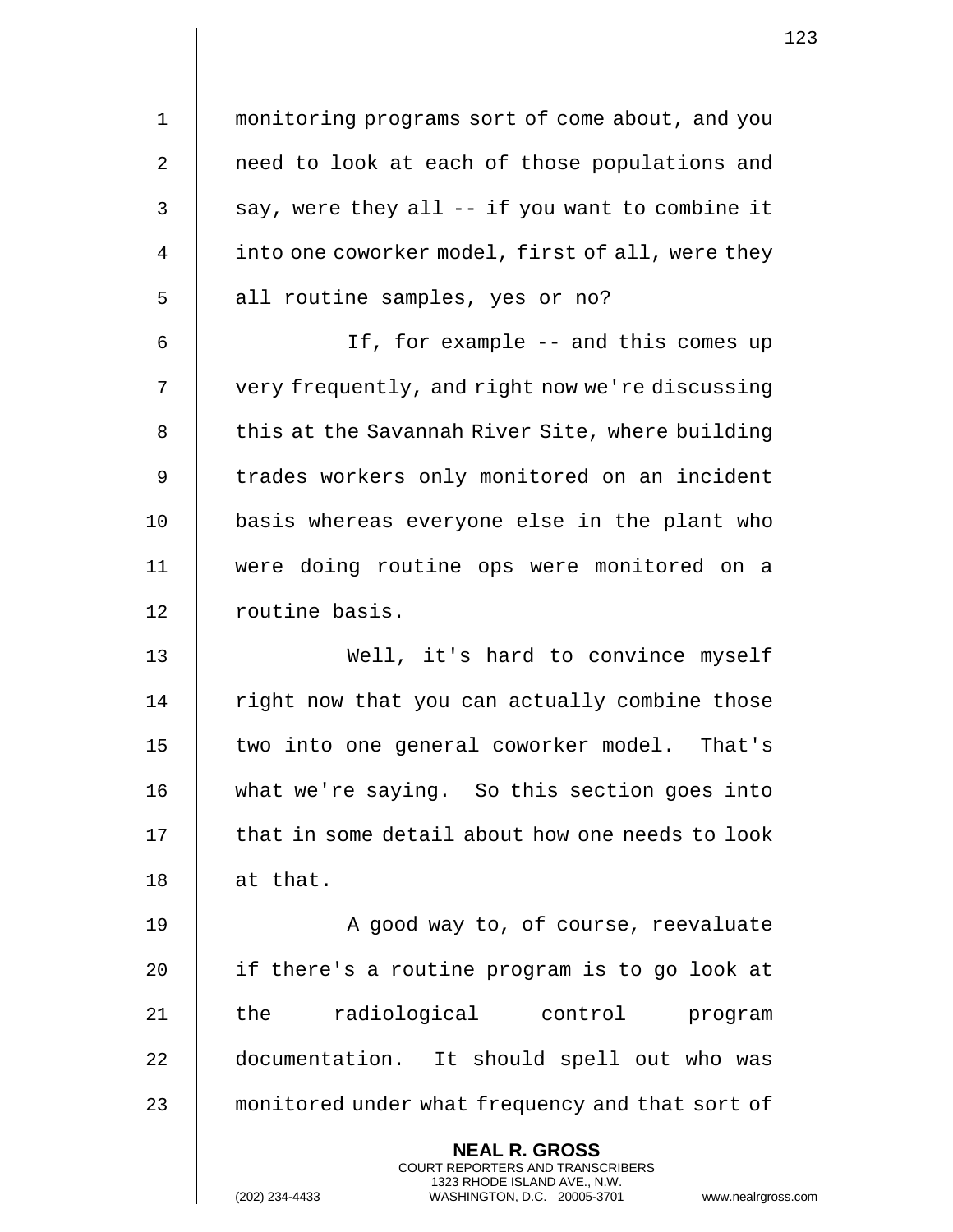| thing |
|-------|
|       |

| $\overline{2}$ | But then it's -- you have to do a                |
|----------------|--------------------------------------------------|
| $\mathsf{3}$   | little more than that. You also have to go and   |
| $\overline{4}$ | make sure that they actually did that. Some      |
| 5              | sites had very -- well, documents with very good |
| 6              | intentions, because of funding or whatever,      |
| 7              | didn't actually end up following up and          |
| 8              | collecting the samples that they thought they    |
| $\mathsf 9$    | were. So you need to get some indication that    |
| 10             | that occurred.                                   |
| 11             | So that's all kind of spelled out                |
| 12             | here. There's a special category that we put     |
| 13             | in there, which I think is a special category    |
| 14             | of routine, although maybe not really, which is  |
| 15             | people that worked on very short duration        |
| 16             | campaigns or projects, where it was short        |
| 17             | enough where they would just take maybe a        |
| 18             | beginning and an end sample.                     |
| 19             | And those are probably routine in a              |
| 20             | way because the project was short enough you     |
| 21             | could use those data for that specific group of  |
| 22             | workers to reconstruct their exposures.<br>So    |

23  $\parallel$  that's discussed in here to some extent.

**NEAL R. GROSS** COURT REPORTERS AND TRANSCRIBERS 1323 RHODE ISLAND AVE., N.W.

(202) 234-4433 WASHINGTON, D.C. 20005-3701 www.nealrgross.com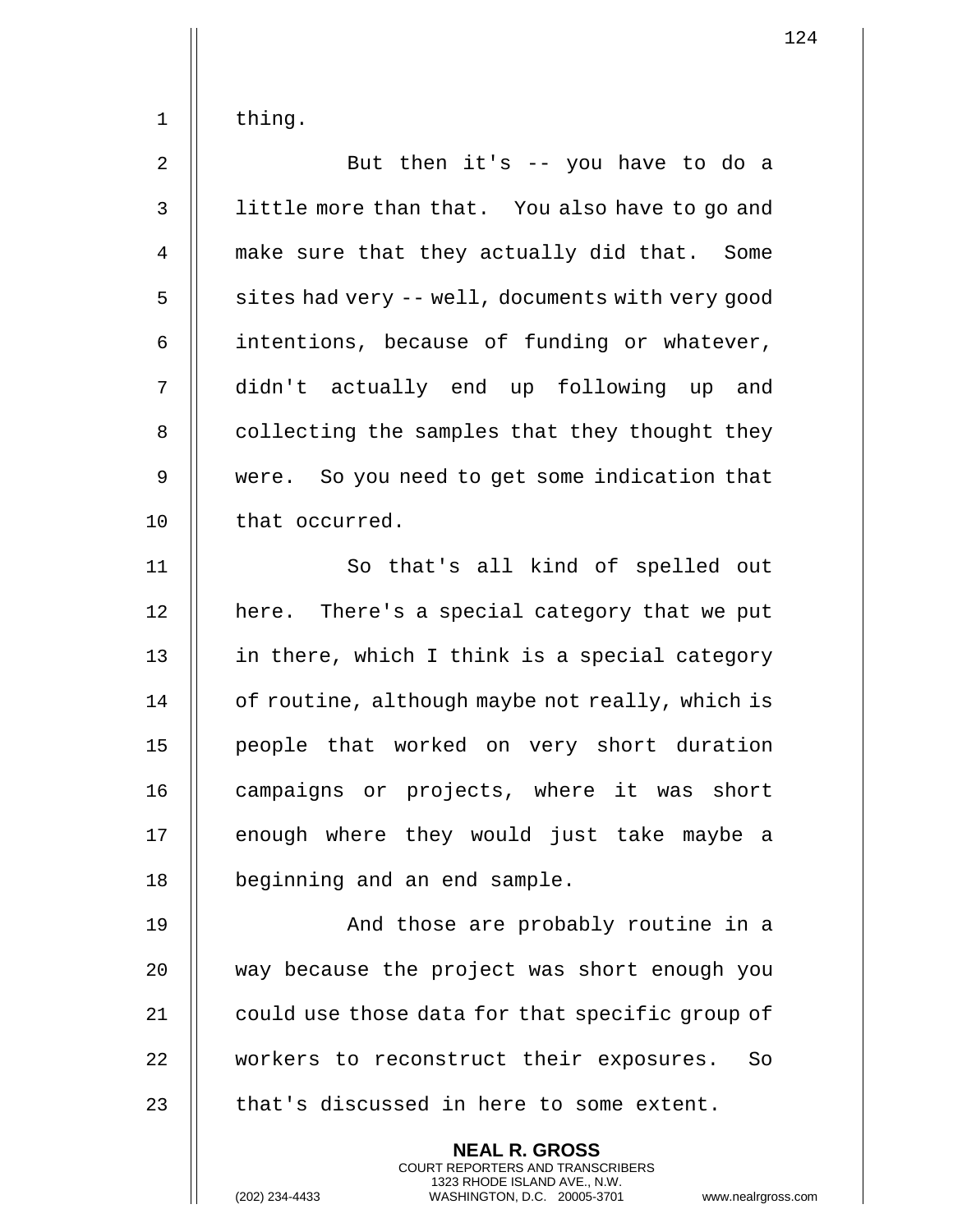| $\mathbf 1$    | And the last piece of this,                                                                                                                                       |
|----------------|-------------------------------------------------------------------------------------------------------------------------------------------------------------------|
| $\overline{2}$ | applicability of the monitoring data, I think                                                                                                                     |
| 3              | Stu, if you scroll down to the end, maybe I'm                                                                                                                     |
| $\overline{4}$ | wrong. What else is in here? No, that's not                                                                                                                       |
| 5              | -- I think I covered all that.                                                                                                                                    |
| 6              | I meant to say, in the last section                                                                                                                               |
| 7              | under completeness, you also needed to go and                                                                                                                     |
| 8              | look -- we need to look at if you're using data                                                                                                                   |
| 9              | sets provided by the site or epi studies or                                                                                                                       |
| 10             | whatever, you need to kind of make sure that you                                                                                                                  |
| 11             | have -- the data set has all the monitoring data                                                                                                                  |
| 12             | in it.                                                                                                                                                            |
| 13             | I mean, if for some reason there are                                                                                                                              |
| 14             | gaps, the computer program didn't collect all                                                                                                                     |
| 15             | the data or it got lost, that needs to be                                                                                                                         |
| 16             | evaluated. And that can be done by going back                                                                                                                     |
| 17             | and looking at some of the original records, if                                                                                                                   |
| 18             | you have them, or some reports that said, in                                                                                                                      |
| 19             | 1955 we took 10,000 samples, or by month, it was                                                                                                                  |
| 20             | this.                                                                                                                                                             |
| 21             | You go in your data base and get                                                                                                                                  |
| 22             | yourself a good feeling that you have those,                                                                                                                      |
| 23             | that many samples in there, or the fact that                                                                                                                      |
|                | <b>NEAL R. GROSS</b><br><b>COURT REPORTERS AND TRANSCRIBERS</b><br>1323 RHODE ISLAND AVE., N.W.<br>WASHINGTON, D.C. 20005-3701<br>(202) 234-4433<br>www.nealrgros |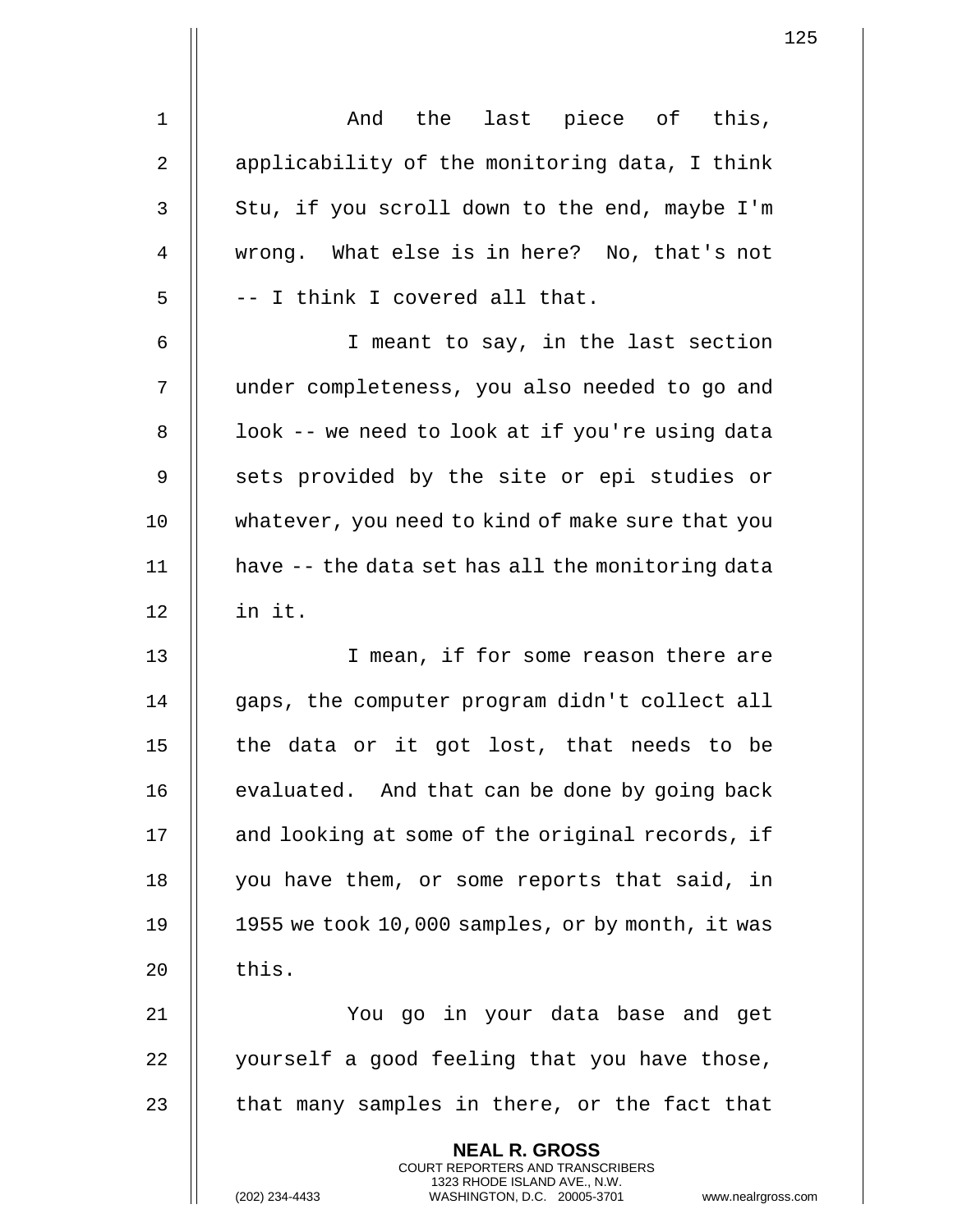1 incident samples were always collected 2  $\parallel$  separately and aren't in this data base. Well, 3 || you need to know that. So that's something 4 || that needs to be considered. 5 Okay, any questions on that? I think 6  $\parallel$  we're okay. The third section here is the  $7 \parallel$  analysis of the data, and this is basically what 8 | we just talked about, how one can generate these 9 distributions using the 50th and 84th 10 || percentile to analyze the data. And we would 11 use the 95th percentile of the data. 12 If you had coworker models, all 13 || routine, and you had construction workers in 14 | there that were routinely monitored, they would 15 be given the 95th percentile of the exposure 16 | because they are presumably a much higher, more 17 highly exposed than say a person who was 18 || intermittently present in the plant, during 19 || things like walk-arounds, security quards, 20  $\parallel$  clerks, that sort of thing. They would get the 21 | 50th percentile. 22  $\parallel$  So that's -- this just speaks to that 23  $\parallel$  type of a scenario, how you -- what do you do **NEAL R. GROSS** COURT REPORTERS AND TRANSCRIBERS

1323 RHODE ISLAND AVE., N.W.

(202) 234-4433 WASHINGTON, D.C. 20005-3701 www.nealrgross.com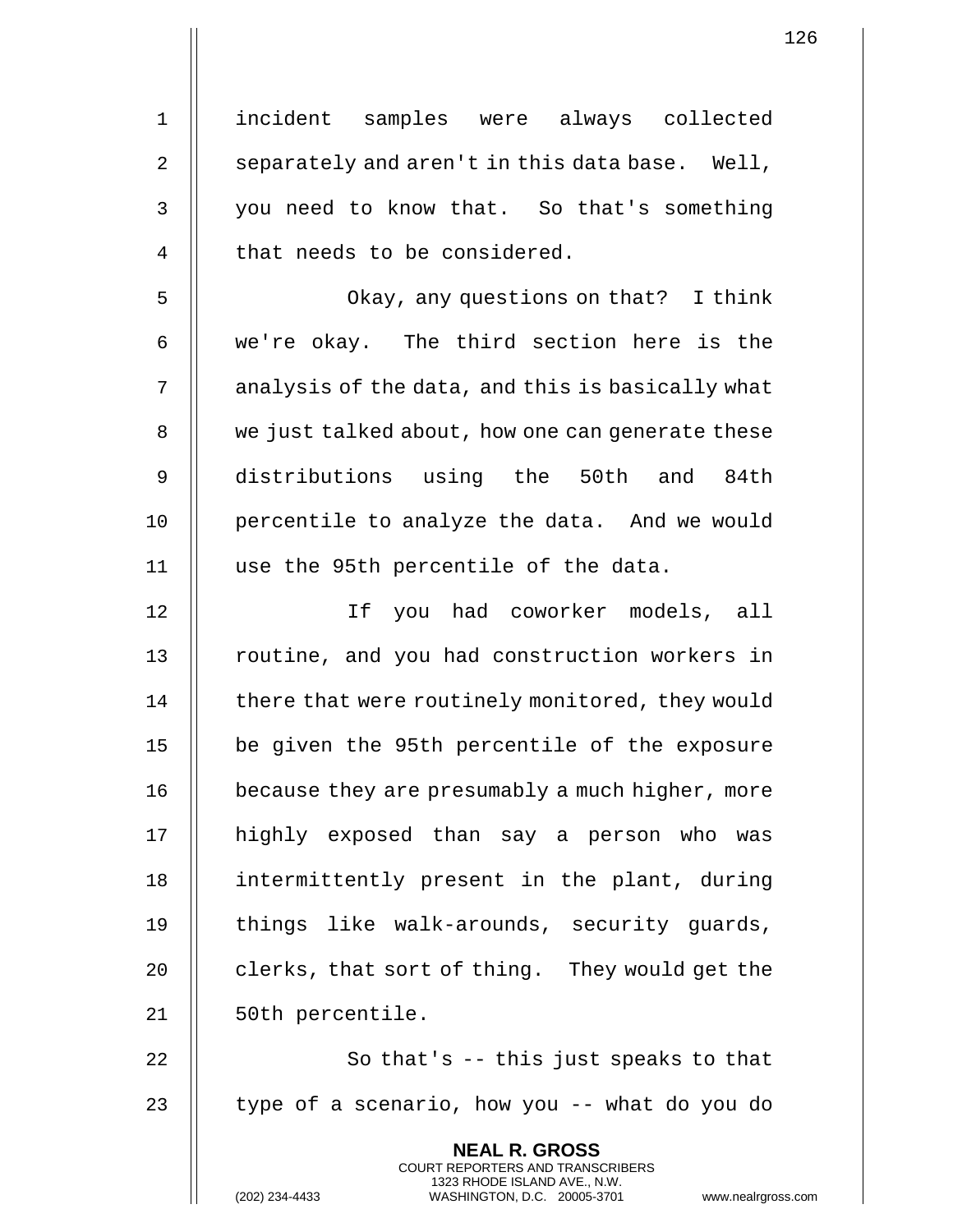1 || with the data once it's all good to go, so to  $2 \parallel$  speak.

3 It talks about this OPOS scenario, 4 where one person, one statistic for monitoring 5 | interval, and it refers, actually to Report 53, 6  $\parallel$  which is out there, that discusses this OPOS, 7 | has been updated to include this one person, one  $8$  || sample, and the fact that it's a time-weighted  $9 \parallel$  average that goes backwards in time, averaging, 10 || rather than forward in time, and a little bit 11 || about how to deal with negative values.

12 We don't -- we won't use negative 13 || values in doing these time-weighted averages. 14 We've come to that conclusion. So that's what 15 || this section deals with. It's fairly 16 | straightforward.

17 || Okay, the final section -- oh well,  $18$  || just one -- the time interval of the modeled 19 data, we talked about this at some length during 20 || the Working Group meetings.

21 || Contentimes we have an annual sample on 22 workers, and we'll be using that. But in some 23  $\parallel$  cases, when the data are sparse, can you lump

> **NEAL R. GROSS** COURT REPORTERS AND TRANSCRIBERS 1323 RHODE ISLAND AVE., N.W.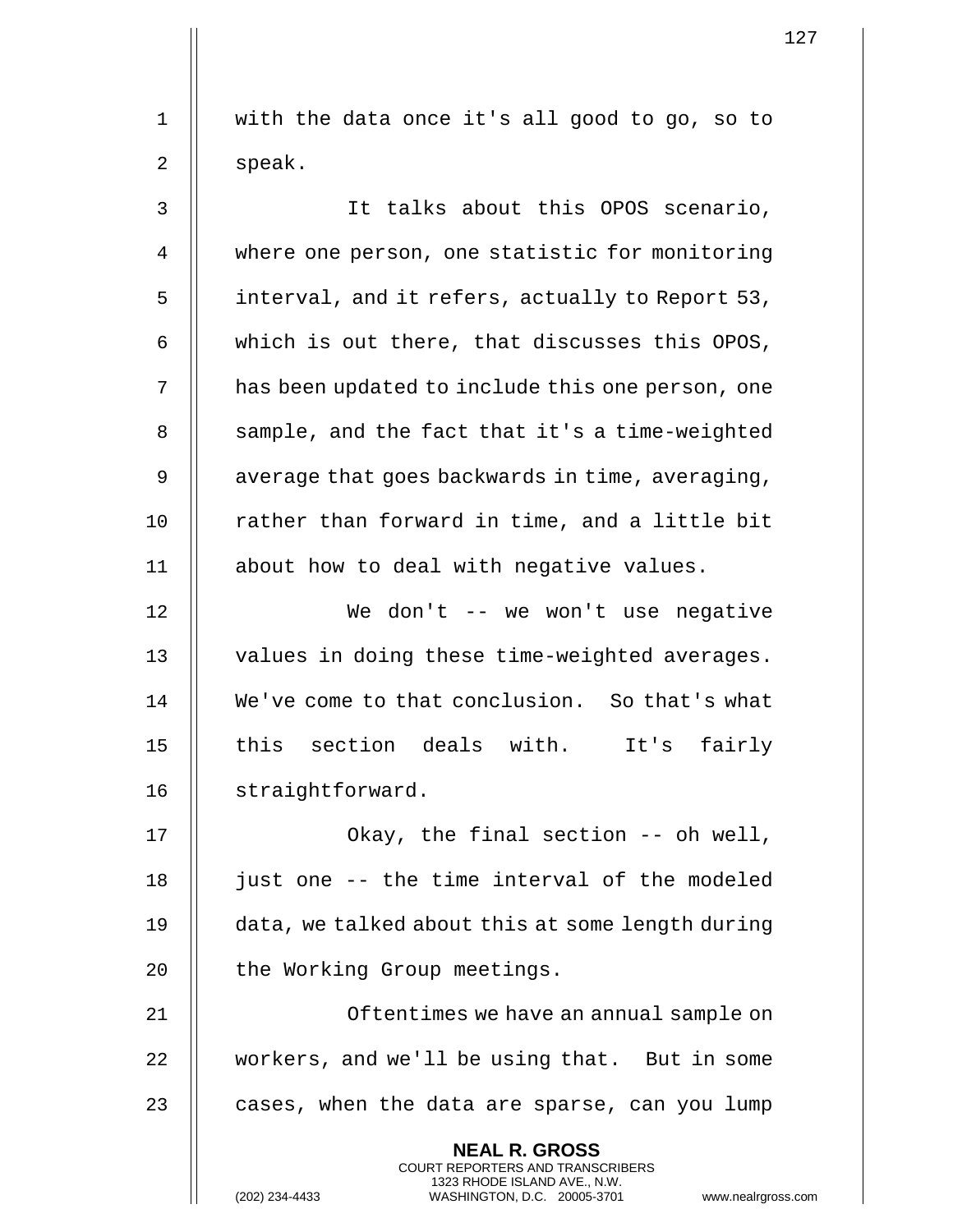| $\mathbf 1$ | some data together? And we feel that you need                                                                                                                      |
|-------------|--------------------------------------------------------------------------------------------------------------------------------------------------------------------|
| 2           | at least 30 samples in a monitored interval,                                                                                                                       |
| 3           | that one monitored period for good statistical                                                                                                                     |
| 4           | considerations.                                                                                                                                                    |
| 5           | And if you're going to do that, you may                                                                                                                            |
| 6           | be able to group years together, several years,                                                                                                                    |
| 7           | as long as you can demonstrate that the work                                                                                                                       |
| 8           | practices and processes remain the same over                                                                                                                       |
| 9           | that time period.                                                                                                                                                  |
| 10          | This says here at the end that those                                                                                                                               |
| 11          | intervals should not exceed a three year                                                                                                                           |
| 12          | period, unless there's stringent justification                                                                                                                     |
| 13          | for doing so, and that's where it remains.                                                                                                                         |
| 14          | I originally had five years, but I                                                                                                                                 |
| 15          | went and back and checked our original Report                                                                                                                      |
| 16          | 53 and it did say three years. So that's -- at                                                                                                                     |
| 17          | least we're now consistent with our<br>own                                                                                                                         |
| 18          | internal documentation. I can't remember all                                                                                                                       |
| 19          | these numbers.                                                                                                                                                     |
| 20          | Okay. So any questions on that, the                                                                                                                                |
| 21          | analysis section?                                                                                                                                                  |
| 22          | So now we get to Section 4, which I                                                                                                                                |
| 23          | said is still a little soft. I'm not -- we're                                                                                                                      |
|             | <b>NEAL R. GROSS</b><br><b>COURT REPORTERS AND TRANSCRIBERS</b><br>1323 RHODE ISLAND AVE., N.W.<br>(202) 234-4433<br>WASHINGTON, D.C. 20005-3701<br>www.nealrgross |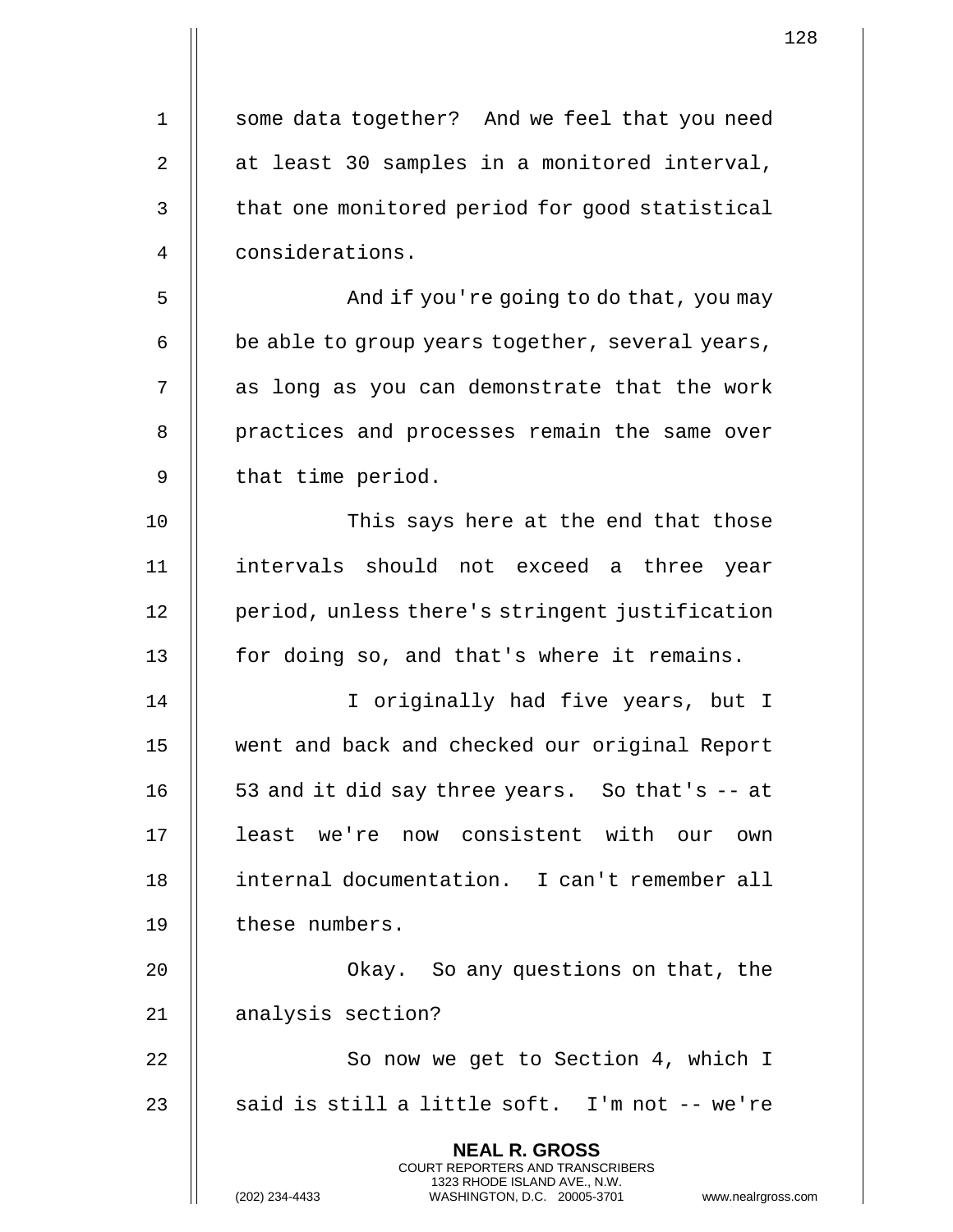| 1              | not done with this yet, at least in my opinion.                                                                                                                        |
|----------------|------------------------------------------------------------------------------------------------------------------------------------------------------------------------|
| $\overline{2}$ | You could tell by what I just described that                                                                                                                           |
| 3              | there's a pretty good process of what needs to                                                                                                                         |
| 4              | be considered on how to stratify the data.                                                                                                                             |
| 5              | And if any of those conditions are                                                                                                                                     |
| 6              | met, I think you just need to stratify. I mean,                                                                                                                        |
| 7              | if you can show that trades workers were                                                                                                                               |
| 8              | incident-driven samples and bioassay, and they                                                                                                                         |
| 9              | were different than the routine<br>process                                                                                                                             |
| 10             | workers, you know, I think one needs to stratify                                                                                                                       |
| 11             | no matter what statistic.                                                                                                                                              |
| 12             | You know, you don't need a statistical                                                                                                                                 |
| 13             | analysis to do that, because you've decided, a                                                                                                                         |
| 14             | priori, that these are different populations to                                                                                                                        |
| 15             | begin with. So that leaves the question in my                                                                                                                          |
| 16             | mind open about when one would actually go about                                                                                                                       |
| 17             | doing statistical tests on these data sets.                                                                                                                            |
| 18             | And we left it at the Working Group                                                                                                                                    |
| 19             | discussion level that we would -- we're going                                                                                                                          |
| 20             | to go back and do some example analyses to see.                                                                                                                        |
| 21             | I think it's best accomplished looking at some                                                                                                                         |
| 22             | examples.                                                                                                                                                              |
| 23             | I -- right, in my mind right now I'm                                                                                                                                   |
|                | <b>NEAL R. GROSS</b><br><b>COURT REPORTERS AND TRANSCRIBERS</b><br>1323 RHODE ISLAND AVE., N.W.<br>(202) 234-4433<br>WASHINGTON, D.C. 20005-3701<br>www.nealrgross.com |

 $\mathbf{1}$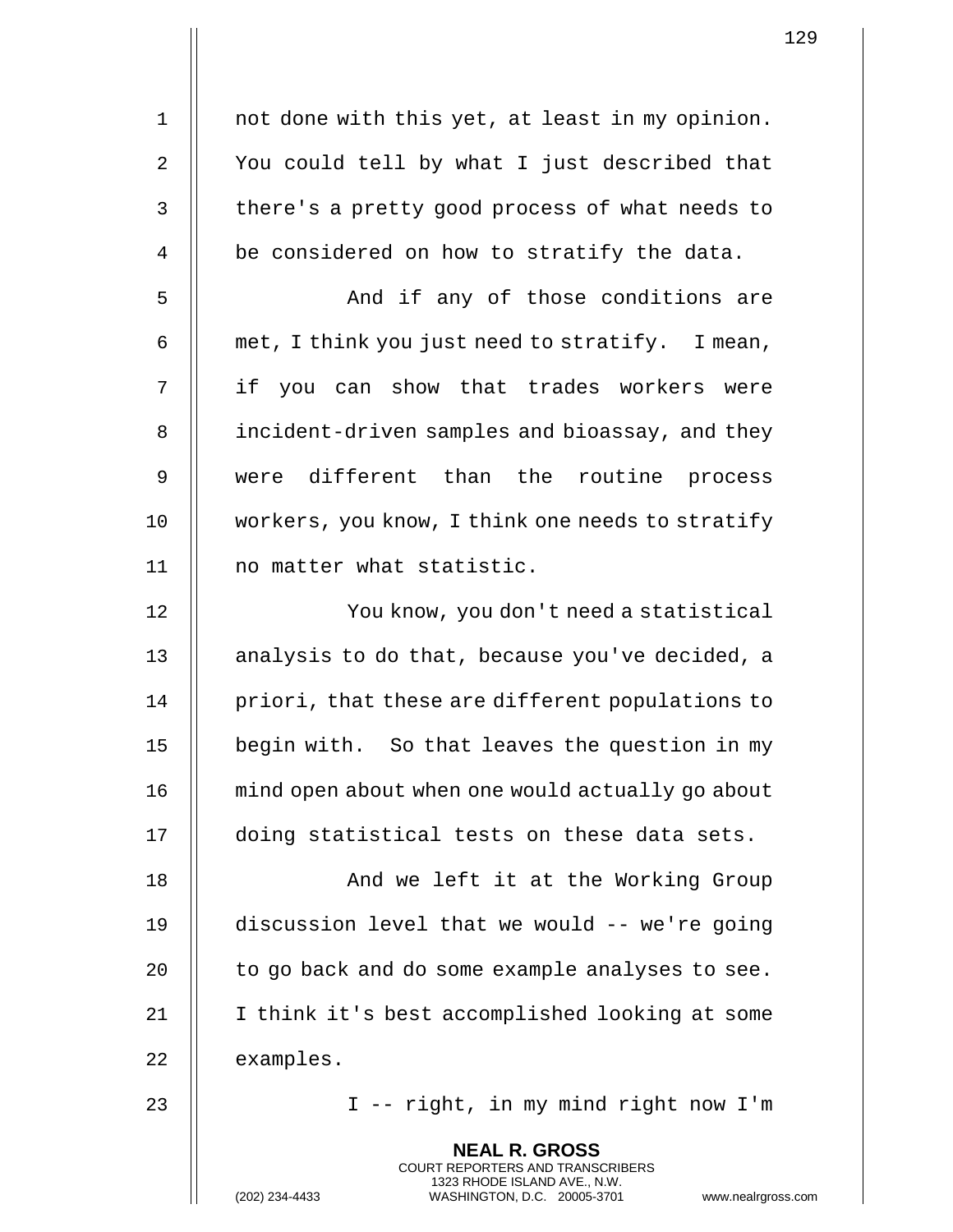| 1  | not really sure how that's going to play out.                                                    |
|----|--------------------------------------------------------------------------------------------------|
| 2  | So right now, this is written very much in line                                                  |
| 3  | with what Report 53 says, which is this Monte                                                    |
| 4  | Carlo permutation test or the Peto-Prentice                                                      |
| 5  | test, it is a statistical test that can be used.                                                 |
| 6  | I'm 100 percent certain when this                                                                |
| 7  | would actually, in fact, be appropriate. And                                                     |
| 8  | so this section is sort of on hold right now                                                     |
| 9  | until I -- we get some examples together and can                                                 |
| 10 | talk a little more concretely about it.                                                          |
| 11 | think that concludes my quick<br>$\mathbf{I}$                                                    |
| 12 | perusal through the document.                                                                    |
| 13 | CHAIRMAN MELIUS: Are there comments                                                              |
| 14 | or questions? Brad, Gen, Loretta?                                                                |
| 15 | MEMBER CLAWSON: Jim, I understand                                                                |
| 16 | where you're getting at to this, but to me, this                                                 |
| 17 | all comes back to the data that we have, and how                                                 |
| 18 | good it is. This is correct, right?                                                              |
| 19 | DR. NETON: Yes.                                                                                  |
| 20 | MEMBER CLAWSON: I'm looking at that                                                              |
| 21 | 30 percent there, and -- or 30 samples. And                                                      |
| 22 | when you're looking at a workforce of maybe a                                                    |
| 23 | thousand people there, that's $-$ I'm not the                                                    |
|    | <b>NEAL R. GROSS</b><br><b>COURT REPORTERS AND TRANSCRIBERS</b>                                  |
|    | 1323 RHODE ISLAND AVE., N.W.<br>WASHINGTON, D.C. 20005-3701<br>(202) 234-4433<br>www.nealrgross. |

 $\mathbf{1}$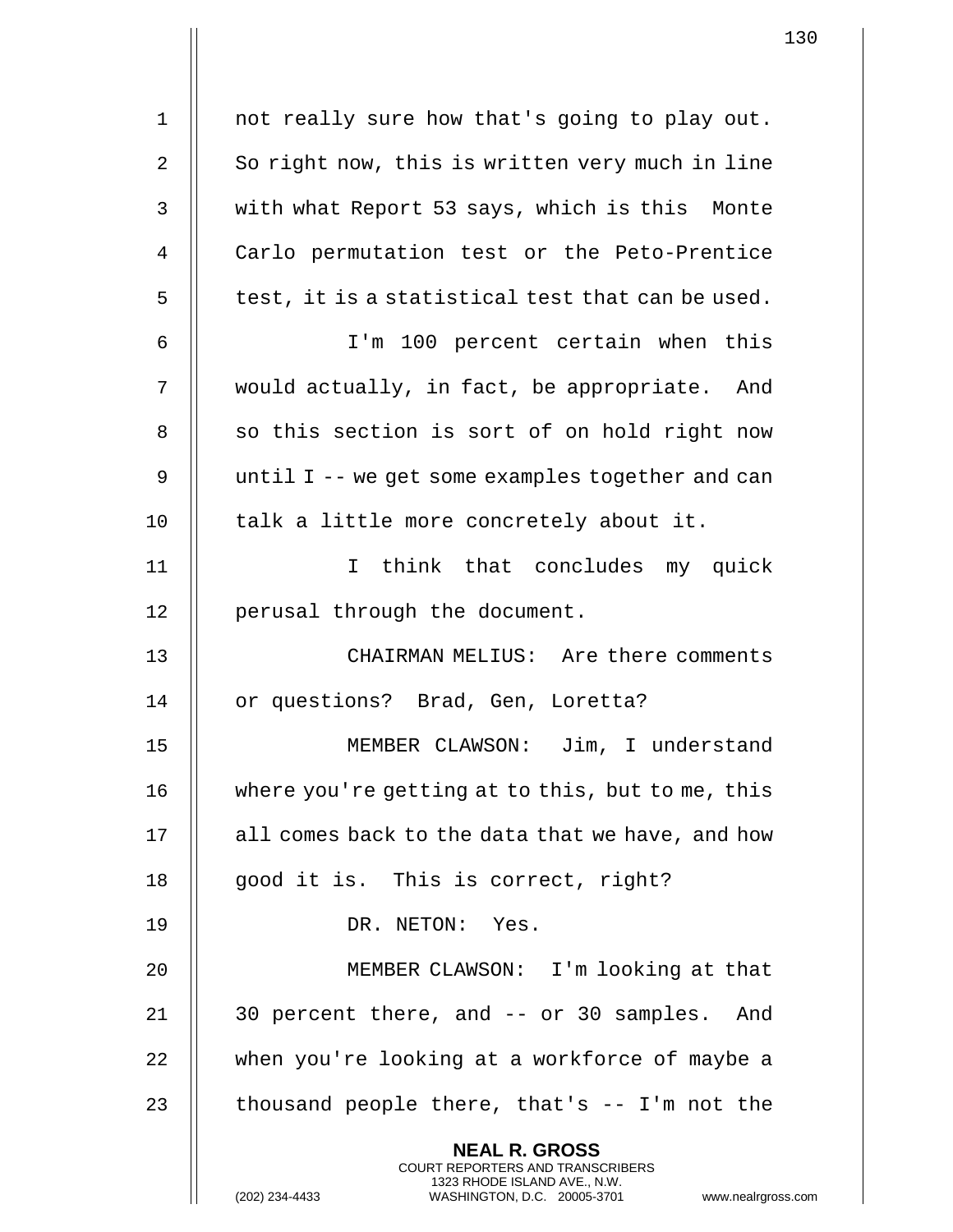|             |                                                                                                                                                                     | 131 |
|-------------|---------------------------------------------------------------------------------------------------------------------------------------------------------------------|-----|
| $\mathbf 1$ | sharpest tool in the shed here, but it looks                                                                                                                        |     |
|             |                                                                                                                                                                     |     |
| 2           | like there's some pretty big gaps in there.                                                                                                                         |     |
| 3           | DR. NETON: Well, and I think there's                                                                                                                                |     |
| 4           | some caveats in there, that says 30 samples is                                                                                                                      |     |
| 5           | a minimum but you need to look at the population                                                                                                                    |     |
| 6           | of monitored --                                                                                                                                                     |     |
| 7           | MEMBER CLAWSON: Population, okay.                                                                                                                                   |     |
| 8           | DR. NETON: -- workers and that sort                                                                                                                                 |     |
| 9           | of stuff. Yes, it wasn't the intent that no                                                                                                                         |     |
| 10          | matter what you could use 30 samples. I agree                                                                                                                       |     |
| 11          | with you. But again, 30 samples -- if you had                                                                                                                       |     |
| 12          | 50 people working on a glovebox operation for                                                                                                                       |     |
| 13          | a year, and you had 30 samples, and they were                                                                                                                       |     |
| 14          | the highest exposed workers on the glovebox                                                                                                                         |     |
| 15          | line and you could establish that somehow,                                                                                                                          |     |
| 16          | maybe that's okay.                                                                                                                                                  |     |
| 17          | MEMBER CLAWSON: Okay.                                                                                                                                               |     |
| 18          | DR. NETON: So that's all we're                                                                                                                                      |     |
| 19          | trying to convey there.                                                                                                                                             |     |
| 20          | CHAIRMAN MELIUS: Again, just -- I                                                                                                                                   |     |
| 21          | think I said this a little bit before, but I                                                                                                                        |     |
| 22          | think what we've been trying to do is what do                                                                                                                       |     |
| 23          | we need to look at up front before we get into                                                                                                                      |     |
|             | <b>NEAL R. GROSS</b><br><b>COURT REPORTERS AND TRANSCRIBERS</b><br>1323 RHODE ISLAND AVE., N.W.<br>WASHINGTON, D.C. 20005-3701 www.nealrgross.com<br>(202) 234-4433 |     |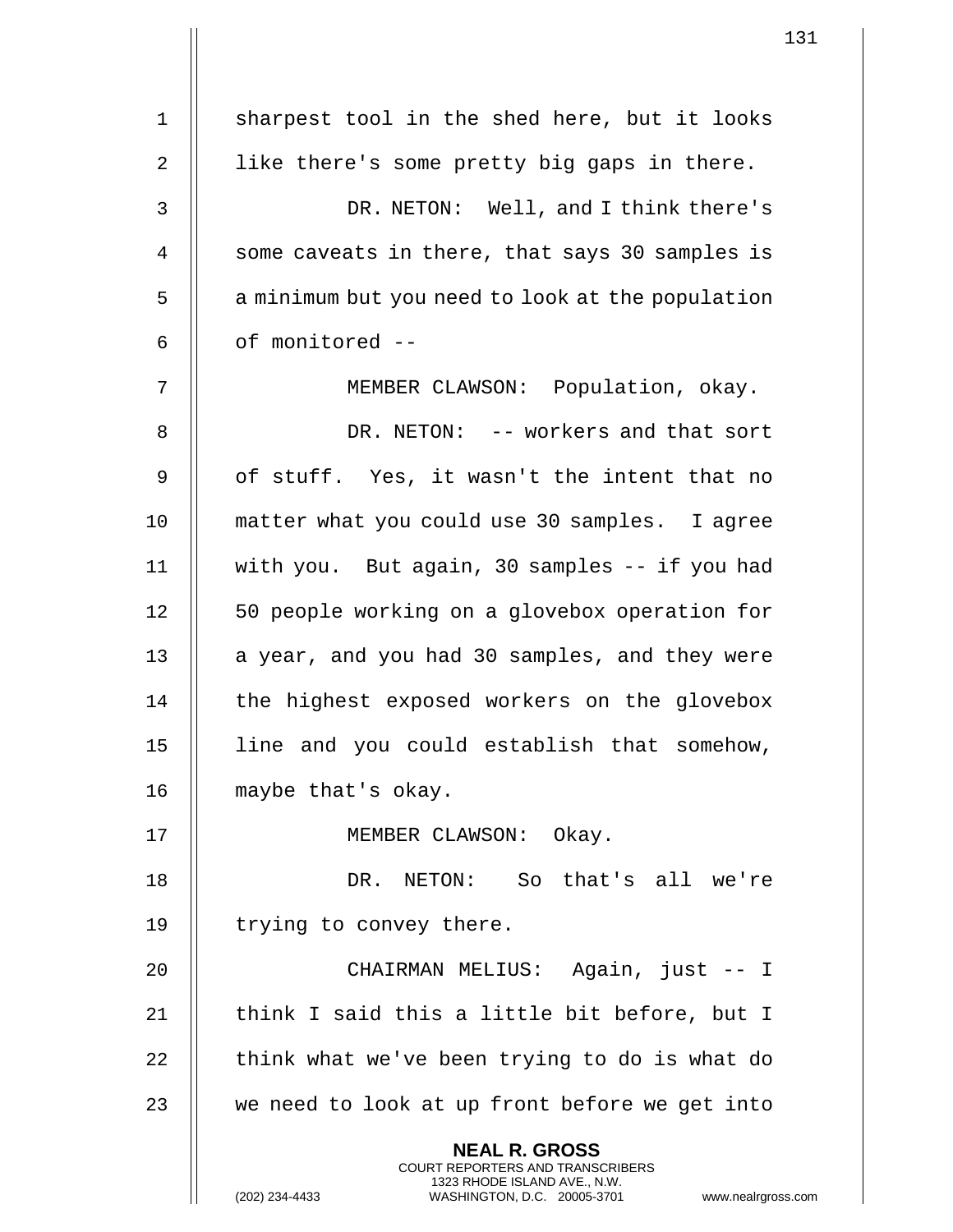1 || stratification? What information do we need  $2 \parallel$  to have, and have evaluated, probably more 3 || qualitatively than quantitatively? 4 || But -- and with, you know, a fair 5 || amount of judgment and a fair amount of 6  $\parallel$  information about the site. It's always going  $7$  | to be specific to the site. 8 || But then I think if the -- when I was 9 || reviewing one of the earlier back-and-forth 10 || reviews from SC&A and, I think, NIOSH's 11 | response to it and so forth, I mean, I could come 12  $\parallel$  up -- I think they were both right and they were 13 || both wrong in the sense that you could come up 14 || with scenarios or situations where, you know, 15 whether you could stratify and how you would 16 handle that stratification would be quite 17 different depending on the circumstances at a 18 | particular site. 19 And so I think if we can sort of  $20$   $\parallel$  systematize and get a better set of guidelines  $21$  || on what we need to look at, I think it becomes  $22$  | then easier to decide, is 30 the right number 23  $\parallel$  or, you know, and some of these other sort of **NEAL R. GROSS** COURT REPORTERS AND TRANSCRIBERS 1323 RHODE ISLAND AVE., N.W. (202) 234-4433 WASHINGTON, D.C. 20005-3701 www.nealrgross.com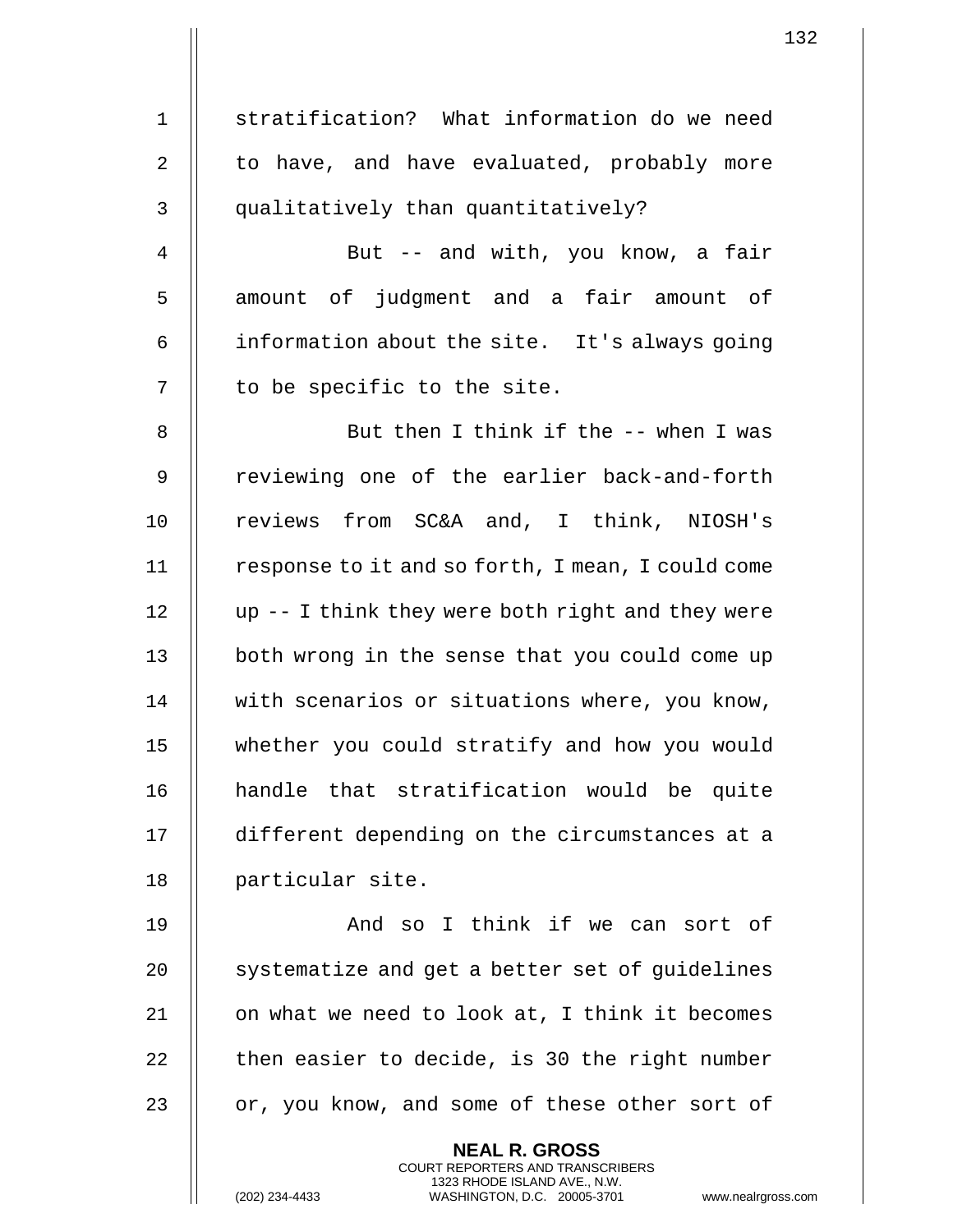|                | 133                                                                                                                                                                    |
|----------------|------------------------------------------------------------------------------------------------------------------------------------------------------------------------|
|                |                                                                                                                                                                        |
| $\mathbf 1$    | more statistical issues.                                                                                                                                               |
| $\overline{2}$ | At least we have sort of a --                                                                                                                                          |
| $\mathbf{3}$   | MEMBER ROESSLER:<br>You<br>need<br>a                                                                                                                                   |
| 4              | threshold.                                                                                                                                                             |
| 5              | CHAIRMAN MELIUS:<br>You have<br>a                                                                                                                                      |
| 6              | threshold but you also have sort of a factual                                                                                                                          |
| 7              | background that you understand what's going on                                                                                                                         |
| 8              | at that site. So that's what we're trying to                                                                                                                           |
| 9              | do, and it's probably why we've more heavily                                                                                                                           |
| 10             | weighted the beginning of this thing, report,                                                                                                                          |
| 11             | and got the implementation guidelines.                                                                                                                                 |
| 12             | And I think the other will follow from                                                                                                                                 |
| 13             | that. And I actually think, as the results of                                                                                                                          |
| 14             | our Work Group discussions, some of those                                                                                                                              |
| 15             | issues that we were going back and forth on, on                                                                                                                        |
| 16             | OPOS and so forth have become less troublesome,                                                                                                                        |
| 17             | so to speak, or less of an issue.                                                                                                                                      |
| 18             | So I think it's the, sort of the right                                                                                                                                 |
| 19             | way to go. And again, many of these factors                                                                                                                            |
| 20             | probably were considered in developing                                                                                                                                 |
| 21             | coworker models, they just weren't made                                                                                                                                |
| 22             | explicit in terms of how it was presented to us.                                                                                                                       |
| 23             | Gen?                                                                                                                                                                   |
|                | <b>NEAL R. GROSS</b><br><b>COURT REPORTERS AND TRANSCRIBERS</b><br>1323 RHODE ISLAND AVE., N.W.<br>(202) 234-4433<br>WASHINGTON, D.C. 20005-3701<br>www.nealrgross.com |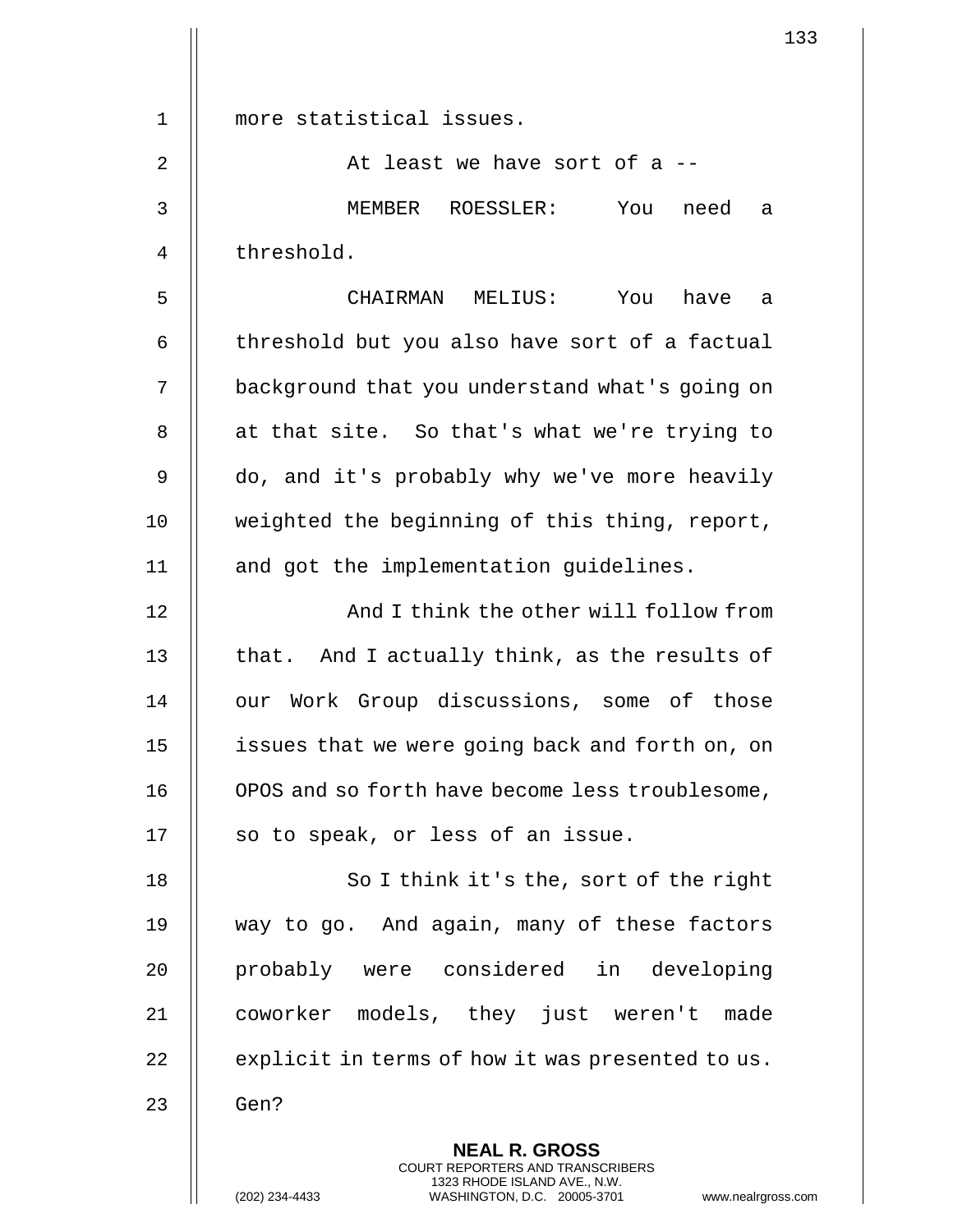|                | ᅩ                                                                                                                                                                   |
|----------------|---------------------------------------------------------------------------------------------------------------------------------------------------------------------|
| $\mathbf 1$    | MEMBER ROESSLER: We have a Board                                                                                                                                    |
| $\overline{2}$ | with a wide range of perspectives and                                                                                                                               |
| 3              | background knowledge on this subject, and I                                                                                                                         |
| 4              | think it's really important at this point to                                                                                                                        |
| 5              | help move this forward, that Board Members do                                                                                                                       |
| 6              | submit written comments to Jim in the next                                                                                                                          |
| 7              | couple of weeks. I think that's the most                                                                                                                            |
| 8              | important step in moving this forward.                                                                                                                              |
| 9              | CHAIRMAN MELIUS: Loretta?                                                                                                                                           |
| 10             | MEMBER VALERIO: I guess my question                                                                                                                                 |
| 11             | is, the coworker models that we're looking at                                                                                                                       |
| 12             | right now are based on chronic exposures,                                                                                                                           |
| 13             | that's correct?                                                                                                                                                     |
| 14             | DR. NETON: Yes.                                                                                                                                                     |
| 15             | MEMBER VALERIO: I would assume all                                                                                                                                  |
| 16             | of these sites had projects that were short                                                                                                                         |
| 17             | duration, which you did address. At any point                                                                                                                       |
| 18             | do you anticipate that a coworker model for                                                                                                                         |
| 19             | acute exposures would be established?                                                                                                                               |
| 20             | DR. NETON: I didn't cover it in my                                                                                                                                  |
| 21             | discussion, but the document does allow for it.                                                                                                                     |
| 22             | Incident-driven coworker models<br>may<br>be                                                                                                                        |
| 23             | appropriate, particularly in the more current                                                                                                                       |
|                | <b>NEAL R. GROSS</b><br><b>COURT REPORTERS AND TRANSCRIBERS</b><br>1323 RHODE ISLAND AVE., N.W.<br>(202) 234-4433<br>WASHINGTON, D.C. 20005-3701<br>www.nealrgross. |

 $\mathbf{I}$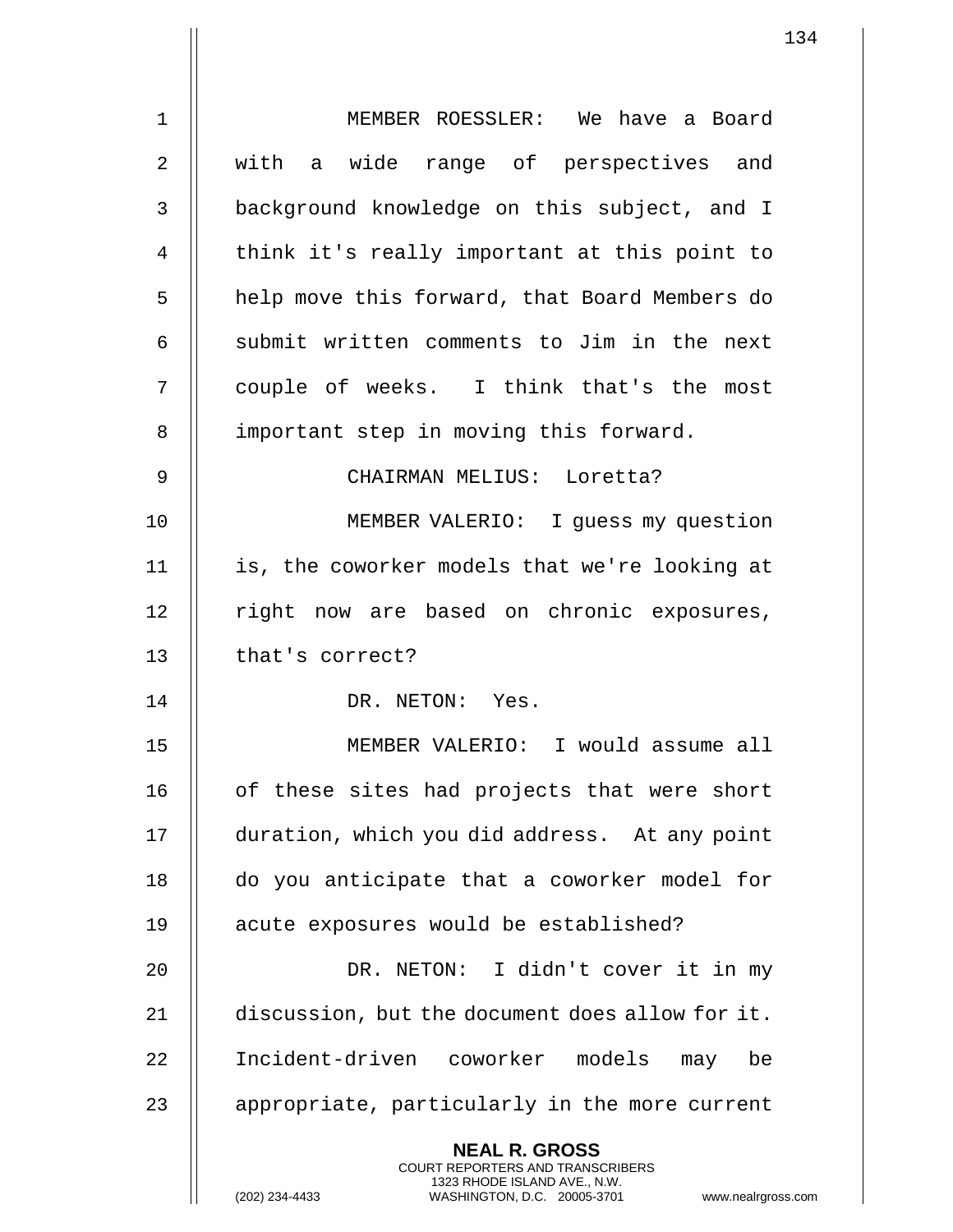1 | era, when you have very good workplace controls 2  $\parallel$  that are -- that can be demonstrated, where  $3$  | there are, you know, continuous air monitors, 4 || people frisked in and out of the area, that sort  $5 \parallel$  of thing. 6 || And so if you're comfortable that you 7 | can believe that there were no upset conditions 8 | that occurred that weren't caught somehow, and 9 || if that's true, then I think you could use an 10 | incident-type model. 11 || But you -- and I think it says in  $12$  | there, you have to be very careful about that. 13 || You know, your documentation has to be almost 14  $\parallel$  impeccable to be able to do that, but I think 15 it's a -- could be allowed for, particularly 16 || post 1990, where, you know, you have, almost 17 | everybody is supposed to be on a monitoring 18 | program if they had a 100 millirem potential 19  $\parallel$  exposure for internal, those sort of things. 20 And, you know, but you always have to 21 | allow for some gaps and technology shortfalls  $22$  || and stuff, so you may be able to do an 23 || incident-based model in that scenario. **NEAL R. GROSS**

> COURT REPORTERS AND TRANSCRIBERS 1323 RHODE ISLAND AVE., N.W.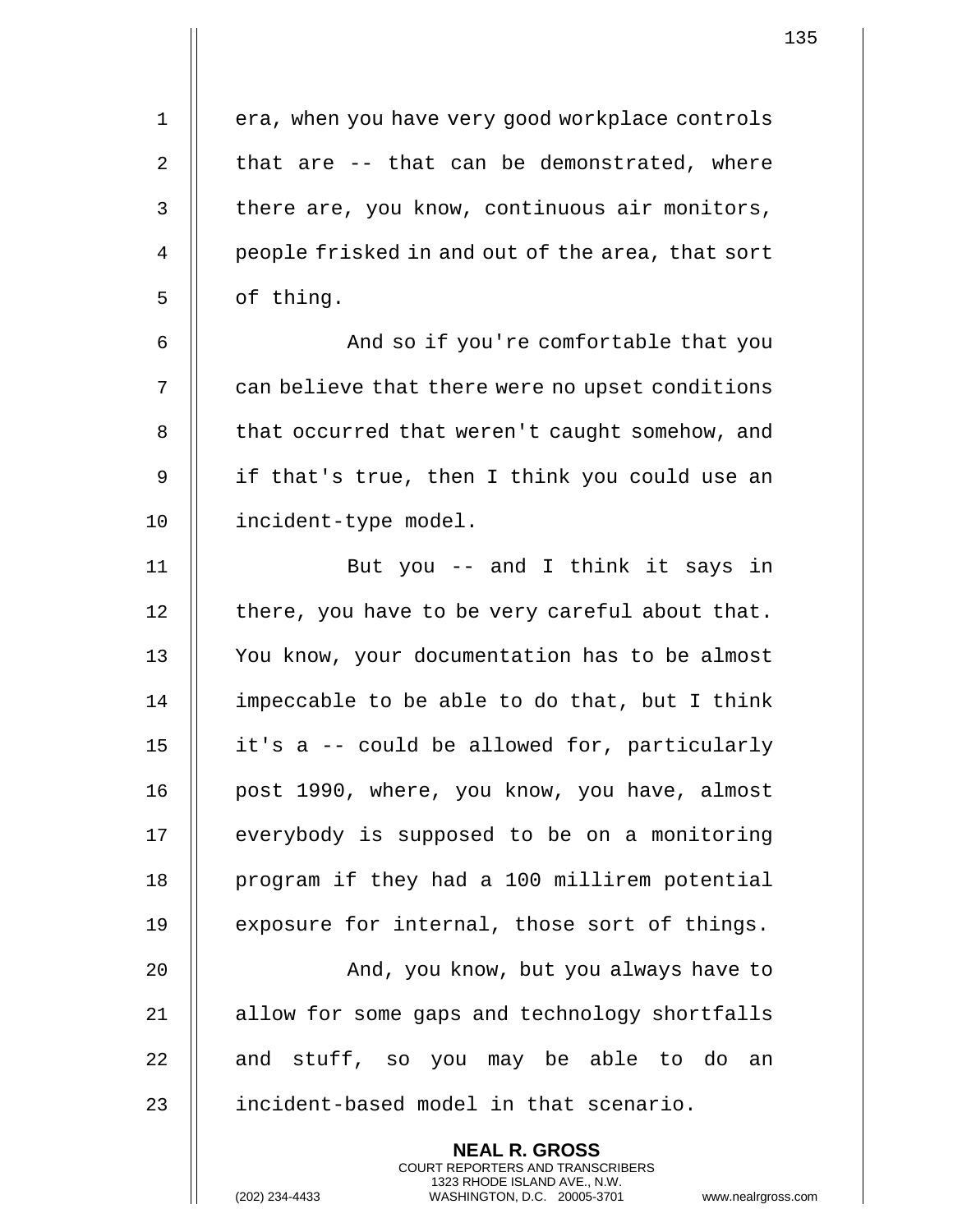|    |                                                                                                                                                                        | 136 |
|----|------------------------------------------------------------------------------------------------------------------------------------------------------------------------|-----|
|    |                                                                                                                                                                        |     |
| 1  | CHAIRMAN MELIUS: Other comments or                                                                                                                                     |     |
| 2  | questions? Any Board Members on the telephone                                                                                                                          |     |
| 3  | have comments or questions at this point?                                                                                                                              |     |
| 4  | MEMBER FIELD: This is Bill. I don't                                                                                                                                    |     |
| 5  | have any questions. A lot of this is, has                                                                                                                              |     |
| 6  | stayed relatively the same over the past year                                                                                                                          |     |
| 7  | or so, hasn't it?                                                                                                                                                      |     |
| 8  | DR. NETON: What was that, Bill? I'm                                                                                                                                    |     |
| 9  | sorry.                                                                                                                                                                 |     |
| 10 | MEMBER FIELD: I said, most of this is                                                                                                                                  |     |
| 11 | relatively constant. There's not a whole lot                                                                                                                           |     |
| 12 | new here, is there?                                                                                                                                                    |     |
| 13 | DR. NETON: There's a whole lot new in                                                                                                                                  |     |
| 14 | the sense that it's in writing now.                                                                                                                                    |     |
| 15 | MEMBER FIELD: Okay. But this is the                                                                                                                                    |     |
| 16 | same concept that you had discussed previously?                                                                                                                        |     |
| 17 | DR. NETON: Yes, yes. They've                                                                                                                                           |     |
| 18 | crystallized a little more, and there's some                                                                                                                           |     |
| 19 | more caveats in there, and maybe some scenarios                                                                                                                        |     |
| 20 | that I wake up at night and think about --                                                                                                                             |     |
| 21 | MEMBER FIELD: Yes.                                                                                                                                                     |     |
| 22 | DR. NETON: -- and put in there, but                                                                                                                                    |     |
| 23 | in general, it's the same.                                                                                                                                             |     |
|    | <b>NEAL R. GROSS</b><br><b>COURT REPORTERS AND TRANSCRIBERS</b><br>1323 RHODE ISLAND AVE., N.W.<br>(202) 234-4433<br>WASHINGTON, D.C. 20005-3701<br>www.nealrgross.com |     |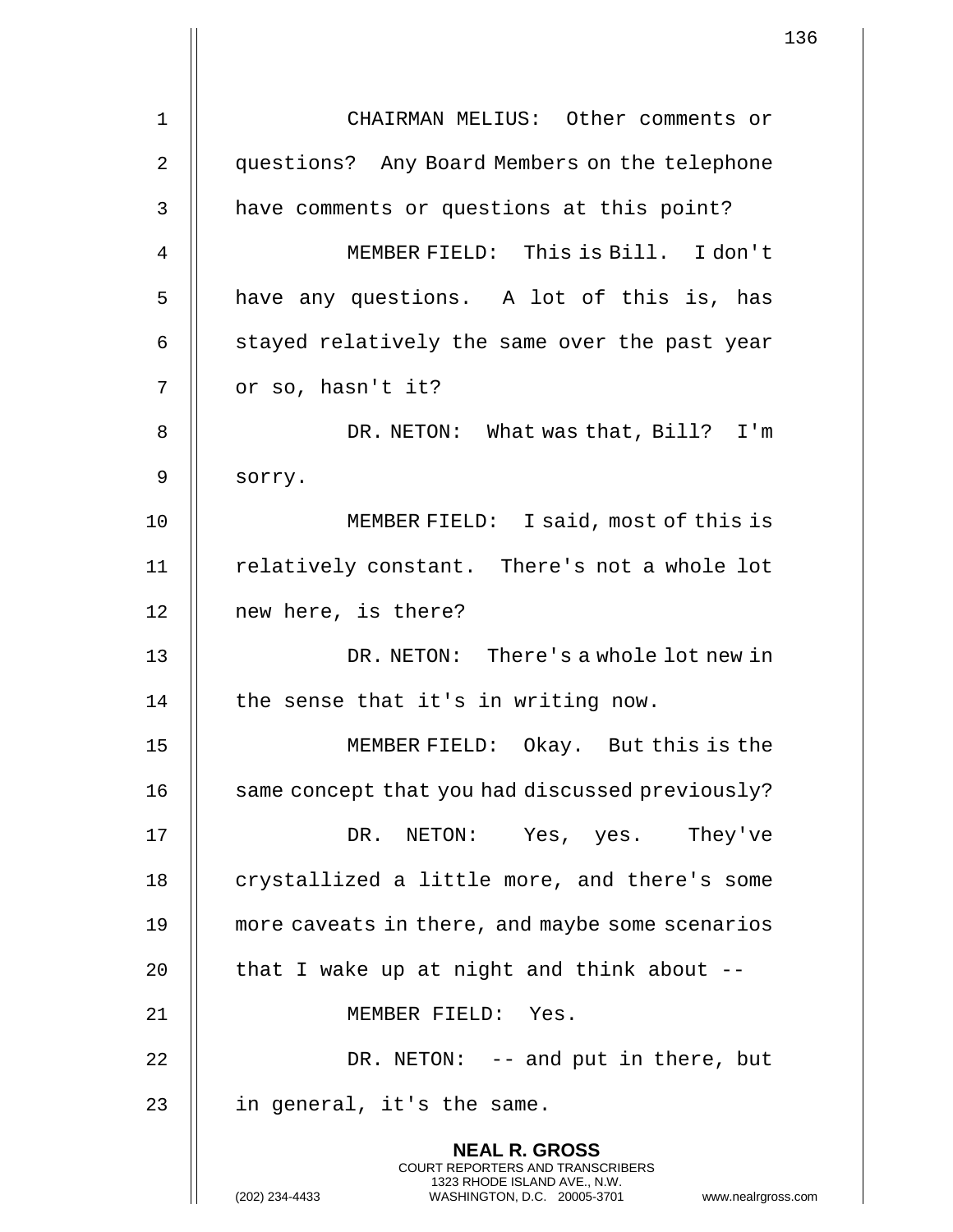|    |                                                                                                                                                                      | $1$ : |
|----|----------------------------------------------------------------------------------------------------------------------------------------------------------------------|-------|
| 1  | MEMBER FIELD: But it's nice having                                                                                                                                   |       |
| 2  | it down on paper that we can provide comments.                                                                                                                       |       |
| 3  | Thanks.                                                                                                                                                              |       |
| 4  | DR. NETON: Yes, okay.                                                                                                                                                |       |
| 5  | CHAIRMAN MELIUS: Yes. I think the                                                                                                                                    |       |
| 6  | -- I mean, the example of, evolution has been                                                                                                                        |       |
| 7  | on some of the stratification issues between                                                                                                                         |       |
|    |                                                                                                                                                                      |       |
| 8  | incidence-based and routine monitoring and,                                                                                                                          |       |
| 9  | you know, when is that appropriate, when do they                                                                                                                     |       |
| 10 | need to be separated and so forth.                                                                                                                                   |       |
| 11 | So, but there's been some changes.                                                                                                                                   |       |
| 12 | But it's, again, getting it down in writing, I                                                                                                                       |       |
| 13 | think, is what's -- you know, what, as Jim said,                                                                                                                     |       |
| 14 | is what's most important.                                                                                                                                            |       |
| 15 | DR. NETON: I think what's changed,                                                                                                                                   |       |
| 16 | most significantly, is if you recall early on,                                                                                                                       |       |
| 17 | we were trying to come to grips with some                                                                                                                            |       |
| 18 | practical level of significance and difference                                                                                                                       |       |
| 19 | between models.                                                                                                                                                      |       |
| 20 | We were kind of approaching it from                                                                                                                                  |       |
| 21 | the backwards situation where we were looking                                                                                                                        |       |
| 22 | at this 100 millirem dose, and then I proposed                                                                                                                       |       |
| 23 | this model of using the full distribution                                                                                                                            |       |
|    | <b>NEAL R. GROSS</b><br><b>COURT REPORTERS AND TRANSCRIBERS</b><br>1323 RHODE ISLAND AVE., N.W.<br>(202) 234-4433<br>WASHINGTON, D.C. 20005-3701<br>www.nealrgross.c |       |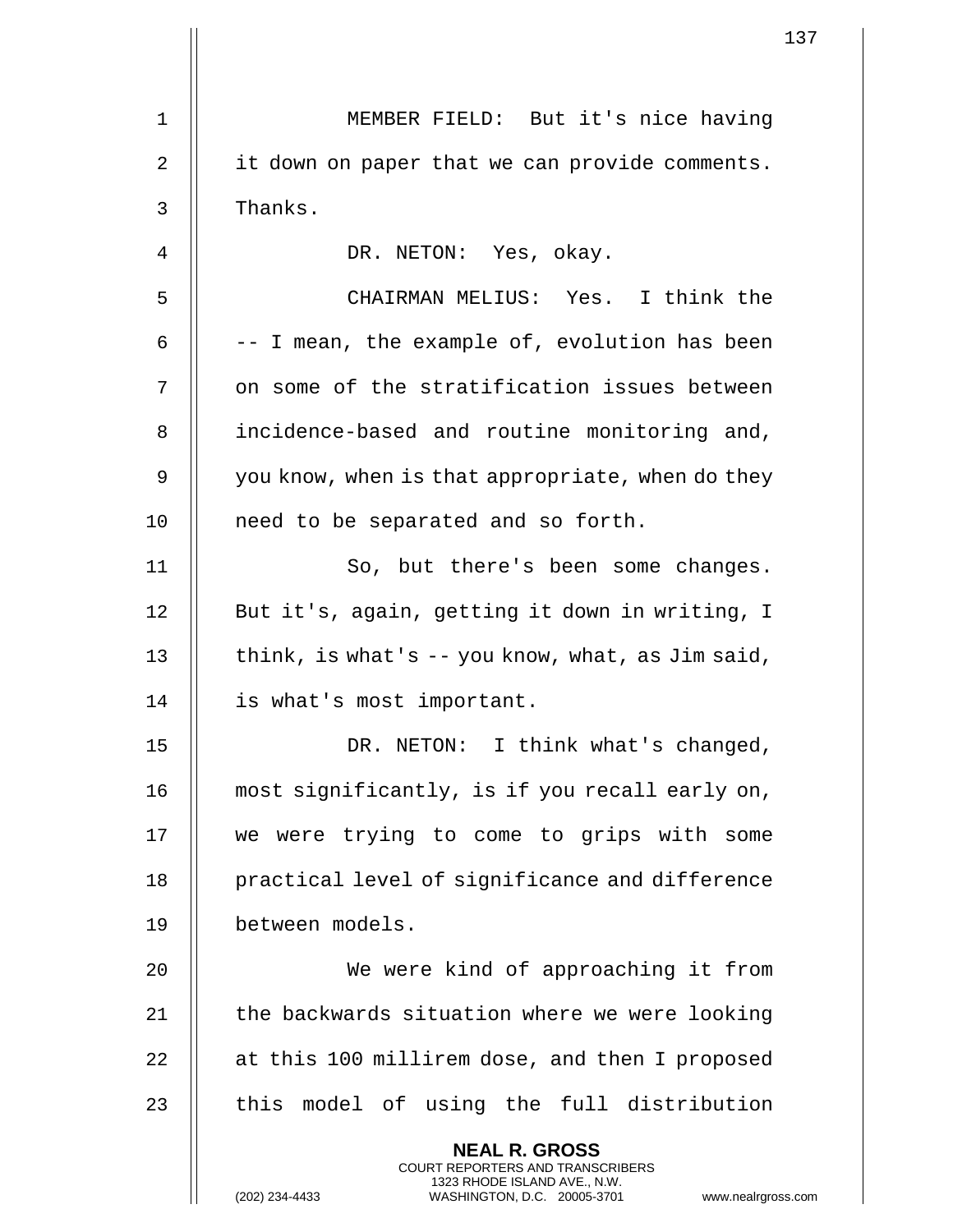1 versus the 95th.

2 || That's all sort of by the wayside 3 || right now, because frankly, none of it seemed 4 | to work. And I like this approach better where  $5$  || you just identify, do you need to stratify, yay  $6 \parallel$  or nay, and then go ahead and do it if the 7 || conditions are such that it need be.

8 CHAIRMAN MELIUS: Any other Board 9 | Member comments and -- so the, I mean, I think  $10$   $\parallel$  the one thing I'd also mention is that, in terms 11 of the, what do you call it, the rule of 30 or 12 whatever is, it's also, I think we have to 13 || remember that when we have a situation where 14 | there's very low exposures, residual periods 15 | and so forth, I think those you sort of approach 16 differently than you would a situation where 17 | you may have very high exposures within a site.

18 || The Rand so that has to be taken into 19 || account also. I think what -- as Jim was || saying, we were -- we tried -- we started dealing with this on the sort of statistical | level, so the problem we got hung up on was just,  $\parallel$  you know, and some of what we did on sufficient

> **NEAL R. GROSS** COURT REPORTERS AND TRANSCRIBERS 1323 RHODE ISLAND AVE., N.W.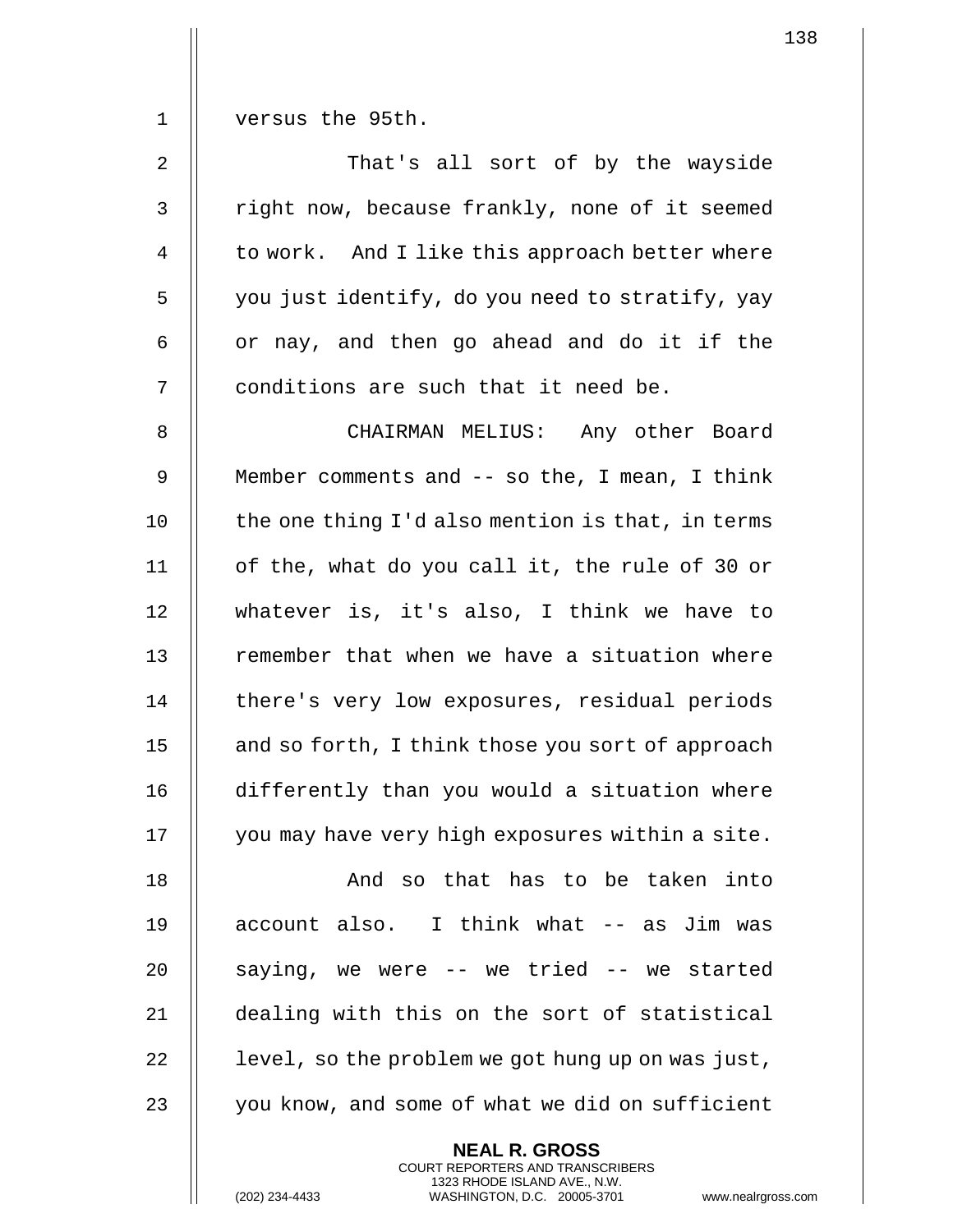1 || accuracy, what was helpful for us to 2 || understand, but it's just very hard to -- it 3 || qets very complicated. 4 || And I'm not sure that the situations  $5$  || are comparable enough at each site that a very 6  $\parallel$  statistical approach is going to be practical. 7 || I think that's sort of what we found. Every  $8$  || site is different enough, has a different set 9 | of records. 10 || And I think the other thing we have to 11 || remember, take into account, is that even if 12 | sort of theoretically we can identify, stratify 13 || groups and so forth, we got to be able to place 14 | people within those strata. And very often the 15 || records just don't exist. 16 You know, employment records aren't 17 || such that you can tell. And, I mean, that's 18 | sort of something we need to take into account. 19 || But that's often been the problem we've had with 20 || a number of the other coworker models in the  $21$  || past. 22 || They're fine, theoretically, and in 23  $\parallel$  qeneral the data supports it, but when you go **NEAL R. GROSS** COURT REPORTERS AND TRANSCRIBERS 1323 RHODE ISLAND AVE., N.W.

(202) 234-4433 WASHINGTON, D.C. 20005-3701 www.nealrgross.com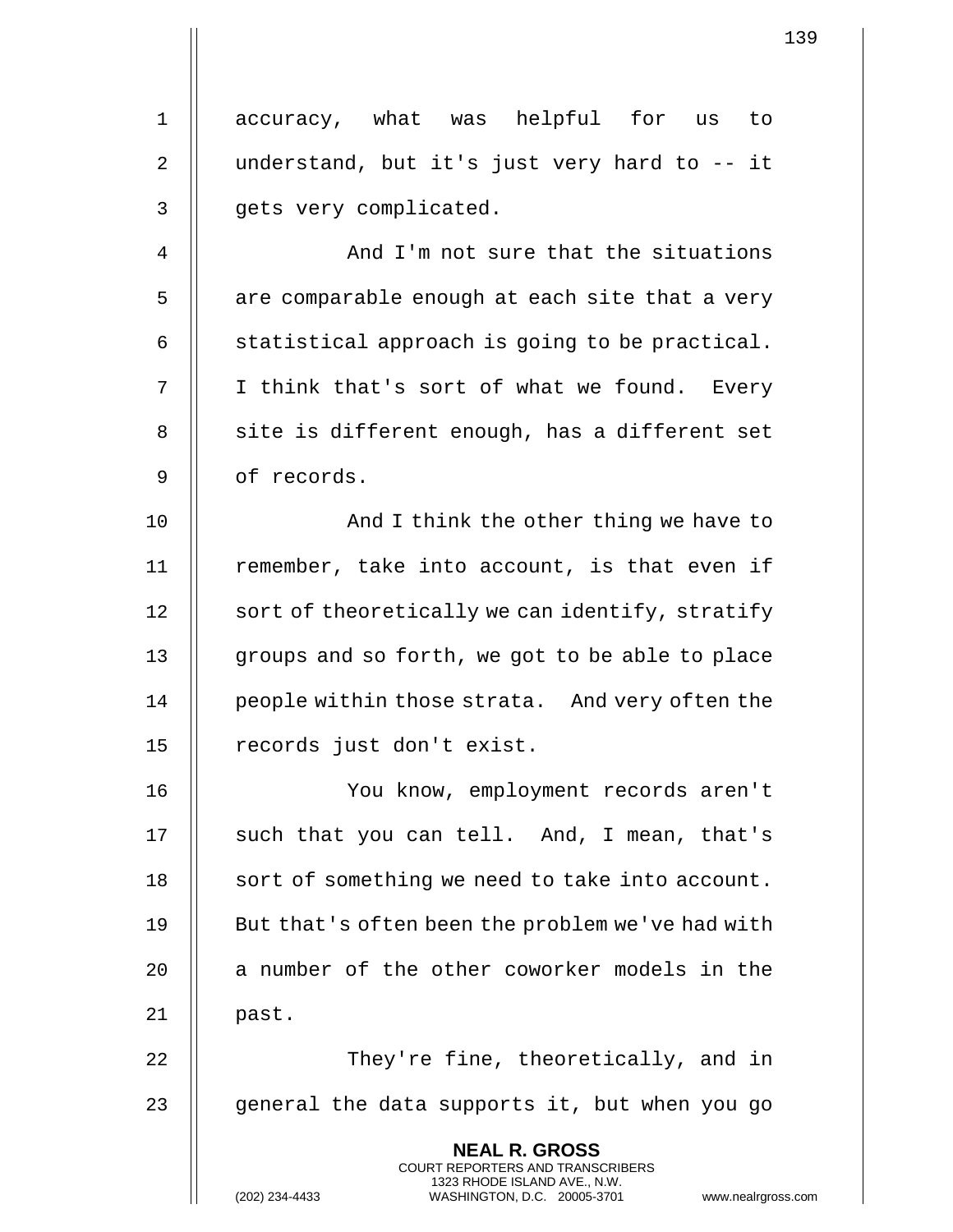| 1  | to then apply it to individuals, it just, the                                                                                                                  |
|----|----------------------------------------------------------------------------------------------------------------------------------------------------------------|
| 2  | information isn't there. And I think we have                                                                                                                   |
| 3  | to think -- I mean, it doesn't say we can't apply                                                                                                              |
| 4  | some of these in those situations, but we have                                                                                                                 |
| 5  | to really think carefully how we do that. Yes,                                                                                                                 |
| 6  | Dave?                                                                                                                                                          |
| 7  | MEMBER RICHARDSON: You know, the                                                                                                                               |
| 8  | rule of 30 is sort of, I think it's -- the way                                                                                                                 |
| 9  | that the approach is developed, I think it makes                                                                                                               |
| 10 | sense. And on the other hand you could argue                                                                                                                   |
| 11 | the opposite, that as the data become more                                                                                                                     |
| 12 | finely stratified you may not need as many                                                                                                                     |
| 13 | observations.                                                                                                                                                  |
| 14 | And it seems like they -- I guess the                                                                                                                          |
| 15 | extreme would be if you imagined two workers set                                                                                                               |
| 16 | out to do a task and only one of them was                                                                                                                      |
| 17 | monitored. And that would be sometimes how you                                                                                                                 |
| 18 | would describe coworker settings, that there                                                                                                                   |
| 19 | $was$ --                                                                                                                                                       |
| 20 | DR. NETON: Yes, for example, six                                                                                                                               |
| 21 | workers. Yes.                                                                                                                                                  |
| 22 | MEMBER RICHARDSON: Right, where                                                                                                                                |
| 23 | it's -- there was a lot of knowledge that there                                                                                                                |
|    | <b>NEAL R. GROSS</b><br><b>COURT REPORTERS AND TRANSCRIBERS</b><br>1323 RHODE ISLAND AVE., N.W.<br>WASHINGTON, D.C. 20005-3701 www.nealrgros<br>(202) 234-4433 |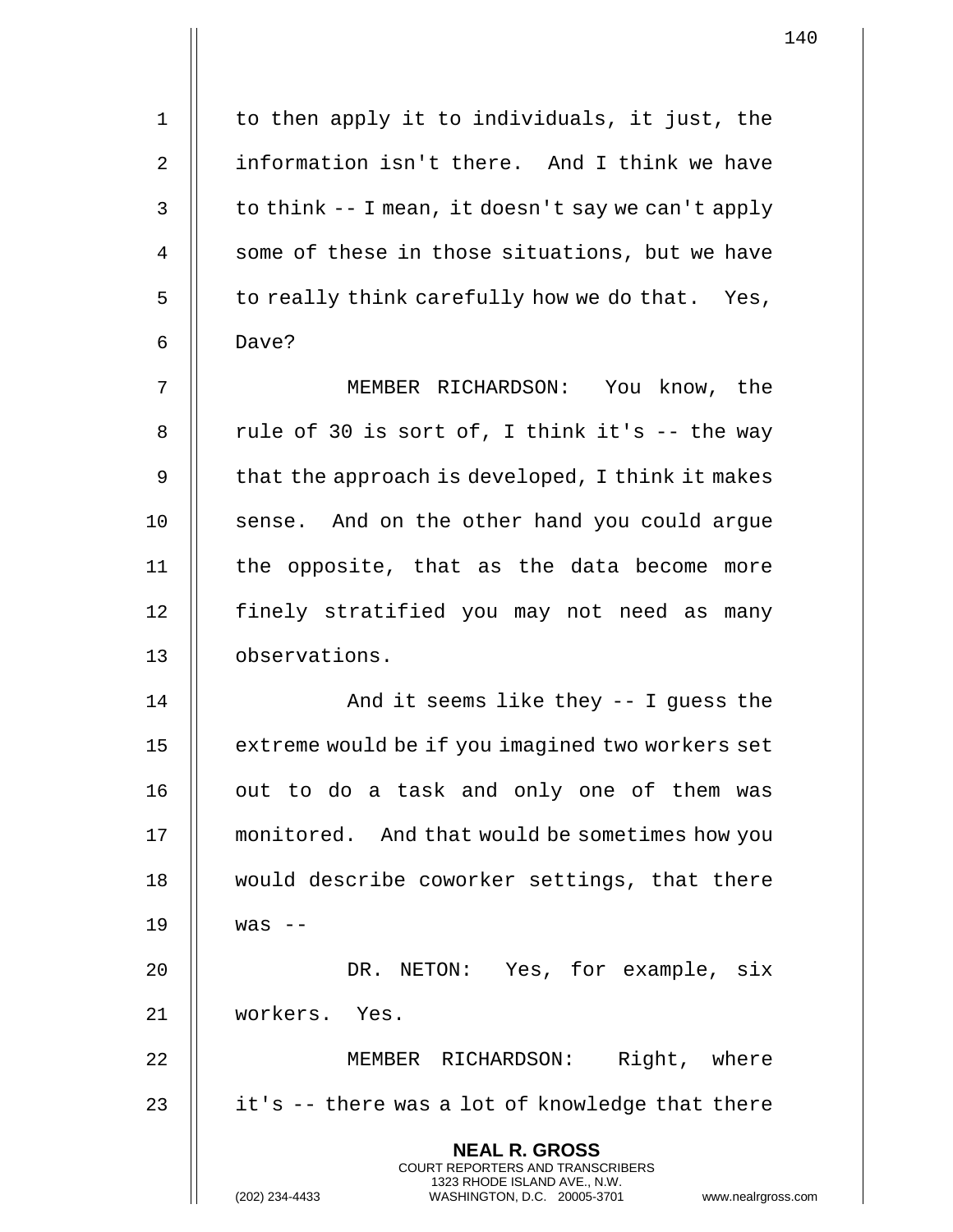1 was similarity of the task and the work 2 | experience and the environment that they were 3 || qoing into, and you would issue one badged. So 4 you wouldn't say you need 30 workers to be 5 || badged to, you know, to kind of protect or 6 monitor the 31st.

7 || You might have -- they might work as 8 | a team, and then have one observation measured 9  $\parallel$  and the other one -- right. But I -- so I mean, 10 || it's -- but the problem, as you're saying is,  $11$   $\parallel$  that would be the extreme, where you had a lot 12 | of knowledge to place those people into the same 13 || time and area and task. You wouldn't need very 14 much information to be sort of confident about 15 understanding their exposure.

16 || And I quess what we're describing is 17 || we're using coworker monitoring, not the way  $18$  || that some people do in radiation protection, 19  $\parallel$  that would issue a badge to a group of workers 20 || who are going to be doing things, but turning 21 | the world on its head.

22 MEMBER ANDERSON: Like we did 23  $\parallel$  yesterday, when we had one badge for five slots.

> **NEAL R. GROSS** COURT REPORTERS AND TRANSCRIBERS 1323 RHODE ISLAND AVE., N.W.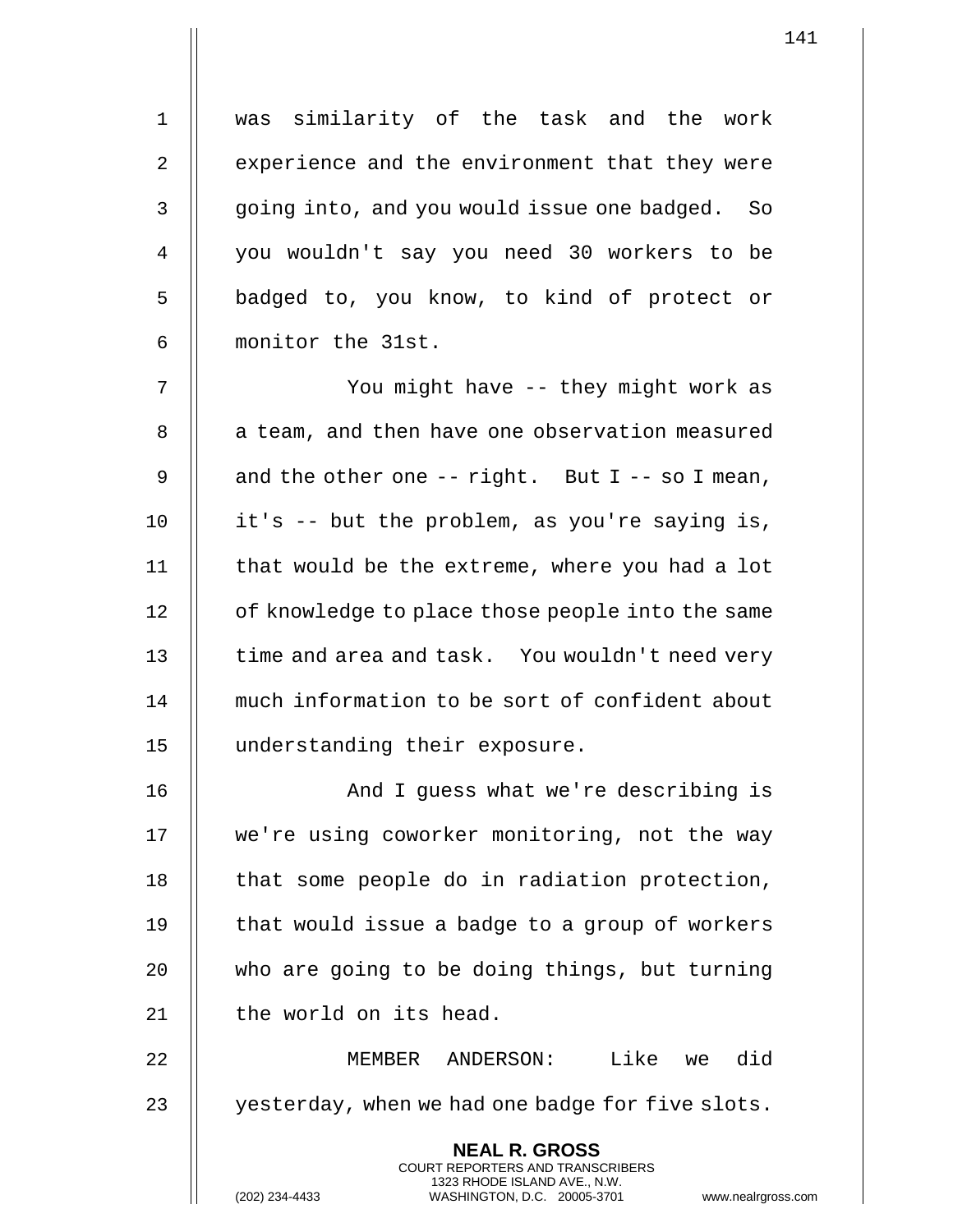|    |                                                                                                                                                                        | 142 |
|----|------------------------------------------------------------------------------------------------------------------------------------------------------------------------|-----|
|    |                                                                                                                                                                        |     |
| 1  | But then we loaned our badges --                                                                                                                                       |     |
| 2  | CHAIRMAN MELIUS: I -- okay. I                                                                                                                                          |     |
| 3  | wasn't aware of that.                                                                                                                                                  |     |
| 4  | MEMBER ANDERSON: So we have personal                                                                                                                                   |     |
| 5  | experience.                                                                                                                                                            |     |
| 6  | DR. NETON: In our part we call that                                                                                                                                    |     |
| 7  | cohort badging.                                                                                                                                                        |     |
| 8  | CHAIRMAN MELIUS: Yes. I think the                                                                                                                                      |     |
| 9  | other factor that I have some trouble thinking                                                                                                                         |     |
| 10 | how -- I'm not sure how important it always is,                                                                                                                        |     |
| 11 | but I think we sort of have to take into account                                                                                                                       |     |
| 12 | is what is the gap we're trying to fill and how                                                                                                                        |     |
| 13 | much data do we have?                                                                                                                                                  |     |
| 14 | If we have really good data for every                                                                                                                                  |     |
| 15 | year but one, and, you know, it's a sort of a                                                                                                                          |     |
| 16 | production workforce that's, you know, going to                                                                                                                        |     |
| 17 | be there for a long period of time that we're                                                                                                                          |     |
| 18 | looking at, I think we're more comfortable with                                                                                                                        |     |
| 19 | a coworker model and what data that that's based                                                                                                                       |     |
| 20 | on.                                                                                                                                                                    |     |
| 21 | If we have, you know, we're missing                                                                                                                                    |     |
| 22 | lots of years on everybody, and a very small                                                                                                                           |     |
| 23 | percentage of the workforce has been monitored,                                                                                                                        |     |
|    | <b>NEAL R. GROSS</b><br><b>COURT REPORTERS AND TRANSCRIBERS</b><br>1323 RHODE ISLAND AVE., N.W.<br>(202) 234-4433<br>WASHINGTON, D.C. 20005-3701<br>www.nealrgross.com |     |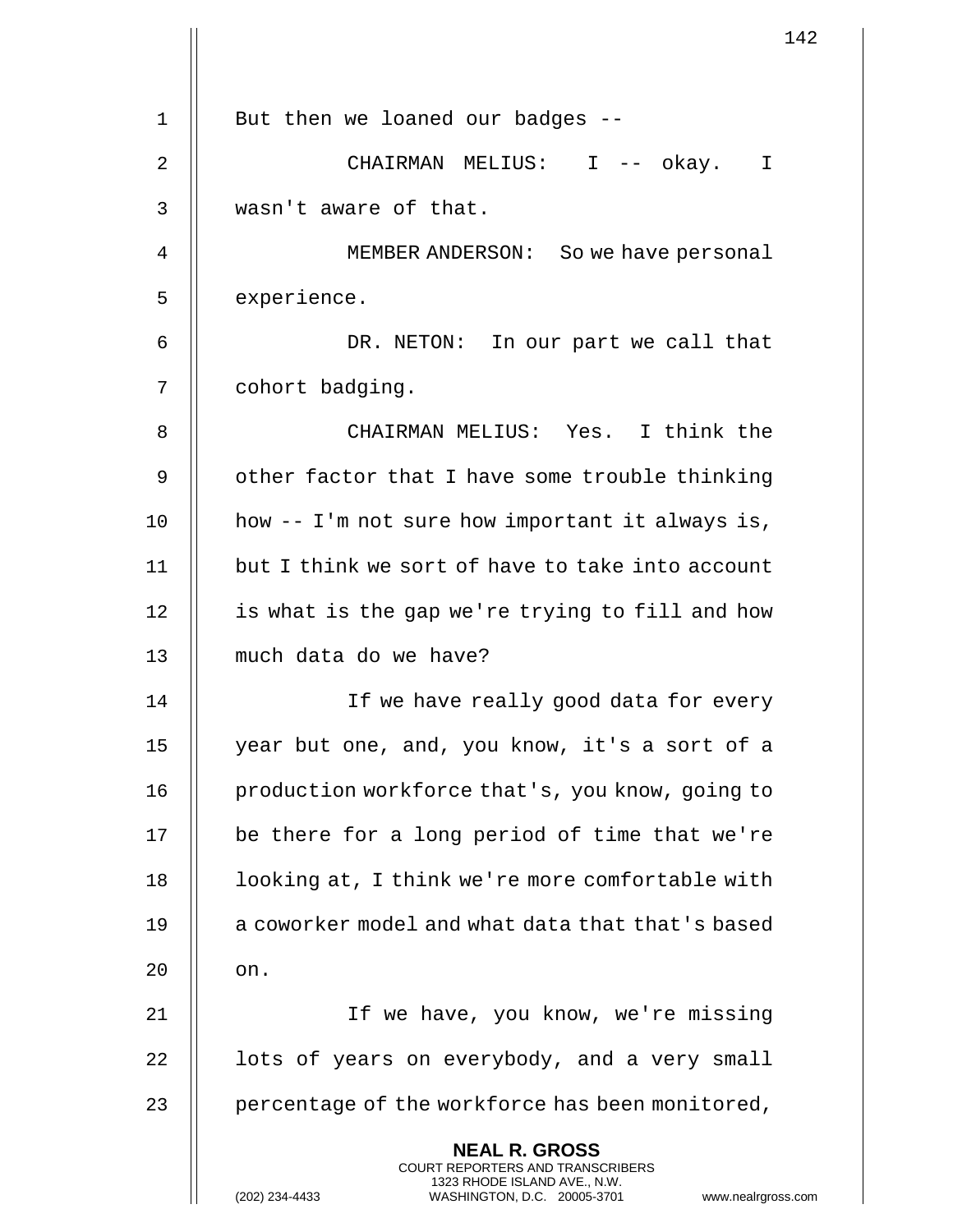1 || and there's a lot of variability, and there's 2  $\parallel$  high exposures and so forth, then I think we  $3$   $\parallel$  have to have more stringent criteria in terms 4  $\parallel$  of whether we -- how good is the coworker model,  $5 \parallel$  because, you know, to do that. 6 And in some ways it's a statistical 7 judgment, but I just don't think we can get 8 | there very easily. I think it's more going to  $9 \parallel$  be judgment, but we need to be able to look at  $10$  | that. Andy? 11 MEMBER ANDERSON: Yes, I was just 12 | looking at this and thinking in terms of, do you 13  $\parallel$  see us being able to, in a general sense, 14 | convert this into a bit of a checklist? 15 I mean, when we get your SEC and you 16 || say, well, you know, here's how much data there 17 | is there, and we believe we can only do this, 18 | you know, we're denying an SEC because we can 19 use a coworker model, then we have to start to 20  $\parallel$  try to qualify  $-$  is that useful? 21 || Can you convert this, in a general  $22$  || sense, into, you know, a checklist like we've 23  $\parallel$  done with some of the  $-$ - I mean, you can't, I **NEAL R. GROSS** COURT REPORTERS AND TRANSCRIBERS

1323 RHODE ISLAND AVE., N.W.

(202) 234-4433 WASHINGTON, D.C. 20005-3701 www.nealrgross.com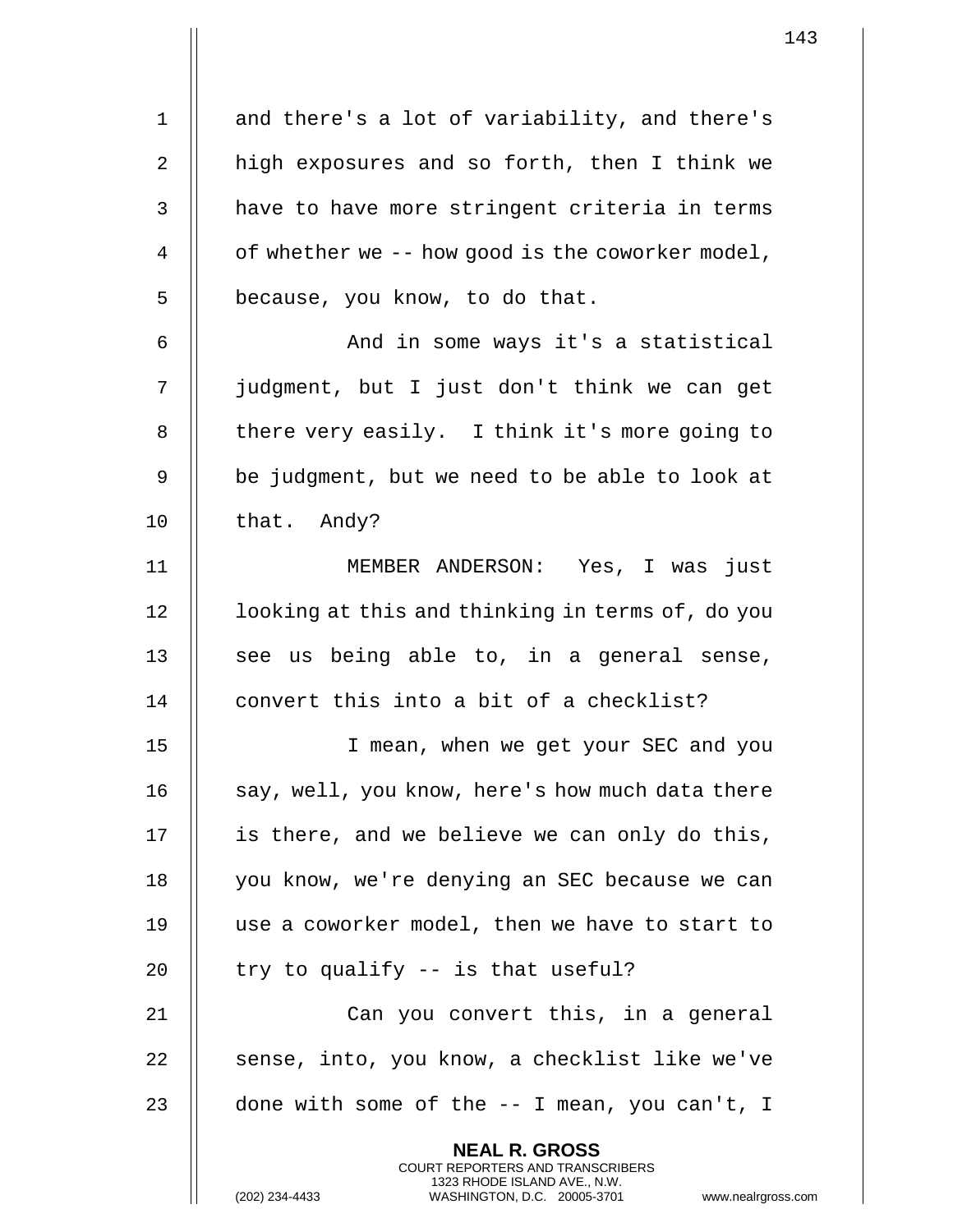$1$   $\parallel$  think  $-$ 2 DR. NETON: Yes. I would certainly 3 || entertain any suggestions to do so. 4 MEMBER ANDERSON: Well, that's -- I  $5 \parallel$  don't know. I was -- but that's what I was 6  $\parallel$  talking to the --7 DR. NETON: But yes, we talked about 8 | that earlier, you know, a table or something  $9 \parallel$  like that to -- and that's possible. I mean, 10 | it would be a general checklist because again, 11 we're not trying to cover this -- 12 MEMBER ANDERSON: A descriptive 13 | checklist, yes --14 || DR. NETON: We're not trying to cover  $15$   $\parallel$  this  $-$ 16 MEMBER ANDERSON: -- like the 17 || 30-number or what are the characteristics that 18 you're hoping to fill here, rather than just 19  $\parallel$  saying we're going to  $-$  and here's the model 20  $\parallel$  we're going to use, and we  $-$  I mean, that's  $-$ 21 || DR. NETON: Yes. It could be fairly  $22$  || easily converted to some sort of  $-$ - but it 23 || wouldn't be perfect, because again, it's a --**NEAL R. GROSS** COURT REPORTERS AND TRANSCRIBERS 1323 RHODE ISLAND AVE., N.W.

(202) 234-4433 WASHINGTON, D.C. 20005-3701 www.nealrgross.com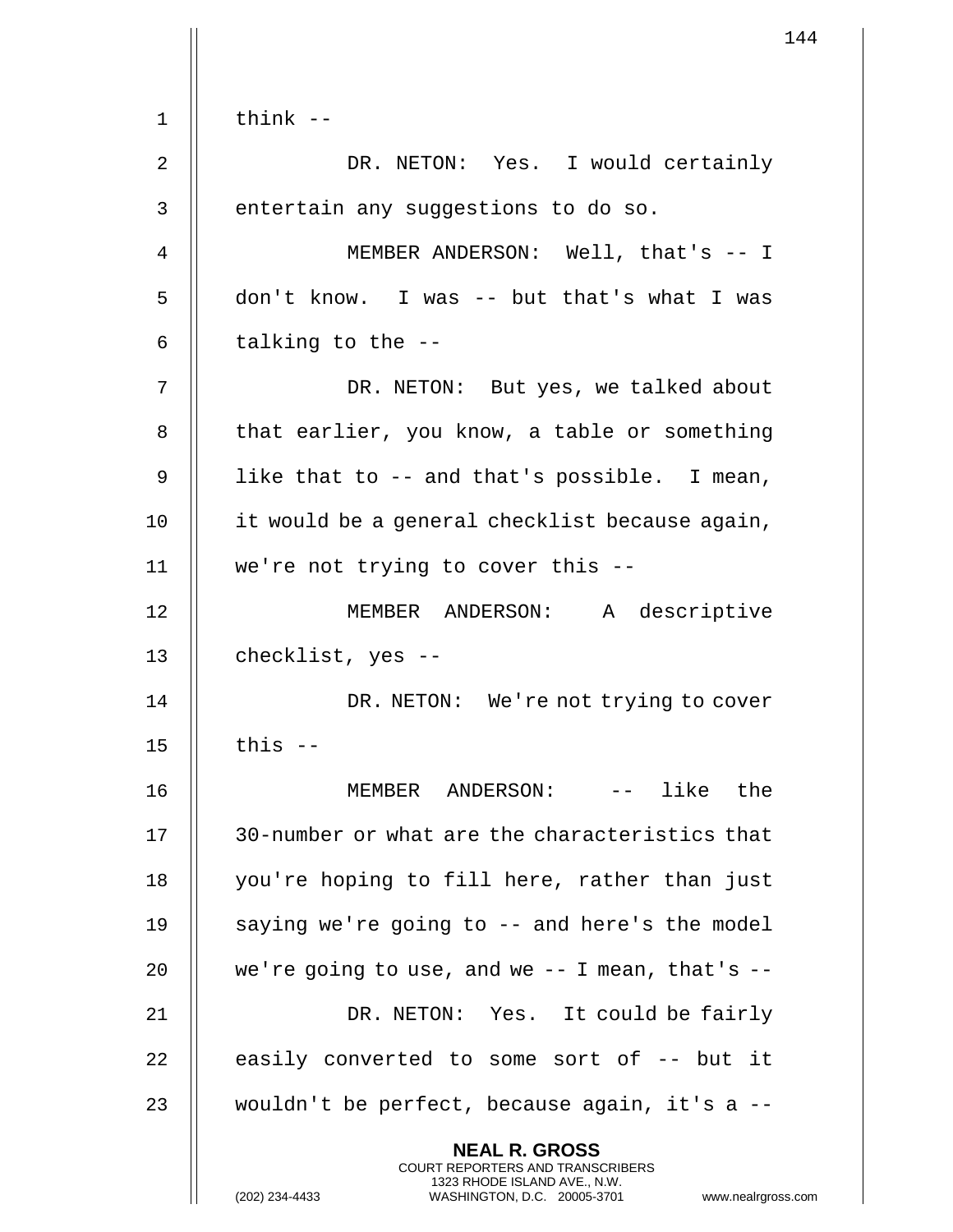|                | 145                                                                                                                                                                    |
|----------------|------------------------------------------------------------------------------------------------------------------------------------------------------------------------|
| $\mathbf 1$    | MEMBER ANDERSON: No, no. It                                                                                                                                            |
| 2              | wouldn't be $-$                                                                                                                                                        |
|                |                                                                                                                                                                        |
| 3              | DR. NETON: -- qualitative judgment.                                                                                                                                    |
| $\overline{4}$ | MEMBER ANDERSON: -- you have to meet                                                                                                                                   |
| 5              | these, but it would be helpful as a descriptive                                                                                                                        |
| 6              | thing when we're looking at these, to say you're                                                                                                                       |
| 7              | going to -- I was looking at and I'm trying to                                                                                                                         |
| 8              | -- I don't know if I could do that, but I'm                                                                                                                            |
| 9              | asking you to do it.                                                                                                                                                   |
| 10             | DR. NETON: I think I -- it could be                                                                                                                                    |
| 11             | done.                                                                                                                                                                  |
| 12             | MEMBER ANDERSON: Yes, okay.                                                                                                                                            |
| 13             | MEMBER ZIEMER: Yes, I don't think                                                                                                                                      |
| 14             | it's quite a checklist but we -- these are                                                                                                                             |
| 15             | criteria, and I think we would expect NIOSH and                                                                                                                        |
| 16             | SC&A both to look at data sets, and examine how                                                                                                                        |
| 17             | each of these issues was addressed for a given                                                                                                                         |
| 18             | situation or a given site. So if that's a                                                                                                                              |
| 19             | checklist, it --                                                                                                                                                       |
| 20             | MEMBER ANDERSON: Well, that's what I                                                                                                                                   |
| 21             | meant.                                                                                                                                                                 |
| 22             | DR. NETON: Follow -- yes.                                                                                                                                              |
| 23             | MEMBER ZIEMER: We have other                                                                                                                                           |
|                | <b>NEAL R. GROSS</b><br><b>COURT REPORTERS AND TRANSCRIBERS</b><br>1323 RHODE ISLAND AVE., N.W.<br>WASHINGTON, D.C. 20005-3701<br>(202) 234-4433<br>www.nealrgross.com |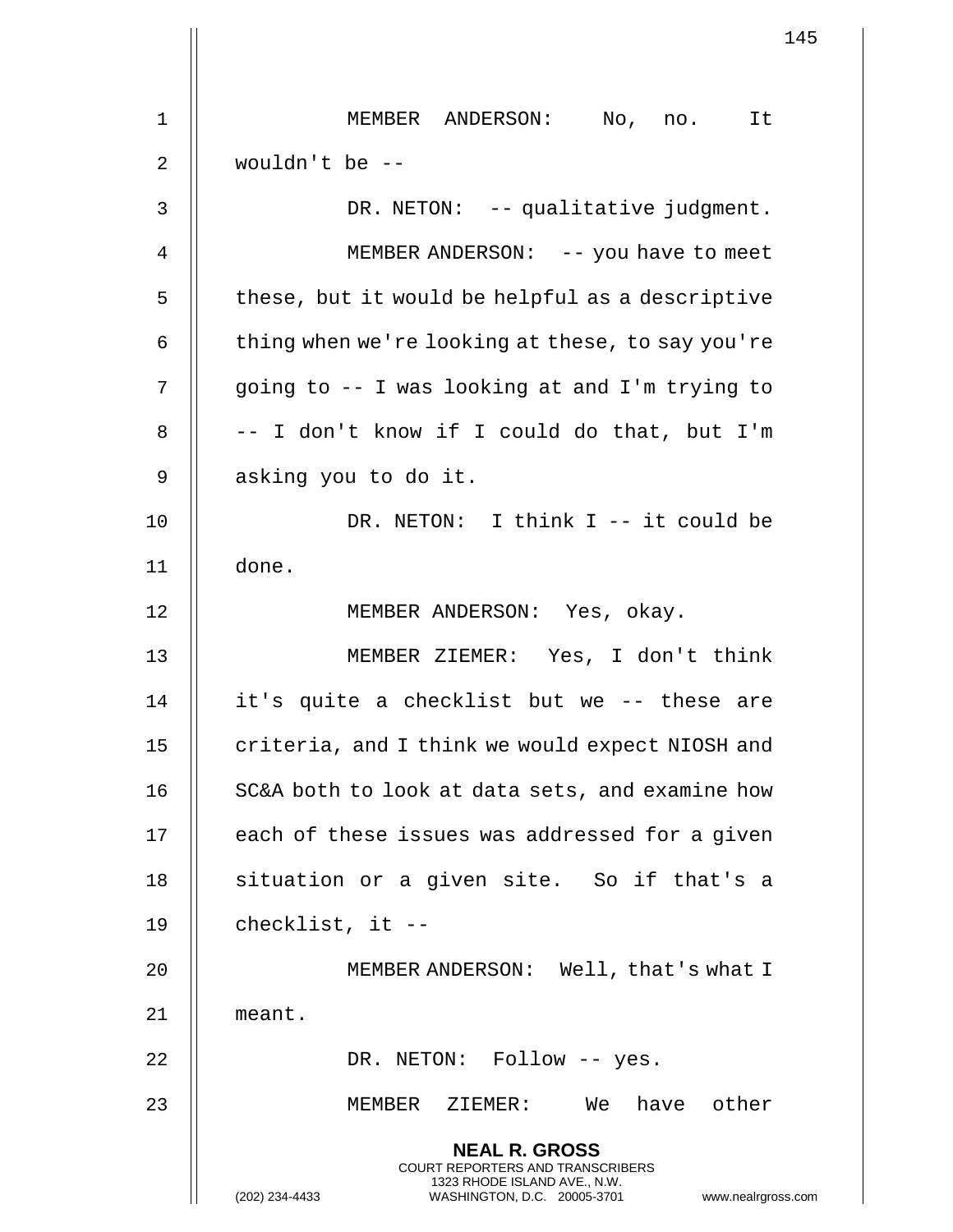|    |                                                                                                                                                                        | 146 |
|----|------------------------------------------------------------------------------------------------------------------------------------------------------------------------|-----|
| 1  | criteria that we use, like the surrogate data                                                                                                                          |     |
| 2  | issue. And it's not quite a checklist, but you                                                                                                                         |     |
|    |                                                                                                                                                                        |     |
| 3  | have to say, how did you evaluate against these                                                                                                                        |     |
| 4  | criteria?                                                                                                                                                              |     |
| 5  | DR. NETON: That's true.                                                                                                                                                |     |
| 6  | MEMBER ZIEMER: And then we have to                                                                                                                                     |     |
| 7  | examine whether or not we feel that that's met                                                                                                                         |     |
| 8  | some sort of bar or a test level, you know.                                                                                                                            |     |
| 9  | DR. NETON: Not unlike what we do for                                                                                                                                   |     |
| 10 | surrogate data. I mean, there are four or five                                                                                                                         |     |
| 11 | criteria, and we drill down through them and                                                                                                                           |     |
| 12 | say, okay, this -- is this met, is this met, is                                                                                                                        |     |
| 13 | that met, is $-$                                                                                                                                                       |     |
| 14 | MEMBER ANDERSON: I think your                                                                                                                                          |     |
| 15 | categories here fit that --                                                                                                                                            |     |
| 16 | DR. NETON: They do.                                                                                                                                                    |     |
| 17 | MEMBER ANDERSON: -- process. So I                                                                                                                                      |     |
| 18 | don't think you're missing anything.                                                                                                                                   |     |
| 19 | The<br>CHAIRMAN MELIUS: Okay.                                                                                                                                          |     |
| 20 | heartburn question, or the one that'll keep Jim                                                                                                                        |     |
| 21 | up at night, and Stu, is, well, we've come up                                                                                                                          |     |
| 22 | with these criteria, guidelines, whatever we                                                                                                                           |     |
| 23 | want to call them, what does this say about past                                                                                                                       |     |
|    | <b>NEAL R. GROSS</b><br><b>COURT REPORTERS AND TRANSCRIBERS</b><br>1323 RHODE ISLAND AVE., N.W.<br>(202) 234-4433<br>WASHINGTON, D.C. 20005-3701<br>www.nealrgross.com |     |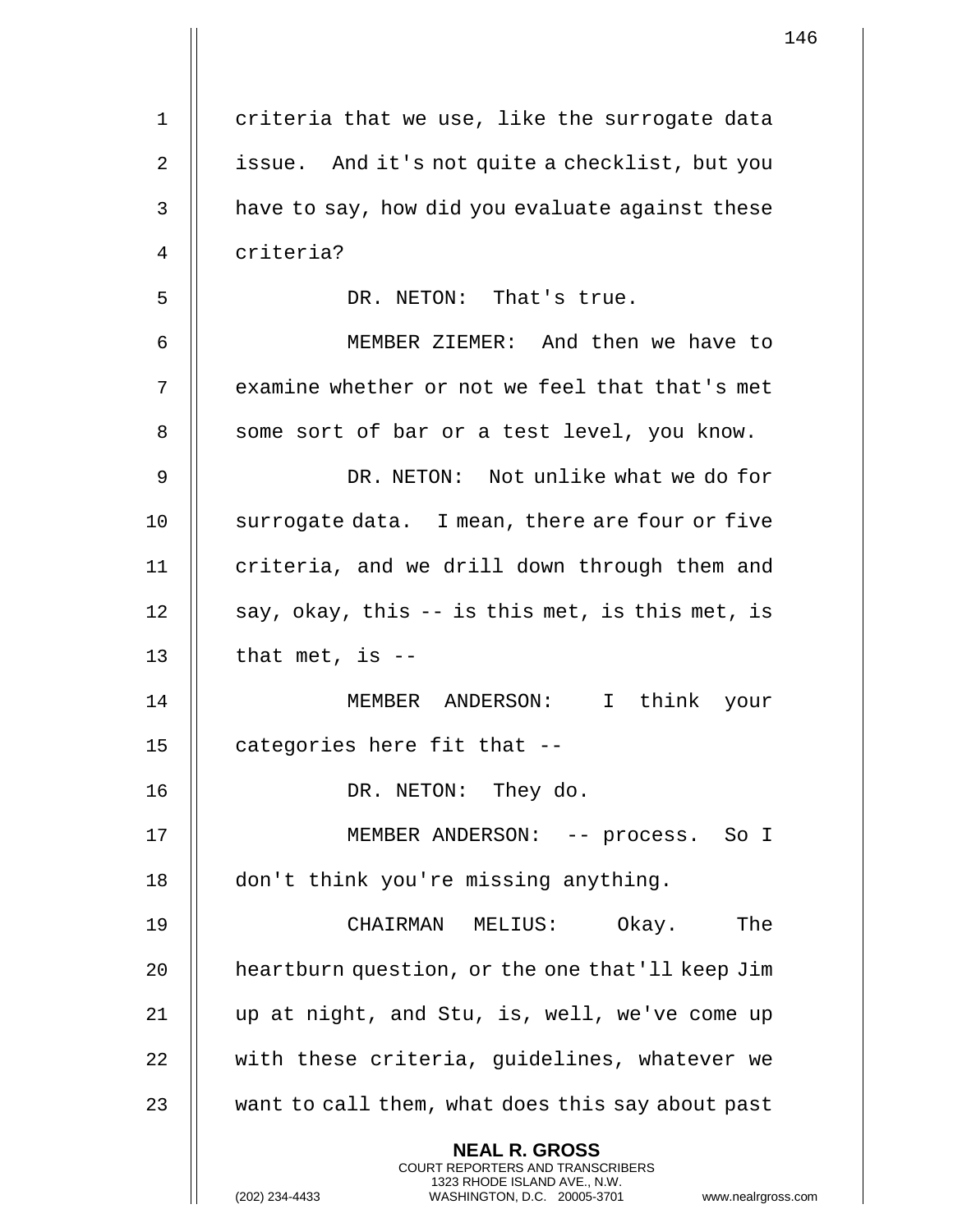|             | $\mathbf{1}$                                                                                                                                                        |
|-------------|---------------------------------------------------------------------------------------------------------------------------------------------------------------------|
| $\mathbf 1$ | coworker data sets?                                                                                                                                                 |
|             |                                                                                                                                                                     |
| 2           | DR. NETON: I've already thought                                                                                                                                     |
| 3           | about that.                                                                                                                                                         |
| 4           | CHAIRMAN MELIUS: Yes. And I think                                                                                                                                   |
| 5           | -- and again, it's -- you know, is it worth --                                                                                                                      |
| 6           | you know, when should we go back? Do we need                                                                                                                        |
| 7           | to go back and, you know -- can we then --                                                                                                                          |
| 8           | because I suspect, as I'm pretty sure that a lot                                                                                                                    |
| $\mathsf 9$ | of these, you know, criteria or guidelines,                                                                                                                         |
| 10          | whatever you want to call them, have been taken                                                                                                                     |
| 11          | into account.                                                                                                                                                       |
| 12          | We may not have all -- may have been                                                                                                                                |
| 13          | not documented to us, or the documentation may                                                                                                                      |
| 14          | not be as explicit as we thought, but -- or might                                                                                                                   |
| 15          | want now, but it's, it may still be there, and                                                                                                                      |
| 16          | they may not. But we've changed, you know, the                                                                                                                      |
| 17          | criteria on stratification, so to speak.                                                                                                                            |
| 18          | That may be more of an issue, but it                                                                                                                                |
| 19          | may not. I don't know. I don't know what                                                                                                                            |
| 20          | situations -- again, because often some of the                                                                                                                      |
| 21          | practical issues about a site, particularly                                                                                                                         |
| 22          | would the employment records support a                                                                                                                              |
| 23          | differentiation between different types of                                                                                                                          |
|             | <b>NEAL R. GROSS</b><br><b>COURT REPORTERS AND TRANSCRIBERS</b><br>1323 RHODE ISLAND AVE., N.W.<br>(202) 234-4433<br>WASHINGTON, D.C. 20005-3701<br>www.nealrgross. |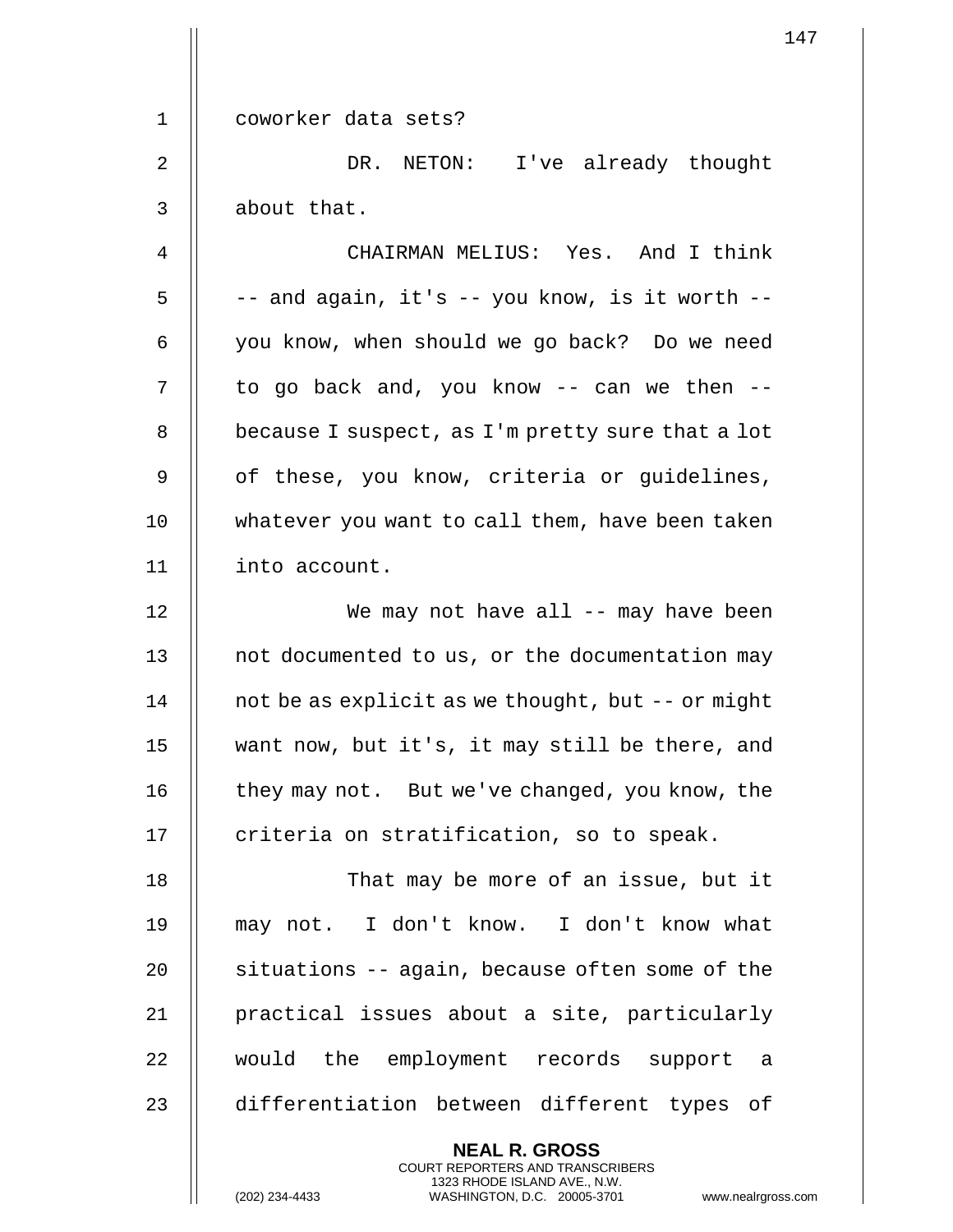| $\mathbf 1$ | workers, you know, may, you know, sort of have                                                                                                                     |
|-------------|--------------------------------------------------------------------------------------------------------------------------------------------------------------------|
| 2           | obviated stratification.                                                                                                                                           |
| 3           | So, and they may already be SECs or                                                                                                                                |
| 4           | whatever. But I think we can cross that                                                                                                                            |
| 5           |                                                                                                                                                                    |
|             | bridge, and Jim will have a few sleepless                                                                                                                          |
| 6           | nights.                                                                                                                                                            |
| 7           | DR. NETON: That's one thing that                                                                                                                                   |
| 8           | I've been thinking about. You just mentioned                                                                                                                       |
| 9           | it, Dr. Melius, is that many of the coworker                                                                                                                       |
| 10          | models that we developed early on, the sites                                                                                                                       |
| 11          | have become SECs for very large portions of                                                                                                                        |
| 12          | where the models apply.                                                                                                                                            |
| 13          | CHAIRMAN MELIUS: Yes.                                                                                                                                              |
| 14          | DR. NETON: And then what does that                                                                                                                                 |
| 15          | mean in terms of sufficient accuracy, you know,                                                                                                                    |
| 16          | that kind of thing for the non-presumptive                                                                                                                         |
| 17          | cancers that we're reconstructing. I'm                                                                                                                             |
| 18          | wrestling with that right now.                                                                                                                                     |
| 19          | CHAIRMAN MELIUS: Yes, yes.                                                                                                                                         |
| 20          | MEMBER MUNN: But it's still unlikely                                                                                                                               |
| 21          | that there are any salient criteria that                                                                                                                           |
| 22          | haven't been a part of the conversation. The                                                                                                                       |
| 23          | fact that they aren't a part of our written                                                                                                                        |
|             | <b>NEAL R. GROSS</b><br><b>COURT REPORTERS AND TRANSCRIBERS</b><br>1323 RHODE ISLAND AVE., N.W.<br>(202) 234-4433<br>WASHINGTON, D.C. 20005-3701<br>www.nealrgross |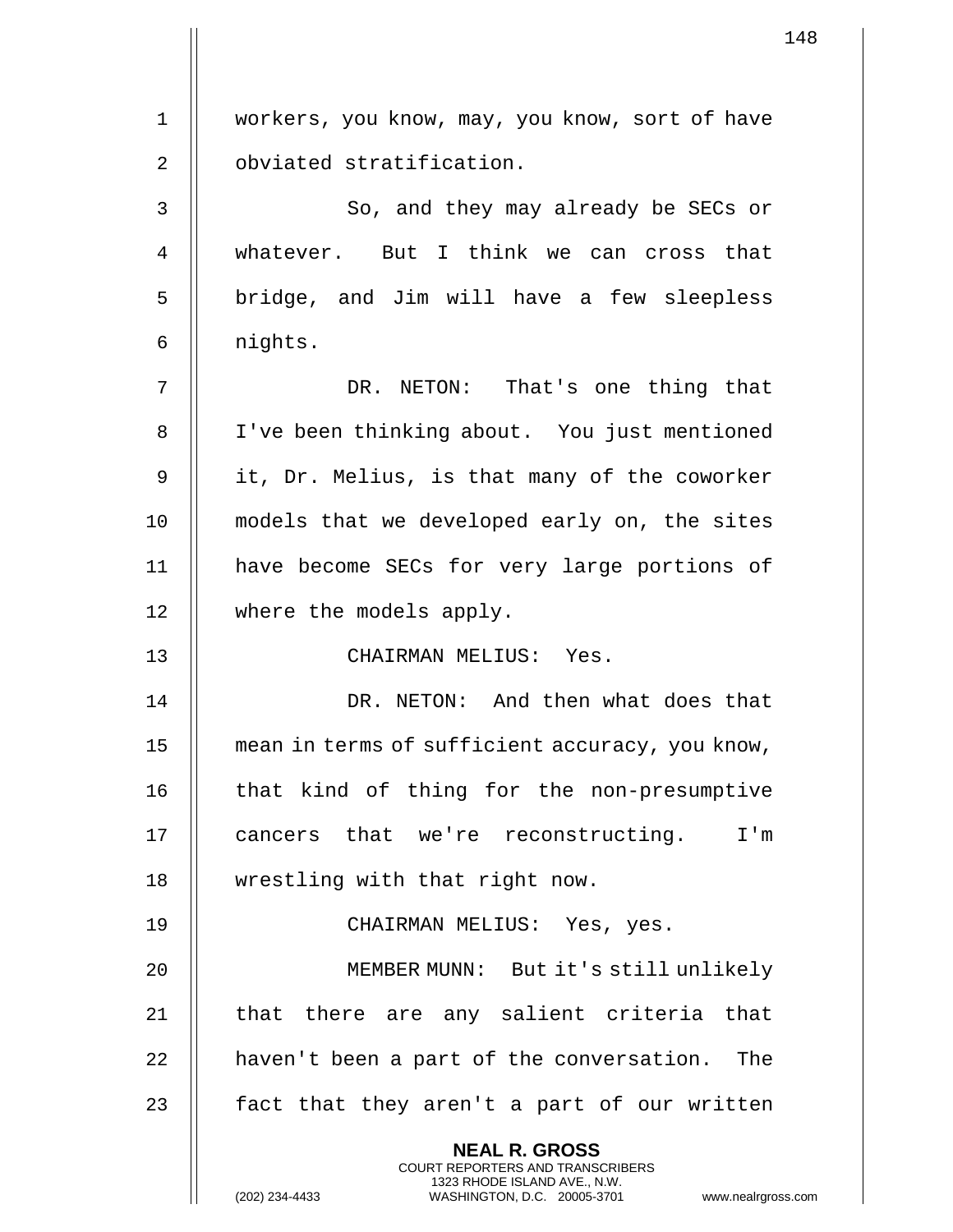1 documentation doesn't mean that they haven't 2 || been considered and addressed in some way. But  $3 \parallel -$  -yes, we still don't know what they are. 4 CHAIRMAN MELIUS: Yes. Yes, that's 5 what I was saying. I think the, maybe the more 6 || relevant question is have they been 7 | consistently applied. 8 || MEMBER MUNN: Yes. 9 CHAIRMAN MELIUS: And I think that's 10  $\parallel$  -- I think that's what we found, for example, 11 I think, with surrogate data, was that we -- and 12 || even with the SEC evaluations, we -- there was 13 || nothing new in either of those documents, in 14 | terms of what had been done, but there were, you 15  $\parallel$  know, a few sites that, where those that there 16 || had been, you know, some pretty significant 17 || inconsistencies in our approach. 18 And some of that's just time. Some of 19 it's, you know, information, what was available 20  $\parallel$  at one time and not at another and, you know, 21 || over the 102 meetings, we -- the Advisory 22 | Board's decision-making has certainly changed 23 || or evolved. Evolved, that's a better word for

> **NEAL R. GROSS** COURT REPORTERS AND TRANSCRIBERS 1323 RHODE ISLAND AVE., N.W.

(202) 234-4433 WASHINGTON, D.C. 20005-3701 www.nealrgross.com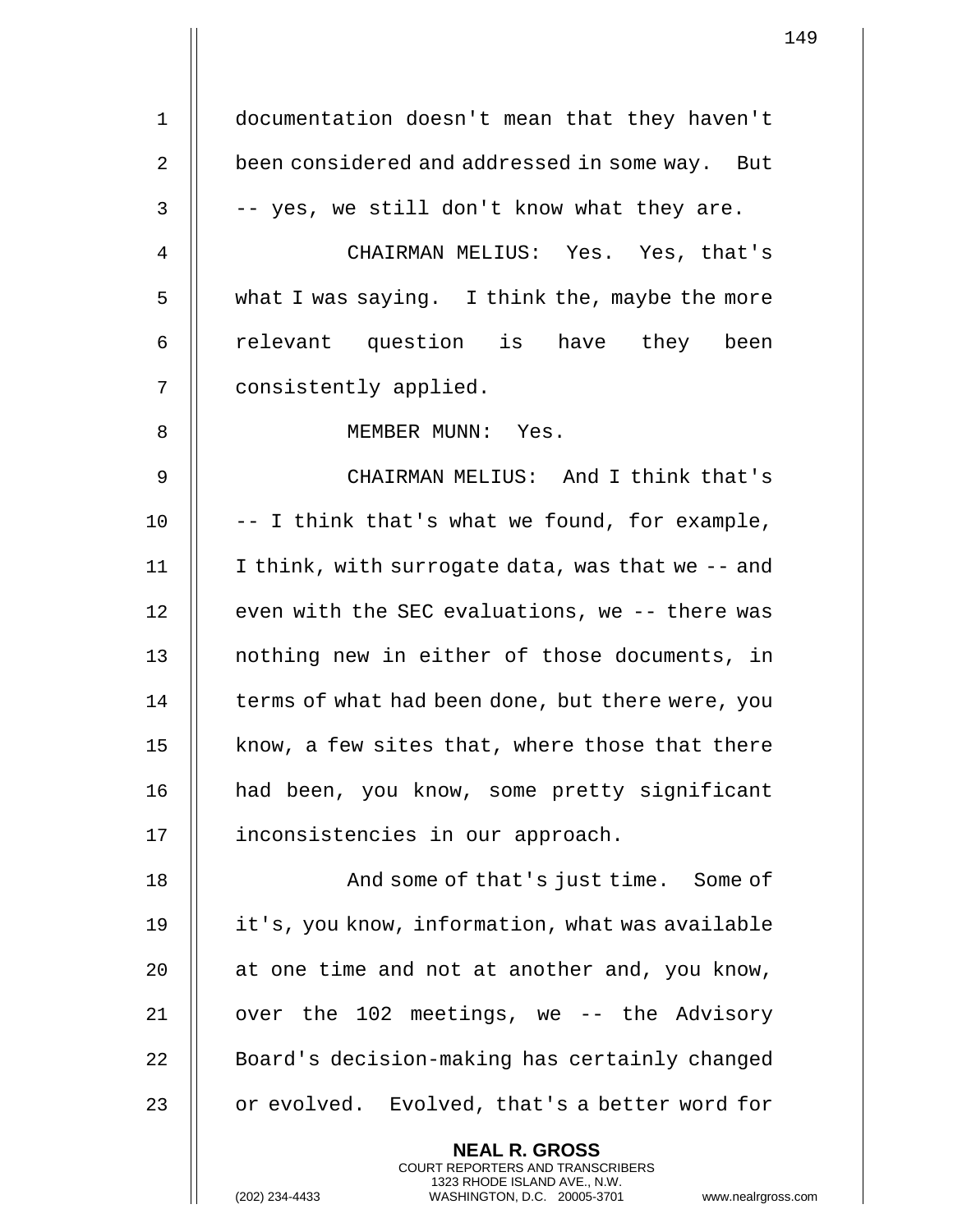$1$   $\parallel$  it.

2 || MEMBER MUNN: Absolutely.

3 CHAIRMAN MELIUS: Okay. Any other 4 questions, comments? Okay. I saw you sitting  $5 \parallel$  on the edge of your seat there. We're in --6 we've been so much trouble recently or 7 | something that we have two lawyers here today 8 | to keep an eye on us. 9 MS. LIN: So if any Board Member felt 10 || compelled to submit a written comment 11 addressing this document or this, the 12 || application of it, please coordinate with Ted 13 || Katz so we can preserve the Board's 14 deliberative process. 15 CHAIRMAN MELIUS: Well, that was 16 || easy. Yes. We've got a few minutes. Any 17 | items we can do, or work items we can do quickly? 18 Meeting times? 19 MR. KATZ: Meeting times? We can do 20 || that. Yes, sir. So, let me just remind you 21  $\parallel$  all of what we have already scheduled. Yes, 22 | I'm sorry. Thank you. 23 || So what we already have scheduled is, **NEAL R. GROSS** COURT REPORTERS AND TRANSCRIBERS 1323 RHODE ISLAND AVE., N.W. (202) 234-4433 WASHINGTON, D.C. 20005-3701 www.nealrgross.com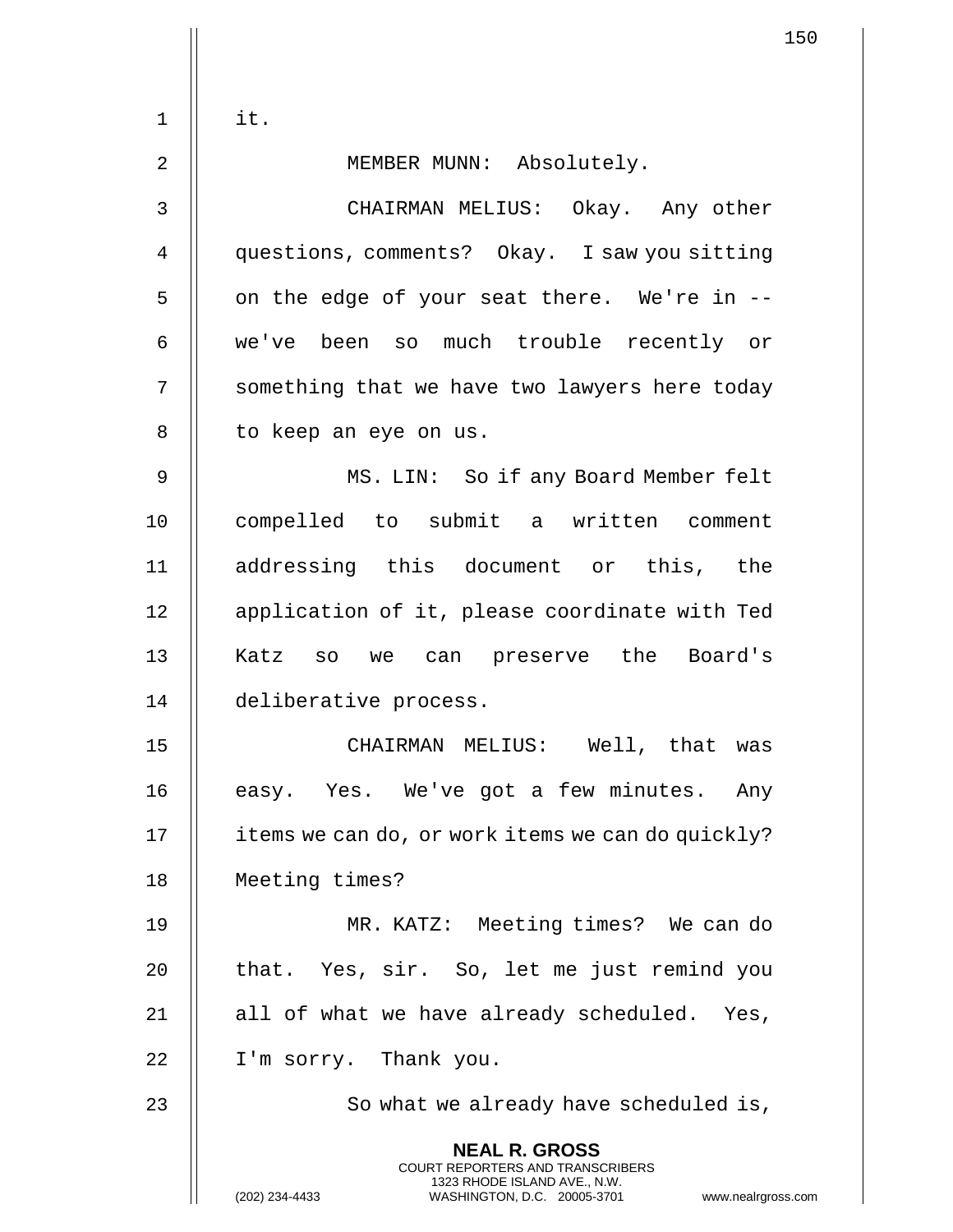1 || looking forward, January 6th, we have a 2 | teleconference. Then March 25th and 26th we  $3$   $\parallel$  have a meeting, place to be determined today. 4 | And the next day, 27th -- I mean, NIOSH  $5 \parallel$  has said there may be a lot on the plate for that  $6$  || meeting, so that actually is -- that's a 7 | Wednesday and Thursday, 25th and 26th of March.  $8$  || I don't know whether, if we need to eat into, 9 | halfway into Friday, that might be possible for 10 || Board Members. We didn't really check about 11 || that at the time, but we'll see. 12 || Then the next teleconference is June 13 || 9th, and then the next Board meeting July 23rd 14  $\parallel$  to 24th. So that's what we have  $-$ 15 MEMBER ANDERSON: What was your first 16 meeting? 17 || MR. KATZ: I'm sorry. January 6th is 18 | a teleconference, 11 a.m. 19 CHAIRMAN MELIUS: And the second 20 || teleconference? 21 MR. KATZ: The second is June 9th. 22 || MEMBER ANDERSON: Okay. 23 MEMBER VALERIO: And July is the 23rd **NEAL R. GROSS** COURT REPORTERS AND TRANSCRIBERS 1323 RHODE ISLAND AVE., N.W. (202) 234-4433 WASHINGTON, D.C. 20005-3701 www.nealrgross.com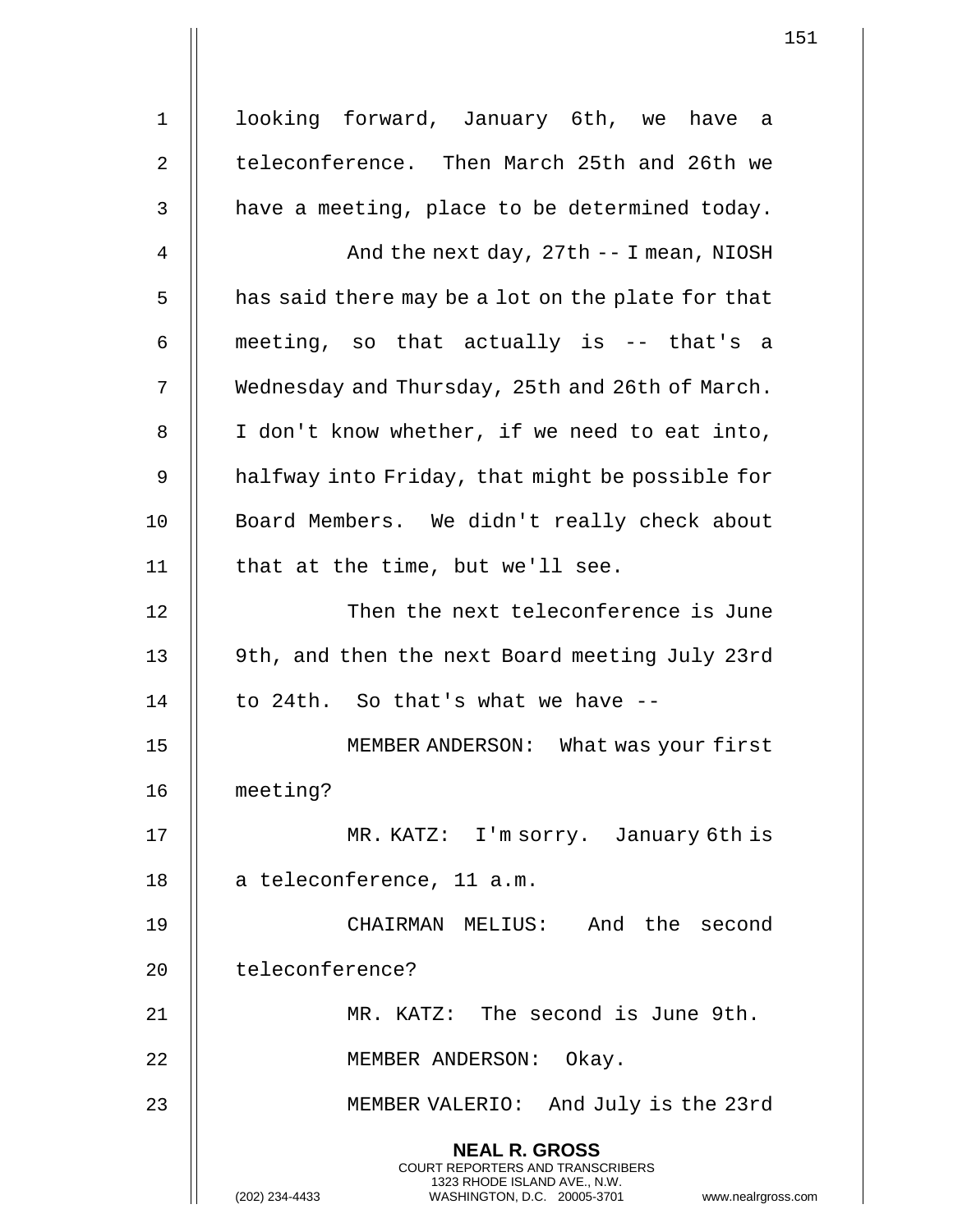|             |                                                                                                                                                                     | 152 |
|-------------|---------------------------------------------------------------------------------------------------------------------------------------------------------------------|-----|
| 1           | and 24th?                                                                                                                                                           |     |
| $\mathbf 2$ | MR. KATZ: July 24th -- right, for                                                                                                                                   |     |
|             |                                                                                                                                                                     |     |
| 3           | now, yes, 23rd through 24th, that's a Thursday,                                                                                                                     |     |
| 4           | Friday, I believe, so that's as far as it would                                                                                                                     |     |
| 5           | $go. So --$                                                                                                                                                         |     |
| 6           | CHAIRMAN MELIUS: And both of those                                                                                                                                  |     |
| 7           | -- the next two in-person Board meetings we have                                                                                                                    |     |
| 8           | to decide on a location that --                                                                                                                                     |     |
| 9           | MEMBER ANDERSON: Exactly, yes.                                                                                                                                      |     |
| 10          | MR. KATZ: Right. Well, for the one in                                                                                                                               |     |
| 11          | March, we should decide today.                                                                                                                                      |     |
| 12          | CHAIRMAN MELIUS: Yes, definitely.                                                                                                                                   |     |
| 13          | MR. KATZ: Right. So we talked about                                                                                                                                 |     |
| 14          | Richland is a possibility, for Hanford. I                                                                                                                           |     |
| 15          | mean, the other two sites that come to mind,                                                                                                                        |     |
| 16          | well at least one that may be right, I'm not                                                                                                                        |     |
| 17          | sure. I'm always a little unsure, but I                                                                                                                             |     |
| 18          | thought -- last I heard, Rocky Flats might be                                                                                                                       |     |
| 19          | ready by March. Has that changed?                                                                                                                                   |     |
| 20          | MR. RUTHERFORD: I don't know that                                                                                                                                   |     |
| 21          | it's changed. We have four or five issues that                                                                                                                      |     |
| 22          | are open, and we have papers out on three of                                                                                                                        |     |
| 23          | those, with another paper coming out shortly,                                                                                                                       |     |
|             | <b>NEAL R. GROSS</b><br><b>COURT REPORTERS AND TRANSCRIBERS</b><br>1323 RHODE ISLAND AVE., N.W.<br>(202) 234-4433<br>WASHINGTON, D.C. 20005-3701 www.nealrgross.com |     |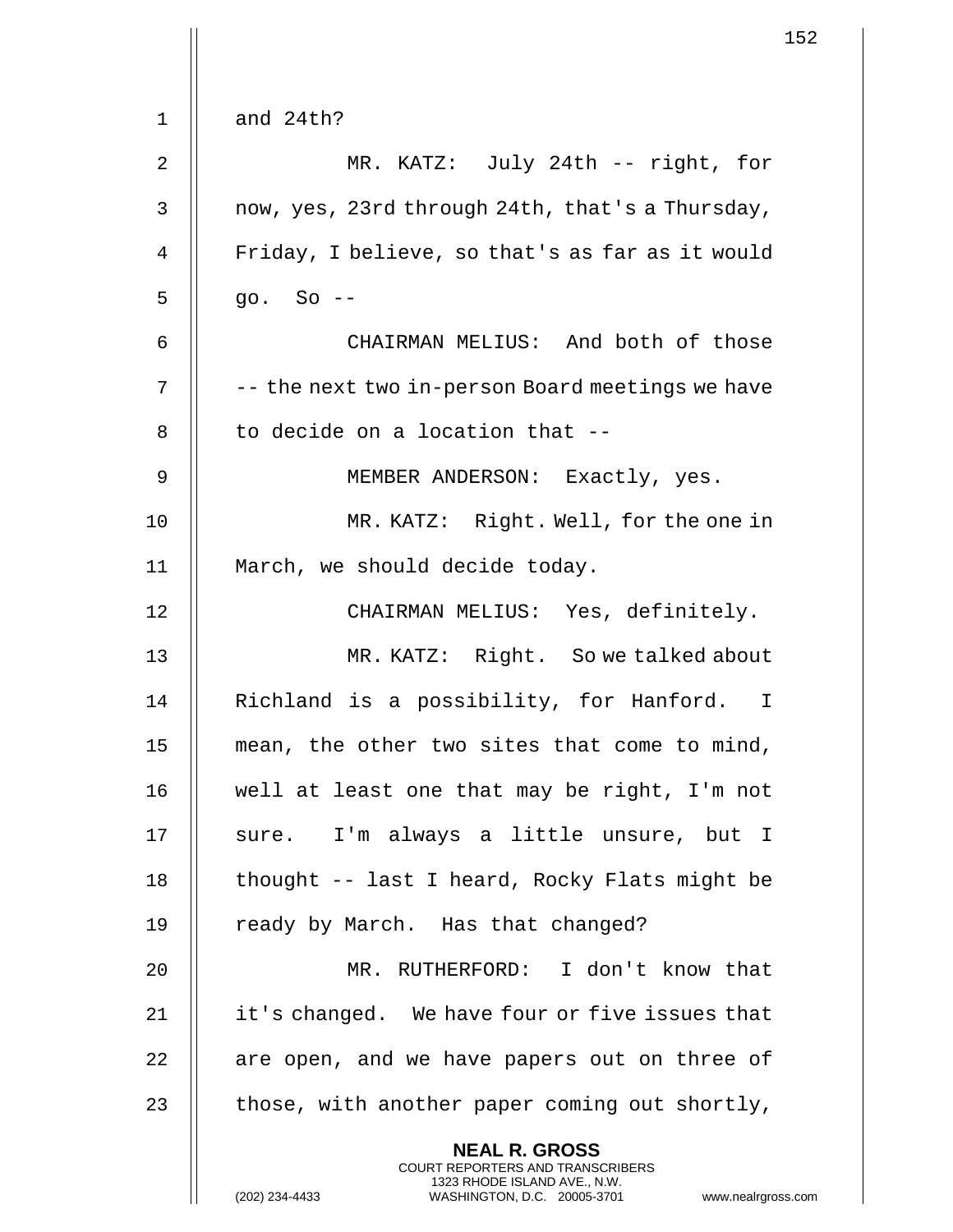| $\mathbf 1$ | probably within a week or two weeks.                                                                                                                               |
|-------------|--------------------------------------------------------------------------------------------------------------------------------------------------------------------|
| 2           | And the only issue that's outstanding                                                                                                                              |
|             |                                                                                                                                                                    |
| 3           | is this data falsification issue, which we're                                                                                                                      |
| 4           | waiting for formal release of documents by the                                                                                                                     |
| 5           | FBI. And that's kind of up in the air, that                                                                                                                        |
| 6           | one, you know, because I just don't know, you                                                                                                                      |
| 7           | know, that's another agency, and how quickly                                                                                                                       |
| 8           | they're going to get those released, so.                                                                                                                           |
| $\mathsf 9$ | MR. KATZ: Okay. But then it sounds                                                                                                                                 |
| 10          | like there's plenty of -- be plenty of material                                                                                                                    |
| 11          | for a Work Group meeting and --                                                                                                                                    |
| 12          | MR. RUTHERFORD: Oh yes.                                                                                                                                            |
| 13          | MR. KATZ: -- without that, and                                                                                                                                     |
| 14          | depending on what comes of that, there may be                                                                                                                      |
| 15          | good fodder for the Board meeting.                                                                                                                                 |
| 16          | And so anyway, we have those two.                                                                                                                                  |
| 17          | Kansas City, my sense is that that's -- there's                                                                                                                    |
| 18          | still a lot of work ongoing and that's not going                                                                                                                   |
| 19          | to be ready by then.                                                                                                                                               |
| 20          | Hanford, my<br>CHAIRMAN MELIUS:                                                                                                                                    |
| 21          | understanding is there's active data that has                                                                                                                      |
| 22          | been gathered, and is in process, and there's                                                                                                                      |
| 23          | potential for Board action.                                                                                                                                        |
|             | <b>NEAL R. GROSS</b><br><b>COURT REPORTERS AND TRANSCRIBERS</b><br>1323 RHODE ISLAND AVE., N.W.<br>(202) 234-4433<br>WASHINGTON, D.C. 20005-3701<br>www.nealrgross |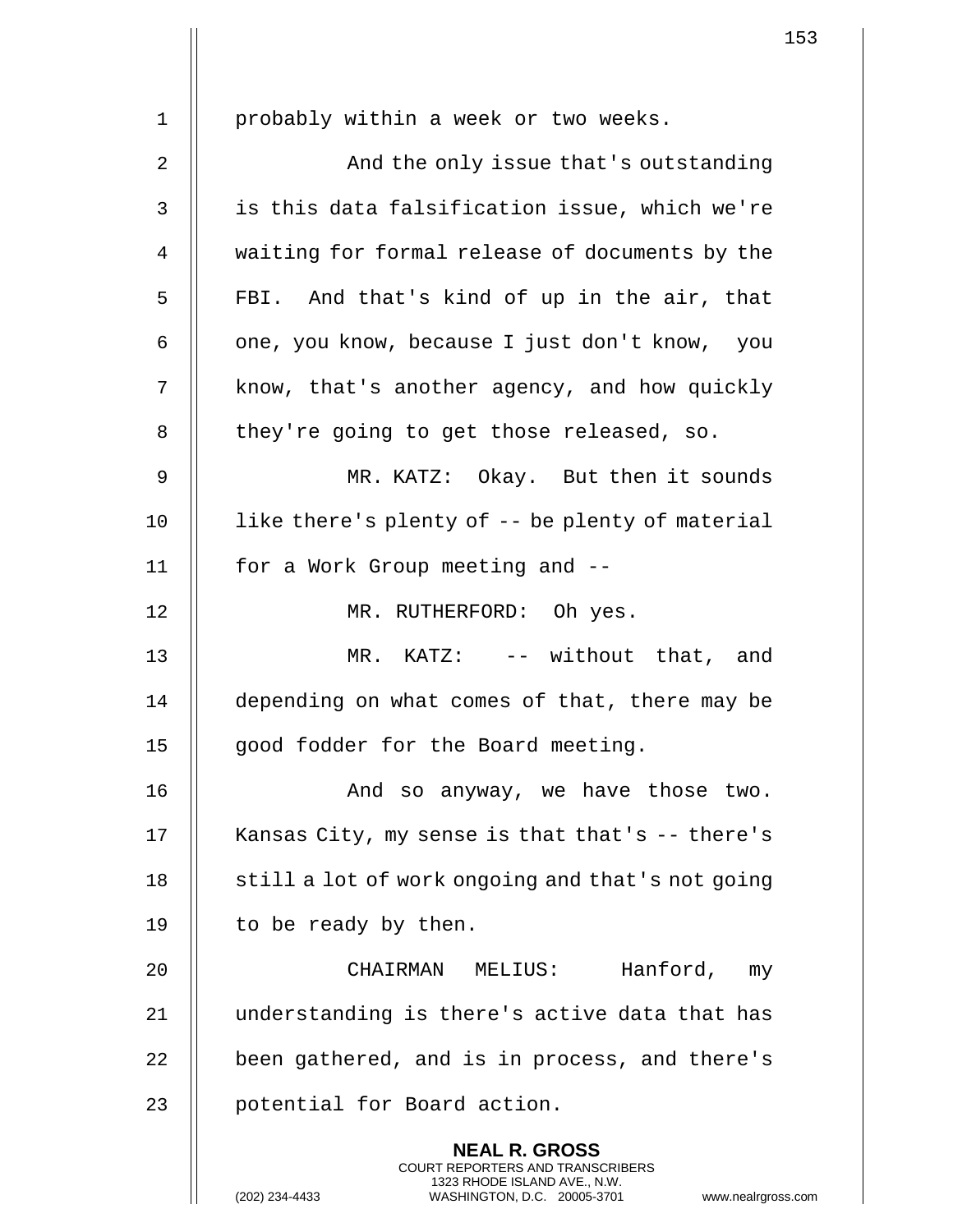|                | $\mathbf 1$                                                                                                                                                          |
|----------------|----------------------------------------------------------------------------------------------------------------------------------------------------------------------|
| $\mathbf 1$    | MR. RUTHERFORD: Yes. Yes, in fact                                                                                                                                    |
| $\overline{2}$ | there's been interviews, data captured, and                                                                                                                          |
| 3              | there's another data capture actually                                                                                                                                |
| 4              | scheduled right now for early December. And                                                                                                                          |
| 5              | there is an open issue that could drive some                                                                                                                         |
| 6              | action for the March meeting.                                                                                                                                        |
| 7              | MR. KATZ: So we have one bid from                                                                                                                                    |
| 8              | Brad for Hanford. Any reason -- anyone, any                                                                                                                          |
| 9              | reason not to go to Richland?                                                                                                                                        |
| 10             | We'll need to settle it today, because                                                                                                                               |
| 11             | the process of making arrangements, that's got                                                                                                                       |
| 12             | to get going.                                                                                                                                                        |
| 13             | CHAIRMAN MELIUS: Well, let's talk,                                                                                                                                   |
| 14             | throw Rocky into that. What I'm not sure about                                                                                                                       |
| 15             | is how connected these issues are, in terms of                                                                                                                       |
| 16             | decision-making. The Hanford one, the one I                                                                                                                          |
| 17             | know about, is -- should be relatively                                                                                                                               |
| 18             | straightforward.                                                                                                                                                     |
| 19             | MEMBER FIELD: Can your hear all                                                                                                                                      |
| 20             | that?                                                                                                                                                                |
| 21             | CHAIRMAN MELIUS: And it's a single                                                                                                                                   |
| 22             | issue, but the Rocky ones, I'm not sure where                                                                                                                        |
| 23             | the data falls, but how that ties in to some of                                                                                                                      |
|                | <b>NEAL R. GROSS</b><br><b>COURT REPORTERS AND TRANSCRIBERS</b><br>1323 RHODE ISLAND AVE., N.W.<br>(202) 234-4433<br>www.nealrgross.o<br>WASHINGTON, D.C. 20005-3701 |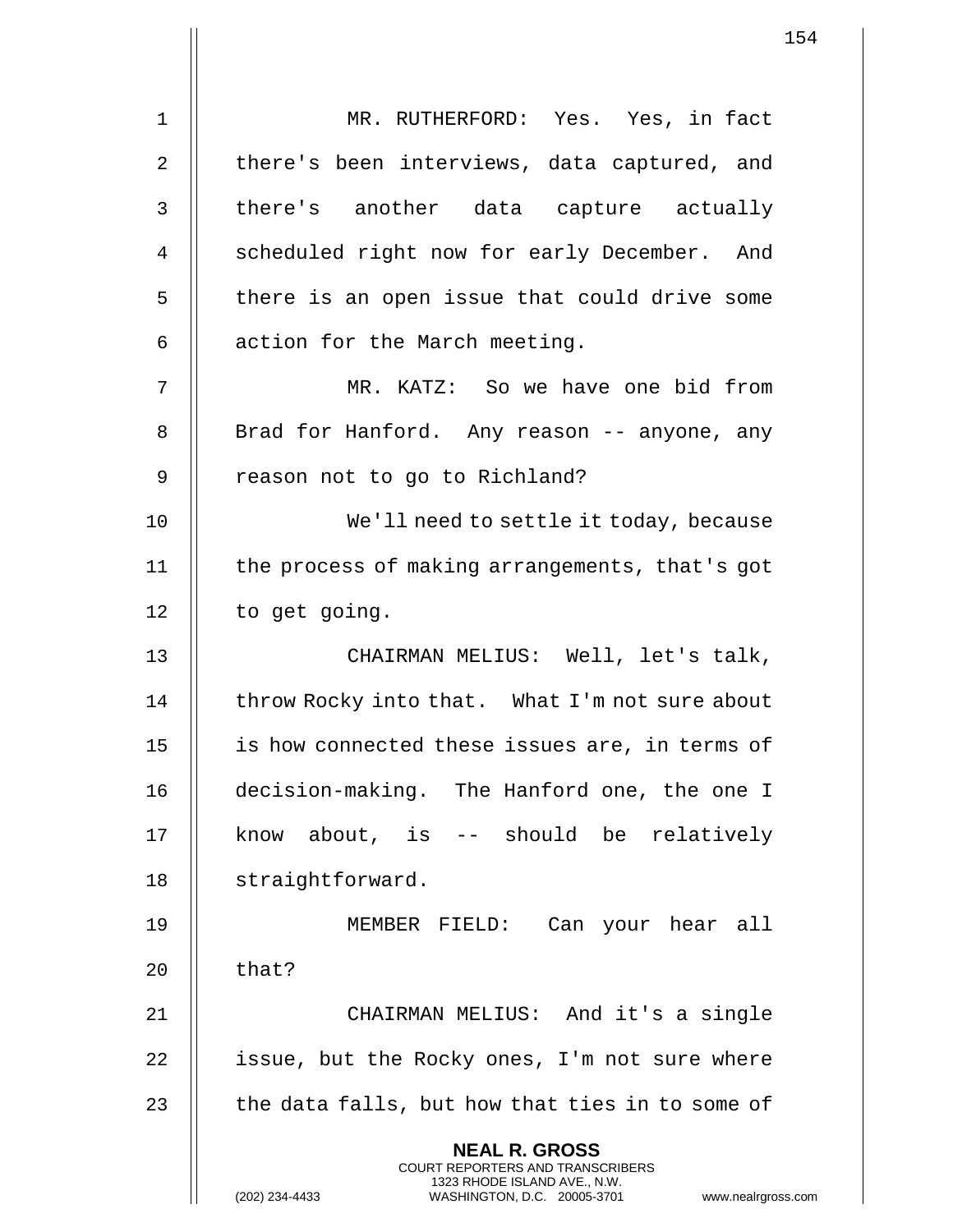|             |                                                                                                                                                                        | 155 |
|-------------|------------------------------------------------------------------------------------------------------------------------------------------------------------------------|-----|
|             |                                                                                                                                                                        |     |
| $\mathbf 1$ | the other issues and what will be $-$ -                                                                                                                                |     |
| 2           | MR. RUTHERFORD: Well if you -- yes.                                                                                                                                    |     |
| 3           | If you look at the years associated with the                                                                                                                           |     |
| 4           | potential falsification, I mean, it lines up                                                                                                                           |     |
| 5           | with the years that we're looking at with other                                                                                                                        |     |
| 6           | issues.                                                                                                                                                                |     |
| 7           | CHAIRMAN MELIUS: Oh, okay.                                                                                                                                             |     |
| 8           | MR. RUTHERFORD: So, I mean, they're                                                                                                                                    |     |
| 9           | all roughly in the same time period that we're                                                                                                                         |     |
| 10          | looking at, you know.                                                                                                                                                  |     |
| 11          | CHAIRMAN MELIUS: And I think the                                                                                                                                       |     |
| 12          | other, maybe another consideration is that                                                                                                                             |     |
| 13          | where we hold the meeting doesn't preclude the                                                                                                                         |     |
| 14          | Board taking action on the site. I think it's                                                                                                                          |     |
| 15          | as much, do we need -- where have we been                                                                                                                              |     |
| 16          | recently and where do we -- where would we,                                                                                                                            |     |
| 17          | might benefit from further input.                                                                                                                                      |     |
| 18          | We haven't been $-$ I think we've been                                                                                                                                 |     |
| 19          | to Rocky a lot more recently than Hanford.                                                                                                                             |     |
| 20          | MR. KATZ: Yes. It's been a few                                                                                                                                         |     |
| 21          | years for Hanford.                                                                                                                                                     |     |
| 22          | CHAIRMAN MELIUS: Yes. Since we've                                                                                                                                      |     |
| 23          | visited Wanda there.                                                                                                                                                   |     |
|             | <b>NEAL R. GROSS</b><br><b>COURT REPORTERS AND TRANSCRIBERS</b><br>1323 RHODE ISLAND AVE., N.W.<br>(202) 234-4433<br>WASHINGTON, D.C. 20005-3701<br>www.nealrgross.com |     |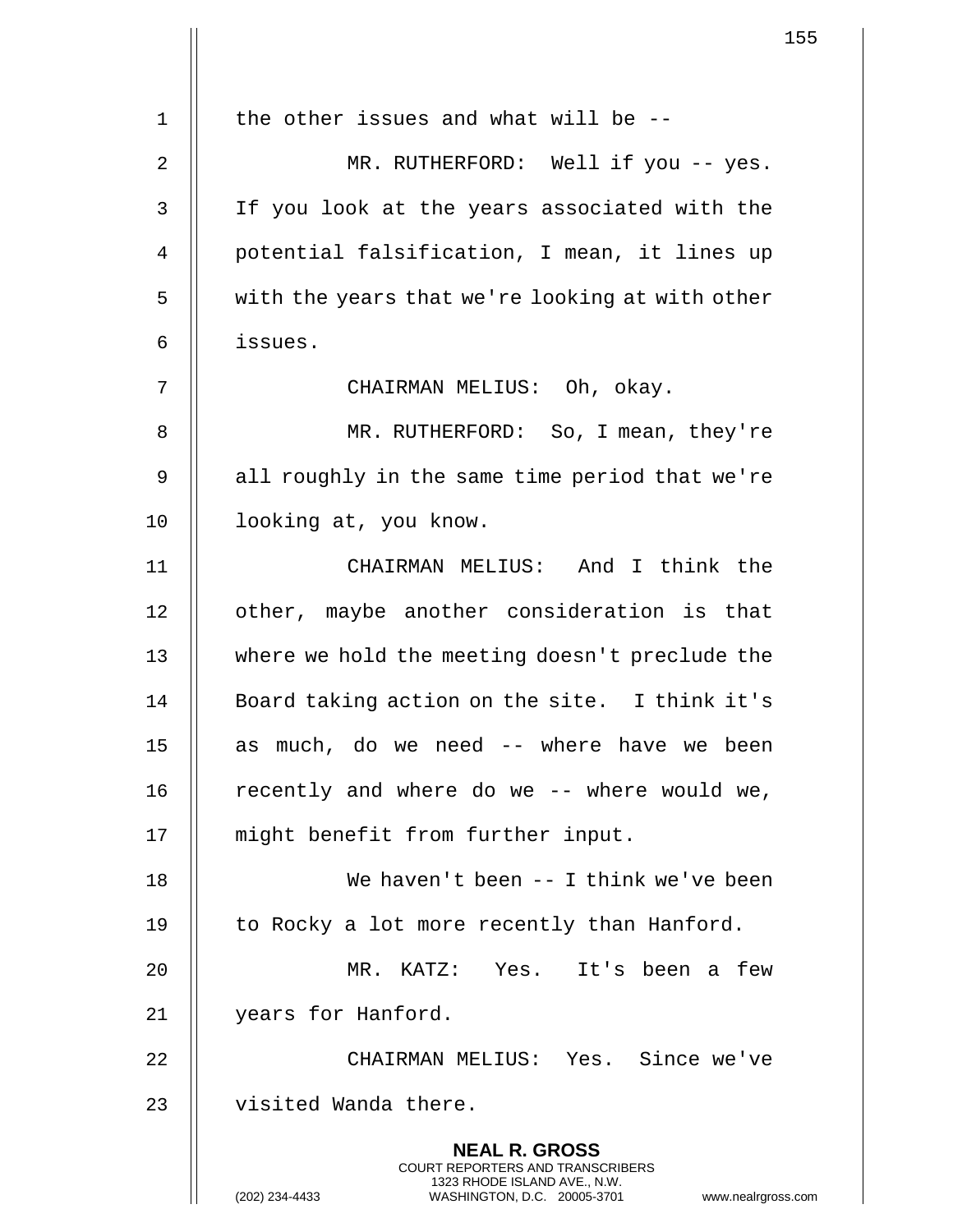|                | $\mathbf{1}$                                                                                                                                                       |
|----------------|--------------------------------------------------------------------------------------------------------------------------------------------------------------------|
|                |                                                                                                                                                                    |
| $\mathbf 1$    | MR. KATZ: Yes. And Josie, yes.                                                                                                                                     |
| $\overline{2}$ | CHAIRMAN MELIUS: And I'm not sure                                                                                                                                  |
| 3              | which one is easier to get to at the end of                                                                                                                        |
| 4              | March, or get out of, I guess is the --                                                                                                                            |
| 5              | MR. KATZ: Well, Wanda made                                                                                                                                         |
| 6              | assurances, previously, that Hanford would be                                                                                                                      |
| 7              | fine, Richland would be fine in March.                                                                                                                             |
| 8              | CHAIRMAN MELIUS: Yes, well Brad                                                                                                                                    |
| $\mathsf 9$    | claims it never snows in Idaho Falls either.                                                                                                                       |
| 10             | Hanford? Yes, okay. Sounds good.                                                                                                                                   |
| 11             | MR. KATZ: Okay. Let's do that,                                                                                                                                     |
| 12             | then. Very good. Thanks. That's helpful.                                                                                                                           |
| 13             | So we've settled that. Now, just for                                                                                                                               |
| 14             | scheduling further out, so I have, for the next                                                                                                                    |
| 15             | teleconference, again, the last meeting now                                                                                                                        |
| 16             | scheduled, the latest meeting is July 23rd                                                                                                                         |
| 17             | through 24th.                                                                                                                                                      |
| 18             | need a teleconference, and<br>We                                                                                                                                   |
| 19             | ballpark, you know, timing for that would be                                                                                                                       |
| 20             | September 21st, that week. But it can fall on                                                                                                                      |
| 21             | either side of that week, too. September 21st                                                                                                                      |
| 22             | is about the right timing. So look at that week                                                                                                                    |
| 23             | first. If that week's not good, then we can go                                                                                                                     |
|                | <b>NEAL R. GROSS</b><br><b>COURT REPORTERS AND TRANSCRIBERS</b><br>1323 RHODE ISLAND AVE., N.W.<br>(202) 234-4433<br>WASHINGTON, D.C. 20005-3701<br>www.nealrgross |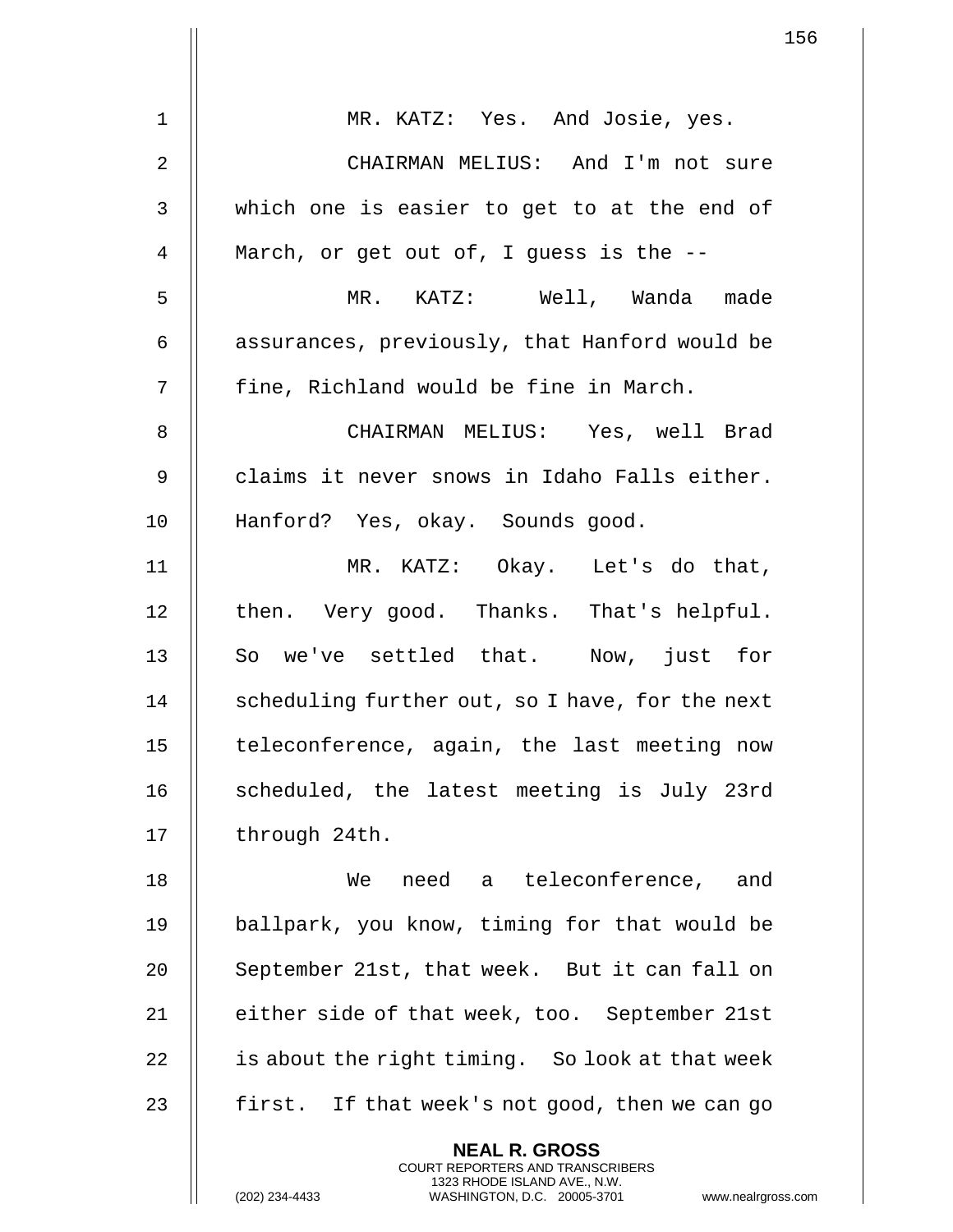1 || before or after, too. 2 | MEMBER MUNN: I suggest the previous 3 week, the week of the 14th. 4 MR. KATZ: You're not available the  $5 \parallel$  week of the 21st, is that what you're saying, 6 Wanda? 7 MEMBER MUNN: No, I could do it. 8 | Just September, but it seems the preceding week 9 || might be a little easier. 10 CHAIRMAN MELIUS: Okay. Anybody 11 have problems with either week, I guess is -- 12 || David, do you have issues with --13 MEMBER KOTELCHUCK: No, I was looking  $14$ 15 || CHAIRMAN MELIUS: The other David, 16  $\parallel$  but you should --17 || MEMBER KOTELCHUCK: Oh, excuse me. 18 || CHAIRMAN MELIUS: Yes, but --19 MEMBER KOTELCHUCK: I was looking at 20  $\parallel$  my -- the -- I was looking at Rosh Hashanah and 21 Yom Kippur for some of us. 22 CHAIRMAN MELIUS: Yes, that's the 23  $\parallel$  week of the 14th. I've got it on my calendar. **NEAL R. GROSS** COURT REPORTERS AND TRANSCRIBERS 1323 RHODE ISLAND AVE., N.W. (202) 234-4433 WASHINGTON, D.C. 20005-3701 www.nealrgross.com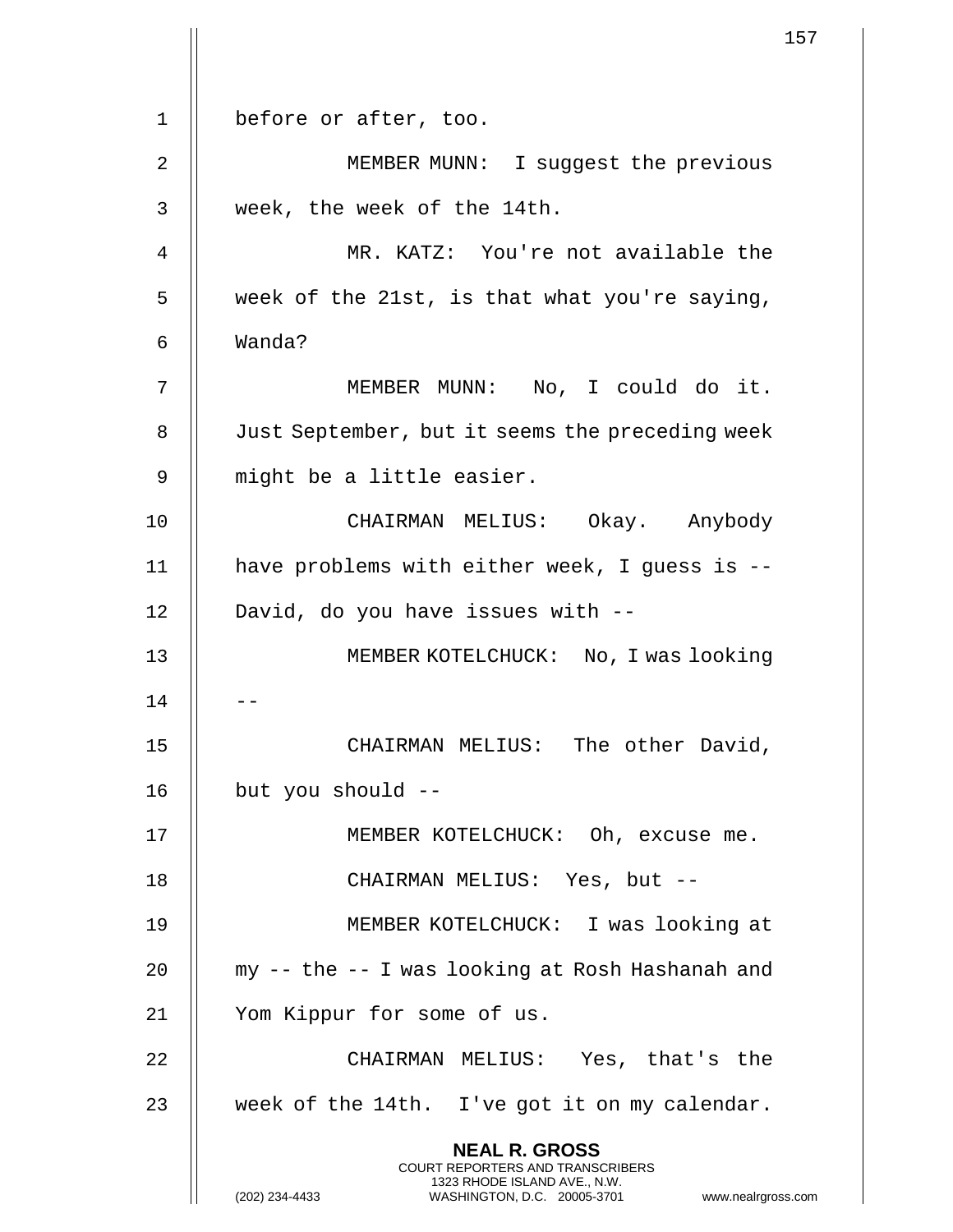|             | 158                                                                                                                                                                    |
|-------------|------------------------------------------------------------------------------------------------------------------------------------------------------------------------|
| $\mathbf 1$ | MEMBER KOTELCHUCK: Thirteenth, 14th                                                                                                                                    |
|             |                                                                                                                                                                        |
| 2           | is Rosh Hashanah, so that Yom Kippur would                                                                                                                             |
| 3           | occur, if somebody will help me --                                                                                                                                     |
| 4           | MEMBER MUNN: On the 23rd.                                                                                                                                              |
| 5           | MEMBER KOTELCHUCK: Pardon?                                                                                                                                             |
| 6           | MEMBER MUNN: On the 22nd.                                                                                                                                              |
| 7           | CHAIRMAN MELIUS: 22nd, 23rd.                                                                                                                                           |
| 8           | MEMBER KOTELCHUCK: Oh good. Okay.                                                                                                                                      |
| 9           | MEMBER MUNN: One of the reasons I was                                                                                                                                  |
| 10          | suggesting the preceding week.                                                                                                                                         |
| 11          | MEMBER KOTELCHUCK: 22nd, 23rd, yes                                                                                                                                     |
| 12          | there it is.                                                                                                                                                           |
| 13          | MR. KATZ: Okay. So recall, this                                                                                                                                        |
| 14          | just a teleconference. It's just that 11 a.m.                                                                                                                          |
| 15          | call.                                                                                                                                                                  |
| 16          | MEMBER KOTELCHUCK: Right. So                                                                                                                                           |
| 17          | Monday would certainly not -- Monday the 21st                                                                                                                          |
| 18          | is not --                                                                                                                                                              |
| 19          | CHAIRMAN MELIUS: Yes.                                                                                                                                                  |
| 20          | MR. KATZ: Yes.                                                                                                                                                         |
| 21          | MEMBER MUNN: Yes, it is.                                                                                                                                               |
| 22          | MR. KATZ: Yes. It's just a call,                                                                                                                                       |
| 23          | and it's -- we can either do it Wednesday,                                                                                                                             |
|             | <b>NEAL R. GROSS</b><br><b>COURT REPORTERS AND TRANSCRIBERS</b><br>1323 RHODE ISLAND AVE., N.W.<br>(202) 234-4433<br>WASHINGTON, D.C. 20005-3701<br>www.nealrgross.com |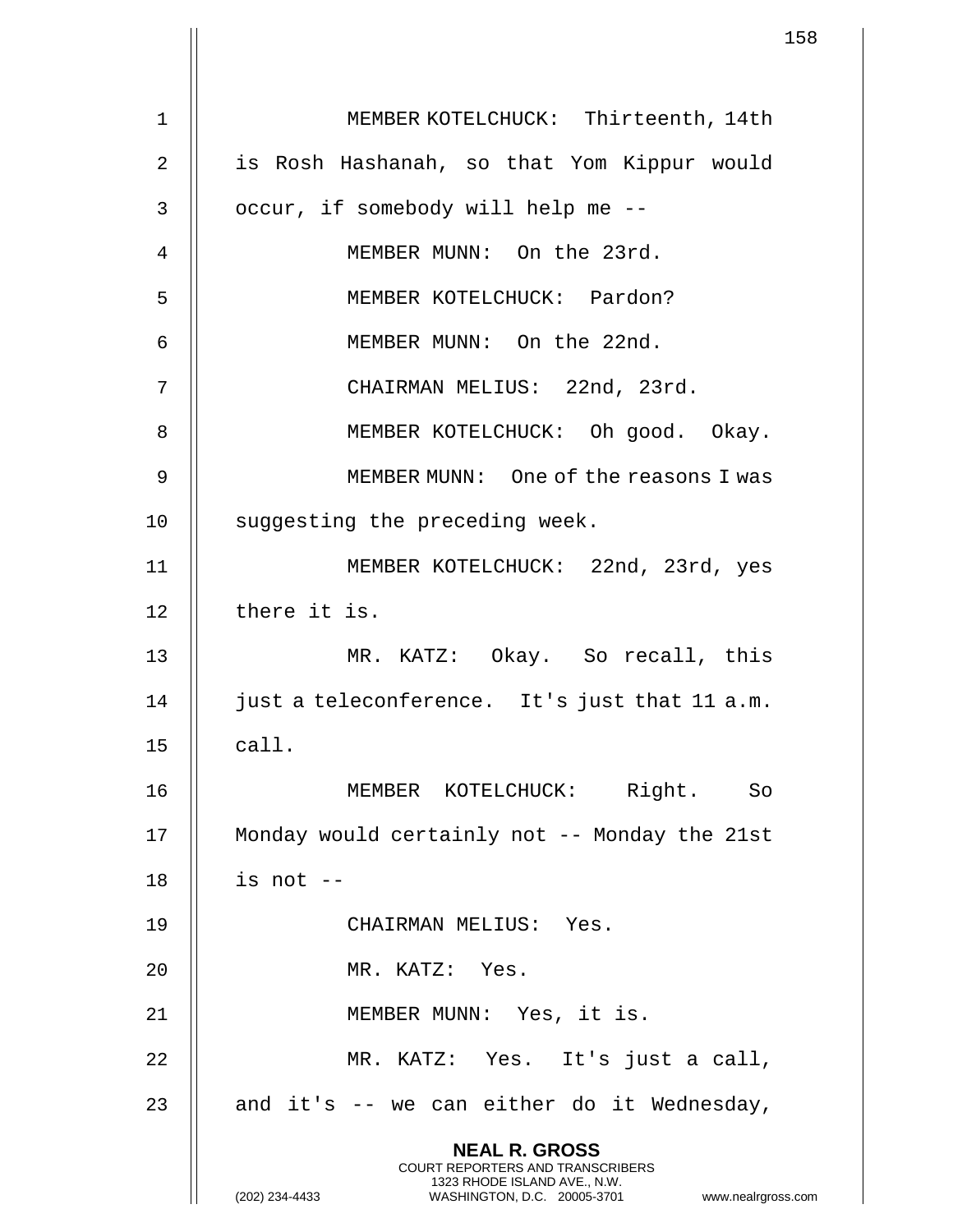1 || Monday, whatever. 2 || MEMBER KOTELCHUCK: That's good. 3 MEMBER MUNN: Yes. Wednesday would 4 | be September 16th, the preceding day. 5 || MR. KATZ: Well, the week of -- okay. 6 || MEMBER KOTELCHUCK: That would work,  $7 \parallel$  the 16th. 8 || MR. KATZ: So is that good, the 16th? 9 MEMBER RICHARDSON: The 16th is not 10 || good for me. 11 MR. KATZ: No, no, not good. But 12 what about the -- 13 MEMBER RICHARDSON: I can do anything  $14$  | else, but  $-$ 15 MR. KATZ: -- following week, the 16 23rd? 17 || MEMBER MUNN: 23rd? 18  $\parallel$  MR. KATZ: Is that a  $-$ 19 CHAIRMAN MELIUS: Of September? 20 MR. KATZ: Yes. Teleconference. 21 || Is that good with everybody? Dave? 22 || MEMBER KOTELCHUCK: One second. 23 | Looks good. **NEAL R. GROSS** COURT REPORTERS AND TRANSCRIBERS 1323 RHODE ISLAND AVE., N.W. (202) 234-4433 WASHINGTON, D.C. 20005-3701 www.nealrgross.com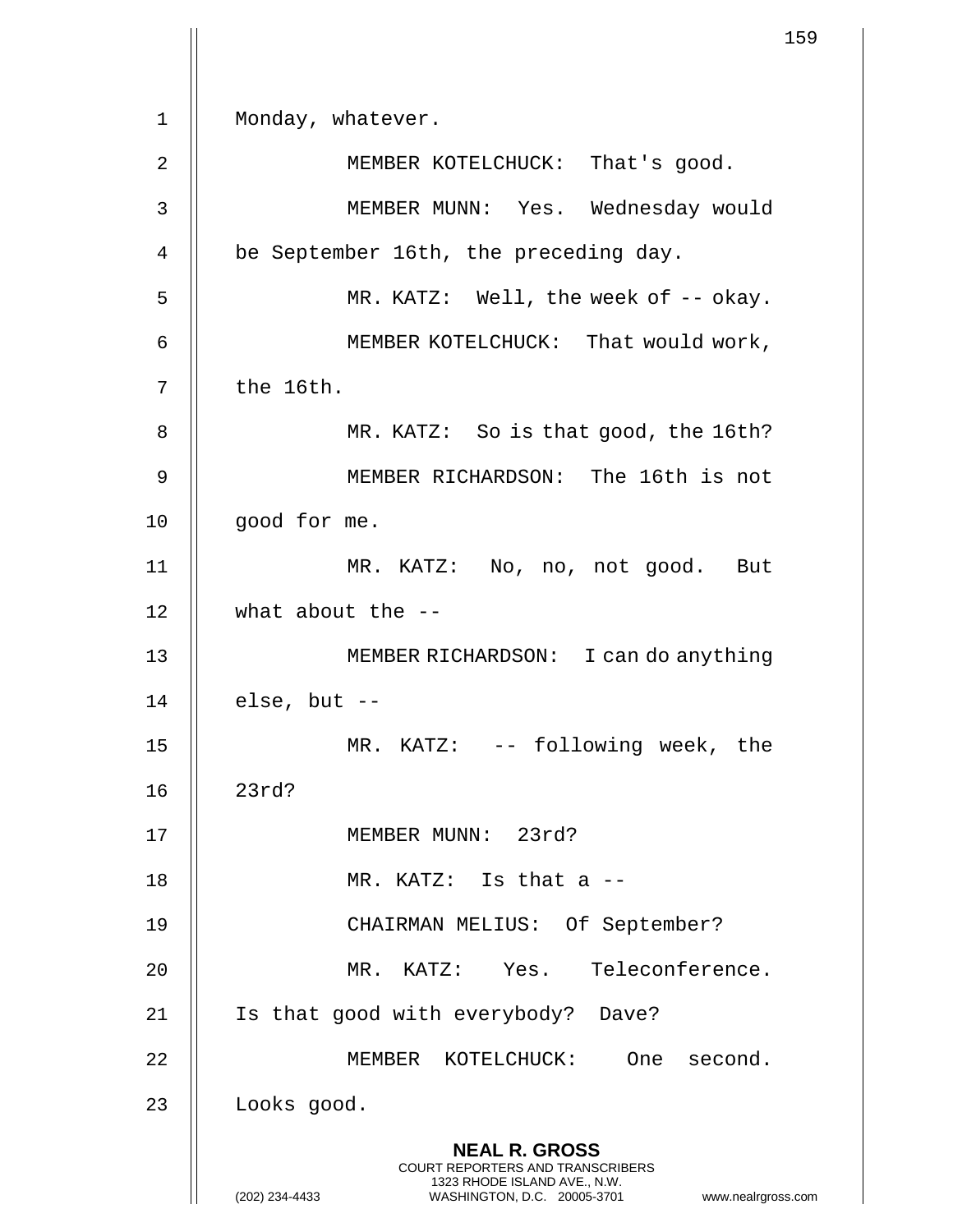|                |                                                                                                                                                                        | 160 |
|----------------|------------------------------------------------------------------------------------------------------------------------------------------------------------------------|-----|
|                |                                                                                                                                                                        |     |
| $\mathbf 1$    | MR. KATZ: Looks good, he says.                                                                                                                                         |     |
| $\overline{2}$ | CHAIRMAN MELIUS: Okay.                                                                                                                                                 |     |
| $\mathfrak{Z}$ | MR. KATZ: Okay. So let's do that.                                                                                                                                      |     |
| $\overline{4}$ | Bill Field, is that okay with you, too?                                                                                                                                |     |
| 5              | MEMBER FIELD: Yes, that works fine.                                                                                                                                    |     |
| 6              | Thanks.                                                                                                                                                                |     |
| 7              | MEMBER KOTELCHUCK: The usual time?                                                                                                                                     |     |
| 8              | MR. KATZ: Yes, 11 a.m. Eastern time.                                                                                                                                   |     |
| $\mathsf 9$    | MEMBER KOTELCHUCK: Okay, so that's                                                                                                                                     |     |
| 10             | September 23rd, 11 a.m.                                                                                                                                                |     |
| 11             | MR. KATZ: Okay. And then for the                                                                                                                                       |     |
| 12             | next in-person meeting, the right ballpark is                                                                                                                          |     |
| 13             | a year from now, November 2nd, the week of the                                                                                                                         |     |
| 14             | 2nd, the 9th, the 16th, that's the ballpark.                                                                                                                           |     |
| 15             | Get it in before Thanksgiving for sure.                                                                                                                                |     |
| 16             | MEMBER ANDERSON: Not the first week.                                                                                                                                   |     |
| 17             | MR. KATZ: Not the first week. So                                                                                                                                       |     |
| 18             | the week of the 9th, maybe?                                                                                                                                            |     |
| 19             | CHAIRMAN MELIUS:<br>We've<br>got                                                                                                                                       |     |
| 20             | Veteran's day in the middle of that week,                                                                                                                              |     |
| 21             | Wednesday.                                                                                                                                                             |     |
| 22             | MR. KATZ: Of the 9th?                                                                                                                                                  |     |
| 23             | CHAIRMAN MELIUS: Yes.                                                                                                                                                  |     |
|                | <b>NEAL R. GROSS</b><br><b>COURT REPORTERS AND TRANSCRIBERS</b><br>1323 RHODE ISLAND AVE., N.W.<br>(202) 234-4433<br>WASHINGTON, D.C. 20005-3701<br>www.nealrgross.com |     |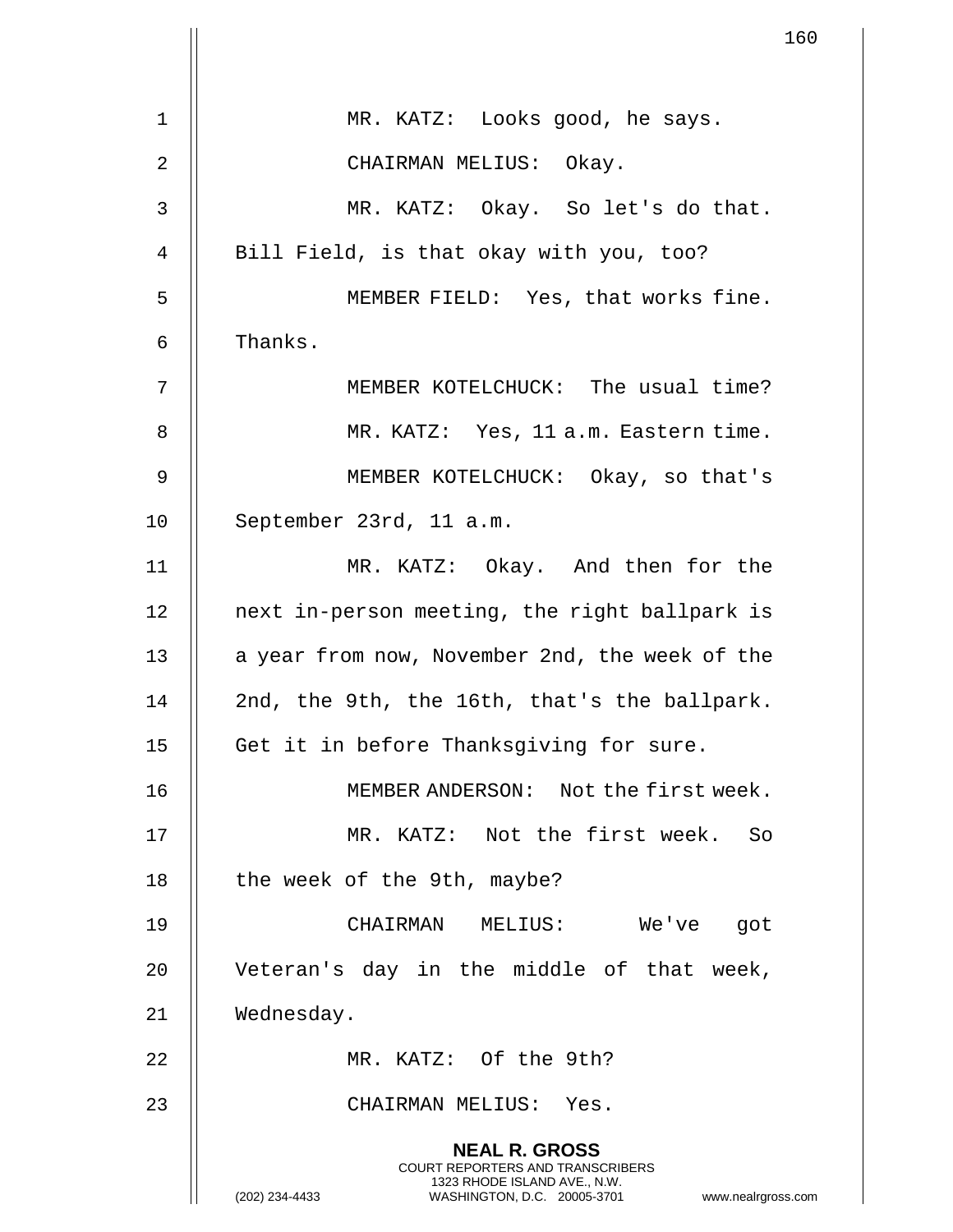|                | 161                                                                                                                                            |  |
|----------------|------------------------------------------------------------------------------------------------------------------------------------------------|--|
|                |                                                                                                                                                |  |
| $\mathbf 1$    | MR. KATZ: It's on a Wednesday?                                                                                                                 |  |
| 2              | CHAIRMAN MELIUS: It's the 11th, yes.                                                                                                           |  |
| $\mathsf{3}$   | It's always on the 11th.                                                                                                                       |  |
| $\overline{4}$ | MR. KATZ: Always on -- okay.                                                                                                                   |  |
| 5              | CHAIRMAN MELIUS: It's one of the                                                                                                               |  |
| 6              | holidays we actually support on the actual day.                                                                                                |  |
| 7              | MR. KATZ: The actual day, right,                                                                                                               |  |
| 8              | regardless of what day of the week.                                                                                                            |  |
| 9              | CHAIRMAN MELIUS: There's the 4th,                                                                                                              |  |
| 10             | and Christmas and a few others, but --                                                                                                         |  |
| 11             | MR. KATZ: What about the week of the                                                                                                           |  |
| 12             | 16th?                                                                                                                                          |  |
| 13             | MEMBER ANDERSON: Of November?                                                                                                                  |  |
| 14             | MR. KATZ: Yes.                                                                                                                                 |  |
| 15             | MEMBER ANDERSON: That would work                                                                                                               |  |
| 16             | better for me. Towards the end of that week.                                                                                                   |  |
| 17             | CHAIRMAN MELIUS: So 18th, 19th or, I                                                                                                           |  |
| 18             | mean --                                                                                                                                        |  |
| 19             | Wednesday and<br>MEMBER MUNN:                                                                                                                  |  |
| 20             | Thursday.                                                                                                                                      |  |
| 21             | Wednesday,<br>CHAIRMAN MELIUS:                                                                                                                 |  |
| 22             | Thursday or --                                                                                                                                 |  |
| 23             | MEMBER MUNN: Eighteenth and 19th,                                                                                                              |  |
|                | <b>NEAL R. GROSS</b>                                                                                                                           |  |
|                | <b>COURT REPORTERS AND TRANSCRIBERS</b><br>1323 RHODE ISLAND AVE., N.W.<br>WASHINGTON, D.C. 20005-3701<br>(202) 234-4433<br>www.nealrgross.com |  |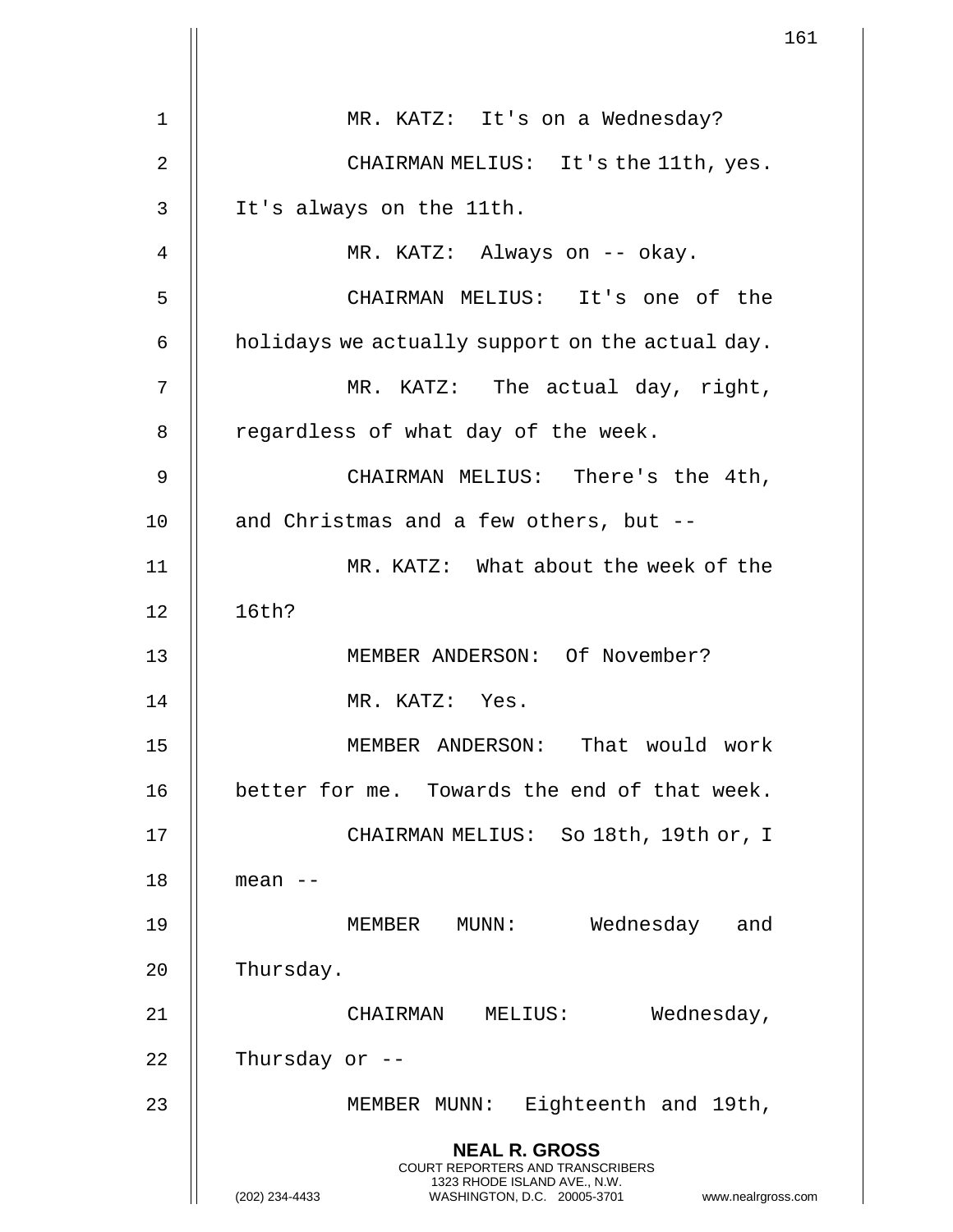|    | 162                                                                                                                                                                    |
|----|------------------------------------------------------------------------------------------------------------------------------------------------------------------------|
| 1  | yes, that would be --                                                                                                                                                  |
|    |                                                                                                                                                                        |
| 2  | MR. KATZ: Eighteen, 19 are we                                                                                                                                          |
| 3  | saying? Okay. And Bill, on the phone?                                                                                                                                  |
| 4  | November 18th --                                                                                                                                                       |
| 5  | MEMBER FIELD: That sounds good.                                                                                                                                        |
| 6  | MR. KATZ: Okay, super.                                                                                                                                                 |
| 7  | MEMBER KOTELCHUCK: Now this is the                                                                                                                                     |
| 8  | -- are we talking about --                                                                                                                                             |
| 9  | MR. KATZ: This is an in-person                                                                                                                                         |
| 10 | meeting, November 18th and 19th of next year.                                                                                                                          |
| 11 | Okay. Okay, that takes care of scheduling.                                                                                                                             |
| 12 | CHAIRMAN MELIUS: It's also the                                                                                                                                         |
| 13 | September, you know, may be, I mean -- not to                                                                                                                          |
| 14 | predict anything politically, or not to let                                                                                                                            |
| 15 | politics intrude on our efforts. Okay.                                                                                                                                 |
| 16 | MEMBER KOTELCHUCK: This meeting's                                                                                                                                      |
| 17 | going to be done for --                                                                                                                                                |
| 18 | CHAIRMAN MELIUS: Absolutely.                                                                                                                                           |
| 19 | Absolutely. It's -- that's -- I mean, will                                                                                                                             |
| 20 | last for a whole fiscal year. I mean, I'll be                                                                                                                          |
| 21 | meeting through the following September before                                                                                                                         |
| 22 | we get out of there.                                                                                                                                                   |
| 23 | MR. KATZ: $Okay$ . That's -- we've run                                                                                                                                 |
|    | <b>NEAL R. GROSS</b><br><b>COURT REPORTERS AND TRANSCRIBERS</b><br>1323 RHODE ISLAND AVE., N.W.<br>(202) 234-4433<br>WASHINGTON, D.C. 20005-3701<br>www.nealrgross.com |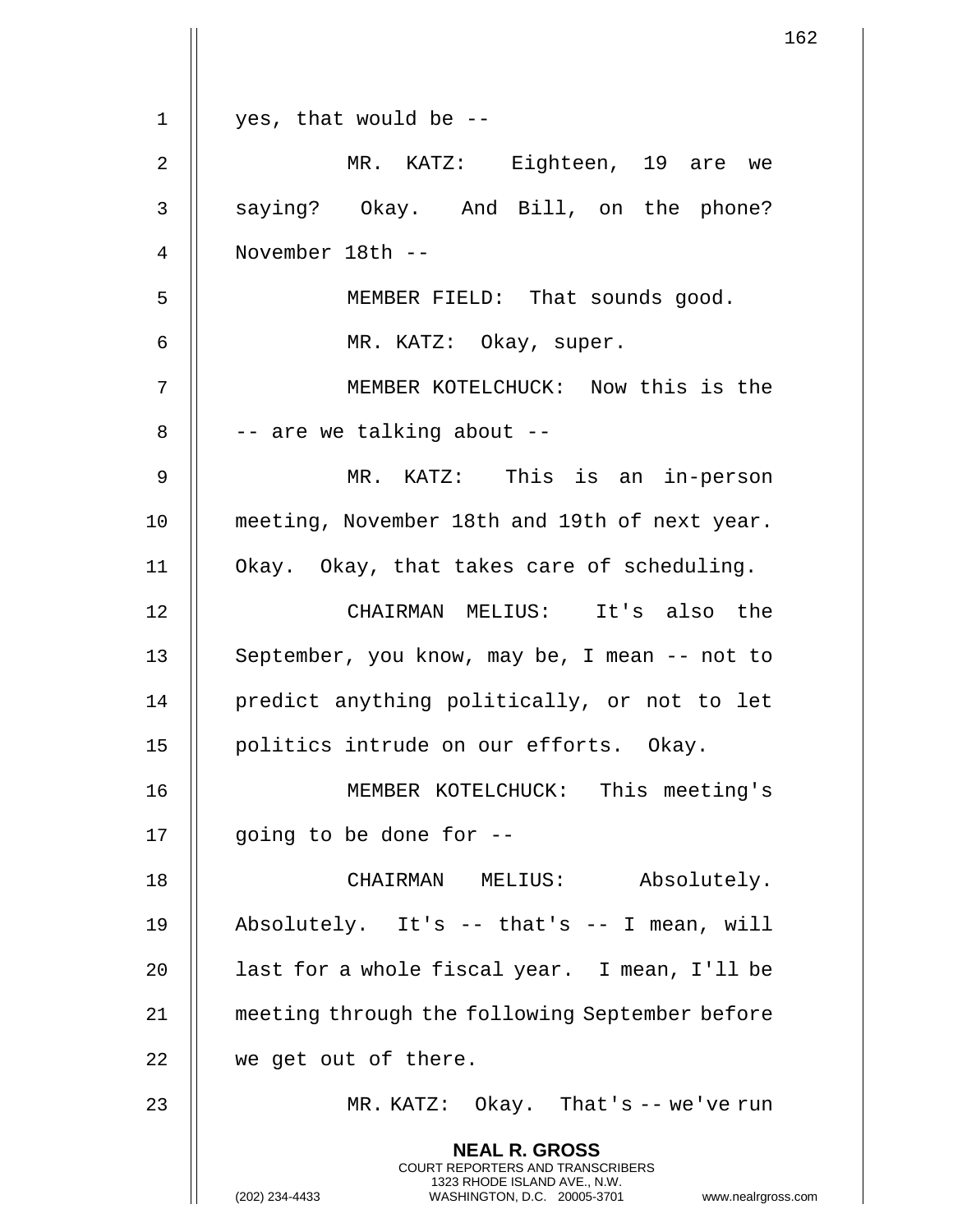1 || out of time. 2 CHAIRMAN MELIUS: When I was in 3 || NIOSH, I had somebody who was trying to get out 4 | to the crab processing places out in Kodiak, and 5 | I think spent about a month in Alaska trying to  $6 \parallel$  do the  $-$  make the trip. 7 || Okay, why don't we take a break? A 8 | reminder, we do have, if you have nothing more 9 || to do after you eat your lunch, you can look at 10  $\parallel$  the public comments from the last meeting, 11 | because we'll be going over those. 12 || And then also prepare your Work Group 13 | report, and any -- or reports, and Subcommittee 14 | reports, and also you might want to look at both 15  $\parallel$  the NIOSH schedule for reports that they  $-$ -that 16 || went around from what, with what Ted sent out. 17 || And then SC&A sent out their updated  $18$  || scheduling and so forth as a separate email, 19  $\parallel$  that I believe everybody's --20 MR. KATZ: Right. 21 CHAIRMAN MELIUS: -- gotten. So we 22  $\parallel$  can try to be prepared. And  $-$  but the 23  $\parallel$  highlight of the afternoon, get all prepared, **NEAL R. GROSS** COURT REPORTERS AND TRANSCRIBERS 1323 RHODE ISLAND AVE., N.W.

(202) 234-4433 WASHINGTON, D.C. 20005-3701 www.nealrgross.com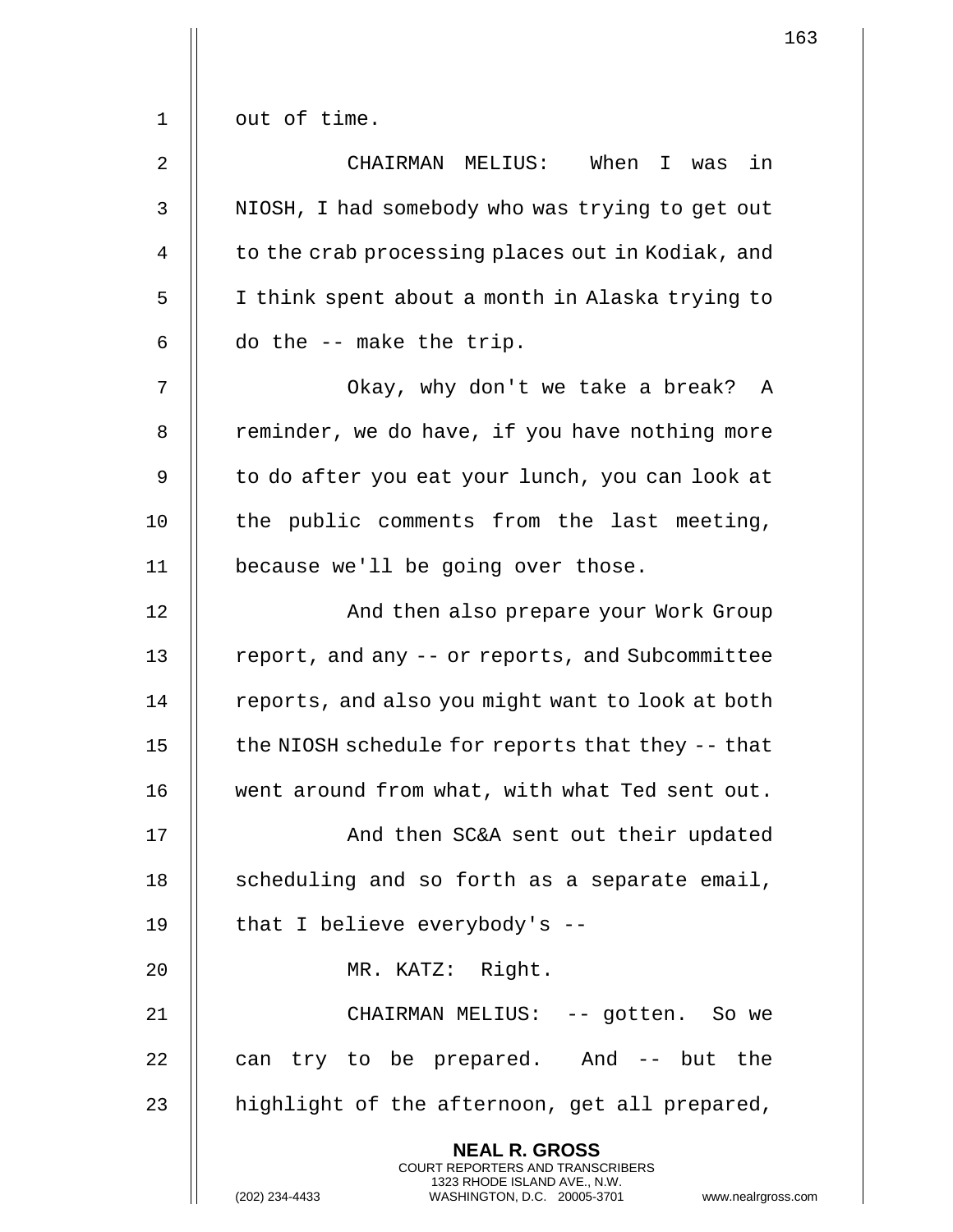1 | the highlight will be the first  $-$  at 1:30, so 2 || be on time, LaVon Rutherford will give us his  $3 \parallel$  SEC update. 4 || MEMBER MUNN: Cliffhanger. 5 CHAIRMAN MELIUS: Cliffhanger, lots  $6 \parallel$  of questions, should be a very volatile session 7 || so be prepared. You don't want to miss it. 8 || MR. KATZ: Sharpen your knives. 9 10 (Whereupon, the above-entitled 11 matter went off the record at 11:56 a.m. and 12 | resumed at  $1:36$  p.m.) 13 CHAIRMAN MELIUS: Welcome back and 14 | we'll now move on with our agenda. Let me check 15 | on people on the line. Okay. 16 MR. KATZ: I'm getting to you. 17 || CHAIRMAN MELIUS: I'm only doing it, 18 || he said like it was good advice. And I'll now 19 let the Designated Federal Official do his 20 designated duties. 21 MR. KATZ: Thank you. Thank you very 22 || much. Just checking, first, roll call. I 23 || know who's in the room. Everyone's in the room **NEAL R. GROSS** COURT REPORTERS AND TRANSCRIBERS 1323 RHODE ISLAND AVE., N.W. (202) 234-4433 WASHINGTON, D.C. 20005-3701 www.nealrgross.com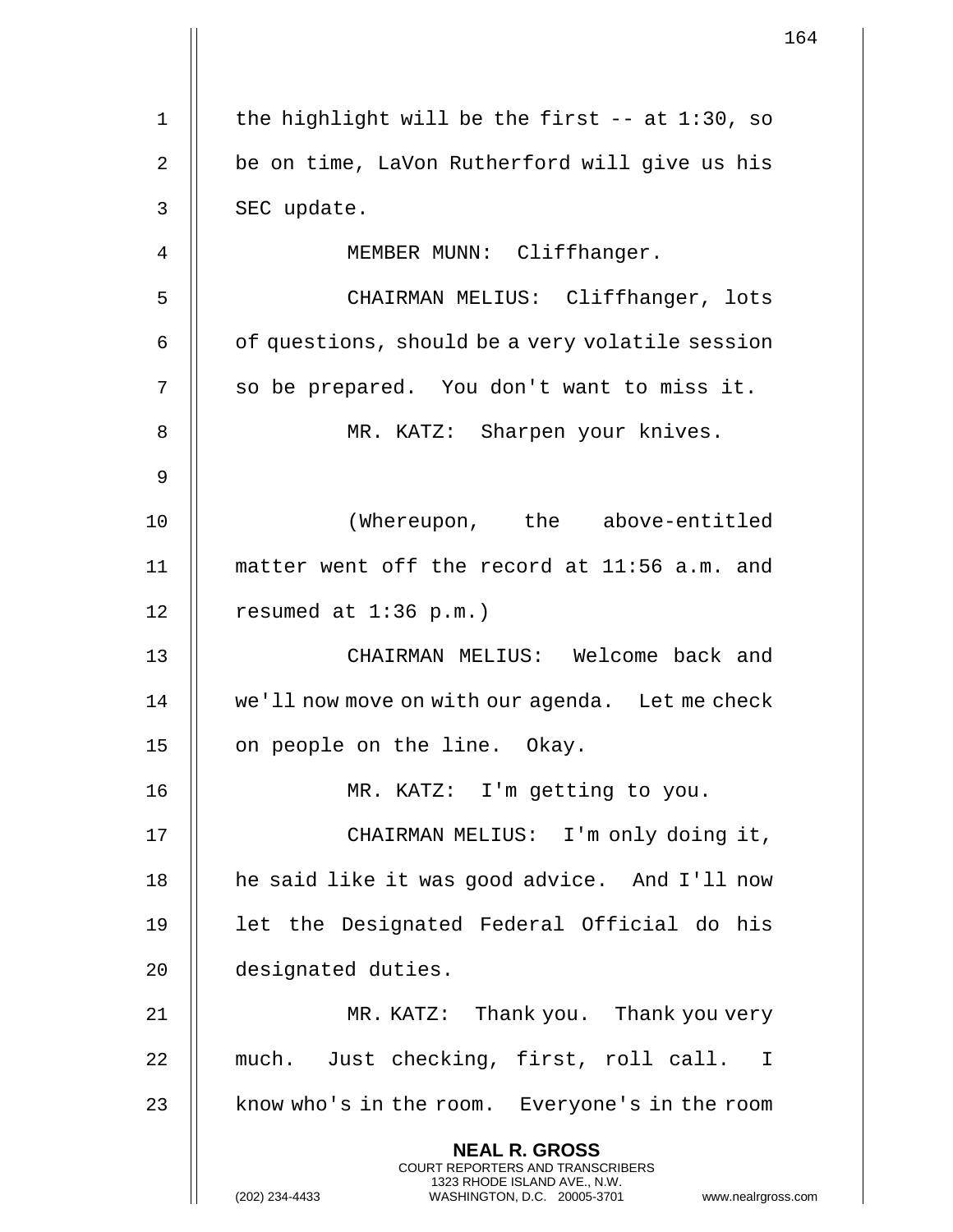1 | who was here before. But on the line, Bill, are 2 || you with us again? 3 DR. FIELD: I'm present -- 4 MR. KATZ: Dr. Bill? 5 || DR. FIELD: -- and attending. 6 MR. KATZ: Super. And we were 7 || missing before Mr. Griffin, is he still 8 || missing? Is he on the line? Okay. And how 9 || about Dr. Poston? Okay. So that takes care 10 || for roll call then. 11 CHAIRMAN MELIUS: Is Dr. Lockey here? 12 || MR. KATZ: Lockey, we knew. 13 CHAIRMAN MELIUS: Yes, but if you do  $14$   $\parallel$  the roll call  $-$ 15 MR. KATZ: Okay. And Dr. Lockey, are 16 you on the line? 17 || No Dr. Lockey either. 18 || CHAIRMAN MELIUS: Okay. 19 MR. KATZ: And let me just a couple 20 | other things. Remind folks who've joined us on 21  $\parallel$  the phone to mute your phones. Press \*6 if you 22 | don't have a mute button, that'll mute your 23 || phone. And press  $*6$  again to take it off of **NEAL R. GROSS** COURT REPORTERS AND TRANSCRIBERS 1323 RHODE ISLAND AVE., N.W. (202) 234-4433 WASHINGTON, D.C. 20005-3701 www.nealrgross.com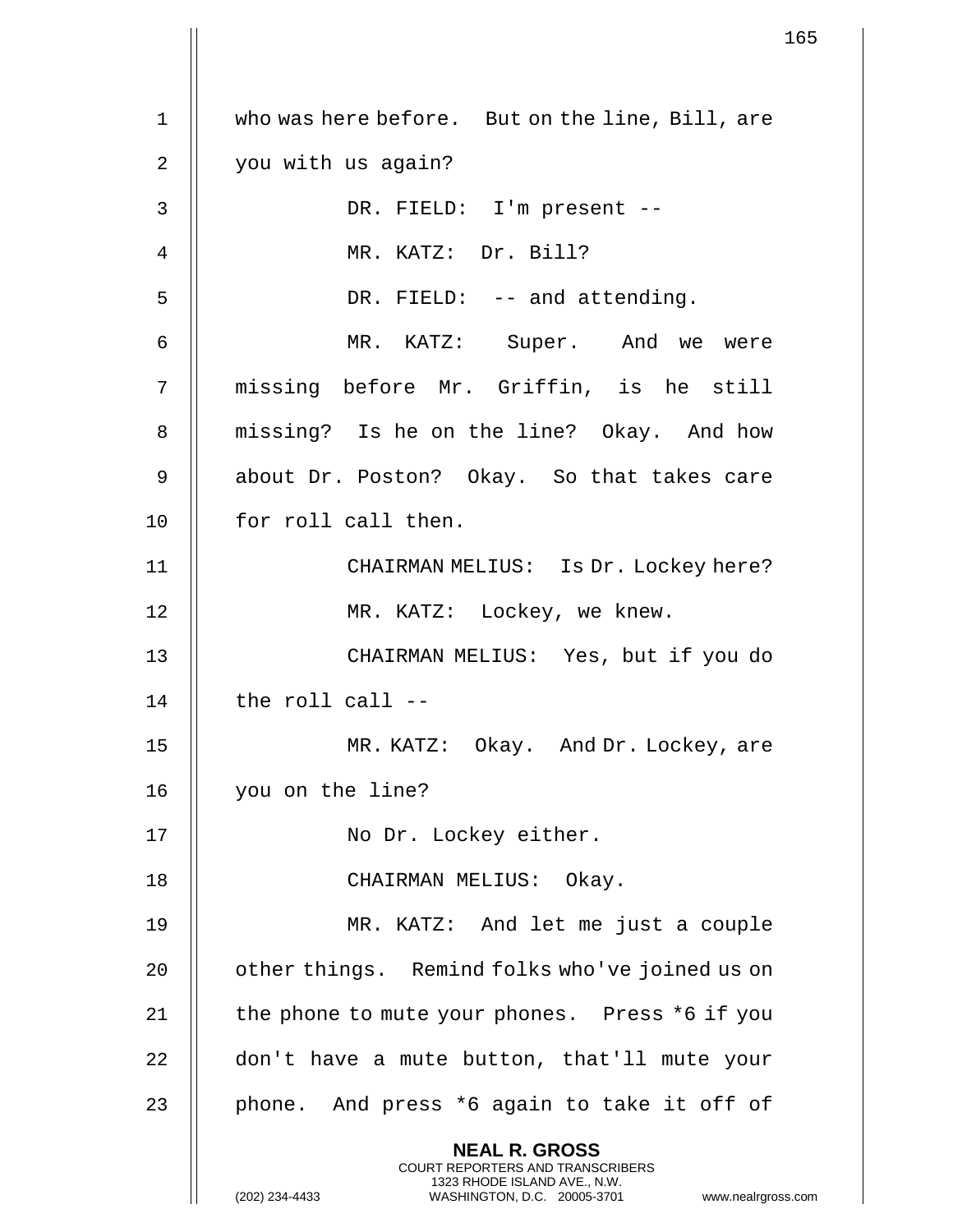|             | 1                                                                                                                                           |
|-------------|---------------------------------------------------------------------------------------------------------------------------------------------|
| $\mathbf 1$ | mute. But please keep it on mute except when                                                                                                |
|             |                                                                                                                                             |
| 2           | you're addressing the group.                                                                                                                |
| 3           | CHAIRMAN MELIUS: Public comment.                                                                                                            |
| 4           | MR. KATZ: And one other thing.                                                                                                              |
| 5           | Exactly, public comment. Thank you, Dr.                                                                                                     |
| 6           | Melius. We have a public comment session that                                                                                               |
| 7           | begins at $4:30$ and goes at least until $5:30$ or,                                                                                         |
| 8           | well, until 5:30 or until we run out of public                                                                                              |
| 9           | comments. That comes before.                                                                                                                |
| 10          | So for people who've joined us in the                                                                                                       |
| 11          | room, there's a sign-up book outside. If you                                                                                                |
| 12          | want to make public comment during the public                                                                                               |
| 13          | comment session, please sign the book.                                                                                                      |
| 14          | For people on the line, you don't need                                                                                                      |
| 15          | to sign in. We will get to folks on the line                                                                                                |
| 16          | after we've gotten through everyone who's in                                                                                                |
| 17          | the room here during public comment session.                                                                                                |
| 18          | And that's it. Thank you. Dr. Melius.                                                                                                       |
| 19          | CHAIRMAN MELIUS: Yes. And just one                                                                                                          |
| 20          | more thing on public comment. I'm not sure                                                                                                  |
| 21          | we'll do it today, but there will be a                                                                                                      |
| 22          | presentation on Santa Susana at 4:00 and                                                                                                    |
| 23          | immediately following that presentation we                                                                                                  |
|             | <b>NEAL R. GROSS</b>                                                                                                                        |
|             | <b>COURT REPORTERS AND TRANSCRIBERS</b><br>1323 RHODE ISLAND AVE., N.W.<br>WASHINGTON, D.C. 20005-3701<br>(202) 234-4433<br>www.nealrgross. |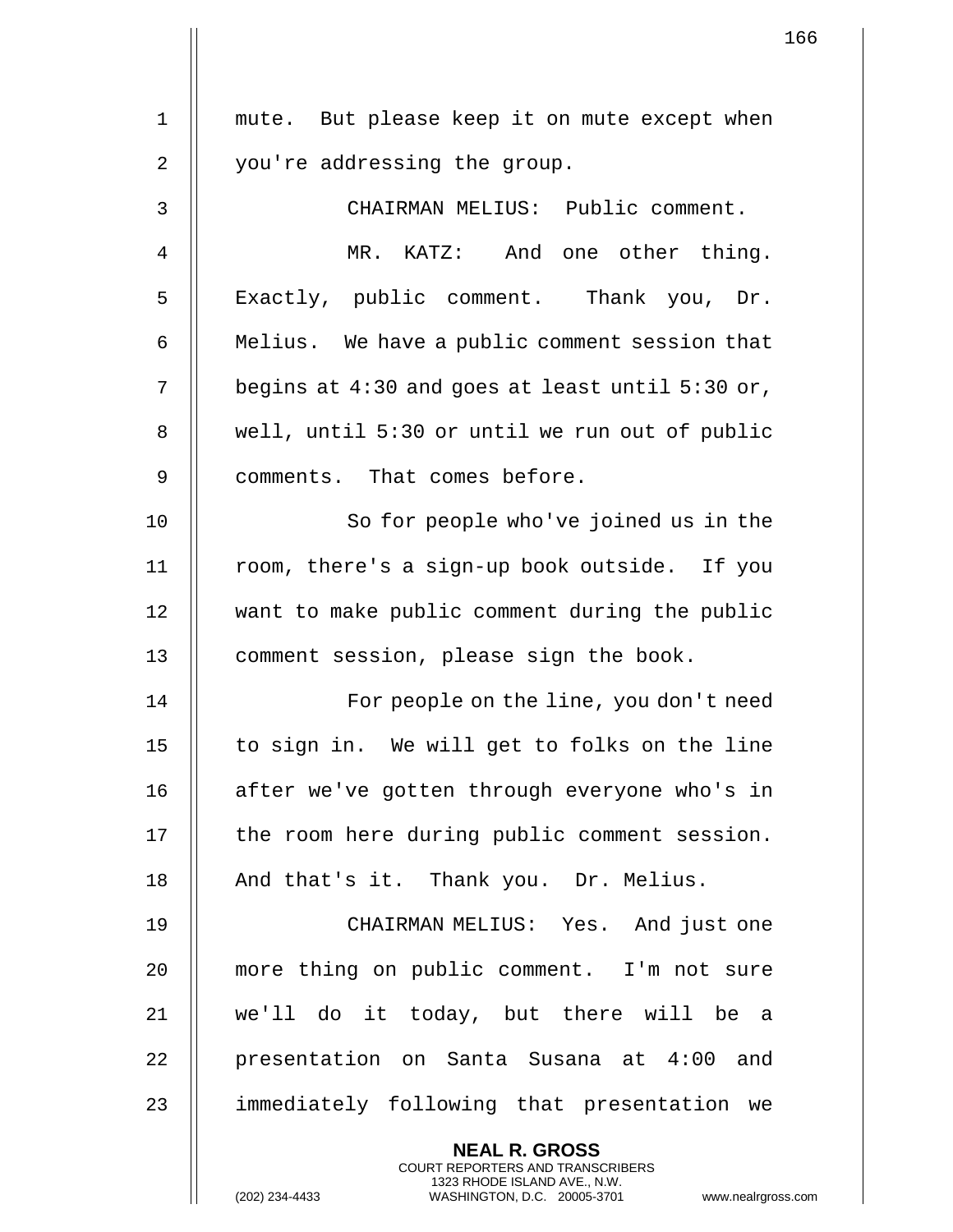|             | $\mathbf 1$                                     |
|-------------|-------------------------------------------------|
| $\mathbf 1$ | will start the public comment period. So if it  |
| 2           | starts a little early, that would be fine.      |
|             |                                                 |
| 3           | MR. KATZ: Yes.                                  |
| 4           | CHAIRMAN MELIUS: Yes. Good.<br>And              |
| 5           | now I'd like to introduce the highlight of the  |
| 6           | meeting, the SEC petitions status update. LaVon |
| 7           | Rutherford, I believe it is.                    |
| 8           | MR. KATZ: Yes.                                  |
| 9           | MR. RUTHERFORD: Thank you. It's                 |
| 10          | nice to be the highlight, that's for sure. I'm  |
| 11          | going to give you a Special Exposure Cohort     |
| 12          | update and then I'm going to take all the       |
| 13          | drillings and the questions that you guys are   |
| 14          | going to have afterwards.                       |
| 15          | All right. The purpose, obviously,              |
| 16          | as we do the -- I'm usually loud enough anyway, |
| 17          | but that's okay. We do this at every Advisory   |
| 18          | Board meeting. We give the update of            |
| 19          | upcoming SEC petitions and existing petitions,  |
| 20          | petitions that are in different phases. This    |
| 21          | gives the Board updates and allows them to      |
| 22          | prepare Work Group meetings and other Advisory  |
| 23          | Board meetings.                                 |
|             | <b>NEAL R. GROSS</b>                            |

COURT REPORTERS AND TRANSCRIBERS 1323 RHODE ISLAND AVE., N.W.

 $\mathsf{II}$ 

(202) 234-4433 WASHINGTON, D.C. 20005-3701 www.nealrgross.com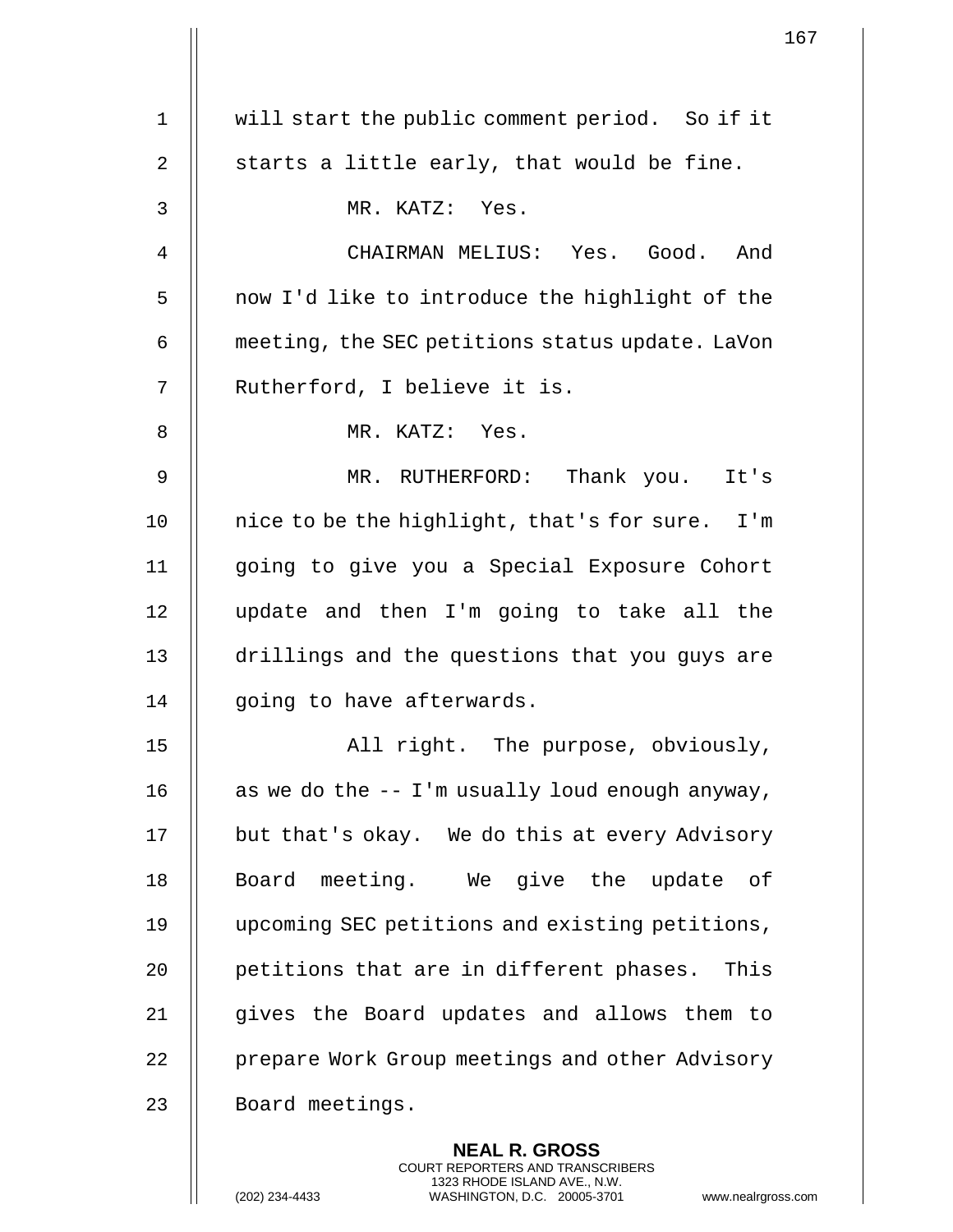| $\mathbf 1$    | Okay. As of October 28th, we had a               |
|----------------|--------------------------------------------------|
| $\overline{2}$ | little bit of an increase here in the number of  |
| 3              | petitions we received. We're up to 222. We       |
| 4              | have four petitions in qualification process.    |
| 5              | If you recognize that we went quite              |
| 6              | some time without receiving a petition and here  |
| 7              | recently we've gotten, I think, about six in the |
| 8              | last four or five months. And you can see the    |
| 9              | status on the existing petitions. We have two    |
| 10             | that are in the evaluation process right now.    |
| 11             | The petitions that are in                        |
| 12             | qualification: Westinghouse Electric             |
| 13             | Corporation, Bloomfield -- this is for the       |
| 14             | residual period at Westinghouse. It is going     |
| 15             | to qualify. I will let you know that. And        |
| 16             | there is some, you know, we have found some      |
| 17             | issues with, not the petition, but in our early  |
| 18             | reviews of documentation, we actually found      |
| 19             | indication there may have been work involved at  |
| 20             | Westinghouse Electric Corporation. During        |
| 21             | this residual period they did some work for      |
| 22             | Fernald.                                         |
|                |                                                  |

23 | And so we have actually provided that

**NEAL R. GROSS** COURT REPORTERS AND TRANSCRIBERS 1323 RHODE ISLAND AVE., N.W.

(202) 234-4433 WASHINGTON, D.C. 20005-3701 www.nealrgross.com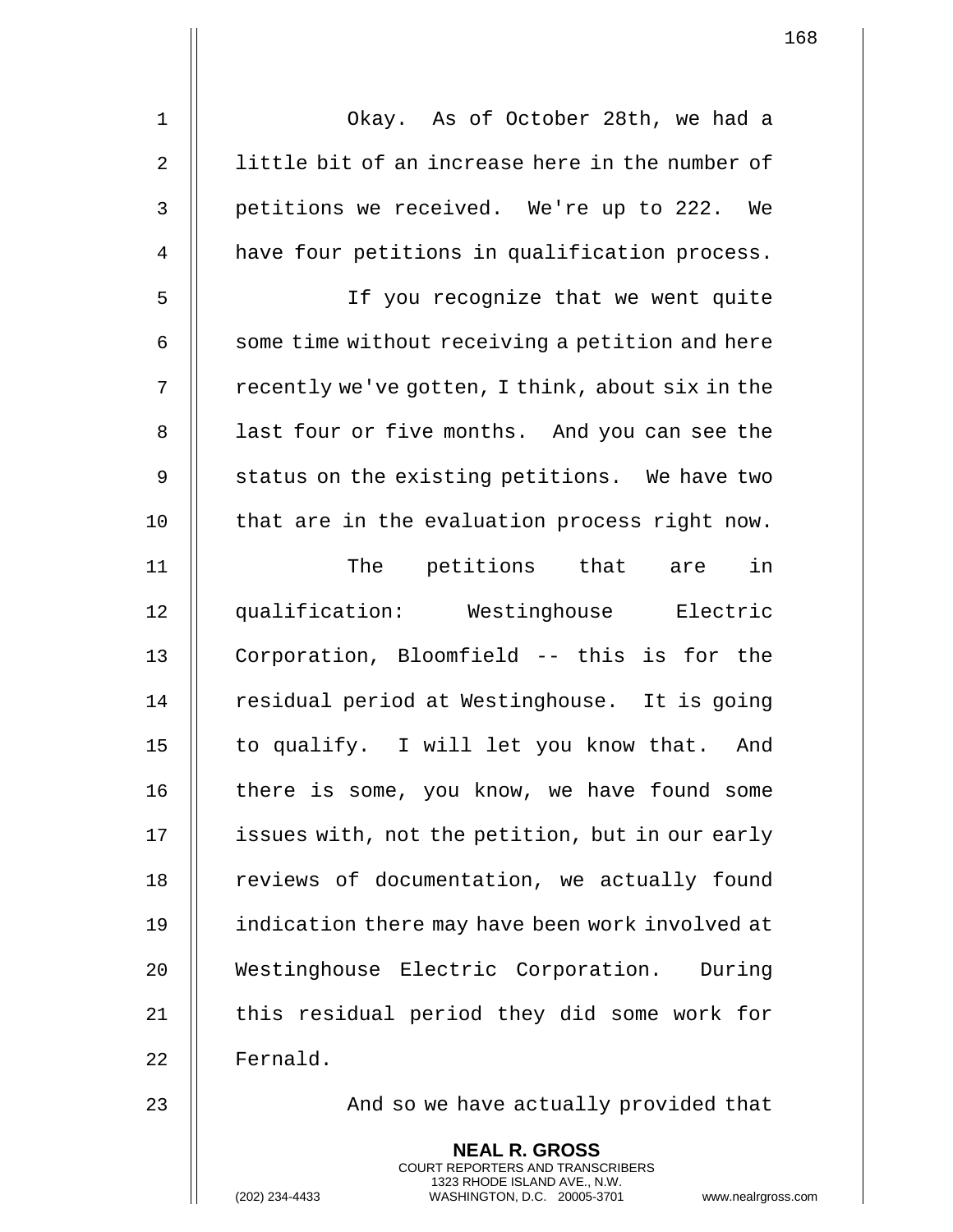1 documentation to the Department of Labor so 2  $\parallel$  they can evaluate if those actually should be 3 || covered operational years instead of residual 4 years.

5  $\parallel$  SEC 220 is for Y-12. This is 1944 to 6  $\parallel$   $\parallel$  45. You guys, I think everybody knows that we 7 | already have an SEC for 1944 and '45 period. 8 || Therefore, it's highly unlikely this 9 || petition's going to qualify. The only way this 10 petition would qualify is if they presented 11 || evidence that incidents such that, you know, 12  $\parallel$  exposure -- I mean, so -- I can't think of the 13 word. What's the right word I'm looking for? 14 || Presence. There. It's such a heavy word, 15 || presence. If we had a incident, such as 16 || criticality or something like that, that 17 | ultimately we could move from the 250 days to 18 || presence. They haven't provided that on this 19  $\parallel$  one, so it's unlikely that it would qualify. 20 || Lawrence Livermore National Lab, this 21 || is the post-SEC years at Lawrence Livermore. 22  $\parallel$  This is in the early stages of qualification, 23  $\parallel$  but it does look like it will qualify.

> **NEAL R. GROSS** COURT REPORTERS AND TRANSCRIBERS 1323 RHODE ISLAND AVE., N.W.

(202) 234-4433 WASHINGTON, D.C. 20005-3701 www.nealrgross.com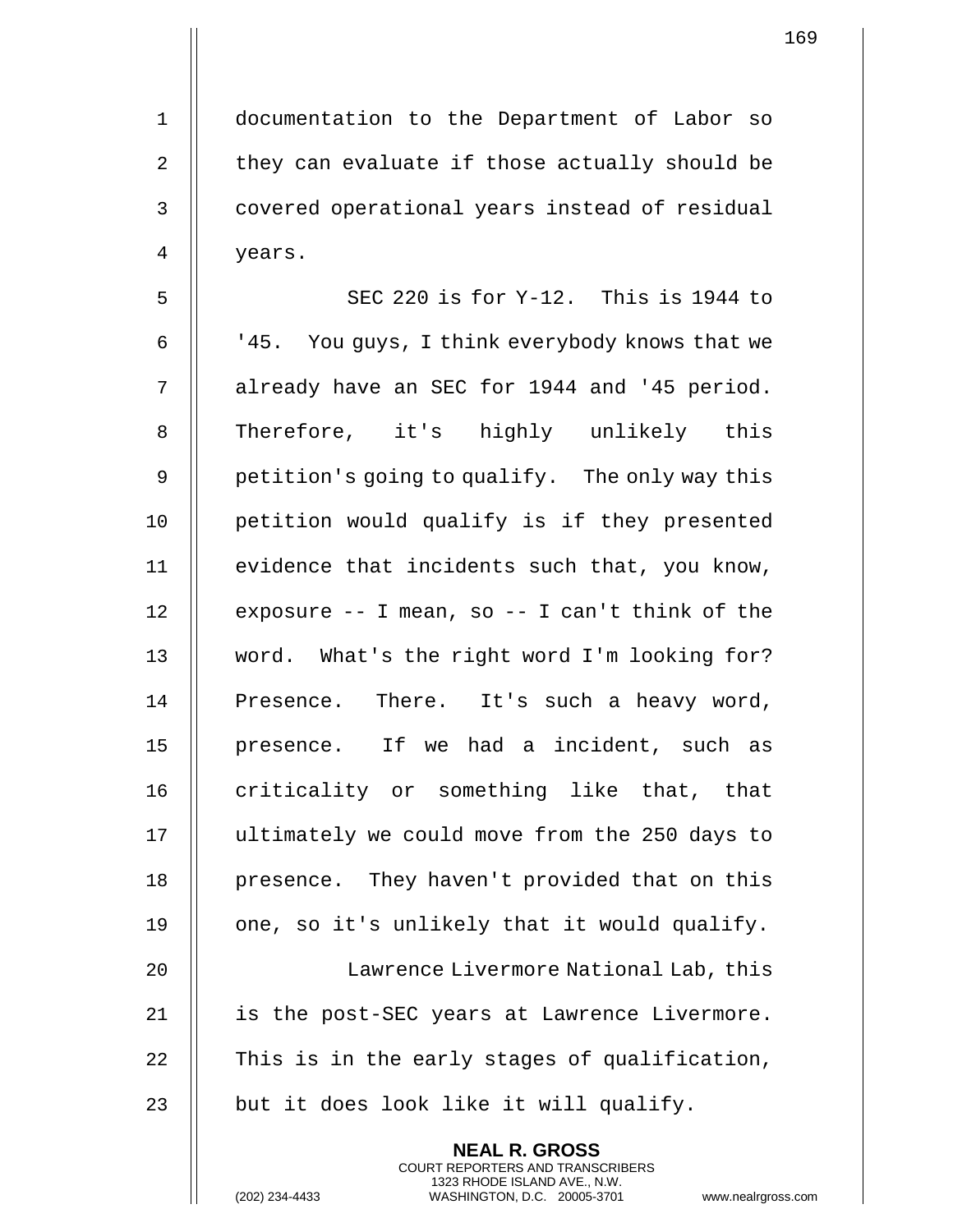1 And then we just recently got a Grand 2 | Junction Operations Office. We're just now 3 | going through that. Most of you will remember 4 || we're already evaluating those years at this  $5$  | time anyway.

6 || Two petitions that have qualified and 7 we're moving forward with the evaluation: Dow 8 | Chemical Corporation. This is actually here 9 in California, 1947 to '57. We are almost 10 || finished with this evaluation at this time. We 11 did get slowed up a little bit with some funding 12 | issues at OSTI, you know, to look at some of the 13 documents that Dow had there.

14 | But this Evaluation Report should be out within 15  $\parallel$  the next month or two. Anyway, it says January 16 2015, but that's -- you know, hopefully we'll 17 || qet those documents sooner than that.

18 Idaho National Laboratory, this 19 | evaluation's been ongoing. There's been a lot 20 | of work going on both with the Site Profile work 21 || and concurrently the SEC evaluation that's  $22$   $\parallel$  going on at the same time. We expect to 23  $\parallel$  complete that evaluation by February 2015.

> **NEAL R. GROSS** COURT REPORTERS AND TRANSCRIBERS 1323 RHODE ISLAND AVE., N.W.

(202) 234-4433 WASHINGTON, D.C. 20005-3701 www.nealrgross.com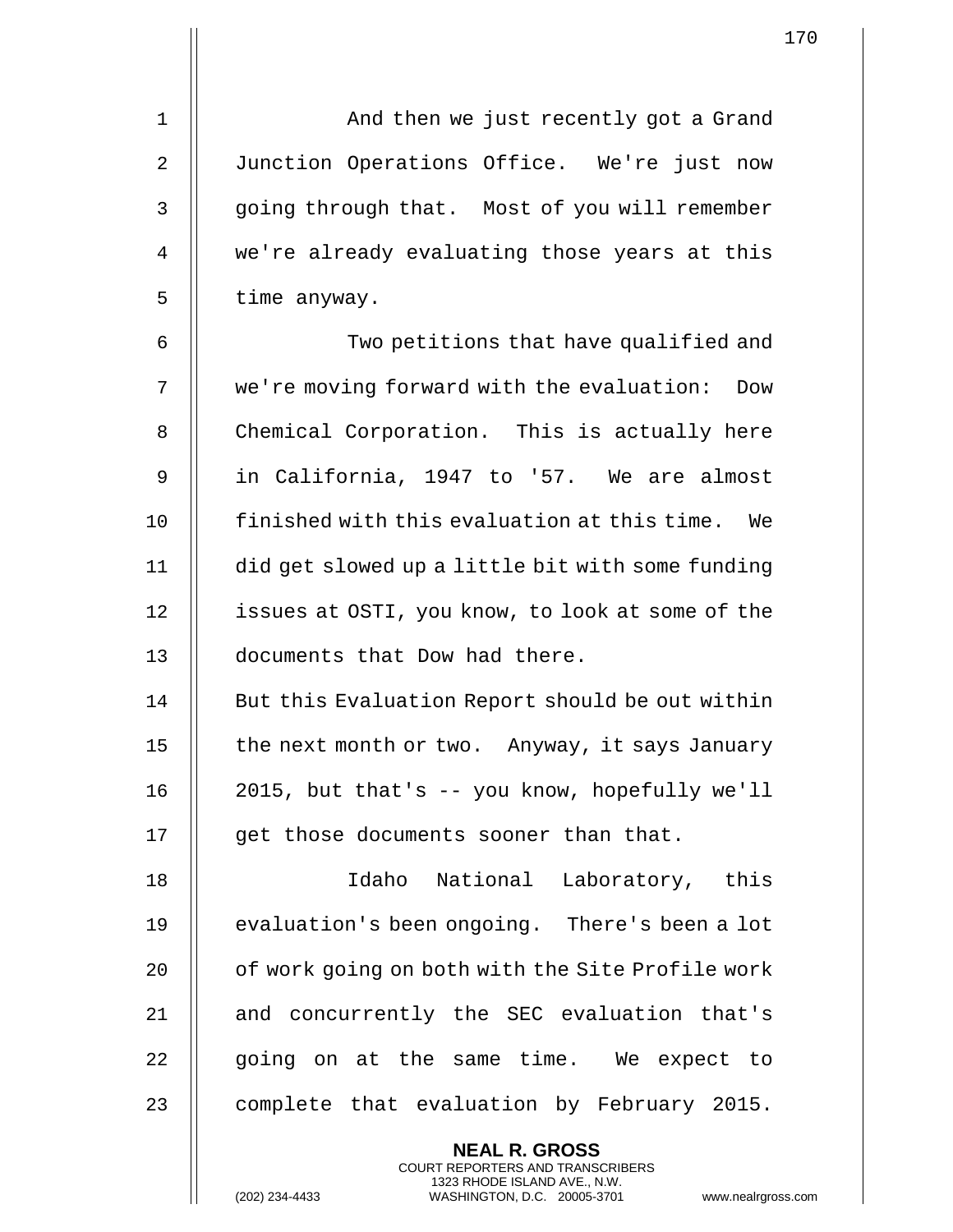1 | There's still, obviously, going to be a lot of 2 || work going on with that one. 3 And then Kansas City Plant, we 4 || presented that some time ago. The Board has 5 | been reviewing that, and the Board Work Group 6  $\parallel$  and SC&A. There's been a lot of activity with 7 || that one was well: interviews, on-sites and 8 | data captures and such. 9 We have a number of sites that have 10 || portions of their petition evaluation that are 11 || open. They still need to be resolved. 12 | Fernald, we have 1984 to 1989. I think they're 13 || getting very close to closing things out at 14 Fernald. 15 || Grand Junction's Operations Office, 16  $\parallel$  the '75 to 2006. This one will be presented. 17 We are going to present an addendum or revision 18 depending on how that lays out at the March 19 || Board meeting. 20 || Hanford, as mentioned earlier in the 21 meeting, there's been a lot of work going on 22 with the '84 to '90 period at Hanford. And we 23  $\parallel$  hope to be able to take some action on that one **NEAL R. GROSS** COURT REPORTERS AND TRANSCRIBERS 1323 RHODE ISLAND AVE., N.W.

(202) 234-4433 WASHINGTON, D.C. 20005-3701 www.nealrgross.com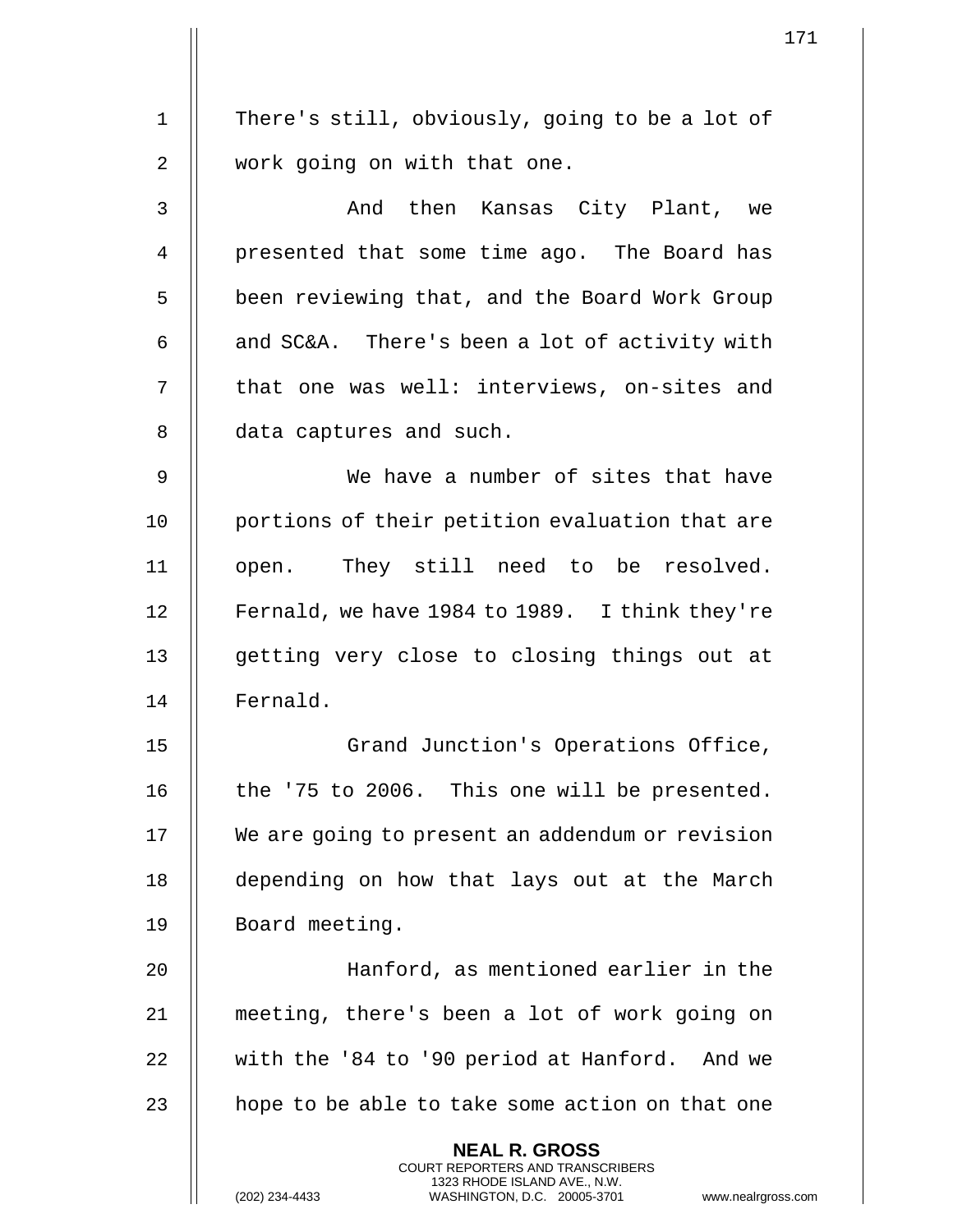1 || as well at the March meeting.

2 || Los Alamos National Lab, this one's  $3$   $\parallel$  been a struggle. We really tried to -- the 4 || post-1994 period, '95 period, we've taken an 5 | approach of this is a 10 CFR 835 era, and we've  $6$  || taken the approach to see how the site is 7 implementing 10 CFR 835. We're struggling a 8 | little bit getting the documentation from them 9 || on that. We went back and forth and we decided  $10$  | to take a project or something that was going 11 | on during that period, maybe an exotic, and look 12 how they were complying with 835 just to see 13 | that, you know, that they were following 835 and  $14$  | that dose reconstruction would be feasible. 15 We did just recently get some 16 information from them and hopefully we'll be 17 || able to move forward with that. 18 Rocky Flats Plant, as I mentioned 19  $\parallel$  earlier today, we have roughly five items, open 20 || issues. And of those, we've completed papers 21 || on three. Another paper will be out very  $22$   $\parallel$  shortly and we should be able to have a Work 23 || Group meeting. After SC&A's had a period of **NEAL R. GROSS**

COURT REPORTERS AND TRANSCRIBERS 1323 RHODE ISLAND AVE., N.W.

(202) 234-4433 WASHINGTON, D.C. 20005-3701 www.nealrgross.com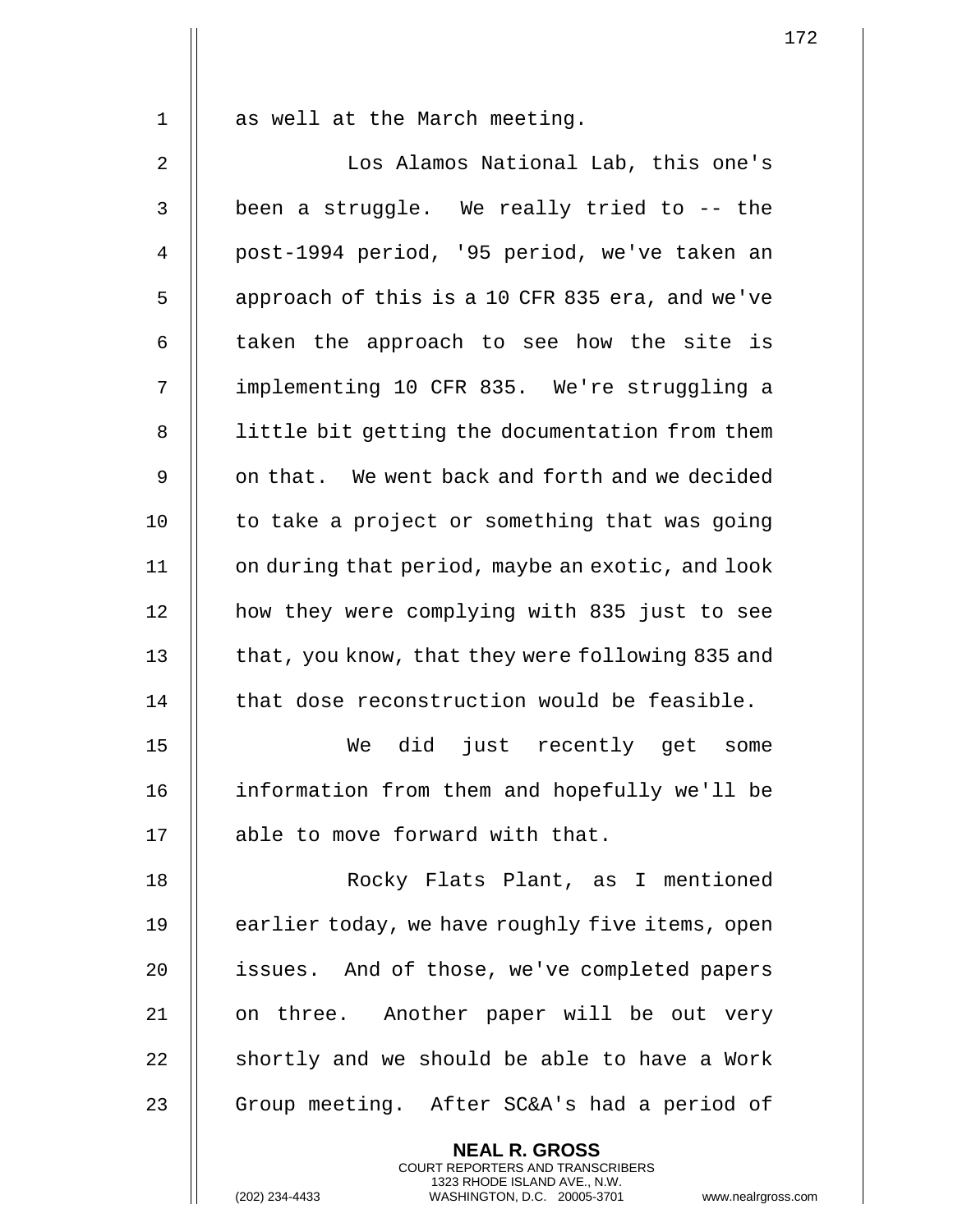| $\mathbf 1$    | time to review that neptunium report, we ought                                                                                                                     |
|----------------|--------------------------------------------------------------------------------------------------------------------------------------------------------------------|
|                |                                                                                                                                                                    |
| $\overline{2}$ | to be able to have a Work Group meeting.                                                                                                                           |
| $\mathsf{3}$   | Sandia National Lab-Albuquerque,                                                                                                                                   |
| 4              | this, again, we're looking at the 10 CFR 835                                                                                                                       |
| 5              | implementation at the site. It has slipped                                                                                                                         |
| 6              | somewhat, mainly because of the priorities that                                                                                                                    |
| 7              | we have with other activities. Obviously, new                                                                                                                      |
| 8              | SEC petition evaluations, because of the 180                                                                                                                       |
| 9              | days, are going to take precedence. And so                                                                                                                         |
| 10             | certain things, we adjust priorities based on                                                                                                                      |
| 11             | that, based on what the Board is currently                                                                                                                         |
| 12             | really wanting or looking at. And so the                                                                                                                           |
| 13             | post-'94 period at Sandia has slipped a little                                                                                                                     |
| 14             | bit.                                                                                                                                                               |
| 15             | Santa Susana Field Laboratory, I                                                                                                                                   |
| 16             | think I will let Dr. Hughes handle this one                                                                                                                        |
| 17             | later on.                                                                                                                                                          |
| 18             | And Savannah River Site, continues to                                                                                                                              |
| 19             | be a lot of activity at Savannah River. We were                                                                                                                    |
| 20             | slowed down considerably because of                                                                                                                                |
| 21             | classification reviews on documents. I think                                                                                                                       |
| 22             | we've got that issue $-$ or at least we've got                                                                                                                     |
| 23             | a path forward worked out. And we should get                                                                                                                       |
|                | <b>NEAL R. GROSS</b><br><b>COURT REPORTERS AND TRANSCRIBERS</b><br>1323 RHODE ISLAND AVE., N.W.<br>WASHINGTON, D.C. 20005-3701<br>(202) 234-4433<br>www.nealrgros: |

(202) 234-4433 WASHINGTON, D.C. 20005-3701 www.nealrgross.com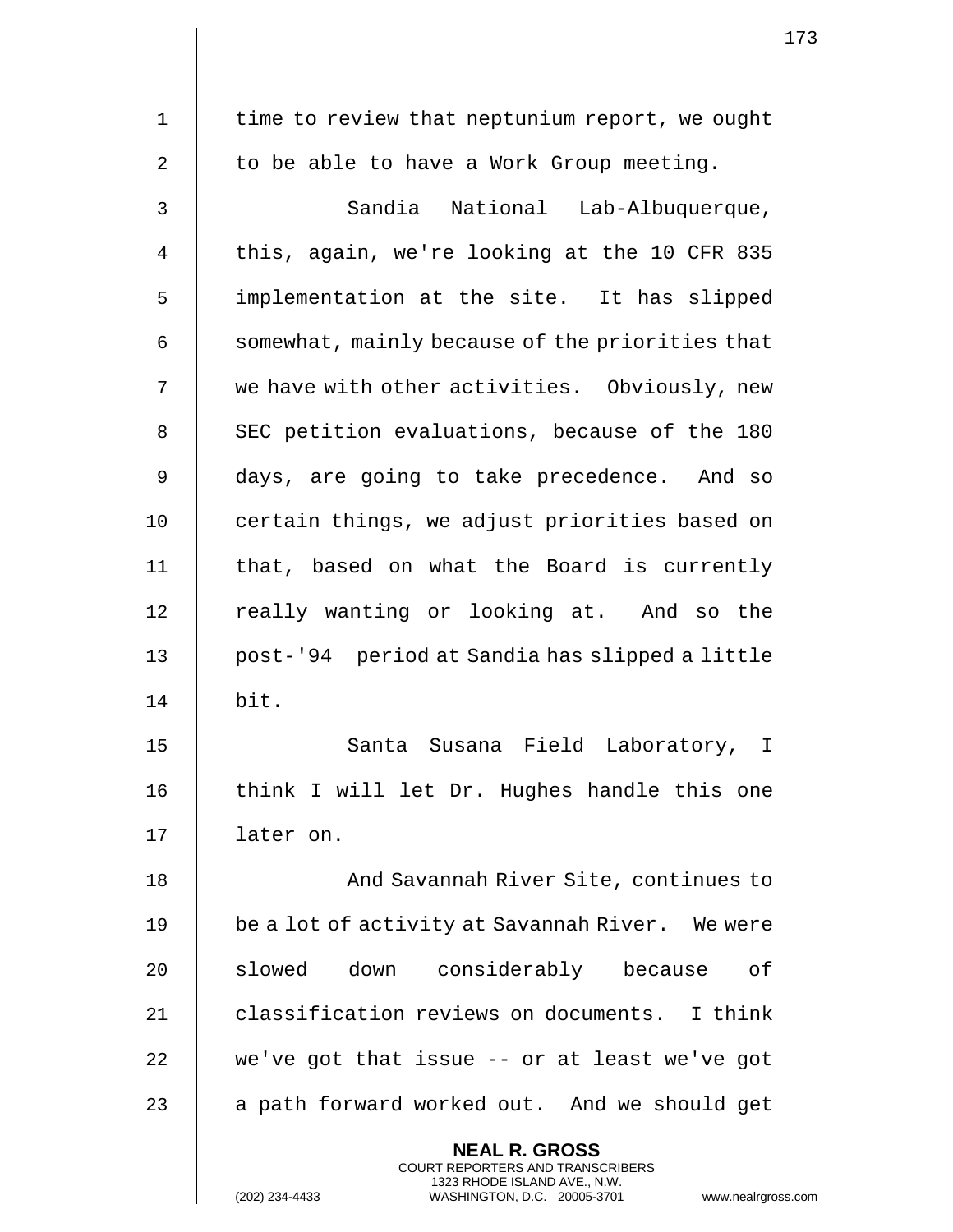| $\mathbf 1$    | some of the documents and things released here                                                                                                                     |
|----------------|--------------------------------------------------------------------------------------------------------------------------------------------------------------------|
| $\overline{2}$ | soon so we can start making some progress there.                                                                                                                   |
| 3              | St. Louis Airport Storage Site, this                                                                                                                               |
| $\overline{4}$ | one's kind of in limbo, mainly because we                                                                                                                          |
| 5              | presented our evaluation. And maybe what we                                                                                                                        |
| 6              | ought to do is, you know, we indicated the                                                                                                                         |
| 7              | '72-'73 period, 1984-'98 period, we felt dose                                                                                                                      |
| 8              | reconstruction was feasible.                                                                                                                                       |
| $\mathsf 9$    | It might be appropriate at the next                                                                                                                                |
| 10             | Board meeting or, you know, if there's too much                                                                                                                    |
| 11             | on the Board meeting, maybe during the Board                                                                                                                       |
| 12             | conference call, that I provide a status                                                                                                                           |
| 13             | update, you know, and basically get things                                                                                                                         |
| 14             | moving on that period again.                                                                                                                                       |
| 15             | And potential 83.14s, again, these                                                                                                                                 |
| 16             | have been on the plate for a while, mainly                                                                                                                         |
| 17             | waiting on a litmus claim that we could move                                                                                                                       |
| 18             | them forward. There's really no claims that                                                                                                                        |
| 19             | are being negatively affected by this, us                                                                                                                          |
| 20             | waiting, because there are no claims, you know,                                                                                                                    |
| 21             | in that period. 1945 to 1948, that was the old                                                                                                                     |
| 22             | Z Division at LANL.<br>It's<br>now                                                                                                                                 |
| 23             | Sandia-Albuquerque. And as soon as we get a                                                                                                                        |
|                | <b>NEAL R. GROSS</b><br><b>COURT REPORTERS AND TRANSCRIBERS</b><br>1323 RHODE ISLAND AVE., N.W.<br>(202) 234-4433<br>WASHINGTON, D.C. 20005-3701<br>www.nealrgross |

 $\mathbf{I}$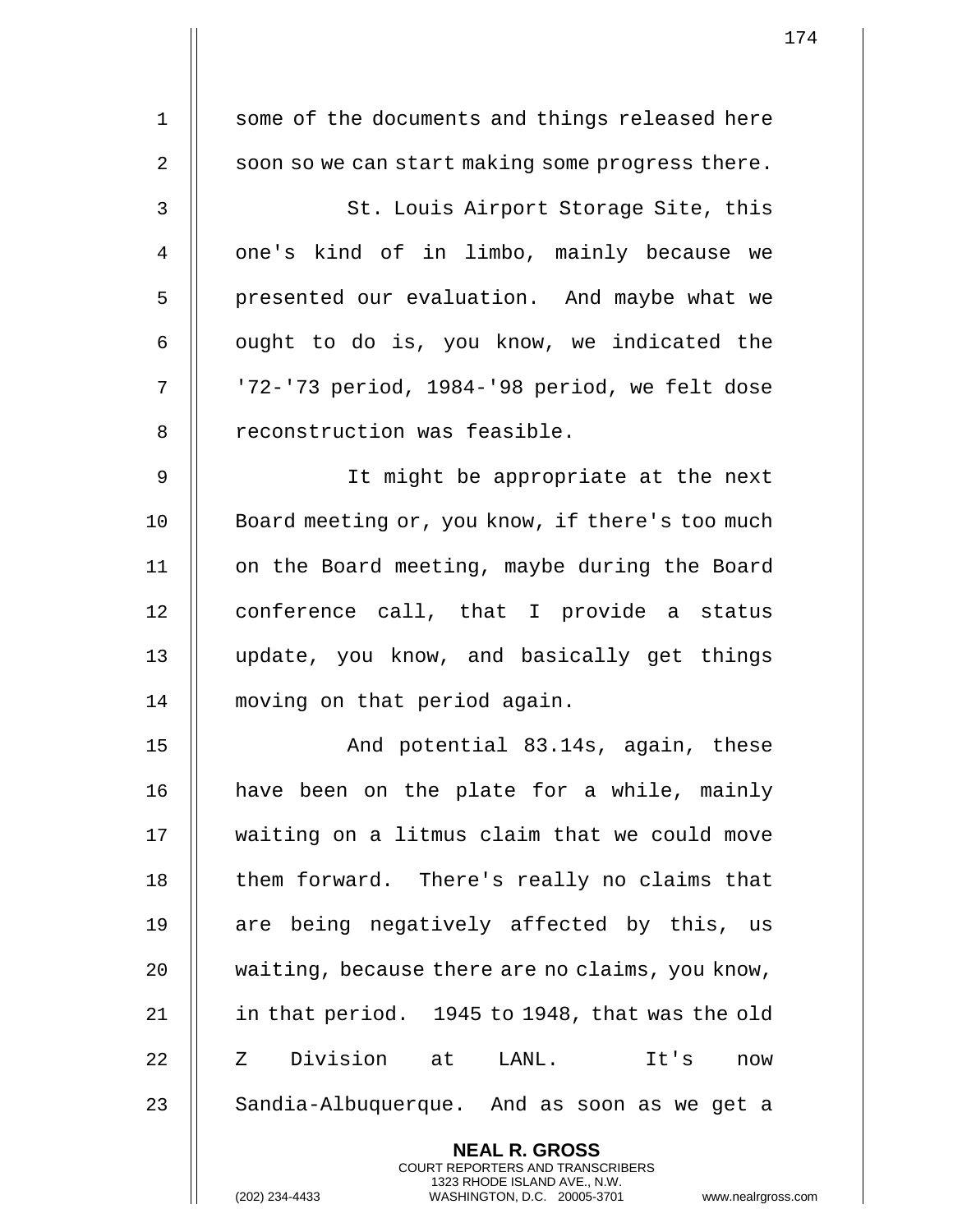|             | 1                                                                                                                                                                  |
|-------------|--------------------------------------------------------------------------------------------------------------------------------------------------------------------|
| $\mathbf 1$ | litmus claim, we'll move that forward.                                                                                                                             |
|             |                                                                                                                                                                    |
| 2           | The Dayton Project was a facility                                                                                                                                  |
| 3           | designation change so we had a limbo period of                                                                                                                     |
| 4           | nine months. However, currently all the                                                                                                                            |
| 5           | claims are covered by another, existing SEC, so                                                                                                                    |
| 6           | we have no litmus claims there as well. And                                                                                                                        |
| 7           | that's it. Questions?                                                                                                                                              |
| 8           | CHAIRMAN MELIUS: Yeah, Paul.                                                                                                                                       |
| 9           | MEMBER ZIEMER: LaVon, on St. Louis,                                                                                                                                |
| 10          | can you remind us when the original petition                                                                                                                       |
| 11          | came to us and what action did we take?                                                                                                                            |
| 12          | MR. RUTHERFORD: Yeah, I can do a                                                                                                                                   |
| 13          | brief reminder on that because I don't --                                                                                                                          |
| 14          | MEMBER ZIEMER: I don't need all the                                                                                                                                |
| 15          | details but $-$                                                                                                                                                    |
| 16          | MR. RUTHERFORD: I was the one who                                                                                                                                  |
| 17          | presented it, so I know a lot of it. That                                                                                                                          |
| 18          | actually -- it's probably been, I don't know,                                                                                                                      |
| 19          | four or five years ago that it was presented                                                                                                                       |
| 20          | originally. We recommended adding a Class                                                                                                                          |
| 21          | during the operational period. There was a                                                                                                                         |
| 22          | period of time, basically, the site was a                                                                                                                          |
| 23          | storage site. They had some of the K-65                                                                                                                            |
|             | <b>NEAL R. GROSS</b><br><b>COURT REPORTERS AND TRANSCRIBERS</b><br>1323 RHODE ISLAND AVE., N.W.<br>(202) 234-4433<br>www.nealrgross<br>WASHINGTON, D.C. 20005-3701 |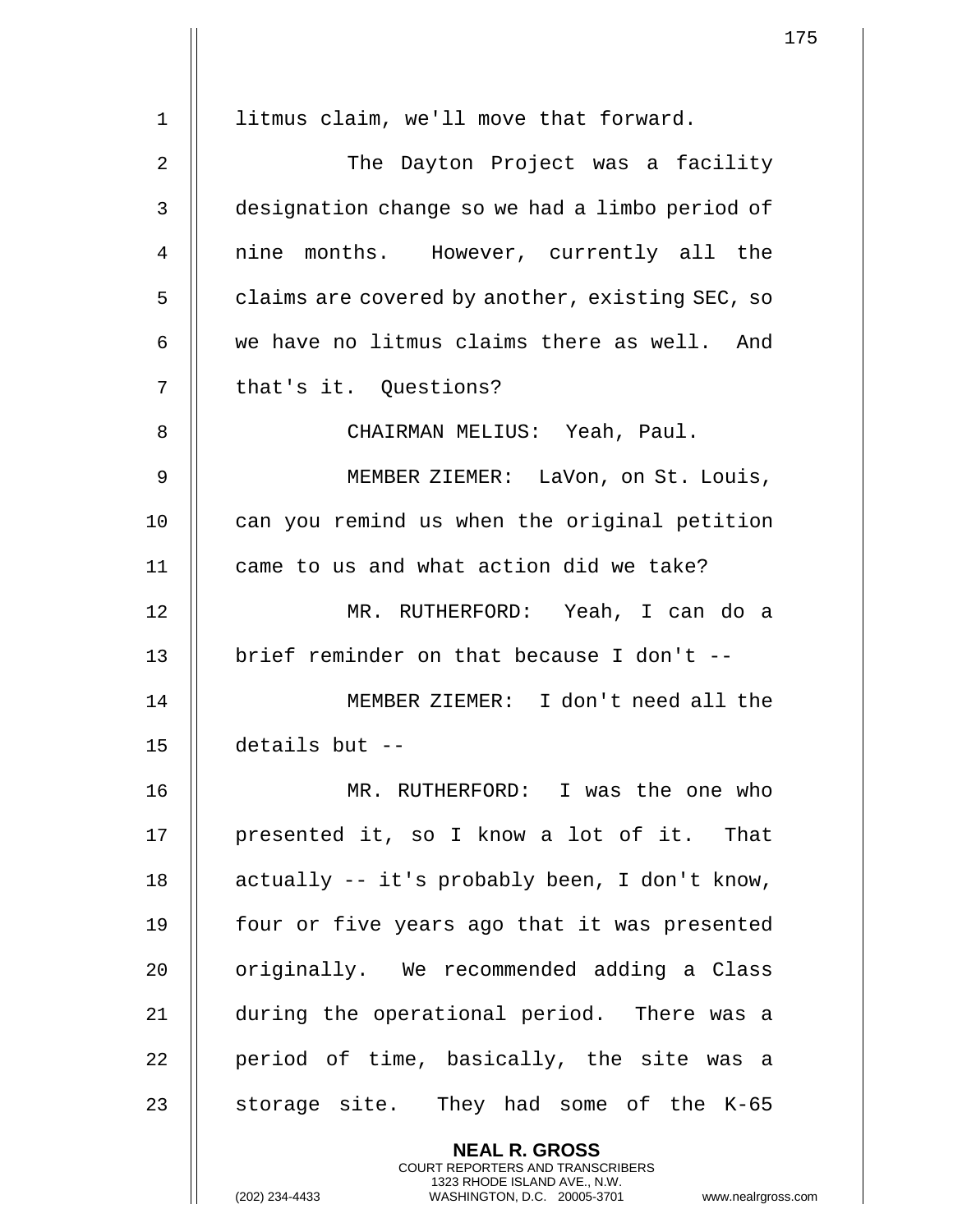1 materials, the African ores that were stored 2 || out there for a very brief time. Some worker 3 || was doing some raffinates. We ultimately 4 | added a Class for that operational period.

5 || Then there went to a stagnant period  $6 \parallel$  where it was basically closed down, and then  $7$  || they went through a clean-up period in the 8 || 1972-'73, I think, timeframe. And then there 9 || is additional clean-up work that went on later 10 | on, if I remember correctly. That may not be 11 | totally, you know, accurate, but it's generally 12 | in that manner.

13 || The Mondowhat we found was, during the 14 | '72-'73 time period, or during, you know, those 15 later years, we had additional information. 16 We had monitoring data that allowed us to dose 17 | reconstruction. But there was never a formal 18 | recommendation by the Board on that period.

19 MEMBER ZIEMER: Okay. That was 20 | really what my question was. Maybe Dr. Melius 21 || remembers. So it was that latter period, and 22 did we send it back for some review or did we 23 || do anything?

> **NEAL R. GROSS** COURT REPORTERS AND TRANSCRIBERS 1323 RHODE ISLAND AVE., N.W.

(202) 234-4433 WASHINGTON, D.C. 20005-3701 www.nealrgross.com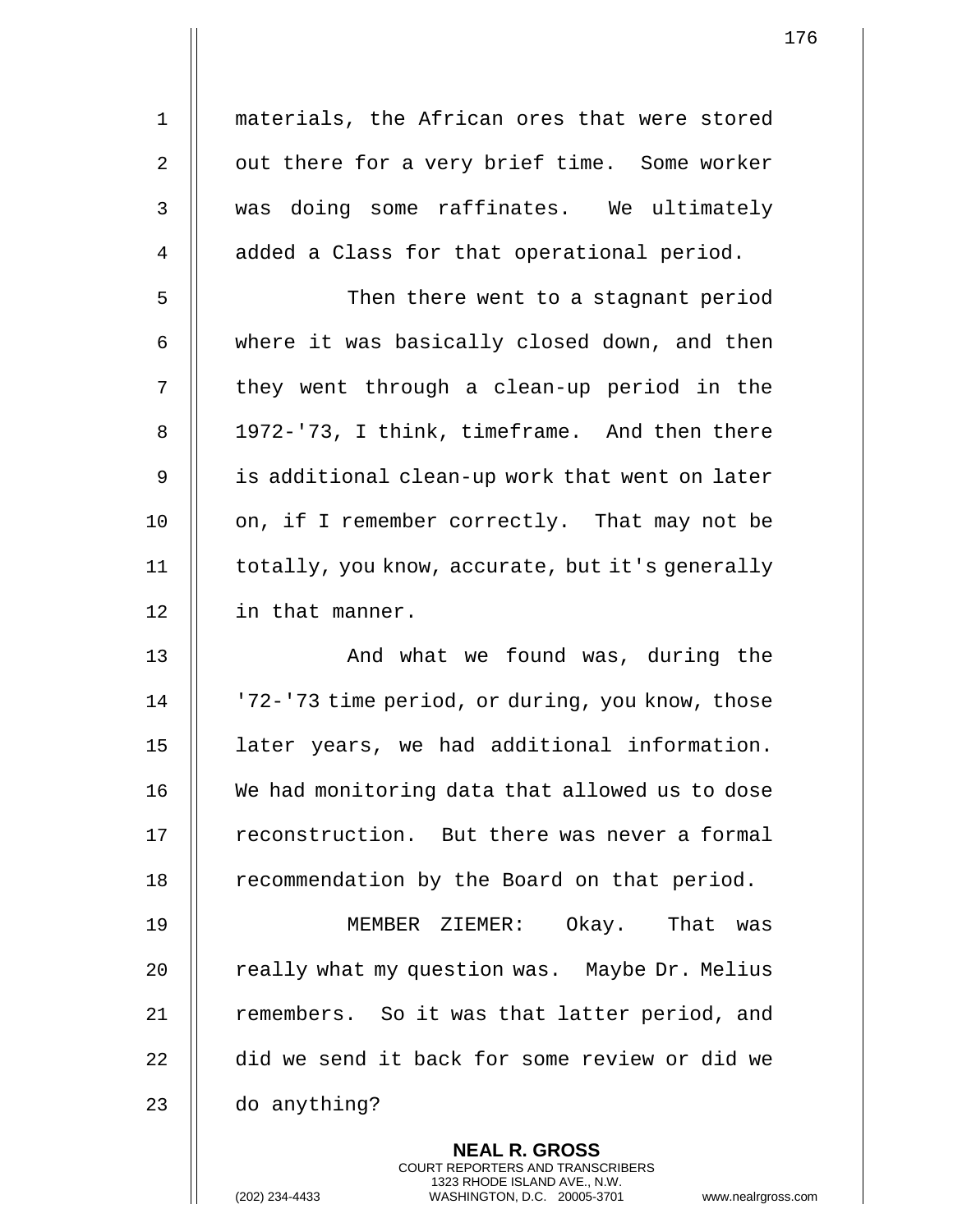|    |                                                                                                                                                                        | 177 |
|----|------------------------------------------------------------------------------------------------------------------------------------------------------------------------|-----|
| 1  | MR. RUTHERFORD: No.                                                                                                                                                    |     |
| 2  | MEMBER ZIEMER: We didn't take action?                                                                                                                                  |     |
|    |                                                                                                                                                                        |     |
| 3  | MR. RUTHERFORD: Yeah, there was a                                                                                                                                      |     |
| 4  | period of time, you know, that we didn't take                                                                                                                          |     |
| 5  | action on some of the residual periods and                                                                                                                             |     |
| 6  | things like that. And this was kind of a                                                                                                                               |     |
| 7  | residual period. And there was never really a                                                                                                                          |     |
| 8  | follow-on on that one.                                                                                                                                                 |     |
| 9  | CHAIRMAN MELIUS: What's a A kind of                                                                                                                                    |     |
| 10 | a residual period?                                                                                                                                                     |     |
| 11 | MR. RUTHERFORD: Well, when I say a                                                                                                                                     |     |
| 12 | kind of a residual period, I mean, because there                                                                                                                       |     |
| 13 | was some remediation work that went on in that                                                                                                                         |     |
| 14 | period as well, in addition to that residual                                                                                                                           |     |
| 15 | period.                                                                                                                                                                |     |
| 16 | CHAIRMAN MELIUS: Okay. And have we                                                                                                                                     |     |
| 17 | had SC&A review that?                                                                                                                                                  |     |
| 18 | MR. RUTHERFORD: I do not believe so.                                                                                                                                   |     |
| 19 | CHAIRMAN MELIUS: Okay. So, maybe                                                                                                                                       |     |
| 20 | it's not appropriate to do it today, but if you                                                                                                                        |     |
| 21 | think you have enough information, maybe we can                                                                                                                        |     |
| 22 | get this moving ahead.                                                                                                                                                 |     |
| 23 | MR. RUTHERFORD: Okay.                                                                                                                                                  |     |
|    | <b>NEAL R. GROSS</b><br><b>COURT REPORTERS AND TRANSCRIBERS</b><br>1323 RHODE ISLAND AVE., N.W.<br>(202) 234-4433<br>WASHINGTON, D.C. 20005-3701<br>www.nealrgross.com |     |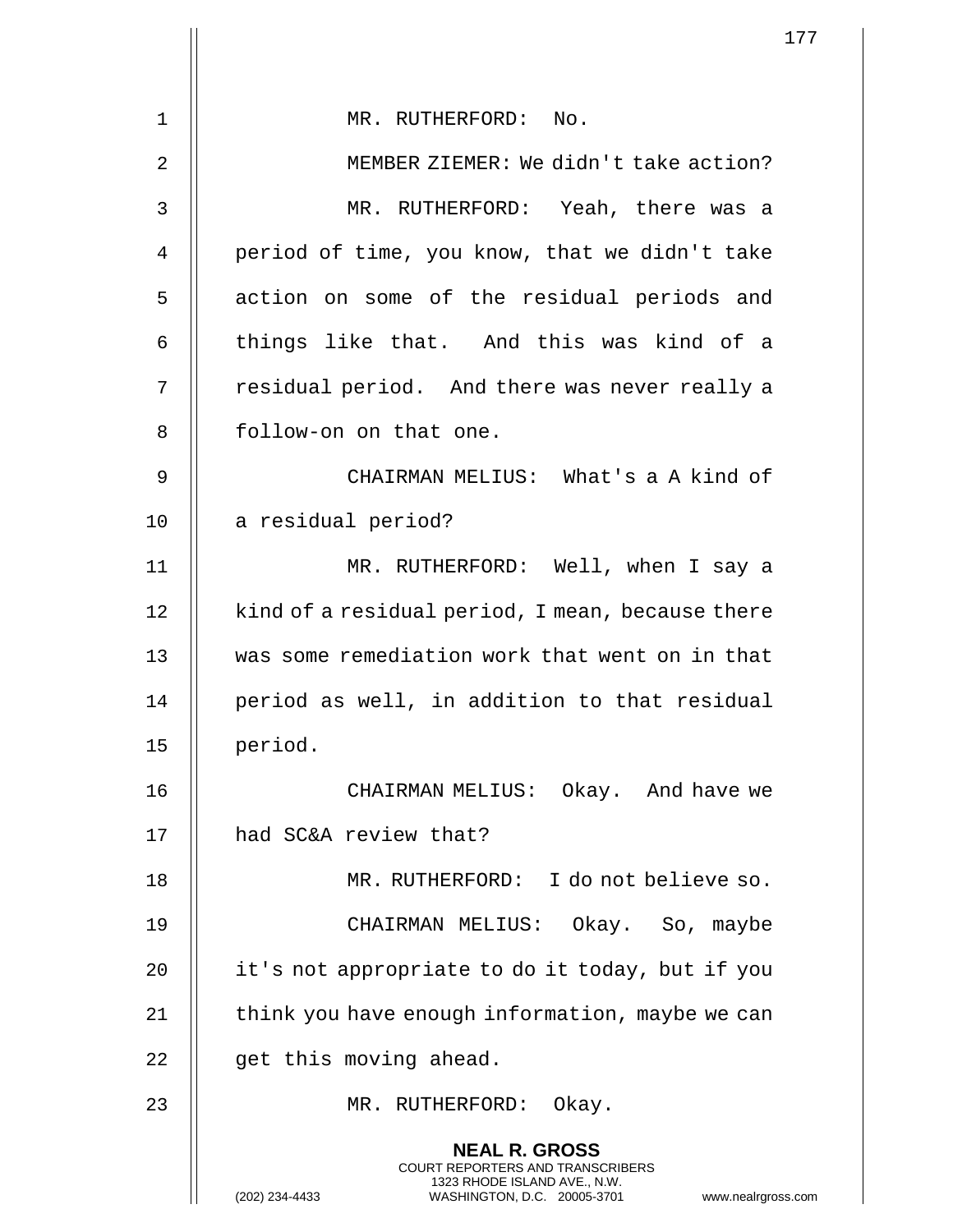|                |                                                                                                                                                                        | 178 |
|----------------|------------------------------------------------------------------------------------------------------------------------------------------------------------------------|-----|
|                |                                                                                                                                                                        |     |
| $\mathbf 1$    | CHAIRMAN MELIUS: Is there enough                                                                                                                                       |     |
| $\overline{2}$ | information in the Evaluation Report to form                                                                                                                           |     |
| 3              | the basis for evaluating the residual period,                                                                                                                          |     |
| $\overline{4}$ | or is there additional information that's not                                                                                                                          |     |
| 5              | in the report?                                                                                                                                                         |     |
| 6              | MR. RUTHERFORD: No, I think it's all                                                                                                                                   |     |
| 7              | there. I think. And all the supporting                                                                                                                                 |     |
| 8              | documents are referenced and such.                                                                                                                                     |     |
| 9              | CHAIRMAN MELIUS: Okay.                                                                                                                                                 |     |
| 10             | MR. RUTHERFORD: If you would like, I                                                                                                                                   |     |
| 11             | could put --                                                                                                                                                           |     |
| 12             | MEMBER ZIEMER: Well, I was wondering                                                                                                                                   |     |
| 13             | if there was an actual recommendation from                                                                                                                             |     |
| 14             | NIOSH and if we just chose not to act. And did                                                                                                                         |     |
| 15             | we specifically choose not to act?                                                                                                                                     |     |
| 16             | MR. KATZ: I think we just covered --                                                                                                                                   |     |
| 17             | MEMBER ZIEMER: Or did we just forget                                                                                                                                   |     |
| 18             | to act or what happened? I just don't                                                                                                                                  |     |
| 19             | remember, but I can attribute that to my age.                                                                                                                          |     |
| 20             | But somebody needs to know what happened.                                                                                                                              |     |
| 21             | CHAIRMAN MELIUS: Well, LaVon is                                                                                                                                        |     |
| 22             | fairly young.                                                                                                                                                          |     |
| 23             | MEMBER ZIEMER: I don't need to know                                                                                                                                    |     |
|                | <b>NEAL R. GROSS</b><br><b>COURT REPORTERS AND TRANSCRIBERS</b><br>1323 RHODE ISLAND AVE., N.W.<br>(202) 234-4433<br>WASHINGTON, D.C. 20005-3701<br>www.nealrgross.com |     |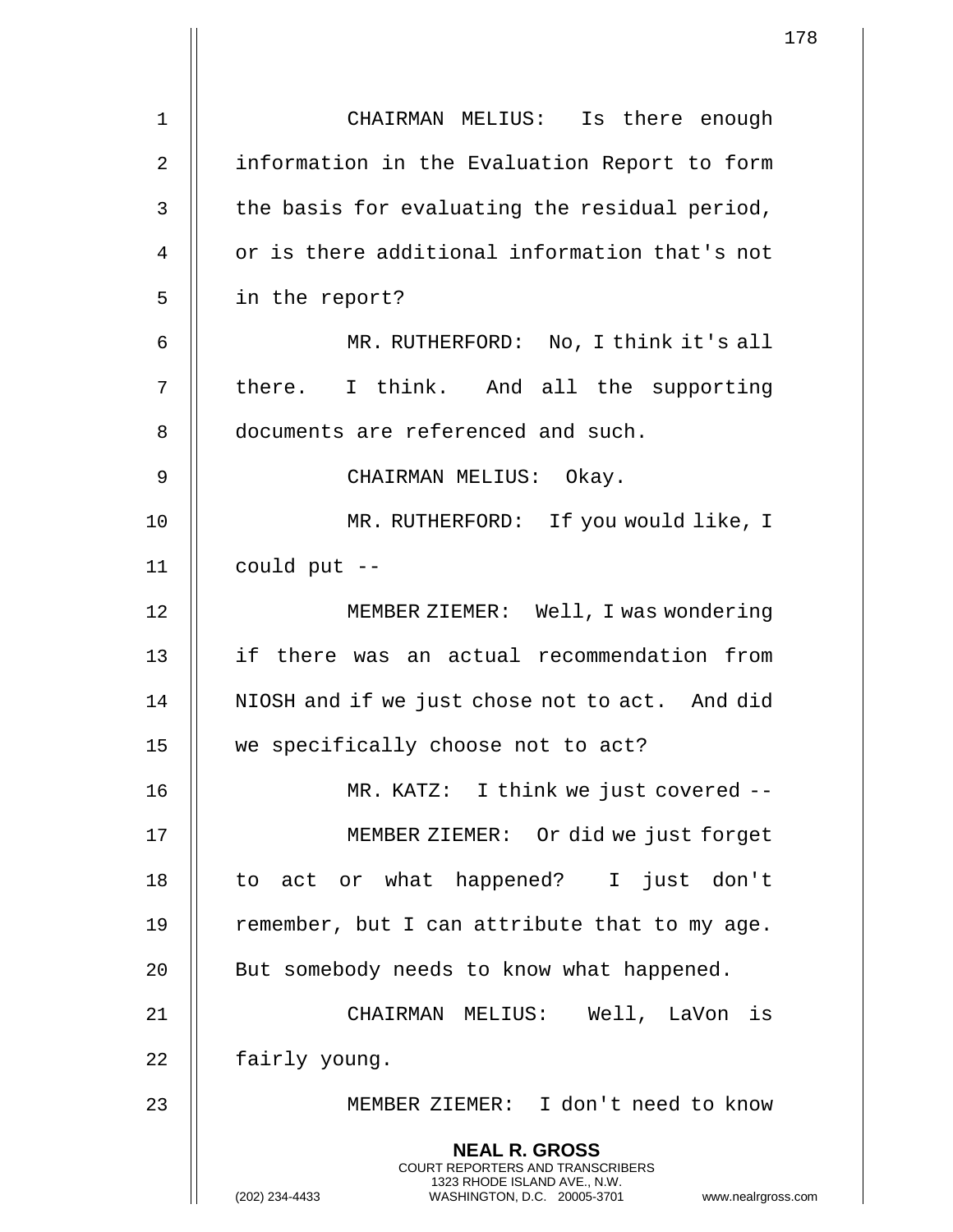|                |                                                                                                     | 179 |
|----------------|-----------------------------------------------------------------------------------------------------|-----|
|                |                                                                                                     |     |
| $\mathbf 1$    | today, but I'd like a follow up on --                                                               |     |
| $\overline{2}$ | CHAIRMAN MELIUS: When he was a high                                                                 |     |
| $\mathsf{3}$   | school senior, he went to the same football                                                         |     |
| $\overline{4}$ | games I was going to in Cincinnati, in '83.                                                         |     |
| 5              | (Laughter.)                                                                                         |     |
| 6              | MR. RUTHERFORD: What I can do is                                                                    |     |
| 7              | provide the Board and SC&A, basically, a                                                            |     |
| 8              | summary of, you know, where we were when and,                                                       |     |
| 9              | you know, the dates and also point to --                                                            |     |
| 10             | MR. KATZ: The transcript.                                                                           |     |
| 11             | MR. RUTHERFORD: -- the documents and                                                                |     |
| 12             | such.                                                                                               |     |
| 13             | MR. KATZ: Well, and the transcript                                                                  |     |
| 14             | from the Board meeting.                                                                             |     |
| 15             | MR. RUTHERFORD: Oh yes, exactly.                                                                    |     |
| 16             | But basically the<br>$MR.$ $KATZ:$                                                                  |     |
| 17             | transcript -- so it wasn't set aside to be                                                          |     |
| 18             | addressed later, but the Board only                                                                 |     |
| 19             | specifically took the action that was being                                                         |     |
| 20             | recommended, which was to add the Class for the                                                     |     |
| 21             | operational period. And it just wasn't spoken                                                       |     |
| 22             | to.                                                                                                 |     |
| 23             | MR. RUTHERFORD: Right. Okay.                                                                        |     |
|                | <b>NEAL R. GROSS</b><br><b>COURT REPORTERS AND TRANSCRIBERS</b>                                     |     |
|                | 1323 RHODE ISLAND AVE., N.W.<br>(202) 234-4433<br>WASHINGTON, D.C. 20005-3701<br>www.nealrgross.com |     |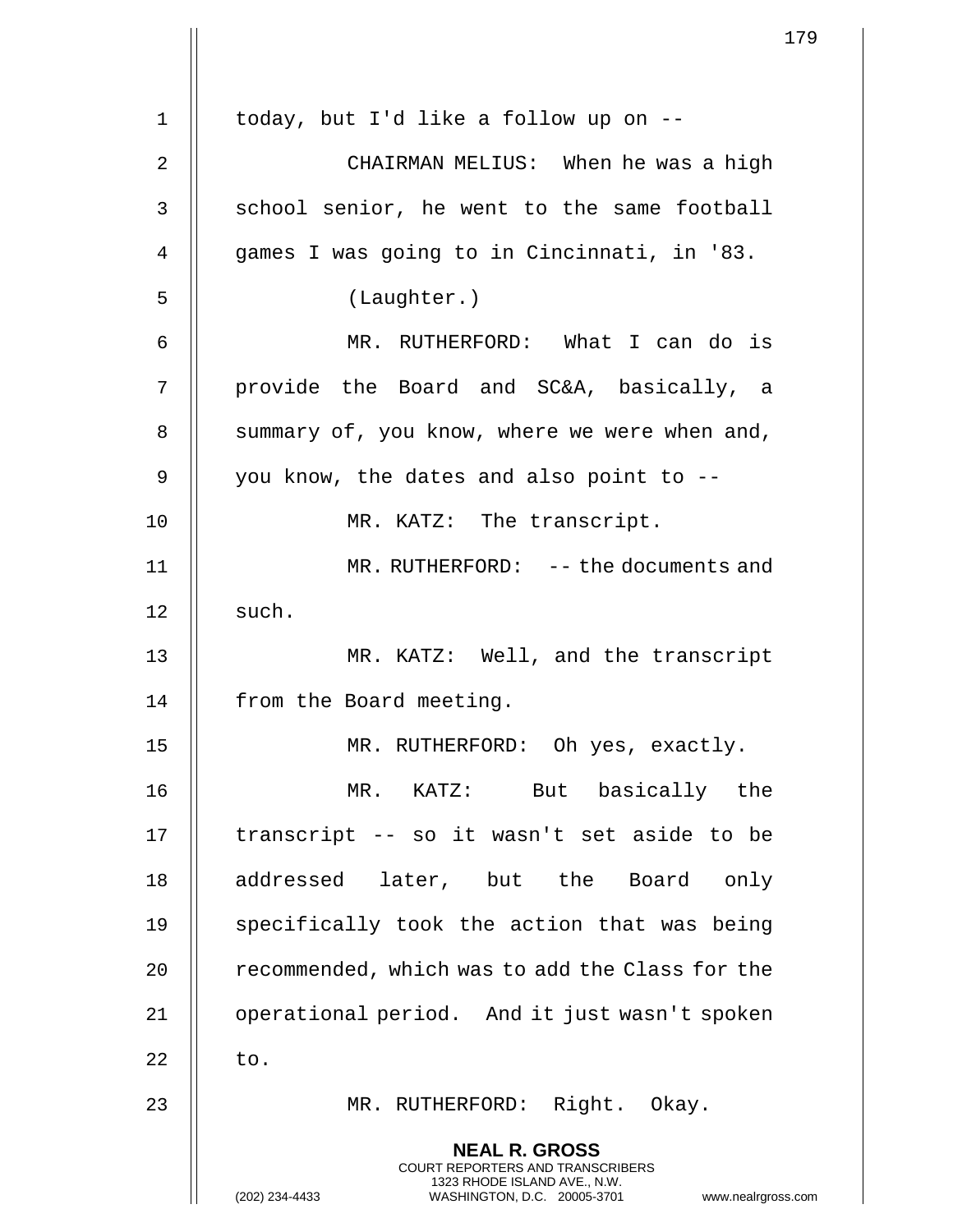|                   | 180                                                                                                                                                                    |  |
|-------------------|------------------------------------------------------------------------------------------------------------------------------------------------------------------------|--|
| $\mathbf 1$       | MEMBER ZIEMER: But there was another                                                                                                                                   |  |
|                   |                                                                                                                                                                        |  |
| $\overline{2}$    | recommendation. That's --                                                                                                                                              |  |
| $\mathsf{3}$      | MR. KATZ: Well, there was a                                                                                                                                            |  |
| 4                 | recommendation, but it wasn't spoken to, is                                                                                                                            |  |
| 5                 | what I'm saying. The Board didn't speak to it.                                                                                                                         |  |
| 6                 | CHAIRMAN MELIUS: So, what I would                                                                                                                                      |  |
| 7                 | suggest is that for the Board call, the next                                                                                                                           |  |
| 8                 | call, can you put together a short presentation                                                                                                                        |  |
| $\mathsf 9$       | on the residual period?                                                                                                                                                |  |
| 10                | MR. RUTHERFORD: Yes, I can.                                                                                                                                            |  |
| 11                | CHAIRMAN MELIUS: And then we'll do                                                                                                                                     |  |
| $12 \overline{ }$ | that and we can either take action at the Board                                                                                                                        |  |
| 13                | call or we can refer it on for additional --                                                                                                                           |  |
| 14                | MR. RUTHERFORD: Yes.                                                                                                                                                   |  |
| 15                | CHAIRMAN MELIUS: We can either                                                                                                                                         |  |
| 16                | accept the recommendation or we can refer it on                                                                                                                        |  |
| 17                | for further review. And I think that would                                                                                                                             |  |
| 18                | probably be a better way of doing it. Does                                                                                                                             |  |
| 19                | everybody agree?                                                                                                                                                       |  |
| 20                | MR. RUTHERFORD: Yes.                                                                                                                                                   |  |
| 21                | MEMBER ZIEMER: Thank you.                                                                                                                                              |  |
| 22                | CHAIRMAN MELIUS: Okay. Yes, thank                                                                                                                                      |  |
| 23                | you on that.                                                                                                                                                           |  |
|                   | <b>NEAL R. GROSS</b><br><b>COURT REPORTERS AND TRANSCRIBERS</b><br>1323 RHODE ISLAND AVE., N.W.<br>(202) 234-4433<br>WASHINGTON, D.C. 20005-3701<br>www.nealrgross.com |  |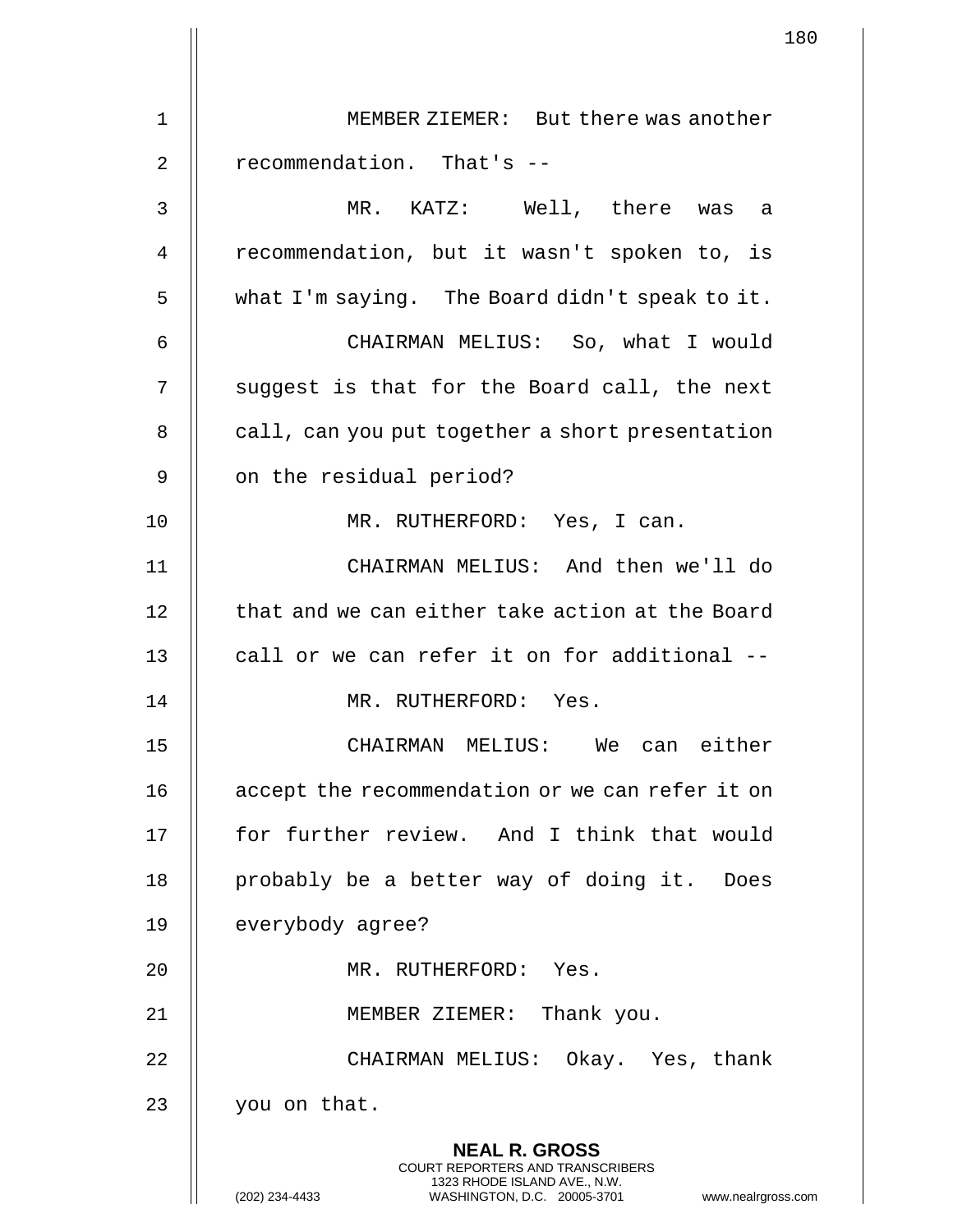|    |                                                                                                                                                                        | 181 |
|----|------------------------------------------------------------------------------------------------------------------------------------------------------------------------|-----|
|    |                                                                                                                                                                        |     |
| 1  | Other questions for LaVon? So LaVon,                                                                                                                                   |     |
| 2  | could you just sort of go over what is going to                                                                                                                        |     |
| 3  | be available for the March meetings?                                                                                                                                   |     |
| 4  | MR. RUTHERFORD: Yes.                                                                                                                                                   |     |
| 5  | CHAIRMAN MELIUS: And I hope the                                                                                                                                        |     |
| 6  | transcriber --                                                                                                                                                         |     |
| 7  | MR. RUTHERFORD: Can you pull that                                                                                                                                      |     |
| 8  | back up, please?                                                                                                                                                       |     |
| 9  | CHAIRMAN MELIUS: -- listens very                                                                                                                                       |     |
| 10 | carefully here and keeps track of this.                                                                                                                                |     |
| 11 | MR. RUTHERFORD: I'm waiting for my                                                                                                                                     |     |
| 12 | presentation to come back up again so I can go                                                                                                                         |     |
| 13 | back. No, actually, we will be presenting Dow                                                                                                                          |     |
| 14 | Chemical Walnut Creek Petition Evaluation                                                                                                                              |     |
| 15 | Report. We will plan to present the Idaho                                                                                                                              |     |
| 16 | National Lab Evaluation Report. The Grand                                                                                                                              |     |
| 17 | Junction Operations Office, we plan to present                                                                                                                         |     |
| 18 | that as well.                                                                                                                                                          |     |
| 19 | Then I expect action to be taken on                                                                                                                                    |     |
| 20 | Hanford. Some kind of action at least. I believe                                                                                                                       |     |
| 21 | so, anyway.                                                                                                                                                            |     |
| 22 | There potentially could be action on                                                                                                                                   |     |
| 23 | Rocky Flats, just depends on the release of                                                                                                                            |     |
|    | <b>NEAL R. GROSS</b><br><b>COURT REPORTERS AND TRANSCRIBERS</b><br>1323 RHODE ISLAND AVE., N.W.<br>(202) 234-4433<br>WASHINGTON, D.C. 20005-3701<br>www.nealrgross.com |     |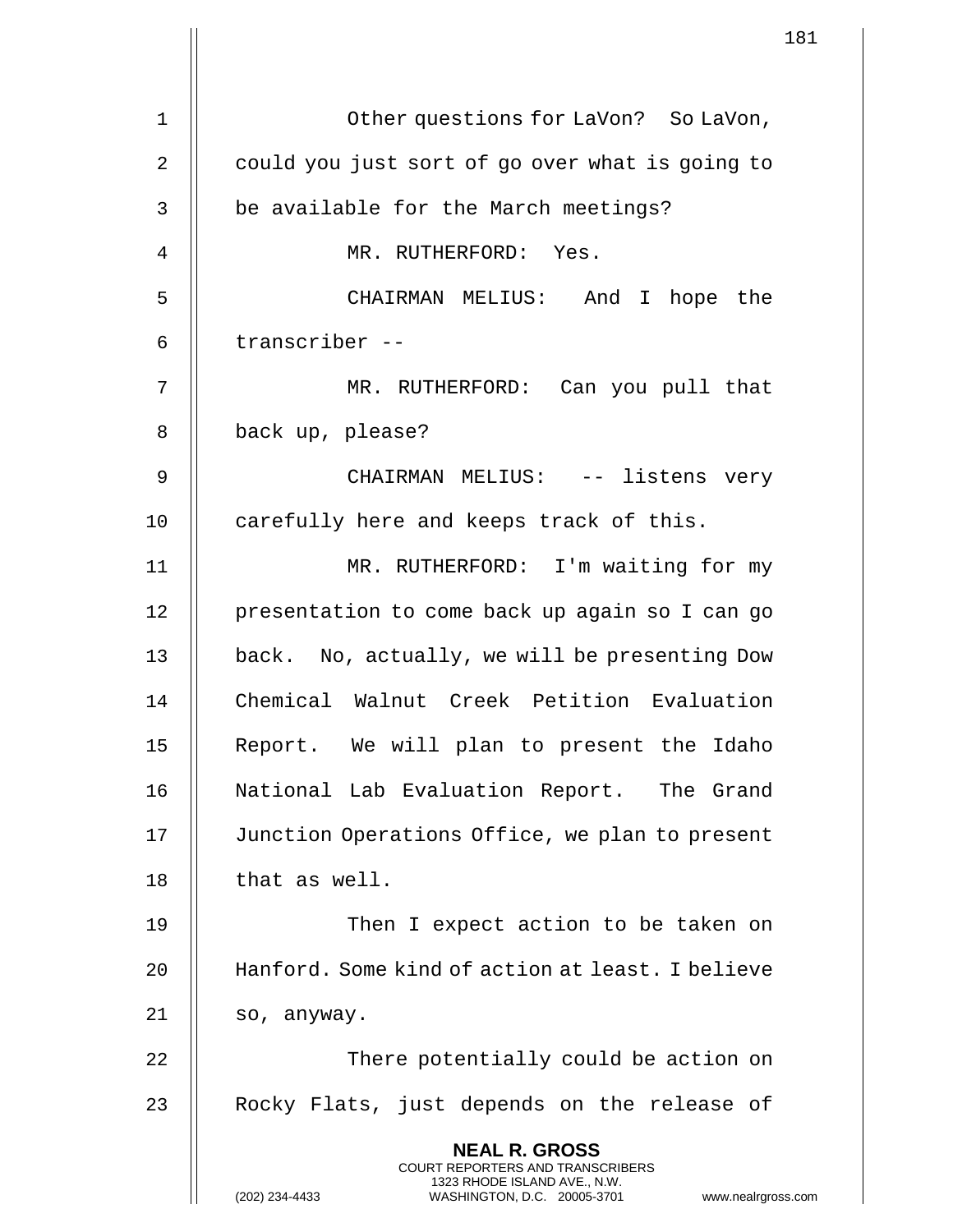|                |                                                                                                                                                                        | 182 |
|----------------|------------------------------------------------------------------------------------------------------------------------------------------------------------------------|-----|
| $\mathbf 1$    | documents and where the Work Group goes on that                                                                                                                        |     |
|                |                                                                                                                                                                        |     |
| $\overline{2}$ | one. So there's four or five, anyway.                                                                                                                                  |     |
| 3              | CHAIRMAN MELIUS: Okay. What is the                                                                                                                                     |     |
| 4              | timing on Grand Junction?                                                                                                                                              |     |
| 5              | MR. RUTHERFORD: When will the                                                                                                                                          |     |
| 6              | addendum or the evaluation revision, whichever                                                                                                                         |     |
| 7              | way we end up going, when will that be out?                                                                                                                            |     |
| 8              | CHAIRMAN MELIUS: Yeah.                                                                                                                                                 |     |
| 9              | MR. RUTHERFORD: January/February                                                                                                                                       |     |
| 10             | timeframe.                                                                                                                                                             |     |
| 11             | CHAIRMAN MELIUS: Okay.                                                                                                                                                 |     |
| 12             | MR. RUTHERFORD: That --                                                                                                                                                |     |
| 13             | CHAIRMAN MELIUS: Go ahead.                                                                                                                                             |     |
| 14             | MR. RUTHERFORD: I was going to say,                                                                                                                                    |     |
| 15             | that report actually would've been out earlier,                                                                                                                        |     |
| 16             | but in our additional reviews we found some                                                                                                                            |     |
| 17             | thorium sources that were not previously                                                                                                                               |     |
| 18             | recognized that we need to look at that.                                                                                                                               |     |
| 19             | CHAIRMAN MELIUS: I'm just trying to                                                                                                                                    |     |
| 20             | determine are there any of these that are                                                                                                                              |     |
| 21             | straightforward enough that would be done in                                                                                                                           |     |
| 22             | time for our January conference call?                                                                                                                                  |     |
| 23             | MR. RUTHERFORD: Well, I'll see if                                                                                                                                      |     |
|                | <b>NEAL R. GROSS</b><br><b>COURT REPORTERS AND TRANSCRIBERS</b><br>1323 RHODE ISLAND AVE., N.W.<br>(202) 234-4433<br>WASHINGTON, D.C. 20005-3701<br>www.nealrgross.com |     |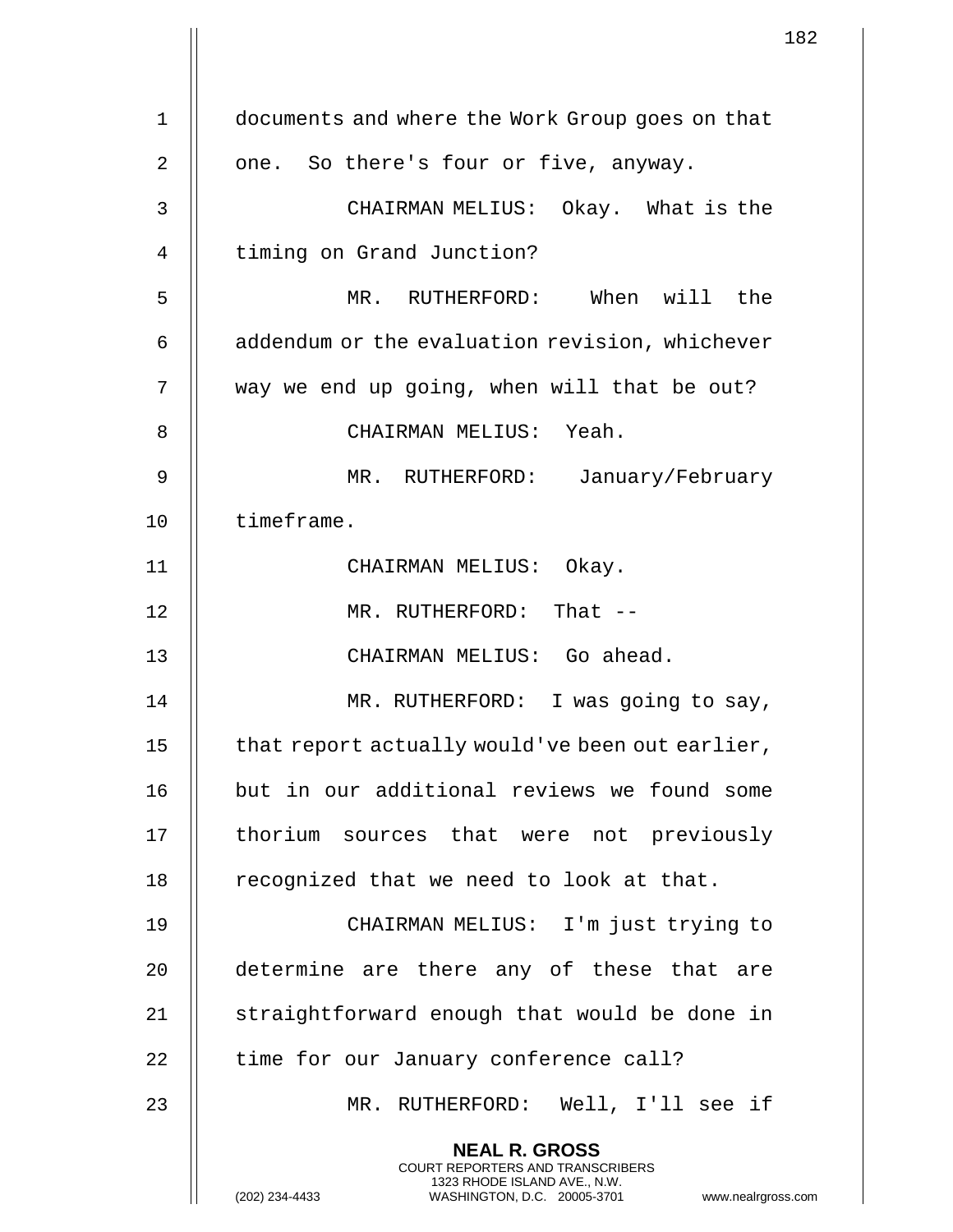1 | Jim agrees with me. I think Dow Walnut Creek 2 would be pretty -- yeah, I think Dow Walnut 3 | Creek would be pretty straightforward enough. 4 || I think it'll be ready. 5 CHAIRMAN MELIUS: Well, when? 6 || Because our call is early in January. 7  $\parallel$  That's  $-$ 8 || MR. KATZ: Very early in January. 9 CHAIRMAN MELIUS: Yes. So it would 10 || have to be before the holidays. 11 MR. RUTHERFORD: No, that's not going 12 | to work. 13 MR. KATZ: Yeah, I don't think so. 14 CHAIRMAN MELIUS: Okay. That's 15 || fine. Just checking. So, Dow, Idaho, Grand 16 Junction and Hanford, okay. 17 || Any other questions for LaVon, here, 18 || now that he's got us confused? Okay. You're 19 | off the hook for now. 20 Okay. We now have our Board work 21 || session. And we've completed part of it. So 22 || we will start with the public comment session 23 | from our last Board meeting. **NEAL R. GROSS** COURT REPORTERS AND TRANSCRIBERS 1323 RHODE ISLAND AVE., N.W. (202) 234-4433 WASHINGTON, D.C. 20005-3701 www.nealrgross.com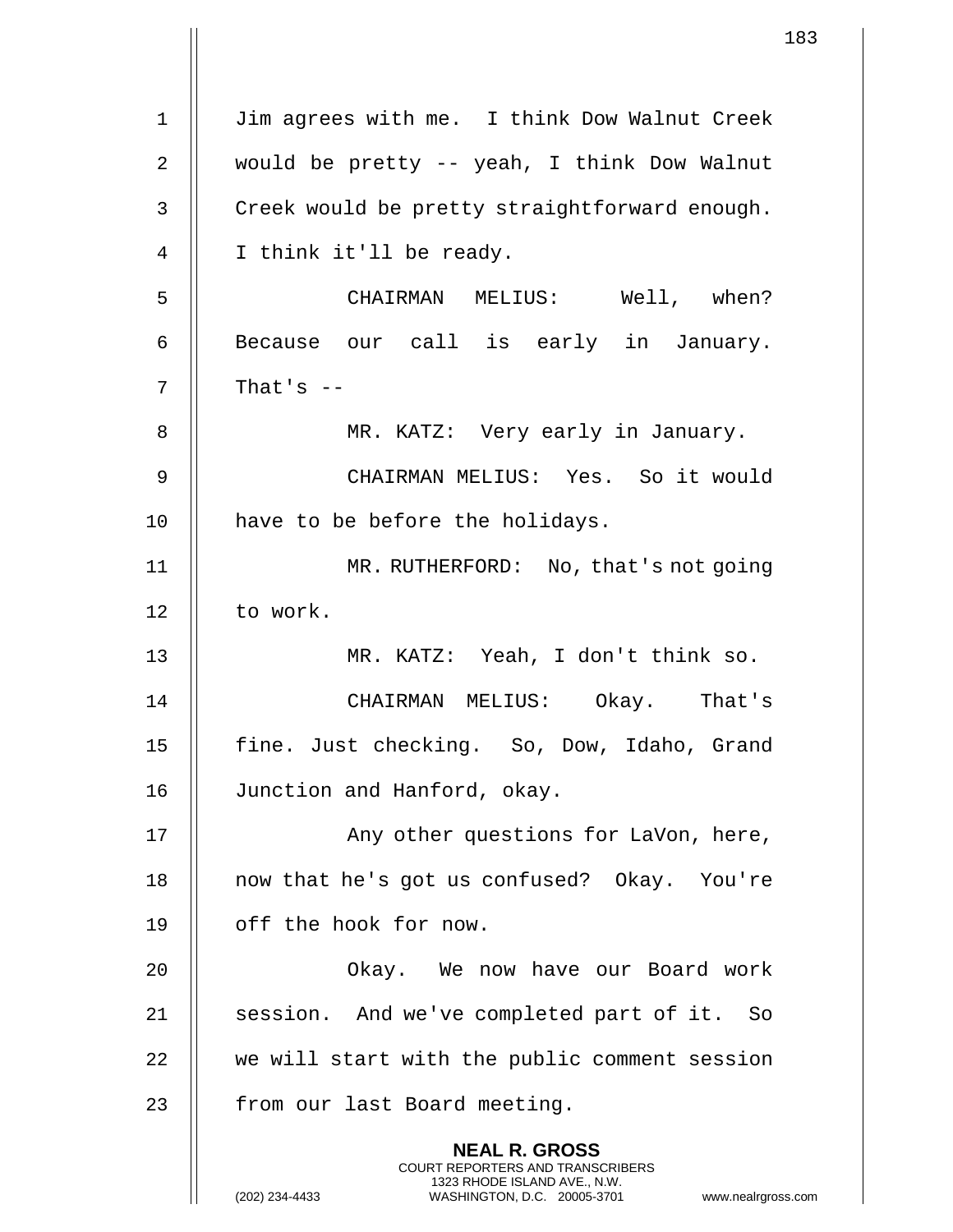| $\mathbf 1$ | And you all should have gotten two                                                                                                                                     |
|-------------|------------------------------------------------------------------------------------------------------------------------------------------------------------------------|
| 2           | documents, one is the summary spreadsheet and                                                                                                                          |
| 3           | the other is the transcripts that sort of back                                                                                                                         |
| 4           | that up and provide a little bit more detail on                                                                                                                        |
| 5           | that.                                                                                                                                                                  |
| 6           | And I will go through this relatively                                                                                                                                  |
| 7           | briefly, but feel free to interrupt me or if you                                                                                                                       |
| 8           | have questions and so forth. There were a                                                                                                                              |
| 9           | number of first comments had to do with Simonds                                                                                                                        |
| 10          | Saw and Steel. And there was some questions                                                                                                                            |
| 11          | about the basis for the dose reconstruction and                                                                                                                        |
| 12          | the follow-up clean-up there. Those have been                                                                                                                          |
| 13          | addressed and responded to.                                                                                                                                            |
| 14          | MR. KATZ: Which document?                                                                                                                                              |
| 15          | CHAIRMAN<br>MELIUS:<br>It's<br>а                                                                                                                                       |
| 16          | spreadsheet.                                                                                                                                                           |
| 17          | MR. KATZ: A spreadsheet, Excel.                                                                                                                                        |
| 18          | CHAIRMAN MELIUS: And it's got a                                                                                                                                        |
| 19          | funny name to it. Yes, what is BPCP? Board --                                                                                                                          |
| 20          | MR. KATZ: Board public comment                                                                                                                                         |
| 21          | session, or whatever the<br>-- comment                                                                                                                                 |
| 22          | presentation.                                                                                                                                                          |
| 23          | Oh, it's                                                                                                                                                               |
|             | MEMBER ZIEMER:<br>a                                                                                                                                                    |
|             | <b>NEAL R. GROSS</b><br><b>COURT REPORTERS AND TRANSCRIBERS</b><br>1323 RHODE ISLAND AVE., N.W.<br>(202) 234-4433<br>WASHINGTON, D.C. 20005-3701<br>www.nealrgross.com |

 $\mathbf{1}$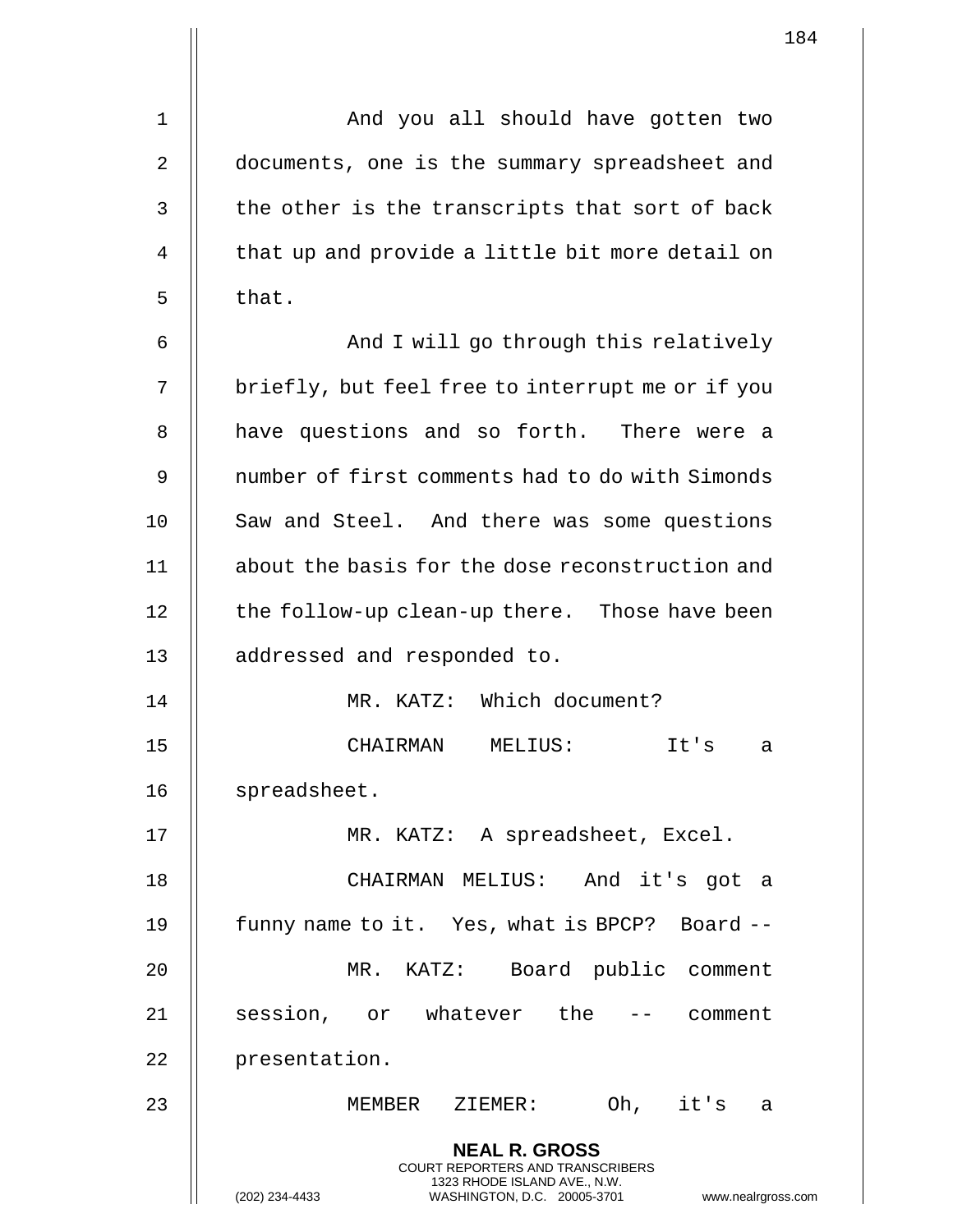1 || spreadsheet. I've got it.

2 CHAIRMAN MELIUS: Okay. Then we 3 | have a set of three comments regarding the Santa 4 || Susana site. And those have all been 5 | addressed, including some follow-up I think 6 || we=11 probably hear about a little bit later 7 | today.

8 | There's some questions on the INL site 9 || and comments from one of the people at that 10 meeting. And, again, I think these are all 11 || straightforward in terms of being addressed.

12 There's actually a whole series of 13 || comments on INL that we heard, which were, as 14 || I recall, very helpful in terms of further 15 background on that site. And we'll probably be 16 || talking more about it. It was quite a long 17 | comment, as you may remember.

18 Okay. Then we have some general 19 comments, some comments on Hooker, General 20 || Steel Industries and on Dow Madison. And these 21 || are being followed up on or in the process of 22 | being followed up on.

23 || Some comments on the Blockson site,

**NEAL R. GROSS** COURT REPORTERS AND TRANSCRIBERS 1323 RHODE ISLAND AVE., N.W.

(202) 234-4433 WASHINGTON, D.C. 20005-3701 www.nealrgross.com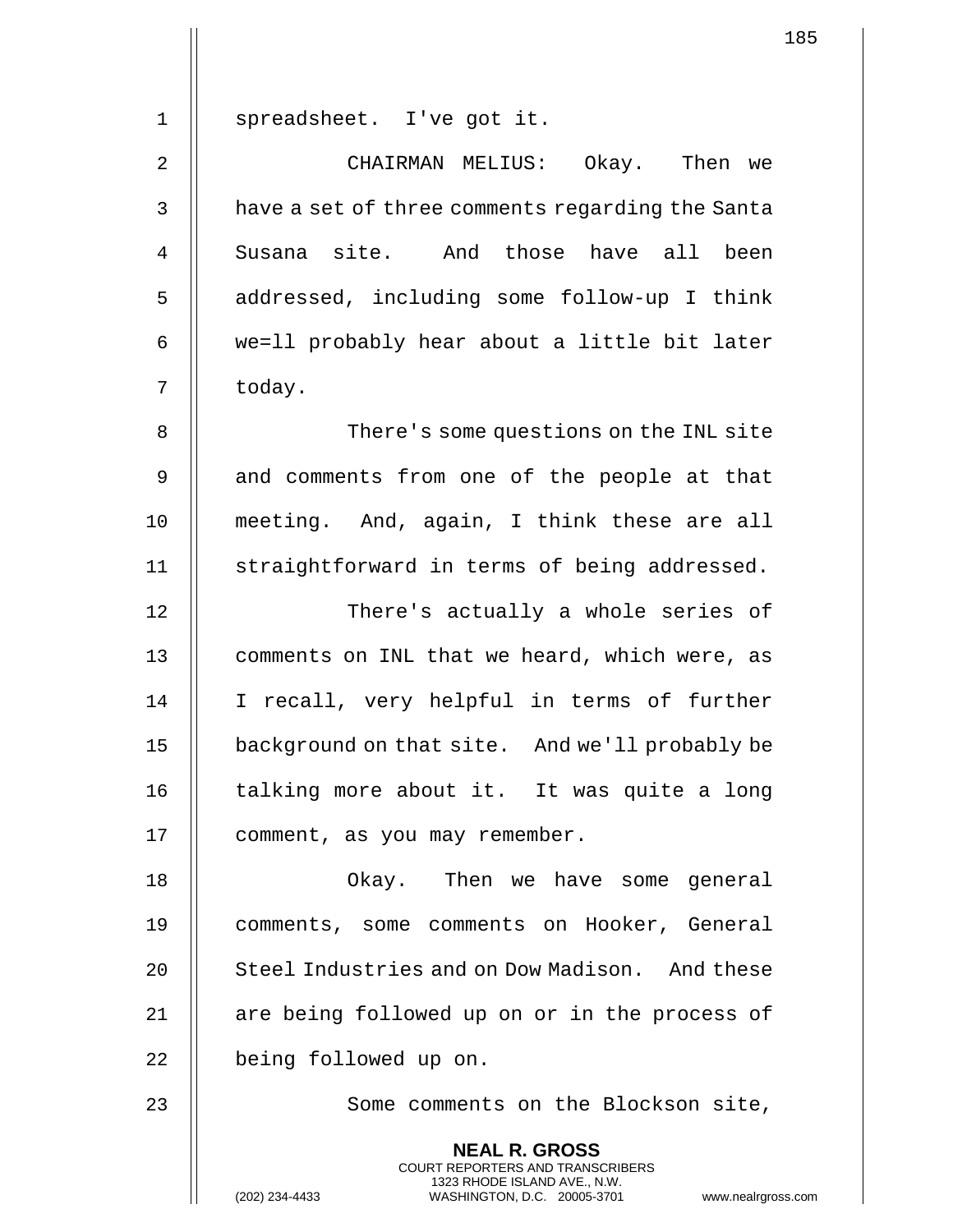1 which was more of an issue having to do with DOL 2 || and sort of a facility designation. There was 3 || another comment on the Blockson site and, 4 || again, sort of a what-if, procedural issue, 5 | which, again, I think was addressed actually  $6$  | right at the meeting by LaVon. 7 And there was some additional 8 || follow-up reported from the April Board 9 meeting. It was something new. You're adding 10 Boulder, Ted? 11 MR. KATZ: It was probably commented 12 || on that we would follow-up on that. 13 CHAIRMAN MELIUS: Oh, okay. Okay. 14 || That's the first I've seen. Longer term 15 follow-up. But, again, there was a follow-up 16 | to some comments made at the April Board meeting 17 || and a conference call and NIOSH and ORAU had 18 | followed up and addressed that. 19 || So any Board Members questions or 20 || comments on that? I think the level of 21 documentation's good and -- okay. I don=t  $22$  || think we need any further action on that. 23 || Now we'll move onto Subcommittee and **NEAL R. GROSS** COURT REPORTERS AND TRANSCRIBERS

1323 RHODE ISLAND AVE., N.W.

(202) 234-4433 WASHINGTON, D.C. 20005-3701 www.nealrgross.com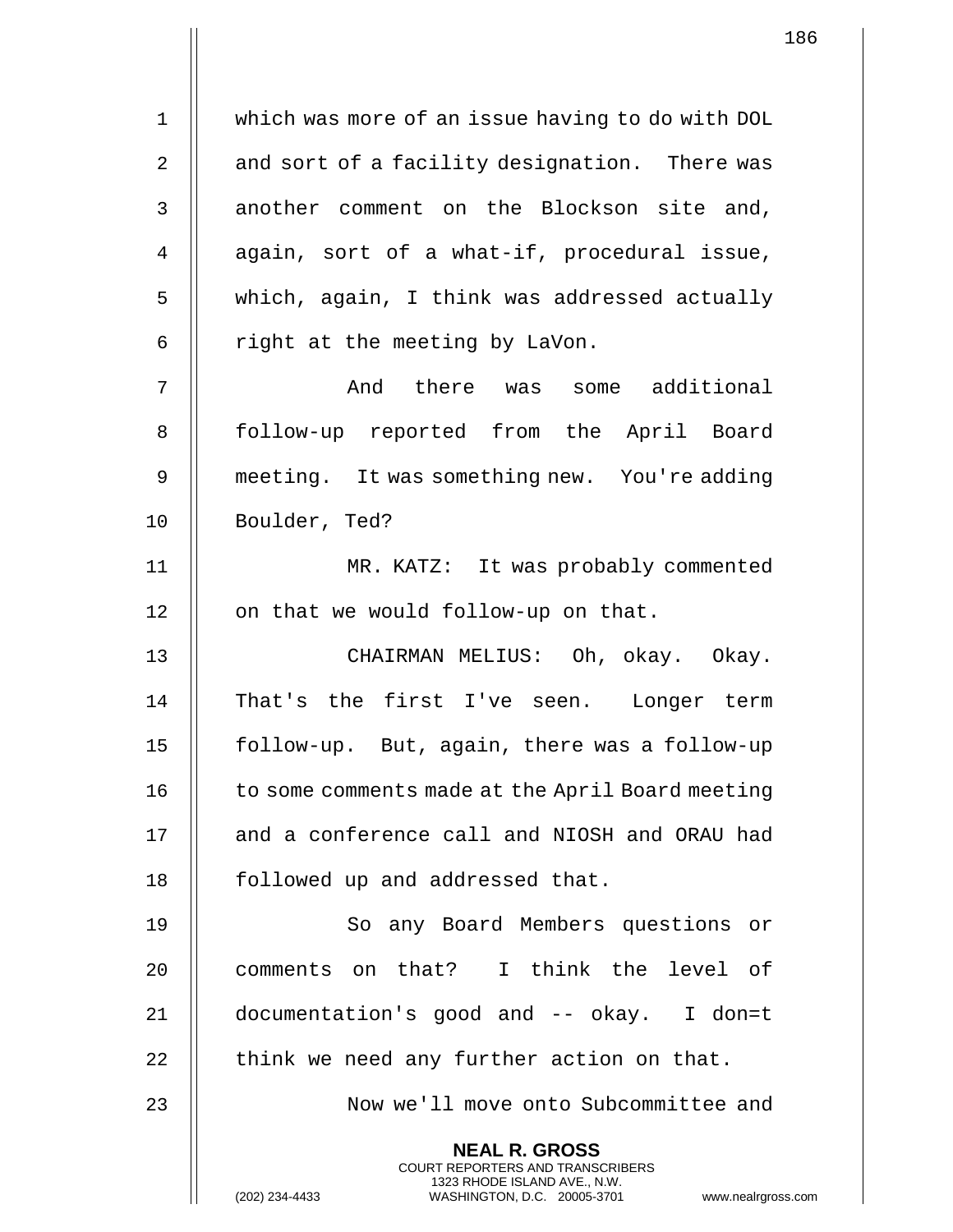|                | $\mathbf 1$                                                                                                                                                          |
|----------------|----------------------------------------------------------------------------------------------------------------------------------------------------------------------|
| $\mathbf{1}$   | Work Group reports. Josie's not here. The                                                                                                                            |
| $\overline{2}$ | first one I have on my list, which was off the                                                                                                                       |
|                |                                                                                                                                                                      |
| $\mathfrak{Z}$ | website, is on Brookhaven. I don't think                                                                                                                             |
| 4              | there's much going on there. Henry, do you --                                                                                                                        |
| 5              | MEMBER ANDERSON: Nothing.                                                                                                                                            |
| 6              | CHAIRMAN MELIUS: Nothing. I think                                                                                                                                    |
| 7              | $it's -$                                                                                                                                                             |
| 8              | MEMBER MUNN: -- there's no meeting.                                                                                                                                  |
| $\mathsf 9$    | MEMBER ANDERSON: No.                                                                                                                                                 |
| 10             | CHAIRMAN MELIUS: Fernald, Brad?                                                                                                                                      |
| 11             | MEMBER CLAWSON: On Fernald, we've                                                                                                                                    |
| 12             | really got one outstanding issue that we're                                                                                                                          |
| 13             | still working on. That's the thorium. That's                                                                                                                         |
| 14             | in SC&A=s hands. They're supposed to have a                                                                                                                          |
| 15             | paper for us in about a month or so.                                                                                                                                 |
| 16             | CHAIRMAN MELIUS: Okay. And that's                                                                                                                                    |
| 17             | on schedule, John?                                                                                                                                                   |
| 18             | MR. STIVER: Yes, it is.                                                                                                                                              |
| 19             | CHAIRMAN MELIUS: Okay. Well,                                                                                                                                         |
| 20             | Hanford, we've talked about there's some active                                                                                                                      |
| 21             | evaluation going on and data gathering                                                                                                                               |
| 22             | regarding some issues out at Hanford. And we                                                                                                                         |
| 23             | will be doing a follow-up there.                                                                                                                                     |
|                | <b>NEAL R. GROSS</b><br><b>COURT REPORTERS AND TRANSCRIBERS</b><br>1323 RHODE ISLAND AVE., N.W.<br>(202) 234-4433<br>WASHINGTON, D.C. 20005-3701<br>www.nealrgross.o |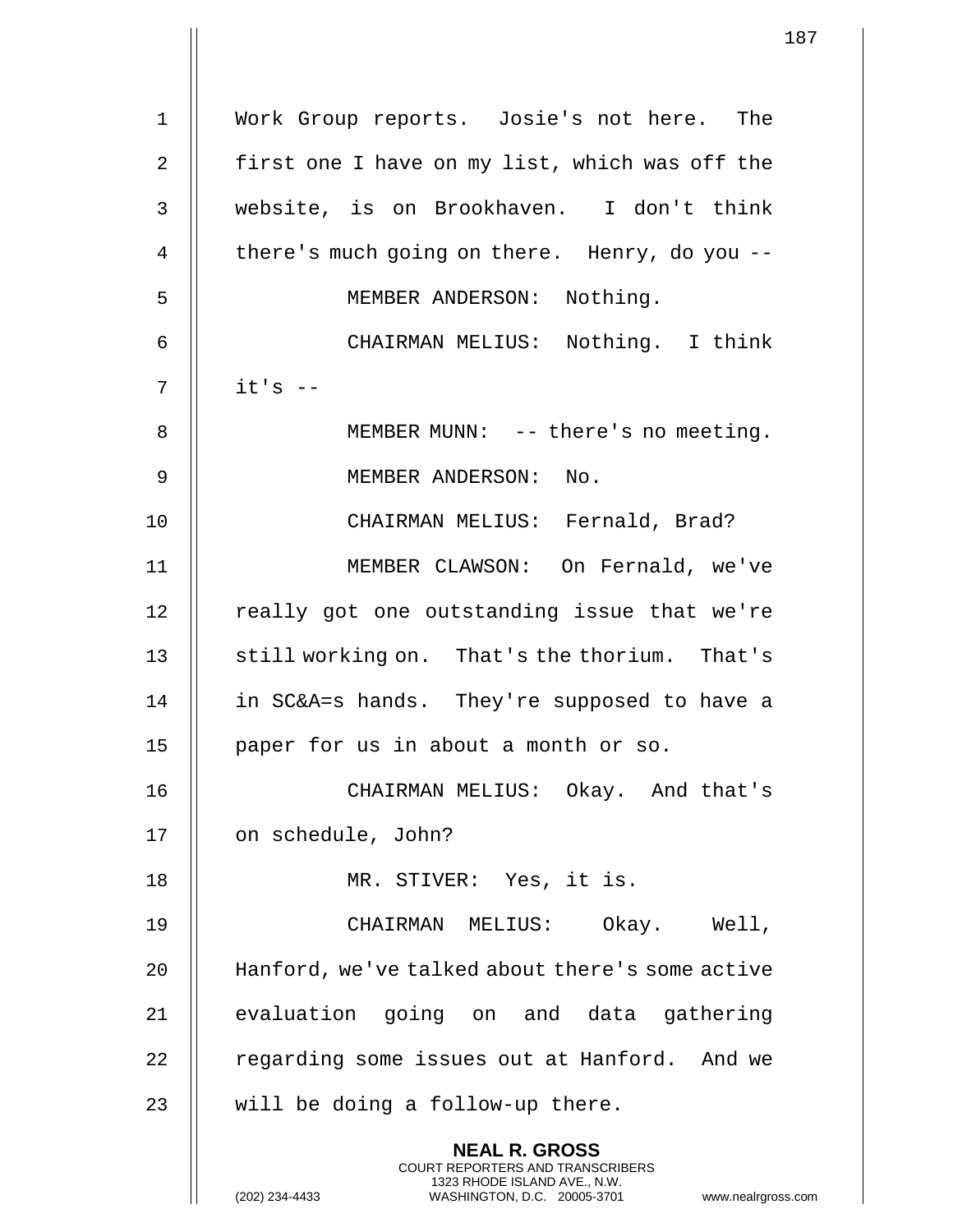|             | $\mathbf{1}$                                                                                                                                                        |
|-------------|---------------------------------------------------------------------------------------------------------------------------------------------------------------------|
| $\mathbf 1$ | So we can expect a Work Group meeting                                                                                                                               |
| 2           | before the March meeting. And I expect we'll                                                                                                                        |
|             |                                                                                                                                                                     |
| 3           | be in a place to take action at the March meeting                                                                                                                   |
| 4           | on that. I think that I understand from both                                                                                                                        |
| 5           | Sam and from talking to Arjun about that.                                                                                                                           |
| 6           | Thank Sam for his communication on that one.                                                                                                                        |
| 7           | Idaho, Phil?                                                                                                                                                        |
| 8           | MEMBER SCHOFIELD: There are --                                                                                                                                      |
| 9           | MR. KATZ: Use the mic, please.                                                                                                                                      |
| 10          | MEMBER SCHOFIELD: Oh, okay. There                                                                                                                                   |
| 11          | are more worker interviews scheduled in about                                                                                                                       |
| 12          | a week and a half that will hopefully shed a lot                                                                                                                    |
| 13          | more light on some of the areas that we're kind                                                                                                                     |
| 14          | of weak on. And that's really where we stand                                                                                                                        |
| 15          | at this point.                                                                                                                                                      |
| 16          | CHAIRMAN MELIUS: Okay. And then we                                                                                                                                  |
| 17          | have the SEC Evaluation Report for March, so                                                                                                                        |
| 18          | that will pull that together. Okay. And                                                                                                                             |
| 19          | we've been assured that that's on schedule?                                                                                                                         |
| 20          | MR. RUTHERFORD: Yes.                                                                                                                                                |
| 21          | CHAIRMAN MELIUS: Okay.                                                                                                                                              |
| 22          | MR. RUTHERFORD: But it's on schedule                                                                                                                                |
| 23          | now. There's always things we can come up                                                                                                                           |
|             | <b>NEAL R. GROSS</b><br><b>COURT REPORTERS AND TRANSCRIBERS</b><br>1323 RHODE ISLAND AVE., N.W.<br>(202) 234-4433<br>WASHINGTON, D.C. 20005-3701<br>www.nealrgross. |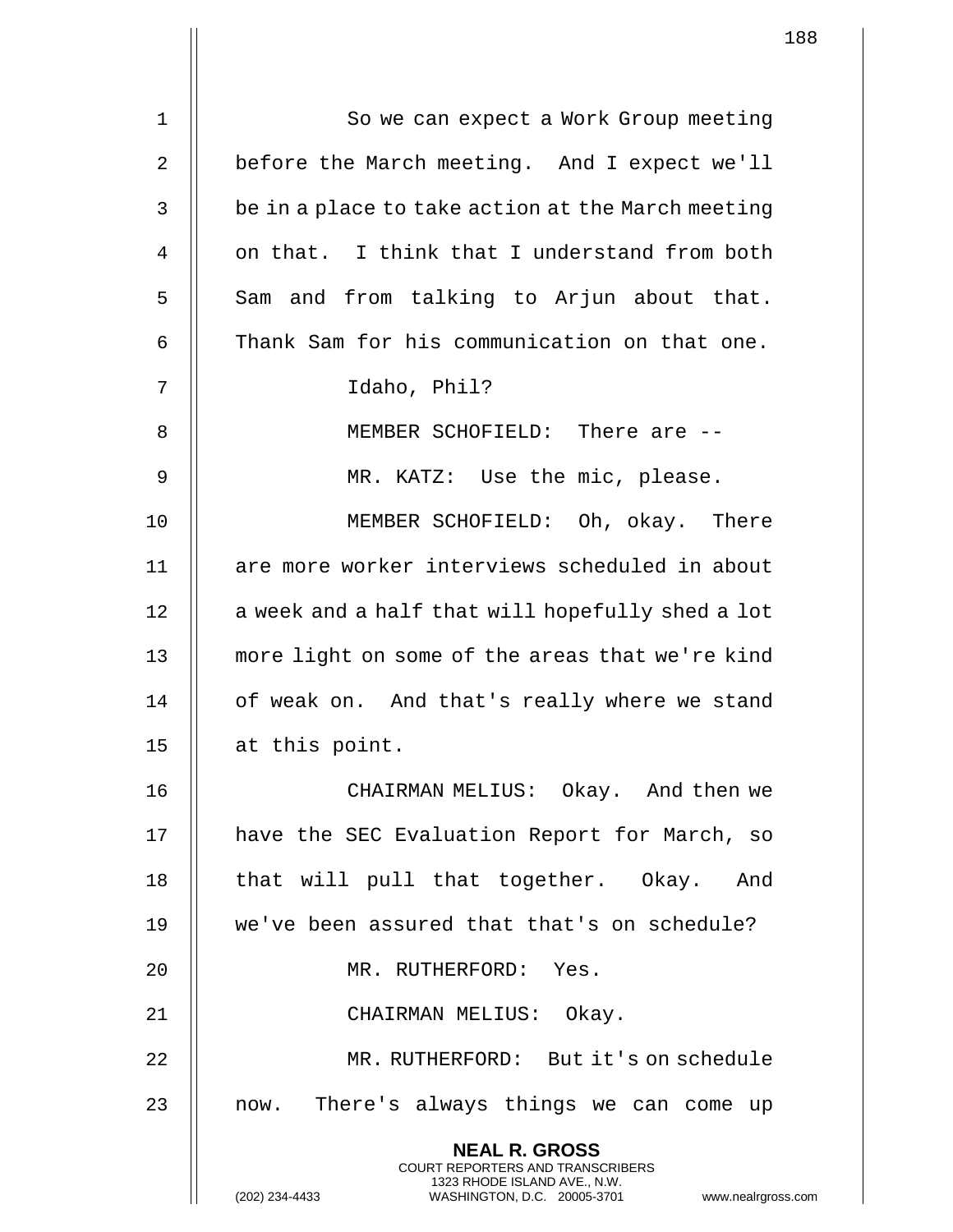|    | 1                                                                                                                                                                   |
|----|---------------------------------------------------------------------------------------------------------------------------------------------------------------------|
| 1  | with. I would like to point out this is a very                                                                                                                      |
|    |                                                                                                                                                                     |
| 2  | unique situation in that we have a Site Profile                                                                                                                     |
| 3  | review going on at the same time that an SEC                                                                                                                        |
| 4  | evaluation is going on. So it has been a                                                                                                                            |
| 5  | coordination trick, I can tell you.                                                                                                                                 |
| 6  | CHAIRMAN MELIUS: Well, and it's also                                                                                                                                |
| 7  | combining two sites and --                                                                                                                                          |
| 8  | MR. RUTHERFORD: Yes.                                                                                                                                                |
| 9  | CHAIRMAN MELIUS: Yeah, which were                                                                                                                                   |
| 10 | initially evaluated as separate sites and now                                                                                                                       |
| 11 | have been combined.                                                                                                                                                 |
| 12 | MR. RUTHERFORD: Actually, we have to                                                                                                                                |
| 13 | separate them from -- initially, the idea was                                                                                                                       |
| 14 | that they thought they were going to be able to                                                                                                                     |
| 15 | do it as one petition. It's going to be two                                                                                                                         |
| 16 | petition evaluations. The second petition                                                                                                                           |
| 17 | evaluation will be for the Argonne Lab itself                                                                                                                       |
| 18 | because, regulation-wise, we can only do it by                                                                                                                      |
| 19 | site, you know, for a single site.                                                                                                                                  |
| 20 | So we've got a petitioner providing a                                                                                                                               |
| 21 | second petition for that separate site, which                                                                                                                       |
| 22 | will qualify and we'll move it forward. So I                                                                                                                        |
| 23 | guess I should have mentioned that earlier.                                                                                                                         |
|    | <b>NEAL R. GROSS</b><br><b>COURT REPORTERS AND TRANSCRIBERS</b><br>1323 RHODE ISLAND AVE., N.W.<br>WASHINGTON, D.C. 20005-3701<br>(202) 234-4433<br>www.nealrgross. |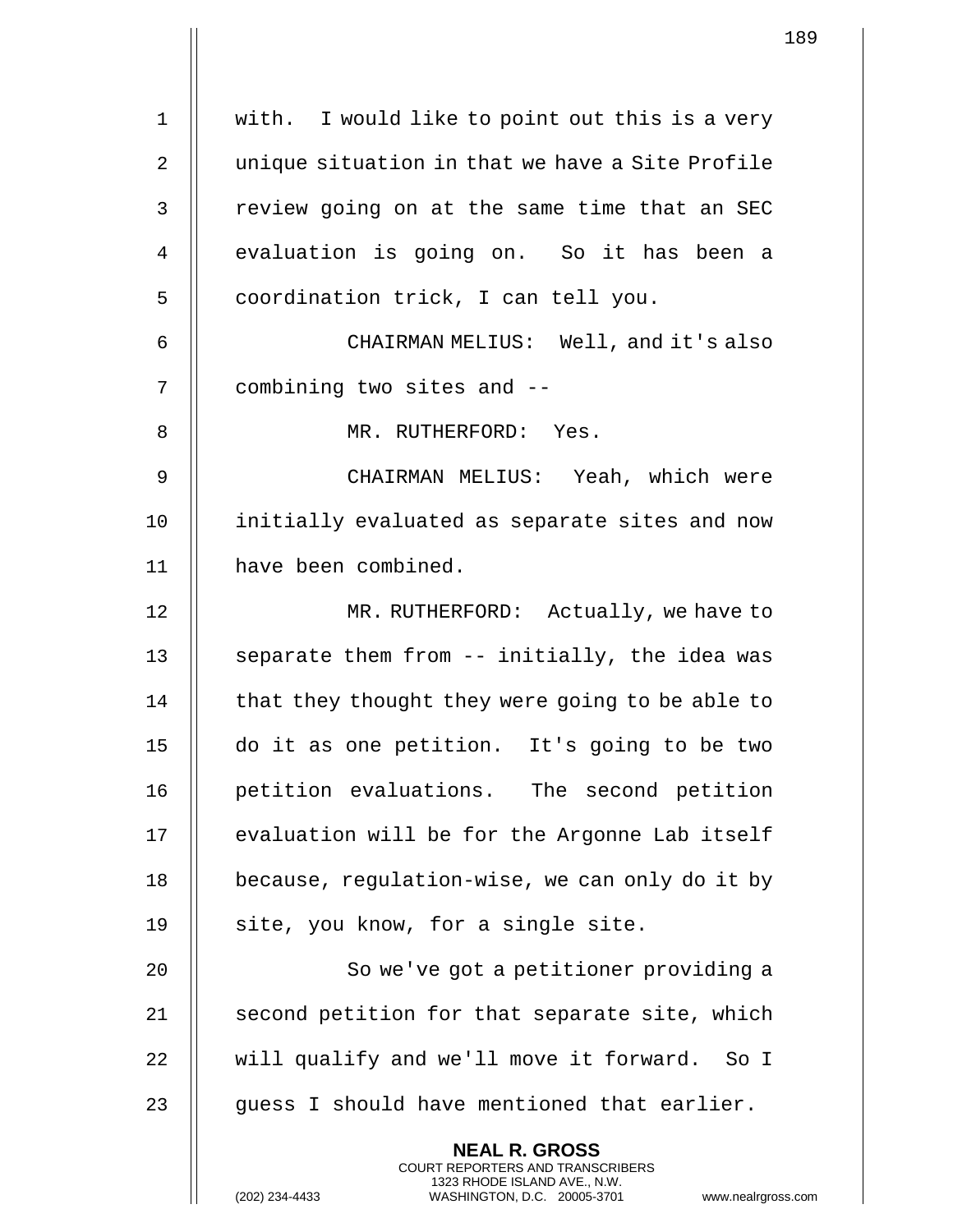|    | 190                                                                                                                                            |
|----|------------------------------------------------------------------------------------------------------------------------------------------------|
|    |                                                                                                                                                |
| 1  | CHAIRMAN MELIUS: Yeah. Yeah.                                                                                                                   |
| 2  | (Laughter.)                                                                                                                                    |
| 3  | MR. RUTHERFORD: I apologize for                                                                                                                |
| 4  | that. I forgot about that, I guess.                                                                                                            |
| 5  | CHAIRMAN MELIUS: Okay. Got me                                                                                                                  |
| 6  | confused. So what's the timeframe on the                                                                                                       |
| 7  | second petition?                                                                                                                               |
| 8  | MR. RUTHERFORD: It will not be ready                                                                                                           |
| 9  | for the March meeting, but it should be shortly                                                                                                |
| 10 | thereafter just because we're doing data                                                                                                       |
| 11 | gathering for both sites.                                                                                                                      |
| 12 | So, the interviews, the data captures                                                                                                          |
| 13 | and all are going on concurrently. I just                                                                                                      |
| 14 | don't think that, from a schedule standpoint,                                                                                                  |
| 15 | we'll be able to produce both of them at the same                                                                                              |
| 16 | time in order for the March meeting.                                                                                                           |
| 17 | CHAIRMAN MELIUS: Okay. So, don't                                                                                                               |
| 18 | go away.                                                                                                                                       |
| 19 | MR. RUTHERFORD: I'm not.                                                                                                                       |
| 20 | CHAIRMAN MELIUS: Do they overlap?                                                                                                              |
| 21 | What extent do the petition evaluations                                                                                                        |
| 22 | overlap, in terms of --                                                                                                                        |
| 23 | MR. RUTHERFORD: Years, are you                                                                                                                 |
|    | <b>NEAL R. GROSS</b>                                                                                                                           |
|    | <b>COURT REPORTERS AND TRANSCRIBERS</b><br>1323 RHODE ISLAND AVE., N.W.<br>(202) 234-4433<br>WASHINGTON, D.C. 20005-3701<br>www.nealrgross.com |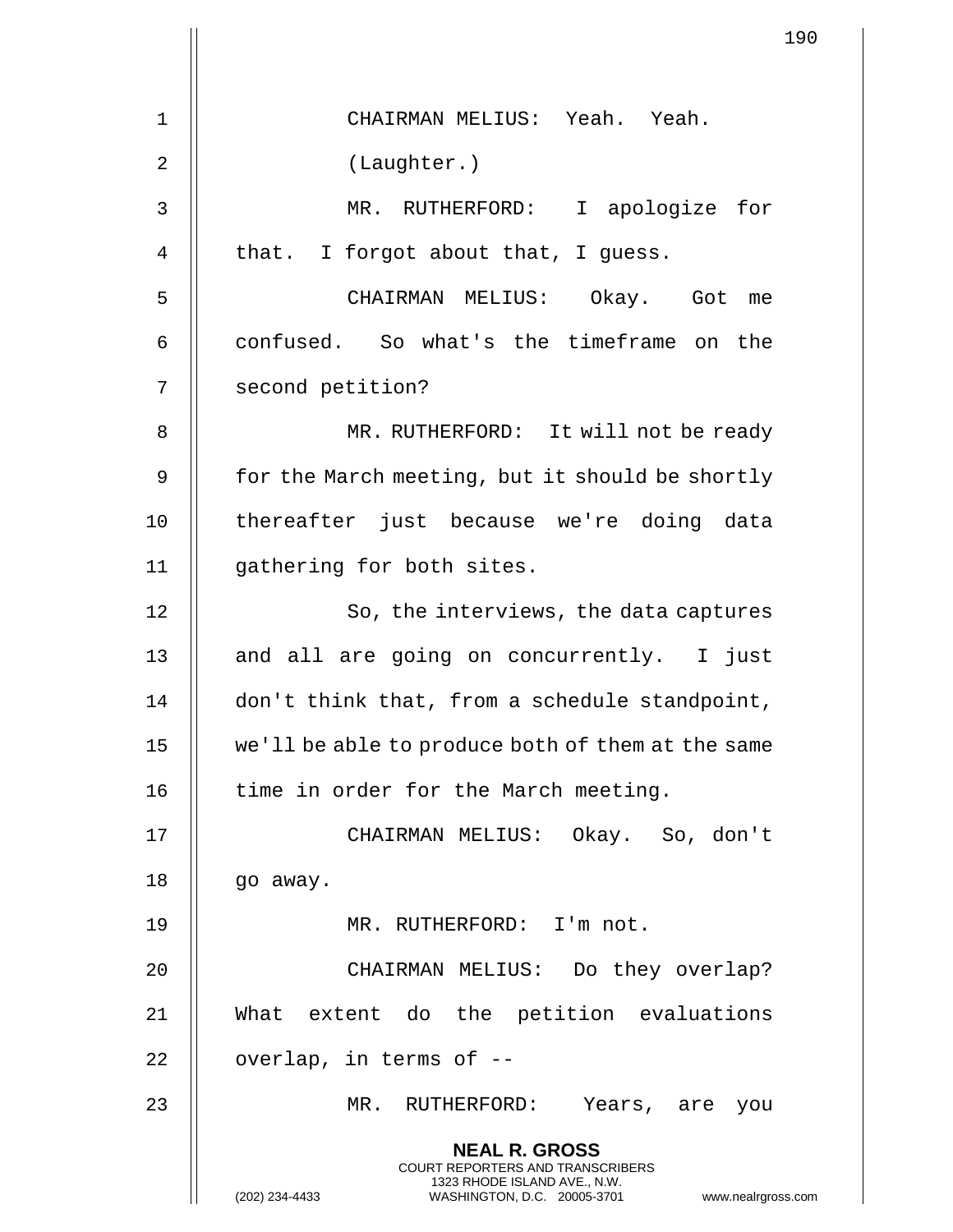1 || talking about or --2 | CHAIRMAN MELIUS: Years, operations? 3 MR. RUTHERFORD: Well, it's not clear 4 || yet. And this is, again, this is really 5 | difficult because this facility sits inside of  $6$  | the main facility  $-$ 7 CHAIRMAN MELIUS: Yeah, right. 8 || MR. RUTHERFORD: And also this is very 9 || similar to Y-12. If you remember back when we 10  $\parallel$  did the early years at Y-12, we had facilities 11 at Y-12 that were turned over to Oak Ridge 12 National Lab and they were doing work with 13 | calutrons and cyclotrons. 14 || Romand, so, in this situation, you've got 15 working going on at Idaho that it's actually 16 | being done by the Argonne crew, but at the Idaho 17 || facility. So there's a lot of little nuances 18  $\parallel$  that are going to make it difficult. 19 CHAIRMAN MELIUS: Okay. Yeah. I'm 20  $\parallel$  also thinking, in terms of the review, where 21 we've essentially combined the Site Profile 22 | reviews, and now we're separating them out  $23$   $\parallel$  again. **NEAL R. GROSS** COURT REPORTERS AND TRANSCRIBERS

1323 RHODE ISLAND AVE., N.W.

(202) 234-4433 WASHINGTON, D.C. 20005-3701 www.nealrgross.com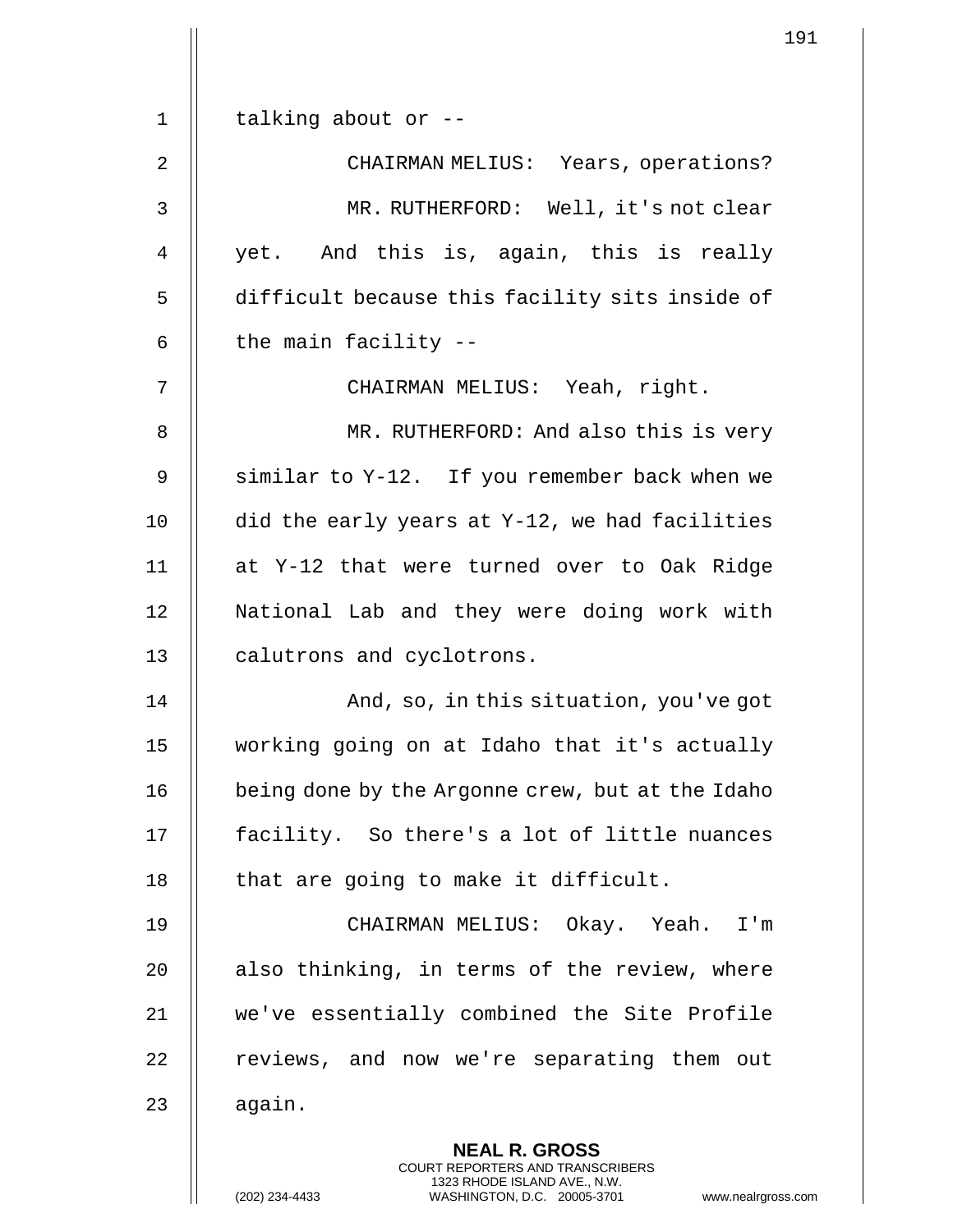|                |                                                                                                                                                               | 1 <sup>c</sup> |
|----------------|---------------------------------------------------------------------------------------------------------------------------------------------------------------|----------------|
| $\mathbf 1$    | MR. RUTHERFORD: Yeah, right.                                                                                                                                  |                |
| $\overline{2}$ | CHAIRMAN MELIUS: Yes. Yes.                                                                                                                                    |                |
| 3              | Thank you, LaVon. K-20, gaseous                                                                                                                               |                |
|                |                                                                                                                                                               |                |
| 4              | diffusion plants. Phil, anything to report on                                                                                                                 |                |
| 5              | them?                                                                                                                                                         |                |
| 6              | MEMBER SCHOFIELD: Nothing to report                                                                                                                           |                |
| 7              | this time. We're kind of a little in the dark                                                                                                                 |                |
| 8              | here for recently, but we need to get a meeting                                                                                                               |                |
| 9              | put together and try and get those closed out                                                                                                                 |                |
| 10             | if at all possible.                                                                                                                                           |                |
| 11             | CHAIRMAN MELIUS: Yeah, it's the Site                                                                                                                          |                |
| 12             | Profile.                                                                                                                                                      |                |
| 13             | MEMBER SCHOFIELD: This is the Site                                                                                                                            |                |
| 14             | Profile issues.                                                                                                                                               |                |
| 15             | CHAIRMAN MELIUS:<br>Kansas City,                                                                                                                              |                |
| 16             | Josie's not here. Brad, do you want to?                                                                                                                       |                |
| 17             | MEMBER CLAWSON: Yeah, we've had                                                                                                                               |                |
| 18             | quite a bit of data capture up through there.                                                                                                                 |                |
| 19             | Matter of fact, it was just a little while ago.                                                                                                               |                |
| 20             | We're proceeding on with the work on it. We're                                                                                                                |                |
| 21             | waiting kind of, and it's in NIOSH's court to                                                                                                                 |                |
| 22             | respond that they have to put their mark in the                                                                                                               |                |
| 23             | sand, but we've had some good data capture up                                                                                                                 |                |
|                | <b>NEAL R. GROSS</b><br>COURT REPORTERS AND TRANSCRIBERS<br>1323 RHODE ISLAND AVE., N.W.<br>(202) 234-4433<br>WASHINGTON, D.C. 20005-3701<br>www.nealrgross.c |                |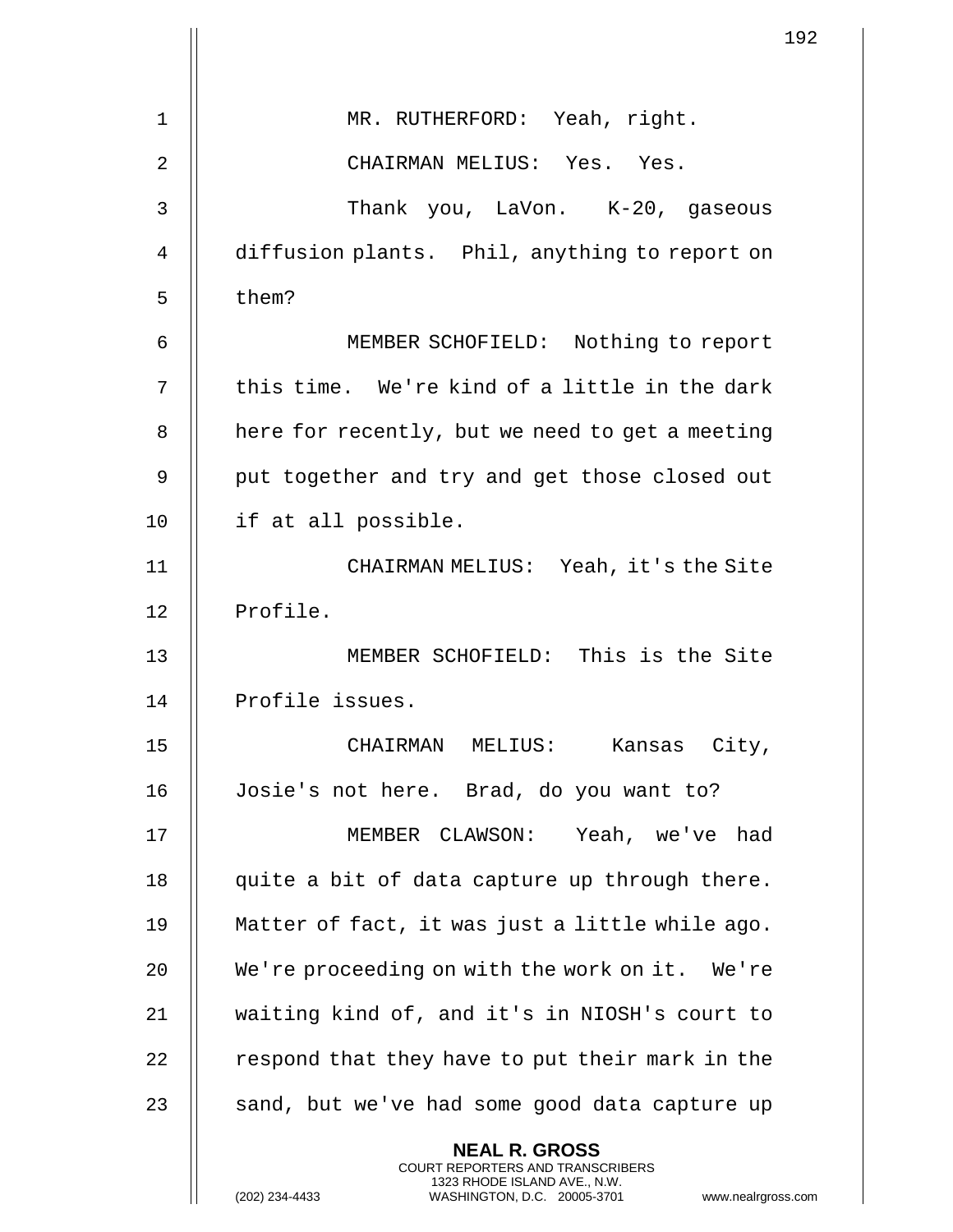|                | 1                                                                                               |
|----------------|-------------------------------------------------------------------------------------------------|
|                |                                                                                                 |
| $\mathbf 1$    | there and we'll go on from there.                                                               |
| $\overline{2}$ | CHAIRMAN MELIUS: Good. Timeframe,                                                               |
| 3              | do we have one?                                                                                 |
| 4              | MR. RUTHERFORD: Well, unless I'm                                                                |
| 5              | wrong here, I mean, we provided our evaluation.                                                 |
| 6              | It's now in the Board and Work Group=s hands to                                                 |
| 7              | provide a response to the evaluation.                                                           |
| 8              | Now, there is a lot of work that's                                                              |
| 9              | going on to gather interviews and such, but we                                                  |
| 10             | have committed to now products beyond --                                                        |
| 11             | because we haven't gotten anything from SC&A or                                                 |
| 12             | anything to review at this point.                                                               |
| 13             | MEMBER CLAWSON: Okay. Well, I was                                                               |
| 14             | understood from Pete that since we've dove into                                                 |
| 15             | this a little bit that there's $-$ - the ER is being                                            |
| 16             | revised.                                                                                        |
| 17             | MR. RUTHERFORD: Okay. Pete has not                                                              |
| 18             | said anything to me about that.                                                                 |
| 19             | MEMBER CLAWSON: Okay. Well --                                                                   |
| 20             | MR. RUTHERFORD: And this is the very                                                            |
| 21             | first time I've ever heard. I'll talk to Pete.                                                  |
| 22             | MEMBER CLAWSON: No, I could be wrong                                                            |
| 23             | on that but, you know, we're proceeding on, so                                                  |
|                | <b>NEAL R. GROSS</b><br><b>COURT REPORTERS AND TRANSCRIBERS</b><br>1323 RHODE ISLAND AVE., N.W. |
|                | (202) 234-4433<br>WASHINGTON, D.C. 20005-3701<br>www.nealrgross.c                               |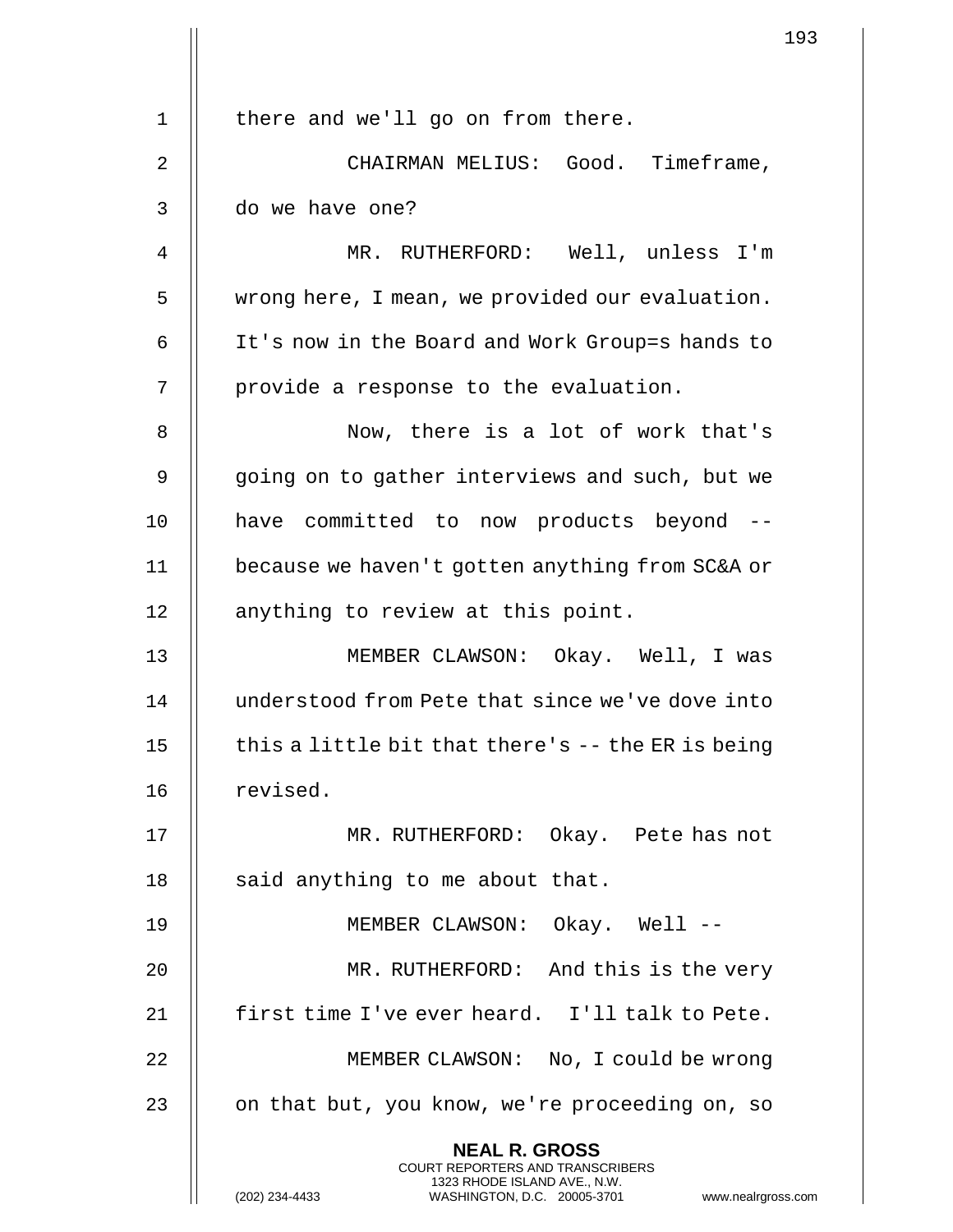1 || we're trying to get into where we can get into  $2 \parallel$  a Work Group and then move on from there. 3 CHAIRMAN MELIUS: And does SC&A have 4  $\parallel$  anything to add or -- Joe? 5 MR. FITZGERALD: Yeah, we're still in 6 || the issue resolution. I mean, we're 7 identifying issues as we go. There's new 8 || issues that weren't covered in the ER that we 9 || have now identified. 10 || So, this is a transition period where 11 we've gone from the ER to one of actually the 12 Work Group and SC&A identifying issues, 13 | bringing them to the floor. It's being done in 14 | conjunction with NIOSH, so there's a lot of 15 interchange. But, how should I put it, the 16 dust hasn't really settled on what the issue  $17$  || slate is, but we're getting close to having 18  $\parallel$  that. So we should be able to  $-$ 19 CHAIRMAN MELIUS: And as you're 20 | identifying issues, are you sort of separating 21 || out SEC issues from Site Profile issues? 22 MR. FITZGERALD: That's, I mean, 23  $\parallel$  that's the process. I think, really, in a lot **NEAL R. GROSS** COURT REPORTERS AND TRANSCRIBERS 1323 RHODE ISLAND AVE., N.W. (202) 234-4433 WASHINGTON, D.C. 20005-3701 www.nealrgross.com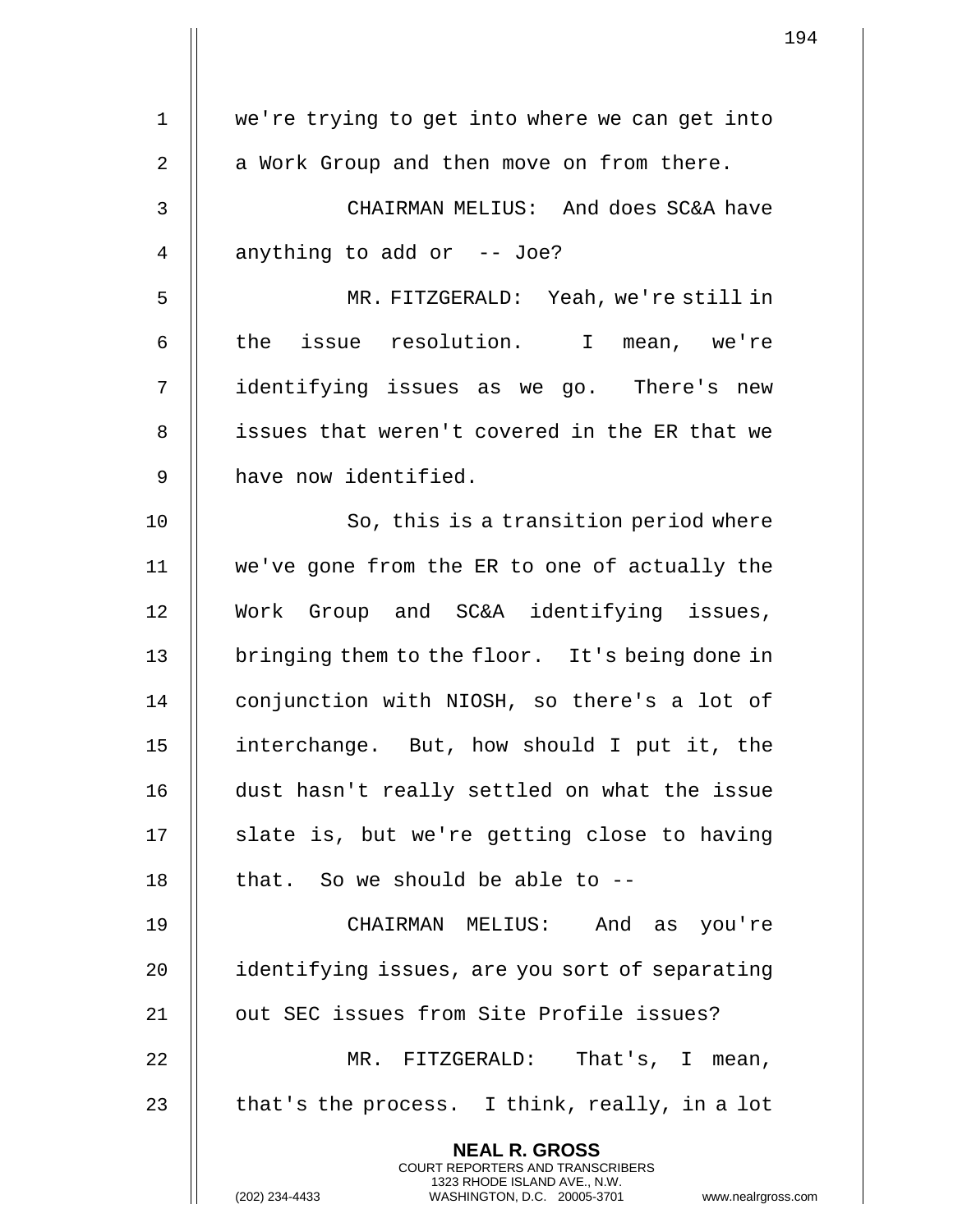|                | 1                                                                                                                                                                  |
|----------------|--------------------------------------------------------------------------------------------------------------------------------------------------------------------|
| $\mathbf 1$    | of the research and interviews and everything,                                                                                                                     |
| $\overline{2}$ | we've done a lot. It's directed to sifting out                                                                                                                     |
| 3              | what may have been Site Profile issues earlier                                                                                                                     |
| 4              | in the year to ones that are standing as                                                                                                                           |
| 5              | potential SEC issues.                                                                                                                                              |
| 6              | CHAIRMAN MELIUS: Okay.                                                                                                                                             |
| 7              | MR. FITZGERALD: And that potential                                                                                                                                 |
| 8              | part is taking some time to really get a feel                                                                                                                      |
| 9              | for it.                                                                                                                                                            |
| 10             | CHAIRMAN MELIUS: And some of the                                                                                                                                   |
| 11             | potential ones may not be fully addressed in the                                                                                                                   |
| 12             |                                                                                                                                                                    |
|                | SEC Evaluation Reports?                                                                                                                                            |
| 13             | MR. FITZGERALD: That's right. And                                                                                                                                  |
| 14             | that means you're doing fundamental research                                                                                                                       |
| 15             | onsite. So this is new stuff that's really                                                                                                                         |
| 16             | being looked at.                                                                                                                                                   |
| 17             | CHAIRMAN MELIUS: Okay.                                                                                                                                             |
| 18             | MR. KATZ: So the next product will be                                                                                                                              |
| 19             | an SC&A evaluation review.                                                                                                                                         |
| 20             | CHAIRMAN MELIUS: Right. And, yeah,                                                                                                                                 |
| 21             | so there'll be an SEC evaluation review and                                                                                                                        |
| 22             | that'll be the basis for a Work Group meeting.                                                                                                                     |
| 23             | Okay. Good. Lawrence Berkeley?                                                                                                                                     |
|                | <b>NEAL R. GROSS</b><br><b>COURT REPORTERS AND TRANSCRIBERS</b><br>1323 RHODE ISLAND AVE., N.W.<br>(202) 234-4433<br>WASHINGTON, D.C. 20005-3701<br>www.nealrgross |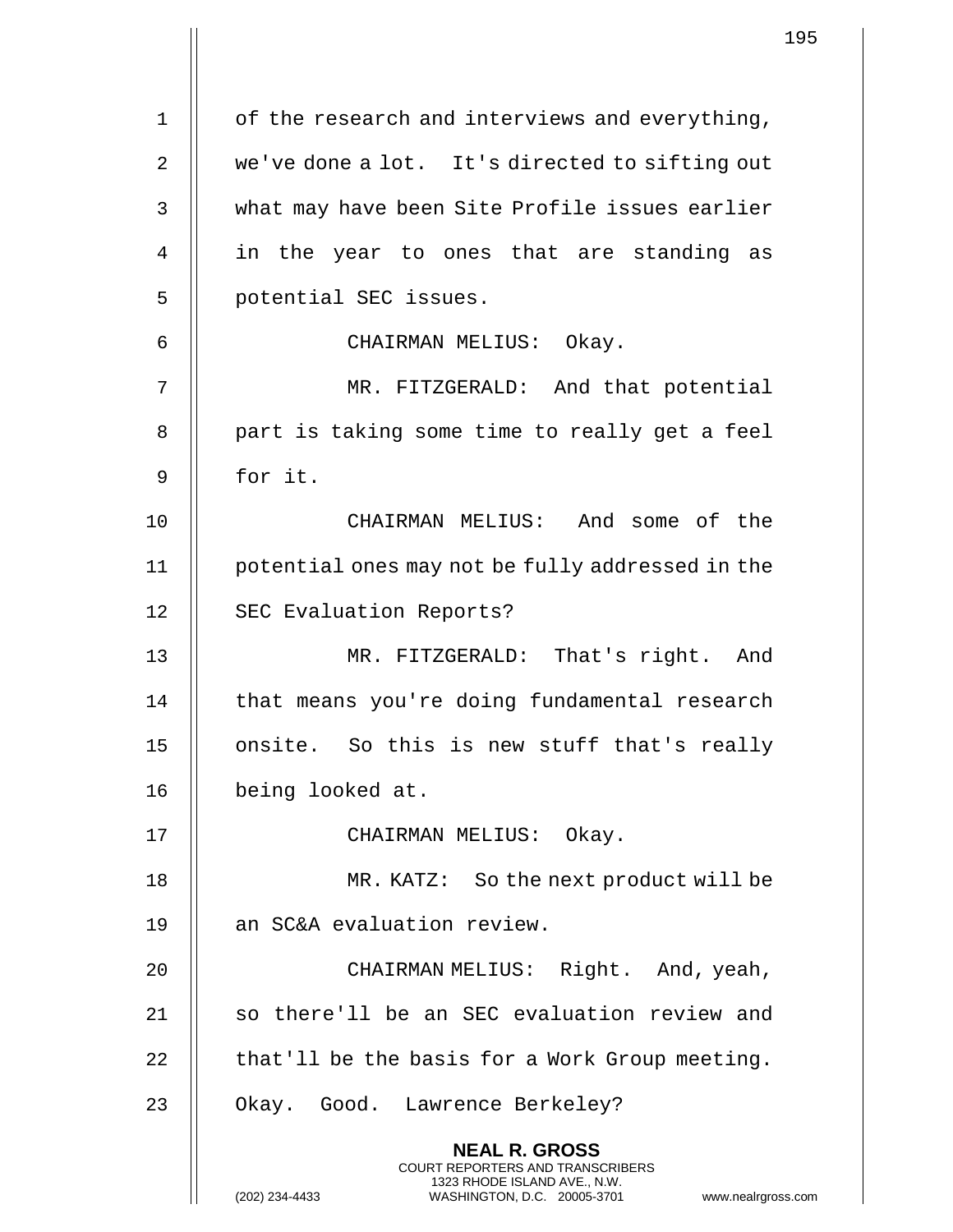| $\mathbf 1$ | MEMBER ZIEMER: NIOSH is still                                                                                                                               |
|-------------|-------------------------------------------------------------------------------------------------------------------------------------------------------------|
| 2           | reviewing information from the most recent data                                                                                                             |
| 3           | captures there. And I was just checking my                                                                                                                  |
| 4           | emails, and I didn't get to the right one, but                                                                                                              |
| 5           | Dr. Hughes is here. But I believe she                                                                                                                       |
| 6           | indicated to me that it will probably be early                                                                                                              |
| 7           | next year, maybe January, before NIOSH finishes                                                                                                             |
| 8           | the last White Paper. And she's nodding yes,                                                                                                                |
| 9           | that that's correct.                                                                                                                                        |
| 10          | Now, we have several White Papers                                                                                                                           |
| 11          | already that have been prepared earlier and                                                                                                                 |
| 12          | those have actually been also reviewed by SC&A,                                                                                                             |
| 13          | but we're waiting for this final group of White                                                                                                             |
| 14          | Papers so we have all the issues from Lawrence                                                                                                              |
| 15          | Berkeley. And then we'll have an opportunity                                                                                                                |
| 16          | for SC&A to review those and then we will meet.                                                                                                             |
| 17          | CHAIRMAN MELIUS: Okay. Thank you,                                                                                                                           |
| 18          | Paul.                                                                                                                                                       |
| 19          | Linde. Gen, is there anything?                                                                                                                              |
| 20          | We're done, right? So that should be inactive?                                                                                                              |
| 21          | MR. KATZ: Yes.                                                                                                                                              |
| 22          | CHAIRMAN MELIUS: Okay.                                                                                                                                      |
| 23          | MR. KATZ: It's inactive.                                                                                                                                    |
|             | <b>NEAL R. GROSS</b><br>COURT REPORTERS AND TRANSCRIBERS<br>1323 RHODE ISLAND AVE., N.W.<br>(202) 234-4433<br>WASHINGTON, D.C. 20005-3701<br>www.nealrgross |

 $\begin{array}{c} \hline \end{array}$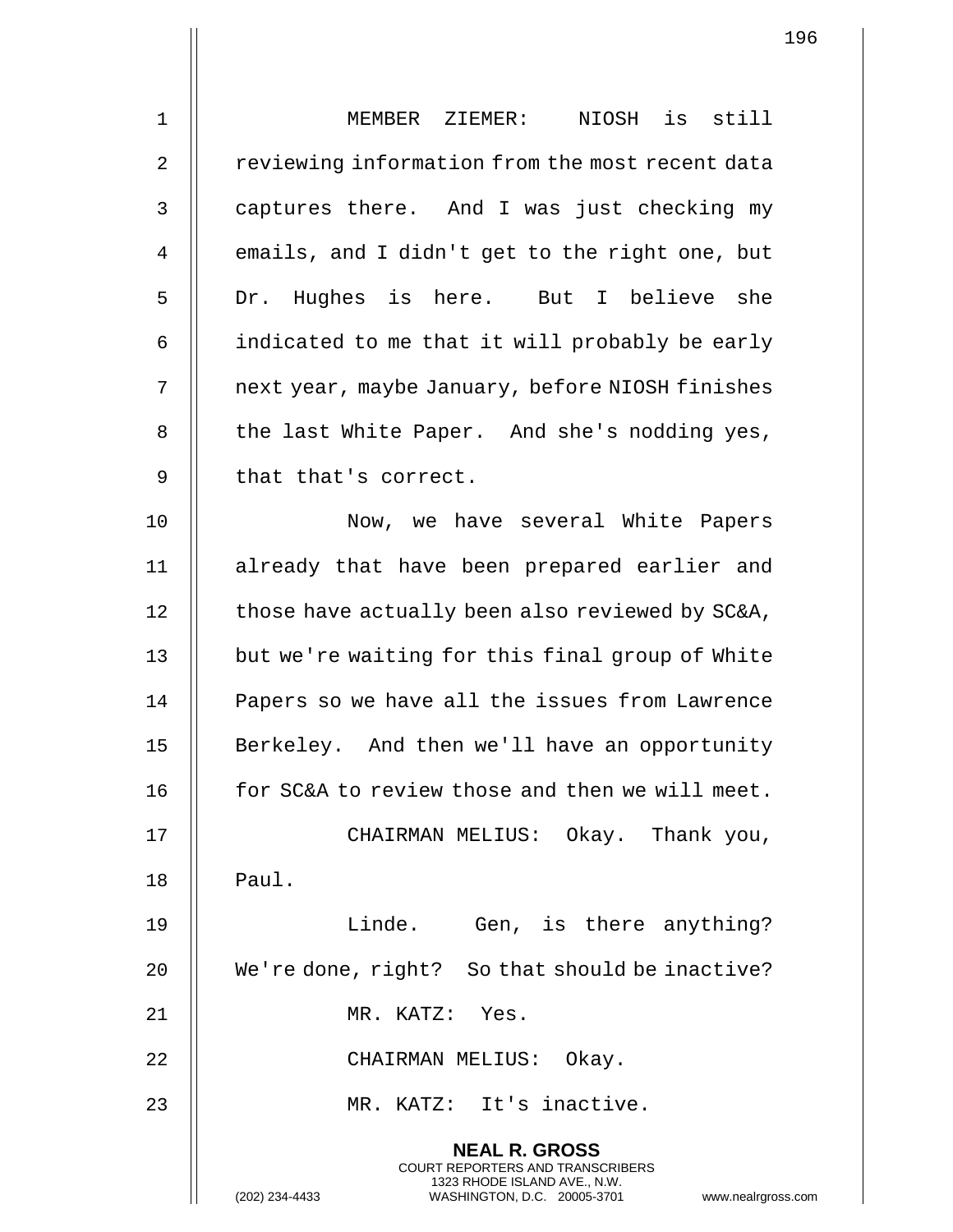|             | 197                                                                                                                                                                    |
|-------------|------------------------------------------------------------------------------------------------------------------------------------------------------------------------|
|             |                                                                                                                                                                        |
| $\mathbf 1$ | CHAIRMAN MELIUS: It doesn't say so                                                                                                                                     |
| 2           | on the website.                                                                                                                                                        |
| 3           | Okay. LANL? Mark's not here. I                                                                                                                                         |
| 4           | don't know if there's any -- yeah. You had it                                                                                                                          |
| 5           | on your --                                                                                                                                                             |
| 6           | MR. RUTHERFORD: Yeah, I think I                                                                                                                                        |
| 7           | provided the update. We're working that 10                                                                                                                             |
| 8           | CFR. 835 implementation with this site and we                                                                                                                          |
| 9           | just got all the information from them back in,                                                                                                                        |
| 10          | I think, October.                                                                                                                                                      |
| 11          | And so we should be able to move                                                                                                                                       |
| 12          | forward here and provide something to the Work                                                                                                                         |
| 13          | Group. You know, I don't know, I don't want to                                                                                                                         |
| 14          | commit to a date, but it'll be soon because                                                                                                                            |
| 15          | they're still reviewing how much information we                                                                                                                        |
| 16          | got. Okay.                                                                                                                                                             |
| 17          | CHAIRMAN MELIUS: How about an, you                                                                                                                                     |
| 18          | know, an estimate?                                                                                                                                                     |
| 19          | MR. RUTHERFORD: A couple months.                                                                                                                                       |
| 20          | CHAIRMAN MELIUS: Okay. It's in the                                                                                                                                     |
| 21          | transcript.                                                                                                                                                            |
| 22          | MR. KATZ: I think we got him.                                                                                                                                          |
| 23          | CHAIRMAN MELIUS: We'll remember.                                                                                                                                       |
|             |                                                                                                                                                                        |
|             | <b>NEAL R. GROSS</b><br><b>COURT REPORTERS AND TRANSCRIBERS</b><br>1323 RHODE ISLAND AVE., N.W.<br>(202) 234-4433<br>WASHINGTON, D.C. 20005-3701<br>www.nealrgross.com |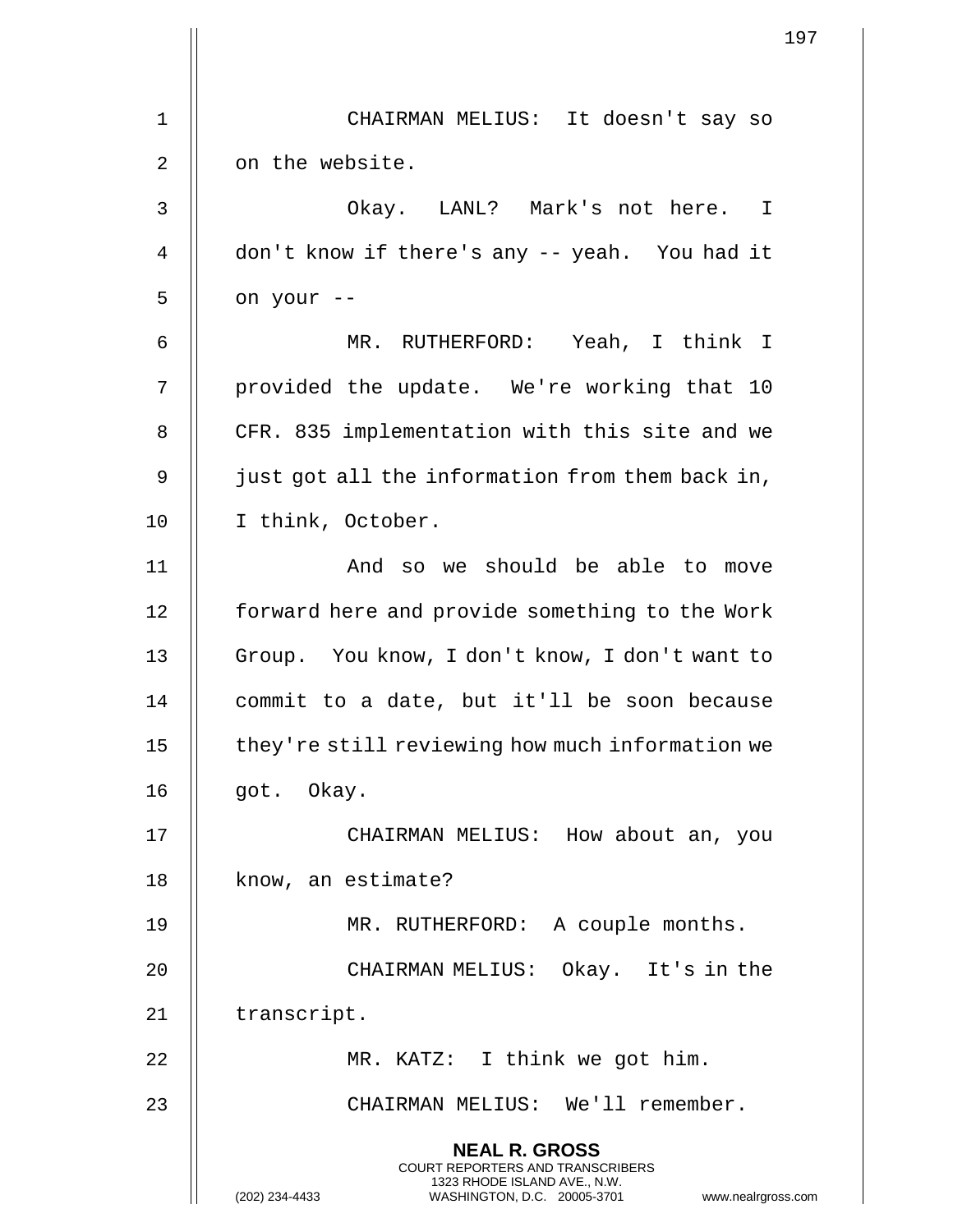1 Okay. Mound. Josie's not here 2  $\parallel$  also. Brad, do you have any update? I'm not  $3 \parallel$  sure there's much activity there. 4 MEMBER CLAWSON: There hasn't been 5 | much activity at all on that. 6 CHAIRMAN MELIUS: Have we completed 7 || the Site Profile? I don't recall. 8 || MEMBER CLAWSON: No, we --9 CHAIRMAN MELIUS: Oh, here, Jim  $10$  || has  $-$ 11 DR. NETON: There's still a hold up on 12 | our issuance of the review of the external dose 13 || section of the Site Profile due to 14 neutron-photon ratio issues. 15 CHAIRMAN MELIUS: Oh, right. 16 DR. NETON: Dr. Taulbee's working on 17 || that and his schedule's been pretty full, but 18 || I think it's high on his priority list right 19 now. 20 CHAIRMAN MELIUS: Okay. Nevada Test 21 || Site. Brad? 22 MEMBER CLAWSON: Yeah, we've got a 23 | Work Group meeting coming up on that, I believe, **NEAL R. GROSS** COURT REPORTERS AND TRANSCRIBERS 1323 RHODE ISLAND AVE., N.W. (202) 234-4433 WASHINGTON, D.C. 20005-3701 www.nealrgross.com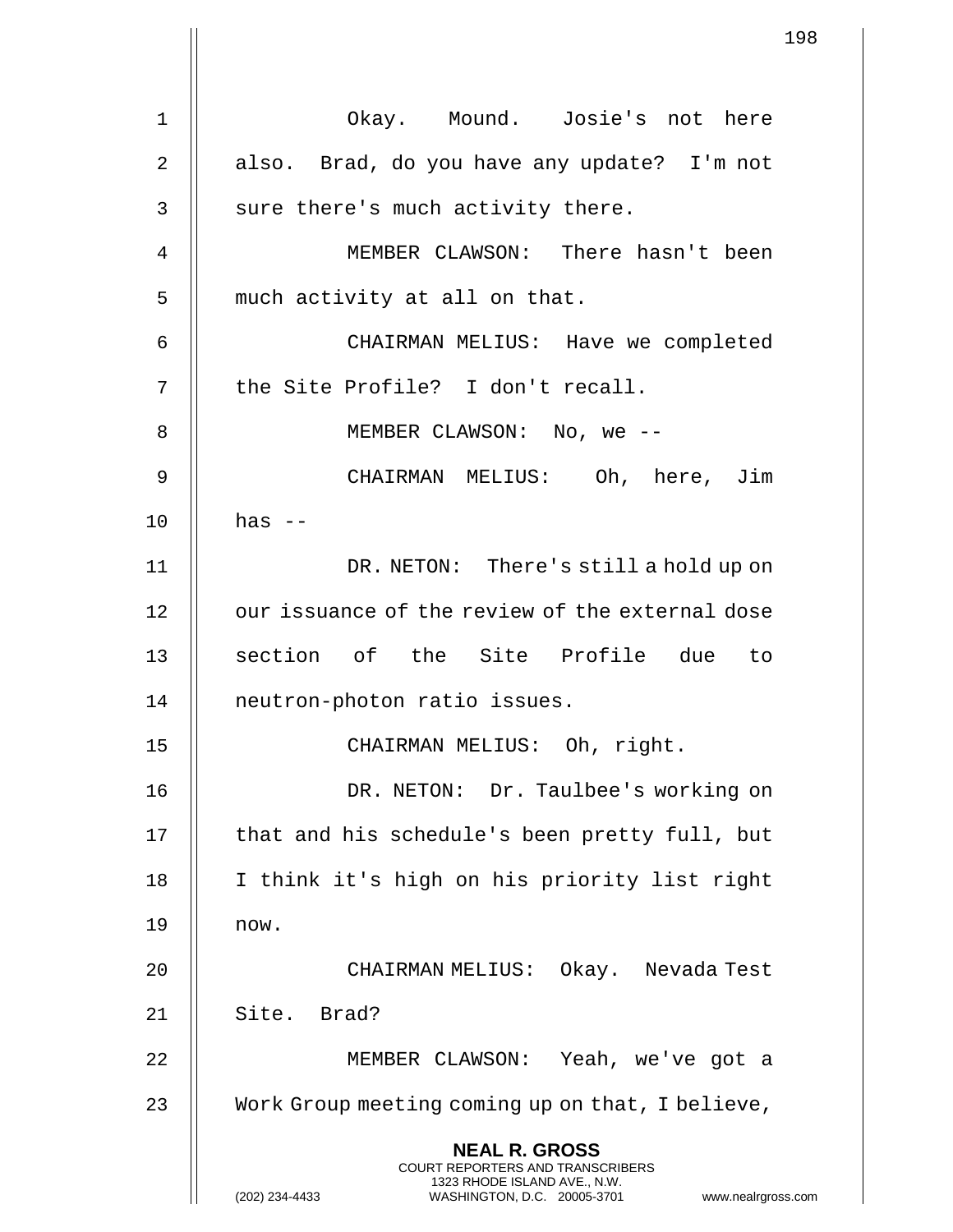|              | 1                                                                                                                                                                  |
|--------------|--------------------------------------------------------------------------------------------------------------------------------------------------------------------|
| $\mathbf 1$  | December 3rd. And all of these are Site                                                                                                                            |
| 2            | Profile issues.                                                                                                                                                    |
| $\mathsf{3}$ | SC&A has reviewed the matrix. We've                                                                                                                                |
| 4            | just got to sit down with NIOSH and basically                                                                                                                      |
| 5            | close out the Site Profile issues. That should                                                                                                                     |
| 6            | be it for Nevada Test Site.                                                                                                                                        |
| 7            | CHAIRMAN MELIUS: Good. Thank you.                                                                                                                                  |
| 8            | When I saw the announcement on the Work Group                                                                                                                      |
| 9            | meeting, I expected it to get recalled, that it                                                                                                                    |
| 10           | had the wrong name on it. We hadn't seen Nevada                                                                                                                    |
| 11           | Test Site for a while, so thanks for keeping                                                                                                                       |
| 12           | that moving, Brad, and everybody involved in                                                                                                                       |
| 13           | that.                                                                                                                                                              |
| 14           | X-10, Oak Ridge National                                                                                                                                           |
| 15           | Laboratories. Gen?                                                                                                                                                 |
| 16           | MEMBER ROESSLER: Dr. Taulbee's not                                                                                                                                 |
| 17           | here and I've been waiting for word from NIOSH.                                                                                                                    |
| 18           | Does anybody else have any update on that?                                                                                                                         |
| 19           | MR. RUTHERFORD: Yeah, we completed                                                                                                                                 |
| 20           | everything with the petition evaluation                                                                                                                            |
| 21           | before. This is now, there was a post period                                                                                                                       |
| 22           | after the SEC period that we were looking at                                                                                                                       |
| 23           | additional works and exotics and things.                                                                                                                           |
|              | <b>NEAL R. GROSS</b><br><b>COURT REPORTERS AND TRANSCRIBERS</b><br>1323 RHODE ISLAND AVE., N.W.<br>WASHINGTON, D.C. 20005-3701<br>(202) 234-4433<br>www.nealrgross |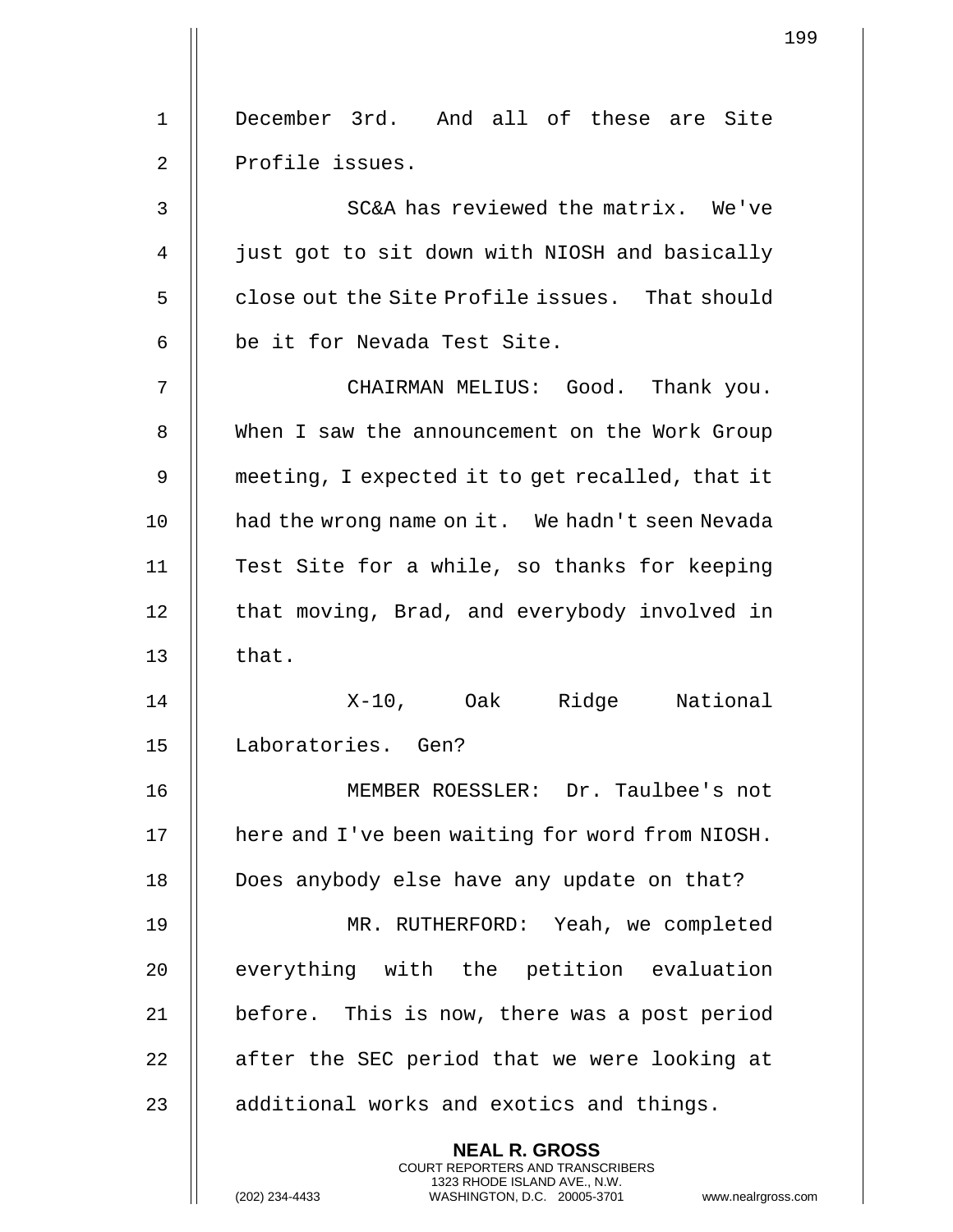| $\mathbf 1$    | And we went and retrieved a number of                                                                                                                              |
|----------------|--------------------------------------------------------------------------------------------------------------------------------------------------------------------|
| $\overline{2}$ | log books that identified air sampling and                                                                                                                         |
| 3              | such. We've been working through those. We                                                                                                                         |
| 4              | also got into the difficulty of getting the                                                                                                                        |
| 5              | documents released from a classification                                                                                                                           |
| 6              | standpoint, so that slowed us down. But we                                                                                                                         |
| 7              | have all the documents now and we can move                                                                                                                         |
| $\,8\,$        | forward with that.                                                                                                                                                 |
| 9              | The problem we got is, to be honest,                                                                                                                               |
| 10             | is resources. We're balancing priorities                                                                                                                           |
| 11             | right now. And, you know, if we see something                                                                                                                      |
| 12             | that's clearly looks like it's going to be an                                                                                                                      |
| 13             | SEC issue, we'll move that to the forefront.                                                                                                                       |
| 14             | But right now, we're working through                                                                                                                               |
| 15             | all those documents and, hopefully, we'll have                                                                                                                     |
| 16             | something to the Work Group. I'm not going to                                                                                                                      |
| 17             | commit more than in the next six months.                                                                                                                           |
| 18             | CHAIRMAN MELIUS: Okay.                                                                                                                                             |
| 19             | MR. RUTHERFORD: I just looked and                                                                                                                                  |
| 20             | November, December, January are rough right                                                                                                                        |
| 21             | now.                                                                                                                                                               |
| 22             | CHAIRMAN MELIUS: Okay. No, I                                                                                                                                       |
| 23             | think, as I recall, when we did the original SEC                                                                                                                   |
|                | <b>NEAL R. GROSS</b><br><b>COURT REPORTERS AND TRANSCRIBERS</b><br>1323 RHODE ISLAND AVE., N.W.<br>(202) 234-4433<br>WASHINGTON, D.C. 20005-3701<br>www.nealrgross |

 $\mathbf{1}$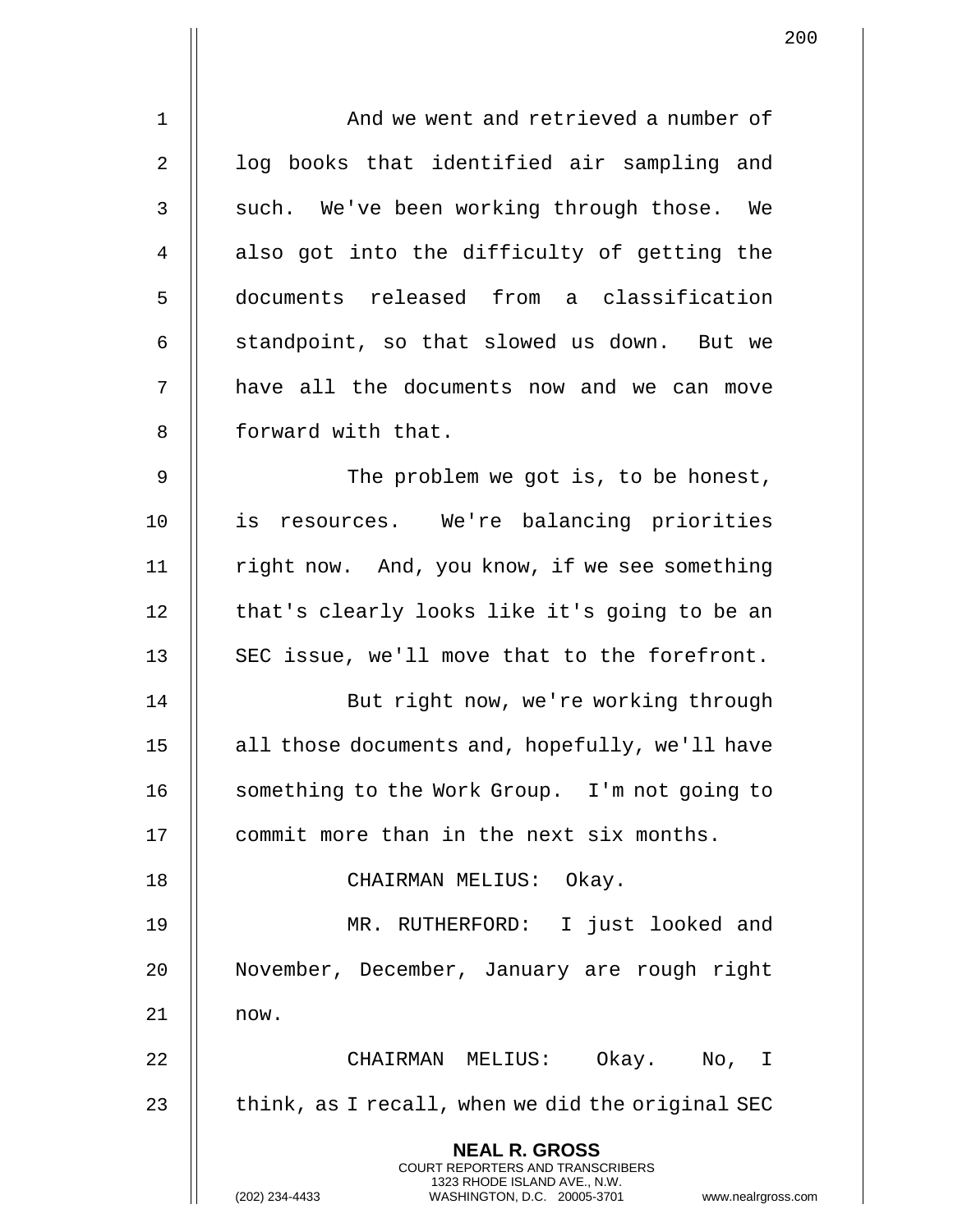1 | evaluation there was uncertainty as to whether  $\parallel$  there was uncertainty as to whether there would  $3 \parallel$  be other ones sort of going forward there. I'm not sure I'm remembering the competing | priorities discussion, but at least the general  $6 \parallel$  basis for it, you said. Gen, do you have | anything to add or is that  $-$  MEMBER ROESSLER: Thank you. No, we're just waiting. CHAIRMAN MELIUS: Okay. Pacific 11 | Proving Ground, Dr. Lockey isn't here. I don't  $\parallel$  believe there's been a meeting or -- MR. KATZ: No. CHAIRMAN MELIUS: Okay. All I do is 15 || keep getting emails about when is the site 16 || visit. I'll probably get more of those. MEMBER MUNN: You know, we all want to || go. CHAIRMAN MELIUS: Dr. Lemen's going | to be out in that general area later this month, Australia and Indonesia. So maybe you can take | a sail over them. 23 || MEMBER LEMEN: I may just drop by. **NEAL R. GROSS** COURT REPORTERS AND TRANSCRIBERS 1323 RHODE ISLAND AVE., N.W. (202) 234-4433 WASHINGTON, D.C. 20005-3701 www.nealrgross.com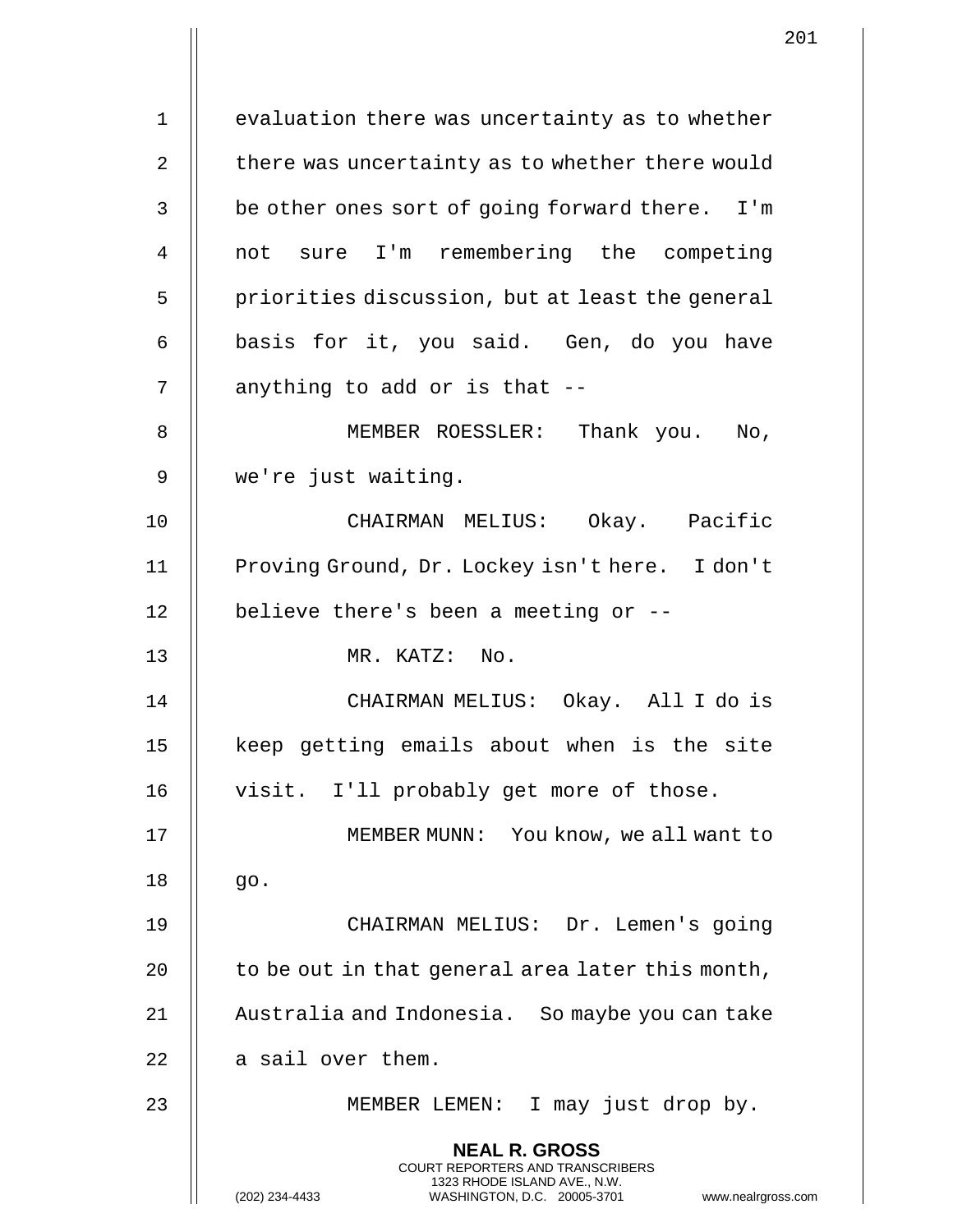|                | 2                                                                                                                                                                   |
|----------------|---------------------------------------------------------------------------------------------------------------------------------------------------------------------|
| 1              | CHAIRMAN MELIUS: Yes.                                                                                                                                               |
| $\overline{2}$ | MEMBER LEMEN: Then they won't have                                                                                                                                  |
| $\mathsf{3}$   | to have a site visit. I'll just go over.                                                                                                                            |
| $\overline{4}$ | CHAIRMAN MELIUS: No, well --                                                                                                                                        |
|                |                                                                                                                                                                     |
| 5              | (Simultaneous speaking.)                                                                                                                                            |
| 6              | CHAIRMAN MELIUS: Okay. I skipped                                                                                                                                    |
| 7              | over Pantex.                                                                                                                                                        |
| 8              | MEMBER CLAWSON: Yeah, we had a Work                                                                                                                                 |
| 9              | Group meeting, along with Fernald here, about                                                                                                                       |
| 10             | a month, month-and-a-half ago. Everything on                                                                                                                        |
| 11             | Pantex is pretty well taken care of, the Site                                                                                                                       |
| 12             | Profile issues.                                                                                                                                                     |
| 13             | But we still have the neutron-photon                                                                                                                                |
| 14             | ratio issue that, I believe, has been our                                                                                                                           |
| 15             | overarching issue several times. And that's                                                                                                                         |
| 16             | the only thing that we have left on that.                                                                                                                           |
| 17             | DR. NETON: Actually, we decided not                                                                                                                                 |
| 18             | to use the neutron-photon ratio approach at                                                                                                                         |
| 19             | Pantex because of some issues that we had with                                                                                                                      |
| 20             | that. And we're now redeveloping a coworker                                                                                                                         |
| 21             | model just based on the actual neutron dose                                                                                                                         |
| 22             | distributions. And that's in the works. It's                                                                                                                        |
| 23             | a couple months out. Yeah, and these are for                                                                                                                        |
|                | <b>NEAL R. GROSS</b><br><b>COURT REPORTERS AND TRANSCRIBERS</b><br>1323 RHODE ISLAND AVE., N.W.<br>(202) 234-4433<br>WASHINGTON, D.C. 20005-3701<br>www.nealrgross. |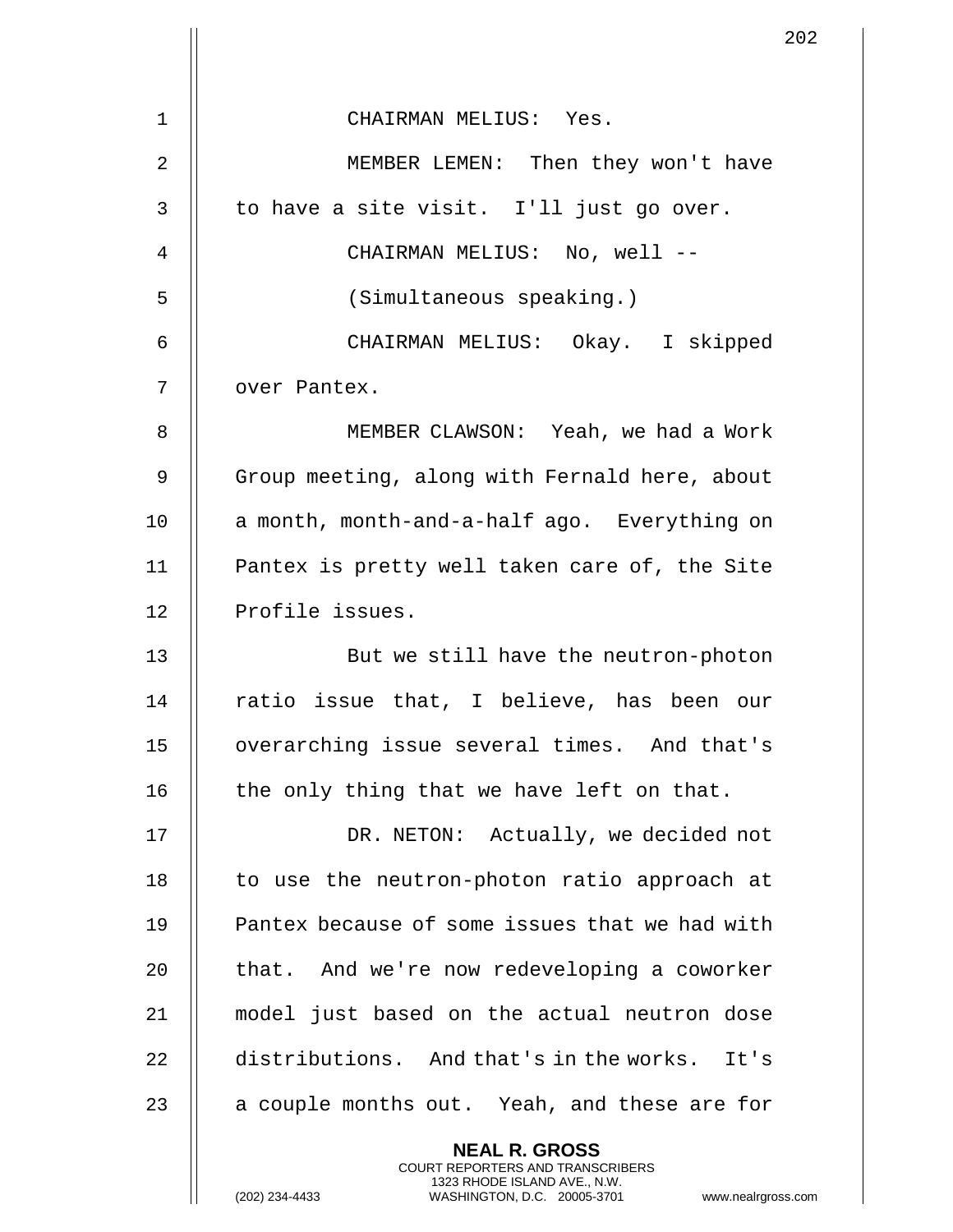|                |                                                                                                                                                                        | 203 |
|----------------|------------------------------------------------------------------------------------------------------------------------------------------------------------------------|-----|
|                |                                                                                                                                                                        |     |
| $\mathbf 1$    | non-SEC cancers because Pantex is an SEC --                                                                                                                            |     |
| 2              | after a certain period of duration of the                                                                                                                              |     |
| 3              | covered period.                                                                                                                                                        |     |
| $\overline{4}$ |                                                                                                                                                                        |     |
| 5              | CHAIRMAN MELIUS: Okay.                                                                                                                                                 |     |
| 6              | MEMBER CLAWSON: So once we have that                                                                                                                                   |     |
| 7              | paper, we'll finish up Pantex.                                                                                                                                         |     |
| 8              | CHAIRMAN MELIUS: Okay. Good.                                                                                                                                           |     |
| 9              | Thank you both. And, Jim, we'll also remember                                                                                                                          |     |
| 10             | a couple months out.                                                                                                                                                   |     |
| 11             | Pinellas?                                                                                                                                                              |     |
| 12             | MEMBER SCHOFIELD: We haven't done                                                                                                                                      |     |
| 13             | much on Pinellas right now. It's kind of like,                                                                                                                         |     |
| 14             | just like the gaseous diffusion plants, and                                                                                                                            |     |
| 15             | we'll hopefully get together and close that one                                                                                                                        |     |
| 16             | out. I don't think there's a whole lot left on                                                                                                                         |     |
| 17             | that that we have.                                                                                                                                                     |     |
| 18             | CHAIRMAN MELIUS: Jim's going to                                                                                                                                        |     |
| 19             | complicate things.                                                                                                                                                     |     |
| 20             | DR. NETON: Well, this is going to                                                                                                                                      |     |
| 21             | sound like a broken record about Pinellas, but                                                                                                                         |     |
| 22             | there's only issue remaining at Pinellas,                                                                                                                              |     |
| 23             | outstanding, and that's the reconstruction of                                                                                                                          |     |
|                | <b>NEAL R. GROSS</b><br><b>COURT REPORTERS AND TRANSCRIBERS</b><br>1323 RHODE ISLAND AVE., N.W.<br>(202) 234-4433<br>WASHINGTON, D.C. 20005-3701<br>www.nealrgross.com |     |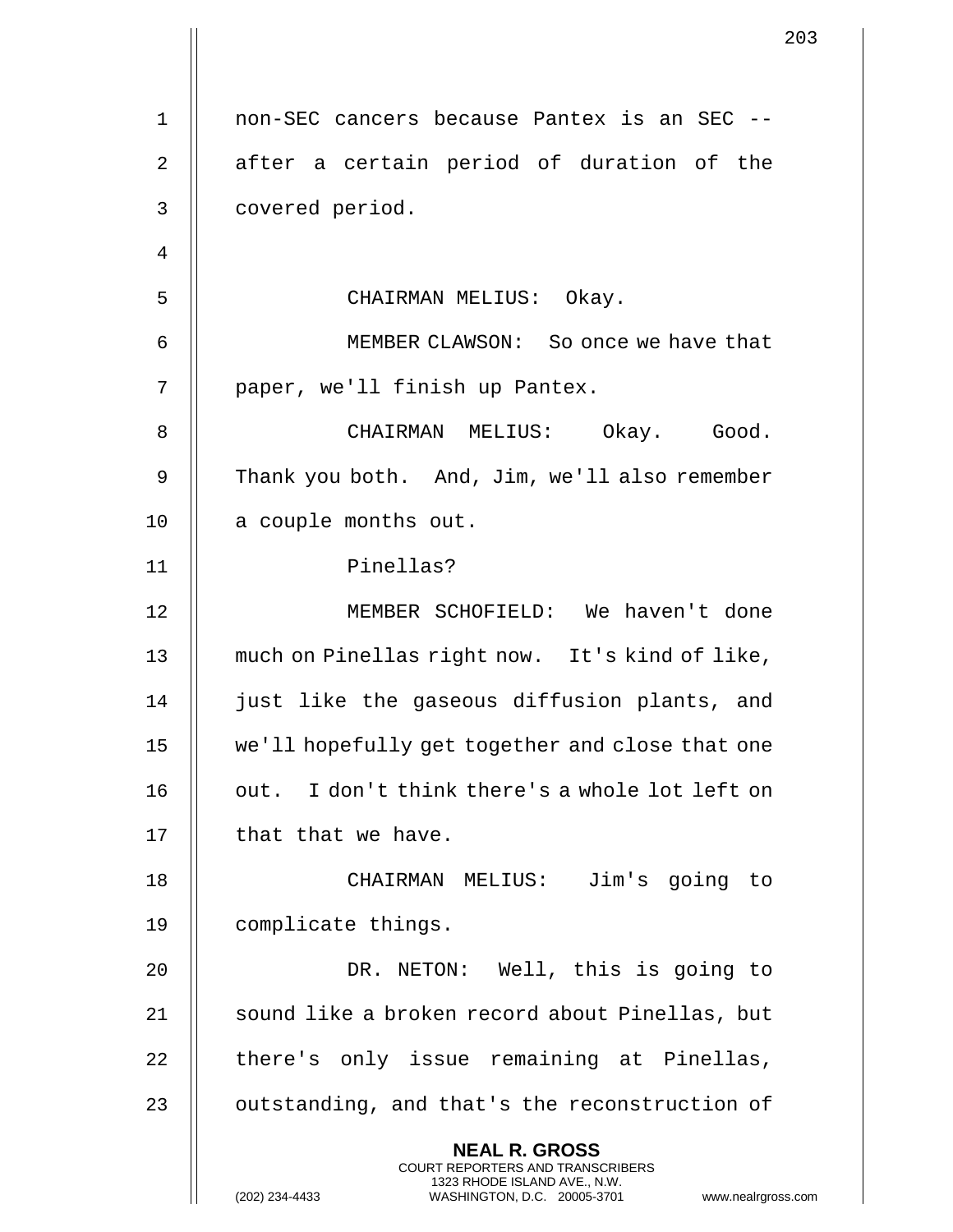| $\mathbf 1$  | tritide doses. And we're still trying to                                                                                                                          |
|--------------|-------------------------------------------------------------------------------------------------------------------------------------------------------------------|
| 2            | figure out whether they filtered the smears                                                                                                                       |
| $\mathbf{3}$ | before they measured them or not, which, if they                                                                                                                  |
| 4            | did, causes some issues with trying to                                                                                                                            |
| 5            | reconstruct the tritide exposures.                                                                                                                                |
| 6            | That's a little bit out, though, on                                                                                                                               |
| 7            | the schedule and that's one of those                                                                                                                              |
| 8            | prioritization-type issues. I think it's out                                                                                                                      |
| 9            | into January next year. So early next year,                                                                                                                       |
| 10           | it's on schedule, is my recollection.                                                                                                                             |
| 11           | CHAIRMAN MELIUS: What's involved in                                                                                                                               |
| 12           | finding that out?                                                                                                                                                 |
| 13           | DR. NETON: I think there's some more                                                                                                                              |
| 14           | interviews that have to be done. They're                                                                                                                          |
| 15           | searching through the health physics                                                                                                                              |
| 16           | documentation, the records. Because we just                                                                                                                       |
| 17           | have one indication that they did filter these                                                                                                                    |
| 18           | samples. But there's got to be some other                                                                                                                         |
| 19           | health physics documentation to substantiate                                                                                                                      |
| 20           | that somewhere, why they did that in the first                                                                                                                    |
| 21           | place, you know, or maybe they didn't and                                                                                                                         |
| 22           | there's other documentation to address that.                                                                                                                      |
| 23           | CHAIRMAN MELIUS: Okay. Thanks for                                                                                                                                 |
|              | <b>NEAL R. GROSS</b><br><b>COURT REPORTERS AND TRANSCRIBERS</b><br>1323 RHODE ISLAND AVE., N.W.<br>(202) 234-4433<br>WASHINGTON, D.C. 20005-3701<br>www.nealrgros |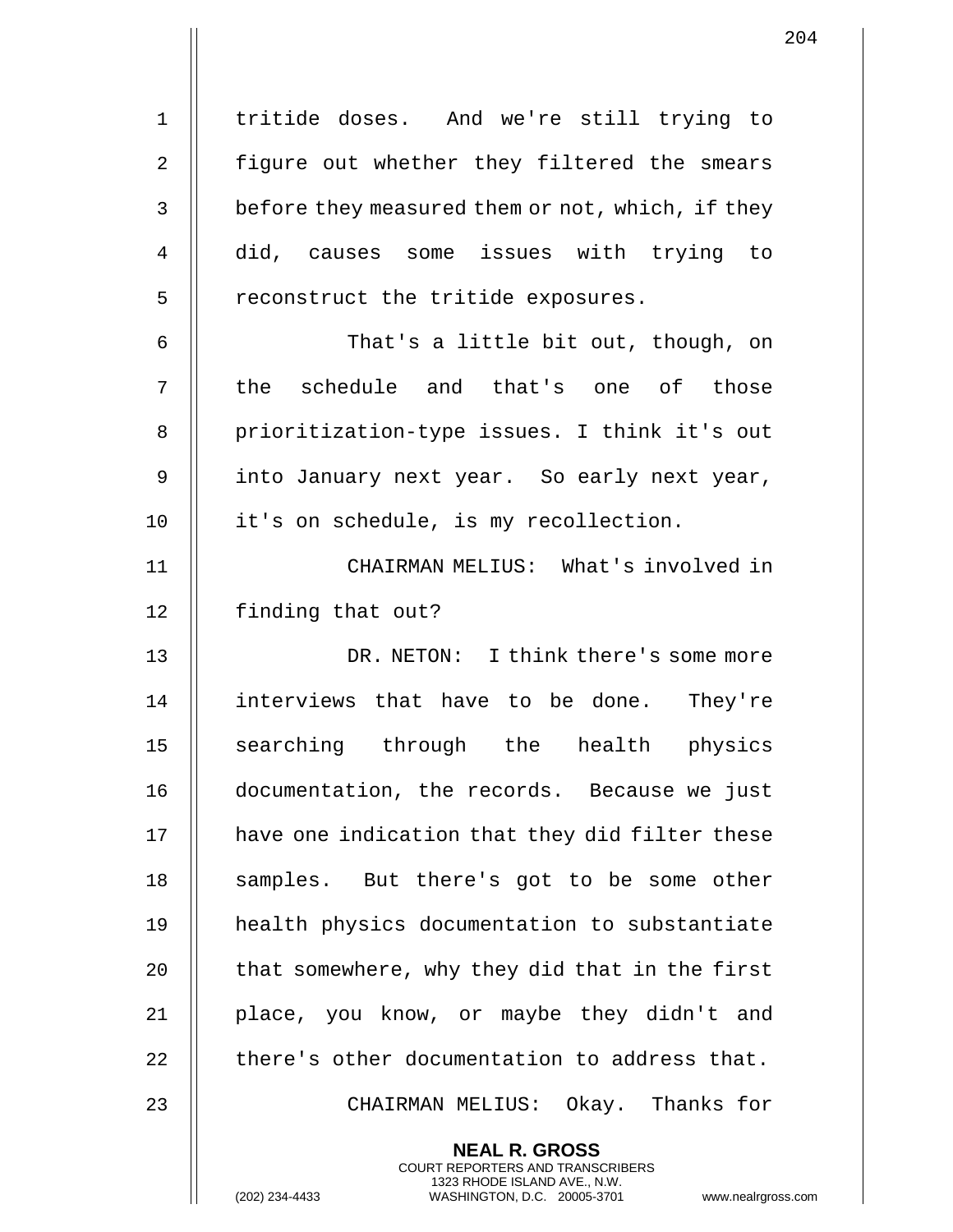1 | the explanation.

2 Rocky Flats I think we've already 3 || pretty much addressed. Probably should have a 4 || Work Group meeting between now and the --5 || MEMBER MUNN: Meeting in December. 6 CHAIRMAN MELIUS: Oh, it's already 7 || scheduled. Okay. Good. 8 || Sandia, Dr. Lemen? 9 MEMBER LEMEN: I don't have anything 10 || new to report. I'm waiting for Sam. Does Sam 11 got anything new? 12 MR. RUTHERFORD: Yeah, I think I 13 || actually talked about that a little earlier, 14 || that we did get a number of documents from 15 || Sandia, actually, back in September. 16 || We are actually supposed to get more 17 documents later on this month. But I think our 18 || schedule right now doesn't have us really 19 completing things until sometime in April of 20 || next year. 21 MEMBER LEMEN: So we haven't planned 22 | any Board Working Group meetings until after we  $23$  || qet data back from them. **NEAL R. GROSS** COURT REPORTERS AND TRANSCRIBERS 1323 RHODE ISLAND AVE., N.W.

(202) 234-4433 WASHINGTON, D.C. 20005-3701 www.nealrgross.com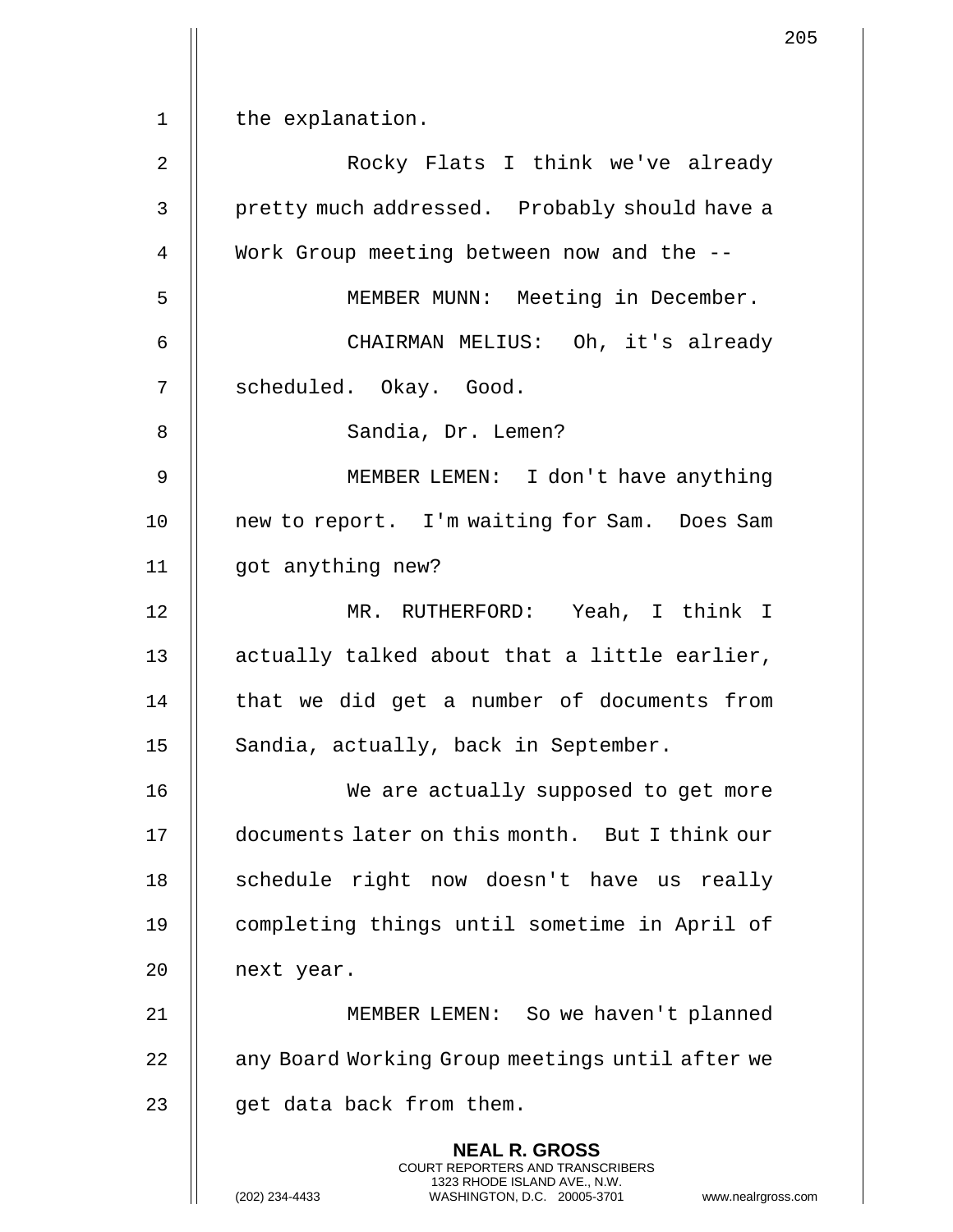|                |                                                                                                                                                                        | 206 |
|----------------|------------------------------------------------------------------------------------------------------------------------------------------------------------------------|-----|
|                |                                                                                                                                                                        |     |
| 1              | CHAIRMAN MELIUS: Right.                                                                                                                                                |     |
| $\overline{2}$ | MR. KATZ: Can we go back to Rocky                                                                                                                                      |     |
| 3              | Flats? Is that Rocky Flats you said we have a                                                                                                                          |     |
| 4              | meeting in December? No, we have a Dose                                                                                                                                |     |
| 5              | Reconstruction meeting in December.                                                                                                                                    |     |
| 6              | MR. RUTHERFORD: Nevada Test Site.                                                                                                                                      |     |
| 7              | MR. KATZ: Nevada Test Site and                                                                                                                                         |     |
| 8              | Fernald. Those are in December. No Rocky                                                                                                                               |     |
| 9              | Flats meeting in December. We have not                                                                                                                                 |     |
| 10             | schedule a Rocky Flats, because I've not                                                                                                                               |     |
| 11             | contacted Mark about this.                                                                                                                                             |     |
| 12             | MEMBER MUNN: I thought he<br>had                                                                                                                                       |     |
| 13             | scheduled.                                                                                                                                                             |     |
| 14             | MR. KATZ: No. We have NTS on the                                                                                                                                       |     |
| 15             | 3rd, Fernald on the 4th and Dose Reconstruction                                                                                                                        |     |
| 16             | on the 8th. That's it.                                                                                                                                                 |     |
| 17             | CHAIRMAN MELIUS: Okay.                                                                                                                                                 |     |
| 18             | MR. KATZ: Anyway. I just wanted to                                                                                                                                     |     |
| 19             | get that straight.                                                                                                                                                     |     |
| 20             | CHAIRMAN MELIUS: Savannah River,                                                                                                                                       |     |
| 21             | Mark isn't here. And I think we're waiting for                                                                                                                         |     |
| 22             | some NIOSH reports?                                                                                                                                                    |     |
| 23             | MR. KATZ: I think so. Yes, we're                                                                                                                                       |     |
|                | <b>NEAL R. GROSS</b><br><b>COURT REPORTERS AND TRANSCRIBERS</b><br>1323 RHODE ISLAND AVE., N.W.<br>(202) 234-4433<br>WASHINGTON, D.C. 20005-3701<br>www.nealrgross.com |     |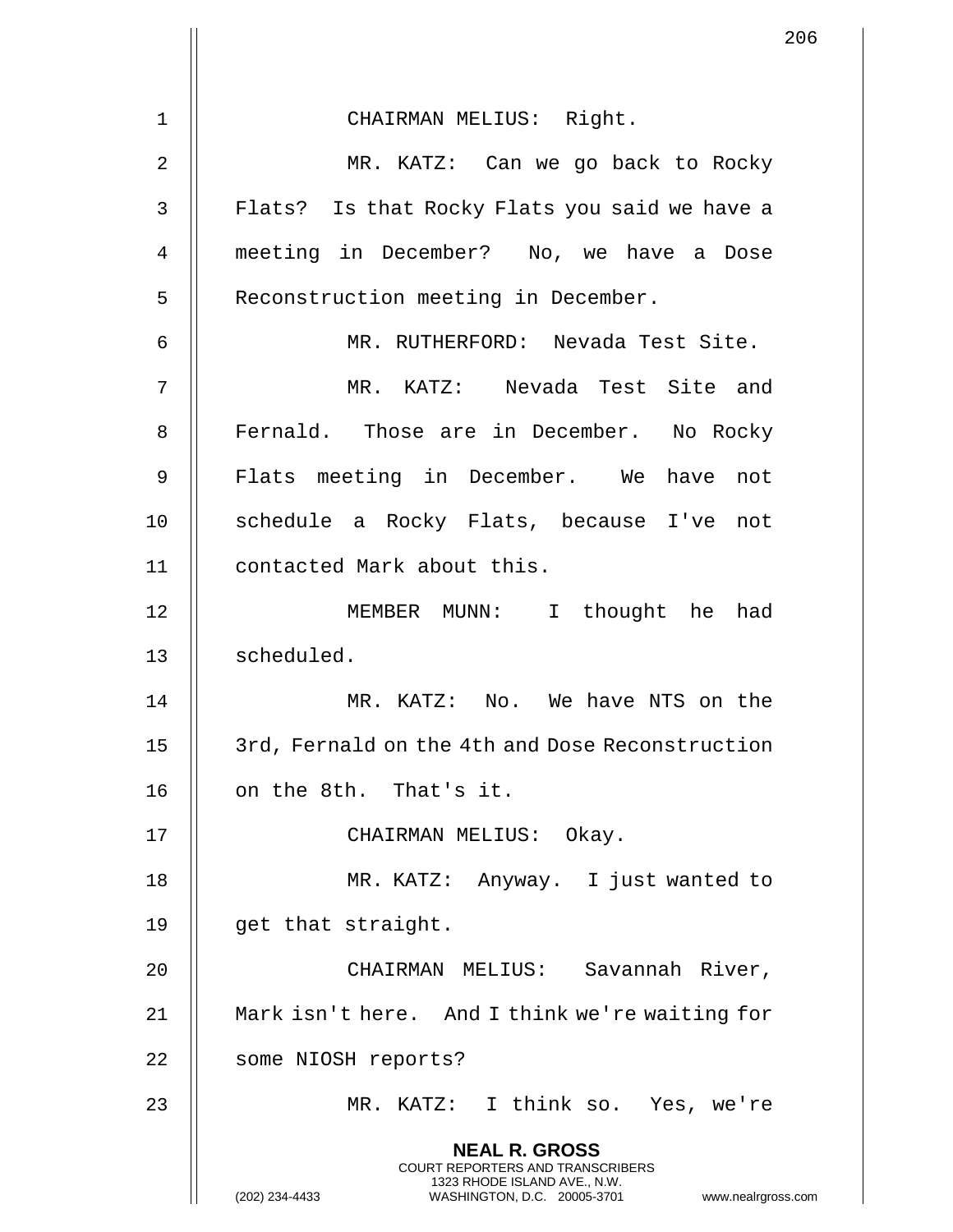1 | waiting on NIOSH. Well, SC&A's been working on 2 || matters too. I don't know whether they have a 3 || report coming out too. 4 CHAIRMAN MELIUS: Yes, we have an  $5$  | SC&A report that we're waiting for for the SEC  $6$  | evaluation, which is a coworker. 7 || MR. KATZ: Exactly. 8 || MR. RUTHERFORD: And we were waiting 9 for a number of documents to be released from 10 || the site from classification review. Now that 11 | those documents are slowly coming out, we'll be 12 || able to finish up some other papers that we're 13 working on. 14 CHAIRMAN MELIUS: Timeframe? 15 MR. RUTHERFORD: Let's see what Dr. 16 Taulbee has in here. I don't see an update on 17 || any. I'll have to get back with the Board on  $18$  || that one. 19 CHAIRMAN MELIUS: Do you have one? 20 MR. RUTHERFORD: I don't see it. 21 MEMBER ZIEMER: There's a date of 22 | March 2015 up there. 23 MR. RUTHERFORD: Oh yeah, March of **NEAL R. GROSS** COURT REPORTERS AND TRANSCRIBERS 1323 RHODE ISLAND AVE., N.W. (202) 234-4433 WASHINGTON, D.C. 20005-3701 www.nealrgross.com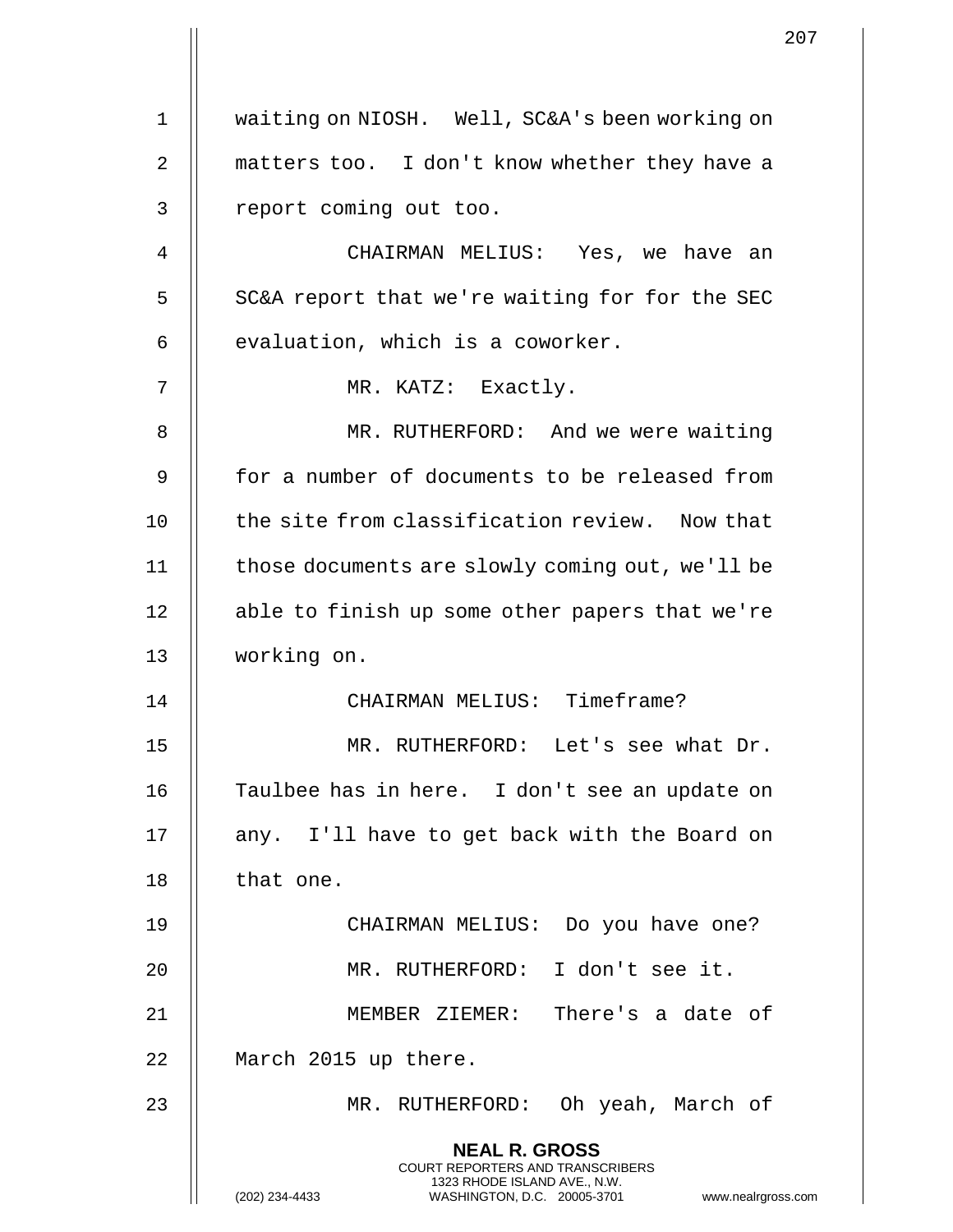| $\mathbf 1$    | 2015.                                                                                                                                                      |
|----------------|------------------------------------------------------------------------------------------------------------------------------------------------------------|
| $\overline{2}$ | CHAIRMAN MELIUS: And I also think                                                                                                                          |
| 3              | our sort of coworker guideline issue may impact                                                                                                            |
| 4              | on this also.                                                                                                                                              |
| 5              | Scientific Issues Work Group.                                                                                                                              |
| 6              | David.                                                                                                                                                     |
| 7              | MEMBER RICHARDSON: Since the last                                                                                                                          |
| 8              | meeting I had a chance to talk with NCRP about                                                                                                             |
| 9              | -- we had a topic that we were interested in                                                                                                               |
| 10             | which was biological effectiveness of                                                                                                                      |
| 11             | low-energy photons and tritium. And the NCRP                                                                                                               |
| 12             | was working on a report on that.                                                                                                                           |
| 13             | I had some back and forth with them                                                                                                                        |
| 14             | about whether we could get a draft of that                                                                                                                 |
| 15             | report, or at least the first chapters of it,                                                                                                              |
| 16             | to review. And, unfortunately, they have a new                                                                                                             |
| 17             | executive director who said that they're not                                                                                                               |
| 18             | going to release any of the material until                                                                                                                 |
| 19             | publication.                                                                                                                                               |
| 20             | They're behind on publication and it                                                                                                                       |
| 21             | had been intended to be out by now. But                                                                                                                    |
| 22             | hopefully by early 2015 there will be a report                                                                                                             |
| 23             | that's available for us to review on that.                                                                                                                 |
|                | <b>NEAL R. GROSS</b><br>COURT REPORTERS AND TRANSCRIBERS<br>1323 RHODE ISLAND AVE., N.W.<br>(202) 234-4433<br>WASHINGTON, D.C. 20005-3701<br>www.nealrgros |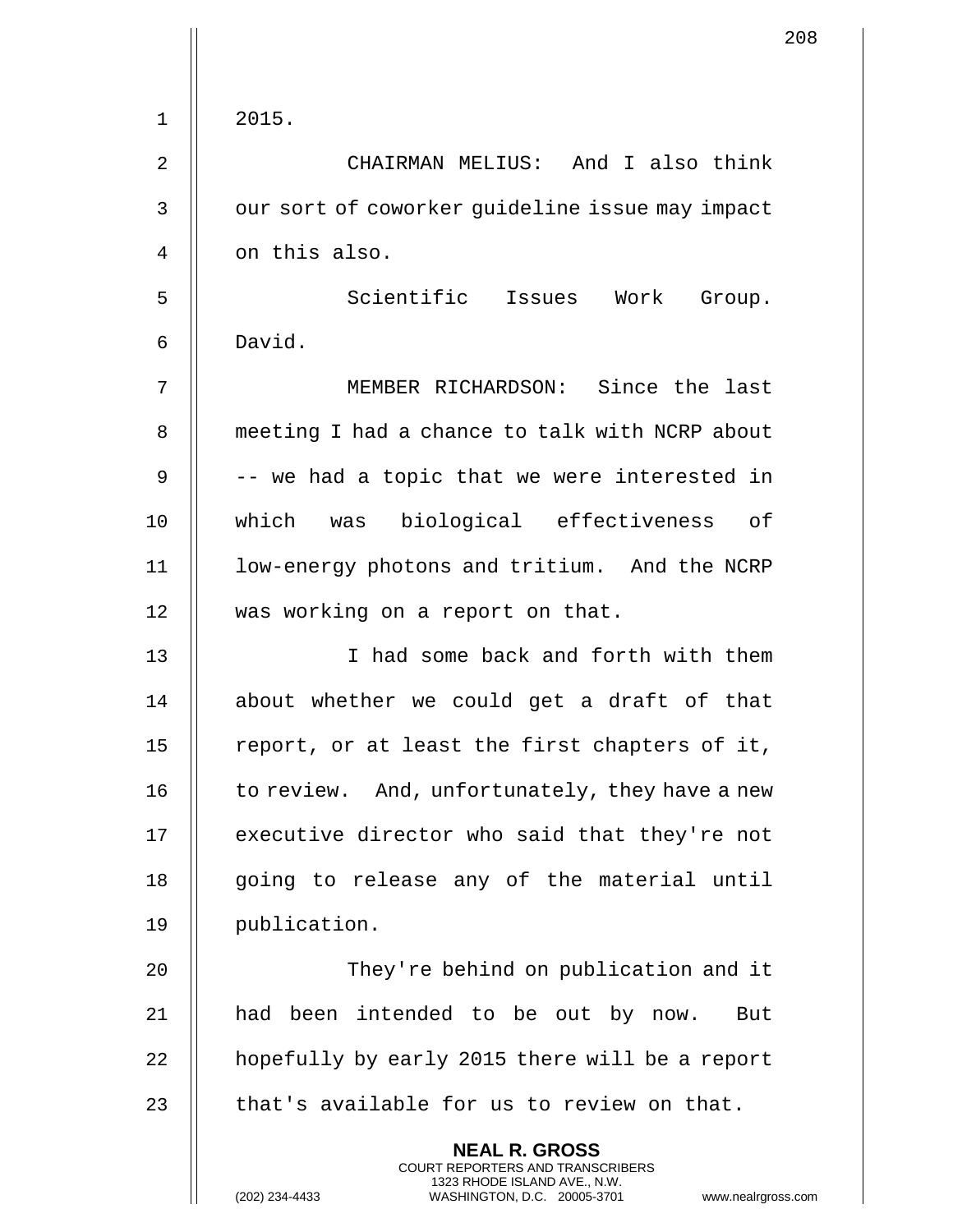|    |                                                                                                                                                                     | 209 |
|----|---------------------------------------------------------------------------------------------------------------------------------------------------------------------|-----|
| 1  | And the suggestion, again, had been to                                                                                                                              |     |
| 2  | get maybe David Kocher to come and at least                                                                                                                         |     |
|    |                                                                                                                                                                     |     |
| 3  | introduce the report and present sections of it                                                                                                                     |     |
| 4  | for us.                                                                                                                                                             |     |
| 5  | CHAIRMAN MELIUS: Okay. Do we want                                                                                                                                   |     |
| 6  | to do that for a Board meeting or for a Work                                                                                                                        |     |
| 7  | Group meeting?                                                                                                                                                      |     |
| 8  | MEMBER RICHARDSON: I think for a                                                                                                                                    |     |
| 9  | Work Group meeting.                                                                                                                                                 |     |
| 10 | CHAIRMAN MELIUS: Okay. Jim, you're                                                                                                                                  |     |
| 11 | shaking your head. Is it we=re doing it for a                                                                                                                       |     |
| 12 | Board meeting or --                                                                                                                                                 |     |
| 13 | DR. NETON: Well, I think it could                                                                                                                                   |     |
| 14 | start as a Board meeting and then eventually                                                                                                                        |     |
| 15 | escalate it through a Work Group.                                                                                                                                   |     |
| 16 | CHAIRMAN MELIUS: Okay.                                                                                                                                              |     |
| 17 | MEMBER RICHARDSON: Yes, I was hoping                                                                                                                                |     |
| 18 | we could digest it some and then maybe --                                                                                                                           |     |
| 19 | CHAIRMAN MELIUS: Okay. SEC Work                                                                                                                                     |     |
| 20 | Group. I think we've got three things                                                                                                                               |     |
| 21 | underway, if I remember correctly. One is the                                                                                                                       |     |
| 22 | coworker sufficient accuracy issue which we're                                                                                                                      |     |
| 23 | already talking about today. And I think you                                                                                                                        |     |
|    | <b>NEAL R. GROSS</b><br><b>COURT REPORTERS AND TRANSCRIBERS</b><br>1323 RHODE ISLAND AVE., N.W.<br>(202) 234-4433<br>WASHINGTON, D.C. 20005-3701 www.nealrgross.com |     |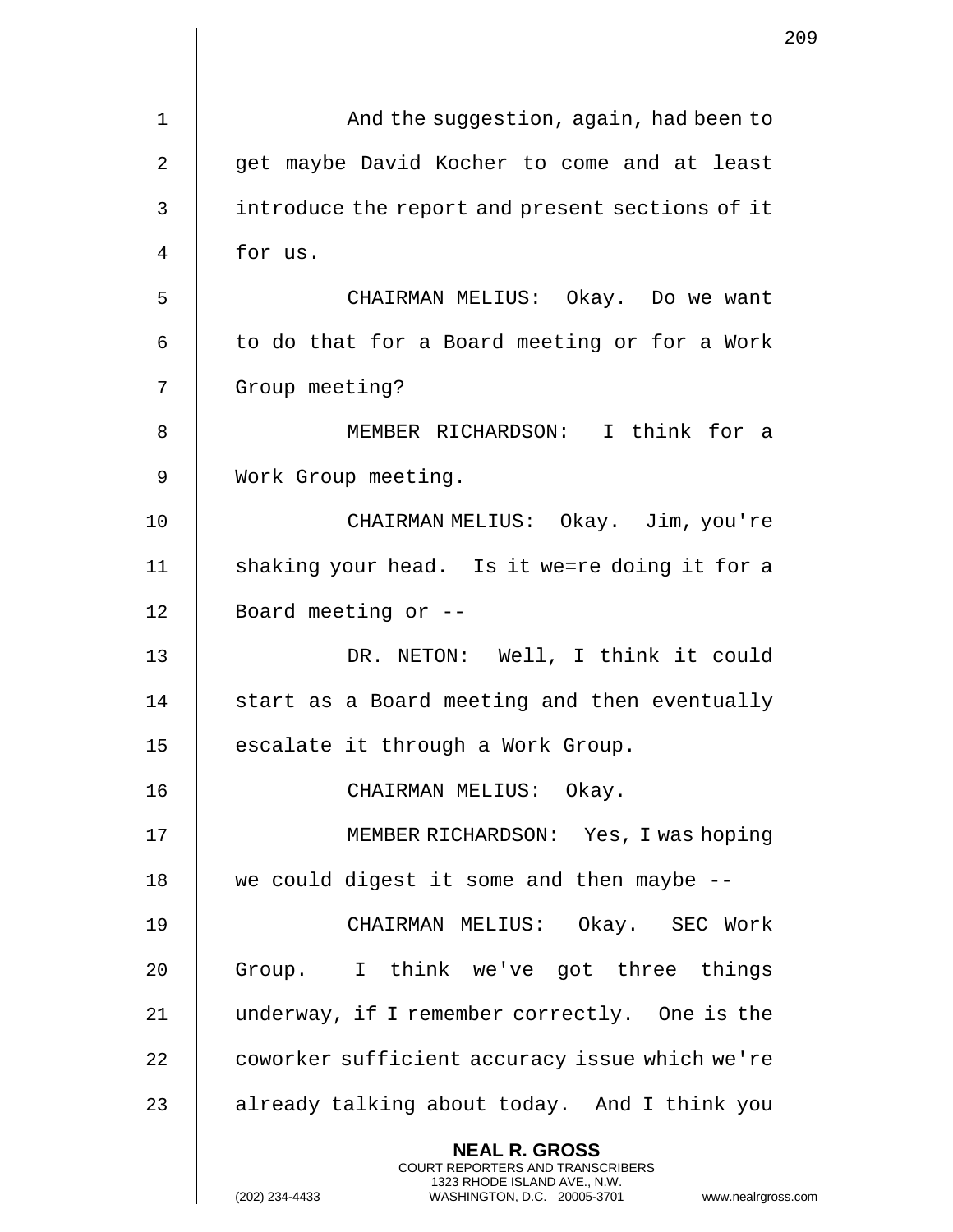| $\mathbf 1$    | have a pretty good idea where that is.           |
|----------------|--------------------------------------------------|
| $\overline{2}$ | Secondly, we have a SC&A review of a             |
|                |                                                  |
| $\mathfrak{Z}$ | Savannah River coworker issue that I think       |
| 4              | is -- I can't remember if it's just out from DOE |
| 5              | review or where. It's very close. Just got       |
| 6              | it, okay. I'm still on the bad list for my CDC   |
| 7              | email. So I will get it when I get back to the   |
| 8              | office next week.                                |
| $\mathsf 9$    | And then the third issue we have.                |
| 10             | Once upon a time a long time ago the SEC         |
| 11             | evaluation group looked at the Dow Madison SEC   |
| 12             | and so forth. And we now have a follow-up. We    |
| 13             | have a Site Profile and we have also a PER.      |
| 14             | So if this is okay with my fellow                |
| 15             | Subcommittee chair, Work Groups, I think we      |
| 16             | would like to task SC&A to really review both,   |
| 17             | the PER and the Site Profile.                    |
| 18             | And my understanding, one, that this             |
| 19             | is sort of a priority, available resources       |
| 20             | issue also. And my understanding is that NIOSH   |
| 21             | now has the timing appropriate, is that true,    |
| 22             | Stu? At least that's what Ted tells me after     |
| 23             | talking to you.                                  |
|                | <b>NEAL R. GROSS</b>                             |

COURT REPORTERS AND TRANSCRIBERS 1323 RHODE ISLAND AVE., N.W.

(202) 234-4433 WASHINGTON, D.C. 20005-3701 www.nealrgross.com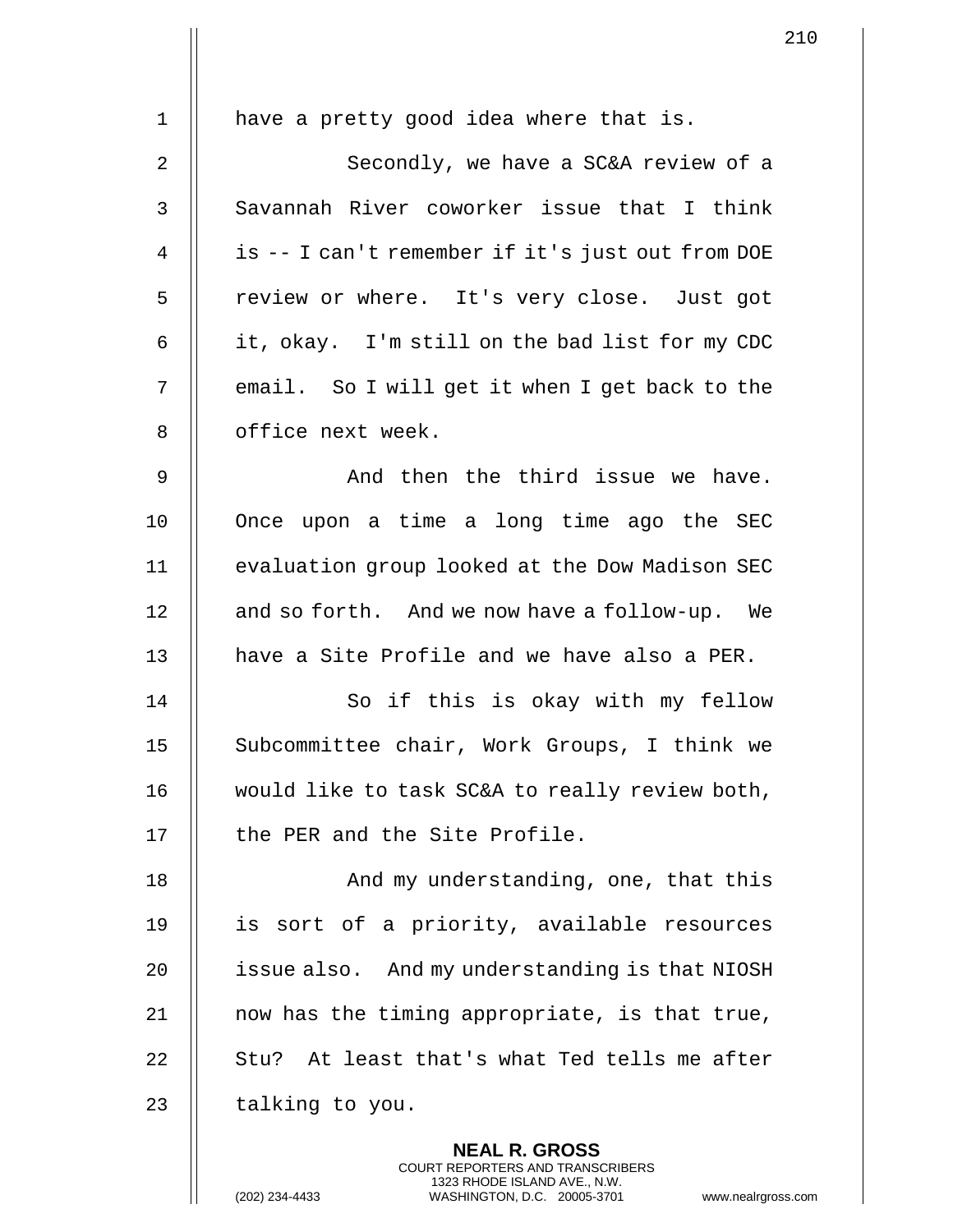|                | 2 <sup>1</sup>                                                                                                                                                       |
|----------------|----------------------------------------------------------------------------------------------------------------------------------------------------------------------|
| 1              | MR. HINNEFELD: Right. The Site                                                                                                                                       |
| $\overline{2}$ | Profile has been revised. So there's a revised                                                                                                                       |
| 3              | Site Profile published, so that's certainly                                                                                                                          |
| 4              | available to review. PER is underway now.                                                                                                                            |
| 5              | MR. KATZ: It's about the come out.                                                                                                                                   |
| 6              | MR. HINNEFELD: I mean, we haven't                                                                                                                                    |
| 7              | actually considered all of those. So                                                                                                                                 |
| 8              | certainly the Site Profile revision is                                                                                                                               |
| 9              | available for review.                                                                                                                                                |
| 10             | CHAIRMAN MELIUS: It seems sensible                                                                                                                                   |
| 11             | to me to combine the two. Is that -- I'm not                                                                                                                         |
| 12             | familiar with the PER.                                                                                                                                               |
| 13             | MR. HINNEFELD: Well, the PER review                                                                                                                                  |
| 14             | typically kind of does the revised Site Profile                                                                                                                      |
| 15             | review anyway. You know, they kind of look at                                                                                                                        |
| 16             | the changes that were done and were the changes                                                                                                                      |
| 17             | to the Site Profile appropriate? I think                                                                                                                             |
| 18             | that's one of the tasks, isn't it?                                                                                                                                   |
| 19             | And so to our way of thinking, whether                                                                                                                               |
| 20             | they're combined or not, you know, is kind of                                                                                                                        |
| 21             | irrelevant to us. So I suppose it could be                                                                                                                           |
| 22             | combined as one assignment and then if the PER                                                                                                                       |
| 23             | cases aren't completely worked they would, you                                                                                                                       |
|                | <b>NEAL R. GROSS</b><br><b>COURT REPORTERS AND TRANSCRIBERS</b><br>1323 RHODE ISLAND AVE., N.W.<br>(202) 234-4433<br>www.nealrgross.c<br>WASHINGTON, D.C. 20005-3701 |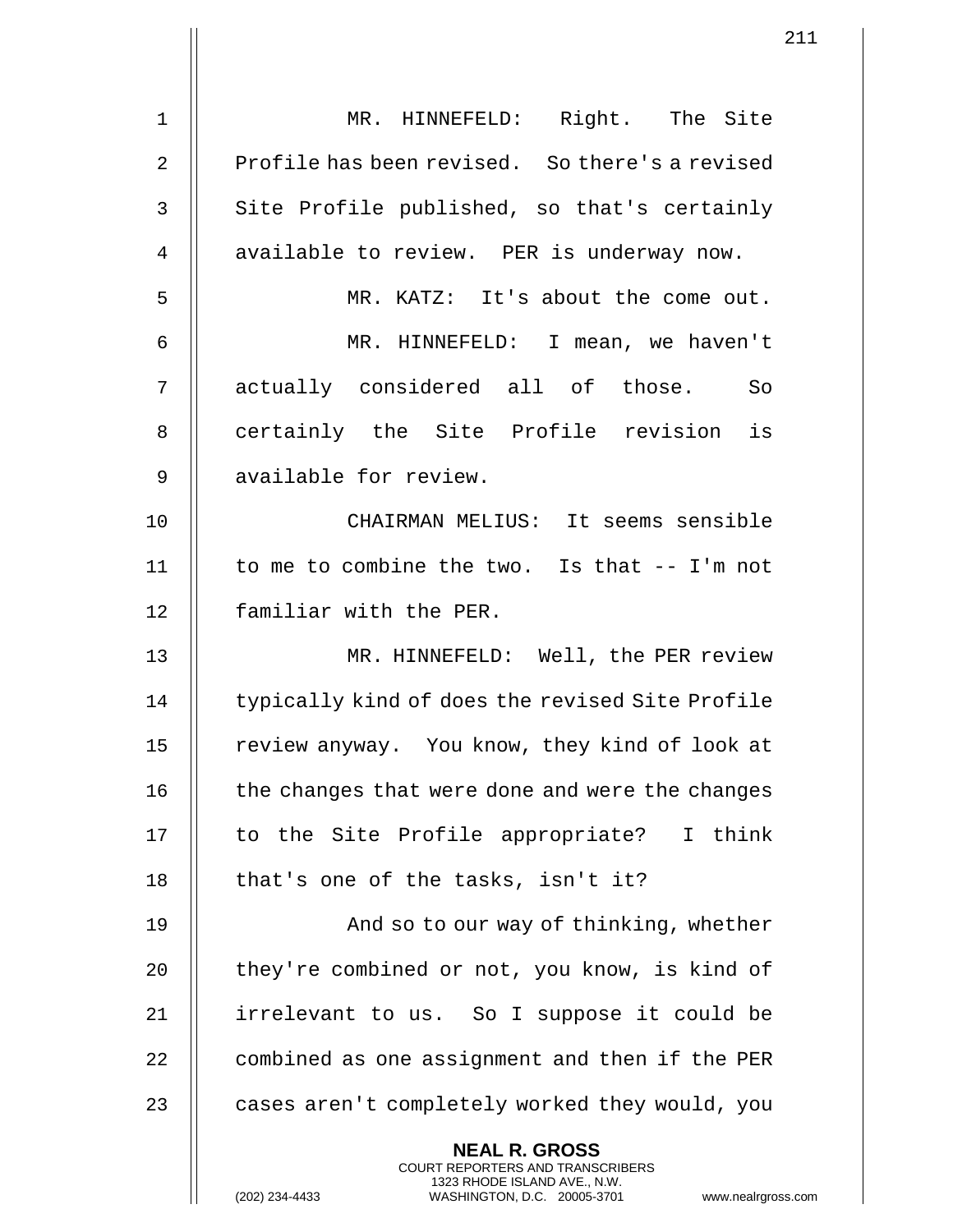1 | know, SC&A would just have to wait until they 2  $\parallel$  qet that sub-task until the cases are worked. 3 CHAIRMAN MELIUS: Yeah, why don't we 4 || qet it assigned? Dr. McKeel will rest easier  $5 \parallel$  and we can get this going. And then face this  $6 \parallel$  when the review is done, at the appropriate  $7$   $\parallel$  timing we can then decide if all this Site 8 || Profile issues, sort of new issues, revolve 9 | around the PER. Then, you know, the chair of 10 || the Work Group would be glad to send this all 11 | over to the Procedures Subcommittee for action. 12 || But if there are others, we can sort 13  $\parallel$  of work that out when we get to that point. 14 MEMBER MUNN: We're looking forward 15 | to your action. 16 CHAIRMAN MELIUS: Our actions. It=s 17 || a group decision. Okay. I hope we haven't 18 | confused everybody by that. 19 || Paul, maybe our hardest working Work 20 Group, TBD-6000. 21 MEMBER ZIEMER: Well, TBD-6000, I 22 || want to report on two different facilities. 23 || First of all, General Steel Industries. You **NEAL R. GROSS** COURT REPORTERS AND TRANSCRIBERS 1323 RHODE ISLAND AVE., N.W.

(202) 234-4433 WASHINGTON, D.C. 20005-3701 www.nealrgross.com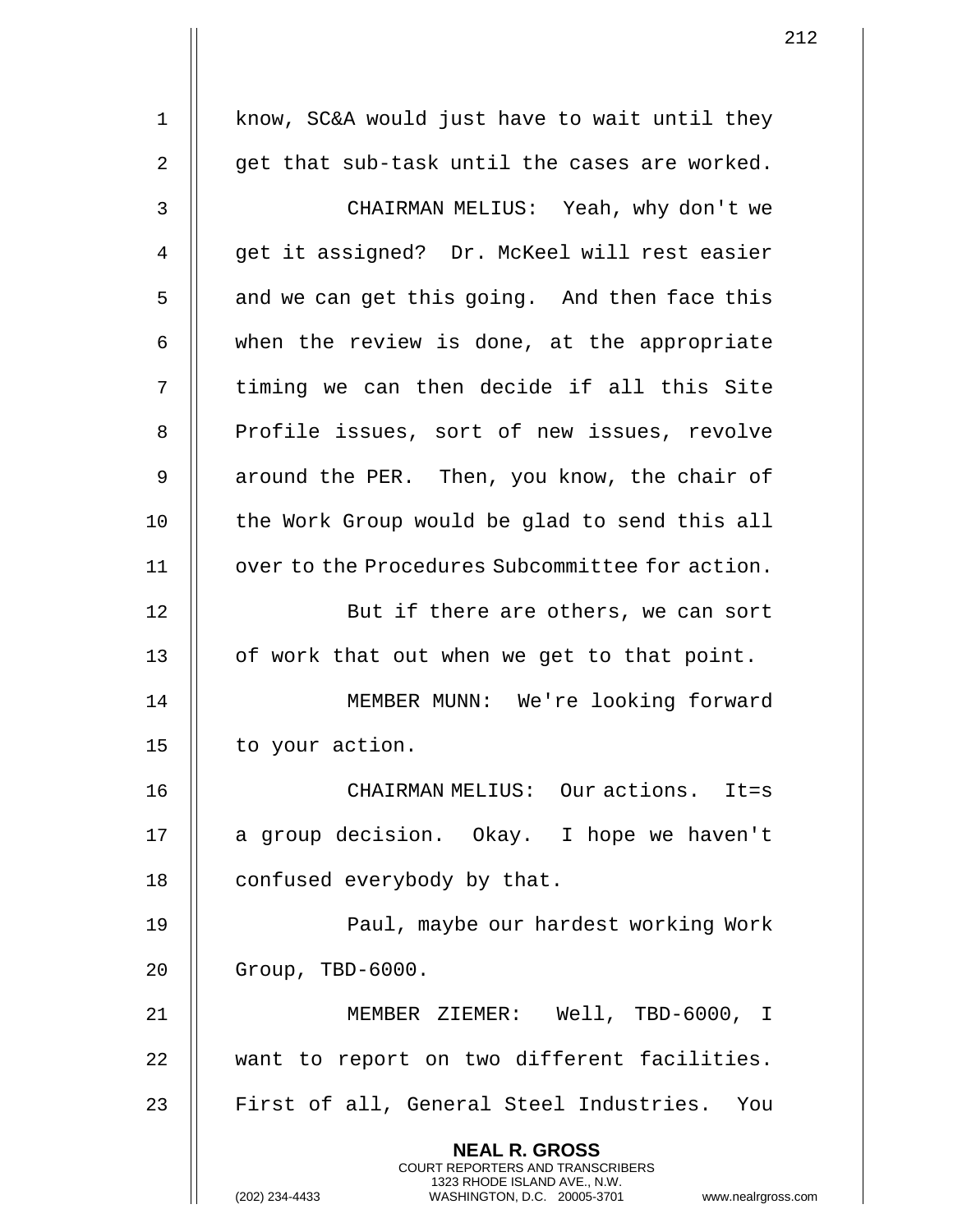| $\mathbf{1}$   | may recall that Appendix BB, which is,                                                                                                                          |
|----------------|-----------------------------------------------------------------------------------------------------------------------------------------------------------------|
| $\overline{2}$ | basically, what you might call the Site Profile                                                                                                                 |
| $\mathsf 3$    | for General Steel Industries, Revision 1 of                                                                                                                     |
| $\overline{4}$ | that was issued this past summer.                                                                                                                               |
| 5              | SC&A was tasked to review the revision                                                                                                                          |
|                |                                                                                                                                                                 |
| 6              | and they have just completed that review. We                                                                                                                    |
| 7              | just got the review within the last few days,                                                                                                                   |
| $\,8\,$        | actually. And I believe once NIOSH has a                                                                                                                        |
| $\mathsf 9$    | chance to review that and respond, the Work                                                                                                                     |
| 10             | Group will meet.                                                                                                                                                |
| 11             | Now, this does also raise the issue of                                                                                                                          |
| 12             | the process of a PER, as well, because there's                                                                                                                  |
| 13             | not a PER for this one yet, either. It was my                                                                                                                   |
| 14             | understanding that NIOSH may be wanting to                                                                                                                      |
| 15             | await the review of this one before they                                                                                                                        |
| 16             | actually issue a PER in case there is an                                                                                                                        |
| 17             | additional revision or two.                                                                                                                                     |
| 18             | I'm not sure which is the best way to                                                                                                                           |
| 19             | do this because in the past some of these PER                                                                                                                   |
| 20             | reviews were actually reviews of the revisions                                                                                                                  |
| 21             | themselves.                                                                                                                                                     |
| 22             | But we have the revision. I think                                                                                                                               |
| 23             | we'll be prepared fairly soon. Although, I                                                                                                                      |
|                | <b>NEAL R. GROSS</b><br><b>COURT REPORTERS AND TRANSCRIBERS</b><br>1323 RHODE ISLAND AVE., N.W.<br>WASHINGTON, D.C. 20005-3701 www.nealrgross<br>(202) 234-4433 |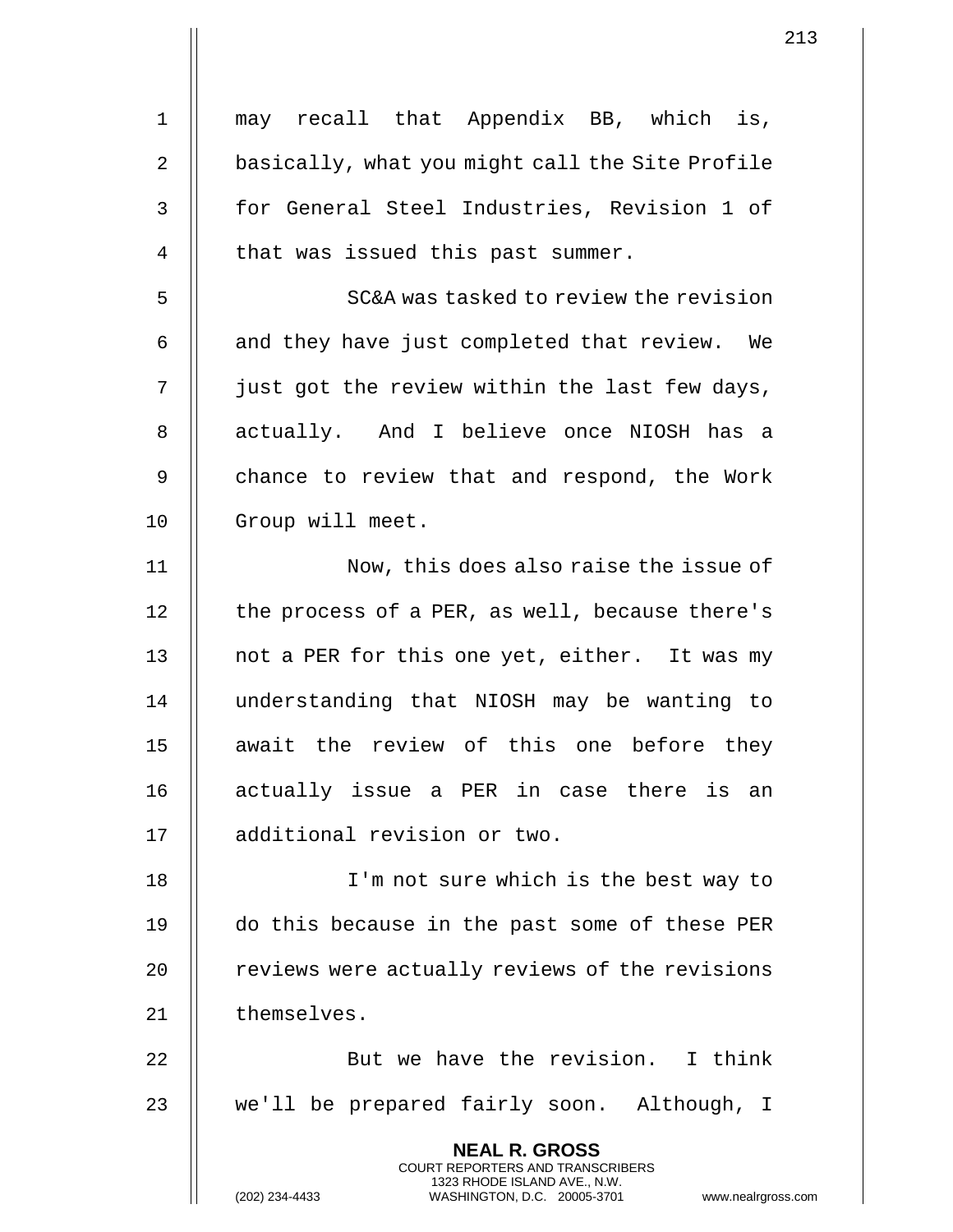|    |                                                                                                     | 2 T T |
|----|-----------------------------------------------------------------------------------------------------|-------|
|    |                                                                                                     |       |
| 1  | didn't see it on the NIOSH worksheet yet when                                                       |       |
| 2  | they would have a chance to respond.                                                                |       |
| 3  | My early review of the SC&A report,                                                                 |       |
| 4  | and I haven't had a chance to review it in                                                          |       |
| 5  | complete detail, a lot of the comments were                                                         |       |
| 6  | wording things in there, but there is one thing,                                                    |       |
| 7  | at least, that's a little more substantial. So                                                      |       |
| 8  | the Work Group will have to take a look at that.                                                    |       |
| 9  | But at the moment, we're proceeding                                                                 |       |
| 10 | just with what we have before us. And it will                                                       |       |
| 11 | be up to NIOSH how they want to proceed with the                                                    |       |
| 12 | PER in the process.                                                                                 |       |
| 13 | But that's where we are in GSI. And,                                                                |       |
| 14 | personally, I'd like to get the comments closed                                                     |       |
| 15 | as quickly as we can because this has been a long                                                   |       |
| 16 | process and we want to make sure that there's                                                       |       |
| 17 | a sooner rather than later opportunity for any                                                      |       |
| 18 | revised dose reconstructions to be handled.                                                         |       |
| 19 | Most of them have already been done and many of                                                     |       |
| 20 | them, I'm sure, will have to be redone.<br>So                                                       |       |
| 21 | we'll need to come to closure on that.                                                              |       |
| 22 | The other thing I'll report on is                                                                   |       |
| 23 | Simonds Saw, which is also a TBD-6000. Just                                                         |       |
|    | <b>NEAL R. GROSS</b><br><b>COURT REPORTERS AND TRANSCRIBERS</b>                                     |       |
|    | 1323 RHODE ISLAND AVE., N.W.<br>(202) 234-4433<br>www.nealrgross.com<br>WASHINGTON, D.C. 20005-3701 |       |

 $\mathbf{1}$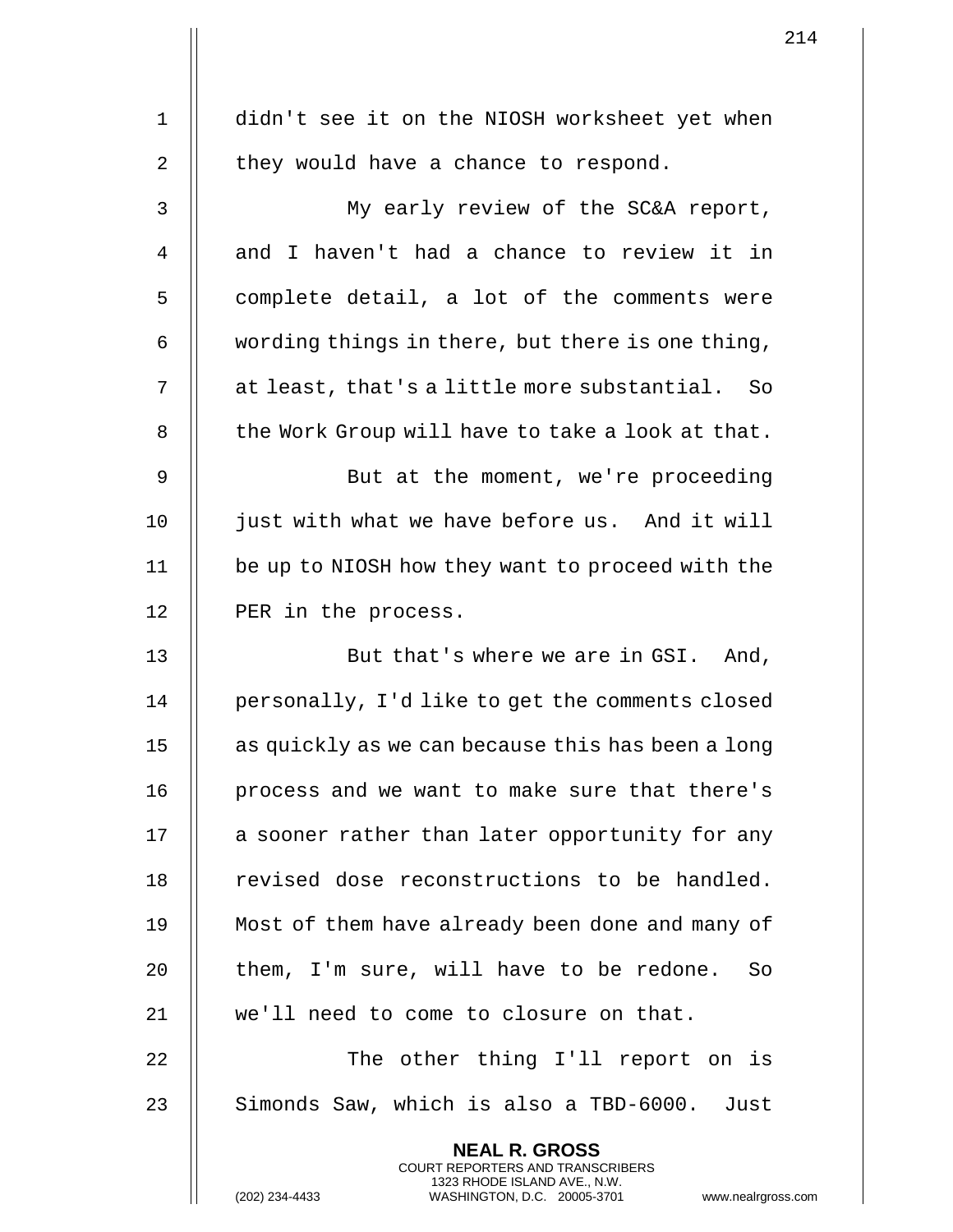| $\mathbf 1$ | within the last few days, I think late last                                                                                                                 |
|-------------|-------------------------------------------------------------------------------------------------------------------------------------------------------------|
| 2           | week, we received Rev 2 of what constitutes                                                                                                                 |
| 3           | their TBD. This is not an SEC issued Site                                                                                                                   |
| 4           | Profile and we just received that from NIOSH a                                                                                                              |
| 5           | few days ago. SC&A will have to review that                                                                                                                 |
| 6           | yet. But just to let you know that that is in                                                                                                               |
| 7           | the works and at some point we'll have to see                                                                                                               |
| 8           | if there's any issues yet on Simonds Saw on the                                                                                                             |
| 9           | Site Profile.                                                                                                                                               |
| 10          | CHAIRMAN MELIUS: Okay. Good.                                                                                                                                |
| 11          | TBD-6001, otherwise known as the Uranium                                                                                                                    |
| 12          | Refining Atomic Weapons Employers Work Group,                                                                                                               |
| 13          | nothing to report?                                                                                                                                          |
| 14          | MEMBER ANDERSON:<br>Nothing to report.                                                                                                                      |
| 15          | CHAIRMAN MELIUS: Okay.                                                                                                                                      |
| 16          | MEMBER ANDERSON:<br>We've<br>got                                                                                                                            |
| 17          | additional assignment sites, but they're not,                                                                                                               |
| 18          | I don't think, ready for us to look at yet.                                                                                                                 |
| 19          | CHAIRMAN MELIUS: Okay. Surrogate                                                                                                                            |
| 20          | Data is in the same position. We have nothing                                                                                                               |
| 21          | thing active for that. We're not expecting                                                                                                                  |
| 22          | anything to be active about, but you never know.                                                                                                            |
| 23          | Weldon Spring?                                                                                                                                              |
|             | <b>NEAL R. GROSS</b><br>COURT REPORTERS AND TRANSCRIBERS<br>1323 RHODE ISLAND AVE., N.W.<br>(202) 234-4433<br>WASHINGTON, D.C. 20005-3701<br>www.nealrgross |

 $\mathbf{I}$  $\mathsf{l}$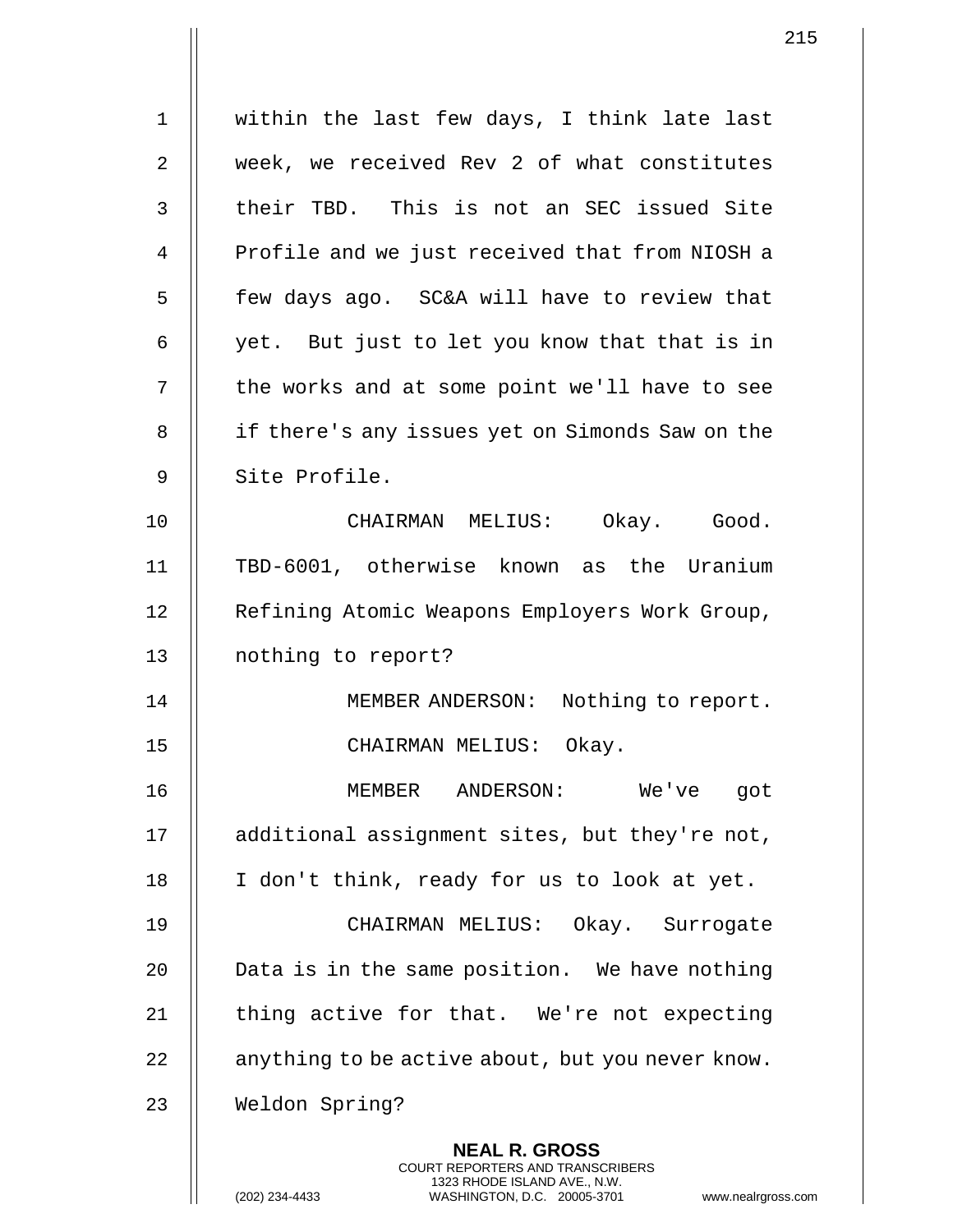|    | 216                                                                                                                                                                 |  |
|----|---------------------------------------------------------------------------------------------------------------------------------------------------------------------|--|
| 1  | MEMBER LEMEN: I have nothing new to                                                                                                                                 |  |
|    |                                                                                                                                                                     |  |
| 2  | report on that.                                                                                                                                                     |  |
| 3  | CHAIRMAN MELIUS: What do we have                                                                                                                                    |  |
| 4  | that's old? I don't $--$                                                                                                                                            |  |
| 5  | MEMBER LEMEN: I don't have anything                                                                                                                                 |  |
| 6  | that's old either, unless NIOSH does.                                                                                                                               |  |
| 7  | CHAIRMAN MELIUS: We haven't done a                                                                                                                                  |  |
| 8  | Site Profile review there, have we?                                                                                                                                 |  |
| 9  | MEMBER LEMEN: I think everything                                                                                                                                    |  |
| 10 | just kind of stopped after the SEC.                                                                                                                                 |  |
| 11 | MR. HINNEFELD: No, I don't recall                                                                                                                                   |  |
| 12 | any Site Profile issues being open from the SEC                                                                                                                     |  |
| 13 | process.                                                                                                                                                            |  |
| 14 | MEMBER LEMEN: That's correct.                                                                                                                                       |  |
| 15 | MR. HINNEFELD: When we finished the                                                                                                                                 |  |
| 16 | SEC process, I didn't think there were any Site                                                                                                                     |  |
| 17 | Profile issues left. That's my recollection                                                                                                                         |  |
| 18 | anyway.                                                                                                                                                             |  |
| 19 | CHAIRMAN MELIUS: Is there a Site                                                                                                                                    |  |
| 20 | Profile review or was it just an SEC review?                                                                                                                        |  |
| 21 | MR. HINNEFELD: Well, there was --                                                                                                                                   |  |
| 22 | MR. KATZ: Combined maybe.                                                                                                                                           |  |
| 23 | MR. HINNEFELD: Yeah, when an SEC                                                                                                                                    |  |
|    |                                                                                                                                                                     |  |
|    | <b>NEAL R. GROSS</b><br><b>COURT REPORTERS AND TRANSCRIBERS</b><br>1323 RHODE ISLAND AVE., N.W.<br>(202) 234-4433<br>WASHINGTON, D.C. 20005-3701 www.nealrgross.com |  |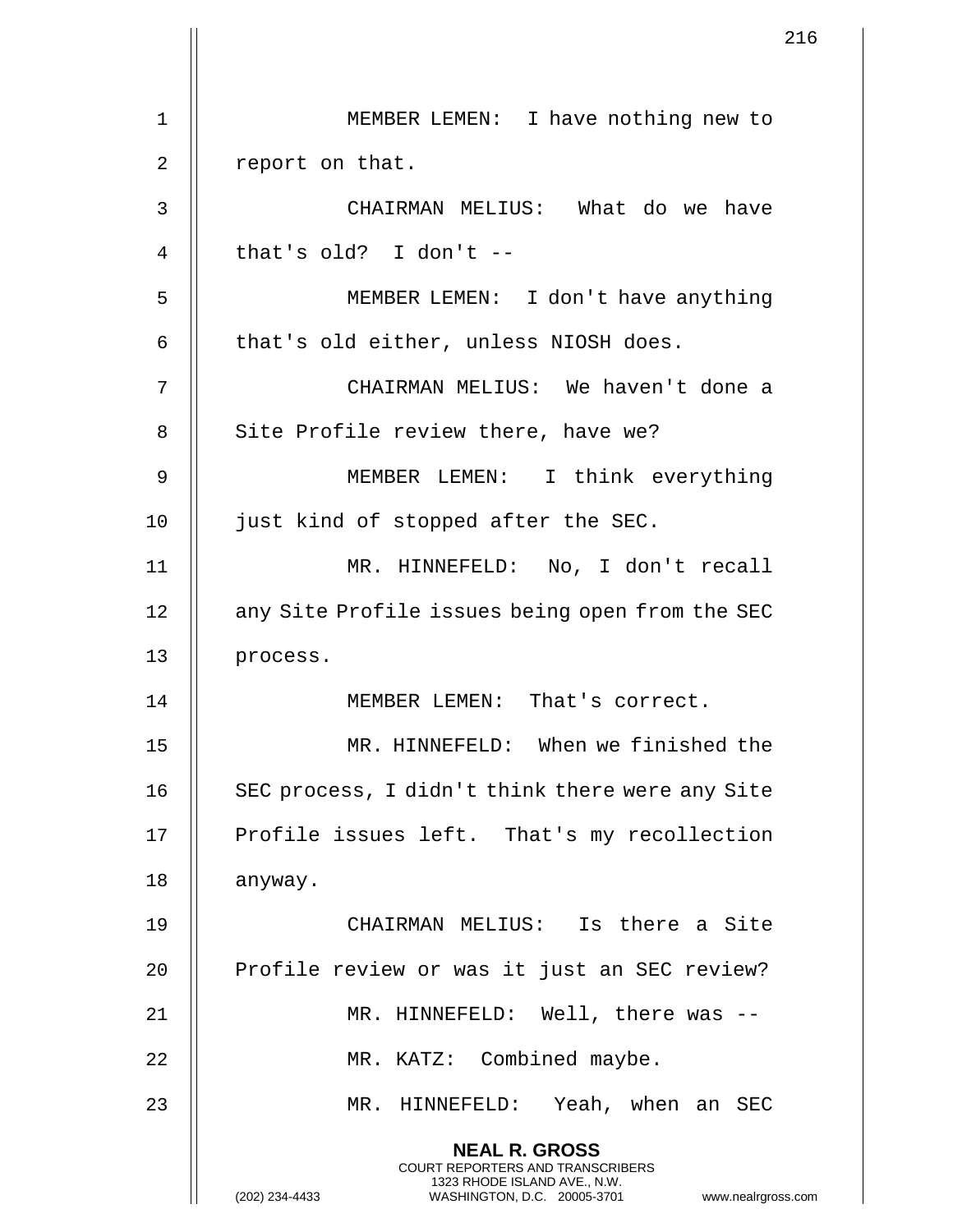|             |                                                                                                                                                                        | 217 |
|-------------|------------------------------------------------------------------------------------------------------------------------------------------------------------------------|-----|
| $\mathbf 1$ | review is done, you know, and the collection of                                                                                                                        |     |
|             |                                                                                                                                                                        |     |
| 2           | issues are made, sometimes those are parceled                                                                                                                          |     |
| 3           | into Site Profile issues and SEC issues.                                                                                                                               |     |
| 4           | And sometimes we'll resolve the SEC or                                                                                                                                 |     |
| 5           | add an SEC Class and get rid of the SEC issues                                                                                                                         |     |
| 6           | and still have Site Profile issues remaining.                                                                                                                          |     |
| 7           | But I don't recall that there were any Site                                                                                                                            |     |
| 8           | Profile issues remaining from the Weldon                                                                                                                               |     |
| 9           | Springs work.                                                                                                                                                          |     |
| 10          | CHAIRMAN MELIUS: But if SC&A, and                                                                                                                                      |     |
| 11          | this is a hypothetical, if SC&A has not done a                                                                                                                         |     |
| 12          | Site Profile review, then there might be SEC                                                                                                                           |     |
| 13          | issues. They may have focused just on SEC                                                                                                                              |     |
| 14          | issues and not focused at all on Site Profile                                                                                                                          |     |
| 15          | issues, which is why we do separate Site Profile                                                                                                                       |     |
| 16          | reviews. And I just don't recall on this one                                                                                                                           |     |
| 17          | what was done.                                                                                                                                                         |     |
| 18          | MR. HINNEFELD: I don't recall                                                                                                                                          |     |
| 19          | either. I don't know that --                                                                                                                                           |     |
| 20          | CHAIRMAN MELIUS: Well, maybe John                                                                                                                                      |     |
| 21          | Stiver has some.                                                                                                                                                       |     |
| 22          | MR. STIVER: After the SEC was closed                                                                                                                                   |     |
| 23          | out, I believe we had a meeting in September of                                                                                                                        |     |
|             | <b>NEAL R. GROSS</b><br><b>COURT REPORTERS AND TRANSCRIBERS</b><br>1323 RHODE ISLAND AVE., N.W.<br>(202) 234-4433<br>WASHINGTON, D.C. 20005-3701<br>www.nealrgross.com |     |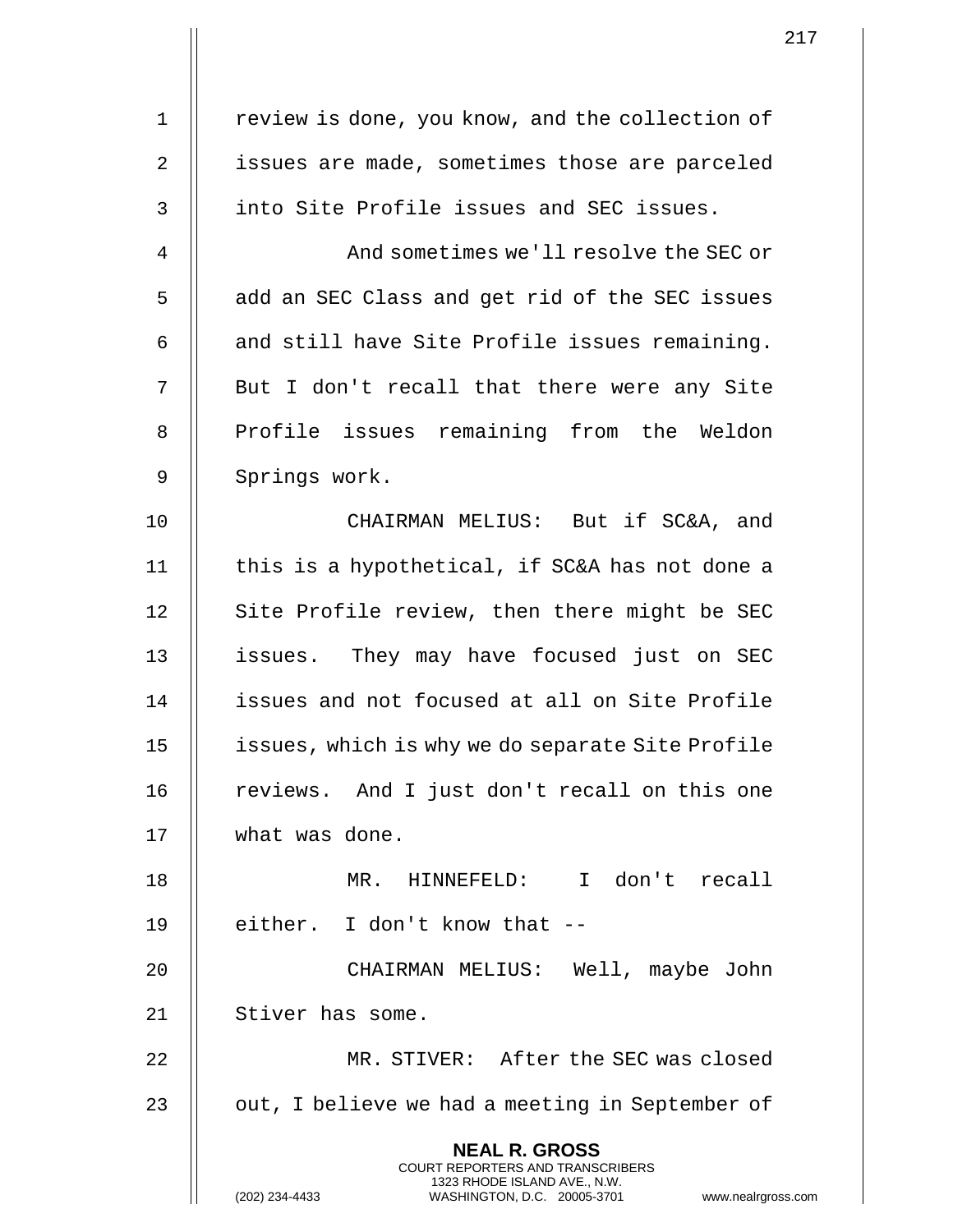|                |                                                                                                                                                                       | 21 |
|----------------|-----------------------------------------------------------------------------------------------------------------------------------------------------------------------|----|
|                |                                                                                                                                                                       |    |
| $\mathbf 1$    | 2012. And then all the TBDs were revised after                                                                                                                        |    |
| $\overline{2}$ | that, in 2013, and we have not looked at those                                                                                                                        |    |
| 3              | yet.                                                                                                                                                                  |    |
| 4              | I think it's probably, mainly, some of                                                                                                                                |    |
| 5              | the superficial changes to incorporate the SEC,                                                                                                                       |    |
| 6              | but I don't know because we haven't really                                                                                                                            |    |
| 7              | checked on that yet.                                                                                                                                                  |    |
| 8              | CHAIRMAN MELIUS: Okay. Should we                                                                                                                                      |    |
| 9              | task or --                                                                                                                                                            |    |
| 10             | MR. KATZ: Why not? Why not just to                                                                                                                                    |    |
| 11             | confirm that. If it's superficial, it'll be                                                                                                                           |    |
| 12             | easy.                                                                                                                                                                 |    |
| 13             | MR. STIVER: Yes, I mean, it's a                                                                                                                                       |    |
| 14             | matter of an afternoon. One afternoon looking                                                                                                                         |    |
| 15             | at it and see if there's anything on it.                                                                                                                              |    |
| 16             | MEMBER LEMEN: So if you task the                                                                                                                                      |    |
| 17             | SC&A, does that mean should we have another                                                                                                                           |    |
| 18             | Working Group meeting after that?                                                                                                                                     |    |
| 19             | MEMBER MUNN: It depends.                                                                                                                                              |    |
| 20             | MR. STIVER: In any case there are TBD                                                                                                                                 |    |
| 21             | revisions out there that we have not seen yet.                                                                                                                        |    |
| 22             | CHAIRMAN MELIUS: Okay. So we'll                                                                                                                                       |    |
| 23             | task SC&A to review those. Okay.                                                                                                                                      |    |
|                | <b>NEAL R. GROSS</b><br><b>COURT REPORTERS AND TRANSCRIBERS</b><br>1323 RHODE ISLAND AVE., N.W.<br>(202) 234-4433<br>WASHINGTON, D.C. 20005-3701<br>www.nealrgross.co |    |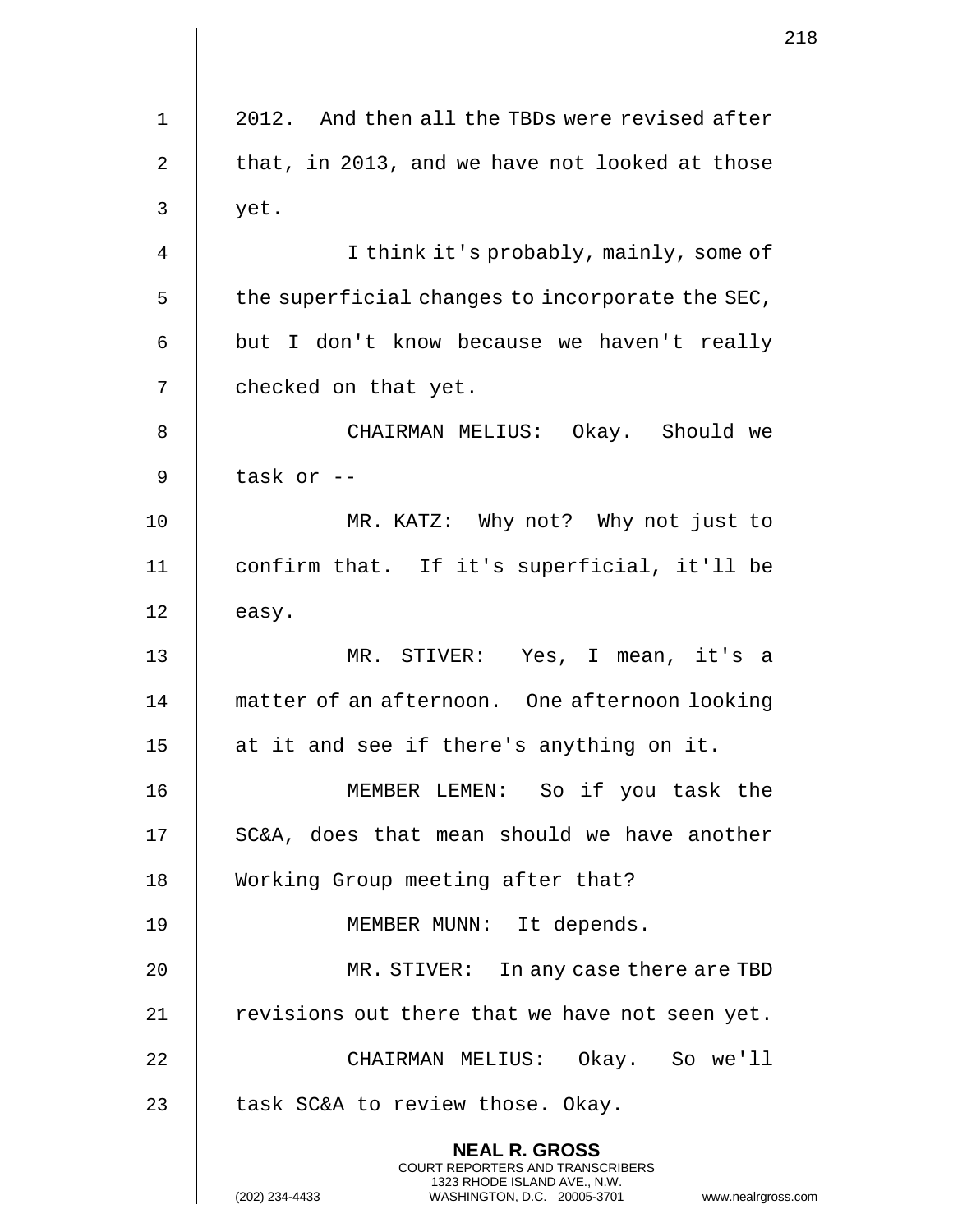1 MEMBER LEMEN: And then should the 2 Working Group wait until SC&A reviews it and  $3$   $\parallel$  then take action after that? 4 CHAIRMAN MELIUS: Yeah, yeah, NIOSH 5 || is going to have to respond to their reviews. 6  $\parallel$  And this is down the road a bit, but that --7 MEMBER LEMEN: I just want to make 8 || sure there's nothing from the Working Group 9 | you're expecting. 10 MR. KATZ: Nothing yet. 11 CHAIRMAN MELIUS: Nothing yet. 12 || And Worker Outreach, Josie's not 13 || here, so I think we'll put that off until the 14 | next meeting. And there is some follow-up that 15 we need to do in that, but Josie needs to should 16 | be present for that. 17 And then we have our two 18 || Subcommittees. Dose Reconstruction Reviews. 19 David? 20 MEMBER KOTELCHUCK: Okay. Well, our 21 last -- 22 CHAIRMAN MELIUS: Can you speak into  $23$  || the microphone  $-$ **NEAL R. GROSS** COURT REPORTERS AND TRANSCRIBERS 1323 RHODE ISLAND AVE., N.W. (202) 234-4433 WASHINGTON, D.C. 20005-3701 www.nealrgross.com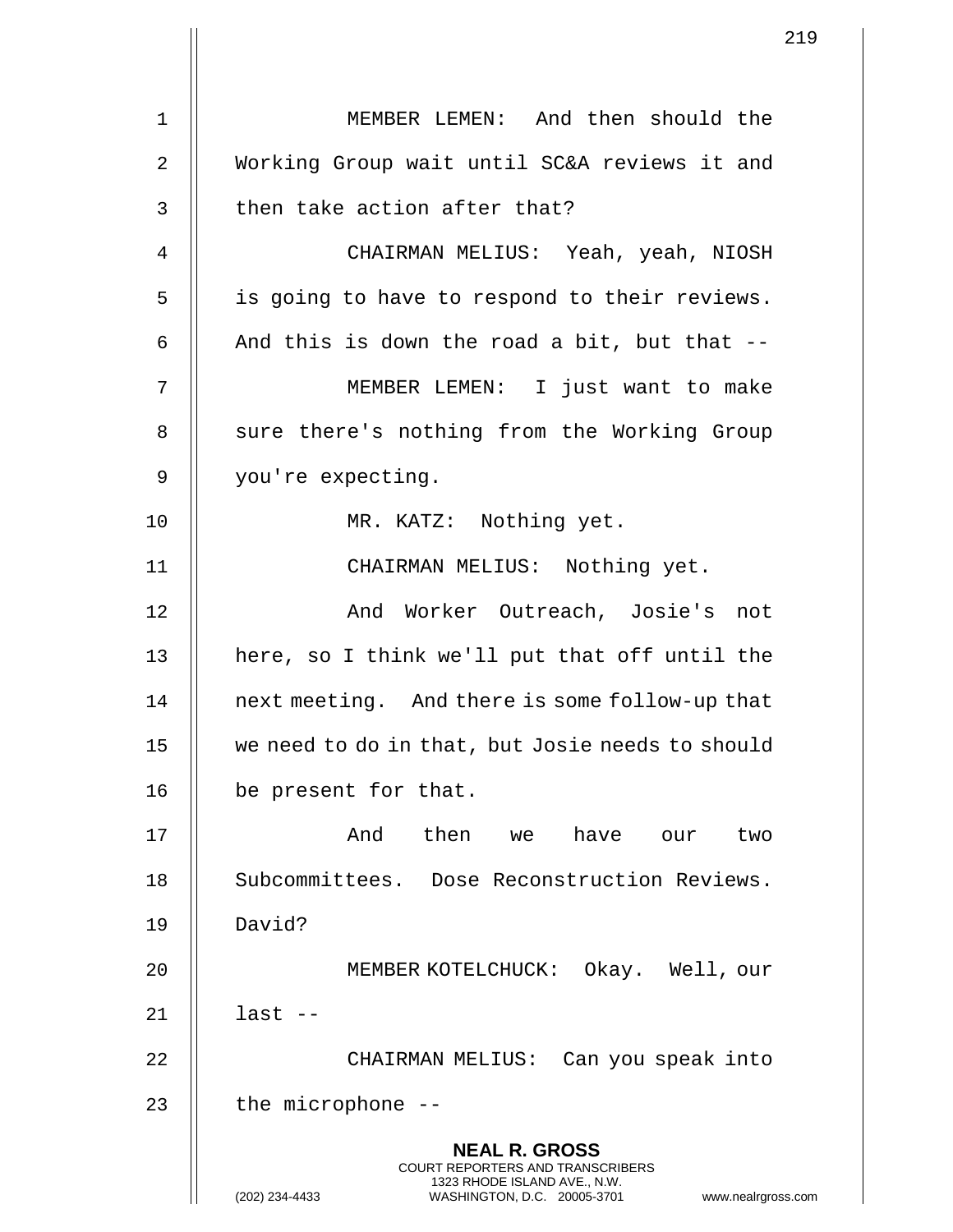|    | 2                                                                                                                                                                   |
|----|---------------------------------------------------------------------------------------------------------------------------------------------------------------------|
| 1  | MEMBER<br>KOTELCHUCK:<br>last<br>Our                                                                                                                                |
| 2  | teleconference meeting was October 29th, which                                                                                                                      |
| 3  | Wanda kindly chaired in my absence, and much was                                                                                                                    |
| 4  | done. We almost finished 10 through 13.                                                                                                                             |
| 5  | Actually, we have 14 findings                                                                                                                                       |
| 6  | remaining in the so-called DCAS sites file.<br>We                                                                                                                   |
| 7  | have a next meeting, as Ted noted, on December                                                                                                                      |
| 8  | 8th. And we will finish up the findings at that                                                                                                                     |
| 9  | time and then begin, finally, the 14th set.                                                                                                                         |
| 10 | And that will allow us also to begin working on                                                                                                                     |
| 11 | the audit report, finally, for 10 through 13.                                                                                                                       |
| 12 | And work is going on on the blind cases                                                                                                                             |
| 13 | and work is continuing on NIOSH work on the 9th                                                                                                                     |
| 14 | up through the 19th set. So that's the report                                                                                                                       |
| 15 | and we're moving along.                                                                                                                                             |
| 16 | CHAIRMAN MELIUS: Paul.                                                                                                                                              |
| 17 | MEMBER ZIEMER: I'd like to ask my                                                                                                                                   |
| 18 | periodic question. And that is, what are the                                                                                                                        |
| 19 | plans to report to the Secretary on the                                                                                                                             |
| 20 | scientific validity? Is that what you were                                                                                                                          |
| 21 | talking about?                                                                                                                                                      |
| 22 | MEMBER KOTELCHUCK: Yes, that's what                                                                                                                                 |
| 23 | I was talking about, the audit.                                                                                                                                     |
|    | <b>NEAL R. GROSS</b><br><b>COURT REPORTERS AND TRANSCRIBERS</b><br>1323 RHODE ISLAND AVE., N.W.<br>(202) 234-4433<br>WASHINGTON, D.C. 20005-3701<br>www.nealrgross. |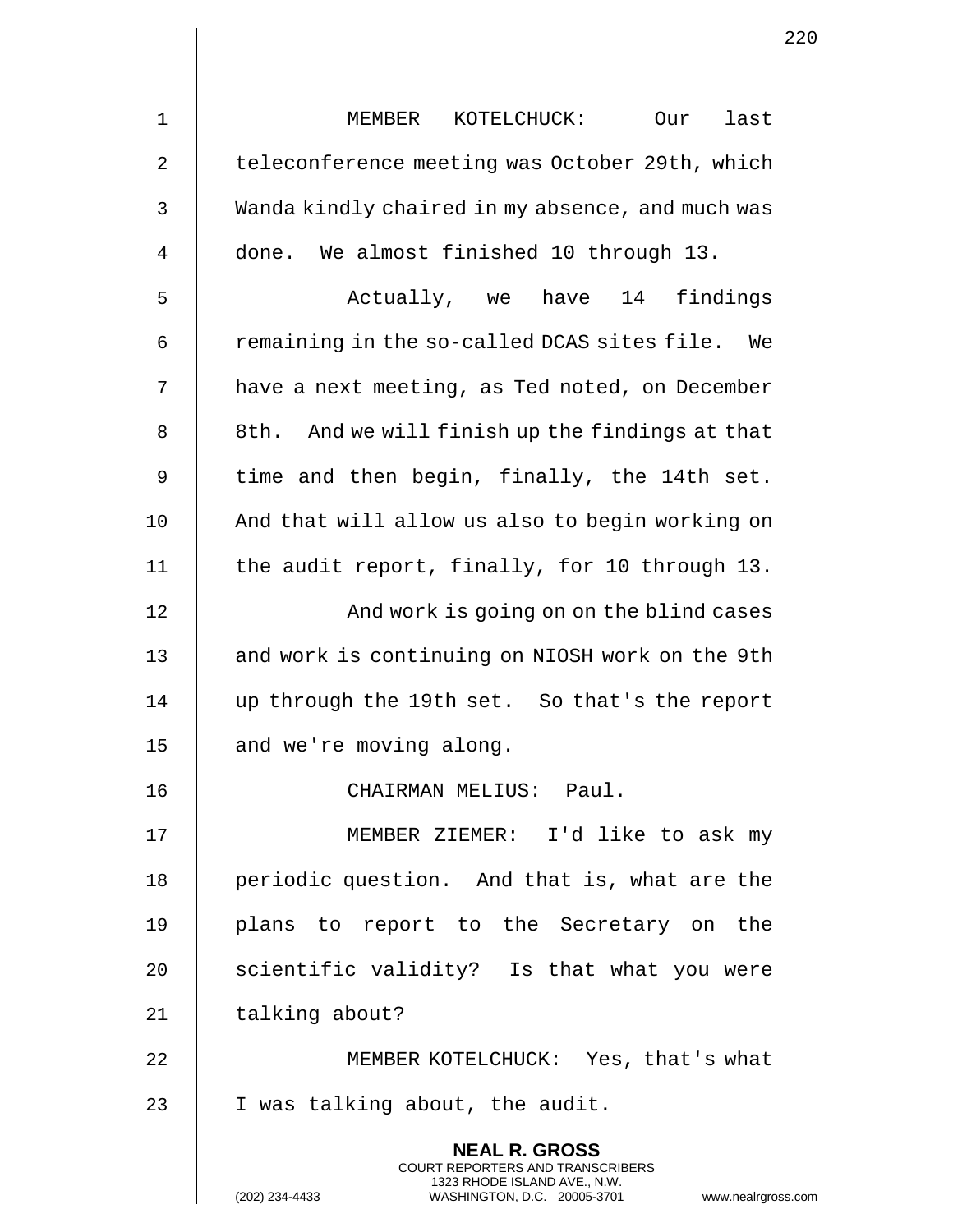|    | 2 <sup>2</sup>                                                                                                                                                       |
|----|----------------------------------------------------------------------------------------------------------------------------------------------------------------------|
| 1  | MEMBER ZIEMER: Okay.                                                                                                                                                 |
|    |                                                                                                                                                                      |
| 2  | MEMBER KOTELCHUCK: Oh yes,                                                                                                                                           |
| 3  | absolutely. We're behind.                                                                                                                                            |
| 4  | MEMBER ZIEMER: Yes. That's okay.                                                                                                                                     |
| 5  | MEMBER KOTELCHUCK: We had hoped to                                                                                                                                   |
| 6  | begin earlier, but we will do it now and try to                                                                                                                      |
| 7  | expedite it.                                                                                                                                                         |
| 8  | MEMBER ZIEMER: I just wanted to make                                                                                                                                 |
| 9  | sure I understood that.                                                                                                                                              |
| 10 | CHAIRMAN MELIUS: And I will ask my                                                                                                                                   |
| 11 | periodic question, which is what about the                                                                                                                           |
| 12 | blind reviews?                                                                                                                                                       |
| 13 | MEMBER KOTELCHUCK: The blind reviews,                                                                                                                                |
| 14 | we've gone over, I believe, four out of the six.                                                                                                                     |
| 15 | It's been put back on our schedule because we                                                                                                                        |
| 16 | want to get 10 through 13 completed so we can                                                                                                                        |
| 17 | do the report to the Secretary.                                                                                                                                      |
| 18 | The blind reviews, as you remember                                                                                                                                   |
| 19 | from earlier meetings, for the four cases that                                                                                                                       |
| 20 | we reviewed, the blind reviews were identical                                                                                                                        |
| 21 | or compatible. We haven't moved ahead on the                                                                                                                         |
| 22 | others. We will now be able to, however, when                                                                                                                        |
|    |                                                                                                                                                                      |
| 23 | we finish 13.                                                                                                                                                        |
|    | <b>NEAL R. GROSS</b><br><b>COURT REPORTERS AND TRANSCRIBERS</b><br>1323 RHODE ISLAND AVE., N.W.<br>(202) 234-4433<br>WASHINGTON, D.C. 20005-3701<br>www.nealrgross.c |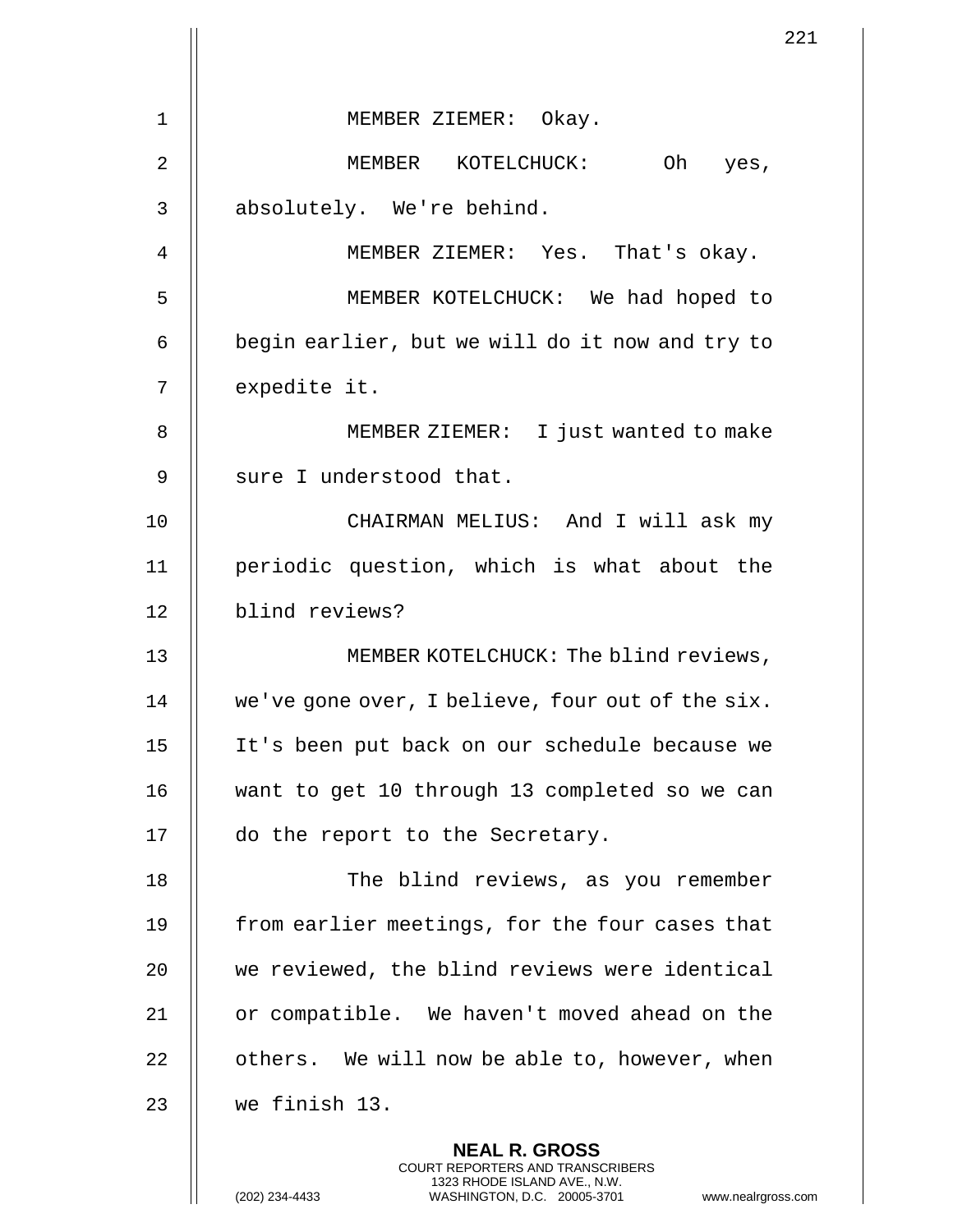1 CHAIRMAN MELIUS: Okay. Any other 2 || questions, comments, anything from NIOSH or  $3 \parallel$  SC&A on that? Okay.

4 || MR. KATZ: Well, just to update you,  $5 \parallel$  SC&A has been assigned. They're doing six plan 6 | reviews now, additional ones. And they've  $7$   $\parallel$  also been assigned their  $21^\text{st}$  set of dose 8 | reconstructions, which will take them through 9 March. So that's also happened in this 10 interim.

11 CHAIRMAN MELIUS: Procedures Review. 12 MEMBER MUNN: Procedures has not met 13 || since I gave you a fairly concise report during 14 || our September Board teleconference. We are 15 | scheduled for Tuesday, November 25. So we will 16 || be meeting later this month.

17 || At our last meeting, we had a number 18 | of PERs that we looked at and we have a gaggle 19 more that's coming up for us. We also took a 20  $\parallel$  100k at several OTIBS that we were attempting 21 || to close out last time, some of which we did. 22 || They included ingestion, inhalation 23 || of plutonium and internal dosimetry issues,

> **NEAL R. GROSS** COURT REPORTERS AND TRANSCRIBERS 1323 RHODE ISLAND AVE., N.W.

(202) 234-4433 WASHINGTON, D.C. 20005-3701 www.nealrgross.com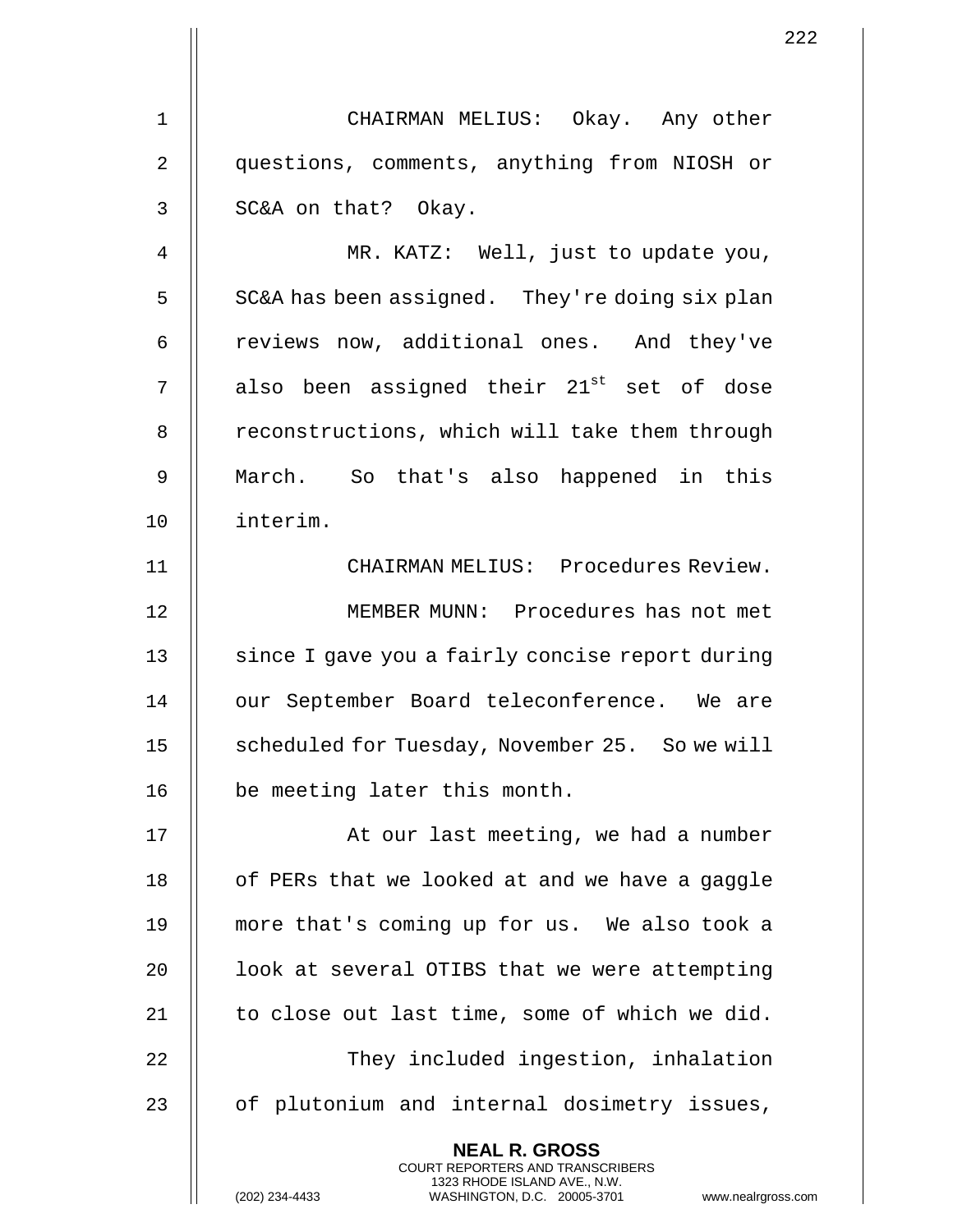1 | including some internal doses related to gross 2 || alpha and gross beta. But most of our focus, 3 || I think, will probably be on PERs during this 4 upcoming Procedures meeting later this month. 5 CHAIRMAN MELIUS: Any questions or 6 | comments? Yes, Paul. 7 MEMBER ZIEMER: Actually, if I might 8 || be permitted to ask a question of David on the 9 || previous report. We have 21 total reviews we 10 will have finished with this last group, 21 11 groups of dose reconstruction reviews. Is it  $12$   $\parallel$   $21?$ 13 MEMBER KOTELCHUCK: No, we've been 14 working on 10 through 13 sets -- 15 MEMBER ZIEMER: Yes, but which ones 16  $\parallel$  -- which group is ready for SC&A's completing  $17$   $\parallel$  or  $-$ 18 MR. STIVER: Well, we have delivered 19 up through set 19 now. Set 17 were the six 20 || additional blinds that Dr. Kotelchuck was 21  $\parallel$  talking about that. And since then we've been 22 || tasked to do Set 20, which are another 23 || additional set of blinds. **NEAL R. GROSS** COURT REPORTERS AND TRANSCRIBERS

1323 RHODE ISLAND AVE., N.W.

(202) 234-4433 WASHINGTON, D.C. 20005-3701 www.nealrgross.com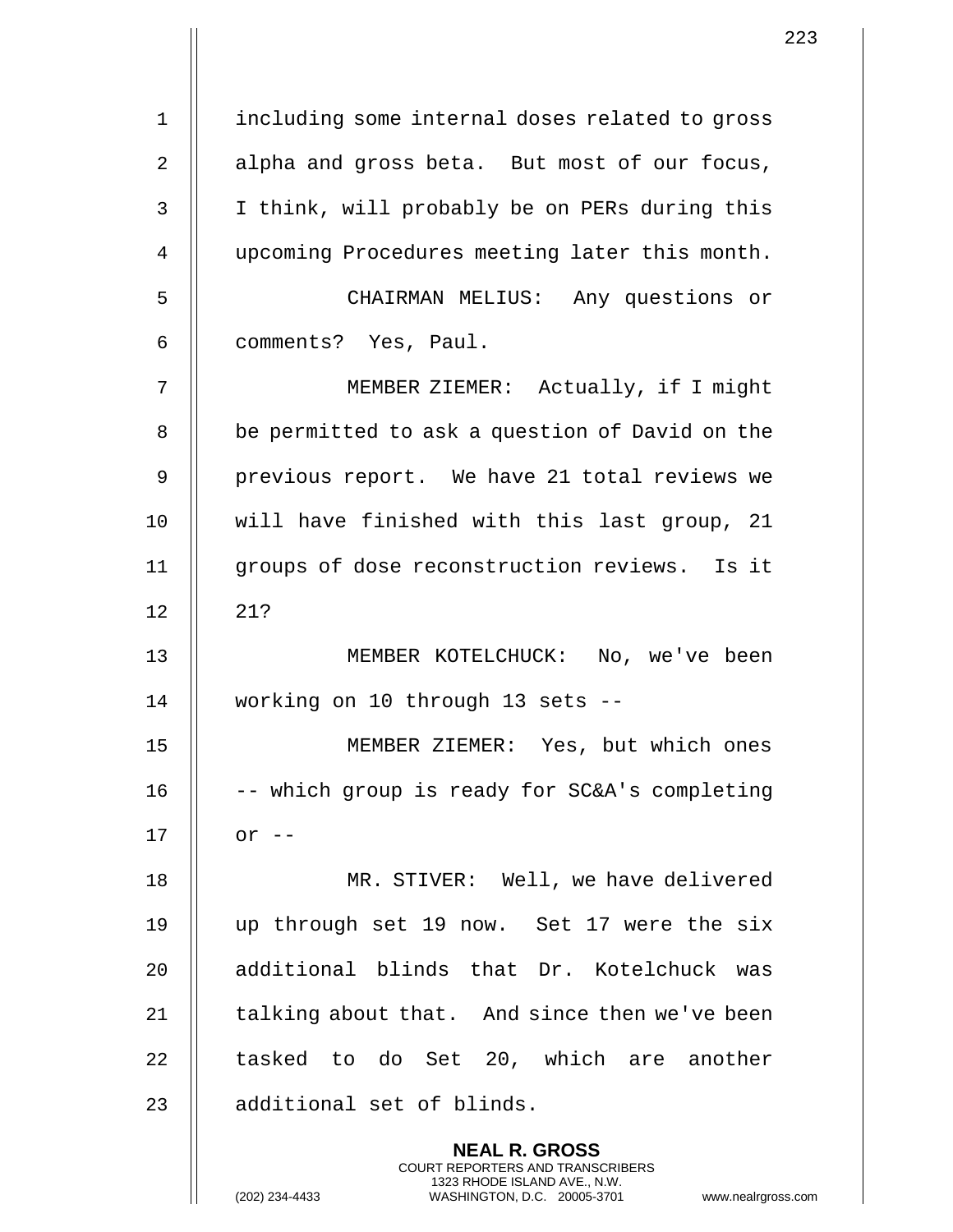|    | 224                                                                                                                                                                    |
|----|------------------------------------------------------------------------------------------------------------------------------------------------------------------------|
| 1  | MEMBER ZIEMER: Okay. But --                                                                                                                                            |
| 2  | MR. STIVER: And then 21 through 30                                                                                                                                     |
| 3  | are standard dose reconstructions.                                                                                                                                     |
| 4  | MEMBER ZIEMER: Okay. So with                                                                                                                                           |
| 5  | those, how many total cases have we reviewed?                                                                                                                          |
| 6  | Is it somewhere around four to 500?                                                                                                                                    |
| 7  | MEMBER KOTELCHUCK: Let's see.                                                                                                                                          |
|    |                                                                                                                                                                        |
| 8  | Total? You mean from the beginning?                                                                                                                                    |
| 9  | MEMBER ZIEMER: Yeah.                                                                                                                                                   |
| 10 | MR. STIVER: The table I put in                                                                                                                                         |
| 11 | there $--$                                                                                                                                                             |
| 12 | MEMBER KOTELCHUCK: Over 200. I'm                                                                                                                                       |
| 13 | just looking at the --                                                                                                                                                 |
| 14 | MR. KATZ: No, no, no. David, John                                                                                                                                      |
| 15 | has the numbers. We talked about this                                                                                                                                  |
| 16 | recently.                                                                                                                                                              |
| 17 | MR. STIVER: Yeah, in the review that                                                                                                                                   |
| 18 | I sent out to you guys, there's a table on Page                                                                                                                        |
| 19 | 15. And the total number of cases up through                                                                                                                           |
| 20 | Set 19 is 468. Findings are nearing completion                                                                                                                         |
| 21 | through Set 13. That still leaves 14 through                                                                                                                           |
| 22 | 19 including --                                                                                                                                                        |
| 23 | MR. KATZ: So though Set 21 it'll be                                                                                                                                    |
|    | <b>NEAL R. GROSS</b><br><b>COURT REPORTERS AND TRANSCRIBERS</b><br>1323 RHODE ISLAND AVE., N.W.<br>(202) 234-4433<br>WASHINGTON, D.C. 20005-3701<br>www.nealrgross.com |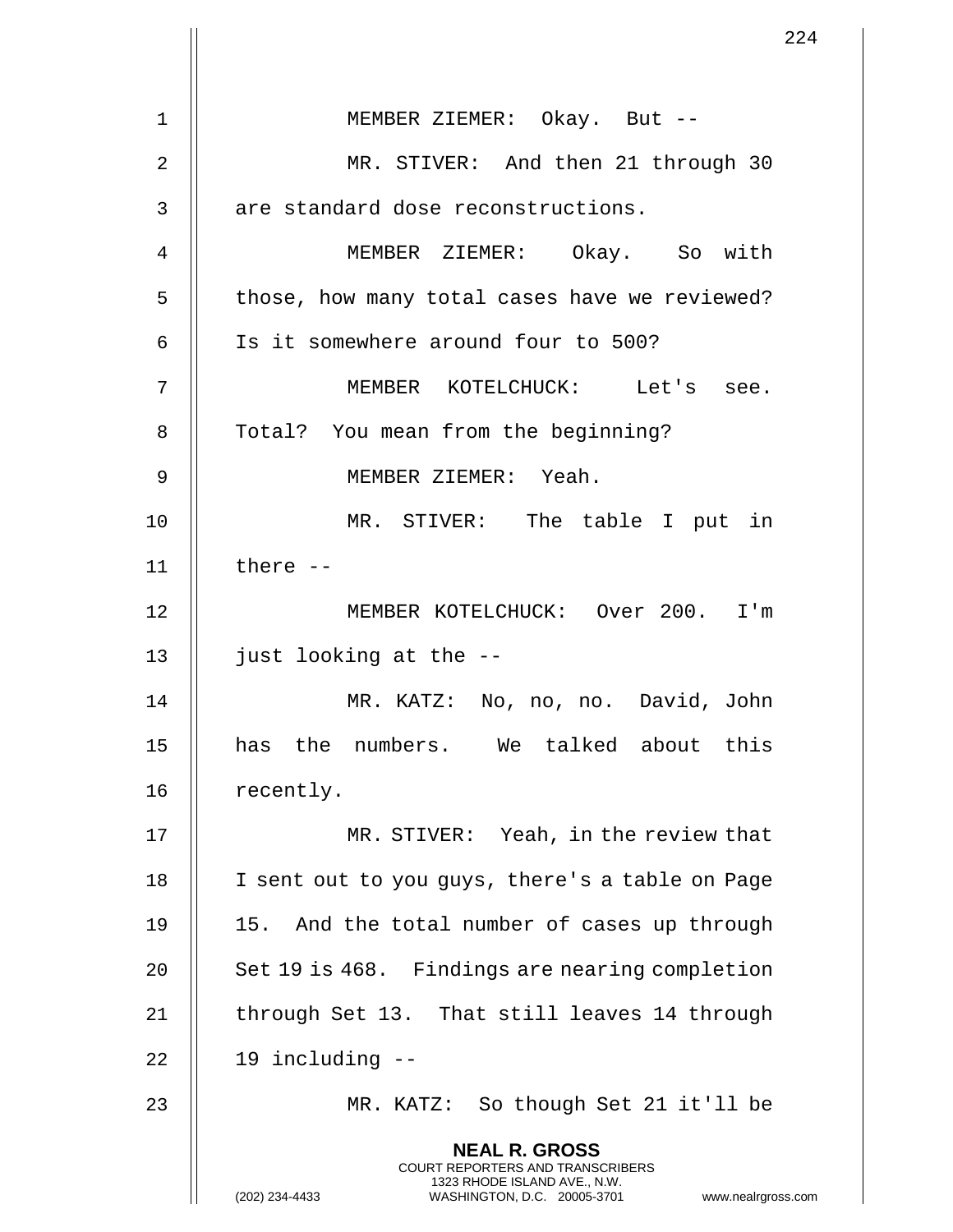1 about 500. That's correct.

2 MEMBER ZIEMER: Okay. So about 500,  $3 \parallel$  what I'm trying to get at is to get an update 4 || on what percent of the total cases that have 5 | been reconstructed have we been able to review  $6 \parallel$  and whether our original goal of two-and-a-half 7 || percent was even realistic. I have a feeling 8 it wasn't and I don't know if we'll be able to 9 || achieve, ever, what we thought we could ten 10 || years ago, or more than ten years ago, twelve 11 years ago, and whether or not we should. 12 || I don't think we need to do it today, 13 || but I'm wondering if the Dose Reconstruction 14 || Subcommittee might advise us as to what is 15  $\parallel$  realistic, so that we have on record --16 MEMBER KOTELCHUCK: Sure. 17 || MEMBER ZIEMER: Maybe we need a new 18  $\parallel$  goal or we have to do more or change the goal. 19 MEMBER KOTELCHUCK: Yeah. I mean, 20  $\parallel$  to respond just to what you're saying, I mean, 21 I've looked at the numbers and we're really 22 || running around one percent. Maybe 23 || one-point-something, at least half of **NEAL R. GROSS** COURT REPORTERS AND TRANSCRIBERS

1323 RHODE ISLAND AVE., N.W.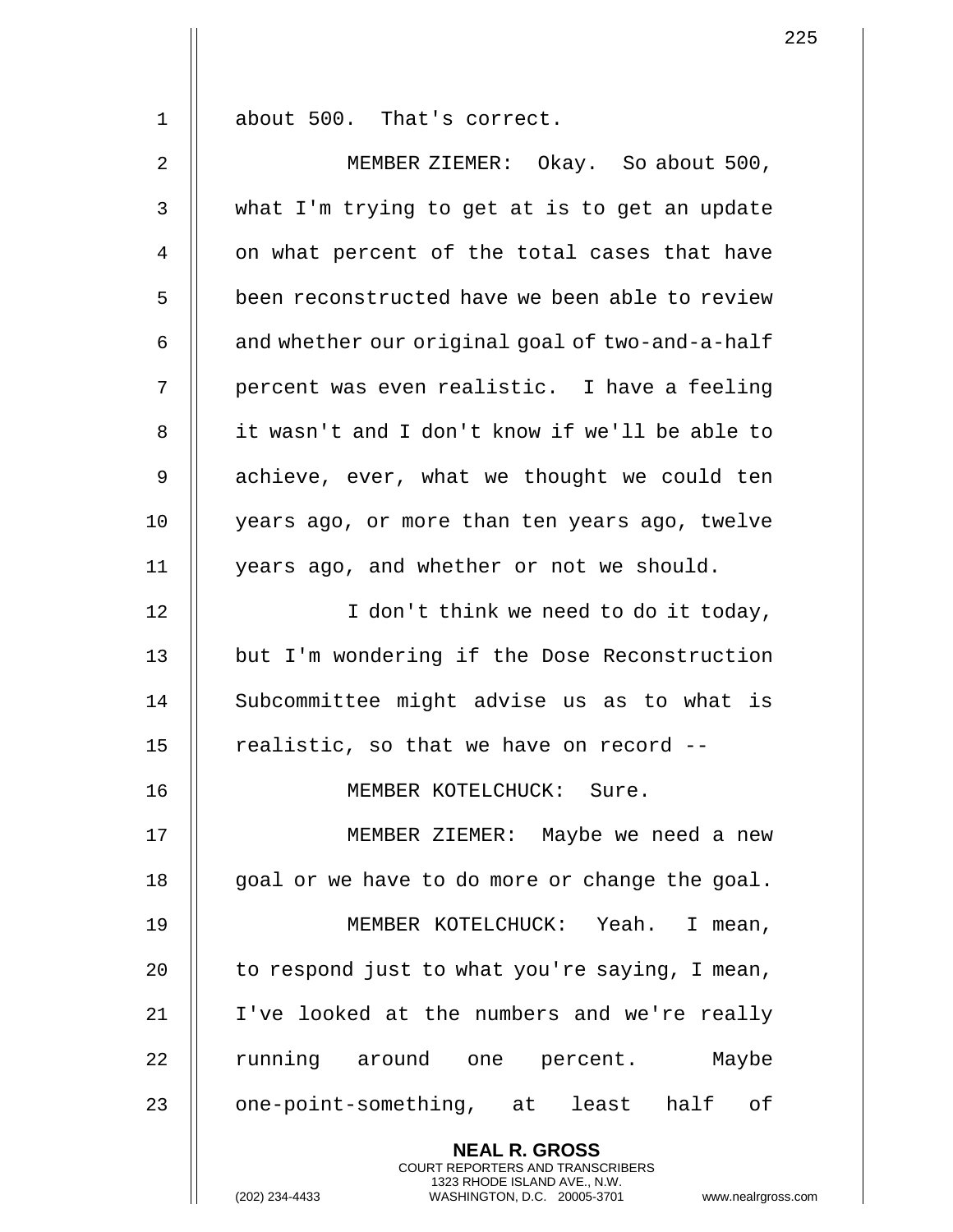| $\mathbf 1$    | two-and-a-half-percent. And that's what                                                                                                                            |
|----------------|--------------------------------------------------------------------------------------------------------------------------------------------------------------------|
| $\overline{2}$ | we've been running and it's been very slow.                                                                                                                        |
| 3              | CHAIRMAN MELIUS: But, I mean, well,                                                                                                                                |
| 4              | we've all talked about this, but it's not a                                                                                                                        |
| 5              | static methodology and it's very complicated.                                                                                                                      |
| 6              | So the methods that were used for the first                                                                                                                        |
| 7              | hundred were different than the last hundred.                                                                                                                      |
| 8              | MR. KATZ: But are we doing it any                                                                                                                                  |
| $\mathsf 9$    | faster? I don't --                                                                                                                                                 |
| 10             | CHAIRMAN MELIUS: No. Well, and so I                                                                                                                                |
| 11             | guess the follow-up, and reason for my question                                                                                                                    |
| 12             | was about the blind reviews is, is there a                                                                                                                         |
| 13             | better method that we could be using or a                                                                                                                          |
| 14             | different methodology we should be using that                                                                                                                      |
| 15             | might be more efficient? Or a mix of                                                                                                                               |
| 16             | methodologies and approaches that might be more                                                                                                                    |
| 17             | efficient in terms of assuring the quality of                                                                                                                      |
| 18             | that, but also identifying any remaining                                                                                                                           |
| 19             | problems.                                                                                                                                                          |
| 20             | I think most of our problems have been                                                                                                                             |
| 21             | -- at least my estimate is just sort of this fact                                                                                                                  |
| 22             | that you've separated the dose reconstruction                                                                                                                      |
| 23             | reviews from the Site Profile, SEC issues and                                                                                                                      |
|                | <b>NEAL R. GROSS</b><br><b>COURT REPORTERS AND TRANSCRIBERS</b><br>1323 RHODE ISLAND AVE., N.W.<br>(202) 234-4433<br>WASHINGTON, D.C. 20005-3701<br>www.nealrgross |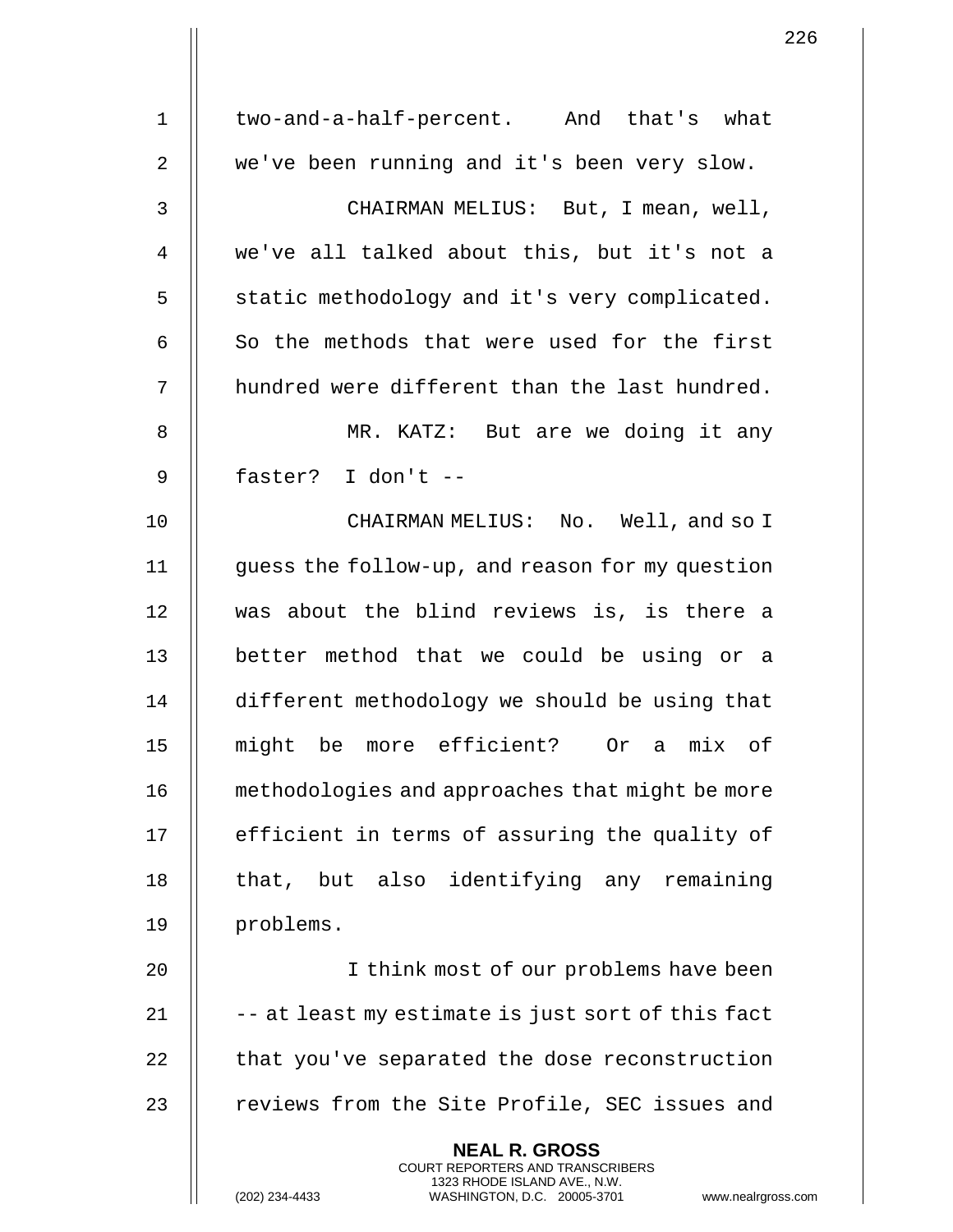$1 \parallel$  so forth. We go at them sort of differently. 2 And Procedures and so forth. But is there some 3 || way of taking that into account? Is there 4 || something else we should be able to do in 5 | methodology.

6  $\parallel$  But I think to get to that, I think, 7 when we last talked about this, which is 8 || probably a couple years ago, was the issue of, 9 | one, we needed to have a report to the Secretary 10 | or something like that would summarize this, at 11 least for the more recent reviews to be able to 12 | evaluate it.

13 And, secondly, the blind reviews 14 would also be helpful in terms of helping to 15 || evaluate what other methodologies might be 16 used. Not that we could ever do, you know, 17 || two-and-a-half percent blind reviews, but 18 || might point to issues that would come up.

19 || So I think we could try to aim for, you 20 || know, pulling our -- so really looking at our 21 methodology again as we're doing this audit. 22 || MEMBER KOTELCHUCK: Well, as both the 23  $\parallel$  chair and also a new person on the Committee,

> **NEAL R. GROSS** COURT REPORTERS AND TRANSCRIBERS 1323 RHODE ISLAND AVE., N.W.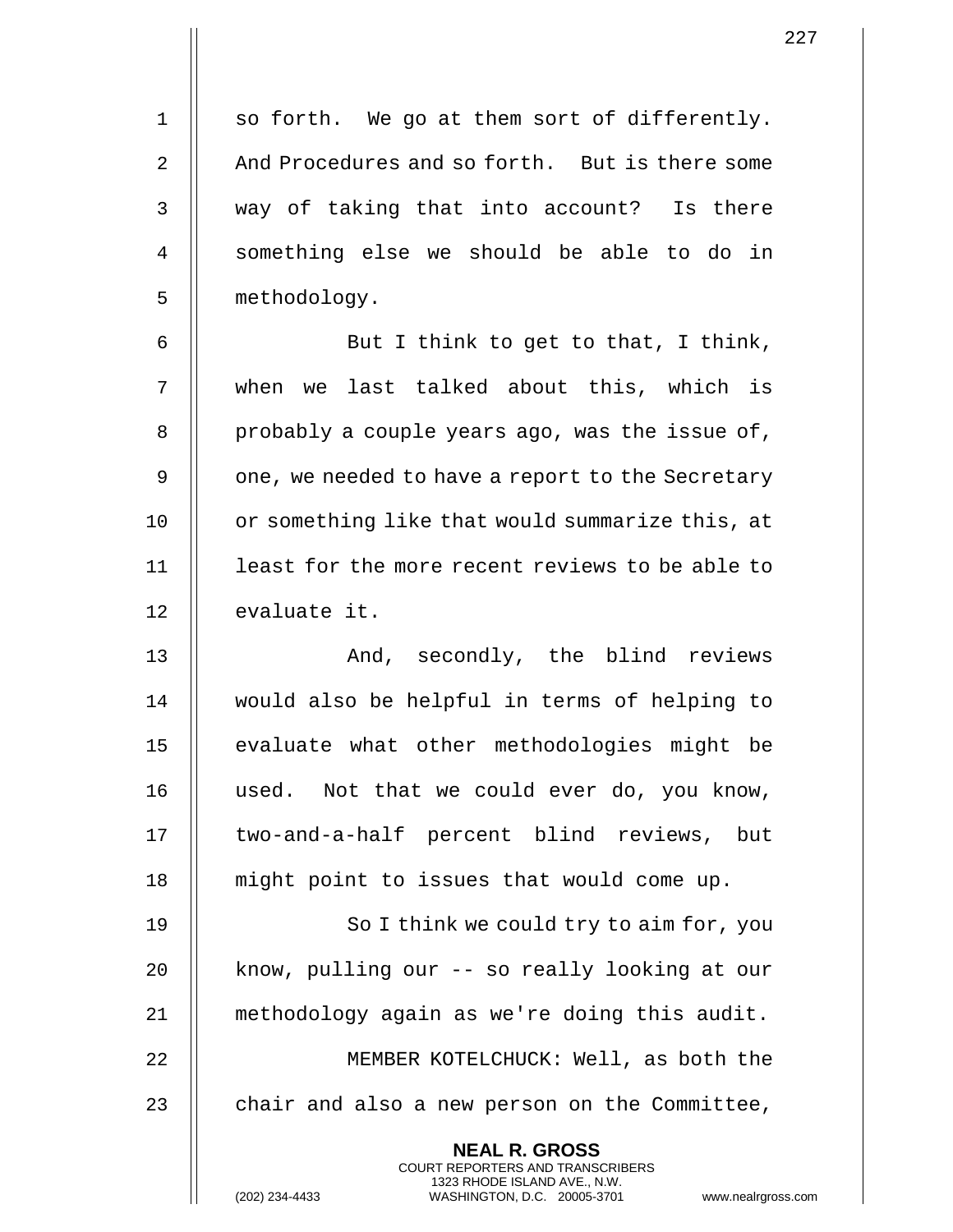| 1  | we have not had, with the blind reviews that                                                                                                                       |
|----|--------------------------------------------------------------------------------------------------------------------------------------------------------------------|
| 2  | have been completed and that we've looked at,                                                                                                                      |
| 3  | there seems to be no problem, that we're doing                                                                                                                     |
| 4  | a good job, there is agreement.                                                                                                                                    |
| 5  | And the Sets 10 through 13 have been                                                                                                                               |
| 6  | very, very slow. And at least from my point of                                                                                                                     |
| 7  | view, that's most of the time I've been on the                                                                                                                     |
| 8  | group and the Subcommittee, we've been                                                                                                                             |
| 9  | discussing those.                                                                                                                                                  |
| 10 | And so the push has really been to get                                                                                                                             |
| 11 | those out so that we can begin to work on the                                                                                                                      |
| 12 | audit. I believe we can come back onto the                                                                                                                         |
| 13 | blind review cases fairly quickly. They're                                                                                                                         |
| 14 | small in number and there hasn't been a problem.                                                                                                                   |
| 15 | So with respect to what the Chairman                                                                                                                               |
| 16 | is saying, we will go back to blind reviews, but                                                                                                                   |
| 17 | we just had to get 10 through 13 off our plate.                                                                                                                    |
| 18 | And that has been, I felt, an imperative,                                                                                                                          |
| 19 | because we could not even begin to talk about                                                                                                                      |
| 20 | the report to the Secretary, which has a high                                                                                                                      |
| 21 | priority.                                                                                                                                                          |
| 22 | CHAIRMAN MELIUS: I'm not being                                                                                                                                     |
| 23 | critical of both the priorities. I was just                                                                                                                        |
|    | <b>NEAL R. GROSS</b><br><b>COURT REPORTERS AND TRANSCRIBERS</b><br>1323 RHODE ISLAND AVE., N.W.<br>(202) 234-4433<br>www.nealrgross<br>WASHINGTON, D.C. 20005-3701 |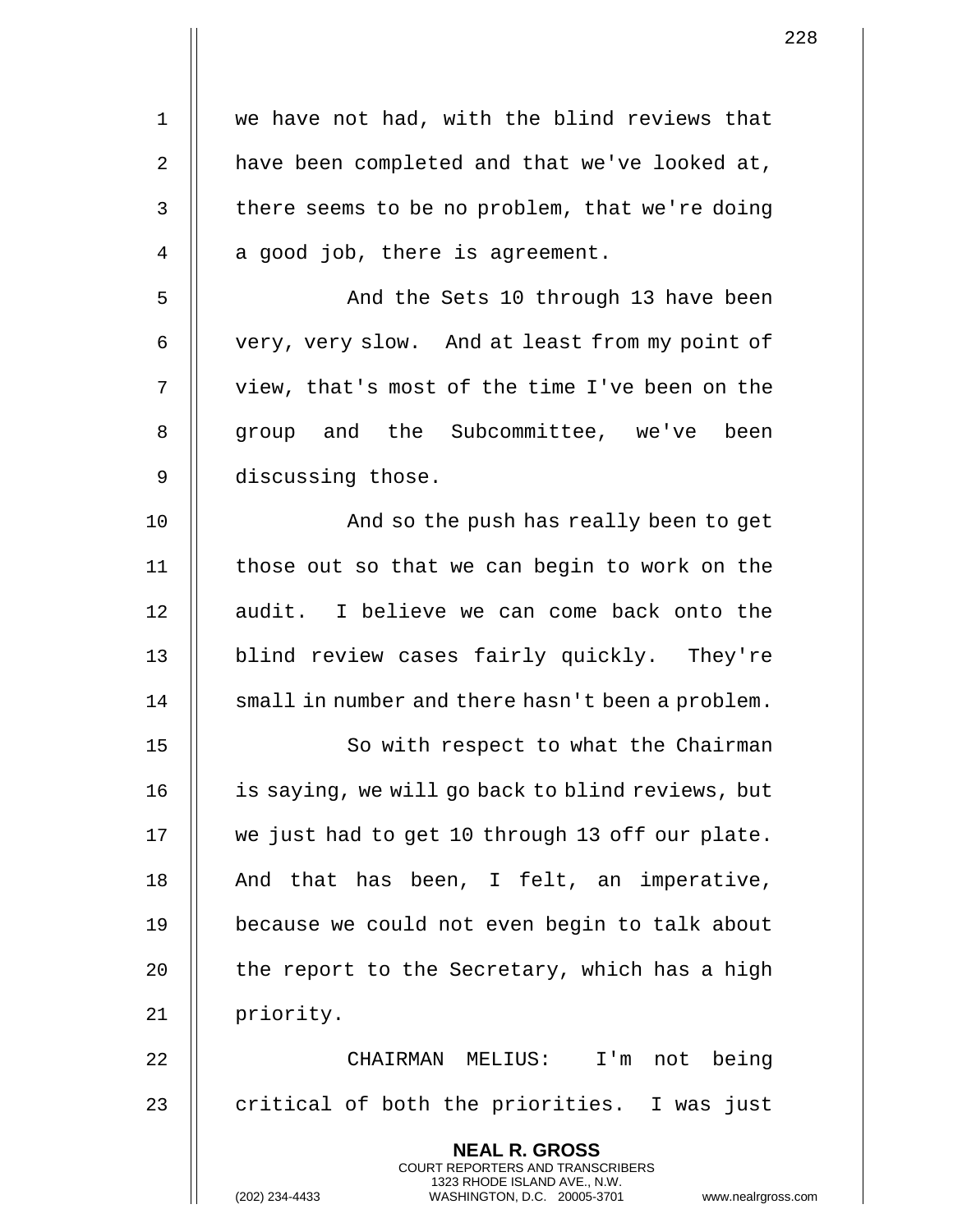1 | trying to address how do we address the bigger 2 || issue, which Paul raised also. Is there some 3 || change? And not to reflect on the work that 4 | you've done or the Subcommittee or the people 5 | involved in the reviews, but it's been a long  $6$  || time and we need to look at that. And we  $7$  || recognize that we need to at least get that 10 8 || to 13 audit, whatever we're calling it, 9 | completed as a priority and then be able to move 10 || on. 11 MEMBER KOTELCHUCK: I'm not feeling 12 || that you're attacking the Committee or  $13$  || anything  $-$ 14 CHAIRMAN MELIUS: Yeah, yeah. Okay. 15 MEMBER KOTELCHUCK: -- but just 16 || trying to say how we sort of established 17 | priorities ongoing. And getting something to 18  $\parallel$  the Secretary, as I've said, is a high priority. 19 CHAIRMAN MELIUS: Yeah. 20 MR. KATZ: And if I could just add 21 | something related to Paul's point, to put a very 22  $\parallel$  fine point on it. We're falling, despite the 23  $\parallel$  fact that we've really thrown ourselves at this **NEAL R. GROSS** COURT REPORTERS AND TRANSCRIBERS 1323 RHODE ISLAND AVE., N.W.

(202) 234-4433 WASHINGTON, D.C. 20005-3701 www.nealrgross.com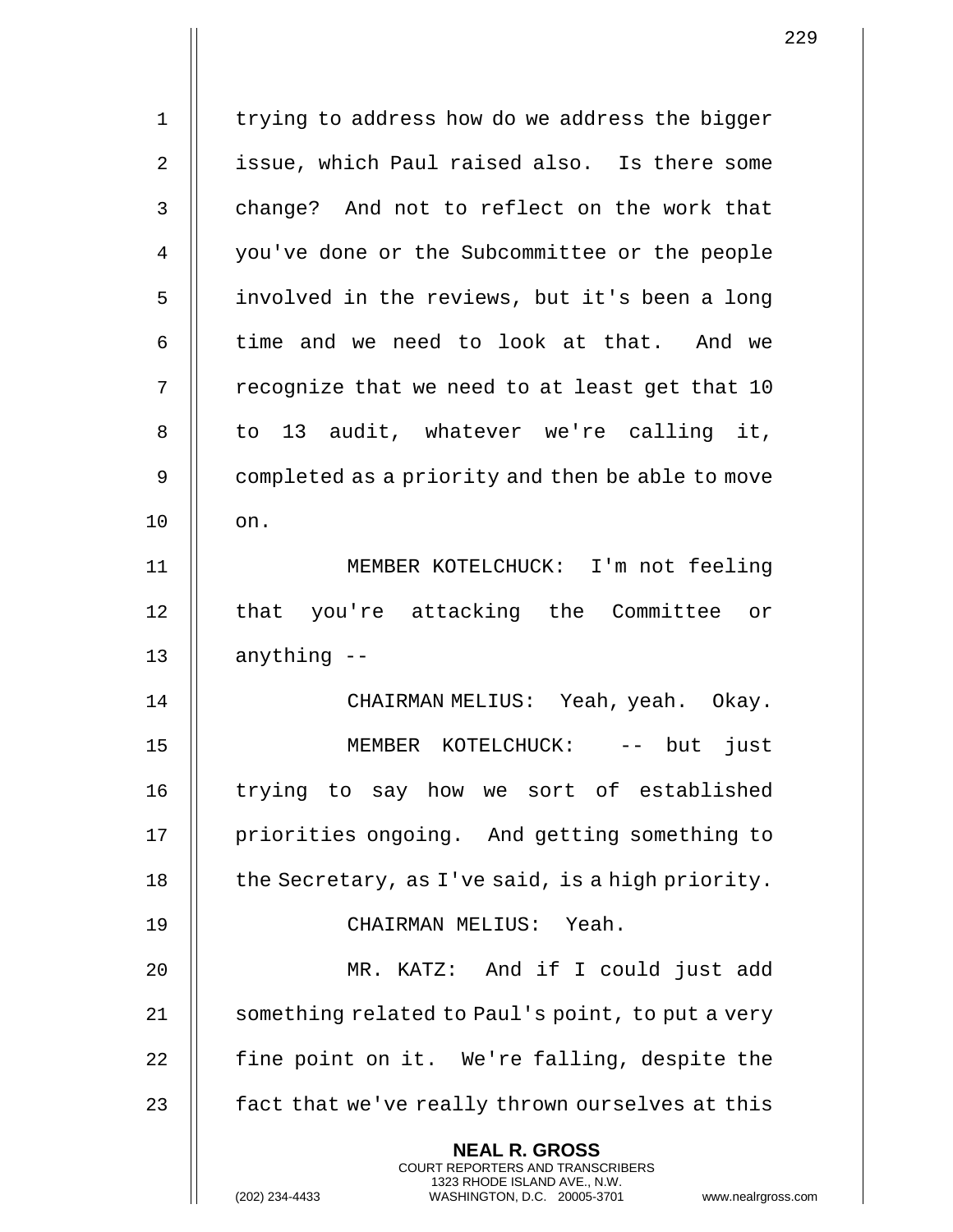1 | harder since -- although we've had some quorum 2  $\parallel$  issues at times that have gotten in the way, 3 We're actually losing ground in terms of the 4 difference between where the Subcommittee is in 5 || reviewing cases and the SC&A's production 6 | reviews. 7 CHAIRMAN MELIUS: Right. 8 MR. KATZ: So we definitely have to 9 || have this sort of better thinking about how we 10  $\parallel$  go about this in a big sense, so I totally 11 concur. 12 CHAIRMAN MELIUS: Stu. 13 MR. HINNEFELD: I was going to offer 14 || one thing to keep in mind when you talk about 15 || the original objective of two-and-a-half 16 | percent, or whatever, is that for many years now 17 || the Subcommittee has selected cases with PoCs 18 || over 40 percent or over 45 percent, which is a 19 || very tiny minority of the total cases. 20 I bet that=s far less than 21 || two-and-a-half percent of the dose 22  $\parallel$  reconstructions we do. And so, you know, based 23  $\parallel$  on those facts, that we are only selecting this **NEAL R. GROSS** COURT REPORTERS AND TRANSCRIBERS 1323 RHODE ISLAND AVE., N.W. (202) 234-4433 WASHINGTON, D.C. 20005-3701 www.nealrgross.com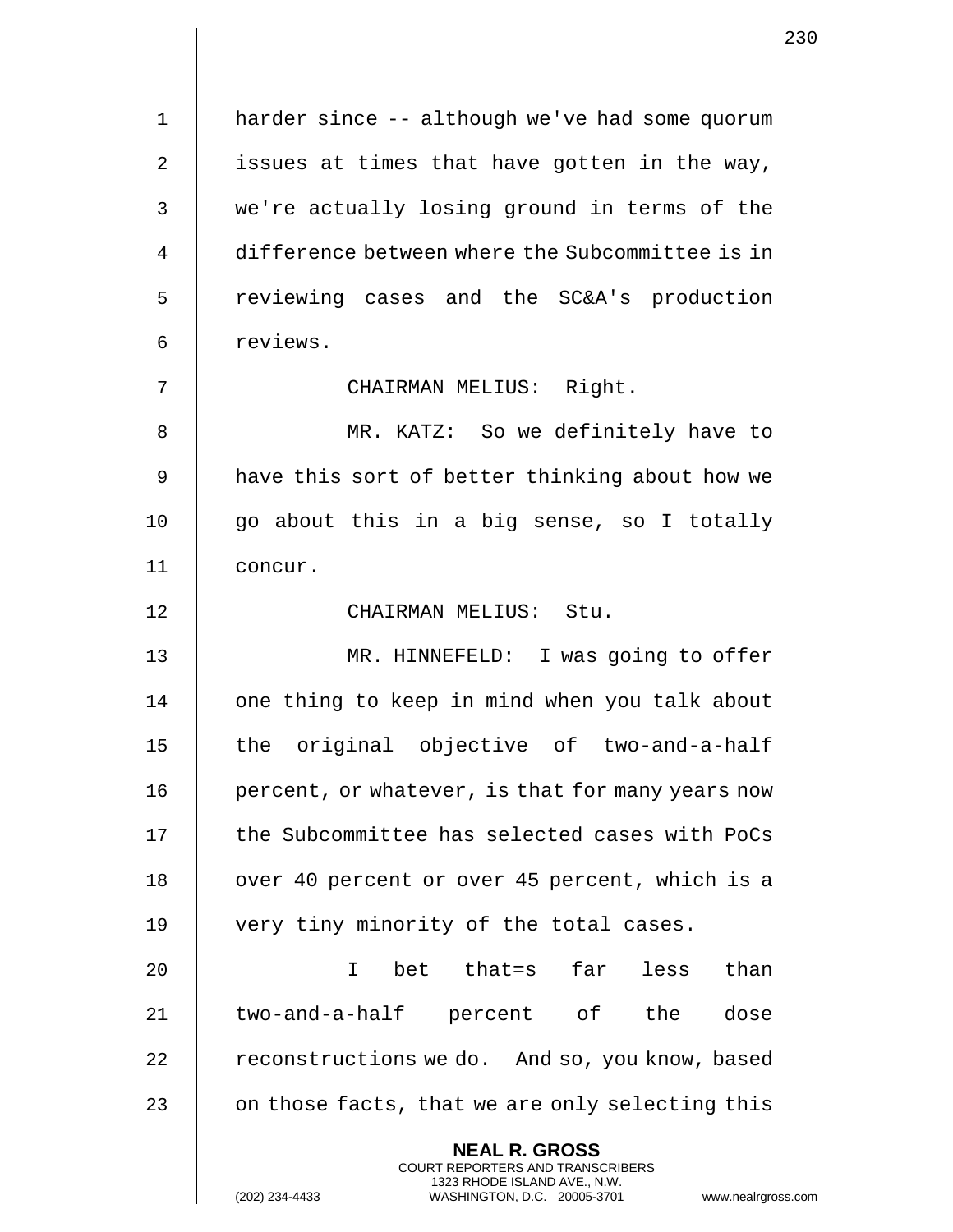|             |                                                                                                                                                                        | 231 |
|-------------|------------------------------------------------------------------------------------------------------------------------------------------------------------------------|-----|
| $\mathbf 1$ | top tier, if you selected them all, I bet you                                                                                                                          |     |
|             |                                                                                                                                                                        |     |
| 2           | wouldn't be at two-and-a-half percent.                                                                                                                                 |     |
| 3           | So there's a really fundamental                                                                                                                                        |     |
| 4           | reason here why the Subcommittee, I think,                                                                                                                             |     |
| 5           | could come back and say it's not realistic,                                                                                                                            |     |
| 6           | beyond the fact that it's an awful lot of work,                                                                                                                        |     |
| 7           | it's just not realistic because they're not                                                                                                                            |     |
| 8           | two-and-a-half percent in the range we want to                                                                                                                         |     |
| 9           | look at.                                                                                                                                                               |     |
| 10          | CHAIRMAN MELIUS: Yeah, but another                                                                                                                                     |     |
| 11          | take on that would be that because they're, you                                                                                                                        |     |
| 12          | know, over 40 percent, they probably are more                                                                                                                          |     |
| 13          | difficult to review. And since you were                                                                                                                                |     |
| 14          | already prioritized, we're already selected to                                                                                                                         |     |
| 15          | try to address the problems, but it also makes                                                                                                                         |     |
| 16          | the work load bigger.                                                                                                                                                  |     |
| 17          | MR. KATZ: Right.                                                                                                                                                       |     |
| 18          | MR. HINNEFELD: Yeah.                                                                                                                                                   |     |
| 19          | CHAIRMAN MELIUS: Yeah, yeah. If it                                                                                                                                     |     |
| 20          | was a random sample, I think we would probably                                                                                                                         |     |
| 21          | have a lot more done because it would be a lot                                                                                                                         |     |
| 22          | quicker to do. And that's not to fault the                                                                                                                             |     |
| 23          | selection criteria, but, again, I think we need                                                                                                                        |     |
|             | <b>NEAL R. GROSS</b><br><b>COURT REPORTERS AND TRANSCRIBERS</b><br>1323 RHODE ISLAND AVE., N.W.<br>(202) 234-4433<br>WASHINGTON, D.C. 20005-3701<br>www.nealrgross.com |     |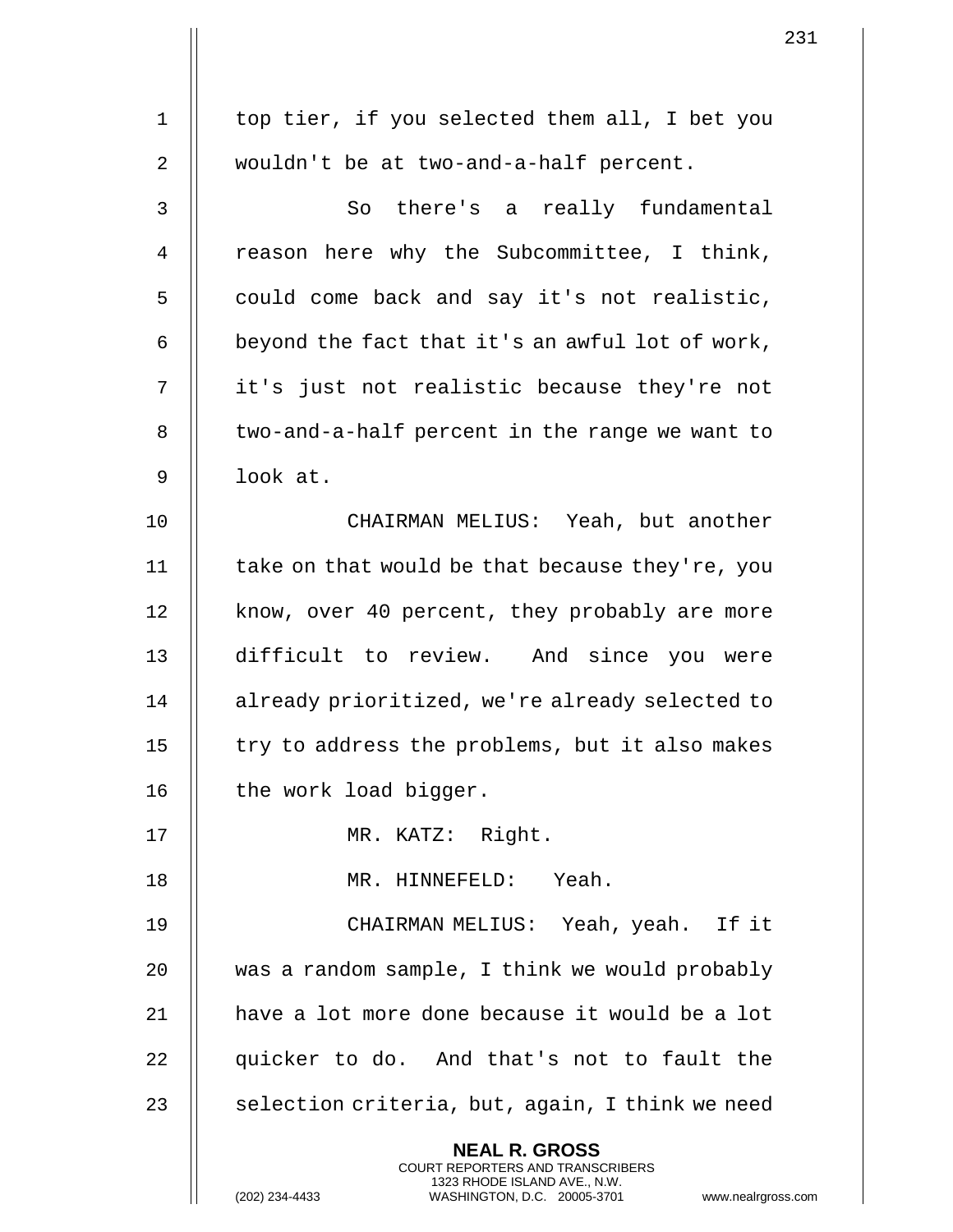1 | to sort of look at what comes out of the audit 2 || and what our past experience has been beside  $3$   $\parallel$  this. Are there other approaches we can use? 4 Yes, David.

5 MEMBER RICHARDSON: Well, I mean, I=m 6  $\parallel$  qoing to play the devil's advocate. I mean, I 7 || can't go back 12 years, but I can go back a 8 | number of years when we talked about that logic 9 || of sampling. And we recognized we were doing 10 || stratified sampling, over-sampling certain 11 | types of cases, but nonetheless we had our sites 12 | set at at least sampling a couple percent of the 13 || cases in order to get some coherent picture of 14 || the information. And we're well below that  $15$  | target.

16 || I mean, so that does force us to kind 17 || of reflect about how we can characterize the 18 | whole process based on, let's say, one-half of 19 | a percent or a one percent sample.

20 || The second part was some of the  $21$  | problems we find would be, and these are more 22 difficult cases in a sense, but some of the 23  $\parallel$  problems we find seem to be still sporadic,

> **NEAL R. GROSS** COURT REPORTERS AND TRANSCRIBERS 1323 RHODE ISLAND AVE., N.W.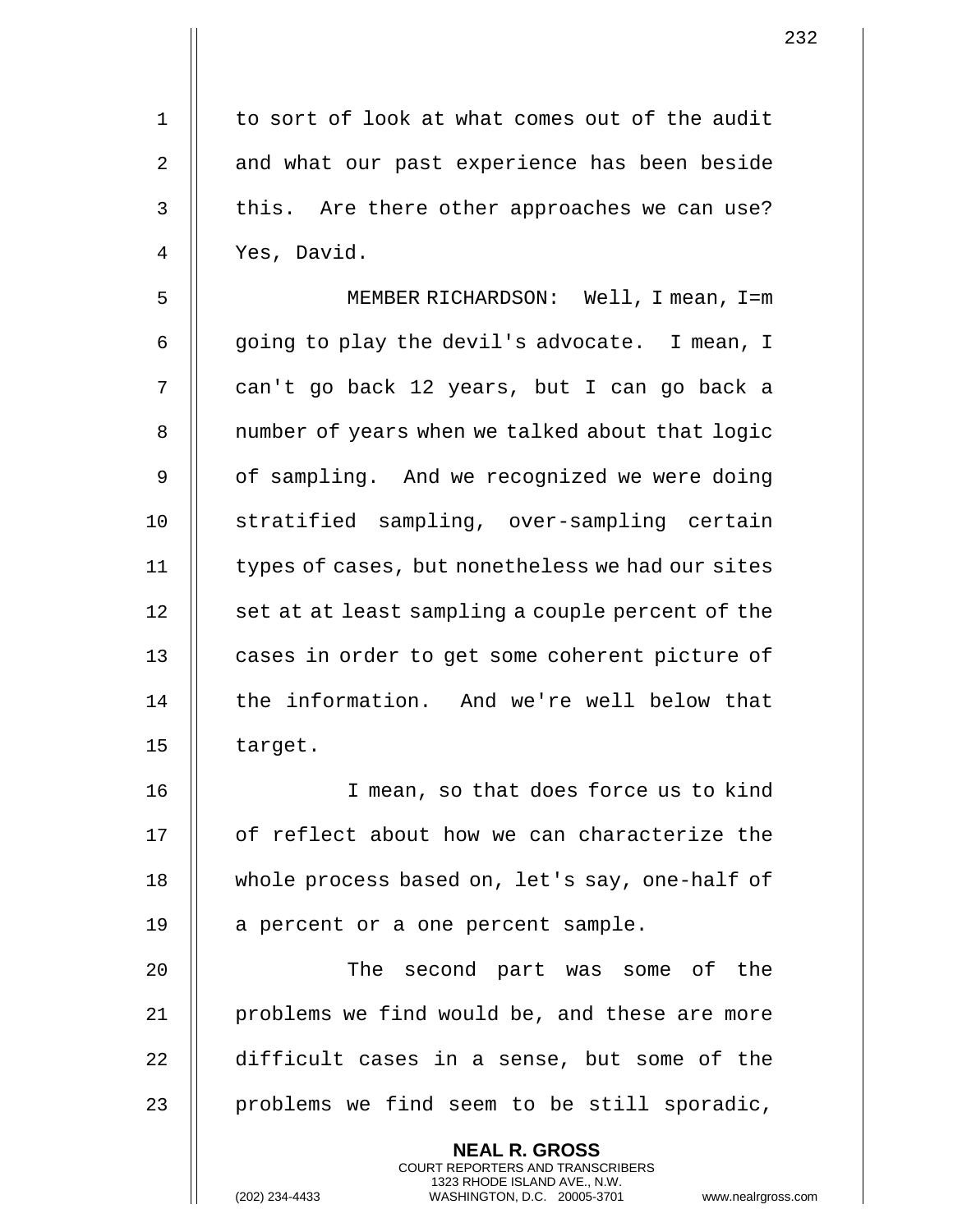1 || episodic, quality control, sort of, you know, 2  $\parallel$  quality assurance issues that I'm not sure, you 3 | know, would be uninformative if we would sample 4 | other parts. And we just don't know right now.  $5 \parallel$  So there seem to be some of those QA/QC issues. 6 || And the third one is we had set our  $7$   $\parallel$  sites at this couple percent sampling issue, 8 | but since the ten year review, NIOSH has taken 9 || on sampling some cases as well. And I don't

10 || remember what your goal was or how many blind 11 | reviews or basically reconstructions NIOSH was 12 || qoing to run through, but in a sense there's a 13 || shadow program running and also doing this.

14 || MR. HINNEFELD: I've forgotten now, 15 but it's maybe one percent. It's not a very big 16 | percent.

17 MEMBER RICHARDSON: But it's in some  $18$  || sense we have now, we have two one percent 19 || programs going on and that may help us.

20 CHAIRMAN MELIUS: And it might be 21 | helpful, when we're ready, is to get a report 22 | on the NIOSH review process also when we're 23  $\parallel$  ready to be talking about the audit and what

> **NEAL R. GROSS** COURT REPORTERS AND TRANSCRIBERS 1323 RHODE ISLAND AVE., N.W.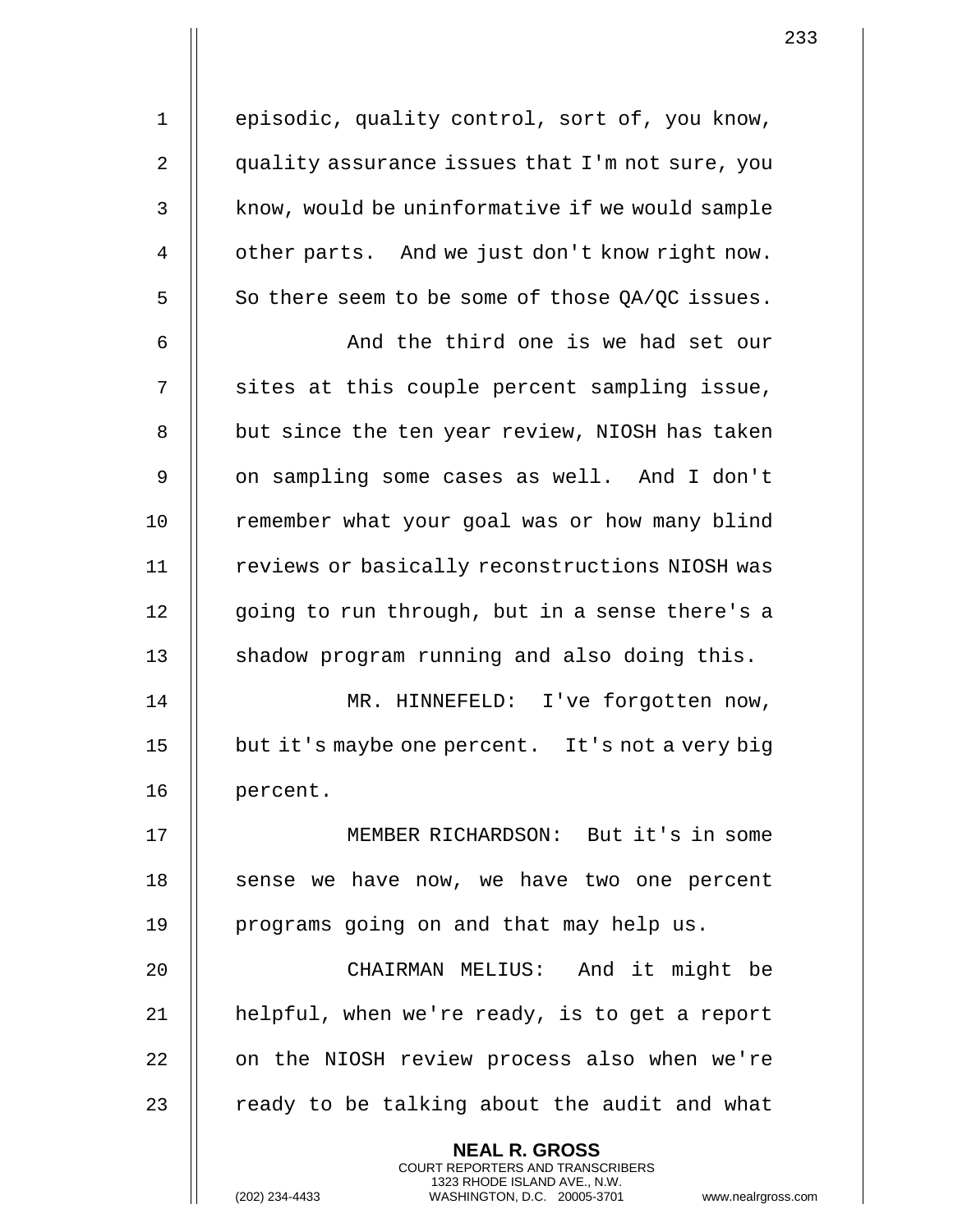1 | should we be doing in terms of methodology. So 2 | you could be able to summarize, you know, your 3 || experience, Stu, with doing these reviews and 4 || so forth. Okay.

5 MEMBER KOTELCHUCK: I mean, I'm  $6 \parallel$  counting on the review for the Secretary as 7 informing us. I mean, I'm looking forward to  $8$  || that, to learn, not just that I have to report 9 || to somebody else above me but that it will give 10 us a picture, finally, of where things are 11 || slowing down or can be changed to speed things  $12 \parallel \text{up.}$ 

13 CHAIRMAN MELIUS: Yes. Okay. Any 14 | other comments on that issue? Okay. Do we 15 || have any other Board --

16 || MEMBER KOTELCHUCK: Yes, two more. 17 | Do you want something on Ames? 18 | MR. KATZ: Ames. 19 CHAIRMAN MELIUS: Ames? 20 MR. KATZ: You skipped it. 21 CHAIRMAN MELIUS: Did I skip Ames? 22 || MEMBER KOTELCHUCK: We have an Ames 23 || Working Group. You skipped us.

> **NEAL R. GROSS** COURT REPORTERS AND TRANSCRIBERS 1323 RHODE ISLAND AVE., N.W.

234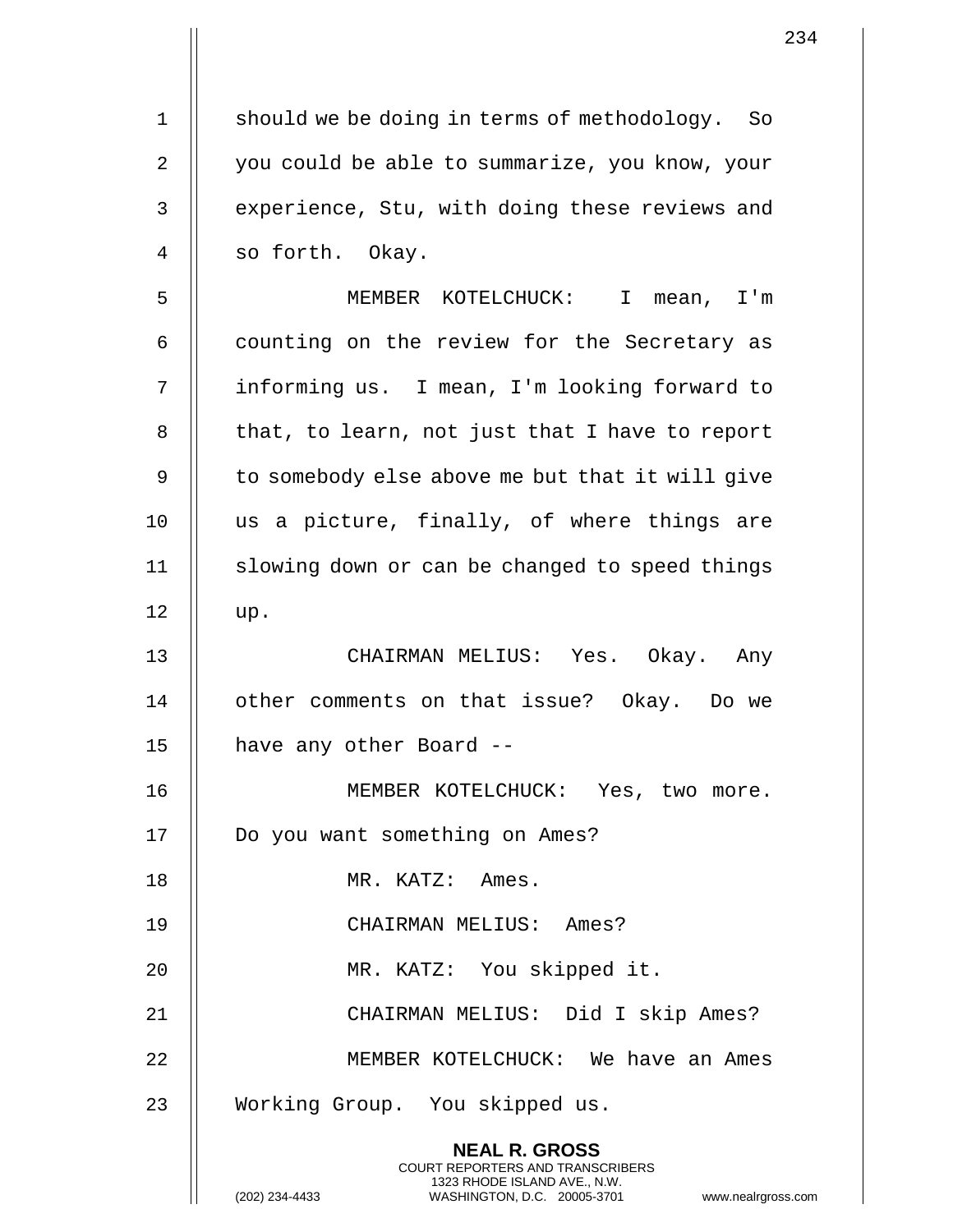|    |                                                                                                                                                                        | 235 |
|----|------------------------------------------------------------------------------------------------------------------------------------------------------------------------|-----|
|    |                                                                                                                                                                        |     |
| 1  | MR. KATZ: I was going to catch you.                                                                                                                                    |     |
| 2  | It's all right. It wasn't on the website, I,                                                                                                                           |     |
| 3  | guess.                                                                                                                                                                 |     |
| 4  | MEMBER KOTELCHUCK: Right. I'll be                                                                                                                                      |     |
| 5  | glad to report it.                                                                                                                                                     |     |
| 6  | CHAIRMAN MELIUS: Ames is missing                                                                                                                                       |     |
| 7  | from the website. No respect. Unless it's                                                                                                                              |     |
| 8  | been renamed.                                                                                                                                                          |     |
| 9  | MEMBER KOTELCHUCK: Right. Well, it                                                                                                                                     |     |
| 10 | has not even had its first meeting yet. But it                                                                                                                         |     |
| 11 | is getting organized and --                                                                                                                                            |     |
| 12 | CHAIRMAN MELIUS: Well, that's why                                                                                                                                      |     |
| 13 | the website hasn't been alerted yet.                                                                                                                                   |     |
| 14 | MEMBER KOTELCHUCK: Right. For the                                                                                                                                      |     |
| 15 | record, then, let me say that the Ames Work                                                                                                                            |     |
| 16 | Group is Dr. Roessler, Loretta Valerio, Brad                                                                                                                           |     |
| 17 | Clawson and myself.                                                                                                                                                    |     |
| 18 | I've been in touch with Tom Tomes. He                                                                                                                                  |     |
| 19 | has sent us background files which many folks                                                                                                                          |     |
| 20 | have been looking at and I've been in                                                                                                                                  |     |
| 21 | discussions with him trying to basically get a                                                                                                                         |     |
| 22 | better orientation as to quite where we are.                                                                                                                           |     |
| 23 | He envisions that we need four more                                                                                                                                    |     |
|    | <b>NEAL R. GROSS</b><br><b>COURT REPORTERS AND TRANSCRIBERS</b><br>1323 RHODE ISLAND AVE., N.W.<br>(202) 234-4433<br>WASHINGTON, D.C. 20005-3701<br>www.nealrgross.com |     |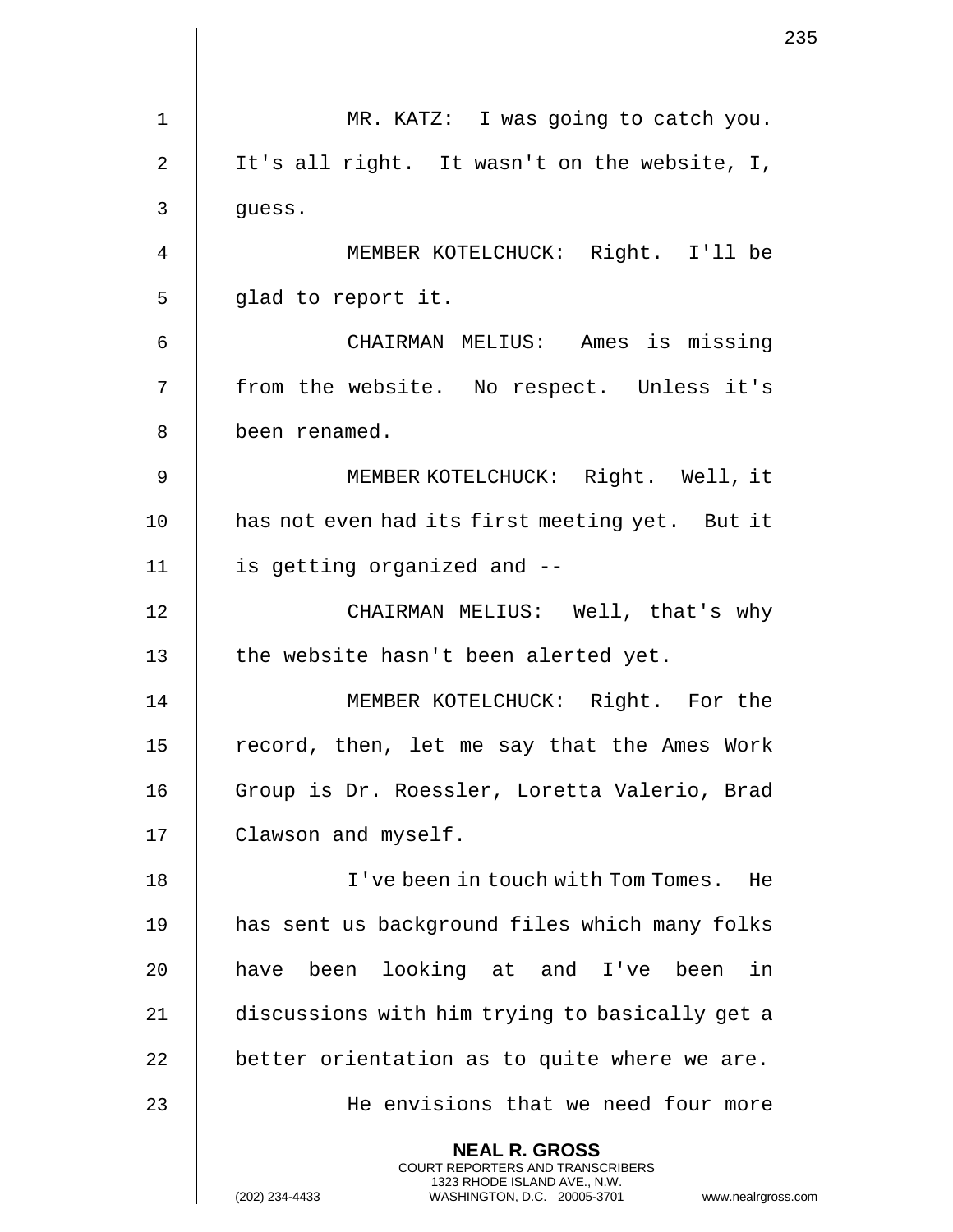| $\mathbf 1$ | White Papers, which he is talking about doing                                                                                                                          |
|-------------|------------------------------------------------------------------------------------------------------------------------------------------------------------------------|
| 2           | next summer, of 2015. We have not met as a                                                                                                                             |
| 3           | group and we will be having an organizing                                                                                                                              |
| 4           | conference call sometime either in December or                                                                                                                         |
| 5           | January. That's when I'd like to have it.                                                                                                                              |
| 6           | And then we'll proceed in discussions                                                                                                                                  |
| 7           | with Tom. I'll share the discussions that I                                                                                                                            |
| 8           | had with him with the rest of the Working Group                                                                                                                        |
| 9           | and we'll see.                                                                                                                                                         |
| 10          | Obviously, if it will take him until                                                                                                                                   |
| 11          | next summer, then we're not going to be able to                                                                                                                        |
| 12          | do very much between now and then, regrettably.                                                                                                                        |
| 13          | CHAIRMAN MELIUS: My recollection is                                                                                                                                    |
| 14          | that there was a Site Profile review from SC&A.                                                                                                                        |
| 15          | And so are these White Papers in response to                                                                                                                           |
| 16          | that? That's what I'm trying to                                                                                                                                        |
| 17          | MEMBER KOTELCHUCK: Yes.                                                                                                                                                |
| 18          | MR. STIVER: Yeah, I was going to say                                                                                                                                   |
| 19          | that we turned in or delivered our review in                                                                                                                           |
| 20          | August of 2013, our 22 findings on that. So I'm                                                                                                                        |
| 21          | assuming is what is our response. This is                                                                                                                              |
| 22          | non-SEC.                                                                                                                                                               |
| 23          | CHAIRMAN MELIUS: Yes, yes. They're                                                                                                                                     |
|             | <b>NEAL R. GROSS</b><br><b>COURT REPORTERS AND TRANSCRIBERS</b><br>1323 RHODE ISLAND AVE., N.W.<br>(202) 234-4433<br>WASHINGTON, D.C. 20005-3701<br>www.nealrgross.com |

 $\mathsf{l}\mathsf{l}$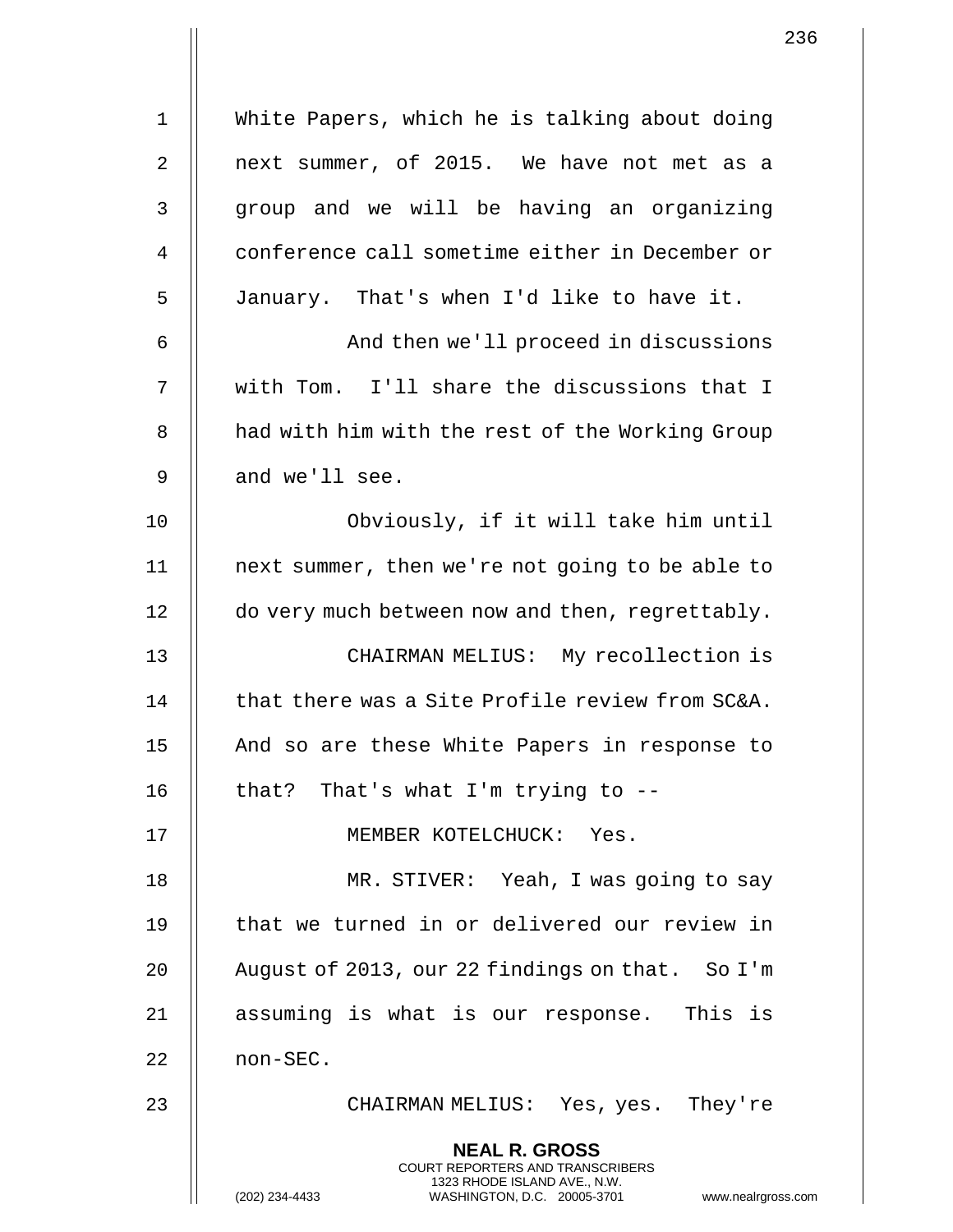|    | 2                                                                                                                                                                   |
|----|---------------------------------------------------------------------------------------------------------------------------------------------------------------------|
| 1  | Site Profile issues that --                                                                                                                                         |
| 2  | MR. HINNEFELD: These are for things                                                                                                                                 |
|    |                                                                                                                                                                     |
| 3  | that are for -- this is in SEC for much of its                                                                                                                      |
| 4  | period and so many of these issues are related                                                                                                                      |
| 5  | to the non-SEC cancer claim dose                                                                                                                                    |
| 6  | reconstructions.                                                                                                                                                    |
| 7  | CHAIRMAN MELIUS: And one of the                                                                                                                                     |
| 8  | reasons we held up to do the Site Profile review                                                                                                                    |
| 9  | was so NIOSH could then focus some resources on                                                                                                                     |
| 10 | being able to address these Site Profile                                                                                                                            |
| 11 | issues. So that I think the schedule makes                                                                                                                          |
| 12 | sense in those terms, so. I just wanted to get                                                                                                                      |
| 13 | that on the record.                                                                                                                                                 |
| 14 | MR. KATZ: Okay.                                                                                                                                                     |
| 15 | CHAIRMAN MELIUS: Did I miss anybody                                                                                                                                 |
| 16 | else? Did the website have any other failures?                                                                                                                      |
| 17 | MR. KATZ: No, that's good.                                                                                                                                          |
| 18 | CHAIRMAN MELIUS: Yes.                                                                                                                                               |
| 19 | MR. KATZ: Blockson, there's<br>no                                                                                                                                   |
| 20 | activity right now.                                                                                                                                                 |
| 21 | CHAIRMAN MELIUS: Yeah. I'm not                                                                                                                                      |
| 22 | sure if Blockson needs activity does it?                                                                                                                            |
| 23 | MR. KATZ: There'll probably be a PER                                                                                                                                |
|    | <b>NEAL R. GROSS</b><br><b>COURT REPORTERS AND TRANSCRIBERS</b><br>1323 RHODE ISLAND AVE., N.W.<br>(202) 234-4433<br>WASHINGTON, D.C. 20005-3701<br>www.nealrgross. |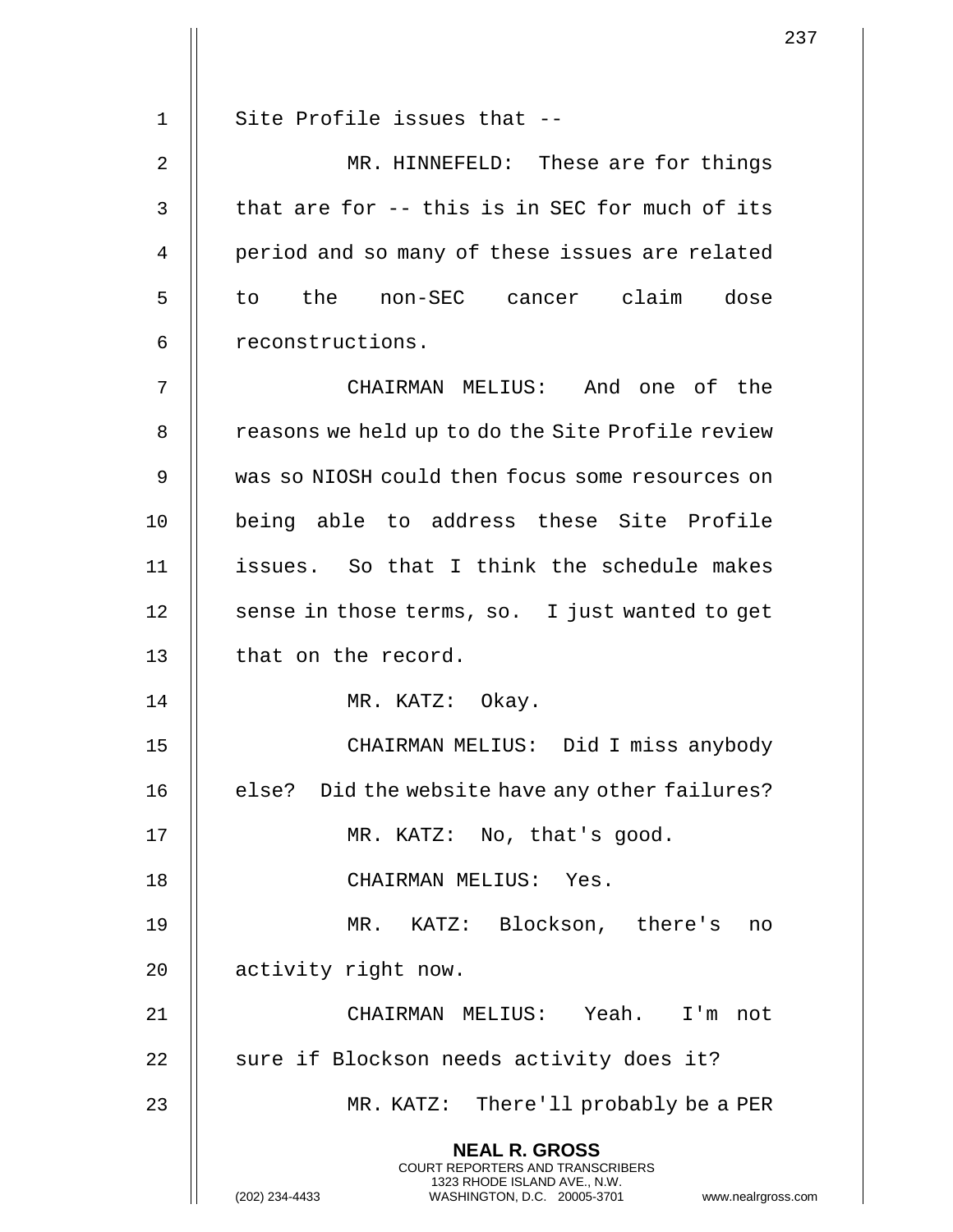|    |                                                                                                                                                | 238 |
|----|------------------------------------------------------------------------------------------------------------------------------------------------|-----|
| 1  | at some point, which is why I'm not making it                                                                                                  |     |
|    |                                                                                                                                                |     |
| 2  | inactive.                                                                                                                                      |     |
| 3  | CHAIRMAN MELIUS: Okay. We'll wait.                                                                                                             |     |
| 4  | Good. Any other things Board needs to do?                                                                                                      |     |
| 5  | MR. KATZ: No, I think that does it.                                                                                                            |     |
| 6  | CHAIRMAN MELIUS: Okay. Then we                                                                                                                 |     |
| 7  | will break until 4 o'clock.                                                                                                                    |     |
| 8  | I'm reluctant to try to move up the                                                                                                            |     |
| 9  | Santa Susana because we have people scheduled                                                                                                  |     |
| 10 | to come in and I don't want to -- though some                                                                                                  |     |
| 11 | people are here, I'm concerned that other                                                                                                      |     |
| 12 | people might come in around 4 o'clock given --                                                                                                 |     |
| 13 | MEMBER SCHOFIELD: And some are going                                                                                                           |     |
| 14 | to call in later.                                                                                                                              |     |
| 15 | CHAIRMAN MELIUS: Yes. We have                                                                                                                  |     |
| 16 | people later, so, yes. Because I think our                                                                                                     |     |
| 17 | presentations, I think, will go on a little                                                                                                    |     |
| 18 | longer, at least a half-hour, but just a guess.                                                                                                |     |
| 19 | So we will start back up here promptly at 4                                                                                                    |     |
| 20 | o'clock.                                                                                                                                       |     |
| 21 | (Whereupon, the above-entitled                                                                                                                 |     |
| 22 | matter went off the record at 3:00 p.m. and                                                                                                    |     |
| 23 | resumed at $4:02$ p.m.)                                                                                                                        |     |
|    | <b>NEAL R. GROSS</b>                                                                                                                           |     |
|    | <b>COURT REPORTERS AND TRANSCRIBERS</b><br>1323 RHODE ISLAND AVE., N.W.<br>(202) 234-4433<br>WASHINGTON, D.C. 20005-3701<br>www.nealrgross.com |     |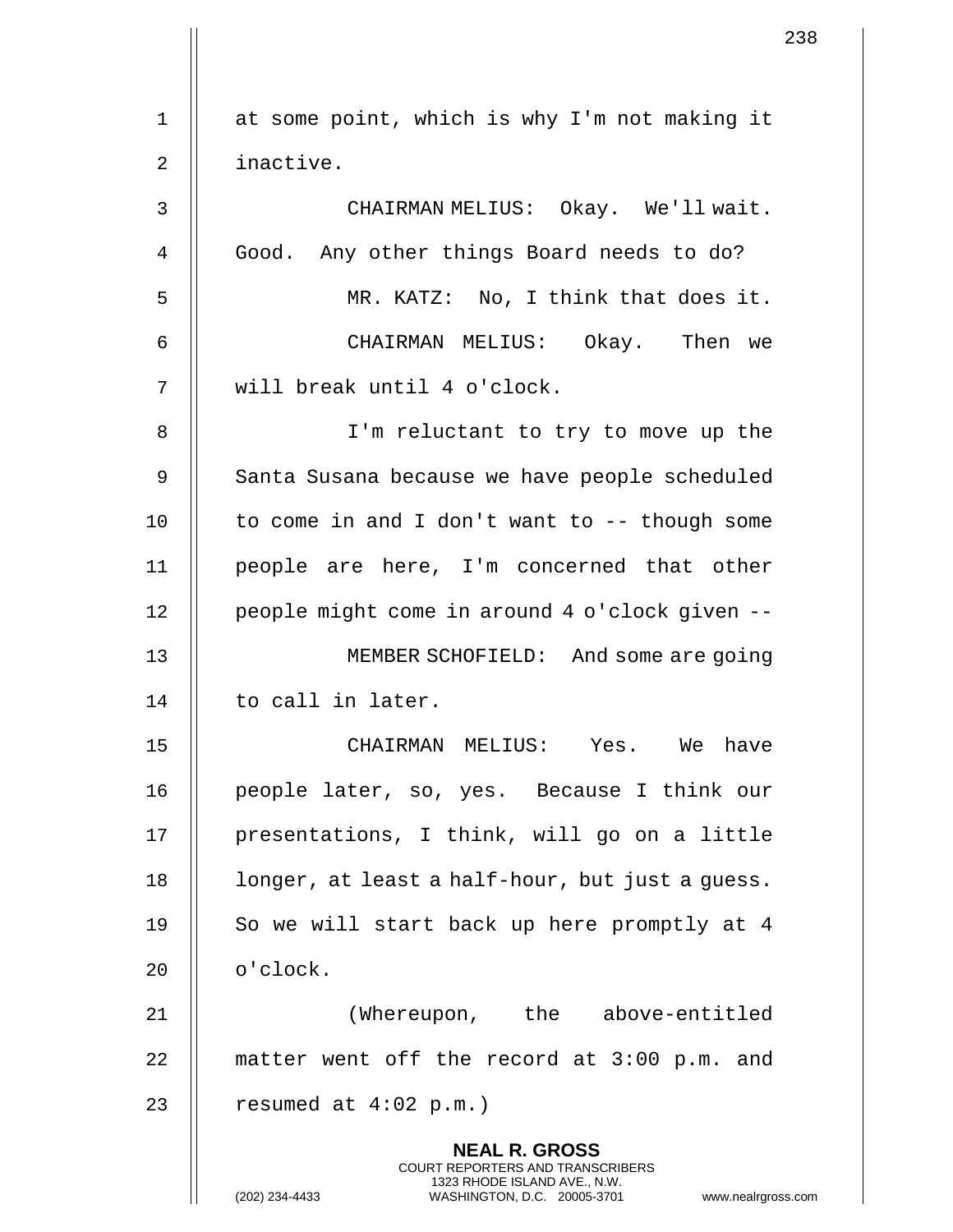|                | 2                                                                                                                                                                   |
|----------------|---------------------------------------------------------------------------------------------------------------------------------------------------------------------|
| $\mathbf 1$    | CHAIRMAN MELIUS: Okay. We'll                                                                                                                                        |
| $\overline{2}$ | reconvene now. And my schedule here. So I'm                                                                                                                         |
| 3              | not sure. Phil, do you have anything you want                                                                                                                       |
| 4              | to say to start or should we just go into -- I                                                                                                                      |
| 5              | could use his --                                                                                                                                                    |
| 6              | MEMBER SCHOFIELD: I think we should                                                                                                                                 |
| 7              | just go ahead and get started.                                                                                                                                      |
| 8              | CHAIRMAN MELIUS: Okay.                                                                                                                                              |
| 9              | MEMBER SCHOFIELD: The only think I                                                                                                                                  |
| 10             | do have is just one brief thing. I really                                                                                                                           |
| 11             | appreciate DOE and all the people at the                                                                                                                            |
| 12             | facility yesterday for arranging the tour. I                                                                                                                        |
| 13             | think that was very educational for us.                                                                                                                             |
| 14             | CHAIRMAN MELIUS: So what we'll do is                                                                                                                                |
| 15             | we'll start. Dr. Hughes will do a presentation                                                                                                                      |
| 16             | from NIOSH. Then we'll hear from SC&A, John                                                                                                                         |
| 17             | Stiver, and then we'll hear<br>the<br>from                                                                                                                          |
| 18             | petitioner.                                                                                                                                                         |
| 19             | And at some points there may be after                                                                                                                               |
| 20             | presentations, some questions from the Board                                                                                                                        |
| 21             | Members, but then we will, after that, after                                                                                                                        |
| 22             | hearing from the petitioner, we will go into the                                                                                                                    |
| 23             | public comment period. So let's do that.<br>So                                                                                                                      |
|                | <b>NEAL R. GROSS</b><br><b>COURT REPORTERS AND TRANSCRIBERS</b><br>1323 RHODE ISLAND AVE., N.W.<br>(202) 234-4433<br>WASHINGTON, D.C. 20005-3701<br>www.nealrgross. |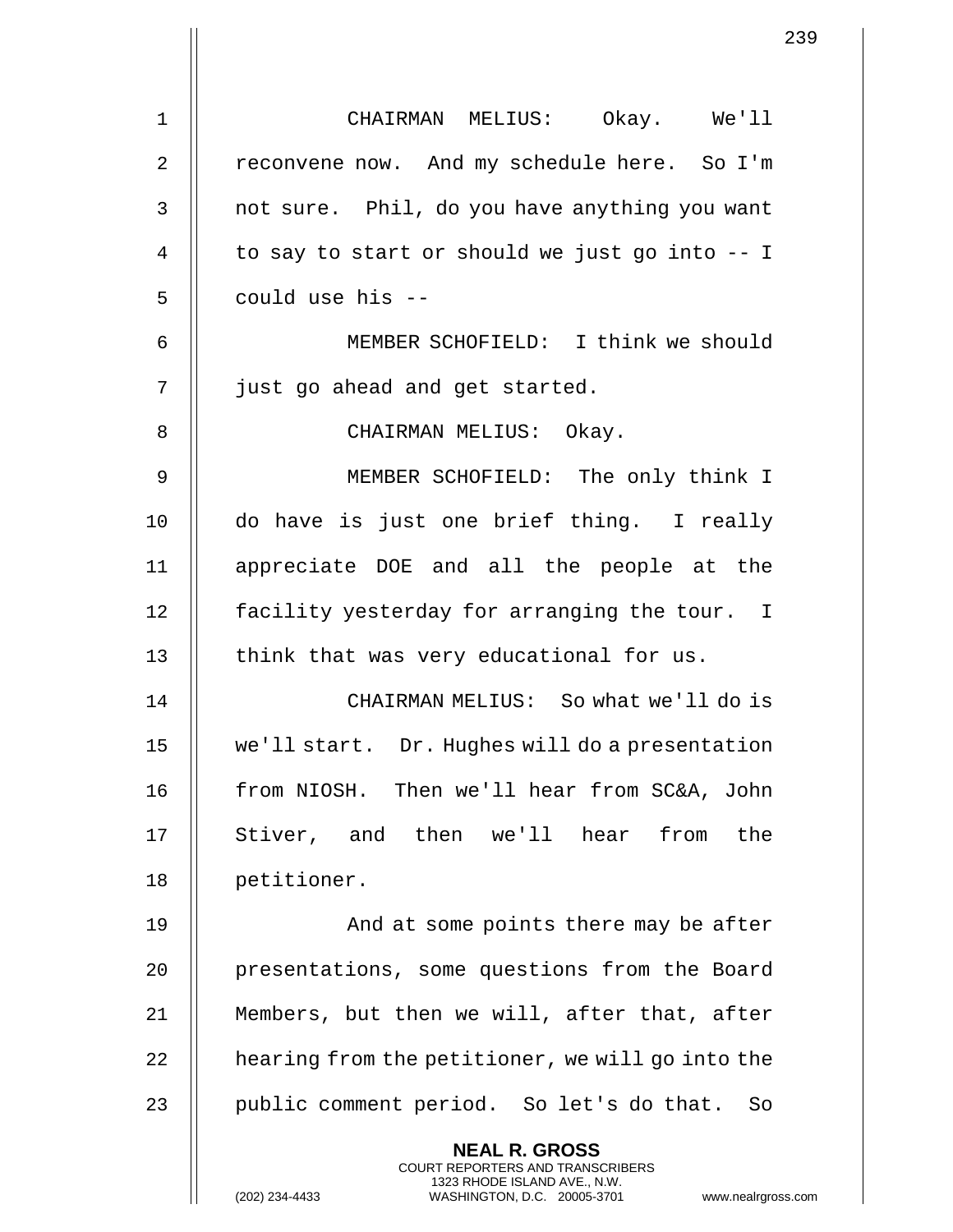1 we'll start with you, Lara. Welcome. Haven't  $2 \parallel$  seen you for a while, so --3 DR. HUGHES: Yes. 4 || CHAIRMAN MELIUS: -- good to see you. 5 DR. HUGHES: Thank you, Dr. Melius. 6 CHAIRMAN MELIUS: Yes. 7 DR. HUGHES: This is the Santa Susana 8 | Special Exposure Cohort Site Profile update. 9 | Okay. When we say Santa Susana in the context 10 || of this program, we really talk about four 11 | separate covered sites. 12 || We kind of treat them as one thing 13 || because all the sites share the same operator 14 || over the course of time and also share the 15 workforce and most importantly for our program, 16 | their dosimetry program, the issues affecting 17 || the dosimetry program are shared between all 18 | these sites. 19 The first site, the largest, is Area 20 || IV of the Santa Susana field laboratory which 21 | is covered from 1955 to the present. There are 22 | currently two Special Exposure Cohort classes 23 || from 1955 through 1964, the Canoga Avenue **NEAL R. GROSS** COURT REPORTERS AND TRANSCRIBERS 1323 RHODE ISLAND AVE., N.W.

(202) 234-4433 WASHINGTON, D.C. 20005-3701 www.nealrgross.com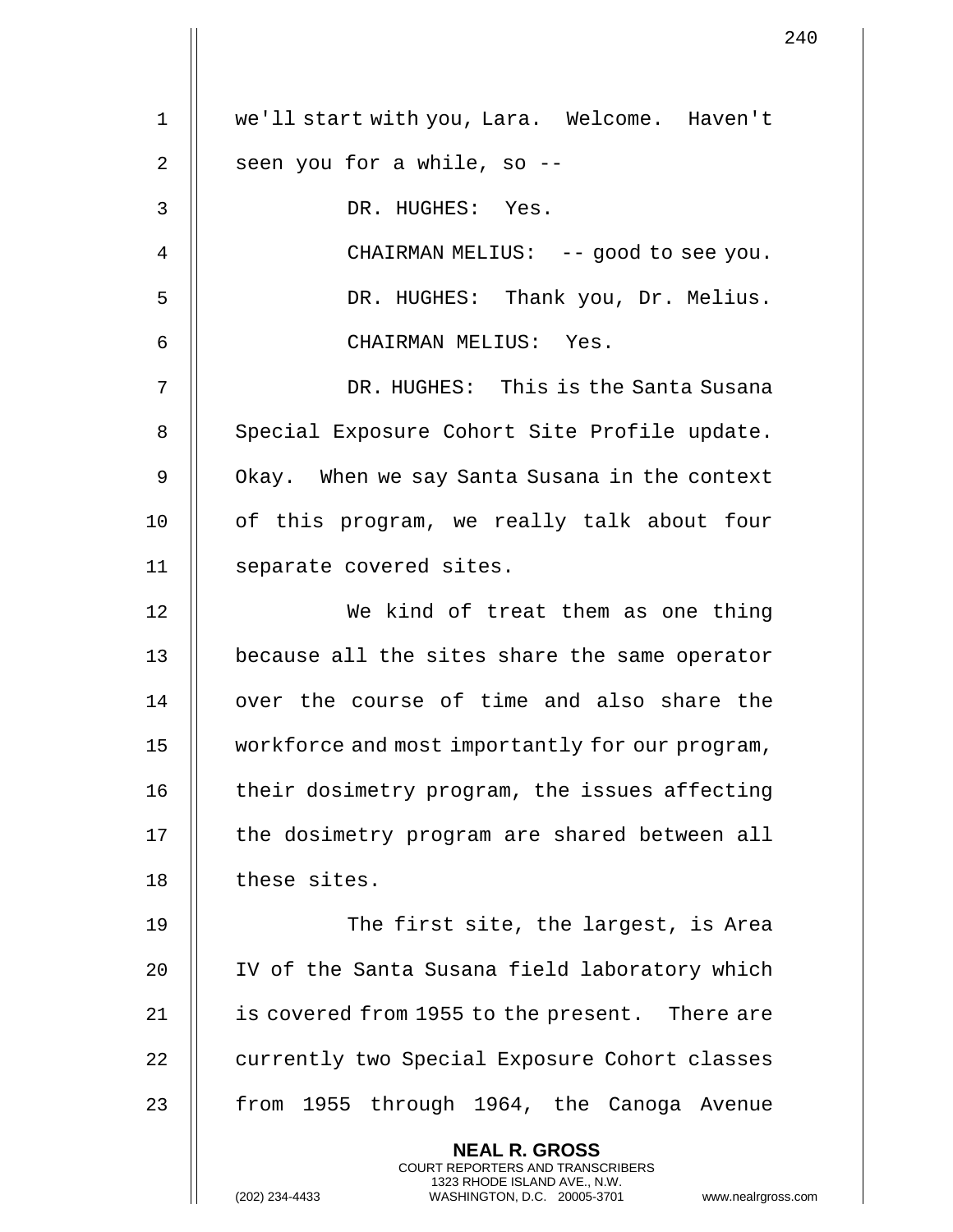| $\mathbf 1$    | Facility which is covered 1955 through '60, the                                                 |
|----------------|-------------------------------------------------------------------------------------------------|
| $\overline{2}$ | entire period as an SEC Class.                                                                  |
| 3              | The DeSoto Avenue facility has a                                                                |
| 4              | covered period of 1959 through 1995 as well as                                                  |
| 5              | 1998. And it is currently in SEC Class from                                                     |
| 6              | 1959 through 1964.                                                                              |
| 7              | And the Downey Facility has a covered                                                           |
| 8              | period of 1948 through 1955 and the entire                                                      |
| 9              | covered period is an SEC Class currently.                                                       |
| 10             | Now, those of us who went on the tour                                                           |
| 11             | yesterday got a nice detailed history of the                                                    |
| 12             | site. The contractor history is somewhat                                                        |
| 13             | complicated and I don't want to go into it.                                                     |
| 14             | All of these sites were non-weapons                                                             |
| 15             | facilities that did research into nuclear                                                       |
| 16             | reactors and other nuclear materials. So they                                                   |
| 17             | were reactor operations.                                                                        |
| 18             | There were about ten different                                                                  |
| 19             | reactors that were built and tested as well as                                                  |
| 20             | a number of critical test facilities which is                                                   |
| 21             | kind of, it was a small reactor.                                                                |
| 22             | And there was a number of nuclear                                                               |
| 23             | support operations. There was a hot lab                                                         |
|                | <b>NEAL R. GROSS</b><br><b>COURT REPORTERS AND TRANSCRIBERS</b>                                 |
|                | 1323 RHODE ISLAND AVE., N.W.<br>(202) 234-4433<br>WASHINGTON, D.C. 20005-3701<br>www.nealrgross |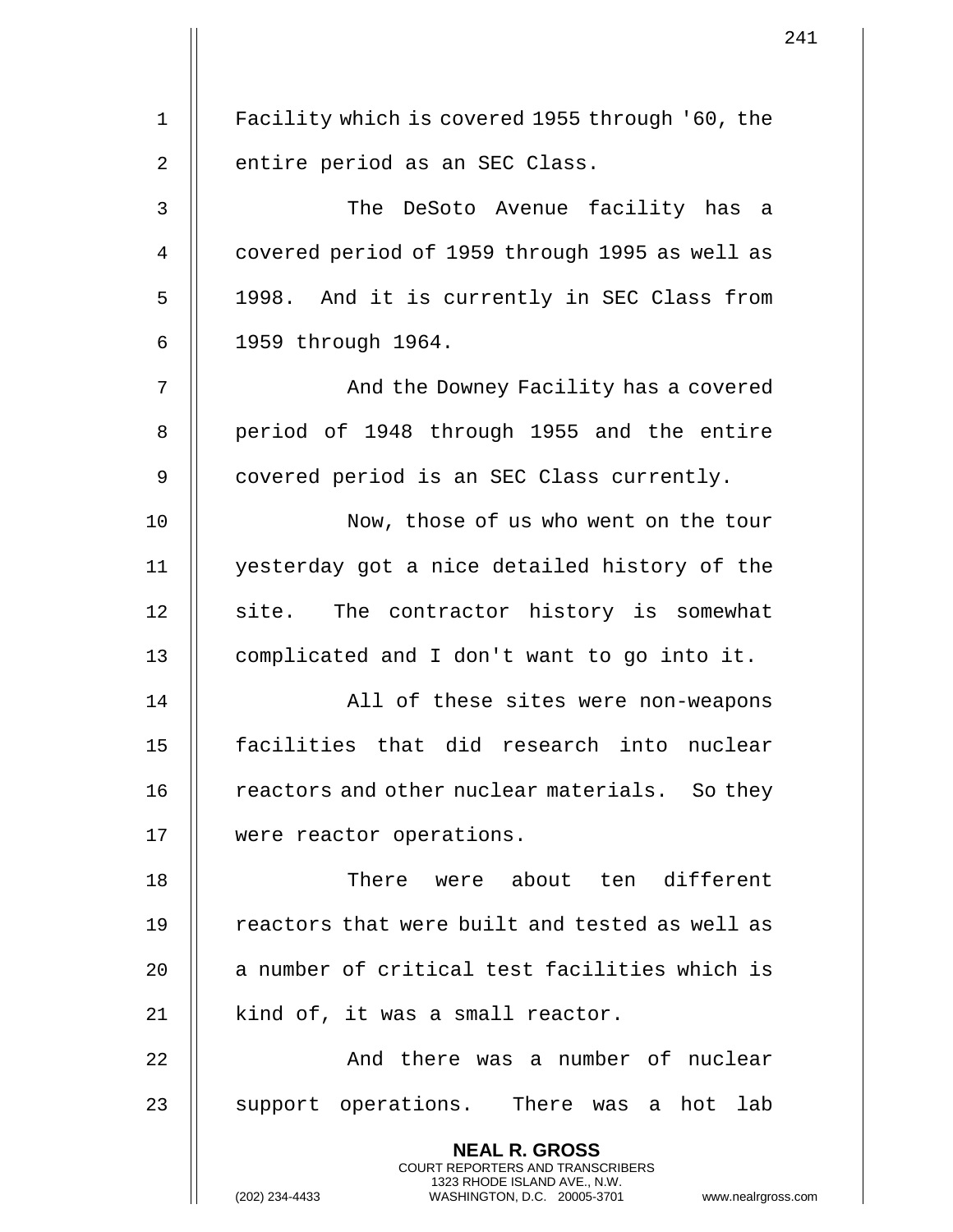| $1\,$          | facility. There was a small accelerator                                                                                                                            |
|----------------|--------------------------------------------------------------------------------------------------------------------------------------------------------------------|
| $\overline{2}$ | facility. There was radioactive material                                                                                                                           |
| 3              | handling facility. There were waste handling                                                                                                                       |
| 4              | facilities and so forth.                                                                                                                                           |
| 5              | The Work Group for Santa Susana was                                                                                                                                |
| 6              | established in 2008 in response to the Board                                                                                                                       |
| 7              | contractor doing a review of the NIOSH TBD on                                                                                                                      |
| 8              | the sites. That was done in 2008. There were                                                                                                                       |
| 9              | two SEC Evaluation Reports for Area IV that were                                                                                                                   |
| 10             | delivered to the Board in 2009 and 2010.                                                                                                                           |
| 11             | The first SEC Evaluation Report on                                                                                                                                 |
| 12             | IV was also reviewed by the Board<br>Area                                                                                                                          |
| 13             | contractor and the TBD issues and the SEC issues                                                                                                                   |
| 14             | resulting from those reviews<br>were the                                                                                                                           |
| 15             | discussion points in front of the Work Group.                                                                                                                      |
| 16             | The Work Group has met in 2008 and 2009                                                                                                                            |
| 17             | and 2010. And just recently, in 2014, the very                                                                                                                     |
| 18             | last meeting last month was mainly to touch base                                                                                                                   |
| 19             | and kind of reestablish the Work Group.                                                                                                                            |
| 20             | So the issues that were discussed in                                                                                                                               |
| 21             | the past in front of the Work Group included                                                                                                                       |
| 22             | things like the site definition and operations                                                                                                                     |
| 23             | timeline of all four sites, incidents, internal                                                                                                                    |
|                | <b>NEAL R. GROSS</b><br><b>COURT REPORTERS AND TRANSCRIBERS</b><br>1323 RHODE ISLAND AVE., N.W.<br>(202) 234-4433<br>WASHINGTON, D.C. 20005-3701<br>www.nealrgross |

(202) 234-4433 WASHINGTON, D.C. 20005-3701 www.nealrgross.com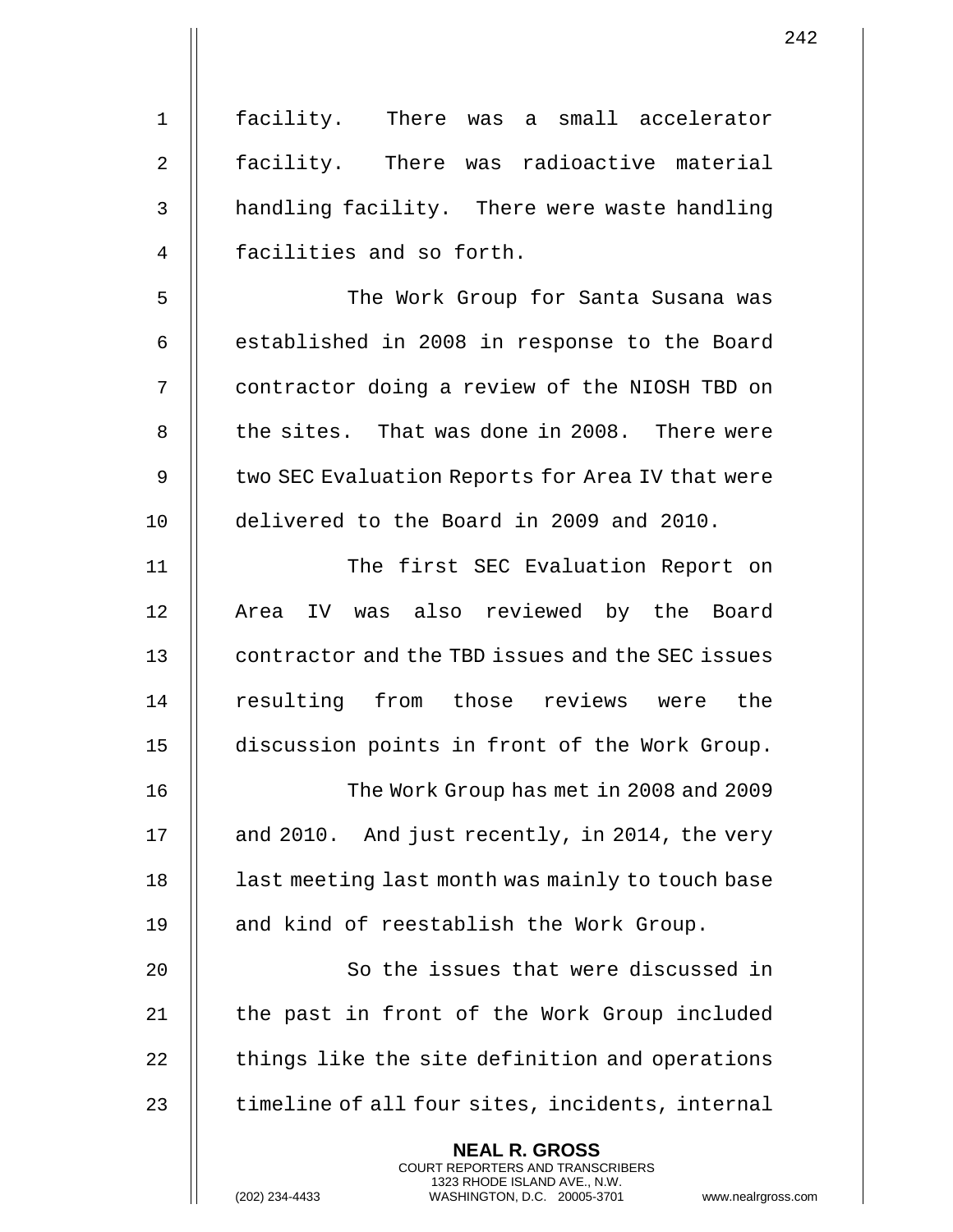| 1  | monitoring issues, internal coworker model                                                                                                                         |
|----|--------------------------------------------------------------------------------------------------------------------------------------------------------------------|
| 2  | feasibility and necessity.                                                                                                                                         |
| 3  | I forgot to mention with all of the                                                                                                                                |
| 4  | SECs that were established for these sites,                                                                                                                        |
| 5  | were based on defining of internal                                                                                                                                 |
| 6  | infeasibility. So the internal data was a big                                                                                                                      |
| 7  | discussion issue.                                                                                                                                                  |
| 8  | There was also issues with the                                                                                                                                     |
| 9  | external monitoring data, the neutron data, the                                                                                                                    |
| 10 | environmental approach that is outlined in the                                                                                                                     |
| 11 | TBD as well as how we deal with the tritium                                                                                                                        |
| 12 | plumes that are on site and potential work                                                                                                                         |
| 13 | exposures.                                                                                                                                                         |
| 14 | Currently, the Work Group<br>is                                                                                                                                    |
| 15 | discussing the neutron/photon ratio White                                                                                                                          |
| 16 | Paper that was sent to the Work Group in 2010,                                                                                                                     |
| 17 | but that was kind of on hold pending some other                                                                                                                    |
| 18 | issues.                                                                                                                                                            |
| 19 | What needs to be discussed is the                                                                                                                                  |
| 20 | internal coworker model that has been completed                                                                                                                    |
| 21 | by NIOSH in March of 2014. And since I prepared                                                                                                                    |
| 22 | this presentation, the Board contractor has                                                                                                                        |
| 23 | also issued their review of the neutron/photon                                                                                                                     |
|    | <b>NEAL R. GROSS</b><br><b>COURT REPORTERS AND TRANSCRIBERS</b><br>1323 RHODE ISLAND AVE., N.W.<br>(202) 234-4433<br>www.nealrgross<br>WASHINGTON, D.C. 20005-3701 |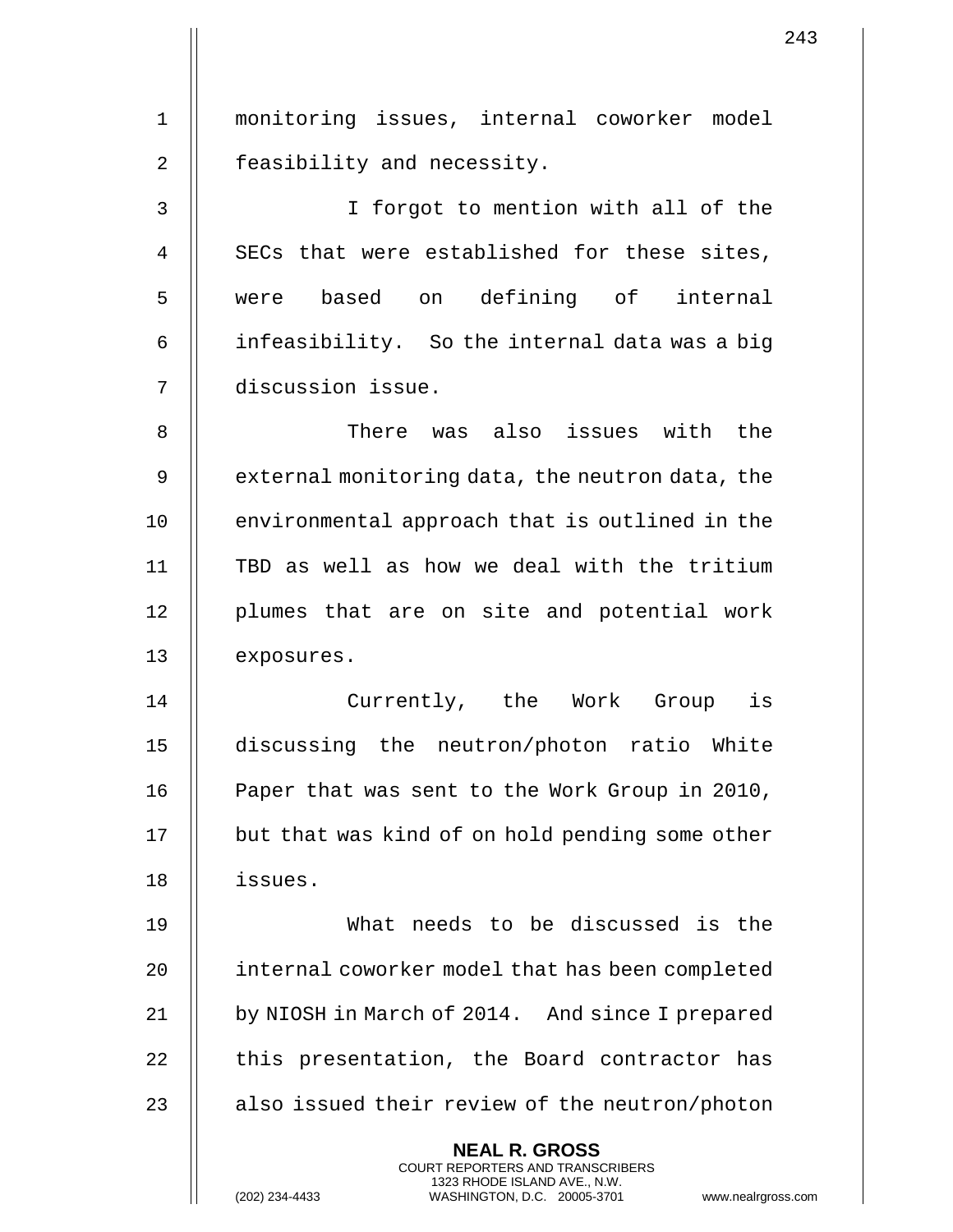1 || ratio White Paper. So that's also in front of 2 | the Work Group to be discussed soon. 3 || There are several NIOSH draft 4 documents that are ready to release. The 5 | external coworker model is in a pending status 6 pending the resolution of issues regarding 7 || neutrons. And there's several TBD revisions 8 | that are pending resolution of issues and they  $9$   $\parallel$  will be released as soon as those are resolved. 10 So since 2010, NIOSH has done 11 considerable work on the site, although the 12 Work Group has not met. In the last Work Group 13 meeting in 2010 there was discussion on the 14 internal and external coworker model. So ever 15 || since then NIOSH has continued the discussion 16 || and issue resolution affecting the internal 17 data. 18 || Back in 2010 we have been working with 19 || a database that was received from Santa Susana 20 | from Boeing that we attempted to work into an 21 || internal coworker model, however, there were 22 | numerous problems. 23 The reason being that this database **NEAL R. GROSS** COURT REPORTERS AND TRANSCRIBERS 1323 RHODE ISLAND AVE., N.W.

(202) 234-4433 WASHINGTON, D.C. 20005-3701 www.nealrgross.com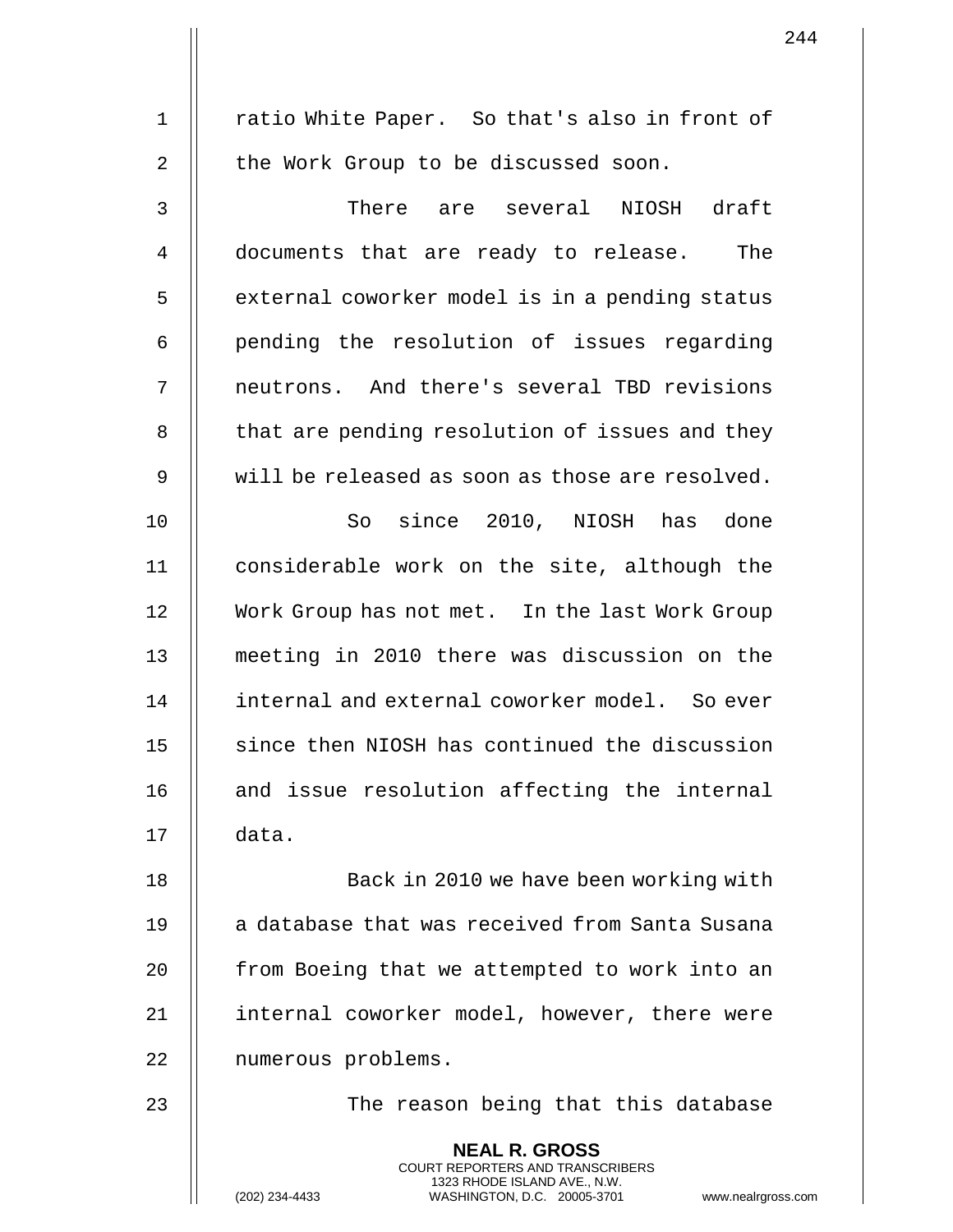|             | 245                                                                                                                                                                    |
|-------------|------------------------------------------------------------------------------------------------------------------------------------------------------------------------|
| $\mathbf 1$ | was not developed for the purposes NIOSH                                                                                                                               |
| 2           | needed.<br>It was developed for<br>an                                                                                                                                  |
| 3           | epidemiological study, so there was some issues                                                                                                                        |
| 4           | with that.                                                                                                                                                             |
| 5           | So NIOSH has been negotiating with                                                                                                                                     |
| 6           | Boeing trying to obtain scanned worker                                                                                                                                 |
| 7           | dosimetry records so we could do the data entry                                                                                                                        |
| 8           | ourselves.                                                                                                                                                             |
| 9           | Also in 2010, NIOSH prepared the                                                                                                                                       |
| 10          | neutron/photon White Paper and revised the                                                                                                                             |
| 11          | internal/external and environmental TBDs                                                                                                                               |
| 12          | mainly to include the SEC language.                                                                                                                                    |
| 13          | In 2011, the negotiations with Boeing                                                                                                                                  |
| 14          | about the worker records continued. And we                                                                                                                             |
| 15          | also, at the same time, tried to resolve issues                                                                                                                        |
| 16          | with the, what we call the Boice database                                                                                                                              |
| 17          | was developed for the<br>it<br>because                                                                                                                                 |
| 18          | epidemiological study by Dr. Boice.                                                                                                                                    |
| 19          | We found some issues that we decided                                                                                                                                   |
| 20          | that we cannot use it for NIOSH purposes of                                                                                                                            |
| 21          | developing internal coworker model.                                                                                                                                    |
| 22          | And also in 2011 another iteration of                                                                                                                                  |
| 23          | TBD revisions were completed, but they remain                                                                                                                          |
|             | <b>NEAL R. GROSS</b><br><b>COURT REPORTERS AND TRANSCRIBERS</b><br>1323 RHODE ISLAND AVE., N.W.<br>(202) 234-4433<br>WASHINGTON, D.C. 20005-3701<br>www.nealrgross.com |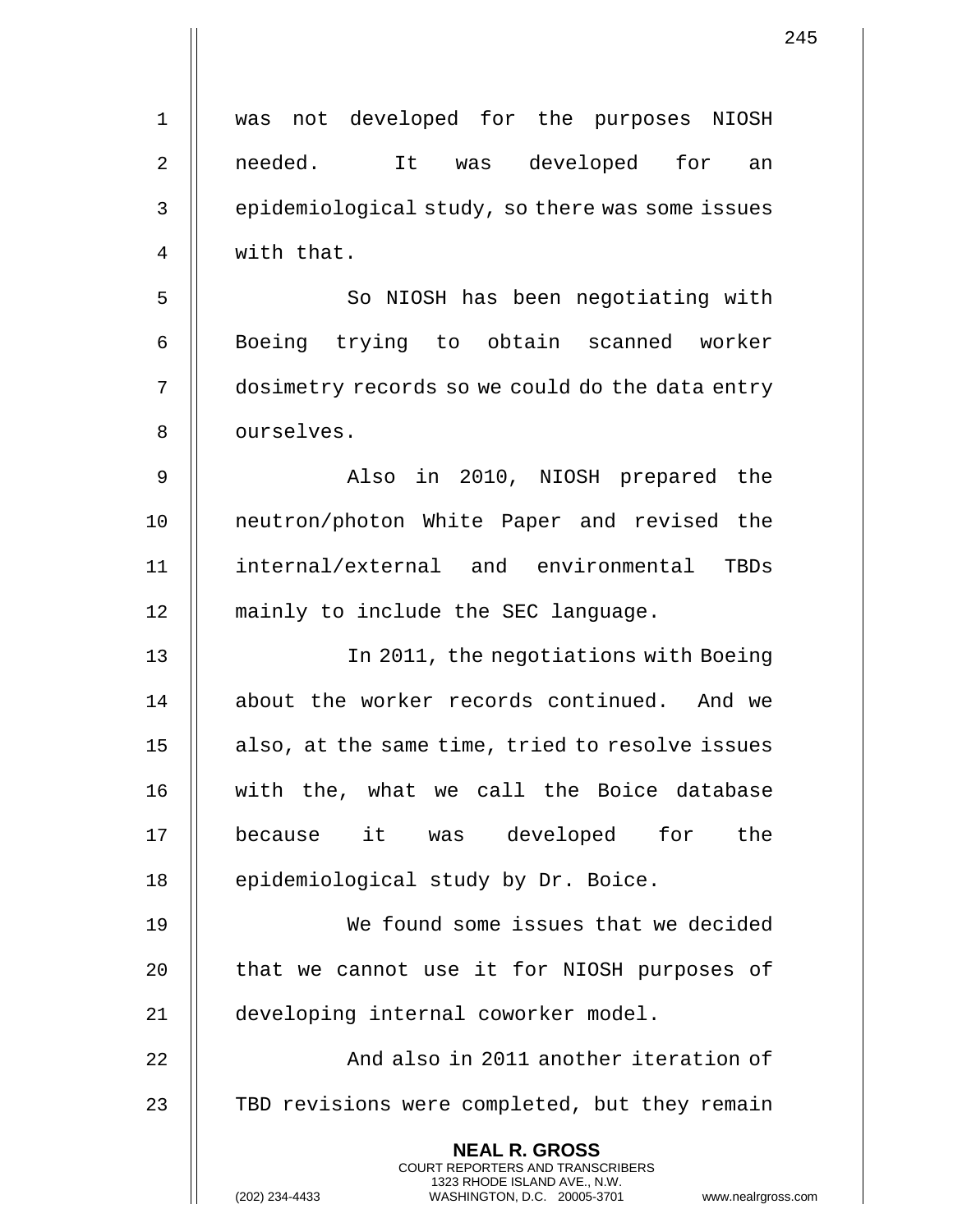1 | pending resolution of issues with the coworker 2 studies. 3 2012, finally Boeing decided to 4 | release the scanned worker records to NIOSH. 5 || Those were received in March of 2012 and it 6  $\parallel$  consisted of 14,000 files that had to be sifted 7 | through and classified. 8 || So the data entry from those lasted 9 || from May 2012 to January 2013. And the 10 internal and external coworker models as a 11 || result of those records were completed and 12 | reviewed in 2013. 13 || The external model is currently 14 || pending and waiting approval once we decided 15 how to approach the issues on neutrons which is 16 | something we've been working on in the past few 17 months. 18 || So this year the internal coworker 19 model was approved and released in March. And 20 || once we decided that the internal model was 21 | feasible, we picked up the issue resolution on  $22$   $\parallel$  the external because that was kind of on a 23  $\parallel$  holding pattern pending to see if the internal **NEAL R. GROSS**

> COURT REPORTERS AND TRANSCRIBERS 1323 RHODE ISLAND AVE., N.W.

(202) 234-4433 WASHINGTON, D.C. 20005-3701 www.nealrgross.com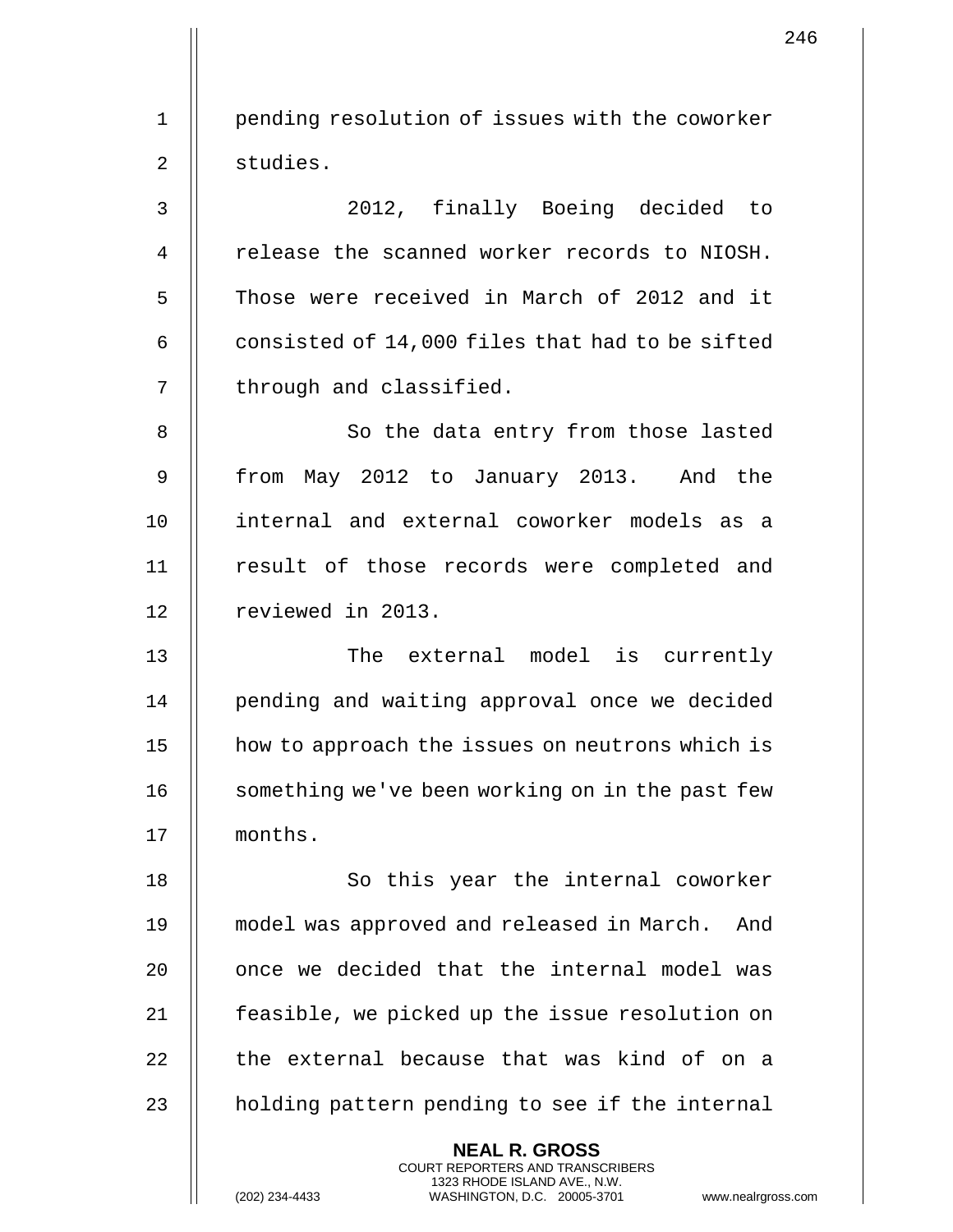1 was going to happen.

| $\overline{2}$ | So the internal coworker model will be        |
|----------------|-----------------------------------------------|
| $\overline{3}$ | known as OTIB-80. It's a plutonium model,     |
| $\overline{4}$ | uranium model and a gross beta model starting |
| 5              | in 1965 which is the end of the SEC Class up  |
| 6              | until the modern day period.                  |
|                |                                               |

 The external coworker model will be 8 | known as OTIB-77, currently in draft status. It is a result of an analysis of about 175,000 10 || data points and it will consist of a site wide model addressing photon, electron and neutron doses. It will also have a separate model for 13 || Area IV and a separate model for the DeSoto facility.

15 || The neutron/photon ratio White Paper 16 || was developed to provide a bounding approach 17 || for unmonitored neutrons for the time span of 18 1956 to 1987.

19 To do this, we analyzed over 1,000 20 | paired neutron and photon measurements around  $21$   $\parallel$  the reactor facilities. There was a lognormal 22 H fit data involved which resulted in a 23 || neutron/photon ratio of 1.73.

> **NEAL R. GROSS** COURT REPORTERS AND TRANSCRIBERS 1323 RHODE ISLAND AVE., N.W.

247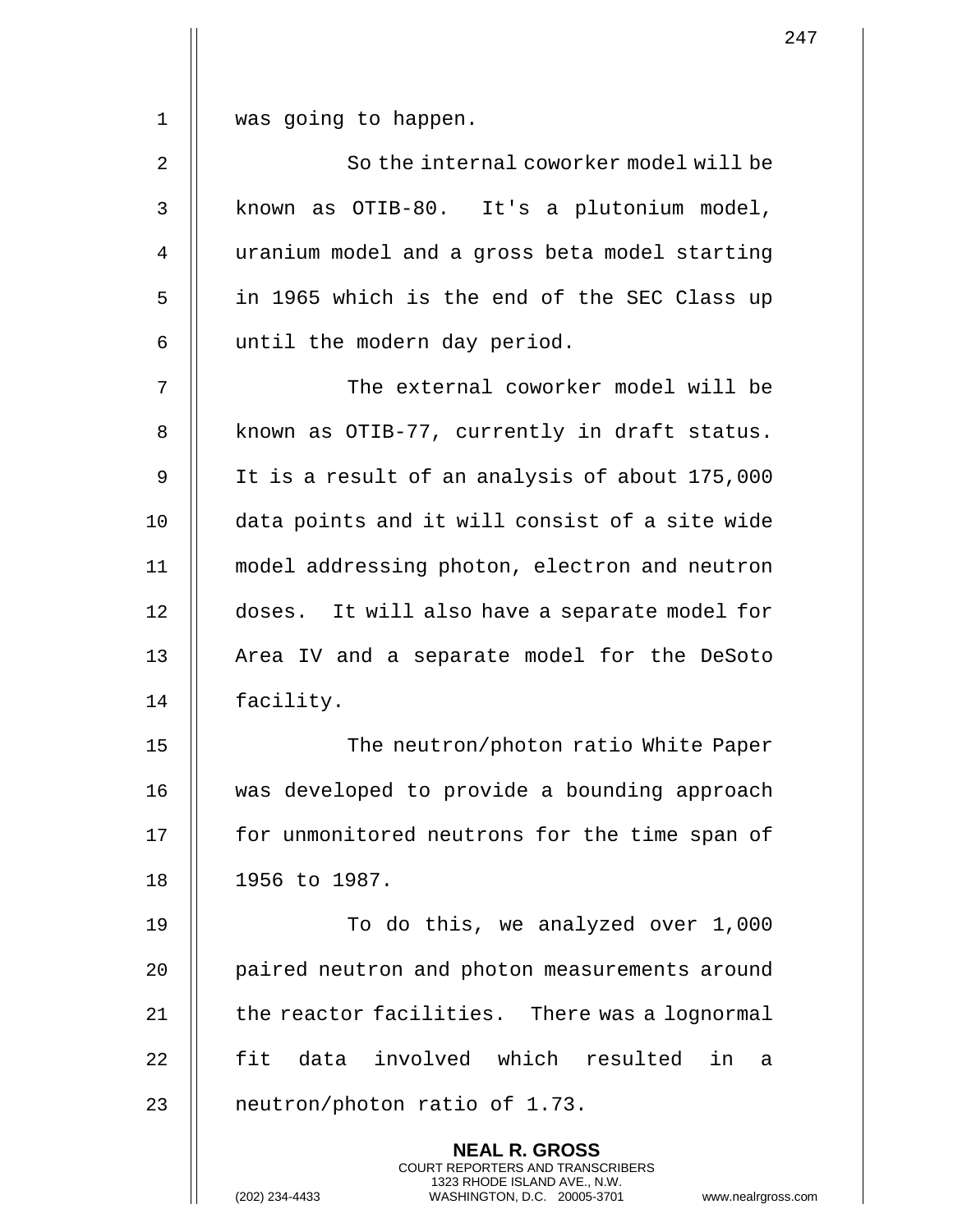1 || The neutron approach that's to be done 2  $\parallel$  with the neutron/photon ratio is that it's to 3 || be used for a worker that was either employed  $4 \parallel$  site wide or had an unknown work location. 5 We've also found that the  $6$  || accelerator, there was a small accelerator 7 || facility operated at site only for a short 8 | period of time and in cases where a worker could

9 || be placed at this facility, the NTA film with  $10$  | a correction factor would actually be useable. 11 || But it's not anticipated to be a large part of 12 | the neutron approach.

13 || As indicated in the NIOSH White Paper,  $14$  | the reactor exposure is to use an N/P ratio and 15 || some additional research has indicated that for  $16$  | a situation such as fuel handling or other 17 || nuclear procedures that were done at the site 18  $\parallel$  that the reactor N/P ratio is most likely 19 bounding.

20 || So our current path forward is to 21 issue the external coworker model to 22 | incorporate the neutron guidance and revise 23 || TBDs to continue issue resolution with SC&A

> **NEAL R. GROSS** COURT REPORTERS AND TRANSCRIBERS 1323 RHODE ISLAND AVE., N.W.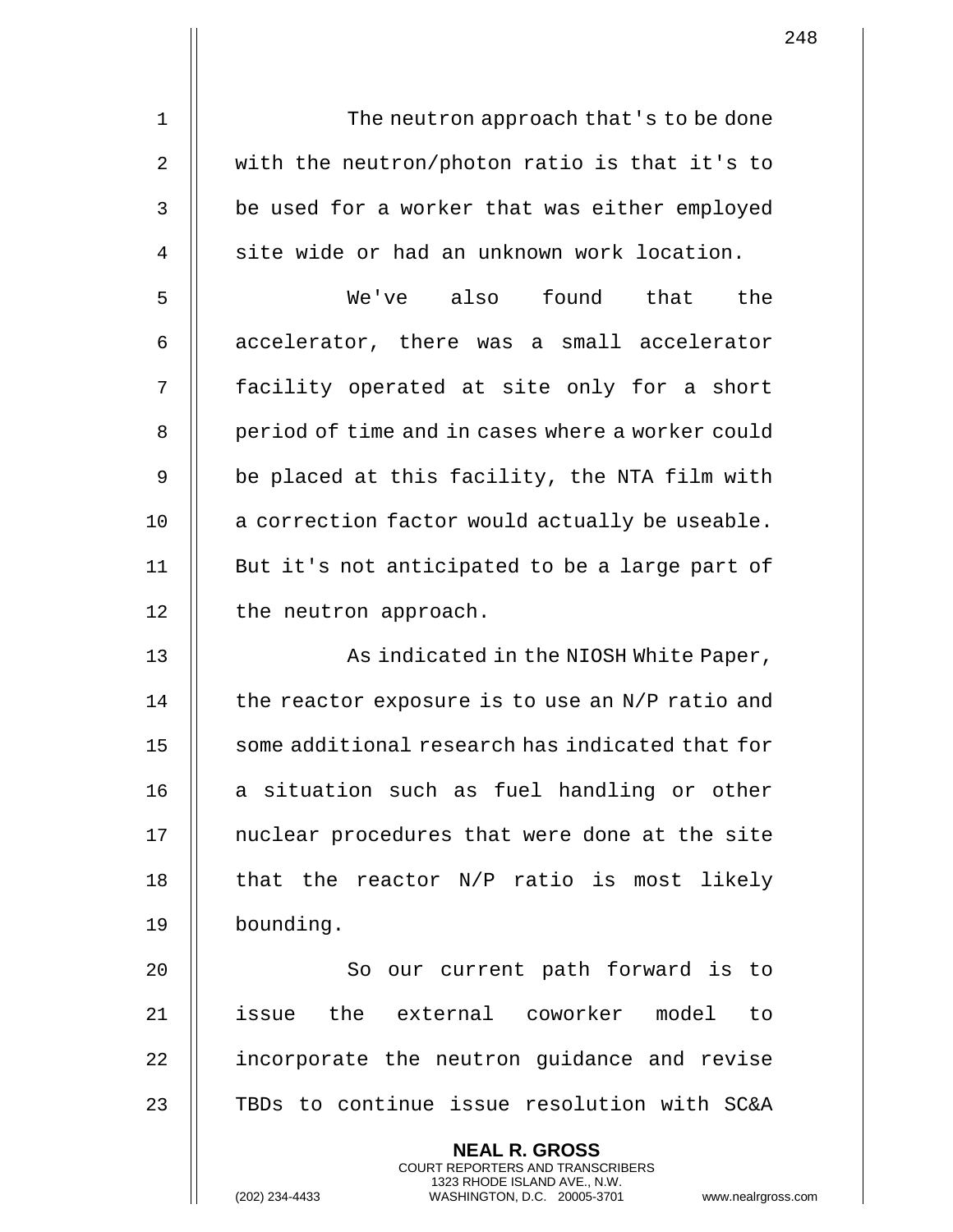1 | regarding the coworker models and the neutron 2 || approach and address remaining SEC issues and 3 | remaining Site Profile issues which regarding 4 || to the SEC I think that was mentioned earlier 5 | in the SEC updates. 6 There's a question of the year 1965

7 || because that was a year that initially 8 || qualified for evaluation, however, the Class 9 || was only recommended through 1964.

10 || So we still owe the Board some kind of 11 decision on what's going to happen with 1965. 12 || And with that my presentation is complete. So 13 || if you have any questions?

14 CHAIRMAN MELIUS: Okay. Questions? 15 Yes, Gen?

16 MEMBER ROESSLER: You mentioned not 17 | being able to use the Boice database and I can 18 || understand why NIOSH data that's put together 19 || for dose reconstruction cannot be used for 20 || epidemiology. But remind me why it can't be 21 | done the other way.

22 DR. HUGHES: Well, we received the 23 || Boice database from Boeing and as far as I'm

> **NEAL R. GROSS** COURT REPORTERS AND TRANSCRIBERS 1323 RHODE ISLAND AVE., N.W.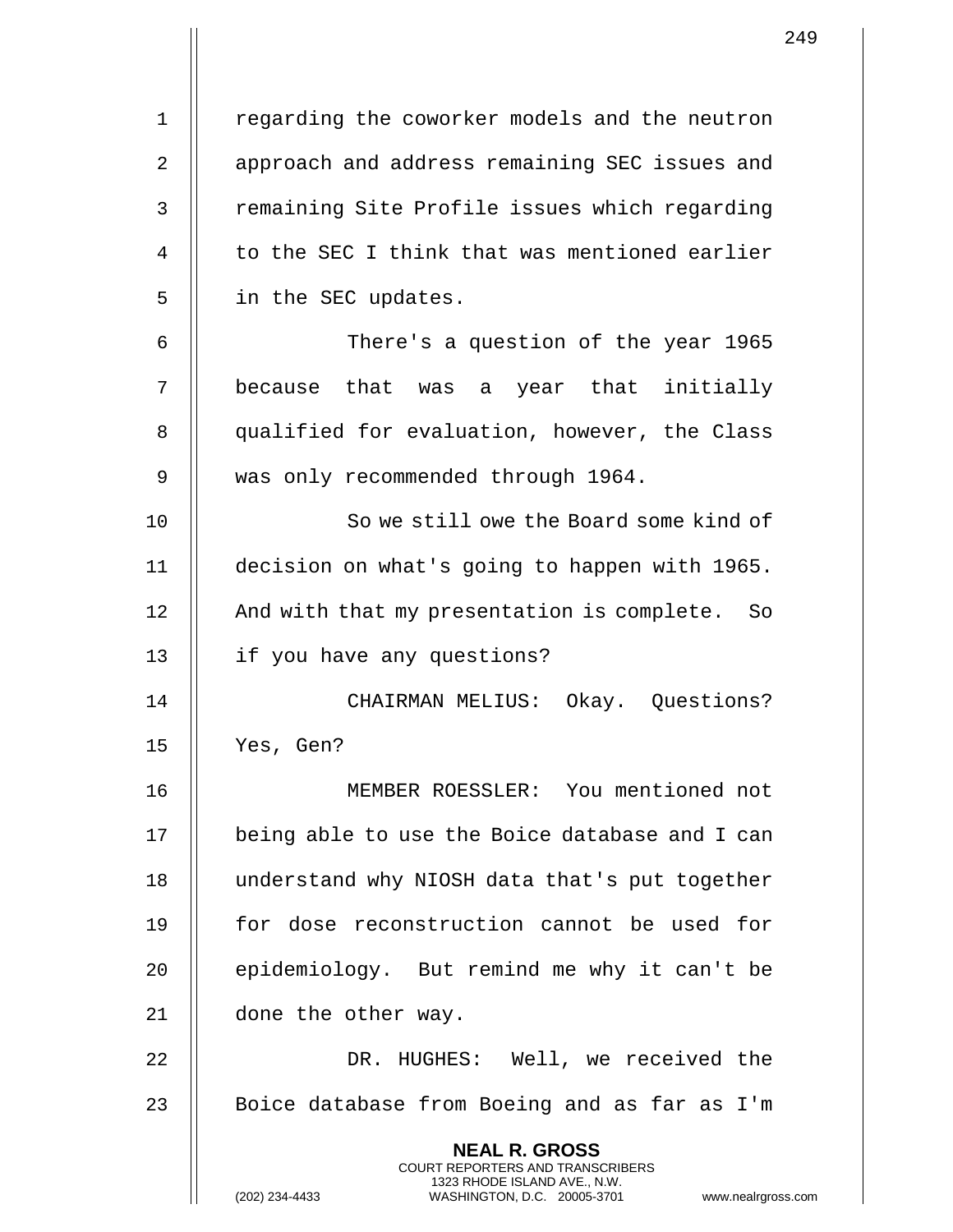1 | remembering correctly, we were assured that  $2 \parallel$  this database was a complete database of all 3 workers, of all internal dosimetry data that 4 || there was.

 However, we also have in our database  $\parallel$  from the 1960s what's called annual exposure || reports. It was reports written by the site 8 | that indicated how many workers were monitored, 9 | how many urine bioassays they did, how many were positive.

11 || And we actually did some kind of 12 || quality assurance and we found some 13 discrepancies that we were not able to resolve. 14 || So at this point we were saying that we do not 15 | have enough confidence that the Boice database 16 | is actually complete.

17 || Now, I'm not in the position to judge  $\parallel$  the epidemiological study that Dr. Boice did, it's just for our purposes, we found some issues  $\parallel$  that we just said, well, we cannot use this  $\parallel$  because we're not confident that it's complete. CHAIRMAN MELIUS: Okay.

> **NEAL R. GROSS** COURT REPORTERS AND TRANSCRIBERS 1323 RHODE ISLAND AVE., N.W.

23  $\parallel$  Other -- yes. Henry, you had --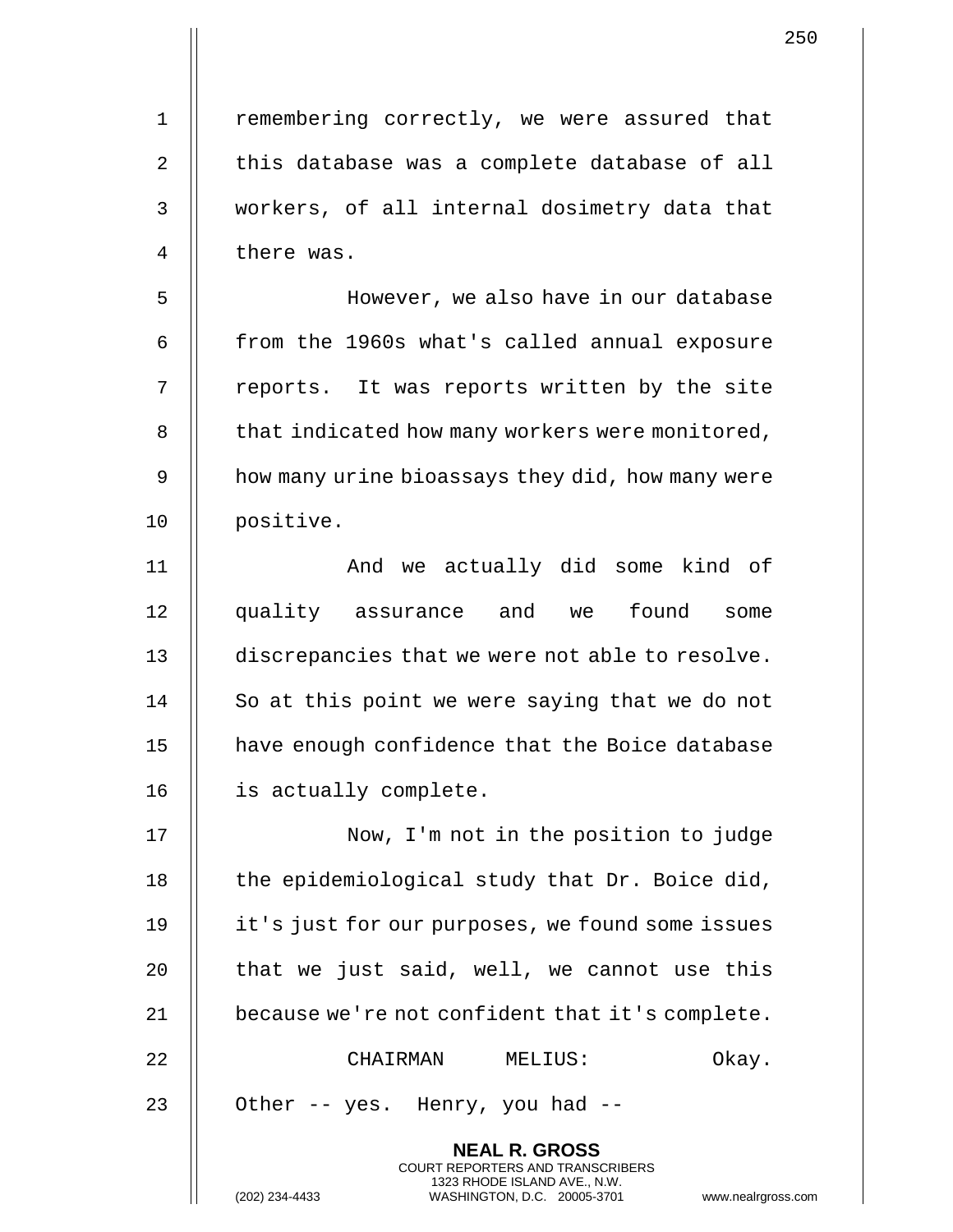|                | 2!                                                                                                                                                                   |
|----------------|----------------------------------------------------------------------------------------------------------------------------------------------------------------------|
| $\mathbf 1$    | MEMBER ANDERSON: No, no.                                                                                                                                             |
| 2              | CHAIRMAN MELIUS: Oh, okay. Other                                                                                                                                     |
| 3              |                                                                                                                                                                      |
|                | questions?                                                                                                                                                           |
| $\overline{4}$ | MEMBER RICHARDSON: And now that you,                                                                                                                                 |
| 5              | if I understand correctly, you received a file                                                                                                                       |
| 6              | which you described as scanned records. And                                                                                                                          |
| 7              | you contracted ORAU to keypunch those records?                                                                                                                       |
| 8              | DR. HUGHES: Well, they were entered                                                                                                                                  |
| 9              | into a database format. Each worker at the                                                                                                                           |
| 10             | site had a paper folder that contained the                                                                                                                           |
| 11             | dosimetry records, the batch readings, the                                                                                                                           |
| 12             | urine bioassay reports from the labs that did                                                                                                                        |
| 13             | the analyses.                                                                                                                                                        |
| 14             | And during the course of the Boice                                                                                                                                   |
| 15             | study, actually, this was all scanned and                                                                                                                            |
| 16             | digitized and it was available in electronic                                                                                                                         |
| 17             | format. So what we got was the scanned raw                                                                                                                           |
| 18             | records of each single worker and that's what                                                                                                                        |
| 19             | we used to extract the internal/external data.                                                                                                                       |
| 20             | It's very much the same thing that we                                                                                                                                |
| 21             | receive for an individual worker during dose                                                                                                                         |
| 22             | reconstruction from the site, except that we                                                                                                                         |
| 23             | receive the entirety of the monitored workforce                                                                                                                      |
|                | <b>NEAL R. GROSS</b><br><b>COURT REPORTERS AND TRANSCRIBERS</b><br>1323 RHODE ISLAND AVE., N.W.<br>(202) 234-4433<br>WASHINGTON, D.C. 20005-3701<br>www.nealrgross.c |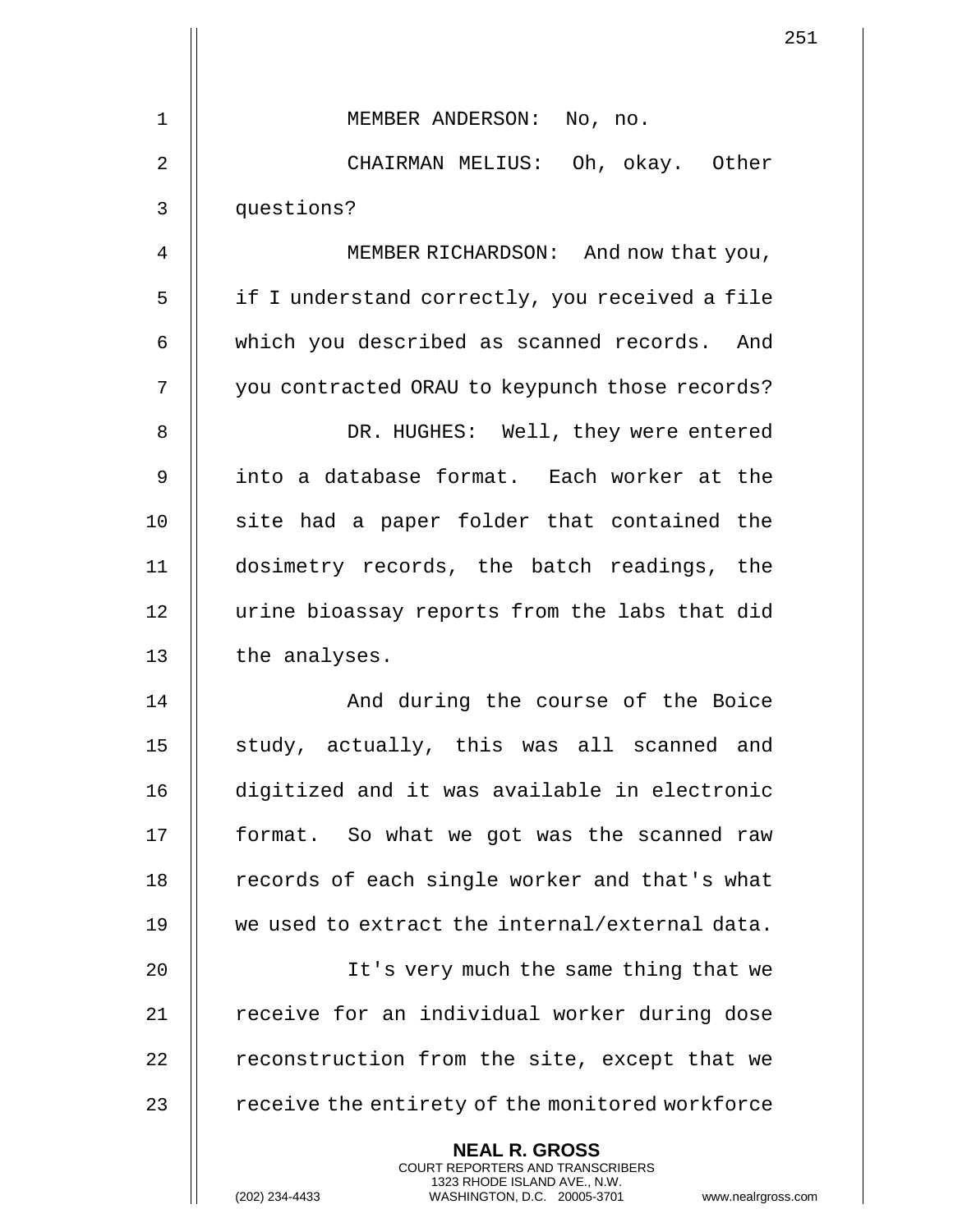1 at Santa Susana.

2 MEMBER RICHARDSON: And when you 3 described it as 14,000 files, is it one file per  $4 \parallel$  worker or what makes it 14,000 --5 || DR. HUGHES: Yes. 6 || MEMBER RICHARDSON: -- files? 7 DR. HUGHES: Yes. Now, not all of 8 || these workers were actually monitored, but 9 || there were that many files. So we had to pull 10 || out. Some workers were not actually 11 monitored, but they might have been employed. 12 || I'm not exactly sure. There are that many 13 | files and each represents a worker, but not all 14 || of these did actually contain monitoring 15 || records. 16 MEMBER RICHARDSON: Some files were  $17$  | empty? 18 || DR. HUGHES: That's correct. 19 MEMBER RICHARDSON: So the 20 **contention is that the workforce of radiation** 21 monitored workers at the site is 14,000 people? 22 DR. HUGHES: No, it's more on the 23  $\parallel$  order of 5,000, I believe. I don't want to say **NEAL R. GROSS** COURT REPORTERS AND TRANSCRIBERS 1323 RHODE ISLAND AVE., N.W.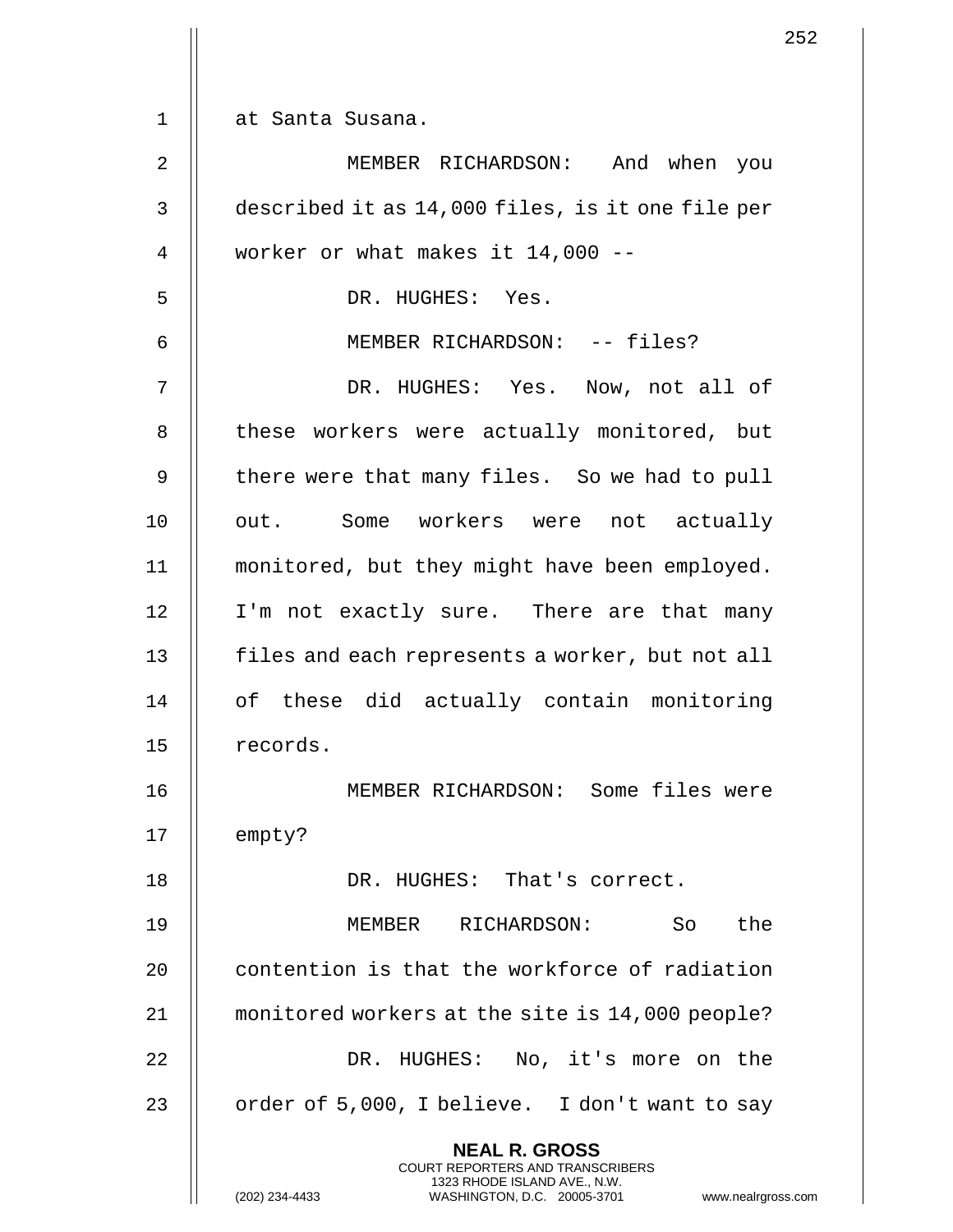1 || anything wrong. I would have to check my 2 numbers. 3 MEMBER RICHARDSON: And then when you 4 compared that to the annual reports summarizing 5 | the number of people who are bioassayed and were  $6$  | radiation monitored in this case now, with the 7 || ORAU data, does it correspond to the 8 | expectation? 9 DR. HUGHES: I actually have not done 10 || that comparison. However, we do know this is 11 || all the site has. 12 || MEMBER RICHARDSON: But it's, I mean, 13  $\parallel$  I --14 CHAIRMAN MELIUS: But has it 15 completed? 16 DR. HUGHES: Yes. 17 MEMBER RICHARDSON: Because 18 || basically you went back to the scanned files 19 || that had been used for the epidemiological  $20$  | analysis which  $-$ 21 DR. HUGHES: Yes. 22 MEMBER RICHARDSON: -- your 23 || records --**NEAL R. GROSS** COURT REPORTERS AND TRANSCRIBERS 1323 RHODE ISLAND AVE., N.W. (202) 234-4433 WASHINGTON, D.C. 20005-3701 www.nealrgross.com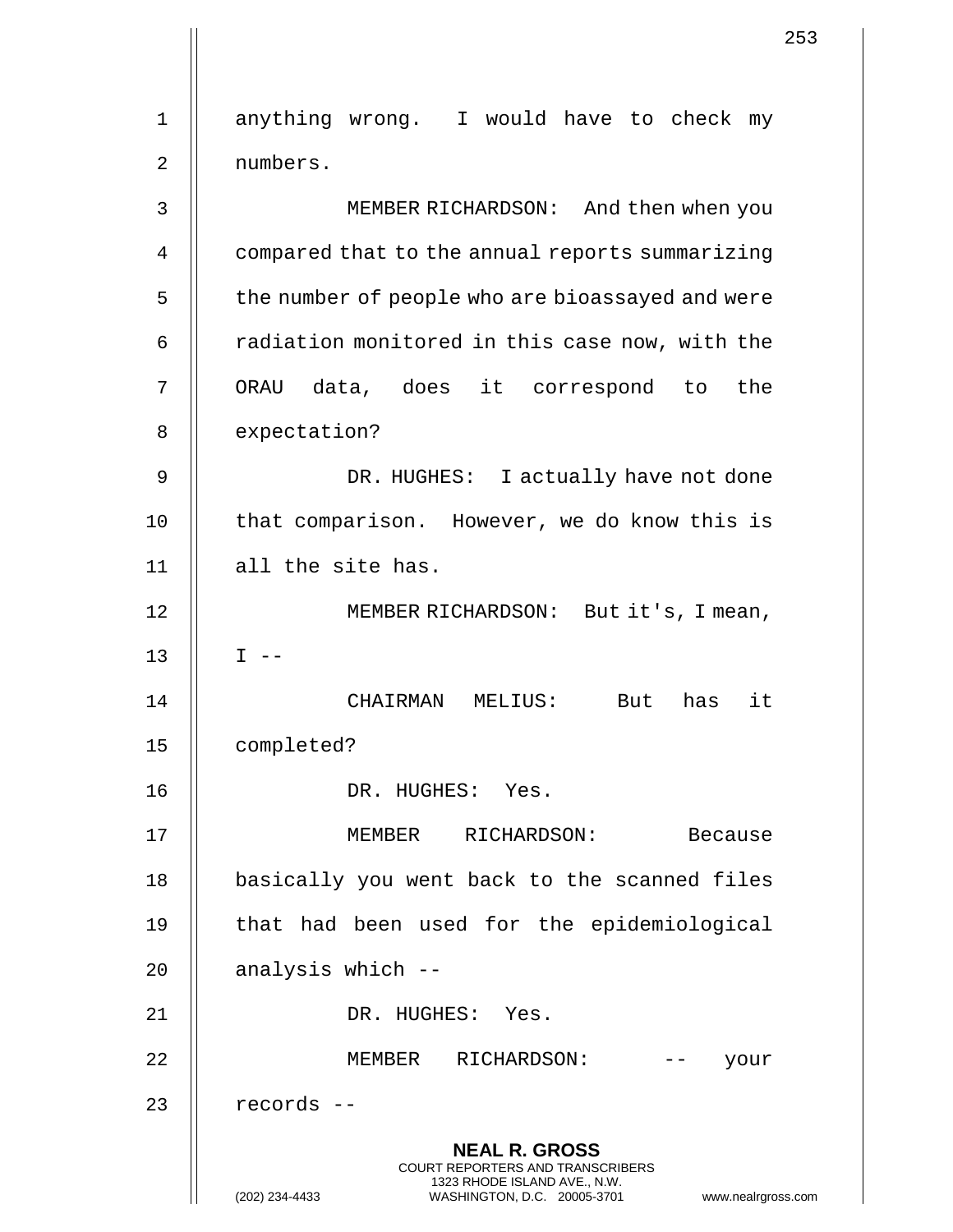|    | 254                                                                                                                                                                    |
|----|------------------------------------------------------------------------------------------------------------------------------------------------------------------------|
| 1  | DR. HUGHES: Correct.                                                                                                                                                   |
|    |                                                                                                                                                                        |
| 2  | MEMBER RICHARDSON: -- to be                                                                                                                                            |
| 3  | incomplete and you reentered them and I quess,                                                                                                                         |
| 4  | it leaves the question now, are they complete?                                                                                                                         |
| 5  | DR. HUGHES: We hope so, yes. Well,                                                                                                                                     |
| 6  | we actually have not gone back and done the                                                                                                                            |
| 7  | comparison. However, what we've done, we've                                                                                                                            |
| 8  | done a comparison with the NOCTS claim files                                                                                                                           |
| 9  | that we received and have --                                                                                                                                           |
| 10 | MEMBER RICHARDSON: I mean, it's                                                                                                                                        |
| 11 | been -- I mean if some were even --                                                                                                                                    |
| 12 | DR. HUGHES: Which is a subset --                                                                                                                                       |
| 13 | MEMBER RICHARDSON: -- passed. One                                                                                                                                      |
| 14 | $is$ --                                                                                                                                                                |
| 15 | DR. HUGHES: -- of it, but there was                                                                                                                                    |
| 16 | no discrepancy with that, so.                                                                                                                                          |
| 17 | MEMBER RICHARDSON: Yes. I mean,                                                                                                                                        |
| 18 | one of them is, it's interesting to know whether                                                                                                                       |
|    |                                                                                                                                                                        |
| 19 | the effort paid off. Another one that=s --                                                                                                                             |
| 20 | DR. HUGHES: Yes.                                                                                                                                                       |
| 21 | MEMBER RICHARDSON:<br>just<br>$- -$                                                                                                                                    |
| 22 | interesting. I mean, there have been examples                                                                                                                          |
| 23 | in the past where we thought we had complete                                                                                                                           |
|    | <b>NEAL R. GROSS</b><br><b>COURT REPORTERS AND TRANSCRIBERS</b><br>1323 RHODE ISLAND AVE., N.W.<br>(202) 234-4433<br>WASHINGTON, D.C. 20005-3701<br>www.nealrgross.com |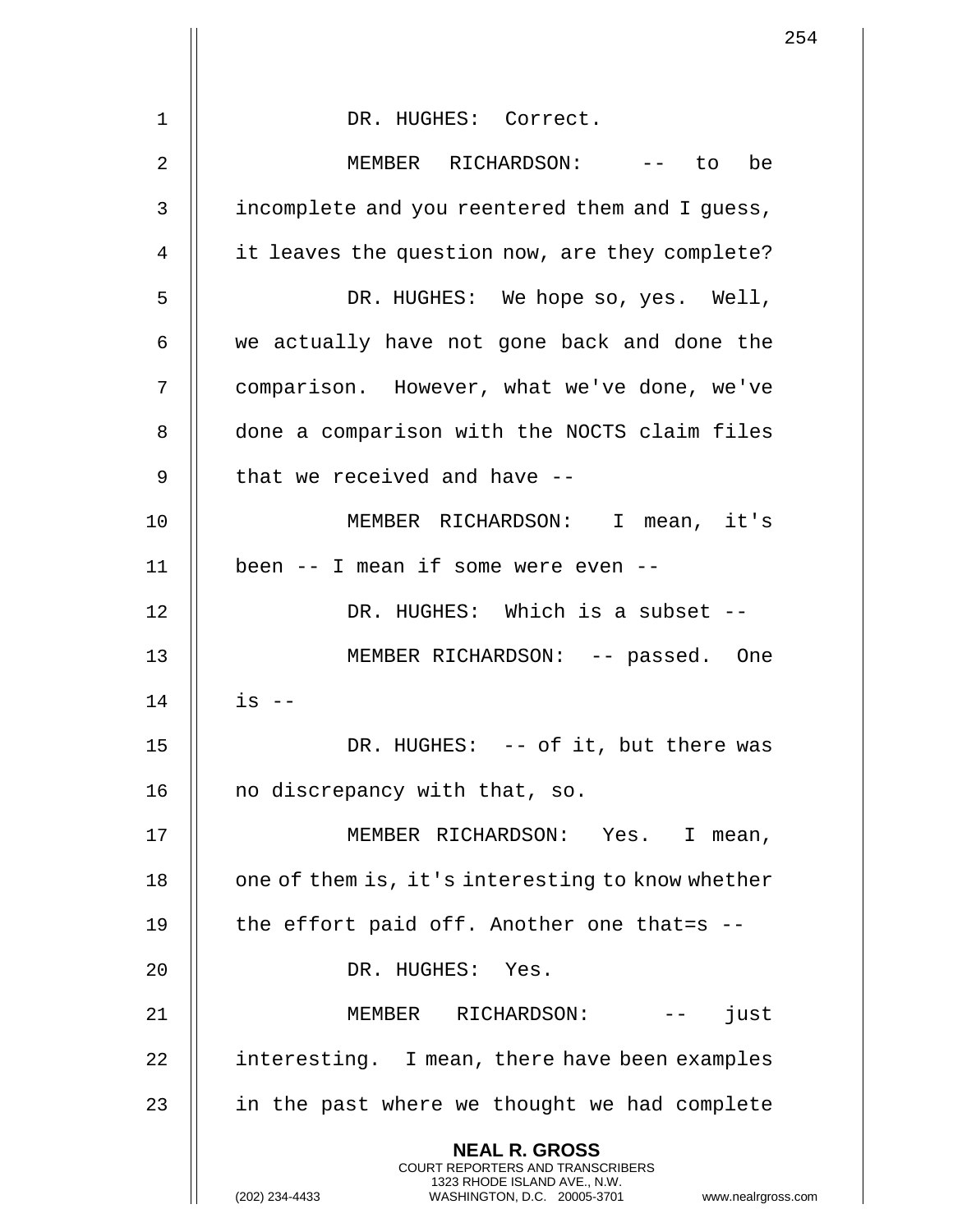|    |                                                                                                                                                                     | 255 |
|----|---------------------------------------------------------------------------------------------------------------------------------------------------------------------|-----|
| 1  | data and then we realized that there were gaps                                                                                                                      |     |
|    |                                                                                                                                                                     |     |
| 2  | and we said there appear to be gaps. And then                                                                                                                       |     |
| 3  | further effort went into locating files and                                                                                                                         |     |
| 4  | there was more, so. I would just, it might be                                                                                                                       |     |
| 5  | worth $--$                                                                                                                                                          |     |
| 6  | DR. HUGHES: Okay. Yes, the --                                                                                                                                       |     |
| 7  | MEMBER RICHARDSON: Wherever                                                                                                                                         |     |
| 8  | possible trying to reconcile the --                                                                                                                                 |     |
| 9  | DR. HUGHES: Yes, that can certainly                                                                                                                                 |     |
| 10 | be done.                                                                                                                                                            |     |
| 11 | CHAIRMAN MELIUS: Okay. Any other                                                                                                                                    |     |
| 12 | questions?                                                                                                                                                          |     |
| 13 | MEMBER RICHARDSON: I had a --                                                                                                                                       |     |
| 14 | CHAIRMAN MELIUS: Oh, go ahead.                                                                                                                                      |     |
| 15 | MEMBER RICHARDSON: -- another                                                                                                                                       |     |
| 16 | question. Because the external file had                                                                                                                             |     |
| 17 | 175,000 data points and the neutron to photon                                                                                                                       |     |
| 18 | ratio was derived from 1,180 paired                                                                                                                                 |     |
| 19 | measurements. So is my understanding that of                                                                                                                        |     |
| 20 | the $175,000 - -$                                                                                                                                                   |     |
| 21 | DR. HUGHES: No, sorry. That's two                                                                                                                                   |     |
| 22 | completely different things. The 175,000 is                                                                                                                         |     |
| 23 | dosimetry readings, batch readings, that sort                                                                                                                       |     |
|    | <b>NEAL R. GROSS</b><br><b>COURT REPORTERS AND TRANSCRIBERS</b><br>1323 RHODE ISLAND AVE., N.W.<br>(202) 234-4433<br>WASHINGTON, D.C. 20005-3701 www.nealrgross.com |     |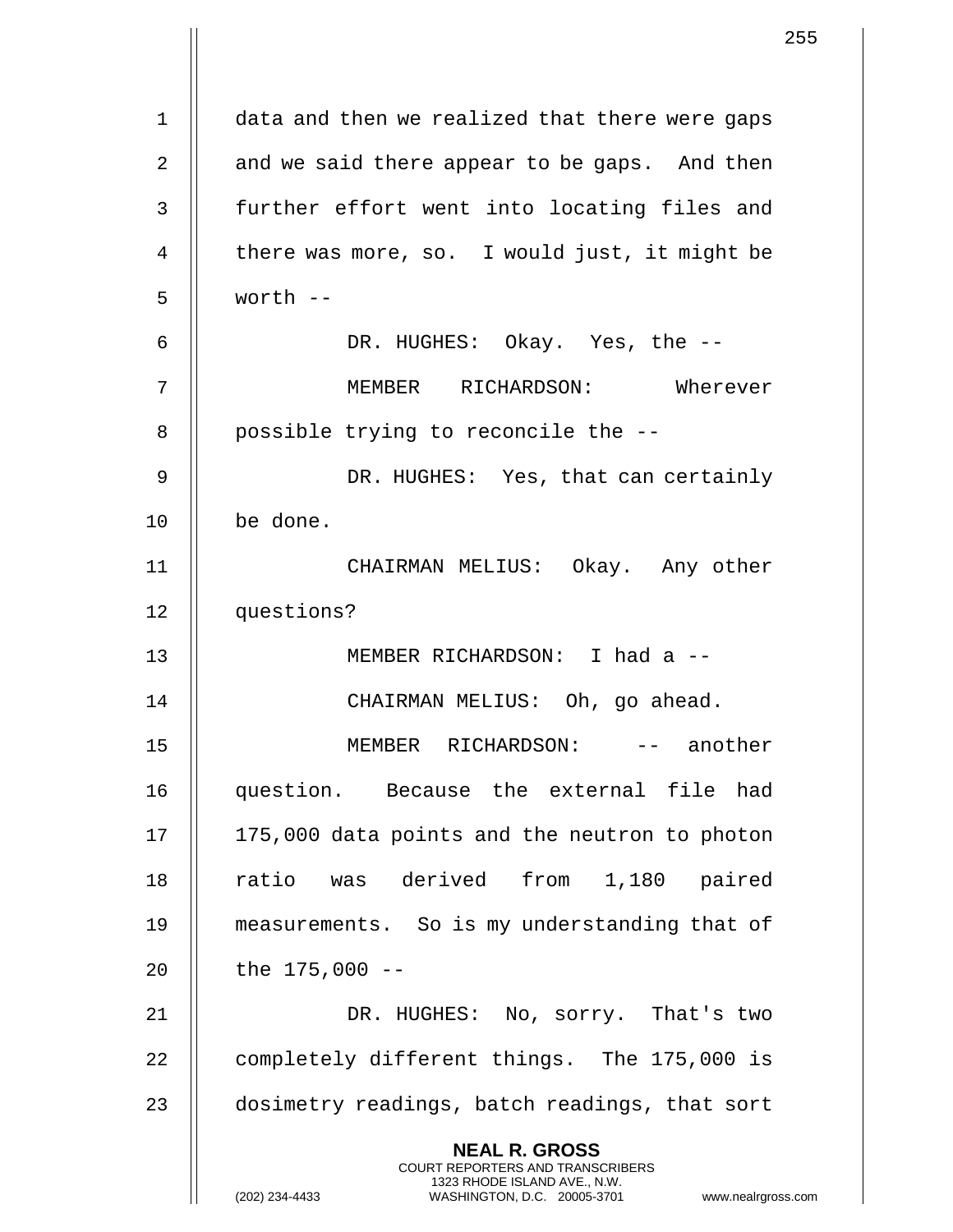1 | of thing. The 1,100 neutron/photon, this is 2  $\parallel$  survey data, hand held survey meter data --3 MEMBER RICHARDSON: Oh.  $\parallel$  DR. HUGHES: -- that was --5 MEMBER RICHARDSON: Oh -- 6 DR. HUGHES: -- collected -- 7 || MEMBER RICHARDSON: -- these are --8 DR. HUGHES: -- around the reactors. 9 MEMBER RICHARDSON: -- area 10 monitors. Oh -- 11 || DR. HUGHES: Yes. 12 MEMBER RICHARDSON: -- then those 13 || aren't monitors. Okay. I got you. 14 DR. HUGHES: Yes. It's not 15 || personnel dosimetry, it's area data. 16 MEMBER RICHARDSON: Okay. Now, 17 || within the file, the monitoring file there's 18  $\parallel$  for a subject in a badging period, they have 19 || potentially estimates of their photon dose and 20  $\parallel$  their neutron dose as well. Is that right? 21 DR. HUGHES: That's correct. If 22  $\parallel$  they were wearing the NTA film badge and if it 23  $\parallel$  had a reading, it would be reported in their **NEAL R. GROSS** COURT REPORTERS AND TRANSCRIBERS 1323 RHODE ISLAND AVE., N.W.

(202) 234-4433 WASHINGTON, D.C. 20005-3701 www.nealrgross.com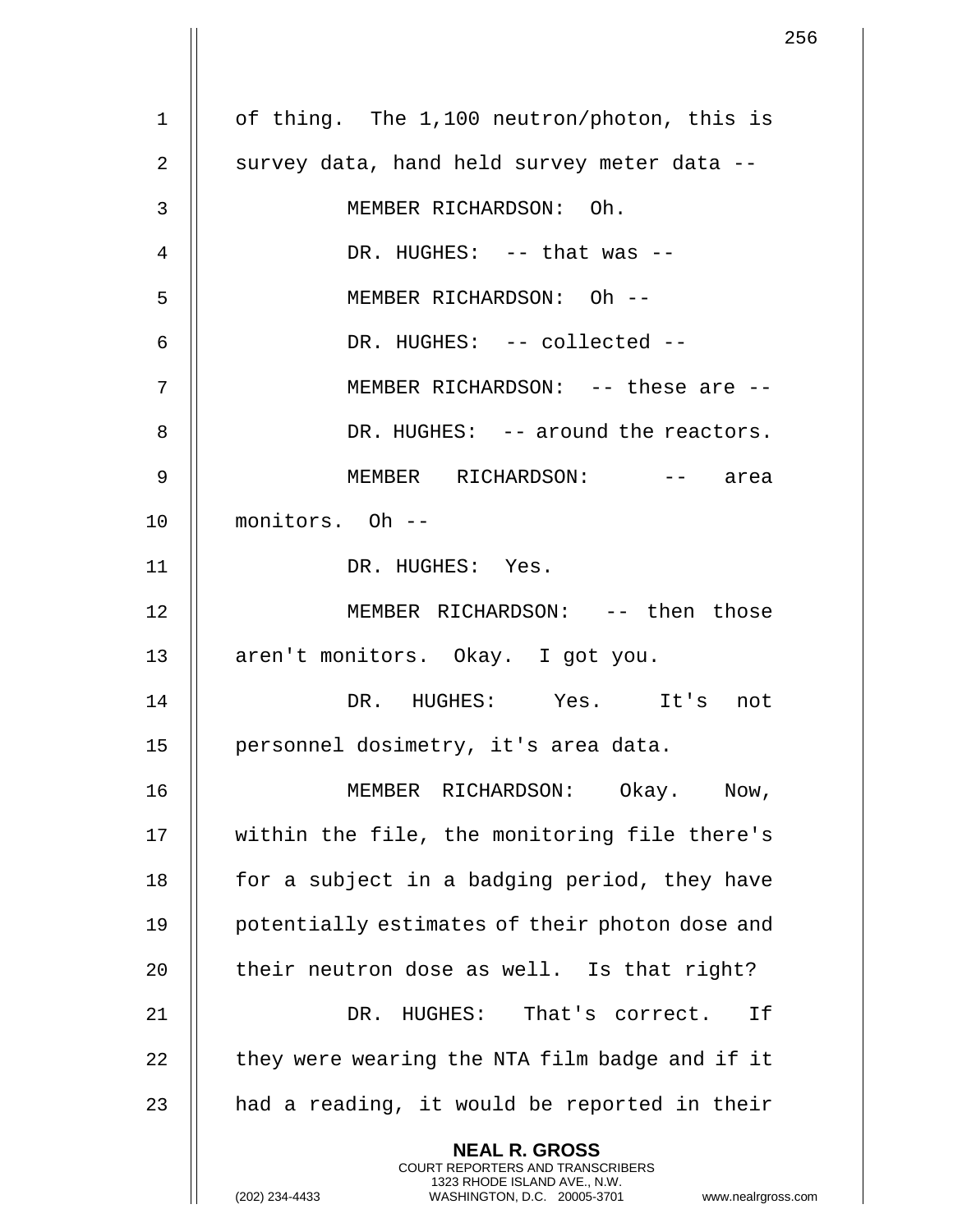|    | 257                                                                                                                                                                    |
|----|------------------------------------------------------------------------------------------------------------------------------------------------------------------------|
|    | file. That is correct.                                                                                                                                                 |
| 1  |                                                                                                                                                                        |
| 2  | MEMBER RICHARDSON: Okay.                                                                                                                                               |
| 3  | CHAIRMAN MELIUS: You set? Okay. I                                                                                                                                      |
| 4  | couldn't tell if you were writing something                                                                                                                            |
| 5  | down earlier or had another question. That's                                                                                                                           |
| 6  | why I interrupted anyway. Any other Board                                                                                                                              |
| 7  | Members with questioning? Board Members on                                                                                                                             |
| 8  | the phone?                                                                                                                                                             |
| 9  | If not, I have one comment. First of                                                                                                                                   |
| 10 | all, thank you for a very good succinct summary                                                                                                                        |
| 11 | of a long period of time. So it was helpful.                                                                                                                           |
| 12 | One thing I'd say, since, as you know,                                                                                                                                 |
| 13 | we're as a Board and NIOSH are dealing with the                                                                                                                        |
| 14 | evaluation of coworker models, and I think it                                                                                                                          |
| 15 | would be helpful as the Work Group and SC&A and                                                                                                                        |
| 16 | NIOSH address these coworker models here, at                                                                                                                           |
| 17 | least keep in mind the kind of implementation                                                                                                                          |
| 18 | quidelines we have.                                                                                                                                                    |
| 19 | So I just don't want to have to                                                                                                                                        |
| 20 | backtrack on this. So, again, I don't want to                                                                                                                          |
| 21 | sort of hold you to criteria that you haven't                                                                                                                          |
| 22 | seen yet.                                                                                                                                                              |
| 23 | DR. HUGHES: I have been warned, so.                                                                                                                                    |
|    | <b>NEAL R. GROSS</b><br><b>COURT REPORTERS AND TRANSCRIBERS</b><br>1323 RHODE ISLAND AVE., N.W.<br>(202) 234-4433<br>WASHINGTON, D.C. 20005-3701<br>www.nealrgross.com |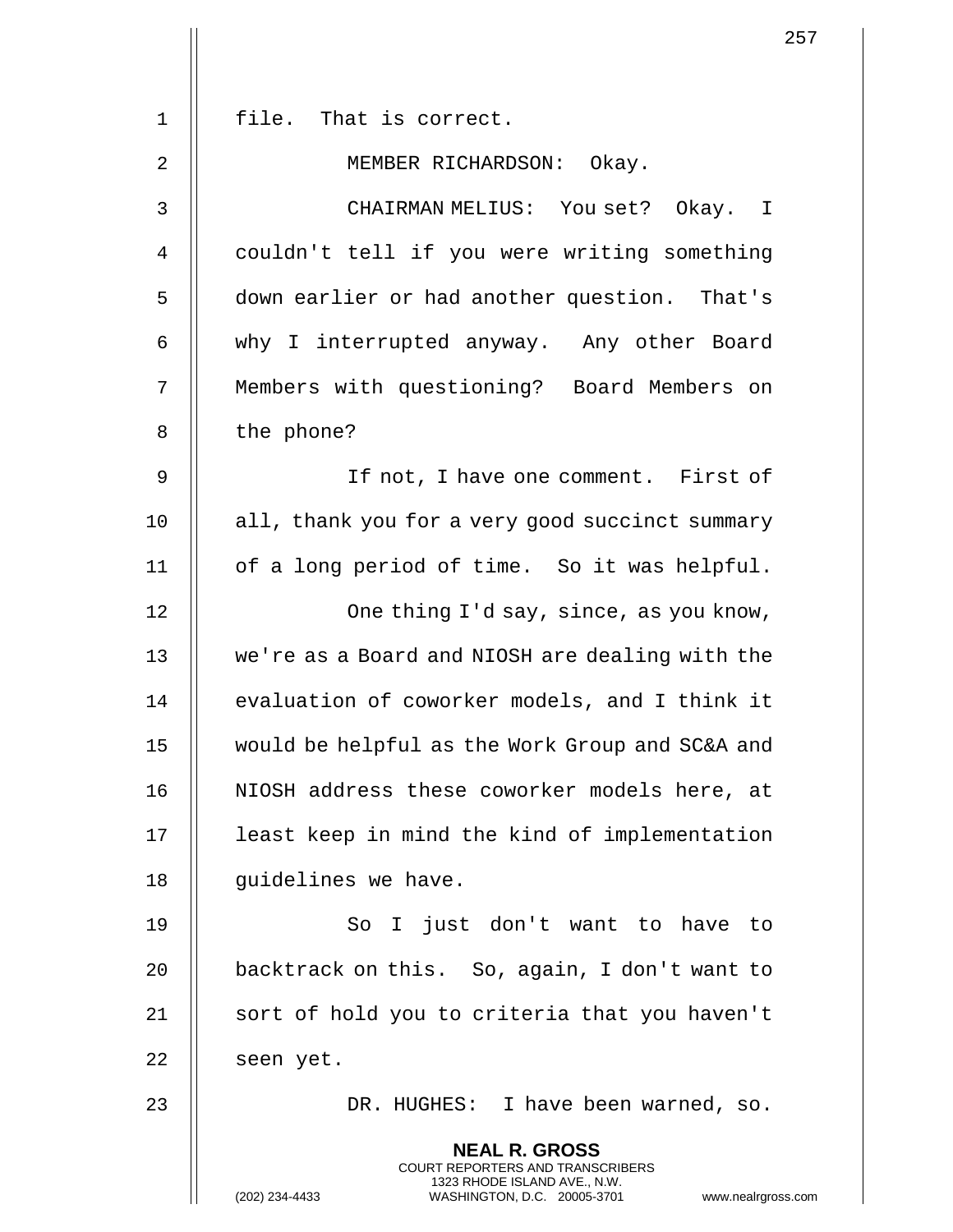|    | 258                                                                                                                                                                    |
|----|------------------------------------------------------------------------------------------------------------------------------------------------------------------------|
| 1  | CHAIRMAN MELIUS: Okay. Okay.                                                                                                                                           |
| 2  | Okay. Well, not as much a warning as a request.                                                                                                                        |
| 3  | DR. HUGHES: Yes.                                                                                                                                                       |
| 4  | CHAIRMAN MELIUS: Do the best that                                                                                                                                      |
| 5  | you can without having to -- I don't think it                                                                                                                          |
|    |                                                                                                                                                                        |
| 6  | affects it, it's as much as I think what you                                                                                                                           |
| 7  | present going forward and so forth. So thank                                                                                                                           |
| 8  | you. Okay. Now, we'll hear from John Stiver                                                                                                                            |
| 9  | from SC&A.                                                                                                                                                             |
| 10 | MR. STIVER: Thanks. Good                                                                                                                                               |
| 11 | afternoon, everybody. I'm John Stiver from                                                                                                                             |
| 12 | SC&A and I'm going to be giving our and the                                                                                                                            |
| 13 | Board's perspective on the various activities                                                                                                                          |
| 14 | that have taken place since the initiation of                                                                                                                          |
| 15 | the TBDs and the reviews and the SEC petitions                                                                                                                         |
| 16 | and so forth since 2006.                                                                                                                                               |
| 17 | The first half of the slides really                                                                                                                                    |
| 18 | deal with kind of a timeline of the activities                                                                                                                         |
| 19 | that have happened. It's a very convoluted set                                                                                                                         |
| 20 | of findings and activities, as anybody who's                                                                                                                           |
| 21 | tried to wade through the transcripts from the                                                                                                                         |
| 22 | meetings would attest to.                                                                                                                                              |
| 23 | And then after that, I'm going to go                                                                                                                                   |
|    | <b>NEAL R. GROSS</b><br><b>COURT REPORTERS AND TRANSCRIBERS</b><br>1323 RHODE ISLAND AVE., N.W.<br>(202) 234-4433<br>WASHINGTON, D.C. 20005-3701<br>www.nealrgross.com |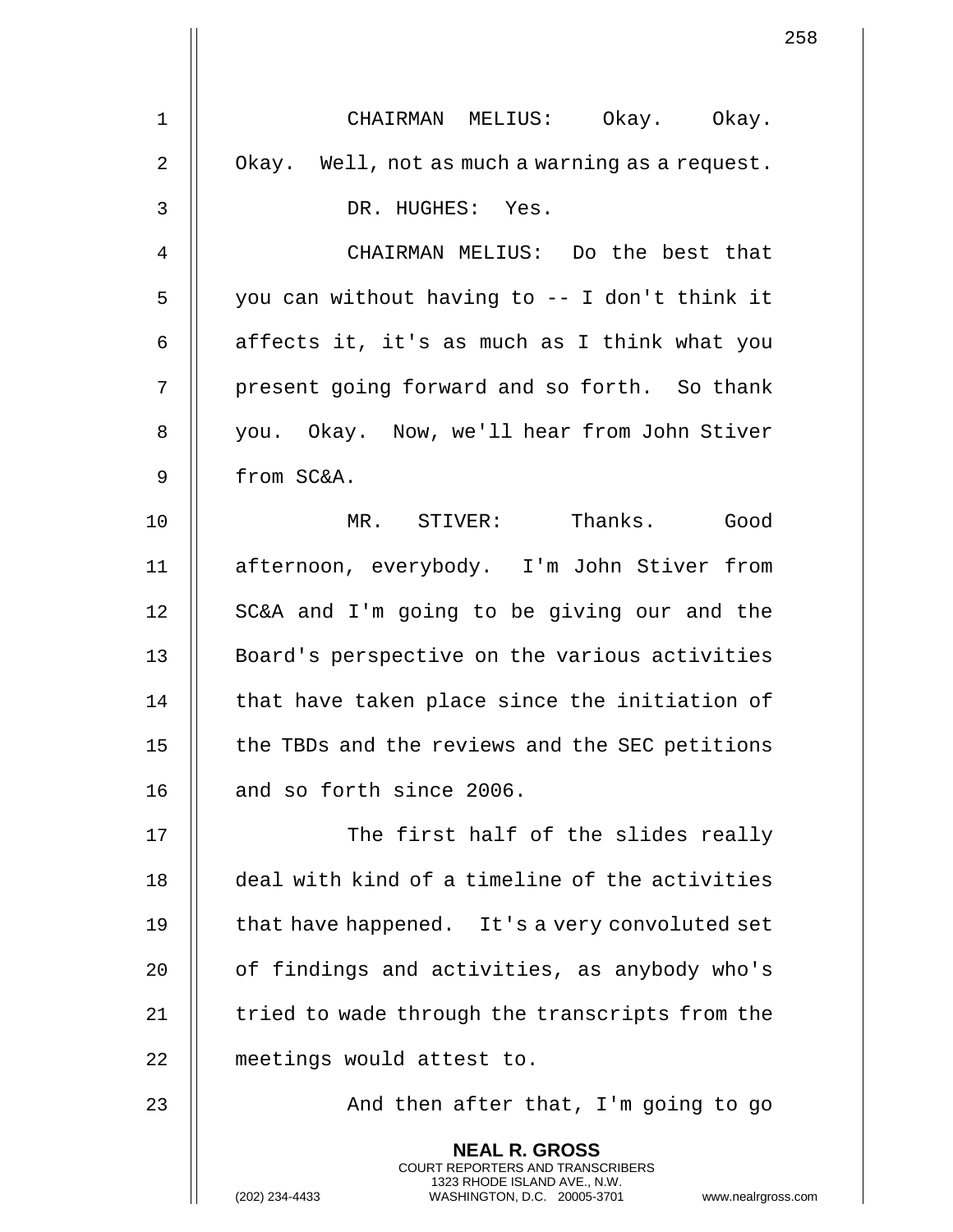1 | ahead and just kind of give you an idea and let  $2 \parallel$  you know where we are and how we got there. 3 || Kind of give you a thumbnail sketch of what we 4 | really believe the issues to be and then where 5 | we're headed from there.

6 Lara had given you some of this 7 information. 2006 and 2007, the Technical 8 | Basis Documents were first issued. In January 9 || through April of 2006 there were a series of 10 || five worker outreach meetings. Those have 11 been incorporated into our Site Profile review.

12 || And then in June of 2007, SEC Petition 13  $\parallel$  93, which was a 83.13, I believe the initial 14 || period was from 1955 through the present, 15 basically, including the post-1987 remediation 16 period.

17 || The report was sent to the advisory 18 || Board in February of 2008, discussed by the 19 || Board in April and June of 2008 and then in 20 | August of 2008, we submitted our review of the 21 | Santa Susana Site Profile.

22 || And, so, this is somewhat unique in 23  $\parallel$  that the Site Profile review was conducted in

> **NEAL R. GROSS** COURT REPORTERS AND TRANSCRIBERS 1323 RHODE ISLAND AVE., N.W.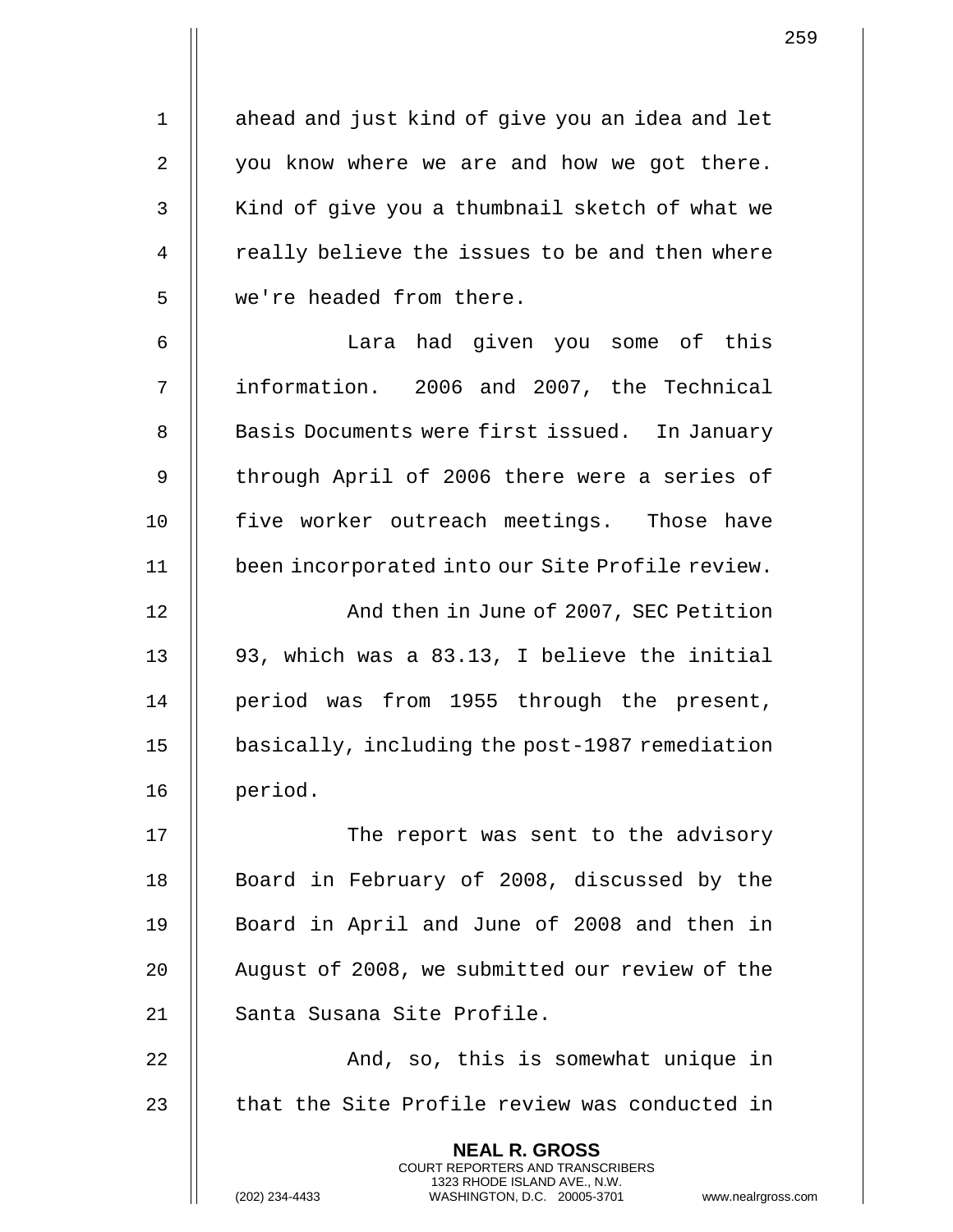1 || the midst of ongoing SEC deliberations in the 2 | petition process.

3 Our review uncovered a total of 39 4 | findings. You can see how they're parsed out 5 in the slides based on the different TBDs with  $6$  || most of the findings associated with the 7 || internal dose TBD, Number 5.

8 || Con August 26th of 2008, ten days after 9 we released our review we had the first Santa 10 || Susana Work Group meeting. And it's important  $11$   $\parallel$  to note that all the Site Profile findings were 12 discussed, but none were officially closed.

13 Obviously, within a ten day period, 14 | the petitioners hadn't had time to review and 15 | comment on our review. There was the issue of 16 | ongoing SEC deliberations.

17 || **And so the findings really discussed** 18 || in terms, the potential SEC impact. And those 19  $\parallel$  that were determined to be Site Profile issues 20 | at that meeting were pended until the SEC issues 21 || could be resolved. Excuse me, I've got a 22 | little problem with my voice here.

23 || The Work Group agreed that SC&A should

**NEAL R. GROSS** COURT REPORTERS AND TRANSCRIBERS 1323 RHODE ISLAND AVE., N.W.

(202) 234-4433 WASHINGTON, D.C. 20005-3701 www.nealrgross.com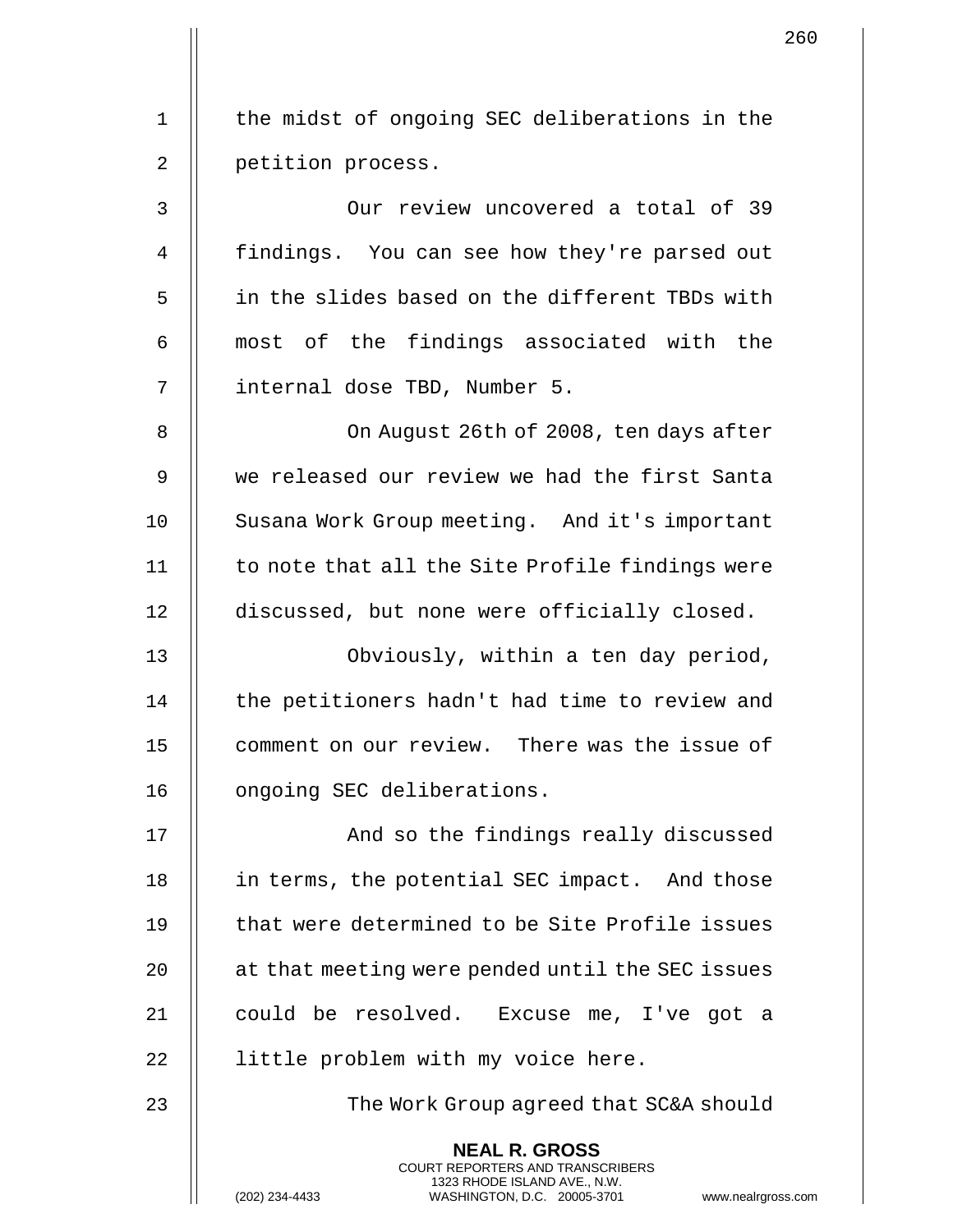1 | go ahead and combine some of the closely related 2 || findings. This was kind of situation where 3 || NIOSH was getting hit from several different 4 | angles on one given issue. And so we went ahead 5 || and prepared a new SEC issues matrix and 6  $\parallel$  condensed everything down into a total of 13 7 findings.

8 || These are really a mixture of 9 || petitioner concerns, issues that were 10 identified by NIOSH and then some of the 11 combined SC&A findings.

12 || Robert And on April 17th of 2009, we had the 13 || second Work Group meeting. Oh by the way, this 14 || is the issues matrix, it's the 13 findings are 15  $\parallel$  the ones that are still in the issues matrix 16 | that we're working from today.

17 || NIOSH was tasked with several action 18 || items for the next meeting which was held in 19 || April of 2010. And during that intervening 20 || period there was a great deal of SEC activity 21 | that took place.

22 || Basically, the Board recommended a 23  $\parallel$  Class be added to the SEC based on Petition 93

> **NEAL R. GROSS** COURT REPORTERS AND TRANSCRIBERS 1323 RHODE ISLAND AVE., N.W.

(202) 234-4433 WASHINGTON, D.C. 20005-3701 www.nealrgross.com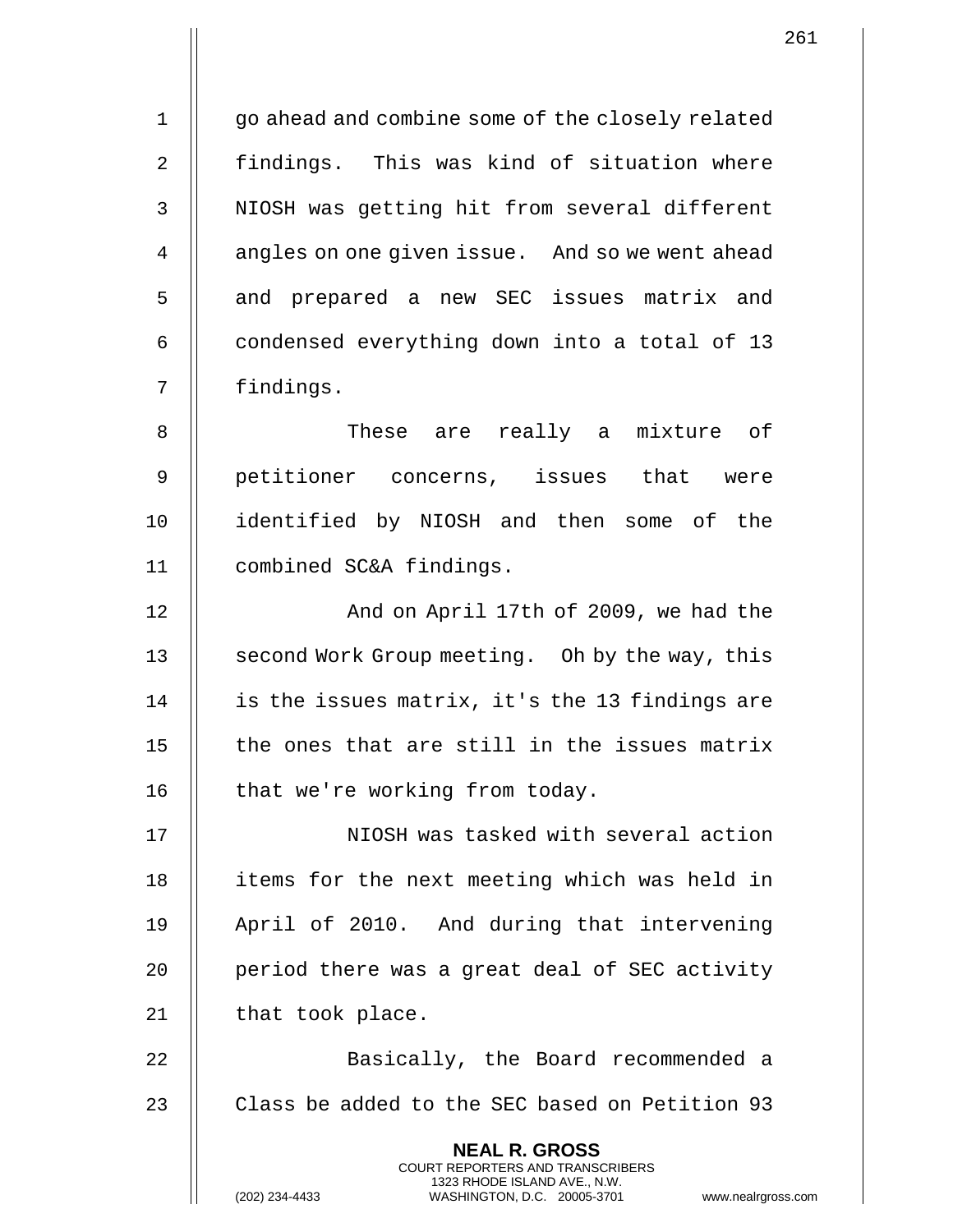1 which was from January of '55 through December  $2 \parallel$  of '58. 3 And then, in November of 2009, 4 | Petition 156, which was an 83.14, which was from 5 || NIOSH was kind of fast-tracked. It was, 6 | obviously, qualified very quickly. January 7 | 15th, 2010, sent to the advisory Board. It was 8 discussed at the February 9th, 2010, Board 9 meeting that I believe was here at Manhattan 10 | Beach. 11 And then in March the Board 12 || recommended another second class be added to 13 | the SEC which was from January 1st, '59 through 14 December 31st, 1964. 15 || So the combined SEC's basically cover 16 | the period of January 1st, '55 through December 17 31st of 1964. And, obviously, the outstanding 18 | SEC issues may impact that 1964 end date. 19 || April 2010, a third Work Group 20 meeting, the 13 issues were discussed in 21 || context of NIOSH's actions from 2009. Also we 22 | presented review of the Rev 0, OTIB 77, which 23 || was the external dose coworker data set and **NEAL R. GROSS** COURT REPORTERS AND TRANSCRIBERS

1323 RHODE ISLAND AVE., N.W.

(202) 234-4433 WASHINGTON, D.C. 20005-3701 www.nealrgross.com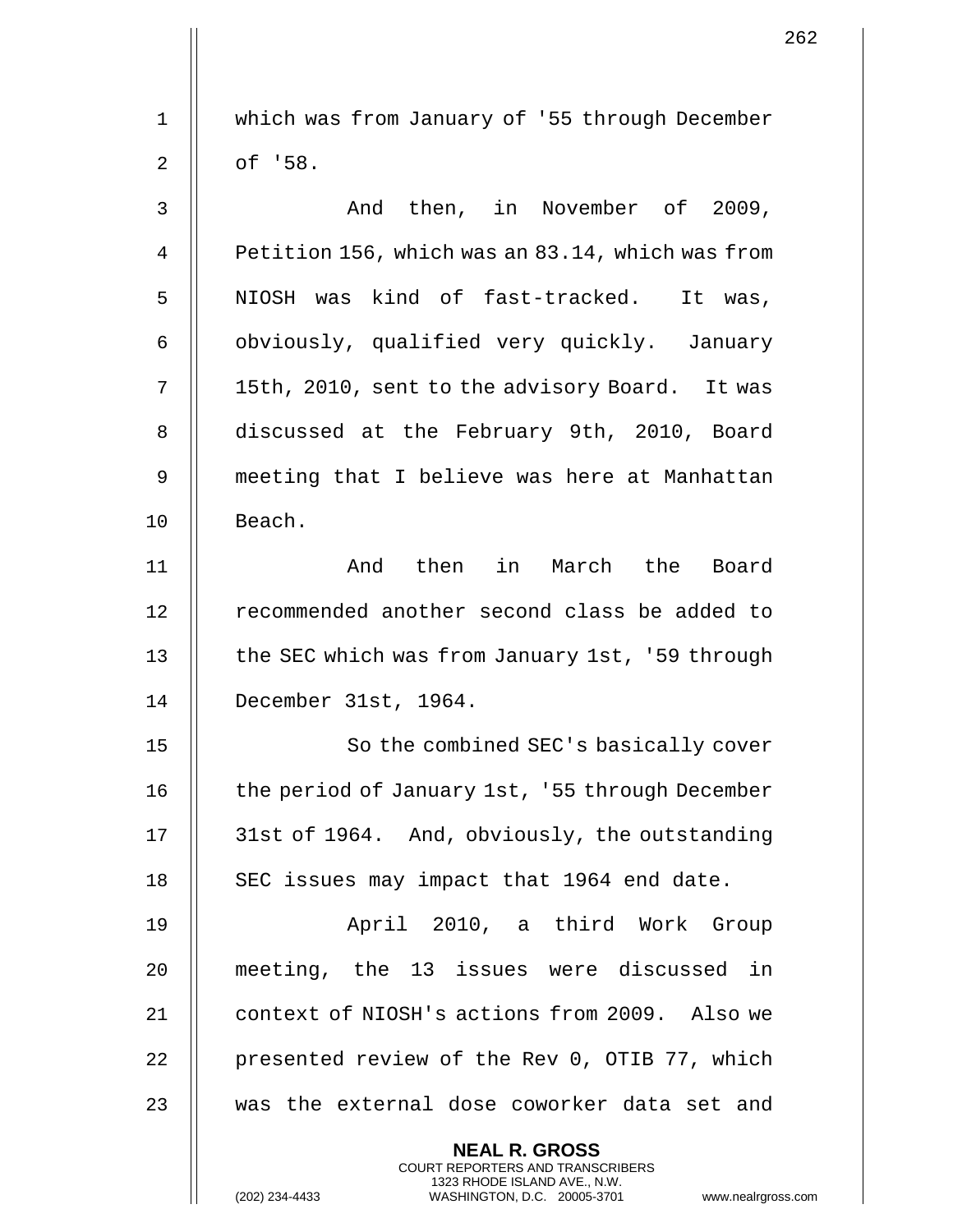1 coworker model.

2 We found five main issues all related 3 || to the appropriateness of the Boice database 4 for coworker modeling. NIOSH had some 5 | tasking, obviously, to complete the external  $6$  || and internal dose coworker models and to 7 || provide updates to the environmental TBDs. 8 | And we were to review those products as they 9 were made available.

10 And in June of 2014, as Lara's 11 mentioned, NIOSH released their White Paper on 12 || neutron dosimetry. We began reviewing that 13 || and in October of 2010 we were pretty close to 14 completion.

 However, that was never finished up because of competing priorities regarding some | of the other sites that we're dealing with.  $\parallel$  And let me get to the next -- here we go. Hang 19 || on, I think we missed one.

20 Okay. Basically, although NIOSH was 21 || busy, you know, collecting data and putting 22 || together these coworker models, there was 23 | really no SC&A or Work Group activity since 2010

> **NEAL R. GROSS** COURT REPORTERS AND TRANSCRIBERS 1323 RHODE ISLAND AVE., N.W.

263

(202) 234-4433 WASHINGTON, D.C. 20005-3701 www.nealrgross.com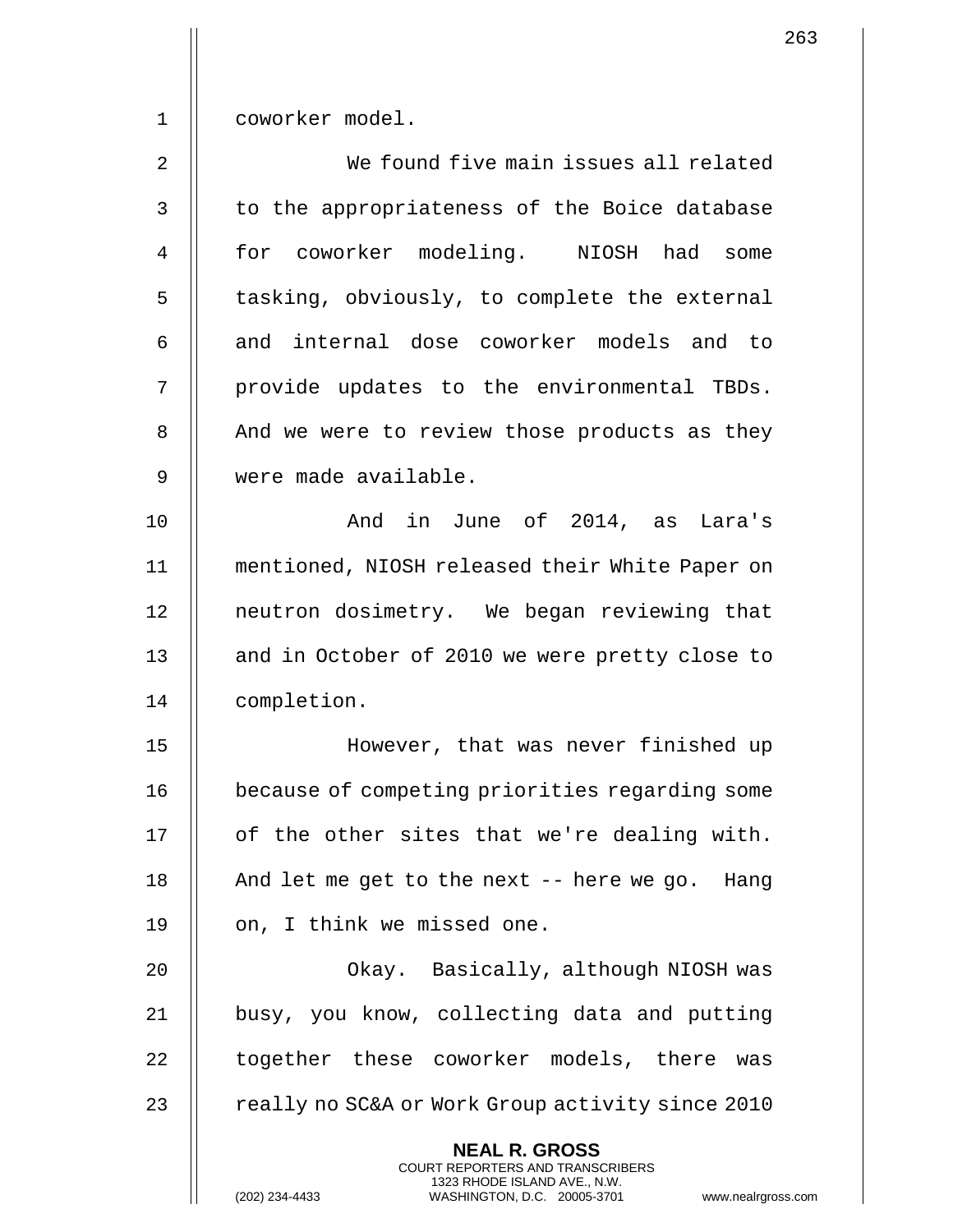1 until 2014. 2 || And in March, NIOSH released OTIB 80 3 Which was the internal dosimetry data set. And 4 | this used the Boeing database and abandoned the 5 | Boice data set. We commenced our review in 6 July of this year and we're not getting to the 7 || point where we're close to completing that 8 || review. 9 || There were some brief discussions at 10 | the April and July 2014 Board meetings and then 11 the fourth Work Group meeting was a 12 | teleconference meeting on October 16th, 2014, 13 || in which we kind of tried to jump start the SEC 14 | finding resolution process, get reacquainted 15 with everything and NIOSH provided some of 16 **their updates on the forthcoming work products,** 17 || OTIB 77 and the environmental TBD revisions. 18 || Where do we stand, the issue matrix, 19 | the September 24th update of that that was used 20 || at meetings posted on the DCAS website at the 21 URL that's listed here. 22 || Only one finding was closed. This 23  $\parallel$  was Number 9, which is the question of which **NEAL R. GROSS** COURT REPORTERS AND TRANSCRIBERS

1323 RHODE ISLAND AVE., N.W.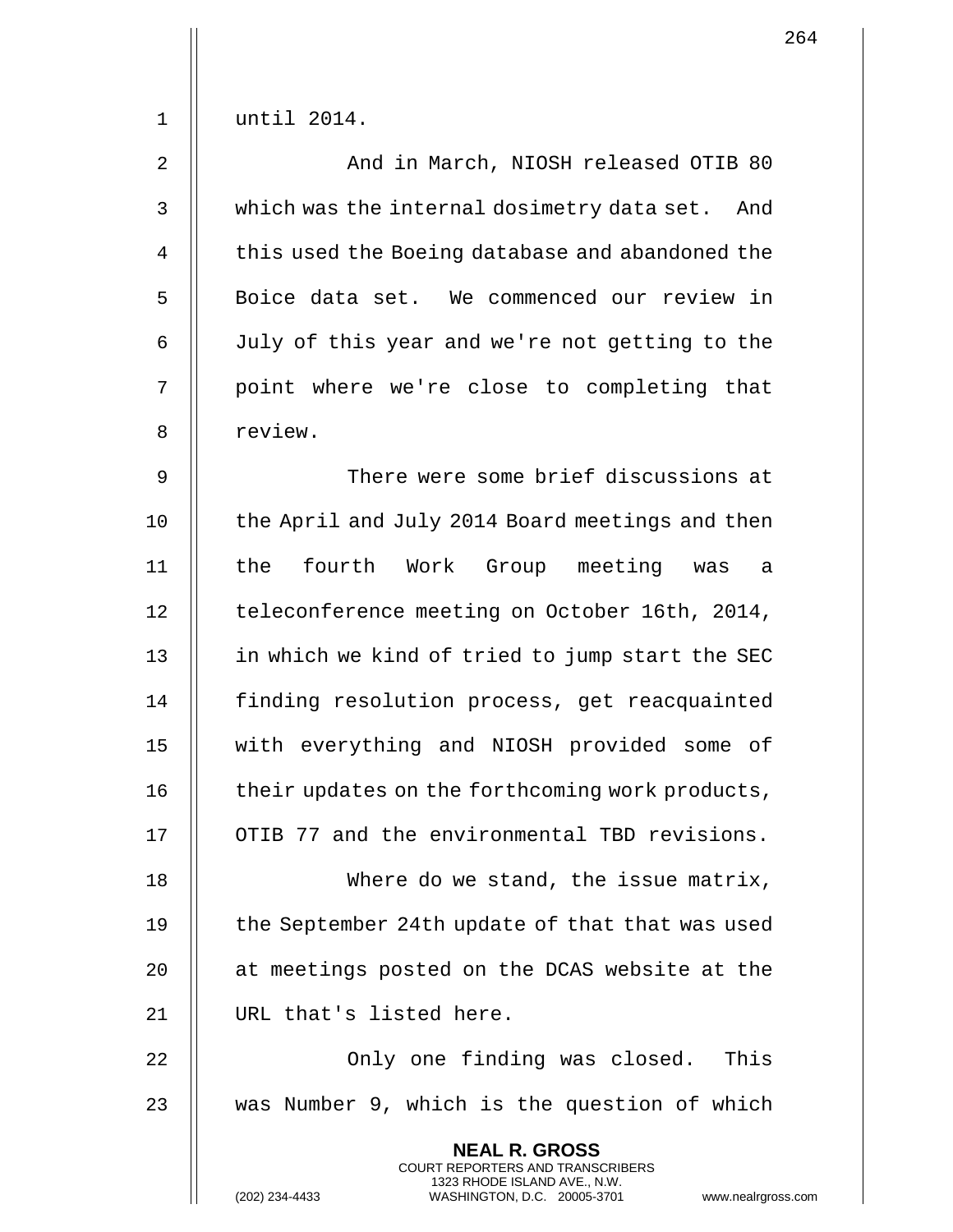| $\mathbf 1$ | areas, whether it was going to be Area IV,               |
|-------------|----------------------------------------------------------|
| 2           | Canoga Park, DeSoto and Downey, how we should            |
| 3           | be considered in the SEC and what were the start         |
| 4           | dates for the SEC.                                       |
| 5           | And our research, Boeing is up here                      |
| 6           | 2005, made it pretty clear that before 1955              |
| 7           | there really were no radiological activities             |
| 8           | taking place. It was mostly design and                   |
| 9           | construction.                                            |
| 10          | And, obviously, the petition was for                     |
| 11          | Santa Susana, Area IV, so the Work Group felt            |
| 12          | that we could go ahead and close this one out.           |
| 13          | There's one open combined finding                        |
| 14          | that depends on the internal coworker model.             |
| 15          | This is Number 10. The adequacy of the                   |
| 16          | internal monitoring program really subsumes              |
| 17          | five sub-issues related to the completeness of           |
| 18          | the bioassay data set and how well it correlates         |
| 19          | to specific radionuclides.                               |
| 20          | The issue of missing radionuclides,                      |
| 21          | those are really the big ones, and then the fact         |
| 22          | that there was really no internal coworker               |
| 23          | model. You've got to keep in mind that some of           |
|             | <b>NEAL R. GROSS</b><br>COURT REPORTERS AND TRANSCRIBERS |

1323 RHODE ISLAND AVE., N.W.

 $\prod$ 

(202) 234-4433 WASHINGTON, D.C. 20005-3701 www.nealrgross.com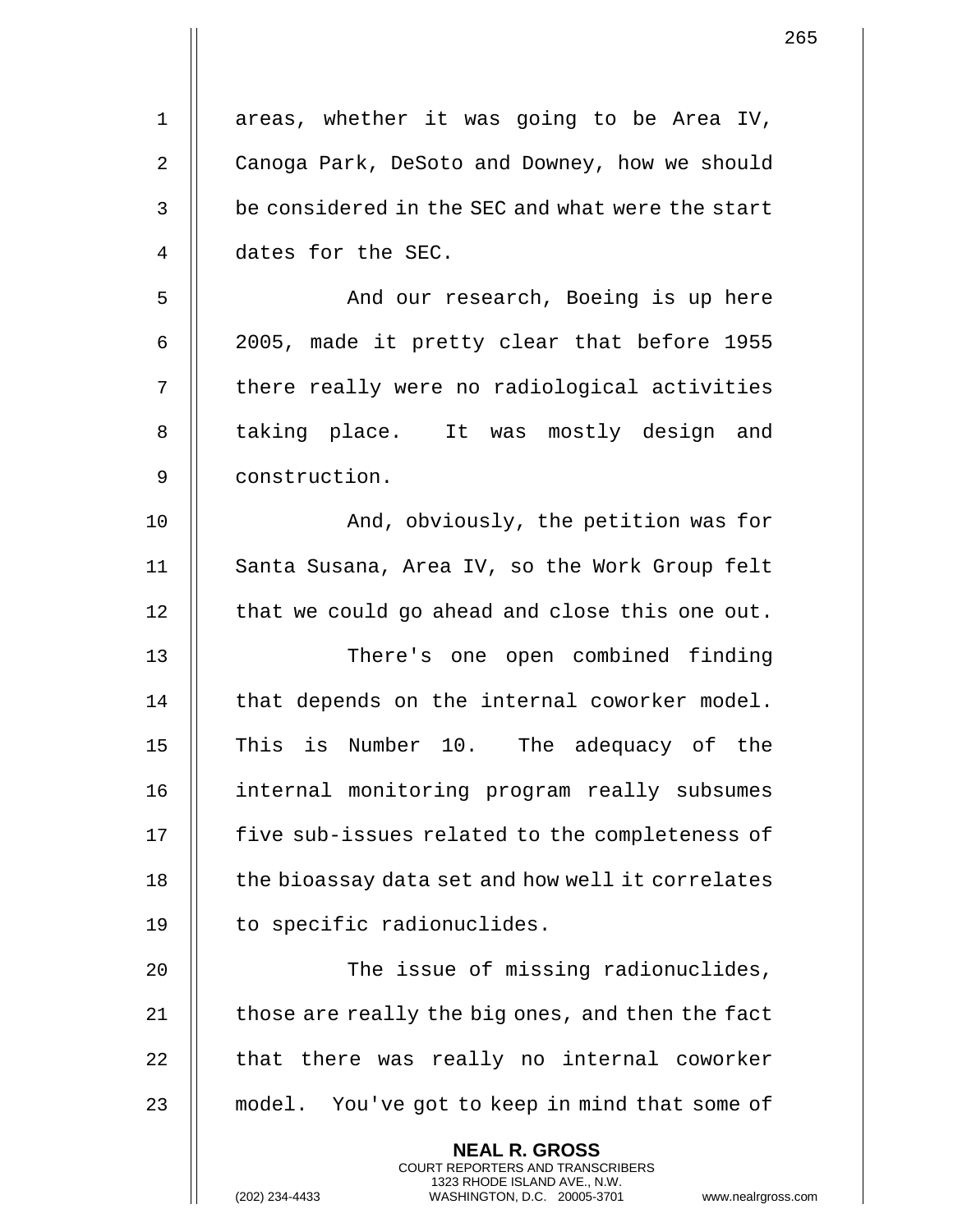1 | these findings really date back from 2009, so. 2 | There were four open findings that 3 depended on the review of external coworker 4 models. This is Number 1 and the sodium 5 || reactor experience incident in 1959. This  $6$  || issue of maybe a technical shortfall in the 7 | external radiation monitoring badges. 8 | Number 7, identification of workers 9 || with blank radiation exposure records. This 10 || is a NIOSH generated issue. Those previous 2 11 were petitioner issues. 12 Number 13, this was a combined SC&A  $13$   $\parallel$  finding and this is all related to the external 14 dose coworker model. Mainly, it subsumes 15 | three areas of concern, one that there was no 16 | coworker model developed at this point. 17 || There was the issue of low energy in 18 || thermal neutrons and that was really below 19 about the 500 keV cut off the NTA film. And 20 || there were some questions regarding the 21 | dosimetry response to low energy photons. 22 || There are four findings that are open  $23$   $\parallel$  that depend on revisions to both the internal **NEAL R. GROSS** COURT REPORTERS AND TRANSCRIBERS 1323 RHODE ISLAND AVE., N.W.

(202) 234-4433 WASHINGTON, D.C. 20005-3701 www.nealrgross.com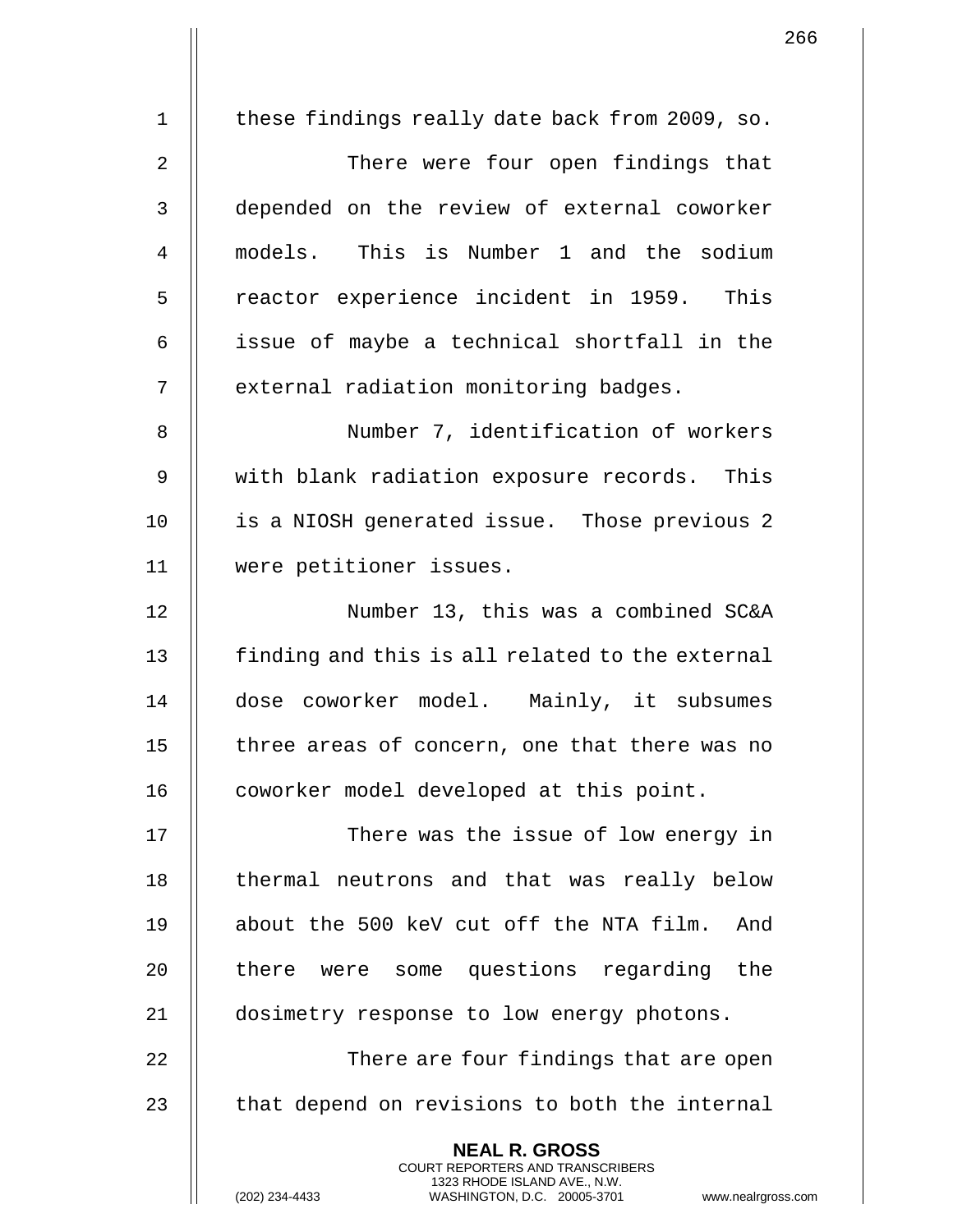1 || and the external coworker models. Now, this is 2  $\parallel$  the petitioner issue of uranium fires and how  $3$  | those are going to be treated. 4 The sodium burn pit, this is another 5 | petitioner issue, whether the facility was 6 || adequately monitored and the records are 7 missing. 8 || Number 8 was a NIOSH issue. This was 9 | about monitoring of firemen who might have been 10 || involved with fires or been around the sodium 11 || burn pit when activities were going on there. 12 || The Rumber 11 is kind of 13 || broad-based finding, another combined SC&A 14 || finding about incidents in general. So 15 || there's going to be some overlap here with the 16 | sodium reactor experiment and the sodium burn  $17$  || pit. 18 || Three findings dependent on the 19 || environmental TBDs. This is the issue Number 20 || 3 of tritium plumes. The workers may have been 21 | exposed to contaminated drinking water on site. 22 || The petitioner issue of insufficient 23  $\parallel$  air monitoring, and another combined SC&A **NEAL R. GROSS** COURT REPORTERS AND TRANSCRIBERS 1323 RHODE ISLAND AVE., N.W.

267

(202) 234-4433 WASHINGTON, D.C. 20005-3701 www.nealrgross.com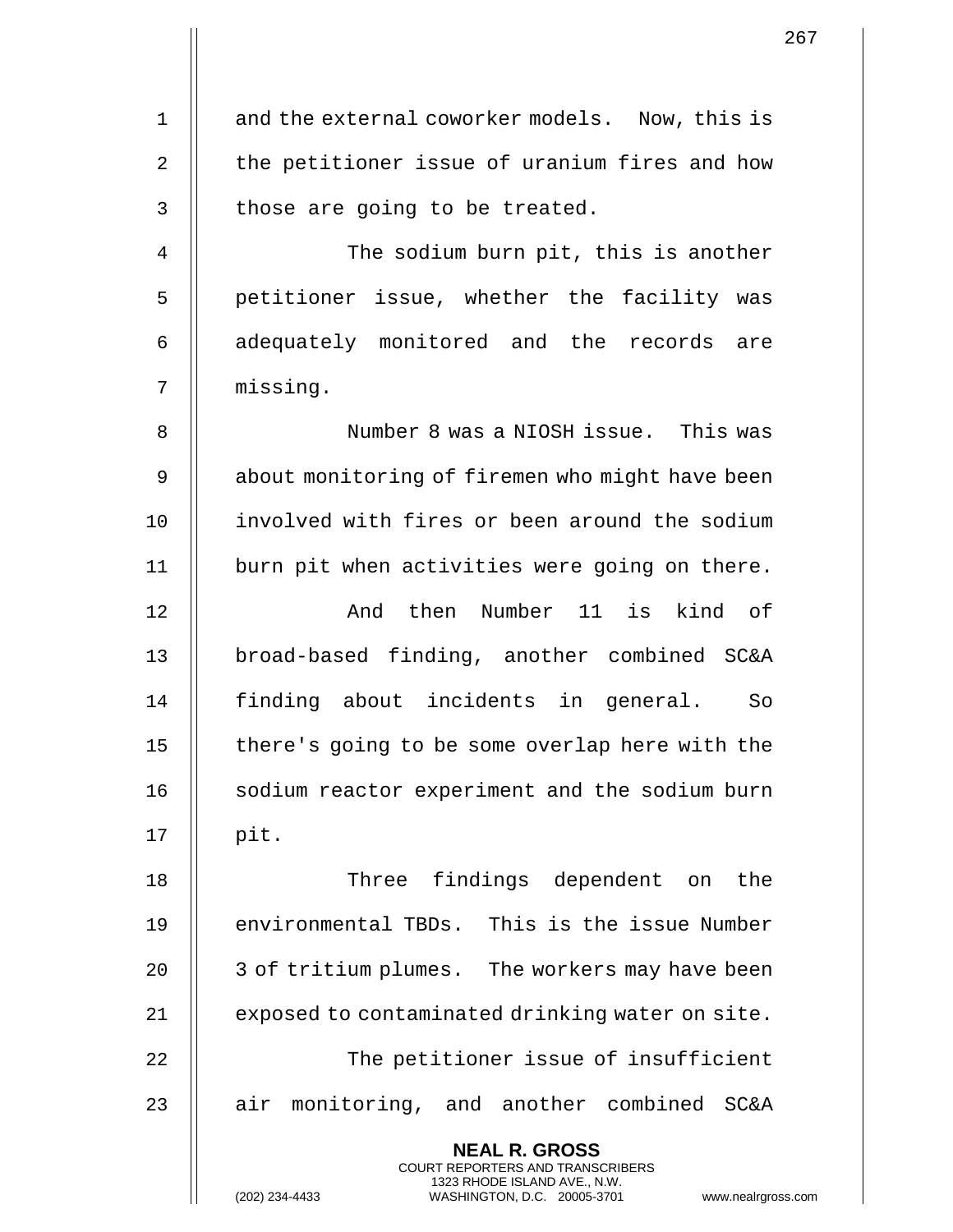| $\mathbf{1}$ | finding, Number 12, lack of information on      |
|--------------|-------------------------------------------------|
| 2            | environmental exposures in general.             |
| 3            | This just kind of subsumes two issues,          |
| 4            | one being the back extrapolation of stack       |
| 5            | emission data for the years 1971 to 1999 when   |
| 6            | the measurements were taken to earlier periods  |
| 7            | from, in this case, would be '64 through 1970.  |
| 8            | And then also the contaminated ground           |
| 9            | water impacting onsite drinking water, which is |
| 10           | kind of overlapping a bit with petitioner issue |
| 11           | Number 3.                                       |
| 12           | Where do we stand now? Our review of            |
| 13           | the June 2010 White Paper on neutron/photon     |
| 14           | ratios was submitted on October 23rd. So I      |
| 15           | think NIOSH has had some time to start looking  |
| 16           | at that.                                        |
| 17           | Now, we're just about done with our             |
| 18           | review of TIB-80. We'll have that probably in   |
| 19           | DOE review within another week or two. We're    |
| 20           | still awaiting the release of TIB-77 and the    |
| 21           | environmental TBDs. And so, obviously, the      |
| 22           | open SEC issues are contingent upon complete    |
| 23           | reviews of all three of these documents.        |
|              | <b>NEAL R. GROSS</b>                            |

COURT REPORTERS AND TRANSCRIBERS 1323 RHODE ISLAND AVE., N.W.

 $\mathsf{II}$ 

 $\mathbf{1}$  $\mathsf{l}\mathsf{l}$ 

(202) 234-4433 WASHINGTON, D.C. 20005-3701 www.nealrgross.com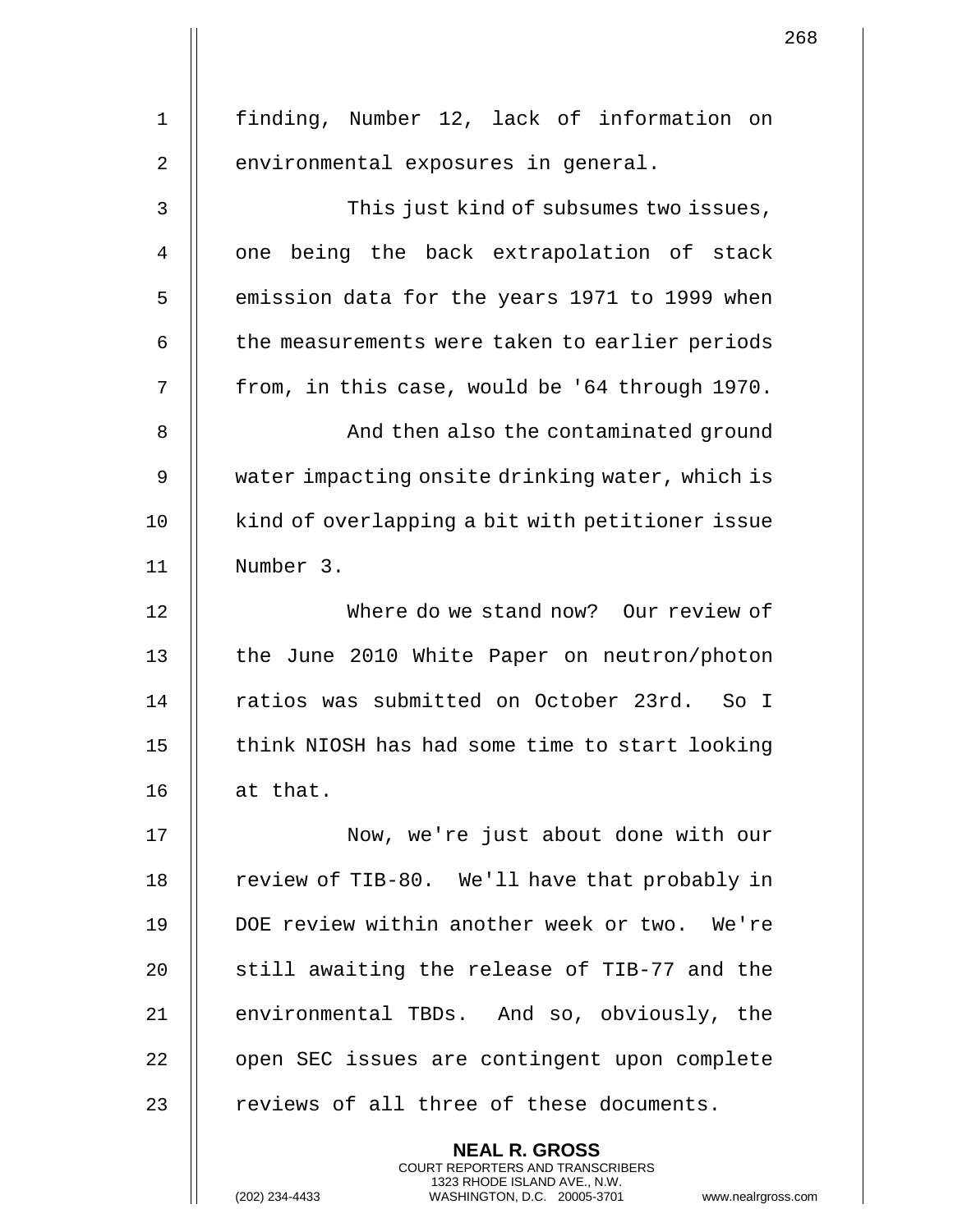|                |                                                                                                                                                                        | 269 |
|----------------|------------------------------------------------------------------------------------------------------------------------------------------------------------------------|-----|
| $1\,$          | Our next Work Group meeting is going                                                                                                                                   |     |
|                |                                                                                                                                                                        |     |
| $\overline{2}$ | to be happening, I believe, back to back with                                                                                                                          |     |
| 3              | the Kansas City plant meeting in January of                                                                                                                            |     |
| 4              | 2015. And that really completes my update.                                                                                                                             |     |
| 5              | If there are questions, I'll entertain those.                                                                                                                          |     |
| 6              | CHAIRMAN MELIUS: Board Member                                                                                                                                          |     |
| 7              | questions? Oh, Paul.                                                                                                                                                   |     |
| 8              | MEMBER ZIEMER: Sorry. John, has                                                                                                                                        |     |
| $\mathsf 9$    | SC&A, to your knowledge, examined any data that                                                                                                                        |     |
| 10             | tells us where the tritium plume is located and                                                                                                                        |     |
| 11             | where it's migrated to or has NIOSH?                                                                                                                                   |     |
| 12             | MR. STIVER: That's pretty well --                                                                                                                                      |     |
| 13             | MEMBER ZIEMER: Well, actually --                                                                                                                                       |     |
| 14             | MR. STIVER: -- established.                                                                                                                                            |     |
| 15             | MEMBER ZIEMER: -- it was in the                                                                                                                                        |     |
| 16             | report, but I don't recall seeing it.                                                                                                                                  |     |
| 17             | MR. STIVER: Yes, it's in the TBDs.                                                                                                                                     |     |
| 18             | It's been pretty well-established where the                                                                                                                            |     |
| 19             | pluming has -- it's really a matter of were                                                                                                                            |     |
| 20             | workers monitored for that and who --                                                                                                                                  |     |
| 21             | MEMBER ZIEMER:<br>Well, you                                                                                                                                            |     |
| 22             | mentioned $--$                                                                                                                                                         |     |
| 23             | MR. STIVER: -- might expect --                                                                                                                                         |     |
|                | <b>NEAL R. GROSS</b><br><b>COURT REPORTERS AND TRANSCRIBERS</b><br>1323 RHODE ISLAND AVE., N.W.<br>www.nealrgross.com<br>(202) 234-4433<br>WASHINGTON, D.C. 20005-3701 |     |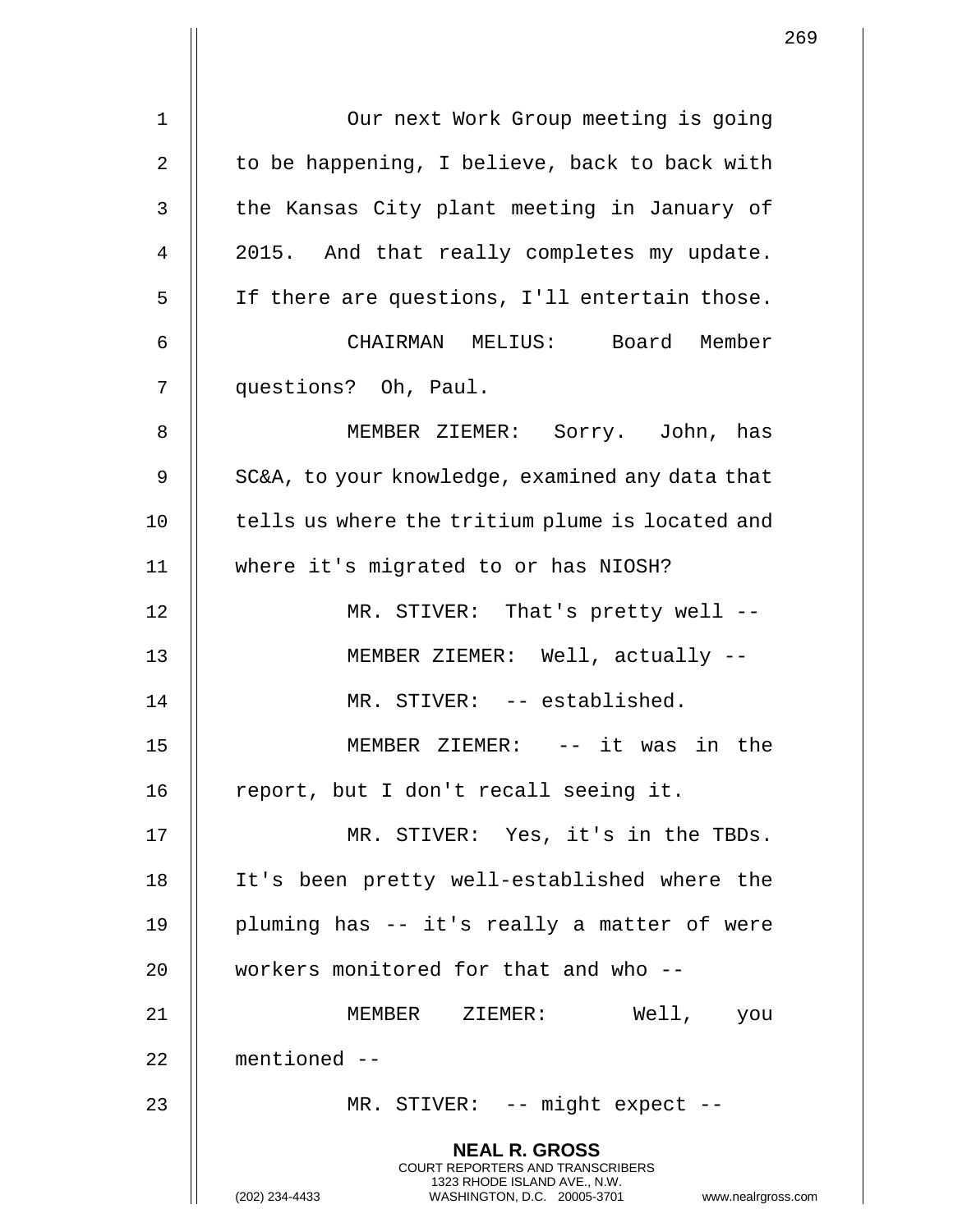|                | 2 <sup>7</sup>                                  |
|----------------|-------------------------------------------------|
| 1              | MEMBER ZIEMER: -- the drinking                  |
| $\overline{2}$ | water. I'm really asking what evidence there    |
| 3              | is that it may or may not have?                 |
| 4              | MR. STIVER: Well, we were --                    |
| 5              | MEMBER ZIEMER: Where does the                   |
| 6              | drinking come from on the --                    |
| 7              | MR. STIVER: Well, there's --                    |
| 8              | MEMBER ZIEMER: -- site and where's              |
| 9              | the plume?                                      |
| 10             | MR. STIVER: To my understanding,                |
| 11             | there was some of the monitoring wells showed   |
| 12             | contamination.                                  |
| 13             | The ones that were kind of downgraded           |
| 14             | from the reactors or, basically, a neutron      |
| 15             | activation with water would produce the tritium |
| 16             | and then that would, you know, flow down grade. |
| 17             | However, the drinking water wells, to           |
| 18             | my knowledge, never really showed<br>any        |
| 19             | contamination. NIOSH, and you guys<br>can       |
| 20             | correct me if I'm wrong, but I believe this was |
| 21             | sort of a kind of a high side approximation to  |
| 22             | account for the possibility that there was some |
| 23             | intermixing with the aquifers that could have   |
|                | <b>NEAL R. GROSS</b>                            |

COURT REPORTERS AND TRANSCRIBERS 1323 RHODE ISLAND AVE., N.W.

 $\prod$ 

(202) 234-4433 WASHINGTON, D.C. 20005-3701 www.nealrgross.com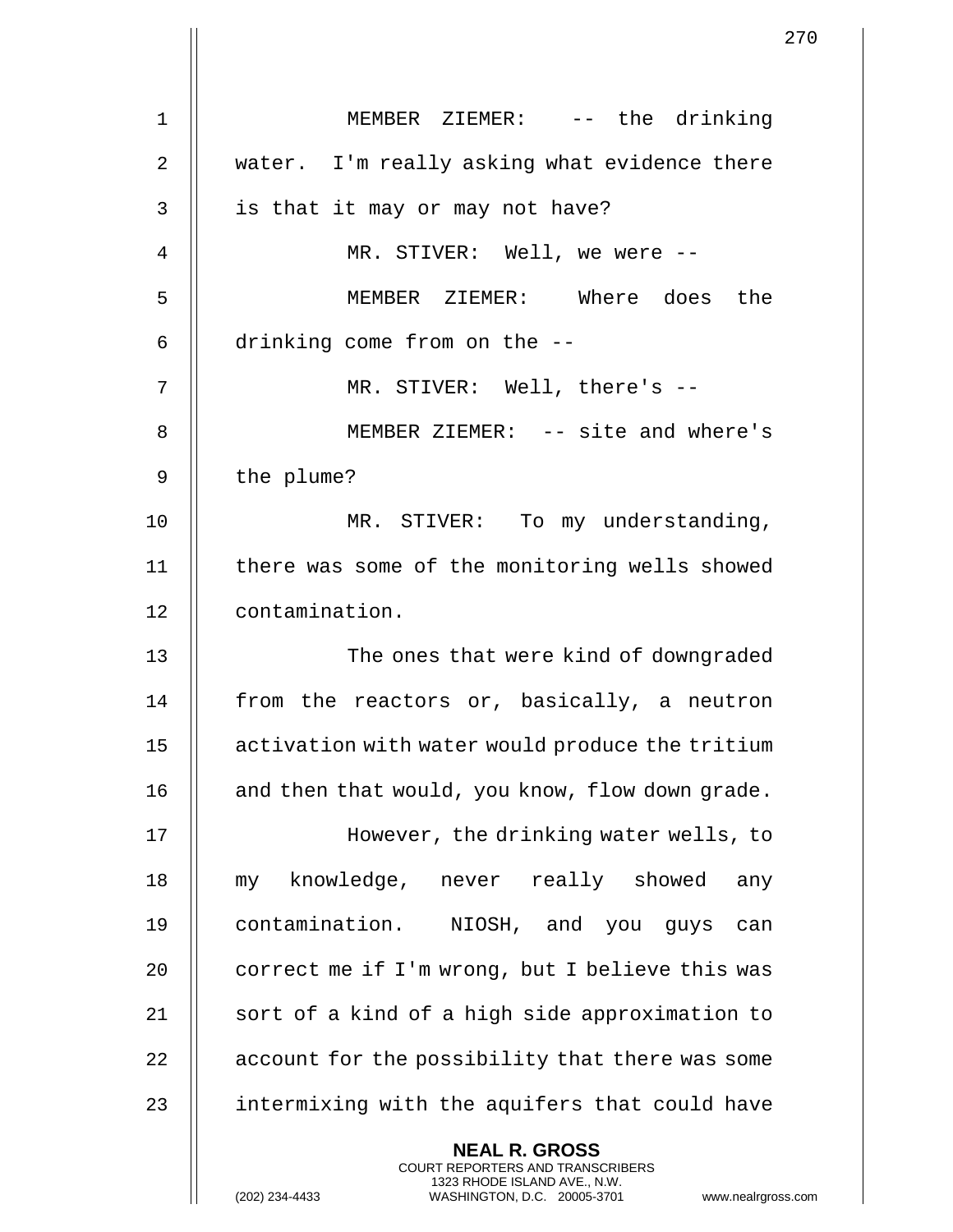| $\mathbf{1}$ | contaminated the drinking water wells.                                                       |
|--------------|----------------------------------------------------------------------------------------------|
| 2            | And so there was a great deal of                                                             |
| 3            | discussion about this, I believe, in 2009 in a                                               |
| 4            | Work Group meeting. And we were kind of in                                                   |
| 5            | agreement with them at the time that the well,                                               |
| 6            | I think it was Number 34, was a pretty solid                                                 |
| 7            | estimate to be used in this.                                                                 |
| 8            | But, you know, once again, until we                                                          |
| 9            | see the revised TBDs, we really can't comment                                                |
| 10           | on the adequacy of that.                                                                     |
| 11           | CHAIRMAN MELIUS: Thanks. Any other                                                           |
| 12           | Board Member questions? David.                                                               |
| 13           | MEMBER RICHARDSON: I just had a few                                                          |
| 14           | clarifying questions. On one of your slides                                                  |
| 15           | you said one of the open issues that was related                                             |
| 16           | to internal coworker models was insufficient                                                 |
| 17           | correlation of bioassay data to specific                                                     |
| 18           | radionuclides. What did that mean?                                                           |
| 19           | MR. STIVER: Well, and I think that                                                           |
| 20           | was mainly regarding the gross beta and how that                                             |
| 21           | would then be correlated to the fission                                                      |
| 22           | products. This is an issue, I believe, that                                                  |
| 23           | was raised back in the Site Profile review.                                                  |
|              | <b>NEAL R. GROSS</b><br><b>COURT REPORTERS AND TRANSCRIBERS</b>                              |
|              | 1323 RHODE ISLAND AVE., N.W.<br>WASHINGTON, D.C. 20005-3701 www.nealrgross<br>(202) 234-4433 |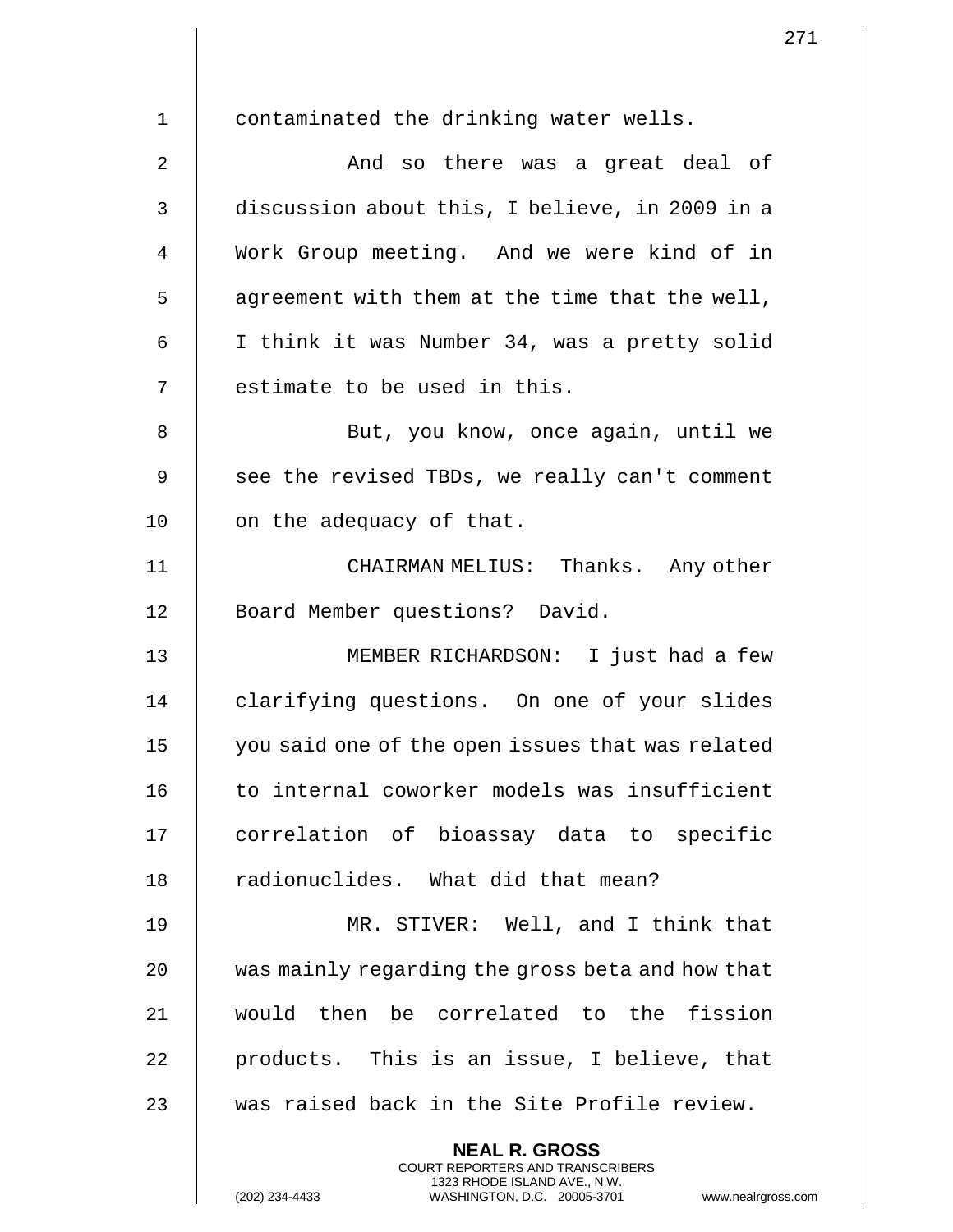|             | $\overline{2}$                                                                                                                                                      |
|-------------|---------------------------------------------------------------------------------------------------------------------------------------------------------------------|
| $\mathbf 1$ | But there was that and I think the                                                                                                                                  |
| 2           | bigger issue there was the missing                                                                                                                                  |
| 3           | radionuclides. You know, the new model                                                                                                                              |
| 4           | basically looks at plutonium, uranium and then,                                                                                                                     |
| 5           | you know, basically mixed fission products.                                                                                                                         |
| 6           | And so that still leaves some others that really                                                                                                                    |
| 7           | are not accounted for --                                                                                                                                            |
| 8           | MEMBER RICHARDSON: Okay.                                                                                                                                            |
| 9           | MR. STIVER: -- so.                                                                                                                                                  |
| 10          | MEMBER RICHARDSON: And then on a                                                                                                                                    |
| 11          | subsequent slide, there were four open findings                                                                                                                     |
| 12          | about the external coworker model and one of                                                                                                                        |
| 13          | them was a Tiger Team report indicating                                                                                                                             |
| 14          | inadequate radiation badges. What do you mean                                                                                                                       |
| 15          | by inadequate?                                                                                                                                                      |
| 16          | MR. STIVER: I think this was related                                                                                                                                |
| 17          | to, I think, it was post-1987 when there was                                                                                                                        |
| 18          | DOELAP accreditation for the film badge                                                                                                                             |
| 19          | dosimetry programs.                                                                                                                                                 |
| 20          | And I believe this is a petitioner                                                                                                                                  |
| 21          | issue that they were concerned that that might                                                                                                                      |
| 22          | have rendered some of the dosimetry                                                                                                                                 |
| 23          | questionable.                                                                                                                                                       |
|             | <b>NEAL R. GROSS</b><br><b>COURT REPORTERS AND TRANSCRIBERS</b><br>1323 RHODE ISLAND AVE., N.W.<br>(202) 234-4433<br>WASHINGTON, D.C. 20005-3701<br>www.nealrgross. |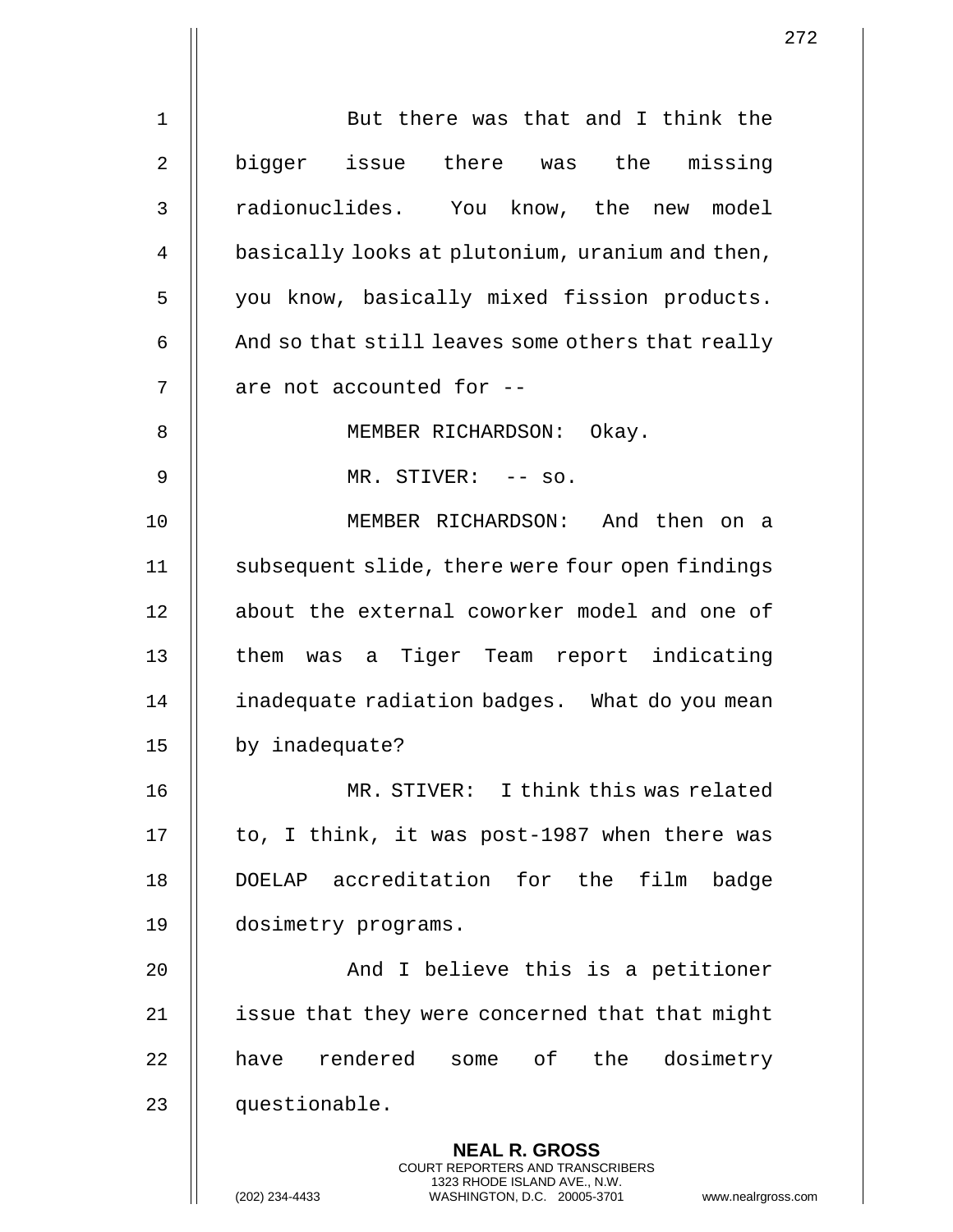|    | 2                                                                                                                                                                   |
|----|---------------------------------------------------------------------------------------------------------------------------------------------------------------------|
| 1  | And we were kind of under the                                                                                                                                       |
| 2  | impression at the time that we discussed this                                                                                                                       |
| 3  | that at least, you know, during the previous                                                                                                                        |
| 4  | period that probably wouldn't be an issue                                                                                                                           |
| 5  | really because, you know, it was really more                                                                                                                        |
| 6  | about DOELAP accreditation as opposed to                                                                                                                            |
| 7  | whether the badges had some sort of a                                                                                                                               |
| 8  | technological shortfall.                                                                                                                                            |
| 9  | MEMBER RICHARDSON: Okay.                                                                                                                                            |
| 10 | MR. STIVER: But once again, until                                                                                                                                   |
| 11 | the $--$                                                                                                                                                            |
| 12 | MEMBER RICHARDSON: So this --                                                                                                                                       |
| 13 | MR. STIVER: -- TBD's released, we                                                                                                                                   |
| 14 |                                                                                                                                                                     |
|    | can't really close this out.                                                                                                                                        |
| 15 | MEMBER RICHARDSON: Okay. So it                                                                                                                                      |
| 16 | wasn't a judgment about adequacy or inadequacy                                                                                                                      |
| 17 | of coverage of the badging program --                                                                                                                               |
| 18 | MR. STIVER: Right.                                                                                                                                                  |
| 19 | MEMBER RICHARDSON: -- but it was a                                                                                                                                  |
| 20 | question about the performance of the badges.                                                                                                                       |
| 21 | MR. STIVER: It was more of a                                                                                                                                        |
| 22 | performance issue, you know, with the badges.                                                                                                                       |
| 23 | MEMBER RICHARDSON: Okay.                                                                                                                                            |
|    | <b>NEAL R. GROSS</b><br><b>COURT REPORTERS AND TRANSCRIBERS</b><br>1323 RHODE ISLAND AVE., N.W.<br>WASHINGTON, D.C. 20005-3701<br>(202) 234-4433<br>www.nealrgross. |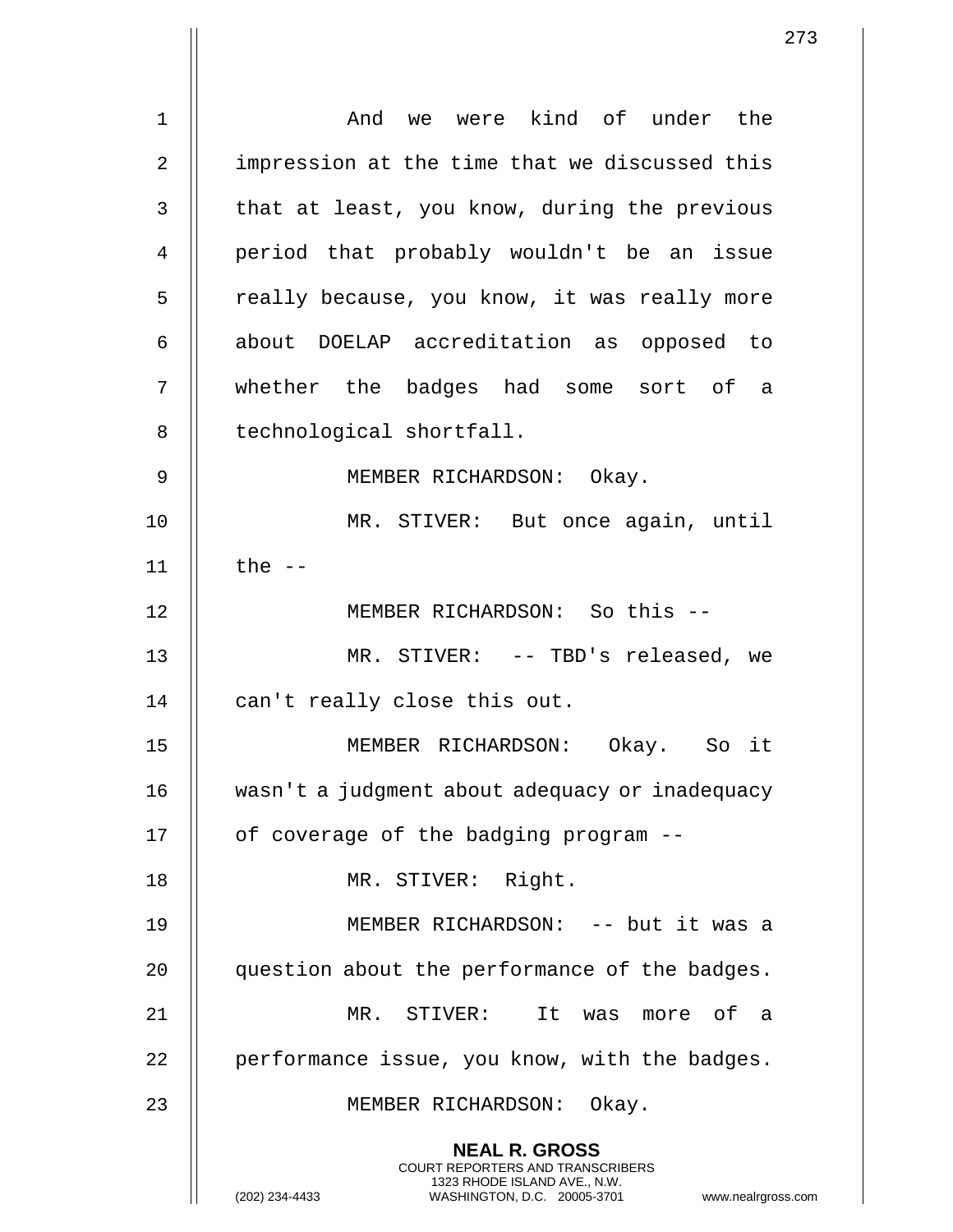1 CHAIRMAN MELIUS: Okay. Any other 2 | Board Members with questions? I have one. 3 I'm not sure if it's for John or for NIOSH, but 4 || I just want to make sure I understand the issue  $5 \parallel$  of the 1965 SEC, sort of how that fits into this 6  $\parallel$  schedule. It's sort of in the background here. 7 MR. RUTHERFORD: Yes. 8 | CHAIRMAN MELIUS: I can't quite tell. 9 MR. RUTHERFORD: Okay. Well, I 10 wanted to, actually, make a clarification 11 anyway. John said that the qualified period 12 || actually extended much farther than that. The 13 || actual qualified period for the petition ended 14 | in 1965. And so, that's why the remaining year  $15$  || that's open is 1965. 16 CHAIRMAN MELIUS: Yes. 17 MR. RUTHERFORD: Okay. And right 18 || now, we don't have an SEC issue that would move 19 || that forward to extend that Class or we haven't 20 || identified one as of yet. 21 || And, so, our position was at the time 22 | when we added the Class was up through 1964, we 23 || made the recommendation to add the Class, but **NEAL R. GROSS** COURT REPORTERS AND TRANSCRIBERS 1323 RHODE ISLAND AVE., N.W. (202) 234-4433 WASHINGTON, D.C. 20005-3701 www.nealrgross.com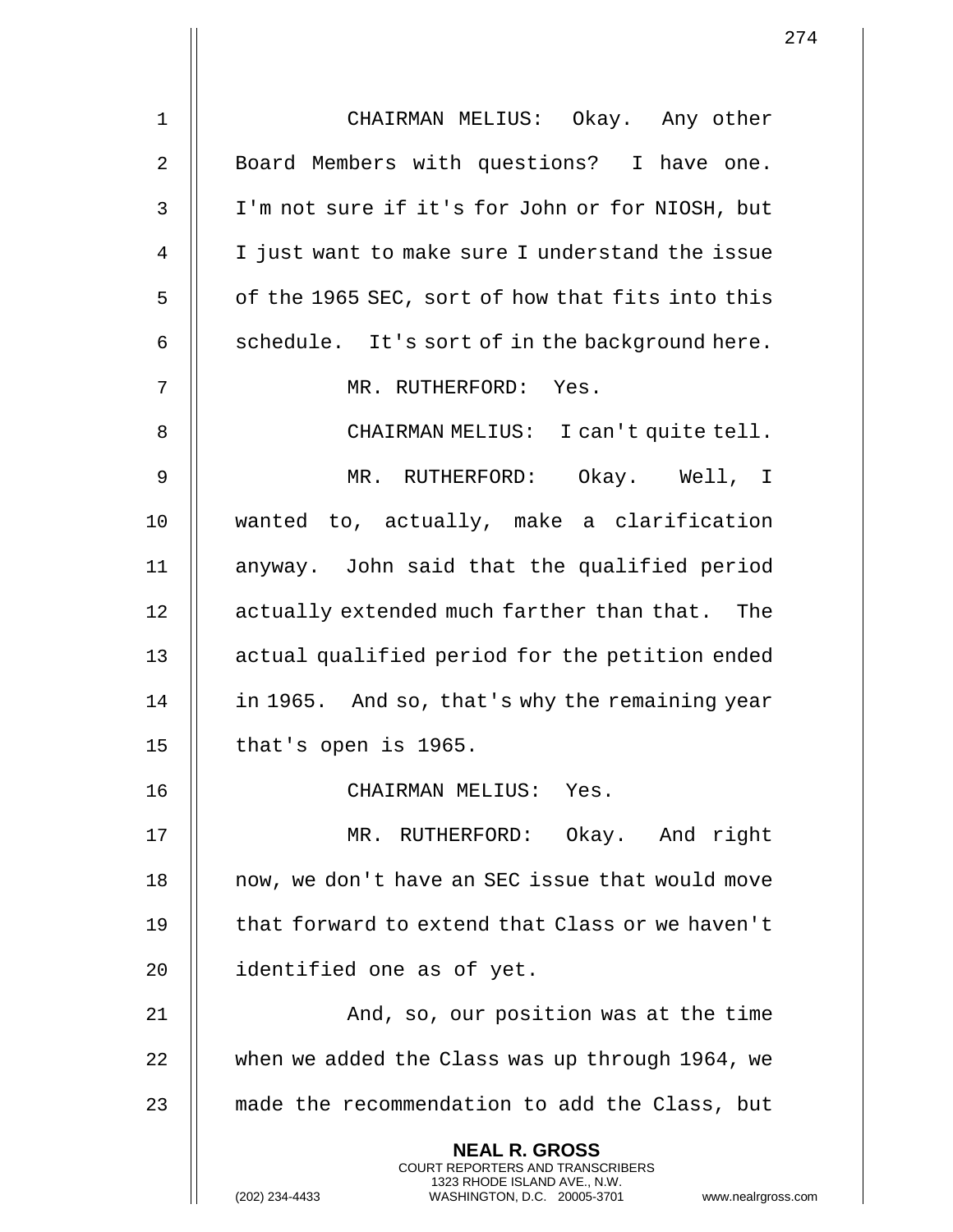|    | 275                                                                                                                                                                    |
|----|------------------------------------------------------------------------------------------------------------------------------------------------------------------------|
| 1  | we'd seen nothing at that time beyond 1964.                                                                                                                            |
|    |                                                                                                                                                                        |
| 2  | CHAIRMAN MELIUS: It's sort of                                                                                                                                          |
| 3  | bureaucratic, but did we actually close out for                                                                                                                        |
| 4  | $165$ and $-$                                                                                                                                                          |
| 5  | MR. RUTHERFORD: No, that's, again,                                                                                                                                     |
| 6  | another one of the one's that --                                                                                                                                       |
| 7  | CHAIRMAN MELIUS: Okay.                                                                                                                                                 |
| 8  | MR. RUTHERFORD: Yes.                                                                                                                                                   |
| 9  | CHAIRMAN MELIUS: Okay.                                                                                                                                                 |
| 10 | MR. RUTHERFORD: All right.                                                                                                                                             |
| 11 | CHAIRMAN MELIUS: Okay. But we're                                                                                                                                       |
| 12 | expecting that the work that's ongoing --                                                                                                                              |
| 13 | MR. STIVER: Yes.                                                                                                                                                       |
| 14 | CHAIRMAN MELIUS: -- with the                                                                                                                                           |
| 15 | coworker models, I suspect would address that                                                                                                                          |
| 16 | '65 and I think also if we found issues that                                                                                                                           |
| 17 | would extend beyond '65 as part of the Site                                                                                                                            |
| 18 | Profile review, there are other ways of                                                                                                                                |
| 19 | addressing that through the SEC process, 83.14s                                                                                                                        |
| 20 | and so forth. So it wouldn't be ignored, but                                                                                                                           |
| 21 | we do have to address '65 at some point. Okay.                                                                                                                         |
| 22 | Good. Any other questions? Yes, David.                                                                                                                                 |
| 23 | Yes.                                                                                                                                                                   |
|    | <b>NEAL R. GROSS</b><br><b>COURT REPORTERS AND TRANSCRIBERS</b><br>1323 RHODE ISLAND AVE., N.W.<br>(202) 234-4433<br>WASHINGTON, D.C. 20005-3701<br>www.nealrgross.com |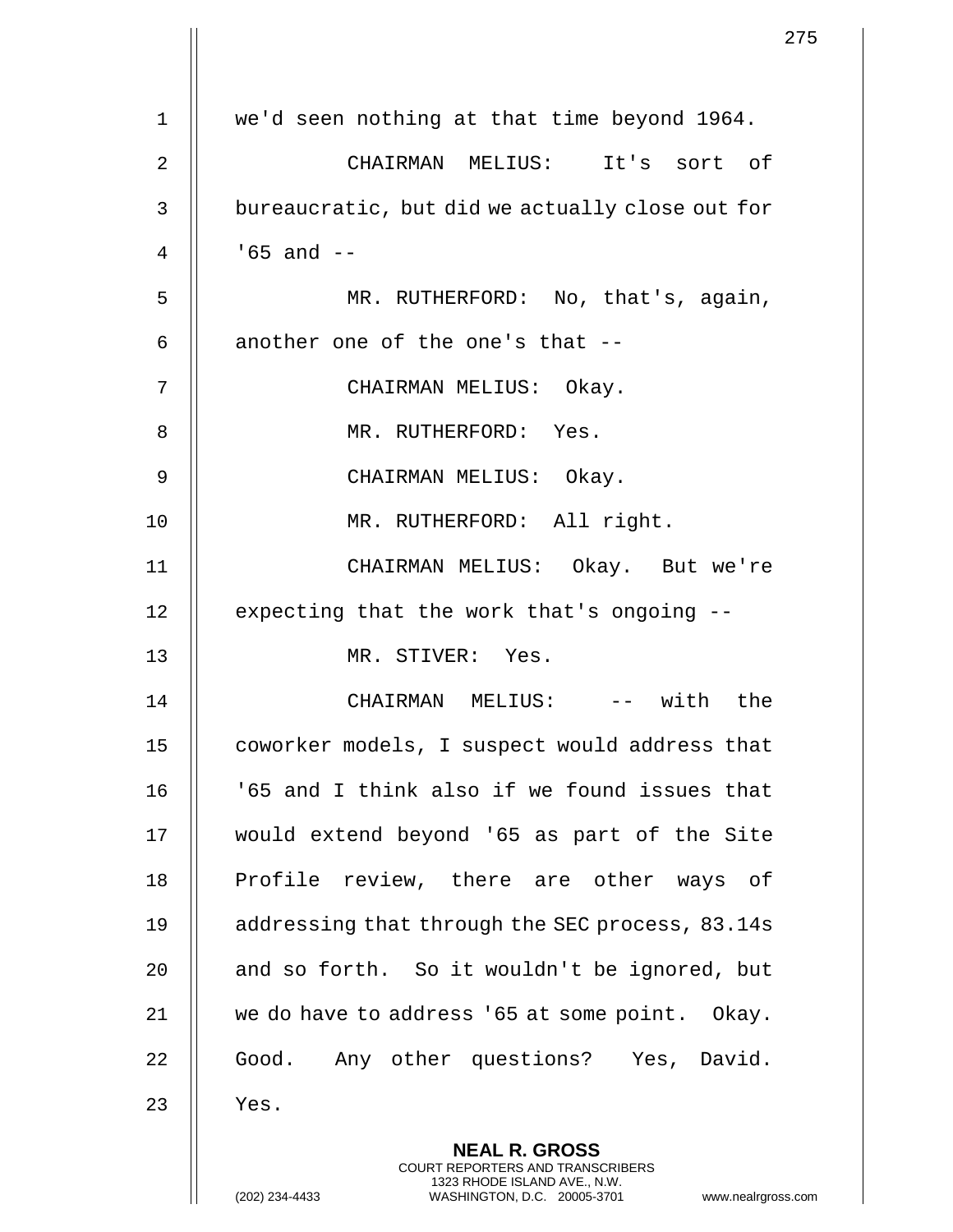| $\mathbf 1$ | MEMBER RICHARDSON: Can I? And this                                                                                                                                |
|-------------|-------------------------------------------------------------------------------------------------------------------------------------------------------------------|
| 2           | is, again, just to help me wrap my head around                                                                                                                    |
| 3           | the -- there were roughly 14,000 electronic                                                                                                                       |
| 4           | images of paper files with radiation dosimetry                                                                                                                    |
| 5           | data provided and that would be either external                                                                                                                   |
| 6           | or internal dosimetry information.                                                                                                                                |
| 7           | Of those there were five or 6,000 of                                                                                                                              |
| 8           | them which were not blank folders, if I'm                                                                                                                         |
| 9           | understanding this correctly.                                                                                                                                     |
| 10          | And this pertains to the radiation                                                                                                                                |
| 11          | dosimetry information for workers at all four                                                                                                                     |
| 12          | sites of which the Boice report says there's                                                                                                                      |
| 13          | maybe five or 6,000 people radiation monitored                                                                                                                    |
| 14          | and maybe 42,000 people also employed at those                                                                                                                    |
| 15          | four sites who are not radiation monitored?                                                                                                                       |
| 16          | DR. HUGHES: I'm sorry. I'm having                                                                                                                                 |
| 17          | trouble following. Yes, 14,000 files is what                                                                                                                      |
| 18          | we received, each file representing a worker.                                                                                                                     |
| 19          | Not every worker was monitored at all.                                                                                                                            |
| 20          | Some were only monitored<br>for                                                                                                                                   |
| 21          | external, and I think the 5,000 might be the                                                                                                                      |
| 22          | internal number. Some were monitored for                                                                                                                          |
| 23          | external and internal --                                                                                                                                          |
|             | <b>NEAL R. GROSS</b><br><b>COURT REPORTERS AND TRANSCRIBERS</b><br>1323 RHODE ISLAND AVE., N.W.<br>(202) 234-4433<br>WASHINGTON, D.C. 20005-3701<br>www.nealrgros |

(202) 234-4433 WASHINGTON, D.C. 20005-3701 www.nealrgross.com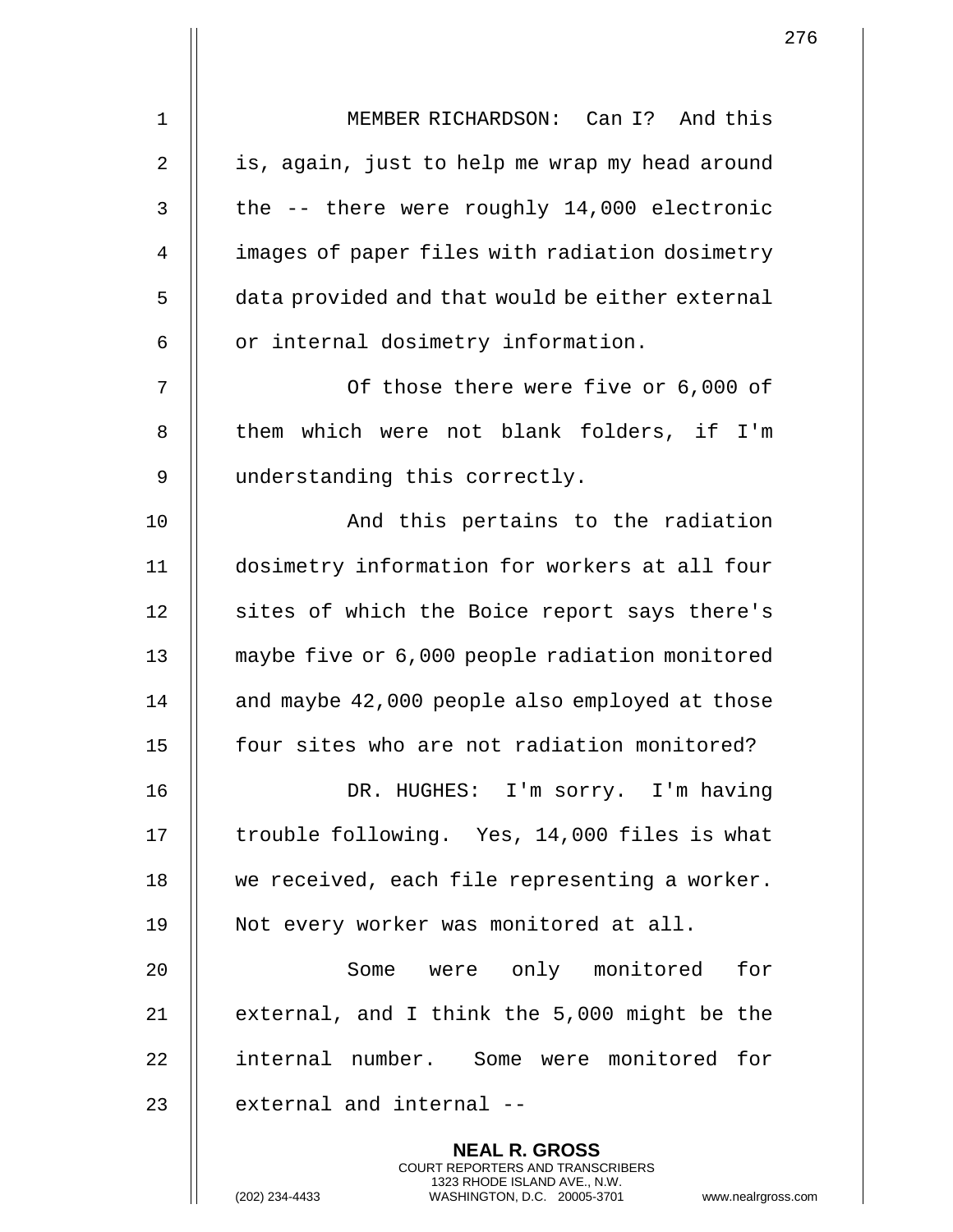|                |                                                                                                                                                                        | 277 |
|----------------|------------------------------------------------------------------------------------------------------------------------------------------------------------------------|-----|
| $\mathbf 1$    | MEMBER RICHARDSON: Yes.                                                                                                                                                |     |
|                |                                                                                                                                                                        |     |
| $\overline{2}$ | DR. HUGHES: -- exposure. So                                                                                                                                            |     |
| 3              | depending on the worker, there were a lot of                                                                                                                           |     |
| 4              | workers where you just would have a card with                                                                                                                          |     |
| 5              | somebody's name in the file, but no dosimetry                                                                                                                          |     |
| 6              | entries.                                                                                                                                                               |     |
| 7              | And I would have to go back check my                                                                                                                                   |     |
| 8              | numbers because there's so many numbers, I                                                                                                                             |     |
| 9              | simply just don't --                                                                                                                                                   |     |
| 10             | MEMBER RICHARDSON: But then --                                                                                                                                         |     |
| 11             | DR. HUGHES: -- remember.                                                                                                                                               |     |
| 12             | MEMBER RICHARDSON: -- the total                                                                                                                                        |     |
| 13             | workforce population --                                                                                                                                                |     |
| 14             | DR. HUGHES: The --                                                                                                                                                     |     |
| 15             | MEMBER RICHARDSON: -- at these four                                                                                                                                    |     |
| 16             | $sites --$                                                                                                                                                             |     |
| 17             | DR. HUGHES: -- 40,000 --                                                                                                                                               |     |
| 18             | MEMBER RICHARDSON: -- is --                                                                                                                                            |     |
| 19             | DR. HUGHES: -- I think is the                                                                                                                                          |     |
| 20             | Rocketdyne. Yes, that's the --                                                                                                                                         |     |
| 21             | MEMBER RICHARDSON: Yes.                                                                                                                                                |     |
| 22             | DR. HUGHES: -- entirety of the four                                                                                                                                    |     |
| 23             | sites and the --                                                                                                                                                       |     |
|                | <b>NEAL R. GROSS</b><br><b>COURT REPORTERS AND TRANSCRIBERS</b><br>1323 RHODE ISLAND AVE., N.W.<br>(202) 234-4433<br>WASHINGTON, D.C. 20005-3701<br>www.nealrgross.com |     |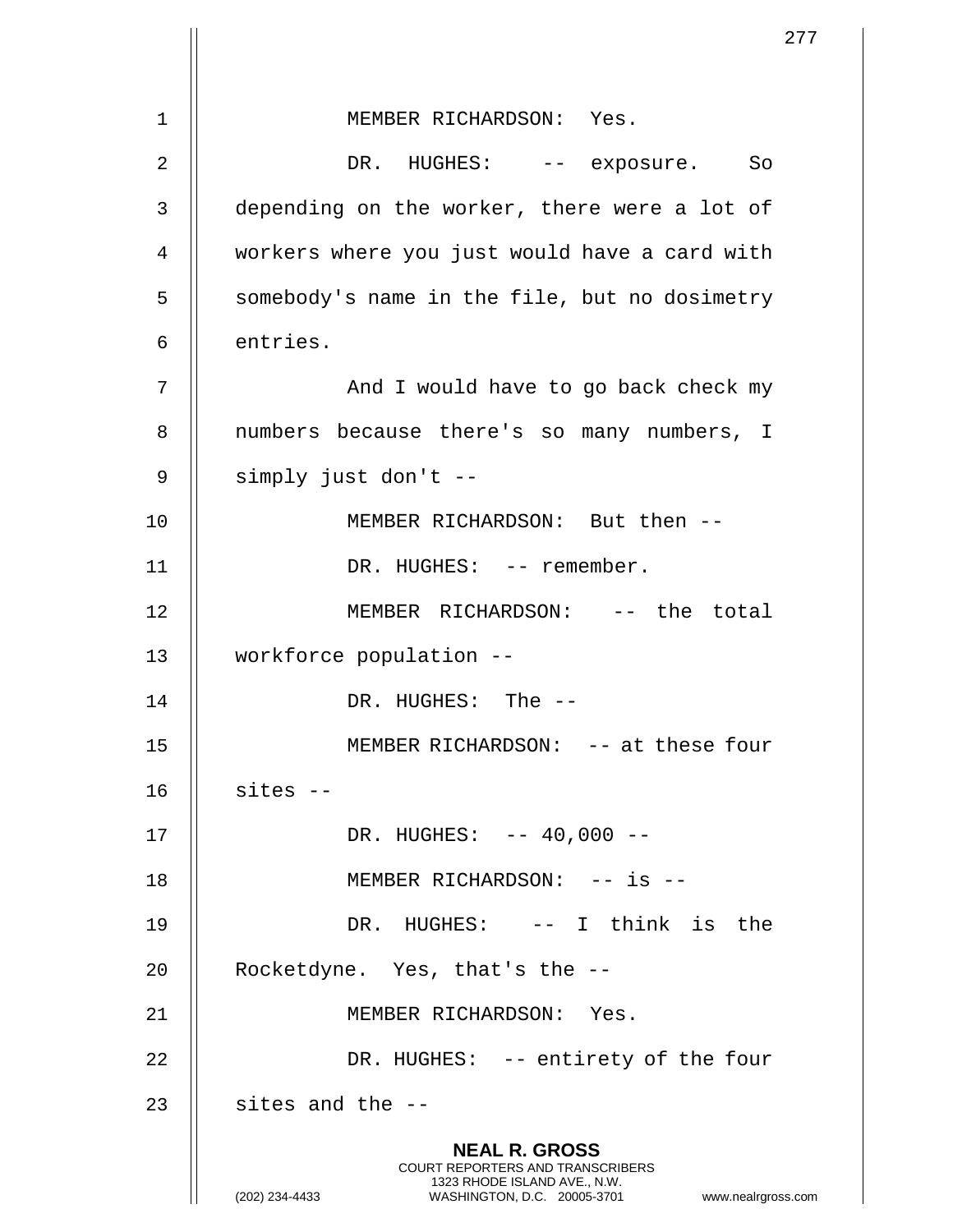| $\mathbf 1$    | the<br>MEMBER RICHARDSON:<br>So So                                                                                                                                |
|----------------|-------------------------------------------------------------------------------------------------------------------------------------------------------------------|
| $\overline{2}$ | importance of the coworker models as they've                                                                                                                      |
| 3              | been highlighted as issue here, partly relates                                                                                                                    |
| 4              | to the fact that radiation dosimetry                                                                                                                              |
| 5              | information maybe is available for 5,000 out of                                                                                                                   |
| 6              | $48,000$ or $-$                                                                                                                                                   |
| 7              | DR. HUGHES: Well, not all of these                                                                                                                                |
| 8              | 40,000 would be covered under this program.                                                                                                                       |
| 9              | This is the entire workforce that was looked at                                                                                                                   |
| 10             | by Boice who did the entire Rocketdyne,                                                                                                                           |
| 11             | Rockwell International workforce at the time,                                                                                                                     |
| 12             | $SO = -$                                                                                                                                                          |
| 13             | MEMBER RICHARDSON: So that might --                                                                                                                               |
| 14             | DR. HUGHES: -- this is one of the                                                                                                                                 |
| 15             | issues that currently only Area IV is covered,                                                                                                                    |
| 16             | but there's also Area I, II and III which, you                                                                                                                    |
| 17             | know, the workforce was in all of these areas.                                                                                                                    |
| 18             | But, however, currently, what's                                                                                                                                   |
| 19             | covered under this program is only Area IV, so                                                                                                                    |
| 20             | you would only look at the workers from Area IV                                                                                                                   |
| 21             | follow-up program. So the 40,000 encompasses                                                                                                                      |
| 22             | all workers at all sites, so.                                                                                                                                     |
| 23             | MEMBER RICHARDSON: But going back                                                                                                                                 |
|                | <b>NEAL R. GROSS</b><br><b>COURT REPORTERS AND TRANSCRIBERS</b><br>1323 RHODE ISLAND AVE., N.W.<br>(202) 234-4433<br>www.nealrgros<br>WASHINGTON, D.C. 20005-3701 |

(202) 234-4433 WASHINGTON, D.C. 20005-3701 www.nealrgross.com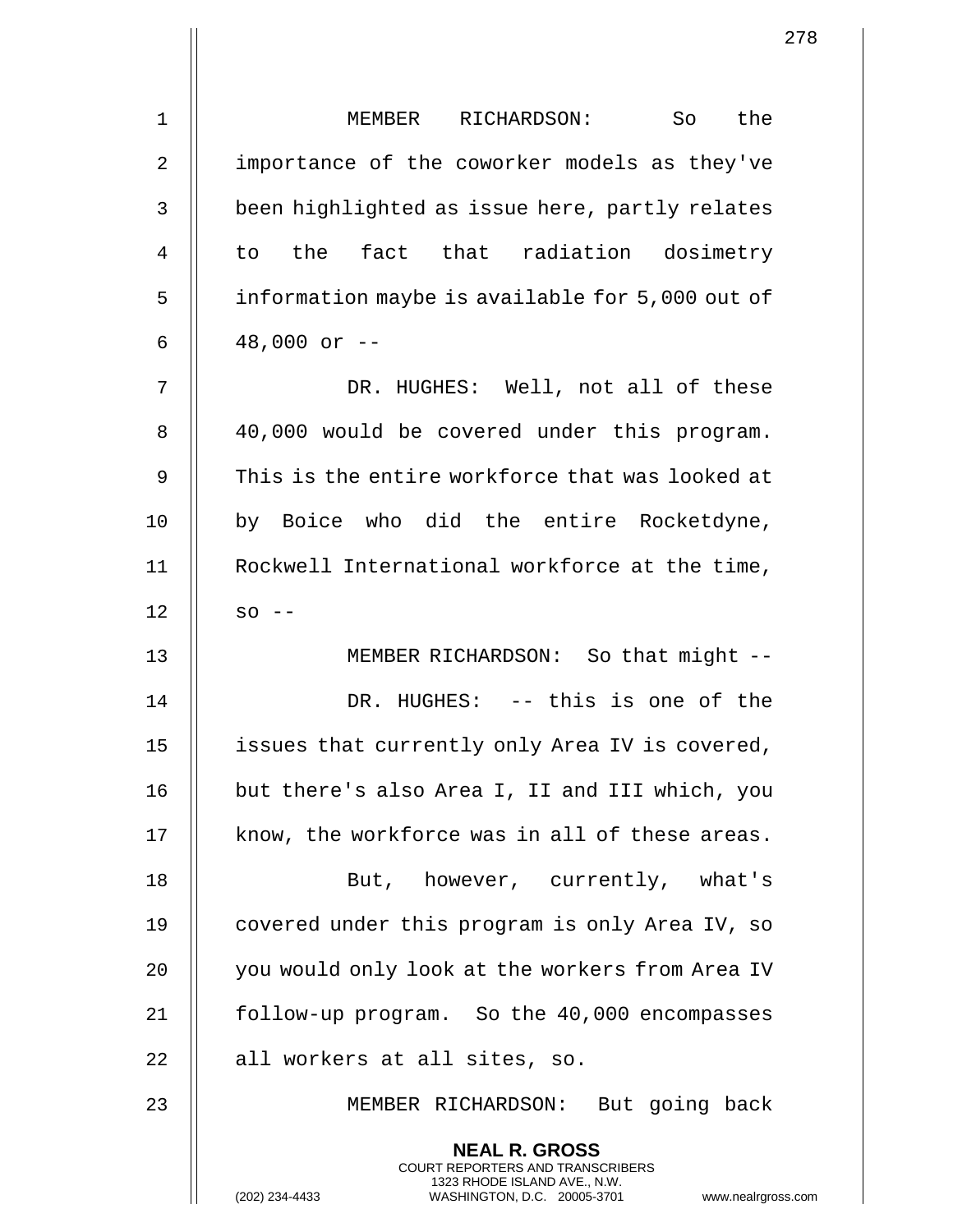|             |                                                                                                                                                                     | 279 |
|-------------|---------------------------------------------------------------------------------------------------------------------------------------------------------------------|-----|
| $\mathbf 1$ | you had described covered periods, I think, at                                                                                                                      |     |
|             |                                                                                                                                                                     |     |
| 2           | all four.                                                                                                                                                           |     |
| 3           | DR. HUGHES: That is correct.                                                                                                                                        |     |
| 4           | MEMBER RICHARDSON: And so it's not                                                                                                                                  |     |
| 5           | possible that you would need to reconstruct                                                                                                                         |     |
| 6           | doses for somebody who had a non-covered cancer                                                                                                                     |     |
| 7           | at any of those --                                                                                                                                                  |     |
| 8           | DR. HUGHES: Yes.                                                                                                                                                    |     |
| 9           | MEMBER RICHARDSON: -- four?                                                                                                                                         |     |
| 10          | DR. HUGHES: Yes.                                                                                                                                                    |     |
| 11          | MEMBER RICHARDSON: Okay. I'm                                                                                                                                        |     |
| 12          | sorry. You know, it's --                                                                                                                                            |     |
| 13          | DR. HUGHES: It's --                                                                                                                                                 |     |
| 14          | MEMBER RICHARDSON: -- not easy and                                                                                                                                  |     |
| 15          | I'm trying to catch --                                                                                                                                              |     |
| 16          | DR. HUGHES: -- a complicated --                                                                                                                                     |     |
| 17          | MEMBER RICHARDSON: -- myself up --                                                                                                                                  |     |
| 18          | DR. HUGHES: -- site --                                                                                                                                              |     |
| 19          | MEMBER RICHARDSON: -- on it.                                                                                                                                        |     |
| 20          | DR. HUGHES: -- and with the                                                                                                                                         |     |
| 21          | different areas, it gets very complicated.                                                                                                                          |     |
| 22          | CHAIRMAN MELIUS: Okay. Phil, then                                                                                                                                   |     |
| 23          | Brad.                                                                                                                                                               |     |
|             | <b>NEAL R. GROSS</b><br><b>COURT REPORTERS AND TRANSCRIBERS</b><br>1323 RHODE ISLAND AVE., N.W.<br>(202) 234-4433<br>WASHINGTON, D.C. 20005-3701 www.nealrgross.com |     |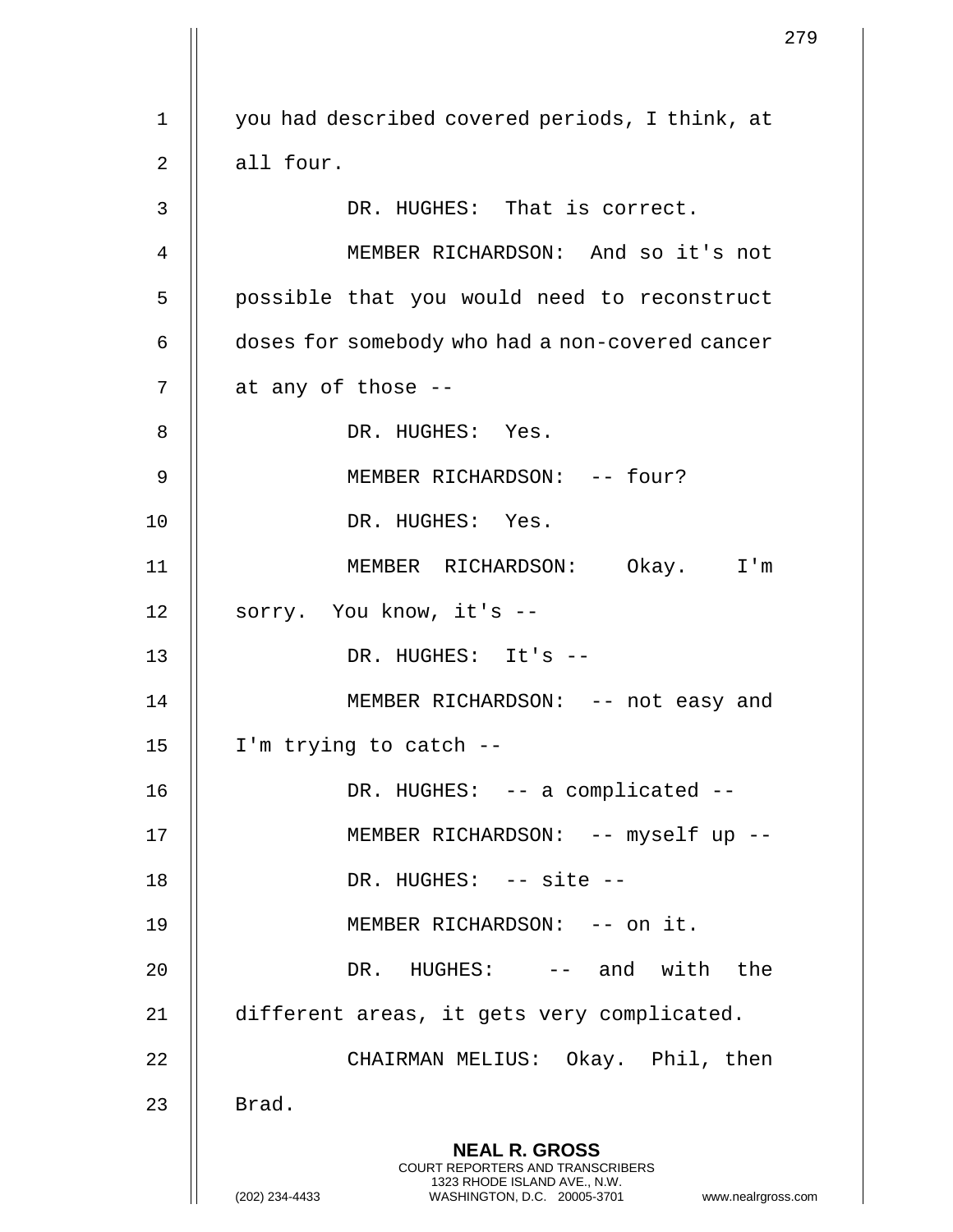1 MEMBER SCHOFIELD: You know, if you 2 || read some of the interviews and stuff, people 3 | talk about coming up for Canoga, DeSoto and 4 || qoing into Area IV and back and forth between

6 My question is what kind of 7 | documentation? Do they have a guard gate with 8 | a very good documentation system to know who was 9 | coming into Area IV, who wasn't, where they were 10 || coming from or in some cases even where they 11 were going?

5 || the different facilities.

12 || Because you have these people going to 13  $\parallel$  these different facilities, including Area IV, 14 | but they might have been stationed out of Area 15 II, DeSoto, Canoga. We don't know how some of 16 | these people went back and forth, but according  $17$   $\parallel$  to their interviews, they did go back and forth.

18 || DR. HUGHES: Yes, we're aware of that 19  $\parallel$  and as far as a I know the dose reconstruction, 20  $\parallel$  if there is such a situation, tries to address. 21 || But, however, mainly we go by the dosimetry 22  $\parallel$  records that are available for the worker.

23 Since we don't assign area

**NEAL R. GROSS** COURT REPORTERS AND TRANSCRIBERS 1323 RHODE ISLAND AVE., N.W.

(202) 234-4433 WASHINGTON, D.C. 20005-3701 www.nealrgross.com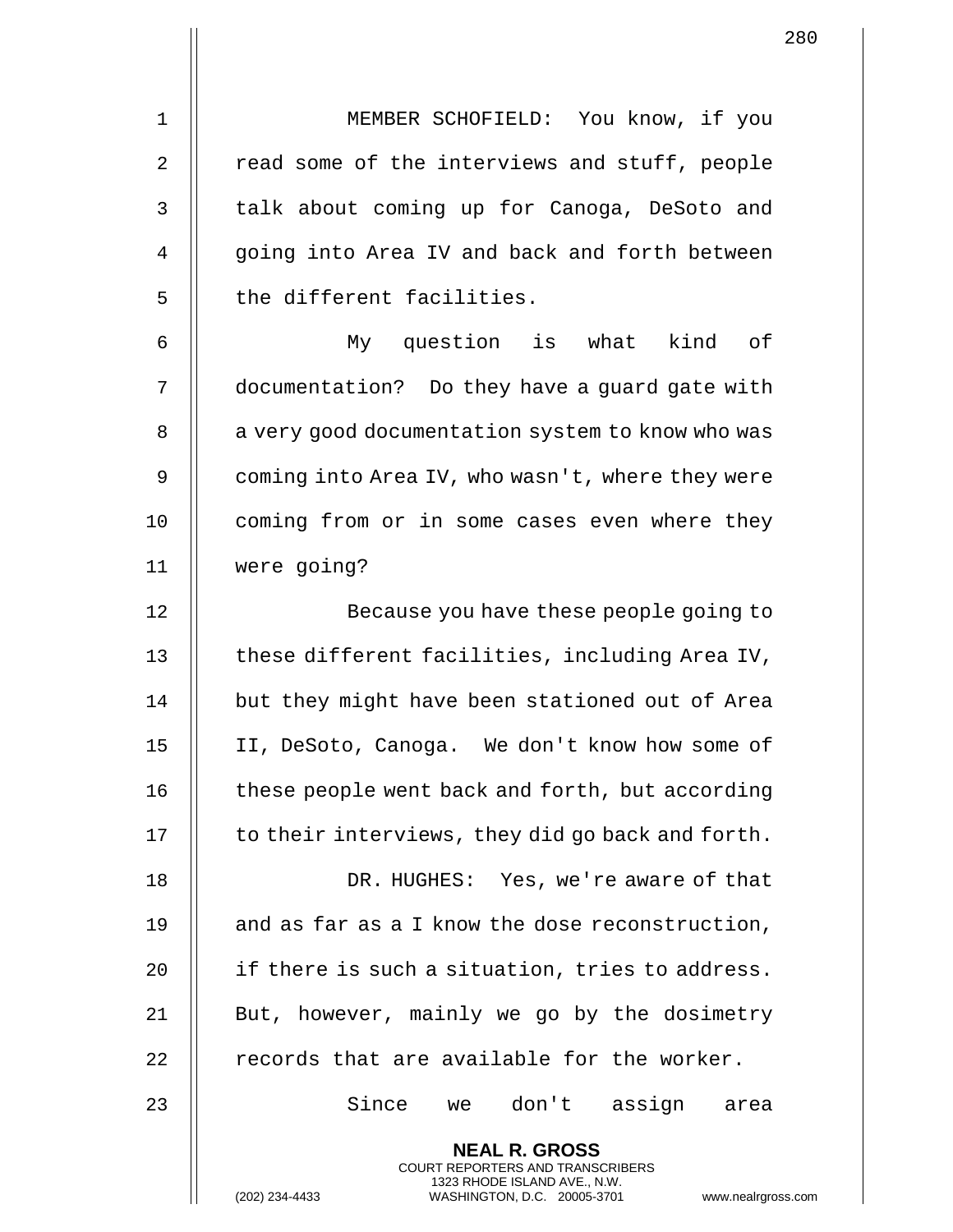1 monitoring, we assign the dose based on 2 | internal/external monitoring or in cases where  $3$   $\parallel$  that's not available, using the coworker 4 models. 5 CHAIRMAN MELIUS: Okay. Brad. 6 MEMBER CLAWSON: I'm trying to 7 understand, a little bit like Phil, the area 8 || there because as we saw yesterday how 9 | everything kind of runs downhill and I'm pretty 10 || sure that the contamination that from some of 11 | these went elsewhere. 12 || How are we able to just look at Area 13 IV? They had other DOE things going on in Area 14 || I. I'm trying to figure out how we're able to 15 just put our hands around Area IV. What's -- 16 MR. HINNEFELD: Well, I can just 17 || offer that Area IV, if you're talking about 18 || Santa Susana Field Laboratory, Area IV is the 19 || covered facility. And we didn't make that 20 || decision. And so we reconstruct doses that 21 | occur on the covered facility. That's what the 22 | statute says. 23 || Reconstruct doses that occurred on

> **NEAL R. GROSS** COURT REPORTERS AND TRANSCRIBERS 1323 RHODE ISLAND AVE., N.W.

(202) 234-4433 WASHINGTON, D.C. 20005-3701 www.nealrgross.com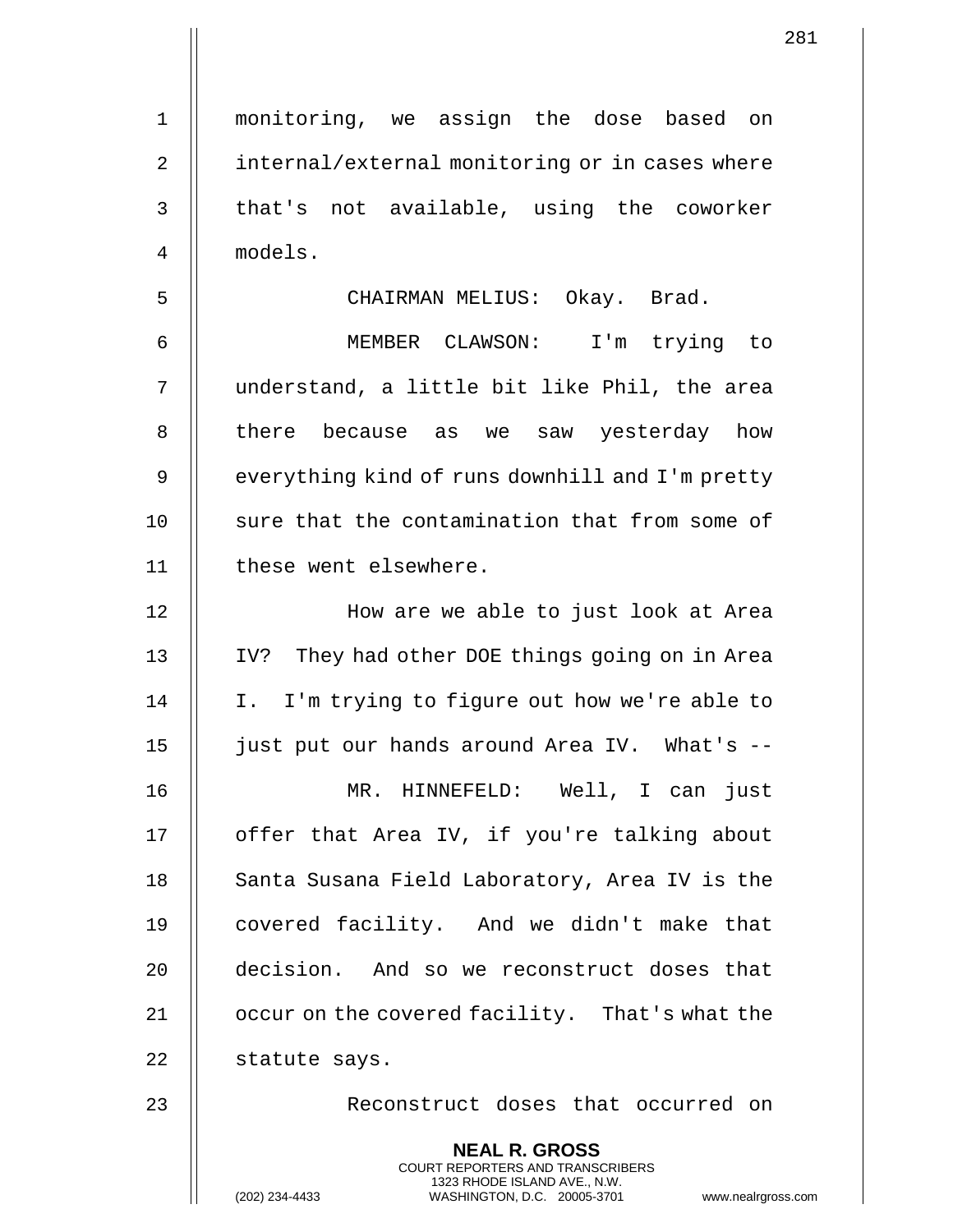|                |                                                                                                                                                                        | 282 |
|----------------|------------------------------------------------------------------------------------------------------------------------------------------------------------------------|-----|
| $\mathbf 1$    | the covered facility. If that covered                                                                                                                                  |     |
| $\overline{2}$ | facility affected a neighbor, the way the                                                                                                                              |     |
| 3              | statute stands now, that neighbor has no remedy                                                                                                                        |     |
| 4              | under our program.                                                                                                                                                     |     |
| 5              | MEMBER CLAWSON: Okay. But if you                                                                                                                                       |     |
| 6              | were in Area I doing work for DOE, then that                                                                                                                           |     |
|                |                                                                                                                                                                        |     |
| 7              | tells me that you've got a problem with the                                                                                                                            |     |
| 8              | covered area. So how do we remedy that?                                                                                                                                |     |
| 9              | MR. HINNEFELD: That's another                                                                                                                                          |     |
| 10             | agency's decision.                                                                                                                                                     |     |
| 11             | MEMBER CLAWSON: Okay. So that's                                                                                                                                        |     |
| 12             | the Department of Labor?                                                                                                                                               |     |
| 13             | MR. HINNEFELD: Yes, I guess. I                                                                                                                                         |     |
| 14             | think that's Labor.                                                                                                                                                    |     |
| 15             | MR. RUTHERFORD: Let me. And                                                                                                                                            |     |
| 16             | recognize, if we have information that there                                                                                                                           |     |
| 17             | was DOE work going on, I mean, real information                                                                                                                        |     |
| 18             | documents that there's DOE work going on, we                                                                                                                           |     |
| 19             | would provide that to the Department of Labor                                                                                                                          |     |
| 20             | and Department of Labor would make that                                                                                                                                |     |
| 21             | decision. We've done that I don't know how                                                                                                                             |     |
| 22             | many times in the past --                                                                                                                                              |     |
| 23             | MEMBER CLAWSON: Okay.                                                                                                                                                  |     |
|                | <b>NEAL R. GROSS</b><br><b>COURT REPORTERS AND TRANSCRIBERS</b><br>1323 RHODE ISLAND AVE., N.W.<br>(202) 234-4433<br>WASHINGTON, D.C. 20005-3701<br>www.nealrgross.com |     |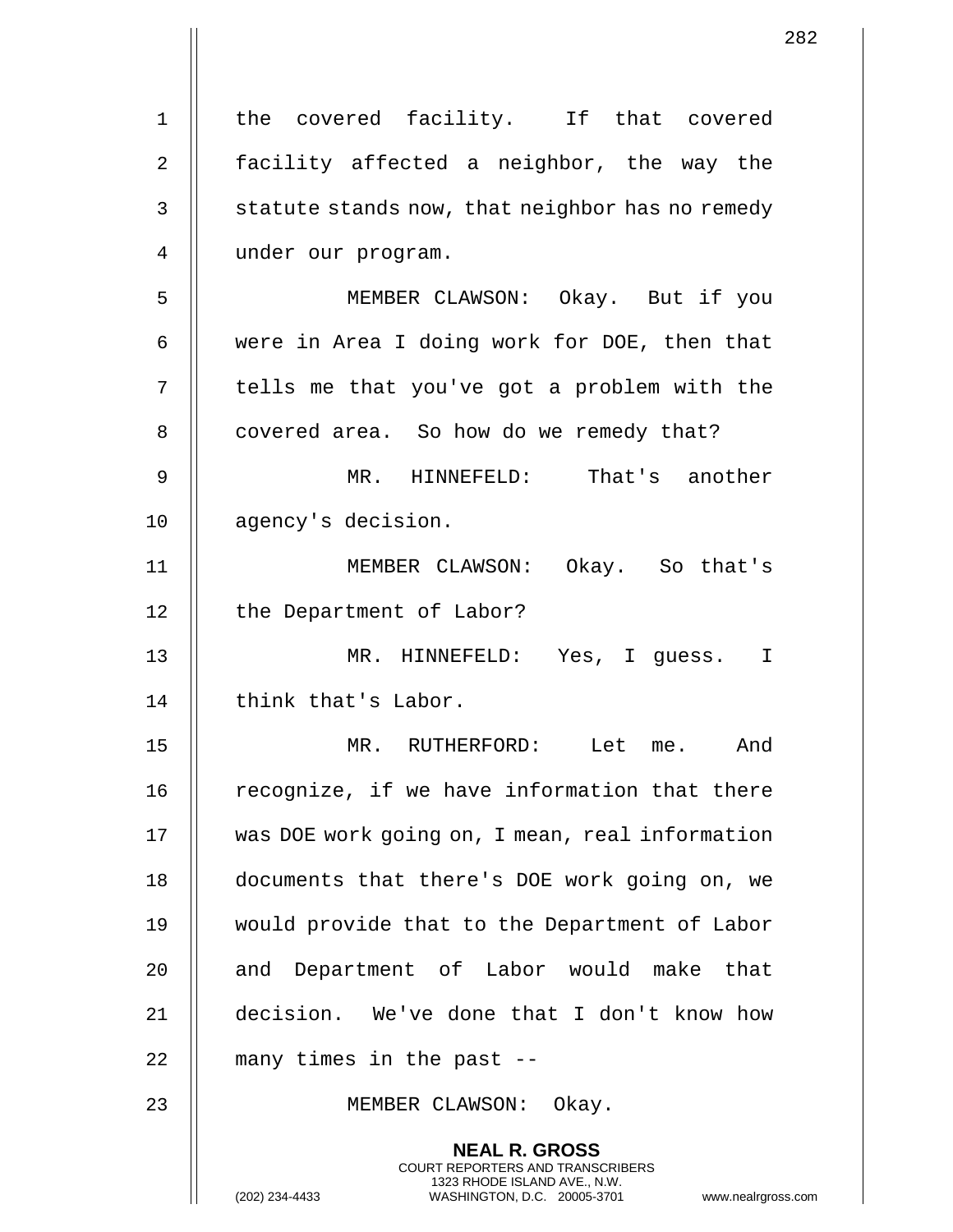|             |                                                                                                                                                                      | $\overline{2}$ |
|-------------|----------------------------------------------------------------------------------------------------------------------------------------------------------------------|----------------|
| 1           | MR. RUTHERFORD: -- so.                                                                                                                                               |                |
|             |                                                                                                                                                                      |                |
| 2           | MEMBER CLAWSON: Right. I'm just                                                                                                                                      |                |
| 3           | wanting to understand how we can parcel that up.                                                                                                                     |                |
| 4           | Thanks.                                                                                                                                                              |                |
| 5           | CHAIRMAN MELIUS: Wanda and then I'm                                                                                                                                  |                |
| 6           | going to close comments because we need to move                                                                                                                      |                |
| 7           | along here. Wanda, do you have a question or                                                                                                                         |                |
| 8           | comment?                                                                                                                                                             |                |
| $\mathsf 9$ | MEMBER MUNN: My comment has to do                                                                                                                                    |                |
| 10          | with how easy it is to confuse what we're                                                                                                                            |                |
| 11          | talking about when we speak about this site.                                                                                                                         |                |
| 12          | When people talk about there being four areas,                                                                                                                       |                |
| 13          | in my mind I'm thinking four areas are Area IV,                                                                                                                      |                |
| 14          | DeSoto, Downey, et cetera, Canoga and other                                                                                                                          |                |
| 15          | people who are talking about four areas are                                                                                                                          |                |
| 16          | talking about Area I, II, III and IV.                                                                                                                                |                |
| 17          | And I would hope that we'd be very                                                                                                                                   |                |
| 18          | careful in distinguishing that in the way we                                                                                                                         |                |
| 19          | talk about these things because it's very easy,                                                                                                                      |                |
| 20          | I think, to find yourself talking about an area                                                                                                                      |                |
| 21          | on top of a mountain when someone else is                                                                                                                            |                |
| 22          | thinking you're talking about an area down in                                                                                                                        |                |
| 23          | the flats at Downey or someplace.                                                                                                                                    |                |
|             | <b>NEAL R. GROSS</b><br><b>COURT REPORTERS AND TRANSCRIBERS</b><br>1323 RHODE ISLAND AVE., N.W.<br>(202) 234-4433<br>WASHINGTON, D.C. 20005-3701<br>www.nealrgross.o |                |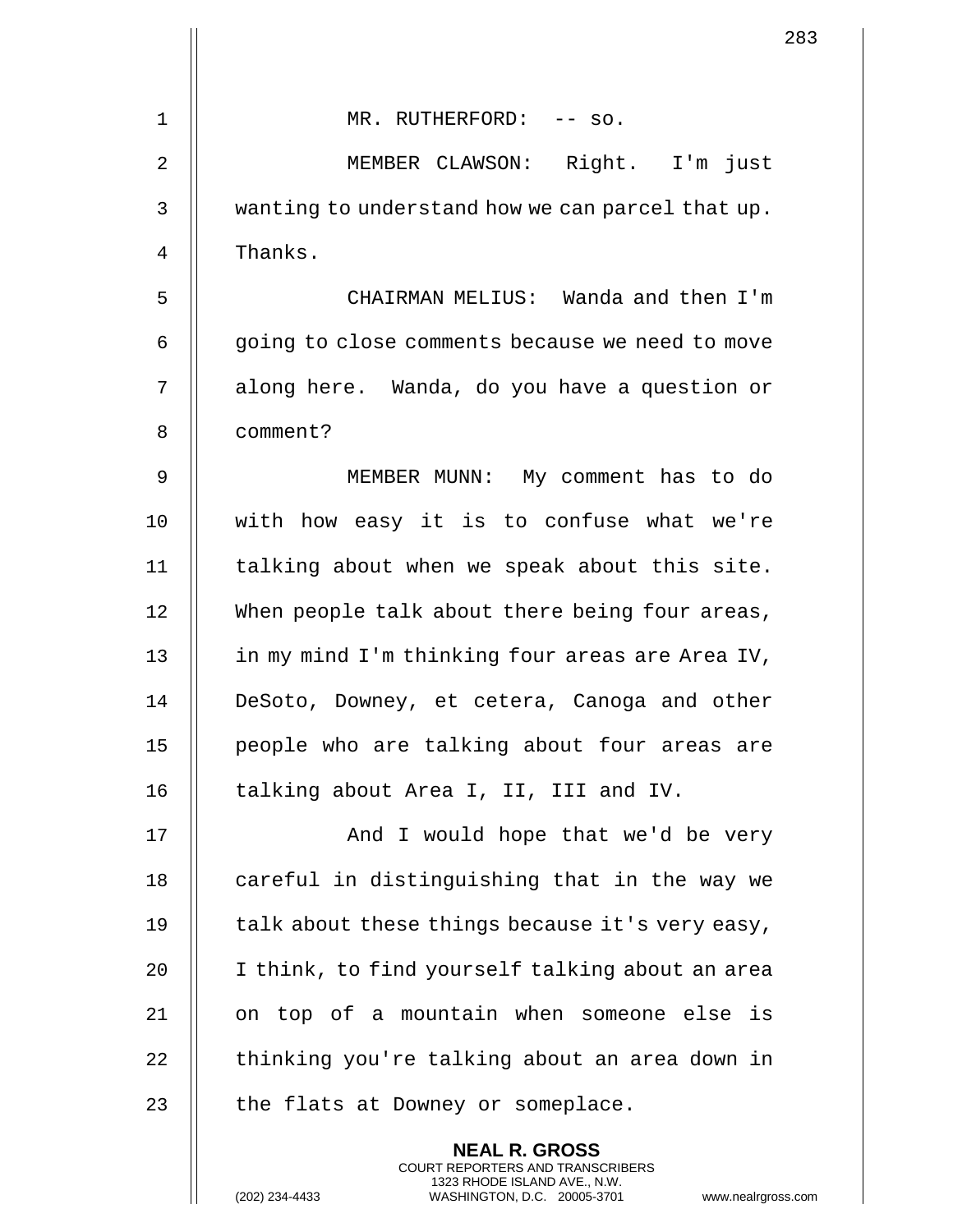|    | $2\xi$                                                                                                                                                               |
|----|----------------------------------------------------------------------------------------------------------------------------------------------------------------------|
| 1  | CHAIRMAN MELIUS: Thank you. Now,                                                                                                                                     |
| 2  | we'd like to hear from the petitioner, Bonnie                                                                                                                        |
| 3  | Klea.                                                                                                                                                                |
| 4  | MS. KLEA: Is there anyone here who                                                                                                                                   |
| 5  | did not go on the site tour?                                                                                                                                         |
| 6  | CHAIRMAN MELIUS: Oh --                                                                                                                                               |
| 7  | MS. KLEA: Okay.                                                                                                                                                      |
| 8  | CHAIRMAN MELIUS: -- lots of us.                                                                                                                                      |
| 9  | MS. KLEA: Anyway, my name is Bonnie                                                                                                                                  |
| 10 | Klea and I've met some of you before. And I so                                                                                                                       |
| 11 | appreciate you taking another look at Santa                                                                                                                          |
| 12 | Susana. We have so many workers that have not                                                                                                                        |
| 13 | been paid, a lot of families without fathers,                                                                                                                        |
| 14 | a lot of widows.                                                                                                                                                     |
| 15 | Anyway, I wanted to tell you a little                                                                                                                                |
| 16 | story. I've been working with EPA for 20 years                                                                                                                       |
| 17 | since I was diagnosed with cancer in 1995.                                                                                                                           |
| 18 | I worked at the SRE and I worked in the                                                                                                                              |
| 19 | nuclear area. Wasn't told what they were doing                                                                                                                       |
| 20 | up there, didn't know anything about nuclear                                                                                                                         |
| 21 | because I was so young. But I was diagnosed                                                                                                                          |
| 22 | with bladder cancer 25 to 30 years after I was                                                                                                                       |
| 23 | up there. And that's second only to lung                                                                                                                             |
|    | <b>NEAL R. GROSS</b><br><b>COURT REPORTERS AND TRANSCRIBERS</b><br>1323 RHODE ISLAND AVE., N.W.<br>(202) 234-4433<br>WASHINGTON, D.C. 20005-3701<br>www.nealrgross.c |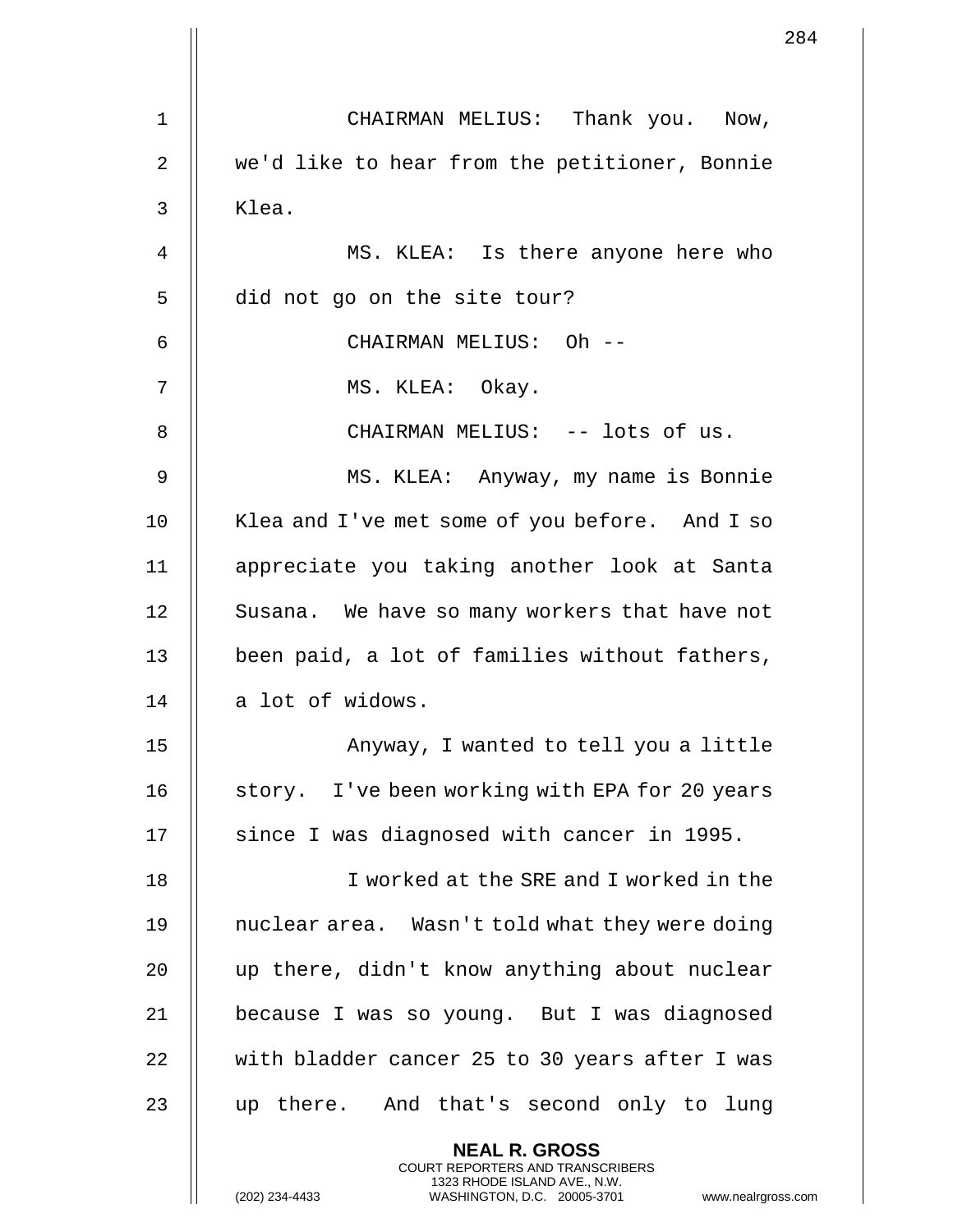|    | 2                                                                                                                                                                   |
|----|---------------------------------------------------------------------------------------------------------------------------------------------------------------------|
| 1  | cancer. Lung is number one, bladder is number                                                                                                                       |
| 2  | two.                                                                                                                                                                |
| 3  | But I just wanted to tell you a little                                                                                                                              |
| 4  | story from the EPA's historical site review.                                                                                                                        |
| 5  | Anyway, this is the reservoir. Here's Area IV.                                                                                                                      |
| 6  | The reservoir was built in 1919 to                                                                                                                                  |
| 7  | capture the water from Area IV, 1919. There                                                                                                                         |
| 8  | was a burrow, flat -- what am I trying to say,                                                                                                                      |
| 9  | fault. There's a fault that runs from here to                                                                                                                       |
| 10 | fill the reservoir and it was built in 1919.                                                                                                                        |
| 11 | In 1954, we found a memo written by the                                                                                                                             |
| 12 | company saying well, they'll build the reactors                                                                                                                     |
| 13 | there and there's no problem if there's an                                                                                                                          |
| 14 | accident, they'll just divert the water.                                                                                                                            |
| 15 | That's what they did. We had, of                                                                                                                                    |
| 16 | course, you know, the partial meltdown in 1959.                                                                                                                     |
| 17 | By 1962 we have records of monitors put in the                                                                                                                      |
| 18 | reservoir with high levels of radiation.<br>We                                                                                                                      |
| 19 | have those records.                                                                                                                                                 |
| 20 | By 1968, they built big concrete                                                                                                                                    |
| 21 | diversion paths for all the drainage from Santa                                                                                                                     |
| 22 | Susana to go directly into the river instead of                                                                                                                     |
| 23 | into the reservoir.                                                                                                                                                 |
|    | <b>NEAL R. GROSS</b><br><b>COURT REPORTERS AND TRANSCRIBERS</b><br>1323 RHODE ISLAND AVE., N.W.<br>(202) 234-4433<br>WASHINGTON, D.C. 20005-3701<br>www.nealrgross. |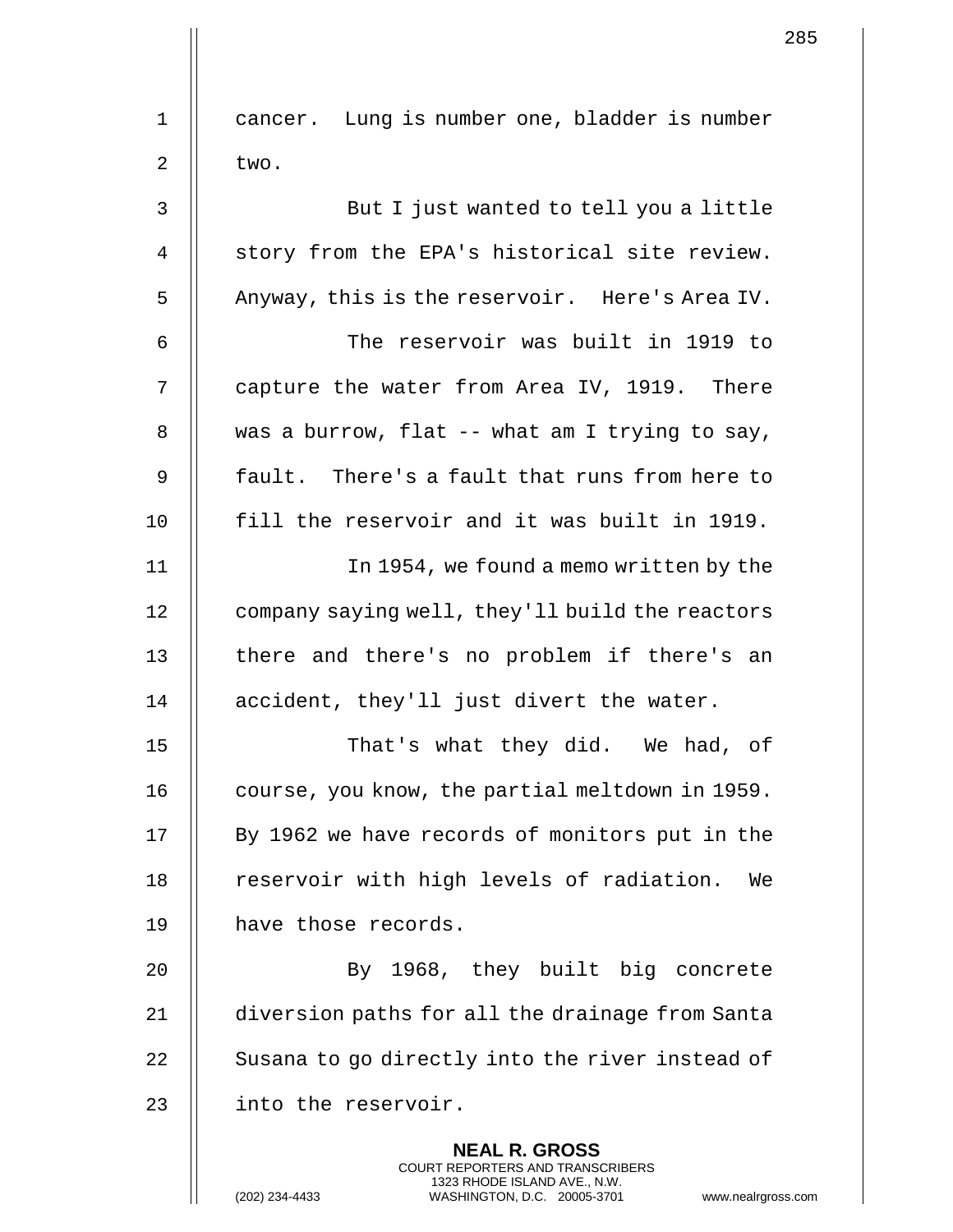|                | <b>NEAL R. GROSS</b>                              |
|----------------|---------------------------------------------------|
| 23             | Fernando Valley and Eastern Simi Valley.          |
| 22             | the releases were going to go all over the San    |
| 21             | he said they knew the wind data and they knew     |
| 20             | operators trying to shut down the reactor.<br>And |
| 19             | weeks ago, with John Pace, who was one of the     |
| 18             | And we just had a meeting, just a few             |
| 17             | their cars repainted.                             |
| 16             | did and many comments in there about having       |
| 15             | historical interviews with the workers that EPA   |
| 14             | had to have their cars repainted. And we have     |
| 13             | experiment accident, the workers in Area I all    |
| 12             | And in the 1959 sodium reactor                    |
| 11             | got off site.                                     |
| 10             | sediment is all full of TCE. So we know stuff     |
| 9              | And they said we can't clean it because your      |
| 8              | called in a remediation company to clean it.      |
| 7              | '94, the lake was smelly and dirty and they       |
| 6              | here called Hidden Lake. In the earthquake of     |
| 5              | We have a little community right over             |
| 4              | many millions of people there were.               |
| 3              | in the San Fernando Valley. I don't know how      |
| $\overline{2}$ | And that reservoir was water served to everyone   |
| $\mathbf 1$    | By 1969 the reservoir was closed.                 |
|                |                                                   |

COURT REPORTERS AND TRANSCRIBERS 1323 RHODE ISLAND AVE., N.W.

 $\mathsf{II}$ 

 $\mathbf{1}$  $\mathsf{l}\mathsf{l}$ 

(202) 234-4433 WASHINGTON, D.C. 20005-3701 www.nealrgross.com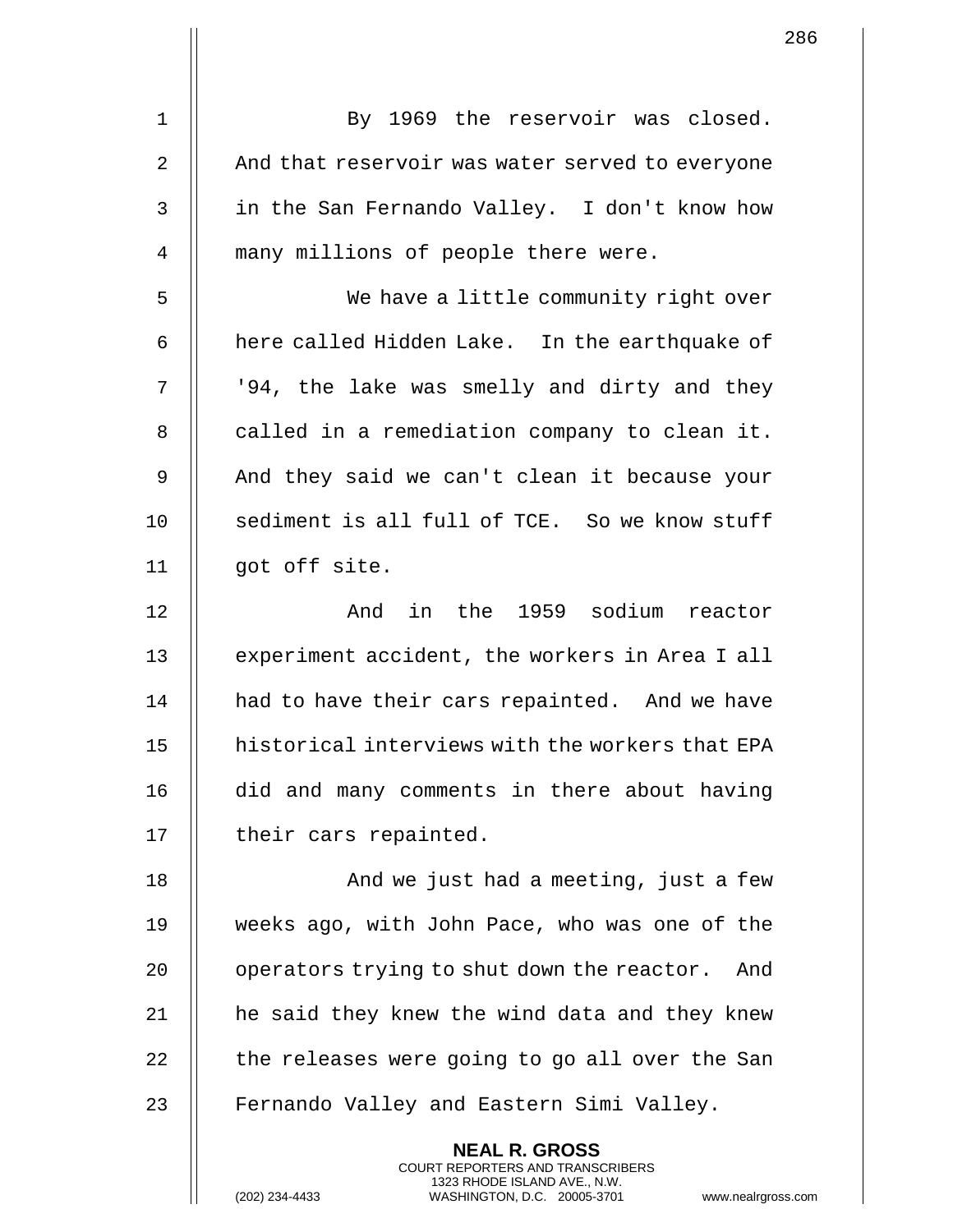|    |                                                                                                                                                                        | 287 |
|----|------------------------------------------------------------------------------------------------------------------------------------------------------------------------|-----|
|    |                                                                                                                                                                        |     |
| 1  | And they had to release the gases or                                                                                                                                   |     |
| 2  | blow up the reactor. And so they released the                                                                                                                          |     |
| 3  | gases for two to three weeks before they could                                                                                                                         |     |
| 4  | shut it down.                                                                                                                                                          |     |
| 5  | But, anyway, I'm grateful that you're                                                                                                                                  |     |
| 6  | here taking another look at the situation. I'm                                                                                                                         |     |
| 7  | the one that turned in the drinking water data,                                                                                                                        |     |
| 8  | went to the Health Department and then to our                                                                                                                          |     |
| 9  | County and found their records that, indeed,                                                                                                                           |     |
| 10 | Ventura County and Rocketdyne knowingly at that                                                                                                                        |     |
| 11 | time, gave us water that was contaminated and                                                                                                                          |     |
| 12 | they knew it, from the wells.                                                                                                                                          |     |
| 13 | And we were in a drought and also                                                                                                                                      |     |
| 14 | during that drought they started recapturing                                                                                                                           |     |
| 15 | the Area IV water run-off. This is all the                                                                                                                             |     |
| 16 | nuclear area. And they piped it up to these                                                                                                                            |     |
| 17 | tanks up here and used it for every rocket                                                                                                                             |     |
| 18 | engine test.                                                                                                                                                           |     |
| 19 | not only was that water<br>So                                                                                                                                          |     |
| 20 | contaminated, it was storm water run-off, it                                                                                                                           |     |
| 21 | was used to cool down the rocket test and so                                                                                                                           |     |
| 22 | whatever was in it was airborne again.                                                                                                                                 |     |
| 23 | Many of the workers are sick, who                                                                                                                                      |     |
|    | <b>NEAL R. GROSS</b><br><b>COURT REPORTERS AND TRANSCRIBERS</b><br>1323 RHODE ISLAND AVE., N.W.<br>(202) 234-4433<br>WASHINGTON, D.C. 20005-3701<br>www.nealrgross.com |     |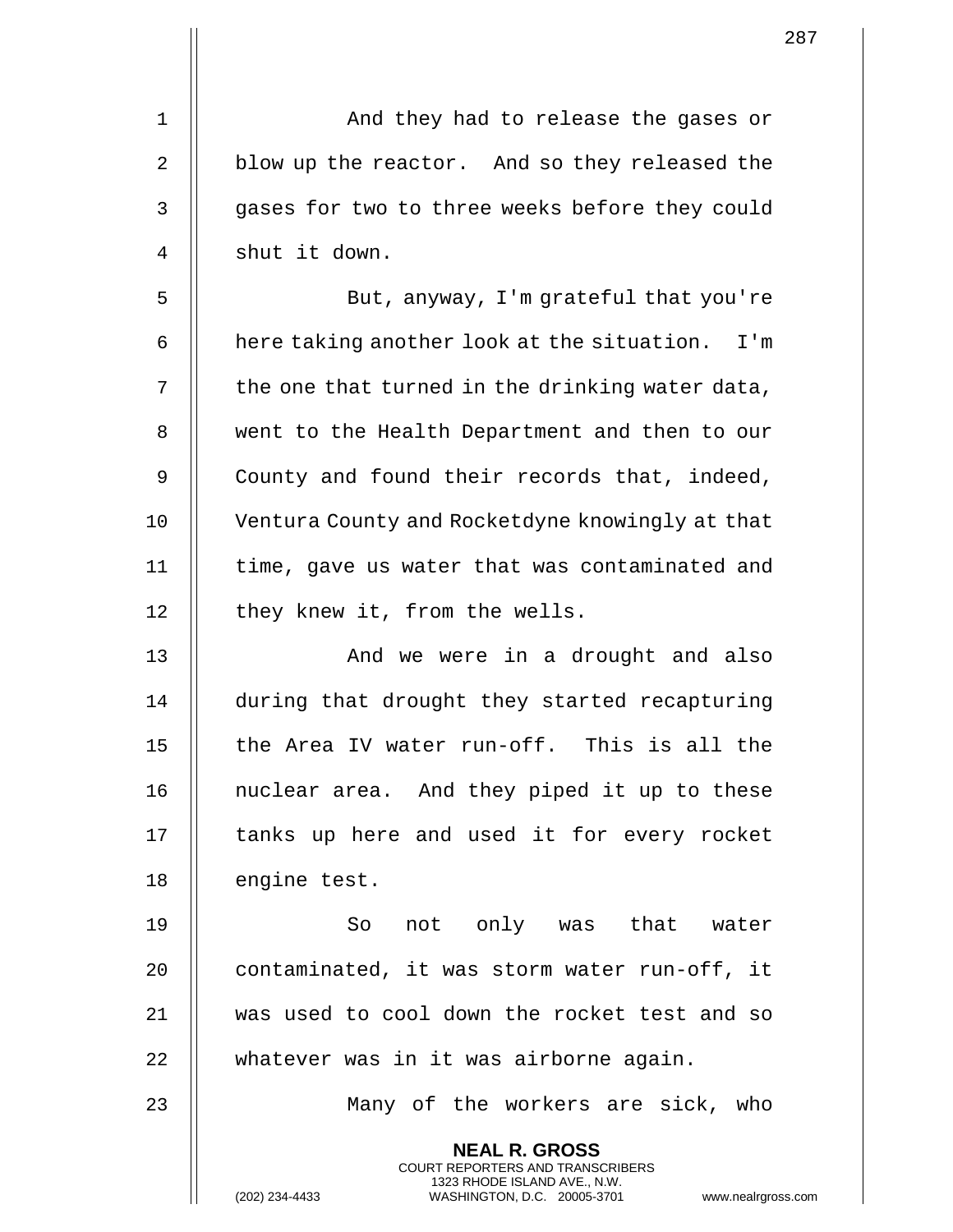|             | 2                                                                                                                                                                  |
|-------------|--------------------------------------------------------------------------------------------------------------------------------------------------------------------|
| $\mathbf 1$ | worked in other areas. And this is Area IV,                                                                                                                        |
| 2           | across the street was Area III. We had all the                                                                                                                     |
| 3           | maintenance workers over here who would come                                                                                                                       |
| 4           | over and clean up spills and fires.                                                                                                                                |
| 5           | In our audience today we have one of                                                                                                                               |
| 6           | the auxiliary fireman's widow who is here and                                                                                                                      |
| 7           | she'll be talking about how her husband was                                                                                                                        |
| 8           | called into the SRE during the accident.                                                                                                                           |
| 9           | he went in with a fire<br>And                                                                                                                                      |
| 10          | extinguisher to put out spot fires, didn't know                                                                                                                    |
| 11          | and he had to decontaminate and bury his                                                                                                                           |
| 12          | clothes. And he's died of cancer.                                                                                                                                  |
| 13          | So we have that worker who is not                                                                                                                                  |
| 14          | getting compensated because he was an engineer                                                                                                                     |
| 15          | over in Area I. And we had DOE operations                                                                                                                          |
| 16          | everywhere.                                                                                                                                                        |
| 17          | Over here in Area I we had an oil rig                                                                                                                              |
| 18          | that was a drop tower to test the fuel rods so                                                                                                                     |
| 19          | they could practice dropping them into the                                                                                                                         |
| 20          | reactor. We had DOE workers everywhere.                                                                                                                            |
| 21          | And I worked up here. I don't                                                                                                                                      |
| 22          | remember going through a gate. Once I came in                                                                                                                      |
| 23          | through the main entrance I don't remember any                                                                                                                     |
|             | <b>NEAL R. GROSS</b><br><b>COURT REPORTERS AND TRANSCRIBERS</b><br>1323 RHODE ISLAND AVE., N.W.<br>(202) 234-4433<br>www.nealrgross<br>WASHINGTON, D.C. 20005-3701 |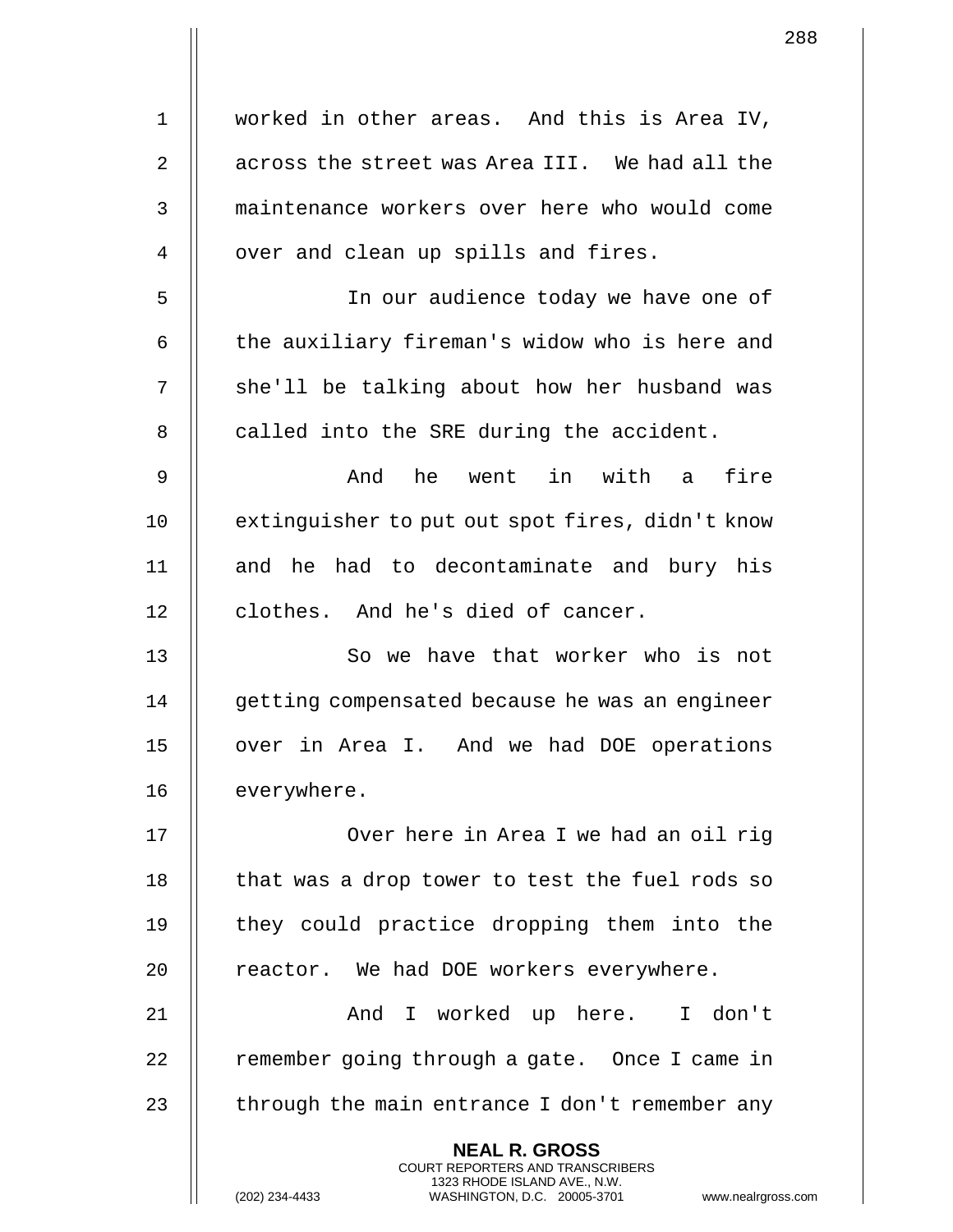1 | other place where we had to show ID to get into 2 | Area IV. 3 And during the SRE accident the 4 Workers were all sent home. They were heavily 5 | contaminated and so they pulled in workers from  $6 \parallel$  all the other areas to come in and to help them  $7$  | shut down the reactor. 8 | And they threw all the debris from the 9 || SRE out in the back lot. And John Pace should  $10$  || be on the phone today to talk about that. 11 || So I can't think of anything else that 12 I'm missing. It's a very toxic site. And we 13 || found in one of the canyons, somebody used it 14 || as a dump and they had barrels that look to 15 || similar to what I've seen at Santa Susana where 16 || they took barrels of waste and got behind a 17 | board and blew them up. 18 || They did that in the burn pit. We 19 | found 55-gallon drums in a canyon right off site 20  $\parallel$  that all had high powered rifle holes in them. 21 || So there's a lot of history and we're still  $22$  || trying to find out everything. 23 || But, anyway, thank you again for **NEAL R. GROSS** COURT REPORTERS AND TRANSCRIBERS 1323 RHODE ISLAND AVE., N.W.

(202) 234-4433 WASHINGTON, D.C. 20005-3701 www.nealrgross.com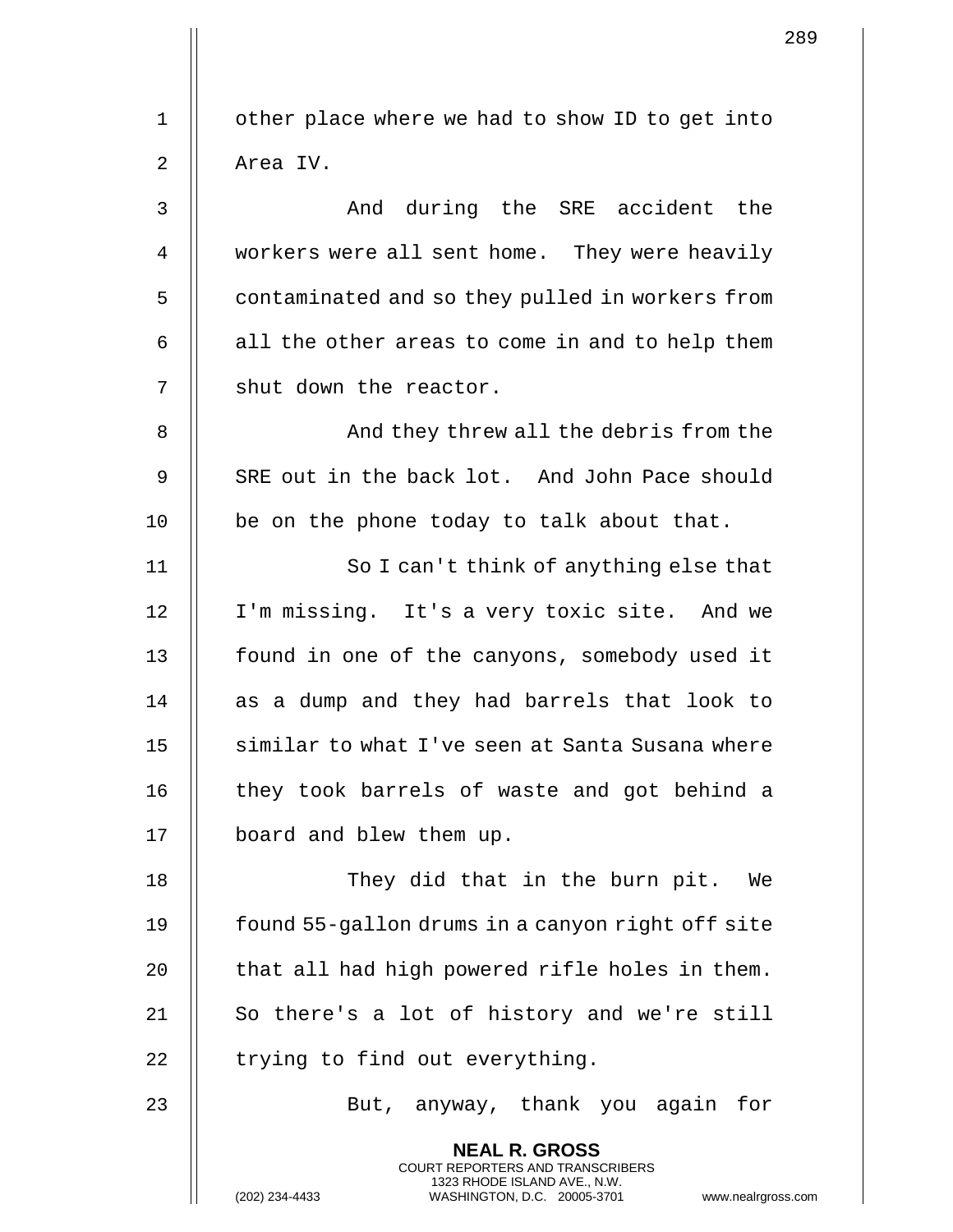1 coming. I can't think of anything else I'm 2 | forgetting. And like I say the workers came 3 || from everywhere --4 CHAIRMAN MELIUS: Yes. 5 MS. KLEA: -- the maintenance 6  $\parallel$  workers, the fire department was over here, the  $7 \parallel$  cafeteria was here. I have a lady whose mother 8 Worked for one of the cafeteria companies who 9 || provided food. And so the cafeteria was right 10 || next to Area IV. 11 || And that company's out of business, so 12 || her mom who died of lung cancer can't get 13 | compensated for that because they can't find 14 | the subcontractor. So I'm hoping that you'll 15 | get that SEC moved forward. I'm hoping through 16 || the whole DOE period, I think it was '89, not  $17 \parallel 87$ . 18 || I even know clean-up workers who are 19 || sick just from doing the remediation up there. 20  $\parallel$  So thank you and I'm hoping and I'm praying  $-$ 21 CHAIRMAN MELIUS: Okay, ma'am. 22 MS. KLEA: -- to help some of the 23 | widows. Thank you. **NEAL R. GROSS** COURT REPORTERS AND TRANSCRIBERS

1323 RHODE ISLAND AVE., N.W.

(202) 234-4433 WASHINGTON, D.C. 20005-3701 www.nealrgross.com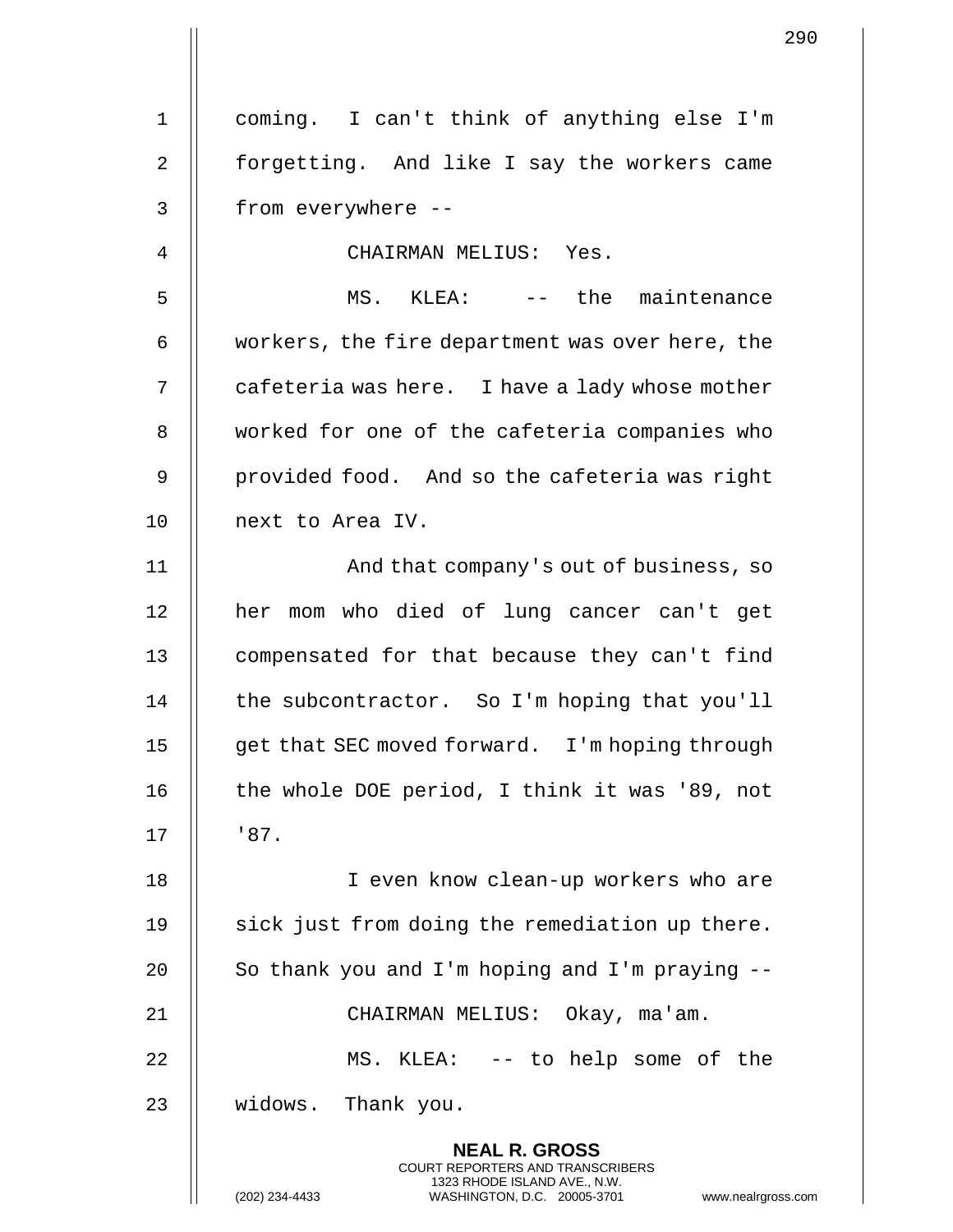|    | 291                                                                                                                                                                    |
|----|------------------------------------------------------------------------------------------------------------------------------------------------------------------------|
| 1  | CHAIRMAN MELIUS: Thank you. Okay.                                                                                                                                      |
| 2  | MS. KLEA: Do you have any questions?                                                                                                                                   |
| 3  | No?                                                                                                                                                                    |
| 4  | CHAIRMAN MELIUS: I don't think                                                                                                                                         |
| 5  | right --                                                                                                                                                               |
| 6  | MS. KLEA: Okay.                                                                                                                                                        |
| 7  | CHAIRMAN MELIUS: -- now. Thanks.                                                                                                                                       |
| 8  | Okay. Now, we go into a formal public comment                                                                                                                          |
| 9  | period and so I will have Ted tell you the rules.                                                                                                                      |
| 10 | MR. KATZ: Yes, just --                                                                                                                                                 |
| 11 | CHAIRMAN MELIUS: These are pretty                                                                                                                                      |
| 12 | simple, so.                                                                                                                                                            |
| 13 | MR. KATZ: Yes, very simple. It's                                                                                                                                       |
| 14 | just for those of you who have comment, your                                                                                                                           |
| 15 | comments -- all of the proceedings of these                                                                                                                            |
| 16 | meetings, including this today, are                                                                                                                                    |
| 17 | transcribed and published in a transcript on                                                                                                                           |
| 18 | the NIOSH website.                                                                                                                                                     |
| 19 | So everything you say, verbatim, will                                                                                                                                  |
| 20 | be repeated there on the NIOSH website, so if                                                                                                                          |
| 21 | you have private things you talk about about                                                                                                                           |
| 22 | yourself or about another party, all of those                                                                                                                          |
| 23 | will be captured.                                                                                                                                                      |
|    | <b>NEAL R. GROSS</b><br><b>COURT REPORTERS AND TRANSCRIBERS</b><br>1323 RHODE ISLAND AVE., N.W.<br>(202) 234-4433<br>WASHINGTON, D.C. 20005-3701<br>www.nealrgross.com |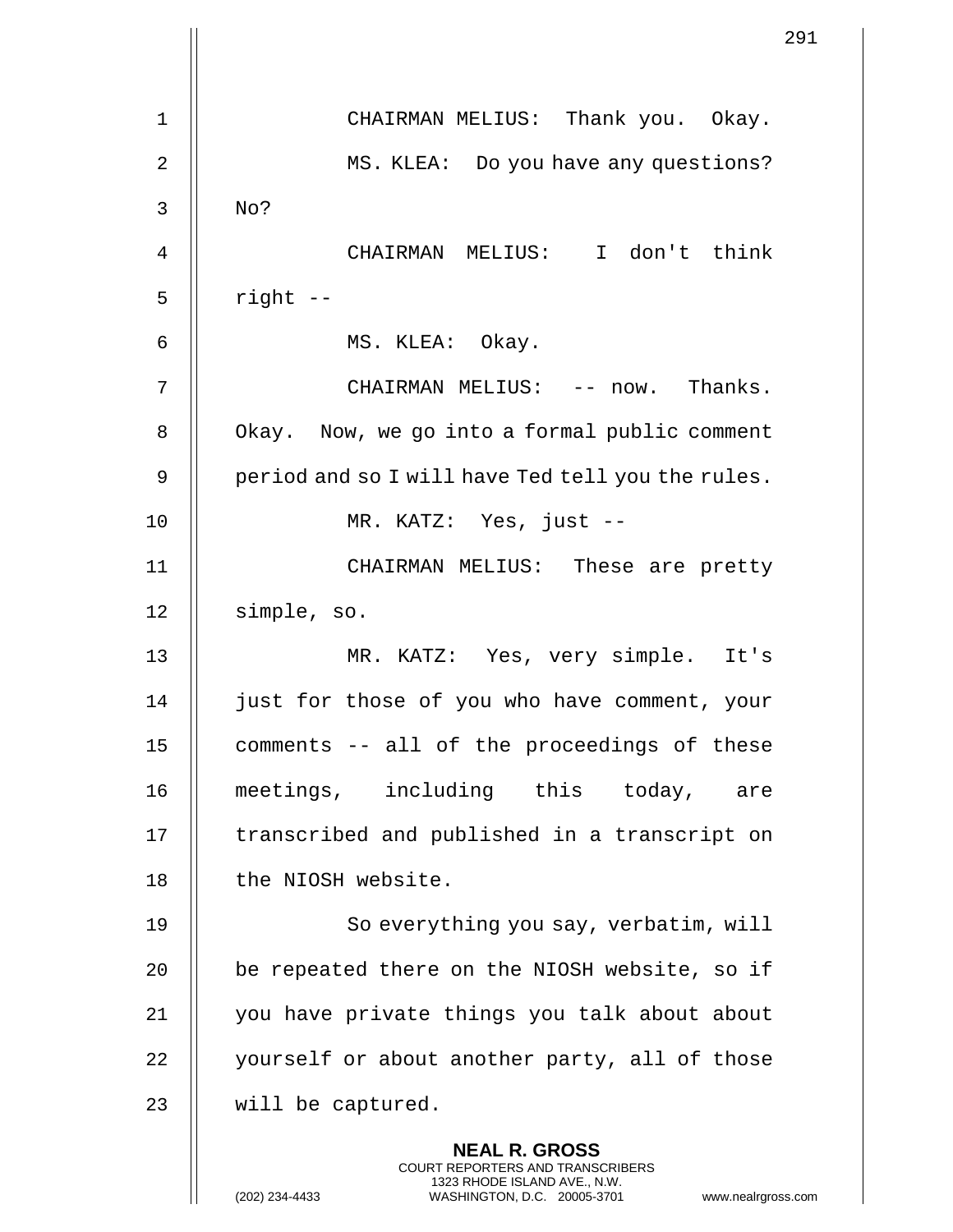1 || The material you give about yourself 2  $\parallel$  will be published just as you say it without any  $3$  | kind of redaction and without any editing.

4 If you talk about another person, 5 || though, that's not here speaking for him or  $6$  || herself, the things you say about another  $7$   $\parallel$  person may be edited, redacted to the extent 8 | they need to be to protect that person's privacy 9 || because they're not here to state that they 10 || actually want this information released to the 11 public. So just to let you know, that's how the  $12$  | transcript for this will be handled.

13 CHAIRMAN MELIUS: And I would just 14 || add, if there's some private personal 15 information or otherwise that you, or you 16 || prefer not to talk about certain issues in front 17 | of the group, there are people from NIOSH and 18  $\parallel$  from SC&A here who would be glad to talk to you 19 | or follow-up and so forth.

 We're not limited to just what people 21 || say in the public comment period. And what we || qet later can be as valuable and is considered  $\parallel$  as important in terms of what applies to helping

> **NEAL R. GROSS** COURT REPORTERS AND TRANSCRIBERS 1323 RHODE ISLAND AVE., N.W.

(202) 234-4433 WASHINGTON, D.C. 20005-3701 www.nealrgross.com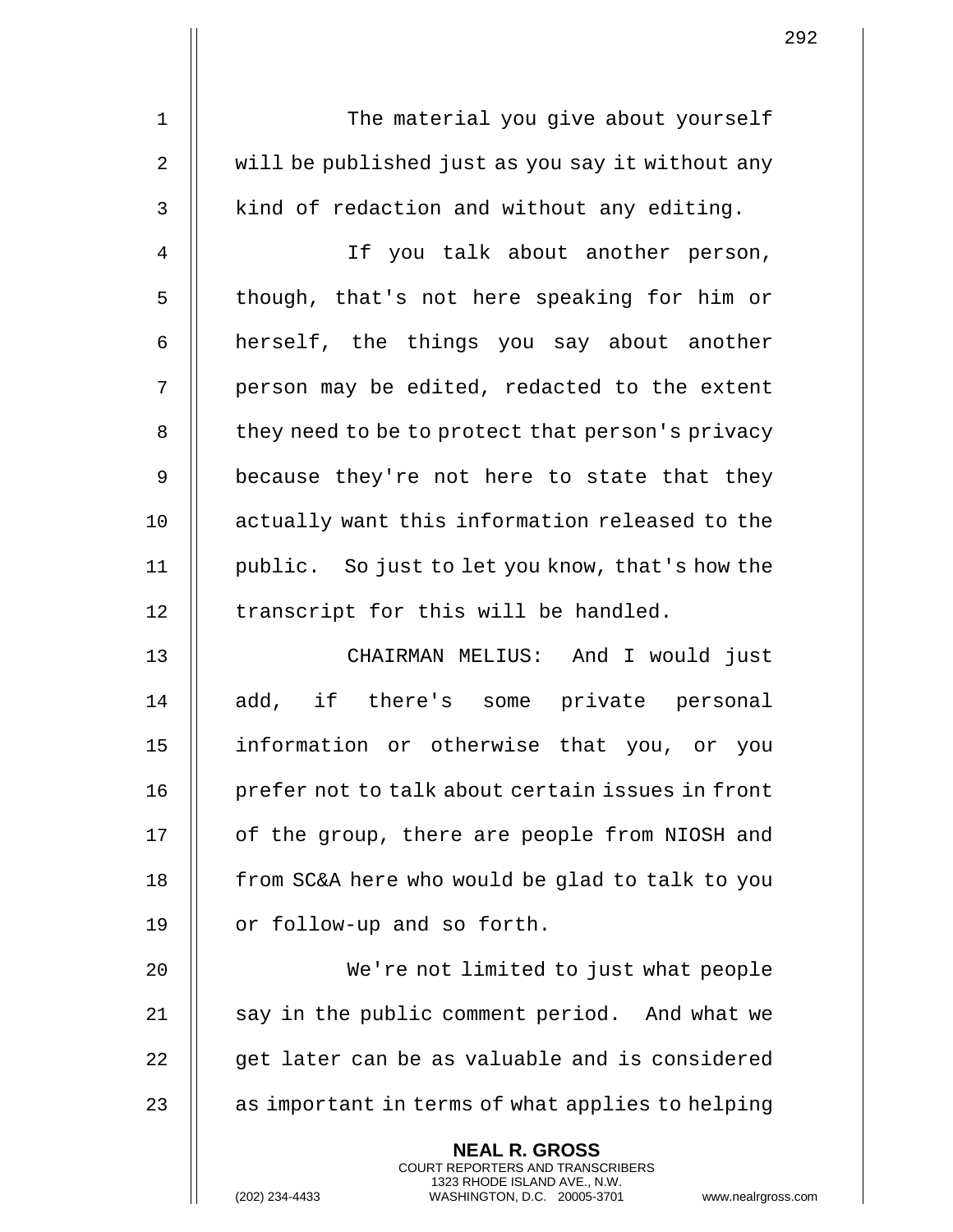1 || address the issues at that site as what's said 2 || in the public comment period. So it's not 3 || weighed any differently or treated any 4 | differently onto that.

5 How we do this is we do go through and 6  $\parallel$  I have a listing and I'm going to go in sort of  $7$  || an initial order of what people did. We will 8 | first deal with people that are in the room and 9 || then we will go on. We take comments over the 10 || phone also and we have some people that are 11 | signed up to do that. But first I'll start with 12 | people in the room and the first person I have 13 listed is Charlene Roesch.

14 MS. ROESCH: My husband wrote his 15 occupational history before he passed away.

16 My name is Charlene. I'm the widow of 17 | James Roesch who worked at Rocketdyne for Santa 18 || Susana for over ten years. He died in 1998.

 The details of his employment, he did many things up there as are listed in his occupational thing that he did. There was a  $\parallel$  tab that shows where they have the nuclear 23 || contamination and so let me just kind of

> **NEAL R. GROSS** COURT REPORTERS AND TRANSCRIBERS 1323 RHODE ISLAND AVE., N.W.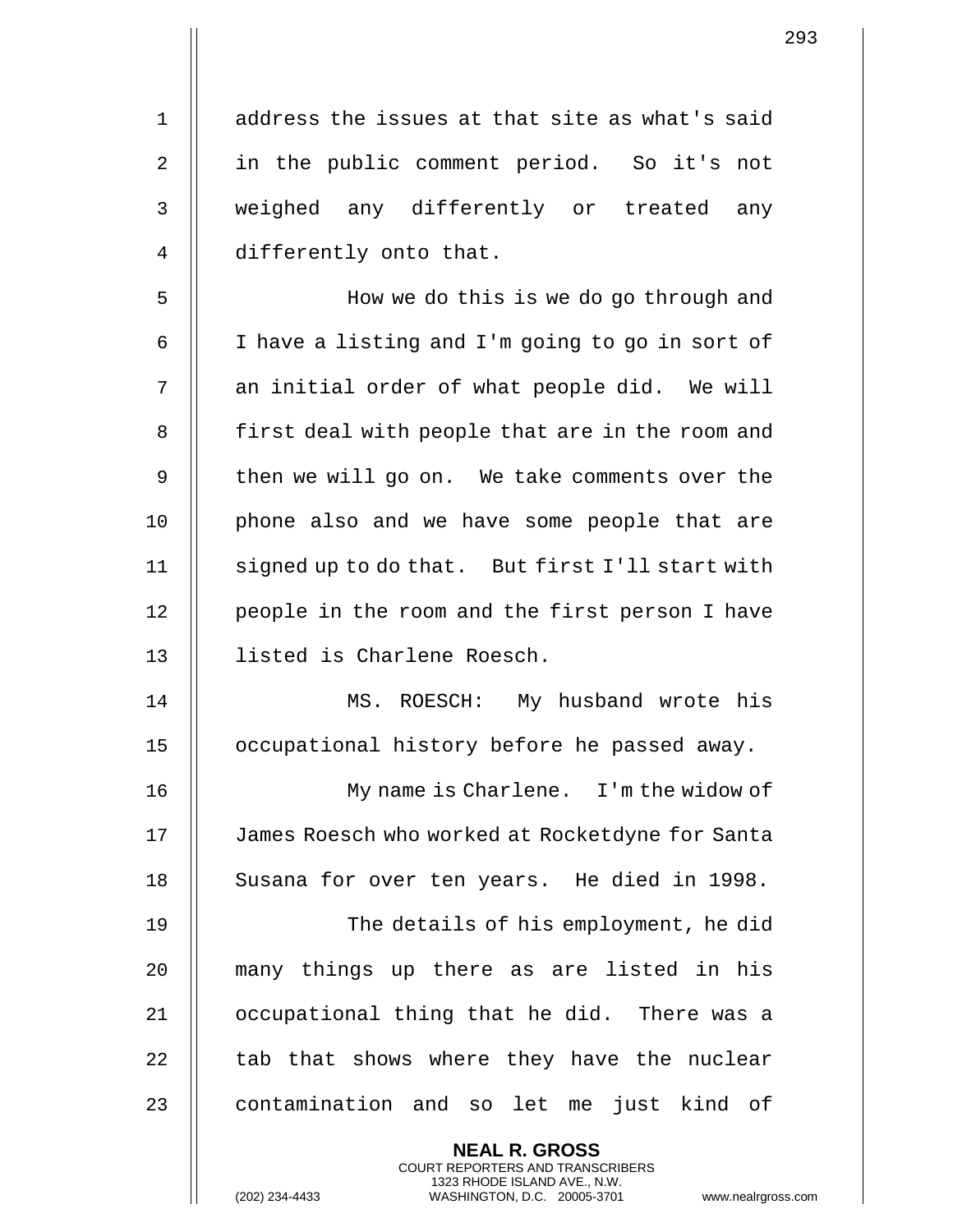1 || paraphrase or read a little bit. It's kind of  $2 \parallel$  hard, so bear with me.

3 In approximately 1957 he was assigned 4 | and trained as an auxiliary fireman. His badge 5 | number's 219 which I have with me. They had  $6$   $\parallel$  training sessions monthly and he really felt 7 || that he benefitted from that.

8 || The Moving on to 1959, you all know 9 || about the partial meltdown of the nuclear 10 || reactor. He was called in as an auxiliary 11 fireman. He was given a hard hat and a fire 12 || extinguisher and told to go extinguish spot 13 fires.

14 He went in the building. He 15 described it as being smoky and twisted and the 16 || fire was basically out. He saw a little room 17 | with a closed door inside the reactor building 18 || and went inside. And there were, he called 19  $\parallel$  them like tech guys in lab coats and they were 20 || doing something feverishly around this area. 21 He thought so maybe later on, maybe

22  $\parallel$  something with the fuel rods, he wasn't sure.  $23$   $\parallel$  But when he went in they yelled at him and said

> **NEAL R. GROSS** COURT REPORTERS AND TRANSCRIBERS 1323 RHODE ISLAND AVE., N.W.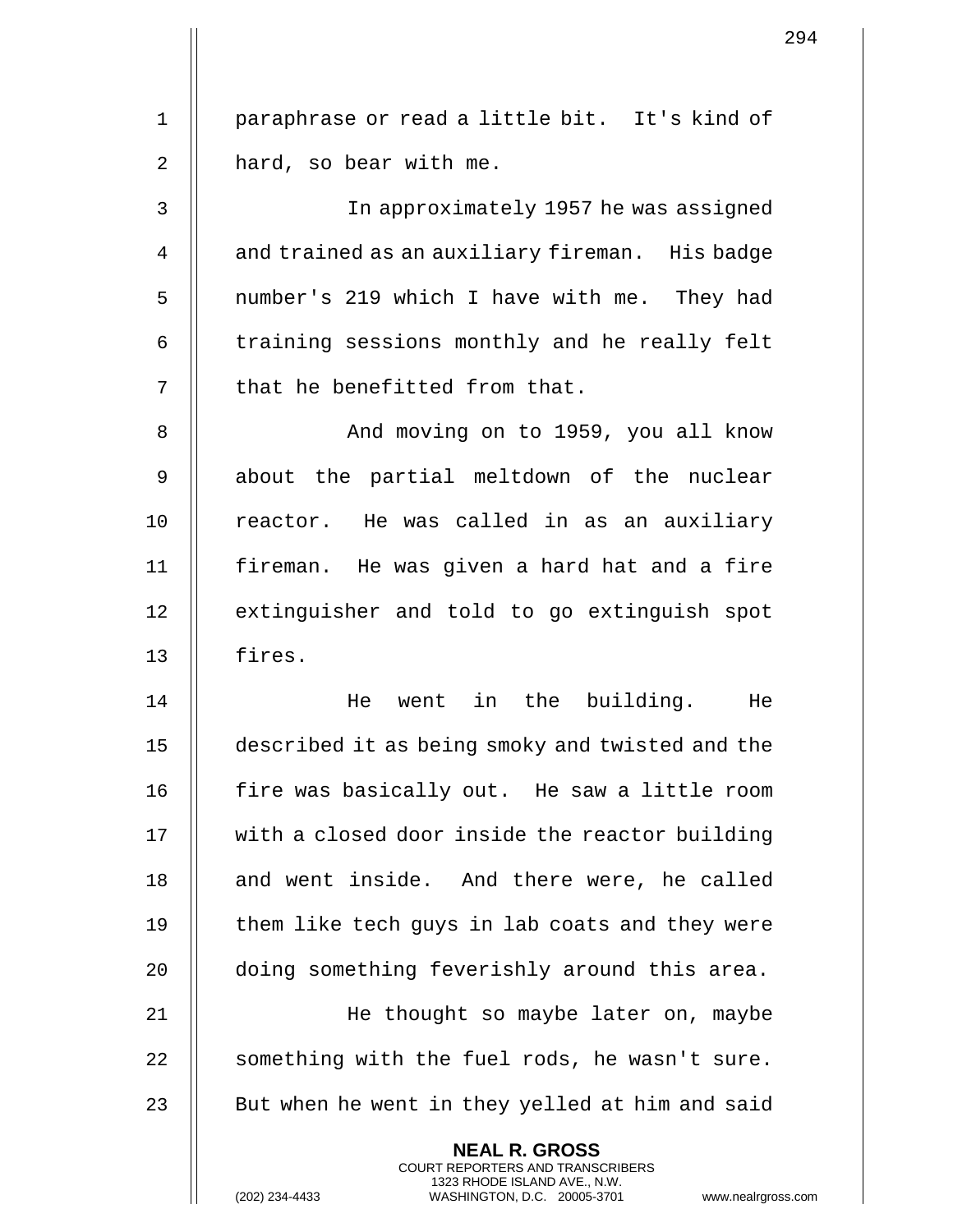1 | what are you doing in here? And he said, well, 2 || I'm looking for spot fires. So they said get  $3 \parallel$  out of here, there's no fire here. 4 | And he left and he continued his job.  $5$  | And then after the fire was all done, they took  $6$  | the boys to the firehouse and had them shower 7 || and shampoo. He said it was creepy because  $8$   $\parallel$  they watched him do it, gave him coveralls to 9 || come home in and told us to wash his clothes, 10 which I did. 11 He was diagnosed with multiple 12 myeloma in 1996. I remember him asking the 13 | doctor how do you get this, and they said well, 14 | one of the ways you get it is nuclear radiation. 15 || And he went oh. And that is one of the covered 16 illnesses that we know about. 17 || He had tumors all up and down his 18  $\parallel$  spine. It was really advanced by the time they 19  $\parallel$  caught it on him. And the X-rays, there were 20  $\parallel$  a few vertebrae on his neck, especially, that 21 were just shadows on the X-ray. 22 || And they didn't know why he wasn't 23  $\parallel$  dead or paralyzed at that point. But he went **NEAL R. GROSS** COURT REPORTERS AND TRANSCRIBERS 1323 RHODE ISLAND AVE., N.W. (202) 234-4433 WASHINGTON, D.C. 20005-3701 www.nealrgross.com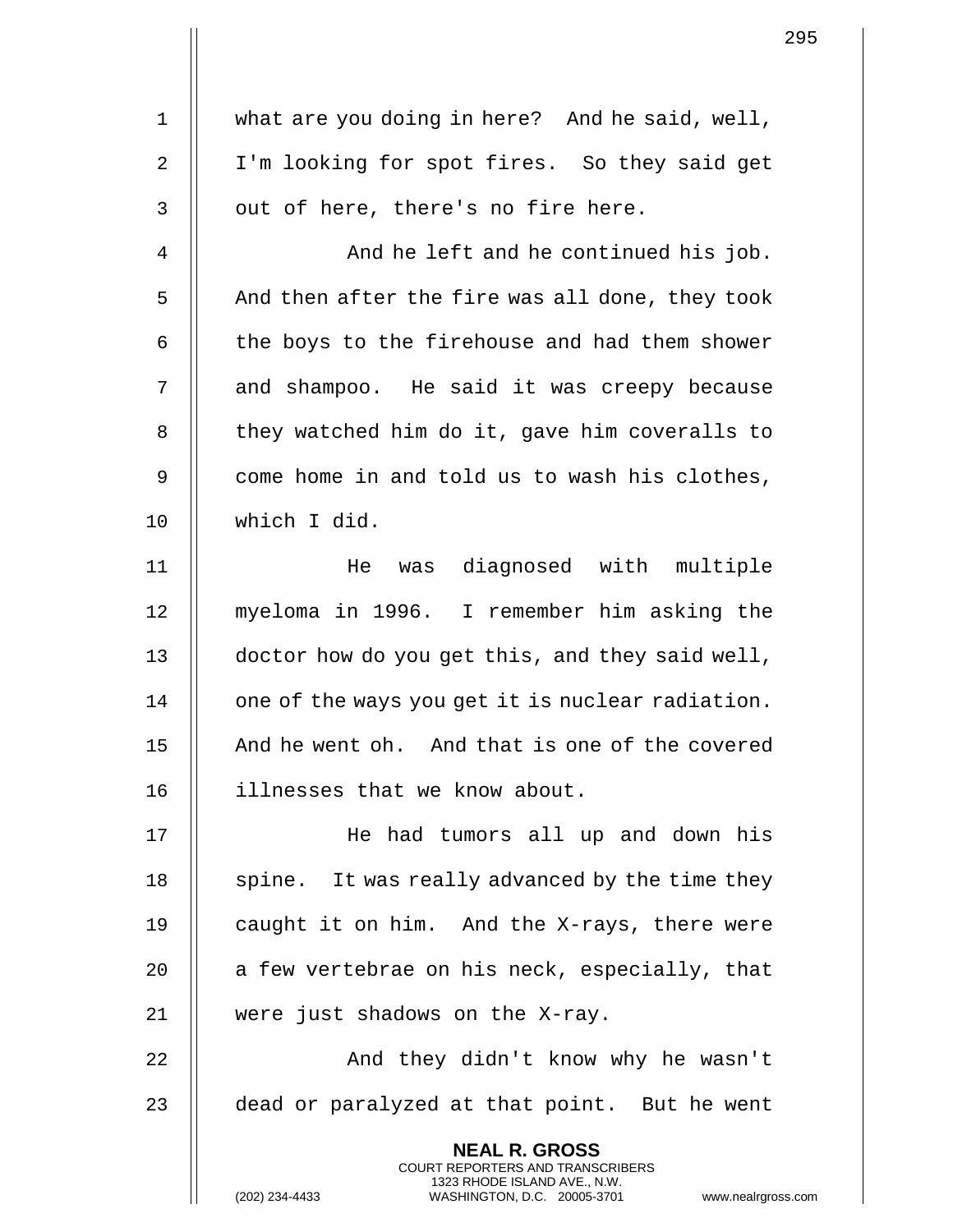| $\mathbf 1$    | through major chemo, radiation and then a drug    |
|----------------|---------------------------------------------------|
| $\overline{2}$ | called Aredia, which helped to rebuild bones.     |
| 3              | And for a while he was basically kind             |
| 4              | of cancer free for a little bit, but they don't   |
| 5              | call it really remission. And then it came        |
| 6              | back with a vengeance and he died in February     |
| 7              | of '98.                                           |
| 8              | And, basically, been denied                       |
| 9              | compensation because he didn't normally work in   |
| 10             | Area IV. He was a mechanic in Area I, if I        |
| 11             | remember. And so every time it would come up      |
| 12             | again, they'd say oh, you have a wonderful case,  |
| 13             | you know, no problem, you'll get compensation.    |
| 14             | And then because he's not an Area IV, it was      |
| 15             | denied.                                           |
| 16             | So I thank you for listening.<br>If               |
| 17             | anybody has any questions. He wrote his           |
| 18             | history down and he did a lot of things up there. |
| 19             | Then the last page shows an article that was      |
| 20             | done years ago with me holding his auxiliary      |
| 21             | fireman's badge which I brought if you want to    |
| 22             | see it. But it's not contaminated. He didn't      |
| 23             | have it on that day.                              |
|                | <b>NEAL R. GROSS</b>                              |

COURT REPORTERS AND TRANSCRIBERS 1323 RHODE ISLAND AVE., N.W.

 $\mathsf{I}$ 

(202) 234-4433 WASHINGTON, D.C. 20005-3701 www.nealrgross.com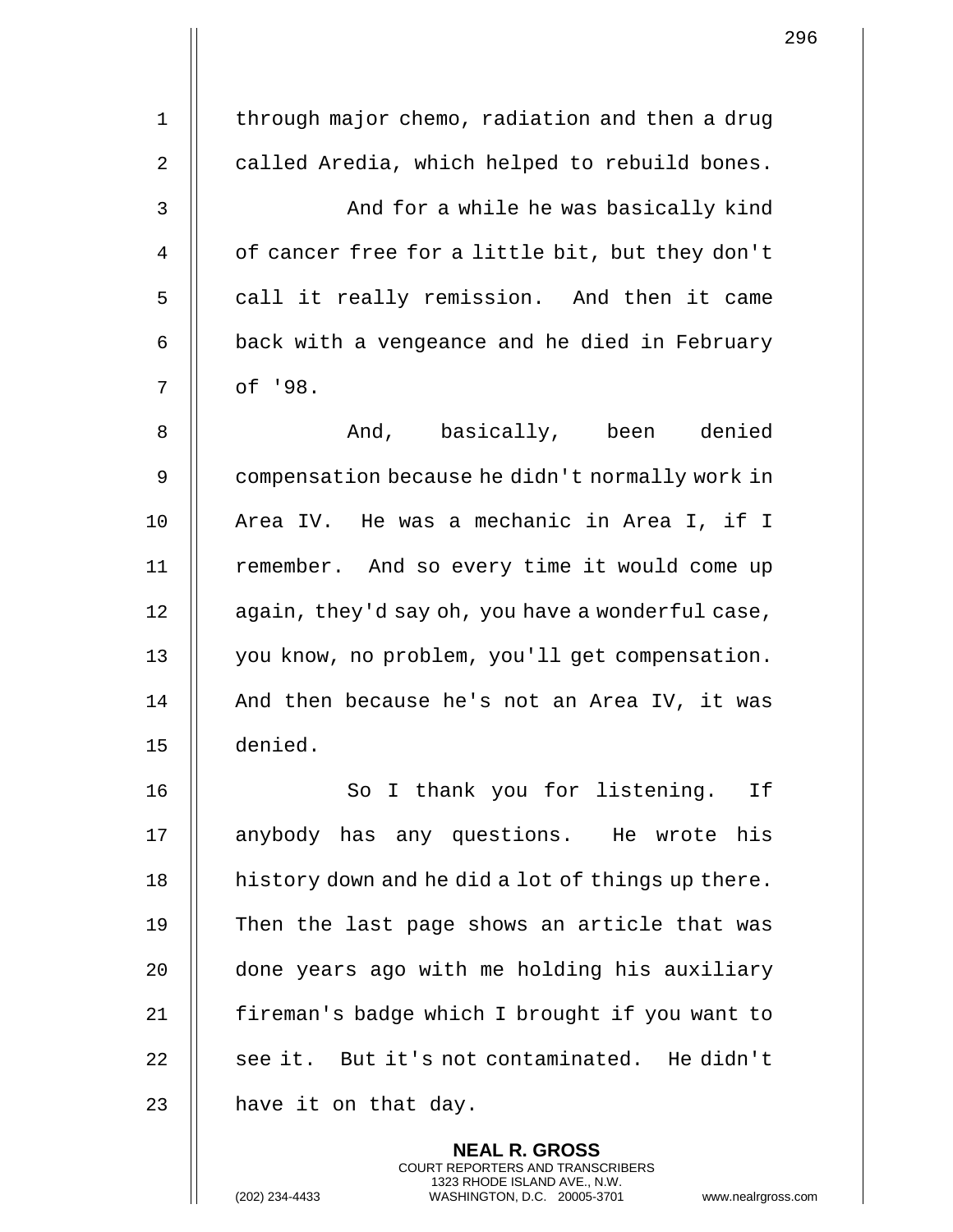|    |                                                                                                                                                                        | 297 |
|----|------------------------------------------------------------------------------------------------------------------------------------------------------------------------|-----|
| 1  | And so thank you for your attention to                                                                                                                                 |     |
|    |                                                                                                                                                                        |     |
| 2  | this matter. And I certainly hope that things                                                                                                                          |     |
| 3  | happen, not only from me, but I've heard a lot                                                                                                                         |     |
| 4  | of sad stories from other fireman families as                                                                                                                          |     |
| 5  | we've gone to many of these meetings and it's                                                                                                                          |     |
| 6  | hard every time we do it.                                                                                                                                              |     |
| 7  | But if people get compensated or at                                                                                                                                    |     |
| 8  | least get recognized for what they did, it would                                                                                                                       |     |
| 9  | be nice. So I thank you. Any questions?                                                                                                                                |     |
| 10 | CHAIRMAN MELIUS: Okay. Thank you                                                                                                                                       |     |
| 11 | for $--$                                                                                                                                                               |     |
| 12 | MS. ROESCH: Thank you.                                                                                                                                                 |     |
| 13 | CHAIRMAN MELIUS: -- sharing. And                                                                                                                                       |     |
| 14 | the next person I have listed is Lorraine                                                                                                                              |     |
| 15 | Kurowsky, is it?                                                                                                                                                       |     |
| 16 | MS. KUROWSKY: Kurowsky.                                                                                                                                                |     |
| 17 | CHAIRMAN MELIUS: Yes.                                                                                                                                                  |     |
| 18 | MS. KUROWSKY: I have a similar                                                                                                                                         |     |
| 19 | story. My husband started to work in the --                                                                                                                            |     |
| 20 | CHAIRMAN MELIUS: Well --                                                                                                                                               |     |
| 21 | MS. KUROWSKY: -- area quite --                                                                                                                                         |     |
| 22 | CHAIRMAN MELIUS: -- can you get up to                                                                                                                                  |     |
| 23 | the mic and then start over again. I'm --                                                                                                                              |     |
|    | <b>NEAL R. GROSS</b><br><b>COURT REPORTERS AND TRANSCRIBERS</b><br>1323 RHODE ISLAND AVE., N.W.<br>WASHINGTON, D.C. 20005-3701<br>www.nealrgross.com<br>(202) 234-4433 |     |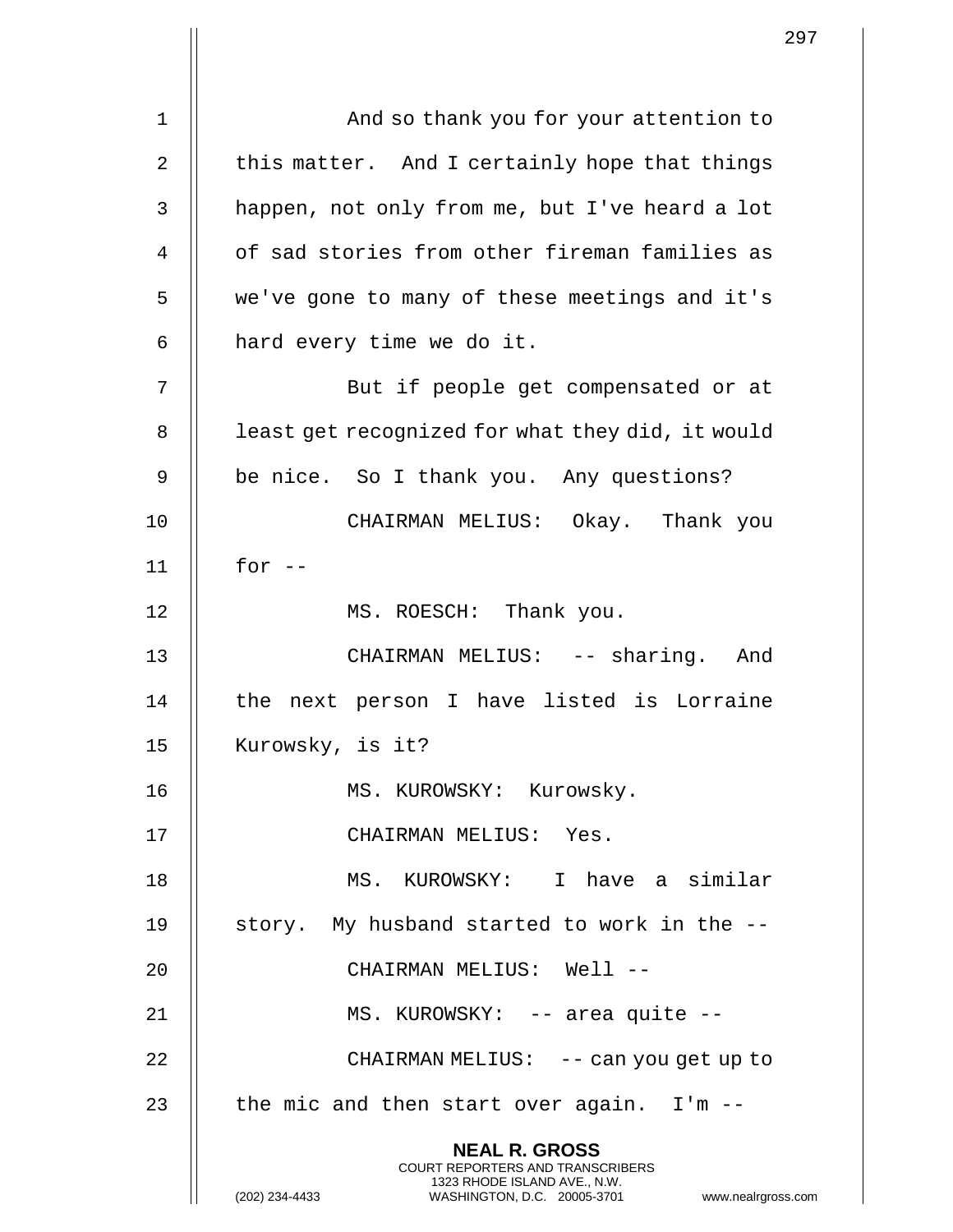|                |                                                                                                                                                                        | 298 |
|----------------|------------------------------------------------------------------------------------------------------------------------------------------------------------------------|-----|
| $1\,$          | MS. KUROWSKY: My husband started                                                                                                                                       |     |
| $\overline{2}$ | working at Canoga Park 12/11/78, and they                                                                                                                              |     |
| 3              | refused my application for recognition for what                                                                                                                        |     |
| 4              | he did. And they said, well, he didn't work                                                                                                                            |     |
| 5              | with radioactive material enough. He was only                                                                                                                          |     |
| 6              | 22.78 percent.                                                                                                                                                         |     |
| 7              | And then they said that he wasn't                                                                                                                                      |     |
| 8              | really working with radioactive material, but                                                                                                                          |     |
| 9              | yet he told me two stories that stayed in my                                                                                                                           |     |
| 10             | mind.                                                                                                                                                                  |     |
| 11             | was that there was a deer<br><b>One</b>                                                                                                                                |     |
| 12             | struggling walking up in that area in IV at                                                                                                                            |     |
| 13             | Santa Susana. And he says it was struggling                                                                                                                            |     |
| 14             | and it was collapsing and it would try to get                                                                                                                          |     |
| 15             | back up. And he said after a while it just                                                                                                                             |     |
| 16             | expired.                                                                                                                                                               |     |
| 17             | And someone said, hey, you guys in                                                                                                                                     |     |
| 18             | this area go clean it up. And my husband was                                                                                                                           |     |
| 19             | a blue collar worker and he did crating and                                                                                                                            |     |
| 20             | packing. So he says go clean it up and let's                                                                                                                           |     |
| 21             | pack it up and get rid of it, whatever get rid                                                                                                                         |     |
| 22             | of meant. I don't know.                                                                                                                                                |     |
| 23             | Then also they were dispersing a truck                                                                                                                                 |     |
|                | <b>NEAL R. GROSS</b><br><b>COURT REPORTERS AND TRANSCRIBERS</b><br>1323 RHODE ISLAND AVE., N.W.<br>(202) 234-4433<br>WASHINGTON, D.C. 20005-3701<br>www.nealrgross.com |     |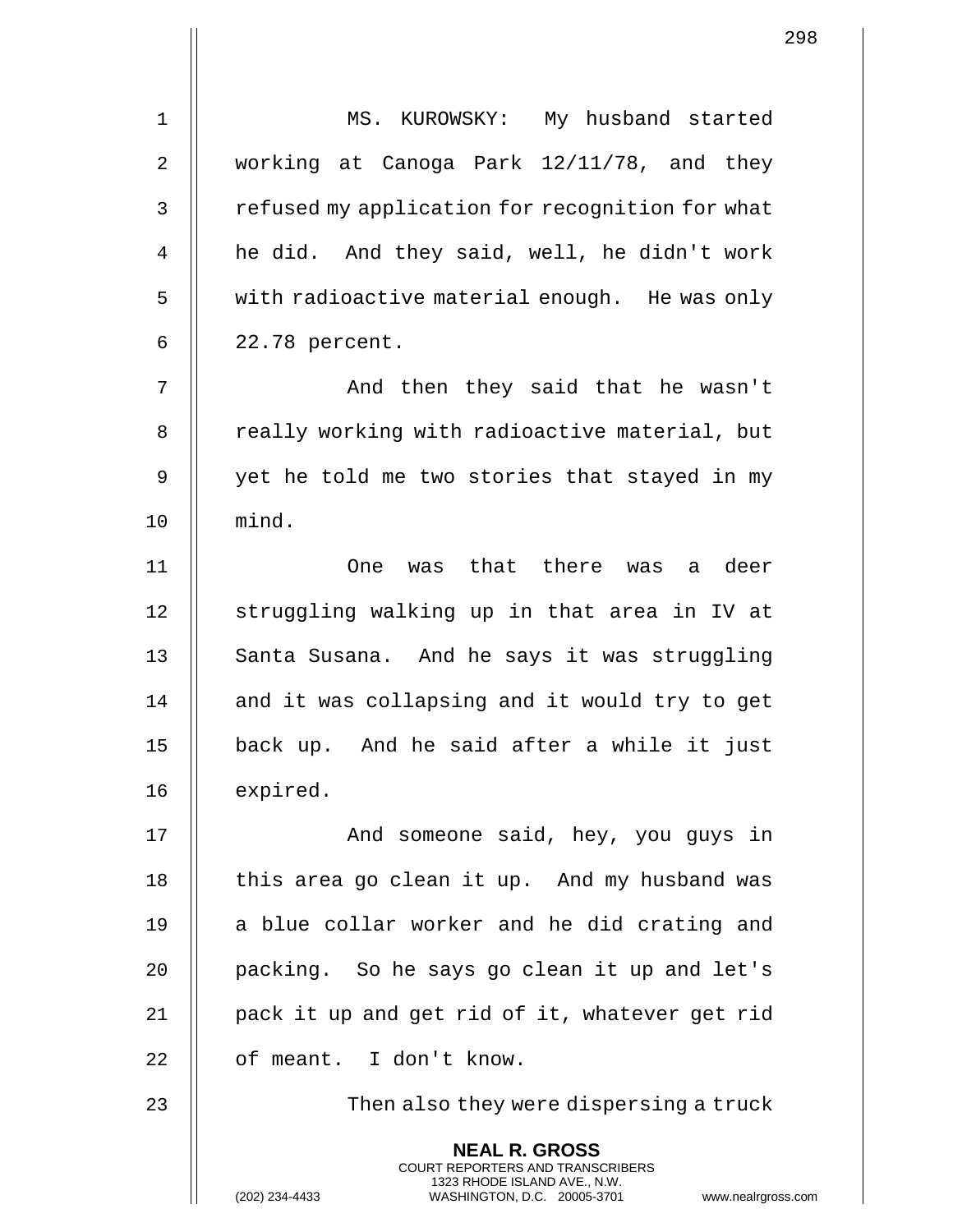|                |                                                                                                                                                                        | 299 |
|----------------|------------------------------------------------------------------------------------------------------------------------------------------------------------------------|-----|
| $\mathbf 1$    | and my husband worked with this little guy.                                                                                                                            |     |
|                |                                                                                                                                                                        |     |
| $\overline{2}$ | Just my husband, he's a big guy, 6'5" and he                                                                                                                           |     |
| 3              | worked with this little guy who was, what, about                                                                                                                       |     |
| 4              | $5$ -foot.                                                                                                                                                             |     |
| 5              | And my husband was going on the back                                                                                                                                   |     |
| 6              | of the truck lifting these, what they called                                                                                                                           |     |
| 7              | pigs to take them off of the truck, and making                                                                                                                         |     |
| 8              | sure that it wasn't too heavy for his coworker.                                                                                                                        |     |
| 9              | So he says, hey, he says you can handle                                                                                                                                |     |
| 10             | some of these, but I'll stay up here. And he                                                                                                                           |     |
| 11             | was handling these pigs that I don't even know                                                                                                                         |     |
| 12             | what they were.                                                                                                                                                        |     |
| 13             | But anyway, he would hand them to him.                                                                                                                                 |     |
| 14             | And when he handed it to his co-worker who was                                                                                                                         |     |
| 15             | this little guy, he handed it to him and it just                                                                                                                       |     |
| 16             | went off.                                                                                                                                                              |     |
| 17             | And then grabbed this Mr. Waco and                                                                                                                                     |     |
| 18             | took him off the site and washed him down and                                                                                                                          |     |
| 19             | took his clothes and gave him coveralls and sent                                                                                                                       |     |
| 20             | him home.                                                                                                                                                              |     |
| 21             | And he did get cancer and die of                                                                                                                                       |     |
| 22             | cancer. But they never touched my husband.                                                                                                                             |     |
| 23             | They never said anything to him. He says, you                                                                                                                          |     |
|                | <b>NEAL R. GROSS</b><br><b>COURT REPORTERS AND TRANSCRIBERS</b><br>1323 RHODE ISLAND AVE., N.W.<br>(202) 234-4433<br>WASHINGTON, D.C. 20005-3701<br>www.nealrgross.com |     |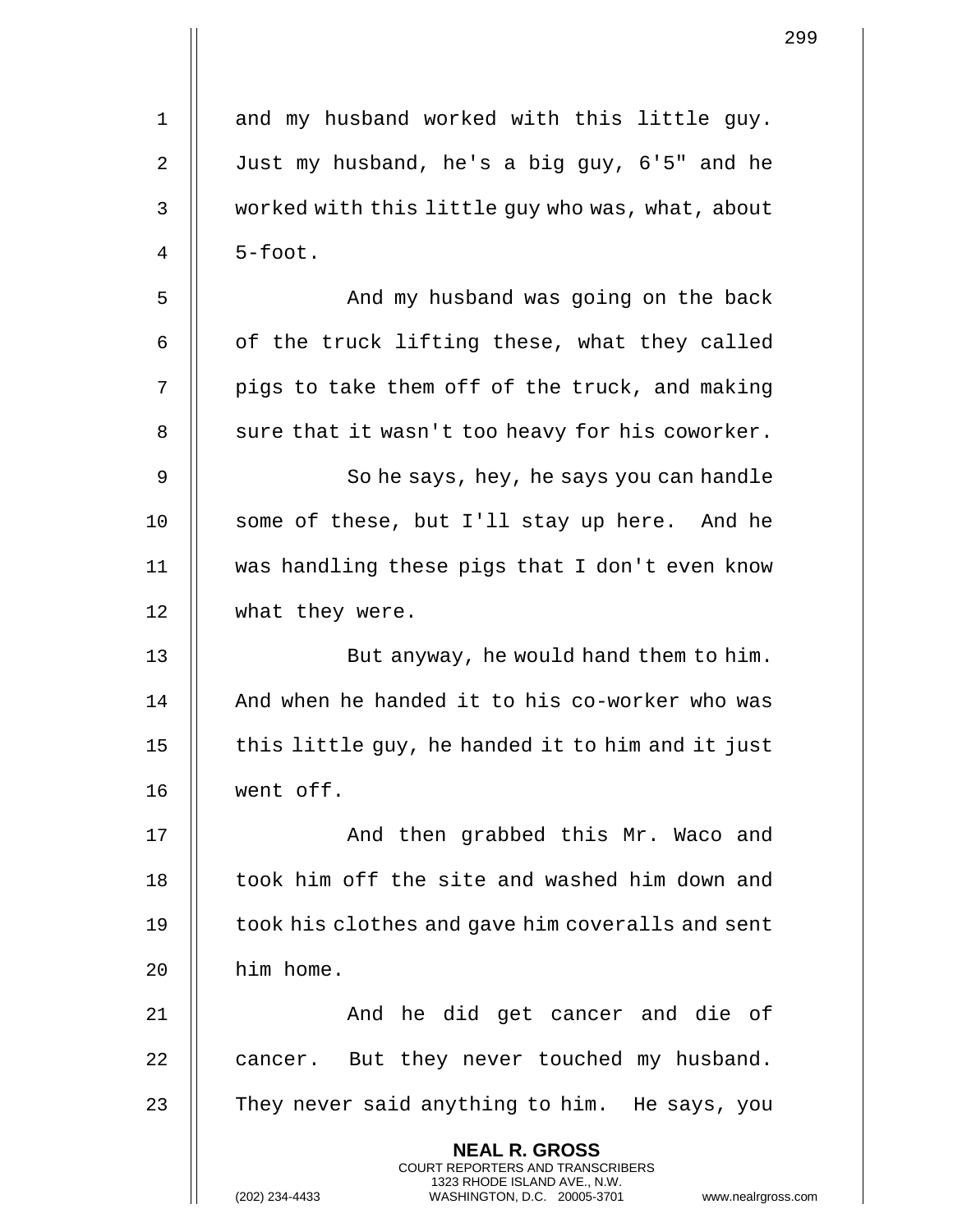| 1              | know, just go on your business and that was it.   |
|----------------|---------------------------------------------------|
| $\overline{2}$ | And yet they said because he had 22.78            |
|                |                                                   |
| 3              | he wasn't qualified. Well, he died in '01 -- in   |
| 4              | '03, I'm sorry. He had '01 in cancer in his       |
| 5              | pancreas and they said it wasn't part of what     |
| 6              | the cancer they were looking for, but then        |
| 7              | again, they said, well, it could have been, but   |
| 8              | it was always not here not there.                 |
| 9              | And as the other lady that stepped up,            |
| 10             | we feel sorry for the people that weren't         |
| 11             | compensated because we did lose our husbands.     |
| 12             | My children lost their father.                    |
| 13             | And it's just hard. And<br>just                   |
| 14             | thinking we should have been recognized in some   |
| 15             | way. Thank you.                                   |
| 16             | CHAIRMAN MELIUS: Okay. Yes.                       |
| 17             | Again, just if you want to talk to some of the    |
| 18             | people here from NIOSH and may be able to do some |
| 19             | follow-up on the individual case if there was.    |
| 20             | I'm not sure how much information they had when   |
| 21             | they were doing the dose reconstruction.<br>It    |
| 22             | may be helpful. But thank you. D'Lanie            |
| 23             | Blaze, is it?                                     |
|                | <b>NEAL R. GROSS</b>                              |

COURT REPORTERS AND TRANSCRIBERS 1323 RHODE ISLAND AVE., N.W.

 $\prod$ 

(202) 234-4433 WASHINGTON, D.C. 20005-3701 www.nealrgross.com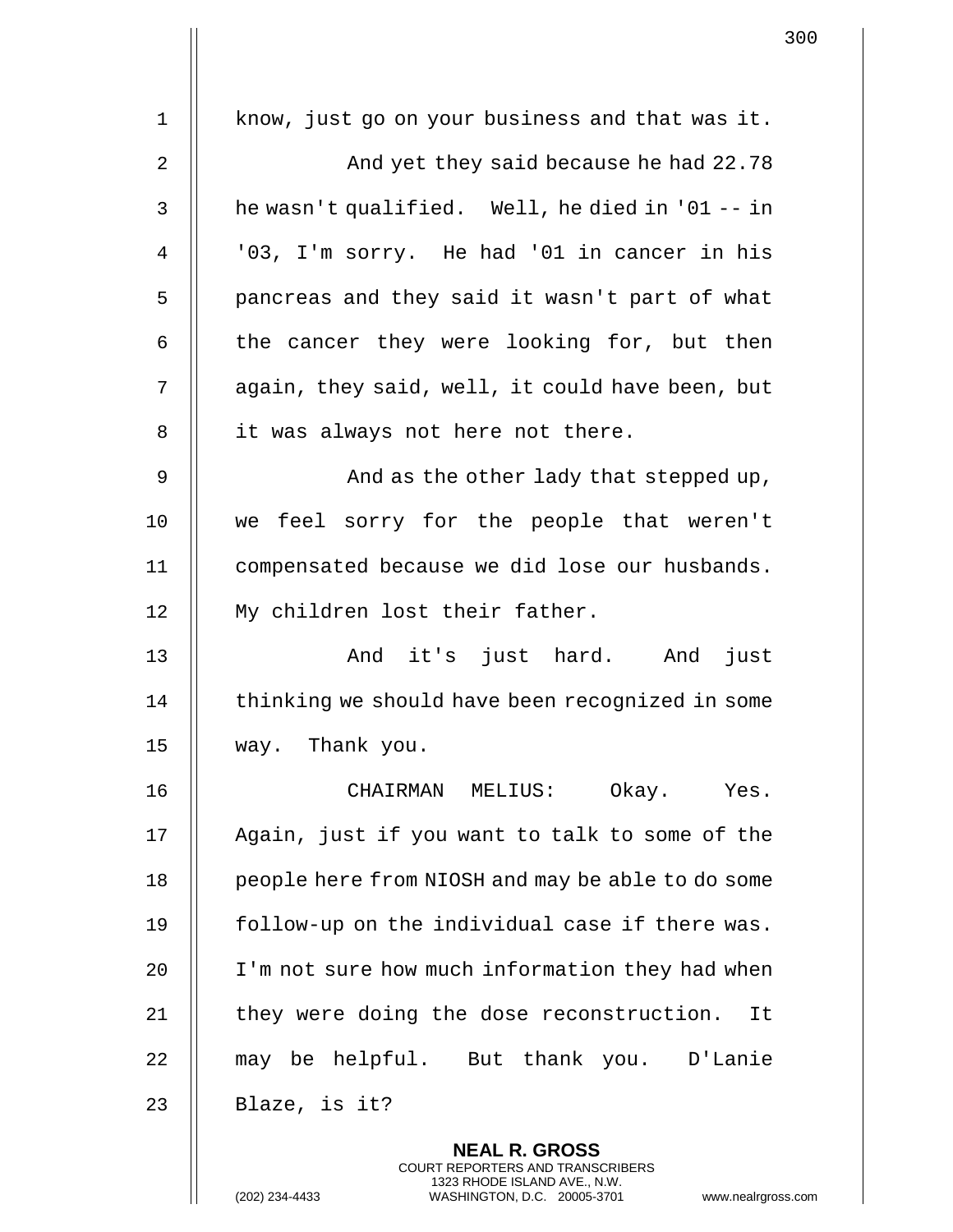|             | 301                                                                                                                                                                    |
|-------------|------------------------------------------------------------------------------------------------------------------------------------------------------------------------|
|             |                                                                                                                                                                        |
| $\mathbf 1$ | MS. BLAZE: D'Lanie.                                                                                                                                                    |
| 2           | CHAIRMAN MELIUS: D'Lanie, I'm                                                                                                                                          |
| 3           | sorry.                                                                                                                                                                 |
| 4           | MS. BLAZE: Yes.                                                                                                                                                        |
| 5           | CHAIRMAN MELIUS: It's not your                                                                                                                                         |
| 6           | writing, it's my eyes.                                                                                                                                                 |
| 7           | MS. BLAZE: The acknowledgment of                                                                                                                                       |
| 8           | Santa Susana Field Laboratories complete site                                                                                                                          |
| 9           | history on behalf of Area I, II and III                                                                                                                                |
| 10          | personnel has been a passion of mine since 2007.                                                                                                                       |
| 11          | I'm very happy that the Presidential                                                                                                                                   |
| 12          | Advisory Board on Radiation and Worker Health                                                                                                                          |
| 13          | has come back to Santa Susana Field Lab with an                                                                                                                        |
| 14          | interest in touring Areas I, II and III and                                                                                                                            |
| 15          | that, at last, an extension to the Area IV SEC                                                                                                                         |
| 16          | is moving forward.                                                                                                                                                     |
| 17          | We are grateful for your presence and                                                                                                                                  |
| 18          | your efforts on behalf of Santa Susana Field Lab                                                                                                                       |
| 19          | personnel. Worker advocates and<br><b>SEC</b>                                                                                                                          |
| 20          | petitioner and former worker and a site                                                                                                                                |
| 21          | historian were not permitted to go on                                                                                                                                  |
| 22          | yesterday's tour of the facility.                                                                                                                                      |
| 23          | lieu of our absence, it was<br>In                                                                                                                                      |
|             | <b>NEAL R. GROSS</b><br><b>COURT REPORTERS AND TRANSCRIBERS</b><br>1323 RHODE ISLAND AVE., N.W.<br>(202) 234-4433<br>WASHINGTON, D.C. 20005-3701<br>www.nealrgross.com |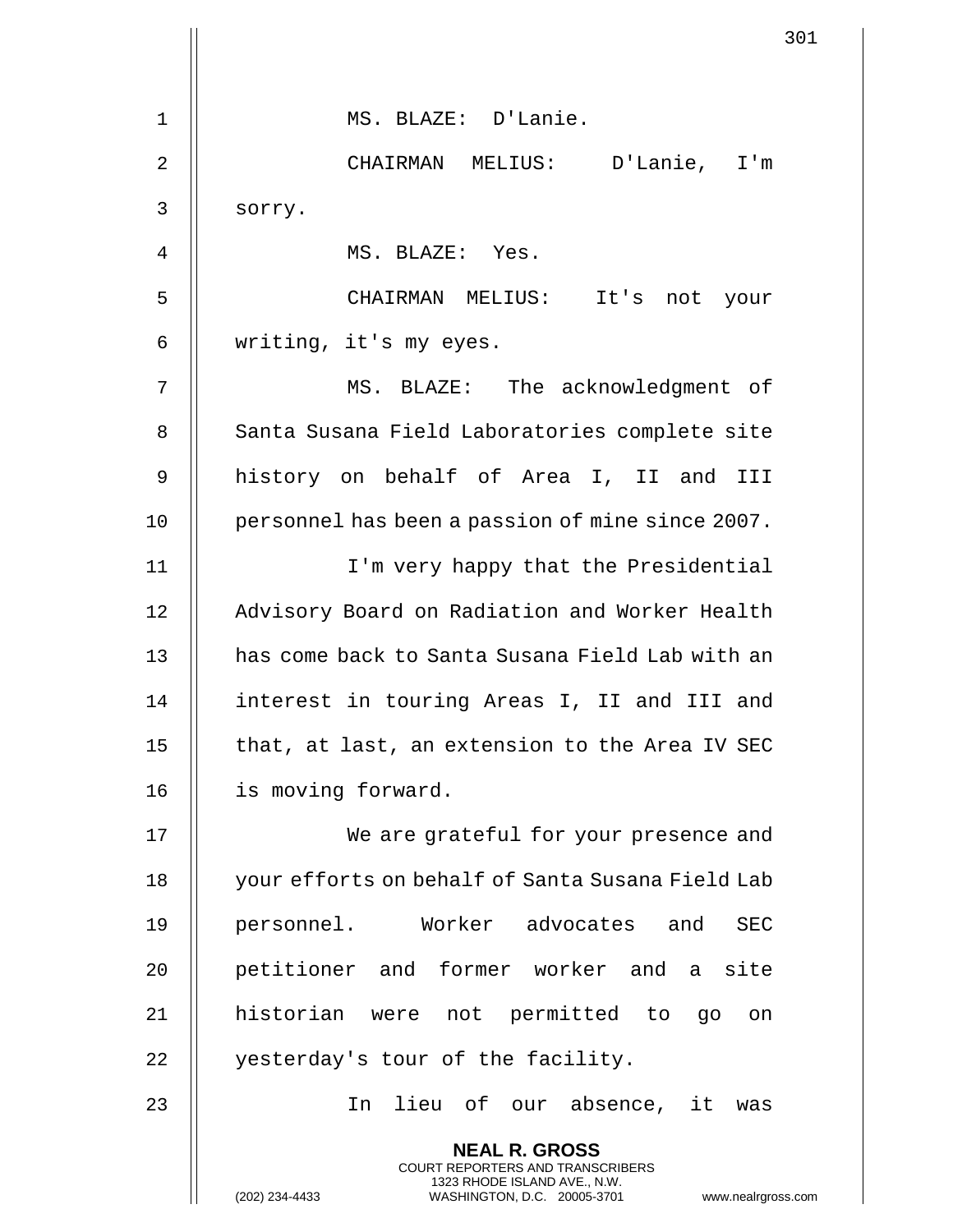| $\mathbf 1$    | requested that we provide a list of things that                                                                                                                    |
|----------------|--------------------------------------------------------------------------------------------------------------------------------------------------------------------|
| $\overline{2}$ | we'd have liked to point out to the Advisory                                                                                                                       |
| 3              | Board if we had been on the tour.                                                                                                                                  |
| 4              | Each of you were provided with a copy                                                                                                                              |
| 5              | to your guide to sightseeing hot spots of the                                                                                                                      |
| 6              | Santa Susana Field Lab which features<br>- a                                                                                                                       |
| 7              | detailed fold-out map of Atomic Energy                                                                                                                             |
| 8              | Commission and Department of Energy activities                                                                                                                     |
| 9              | throughout Areas I, II and III.                                                                                                                                    |
| 10             | This guidebook is based on historical                                                                                                                              |
| 11             | documents that were published by Department of                                                                                                                     |
| 12             | Energy, its contractors and other agencies.                                                                                                                        |
| 13             | All information is cited. All                                                                                                                                      |
| 14             | resources are included in their entirety on an                                                                                                                     |
| 15             | accompanying disk. And over 300 worker                                                                                                                             |
| 16             | interviews that were conducted by Department of                                                                                                                    |
| 17             | Energy and the Environmental Protection Agency                                                                                                                     |
| 18             | in 2009 are also included.                                                                                                                                         |
| 19             | Upon your review, we are confident                                                                                                                                 |
| 20             | that you will find that Areas I, II, and III                                                                                                                       |
| 21             | satisfy legislative criteria that is used to                                                                                                                       |
| 22             | determine a Department of Energy facility under                                                                                                                    |
| 23             | the statute.                                                                                                                                                       |
|                | <b>NEAL R. GROSS</b><br><b>COURT REPORTERS AND TRANSCRIBERS</b><br>1323 RHODE ISLAND AVE., N.W.<br>(202) 234-4433<br>WASHINGTON, D.C. 20005-3701<br>www.nealrgross |

(202) 234-4433 WASHINGTON, D.C. 20005-3701 www.nealrgross.com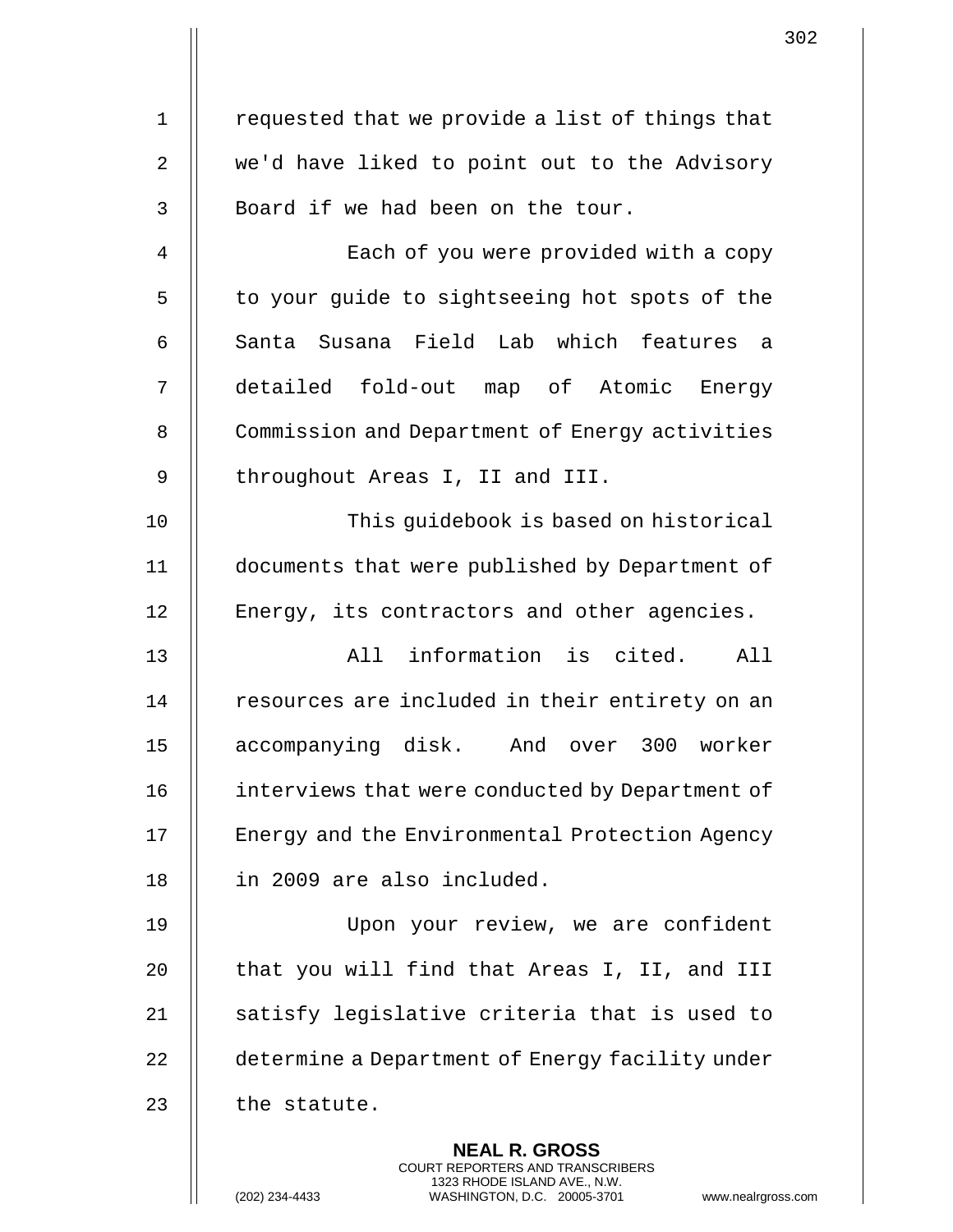| Currently, Santa Susana Field Lab              |
|------------------------------------------------|
| claimants are denied EEOICPA compensation at a |
| rate of nearly 90 percent, often based solely  |
| on an Area I, II or III work location.         |
| However, Area I, II and III workers,           |
| employees of a DOE contractor, were rotated to |
| Canoga and DeSoto facility regularly.          |
| Those are both SEC facilities wherein          |
| the SEC covers all workers. It is therefore    |
| illogical to exclude Area I, II and III        |
| personnel from EEOICPA.                        |
| Further, as illustrated in the                 |
| guidebooks, Atomic Energy Commission and       |
| Department of Energy's engagement in nuclear   |
| laser and coal gasification research, waste,   |
| storage and disposal of Area IV material,      |
| personnel who were monitored for radiation     |
| exposure, accidents and spills involving DOE   |
| waste and construction, modification<br>and    |
| integration of new and existing facilities for |
| use by or on behalf of Department of Energy    |
| throughout Areas I, II and III of SSFL is very |
| well documented.                               |
|                                                |

**NEAL R. GROSS** COURT REPORTERS AND TRANSCRIBERS 1323 RHODE ISLAND AVE., N.W.

 $\overline{\mathbf{u}}$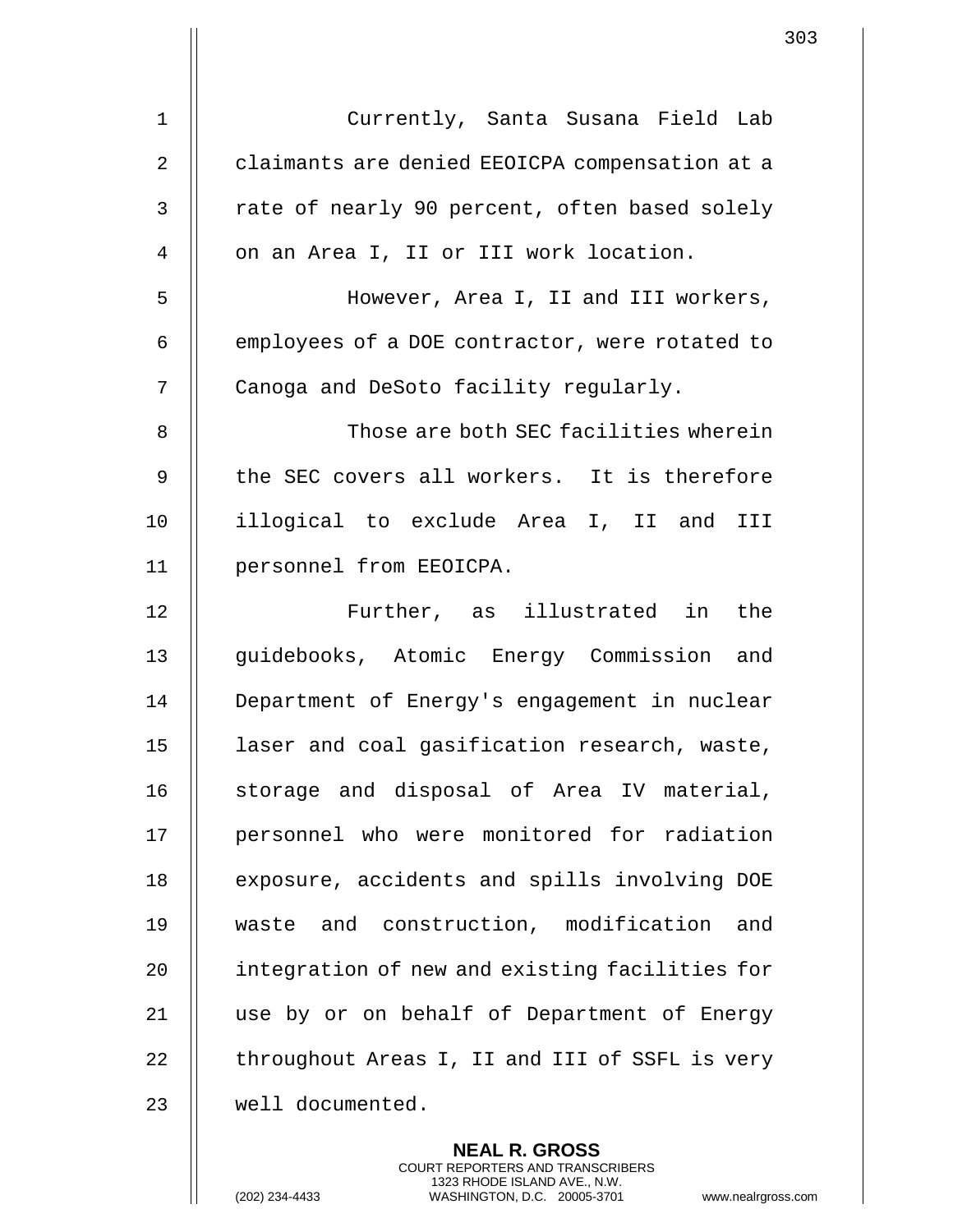1 Again, this documentation has been 2 || provided in DOE's own words, from their own 3 || published documents. There is no denying any 4 || documented history by this agency and its 5 | predecessors.

6 | And Department of Energy may have put 7  $\parallel$  it best in their statement that, "Historically, 8 | great benefits have been obtained by separating 9 || growing and diverse programs and test 10 facilities at the Santa Susana Field Lab."

11 It is my sincere hope that you will 12 | ardently support and arque for the inclusion of 13 || Area I, II and III personnel to EEOICPA in 14 || accordance with the legislation and in the 15 || spirit of the Act as it was intended by 16 || Congress.

17 || I wanted to address the question on 18  $\parallel$  the tritium plume that was raised after SC&A's 19 || presentation. The tritium plume would be 20 underneath the SNAP Area IV Number 59. 21 || And Department of Energy acknowledged

22 | transport of contamination and tritium to the  $23$   $\parallel$  site wide reclaimed water system and stated in

> **NEAL R. GROSS** COURT REPORTERS AND TRANSCRIBERS 1323 RHODE ISLAND AVE., N.W.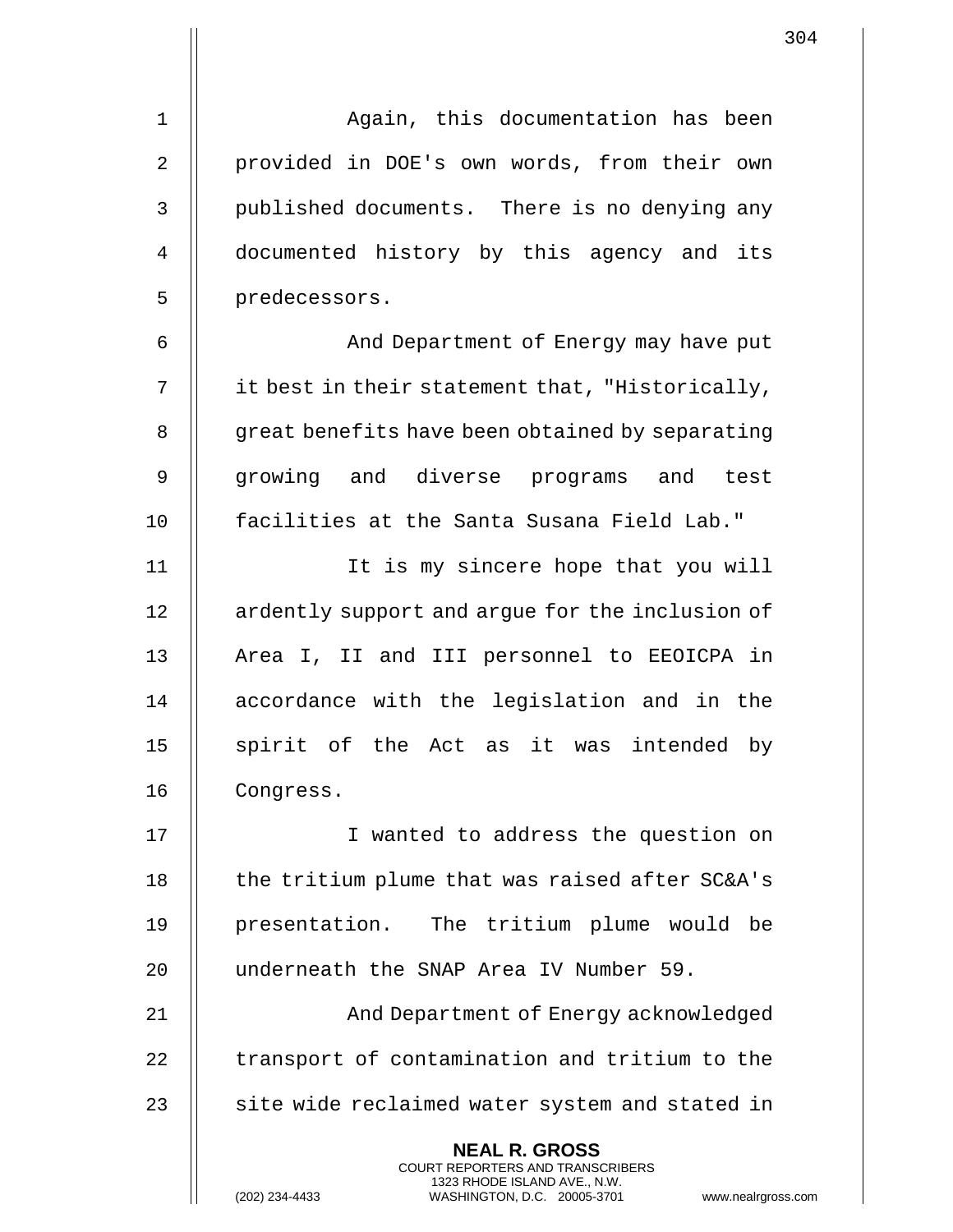1 | the guidebooks, that you guys have, that the 2 drainage from SNAP Building 59 reached the 3 || Silvernail pond in Area III which was the entry 4 || point to the site wide water reclaim system. 5 Now tritium has also been discovered 6  $\parallel$  in Areas I and II. And there are two documents, 7 || specifically, on the disk that you were 8 || provided yesterday that speak to the tritium 9 || plume, one by the EPA, the Rocketdyne Santa 10 || Susana Field Lab sample analysis report from 11 1989 and the document, Radiation Protection and 12 || Health Physics Services, tritium production 13 || and release to groundwater at Santa Susana 14 || Field Lab. That's on your disks. 15 I thank you very much for coming to 16 || Santa Susana and for the opportunity to 17 comment. 18 CHAIRMAN MELIUS: Okay. Thank you. 19 Okay. Is there anybody else in the audience 20 || here, who wishes to speak to the Santa Susana 21  $\parallel$  site before I go to the phone? Okay. Good. 22 || Is there anybody on the phone who wishes to 23 || speak to the Santa Susana site or offer **NEAL R. GROSS**

> COURT REPORTERS AND TRANSCRIBERS 1323 RHODE ISLAND AVE., N.W.

(202) 234-4433 WASHINGTON, D.C. 20005-3701 www.nealrgross.com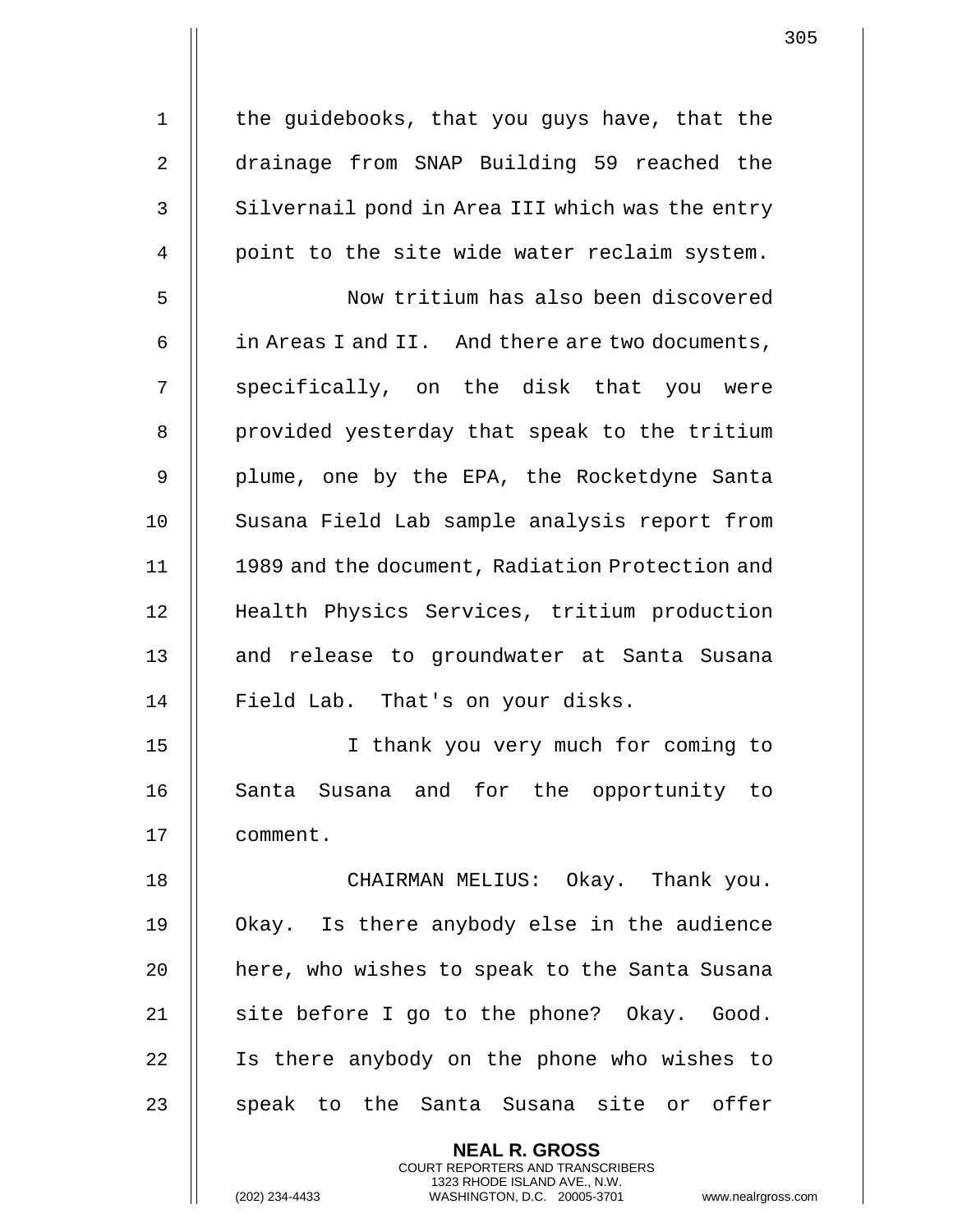|             | 306                                                                                                                                                                    |
|-------------|------------------------------------------------------------------------------------------------------------------------------------------------------------------------|
| $\mathbf 1$ | comments?                                                                                                                                                              |
| 2           | MR. PACE: This is John Pace. Can                                                                                                                                       |
|             |                                                                                                                                                                        |
| 3           | you hear me?                                                                                                                                                           |
| 4           | CHAIRMAN MELIUS: Yes, we can.                                                                                                                                          |
| 5           | Thank you, Mr. Pace. I had you --                                                                                                                                      |
| 6           | MR. PACE: Okay.                                                                                                                                                        |
| 7           | CHAIRMAN MELIUS: -- on the list                                                                                                                                        |
| 8           | here. Go ahead.                                                                                                                                                        |
| 9           | MR. PACE: Okay. Well, I would like                                                                                                                                     |
| 10          | to help Mrs. Roesch out there. She spoke, one                                                                                                                          |
| 11          | of the first speakers. Her husband was a                                                                                                                               |
| 12          | fireman and I was, when she told the story, I                                                                                                                          |
| 13          | was there at the time and at the SRE reactor when                                                                                                                      |
| 14          | her husband through the door to help put out the                                                                                                                       |
| 15          | fire that we had.                                                                                                                                                      |
| 16          | We had a fire and explosion in the high                                                                                                                                |
| 17          | bay area at the time, pulling out the sodium                                                                                                                           |
| 18          | pump which caused the reactor to go down in                                                                                                                            |
| 19          | 1959.                                                                                                                                                                  |
| 20          | And we were trying to replace it. As                                                                                                                                   |
| 21          | we was gotten it all lose and a man come out of                                                                                                                        |
| 22          | the down the floor where it was at, came up.                                                                                                                           |
| 23          | And we had a kind of a tent we had covered over                                                                                                                        |
|             | <b>NEAL R. GROSS</b><br><b>COURT REPORTERS AND TRANSCRIBERS</b><br>1323 RHODE ISLAND AVE., N.W.<br>(202) 234-4433<br>WASHINGTON, D.C. 20005-3701<br>www.nealrgross.com |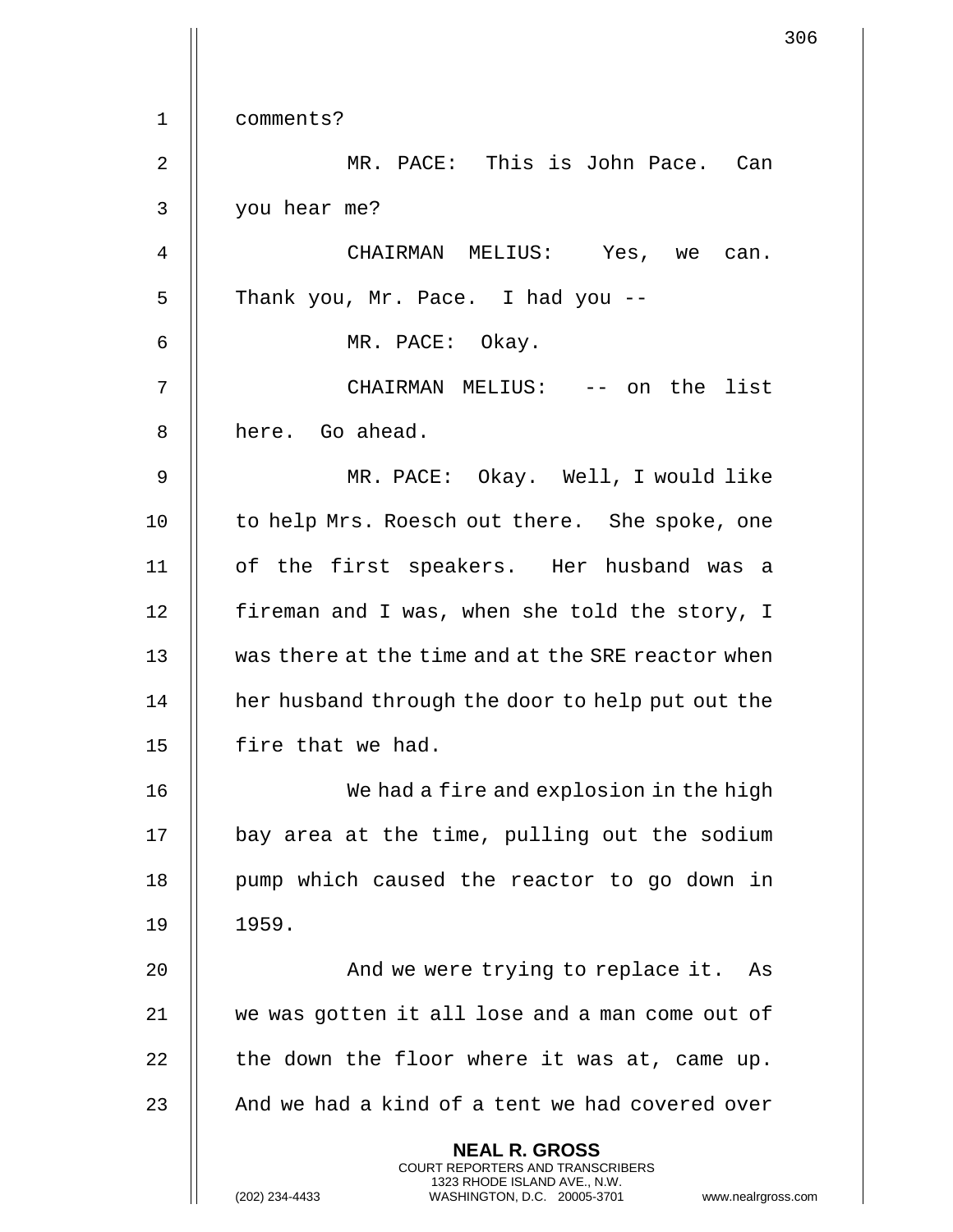| $1\,$          | to keep the oxygen out.                                                                                                                                           |
|----------------|-------------------------------------------------------------------------------------------------------------------------------------------------------------------|
| $\overline{2}$ | And then when he came through, somehow                                                                                                                            |
| $\mathfrak{Z}$ | it allow oxygen in the area where that sodium                                                                                                                     |
| $\overline{4}$ | was at with the sodium pump and it had a big                                                                                                                      |
| 5              | explosion and a fire on top of that.                                                                                                                              |
| 6              | And that's when Mr. Roesch came with                                                                                                                              |
| 7              | the, you know, fire department to see if he                                                                                                                       |
| 8              | could help us out. And he come through a small                                                                                                                    |
| $\mathsf 9$    | room that we had there and into the high bay                                                                                                                      |
| 10             | area.                                                                                                                                                             |
| 11             | And we yelled at him to get out of the                                                                                                                            |
| 12             | building or out of the deal just exactly like                                                                                                                     |
| 13             | his wife just had told you. And because we was                                                                                                                    |
| 14             | worried because with the explosion and all the                                                                                                                    |
| 15             | radiation that came out of the pump area, it was                                                                                                                  |
| 16             | only three feet from the reactor where we was                                                                                                                     |
| 17             | working.                                                                                                                                                          |
| 18             | And we was worrying about having other                                                                                                                            |
| 19             | fires here, of more radiation coming up out of                                                                                                                    |
| 20             | the reactor core. So what she tells you is                                                                                                                        |
| 21             | actually true and I'm a witness to that.                                                                                                                          |
| 22             | And I was there on that. That was an                                                                                                                              |
| 23             | incident that I've talked about many times and                                                                                                                    |
|                | <b>NEAL R. GROSS</b><br><b>COURT REPORTERS AND TRANSCRIBERS</b><br>1323 RHODE ISLAND AVE., N.W.<br>(202) 234-4433<br>WASHINGTON, D.C. 20005-3701<br>www.nealrgros |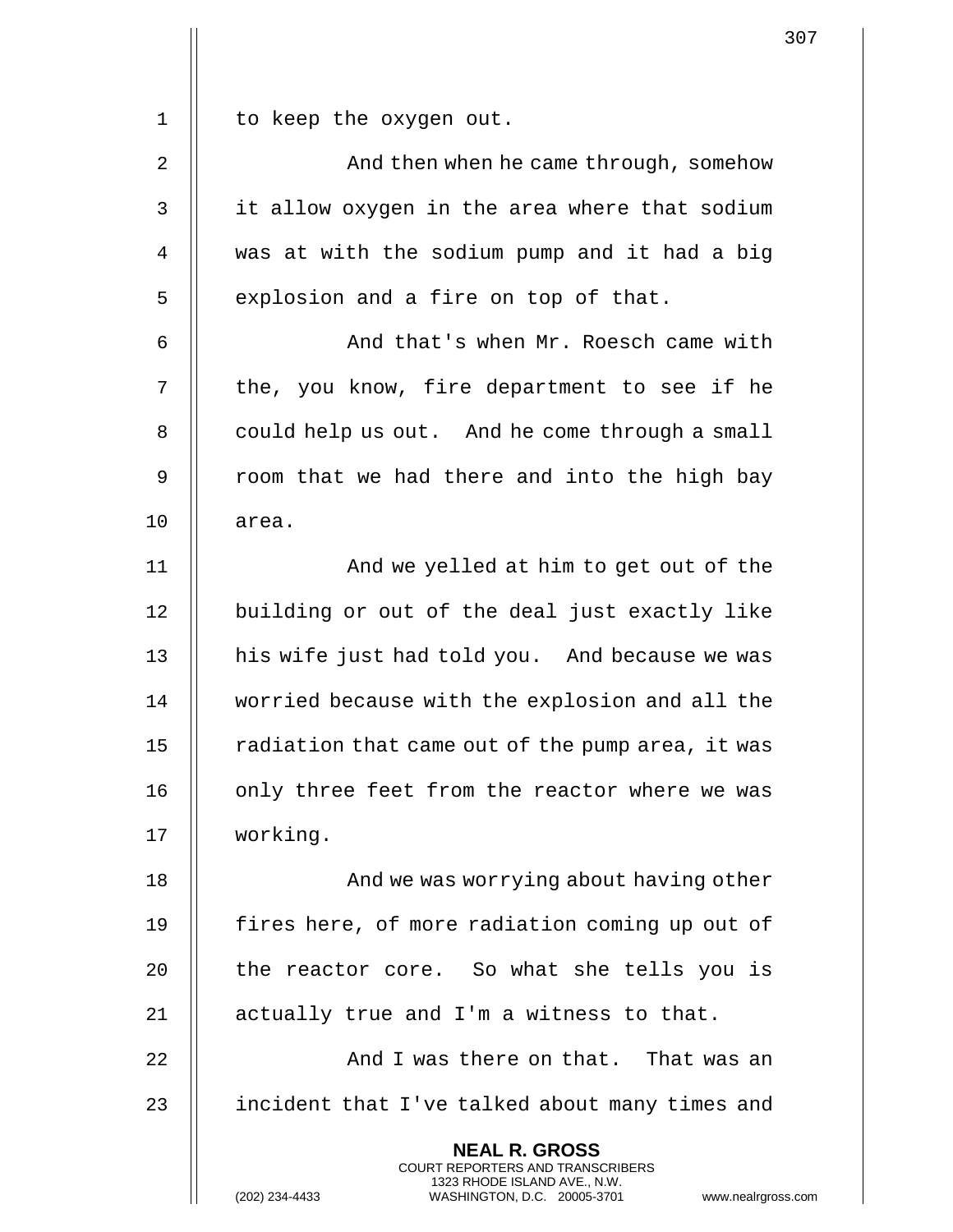| $\mathbf{1}$ | NIOSH knows about it. It's on the record with     |
|--------------|---------------------------------------------------|
|              |                                                   |
| 2            | them. But I haven't had anything for evidence     |
| $\mathbf{3}$ | to prove to them that this occurred.              |
| 4            | And I got exposed to a lot of radiation           |
| 5            | myself on that. Me and three other men, we got    |
| 6            | blown clear across the room on our tippy toes     |
| 7            | there trying to keep from falling down.           |
| 8            | With that explosion we ended up all               |
| 9            | having about four showers apiece trying to get    |
| 10           | that radiation and contamination off us when it   |
| 11           | happened.                                         |
| 12           | And then most of them went home in the            |
| 13           | coveralls, we call redlines, what we wear for     |
| 14           | protection. And I happened to be lucky and        |
| 15           | have clothes in my locker I was able to wear      |
| 16           | home.                                             |
| 17           | I just wanted to<br>be of<br>But                  |
| 18           | verification to Mrs. Roesch that I was there and  |
| 19           | I'll be glad to help her on anything. And I       |
| 20           | would like to make one, just real quick point,    |
| 21           | is the radiation that came out of the SRE         |
| 22           | reactor, and I was there, I was there at the time |
| 23           | of the nuclear accident and afterwards.           |
|              | <b>NEAL R. GROSS</b>                              |

COURT REPORTERS AND TRANSCRIBERS 1323 RHODE ISLAND AVE., N.W.

 $\mathsf{II}$ 

(202) 234-4433 WASHINGTON, D.C. 20005-3701 www.nealrgross.com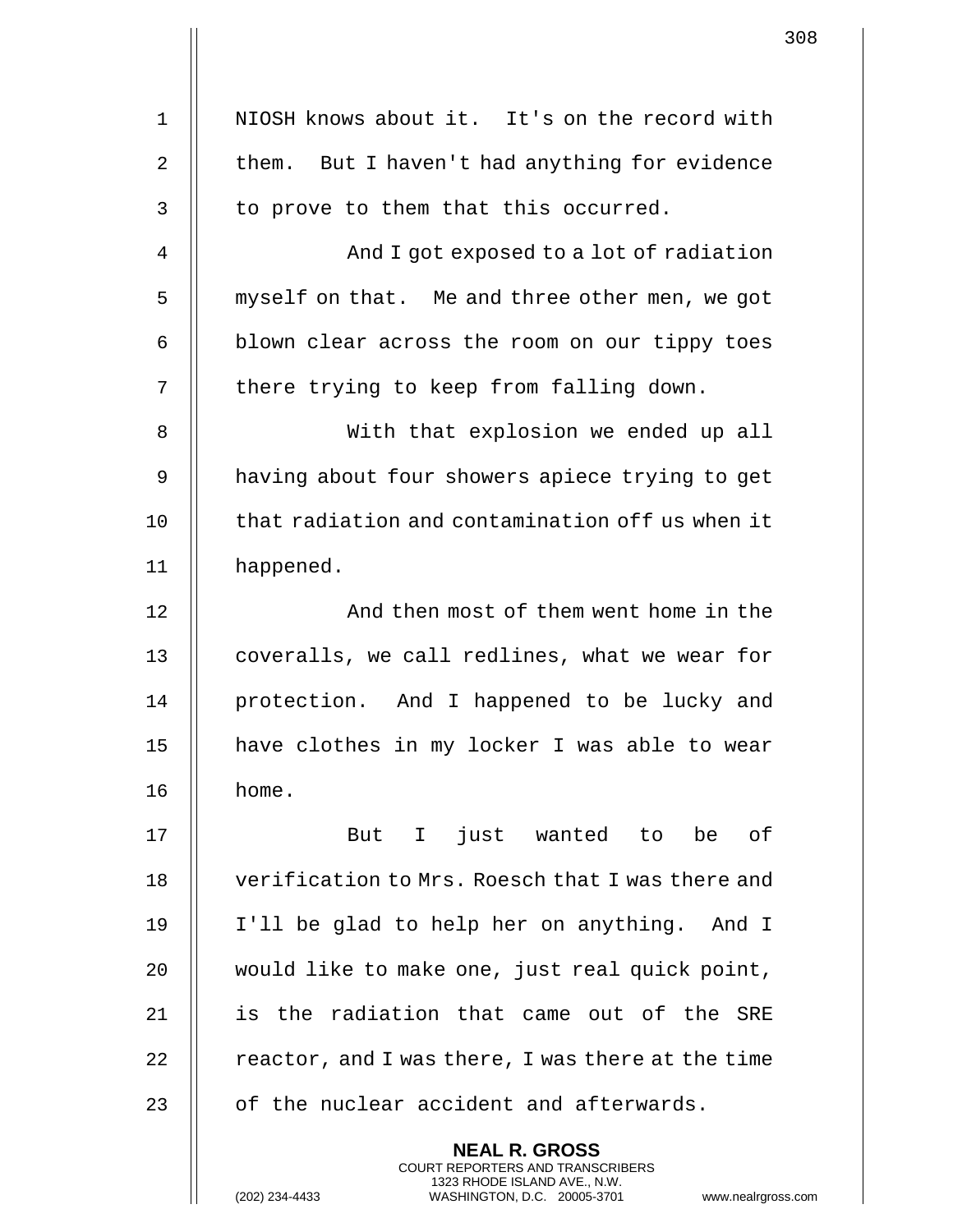1 || I was there and my crew had started the 2 || reactor up and ran the reactor for the two 3 weeks. That's all everybody talks about. 4 | They ran a broken reactor, a reactor that wasn't  $5$  || suitable for running, but we was told to start 6 it back up again.

7 || But during that time, a lot of 8 || radiation leaked out of that reactor through 9 || the fuel elements, the seals around there. The 10 | reactor had gotten so hot before we was able to 11 get it shut down on the 13th that it damaged that 12 | it was leaking out into the high bay area.

 So there's lots there that NIOSH needs 14 | to learn about and I've already spoke on this before. I don't want to do a lot of talk on it **because there's records of it already, but key** | thing was just for Mrs. Roesch there.

18 || I was there and I'll be glad to work 19 with her and help her out on that incident there 20 || with her husband. So if there's any questions 21  $\parallel$  anybody would like to ask me that would be fine. 22  $\parallel$  And anybody have a question at all or B-

23 || CHAIRMAN MELIUS: I don't think right

**NEAL R. GROSS** COURT REPORTERS AND TRANSCRIBERS 1323 RHODE ISLAND AVE., N.W.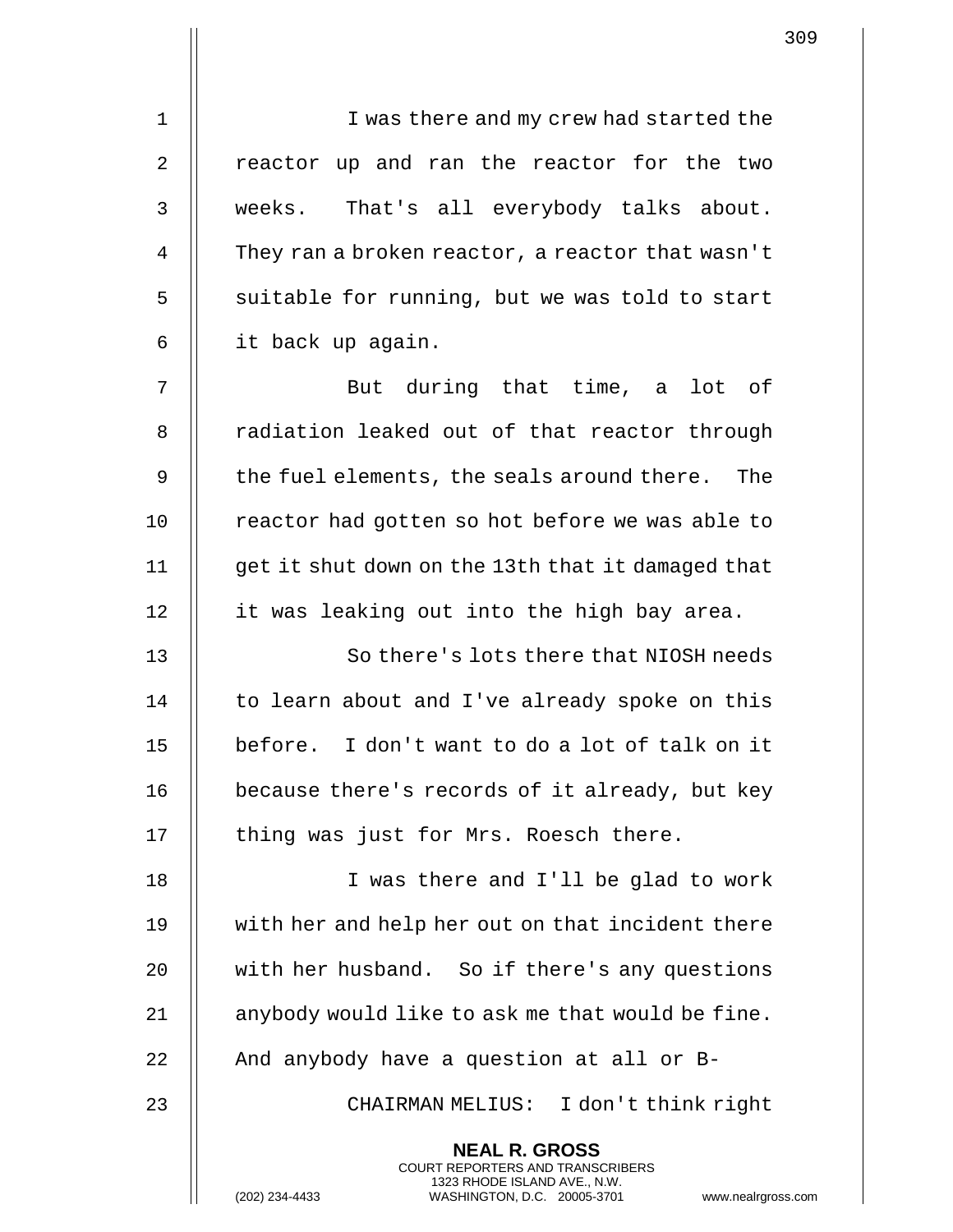1 || now. But thank you very much, Mr. Pace, for --2 MR. PACE: Okay. And thank you. 3 You -- 4 CHAIRMAN MELIUS: Yes. 5 || MR. PACE: And bye, now. 6 CHAIRMAN MELIUS: Sir. Anybody else 7 | on the phone that would like to make comments 8 | on Santa Susana? Okay. If not, I'm going to 9 || go -- I have at least three people that have 10 wanted to make comments, I believe, on other 11 sites. 12 The first one is Terrie Barrie. 13 || Terrie, are you on the line? Okay. Terrie, do 14 || you maybe have a phone on mute or are we off? 15 MS. BARRIE: All right. Can you hear 16 me? 17 CHAIRMAN MELIUS: Oh, now we can. 18 | There you are. Okay. 19 MS. BARRIE: Okay. Do you hear me 20 now? 21 CHAIRMAN MELIUS: Yes, we can. Yes. 22 MS. BARRIE: Okay. I'll start all 23 || over again. Good evening, Dr. Melius and **NEAL R. GROSS** COURT REPORTERS AND TRANSCRIBERS 1323 RHODE ISLAND AVE., N.W. (202) 234-4433 WASHINGTON, D.C. 20005-3701 www.nealrgross.com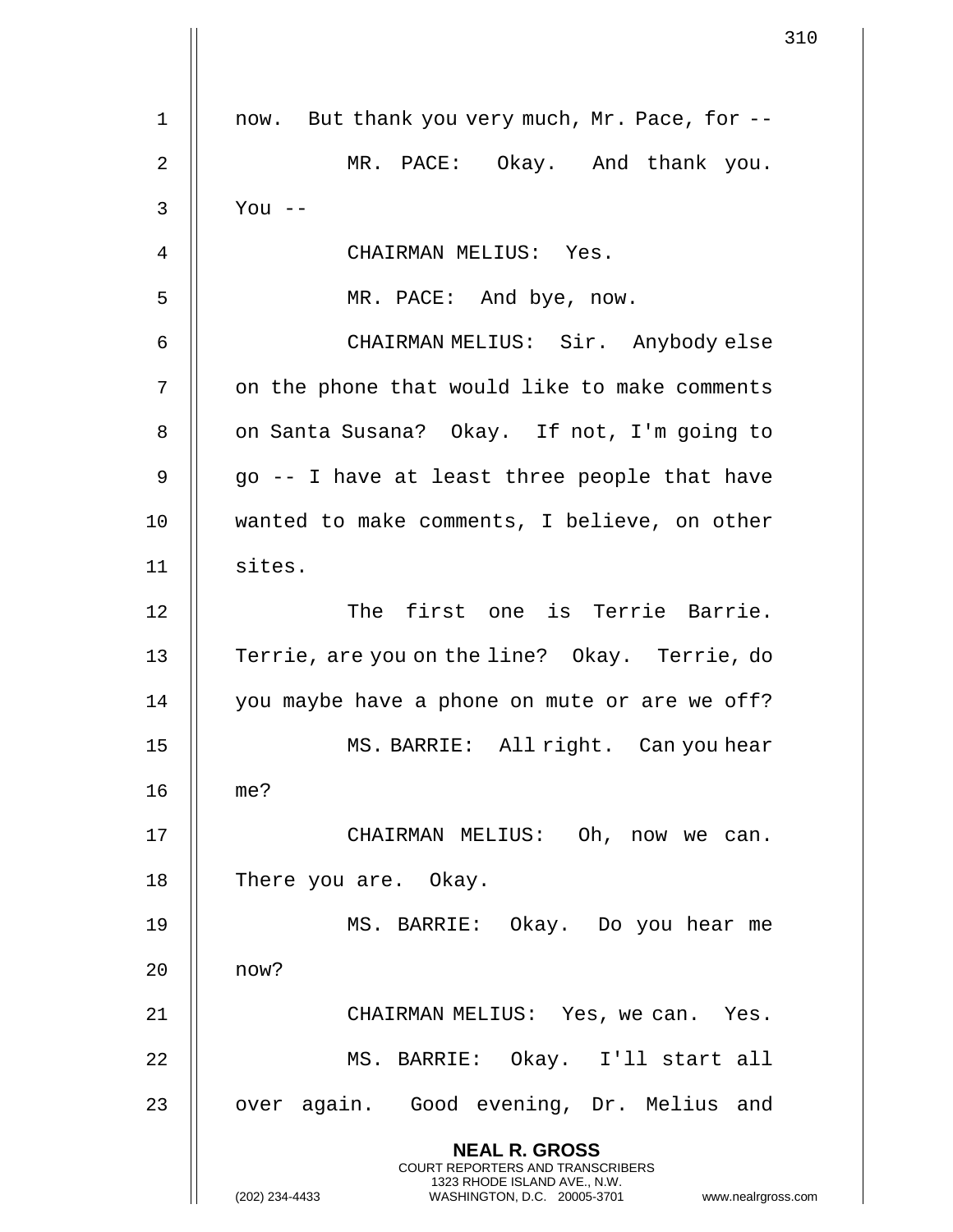| $\mathbf{1}$   | Members of the Board. This is Terrie Barrie of                                                                                                                     |  |
|----------------|--------------------------------------------------------------------------------------------------------------------------------------------------------------------|--|
| $\overline{2}$ | the Alliance of Nuclear Worker Advocacy Groups                                                                                                                     |  |
| 3              | and I thank you for allowing me to call in my                                                                                                                      |  |
| 4              | comments.                                                                                                                                                          |  |
| 5              | Part of my comment does concern Santa                                                                                                                              |  |
| 6              | Susana. So I was happy to hear that some of the                                                                                                                    |  |
| 7              | Board Members and members of the community                                                                                                                         |  |
| 8              | questioned why Areas I, II and III are not                                                                                                                         |  |
| 9              | covered under this program.                                                                                                                                        |  |
| 10             | From the oral history I've heard from                                                                                                                              |  |
| 11             | the workers and their advocates and apparently                                                                                                                     |  |
| 12             | attested to tonight, it was not uncommon for the                                                                                                                   |  |
| 13             | workers from Santa Susana to be detailed from                                                                                                                      |  |
| 14             | one area and assigned to another.                                                                                                                                  |  |
| 15             | It seems common practice with all DOE                                                                                                                              |  |
| 16             | workers. And as you know, workers assigned to                                                                                                                      |  |
| 17             | II and III have<br>been denied<br>Areas<br>$I_{\prime}$                                                                                                            |  |
| 18             | classification as a DOE worker and are not                                                                                                                         |  |
|                |                                                                                                                                                                    |  |
| 19             | covered under this program.                                                                                                                                        |  |
| 20             | A month or so ago, I found a Department                                                                                                                            |  |
| 21             | of Labor final decision which spells out the                                                                                                                       |  |
| 22             | criteria necessary for which DOL will designate                                                                                                                    |  |
| 23             | a site as a covered DOE facility.                                                                                                                                  |  |
|                | <b>NEAL R. GROSS</b><br><b>COURT REPORTERS AND TRANSCRIBERS</b><br>1323 RHODE ISLAND AVE., N.W.<br>(202) 234-4433<br>WASHINGTON, D.C. 20005-3701<br>www.nealrgross |  |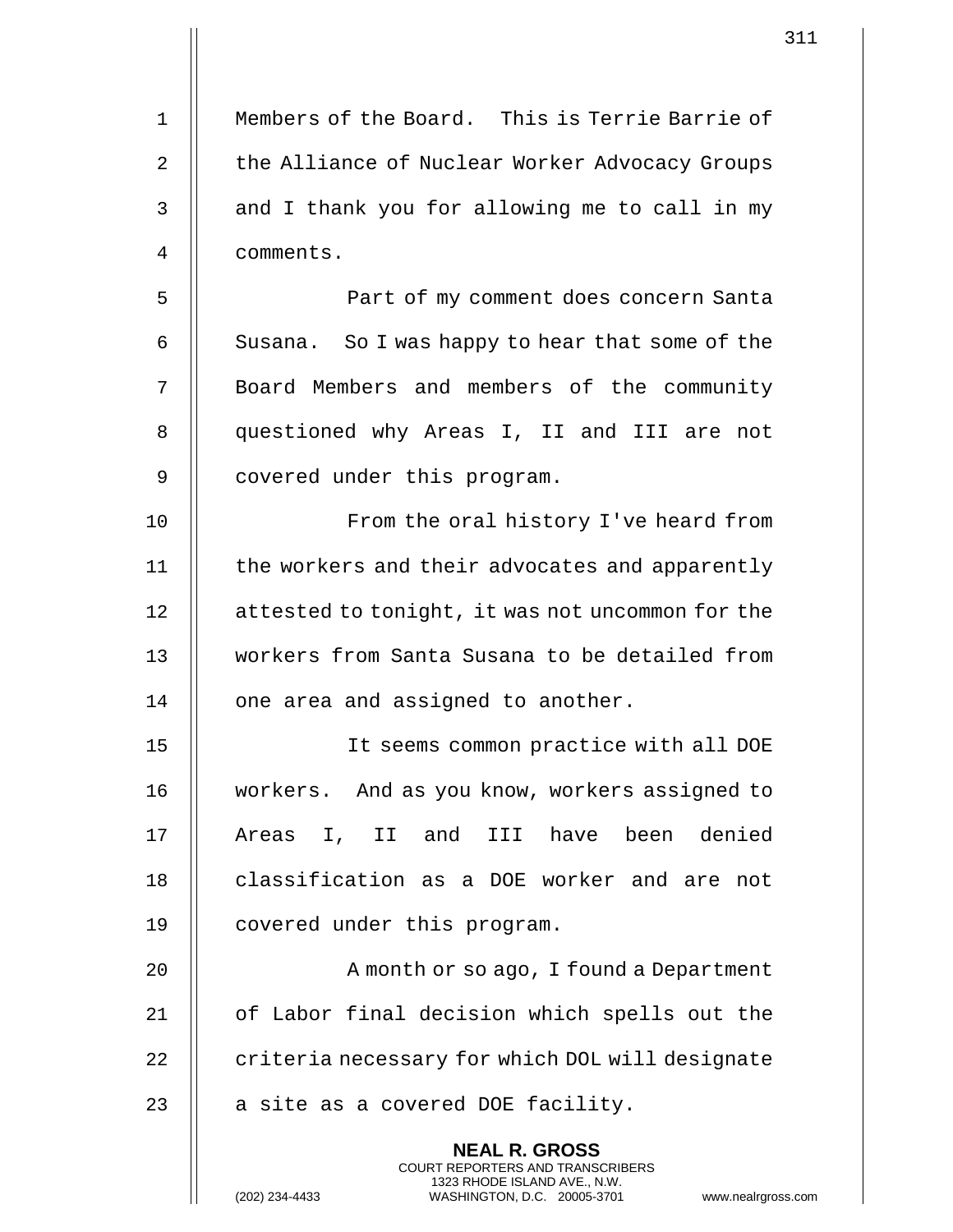| $\mathbf 1$    | The test needed to overcome is that                                                                                                                        |
|----------------|------------------------------------------------------------------------------------------------------------------------------------------------------------|
| $\overline{2}$ | the claimant or advocate must prove that                                                                                                                   |
| 3              | Department of Energy had use of or controlled                                                                                                              |
| 4              | the site. I need to emphasize the word or. It                                                                                                              |
| 5              | appears that Department of Labor has a tendency                                                                                                            |
| 6              | to ignore that word in the statute.                                                                                                                        |
| 7              | The law states the DOE must have                                                                                                                           |
| 8              | proprietary interest in the facility or have a                                                                                                             |
| 9              | certain type of contract with that facility.                                                                                                               |
| 10             | The law does not state DOE must have proprietary                                                                                                           |
| 11             | interest and a service contract.                                                                                                                           |
| 12             | The final decision states quite                                                                                                                            |
| 13             | clearly what is needed to prove proprietary                                                                                                                |
| 14             | interest. And I quote, "The evidence must                                                                                                                  |
| 15             | establish that the MED, Manhattan Engineering                                                                                                              |
| 16             | District (Department of Energy), had rights of                                                                                                             |
| 17             | ownership, use or control of the buildings in                                                                                                              |
| 18             | which the employee worked."                                                                                                                                |
| 19             | D'Lanie Blaze just prepared an                                                                                                                             |
| 20             | excellent guidebook for the Board which gives                                                                                                              |
| 21             | many examples of the Department of Energy's use                                                                                                            |
| 22             | of Areas I, II and III.                                                                                                                                    |
| 23             | It is my hope that the Board and the                                                                                                                       |
|                | <b>NEAL R. GROSS</b><br>COURT REPORTERS AND TRANSCRIBERS<br>1323 RHODE ISLAND AVE., N.W.<br>(202) 234-4433<br>WASHINGTON, D.C. 20005-3701<br>www.nealrgros |

(202) 234-4433 WASHINGTON, D.C. 20005-3701 www.nealrgross.com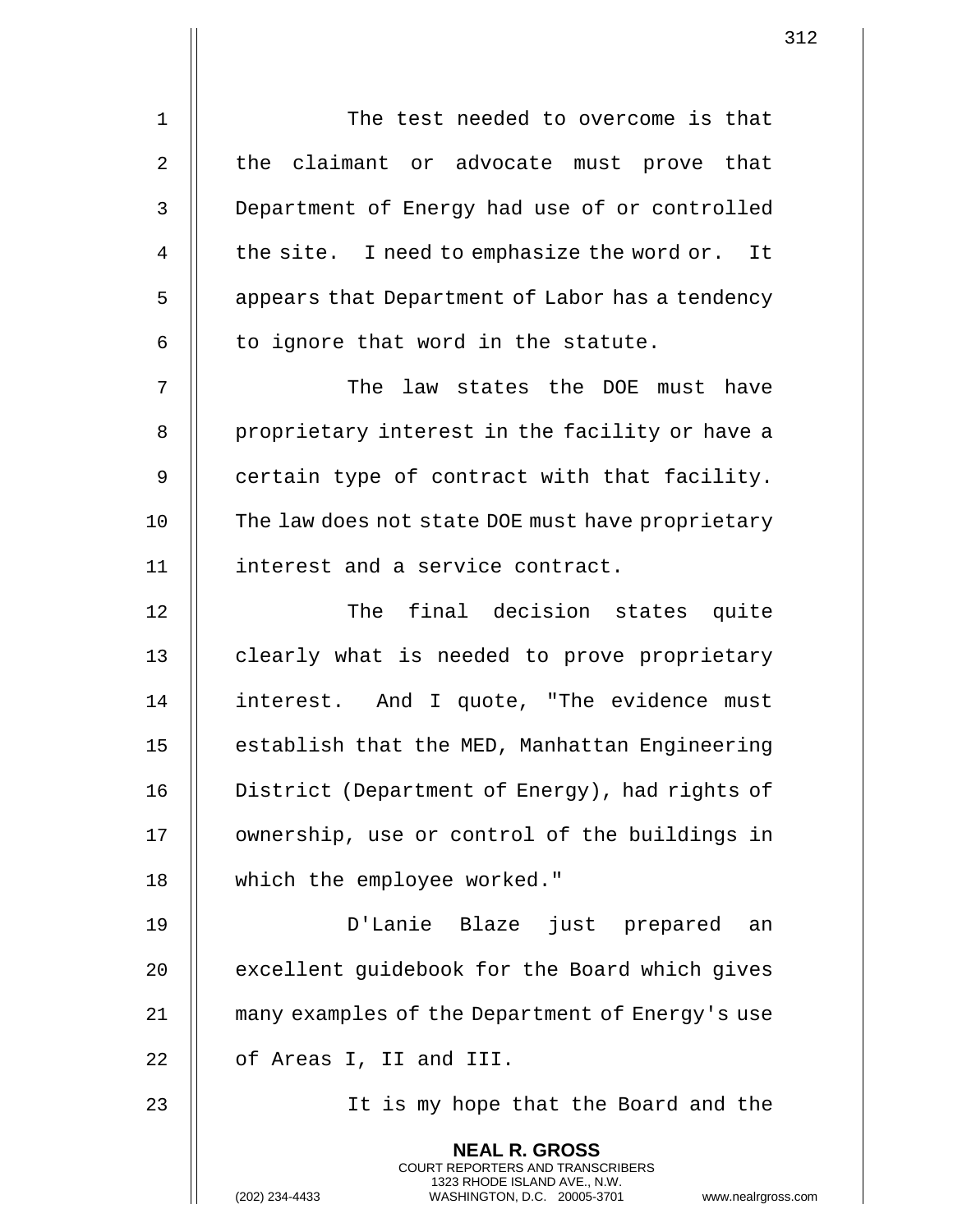| $\mathbf 1$    | affected claimants petition the Department of   |
|----------------|-------------------------------------------------|
| $\overline{2}$ | Labor to designate Areas I, II and III as a     |
| 3              | covered DOE facility. And I'd be happy to       |
| 4              | supply the link to that final decision.         |
| 5              | I'd like to turn now to the issues with         |
| 6              | the Rocky Flats SEC petition. I want to thank   |
| 7              | LaVon Rutherford for his offer to discuss the   |
| 8              | issues and I'm looking forward to our call next |
| 9              | week.                                           |
| 10             | For those of you who are not familiar           |
| 11             | with this, here's a brief summary. A man who    |
| 12             | was assisting a family member with cancer who   |
| 13             | worked at the Rocky Flats facility after 1993,  |
| 14             | which is the end of the current SEC Class,      |
| 15             | alerted me to a recent release of NIOSH's       |
| 16             | occupational internal dose document for the     |
| 17             | Rocky Flats facility.                           |
| 18             | The document states, and I quote,               |
| 19             | "Because of data issues and limitations, no     |
| 20             | specific methods to bound doses from 233        |
| 21             | uranium and 232 uranium had been determined.    |
| 22             | Therefore, doses to unmonitored RFP workers     |
| 23             | from neptunium, thorium and 233 uranium and its |
|                | <b>NEAL R. GROSS</b>                            |

COURT REPORTERS AND TRANSCRIBERS 1323 RHODE ISLAND AVE., N.W.

 $\mathsf{II}$ 

 $\begin{array}{c} \hline \end{array}$ 

(202) 234-4433 WASHINGTON, D.C. 20005-3701 www.nealrgross.com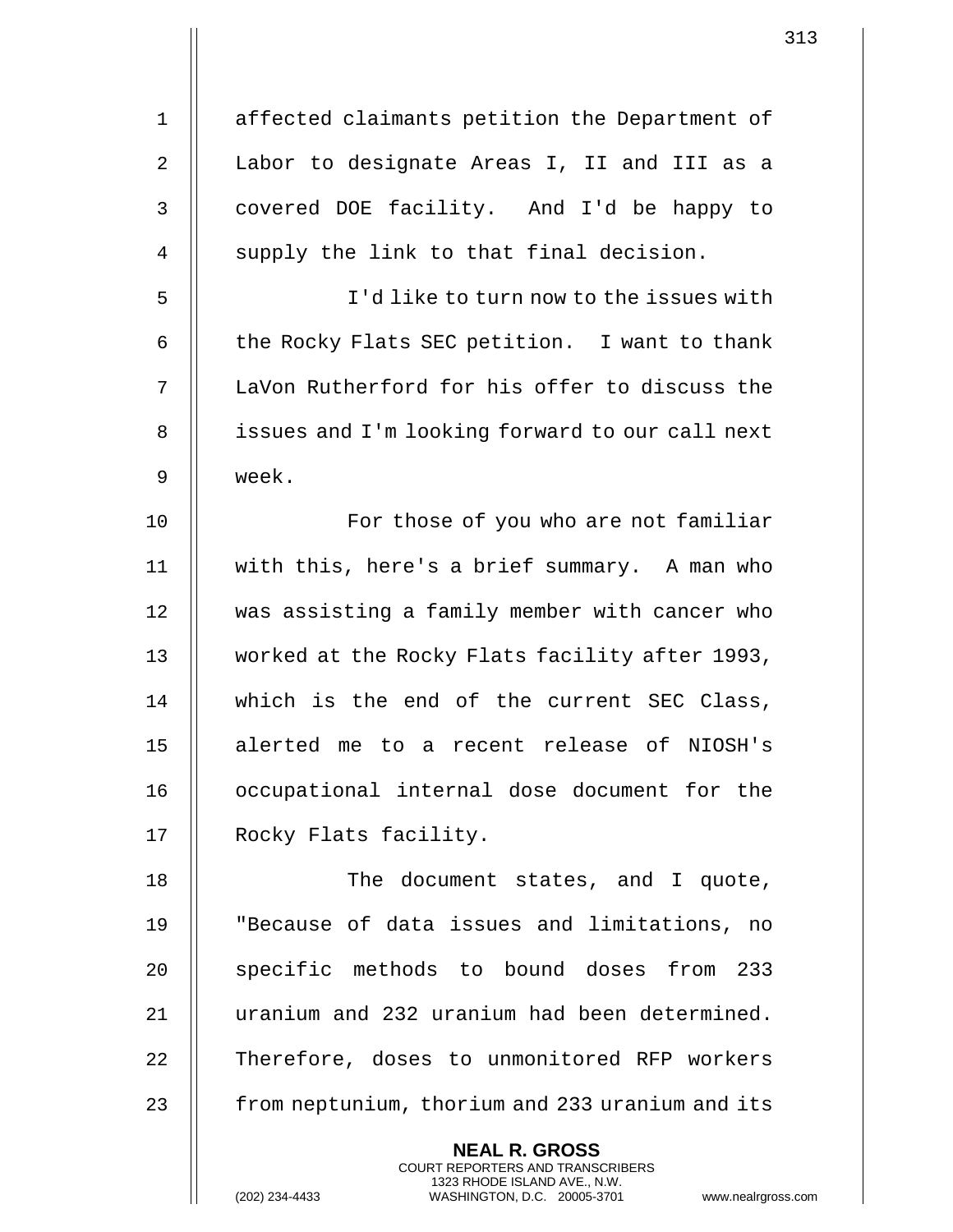| $\mathbf 1$ | associated 232 uranium and 228 thorium                                                            |
|-------------|---------------------------------------------------------------------------------------------------|
| 2           | contaminates cannot be reconstructed."                                                            |
| 3           | One would think that means since NIOSH                                                            |
| 4           | cannot reconstruct dose for these elements,                                                       |
| 5           | that the SEC Class should be extended.                                                            |
| 6           | Please note there is no qualifying                                                                |
| 7           | statement that limits the years NIOSH cannot                                                      |
| 8           | reconstruct those in that document. But                                                           |
| 9           | apparently, this statement is not enough for                                                      |
| 10          | NIOSH to recommend to the Board to withstand the                                                  |
| 11          | SEC Class for Rocky Flats.                                                                        |
| 12          | It is my understanding that for some                                                              |
| 13          | reason NIOSH needs to release the White Paper                                                     |
| 14          | on neptunium, and I might be wrong about this,                                                    |
| 15          | before making any kind of recommendation to the                                                   |
| 16          | Board.                                                                                            |
| 17          | But if they already know they can't                                                               |
| 18          | reconstruct dose for these elements, why is it                                                    |
| 19          | necessary to wait for the release of this paper.                                                  |
| 20          | I must remind everyone that time is                                                               |
| 21          | something many sick workers do not have an                                                        |
| 22          | abundance of. A friend of mine passed away                                                        |
| 23          | this summer. He did not fall within the                                                           |
|             | <b>NEAL R. GROSS</b><br><b>COURT REPORTERS AND TRANSCRIBERS</b>                                   |
|             | 1323 RHODE ISLAND AVE., N.W.<br>(202) 234-4433<br>WASHINGTON, D.C. 20005-3701<br>www.nealrgross.o |

 $\begin{array}{c} \hline \end{array}$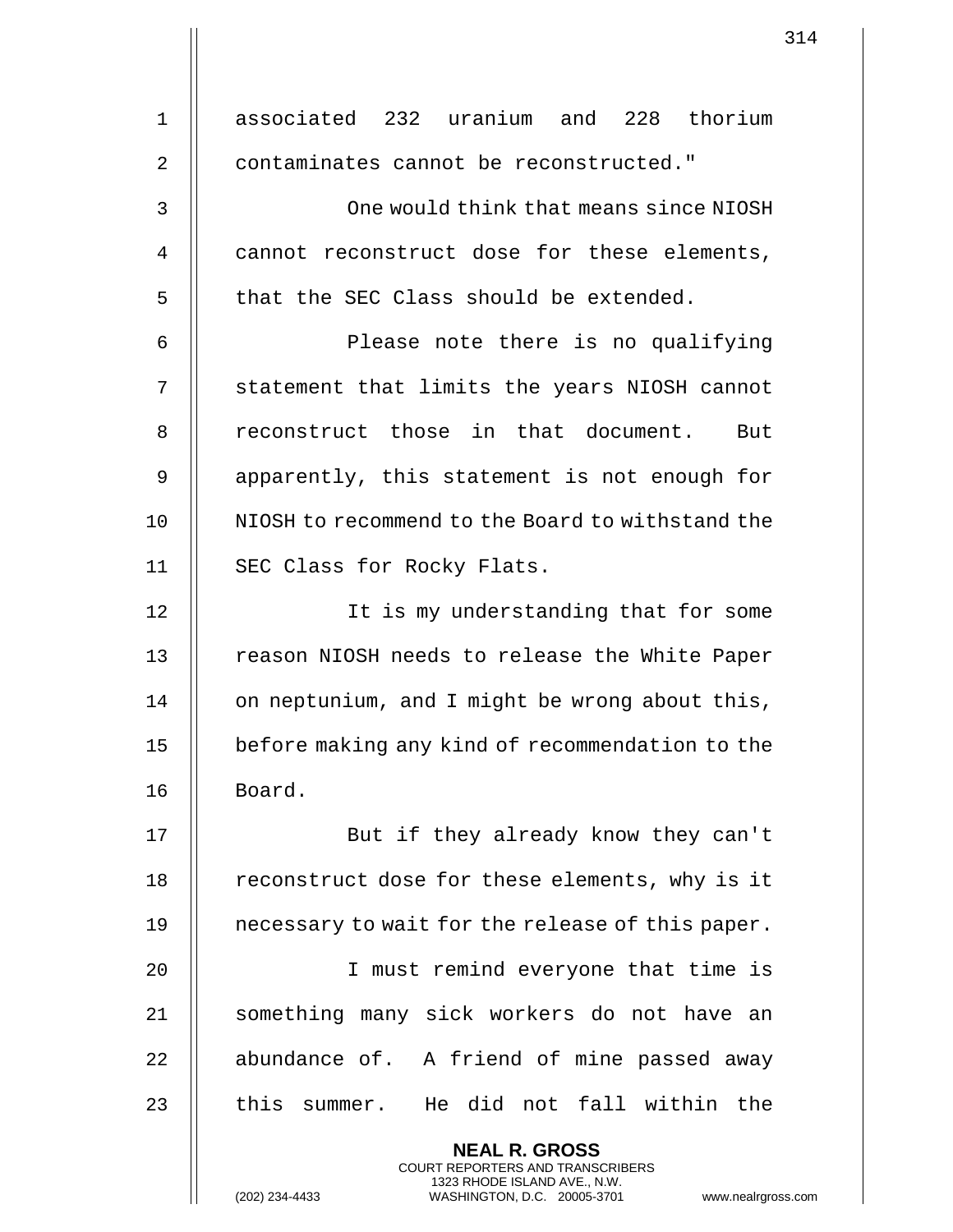1 || current SEC Class.

2 || The Mondia as for the worker I mentioned 3 || earlier tonight, even if the Board recommends 4 | tomorrow to expand the Class for the Rocky Flats 5 | facility, outside of a miracle that worker will  $6$  | not live to receive the deserved compensation 7  $\parallel$  because of the aggressive nature of the cancer.

8 || Please keep the deteriorating health 9 | of the workers in the forefront of this process. 10 Thank you again, for allowing me to call in 11 || these comments and I look forward to my 12 | conversation with LaVon.

13 || CHAIRMAN MELIUS: Okay. Thank you. 14 || For those of you that weren't part of the 15 || emails, there was -- Terrie Barrie and LaVon 16 || scheduled a conference call for next week 17 || sometime. I can't remember the date, but --18 || MR. RUTHERFORD: Next Wednesday at  $19 \parallel 1:00.$ 

 CHAIRMAN MELIUS: Next Wednesday to  $\parallel$  try to clarify that particular issue. Anyway,  $\parallel$  thank you. The next person I have to be listed 23 || is Jeff Schultz. Jeff, are you on the line?

> **NEAL R. GROSS** COURT REPORTERS AND TRANSCRIBERS

> > 1323 RHODE ISLAND AVE., N.W.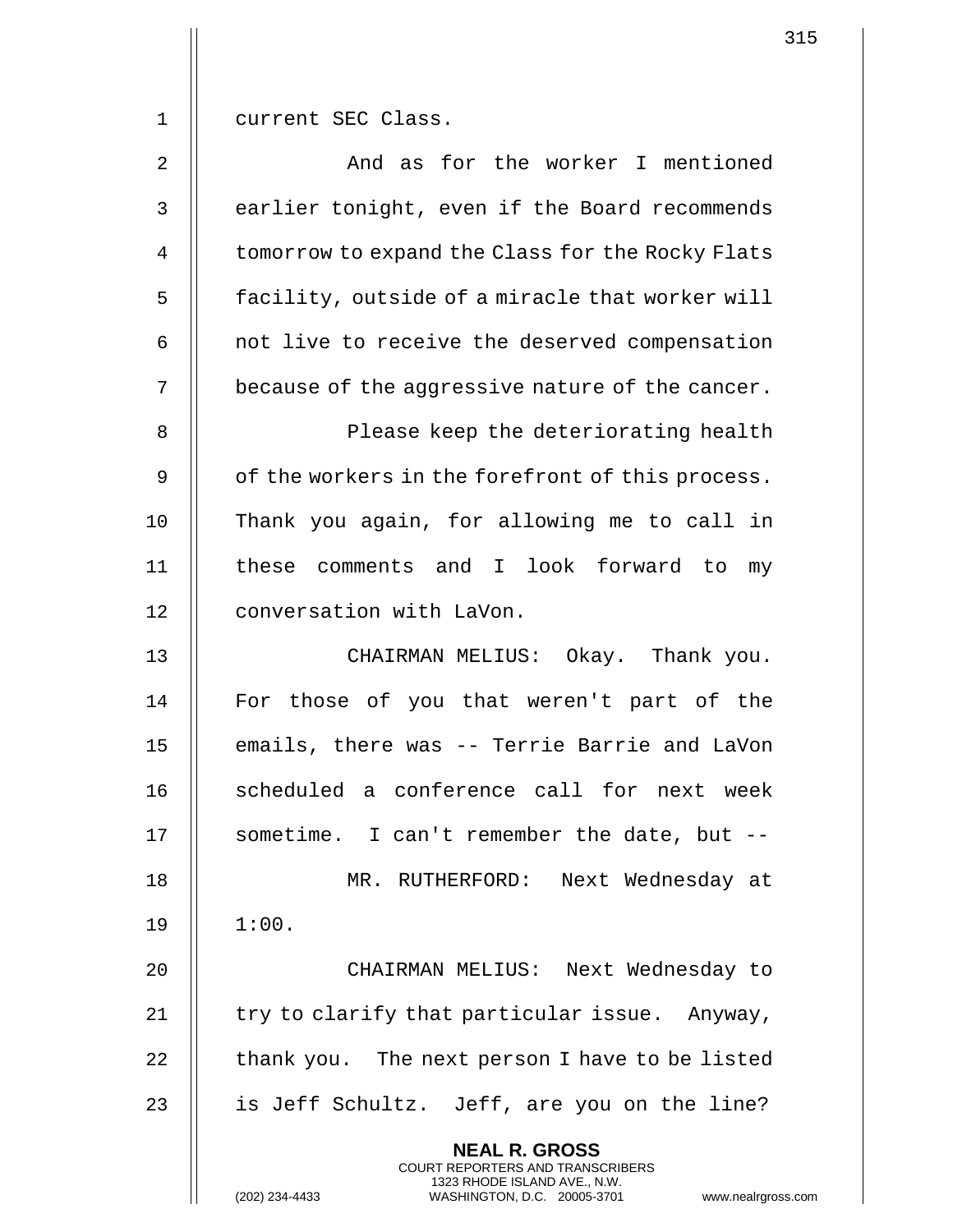|             | 316                                                                                                 |
|-------------|-----------------------------------------------------------------------------------------------------|
|             |                                                                                                     |
| $\mathbf 1$ | MR. SCHULTZ: Yes, I'm here.                                                                         |
| 2           | CHAIRMAN MELIUS: Oh, okay.<br>Go                                                                    |
| 3           | ahead.                                                                                              |
| 4           | Thank you for the<br>MR. SCHULTZ:                                                                   |
| 5           | opportunity, everybody, to speak tonight. My                                                        |
| 6           | name is Jeff Schultz and I'm in Westminster,                                                        |
| 7           | Colorado.                                                                                           |
| 8           | I'd like to comment tonight on the SEC                                                              |
| 9           | Petition 192 regarding neptunium-237 exposure                                                       |
| 10          | at the Rocky Flats plant. My document's                                                             |
| 11          | recently been made available on the internet.                                                       |
| 12          | The title of the document is                                                                        |
| 13          | Validation of Rocky Flats Plant Radionuclide                                                        |
| 14          | Inventory and the Historic Data Using the SWEPP                                                     |
| 15          | Assay Data and it's dated August 2004.                                                              |
| 16          | The abstract document states that,                                                                  |
| 17          | "This<br>report presents the results of a                                                           |
| 18          | descriptive statistical analysis of isotopic                                                        |
| 19          | characteristics of radioactive waste stored at                                                      |
| 20          | Idaho National<br>Engineering and<br>the                                                            |
| 21          | Environmental Laboratories Radioactive Waste                                                        |
| 22          | Management Complex."                                                                                |
| 23          | In the body of the document there's a                                                               |
|             | <b>NEAL R. GROSS</b><br><b>COURT REPORTERS AND TRANSCRIBERS</b>                                     |
|             | 1323 RHODE ISLAND AVE., N.W.<br>(202) 234-4433<br>WASHINGTON, D.C. 20005-3701<br>www.nealrgross.com |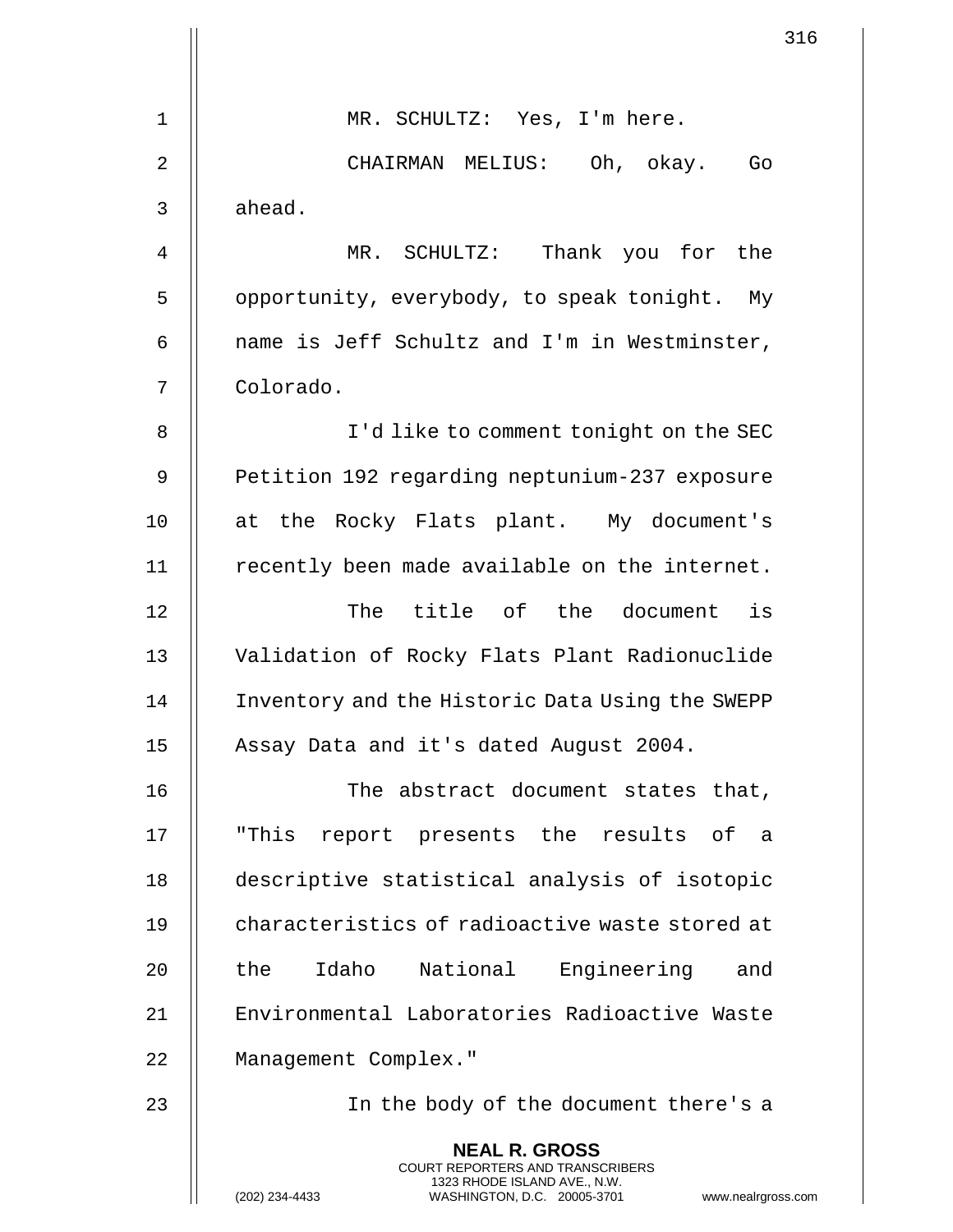| $\mathbf 1$    | section 4.1.4 neptunium. And the document                                                                                                      |
|----------------|------------------------------------------------------------------------------------------------------------------------------------------------|
| $\overline{a}$ | states, "At least some of the SWEPP waste drums                                                                                                |
| 3              | contained neptunium-237. However, neptunium                                                                                                    |
| 4              | quantities are not measured or calculated by                                                                                                   |
| 5              | the PAN/gamma system. Neptunium data are only                                                                                                  |
| 6              | available when the SGRS absolute system is                                                                                                     |
| 7              | used.                                                                                                                                          |
| 8              | Of the SWEPP graphite waste drums,                                                                                                             |
| $\mathsf 9$    |                                                                                                                                                |
|                | only four were assayed using the absolute gamma                                                                                                |
| 10             | system, hence, data on neptunium is very                                                                                                       |
| 11             | limited."                                                                                                                                      |
| 12             | Section 4.2.4 states that,                                                                                                                     |
| 13             | "Measurable quantities of neptunium-237 were                                                                                                   |
| 14             | found in all but four waste drums for which                                                                                                    |
| 15             | there was SGRS data."                                                                                                                          |
| 16             | Section 4.3.4 states, "Since there                                                                                                             |
| 17             | were only neptunium data for 14 mixed metal                                                                                                    |
| 18             | waste drums, plotting of the histograms is not                                                                                                 |
| 19             | useful."                                                                                                                                       |
| 20             | Section 4.5.4 states no neptunium                                                                                                              |
| 21             | data were available for organic setup waste.                                                                                                   |
| 22             | Section 4.6.4, "no neptunium data were                                                                                                         |
| 23             | available for special setups weight."                                                                                                          |
|                | <b>NEAL R. GROSS</b>                                                                                                                           |
|                | <b>COURT REPORTERS AND TRANSCRIBERS</b><br>1323 RHODE ISLAND AVE., N.W.<br>(202) 234-4433<br>WASHINGTON, D.C. 20005-3701<br>www.nealrgross.com |

 $\mathbf{1}$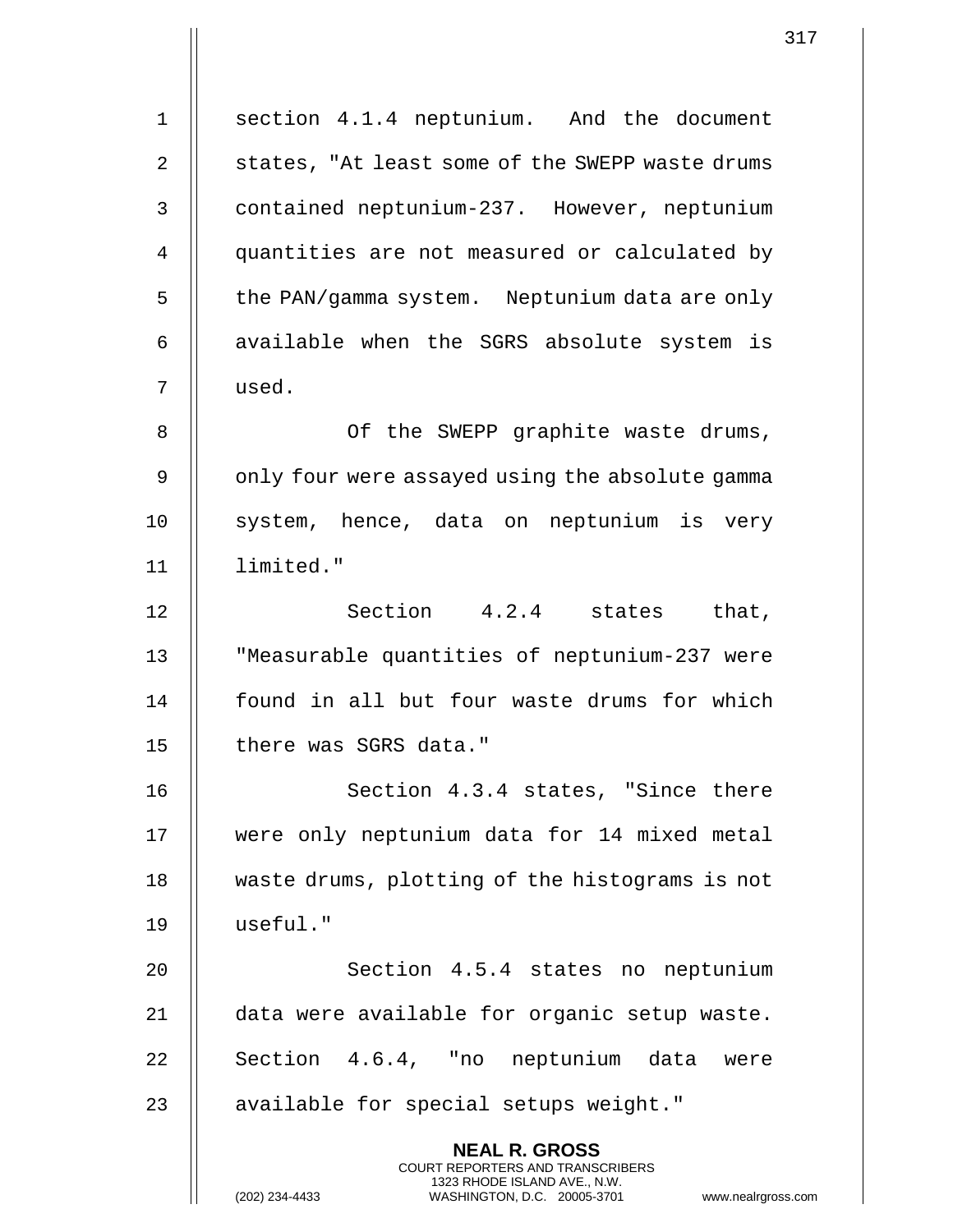| 1              | From this document it's clear that                                                                                                                                 |
|----------------|--------------------------------------------------------------------------------------------------------------------------------------------------------------------|
|                |                                                                                                                                                                    |
| $\overline{2}$ | waste shipments to INL were being scrutinized                                                                                                                      |
| $\mathsf{3}$   | for the content of neptunium-237 in this 2004                                                                                                                      |
| 4              | document.                                                                                                                                                          |
| 5              | Further, they were using<br>a                                                                                                                                      |
| 6              | statistical approach to guess what amount of                                                                                                                       |
| 7              | neptunium-237 was used from a fraction of data                                                                                                                     |
| 8              | sampled from the drums that were surveyed with                                                                                                                     |
| 9              | the SGRS system.                                                                                                                                                   |
| 10             | A coworker of ours on<br>a crew in                                                                                                                                 |
| 11             | Building 371, who was assigned to survey drums                                                                                                                     |
| 12             | with a Canberra SGS system in 2002,                                                                                                                                |
| 13             | [identifying information redacted] task was to                                                                                                                     |
| 14             | survey legacy drums which had been in storage                                                                                                                      |
| 15             | for many years in the plant.                                                                                                                                       |
| 16             | By [identifying information                                                                                                                                        |
| 17             | redacted] account some of the drums had no                                                                                                                         |
| 18             | labels, other had labels that deteriorated                                                                                                                         |
| 19             | making them illegible. Some drums were                                                                                                                             |
| 20             | re-labeled with information as to what they                                                                                                                        |
| 21             | thought was in those drums at that time.                                                                                                                           |
| 22             | In the process of surveying the drums                                                                                                                              |
| 23             | with this SGS system, they did a step where they                                                                                                                   |
|                | <b>NEAL R. GROSS</b><br><b>COURT REPORTERS AND TRANSCRIBERS</b><br>1323 RHODE ISLAND AVE., N.W.<br>(202) 234-4433<br>WASHINGTON, D.C. 20005-3701<br>www.nealrgross |

(202) 234-4433 WASHINGTON, D.C. 20005-3701 www.nealrgross.com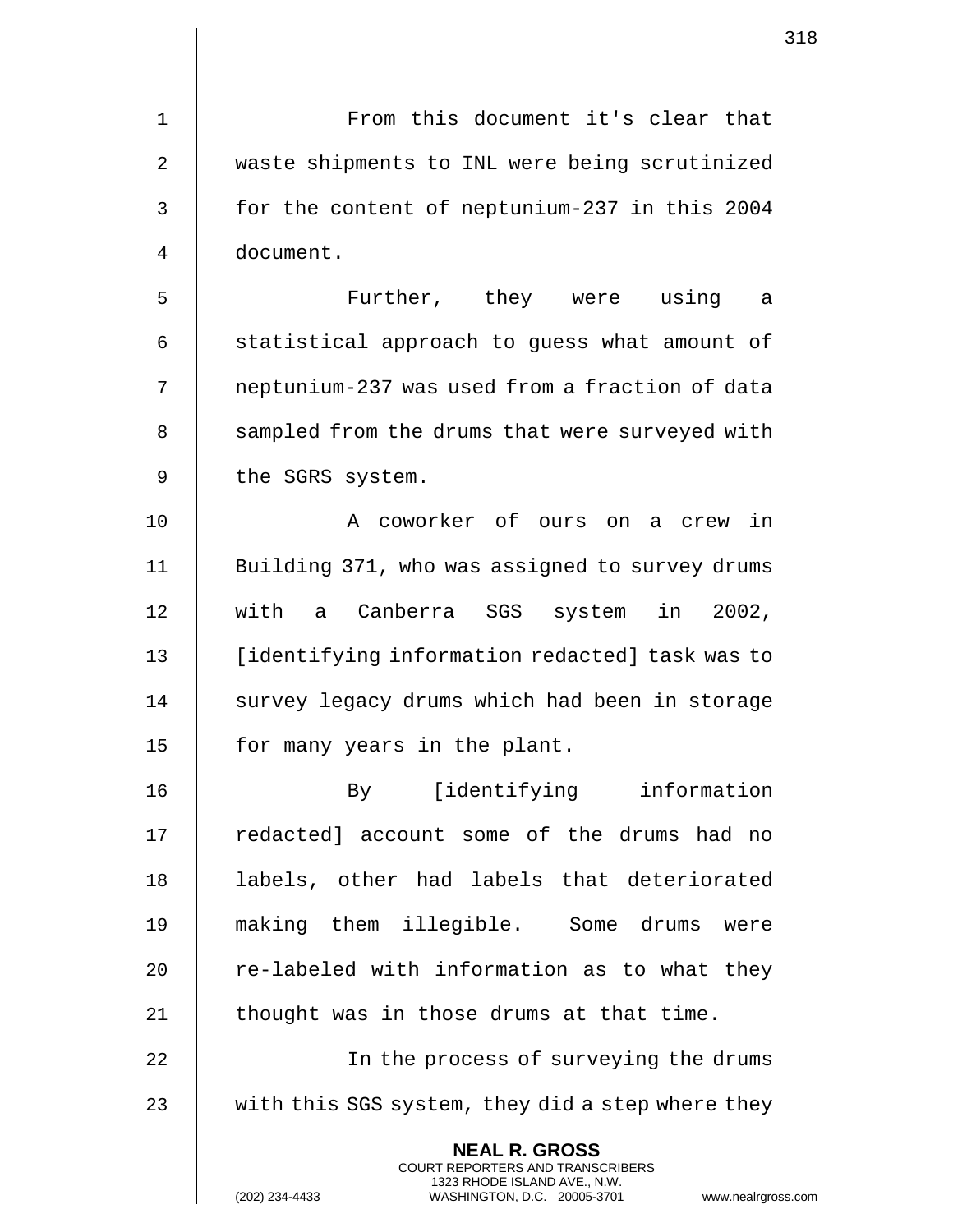| 1              | actually opened the lid of the drum and took a                                                                                                                     |
|----------------|--------------------------------------------------------------------------------------------------------------------------------------------------------------------|
| $\overline{2}$ | gas sample from inside the drum.                                                                                                                                   |
| 3              | During one of those<br>tests,                                                                                                                                      |
| 4              | [identifying information redacted].                                                                                                                                |
| 5              | The fumes from the drum had caused                                                                                                                                 |
| 6              | [identifying information redacted].<br>The                                                                                                                         |
| 7              | fumes were probably generated from radiolytic                                                                                                                      |
| 8              | decay of the plastic bags, the chemicals and the                                                                                                                   |
| 9              | radiation all doing their work in the waste drum                                                                                                                   |
| 10             | over that period of time.                                                                                                                                          |
| 11             | [Identifying information redacted].                                                                                                                                |
| 12             | [identifying information<br>But                                                                                                                                    |
| 13             | redacted] does remember operating the SGA                                                                                                                          |
| 14             | system and finding neptunium-237 in some of the                                                                                                                    |
| 15             | drums that [identifying information redacted]                                                                                                                      |
| 16             | surveyed. And [identifying information                                                                                                                             |
| 17             | redacted] has one document in [identifying                                                                                                                         |
| 18             | information redacted] possession that shows                                                                                                                        |
| 19             | the survey of a drum and neptunium-237 was                                                                                                                         |
| 20             | present in that drum in that 2002 period.                                                                                                                          |
| 21             | [Identifying information redacted]                                                                                                                                 |
| 22             | also commented that some of the drums                                                                                                                              |
| 23             | [identifying information redacted] surveyed                                                                                                                        |
|                | <b>NEAL R. GROSS</b><br><b>COURT REPORTERS AND TRANSCRIBERS</b><br>1323 RHODE ISLAND AVE., N.W.<br>(202) 234-4433<br>WASHINGTON, D.C. 20005-3701<br>www.nealrgross |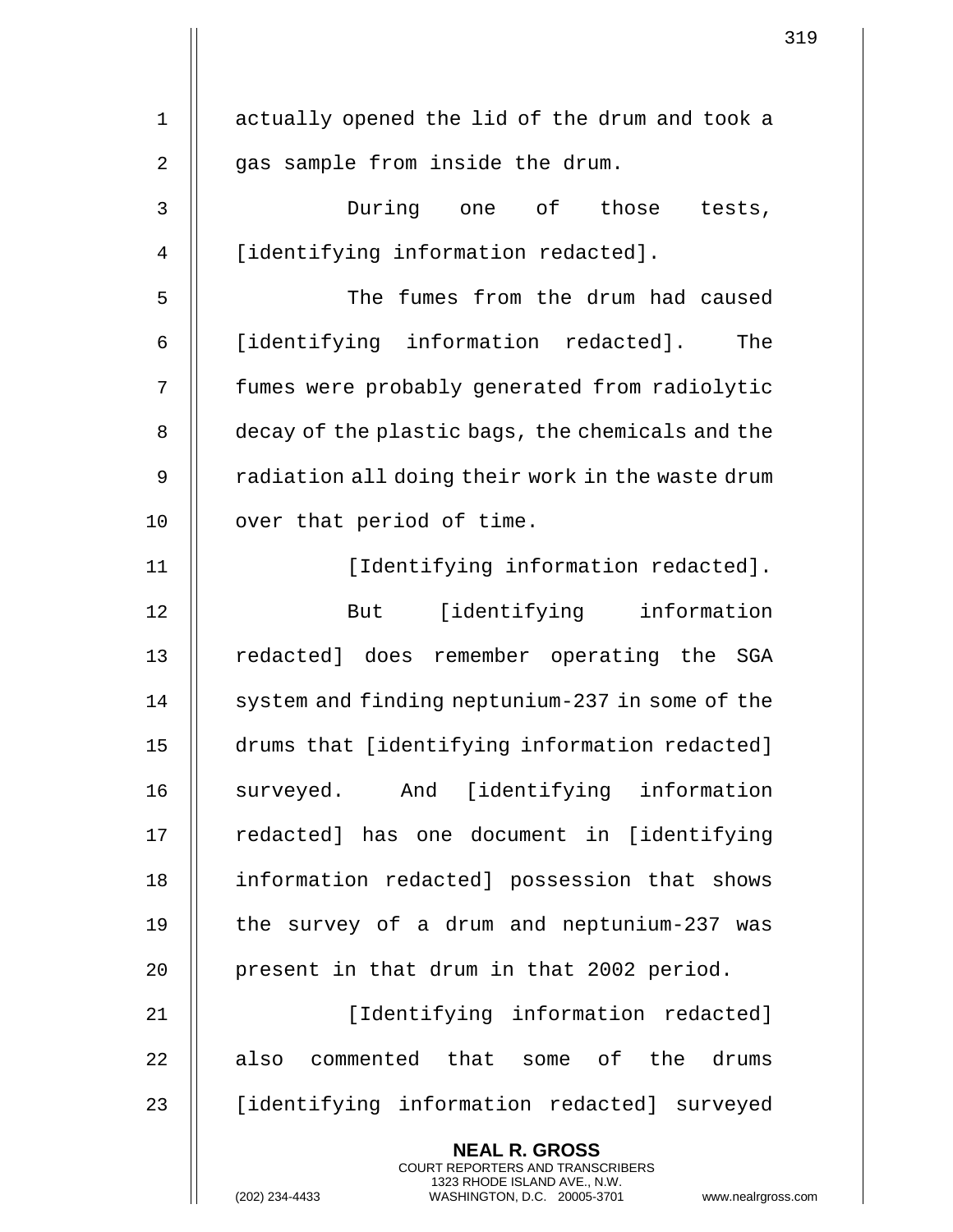| $\mathbf 1$    | and repacked contained waste from the 1969                                                                                                                         |
|----------------|--------------------------------------------------------------------------------------------------------------------------------------------------------------------|
| $\overline{2}$ | Mother's Day fire that occurred in Building 776                                                                                                                    |
| 3              | and Building 777.                                                                                                                                                  |
| 4              | And this is a testament that waste was                                                                                                                             |
| 5              | store in these drums at the Rocky Flats Plant                                                                                                                      |
|                |                                                                                                                                                                    |
| 6              | for a very long time. 1969 waste was still                                                                                                                         |
| 7              | sitting in drums.                                                                                                                                                  |
| 8              | Our workers contend that detection of                                                                                                                              |
| 9              | neptunium at the site was largely missed since                                                                                                                     |
| 10             | this is very weak gamma and it's merely lumped                                                                                                                     |
| 11             | in with the other gamma signatures and it shows                                                                                                                    |
| 12             | up in the total plutonium count.                                                                                                                                   |
| 13             | And that they weren't really tasked                                                                                                                                |
| 14             | with looking for neptunium. There was<br>no                                                                                                                        |
| 15             | reason to look for it. Only the real modern SGS                                                                                                                    |
| 16             | equipment that was brought to the site around                                                                                                                      |
| 17             | year 2000 could distinguish between<br>the                                                                                                                         |
| 18             | plutonium and neptunium. Reliable neptunium                                                                                                                        |
| 19             | detection in the old days would have required                                                                                                                      |
| 20             | the use of a spectrometer.                                                                                                                                         |
| 21             | The Rocky Flats plant had many barrel                                                                                                                              |
| 22             | storage areas. Drums were constantly moved                                                                                                                         |
| 23             | around by workers between 90-day satellite                                                                                                                         |
|                | <b>NEAL R. GROSS</b><br><b>COURT REPORTERS AND TRANSCRIBERS</b><br>1323 RHODE ISLAND AVE., N.W.<br>(202) 234-4433<br>WASHINGTON, D.C. 20005-3701<br>www.nealrgross |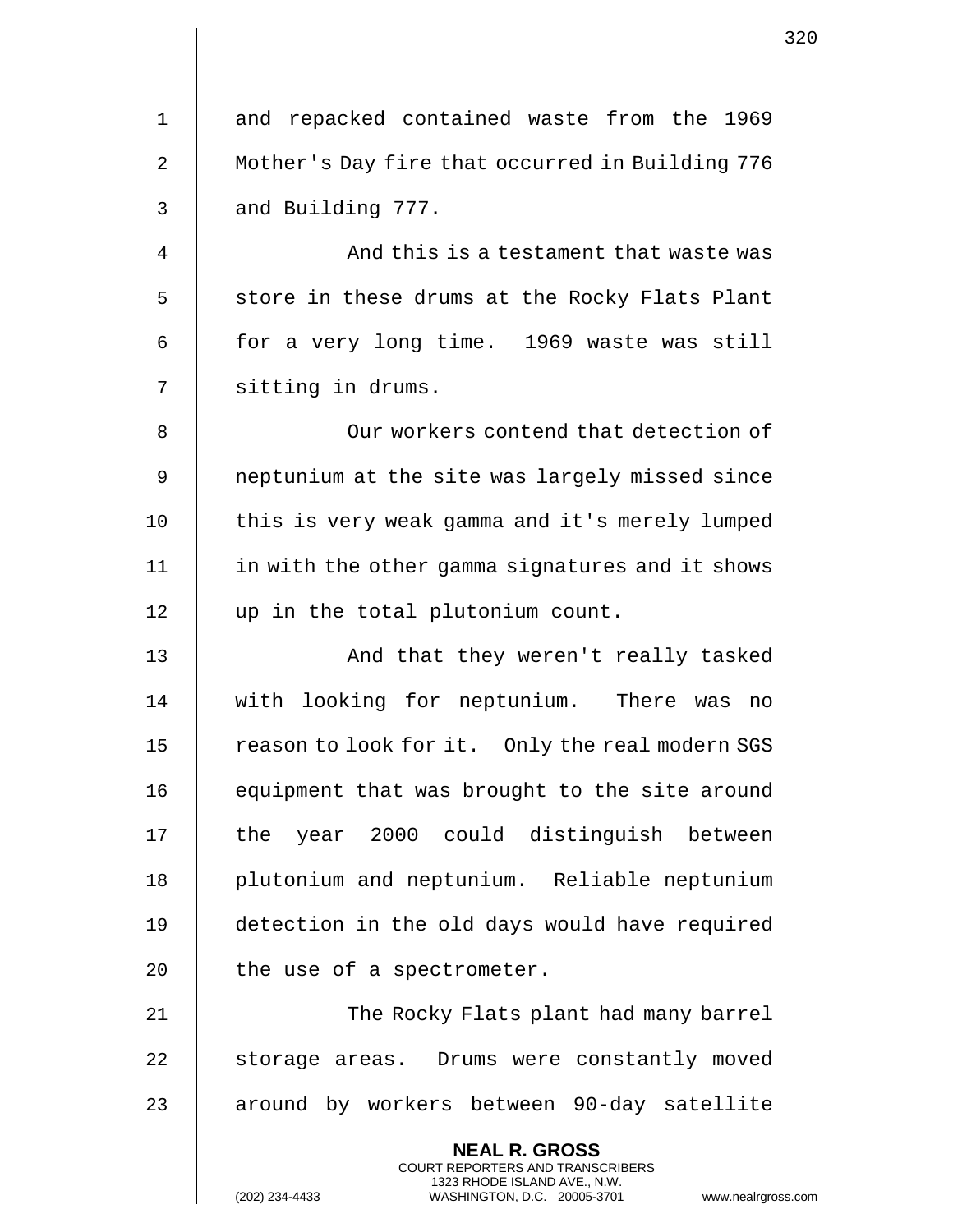1 | storage areas.

2 | A shell game was conducted, so that 3 drums in these storage areas wouldn't violate 4 || the storage time limit of 90 days in these 5 | so-called temporary storage areas.

6 || So when the 90 days was up drums would  $7 \parallel$  start being moved from one area to another. 8 || Materials in suspect corroded drums were 9 || repacked into new drums over the years.

10 When a new requirement was instituted 11 || to install carbon filters on all the drums to 12 | relieve a possible problem of hydrogen build-up 13 | in the drums and possible explosions, a project 14 was started and around 10,000 drums were 15 || re-lidded with new lids that had a threaded 16 || opening where they could install the carbon 17 filter.

18 Many drums had to be surveyed and 19 || repacked over the years to comply with 20 | plutonium limits dictated by the waste sites to 21 | allow our shipments. So the drums were handled  $22 \parallel$  a lot.

23 As we ran out of space in the

**NEAL R. GROSS** COURT REPORTERS AND TRANSCRIBERS 1323 RHODE ISLAND AVE., N.W.

321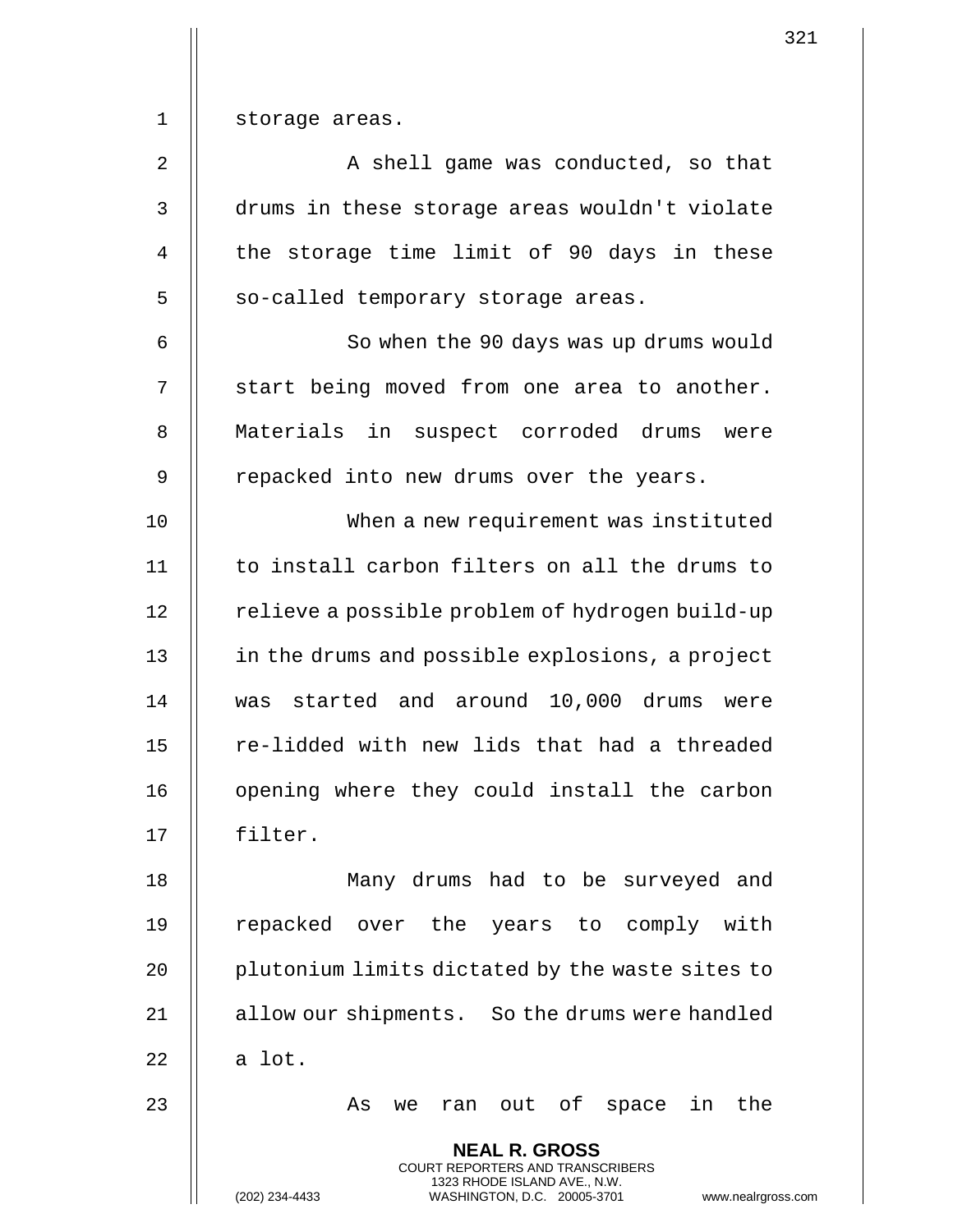| $\mathbf 1$ | designated storage areas and because of                                                                                                                           |
|-------------|-------------------------------------------------------------------------------------------------------------------------------------------------------------------|
| 2           | extended periods of waiting for the website to                                                                                                                    |
| 3           | open and a period of time where shipments to the                                                                                                                  |
| 4           | INL area were curtailed by the governor of Idaho                                                                                                                  |
| 5           | new drum storage areas had to be created because                                                                                                                  |
| 6           | the main drum storage areas were full.                                                                                                                            |
| 7           | So drum storage started being pushed                                                                                                                              |
| 8           | into the process rooms where the people were.                                                                                                                     |
| 9           | And as workers, we had to work around these hot                                                                                                                   |
| 10          | drums and we had to be shined by these drums on                                                                                                                   |
| 11          | a daily basis.                                                                                                                                                    |
| 12          | This caused a lot of exposure to                                                                                                                                  |
| 13          | employees. Some of these drums contained                                                                                                                          |
| 14          | neptunium as proven by the fact that neptunium                                                                                                                    |
| 15          | is showing up at the waste sites.                                                                                                                                 |
| 16          | I'm in the process of trying to find                                                                                                                              |
| 17          | another coworker who works at the Savannah                                                                                                                        |
| 18          | River plant. He was quoted by another employee                                                                                                                    |
| 19          | as saying that waste shipments received at the                                                                                                                    |
| 20          | Savannah River plant from the Rocky Flats plant                                                                                                                   |
| 21          | were surveyed at Savannah River and they were                                                                                                                     |
| 22          | found to have neptunium in them.                                                                                                                                  |
| 23          | And this occurred in the time period                                                                                                                              |
|             | <b>NEAL R. GROSS</b><br><b>COURT REPORTERS AND TRANSCRIBERS</b><br>1323 RHODE ISLAND AVE., N.W.<br>(202) 234-4433<br>WASHINGTON, D.C. 20005-3701<br>www.nealrgros |

 $\mathop{\textstyle\prod}$ 

(202) 234-4433 WASHINGTON, D.C. 20005-3701 www.nealrgross.com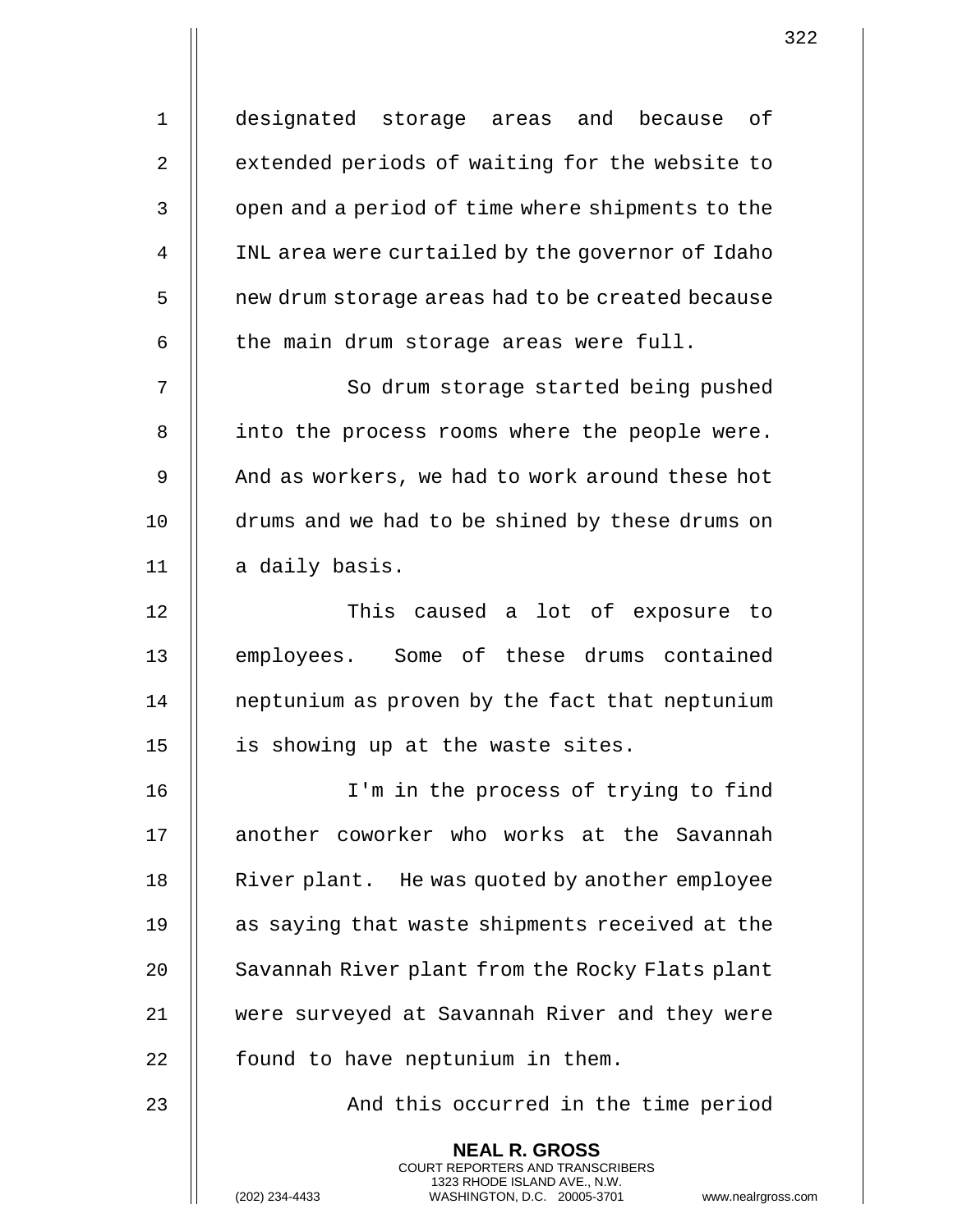1 | of the early 2000s when Rocky Flats was closing 2 || and shipping their waste around. When the 3 || plant finally closed, the equipment used for 4 | the pre-1984 time period when neptunium work 5 || was done, that equipment was demolished and 6 | removed.

7 || The process of removing this 8 || equipment, ventilation duct work that went to 9 || this equipment and the work of the equipment 10 itself exposed our workers to neptunium 11 contamination that was left behind.

12 || This equipment went into waste crates 13 || or into cargo containers ultimately shipped to 14 || the Nevada Test Site. And this material is 15 | really only surveyed for plutonium, uranium, 16 | and americium. They, again, did not count the 17 neptunium present.

18 || I just wanted to ask the Board Members 19 || to consider this evidence that Rocky Flats 20 workers were exposed to neptunium-237 well into 21 || the 2000s when the plant was closed and 22 || demolished and consider extending our SEC 23  $\parallel$  further out to the closing date. And thank you

> **NEAL R. GROSS** COURT REPORTERS AND TRANSCRIBERS 1323 RHODE ISLAND AVE., N.W.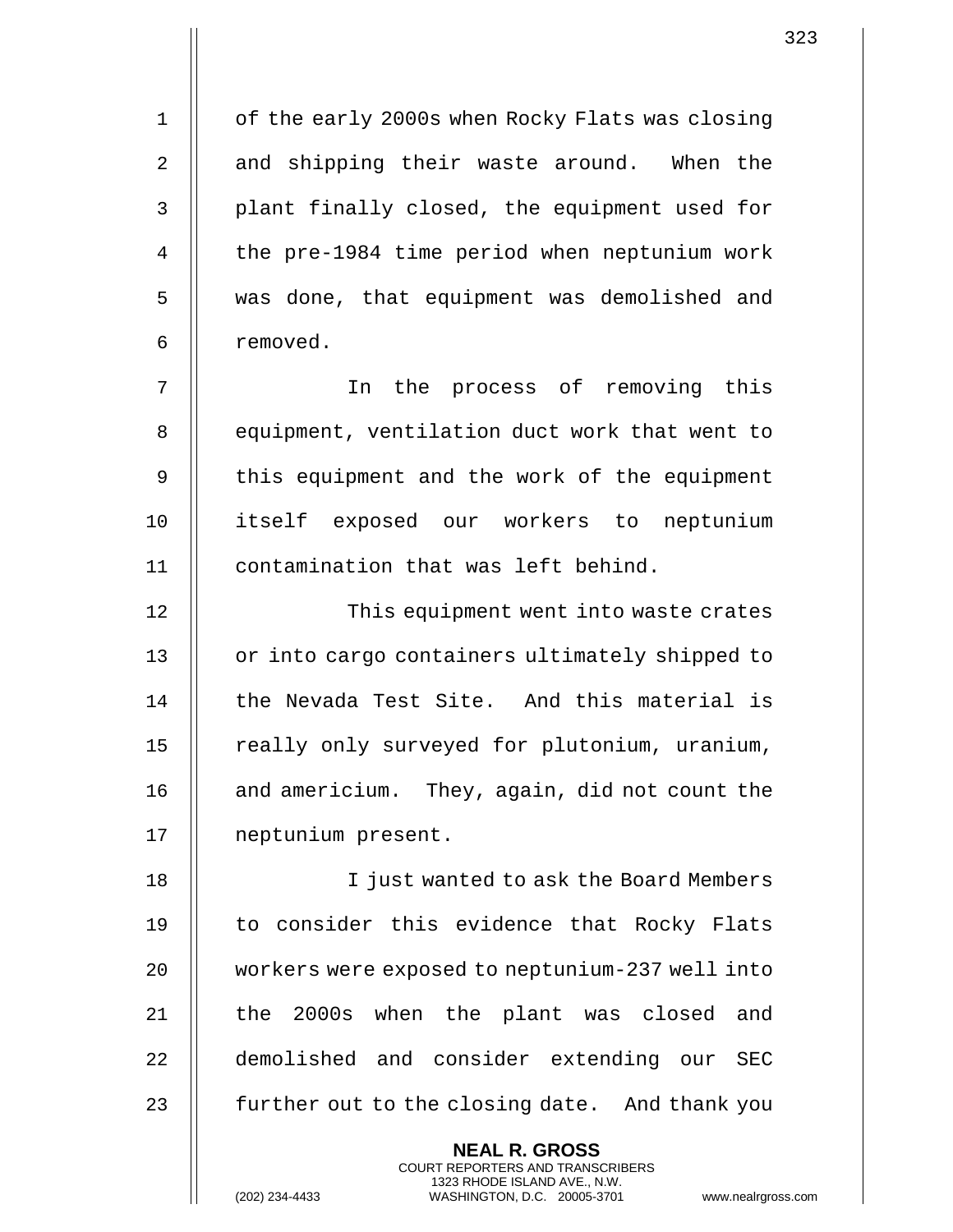|             | 324                                                                                                                                         |
|-------------|---------------------------------------------------------------------------------------------------------------------------------------------|
|             |                                                                                                                                             |
| $\mathbf 1$ | again for the opportunity to comment this                                                                                                   |
| 2           | evening.                                                                                                                                    |
| 3           | CHAIRMAN MELIUS: Okay. Thank you.                                                                                                           |
| 4           | And we will follow-up on this and, obviously,                                                                                               |
| 5           | NIOSH is here in the audience, too, and they're                                                                                             |
| 6           | actively evaluating Rocky Flats. And also our                                                                                               |
| 7           | contractor is here, so this information will be                                                                                             |
| 8           | available, obviously, to them for follow-up                                                                                                 |
| 9           | also. So again --                                                                                                                           |
| 10          | MR. SCHULTZ: Thank you.                                                                                                                     |
| 11          | CHAIRMAN MELIUS: -- we appreciate                                                                                                           |
| $12 \,$     | the thoroughness of your follow-up. That                                                                                                    |
| 13          | was                                                                                                                                         |
| 14          | MR. SCHULTZ: Thank you.                                                                                                                     |
| 15          | CHAIRMAN MELIUS: -- helpful. Good.                                                                                                          |
| 16          | The other person I have listed who wanted to                                                                                                |
| 17          | make comments on the phone is Dr. Dan McKeel.                                                                                               |
| 18          | Dr. McKeel, are you on the line?                                                                                                            |
| 19          | DR. MCKEEL: Yes, I am. Can you hear                                                                                                         |
| 20          | me?                                                                                                                                         |
| 21          | CHAIRMAN MELIUS: Yes, we can very                                                                                                           |
| 22          | well.                                                                                                                                       |
| 23          | DR. MCKEEL: All right. Well, good                                                                                                           |
|             | <b>NEAL R. GROSS</b>                                                                                                                        |
|             | <b>COURT REPORTERS AND TRANSCRIBERS</b><br>1323 RHODE ISLAND AVE., N.W.<br>(202) 234-4433<br>WASHINGTON, D.C. 20005-3701 www.nealrgross.com |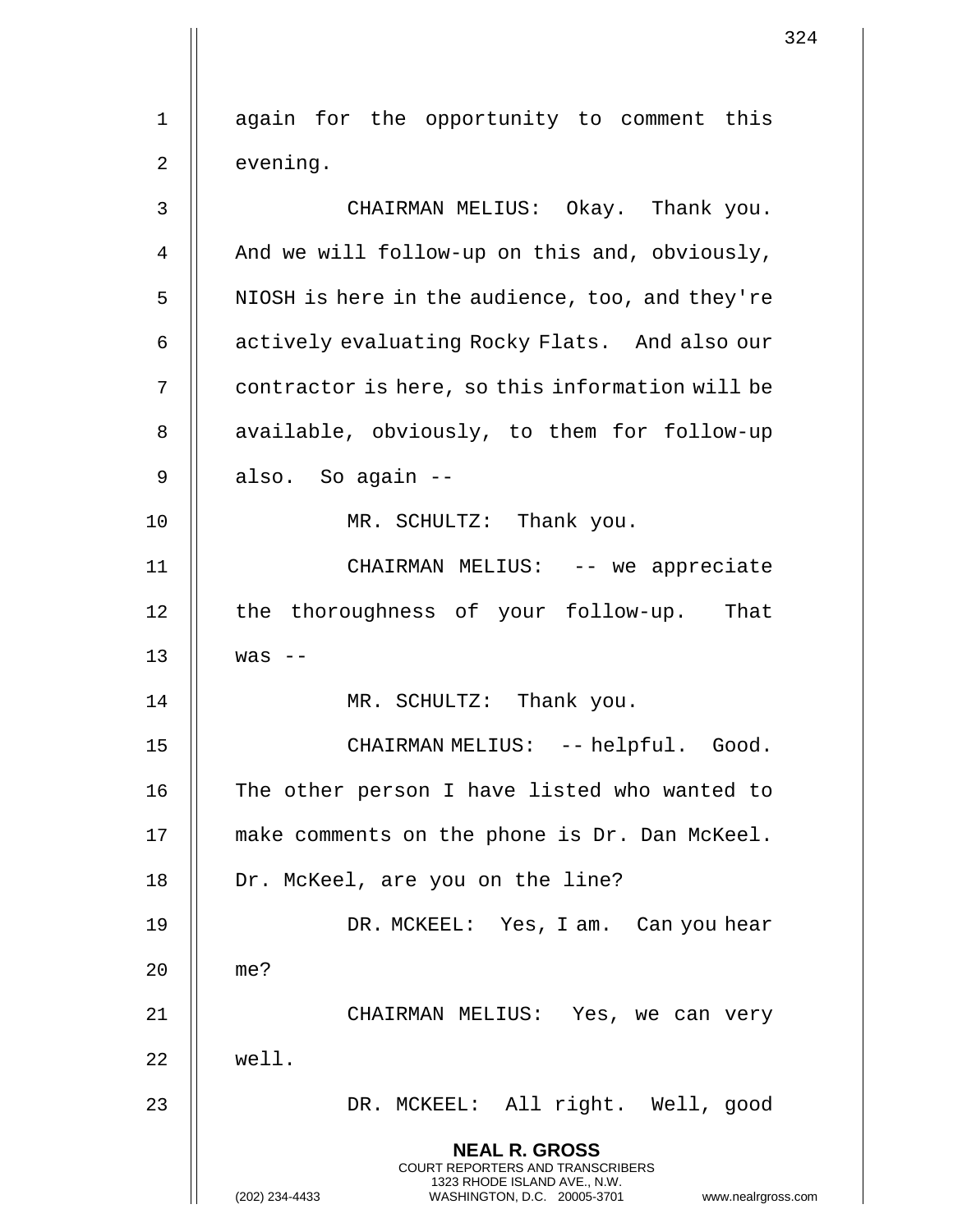| $\mathbf 1$    | afternoon to the Board Members and<br>all                                                                                                                         |
|----------------|-------------------------------------------------------------------------------------------------------------------------------------------------------------------|
| $\overline{2}$ | assembled. I'm Dan McKeel. I'm the General                                                                                                                        |
| 3              | Steel Industries and<br>Madison<br>Dow<br><b>SEC</b>                                                                                                              |
| $\overline{4}$ | co-petitioner.                                                                                                                                                    |
| 5              | First off, I certainly will sincerely                                                                                                                             |
| 6              | thank the Board for tasking SC&A to review the                                                                                                                    |
| 7              | Dow Madison Appendix C Revision Number 1 that                                                                                                                     |
| 8              | was issued on April 3rd of 2014.                                                                                                                                  |
| 9              | I'd ask that this be done twice and I                                                                                                                             |
| 10             | certainly appreciate that it now is going to be                                                                                                                   |
| 11             | done. As was stated this SC&A review is                                                                                                                           |
| 12             | absolutely necessary, the first step toward                                                                                                                       |
| 13             | NIOSH issuing a Program Evaluation Report for                                                                                                                     |
| 14             | Dow even though Director Hinnefeld tells me                                                                                                                       |
| 15             | that the PER for that site is being prepared.                                                                                                                     |
| 16             | I don't know how far along it is.                                                                                                                                 |
| 17             | But my remarks tonight mainly address                                                                                                                             |
| 18             | processing of a revised GSI Site Profile, which                                                                                                                   |
| 19             | is Appendix BB, Rev 1 that Dr. Ziemer mentioned                                                                                                                   |
| 20             | in his TBD-6000 Work Group report earlier this                                                                                                                    |
| 21             | afternoon.                                                                                                                                                        |
| 22             | would note that a GSI<br>T.<br>Program                                                                                                                            |
| 23             | Evaluation Report based on GSI Appendix BB, Rev                                                                                                                   |
|                | <b>NEAL R. GROSS</b><br><b>COURT REPORTERS AND TRANSCRIBERS</b><br>1323 RHODE ISLAND AVE., N.W.<br>(202) 234-4433<br>WASHINGTON, D.C. 20005-3701<br>www.nealrgros |

(202) 234-4433 WASHINGTON, D.C. 20005-3701 www.nealrgross.com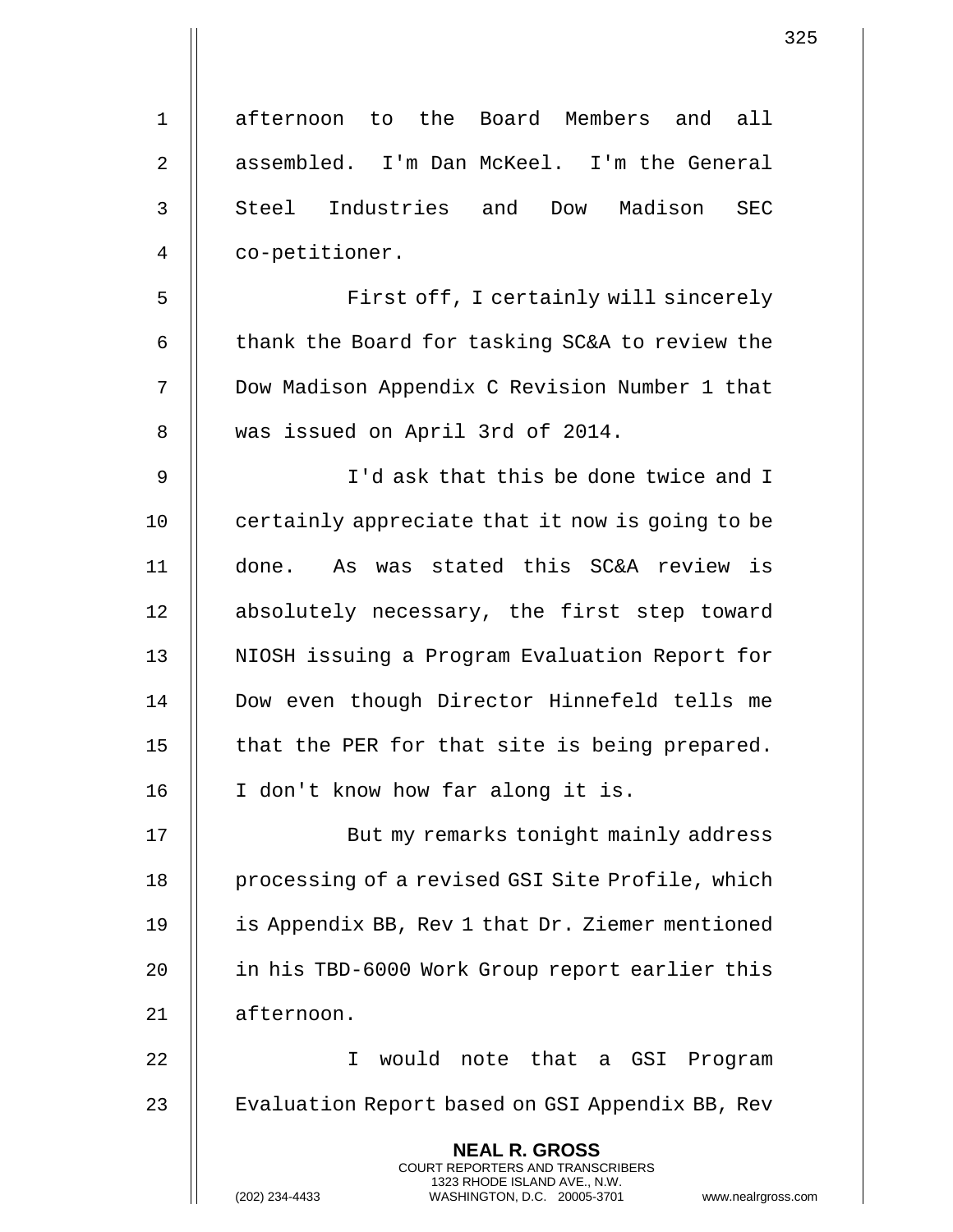| $\mathbf 1$    | 1, which was issued June 6, 2014, has been                                                                                                 |
|----------------|--------------------------------------------------------------------------------------------------------------------------------------------|
| $\overline{2}$ | stopped pending release of SC&A's review which                                                                                             |
| 3              | was just released a few days ago for Appendix                                                                                              |
| 4              | BB, Rev 1.                                                                                                                                 |
| 5              | The dose reconstruction Subcommittee                                                                                                       |
| 6              | at its 10/29/14 meeting declined to make a                                                                                                 |
| 7              | detailed review of four completed GSI dose                                                                                                 |
| 8              | reconstruction cases based primarily on the                                                                                                |
| 9              | future availability which was said to be                                                                                                   |
| 10             | tomorrow by Mr. Mauro of SC&A's review of                                                                                                  |
| 11             | Appendix BB, Rev 1.                                                                                                                        |
| 12             | So that document was not available for                                                                                                     |
| 13             | the Subcommittee Members to review. The SC&A                                                                                               |
| 14             | memo we're talking about was drafted by Drs.                                                                                               |
| 15             | Robert Anigstein and John Mauro of SC&A.                                                                                                   |
| 16             | The dose reconstruction Subcommittee                                                                                                       |
| 17             | Members on October the 29th were assured by John                                                                                           |
| 18             | Mauro that the SC&A finds were minor and would                                                                                             |
| 19             | not require changes in dose reconstruction                                                                                                 |
| 20             | practices for GSI. SC&A stated the main                                                                                                    |
| 21             | changes involved language tweaking primarily.                                                                                              |
| 22             | And this was also suggested today by Dr. Ziemer.                                                                                           |
| 23             | Acting chair Wanda Munn, for the dose                                                                                                      |
|                | <b>NEAL R. GROSS</b>                                                                                                                       |
|                | <b>COURT REPORTERS AND TRANSCRIBERS</b><br>1323 RHODE ISLAND AVE., N.W.<br>(202) 234-4433<br>www.nealrgross<br>WASHINGTON, D.C. 20005-3701 |

(202) 234-4433 WASHINGTON, D.C. 20005-3701 www.nealrgross.com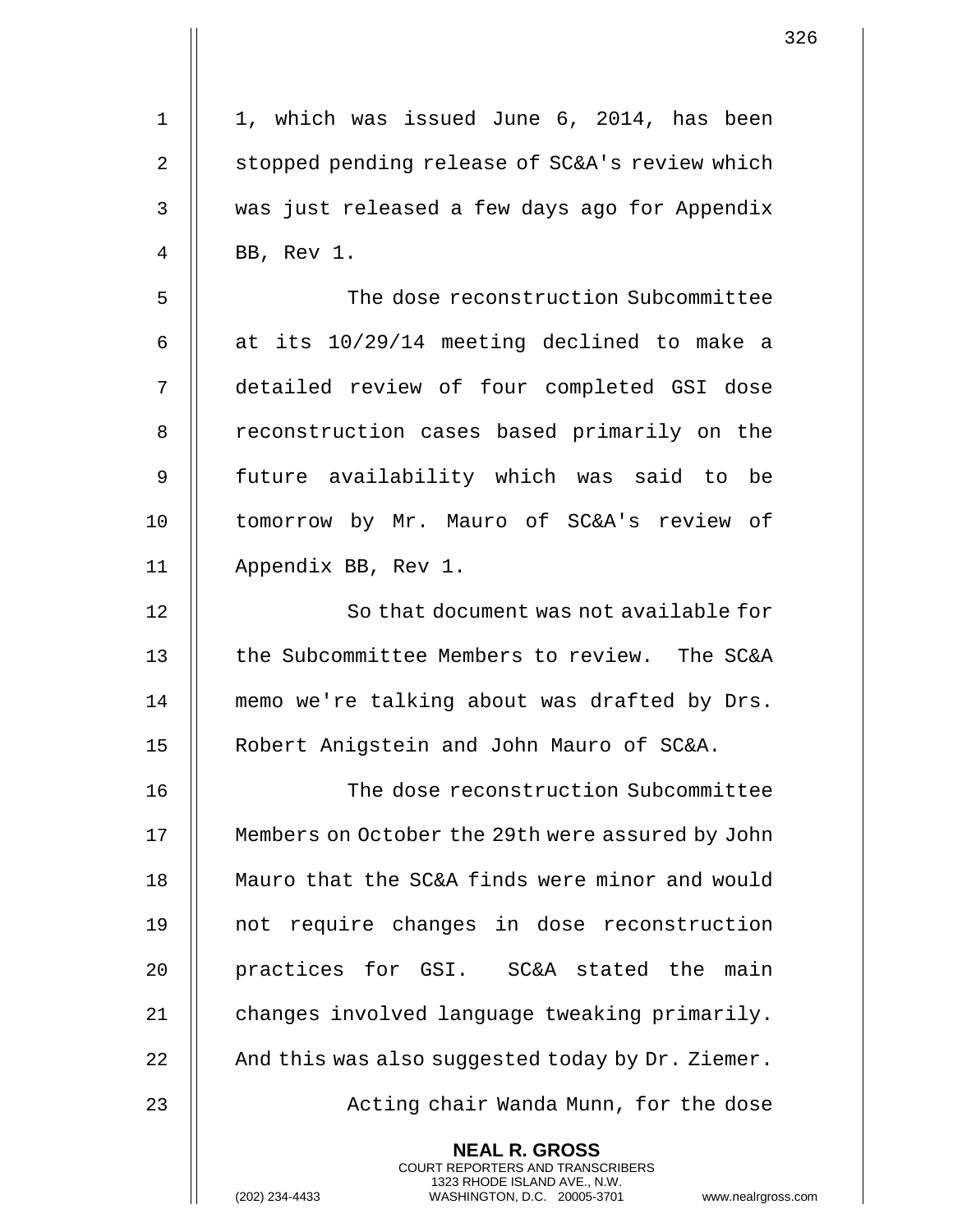1 || reconstruction Subcommittee assured the 2 Members that all dose reconstructions 3 | shortcomings and NIOSH four methods had been 4 | dealt with from the previous Rev 0 of Appendix 5 || BB which came out in June of 2007. 6 The Board DFO, Ted Katz, admitted that 7 || these older methods were now outmoded. And he 8 | declared, and I'm quoting him, "This committee 9 || is done with these cases." 10 || Should this unfortunate decision 11 stand, no GSI completed dose reconstruction 12 || will have been reviewed by the DRSC. All of  $13$   $\parallel$  this was really shocking to me because I'd been 14 | asking Ted Katz and DRSC chairs for years about 15 || these GSI case reviews with completed dose 16 || reconstructions without getting any 17 || satisfactory answers on why no cases had been 18 | reviewed, what the case numbers were et cetera. 19 || Anyway, I want to now turn to the 20 | comment about my part in Appendix BB, Rev 1. 21 | The SC&A review of the revision of Appendix BB  $22$  || also address in part, an extensive critique

23  $\parallel$  dated July the 16th, 2014, that I had made of

**NEAL R. GROSS** COURT REPORTERS AND TRANSCRIBERS 1323 RHODE ISLAND AVE., N.W.

(202) 234-4433 WASHINGTON, D.C. 20005-3701 www.nealrgross.com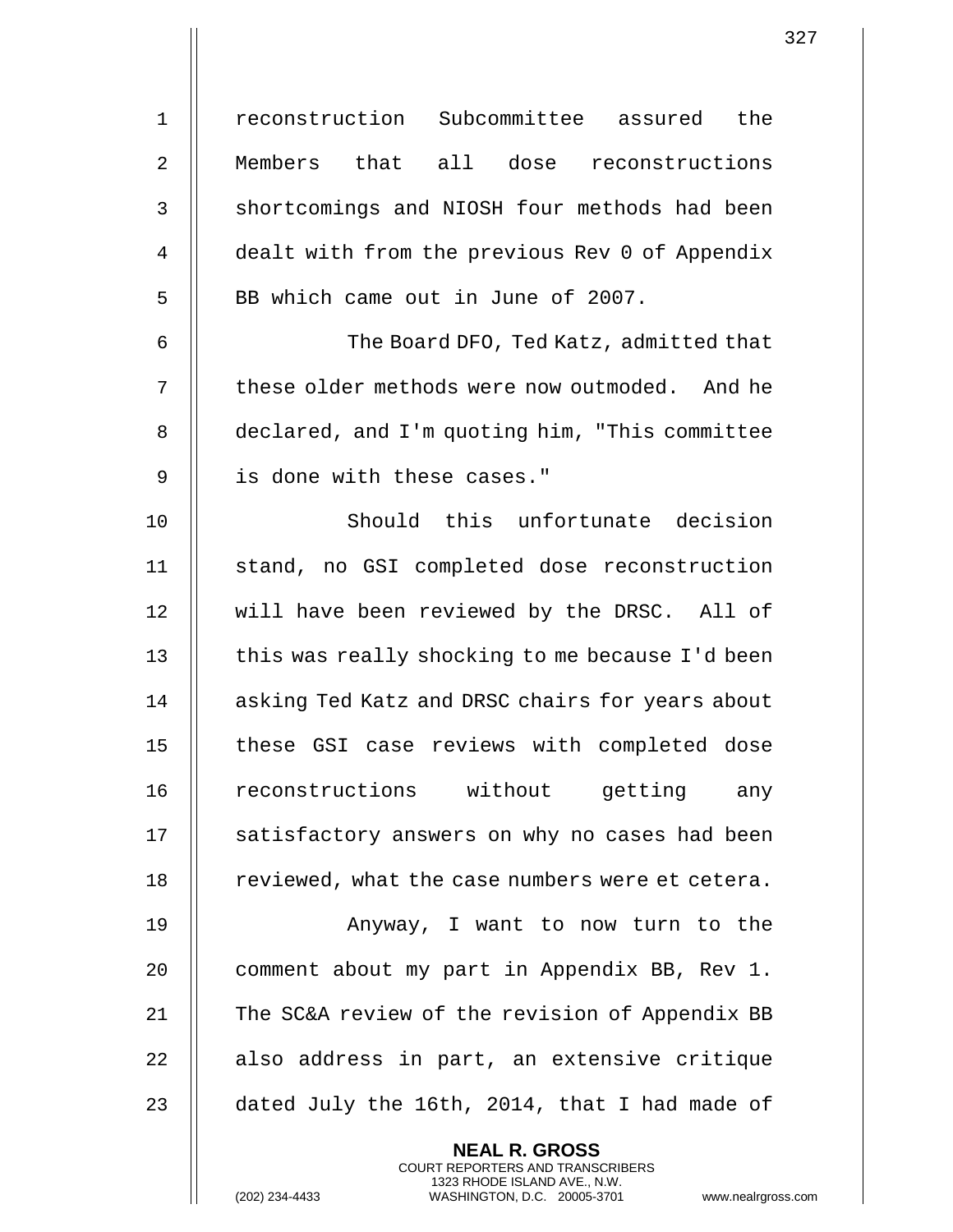1 || the revised DCAS GSI Site Profile. 2 I received my copy of the 3 | Anigstein-Mauro SC&A memo on November the 3rd 4 | and then wrote an eight-point initial reaction 5 || memo to all Board and TBD-6000 Work Group 6 || Members the same day. 7 My concerns were initially, besides 8 | some of the content and the findings of the SC&A 9 || report that even though SC&A was reviewing my 10 work as well as that of Dave Allen and NIOSH, 11 my name was not actually mentioned in the report 12 | title, the body text or in the references of the 13 SC&A memo. 14 || However, they did quote findings of 15 mine, but they refer to me as the GSI 16 | co-petitioner throughout. 17 || So despite these allusions to my work, 18 | my White Paper, which was 87 pages, critiquing 19 | Appendix BB, Rev 1, which was posted on the DCAS 20 || website for three-and-a-half months before the 21 SC&A review was released was not cited in the 22  $\parallel$  text of in the references in their 10/29 GSI 23 | Site Profiles review memo.

> **NEAL R. GROSS** COURT REPORTERS AND TRANSCRIBERS 1323 RHODE ISLAND AVE., N.W.

(202) 234-4433 WASHINGTON, D.C. 20005-3701 www.nealrgross.com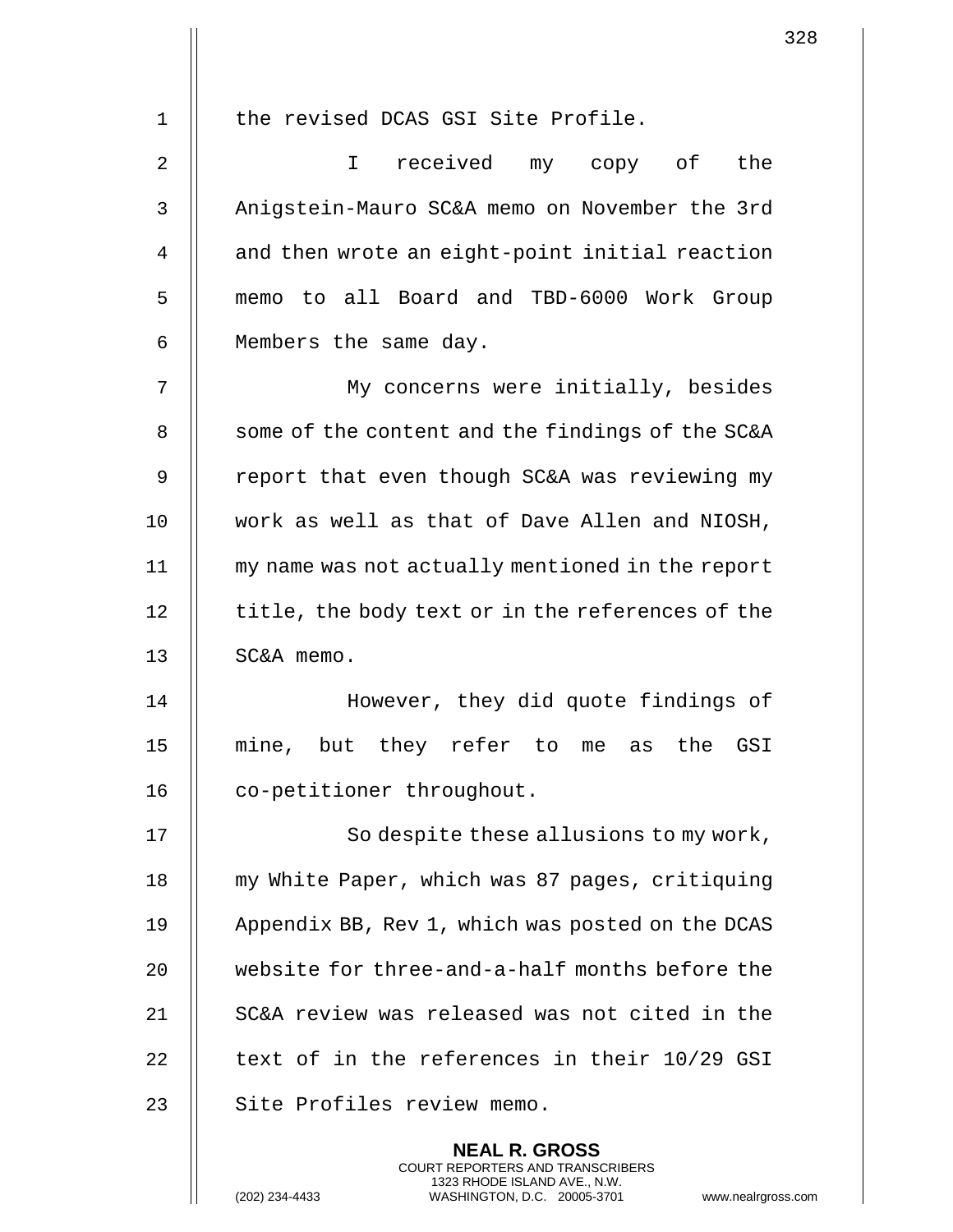1 || I observed in reading through the 2  $\parallel$  content of the body of the report that SC&A had 3 | cherry-picked and briefly mentioned a few of my 4 || many objections to the Allen DCAS 6/16/14 5 | Appendix BB paper. 6 I equated this tactic to DCAS's Dave 7 | Allen's throw them a bone technique. Mr. Allen 8 | admitted using this strategy as demonstrated by 9 || email for the Hooker Electrochemical site that 10 || was obtained by the site petitioner through a 11 FOIA request. DCAS director Hinnefeld later 12 | apologized to the Board for these actions on the 13 || part of his DCAS personnel. 14 Further review of the 10/29 15 | Anigstein-Mauro Appendix BB, Rev 1 review memo, 16  $\parallel$  and this is the most important thing I'll say  $17$  | to you tonight, showed that there were eight new 18 || SC&A findings. 19 Several of which will require 20 **extensive new modeling and dose recalculation** 21 | by NIOSH. An example, which I also pointed out 22 || in my Appendix BB, Rev 1 review was that GSI 23  $\parallel$  radiographers during the radium 226 area were

> **NEAL R. GROSS** COURT REPORTERS AND TRANSCRIBERS 1323 RHODE ISLAND AVE., N.W.

(202) 234-4433 WASHINGTON, D.C. 20005-3701 www.nealrgross.com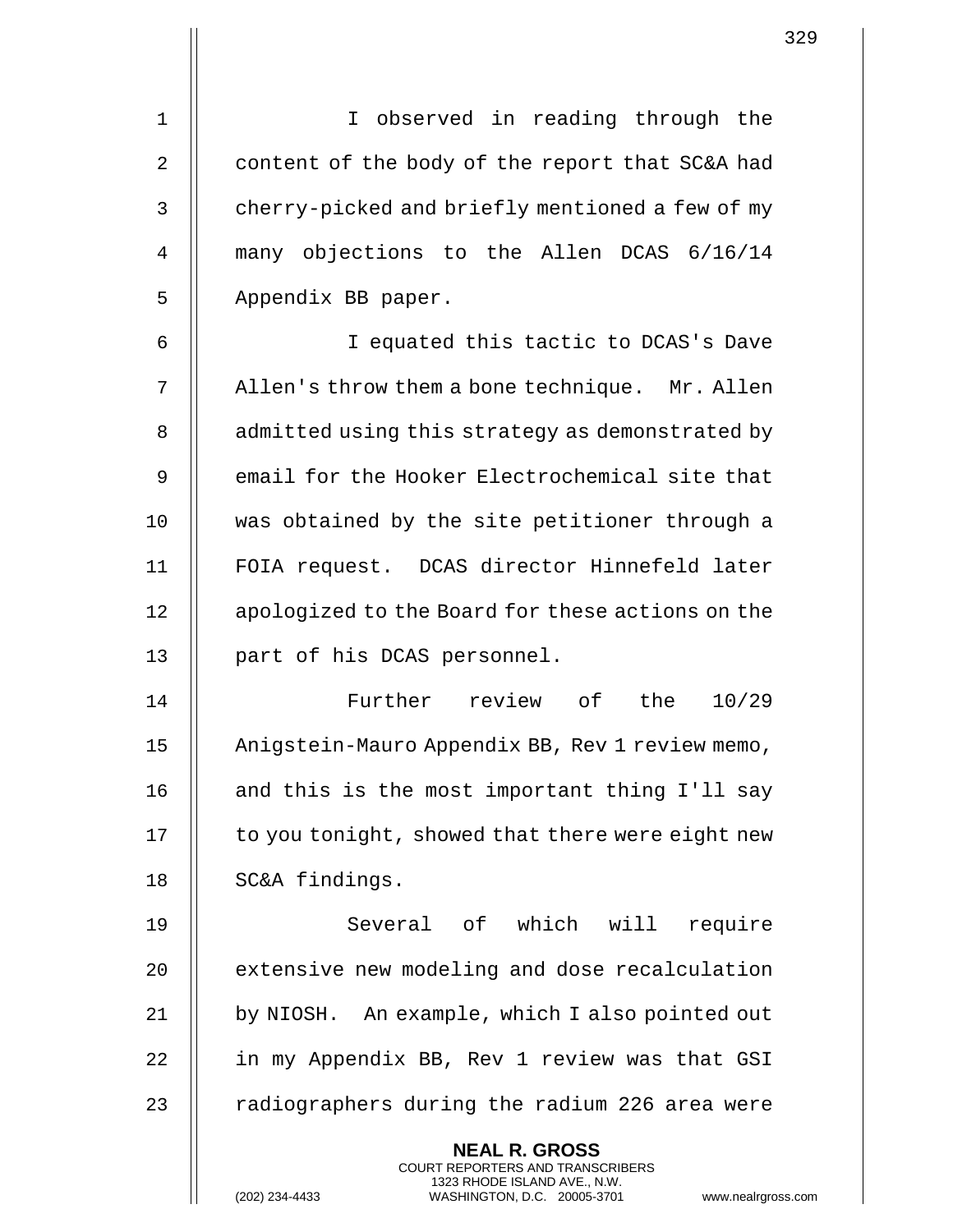1 | also exposed to the betatron beam and activated 2 || high nickel steel castings with respect to 3 || photons and betatron beam neutrons. 4 NIOSH had not included those 5 || important doses from the betatron to GSI 6  $\parallel$  radiographers during the radium 226 era. So  $7$  | SC&A noted they had to be added. 8 Also SC&A differed with NIOSH and Dave 9 || Allen on skin beta doses from the betatron and  $10$   $\parallel$  said that those doses needed to be resolved as 11 well, and so on. 12 | The remedies and resolution of these 13 || eight new SC&A findings on Appendix BB, Rev 1, 14 || would likely occupy several more meetings and 15 White Papers to be resolved completely. 16 || Please recall the 13 SC&A findings on 17 | Appendix BB, Rev 0 from 2007 took seven years 18 || until January of 2014 to be considered to be 19 || completely resolved by the TBD-6000 chair as 20 || stated in his report to the Board earlier this  $21$  | year. 22 || For the record, the correct full 23 || citation from my White Paper dealing with **NEAL R. GROSS** COURT REPORTERS AND TRANSCRIBERS 1323 RHODE ISLAND AVE., N.W. (202) 234-4433 WASHINGTON, D.C. 20005-3701 www.nealrgross.com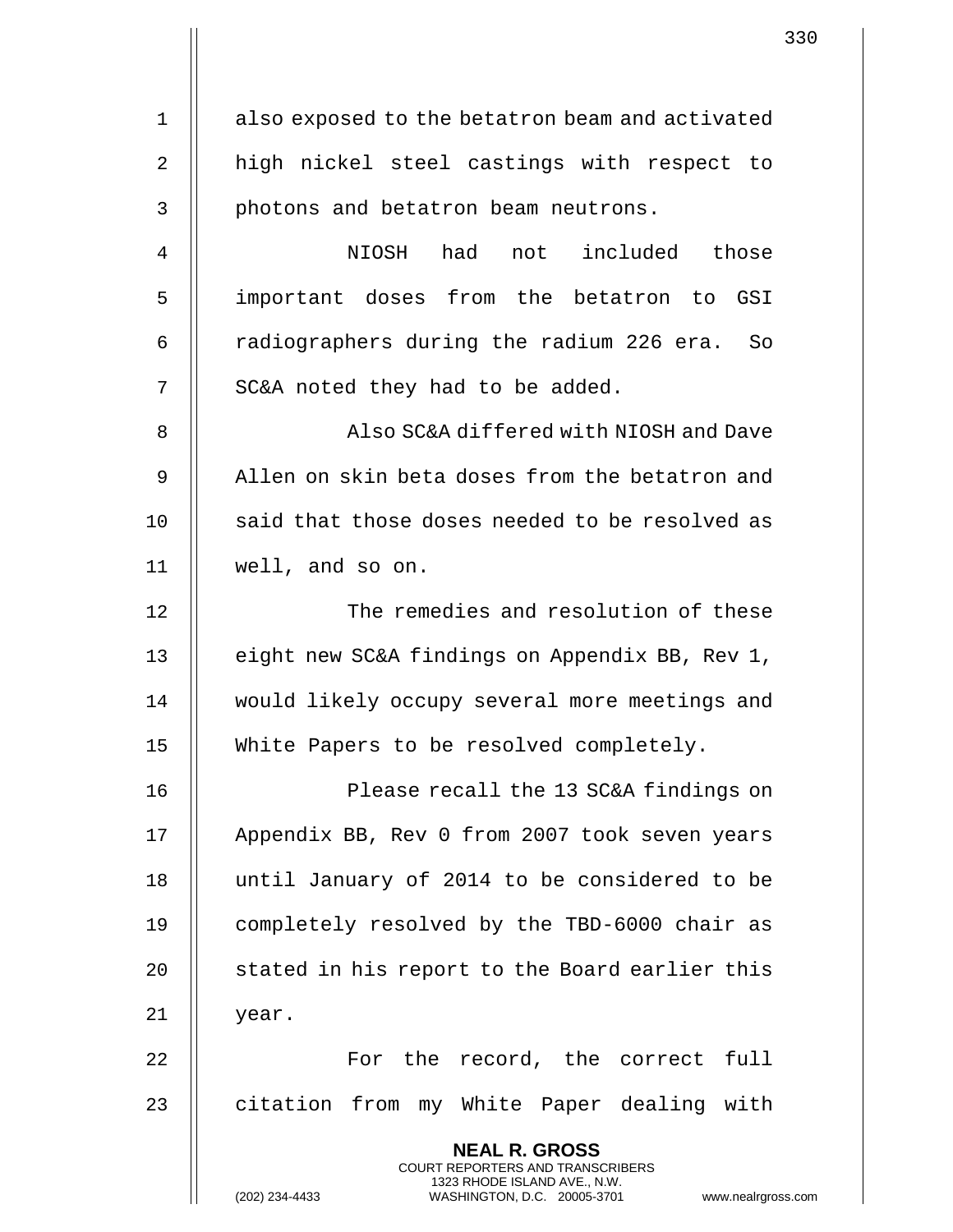|              | 331                                                                                                                                                                    |
|--------------|------------------------------------------------------------------------------------------------------------------------------------------------------------------------|
| $\mathbf{1}$ | Appendix BB, Rev 1 is as follows. The URL, the                                                                                                                         |
| 2            | it<br>link<br>is<br>to                                                                                                                                                 |
| 3            | http/www.cdc.gov/NIOSH/ocas/gsi.html. And                                                                                                                              |
| 4            | this is part of NIOSH docket 140 for the GSI AWE                                                                                                                       |
| 5            | Illinois site.                                                                                                                                                         |
| 6            | The full citation on the DCAS web page                                                                                                                                 |
| 7            | is submission by Daniel W. McKeel, Jr., M.D.,                                                                                                                          |
| 8            | GSI SEC 1005 co-petitioner. And the title is                                                                                                                           |
| 9            | Critique of GSI, Appendix BB, Rev 1 by Dave                                                                                                                            |
| 10           | Allen, DCAS, 6/6/14 and it's a pdf two megabyte                                                                                                                        |
| 11           | 87 page file.                                                                                                                                                          |
| 12           | In light of all this, I feel even more                                                                                                                                 |
| 13           | strongly that the Board has been seriously                                                                                                                             |
| 14           | misled by the TBD-6000 Work Group including the                                                                                                                        |
| 15           | SC&A and NIOSH members on the finality of                                                                                                                              |
| 16           | resolution of the original 13 findings of                                                                                                                              |
| 17           | Appendix BB, Rev 0, both leading up to and                                                                                                                             |
| 18           | during the final nine to eight vote for GSI SEC                                                                                                                        |
| 19           | 105 on 12/11/12.                                                                                                                                                       |
| 20           | And this misleading has continued                                                                                                                                      |
| 21           | even afterwards. Even today it is abundantly                                                                                                                           |
| 22           | clear that all GSI Site Profile dose                                                                                                                                   |
| 23           | reconstruction findings from the Rev 0 June                                                                                                                            |
|              | <b>NEAL R. GROSS</b><br><b>COURT REPORTERS AND TRANSCRIBERS</b><br>1323 RHODE ISLAND AVE., N.W.<br>(202) 234-4433<br>WASHINGTON, D.C. 20005-3701<br>www.nealrgross.com |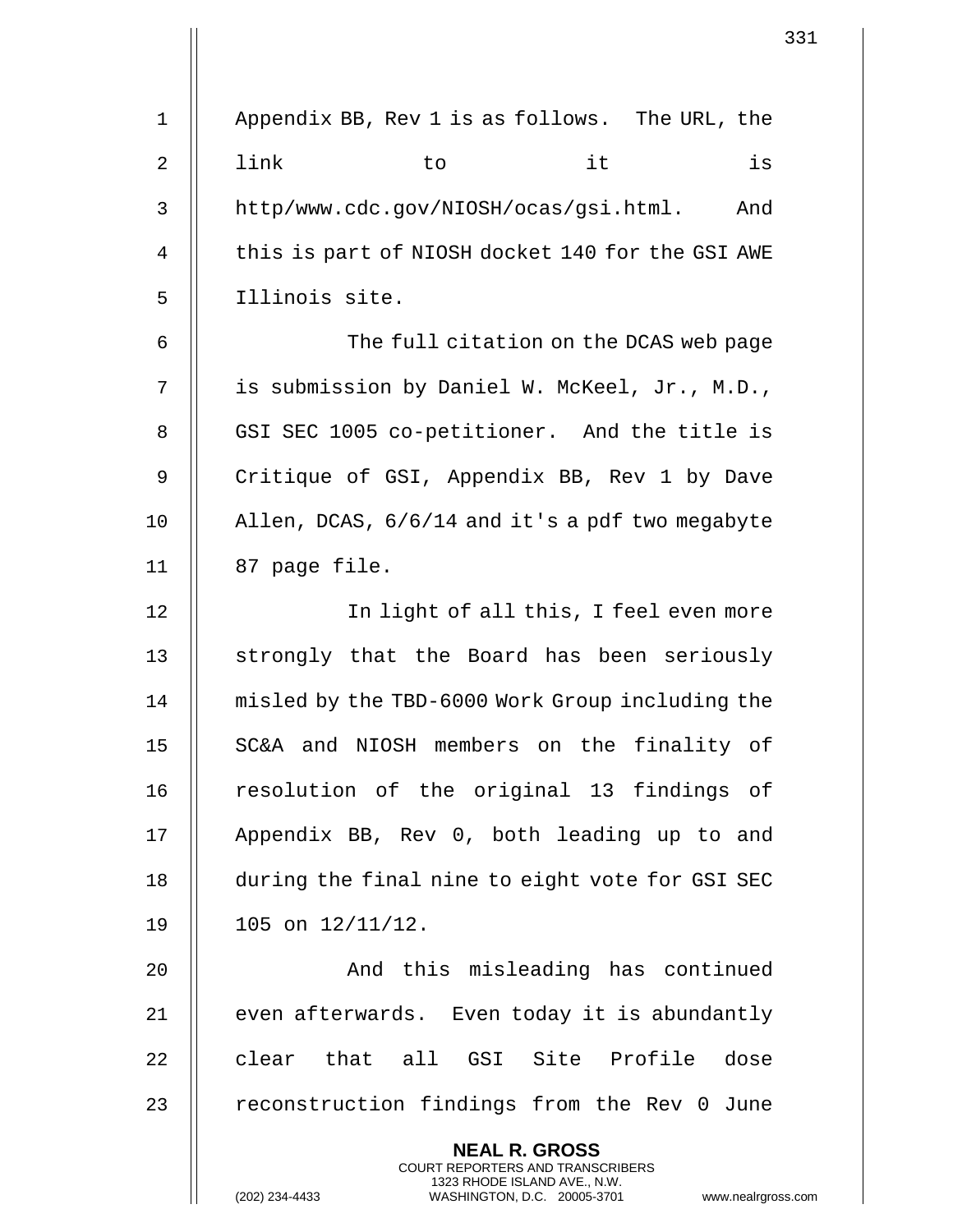| 1  | 2007 version are not fully resolved.                     |
|----|----------------------------------------------------------|
|    |                                                          |
| 2  | NIOSH and DCAS have more details to                      |
| 3  | work through. And for the same reasons, I                |
| 4  | believe the D.R. Subcommittee Members were               |
| 5  | misled on October 29th by SC&A and John Mauro.           |
| 6  | The new findings are not all minor and cosmetic,         |
| 7  | far from it. More dose calculations are                  |
| 8  | required by NIOSH.                                       |
| 9  | Finally, I note the SC&A memo was                        |
| 10 | included as a discussion paper for this                  |
| 11 | meeting. During the Work Group reports, Dr.              |
| 12 | Ziemer mentioned he had seen the SC&A Appendix           |
| 13 | BB, Rev 1 review.                                        |
| 14 | He did not mention that SC&A was                         |
| 15 | tasked by the Board and the DFO to also review           |
| 16 | my detailed White Paper on that same Rev 1,              |
| 17 | Appendix BB document.                                    |
| 18 | Finally, I sincerely and humbly ask                      |
| 19 | all Board Members to please read all three               |
| 20 | papers, Appendix BB, Rev 1 issued 6/6/14, the            |
| 21 | Dan McKeel critique of Appendix BB, Rev 1 issued         |
| 22 | on July the 16th, 2014 and the Anigstein-Mauro           |
| 23 | SC&A memo about Appendix BB, Rev 1 that was              |
|    | <b>NEAL R. GROSS</b><br>COURT REPORTERS AND TRANSCRIBERS |

1323 RHODE ISLAND AVE., N.W.

 $\prod$ 

(202) 234-4433 WASHINGTON, D.C. 20005-3701 www.nealrgross.com